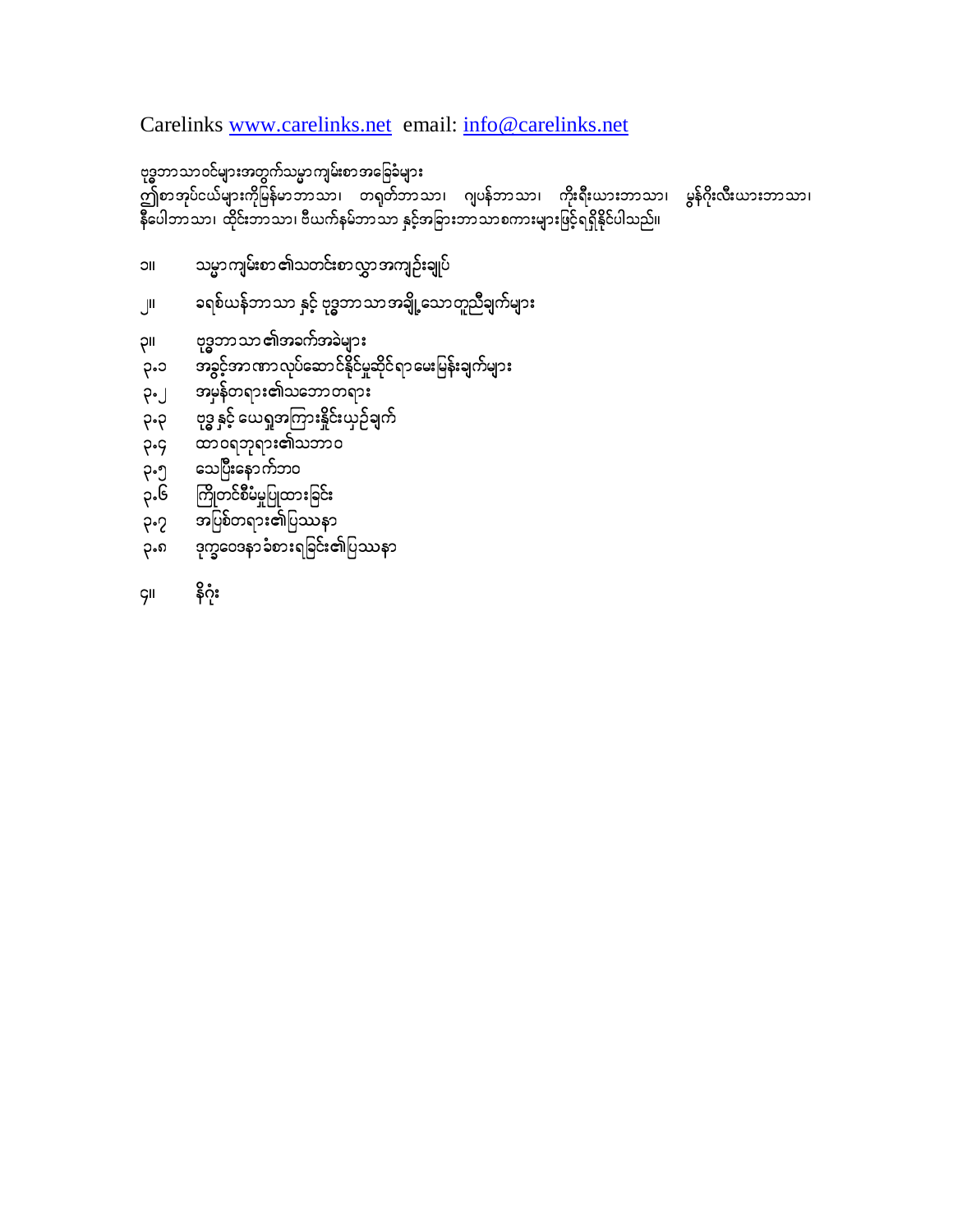#### ၁။ သမ္မာကျမ်းစာ စာလွှာအကျဉ်း

သမ္မာကျမ်းစာကိုမ္မေသစ်ကျမ်းနှင့်မွေဟောင်းကျမ်းဟူ၍အဓိကအပိုင်းနှစ်ပိုင်း ဤစာအုပ်ငယ် ခွဲခြားထားသည်။ အတိုင်းလိုက်နာနိုင်ရန် အတွက်သင့်အနေဖြင့် သမ္မာကျမ်းစာ နှစ်ပိုင်းစလုံးပြည့်ပြည့်စုံစုံသိရှိရန်လိုအပ်မည်ဖြစ်သည်။သင်၏ မွေသတ်သစ်ကျမ်းပထမစာအုပ်ကိုဖွင့်လိုက်ပါ။ 'Gospel' သတင်းဟု အဓိပ္ပါယ်ရပါသည်။ ရှင်မသဲသည်အစိုးရ သည်ကော**င်း**ချီး အရာ ရှိတစ်ဦးဖြစ်ခဲ့ပြီး နောက်ပိုင်းတွင်ယေရှု၏ နောက်လိုက်တစ်ဦးဖြစ်လာခဲ့ကာ ယေရှု၏ ခရီးစဉ်များတွင် လိုက်ပါရသူတစ်ဦး ဖြစ်လာခဲ့ပါသည်။ နှင့်ပထမအပိုဒ်သည်ရှင်မဿဲသားဖြစ်သည်(သင့်အနေဖြင့်ယင်းကိန်းဂဏန်းတွဲကို ပထမအခန်းကြီး ကြည့်ရာ တွင်ပထမကိန်းဂဏန်းသည်အခန်းကြီးကိုညွှန်းပြီးဒုတိယ ကိန်းဂဏန်း သည်အပိုဒ်ကိုညွှန်းပါသည်။) ယင်းမှာ ရှင်မဿဲကောင်းချီး သတင်းရှင်းလင်းချက် အစဖြစ်ပါသည်။ " The book of the genealogy of Jesus Christ, the Son of David, the Son of Abraham'' စာအုပ်ကို ကျွန်ုပ်တို့ ဖတ်ဖူးကြမည်။ ထိုစာအုပ်မှာ ကျွန်ုပ်တို့ မျှော်မှန်းထားသည့် အတိုင်းမဟုတ်ပါ။ ယေရှုသည် ဒါဝိဒ်နှင့်အာဗြဟံတို့မှသက်ဆင်းလာသူဖြစ်သည်ဟု ရှင်မဿဲက ဆိုပါသည်။ ဒါဝိဒ်သည် လွန်ခဲ့သောနှစ်ပေါင်း ၃၀၀၀ ကအစ္စရေး နိုင်ငံ၏ ထင်ရှားသောဘုရင်တစ်ပါးဖြစ်ခဲ့ပါသည်။ အာဗြဟံသည်လွန်ခဲ့သော နှစ်ပေါင်း ၄၀၀၀ ကသက်ရှိထင်ရှားနေထိုင်ခဲ့သူဖြစ်ပြီး ဂျူးနှင့်အာရပ်မျိုးနွယ် နှစ်မျိုးစ လုံးမှပေါက်ဖွားဆင်းသက်လာသူဖြစ်ပါသည်။ ရှင်မဿဲကကျွန်ုပ်တို့အား ပြောဆိုမြွက်ဟခဲ့ သောအချက်မှာယေရှုသည် ဒါဝိဒ်နှင့်အာဗြဟံနှစ်ဦးစလုံးမှ ဆင်းသက်လာသူ ဖြစ်သည်ဟုသောအချက်ဖြစ်ပါသည်။

ပေါလှသည်ယေရှု၏အခြားနောက်လိုက်ဖြစ်ပါသည်။အစကနဦးက သူသည် ခရစ်ယာန်အသင်းတော်၏ရန်သူ တစ်ဦးဖြစ်ခဲ့ပြီး ယေရှုကို ယုံကြည် သူများအား ညင်းပမ်းနှိပ်စက်ခဲ့သည်။ သို့ရာတွင် ယေရှုက သူအားအမြင်မှန် ဘာသာဝင်တစ်ဦးဖြစ်လာစေခဲ့ပါသည်။သူအနေဖြင့် ကောင်းချီးသတင်းကရှင်မဿဲနည်းတူ ရစေကာခရစ်ယာန် တူညီသောလမ်းကြောင်း အတိုင်း မြင်လာခဲ့ပါသည်။ ကျေးဇူးပြု၍ (ဂလာ ၃း၈)ကိုကြည့်ပါ  $\ast\ast$ ဘုရားသခင်သည် ယုံကြည်ခြင်းကိုထောက်၍တပါးအမျိုးသားတို့ကို ဖြောင့်မတ်ရာ၌ တည်စေတော်မူမည်ဟုကျမ်းစာသည် မြှော်မြင်လျက်အာ ဗြဟံအား အမိန့်ရှိ၍ သင့်အားဖြင့် လူမျိုးအပေါင်းတို့သည် ကောင်းချီး မင်္ဂလာကို ခံကြရလိမ့်မည်ဟု ဧဝီဂေလိတရားကိုဟောနှင့်လေ၏။ ဧဝီဂေလိသည် အာဗြဟီအား ကတိပြု ထားသည့်အတိုင်း ဖြစ်ပါသည် အကယ်၍ကျွန်ုပ်တို့ ဘုရားသခင်က အာဗြဟံအားမည်သည့်အချက်ကို ကတိကဝတ် ပြုထားသည်ကို နားလည် နိုင်လျှင် အနေဖြင့် ဧဝံဂေလိကိုကျွန်ုပ်တို့ နားလည်နိုင်မည် ဖြစ်သည်။ ကျွန်ုပ်တို့အနေဖြင့် မွေသတ် ဟောင်းကို ပြန်ကြည့်ပြီး ဘုရားသခင်က အာဗြဟံ အား မည့်သည့် အကြောင်း အရာများ ပြောခဲ့သည်ကို လေ့လာ သုံးသပ်ရန် လိုပေသည်။သမ္မာကျမ်းစာပထမစာအုပ် (က ၁၇ း၈) တွင် $\ast$  သင်သည် ယခုဧည့်သည်ဖြစ်၍ နေသောခါနန်ပြည် တစ်လျှောက်လုံးကို သင့်အား လည်းကောင်း၊ .<br>သင့်နောက်၌ သင့်၏ အမျိုးအနွယ်အားလည်းကောင်း အစဉ်အမြဲ အပိုင်ပေးမည်။ လူတို့၏ ဘုရားလည်းငါဖြစ်မည်ဟု မိန့် မြွက်တော် မှု၏။

သူနှင့်သူ၏ကလေးငယ်များအားဤကမ္ဘာမြေပေါ် တွင်အစဉ်ထာဝရနေထိုင်

ကြရ လိမ့်မည်ဟု ဘုရားသခင်က အာဗြဟီအား ကတိပေးခဲ့ပြီးဖြစ်သည်။ ထာဝရ အသက်သည် မွေ့ဟောင်းကျမ်းမှ စိတ်ကူးတစ်ခုဖြစ်သည်။သမ္မာကျမ်းစာ ၏ ပေါ် ထွက်လာသောအရေးပါသည့် အဓိကကျသောစာလွှာသည် အတွေး အမြဲတောက်လျှောက်တူညီနေသည့်အတွက်

ဤအချက်ကိုမှတ်သားထားရမည်။အာဗြဟံသည်မည်ကဲ့သို့ အမြဲအသက်ရှင်နေနိုင်ပါမည်လဲ၊ (က ၂၂း၁၇၊ ၁၈) ကိုကြည့်ပါ။ —-<br>\*\*ငါသည်သင့်အား အစဉ်အမြဲကောင်းချီးပေးမည်၊ သင်၏အမျိုးအနွယ်ကိုလည်းကောင်းကင်ကြယ်ကဲ့သို့လည်းကောင်း၊ သမုဒ္ဒရာသဲလုံး ကဲ့သို့လည်းကောင်း၊ အစဉ်အမြဲပွားများစေမည်။ သင်၏အမျိုးအနွယ်သည် ရန်သူတို့၏မြိုတ်ခါးများကို အစိုးရလိမ့်မည်၊ သင်၏အမျိုးအနွယ်အားဖြင့်လူမျိုးအပေါင်းတို့သည် ကောင်းချီးမင်္ဂလာကို ခံကြရလိမ့်မည်ဟုငါ၏စကားကိုသင်နားထောင် သောကြောင့်ငါသည် ကိုယ်ကိုကိုယ်တိုင်တည်၍ကျိန်ဆို၏ဟု ထာဝရဘုရားသခင်၏အမိန့် တော်ကို ဆင့်ဆိုလေ၏။ ဘုရားသခင်က အာဗြဟံအားသူ အနေဖြင့်ကမ္ဘာလောကကြီး တစ်ခုလုံးအတွက်ကောင်းချီးပေးမှု၏မူလအစဖြစ်လာမည့် သားတစ်ယောက် ရလိမ့်မည်ဟု ကတိပေးခဲ့သည်။ သမ္မာကျမ်းစာကို နားလည်နိုင်မည့်နည်းလမ်းမှာ သမ္မာကျမ်းစာ၏အဓိပ္ပါယ်ဖွင့်ဆိုမှုများကိုနားလည်အောင် ကြည့်မြင်တတ် ရန်ဖြစ်သည်။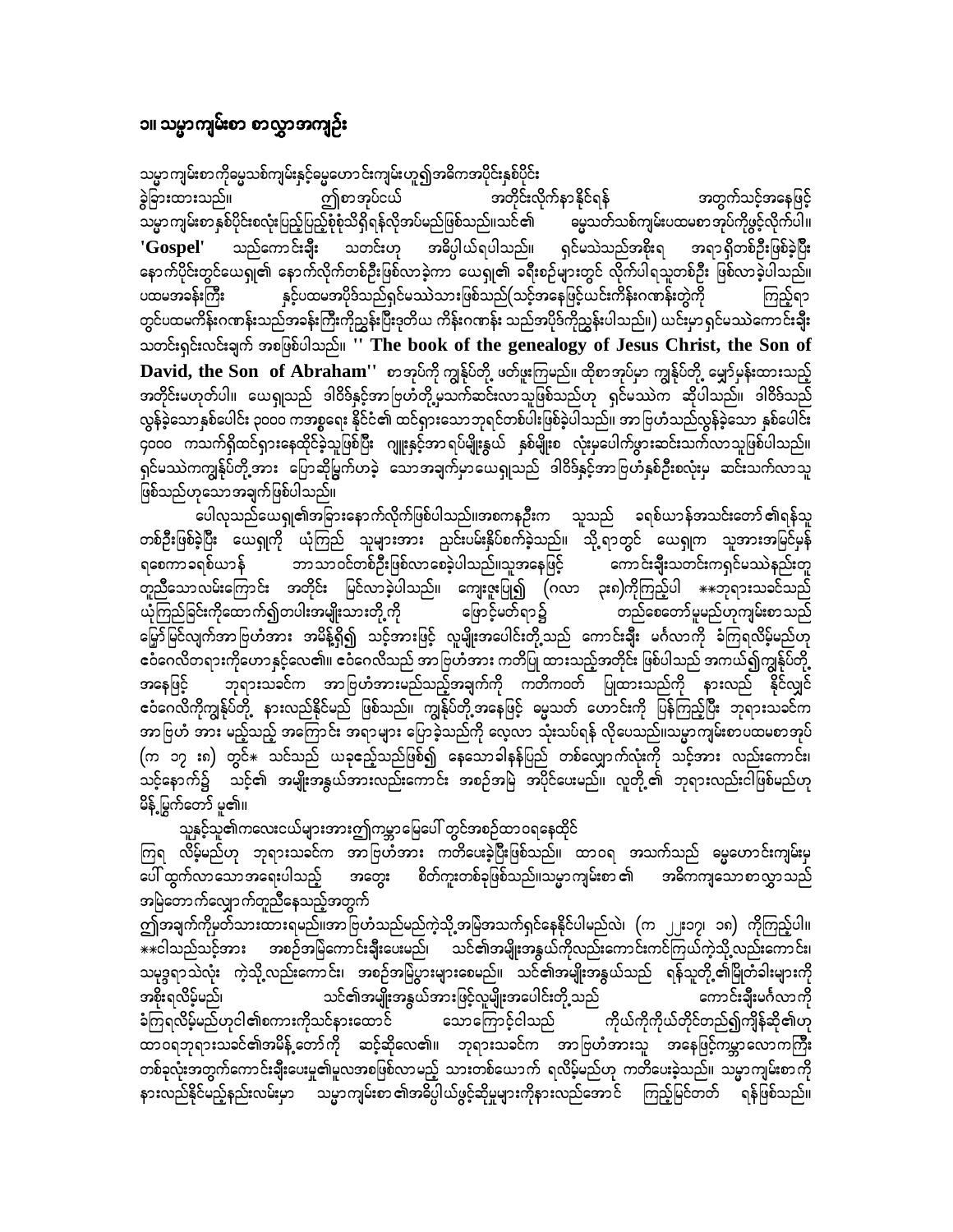ကျွန်ုပ်တို့ ယခုဖတ်ရှုခဲ့ပြီးသောစကားလုံးများသည် ဓမ္မသစ်ကျမ်း (တ ၃း၂၅၊ ၂၆) ဖော်ပြထားပြီးဖြစ်သည်။ သင်တို့သည် ပရောဖတ် အမျိုးအနွယ်ဖြစ်ကြ၏၊ ဘုရားသခင်သည် အာဗြဟံကို သင်၏ အမျိုး အနွယ်အားဖြင့် လူမျိုးအပေါင်းတို့သည် ကောင်းချီးမင်္ဂလာကို ခံကြရလိမ့်မည်ဟု ဗျာဒိတ်ထားတော်မူ၍ ငါတို့ ဘိုးဘေးများတို့ အားပေးတော်မူတော် ပဋိညာဉ် တရားတော်နှင့်သင်တို့ သည်ဆိုင်ကြ၏၊ သင်တို့တွင် မိမိခုစရိုက်တို့ကို ကြင်ရှောင် ဖယ်ရှားသော သူ ရှိသမျှတို့အား ကောင်းချီးမင်္ဂလာကို ပေးစေချင်ငှာ ဘုရား သခင်သည် မိမိသားတော်ယေရှုကိုထမြောက်စေတော်မူပြီးလျှင် သင့်တို့ရှိရာတို့ ရှေးဦးစွာ စေလွှတ်တော်မူသည်ဟုလူများတို့ အားပေတရှုဟော ပြော ၏။ထို့ ကြောင့်

မည်သူတို့ သည်အာ ဗြဟံ၏မျိုးနွယ်ဖြစ်ပါသလဲ(တ၃း ၂၅) ကမ္ဘာလောကကြီး တစ်ခုလုံးရှိ အမျိုးသား အမျိုးသမီးများအတွက် သူယူဆောင် လာမည့်အရာသည် မည်သည့် ကောင်းချီး ့<br>ပေးမှုများဖြစ်ပါသလဲ။ ဒုက္ခများနှင့် ကယ်တင်ခြင်း၏ခွင့်လွှတ်မှု ကောင်းချီး ပေးခြင်းများ ဖြစ်သည်။ ဆက်၍ လေ့လာကြည့်ရအောင် ၊ (ဂလာ ၃း၁၆) တွင်ကတိတော်တို့ကို အာဗြဟႆံ နှင့်သူ၏အမျိုးအနွယ်၌ ထားတော်မူ၏။ အမျိုးအနွယ်တို့ ဟု အများသောသူတို့ကို ရည်မှတ်၍မိန့် တော်မူသည်မဟုတ် သင်၏အမျိုးအနွယ်ဟု တစ်ယောက်သောသူကို - ထိုတစ်ယောက်သောသူအား ခရစ်တော်ဖြစ်သတည်း။ ရည်မှတ်၍မိန့်တော်မူ၏။ သို့ ဖြစ်ရာ အာဗြဟံ၏မျိုးနွယ်ဆက်များတစ်ဦးတည်းသော ပုဂ္ဂိုလ်ဖြစ်သော ယေရှုပင်ဖြစ် သည်။ သို့ရာတွင် ကောင်းကင်တွင်ရှိသော ကြယ်များကဲ့သို့ ထို့လူတစ်ဦးတည်း မှ မည်ကဲသို့ လူသားများစွာ ဖြစ်လာ နိုင်ပါမည်နည်း။(ဂလာ ၃း၂၇ -၂၉ ) ကြည့်ပါခရစ်တော်၌ ဗတ္တိဇံကိုခံသောသူရှိ သမျှတို့ သည်ခရစ်တော်ကို ယူငင်သယ် ဆာင်သူဖြစ်ကြ၏။ ယေရှုခရစ်၌ သင့်တို့အပေါင်းသည် တစ်လုံးတစ်ဝတည်းဖြစ်ကြ၏။ ခရစ်တော်နှင့် စပ်ဆိုင်လျှင်အာဗြဟံ၏ အမျိုးအနွယ်ပင်ဖြစ်၍ ကတိတော်အတိုင်းအမွေခံ၏ အရာ၌ တည်ကြ၏။ထိုကြောင့်ပင် ပေါလုက(ဂလာ ၃း၂၉)တွင် ခရစ်တော်၌ ဗတ္တိဇံကိုခံသော သူရှိသမျှတို့ သည်ဘုရားသခင် ကအာဗြဟံအား ပေးထားသောဂတိတော် အတိုင်း အပိုင်းကဏ္ဍအဖြစ် ပါဝင်နိုင်ခြင်းဖြစ်သည်။ ဗတ္တိဇံပြုလုပ်ခြင်းမှာ ယေရှု ခရစ်တော်အားယုံကြည် ကြသောသူများအား မြစ်တစ်ခု၊ ရေချိုးကန်သို့့မဟုတ်ရေကူးကန်၏ ရေမျက်နှာပြင်အောက်သို့ ခရစ်တော် ၏ရေနှစ်ခြင်းမှ ကြ ပြန်လည်ပေါ် ထွက်လာသည့် ပြွဲတော်တစ်ခုတွင် ပါဝင် ဆင်နွှဲခြင်းဖြစ်သည်။ ယင်းသို့့ဆောင်ရွက်ခြင်းဖြင့် ယုံကြည်သူများက ခရစ်တော်ကဲသို့ ဖြစ်ရန်ဆန္ဒရှိကြောင်း ပြသလိုက်ခြင်းဖြင့် ရေထဲမှပြန်ထွက် လာသော အခါ သူအနေဖြင့်ခရစ်ယာန်ဘာသာဝင်တစ်ဦး အဖြစ် ဖေါ်ညွှန်း လိုက်ခြင်းဖြစ်သည်။ ကျွန်ုပ်တို့အနေဖြင့် ဗတ္တိဇံပြုလုပ်ပြီးသည့် အခါမှသာ ဘုရားသခင်ကတိပြုတော်မူသည့်အတိုင်း မျိုးနွယ်ဆက်များအနေဖြင့် ကောင်း ား မြောက် ရွှေ့<br>ကင်မှကြယ်ပွင့်များကဲ့သို့ များပြားလာကာကမ္ဘာမြေပေါ် တွင် ထာဝရ အသက် ရှင်မှုကို ရရှိမည်ဖြစ်မည်။ သို့ ဖြစ်ရာ ကျွန်ုပ်တို့ အနေဖြင့် ကယ်တင်မှုကိုအလို ရှိပါက ပတ္တိဇံ ပြုကြရမည် ဖြစ်သည်။ သူ၏မျှော်လင့်ချက်မှာ ဣသ ရေလ၏ မျှော်လင့် ချက်ဖြစ်သည်ဟု ပေါလုကပြောခဲ့သည်။ (တ ၂၈ ၂၀)သူအနေနှင့် သေခြင်းတရားနှင့်ရင်ဆိုင် ရသည်နှင့် အမျှယင်းမှာသူ၏ ့<br>မျှော်မှန်း ချက်ဖြစ်ပြီး ယင်းမျှော်မှန်းချက်မှာ ဣရေလ၏မျှော်လင့်ချက်ဖြစ်သည်။ ဗတ္တိဇံဆိုသည်မှာ အဘယ်နည်း၊ ဗတ္တိဇံမှာ ဖြန်းခြင်းမဟုတ်ပေ။ ဓမ္မသစ်ကျမ်းကို ဂရိဘာသာ စကားဖြင့်ရေးသားထားရာ ဗတ္တိဇံမှာ နှစ်ခြင်းဟု အဓိပ္ပါယ်ရသည်။သင်္ဘောနှစ်ခြင်း၊ အနှစ်ခံရခြင်းသို့မဟုတ် အဝတ်စတစ်ခုကို နှစ်လိုက်ခြင်းဖြင့် တစ်ရောင်မှအခြား တစ်ရောင်သို့ ပြောင်းရာတွင် အသုံးပြု ကြသည်။ (မ ၃း၁၃-၁၆) ကိုကြည့် လိုက်ပါ။ ထိုအခါယေရျသည် ဗတ္တိဇံကိုခံအံ့သောငှာ ဂါလိလဲပြည်မှ ယော်ဒန် မြစ်နားယောဟန်ထံသို့ ကြွတော်မူ၏။ ယောဟန်ကလည်း အကျွန်ုပ်သည် ကိုယ်တော်ထံ၌ အကြောင်းပါရှိသည်ဖြစ်၍ ကိုယ်တော်သည် အကျွန်ုပ်ထံသို့ ဗတ္တိဇံကိုခံရမည် ကြွလာတော် မူသလော ဟု ယေရှုကိုဆီးတားလေ၏။ သောတရားတို့ကို အကုန်အစင်ကျင့်သင့်သည်ဖြစ်၍ ယေရှုကလည်း အလုံးစုံ ထိုအခါယော ဟန်သည်ဝန်ခံလေ၏။ ယေရျသည် ဗတ္တိဇံကို ယခုအခွင့်ပေးပါဟု ပြန်ပြော တော်မူ၏။ ခံတော်မူပြီးလျှင်ရေမှပေါ် ထစဉ်တွင် ကောင်းကင်ဖွင့်လှစ် သဖြင့် ဘုရားသခင်၏ ဝိညာဉ်တော်သည်ချိုးငှက်ကဲ့သို့ ဆင်းသက်၍ ကိုယ်တော် အပေါ် ၌ နားတော်မူသည်ကိုမြင်ရသည်။ ယေရှုသည် ရေထဲသို့ ဗတ္တိဇံပြီးရေထဲမှ ပြန်လည်ပေါ် ထွက်လာသည်။ ဖြန်းခြင်းမဟုတ်ဘဲနှစ်ခြင်းဖြင့် ကလေးငယ် တစ်ယောက်အဖြစ်နှင့် မဟုတ်ဘဲ လူကြီးတစ်ယောက်အသွင်ဖြင့် ဗတ္တိဇ ခံရ ခြင်း ဖြစ်သည်။ ထို့ကြောင့် ဗတ္တိဇံပြုခြင်းကို မြစ်အတွင်း ပြုလုပ် ခြင်းဖြစ်သည်။ သို့ဖြစ်ရာ ယေရှုအနေဖြင့် ဗတ္တိဇံခံရပါက ဖြစ်သည်။ ယင်းနှစ်ခြင်းပြန်လည်ပေါ် ထွက်လာခြင်းမှာ ကျွန်ုပ်တို့လည်း ဗတ္တိဇံခံကြရမည် ယေရှု၏ ဖေါ် ညွှန်းပြီး သေခြင်းနှင့်ပြန်လည်ရှင်သန်ခြင်းကို ယေရှု၏ သေခြင်းနှင့် ပြန်လည်ရှင်သန်ခြင်းကို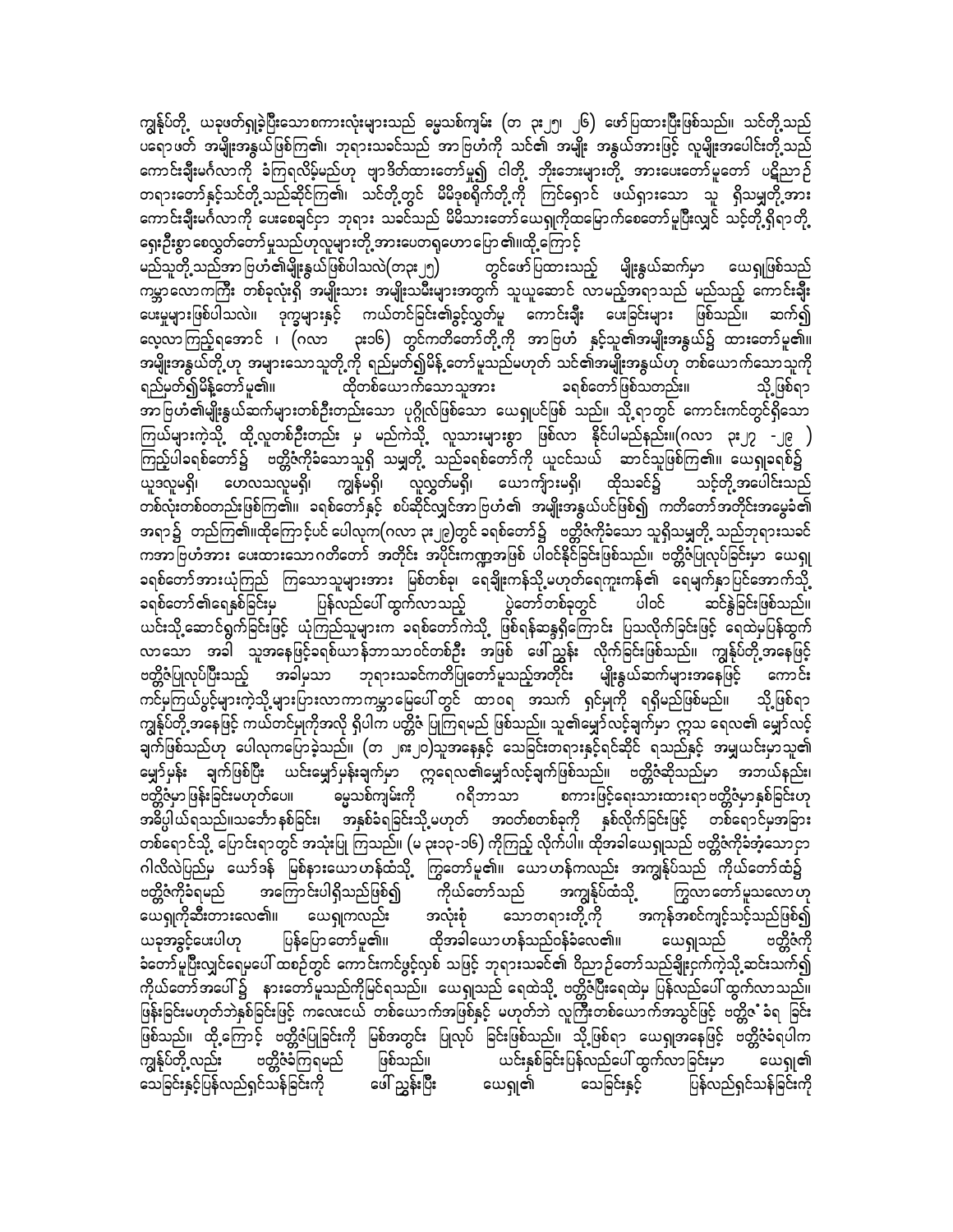ဆုံးဖြတ်ထားပြီးဖြစ်သည်။ ထို့ကြောင့်ပင်ဖြန်းခြင်းဖြင့် မဟုတ်ဘဲနှစ်ခြင်းဖြင့် ကျွန်ုပ်တို့ ၏ကိုယ်ပိုင်အဖြစ်ပြုလုပ်ရန် ပြုလုပ်ကြရမည်ဖြစ်သည်။ (ရော ၆း၃-၅ )ကိုကြည့်ပါ။ ယေရှုခရစ်၌ ဗတ္တိဇံကိုခံသောသူရှိသမျှတို့သည်အ ဗတ္တိဇံကို ခံကြသည်ဟုသင်တို့ မသိသလော။ထို့ ကြောင့်အသေခံတော်မူခြင်း၌ သေခံတော်မူခြင်း၌ ဗတ္တိဇံကိခံတော်အားဖြင့်ထိုသခင်နှင့်အတူ သဂြိုလ်ခြင်းကို ခံကြ၏ အကြောင်းမူကား ခရစ်တော်သည် ခမည်းတော် ၏ဘုန်းတန်းခိုးအားဖြင့် သေခြင်းမှထမြောက်တော်မူသည် နည်းတူငါတို့ သည်လည်း အသစ်သော အသက်၌ ကျင်လည်ကြရသတည်း။ တစ်နည်းကား အသေခံ တော်မူခြင်း၏ ပုံသဏ္ဍာန်ကို ဆောင်၍ထိုသခင်နှင့်အတူငါတို့သည် စိုက်ပျိုးလျက်ရှိသည် မှန်လျှင်ထမြောက်တော်မူခြင်း၏ ပုံသဏ္ဍာန်ကို ဆောင်၍ စိုက်ပျိုးလျှက် ရှိကြလိမ့်မည်။ ထိုကြောင့်ပင်ကျွန်ုပ်တို့က သင့်အားဗတ္တိဇံပြုခံရန် တောင်းဆိုခြင်းဖြင့် သင့်၏ရည်မှန်းချက်ကို ယေရှုခရစ်အား လက်ခံရန် ပြုလုပ်မည် ဖြစ်သည်။

ယေရှုအဖြစ်ဗတ္တိဇံခံခြင်းအားဖြင့် ကျွန်ုပ်တို့သည် လည်းယေရှု၏ အစိတ်အပိုင်းဖြစ်ကာ ကတိပြုချက်များ ကိုလည်း ကျွန်ုပ်တို့ ကို အသုံးပြုနိုင် စေမည်ဖြစ်သည်။ ထို့ကြောင့် ကျွန်ုပ်တို့အနေဖြင့် ဘုရားသခင်၏ နှုတ်ကပါတ်တော်အတိုင်း သစ္စာ ရှိရှိနေထိုင်မည်ဆိုပါကယေရှုတွင်ယခုရှိနေသည့် အတိုင်းထာဝရအသက်ရှင်မှုကိုပေးသနားခြင်းခံကြရမည်ဖြစ်သည်။ ထို့နောက်တွင် ကျွန်ုပ်တို့အနေဖြင့် ဘုရားသခင်၏ ဘုံဗိမာန်ကမ္ဘာကြီးအတွင်း အစဉ်ထာဝရနေထိုင်နိုင်ကြမည်ဖြစ်သည်။ အကယ်၍ဤအချက်ကိုသင်ယုံကြည် <sup>ီ</sup>ပါက ထာဝရအသက်ရှင်နေထိုင်နိုင်ကြမည်ဖြစ်သည်။ ကျွန်ုပ်တို့ အနေဖြင့် ရုပ်ဝတ္တုပစ္စည်းများ နှင့်ပြဿနာကြုံတွေ့ရသည့် အခါတိုင်းယင်းရုပ်ဝတ္တု ပစ္စည်းများသည် တခဏတာသာဖြစ်ကြောင်း ကျွန်ုပ်တို့နားလည် လာမည် ဖြစ်သည်။ ပြီးလျှင်ခရစ်တော်ပြန် လည် နိုးထလာသောအခါတွင် သစ်ဆန်းသော ဘဝတစ်ခုကို ကျွန်ုပ်တို့အား ပေးအပ်လိမ့်မည့်ဖြစ်သည်။ ထို့ကြောင့် သမ္မာကျမ်းစာ နှင့်ခရစ်တော်တွင် တကယ်မျှော်မုန်းချက်မှာ အလွန်ကြီး မားသည့် အတွက်ကျွန်ုပ်တို့

၏ လက်ရှိပြဿနာများကို အလွန်ကြီးမားသည်ဟု မထင်မှတ် ခြင်းဖြစ်သည်။

သို့သော် ယင်းမှာမည့်သို့ဖြစ်နိုင်ပါသလဲ၊ ယေရှုကကျွန်ုပ်တို့ကို ကယ်တင်နိုင်ပါသလား။ သူသည်ကျွန်ုပ်တို့၏ ကိုယ်စားလှယ်တော်ဖြစ်ပြီး သူသည် ကျွန်ုပ်တို့နှင်တူညီသဖြင့်သေခြင်းနှင့်ရှင်သန်ခြင်းအတွက် ဗတ္တိဇံပြုခံ ကြရခြင်း ဖြစ်ပေသည်။ (ယာ၂း၁၄-၁၈) ကိုကြည့်ပါ။ ထိုသူငယ်တို့သည် အသွေးအသားနှင့်ဆက်ဆံကြသောကြောင့်ခရစ်တော်သည် အသေခံ တော်မူသောအားဖြင့် သေခြင်းတရားကိုအစိုးသောသူတည်းဟူသော မာရ်နတ်၏ တန်ခိုးကို ချိုးဖွဲဖျက်ဆီးခြင်းငှာလည်းကောင်း၊ ထိုသူငယ်တို့ ၏နည်းတူ အသွေးအသားကိုဆောင်ယူတော်မူ၏။ အကြောင်းမူကား ခရစ်တော်သည် ကောင်းကင်တမန်တို့ကို မစတော်မူသည်မဟုတ်။ အာဗြဟံအမျိုးကို မစတော်မူ ၏၊ ထို့ကြောင့်ခရစ်တော်သည်လူတို၏ အပြစ်ဖြေစရာအကြောင်းကို စီရင် ၍ ဘုရားသခင်နှင့် စပ်ဆိုင်သောအရာတို့၌ ဂရုဏာနှင့်လည်းကောင်း၊ သစ္စာနှင့် လည်းကောင်း၊ ပြည်စုံသော ယစ်ပုရော ဟိတ် အကြီးဖြစ်အံ့သော ငှာ မိမိညီ အကို တို့ နှင့်လုံးလုံးတူရသော အကြောင်းရှိ၏။ ထို့သို့ စုံစမ်းနှောက်ယှက်ခြင်းကို ကိုယ်တော်တိုင်ခံ၍ ဒုက္ခဆင်းရဲခြင်း၌ ကျင်လည်သောကြောင့် စုံစမ်းနှောက်ယှက် ခြင်း အမှုနှင့်တွေ့ကြုံသောသူတို့့ကို မစခြင်းငှာတတ်နိုင်တော်မူ၏။ လေ့လာမှုပြုလုပ်ရာတွင် မကောင်းဆိုးဝါးသည်တိရစ္ဆာန်တစ်ကောင် သို့ မဟုတ် နဂါးတစ်ကောင်မဟုတ်ပေ။ ♥ဒုက္ခဆင်းရဲမျအတွက် ကိုယ်စားပြုအသုံးပြုထားခြင်း ဖြစ်သည်။ အပြစ်တရား၏ အခကားသေခြင်းပေတည်း။ (ရော ၆း၂၃ ) သို့ရာတွင်ဤနေရာ၌ မကောင်းဆိုးဝါးတွင်သေခြင်းစွမ်းအားရှိသည်ဟု ကျွန်ုပ်တို့ အနေဖြင့်ကျွန်ုပ်တို့ ပြင်ပရှိမမြင်ရသော ဖတ်ရှုမည်ဖြစ်သည်။ အရာတစ်ခုမဟုတ်ဘဲ ကျွန်ုပ်တို့ ၏ကိုယ်ပိုင်သဘာဝဖြစ်ရပ်များနှင့်သာ ရန်းကန် လှုပ်ရှား ဆောင်ရွက်ရန်လိုအပ်သည်။ အပိုဒ်၁၄တွင် ထိုအချက်ကို သူကိုယ်တိုင်လည်း ကျွန်ုပ်တိုကဲ့သို့ ပင် သဘာဝကို လိုက်နာသူဖြစ်သည်။ ထပ်ကာတလဲလဲဆိုထားသည်။ ခရစ်ယန်ဘာသာဝင်အများစုတို့က သန့် ရှင်းသော ဝိညာဉ်တော်တစ်ခုအတွင်း ဘုရားသုံးဆူရှိပြီးွင်းတို့ အနက် တစ်ဦးမှာ ယေရှုဖြစ်သည်။ သို့ ရာတွင်ယင်းမှာ သမ္မာကျမ်းစာကပြောသည့် အတိုင်း မဟုတ်ပေ။ ဟေဗြဲသြဝါဒစာအရ ကျွန်ုပ်တို့ အနေဖြင့် ားမြှောက်<br>ယေရှုနှင့် ပတ်သက်၍ မှန်ကန်စွာသိရှိနားလည်သဘောပေါက်ရန် အရေးကြီးပေသည်။ သူသည်ကျွန်ုပ်တို့ ၏သဘာဝတရား အတိအကျဖြစ်သည်။ စာရေးသူက ဤအချက်ကို လေးကြိမ်တိုင်အလေးအနက်ထားပြောထားသည်။ သူသည်လည်း ကျွန်ုပ်တို့ ကဲသို့ ဖြားယောင်းသိမ်းသွင်းခြင်းခံရသည်။

ကျွန်ုပ်တို့ မည်ကဲ့သို့ ဖြားယောင်းသိမ်းသွင်းခံရသလဲ၊ ကျွန်ုပ်တို့ ကိုယ်ပိုင်လူ့သဘာဝအားဖြင့်ဖြစ်သည်။(ယာ ၁း၁၃ -ကြည့်ပါ။ အပြစ်သွေးဆောင်ခြင်းကိုခံရသောသူမည်သည်ကား ဘုရားသခင်သည် )ကို င့ါကို ວໆ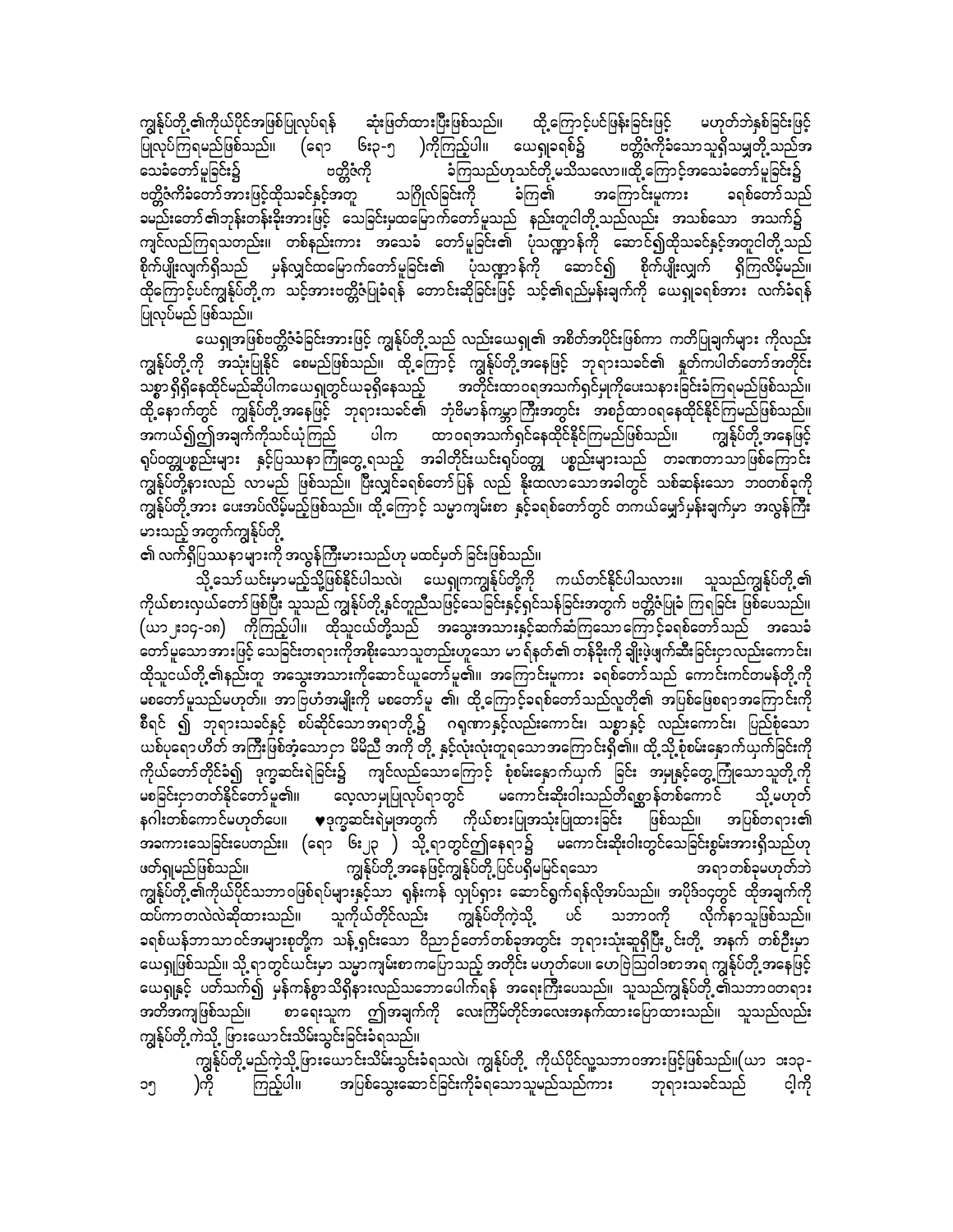သွေးဆောင်တော်မူသည်ဟုမပြောစေနှင့်၊ မကောင်းသောအရာသည် ဘုရား သခင်ကိုသွေးမဆောင်နိုင်ရာ။ ကိုယ်တော်သည်လည်း အဘယ်သူကို မျှအပြစ်သို့ သွေးဆောင်တော်မမူ မိမိတပ်မက်သော စိတ်ဆွဲငင်ဖြား ယောင်းခြင်း ကို ခံသောသူမည်သည်ကား အပြစ် သွေးဆောင်းခြင်း သို့ ရောက်တတ်၏။ တပ်မက်သောစိတ်သည် ပဋိသန္ဓေယူ၍ ဒုစရိုက်ကိုဖွားတတ်၏ ဒုစရိုက်သည် လည်း ပြည့်စုံလျှင်သေခြင်းကိုဖွားတတ်၏။ ယင်းမှာယေရှုသည် ကျွန်ုပ်တို့ကဲ့ သို့ ု<br>လူသားသဘာဝရှိသည်။ ဘုရားသခင်ကိုအပြစ်သွေးဆောင်ခြင်းမပြုနိုင်။ သိုရာတွင်ယေရှုကိုကား အပြစ်သွေးဆောင်းခြင်း ပြုနိုင်သည်ဟု အာဗြဲ ဩဝါဒစာကဆိုသည် ထို့ကြောင့် ယေရှုသည်ဘုရားသခင် ကိုယ်တိုင်မဟုတ်ပေ။ ယေရှုသည် မာရိယာမှ မွေးဖွားသော ဒေးဗစ်နှင့် အာဗြဟံတို့၏ မျိုးနွယ်ဆက် ဘုရားသခင်၏သားတော် လူသားတစ်ဦးဖြစ်သည်။ ထို့အတူ ဘုရားသခင်ကို မမွေးဖွားနိုင် ယေရှုကိုသာ မွေးဖွားနိုင်သည်။ ဘုရားသခင်သည်မသေနိုင်။ ယေရှုသာသေနိုင်သည်။ ကျွန်ုပ်တို့ ဘုရားသခင်ကိုမမြင်နိုင်၊၊ ထို့ အတူလူတို့က ယေရှုကိုမြင်နိုင်သည်ထိကိုင်နိုင်သည်။ ယေ၍သည် ဘုရားသခင်မပေါ် ပေါက်မိ မတည်ရှိနိုင်။ သူသည်မေရိယာမှမွေးဖွားသော ဘုရားသခင်၏ သားတော် ဖြစ်သည်။ (လု ၁း၃၁-၃၅) ကို ကြည့်ပါ။ သင်သည် ပိဋိသန္ဓေ ဆွဲယူ၍ သားယောကျာ်းကိုဖွားမြင်လိမ့်မည်။ ထိုသားကို ယေရှုအမည်ဖြင့် မှည့်ရမည်။ ထိုသားသည်ကား ကြီးမြတ်သောသူဖြစ်လိမ့်မည်။ အမြင့်ဆုံး ဘုရားသခင်၏ သားတော် ဟု ခေါ် ဝေါ် သမုတ်ခြင်းကို ခံရလိမ့်မည်။ ရာဇပလ္လင်ကိုထာဝရအရှင်ဘုရားသခင်သည် သူအား သူအဘဒါဝိဒ်၏ ပေးတော် မူမည်။ ထိုသူသည်လည်း ရာကုတ်အမျိုးအနွယ်ကိုအစဉ်မပြတ် အုပ်စိုး လိမ့်မည်။ သူ၏နိုင်ငံသည်လည်း ဆုံးခြင်းမရှိရဟု ပြောဆို၏။ မာရိက လည်း အဘယ်သို့ ဖြစ်လိမ့်နည်း။ ဤအမူအယာသည် <mark>ကျွန်ုပ်တို့</mark> သည် ယောကျာ်းနှင့် မဆက်ဆံပါဟုကောင်းကင်တမန်အားပြန်ပြော ၏။ ကောင်းကင်တမန်ကလည်း သန့် ရှင်းသော ဝိညာဉ်တော်သည်သင်၏ အပေါ် မှာသက်ရောက်တော်မူ၍ အမြင့်ဆုံးသောဘုရားသခင်၏ အာနုဘော်တော်သည်သင့်ကို စ လွှမ်းမိုးလိမ့်မည် ထိုအကြောင်းကြောင့်ထိုသန့်ရှင်းသော သားသည်လည်း ဘုရားသခင်၏ သား တော်ကို ခေါ် ဝေါ် သမုတ်ခြင်းကိုခံရလိမ့်မည်။ အာဒလုံးကို အနာဂတ် ကာလဖြင့်ရေးသားထားသည် ကိုသတိပြုပါ။ သူသည် ဘုရားသခင်၏သားတော် ဖြစ်လိမ့်မည်။ မာရိသည်သူ၏ဝမ်းတွင်သန္ဓေဆောင်လိမ်မည်။ စိတ်ကူးအတွေး ၊ ယေရှု၏ရုပ်ပုံလွှာ ၊ တို့မှာဘုရားသခင်နှင့်အတူ အစဉ်အမြဲ အစကနဦးထဲပင် ရှိခဲ့သော်လည်း ယင်းမှာယေရှု၏အစဖြစ်သည်။ မာရိသည် သာမာန် အမျိုး သမီး မျှသာဖြစ်သည်ကို သတိပြုပါ။ ယေရှုသည် အာဗြဟံနှင့် ဒါဝိဒ်တို့၏ မျိုးနွယ်ဆက်ဖြစ်သည်။ ယင်းမှာသူ၏မိခင်သည်သူတို့၏မျိုးနွယ်ဆက် ဖြစ်သောကြောင့် ဖြစ်သည်။အကယ်၍ယေရှုသည် ဘုရားသခင်ဖြစ်လျှင် မာရိသည်လည်းဘုရားသခင်၏မယ်တော်ဖြစ်ပြီး အမျိုးသမီးတစ်ဦးမဖြစ်နိုင်တော့ပေ။ အကယ်၍တမန်ကျမ်းစာမှ သူမအနေဖြင့် သာမာန် ဆိုသည့်အတိုင်း ယေရှုသည်ဘုရားသခင် ၏သားတော်ဖြစ်ပြီး လူသား၏သားတော်လည်းဖြစ်ရာ မာရိမှတဆင့် အာဗြဟံနှင့် ဒါဝိဒ်တို့ ၏မျိုးနွယ်ဆက်ဖြစ်ရာမာ ရှိသည် စသာမန်အမျိုးသမီးတစ်ဦးဖြစ်ရာသက်သေပြလျှက် ရှိပေသည်။ သို့ဖြစ်ရာ မှားယွင်းသော ယုံကြည်မှု စနစ်တစ်ခုဖြစ်ရာ ထိုအချက်မှာ မှန်ကန်သော ယုံကြည်မှုစနစ်တစ်ခုသို့ မဟုတ် မှန်လျှင်လည်းအားလုံးမှန် မှားလျှင်လည်း အားလုံး မှားနိုင်ပေမည်။ အယူဝါဒက ကျွန်ုပ်တို့ ၏ ဘဝကိုတက်ရောက်မှု ရှိစေသည့် အတွက် အမှန်ကို ယုံကြည်မှုရှိရန် အရေးကြီးပေသည်။ (ဟေဗြဲ ၄း၁၅-၁၆) ကို ကြည့်ပါ။ ငါတို့ ယဇ်ပရော ဟိတ်မင်းသည်ငါတို့ ခံရသော ဆင်းရဲ ဒုက္ခ များကြောင့် မကြင်နာနိုင်သောမဟုတ် ၊ငါတို့ခံရသည်နည်းတူ အမျိုးမျိုး သော သိုရာတွင် စုံစမ်းနှောင့်ယှက်ခြင်းတို့ ကိုခံဖူးသောသူဖြစ်တော်မူ၏။ ဒုစရိုက်အပြစ်နှင့်ကင်းလွှတ်တော်မူ၏။ ထို့ကြောင့်ငါတို့သည် သနားခြင်း ဂရုဏကို လည်းကောင်း ၊ တော်လျှော်သောမစခြင်း ကျေးဇူးတော်ကို လည်းကောင်းခံရမည် အကြောင်းရဲရင့်သောစိတ်နှင့်ကျေးဇူးပလ္လင်တော်တို့ တိုးဝင်ချဉ်းကပ်ကြကုန်အံ့။ ယေရျသည်ကျွန်ုပ်တို့နှင့် ယေရှုမှတဆင့်ဘုရားသခင်အားယုံကြည်မှုဖြင့်ကိုးကွယ်ဆည်းကပ်နိုင်ပေသည်။ တူညီသောသဘာဝရှိသဖြင့် သို့ဖြစ်ရာကျွန်ုပ်တို့ ဆုတောင်းသမျှကို လက်ခံနိုင်ရန်အတွက် လူသား ဘုန်းတော်ကြီး၊ ခရစ်ယာန်ဝတ်ပြုကျောင်း သို့ မဟုတ်သင်းအုပ်ဆရာမလိုအပ်ပေ။ သို့ဖြစ်ရာ အကျဉ်းချုပ်ကိုဆိုရလျှင် (၁) ဘုရားတစ်ဆူသာရှိသည်။ သုံးဆူမဟုတ်ပါ။ (၂) ယေရှုသည် လည်းကောင်းကိုယ်တိုင်ဘုရားမဟုတ် ဘုရား၏ သားတော်ဖြစ်သည်၊ ဘုရားမပေါ် ပေါက်မီယေရှုမရှိခဲ့။ သူတွင် ကျွန်ုပ်တို့အားလုံး၏ စေ့ဆော်တိုက်တွန်းမှုများနှင့် လူသားအတွေ့ အကြုံ များ အားလုံးရှိပြီးဖြစ်သည်။ သို့ ရာတွင်♥ဒုက္ခခံစားရမူမရှိပေ။ ဤကား ကျွန်ုပ်တို့ အတွက် သူ၏ အသက်ကို နာကျင်သော သေခြင်းတရားဖြင့် ပေးအပ်ခဲ့ပြီး ဖြစ် သည်။ သို့ ရာတွင်ထို့ နောက်ပိုင်း ဘုရားသခင်က သူအား သေခြင်းမှ ပြန်လည်ရှင်သန်ထမြောက်လာ စေပြီး ဖြစ်သည့်အတွက် မည်သည့်အခါတွင်မှ ဒုက္ခခံစားရမှုသူတွင် မရှိတော့ပေ။ (၃) လူတစ်ဦးအား ရေတွင်နစ်ခြင်းအားဖြင့် ဗတ္တိဇံပြုလုပ်ခြင်းမှ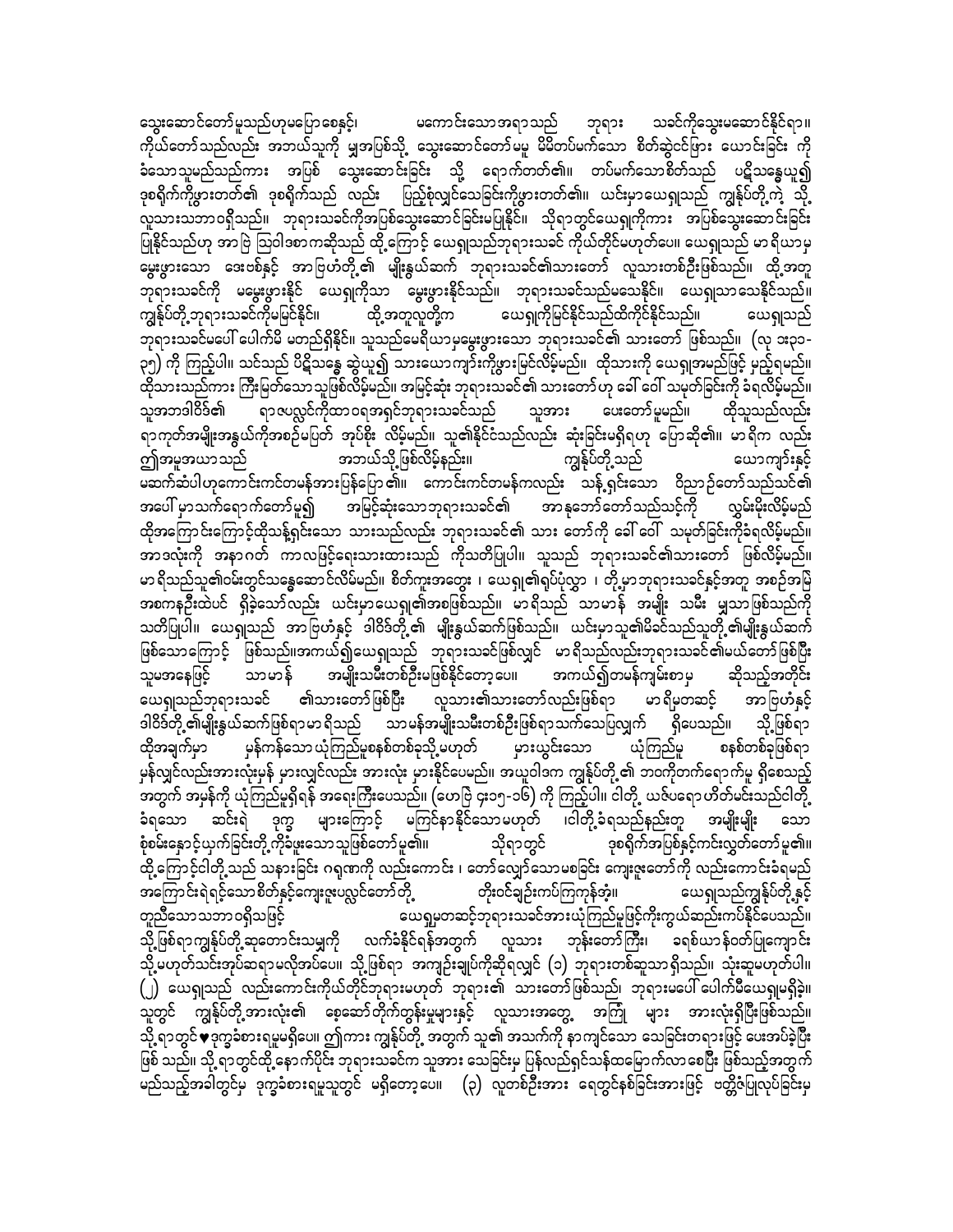ကျွန်ုပ်တို့မှသူ၏သေခြင်းနှင့် ရှင်သန်ထမြောက်မှုကို မျှဝေခံစားကြရသည်။ (၄) သို့ဖြစ်ရာ ယေရှုခရစ် ပြန်လာချိန်တွင် ကျွန်ုပ်တို့ ရှင်သန်ထမြောက်လာကြမည်။ ဆုံးဖြတ်မူဖြင့် ဤကမ္ဘာမြေပေါ် တွင် အခြေ စိုက်သော သူ၏ လောကတွင်ထာဝရရှင်သန်မူကိုပေးလိမ့်မည်။ ဤလောက သည်ဘုရားသခင်ကလူကိုဖန်ဆင်းပြီးပို၍ကောင်းအောင် ဆောင်ရွက်ပေးသည့် ဧဒင်ဥယာဉ်အတွင်းမှကမ္ဘာကြီးတစ်ခုကဲ့သို့ဖြစ်လိမ့်မည်။ စစ်မဲ့ဖြစ်ပွားမူ ၊ ငတ်မွတ်ခေါင်းပါးမှု၊ ဝမ်းနည်းကြေကွဲမူစသော ကမ္ဘာမြေပေါ် တွင် ယခုဖြစ် ပေါ် လျှက် ရှိသောပြဿနာများအားလုံးသည်နောက်ဆုံးတွင် အမြဲထာဝရ ချုပ်ငြိမ်း သွားကြလိမ့်မည်။ (၅) သေပြီးသည်နောက်ကျွန်ုပ်တို့ အသိ တရား မရှိကြတော့ပေ။ ငရဲသည်တစပြင် သချိုင်းမျှသာဖြစ်သည်။ (၆) ဝိညာဉ်သည် ထာဝရရှင်သန်မှုမရှိပေ။ ကျွန်ုပ်တို့သည် မြေမှုန့်ဖြင့်ပြုလုပ်ထားပြီး မြေမှုန့် ာ<br>တသို့ပြန်လည်ရောက်ရှိသွားကြရသည်။ စိတ်သည်ကျွန်ုပ်တို့ အတွင်းမှ သက်ရှိ စွမ်းအား ဖြစ်သည်။ ကျွန်ုပ်တို့ သေဆုံးသွားသောအခါ ဘုရားသခင်က စိတ်ကိုပြန်လည်ဆောင်ယူသွားသည်။ သေဆုံးပြီးသည့် နောက်ပိုင်း သတိ ရှိမှုတွင် ဆက်လက်ရပ်တည်မှု မပြုနိုင်တော့ပေ။  $\overline{(\imath)}$  စေတန်မာန်နတ်သည် ကျွန်ုပ်တို့ ၏အတွင်းပိုင်း၌ .<br>ရှိနေသောမကောင်းဆိုးဝါးသင်္ကေတဖြစ်သည်။ ယင်းကို ကျွန်ုပ်တို့့ကတွန်းလှန်နေကြရသည်။ထိုမာနတ်သည်တည်ရှိနေသော နဂါးသို့ မဟုတ်မိစ္ဆာကောင်၏အမည်မဟုတ်ပေ။ ဘုရားသခင်သည် ရာနှုန်းပြည့် စွမ်းအားရှိသူဖြစ်သည်။ ဘုရားသခင်ကသူ၏ စွမ်းအားကိုစေတန်မန်နတ်နှင့် တန်ခိုးမျှဝေမှုမရှိ။ ကျွန်ုပ်တို့ ၏ပြဿနာအားလုံးသည် မာန်နတ်ထံမှမဟုတ်ဘဲ ဘုရားသခင်ထံမှ ္ပင်းတို့တွင်အပြုသဘောဆောင်သော စိတ်ပိုင်းဆိုင်ရာအခြေအနေများ ရှိနေသည်။ လာခြင်းဖြစ်၍ (၈) သမ္မာကျမ်းစာကိုဖတ်ရှုခြင်း အားဖြင့် ဘုရား သခင် ထံသို့ရောက်ရှိနိုင်မည့်လမ်းကို ကျွန်ုပ်တို့တွေရှိနိုင်သည်။ ကျွန်ုပ်အနေဖြင့်ထိုအချက်များကိုလေ့လာ ရန်မေတ္တာ ရပ်ခံလိုပါသည်။ မှန်ကန်သော ခရစ်တော် ၏ တရားတော်ကို အသေအချာသိရှိနားလည်သည်အထိ မနားမနေကြိုးပမ်းအားထုတ်ရမည်ဖြစ်သည်။သင့်အနေဖြင့် ကျွန်ုပ်တို့ လွတ်လပ်သော သမ္မာကျမ်းစာကိုရေတွင် နှစ်ခြင်းအားဖြင့် တစ်နေ့တွင် ဗတ္တိဇံခံယူကာ သင်ကိုယ်တိုင် ရည်မှန်းချက်ပြည့်ဝသည်အထိ လေ့လာ လိမ့်မည် ဟုအထူးမျှော်မှန်းပါသည်။ ထို့နောက်တွင်သင့်အနေဖြင့်ထာဝရ သက်ရှိ ထင်ရှား ခြင်း အခြေအနေသို့ ကိန်းသေရောက်ရှိလာလိမ့်မည် ဖြစ်သည်။ ကောင်းပါပြီ ကျွန်ုပ်တို့အနေဖြင့်ထာဝရအသက်ကို စိတ်ကူးမှုမပြုနိုင်ပါ။ အကြံပြုနိုင်သည်မှာ အဆုံးမရှိသောကြိုးတစ်ချောင်းကိုစိတ်ကူးကြည့်ပါ။ ကျွန်ုပ်အနေဖြင့် ယင်းကြိုးကို အကွာအဝေးများစွာဆွဲဆန့် လိုက်လျှင<sup>် င</sup>ဤဘဝတွင်ရှိနေသော ကျွန်ုပ်တို့ အနေဖြင့်ကြိုး ၏အစပိုင်းမှမီလီမီတာအနည်းငယ် နေရာတွင်သာ ရှိကြမည်ဖြစ်သည်။ အမှန်အားဖြင့်ကျွန်ုပ်တို့သည် ထိုမျှော်လင့်ချက်မှာ ကျွန်ုပ်တို့အနေဖြင့်ဗတ္တိဇံခံပြီး ဘုရားသခင်အထံတော်တွင် နေထိုင်ရန်ဖြစ်သည်။ ကျွန်ုပ်ကဤအချက်အားလုံးကိုသာမာန်မျှလောက်သဘောမထားဘဲ ဘာသာရေး သဘောသက်သက်မမှတ်ယူဘဲအလေးအနတ်ထားဆောင်ရွက်ရန်ပန်ကြားပါသည်။

## ၂။ ခရစ်ယာန်နှင့် ဗုဒ္ဓဘၥသာ၏အချို့သောတူညီချက်များ

ဗုဒ္ဓဘာသာသည် နိုးကြားမှုတစ်စုံတစ်ရာ ရရှိရန်ဟုအဓိပ္ပါယ်ရ၍ လူသည်အိပ်စက်ခြင်းနှင့်အတူပါဝင်ခြင်းရှိနေသည်။ မ္မသစ်ကျမ်းတွင် \*\*အိပ်ပျော်သောသူနိုးလော့၊ သေခြင်းမှထမြောက်လော့၊ သို့ပြု လျှင် ခရစ်တော်သည် အလင်းကိုသင့်အား ပေးတော်မူမည်<sup>ာာ</sup>ဟု $(\varepsilon-$ ၅း၁၄) တွင်ဖော်ပြထားသည်။ သို့သော်လည်းယေရှုသည် အလင်းပေးသူဖြစ်၍ ကိုယ် တိုင် အစွမ်းသတ္တိရှိရန် လှုပ်ရှားကာမြင့်မြတ်လာသူတစ်ဦးမဟုတ်၊ ပင်ကိုယ် အစွမ်းသတ္တိတံခိုးနှင့်ပြည့်စုံသူဖြစ်သည်။

ာ<br>တတိယမြောက်သစ္စာလေးပါးတရား၏ဖေါ်ပြချက်အရ ၊ ♥ဒုက္ခချုပ်ငြိမ်းရာ ဘ၀၏လောက**်**ကုစားမှုမှာတကိုယ် ကောင်းဆန်သော အာသာ ငန်းငန်း ဖြစ်မျ ကိုကျော်လွှားနိုင်ရေးဖြစ်သည်။ ♥ဒုက္ခချုပ်ငြိမ်းရာကို ဦးတည်သော သစ္စာလေးပါး တရားလမ်းကြောင်းကယင်းကုစားမှု၏အကျိုးသက်ရောက်မှုကိုရှင်းလင်းဖေါ် ညွှန်း ပေးသည်။ ဤကျွန်ဘ၀မှကျွန်ုပ်တို့ ၏လွတ်မြောက်မှုကို မဂ္ဂင်ရှစ်ပါး နည်းလမ်း ဖြင့်အောင်မြင်စွာ ကျော်လွှားနိုင်သည်။ မဂ္ဂင်ရှစ်ပါးလမ်းကြောင်းဖြင့်လူတစ် ယောက်အားလုံးဝပုံသွင်းကာ မတူညီသော အခြေအနေကို ရရှိစေပြီး ကျဆင်း နေသော ဘဝ၏မစွမ်းဆောင်နိုင်မှုများကိုကုသပေးခြင်းဖြစ်သည်။ မဂ္ဂင်ရှစ်ပါး၏ ပထမအဆင့်မှာ ပင်လျှင်အမှန် တရားဖြစ်သည် ဟု ယေရှုပြောခဲ့ပါသည်။(ယော ၁၄း၆ )မှန်ကန်သော ခရစ်ယန် ဝါဒသည် ယုံကြည်မှုအပေါ် တွင် များစွာအလေး ထားပါသည်။ သို့သော်လည်း ယုံကြည်မျသည်ဘုရားသခင်၏ စကားများကိုကြားနာ ရခြင်းမှရရှိလာပါသည်။ ( ရော ၁၀း၁၇ ) ယုံကြည်မှုမှာ တစ်စုံတစ်ရာတွင် ယုံကြည်မှုရှိခြင်း ဖြစ်ပါသည်။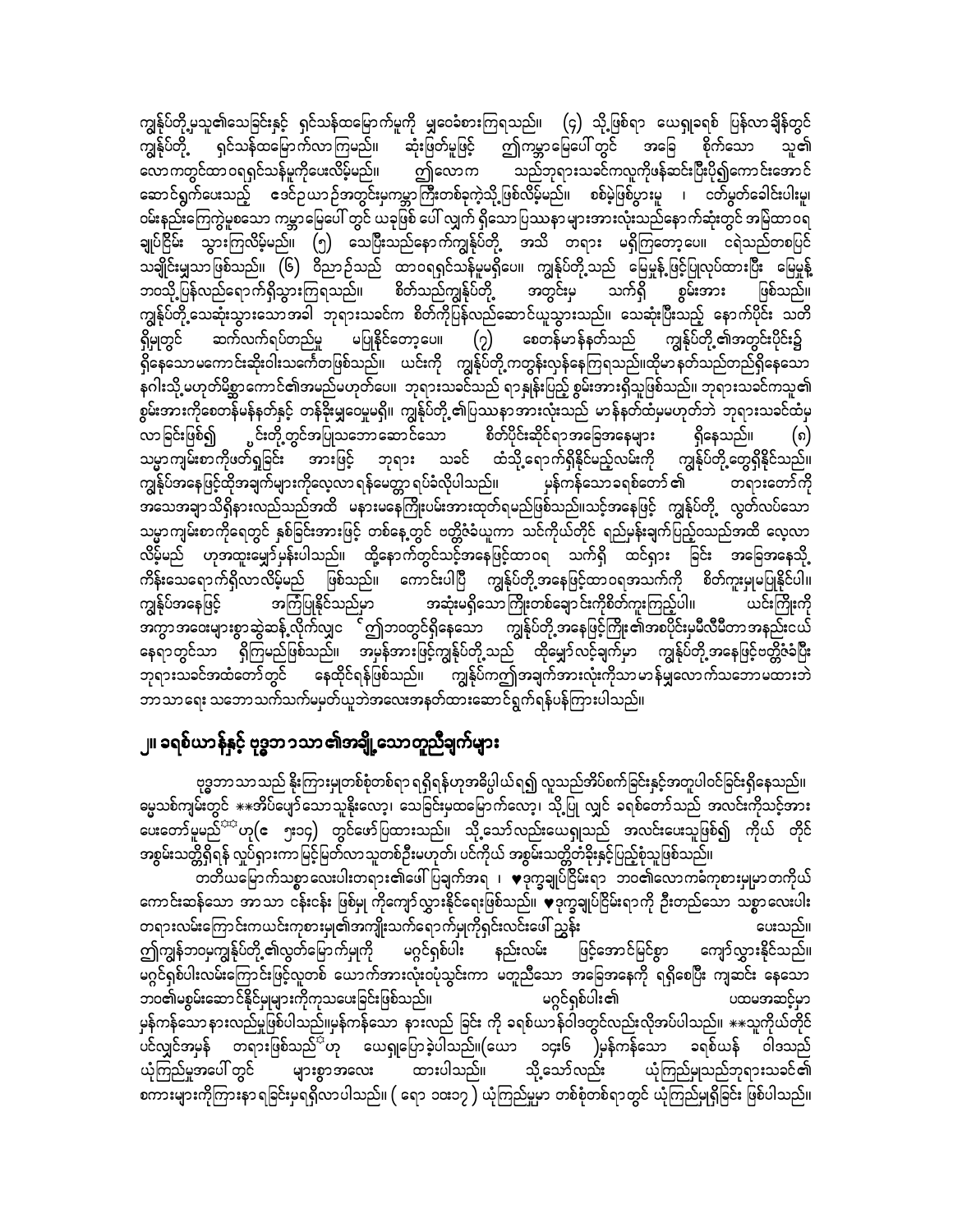ဓမ္မကျမ်းစာ ၏ စာလွှာကိုမှန်ကန်သောနားလည်မှုမှာမှန်ကန်သော သို့ ဖြစ်ရာ ယုံကြည်မျအတွက် လိုအပ် ပါသည်။ယုံကြည်မျသည်မျှော်လင့်ချက်ဖြင့် စိတ်ထဲ တွင်အပေါ် ယံ ကြော ခံစားမှုမဟုတ်ပါ။ ဓမ္မကျမ်းစာကိုယ်တိုင်ပင်ဒုက္ခ၏ ချုပ်ငြိမ်းခြင်း နှင့် လည်းပတ် သက်ပါသည်။ သို့သော်လည်း အဖြေမှာ ဘုရား သခင်သည် သူ၏ သားတော်ယေရှမှ တဆင့် တိုက်ရိုက်ပါဝင် ပတ်သက်မှ ုအားဖြင့် ဤကမ္ဘာကြီးနှင့်လူ့သဘာဝကိုယ်တိုင်၏သိသာသော ပြောင်းလဲမှု ဖြစ် ပေါ် စေနိုင် သည်။ ပေါလုက လိုအင်ဆန္ဒတပ်မက်ခြင်းကို ကိလေသာသည် အဆုံး မရှိဖြစ်ပျက်ပြောင်းလဲနေသည့် ဤအရာကို တွေမြင့်ပြီးဝမ်းမြောက်ခြင်း တာဖြင့်အသက်ရှင်ကာကောင်းသောအရာကိုတောင့်တလိုချင်စိတ်ရှိရန်နှင့် အသက် ယခုမျက်မှောက်မကောင်းသော အရာရှိခြင်းတို့အကြား ရွေးချယ်၍ သူကိုယ်တိုင်အတွင်း ကောင်းမွန်စွာအသက်ရှင်ရန်ဖြစ်သည်ဟုရေးသားထားသည်။ သူသည် ပညတ် တရားနှင့် လူ၌ ကောင်းသောအရာကို လိုချင်ငှားလည်း၊ မကောင်းသော အရာကို လုပ်မိ ကြောင်းတွေ့ရှိသည်။ သူ၏ အဖြေ၌ ာဘယ်သူသည်လွတ်မြောက်စေသင့်သနည်း)ဟူ လွတ်မြောက်မှုရရှိကြောင်း( ခရစ်တော်၌ သောမေးခွန်းကိုဖြေဆိုသည်။သူမေးမြန်းထားသည်မှာ ဗုဒ္ဓဘာသာဝင်တို့့၏ စဉ်းစားမှုအတ္တကြီးထွားစေသောသဘောကို ္ပင်း၏အဖြေမှာ ခပ်သိမ်းသော အချက်ကိုငြင်းပယ်ထား၏။ လောကဓံတရားကို မဖြစ်နိုင်ကြောင်းစဉ်းစားသင့်ရာ ရင်ဆိုင်နိုင်ရန်မိမိလိုအင်ဆန္ဒအပေါ် ၌ ကျော်လွှားနိုင်ရန်ခရစ်တော်၌ အသက်ရှင် ရမည်။ ခရစ်တော်ကိုယ်တိုင် သေခြင်းမှထမြောက်တော်မူသောကြောင့် သေခြင်း ကို အစိုးရသောသူ ထာဝရအသက်ပေးနိုင်သောသူဖြစ်လာခဲ့သည်။(ဟေဗြဲ ယေရှုသည်လူသားစင်စစ်ဖြစ်တော်မူ သောကြောင့် ကျွန်ုပ်တို့ ၏ ဖြစ်ပျက်မှု ၅း၉) ခံယူကယ်တင်ခြင်းမဟုတ်ပါ)သူ၏သေခြင်းနှင့် များကိုကိုယ်စားပြုပေသည်။(ဘုရားကိုယ်တိုင်ဖြစ်၍အစားထိုးဝင်ရောက် ရှင်ပြန်ထမြောက်ခြင်းကို နှစ်ခြင်းမင်္ဂလာခံယူခြင်းနှင့် ထပ်တူပြုခြင်းအားဖြင့် ကျွန်ုပ်တို့သည် ရွေးချယ်မှုခံရကာ .<br>ဘုရားသခင်၏လက်ယာတော်ဘက်တွင် နေသော ကြွယ်ဝချမ်းသာသူများ ဖြစ်လာရသည်။ ထို့နောက်တွင် ခရစ်တော် တဖန် ခရစ်တော် နှင့်တူသောအသက်ရှင်မှုဖြင့် ပြည့်ဝစုံ ပြန်ကြွလာသော အခါ လင် စေရန်တတ်စွမ်းနိုင်ပေသည်။ ဗုဒ္ဓဘာသာဝင်မည်သူကိုမဆို စိန်ခေါ် လိုသည်မှာ မဂ္ဂင်ရှစ်ပါးလမ်းစဉ်ဖြင့်အကျင့်သီလပြည့်စုံရန်အသုံးပြုကာ သင်တို့့၏ ယခုထိမလုပ်နိုင်ပါဟု အကယ်၍ သင်သည် ရိုးသားသူဖြစ်က ဖြေဆိုပေမည်။ အခြားသောအရာတစ်ခုဖြင့် စိန်ခေါ် လိုပါသည်။ အတ္တကို ပယ်သက်နိုင်မူက လောကဓံတရားကို ရင်ဆိုင်နိုင်သော ဘုရားမဟုတ်ခဲ့လျှင် ကိုယ်ကျင့်တရားဆိုင်ရာ သီလပြည့်စုံမူကို ရရှိနိုင်မည် မဟုတ်ပေ။ ထိုကဲသို့သော လိုအပ်မှုကို ဘုရားသခင်သည် သူ၏ လုပ်ဆောင်ချက်ဖြင့် ပြောင်းလဲစေနိုင်သည်။ သူ၏တောင်းဆိုချက်မှာ သူ၏မေတ္တာနှင့် အလိုတော်ကို ကျွန်ုပ်တို့၌ ပြည့်စုံစေသကဲ့သို့ ကျွန်ုပ်၏ ချစ်ခြင်းဖြင့် ဘုရားသခင်အပေါ် ယုံကြည်မှုကို ပြည့်စုံစေနိုင်ပေသည်။ ဖန်ဆင်းထားသော ကမ္ဘာလောကကြီးထဲ၌ ဖြစ်ပေါ် နေသော .<br>ပွင်ပြတော်မူခြင်းအားဖြင့် ငြီးထွားအော်ဟစ် သံများကို ဘုရားသခင်၏သားတော်ယေရှုသည် ဖြေရှင်းနိုင်သည်သာမကဖန်ဆင်းခြင်းကို ပြောင်းလဲစေနိုင်သည် အရာများကို တားဆီးနိုင်သည်သာမက ကမ္ဘာပေါ် တွင် ဧဒင်ဥယာဉ်၌ ပေးတော်မူသော ကျိန်ခြင်းမှ လွတ်မြောက်နိုင်ပေသည်။ (ရော ၈း၁၉-၂၃ ) ဗုဒ္ဓဘာသာဝင် တို့့၏ လုပ်ဆောင်ချက်သို့ မဟုတ်အမှုအကျင့်ဖြစ်သည်။ စတတ္တအဆင့်မှာ မှန်ကန်သော ကျွန်ုပ်တို့ အနေဖြင့် ကျွန်ုပ်တို့ ၏ပြုမူလုပ်ဆောင်ချက်ကို နားလည်ရမည်၊ ကံ ကံ၏ အကျိုးဖြစ်သည်။ မိမိလုပ်ဆောင်ချက်က မိမိအပေါ် ရောင်ပြန်ဟပ်မည် ဖြစ်သည်။ ငါးပါးသီလဖြစ်သော သူ၏အသက်ကိုမသတ်မူ၊ သူတစ်ပါး ပစ္စည်း ကိုမခိုးမူ၊ လိမ်ညာမပြောဆိုမူ၊ သီလစင်ကြယ်မှုနှင့် မူးယစ်စေသော အရာ ကို မသောက်စားမှုတို့ကိုထိန်းသိမ်းခြင်းဖြင့် မိမိကိုမိမိတိုးတက် ကောင်းမွန် အောင် ပြုလုပ်ကြရမည်ဖြစ်သည်။ သမ္မာကျမ်းစာတွင်လည်း စည်းကမ်းရှိမှု၊ ဉပဒေ လေးစားမှု နှင့် ခရစ်တော် ၏အုပ်စိုးမှုကို ဝန်ခံခြင်းလို အပ်ကြောင်း တွေ့ရပေမည်။ သို့သော် ဤသို့သောလှုပ်ရှားဆောင်ရွက်မှုသည် လူစွမ်းအားဖြင့် ရရှိသော ဘုရားသခင်၏ ကျေးဇူးတော်ပင်ဖြစ်သည်။ ပညတ်တရားတော်အောက် တွင်ရရှိ သော ကျေးဇူးတော်ပင်ဖြစ်သည်။(ဧ ၂း၈)ဘုရားသခင်၏ ကျေးဇူးတော် မှာမူ မိမိကိုယ်ကိုညင်းပယ်၍ လောကီတပ်မက်စိတ်များကို စွန့်ပယ်မှုဖြင့် ကျေးဇူးတော် ရရှိရန်သွန်သင်သည်။(တ၂း၁၁-၁၂)ဘုရားသခင်၏ ကျေးဇူး တော်သည်မည် သည့်အချက်မှ မဟုတ်ပါ။ သို့့သော်လည်း ကျွန်ုပ်တို့၏ ယုံကြည်ခြင်းကို ဖြောင့် မတ်ခြင်းကဲ့သို့ မှတ်တော်မူခြင်းအားဖြင့် ဘုရားသခင်၏ သားကဲသို့ ပြည့်စုံမူကို ခံစားကြရ၏။ ကျွန်ုပ်တို့၏ ကျင့်ကြံလုပ်ဆောင်မှု ကြွယ်ဝ မှန်ကန်စွာလုံလောက် စွာ ကောင်းမွန်မှုကြောင့် .<br>ပြည်စုံလာခြင်းမဟုတ်ပေ။ ဤဖော်ပြချက်မှာ ဘာသာ တရား များစွာတို့၏ ထင်မြင်ယူဆချက်နှင့် ပညတ်တရားကို နာခံကျင့်ကြံ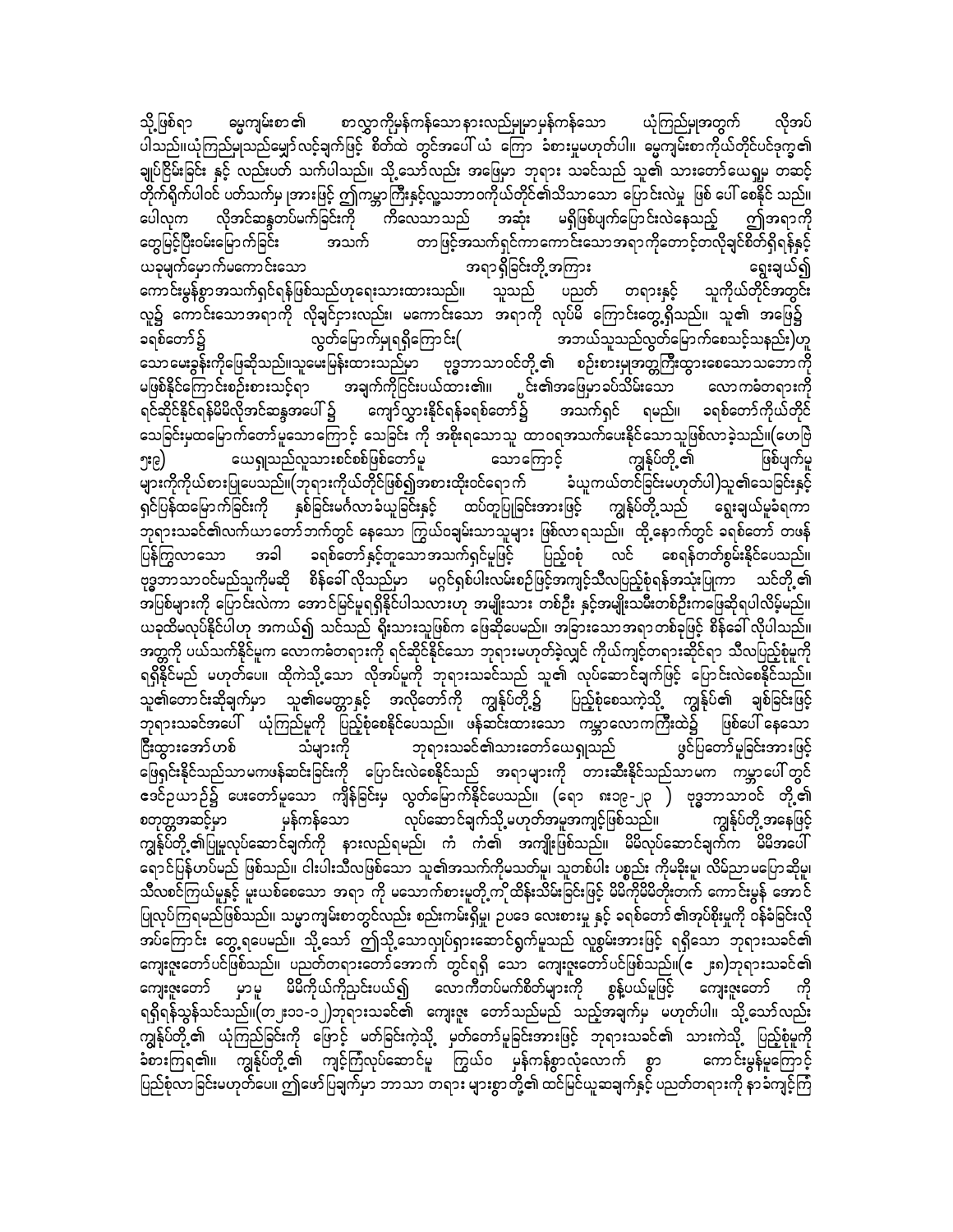လုပ် ဆောင်မှု အပေါ် အသားပေး ဖော်ပြထားချက်များ ပင် ဖြစ်သည်။ မည်သည့် ဉပဒေမှ ပြည့်စုံသောကယ်တင်မှုကို မမေးနိုင်ပေ။ ရှင်ပေါလု က ရောမ သြဝါဒစာ ထဲတွင်ငြင်းပယ်ကာဖော်ပြထားသည်။မွေဟောင်း ခေတ် ကာလသွင်သင်မှုဖြင့် လူသားတို့ ၏ပညတ်တရားအရလွတ်မြောက်မှုမှာကယ် တင် ခြင်း ကိုဖြစ်စေ နိုင်သော ပညတ်မဟုတ်ပေ။ ထို့ကြောင့် ကျွန်ုပ်တို့သည် ဒူးထောက်ဝန်ချကာ ခရစ်တော်အား ဖြင့်ရရှိသော စင်ကြယ်သော ကျေးဇူး တော် ၏ ကယ်တင်ခြင်း ကို ပြည်စုံစေခဲ့ သည်။ ခရစ်တော်ထံ၌ နှစ်ခြင်းမင်္ဂလာခံယူခြင်း အားဖြင့် ခရစ် ယာန် ကို ပုံဖော်ကာသင်းဝင်ခြင်းအဖြစ်သို့ ရောက်ကြမည်။ ဤကဲ့သို့ အံ့ဖွယ် ရာကျေးဇူးတော်ကိုလက်ခံရယူခြင်းသည် ခရစ်ယာန်ဝန်းကျင်နှင့် ဗုဒ္ဓဘာ သာ ဝင်တို့ နားလည်သော ပါနာ(အကျိုးအပြစ် )သဘောတရားကို နားလည်မူဖြင့် တခုခုသော ကံ၏ လုပ်ဆောင်ချက် (ဒါန)၏ အကျိုးဖော်ပြရာတွင် လည်းကွဲပြား ခြားနား စေသည်။ ဗုဒ္ဓဘာသာဝင်တို့့၏ကာမမျိုးစေ့တစ်ခုမှသည် အပင် ပေါက် ရှင်သန်ကြီးထွားလာခြင်းအယူအဆမှာ များသောအားဖြင့် တူညီမူရှိပေသည်။ လူတစ်ဦး၏သူ၏ဘဝတစ်ခုတွင် လုပ်ဆောင်မူများသည် သူ၏ဖြစ်ပေါ် လာမူ ကိုထိန်းချုပ်သည်။ သို့့ရာတွင်သမ္မာကျမ်းစာက ကွဲပြားခြားနားသော ရူထောင့် ကိုယူသည်။ မြေကြီးထဲမှထွက်သောအပင်သည် ကျွန်ုပ်တို့အမှန် တကယ်စိုက်ပျိုး သော အပင်အစစ်အမှတ်မဟုတ်နိုင်ပေ။ (၁ကော ၁၅း၃၅-၄၉)မျိုးစေ့တစ်ခုကို စိုက်ခြင်း မှဖြစ်လာသည်။ သို့သော်လည်းရှင်ပေါလုဆက်၍ ပြောကြားသည်မှာ ခရစ်တော်၌ တည်ခြင်းသည် ရုပ်ခန္ဓာသစ် တစ်ခုသည် ကမ္ဘာမြေကြီးအတွင်းမှ ပေါ်ထွက်လာသည်ဟု ဆိုသည်။ ကျွန်ုပ်တို့ စိုက်ပျိုးးသော အပင်ကို ကျွန်ုပ်တို့ ရိတ်သိမ်းရလိမ့်မည် ဟူသောသဘောတရားတွင် ကျွန်ုပ်တို့ ၏ ပြုမူဆောင်ရွက်ချက်များသည့်တရားစီရင်မည့်နေ့အထိစဉ်ဆက်မပြတ် ထာဝရဆက်စပ်နေသည်။ ာင်<br>သို့သော်ပြန်လည်ရှင်သန်ထမြောက်ခြင်း ကြောင့် ရရှိ လာသော ရုပ်ခန္ဓာသစ်မှာဘုရားသခင်၏ ကျေးဇူးတော်ကြောင့်ပင် ဖြစ်ပေသည်။ ဗုဒ္ဓဘာသာဝင်တို့၏ မဂ္ဂင်ရှစ်ပါးနောက်ဆုံးအဆင့်မှာ မှန်ကန်သော အာရုံစူးစိုက်မှုသို့ မဟုတ် မှန်ကန်သောခံယူမူသည် ဟိန္ဒူဘာသာ ဝင်တို့ ၏သစ္စာလေးပါးတရားတွင် ပါဝင်သော ရာဂျရောဂ ကျင့်စဉ်သို့မဟုတ် လေ့ကျင့်ခန်းများဖြင့်ဘုရားသခင်ထံသွားရာနည်းလမ်းများနှင့် စိတ်ပိုင်း ဆိုင်ရာ အတူတူ ပင်ဖြစ်သည်။ နည်းလမ်းများတွင် ဘုရားသခင်နှင့်သက်ဆိုင်သော ရယူခြင်းကို အာ ရှံစူးစိုက်မှု သမ္မာကျမ်းစာတွင်လည်းသင်ကြားပြသထားသည်။ သို့သော်လည်း ကျွန်ုပ်တို့၏ စိတ်အစဉ်သည် ဆောက်တည်ရာမရ လှည့်လည်သွားလာတတ် သော သဘောရှိသဖြင့်လည်းကောင်း၊ ကျွန်ုပ်တို့၏လူသားရေးရာများ ရပ်စိုင်း ကာ အာ ရုံစူးစမ်းမှုများနှင့်ဝိရောဓိဖြစ်ပေါ် လေ့ရှိသဖြင့်လည်းကောင်း၊ ဗုဒ္ဓဘာသာ ဝင်တိုင်းနှင့် ခရစ်ယာန်ဘာသာဝင်တိုင်းသည် ဤနေရာတွင် အရှုံးပေးရသည်ချည်းဖြစ်သည်။ ထိုကြောင့်ပင်ဘုရားသခင်ထံသို့ သွားရာ လမ်းမှာစိတ်ပိုင်းဆိုင်ရာလေ့ကျင့်ခန်း သက်သက်ဖြင့်သာမဟုတ် ယေရှုခရစ် တော်မှ တဆင့်လည်းရောက်ရှိနိုင်ပေသည်။ယေရှုသည်ဘုရားသခင်ထံသို့ သွားရာ ၁၄း၆) တစ်ခုတည်းသော လမ်းဖြစ်သည်။ ယေရှုသည်ကျွန်ုပ်တို့ ၏ (ယော ထို့ကြောင့်လည်း ကိုယ်စားလှယ်တော်ဖြစ်၍လည်းကောင်း၊ ယေရှုသည် ကျွန်ုပ်တို့ကဲ့သို့လည်းကောင်း၊ ယေရှုသည်မည်သည့်အခါတွင်မှ ဒုက္ခဆင်းရဲကို ခံရမည့်သူမဟုတ်၍ လည်းကောင်း ယေရှုမှတဆင့် ဘုရားသခင် ထံသို့ရောက် အောင် ဆုတောင်းကြခြင်းဖြစ်သည်။

### ၃။ ဗုဒ္ဓဘာသာ၏အခက်အခဲများ အခွင့်အာဏာလုပ်ဆောင်နိုင်မူဆိုင်ရာ မေးမြန်းချက်

ဂေါတမဗုဒ္ဓအကြောင်းရေးသားထားသော ဗုဒ္ဓဘာသာဝင်တို့ ၏ ပဋိကတ်တော်အများစုနှင့်ဟောပြောပို့ ချချက်များသည် ဂေါတမဗုဒ္ဓရှင်တော် ပရိနိဗ္ဗာန်ပြုပြီးနောက်နှစ်ပေါင်းလေးရာကြာမှရေးသားခဲ့ခြင်းဖြစ်သည်။ ဗုဒ္ဓ ကျမ်းစာများကို စတင်ရေးသားစဉ် ကပင် ဗုဒ္ဓဘာသာမှာ အပိုင်းများစွာ ခွဲထွက်ခဲ့ သည်။ ကျွန်ုပ်တို့၌ အဘယ်သို့ ဖြစ်ပျက်တည်ရှိ စေရန်ပြုလုပ်သော အရာကား အတော်ဆုံးသုတေသီပညာရှင်ပင်လျှင် ဗုဒ္ဓ၏တရားတော်ထဲ၌ အဘယ်နည်း။ ဗုဒ္ဓပိဋကတ်တော်များ၏ ရေးသားထားချက်များ၏သေချာမူကို တိကျစွာ ဖော်ညွှန်းနိုင်မူမရှိပေ။ မည်သို့ ပင်ဖြစ်စေခရစ်ယာန်တွင် ကျွန်ုပ်တို့၌ ယေရှု၏ မျက်မြင်သက်သေများနှင့် ယေရှု၏ဘဝပတ်ဝန်းကျင်မှ အဖြစ်အပျက်များကို တိကျသော သမိုင်းကြောင်းအထောက်အထားများ ဖြင့်ရေးသားထားမှု တစ်ခုရှိပေ သည်။ ယင်းအချက်က အဘယ်ကြောင့် ဗုဒ္ဓဘာသာတွင် သင်ကြား ပြသမှုကို အစိတ်အပိုင်းများစွာခွဲခြားခဲ့ရသည်ကို ရှင်းလင်းထားသည်။ ္ပင်းသင်ကြားမူတွင် အုပ်စိုးပိုင်သောအခွင့်အာဏာနှင့်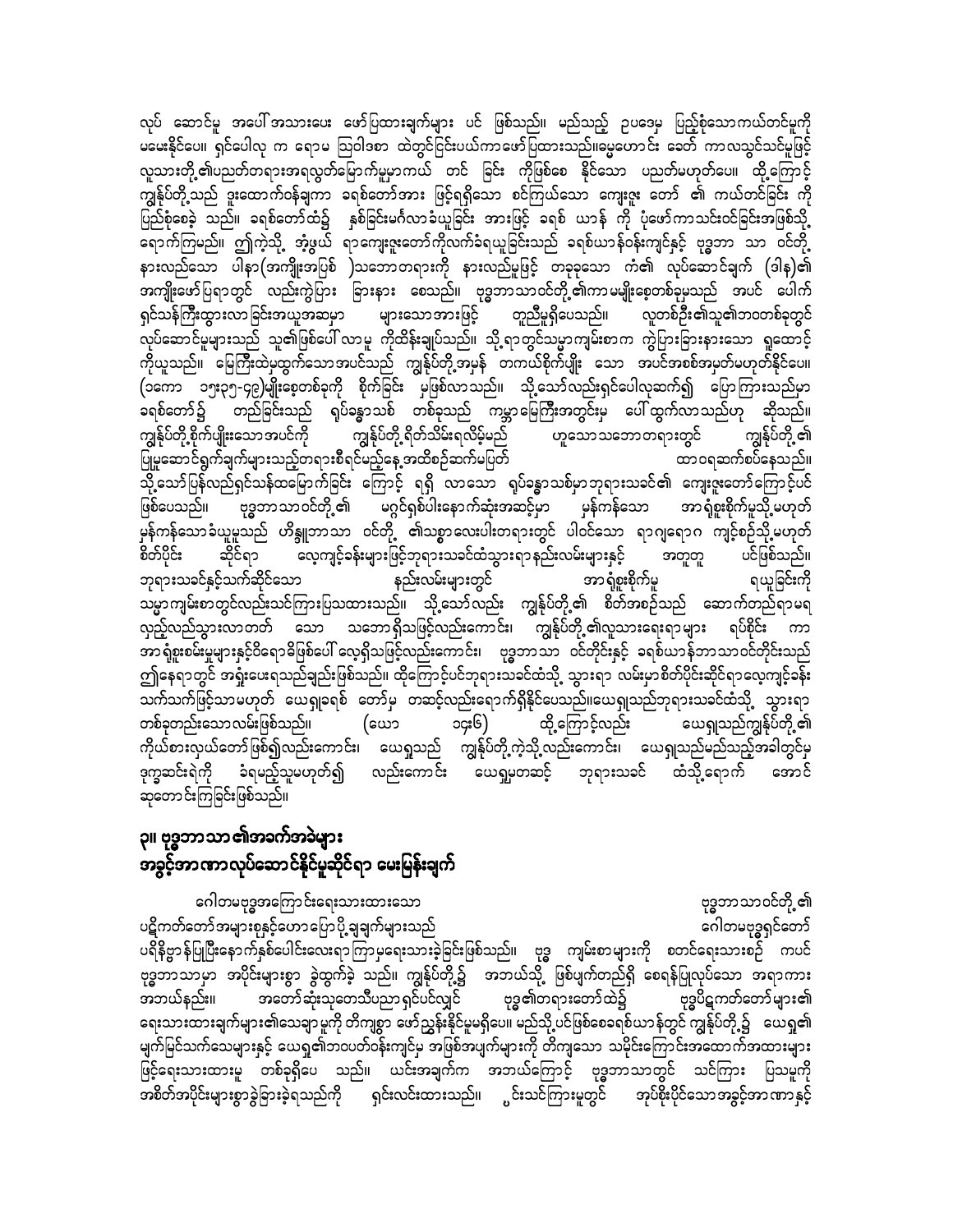သက်ဆိုင်၍အခိုင်အမာ အခြေခံဖော်ပြထားချက် မရှိပေ။ထို့ကြောင့်အနက် အဓိပ္ပါယ် ဖွင့်ဆိုရာတွင် သိသိသာသာ အပြောင်း အလဲများရှိနေပေသည်။ အခွင့်အာဏာနည်းပါးမှုကြောင့် ဟိန္ဒူဝါဒ မျက်မြင် အခြေခံမှာ အလှမ်းဝေးစွာဖြင့် အချိန်ကြာမြင့်စွာ ပြောင်းလဲမှု ဖြစ်ပေါ်ခဲ့ရခြင်း ဖြစ်ပေသည်။ ယင်းအချက် က ဗုဒ္ဓဘာသာဝင် များအတွင်းကျယ်ပြန့်သော ယုံကြည်မှုကို လည်းရှင်းလင်း ပြ လျှက်ရှိသည်။ သမိုင်းကြောင်းအရ ဗုဒ္ဓဘာသာ သည် ဟိနယာနနှင့် မဟာယာနဟူ၍ အပိုင်းကြီးနှစ်ပိုင်းခွဲထွက်ခဲ့သည်ကို တွေ့မြင်ရမည်ဖြစ်သည်။ ဟိနယာနသည် ဗုဒ္ဓဘုရားရှင်အားဖြင့် ကျယ်ကျယ် ပြန့် ပြန့် ဖြစ်အောင် ဆောင်ရွက်နိုင်ခဲ့ပြီး ထာဝရဘုရားမရှိသော သီးခြားဘာသာ တစ်ခုဖြစ်ခဲ့သည်။ မဟာယာနက ကယ်တင်ရှင်ဘုရားရှိခြင်း အယူအဆ အပေါ် တွင်အခြေခံခဲ့သည်။ မူလရေးသားချက်များမှ သွေဖီနေသော ဗုဒ္ဓကျမ်းစာများကို သာမန်ဗုဒ္ဓဘာသာဝင် များသော်မှ စိတ်ဝင်တစားဖတ်ရှုရန် မမျှော်မှန်းနိုင်ပေ။ အစကနဦးကပင် ဗုဒ္ဓစာပေ ရေးသားမှုများကို အုပ်စုသုံးစုံခွဲထားသည်။ ဝိနယပိဋကတ် သုတ္တံပိဋကတ်နှင့် အဘိမ္မောပိဋကတ်ဟူ၍ဖြစ်ပါသည်။ နောက်ပိုင်းတွင် ဗုဒ္ဓဘုရားသခင် ပရိနိဗ္ဗာန်ပြိုပြီးသော်လည်း နောက်ထပ် ဝင်လာသော အရေးအသားသစ်များကို ခွင့်ပြုရန် အပိုင်းလိုက်ပြင်ဆင်မှု များကိုပြုလုပ်ခဲ့သည်။ ဗုဒ္ဓဘာသာတွင် ကျမ်းဘောင်သွင်းမှု အချက်အလက်များ ကို ယနေ့တိုင် လေးနက်စွာ .<br>ပိုင်းခြားစူးစမ်းနေခဲ့ကြရသည်။ ဘာသာတစ်ခုလုံး၌ အခြေခံအခွင်အာဏာမရှိပေ။ ထို့အပြင်ကျမ်းစုစည်းသူများမှာ အိန္ဒိယ ဗုဒ္ဓဘာသာဝင်များအားဖြင့် တိဘက် ကျမ်းအပါအဝင် ကျမ်းအနက်ဖွင့် ဘာသာ ပြန်မှုများကို ဆောင်ရွက်လျှက် ရှိသော် လည်းအိန္ဒိယဗုဒ္ဓဘာသာ ဝင်တို့ သတ်မှတ် ထားသော စံနူန်းအနေဖြင့် ထိုစာလုံးများမှာ ကျမ်းစာအရမဝင်ပေ။ တရုတ်ဗုဒ္ဓ ဂိုဏ်းကွဲတို့ ၏ ဘာသာဝင်တို့၏ထုံးတမ်းစဉ်လာအရ အခြားသောဗုဒ္ဓဘာသာဝင် ထုံးတမ်းစဉ်လာများရွေးချယ်စုပေါင်းထားမှုကိုလေ့လာ သုံးသပ်ရန် အချိန်များစွာ ယူလျက် ရာစုနှစ်တစ်ခု ရွေးချယ်ခဲ့ကြရသည်။ဤကျမ်းစာများ သည် အတွက် သာဖြစ်နိုင်ပြီး အခြားသောအချိန် ကာလအတွက်မကိုက်ညီနိုင်ပေ။ ကြိမ်ဖန်များစွာ ကော်မတီအစည်းအဝေး ခေါ် ယူလျက် အခြေအတင် ပြောဆို ဆုံးဖြတ်ကာ ရေးသား ထားသောကျမ်းလည်းဖြစ်မလာခဲ့ပေ။ ခေတ်နှင့်အညီ စာပေ ပညာရှင်တို့ရှာဖွေသင်ကြားမှု ပြုလုပ်နေကြသည်ကို လည်း တွေ့ရပေ သည်။အလွန်မြင့်သောမေးခွန်းများကို ရဟန်းသံဃာတို့ ဟောကြား သင်ပြရသည်မှာ ဗုဒ္ဓ၏ တရားတော်ထဲမှာပင် ပင်ကိုယ်ကျမ်းရှင်များ ကိုယ်တိုင် ပင်တရားတော်ကိုငြင်းပယ်သောအခါ ပြန်လည်ရည်ညွှန်းချက်များကို .<br>မတ်သားအတည်ပြုခံနေကြရသည်။ မည်သည့် ပတ်ဝန်းကျင် အသိုင်းအဝန်းတွင် အမှန်တရားကို အတူတကွ သင်ကြား ပေးကြရာတွင် အခြေအနေပေါ် မူတည်၍ သင်ကြားရမည်ဆို သည်ကို မသိ နိုင်ပေ။ ခရစ်ယာန်နယ်နမိတ် အနေအထားနှင့် ဗုဒ္ဓဘာသာထဲတွင် ဖြည့်စွက်ရန်မှာ လုပ်ဆောင်ချက်အသစ်များအား ဖြင့်သာလျှင် မြင်နိုင်ပေမည်။ ဗုဒ္ဓ၏အရှိန်အဝါအောက်တွင် နေထိုင်အသက်ရှင် ခဲ့ကြရသည်မှာ ကျွန်ုပ်တို့ခရစ်ယာန် မပေါ်ထွန်းမီကပင်ဖြစ်သည်။ .<br>သို့ သော်ငှား လည်း င်းတို့၏ သင်ကြားမှုနှင့်မတူသောအချက်များကိုသာ ကျွန်ုပ်အစားသွင်း ဖော်ပြပေး ရပေမည်။ ထိုအရာများတို့သည် ဗုဒ္ဓဘာသာဝင်များအား လွှမ်းမိုးလိုသော သဘာဝအပေါ် တွင် အခြေမခံဘဲ ရိုးသားပွင်းလင်းစွာ ထင်ဟပ် ဗုဒ္ဓကျမ်းဂန်များကို တုံပြန်ရပေမည်။ သေချာစွာသဘောပေါက်နားလည်ထားပါမှ ဗုဒ္ဓဘာသာဝင်တို့ ၏ဗျာဒိတ်တော်ကိုဖွင့်နိုင်ပေမည်။ အကျမ်းဖျဉ်းအားဖြင့် ဗုဒ္ဓဘာသာသည် ပထမရာစုရှိကျမ်းဂန်များ၏ ကျင့်စဉ်များမှာတိုးတက် ကျယ်ပြန့် ့လာခဲ့သည်။ ထိုတရားတော်များသည် ဗုဒ္ဓ၏နဂိုမူလမိန့် ကြားချက် များပင်ဖြစ်သော်လည်း ကွဲပြားခြားနားမှုများ ရှိနေသေးသည် ကိုတွေ့ ရပေသည်။

ာမြန်တရား ကိုမှန်ကန်စွာသိရှိနိုင်သည်မှာ သာမန် လူတစ်ယောက်အနေဖြင့် ကျမ်းဂန်များကို အနက်ဖွင့်ရန်နှင့်ဖတ်ရှုရန် မလွယ်ကူလှပေ။ အချို့သော ရွေးချယ်ထားသည့် ကျမ်းပိုင်းများကိုသာလျှင် ချဲ့ထွင် ရေးသားခွင့်ပြုထား ပေသည်။ သတိချပ်ရန်မှာ ကတ်သလစ်အသင်းတော်များတွင် သာမာန် အသင်းသားများ အားသမ္မာကျမ်းစာအား အနက်ဖွင့်ဆိုရန်ခွင့်ပြုရန်ခြင်းမရှိပေ။ အခြားသော ဘာသာစကားများဖြင့် အဓိပ္ပာယ်ဖွင့်ဆိုခြင်းထက် မူရင်း လက်တင် ဘာသာစကားဖြင့်သာပြန်ဆိုရန်ဘုန်းတော်ကြီးများက တိုက်တွန်း အားပေးကြ သည်။ ခရစ်ယာန်အသိုင်းအဝန်းနှင့် ချုပ်ကိုင်လိုသောအခါ ဗုဒ္ဓဘာသာအသိုင်းအဝိုင်းတွင် ဘာသာရေးအာဏာတန်ခိုးကြီးထွားမှုအား ာ<br>အခြားသောအမြင်ဝါဒဘာသာစကားအယူလွဲမှုအဖြစ် - သတ်မှတ်ကြခြင်းမှာ တူညီချက်အနေဖြင့်တွေ့ ရသည်။ ကတ်သလစ်ဘုန်းတော်ကြီးများ အနေဖြင့်လည်း ထိုကဲ့သို့ သော ဝမ်းနည်းဖွယ်ရာအဖြစ်အပျက်များ ကြုံတွေရကာ အယူလွဲသူဟု သတ်မှတ်ခံကြရသည် ဇာတ်လမ်းရှိခဲ့သည်။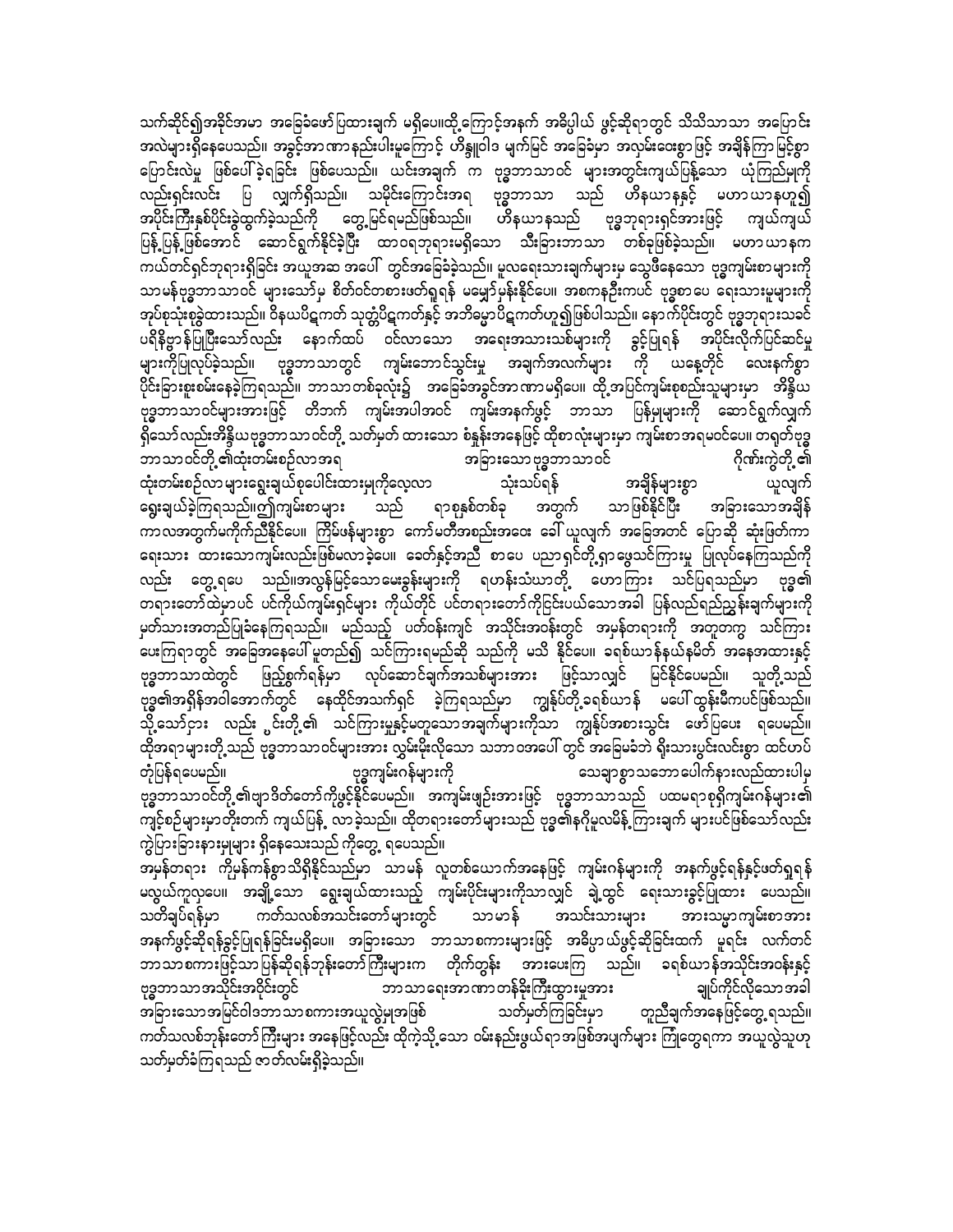မေတ္တာပို့ခြင်းသည်နောင်ဘဝအတွက်<sup>''</sup> ကံကြမ္မာကို လွှမ်းမိုးမှုပြုနိုင် သည်။သို့သော်ဘယ် အရာအပေါ် ၌ အခြေခံကျပါနည်း။အဘယ်ကြောင့် ဤအရာကို ယုံကြည်ရပါသနည်း။ တစ်ခုမျှမဟုတ်ပါ။ထိုအရာသည် ဤအရာနှင့် ယဉ်ခံယူခြင်း တစ်ခုဖြစ်သည်။ အဘယ့်ကြေင့်ဆိုသော်မည်သည့်နေရာ၊ စိတ်ကူး ပတ်သက်၍ အထောက်အထားရှိပါသနည်း ဘယ်အရာမျှမရှိပါ။ ထိုအရာနှင့် ပတ်သက်၍ စိတ်ချ ယုံကြည်နိုင်သော ကျမ်းဂန်စာပေထဲတွင် ခိုင်လုံသော အထောက်အထား မရှိပေ။ ဗုဒ္ဓဝင်များကျွန်ုပ်တို့အား ပြောပြသော အခါ နတ်ပြည်တွင် ဝင်စားနိုင်ရန် ပုံစံ(၂၆) .<br>မျိုးရှိပြီး၊ ကောင်းကင်အောက်ဆုံး၌ ၉ကုဋေ လူဘ၀ကျင်လည်၍ ၈၄၀၀၀ ကမ္ဘာပေါ်ထွန်းမှုထဲ၌ အကောင်းဆုံး အမြင့်ဆုံးချိန်၌ တာဝတိသာ နတ်ပြည်၌ ဝင်ရသည်။ ဘယ်လိုနည်း အားဖြင့် ဤဖော်ပြချက်ကို အမှန်တရား တစ်ခုအဖြစ်ယူနိုင်ပါသနည်း။ အခြေတင်ငြင်းခုံ မှုမရရှိသော စာတမ်းအထောက်အထား မရှိဘဲနှင့်လော၊ နှစ်ပေါင်း၂၅၀၀ ခန့်ကအသက်ရှင်ခဲ့ဖူးသော သူတစ်ဦး၏ ထောက်ခံပြောဆိုမှုမလော၊ အမှန် တကယ် ပြောခဲ့ပါသလော။ ထိုစိတ်ကူးယဉ်မှု တစ်ခုဖြင့်ရှင်သန် အသက်ရှင် နိုင်သူ တစ်ယောက်သည် လွန်စွာ သိအမြင် ကွယ်လျှက်ရှိနိုင်ပါသလား။

သူတို့သည်၏ဝတ်ပြုခြင်းသည်စစ်မှန်သော ဆည်းပူးလေ့လာ မှုမျိုးမဟုတ်ပေ။ သမ္မာကျမ်းစာနှင့်ဂါထာမှာလွန်စွာကွာခြားလှပါသည်။ သမ္မာကျမ်းစာထဲတွင် တတ်စွမ်းခြင်းကိုလူတို့မမှီနိုင်သော ပုဂ္ဂိုလ်တစ်ဦးစီနှင့်ဆိုင်သော နူတ်ကပတ်တော် များ၊ အသက်ရှင်သောဘုရာ**း**၏ ား<br>အရာတို့ပါရှိသည်။ ကျွန်ုပ်တို့သည် ဘုရားသခင်နှုတ်ကပတ်တော်ကအသက်ဝင်ရှင်သန် သစ်လွင်အောင်ပြုလုပ် ပေးနိုင်ကြောင်း စစ်မှန်သောအသက်ရှင်ကျင့်စောင့်မှုများ၊ တွေ့ရသည်။ သခင်၏ ဘုရား သားတော်သည်လူသားဇာတိခံယူ၍ကျွန်ုပ်တို့၌ တည်တော်မူ ကြောင်းဖော်ပြထားသည်။(ယော ား၁၄)ကျွန်ုပ်တို့သည်ခရစ်တော် ၏ နာ မကို အမှီပြု၍တောင်းခံနိုင်ကြောင်း ဆုတောင်းခြင်းအားဖြင့် ရရှိနိုင်ကြောင်း၊ ဘုရား ဆက်သွယ်တုန့်ပြန်နိုင်ပေ နူတ်ကပတ်တော်သမ္မာ ကျမ်းစာအားဖြင့် သည်။ ဘုရားသခင်၏ သခင်၏ နူတ်ကပတ်တော်သည်အသက်ရှင်သောစကား မြစ်ပြီး လူသားတို့၏အရည်အသွေး၊ လုံး များ အကြံအစည်များကိုထွင်းဖောက်သိမြင် နိုင်ပေသည်။(ဟေဗြဲ ၄း၁၂-၁၄)စာရွက်ဖြူပေါ် တွင်အလုံးနက်များဖြင့် ရိုက်နှိပ် ထားခြင်းထက် လွန်စွာများပြားစွာဖော်ပြထားသည်။ အသက်ရှင်သောဘုရား၏ အလိုတော်နှင့်ရည်မှန်းထားချက်များသည် ယနေ့ထိတိုင်သက်ဝင်လှုပ်ရှားကာ ကျွန်ုပ်တို့ထံ ကူးစက်ကာ တသက်တာပြောင်းလဲမှုကိုဖြစ်စေသည်။

နူတ်ကပတ်တော် ကိုသင်ကြားပေးရမည်။ ဗုဒ္ဓကိုယ်တိုင်ပင်လျှင် သခင်ယေရှ ခရစ်တော်သည်ပညာ ရှိနှင့် စာပေမတတ်သောလူတန်းစား နှစ်မျိုးစလုံးအား နားလည်နိုင်စေပြီး အကျိုးထွန်းစေမည့်သူ၏သမ္မာတရား ကိုဟောကြားခဲ့သည်။ ဗုဒ္ဓဘာသာ ဂါထာတော်များသည် မကောင်းသောကံကြမ္မာကိုပယ်ရှားရန်ရွတ် ဆိုကြ သည်။ ဝတ်ပြုရာနေရာ ဗိမာန်အားသန့်ရှင်းစေရန်အတွက်လည်းကောင်း၊ ကံကြမ္မာရောက်လာစေရန် လည်းကောင်းဂါထာ ကောင်းသော ရွတ်ဆိုကြသည်။

ဗုဒ္ဓဘာသာဝင်တို့၏ $\ast\ast$ ဂုရှ<sup>ား</sup> (တိဘက်တန်-လာမား)သည် ဗုဒ္ဓအနွယ်ဝင် တော်စပ်သူတစ်ဦးအဖြစ် ရွေးချယ်ကာ ယုံကြည်သူများကဆက်ဆံကြသည်။ လူသာမန်ပုတုဇဉ်နှင့် တစ်ဆူတည်းသော ဘုရားကြား၌ ဆက်သွယ် ဆက်ဆံ ပေးရသူမရှိပေ။ ထို့ကြောင့်ကိုယ်တိုင် အသွင်သဏ္ဍာန် ဆောင်ယူ၍ သူ၏ချစ်ခင်ကြင်နာမှုရှိခြင်း၊ ကြိုးပမ်းအားထုတ်မှုအားဖြင့် ္သား<br>အမွှသတ်ကျမ်းတွင်သွန်သင်ထားချက်မှာ ခရစ်ယာန် ယုံကြည်သူတိုင်းသည် ဆက်သွယ်မှုအတွက် ကျင့်ကြံကြသည်။ ၂း၅)ကျွန်ုပ်တို့သည်<br>-ယဇ်ပရော ဟိတ်များဖြစ်ကြသည်။(၁ပေ အားလုံးကိုဆည်းပူးလေ့လာ ရန်နှင့် ထာ၀ရဘုရား၏ ဘာသာဝင်တို့အား စီစဉ်သင်ကြားပေးသောသွန်သင်ချက်များသည် ကန့်သတ်မှု ရှိသည့် သင်ကြားမှုတရားတော်များကိုသာလျှင်ပေးခဲ့ကြသည်။

တွေ့မြင်ရသည်။ ဗုဒ္ဓဝါဒသည်တစ်စုံတစ်ခုပေါ် တွင်ကမ္မလွှမ်းမိုး အကျိုးသက် ရောက်မှုကို တစ်စုံတစ်ဦးသည်မိတ်ဆွေနှင့် ဆွေမျိုးများ၏ အကျိုး ဖြစ်ထွန်း စေရန် မေတ္တာပို့နိုင်သည်။ (ဤမေတ္တာပို့ခြင်းနည်းလမ်းသည် \_<br>ရဟန်းများအဖို့ ထူးဆန်းစွာ လုံလောက်မှုအလှူရရှိမှုကို ဖြစ်စေသည်။) ထို့အပြင် ဤကဲ့သို့ ဗုဒ္ဓဘာသာ

သမ္မာကျမ်းစာနှင့်ကွဲပြားခြားနားသောအရာ

ဗုဒ္ဓဘာသာဝင်များသည်သူတို့၏စာပေကျမ်းများကိုရိုးရှင်းစွာမှန်ကန်သည်ဟု မှတ်ယူ၍ သမ္မာကျမ်းစာအားမှားယွင်းသည် ဟုမကြာခဏာမှတ်ယူကြသည်။ သို့သော်လည်းဤ အရာမှာ အစပိုင်းဦးစွာထင်မြင်၍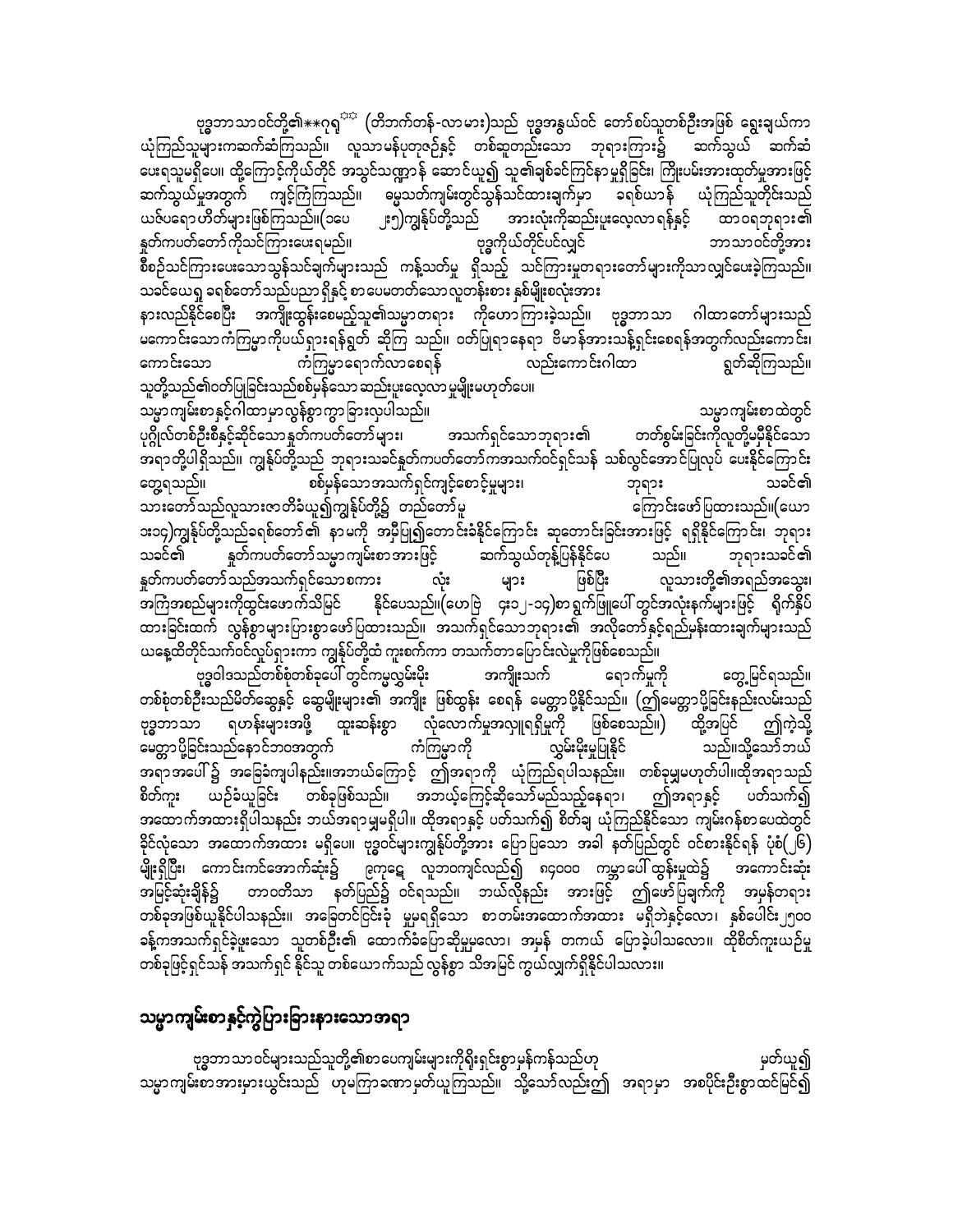ထောက်ပံ့အားပြုနိုင်ရန် အထောက်အထားများ ရှာဖွေစူးစမ်းကြသည်။ ဓမ္မဟောင်းကျမ်း ပရောဖက် နည်းလမ်းများသည် သခင်ယေရှ၌ မှန်ကန်စွာပြည့်စုံစေခဲ့သည့် အချက်များ သည်နှိပ်ကွက်ရန်အခွင့်အရေးရရန်ဖြစ်စေသည်။ ခေါင်းမာသော ဂျူးလူမျိုးများပြောင်းလဲစေရန်ရေးသားသည်နှင့် တူညီကြောင်း သမ္မာကျမ်းသည် မြင်ရသည်။ ဓမ္မဟောင်းကျမ်းနှင့်ဓမ္မသစ်ကျမ်းနှစ်ခုစလုံးသည် ဂျူးလူမျိုးများ၏ ဝေဖန်ပိုင်းခြား ချက်များနှင့် ပြည့်ဝလျှက်ရှိသည်။ ကျမ်းနှစ်ခုစလုံး၏ ကျမ်းပိုဒ် များသည်ဂျူးလူမျိုးနှင့်ခရစ် ယာန်များနှစ်ဦးစလုံး၏ ပိုင်ဆိုင်ထားသော ကျမ်းစောင်များ ပါဝင်နေသည်။ ထိုကျမ်းနှစ်စောင်လုံးတွင် သဘောတူစွာ ရောစွက်ရေးသားထားလေသည်။ သခင်ယေရှု၏အချိန်ကာလမတိုင်မီ နှစ်ပေါင်း(၂၀၀)က ဟေဗြဲဓမ္မဟောင်းကျမ်းသည် ဟေသလသာ(ဂရိဘာသာ) ပြန်ကဲ့သို့( septuagint ) ကျမ်းလည်းတည်ရှိနေခဲ့သည်။ ဟေဗြဲကျမ်းပိုဒ်များ ကိုလည်း ဂရိဘာသာသို့ ပြောင်းလဲပြန်ဆိုလာခဲ့ကြသည်။

.<br>|ခရစ်ယာန်အသိုင်းဝိုင်း၏လိုအပ်ချက်ပြဿနာကိစ္စရပ်များကို ဖော်ထုတ် လုပ်ဆောင်ရန်ဖြစ်ပေါ် လာ လျှင်ဓမ္မဟောင်းကျမ်း| သည် ပြောင်းလဲပြင်ဆင်မှု ခံလာခဲ့ရတော့သည်။ သမ္မာကျမ်းစာပြဿနာသည် အချိန်ကာလအတိ အကျ မပေးနိုင်ခြင်း၊ နေရာမသိခြင်း၊ နာမည်မသိခြင်း၊ သမ္မာကျမ်းစာ ၏ ပြုပြင် ပြောင်းလဲနေခြင်းအတွက်မည်သည့် အဖြစ်ပျက်၌ တာဝန်ယူကြောင်း မသိရခြင်းပင်ဖြစ်သည်။ သမ္မာကျမ်းစာသည်မှားယွင်းရမည်ဟု သူတို့ ထင်မြင် ယူဆကြသည်။ အဘယ်ကြောင့်ဆိုသော ်ဖော်ပြပါအရာများကို သက်သေပြ၍ မရပေ။ အထောက်အထားခိုင်လုံမှုမရှိခြင်းကြောင့်ဗုဒ္ဓဘာသာဝင် တို့ထိတ်လန့်စေသောရေးသားချက်များသည်ထိုးနှက်တိုက်ခိုက် လာသည်။ (ဘီစီ ၂ရာစုမှာချိန်ကာလကဖြစ်ပြီးဓမ္မဟောင်းမှုရင်းကျမ်းစာလိပ်မှဖြစ်သည်။) ပင်လယ်သေကျမ်းစာလိပ်သည် ပျောက်ဆုံးသော ဆွေစဉ်မျိုးဆက်များကို ပြန်လည်ကူးယူခြင်းများကို ဖွင့်ပြထားသည်။ ဤကူးယူရေးသားမှုသည် (ဘီစီ၂ရာစုဖြစ်သည်) ထိုကျမ်းစာများကို ဆက်စပ်ကြည့်သောအခါ နောက်ပိုင်းမှရေးသားသော ကျမ်းလိပ်သည် တိကျစွာ ရေးသားထားမှုကို တွေ့ ရသည်။The Codex Alexandxinus ကျမ်းတွင် မွေသစ်ကျမ်းဟု လည်းခေါ် သော(Septuagint) နှင့်လုံးလုံးလျားလျားပါဝင်နေပြီး သားရေပေါ် တွင် ရေးသားထားကာအနည်းဆုံး အေဒီ၄ရာစုနောက်ပိုင်းက ရေးသားထား သည်။ $\mathbf{Codex}$ **Siniaticus** ကျမ်းစာလိပ်သည် မွေသစ်ကျမ်းပါဝင်ပြီး အနည်းဆုံး အေဒီ၃ရာ စုခန့်ကရေးသားထားခြင်းဖြစ်သည်။ **Vaticanus** Codex ဟူသောကျမ်းစာမှာမူ၄ရာစု အချိန်ကာလမှရေးသားထားခြင်း ဖြစ်သည်။ ဖော်ပြပါ Codex Alexandxinus, Codex Siniaticus, Codex ကျမ်းစောင်များအားလုံးသည်အရေးကြီးသော အထောက် **Vaticanus** အထားများအဖြစ် သဘောတူဆုံးဖြတ်ထားကြသည်။ ပထမကျမ်းနှစ်စောင်မှာ ဗြတိန်နိုင်ငံလန်ဒန်မြို့ပြတိုက်တွင်ရှိပြီးတတိယကျမ်းစာမှာ ဘာတိကန်မြို့

(vatican)တွင်ရှိနေပေသည်။ထို့ကြောင့်အနည်းဆုံး ၁၇ ရာစုကျော်ကပင် လျှင်မွေသစ်ကျမ်းစာများမှာပြောင်းလဲမှုရှိကြောင်း -<br>မြောင်းလဲသွားနိုင်ကြောင်းပြောနိုင်ပေသည်။ ထို့ကြောင့်၄င်း မည်သည့်နည်းနှင့် မဆို အချိန်ကာလများကို ကျော်လွန်လာခဲ့ပြီးရေးသားသော ကျမ်းစောင်များမှာ ပြောင်းလဲမှုများ မလွဲဧကန်ရှိရမည်ဟူသော ပြောဆိုမှုကိုမငြင်းဆိုနိုင်ပေ။ အနည်းဆုံးရှေးကျသော ဓမ္မသစ်ကျမ်း၏ အရင်းအမြစ်၂၄၀၀၀ကို ရှာဖွေစိစစ်ကျရာတွင် လွန်စွာအကျိုးရှိလှပေသည်။ ဗုဒ္ဓဘာသာ စာပေများ ထက်လွန်စွာ ရှေးကျလျှက်ရှိကြောင်း စစ်ဆေးသိရှိ နိုင်ကြပေသည်။ ထပ်မံ ၍အကောင်းဆုံးသော အထောက်ပံ့ဖြစ်စေသော Homer's Iliad ၏ စာအုပ်မှာ ၆၄၃နှစ်သက်တမ်းမျှသာရှိသည်။ ရှင်ယောဟန်၏ မူရင်း စာပေအပိုင်း အစကို အချိန်ကာလပြန်ကြည့်ရာ အေဒီ၁၂၀က ရေးသား ထားခြင်း ဖြစ်ပေသည်။

ရှင်မဿဲခရစ်ဝင်ကျမ်းမှာမူ အေဒီ ၆၅ ခုနှစ်ကရေးသားထားလေသည်။ အချို့သောကွဲပြားခြားနားနေသည့် ကျမ်းများကို ဖတ်ရသည်မှာကျမ်း၏ အနှစ် သာရတွက် အကျိုးသက်ရောက်မှုမရှိဖြစ်နေပြီ၊ အချို့သော ကျမ်းစာပေမှာ မ္မေသစ်ကျမ်း တွင်ပါဝင်သော ကျမ်းစာများအပြင်အခြားသော ကွဲပြားခြားနား သည့် အကြောင်းအရာတစ်ခုကို လည်းရေးသားသည်။ ဗုဒ္ဓဘာသာဝင်တို့၏ စာပေတွင် လည်းချဲ့တွင်ရေးသားထားသောကွဲလွဲနေသည့် စာပေများစွာရှိပေ အဘယ့်ကြောင့်ဆိုသော် ဗုဒ္ဓပရိနိဗ္ဗာန်ပြုပြီးနောက်နှစ်ပေါင်း သည်။ ၃၀၀ခန့်မ စတင်၍ နှုတ်ဖြင့်ဆင့်ပွားသင်ကြားပေးရာမှာဤကဲ့သို့ စာပေများစွာ ပေါ်ထွက် လာခဲ့ရပေသည်။ ဗုဒ္ဓတရားတော်ကို လူပေါင်းများက ကွဲပြားခြားနားမှု များစွာဖြင့် အနက် အဓိပ္ပါယ်ဖွင့်ခြင်းနှင့် ရေးသာခြင်းပြုခဲ့ရာ ယနေ့ခေတ်တွင် မည်သည့် စာပေမှာ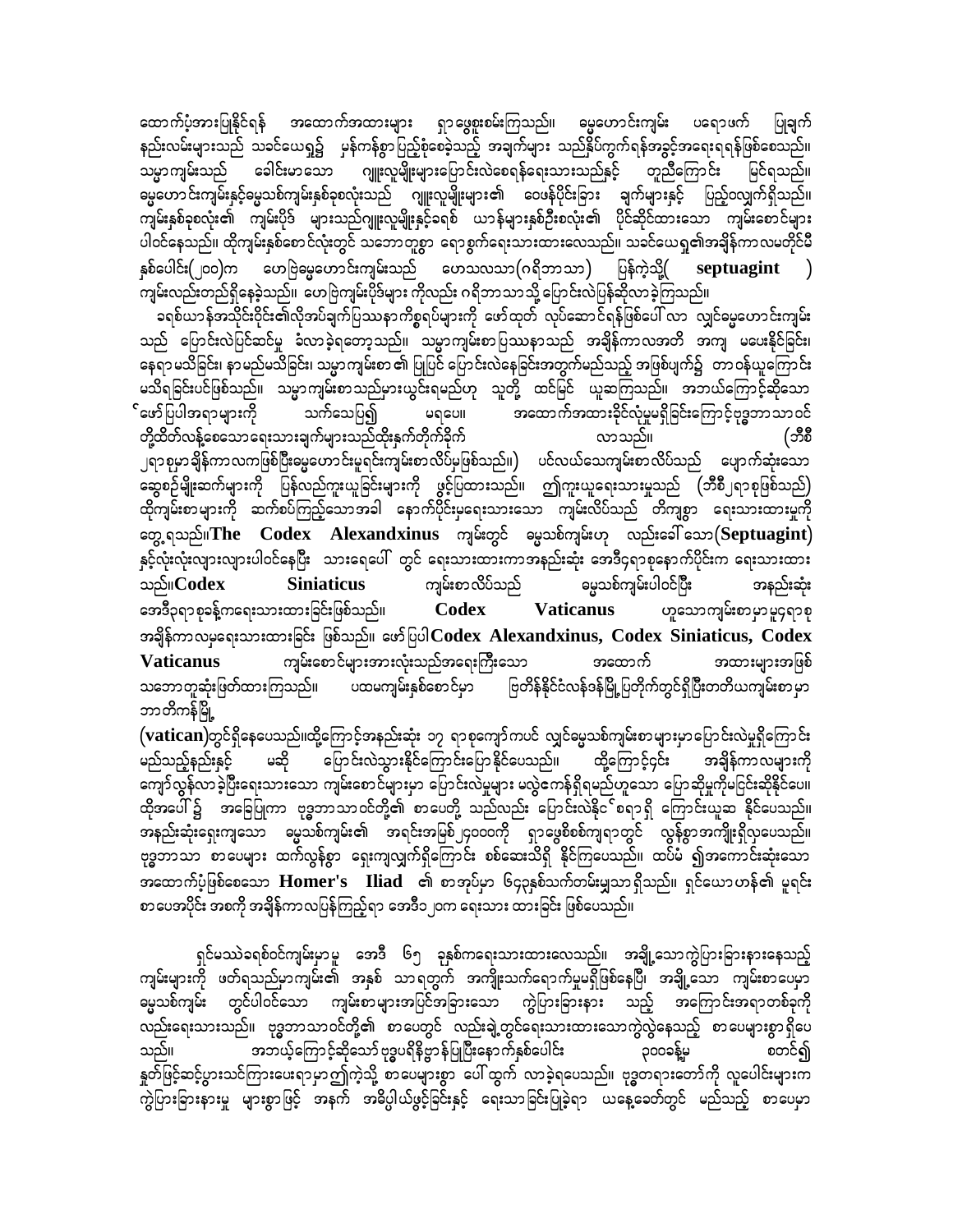ဆိုသည်မှာ ပုဂ္ဂိုလ်တစ်ဦးတွင် နိဗ္ဗာန်ကိုရရန်မှာ အဆုံးအစမရှိသည့်အခွင့်အရေးများရှိပါမှ ရရှိနိုင်ပေသည်။ ဆိုလိုရင်းမှာ ထိုပုဂ္ဂိုလ် တွင် အနှောင်အဖွဲ့မှုအစဉ်အမြဲလွှတ်မြောက်နေရပေမည်။ အငြင်း ပွားစရာ အချက်တစ်ခုဖြစ်သော ာသော<br>ယေရှုအားဘုရားသခင်၏သားတော် ကဲ့သို့လူအား သေခြင်းမှအသက်ရှင်စေနိုင်ခြင်း၊ အခွင့်အာဏာခံစားရရှိခြင်းကို လက်ခံခြင်း (သို့)ငြင်းပယ်ခြင်းများပါဝင်နေပေသည်။ ဗုဒ္ဓဘာသာတွင် အချိန်ကာစက်ဝိုင်းနှင့် စပ်လျဉ်း၍ တရိစ္ဆာန်၌ ပြန်မွေးဖွားမှုခံရခြင်း(သို့)ဆိုးသောသူများ၏ နိဂုံးဘဝသံသရာလည်ပတ်မှုမှ နိဗ္ဗာန်သို့ရောက်ရှိသည်အထိရှေးရှနေပေသည်။ ဆိုလိုသည်မှာ လူဆိုတစ်ဦးနှင့်တူသော $({\bf Add}{\bf H}{\bf it}{\bf der})$ ပင်လျှင် နိဗ္ဗာန်သို့ ာ<br>ရောက်ရှိ နေပေလိမ့်မည်။ ဤအရာမှာ လူသားများလုပ်ဆောင်မှုအတွက် တာဝန်မရှိပေ။ အဘယ်ကြောင့်ဆိုသော် ကျွန်ုပ်တို့သည် ပြန်လည် ဝင်စား၍ ဖြစ်တည်လိုက်ပါနေရသော ကြောင့်ပင် သမ္မာကျမ်းစာနှင့်ယေရှု၏ သင်ကြားမှု များတွင် ယေရှုသည်လူ့ဘဝအသက်တာ၊ အကျင့်တရားပြုပြင်ပြောင်းလဲနိုင်ရန် အဓိကအရင်းခံဖြစ်ကြောင်းသွန်သင်ထားသည်။ ကျွန်ုပ်တို့ယခုဘဝအဘယ်ကဲ့သို့ အသက်ရှင် နေထိုင်မှုသည် တရားစီရင်ခံရမည့် အချိန်နှင့်မည်ကဲ့သို့ ဆက်စပ်မှု ရှိသည်။ ကျွန်ုပ်တို့စိုက်သည့်အတိုင်း ရိတ်ကြရပေမည်။ (ဂလာ ၆း၈) ထို့အတွက်ကြောင့်ဘုရားသခင်၏ ပြသောလမ်းကို သိသူ၌ ဘုရားသခင် ပေးအပ် သောတာဝန်ရှိပေသည်။ ထိုအရာများကိုအလိုတော် အတိုင်းလုပ်ဆောင်ခြင်းဖြင့်

ဤတွေးခေါ် ချက်သည်ဗုဒ္ဓဟော ကြားသော တစ်စုံတစ်ခုတွင်ယုံကြည်ခြင်းသည် အကျိုးတစ်ခုဖြစ်ထွန်းမည်ဟူ၍ဟောကြား ခြင်းသည်မခိုင်မာသည့် အခြေပြုမူ ပေါ်တွင် တစ်စုံတစ်ခုကိုယုံကြည်နေခြင်းပင်။ ထူးခြားမှုတစ်ခုမှာ သူတို့ယုံကြည် နေသော အရာထဲတွင် Fascism နှင့် Satanism နှင့်တူသော ယုံကြည်မှုမျိုး ထပ်မံ၍တွေ့ရှိရသည်မှာအာ ရုံပြုခြင်းမှမည်ကဲ့သို့ဖြစ်ပျက် ပါဝင်နေသည်။ နေသည်ကိုအဓိပ္ပါယ်လေးနက်စွာပြောပြနိုင်ခြင်းပင်ဖြစ်သည်။ ထိုအရာသည် မှန်သည်ဆိုလျှင်မှားယွင်းမှုလည်းရှိရပေမည်။ ထို့ကြောင့်နိုင်ထက်စီးနင်း သဘောဆန်သောမေးခွန်းများကိုစွန့်လွှတ်ဆွေးနွေးရပေမည်။ ဗုဒ္ဓဘာသာအတွင်း ယုံကြည်မှုကိုသွေဖီသွားစေသည့် စီစဉ်ထားမှုကို ညွှန်ပြထားပြီး ဘာသာတရား အတွင်း၌ အကြွင်းမဲ့စစ်မှန်သောသစ္စာတရား အခြေခံမှုမတူညီကြောင်း ညွှန်ပြလေသည်။ ဗုဒ္ဓဘာသာအတွင်း၌ မတူညီသောပုံစံများဖြင့် သုံးသပ်မှု ပြနိုင်သည်။ ဇင် $(\mathbf{Zen})$ ၊ တိဘက် ဗုဒ္ဓဘာသာ၊ သန့်ရှင်းသောမြေ conols(Theravada ) Soka-gakkai ဗုဒ္ဓဘာသာအစရှိသဖြင့်တွေ့ ရပေသည်။

ခရစ်ယာန်ဘာသာထဲတွင် တယောက်သောသူအားဖြင့် လူသားအားလုံး ကယ်တင်ခြင်းရရန် အခွင့်အရေးတစ်ခုတည်းရှိချိန် တွင်ဗုဒ္ဓဘာသာတွင် အဖန်တလဲလဲဖြစ်ပျက်ဝင်စားမှုကို သင်ကြားပေးသည်။ ထိုသို့အသစ် တဖန် ပြန်လည်မွေးဖွားခြင်းဖြစ်စဉ်

ဗုဒ္ဓဘာသာဝင်တစ်ဦးဖြေရှင်းရေးသား ချက်တွင် $\ast\ast$ ခရစ်ယာန်ဘာသာသည် အာဏာကိုအသုံးပြု၍နိုင်ထက်ိစီးနင်းပြုသော သူများနှင့်တူသည်။<sup>သာ</sup> ဟုဖော်ပြ ထားသည်။ $\ast\ast$ သင်သည်ယုံကြည်ရမည်၊ မိမိတို့နှစ်သက်ရာခွင့်ပြု လွတ်လပ်စွာ ရွေးချယ်နိုင်ပြီး ယုံကြည်မှုအနည်း(သို့)အများကို ထားသည်။ ခရစ်ယာန်များသည်ဘိုးဘေးတို့ခံရသော ကျိန်ခြင်းအားဖြင့်အပြစ်သက်ရောက်ပြီးနာကျင်မှုဒုက္ခဝေဒနာ ခံစားရကြောင်း သွန်သင်မှုခံယူကြသည်။ ဗုဒ္ဓဘာသာဝင်များကမူ တစ်စုံတစ်ယောက်သောသူအား ဖြင့်အားသောများ၏အလိုပြည့်စုံစေခြင်းသည် ယုံကြည်မှုပုံစံတစ်ခု၏ အကျိုး ရလဒ် တစ်ခုကိုဝိညာဉ်ရှိသူတို့၏ အမြင်အားဖြင့်ဖွဲ့ စည်းထားမှုပုံစံ ဖြစ်သည်ဟု ပြောဆိုပြီး၊ အခွင့်အရေးပိုင်းဆိုင်ရာ တစ်ဦးတစ်ယောက်စီတိုင်းနှင့်သက်ဆိုင်သည့် ယုံကြည်သက်ဝင်မှုများကိုမူ လေးစားကြောင်းဖော်ပြထားသည်။

# ၃.၂ အမှန်တရားနှင့်ဆိုင်သောထင်မြင်ယူဆချက်

ကျမ်းဘောင်အတွင်းသို့သွင်းရမည်ကို၄င်း၊ မည်သည့်စာ ပေမှာ ကျမ်းဘောင်သွင်း၍မရကြောင်းငြင်းခုံမှုကြီးထွားလျှက်ရှိနေသည်။ အေဒီ ၆ရာစု ကရေးသားကျန်ခဲ့သော ဗုဒ္ဓစာပေသာ ရှေးကျဆုံးသော မူရင်းစာပေအဖြစ် မှတ်ယူ ခြင်းမှာ သမ္မာကျမ်းစာကိုမှတ်ယူလက်ခံ ထားမှုနှင့် ကွဲပြားခြားနားပေသည်။ ကျွန်ုပ်တို့တွင်မည်သည့် ကျမ်းတစ်ခုသည်မူရင်းကျမ်းစာ အဖြစ်ခံယူမှုမှာ ထူးခြား လှသည်။ကျမ်းစာတွင်ရောစွက်ဖြည့်သွင်းထားမှုမရှိသော ရင်းကျမ်းအဖြစ်ခံပြုသတ်မှတ်ပေသည်။ ကျမ်းအားမူ ထို့ကြောင့်ကျမ်းတတ် ဗုဒ္ဓဘာသာ ဝင်တို့အားမူရင်းကျမ်းနှင့် သက်ဆိုင်သော မေးခွန်းအားဖြင့် အနိုင်ပြုရ ပေမည်။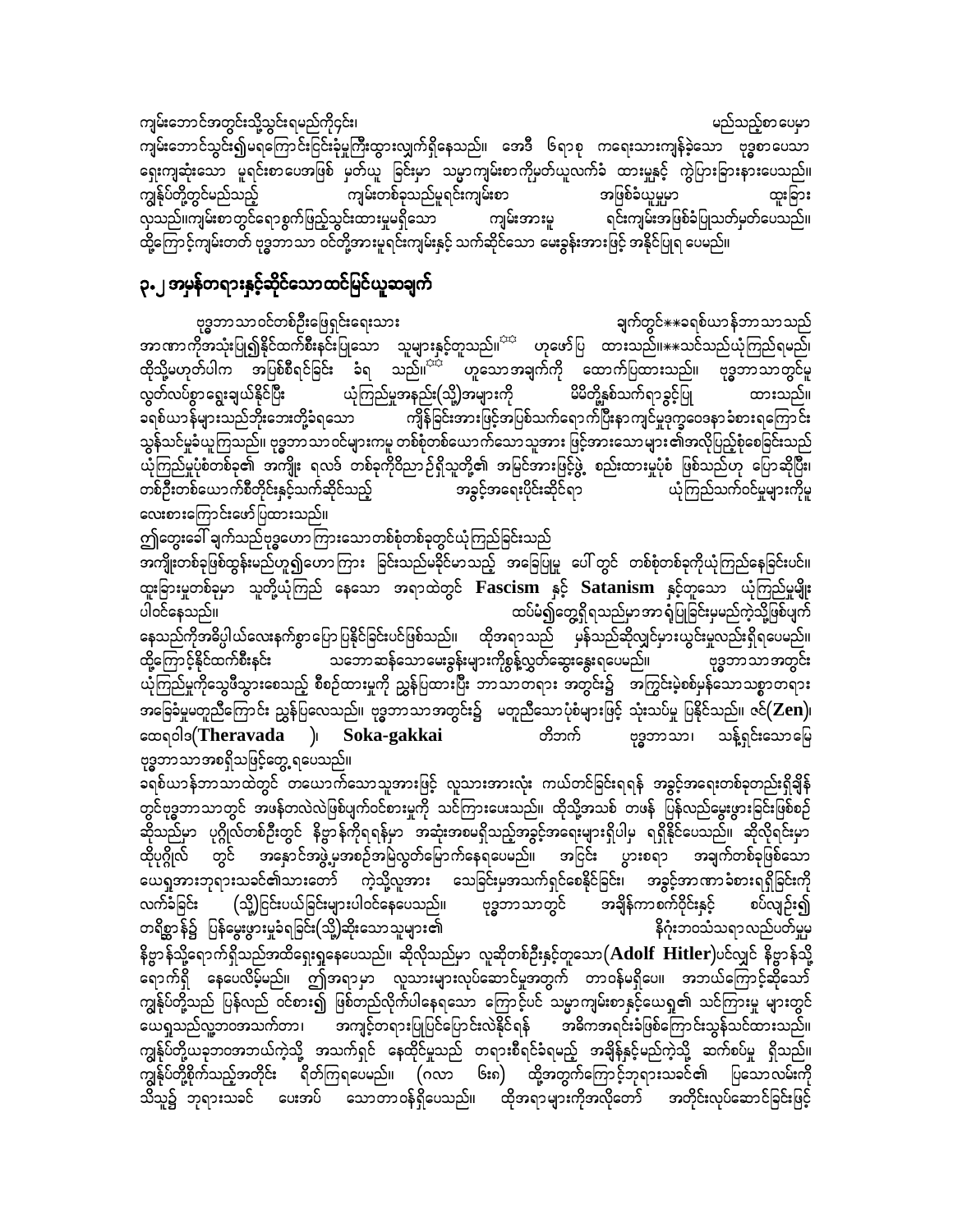ငြင်းဆန်မှုမရှိဘဲ ဘုရားသခင်၏ဦးဆောင်မှုနောက်တွင် မိမိတို့အသက်တာ၊ တရားစီရင်ခံရပေမည်။ အပြုအမူများကိုသတိပြုစောင့်ထိန်းသွားရန်ဖြစ်ပေသည်။ ကျွန်ုပ်တို့သည်ခရစ်တော်လက်ဝါးကပ်တိုင်၌ အသေခံခြင်းအားဖြင့် ဤအတွက်အခွင့်အရေးဆိုသည်မှာနှစ်ခါမရပေ။ \*\*ယခုပင် ကြရသည်။ ကယ်တင်ရာ အသက်ရှင် နေရက်ကာလရှိ၏။<sup>အေ(</sup>၂ကော ၆း၂) ယနေ့တွင်ဘုရားသခင်၏ အသံကို ကြားရလျှင်ခိုင်မာသောစိတ်နှလုံးမရှိကြနှင့်ဟု ား<br>၃း၇-၁၅)တွင် ဖော်ပြထားပေသည်။(ဖိ ့း၁၂) တွင် $\ast$  $\ast$ ကိုယ်ကိုကယ်တင်ခြင်းငှာ (ဟေဗြဲ ကိုယ်တိုင်ကြိုးစား အားထုတ်ကြလော့<sup>သည်</sup>ဟုဖော်ပြထားသည်။ အကယ်၍ကျွန်ုပ်တို့သည် သံသရာကို ဖြတ်သော နိဗ္ဗာန်သို့ကူးမြောက်ရောက်ရှိနိုင် အကြွင်းမဲ့အဆုံးထိတိုင် ကြိုးပမ်း အားထုတ်ရပေမည်။ ယခုအခြေအနေအရ ကျွန်ုပ်တို့အနေဖြင့် အနည်းငယ်သာ ကြိုးပမ်းအားထုတ်မှုရှိသည်။ ကျွန်ုပ်တို့၏ ကြိုးပမ်းအားထုတ်မှုမှာ အနိမ့်ဆုံး အခြေအနေ၌ ရှေးရှုနေပေသည်။ ာက<br>တညာဉ်အသက်တာအတွက် ကြိုးပမ်းအား ထုတ်သောအခါ ကျွန်ုပ်တို့သည်နိမ့်ကျသောအသက် ရှင်မှုများ ပြောင်းလဲကာ များဖြစ်လာသည်။ ကြိုးပမ်းအားထုတ်မှု လူသားတို့တွေ့ကြုံခံစားမှုနှင့် လမ်းပြမှုပြုပြီးဗုဒ္ဓဘာသာကမသထို အရာများကိုငြင်းပယ်ထားသည်။

ဗုဒ္ဓဘာသာသည် $\ast\ast$ ဘာသာတစ်ခုကိုပုံဖော်ထားမှုတစ်ခု<sup>ား(</sup>( ${\bf a}$ designer religion) သင်နှစ်သက်ပါက ဖြစ်သည်ဟုကျွန်ုပ်တွေ့ မြင်ရသည်။ ယုံကြည်နိုင်ပြီး အဆုံးမရှိသောသံသရာ ၏ မိတူညီသောအဆင့်များစွာ ရှိသည်ကို ၄င်း၊ အမျိုးမျိုးသောဖြစ်တည်ချက် မှုများကိုလမ်းညွှန်ထားပြီး အမျိုးမျိုးသော က္ပဲြားခြားနားသည့် သွန်သင်မှုကိုတွေ့ရပေမည်။ \*\*ကျယ်ပြောလှသော ဗုဒ္ဓစာပေ များတွင်ဘယ်အရာသည် ာင်<br>သင့်အတွက်အကျိုးဖြစ်ထွန်းစေသည်ကို သိမြင်ရန်လိုအပ်ပါသည်။<sup>အအ</sup> တိကျစွာ ဤအဓိပ္ပါယ်မှာ သမ္မာတရားဖွင့်ဆိုချက်ကဲ့သို့သော အကြောင်းတရားမဟုတ်ပါ။ ကျွန်ုပ်တို့အတွက်သံသရာလည်ခြင်းနှင့် မသေချာ သော ကျန်ရစ်စေခဲ့သည်။ ဘုရားသခင်၏ နှုတ်ကပတ်တော်သည် အရာများသာ သမ္မာတရားဖြစ်ကြောင်းယေရှုကသွန်သင်ထားသည်။(ယော ၁၇း၁၇) သမ္မာ ကျမ်းစာသည် သာလျှင်အမှန်တရားဖြစ်သည်ဟု ကြော်ငြာခြင်းသည် အလွန်ကြီးမားသောအဟန့်အတားကိုဖြစ် စေသည်။ သင်ကိုယ်တိုင်စနစ်ကျစွာ လေ့လာဆည်းပူးမှုအားလုံးဖတ်ရှပြီးစီးနိုင်ခဲ့ဖူးပါသလား။ ကိုယ်ကျင့်တရားပိုင်းဆိုင်ရာအား ထိုအရာများသည် ထူးခြားစေနိုင်လောက်အောင်တည့် မတ်စွာ ထိုးနှက်မှုမျိုး မြင်တွေ့ဖူးပါသလား။ တစ်ခါတစ်ရံစိတ်အား ထက်သန်စေ သည်၊ တစ်ခါတစ်ရံ မောပန်းမှုများကိုပြေပျောက်စေသော သင်ကြားသည့် သင်ခန်းစာ များဖြင့် အသက်တာကိုပို့ဆောင်ပေးလေသည်။ ဤဆိုလိုချက်သည် အမှန်တရား တစ်ခုကဲ့သို့ထင်မြင်ယူဆ၍မရပေ။ ထို့ကြောင့်အမှားနှင့် အမှန် သဘောကို နားလည်မှုမရှိ၊ ာ<br>အပြစ်နှင့်ဆိုင်သည့်ထင်မြင် ယူဆချက်မတူခြင်း အပေါ်၌ မှန်သည်ဟု ထင်မှတ်ယူဆ၍မရနိုင်ပေ။ အမျိုးမျိုးသော ာချိန်ကာလနှင့်မိရိုးဖလာခံယူချက်များ၌ ဗုဒ္ဓဘာသာဝင်များ၏ ရှဒေါင့်များသည်ကျော်လွန် လာခဲ့သည့် တို့ကြားပဋိပက္ခဖြစ်စေသော ဗုဒ္ဓဘာသာ ၏စောင့်ထိန်းမှုဉပမာတစ်ခုဖြစ်သည်။ ပါဠိကျမ်းတွင် ဗုဒ္ဓကိုယ်တိုင်အသားစားကြောင်း ဖွင့်ဆိုရေးသားထားသည်ကို မှတ်သားသိရှိရသည်။ သို့သော်လည်းသူ၏တပည့်သံဃာများသည် .<br>တိရိစ္ဆာန်အသားကိုစားခြင်းသည် လူ့ဘ၀ကိုပြန်ရစေသည်ဟူသော ပြန်လည် ၀င်စားခြင်းကို သွန်သင်ထားသောကြောင့် နိဗ္ဗာနိမရောက်မှာ စိုး၍ အသားစားခြင်းကို ရှောင်ကြည် ခဲ့ကြသည်။ အဘယ်သူ၏ ကိုယ်ကျင့် တရားပိုင်း ဆိုင်ရာ မှန်ကန်မှုရှိပါသနည်း။ နှုတ်ကပတ်တော် မြ တရား၌ စံပြုထားခြင်းမှာထူးခြား၍ ဘုရားသခင်၏ ညီညွှတ်သော ကိုယ်ကျင့်တရားပိုင်းဆိုင်ရာ သွန်သင်မှု မတွေ့ရပေ။ ခရစ်ယာန်တို့၏ ခရစ်တော် ၏ တရားတော်အားစင်္ကြဝဌာတစ်ခုလုံး နှင့်ဆိုင်သော စံထား သတ်မှတ်မှုနှင့် လွန်စွာကွာဟနေပေသည်။(၁ကော ၉း၂၁)ဤကဲ့သို့သော အားဖြင့် ကျွန်ုပ်တို့သည်သဘောပေါက် နားလည်လျှက်စိတ်နှောင့်ယှက်မရှိစေဘဲ ရိုးသားမှန်ကန်စွာ ထိုးဖောက်သိမြင်သော ပြောဆိုမှုများကို ဆက်လက်ပြောဆိုရန် လိုပေသည်။ သခင်ယေရှုသည်ကျွန်ုပ်တို့ဘဝထဲတွင် အဘယ်ကဲ့သို့တွေ့ဆုံပြီး လုပ်ဆောင်ပေးခြင်း(သို့) ပြောဆိုခြင်း(သို့) ခံစားရပါသနည်း။ သူသည်ကျွန်ုပ်တို့ အတွက် ကိုယ်စားလှယ်ဖြစ်၍သူ၏ ဘဝအသက်တာ၌ ဒုက္ခဝေဒနာ ခံစားရပြီး လူသားများကဲ့သို့ ခံစားရမှုရှိပေသည်။ ကျွန်ုပ်တို့မစွမ်းဆောင်နိုင်သော အရာများ ကို သိရှိပြီးခရစ်တော်ကို ယုံကြည်စိတ်ချစွာ လက်ခံသောအခါ ကျွန်ုပ်တို့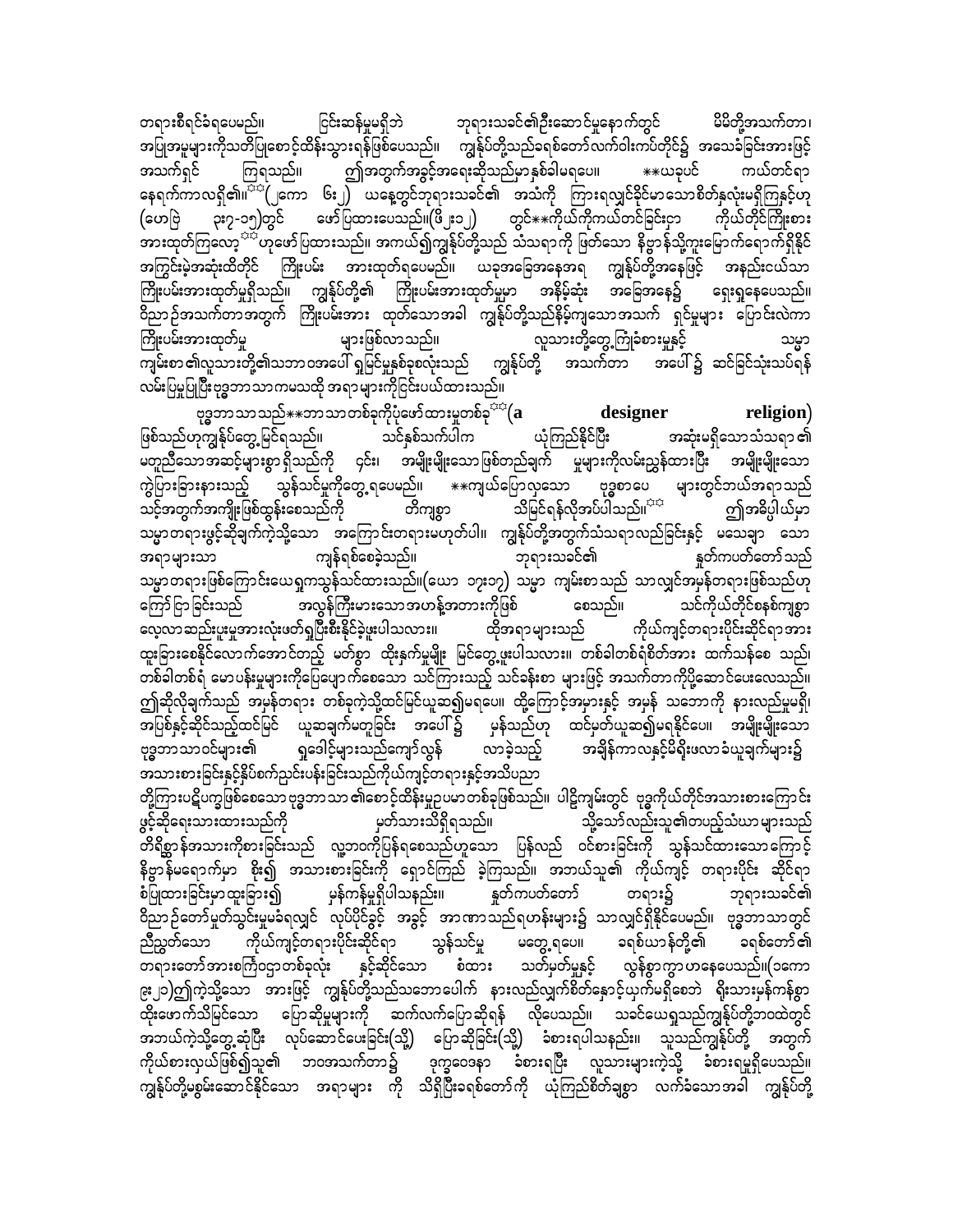နေရာတွင်ကိုယ်စားလှယ် ဝင်ရောက်ခံစားသောကြောင့် ကျွန်ုပ်တို့ ဘဝ အသက် တာတွင် အဓိပ္ပါယ်ရှိစွာအနှစ်သာရရှိရှိ ကိုးကွယ်ကြပေသည်။ စစ်မှန်သော ခရစ်ယာန် များသည်ခရစ်တော်တည်းဟူသော ပုဂ္ဂိုလ်တော်အပေါ်၌ ယုံကြည် ကိုးကွယ်သော အယူဝါဒဖြစ်သည်။ အောက်တွင်ဖော်ပြထားသည့် အတိုင်း ဤကဲ့သို့ရှင်းပြပါမူ ခရစ်ယာန်စစ်များအကြား စည်းလုံးမှု ပြိုကွဲ စေနိုင်သည်။ ခရစ်တော်သည် ဆရာတစ်ဦးမျှသာမဟုတ် စိတ်ကူးထဲမှ ပုဂ္ဂိုလ်တစ်ဦးသာဖြစ်၍ ဗုဒ္ဓကဲ့သို့ပင်လူသားတစ်ဦးဖြစ်သည်။ သူသည် ကမ္ဘာကြီး ထဲ၌ လူဇာတိ ခံယူ သည်(ယော ၁း၁၄) သူသည် အသက်ရှင်ခဲ့ပြီး၊ ထင်ရှားပြတ်သားစွာပြော ဆိုခြင်း အားလုံးသည်သူ၏ ဖခင်သင်ကြားပေးသော စကားများသာ ဖော်ပြသည်။

## ၃.၃ ဗုဒ္ဓနှင့်သခင်ယေရှုအကြားနိူင်းယှဉ်ချက်

ဖခင်၏ထီးနန်းကို ဗုဒ္ဓသည်မင်းသားတစ်ပါးကဲ့သို့ဖွားမြင်ခဲ့သည်။ စွန့်ခဲ့သည်။ သူမွေးဖွားလာသောအခါအနာ ဂတ်ဟော ပြော သူများကသူ၏ ခမည်းတော်အားပြော ပြသည်မှာ ာ့<br>သူသည်သာမန်ကလေးတစ်ဦးမဟုတ်ပေ။ အိန္ဒိယ တစ်နိုင်ငံလုံး ကိုညီညွှတ်စေသော နိုင်ငံတော်တစ်ခုအဖြစ် လုပ်ဆောင်ခြင်း (သို့) ထိုလောက ကမ္ဘာနှင့်သက်ဆိုင်သော နိုင်ငံကို စွန့်ပယ်လျှင် လောကကမ္ဘာ တစ်ခုလုံးကို ရွေးနှုတ်ကယ်တင်သော ပုဂ္ဂိုလ်ဖြစ်လာလိမ့်မည်ဟုကြိုတင်ဟော ပြောခဲ့ကြသည်။ ဤကဲ့သို့ဟောကိန်းထုတ်သောကြောင့်ထိုကလေးငယ်သည် လောက ခရစ်တော် ၏အသက်တာမှာ ကွာခြားလွန်းလှ အားလုံးနီးပါးဖော်ပြချက်များနှင့် သည်။ ယေရှုသည်တိရိစ္ဆာန်တင်းကုပ်တစ်ခုတွင်ဖွားမြင်ခဲ့ရသည်။ သူ၏မိဘများ သူမွေးဖွားရန်ဒုက္ခဆင်းရဲကို သည်

အရင်းပြုလုပ်ဆောင်ပေးခဲ့သည့် ဆင်းရဲသော သူများဖြစ်သည်။ ယေရှသည်လက်သမားတစ်ဦးဖြစ်ပြီး သေဆုံးသောအခါရာဇ ဝတ်သားကဲ့သို့သေဆုံးခဲ့ရသည်။ လက်ဝါးကပ်တိုင်တွင် နာကျင်ဝေဒနာခံကာ ဘုန်းအသရေစွန့်လွှတ်ပြီး၊ အစေခံကျွန်၏သဏ္ဍာန် ဆောင်ယူကာနိမ့်ကျနေ<sup>်</sup> လူ့အဖွဲ့ အစည်းကြီးအတွက်သေခြင်းကိုရင်ဆိုင်ခဲ့ရသည်။ သော နိမ့်ကျခြင်းဖြင့် ဆင်းသက်လုပ်ဆောင်ခြင်းကြောင့် အမြင့်ဆုံးသော ချီးမြှောက် ခြင်းကိုခံခဲ့ရသည်။(ဖိ ၂း၅-၁၁) အဘယ်ကြောင့် ဆိုသော် သူသည်ကျွန်ုပ်တို့ ခံစားရသော လောကဓံ တရားကိုခံစားခဲ့သည်။ ထို့ကြောင့်သူသည် ကျွန်ုပ်တို့တွေ့ကြုံခံစားရမှုကိုပြည့် ဝစွာ အခြေခံကာဘုရား သခင်ထံမှခွင့်လွှတ်ပေးရန် တောင်းခံနိုင်သော များကို ယုံကြည်စိတ်ချမှုပြုနိုင်သောသူဖြစ်သည်။(ယော ၁၅း၁၆)သို့ သော်လည်းယေရှုသည်ကြွယ်ဝ ပြည့်စုံပြီး ကျွန်ုပ်တို့ကိုစောင့်ရှောက်နိုင်ရန် သူသည်ဆင်းရဲ ဒုက္ခခံစားရပေသည်။ ထိုဆင်းရဲဒုက္ခခံစားမှုကို မူကျွန်ုပ်တို့အတွက် စည်းစိမ်ချမ်း သာ ပြုလုပ်ပေးခဲ့ လေသည်။ (၂ကော ၈း၉)

ဗုဒ္ဓသည်ကယ်တင်သော အရှင်တစ်ပါးဖြစ်သည်ဟု ထင်းရှားစေရန် ဆိုရာ တွင် သူသည်လူသားတို့အားကယ်တင်ရန် ၄င်းကိုယ်ကိုအဘယ်ကဲ့သို့လုပ်ဆောင် ကျင့်ကြံရမည်ကို ပြခဲ့လေသည်။ သူ၏ပြသချက်မှာ ကိုယ်တိုင် လုပ်ဆောင်ခြင်း အားဖြင့် သံသရာမှလွတ်မြောက်ဘို့ကြိုးစားအား ထုတ်ရန်နှင့် ထိုလမ်းစဉ် အတိုင်း မှန်ကန်စွာလိုက်ပါရန်ပြသခဲ့လေသည်။ သမ္မာကျမ်းစာ၌ ဖော်ပြချက် အရ(ရော၃း၁၀)တွင်ဖြောင့်မတ်သောသူမရှိ၊ တစ်ယောက်မျှမရှိဟု ဖော်ပြထား ပေသည်။ လူသားအားလုံးသည်အပြစ်၏ ချုပ်နှောင်မှုကိုခံရသောသူများ ဖြစ်ကြသည်။(ရော ၃း၂၂၊ဂလာ း၂၂)လူသည်မိမိကိုယ်ကို မကယ်တင်နိုင်ပေ။(ရော ၇း၁၅-၂၅)တွင်ရှင်ပေါလု၏အပြစ်ကြောင့်ခံရသော ဒုက္ခဝေဒနာနှင့် ဆိုင်၍ ဆင်ခြင်ဖော်ပြထားသည်မှာ -

\*\*ငါသည်ကိုယ်ကျင့်သောအကျင့်ကိုမနှစ်သက်၊ ကျင့်ချင်သော အကျင့်ကိုမကျင့်၊ ရွံရှာသောအကျင့်ကိုကျင့်၏။ ထိုသို့ ငါသည်မကျင့်ချင်သောအကျင့်ကိုငါကိုယ်တိုင်ကျင့်သည်မဟုတ်၊ ငါ့အထဲ၌ နေသောအပြစ်တရားသည်ကျင့်၏။ ငါ့အထဲ၌ ငါ့ဇာတိပကတိ၌ ကောင်းသောအရာ တစ်စုံတစ်ခုမျှ မတည် သည်ကိုငါသိ၏။ အကြောင်းမူကားငါသည် ကျင့်ချင် သောစိတ် ရှိသော်လည်း၊ ကောင်းစွာကျင့်တတ်သော အခွင့်ကိုရှာ၍ မတွေ့နိုင်။ ငါသည်ကျင့်ချင်သောအကျင့် ကောင်းကိုမကျင့်၊ မကျင့်ချင်သောအကျင့်ဆိုးကိုကျင့်၏။ ထိုသို့ငါသည် မကျင့် ချင်သော အကျင့်ကိုကျင့်လျှင် ငါကိုယ်တိုင်ကျင့်သည်မဟုတ်၊ ငါ့အထဲ၌ နေသောအပြစ်တရားသည်ကျင့်၏။ ထိုသို့ ကောင်း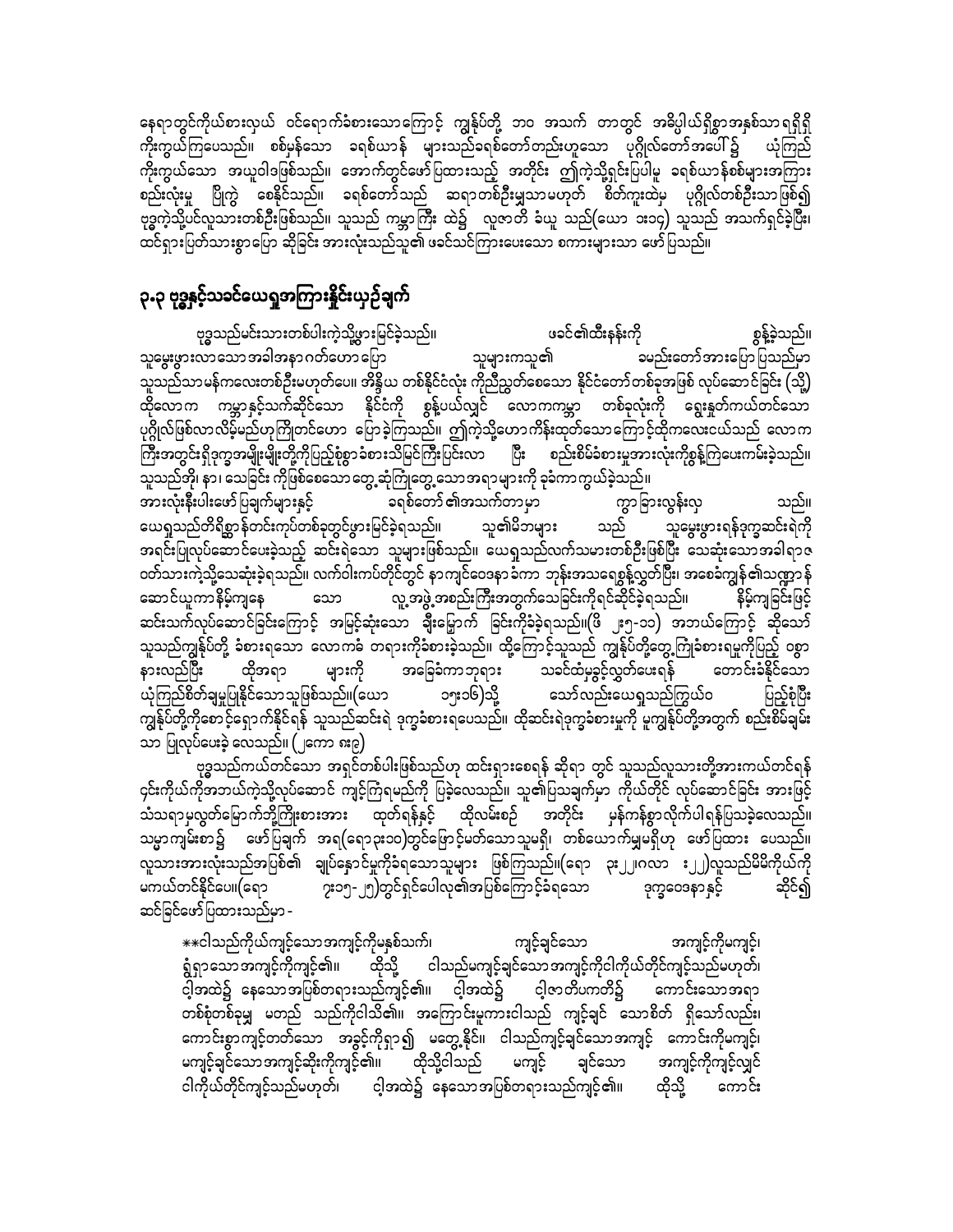သောအကျင့်ကိုကျင့်ချင်သောအခါ၊ မကောင်းသော အကျင့်ကို ကျင့်စေတတ်သောတရားကိုငါတွေ့၏။ ဘုရားသခင်၏ပညတ်တရားတော်ကိုနှစ်သက်၏။ ငါသည်အတွင်း လူအား ဖြင့် သို့သော် လည်းငါကိုယ်အင်္ဂါများ၌ ရှိသောတရားတစ်ပါးသည် စိတ် ဝိညာဉ်တရားကို ဆိုင်ပြိုင်တိုက် လှန်သဖြင့် ငါ့အင်္ဂါများ၌ ရှိသော အပြစ်တရားလက်သို့ ငါ့ကို ဖမ်းသွားအပ်နှံသည်ကို ငါမြင်၏။ ငါသည်ငြိုငြင်သောသူ ဖြစ်ပါသည်တကား၊ ဤအသေကောင်မှ ငါ့ကို အဘယ်သူ ကယ်လွှတ်မည်နည်း၊ ငါ့တို့ သခင်ယေရှုခရစ် အားဖြင့် ကယ်လွှတ် တော်မူသော ဘုရားသခင်၏ ကျေးဇူးတော် ကြီးလှပေ၏။ ထိုသို့စိတ်ဝိညာဉ် အား ဖြင့်ဘုရားသခင်၏ တရားတော်အလိုသို့၄င်း၊ ဇာတိပကတိအားဖြင့် အပြစ်တရား အလိုသို့၄င်းငါလိုက်တတ်၏။<sup>ာာ</sup> ဟုဆင်ခြင် စဉ်းစာစရာတွေ့ မြင်ရပေသည်။

ကျွန်ုပ်တို့ကိုယ်တိုင်ရှင်ပေါလုကဲ့သို့ခံစားရသည်မှာ သေချာ ပါသလား။ ခရစ်တော်သည်ကျွန်ုပ်တို့အော် ဟစ်သံနှင့်နှလုံးသား ခံစားချက်များ၏ ပင်ဖြစ်သည်။ အဖြေ လူသည်မိမိကိုယ်ကိုမကယ်တင်နိုင်ပေ။ $\ast\ast$ ယေရှ<sup>ား</sup>ဟူသော အမည်၏အဓိပ္ပါယ်မှာ ကယ်တင်သော အရှင်ဟုအဓိပ္ပါယ်ရသည်။ ဗုဒ္ဓ(သို့) ယေရှုသည်ကျွန်ုပ်တို့၏ကယ်တင်သောအရှင်ဖြစ်သည်။ အချို့သော ဗုဒ္ဓဘာသာ ဝင်များပြောဆိုရာ တွင်ခရစ်ယာန်ဘာသာသည်ဗုဒ္ဓဘာသာနှင့် တူဆီလျော် မှန်ကန်သောအရာများကို ဟောပြောသည်။ ရှင်းရှင်းပြောရပါမူ ထိုအရာလည်း မဖြစ်နိုင်ပေ။ ဗုဒ္ဓသည်အဘယ်မှာယခုရောက်နေပါသနည်း။ သူသည် ယခု ကယ်တင်ပါသလား။ ကယ်တင်ခြင်းသည် ကျွန်ုပ်တို့အတွက် မည်ကဲ့သို့ အဓိပ္ပါယ်ရှိပါသနည်း။ ဗုဒ္ဓသည်သေခြင်းမာန်ကိုအောင်မြင်ပါသလား။ ဗုဒ္ဓသည် အပြစ်နှင့်သေခြင်းကိုအဘယ်သို့အနိုင်ယူ၍ အပြစ်များကို သယ်ဆောင်သွား သည်ကို တွေ့မြင်ရပါသလား။ ဗုဒ္ဓတွင် အပြစ်နှင့်ကင်းပါသလား။ ဗုဒ္ဓဘာသာ ဝင်များသည်အာရုံကြောများနှင့် ဆိုင်သော မေးခွန်းများ အကြောင်းမေးခြင်းသည် အပြစ်တရားနှင့် သက်ဆိုင်သည့် ထင်မြင်ယူဆချက်များ အမှန်ပါဝင်နေပြီး အနိုင် ရစေရန်ရွေးချယ်မှုပြုခြင်းမဟုတ်ဘဲ အရှိတရားအနေဖြင့် သတ်မှတ်ခံယူရန် ဖြစ်ကြောင်း ဗုဒ္ဓဘာသာတွင်ထင်ရှားစွာတွေ့မြင်ရသည်။

ကောင်းသောကမ္မသည် punya (သို့)စင်ကြယ်ခြင်းတန်ခိုးကိုရရှိစေ ကြောင်းတွေ့မြင်ရပါသည်။ သို့သော်လည်းမိမိအတ္တကိုသိန့်ရှင်းစေသော တန်ခိုး ဖြစ်ပြီးကျွန်ုပ်တို့အားလုံးအတွင်း၌ သန့်ရှင်းမှုမဖြစ်နိုင်ပေ။ သခင်ယေရှု၏ နာကျင်မှု နှင့်လူသား တို့ကဲ့သို့ ဆာလောင်မွတ်သိပ်မှုကိုကျွန်ုပ်တို့ကိုယ်စား ဝင်ရောက် တင်ဆောင်ယူပြီး .<br>အပြစ်နှင့်ကင်းသောသူဖြစ်သည်။ ထိုဝေဒနာများကိုခံစားလျှက် ဝင်ရောက်လုပ်ဆောင်ပြီးနောက် ရှင်သန် ထ မြောက် ကာ ထာဝရ အသက်ရှင်သောသူဖြစ်သည်။ သူ၏အသက်တာဖြစ်ပျက်မှုများအားဖြင့် ကျွန်ုပ်တို့ မျှော်လင့်သော ကယ်တင်ခြင်း ကိုပေးတော်မူခဲ့သည်။ သူ၏ အသေခံတော်မူခြင်း သည်ကျွန်ုပ်တို့အားသန့်ရှင်းစေပြီးဘုရားသခင် ၏အပြစ်လွှတ်ခြင်းကို ကျွန်ုပ်တို့ခံစားရရှိခြင်းမှာ ယေရှုခရစ်တော်ကြောင့် ဖြစ်ပါသည်။

# ၃.၄ ဘုရားသခင်၏သဏ္ဍာန်တော် / ဉာဏ်တော်

ဗုဒ္ဓသည်အတ္တကိုငြင်းပယ်သောသီးခြားတည်ရှိအသက်ရှင်သော ပုဂ္ဂိုလ် ဘုရားတစ်ဆူဖြစ်သည်။ သို့သော်တစ်ဆူတည်းသော ဘုရားကိုကိုးကွယ်မှု ဆိုင်ရာသူ၏အကြွင်းမဲ့အမြင်ရှုထောင့်မှာသက်ရှိအရာခပ်သိမ်းတို့သည်ပုဂ္ဂိုလ် လုပ်ဆောင်ခြင်းဖြစ်သည်။ မဟုတ်သည့်အင်အားတစ်ခုဖြင့် သမ္မာကျမ်းစာတွင် မူဘုရားသခင်သည်စကြဝဠာကိုချုပ်ကိုင်နိုင်ပြီးလူတစ်ဦးစီတိုင်း၏အသက်ရှင်မှု လမ်းစဉ်များကိုဂရုတစိုက်စောင့်ထိန်းသည်။(ဆာလံ ၄၆း၁၀)တွင်ဖော်ပြထား ချက်မှာ $\ast\ast$ ငါကားဘုရားသခင်ဖြစ်သည်ဟုသိမှတ်ကြလော့။ လူမျိုးတို့ငါသည် ဘုန်းပွင့်မည့်မြေကြီးပေါ် မှာဘုန်းပွင့်မည်။<sup>အအ</sup> ဟုဖော်ပြထားသည်။

ဗုဒ္ဓ၏ကြွေးကြော်သံမှာ အနာ ဂတ်အချိန်ကာ လတွင်ချမ်းသာ သုခကို ရရှိစေသော နိဗ္ဗာန်သွားရာလမ်းကိုပြနိုင်သူမှာ ဗုဒ္ဓတစ်ပါးတည်းသာ ဖြစ်သည် ဟုကြွေးကြော်ထားသည်။ သခင်ယေရှမိန့်တော်မူ ခဲ့သည်မှာဘုရားသခင် ထံသို့ ရောက်နိုင်သော လမ်းခရီးမှာယေရှုခရစ်တော်သာလျှင်ဖြစ်သည်။ (ယော ၁၄း၆)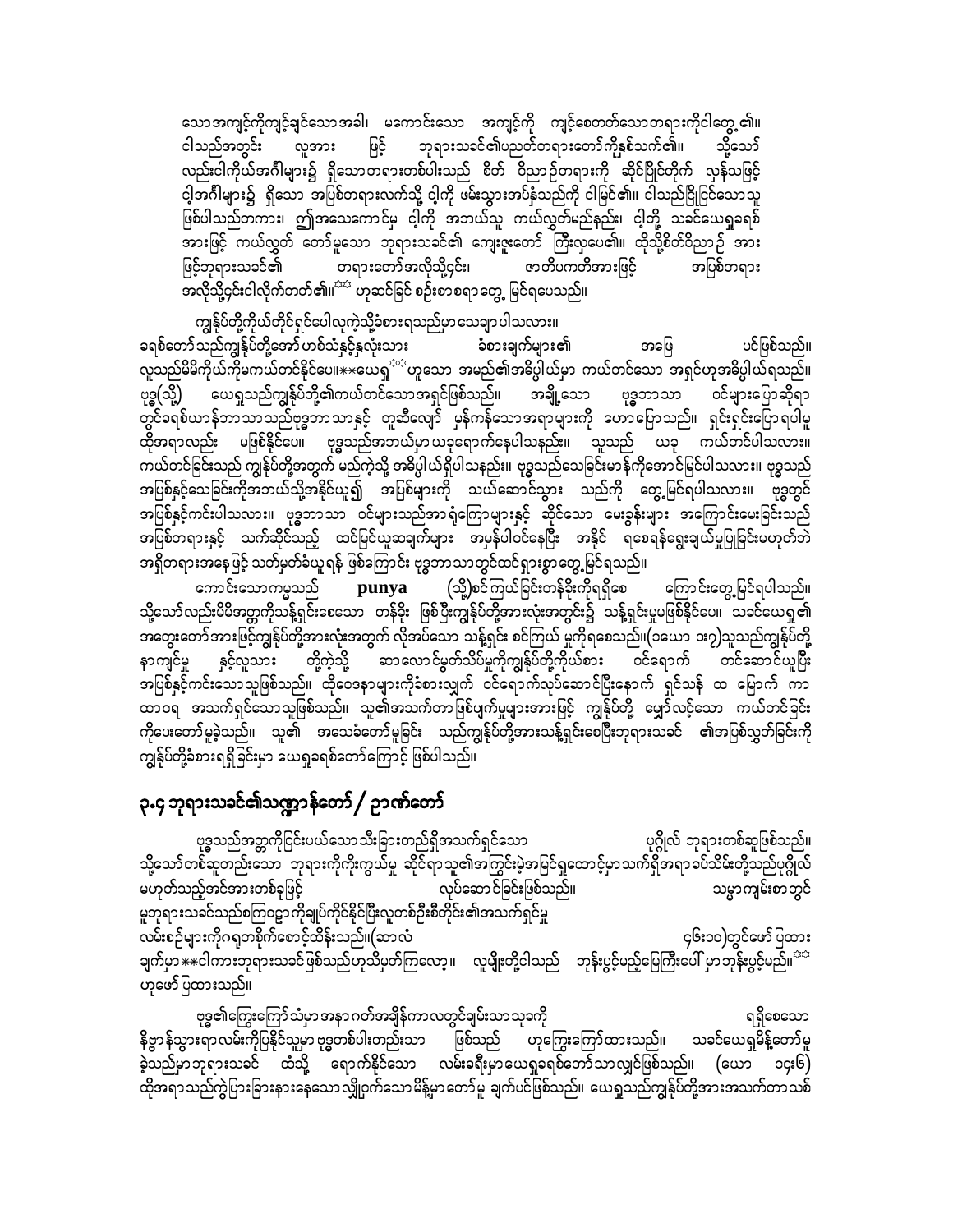ပေးသောပုဂ္ဂိုလ်တစ်ဦးဖြစ်ပြီးတန်ခိုးကြီးသော ဘုရားလည်းဖြစ်သည် ဟုညွှန် ဆီသို့ဆက်သွယ်မှု ပြထားသည်။ ဗုဒ္ဓသည်အတွေးအခေါ် ပညာ ရှင်တစ်ဦး ဖြစ်ပြီးသူ၏ နောက်လိုက် များအားကိုယ်ပိုင် ပျော်ရွှင်ချမ်းသာမူ အမြင့်မားဆုံးအဆင့်သို့ သည့်အတွေးအခေါ် များကိုပေးအပ်ခဲ့သည်။ ဤကဲ့သို့ အတွေးအခေါ် ကို ရောက်ရှိစေ သေချာ တစ်ကိုယ်ကောင်းဆန်မှုမျိုး ဆန်းစစ်လျှင်ဘာမျှမနစ်နာသော်လည်း

တွေ့ ရသည်။ဗုဒ္ဓဘာသာသည်မိမိကိုယ်ကိုတန်ခိုးရရှိစေသော အကြောင်း အရာများပင်ဖြစ်သည်။ ဤအကြောင်းအရာသည် ဘုရား အဖြစ် သို့ ရောက်ရှိရန် အကျိုးသက်ရောက်မှုရှိပြီးလွတ်မြောက်ရာ လမ်းသို့မျှော်မှန်းရရှိစေသည်။ ခရစ်တော်သည် မိမိကောင်းကျိုးအတွက် လုပ်ဆောင်ခြင်းတန်ခိုးသူ၌ မရှိပေ။ ကျွန်ုပ်တို့သည်အားလုံး အတူတကွကြိုးစားသော်လည်း ဖြစ်တည်နိုင်ပြီး၊ လူဇာတိခံယူထားသော သူဖြစ်ကြောင်းသေချာပါက သို့သာ သူကိုယ့်သူ တစ်ခုတည်း မကယ်တင်နိုင်သောအဖြစ်အပျက်မှာ ကျွန်ုပ်တို့တွင်ရှိနေပေသည်။ သမ္မာကျမ်း စာထဲတွင်ဘုရားသခင်သည်အားလုံးသောတန်ခိုး ရရှိရန်အရင်းအမြစ်ဟု သင်ကြားထားပေသည်။ဤတန်ခိုး(သို့)ဝိညာဉ်တော်သည် ဖန်ဆင်း တော်မူခြင်းနှင့် အရာခပ်သိမ်းအား စောင့်ရှောက် ပြုစုသည့်တန်ခိုးများပါဝင် လေသည်။ ဝိညာဉ်တော်၏ တန်ခိုးသည် နှတ်တော်ထွက်စကား၊ သမ္မာကျမ်း စာ၏ တန်ခိုးသည် လူသား၏ဘ၀ထဲရှိကိုယ်ကျင့်တရားပိုင်းဆိုင်ရာ ကိုပြုပြင်ပြောင်းလဲပေးနိုင်လေသည်။ လူ၏နှလုံးသားလွန်စွာ ဆိုးညစ်လာသော အချိန်တွင်သူကိုယ်တိုင်အဘယ်လို မကောင်းမှုမျိုး ဖြစ်နေကြောင်း ဆင်ခြင်ဆန်းစစ်မှုမပြုနိုင်တော့ပေ။(ယော ၁၇း၉)ကျွန်ုပ်တို့၏ စိတ်နှလုံး အတွင်းသို့ကြည့်မည်ဆိုပါက ကျွန်ုပ်ကိုယ်တိုင်ပြောင်းလဲပြုပြင်နိုင်ရန် ကောင်းမွန် စေသည့်ကိုယ်ပိုင်တန်ခိုးလုံလောက်စွာ မရှိခြင်းကိုရှင်းလင်းစွာ တွေ့ရပေသည်။ ဗုဒ္ဓဘာသာဝင်များ၏ တန်ခိုးအာဏာမှာ ဆင်ခြင်တုံတရား ပိုင်းဆိုင်ရာသာ လျှင်ဖြစ်ပြီး <sup>ီ</sup> မိမိကိုယ်ကိုဆန်းစစ်စေခိုင်းခြင်းပင်ဖြစ်သည်။ ဗုဒ္ဓဘာသာဝင ်ယောကျာ်းနှင့်မိန်းမများ၌ သေဆုံးရန်မလိုလားပေ။ ယေရှုခရစ်သည် ⋇⋇သခင်ဘုရား၏ဝိညာဉ်တော်တရားဖြစ်သည်။<sup>¤¤</sup>(၂ကော ၃း၁၇)

ဟုရှင်းလင်းဖော်ပြထားသကဲ့သို့ဘုရားသခင်အားဖြင့်ကောင်းကင်နှင့် မြေကြီးပေါ် ရှိခပ်သိမ်းသောအခွင့်တန်ခိုးများ ၂၈း၁၈)ဘုရားသခင်သည် သူ၌ ရှိသော အခွင့်တန်ခိုးကို ရှိသည့်ကိုယ်စားလှယ်အဖြစ်နှင့် စေလွှတ်ခြင်းခံရသည်။(မ ာ<br>ခရစ်တော်အပေါ် ၌ လွှဲပြောင်းပေးကာအသက်ရှင်စေသည်။ -<br>ကိုယ်ပိုင်ဆုံးဖြတ်ချက်ခြေလမ်းများဖြင့် ကမ္ဘာ့ပေါ် တွင်လျှောက်လှမ်းနေသော လမ်းကိုလူသည်မစီရင်တတ်ပေ။(ယော ၁၀း၂၃)ကျွန်ုပ်တို့ကိုယ်တိုင် ပြောင်းလဲ စေရန် လုပ်ဆောင်နိုင်ခြင်းမရှိပေ။ ကူညီ ဤဖော်ပြချက်နှင့်အတူမိမိကိုယ်ကို ဆန်းစစ်မှုအားရိုးသားမှုရှိစွာလူသားတိုင်းမှတ်ယူနိုင်ပေသည်။

.<br>ကိုယ်ပိုင်ဘုရားသခင်သည် သခင်ယေရှု၏ခမည်းတော် ဖြစ်ပြီးသူ၏ သမ္မာကျမ်းစာ ၏ နာမတော်ထင်ရှားစေသောအကြောင်း အရာများကို ရှာဖွေနေသည်။ ဘုန်းတော်ထင်ရှား ရန်မှာမူသူ့ ကိုယ်ပိုင်ဂုဏ်တော်များထင်ရှားစေရန် ပညတ်ချက်များရှိပေသည်။ ဗုဒ္ဓဘာသာတွင်မူ စွဲလမ်းတပ်မက်မှုအားလုံး နှင့်အတူဒုက္ခဝေဒနာလျော့ပါးစေရန် ရှာဖွေကြသည်ဟူသော ယခုကဲ့သို့ ပြောဆိုမှုမှာမှားယွင်း နေပြီးခရစ်ယာန်အစုဖွဲ့များ ဝိညာဉ်တော်ဂိုဏ်း (Pentecostals)၏ မှားယွင်းသောသွန်သင်ချက်များကဲ့သို့ ပင် $\ast\ast$ ထိုသူ၏အမည်နှင့် တောင်းပိုင်ခွင့်ရှိသည်။<sup>ဒဲအ</sup>ဲ ဟူ၍ဘာသာတရားကို ရုပ်ပိုင်းဆိုင်ရာ အကျိုးမြတ်ရရှိစေသော ဟောပြောမှုမျိုးဖြင့်ဖွင့်ဆို မှုပြုကြသည်။ ဤကဲ့သို့လုပ်ဆောင်မှုသည်၊ ဖိတ်ခေါ် ကမ်းလှမ်း ဤကဲ့သို့ ပြုလုပ်ခြင်းသည်မိမိအတ္တအကျိုးအတွက်ဘာသာတရားကိုကိုးကွယ်မှုမှာမရှိ မဖြစ်တည်မီရာကောင်းသည်ဟုထင်မြင်ပေသည်။ ာိမ္ပံသော်လည်း သမ္မာကျမ်းစာ တွင်မှန်ကန်သောသတင်းတရားဟောပြောမှုမှာ မှန်သောဘုရားသခင် တစ်ဆူတည်းသာ ရှိပြီးဘုရားသခင်ဘုန်းတော်ထင်ရှားစေရန် ဘုရားကို ရှာရမည်ဖြစ်သည်။သူ၏မှန်သောသဘော နှင်ဖြောင့်မတ်ခြင်း ား<br>လက္ခဏာများကို ရှာဖွေပြီးဘုရားသခင ်နာမတော်ထင်ရှားစေရန် လူမှုအဖွဲ့အစည်းထဲရှိယောကျာ်း၊ မိန်းမအားလုံးကို ရွေးနှုတ်ကယ်တင်ခြင်းခံရစေရန်အစဉ်ဟောပြော ရပေမည်။

## ၃.၅ သေပြီးနောက်ဘဝ

သေပြီးနောက်ကျွန်ုပ်ဘာဖြစ်မဖြစ်မည်နည်းဟူသော မေးခွန်းမှာ သာမန် မေးမြန်းသောမေးခွန်းတစ်ခုဖြစ်သည်။ .<br>ပတ်သက်၍ဖြေဆိုနိုင်မှုလွန်စွာအားနည်းပေသည်။ ဤအကြောင်းနှင့် ဗုဒ္ဓကိုယ်တိုင်ပင်လျှင် ဗုဒ္ဓဘာသာသည် သေဆုံးပြီးနောက်တွင်မည်သို့ရှိမည်ကို တိကျစွာအာမခံမထားရှိခဲ့ပေ။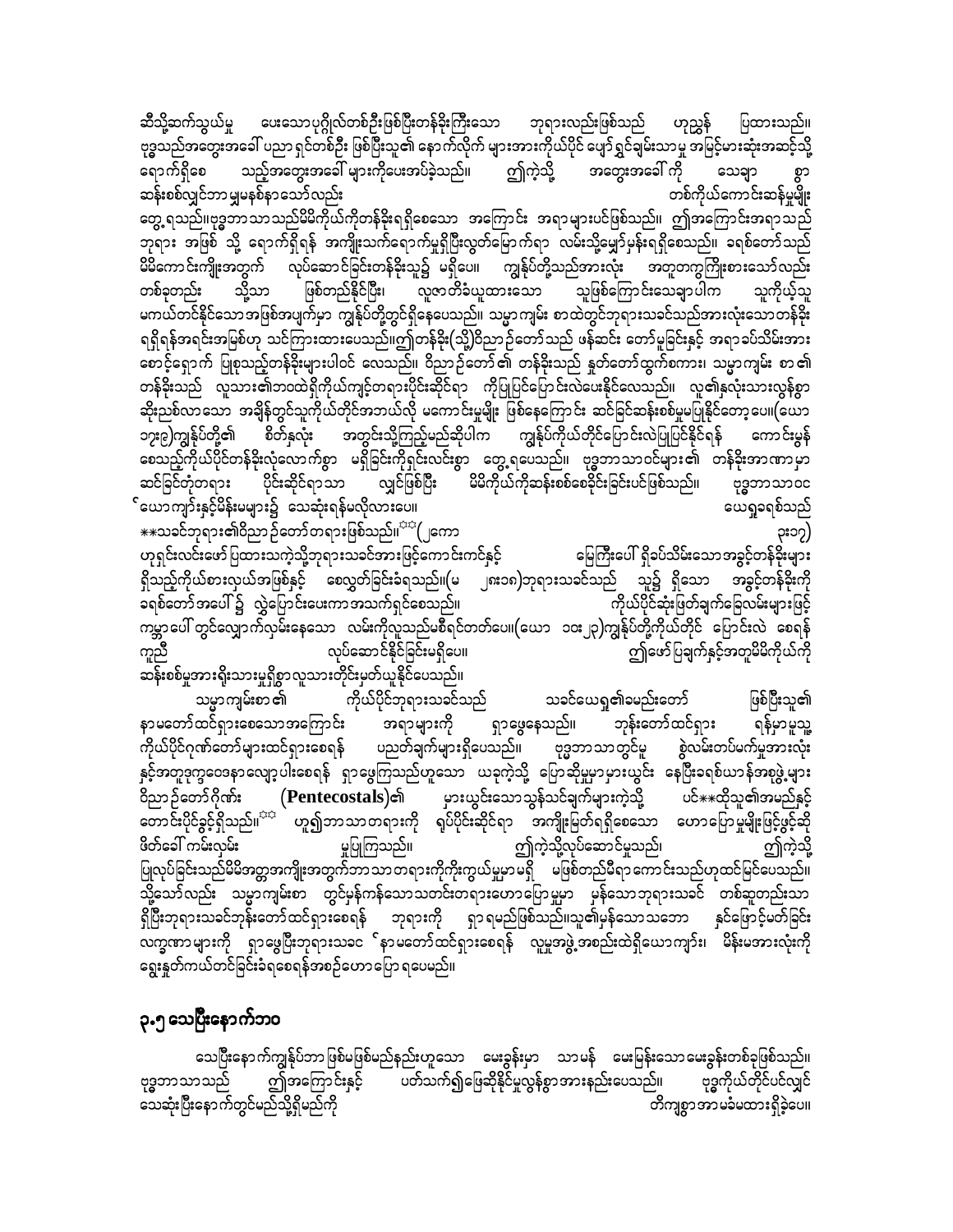အတွေးအခေါ် ပိုင်း ထားခဲ့သည်။

သေပြီးနောက်တည်ရမည့်အချက်အလက်များကိုဗုဒ္ဓဘာသာတွင် နက်နဲစွာ ယခုထိတိုင်မဖြေရှင်းနိုင်သေးပေ။

ကျွန်ုပ်သည်ယေရှု၏ကျွန်ုပ်ကိုယ်စားအသေခံခြင်းနှင့် ရှင်သန် ထမြောက် ခြင်းကို ယုံကြည်သည်။ အဘယ့်ကြောင့်ဆိုသော် ကျွန်ုပ်သည် ခရစ်တော်၌ နှစ်ခြင်းမင်္ဂလာခံယူခြင်း ဖြင့်ဤ သဘောကိုနားလည်သောကြောင့်<br>ပင်ကျွန်ုပ် သည် ရှင်သန်ထမြောက်၍ ခမည်းတော်၏ ကျေးဇူးတော်အား ဖြင့် ထာဝရ အသက်ကို ယေရှုနှင့်အတူ ္ မျိုး<br>ရရှိမည်ဟူသော အမျှော်လင့်ခြင်း ရှိသောကြောင့် ယုံကြည်ရခြင်းဖြစ်ပါသည်။ သမ္မာကျမ်းစာသည် သေပြီးနောက် ထာဝရ<br>ရှင်သန် သော ဝိညာဉ်နှင့်အသက်ရှင်စေမည်ဆိုသောမျှော်လင့်ချက်မှလွဲ၍ အခြားသော ဖိတ်ခေါ် မှုမရှိပေ။ ထမြောက် ရှင်သန်ခြင်း ပုံစံကိုကျွန်ုပ်တို့ေ တွ့့မြင်ခဲ့ရပြီးဖြစ်သောကြောင့် ကျွန်ုပ်တို့၏ မျှော်လင့်ခြင်းမှာခရစ်တော်၌ သာ ရရှိမည်ဖြစ်ပေသည်။ ခန္ဓာကိုယ်မရှိသော ဝိညာဉ်ကဲ့သို့ မဟုတ်၊ သီးခြားနေသောဝိညာဉ်လည်းမဟုတ်၊ စစ်မှန်သောပုဂ္ဂိုလ်၊ အစမ်းသပ်ခံသောပုဂ္ဂိုလ်အဖြစ် ထင်ရှားပြသတော်မူသော ကြောင့်ပင်။

ဗုဒ္ဓဘာသာဟောကြားချက်တွင်နိဗ္ဗာန်သည်ပေါင်းစပ်တည်နေကာ ဖော်ပြ၍မရနိုင်သကဲ့သို့စကားနှင့်မှီအောင်မဖော်ပြနိုင်ပေ။ ထိုနေရာတွင်ကျွန်ုပ်တို့ အလိုဆန္ဒများ ပေါင်းစပ်တည်နေခြင်း ဘာမျှမရှိသောနေရာဟု နားလည်ရသည်။ ထိုနေရာတွင်ရှင်းလင်းစွာ အဓိပ္ပါယ်ဖွင့်ဆိုနိုင်ခြင်းမရှိသော မျှော်လင့်ချက် မျိုးပင်ဖြစ်သည်။ သမ္မာကျမ်းစာတွင်မူအလွန်အဓိပ္ပါယ်ရှိသောမျှော်လင့်ခြင်းဖော်ပြ ထားပြီး၊ ခရစ်တော်ပြန်လာသောအခါမြေကြီးပေါ် တွင် ခရစ်တော်လုပ်ဆောင် ပေးမှုဖြင့် ဘုရားသခင်၏နိုင်ငံတော်တည်ဆောက်ခြင်း ၌ ပါဝင်နိုင်သူများဖြစ်ရန် မျှော်လင့်ဖိတ်ခေါ် ထားခြင်ဖြစ်သည်။

ဗုဒ္ဓဘာသာတွင် လူဖြစ်ခြင်းကိုရှမြင်မှုမှာ အလွန်နိမ့်ကျသော အရာတစ်ခု အဖြစ်ပါရှိနေသည်။ လူဖြစ်ခြင်းကိုမနှစ်သက်စရာ ကောင်းသည့် အင်အားအစု အဝေးတစ်ခုအဖြစ်ရှုမြင်သည်။ သခင်ယေရှုကမူလူသားတို့၏ အဓိပ္ပါယ်နှင့် တန်ဖိုးရှိစေမှုအတွက် တုန်လှုပ်ဖွယ်ကောင်းလောက်အောင် အလေးအနက် ထားလျှက် ပေးဆပ်ခဲ့သည်ကိုတွေ့ ရပေသည်။ သူ၏ဟောပြောသော ပုံဉပမာ တော်ထဲတွင် သူသည်ကောင်းသောသိုးထိန်းဖြစ်ပြီးသိုး(၉၉) ကောင်ကိုထားလျှက် ပျောက်သောသိုးတစ်ကောင်ကိုတန်ဖိုးထားရှာဖွေသောအရှင် ဖြစ်သည်ဟု ဖော်ပြထားသည်။ တစ်ဦးတစ်ယောက်စီတိုင်းကို အရေးပါသော တန်ဖိုးရှိသော သူများ ဖြစ်စေသည်။ သမ္မာကျမ်းစာတွင် လူသည်အာဗြဟံ၊ ဣဇက်နှင့် ယာကုပ်တို့ကဲ့သို့တူညီစွာအသက်ရှင်လျှင် ဘုရားသခင်၏နိုင်ငံတော်၌ အသိအမှတ် ပြုခြင်း ခံရပေမည်။ (မဿဲ းသေ၊ လု ၁၃း၂၈)ကျွန်ုပ်တို့တစ်ဦး တစ်ယောက်စီတိုင်းဘုရားသခင်၏ နိုင်ငံတော်တွင် ထာဝရအသက်ရှင်ဝင်စားခွင့် ရရှိပေမည်။ ဗုဒ္ဓဘာသာ၌ ဟောကြားချက်တွင်ဗုဒ္ဓဉာဏ်သဘောသည် Sunyata

ဖြစ်ပြီးအတ္တမရှိဟူသော သဘော သဘာ ဝကိုဟော ကြားထားသည်။ ကျွန်ုပ်တို့သည်နိဗ္ဗာန် $(\bf nirvana)$ တွင် မည်သူတစ်ဦးတစ်ယောက်မျှ အကျိုး ဖြစ်ထွန်းမှုမျိုးမျှမရှိပေ။ ဤကဲ့သို့လူသားတို့အဓိပ္ပါယ်နှင့် တန်ဖိုး လျော့ကျ စေသောအရာများ ဗုဒ္ဓဘာသာ၏သွန်သင်ချက်တွင်တွေ့ရသည်။ သမ္မာ ကျမ်းစာ ပါသွန်သင်ချက်မှာရှင်သန်ထမြောက် ခြင်းမှာသခင်ယေရှု၏ ပုံဖော်ချက် တစ်ခုဖြစ်သည်။ သခင်ယေရှုသည်လူသားများကဲ့သို့ သေဆုံးခဲ့ ခြင်းသည် မရှိမဖြစ်လိုအပ်ပြီးလူကဲ့သို့ ဂူသချိုင်းမှထွက်ပေါ် လာကာ ရှင်သန်ထမြောက်မှုကို ခံရပေမည်။ ခရစ်တော်၌ တည်မှသာ ထို့အပြင်ဤကဲ့သို့ထမြောက်လိုပါက ဖြစ်နိုင်ပေ လိမ့်မည်။ ကျ်အရာသည်သေခြင်း၏ကာလကိုအထူးသက်သ ၁စေပြီး စစ်မှန်သောခရစ်ယာန်အနေဖြင့်သေဆုံးမှသာရှန်သန်ထမြောက် ပေလိမ့်မည်။ ထို့အပြင်ခရစ်တော်၌ တည်နေခြင်းဖြင့်ထာဝရအတူတကွ အသက်ရှင်ကာ လွန်သောသူများနှင့်ထပ်မံတွေ့ဆုံနိုင်ကြပေလိမ့်မည်။ ခရစ်တော်၏ တရားစီရင်ရာနေရာသည ်ပြောင်းလဲခြင်းတို့၏ အဆုံးသတ်ပြီးဗုဒ္ဓဘာသာ ၏ သွင်ပြင်လက္ခဏာ ဖြစ်သည့် သံသရာလည်ခြင်း၏အဆုံးသတ်မှုနှင့်တူညီမှုမရှိပေ။ ဖတ်ရှုခဲ့ရသည့်တလျောက်ကျွန်ုပ်တို့လူသားတို့၏သဘာဝကိုမှန်ကန်စွာနားလည်

သဘောပေါက်ရန်မှာလွန်စွာအရေးကြီးပေသည်။ စတာလင် $(\mathbf{Stalin})$ ၊ ဟစ်တလာ  $(\mathbf{Hitler})$ ၊ ကူးမားရော့ $(\mathbf{Khmer})$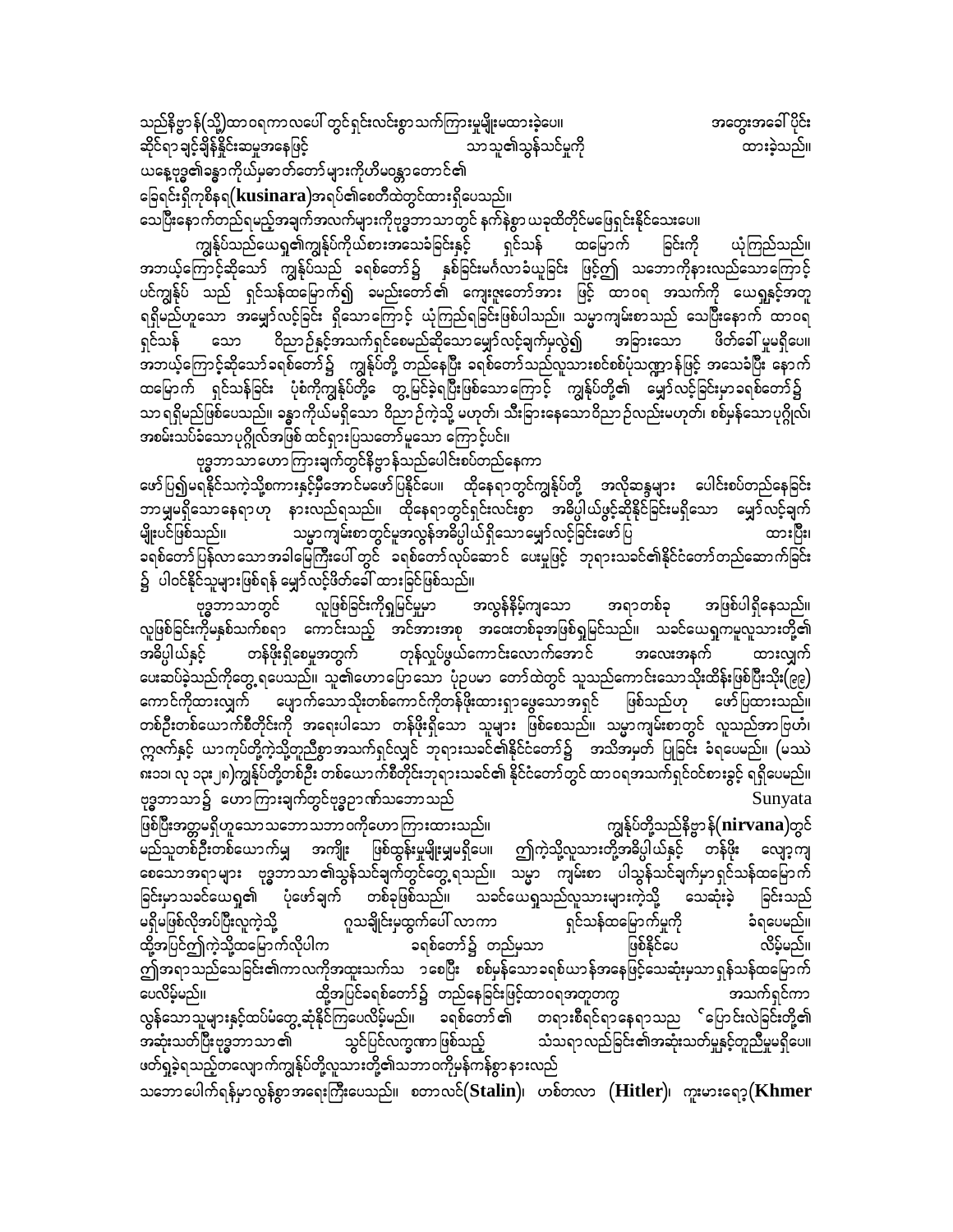အစရှိသဖြင့်ထိုသို့သော ပုဂ္ဂိုလ်တို့သည်မှားယွင်းစွာ နားလည်မှုမနေ၍ ကြောက်မက်ဖွယ်ရာများကို Rouge) ထာဝရတည်စေခဲ့သည်။ ဗုဒ္ဓဘာသာ ဝင်များသည်မသိခြင်းမှမကောင်းမှုများ ပေါ် ထွက်သည်ဟုယုံကြည်ကြသည်။ ဤအရာမှာတစ်စိတ်တစ်ပိုင်းမျှသာ မှန်ကန်နေ သော်လည်းသမ္မာကျမ်းစာသည်ကျွန်ုပ်တို့အားသေချာသိမြင်စေသည်။(ယာ ၄း၁)တွင်ကျွန်ုပ်တို့ကိုယ်တွင်းရိုကိလေသာကာမစိတ်နှင့် တိုက်ခိုက်ယှဉ်ပြိုင်ရပြီးအတွင်းစိတ်သဘော ရိုးသားဖြော င့်မတ်ခြင်းကို သိရန်သွန်သင်ထားသည်။(ယာ ၁း၁၃ -၁၅)တွင် ကျွန်ုပ်၏ကိုယ်ပိုင် တပ်မက် စိတ်အားဖြင့် သေချာစွာ အပြစ်သွေးဆောင်မှုခံရခြင်းဖြစ်သည်။ လူသိများသောတွေးချက်မှာ မကောင်းမှုသည်ပုဂ္ဂိုလ် သဏ္ဍာန်အားဖြင့်ဝင်ရောက်ခြင်းမျိုးမဟုတ်ကြောင်း သမ္မာကျမ်းစာထဲတွင်သင်ကြားထားသည်။ စာတန်မာရ်နတ်သည် ပုဂ္ဂိုလ်အဖြစ် အခြေခံ သဘောအရပြောဆိုကြသည်။ ရန်ဘက်ပြုသူကို မကောင်းသောဆန္ဒကိုသွေးဆောင်သော ကျွန်ုပ်တို့အတွင်း၌ အစဉ်ရှိနေသောအရာပင်ဖြစ်သည်။ ကျွန်ုပ်တို့၌ မကောင်းသောသဘောမှာ စာပေများစွာတွင် ဤအကြောင်းပတ်သက်၍ထုတ်ဝေသူမှာ များစွာထံအကျိုး များစွာ ရရှိနိုင် ပေသည်။

အသက်တာသစ်ဖြစ်ပေါ် သောတန်ခိုးသည် ခရစ်တော်နှင့်အတူနီးကပ်စွာ အကြောင်းသည် ရင်းနှီးစွာနှောင်ဖွဲ့ ခြင်းခံယူမှသာ ဖြစ်နိုင်ပေမည်။ အသက်ရှင်ခြင်းနှင့် ပြန်ခြင်း မဖောက် ဧဝံဂေလိတရားအားဖြင့် ထင်ရှားစေသည်ဟု

(၂တိ၁း၁၀)တွင်ပါရှိလေသည်။ ယေရှုခရစ်၌ အသက်ရှင်ပြီး ထိုအသက်သည် လူသားတို့၏အလင်းဖြစ်သည်။(ယော ား၄)ဤအရာ သည် အပြစ်တရား၏ အခကြောင့် သေခြင်းနှင့်ရင်ဆိုင်ရမည်မှာ မုချဧကန်ဖြစ်သော် လည်းခရစ်တော် အားဖြင့် ခရစ်တော်သေခြင်း သေခြင်းတရားမှာအဓိပ္ပါယ်ရှိလာသည်။ အပြစ် မဟုတ်ကြောင်းယခုကဲ့သို့အသေခံခြင်းမှာကျွန်ုပ်တို့အတွက်ကြောင့်ဖြစ်သည်။ ထို့ကြောင့်ကျွန်ုပ်တို့သည် သေခြင်းမှထမြောက် ပြီးထာဝရကာလအသက်ရှင်ရန် ယုံကြည်ခြင်း အားဖြင့်နှစ်ခြင်းမင်္ဂလာခံယူ၍ခရစ်တော်နှင့်အတူ အသေခံပြီး ရှင်သန်ထမြောက်ကာခရစ်တော်၌ အသက်ရှင်မှုရရန် မျှော်လင့် လုပ်ဆောင် ကြပေသည်။ ား<br>ဗုဒ္ဓဘာသာတွင်လူတစ်ဦးသေဆုံးသောအခါ အသက်ကိုအသက်ကို တောင့်တခြင်း၊ စေ့စော်မှုသည်သူတို့၏ကာမ $(\bf{Karma})$ ဤအကြောင်းအရာမှ အသိတရားတို့စီးဆင်းလာပြီး အားဖြင့်ဖြစ်ပြီး ဆက်လက် အသက်ရှင်မှု ဖြစ်တည်ကာတစ်စုံတစ်ခုသောတခြားသောနေရာတွင် ရှင်သန်လာခြင်း ဖြစ်သည်ဟု ဖော်ပြထားပေသည်။ ဤသည်မှာ ဖြစ်သည်။ ရှင်းလင်းသောထင်မြင်ယူဆချက် မည်သည့်သေသောခန္ဓာမှအသက်ရှင်လာမည်နည်း။ တိရိစ္ဆာန်၊ ကွဲပြားခြားနားသော မျှော်လင့်ချက်မြင်နိုင်သောအခြားသော လူသားအဖြစ်နှင့် ပေါ် ထွက် လွတ်မြောက်လာမည်လောဟူ၍သေခြင်းတရားကိုကြောက်မတ် ဖွယ်ရာရှမြင်ကြသည်။

ဗုဒ္ဓဘာသာဝင်များသည်သေဆုံးရန်တဒင်္ဂခေတ္တအချိန်မှာလွန်စွာ အရေးကြီးပြန်လည်ဝင်စားခြင်းအဖြစ်သို့ ရောက်ရှိနိုင်ပြီး သံဃာတော်များ မှ သေခါနီး အချိန်တွင်သေခြင်းနှင့် ဆိုင်သောကျမ်းစာ အထပ်ထပ်ရွတ်ဆိုမှုမှာ ာထောက်အကူရစေသည်ဟုယုံကြည်<br>လည်းမရနိုင်ပါ။ အခြားတစ်ပါး၌ c ကြသည်။ ကယ်တင်ခြင်းသို့ရောက်ရန် မှာမူလူသားနှင့်သံဃာကြိုးပမ်း၍ ဝင်စား မွေးဖွား ခြင်းအနေဖြင့် စဉ်းစားချင့်ချိန်စရာတစ်ခုဖြစ်လာပေသည်။ ပြန်လည်ဝင်စားသောအတွေ့အကြုံမရှိသော်လည်း မိမိတို့ယုံကြည်မှုအပေါ် ကောက်ချက်ချ မှုမျိုးအနေဖြင့်သာရှိလေသည်။ လူတို့သုံးစွဲပါများခြင်းအားဖြင့်မှာ ယွင်းမှု တို့ခိုင်မာလာသည်။ ထို့ကြောင့်ရဟန္တာပင်လျှင်သေဆုံးသော အခါ ဘုရားအဖြစ် ပြန်လည်ဝင်စားမှုပြုနိုင်ရန်မှာ မသေချာလှပေ။ အဘယ်ကဲ့သို့ အသက်ရှင်ပါကဘုရားသခင်အဘယ်ကဲ့သို့စီရင်မှုပြုမလဲ။ သမ္မာကျမ်းစာတွင် မှန်ကန်စွာပြေပြထားသည်မှာ(ဆာလံ ၄၉း၇)တွင် မိမိညီအစ်ကိုကို ရွေးနိုင်ရန်တန်ဖိုးကျသင့်ငွေကို ဘုရားသခင်၌ မည်သူမျှမပေးနိုင်ပေ။ Ullambana (ဥလစ်ဗာန)ပွဲတော်တွင် sutras ဟူသည့် ကျမ်းဂန် ရွတ်ဆို ပေသည်။ -<br>ွတ်ဆိုပေးခြင်းဖြစ်ပြီး ကောင်းသောဘဝ၌ ြ ပန်လည်ဝင်စားစေရန်ရ လူသားတို့ ကယ်တင်ခြင်းသည်အခြားသောသူအပေါ် ၌ ၄င်း၊ မဖြစ်နိုင်သော စကားများ၌ ၄င်း၊ မှီခိုနေကြသည်။ ထိုအရာများထက်ခိုင်မာသော အရာတစ်စုံ သေချာမှုတစ်ခုကိုသင်လိုချင်ပါသလား။ ဖြစ်ပျက်သမျှအကြောင်းအရာများ နိဗ္ဗာန်အစရှိသဖြင့် ကိုပေါင်းစပ်၊ စပ်ဆက်စဉ်းစားကြည့်ရန်မှာ သမ္မာကျမ်းစာပိုင်းဆိုင်ရာသဘောအရ အကြောင်းအရာများနှင့်ကမ္ဘာပေါ် ရှိဘုရားသခင်၏ နိုင်ငံတော်အကြောင်းညီမျှစွာချိန်ထိုးဆင်ခြင်သင့်ပေသည်။ ယခုဘဝတွင်ခရစ်တော်နောက်လိုက်လျှင် ဘဝအသက်တာထဲတွင် ဘုရင်နှင့်ယဇ်ပရော ဟိတ်များဖြစ်လာပြီး ကျွန်ုပ်တို့သည် ကမ္ဘာမြေကြီးအား အုပ်စိုးခွင့် ရရှိပေလိမ့်မည်။(ဗျာ ၅း၁၀)ကျွန်ုပ်တို့တွင် အမျိုးမျိုးသော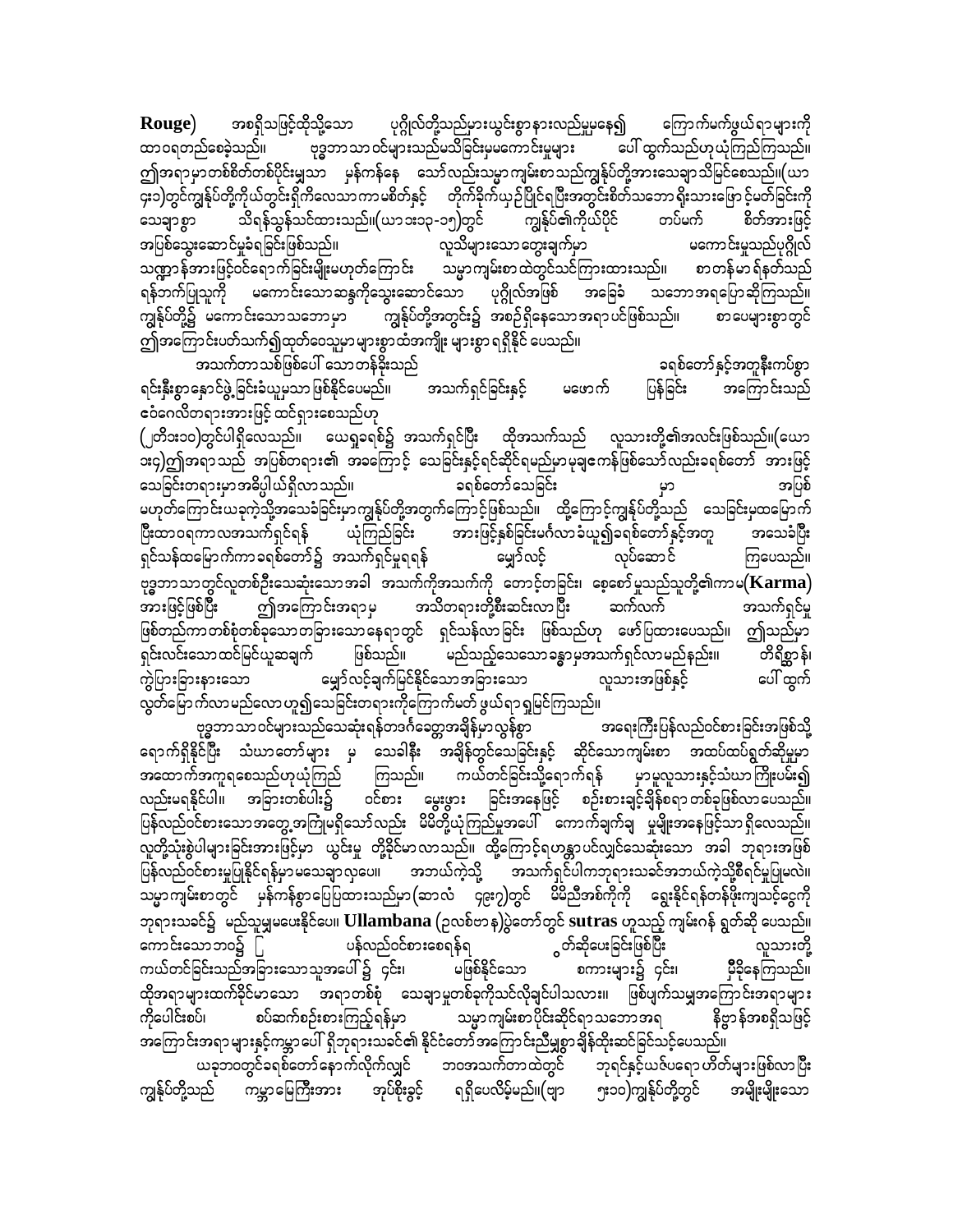လုပ်ဆောင်မှုများခွဲဝေတာဝန်ယူကြရပေမည်။ ၁၉း၁၇)ခရစ်တော်သည် (လ ကမ္ဘာမြေကြီးပေါ် ၌ လုပ်ဆောင်နိုင်သောအခွင့်စည်းကမ်းကို ဝေမျှလျှက် အတူတကွကျွန်ုပ်တို့နှင့်လုပ်ဆောင် ကြရပေမည်။ (ဗျာ ုတိ ၂း၁၂) $\ast\ast$ အုပ်စိုးသောအရှင်တစ်ပါး(ယေရှ)ပေါ် ထွန်းတော်မူလိမ့်မည်။ မင်းသားမှူးမတ်တို့သည် ၂:၂၇၊ lc:C ဆာလံ ၄၅း၁၆)ခရစ်တော်သည်ဒါဝိဒ်၏ရာဇပလ္လင်ကိုရရှိပြီးအုပ်စိုးသောပြန်လည် တည်ထောင်ခဲ့သည်။(လု း၃၂-.<br>၃၃)ထို့ကြောင့်သူသည်ဒါဝိဒ်၏ အရိုက်အရာနှင့် အုပ်စိုးမှုအခွင့်အာဏာရရှိသောကြောင့်ဂျေရုဆလင်မြို့ တွင်စိုးစံသည်။ ခရစ်တော်သည် ဂျေရှဆလင်မြို့မှစတင်၍လုပ်ဆောင်ပြီး၊ အနာဂတ် နိုင်ငံတော်ကြီး ဖြစ်စေခဲ့သည်။ တိုင်းနိုင်ငံများသည် ရှင်ဘုရင်ကိုကိုးကွယ်ရန်နှစ်စဉ်လာပြီးသင်္ကေနေပွဲခံရရန ်ဂျေရှဆလင်မြို့သို့ ကောင်းကင်ဗိုလ်ခြေအရှင် ရောက်ရှိလာမည်ဖြစ်သည် ဟုဖော်ပြထားသည်။ (ဇာ ၁၄း၁၆)

ကိုးကွယ်ရန် ဘုရားသခင်အား (ဟေရှာ၂း၂-၃)တွင်ဂျေရုဆလင်မြို့သို့ နှစ်စဉ် လာမည်ဖြစ်ကြောင်းကိုလည်းပရောဖက်ပြု ထားသည်။ နောက်ဆုံး နေ့တွင်တောင်၏ထိပ်တွင် ဘုရားသခင်၏ အပြင်ဘုရားသခင်၏နိုင်ငံတော်တွင်၊ အိမ်တော်ကိုတည်ဆောက် လိမ့်မည်ဟု(ဒံ ၂း၃၅-၄၄)တွင်ပါရှိသည့် း<br>နိုင်ငံတော်ဝင်လူသားများကိုအရာခပ်သိမ်းတို့အပေါ် တွင်ချီးမြှောက် လိမ့်မည်ဖြစ်ပြီးတိုင်းနိုင်ငံများ \_<br>သည်ထိုနိုင်ငံအော က်သို့ရော က်ရှိကြလိမ့်မည်။ .<br>များစွာသောလူတို့သည်ယာကုပ်၏ဘုရားအိမ်သို့ တောင်ပေါ် သို့ တက်ကာသွားလာ ပြောဆိုဖိတ်ခေါ် သင်ပေးသည်<sup>ာာ</sup>ဟုခရစ်တော် ၏ နယ်နိမိတ်မှာ တောင်ထိပ်ပေါ် တွင်ရှိသော နိုင်ငံအဖြစ်လူတို့အသိဉာဏ်တွင် ချဲ့ထွင် စိတ်ကူး သကဲ့သို့ဖြစ်ပြီး တစ်ကမ္ဘာလုံးအထိ ဤအသိဉာဏ်ကို ဖြန့်ကျက် စဉ်းစားလာ ကြသည်။ ဤနေရာတွင်စိတ်လမ်းမှုပုံဖော် မှုမှအစစ်အမှန်ကိုးကွယ်မှု တစ်ရပ်ဖြစ်လာသည်။ လူတို့၏အုပ်ချုပ်မှုဆိုင်ရာ .<br>ဖွဲ့စည်းမှုပုံစံများနှင့် တရားမျှ တစွာအုပ်ချုပ်မှုပိုင်းဆိုင်ရာ ကိစ္စရပ်များအစား၊ တစ်ကမ္ဘာလုံးနှင့် ဆိုင်သောဉပဒေနှင့် -<br>|ဘုရားသခင်၏စကားတော်များအားဖြင့် တစ်ခုတည်း အဖြစ် သို့ရောက်လာ ပေမည်။ ဂျေရှဆလင်မြို့မှ ခရစ်တော်အားဖြင် ့ကြော်ငြာ မည်ဖြစ်သည်။ အားလုံးသောနိုင်ငံများ စုစည်းလာပြီး ဘုရားသခင်၏ မှန်သော အသိပညာကိုရှာဖွေရန်တူညီသော စိတ်ဆန္ဒသည် တိုင်းနိုင်ငံများ ကြား တွင် စိတ်ဝမ်းကွဲခြင်းကိုယုတ်လျော့လာပေလိမ့်မည်။ တစ်ဦးချင်း စီတိုင်းတို့၏ ကြားတွင်ဤကဲ့သို့သောအသိဉာဏ် ပညာ ရရှိသော ဘ၀ကိုချီးမြှောက်မှုများ ရရှိလာပေလိမ့်မည်။

တိုင်းနိုင်ငံတော် ၏ (ဟေရှာ၆၀း၅)တွင်ဖော်ပြထားချက်၏ ကြွယ်ဝပြည့်စုံ မှုပြောင်းလဲမှုမှာ ဂျေရုဆလင်မြို့တွင်ဖြစ်လာမည့် အကြောင်းအရာကိုပုံ ဖော်ကာကြိုတင် ဟောကြားထားချက်ဖြစ်ပြီးယုဒနှင့် တစ်ပါးအမျိုးသား ဂျူး မဟုတ်သောသူများသည်ဂျေရှဆလင်မြို့ တွင်ဘုရားသခင်ကို ကိုးကွယ် လာကြသည်။ (ဇာခရီ ၈း၂၀-၂၃)၏နိုင်ငံတော်နှင့်ဆိုင်သော ပရောဖက်ပြု ချက်နှင့် ဆက်နွယ်ကာပြည့်စုံစွာ ဖော်ပြထားသည်။

၁၄း၁၆)တွင်ဘုရားသခင်ရှေ့တော်တွင်ဆုတောင်းရန်နှင့် ဘုရားသခင်၏ခွန်အားကို (ဇာခရီ ရှာဖွေခြင်းဖြင့်ဆက်လက် လျှောက်လှမ်းနိုင် မည်ဖြစ်သည်။ များစွာသောလူများနှင့်အင်အားကြီးမားသော လူမျိုးများသည် ဂျေရုဆလင်၌ ဘုရားသခင်၏အင်အားစု အားရှာဖွေရန် ရောက်ရှိလာကြပေလိမ့် မည်။ (၁၀)ယောက်သောပုဂ္ဂိုလ်များသည် ရောက်ရှိလာသောလူမျိုးများ၏ ဘာသာစကားဖြင့် မိမိဟောပြောသက်သေခံကြခြင်းမှာ သင်တို့လှောင်ပြောင်နှင် ထုတ်သော ယုဒတစ်ဦးပင်လျှင်ဖြစ်သည်။ ကျွန်ုပ်တို့သည်သင်နှင့်အတူ ရှိသကဲ့သို့  $**$ ဘုရားသခင်သည်သင်နှင့်အတူငါရှိမည်<sup>သာ</sup> ဟုမိန့်တော်မူသံကိုကျွန်ုပ်တို့ သည်ကြားခဲ့ရပြီးဖြစ်သည်။

ယုဒလူမျိုးတို့၏ဖန်ဆင်းခြင်းနှင့်ဆိုင်သောပုံဖော်ပြုလုပ်ချက် တွင် \*\*သင့်ကိုအမြီးမဖြစ်စေဘဲ၊ ခေါင်းဖြစ်စေတော်မူသဖြင့် လူအပေါင်းတို့ အပေါ်၌ လွှမ်းမိုးနိုင်ရန်မှာ နာခံခြင်းနှင့်နောင်တ ရဝန်ချခြင်းကြောင့် ထိုအခွင့် ရရှိမည်ဖြစ်သည်။(တရားဟော၂၈း၁၃) အရေးကို ဘုရားသခင်၏ ကယ်တင်ခြင်း အစည်တော်လုပ်ငန်းထဲတွင်ယုဒလူမျိုးကို အခြေပြုကာတန်ဖိုးထားအခြားသော သူများအတွက်လုပ်ဆောင်ခြင်းဖြစ်သည်။ ထိုအချိန်ကာလတွင် တပြိုင်တည်း ခရစ်ယာန်ဘာသာသည် ယုဒဘာသာအတွင်း၌ ယုဒလူတို့လျစ်လှူရှုသော ဘုရားသခင်၏အကြံစည်တော်ကို ရှတ်တရက်ပြီးဆုံးမှုကိုဖြစ်စေခဲ့သည်။ လူပေါင်းများစွာတို့သည် သင်နှင့်အတူရှိမည်<sup>အာ</sup> စိတ်အားထက်သန်စွာ ဆွေးနွေးမှုများဖြစ်လာခဲ့သည်။ ထို့ကြောင့် $\ast\ast$ ဘုရားသခင်က သူတို့ပင်ဖြစ်သည်ဟုပြောနိုင်ခြင်းဖြစ်သည်။ ဘာသာပြောင်းခြင်းကိစ္စရပ်အား ဟူသောစကားအဖြင့်သာ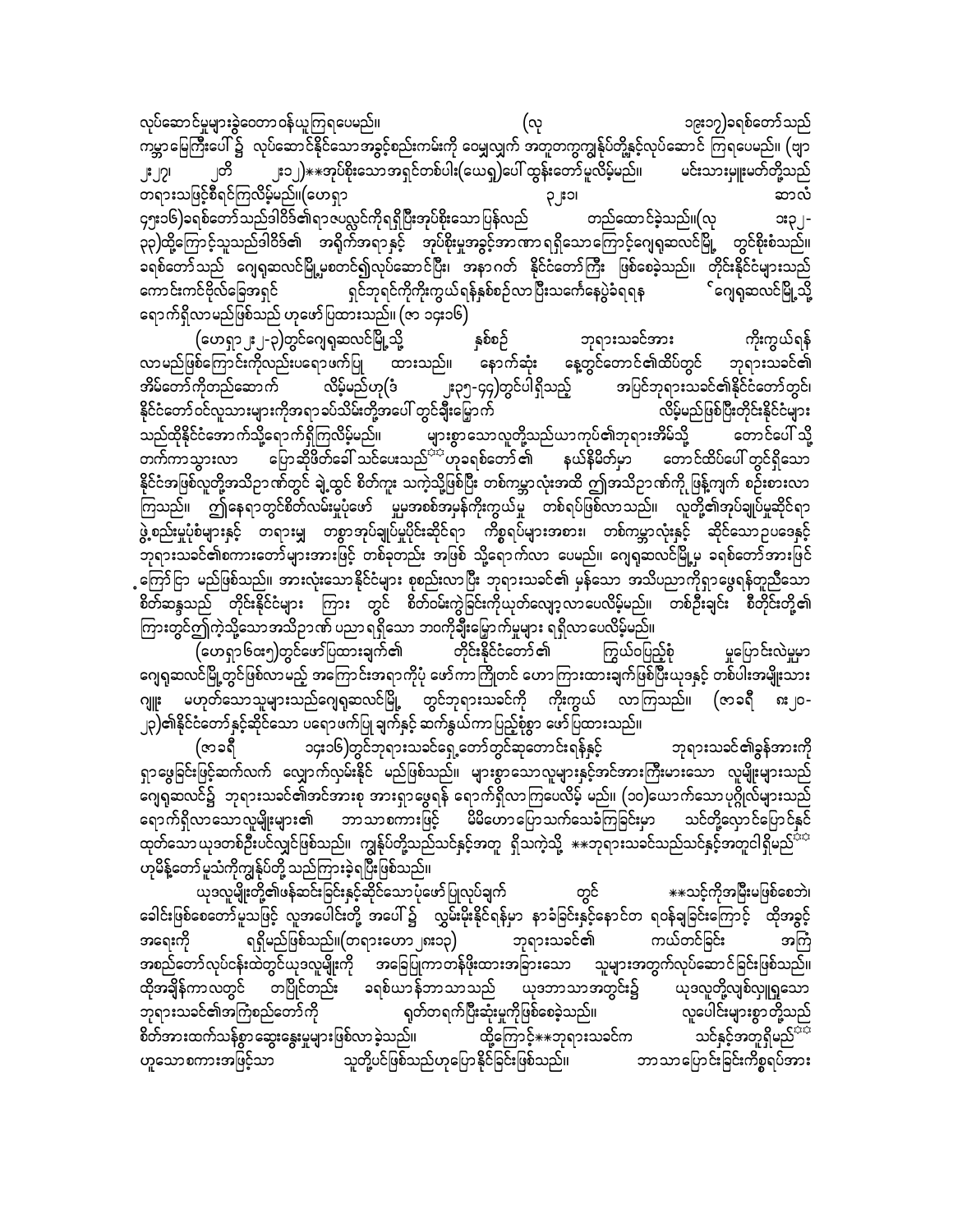ဝိညာဉ်သဘောနှင့်ဆိုင်သော အရာများထက်အချီးနှီးသော ကမ္ဘာလောကကြီးထဲရှိ သောတွေးခေါ် မူများကိုဖြည့်စွက်ကာ ထပ်တလဲလဲ စဉ်းစားတုံ့ဆိုင်းမှု ဖြစ်နေကြပေသည်။

အဓိကအရေးကြီးသောပညတ်ချက်များပေးကာ ဘုရားကိုရှိသေခြင်းသည် ဖြစ်သည်။ ခရစ်တော်သည်တိုင်းနိုင်ငံအားလုံးကို တရားစီရင်မည်ဟု ဖော်ပြခြင်းမှာအံ့သြစရာမဟုတ်ပေ။ ဓားကိုထွန်သွားစေမည်ဖြစ်ပြီး၊ လှံကိုတံ စဉ်စေမည်။ တပြည်နှင့်တပြည် စစ်တိုက်ခြင်းမပြုဘဲ၊ စစ်အတတ်ပညာ လဲထပ်

မီမသင်စေရန်ဆုံးမတော် မူကာ တရားစီရင်ရမည်ဖြစ်ကြောင်းဖော် ပြထားသည်။ (ဟေရှာ ၂း၄)ခရစ်တော် ၏အကြွင်းမဲ့အခွင့်အာဏာအုပ်စိုးခွင့်သည် တရားမျှတစွာ စုပေါင်းလုပ်ဆောင်ကာတိုင်းနိုင်ငံတို့သည်စစ်မက် ဖြစ်ပွားရာမှ ာ<br>သည်ချမ်းသာကြွယ်ဝနိုင်မည် ဖြစ်ကြောင်း၊ ဝိညာဉ်ပိုင်းနှင့်သက်ဆိုင်၍ ချီးမြှောက်ခြင်းကိုခံရပြီးဘုရားသခင်မေတ္တာရောင်ပြန်က ိုထင်ဟပ်ပေးစွမ်းခြင်းဖြင့် ဘုရားသခင်ကိုရိုသေလေးစားရပေမည်။ ဘုရားသခင်၏မေတ္တာ၊ သနား ကြင်နာ ခြင်းနှင့်တရားမျှတစွာ အသက်ရှင်ခြင်းဖြင့်ထင်ဟပ် လုပ်ဆောင်ကြရ ပေမည်။ ထိုကဲ့သို့သောလုပ်ဆောင်မှုအားဖြင့်ရရှိသော ချီးမြှောက်ခြင်း သည် အတ္တဆန္ဒနှင့် အတ္တဆန်စွာ ဝါကြွားစရာအားဖြင့်ရသော ချီးမြှောက်ခံရမှုမျိုး မဟုတ်ပေ။

ဓားလက်နက်ကိုလုံသွားဖြစ်စေမှုသည်မြောက်များစွာအကြီးအကျယ်

ထွန်ယက်စိုက်ပျိုးမှုအစိတ်အပိုင်းတစ်စိတ်တစ်ဒေသ ကို တွေ့မြင်နေရပေပြီ။ ဤ ကဲ့သို့သော အကျိုးရလဒ်သည်အာဒံ၏ အပြစ်ကြောင့်မြေကြီးသည် ကျိန်ခြင်းခံရသော ကြောင့်ဖြစ်သည်။ (ကမ္ဘာ ၃း၁၇-၁၉)ဤကျိုးသက် ရောက်မှု ရလဒ်သည် အစားအစာ ရရှိရှာဖွေရသော အခန်းကဏ္ဍမှာ အောက်မှ ပေါ် ပေါက်လာသည့် လိုအပ်ချက်ပင်ဖြစ်သည်။ (ဆာ ၇၂း၁၆)တွင် ☀☀ပြည်တော်၌ များစွာသော စပါးရှိ၍အသီးအနှံသည်လေမနန်တော်ကဲ့သို့တောင်ထိပ်ပေါ် မှာ လှုပ်ရှားလိမ့်မည်။ မြို့သူမြို့သားတို့လည်း၊ မြေ၏မြက်ပင်ကဲ့သို့ စည်ပင်ကြ လိမ့်မည်။<sup>သာ</sup> ဟုဖော်ပြထားသည်။(အာမုတ် ၉း၁၃)တွင် မီလျှက်တောင်တို့မ<sup>ဲ</sup> ချိုသောစပျစ်ရည်ယို၍ "ကုန်းရှိသမျှတို့လည်း အရည်ဖြစ်ရပေမည်။<sup>သိင်္</sup>ဟုဤကဲ့သို့ ကမ္ဘာမြေကြီးကို ာ ကို<br>မြေဩဇာကောင်းမွန်၍ သီးနှံဖြစ်ထွန်း တိုးတက်မှုရှိစေခဲ့သည်။ ဤကဲ့သို့သောကမ္ဘာမြေကြီး၏ ကျိန်ခြင်းကိုစ တင်ရာနေရာမှာ ဒေင်ဥယျာဉ်၌ မိန့်မြွက်ပြီးနောက်တွင်ဖြစ်လာခဲ့ စြခြင်းဖြစ်သည်။ ဤကဲ့သို့စိုက်ပျိုးရေးပိုင်ဆိုင်ရာ သွင်းကုန်ထုတ်ကုန် လုပ်ဆောင်နိုင်ကြောင်း သိမြင်ခြင်းအားဖြင့်လူပေါင်းများစွာ တို့ကြား နီးစပ်မှု ရရှိပေသည်။ နိုင်ငံတော်နှင့်ဆိုင်သော ပရောဖက်ပြုချက်မှာ စိုက်ပျိုးရေး ဆိုင်ရာ လူနေမှုဘဝ၊ ရောင့်ရဲကျေနပ်မှုဘဝတစ်ခု စီသို့ပြန်လာ ရန်လူအပေါင်းတို့ ၄း၄) $\ast\ast$ လူအပေါင်းတို့သည် ကိုယ်ပိုင်သော စပျစ်ပင်နှင့်သဖန်းပင်အောက် မှာထိုင်ကြလိမ့်မည်။ ကြောက်စေသောသူ တစ်ယောက်မျှမရှိရ<sup>ာ ဟူ</sup>တူ၍ ဖော်ပြထားသည်။ .<br>ဤကဲ့သို့အတ္တဆန္ဒ ရောင့်ရဲ တင်းတိမ်မှု သည် အလုပ်သမား၏လုပ်အားခစနစ်ရှိနှိပ်စက်ချိုးနှိမ် တတ်သော စရိုက် —-<br>လက္ခဏာများအား ပယ်ရှားနိုင်ပေမည်။ အတိတ်ကဤကဲ့သို့ ချို့တဲ့သော သူများက အသုံးပြုခြင်းဖြင့် သူ့ဘဝအသက်တာတွင် လုပ်ဆောင် ခဲ့ကြသည်။

ထိုသူတို့သည် ကိုယ်ဆောက်သောအိမ်၍ နေကြလိမ့်မည်။ ကိုယ်စိုက် သော စပျစ်ဉယာဉ်ယျဉ်အသီးကို စားကြလမ်မည်၊ သူတို့သည်အိမ်ကိုဆောက်၍ အခြားသောသူနေရမည်မဟုတ် သူတိုသည်စပျစ်ဥယျာဉ်ကိုစိုက်၍ အခြားသော ငါ၏လူတို့အသက်သည် ာစ်ပင်၏အသက်ကဲသို့ဖြစ်၍ သူစားရမည်မဟုတ်၊ သူတို့သည် ကိုယ်ပြုစုသောအရာကိုကြာမြင့်စွာသုံးဆောင်ကြရလိမ့်မည်။ ရွှေး ကောက်သောသူတို့သည် အချီးအနှီးမလုပ်ဆောင်ကြရ၊ အသက်တို့သော သားကို မဖွားမြင်ကြရ၊ ကိုယ်တိုင်မှစ၍အမျိုးအနွယ်တို့သည် ထာဝရဘုရားပေးတော်မူ သော ကောင်ချီးမင်္ဂလာကိုခံရသောသူဖြစ်လိမ့်မည်။

တောနှင့်လွင်ပြင်သည်ဝမ်းမြောက်လိမ့်မည်၊ ဆိတ်ငြိမ်သောအရပ်သည် လည်းရွှင်လန်း၍နှင်းပွင့်ကဲသို့အပွင့်ပွင့်ကြလိမ့်မည်၊ အလွန်ပွင့်လန်း၍ ဝမ်းမြောက်ခြင်း သီခြင်းဆိုခြင်းနှင့်ကွမြူးတူးလိမ့်မည်၊ ဘုရားသခင်သည် ကိုယ်တော်တိုင်ကြွလာ၍သင်တို့ကိုကယ်တင်တော်မှုလိမ့်မည်။ထို့အခါ မျက်စိကန်းသောသူတို့သည် မျက်စိပွင်လင်းကြလိမ့်မည်၊ နားပင်းသော သူတို့ သည် နားပင်းခြင်းနှင့်လွတ်ကြလိမ့်မည်၊ခြေဆွံ့သောသူတို့သည် ဒရယ်ကဲသို့ ခန်လိမ့်မည်၊ စကားအသောသူတို့သည်သီချင်းဆိုကြလိမ့်မည်။ အကြောင်းမှု ကားတော၌ စမ်းရေထွက်၍ လွင်ပြင်၌ မြစ်ရေစီးလိမ့်မည် တံလျှပ်သည် ရေပြင်ဖြစ်လိမ့်မည်၊ ခြော က်သွေသော မြေသည် စမ်းရေတွင်းဖြစ်လိမ့်မည်။(ဟေရှာ ၃၅း ၁ -၇)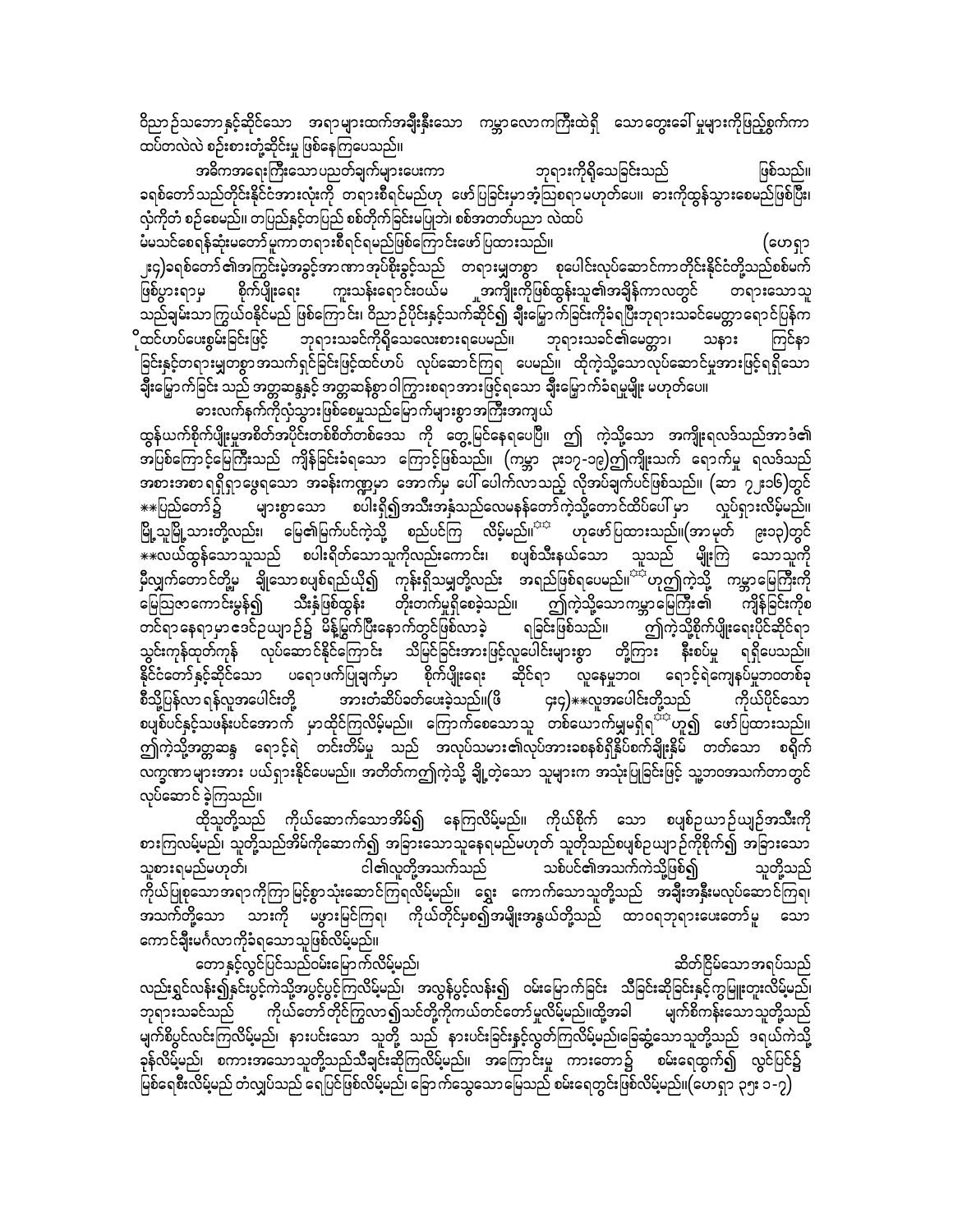တောခွေးနှင့်သိုးငယ်တို့သည်အတူကျက်စားကြလိမ့်မည်၊ ခြင်္သေသည် နွားကဲသို့မြက်ကိုစားလိမ့်မည်၊ မြွေမူကား မြေမျန့်ကိုသာစားရလိမ့်မည့်၊ ငါ၏သန့်ရှင်းသော တောင်တပြင်လုံး၌ အချင်းချင်းညှင်းဆဲခြင်း ဖျက်ဆီးခြင်းကို မပြုရဟု ထာ၀ရဘုရားမိန့်တော်မူ၏ (ဟေရှာ ၆၅း၂၅)

<u>နို့စို့</u>သူငယ်သည်လည်း မြွေဆိုးတွင်းပေါ် မှာ ကစားလိမ့်မည်။(ဟေရှာ ၁၁း၆ -၁)

ရေသည်ပင်လယ်ကိုလွှမ်းမိုးသကဲသို့ မြေကြီးသည် ထာဝရဘုရား၏ ဘုန်းတော် ကိုသိကျွမ်းခြင်းပညာနှင့် ပြည့်စုံလိမ့်မည်။ (ဟဗ ၂း၁၄) ၊

ငါအသက်ရှင်သည်ဖြစ်၍ ထာဝရဘုရား၏ ဘုန်းတော်သည် မြေတပြင်လုံး၌ ပျံနှံလိမ့်မည်။ (တော ၁၄း၂၁)

ဤကဲ့သို့တူညီသော နည်းလမ်းကဲ့သို့သော ကျိန်ခြင်းသည် ဖန်ဆင်းခြင်း ၏သဘောသဘာ ဝကိုကြီးစွာ သော တန်ဖိုးထား သောအခြေအနေကို လျော့ကျ စေခဲ့သည်။ ထို့ကြောင့်လူသားဘ၀စာ နာထောက်ထားမှုကို နည်းပါးစေသော အရာဖြစ်စေရန်ကြံရွယ် နေသည့်အရာသည်ကျိန်ခြင်းနှင့် အလားသဏ္ဍာန်တူ ကြောင်းသိမှတ်သင့်ပေသည်။ (ဗျာ ၂၀း၂-၃)တွင်ဘုရားနှင့် သက်ဆိုင်သော အမှတ်လက္ခဏာအသုံးနှန်းများပြောဆိုရာတွင်(အပြစ်နှင့် ၄င်း၏ အကျိုးဆက်) ကန့်သတ်ချက်ရှိသောဖြစ်စဉ်များမှာသန်းပေါင်းများစွာ အတွင်း ပြောကြရပေ သည်။ ဘဝကိုအသုံးပြုရာတွင်တိုးတက်မှုကိုဖြစ်စေရမည်။(ဟေရှာ ၆၅း၂၀) အသက်တရားရှိသော်လည်းသူငယ် ဟူ၍မှတ်ရ၏။ အပြစ်ရှိသော သူသည် အသက်တရားရှိလျှက်သေလျှင်ကျိန်ခြင်းကိခံရသောသူဟူ၍မှတ်ရ ၏။<sup>အဆို</sup>ဟုဖော်ပြ ထားသည် (ဟေရှာ ၆၅း၂၃)တွင်မူအသက်တိုသောသားသမီးကို မမွေးသော အဖြစ်ပျက်တွေ့ကြုံရမည်။ မျက်စိကန်းသောမျက်စိပွင့်လင်းခြင်း၊ နားပင်းသော သူနားပင်းမှုမလွတ်ကင်းခြင်း၊ ခြေဆွံသောသူဒရယ်ကဲ့သို့ခုန်ခြင်း၊ စကားအသောသူသီချင်းဆိုခြင်းတို့ဖြစ်လာမည်။ (ဟေရှာ ၃၅း၅-၆) ဘုရား သခင်၏ တန်ခိုးတော်များကိုမြည်းစမ်းပြီးမှ ရွေ့လျော့ဖောက်ပြန်သော သူသည် နောင်တရခြင်းနှင့်အသစ်ပြုပြင် ခြင်းကိုငြင်းပယ်မှုခံရပေမည်။ (ဟေဗြဲ ၆း၅)

ဘုန်းတော်ကိုသိကျွမ်းခြင်းပညာနှင့် ပြည့်စုံ လိမ့်မည်။(ဟဗက္ကုတ် ၂း၁၄)

ငါအသက်ရှင်သည်ဖြစ်၍၊ ထာဝရဘုရား၏ ဘုန်းတော်သည် မြေတပြင်လုံး၌ နှံပြားလိမ့်မည်။(တော ၁၄း၂၁) ဘုရားသခင်၏ဘုန်းတော်ထင်ရှားစေရန်မှာကမ္ဘာကြီးပေါ် တွင် တန်ဖိုးထား ဆိုလိုပြီးဘုရားသခင်၏ဖြောင့်မတ် တော်မူသော ဂုဏ်တော်များကို ချီးမွမ်းသောကြောင့်ကမ္ဘာကြီးသည် မှန်ကန်သော အခြေ အနေသို့ ရောက်ရှိ လာပေလိမ့်မည်။ ဘုရားသခင် ၏အမြင့်ဆုံးသော ရည်ရွယ်ချက်မှာ (တောလည်ရာ ၁၄း၂၁) $\ast\ast\text{-}$ -----<sup>ာာ</sup>ကျမ်းစာသားကူးရန် ဖြစ်သည်။ ကမ္ဘာမြေကြီးတွင်နူးညံ့ သိမ်မွေ့မှုတို့၏ အမွေကိုခံစားရပြီး ဝိညာဉ်အသက် တာငြိမ်သက်ပြည့်စုံ ကြွယ်ဝခြင်း၌ အားရဝမ်းမြောက်မှုကို ဖြစ်စေသည်။(ဆာလံ၃၇း၁၁) ထိုထက်မကအသက်တာတွင် ပျော်ရွှင်ဝမ်းမြောက် လွယ်ကူချောမွှေ့သော ဘဝကိုရရှိပေမည်ဖြစ်သည်။ မြောင့်မတ်ခြင်း တရားကို ဆာလောင်ငတ်မွတ်သိပ်သော သူသည်မင်္ဂလာ ရှိ၍ ဝပြောခြင်းသို့ရောက်သည့် နိုင်ငံတော်ထဲဝင်သူဖြစ်မည်ဟု ရေးသားထားသည်။(ရှင်မဿဲ ၅း၆)

ယခုကဲ့သို့နိုင်ငံတော်တွင်ထာဝရအသက်ပိုင်ဆိုင်နိုင်ရန်တွေးခေါ် ဆင်ခြင်မှုကို ခရစ်ယာန်ဘာသာတွင်း ရှိသူများကတိတော်ကိုဗန်းပြကာ တရား သဘောကို လျော့ကျစေသည်။ ဘုရားသခင်၏နိုင်ငံတော်နှင့် ကျွန်ုပ်တို့၏ .<br>ပိုင်ဆိုင်ရရှိနိုင်ခြင်းသည်အမှတ်တမဲ့ ဖြစ်ပျက်ခြင်းမှ နိုင်ငံတော်နှင့် ဆိုင်သော ခိုင်မာသောအကြောင်းပြချက် အထောက်အထားကို -<br>ဖော်ပြခြင်းအားဖြင့် ဘုရား သခင်၏ ဘုန်းတော်ကိုထင်ရှားစေနိုင်သည်။ နှစ်ခြင်းမင်္ဂလာခံယူပြီးအချိန်မှသည် ကျွန်ုပ်တို့အသက်တာ ဖွံ့ ဖြိုးမှုမှာ ဆက်တန်ဖိုးထားခိုင်မာ တည်တံ့စေရပေမည်။ ာ<br>စာရေးသူဆီသို့ဒုက္ခပြဿနာပဋိပက္ခများကြားရင်ဆိုင်တွေ့ကြုံရခြင်းဖြင့်လွန်ခဲ့သော (၁၀)နှစ်ခန့်မှယခုထိတိုင်ပျော်ရွှင်ခြင်း၊ ကြွယ်ဝပြည့်စုံမှုနှင့် ကောင်းသောအရာ များတည်ဆောက်စုစည်းမှုဖြစ်စေသောအသက်တာကိုသက်ဝင်လှုပ်ရှားစေခဲ့သည်။ စိတ်ထားနှင့် ပြက်ဝပ်ကိုးကွယ်နှိမ့်ချသော လူတွင်ကန့်သတ်ချက်ရှိသောသိမြင် နားလည်သော ဉာဏ်ရှိသည်ကို သက်သေခံရန်ဖြစ်သည်။

ဤကဲ့သို့အမြင်ရှုဒေါင့်ရှိသူပင်လျှင်ဘုရားသခင်၏ နိုင်ငံတော်ဖြစ်တည်မှုကို ရပ်ဝတ္တုပိုင်းဆိုင်ရာ ၁ေကအကျိုးအမြတ် မျှော်ကိုးလျှက်သက်ရှင် လုပ်ဆောင်တတ်ပေသေးသည်။ ပြင်ပအရာများကို အနာဂတ်ကာလအတွက် တွေးခေါ် လုပ်ဆောင် မှုများအစား ခရစ်တော်အကြံပေးခဲ့သည်မှာ $\ast\ast$ နိုင်ငံတော်နှင့် ဖြောင့်မတ်ခြင်း တရားတော်ကိုရှေးဦးစွရှာကြလော့၊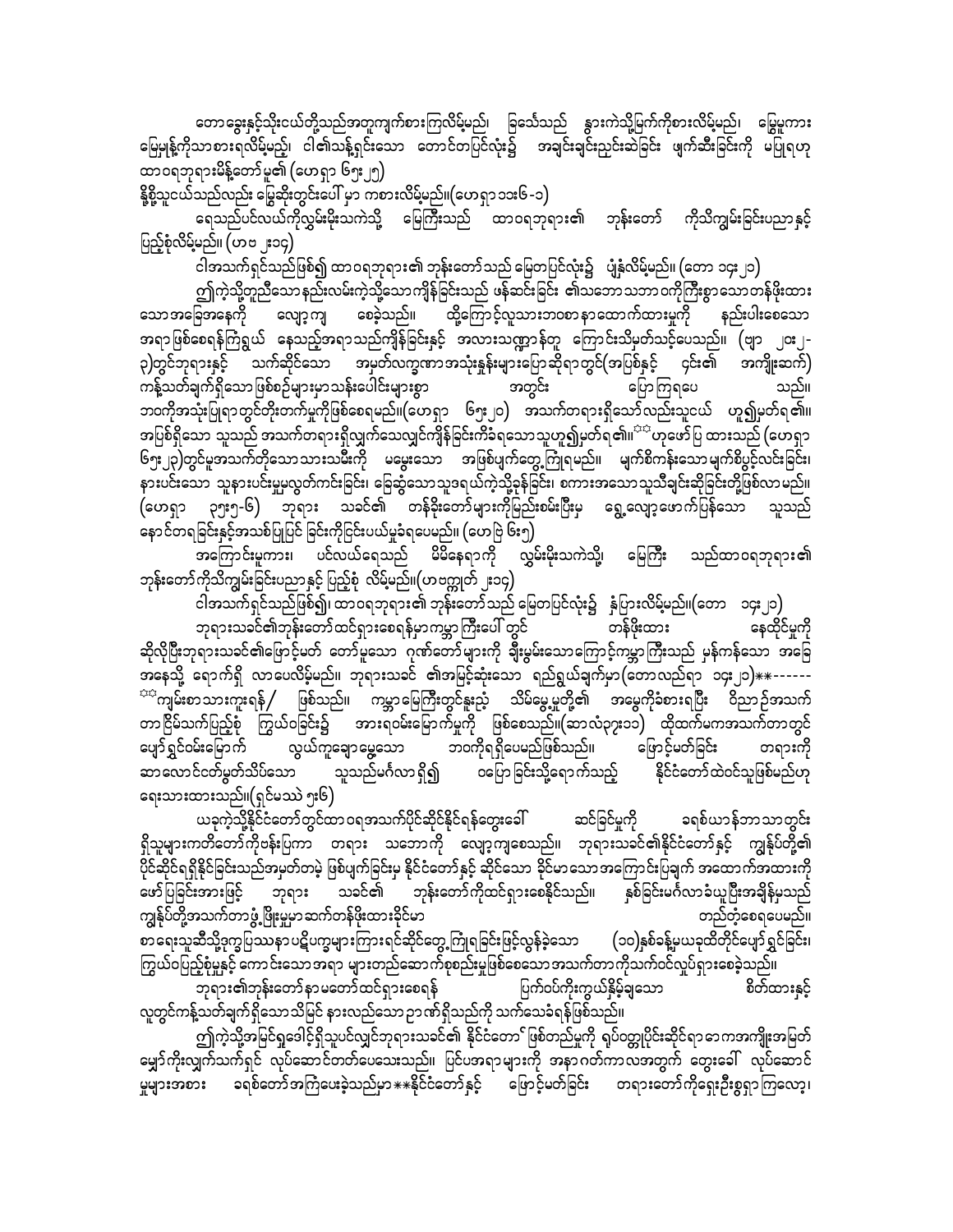ပေးတော်မူလတ္တိ<sup>ာ</sup> ဟူ၍ဖြစ်သည်။(မဿဲ၆း၃၀ -၃၄)အရာ ခပ်သိမ်းအတွက် နောက်မှထိုအရာများကို ထပ်၍ ကျွန်ုပ်တို့စဉ်းစား၍ကြိုးပမ်းအားထုတ်မှုအတွက်ဘုရား သခင်၏နိုင်ငံတော်တွင် အကြွင်းမဲ့ပြည့်ဝစုံလင်စေနိုင်ခြင်းမှာတုနိုင်းဖွယ်မရှိပေ။

ကျွန်ုပ်တို့သည်(ဘုရားသခင်၏)ဖြောင့်မတ်ခြင်းတရားကို ရှာဖွေရန် လိုအပ်သည်။ ထို့ကြောင့်ဘုရားသခင်၏လက္ခဏာဖြစ် ပေတ္တာပြင့် ပွဲ့ဖြိုးတိုးတက်စေရန်ကြိုးစားရပေမည်။ သော်ချစ်ခြင်း ဘုရားသခင်၏နိုင်ငံတော်ကို ကျွန်ုပ်တို့လိုလားပါမူဖြောင့်မတ် စွာဖြင့်ရှိသည့်နေရာတွင် ဘုန်းတော်ထင်ရှား စေသော နေရာမှာဘုရားသခင်၏နိုင်ငံတော်ပင်ဖြစ်သည်။ အဘယ့် ကြောင့် ဆိုသော် ကျွန်ုပ်တို့တွင်ကိုယ်ကျင့်တရားပိုင်းဆိုင်ရာကို ပြည့်ဝစုံလင် ယခုထက်နောင်ကာလတွင်ဖြစ်နိုင်ပေမည်။ စေမူသည် သေခြင်းမှလွှတ်မြောက်လိုလားပြီးထာဝရကာလအသက်ရှင်လိုသောဆန္ဒရှိကြပေသည်။ ယခုအတွက်မဟုတ်ဘဲပစ္စုပ္ပန်ကာလ၌ တွေ့ကြုံရသည့်ဒုက္ခဆင်းရဲ ကိုသိမြင် လွတ်မြောက် လိုခြင်းကြောင့်ဗုဒ္ဓဘာသာဝင်များသည် နောင်ဖြစ်လာမည့်အရာကို ဗုဒ္ဓဘာသာတွင်မြွက်ဆိုထားသည်မှာ စွဲလမ်းခဲ့သည်။ ကမ္ဘာကြီးသည် နှစ်များသန်းချီကြာပြီး နောက်ဖျက်ဆီးမှုခံရပြီးနောက်ဤကမ္ဘာဖြစ်တည်မှု သည်လည်းထပ်မံဖြစ်ပေါ် လာဦးမည်ဟုကြိုတင် သံသရာဖြစ်စဉ် သည်။ ခရစ်ယာန်သမ္မာကျမ်းစာတွင်မှုလူမျိုးတစ်ဆက်စီ လွန်သွားသော်လည်း ဟောကြားခဲ့ ကမ္ဘာကြီးသည်မပျက်စီးဘဲအစဉ်တည်မည်ဟုဖော်ပြထားသည်။(ဒေသနာ ဒး၄) အဘယ်ကြောင့်ဆိုသော် ကမ္ဘာကြီးသည် ဘုရားသခင်၏အကြံစည်တော် ရည်ရွယ်ချက်မှာ ထာဝရတည်သောဖြစ်တည်မှုဖြင့်ခန့်အပ်ထားခြင်းကြောင့်သို့ အချိန် နှင့်သူဘုရားသခင်အခွင့်ပေးသောအချိန်၌ သက်ဝင်လှုပ်ရှားနေဦးမည် ဖြစ်သည်။ ကျွန်ုပ်တို့သည်အခြေအနေအချိန်အခါများ နှင့်ဆိုင်၍ အလျင်လို ကြောက်မတ်ထိန့်လန့်စရာမရှိပေ။ ယနေ့သည်ကယ်တင်ရာနေ့ဖြစ်သည်ဟု ရှင်ပေါလှက(၂ကော၆း၂)တွင် ဖော်ပြထားစရာ ယနေ့သည်ဘုရားသခင်၏ အသံကိုကြားရန်လိုပေသည်။ မနက်ဆိုပါကနောက်ကျသွားပေလိမ့်မည်။ (ဟေဗြဲ ား၁၂-၁၃) ဟုဆိုထားသည်။ ရုပ်လောကကမ္ဘာကြီးသည် ဖန်ဆင်းရှင် ဘုရားသခင်၏ ရည်ရွယ်ချက်များကို အကောင်အထည်ဖော် လုပ်ဆောင် ပေးခြင်းဖြင့်လှပနိုင်စေမည်ဖြစ်သည်။ မြေကြီးပေါ် တွင်ဘုရားသခင်၏ နိုင်ငံတော် တည်ထောင်နိုင်ရန်စိတ်ပါဝင်စားခြင်းရည်ရွယ်ကို သိမြင်နားလည်ခြင်း သည်ပင် ဘုရားသခင်၏ နိုင်ငံတော်ကို မြေကြီးပေါ် တွင် ဝမ်းမြောက်ဖွယ် သတင်းသာလျှင် ဖြစ်သည်။ တည်ထောင်သည့် လူအများစုမှာဘုရားသခင်၏ ရည်ရွယ်ချက်အချက်ကိုနားလည်သော်လည်း မကောင်းမှုကျဆုံးမှု အနေဖြင့် ရှုမြင်ကြသည်။ ကမ္ဘာကိုဖန်ဆင်းသောအခါ အလွန်ကောင်းသည်ဟု သမ္မာကျမ်းစာပါ(က ၁း၃၁)အရဖြစ်နိုင်ပေသည်။ အခြားသော ဖန်ဆင်းခြင်း ဆိုင်ရာလှပမှုကို ရှုမြင်ခြင်းသည်ကျွန်ုပ်တို့အတွက် အသက်ရှင်နိုင်မှု အခွင့်အလမ်းကို ထောက်ပံ့ပေးခြင်းလည်းဖြစ်ပါသည်။ ဤရှုမြင်ချက်သည် ဗုဒ္ဒဘာသာထင်မြင်တွေးခေါ် ချက်ဖြစ်သည်။ အဆုံးမရှိသံသရာလည်ခြင်းနှင့် အသစ်ပြန်လည် ဝင်စားမှုပြုခြင်းရှိနေခြင်းသည် ာ<br>ကမ္ဘာ့ကြီးကို ရှိနေစေပြီး ကမ္ဘာပေါ် ရှိ အရာခပ်သိမ်းကို အလွန်ကောင်းသည်ဟုလက်မခံပေ။ ဖော်ပြထားသည်မှာ အစမရှိဟု ခံယူထားပြီး ဖန်ဆင်းခြင်းကိုငြင်းပယ်ထားသည်။ ဖန်ဆင်းခြင်း၏ ရည်ရွယ်ချက်ပုံသဏ္ဍာန်များက ိုငြင်းပယ်ထားသော ဘုရားသခင် ရှိသည်ကို ငြင်းပယ်ထားသည်။ ဤသည်မှာ ဆင့်ကဲဖြစ်စဉ်သီအိုရီကဲ့သို့သော အရာတစ်ခုဖြစ်သည်။ ာခြားသောလူသားအစသီအိုရီမှာမည်သည့် အရာမျှပေါင်းစပ်ခြင်းမရှိ။ ဘုရားသခင်၏နိုင်ငံတော်မှယေရှုပြန်လာခြင်း၏ သမိုင်းကြောင်းဆိုင်ရာခရစ်ယာန်ရှုဒေါင့်ဖြစ်ပြီးထိုအရာသည် အဓိပ္ပါယ်မှာ အစမှအဆုံးသို့ပို့ဆောင်ထင်ရှားစွာ ပြသည့်နည်းလမ်းပင်ဖြစ်သည်။ သူသည်မည်သည့်နေရာမှကြွဆင်းလာမည် ဘယ်အရပ်သို့သွားမည်ကို ၄င်းကျွန်ုပ်တို့သိကြပေသည်။ ဗုဒ္ဓဘာသာဝင်တို့၏ရှုဒေါင့်မှာ သံသရာ လည်ခြင်းတွင်အစမရှိ၊ ယနေ့အသက်ရှင်မှုသည်စစ်မှန်သော သဘော ဆောင်ကာ အသက်ရှင်မှုမရှိ၊ ရည်ရွယ်ချက်မရှိ။ ထို့ကြောင့် အဆုံးမရှိ၊ မည်သည့်အရာကိုမျှ ဦးတည်မျှော်မှန်းမှုမပြုခြင်းနှင့် ဘုရားအဖြစ်သို့ ရောက်ရန် တာဝန်သာ ဦးတည်ခြင်းပြုသည်။ ဗုဒ္ဓဘာသာတွေးခေါ် ချက်တွင် မြန်ဆာ မျှမရှိခြင်း<sup>ခံမှ</sup> မှာအလွန်များလှသည်။ နိဗ္ဗာန်၌ ပင်လျှင်အတ္တမရှိခြင်းတရား ကျင့်ကြံမှုဖြင့်ရရှိသည်။ ဗုဒ္ဓဘာသာဝင် **Sunyata** များသည်တန္ဒရ  $(Tantras)$ ဆိုသော ဆိုင်၍ ရှိရှိသမျှကိုးကွယ်ရာဘုရားတို့သည် $(\mathbf{Sunyata})$ မရှိခြင်းတရားနှင့် ထင်ရှားပြသခဲ့သည့်ဖြစ်စဉ်များကိုသင်ကြားပို့ချကြသည်။ ဤကဲ့သို့စိတ်ကူးသည့် အဆုံးစွန်ဆုံးသောတည်ရှိမှု သဘောမပါရှိပေ။ ဤယူဆချက်ဖြစ်သည့် တရားကိုဖြန့်ကျက်ဆင်ခြင်ကြည့်သောအခါအကျိုးဖြစ်ထွန်းစေသည့်အ မရှိခြင်း တ္တကိုငြင်းပယ်မှုကိုလက်ခံသော်လည်း ဘုရားသခင်၏တည်ရှိတော်မူကို ငြင်းပယ်သည် သာ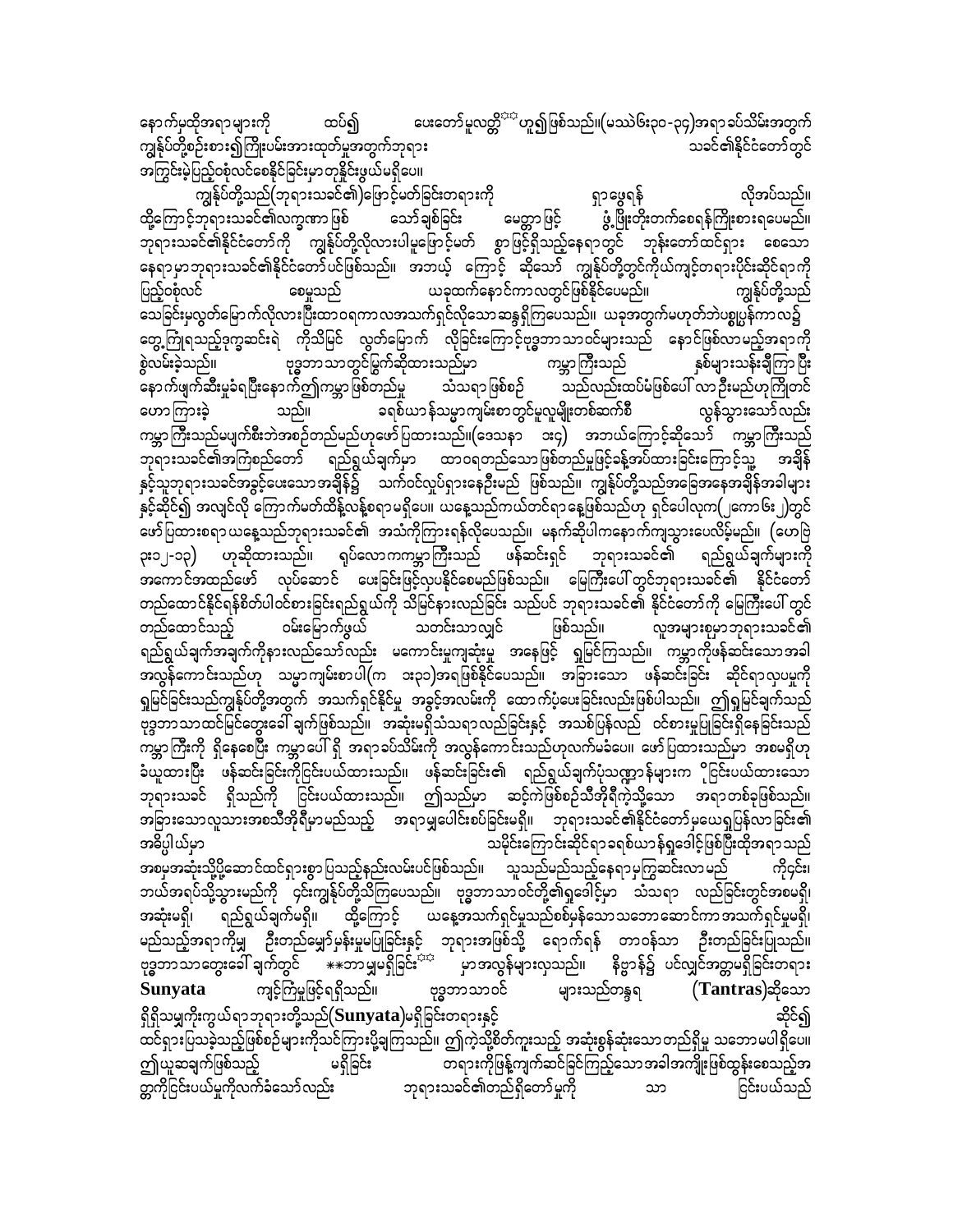သာမကလူသားတို့၏စစ်မှန်သောတည်ရှိမှု အနာဂတ်ကို လည်း ငြင်းပယ်ထားသည်။ ယေရှုသည်မျက်မှောက် အချိန် ကာလ တွင် ဂူသချိုင်း အတွင်း ၌ သေသောယုံကြည်သူတဦးအား ပြန်လည်ရှင်သန် ထမြောက ်စေခြင်း အားဖြင့်သေသူ၏ အစ်များကို ဝမ်းမြောက်စေခဲ့သည်။(ယော ၁၁း၂၃-၂၇) ဤ ကဲ့သို့သော မျှော်လင့်ခြင်းပြည့်ဝရန်သခင်ယေရှု၌ ရှိနေပြီးသူသည်လည်း ရှင်သန်ထမြောက်သော အသက်ရှင်သူဖြစ်လေသည်။(ယော ၁၁း၂၅)ရှိခြင်း သဘော တရားကို မရှိပါဟုအသုံးပြု အရက်မူးသော သူတစ်ဦး အရက်စွဲစဉ်ခံစားရစဉ်ရှိနေသောစကားအသုံးအနှုံးမျိုးမဟုတ်ပါ။ ရန်ပြောဆိုခြင်းသည် ကျွန်ုပ်တို့အသက်ရှင် ရှိသည်။ စစ်မှန်မှုလည်းရှိသည်။ ဘုရားသခင်နှင့် အတူဘုရားသခင်ရှိခြင်းနှင့်ယေရှလည်းရှိနေပြီးရှိခြင်းသဘော ၏ရည်ရွယ်ချက် များလည်း ပါရှိပေသည်။

# ၃.၆ ကြိုတင်စီမံမှုပြုထားခြင်း

ဗုဒ္ဓဘာသာဝင်များသည်အတိတ်ဘဝကလုပ်ဆောင်မှုများအားဖြင့် မိမိတို့တွင်ဆုံးဖြတ် ခန့်ခွဲမှတ်သားထားမှုခံရပြီး ဖြစ်သည်ဟုယုံကြည်ကြသည်။ ဤသို့သောစကားလုံးနှင့် စဉ်းစာမှုကိုကာ ( **Karma** )ဟုခေါ်ပြီးပြုလုပ်ခဲ့သော အကြောင်းတရားကြောင့် အနာဂတ်တွင်ပျော်ရွှင်ခြင်းနှင့်စိတ်ဒုက္ခဆင်းရဲကို ခံစားကြရပေသည်။

သမ္မာကျမ်းစာတွင်အကြောင်းပြချက်အမျိုးမျိုးဖြင့်ငြင်းပယ်ရမည့် အတွေး အခေါ် အမျိုးအစားအဖြစ် ပြောဆိုမှုကြားခဲ့ ရသည်။

- -ဘုရားသခင်၏စကားကိုနာခံခြင်းအကြောင်းအရင်းခံတစ်ခုလုံးအား အဓိပ္ပါယ်မရှိဖြစ်အောင်လုပ်ဆောင်ခြင်း ဖြစ်သည်။ ကျွန်ုပ်တို့သည် သမ္မာ ကျမ်းစာတွင်ဖော်ပြထားသည့် ပညတ်တော်များကို စောင့်ထိန်း ခြင်း နှင့်ပြုလုပ်ခြင်းအားဖြင့် ဘုရားသခင် ကိုချမ်းသာခြင်း (သို့) စိတ်မချမ်းသာစရာများကိုပေးနိုင်ပေသည်။ ပညတ်တော်များနှင့် ဆိုင်သောထင်မြင်ယူဆချက်မှာဘုရားသခင်နာခံရန် အတင်းအကျပ် ပြုလုပ်ပါကပညတ်ချက်ထားခြင်းသဘောကို အဓိပ္ပါယ်မဲ့ သွားစေ သည်။ (ဟေဗြဲ၅း၉) တွင်ခရစ်တော်သည် နာခံခြင်းအားဖြင့်စုံလင် ခြင်း ရှိက ၁ ကယ်တင်ခြင်းကျေးဇူးကိုပေးမည် ဟုဖော်ပြထားသည်။
- ဟေဗြဲသြဝါဒစာအခန်းကြီး(၁၁)တွင် ဘုရားသခင်ကို မျက်မှောက် <u>ပြု၍</u> မျှော်လင့်အသက်ရှင်ခြင်းအားဖြင့် ကယ်တင်ခြင်း ကတိတော်ရရန် ယုံကြည်ခြင်းနှင ့်ဆက်နွယ်မှုရှိကြောင်း ဖော်ပြထား ပေသည်။ အရာခပ်သိမ်းသည်ဘုရားသခင်၏ကြိုတင် စီမံထားမှု အားလုံးရှိပြီးဖြစ်ပါက သမ္မာကျမ်းစာတွင် ဒုက္ခမှ လွတ်မြောက်ရန် ဘုရားသခင်အား ဆုတောင်းခြင်း ဉပမာတော်များ သည်အဓိပ္ပါယ် မရှိသော အရာများဖြစ်သွားပေလိမ့်မည်။
- နှစ်ခြင်းမင်္ဂလာခံယူခြင်းသည်လည်းကယ် တင်ခြင်းအတွက် ကြိုတင် တောင်းခံသော အမှတ်လက္ခဏာတစ်ခုဖြစ်သည်။ (မဿဲ ၁၆း၁၆၊ ယော ၃း၃-၅) ဘာပဲဖြစ်ဖြစ်ကယ်တင်ခြင်းသည် ခရစ်တော်၏ ရွေးချယ် ပြင်ဆင်ပေးကာ အမှန်တကယ် လုပ်ဆောင်ခဲ့သည်။ (၂တိ ၁း၁၀)ကြိုတင်ပြင်ဆင်စီမံထားမှု၊ ထင်မြင်ချက်စိတ်ကူးယဉ်မှု <sup>ိ ကျွ</sup>န်ုပ်တို့စဉ်းစားဆင်ခြင်ရပေမည်။ မှရရှိလာခြင်း မဟုတ်ပေ။ ကိုယ်တိုင်ပြုခဲ့ ကျွန်ုပ်တို့ကခရစ်တော်ကိုရွေးချယ်ဆက်သွယ်မှု ကြောင်းကိုနှစ်ခြင်း မင်္ဂလာခံယူမှုကိုပြုလုပ်ခဲ့ကြရသည်။(ရောမ <sup>--</sup> ၆း၁၅-၁၇)တွင်ကျွန်ုပ်တို့နှစ်ခြင်းမင်္ဂလာခံယူသောအခါ အပြစ်၏ နာ ခံသော ဘဝအသက်တာ မှခရစ်တော် အား အုပ်စိုးမှုကို သခင်အဖြစ် သင်တို့ဝင်၍ အစေခံ၏<sup>အအ</sup> ဟုဖော်ပြထားသည်။ ဤအချက်အားဖြင့် လွတ်လပ်စွာ ဆုံးဖြတ် စဉ်းစားခွင့်ကိုတစ်ယောက်စီတိုင်းအား ပြောဆိုထားပြီး ကြိုတင်ပြင်ဆင်စီမံထား ပြီးသားဖြစ်ခြင်း သဘောမျိုး ပေ။ဧဝံဂေလိတရား၏အသည်းနှလုံးဗဟိုမှာ နာခြင်းဖြင့် မဖော်ပြထား လုပ်ဆောင် ရန်တာ ဝန်အပ်နှင်းခြင်းပင်ဖြစ်သည်။
	- ဘုရားသခင်၏ နူတ်ကပတ်တော်အား ချေပပြောဆိုထားသော အချက်မရှိပေ။ သမ္မာကျမ်းစာထဲတွင် ဉပမာ အနေဖြင့်မှတ်တမ်းပြုစုဟောပြောခြင်းနှစ်ခုစလုံးမရှိပေ။ တားမြစ်ထားခြင်းနှင့် ဟောပြော ခြင်းအားဖြင့်ယောကျာ်းနှင့်မိန်းမအပေါင်း တို့သည်ကယ်တင်ခြင်းသို့ ရောက်ခြင်းကိုသာပြသထားပေသည်။ ကယ်တင်တော် မူခြင်း တရားစကား(တ ၁၃း၂၆)သည် လူသားများဆီသို့ပြောကြားခြင်း အကြောင်းပါရှိသည်။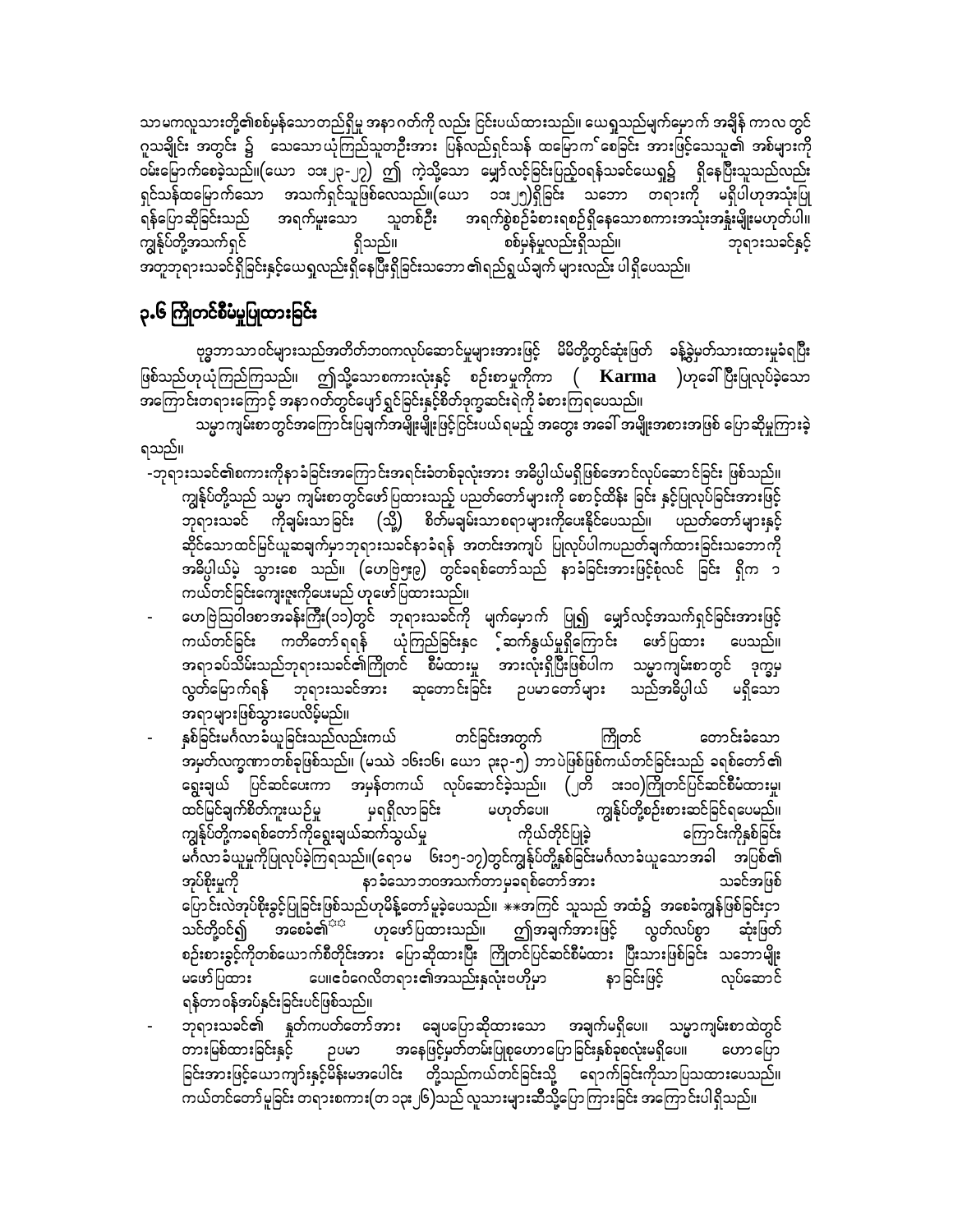ကျွန်ုပ်တို့လုပ်ဆောင်မှုတို့အတွက်အပြစ်စီရင်ခံရမည်ဖြစ်သည်။(ဗျာ ၂၂း၁၂)အဘယ့်ကြောင့်ဆိုသော်ကျွန်ုပ်တို့၏ လွတ်လပ်စွာ ရွေးချယ် ပိုင်ခွင့်သည် အရေးမပါခဲ့ပါလျှင် ကယ်တင်ခြင်းနှင့် ဆက်ဆံနိုင် ပါဉီးမည်လော။ ရှင်ပေါလုသည် ယုဒလူတို့သည် ဘုရားသခင်၏ နှုတ်ကပတ်တော်ကိုငြ<mark>င်း</mark>ဆန်သော သူများ ဖြစ်သောကြောင့် ထာဝရအသက်ရရှိရန် မထိုက်တန်သော သူများ ဖြစ်သည်ဟု ပြောဆိုထားသည်။(တ ၁၃း၄၆)ယုဒလူတို့သည် စီရင် ဆုံးဖြတ်ကြခြင်းကို ဘုရားသခင်သည် သူတို့အား ဟန့်တားခြင်း မရှိပေ။ မိမိကိုယ်ကို ဘုရားသည်ကယ်တင်ခြင်းခံရမည့် သူနှင့် တရားစီရင်ခြင်း ခံရမည့် သူများကိုကြိုတင် စီမံခန့်ခွဲပြီး ဖြစ်သည် ဟုကျွန်ုပ်တို့ ဆိုပါလျှင် ဘုရားသခင်သည် အပြစ်သား များဖြစ် ရန် အမ္မေ ပို့ဆောင်ပြီး အခြားသောသူအားဖြေင့်မတ်သော သူများ ဖြစ်ရန် အားပေးပံ့ပိုးသောဘုရားဖြစ်သွားပေလိမ့်မည်။ အာဒံကြောင့် တရားဝင်လာပြီးလူအပေါင်းတို့၌ သေခြင်း တရားဝင် အပြစ် လာ ရသည်။ (ရောမ ၅း၁၂)ဤအပြစ်တရားကြောင့်လူသားတို့ သေခြင်း တည်းဟူသောအဖိုးအခပေးကြရသည်။ (ရောမ ၆း၂၃) ာ တို့သည်။<br>ဘုရားသခင်က တိုက်တွန်းအားပေးမှုကြောင့်အပြစ်သား ဖြစ်လာ ခြင်းမဟုတ်၊ အာဒံ၏အပြစ်ပြုလုပ်မှု ရှေးကနဦးအစကတည်းက ရှိနှင့်ပြီး ဖြစ်သည်။

၁၀)ကျမ်းပိုဒ်များစွာတွင် ဘုရားသခင်နှင့် ဆက်ဆံမှုပြုခြင်း အသက် (၁ကော တာသည် အတိတ်ကပြုမှားမိခဲ့သောအရာများ ပယ်ရှား စွန့်ပစ်ပြီးယုံကြည်သူ၏ အသက်တာမည်ကဲ့သို့ ဖြစ်ရမည်ကို သတိ ခရစ်တော်နှင့်ကင်းကွာ၍ ကျေးဇူးတရား၌ တည်ကာမနေခြင်းကို(ဂလာတိ ပေးထားသည်။ ၅း၄)တွင်အဓိပ္ပါယ်ဖွင့်ဆိုလိုသည်မှာ ကယ်တင်ခြင်းကိုပေးရာတွင် တစ်ကြိမ်တစ်ခါကယ်တင်ခြင်းသည် အမြဲတမ်း ကယ်တင်ခြင်းကို ရရှိနေမည်မဟုတ်ကျေးဇူးတရား၌ ကင်းကွာ၍ ဆုံးရှုံးနိုင်သည်။ ထိုနည်းတူစွာနိဗ္ဗာန်သို့ ရောက်ရန်မှာ သက်ဆုံးတိုင် မှန်ကန်စွာဆုပ်ကိုင်သင်ကြားမှုစဉ်ဆက်မပြတ်ခံယူသွားမှသာလျှင် ကယ်တင်ခြင်းခံကြရပေမည်။(၁တိ ၄း၁၆)

ာ<br>'ဘုရားသခင်၏နှုတ်ကပတ်တော်'တရားကိုနားလည်ခြင်းသည် လွတ်လပ်စွာ ကြိုးစားအားထုတ်မှုကို .<br>ဖြစ်စေပြီးအင်အားဖြစ်စေသော နာမတော်၌ တည်သည်ကိုသခ င်ယေရှုသည်ရှင်းလင်းစွာ သင်ကြား ထားလေသည်။  $\ast\ast$ သမ္မာကျမ်းစာကိုကြည့် သောသူသည် နားလည် ပါစေ<sup>ာာ်</sup> ဟုသွန်သင်ခဲ့လေသည်။(မဿဲ ၂၄း၁၅)ကျွန်ုပ်တို့ ကိုယ်တိုင် နားလည်ရန်နှင့် အနိုင်ထက် သွေးဆောင်စေခိုင်းမှုမျိုး မဟုတ်ပေ။ ပြောဆိုခဲ့သော ခရစ်တော် ၏ စကားနှင့် $\ast\ast$ သမ္မာကျမ်းစာကို ကြည့်သော ာ<br>သူသည်နားလည်ပါစေ<sup>ာာ</sup>ဟူသော ဖော်ပြချက်နှစ်ခုကို နိုင်းယှဉ်ကြည့်ပါက၄င်းတို့ ကြားတွင်ထိုနှင့် ဤသာကြားခံ နေပေ သည်။နားရှိခြင်းသည်နားကြားရန်ဖြစ်သည်။ နာကြားခြင်းနှင့်ဖတ်ရှု နားလည်ခြင်းသဘောမှာတူညီသည်ဟု မှတ်ယူ ရပေမည်။ ထို့ကြောင့် အဘယ့်ကြောင့်ဆိုသော် ဘုရားသခင်၏ ဝိညာဉ်တော်သည် သခင်ယေရှုအားဖြင့် အကျယ်တဝင့်ထင်ရှားစွာ သက်သေ ထူနိုင်ရန်သူ၏စကားတော်များအား ဝိညာဉ်တော်မူတ် သွင်းထားသည့်နှတ်ကပတ်တော်ဖြစ်သည်။(ယော ၆း၆၃) ဘုရားသခင်၏ ဝိညာဉ်တော်သည် လူတစ်ဦးစီတိုင်း အပေါ် တွင် အလုပ် လုပ်ခြင်းသည် တစိတ်တဒေသသာ အမိန့်တော် ရှိခြင်း၊ နာခံ စေခြင်းကိုသာ ဖြစ်နေနိုင်ပေသည်။

\*\*အလိုရှိသောအတိုးကိုမပေးဘဲအသက်ရေကိုယူပါစေ<sup>ာင</sup>(ဗျာ ၂၂း၁၇)ဟု နှုတ်ကပတ်ကအသက်ကိုဝမ်းမြောက်ဖွယ်သတင်းအား တုန့်ပြန်ကာ တွေ့ရှိ စေသည်။ ဤနေရာတွင်ကျွန်ုပ်တို့၏ ကိုယ်ပိုင်ဆန္ဒရှိသည့် အတိုင်း ကယ်တင်ြ ခင်းကို လိုချင်သောဆန္ဒအားဖြင့် ရွေးချယ်မှုသည် ကြိုတင်စီမံ ပြင်ဆင်ထားမှု ကယ်တင်တော်မူခြင်းသို့ ရောက်ကြလတ္တံ<sup>သည်</sup> ဟူ၍ယေရှု၏ နာမတော်တွင် ဖြစ်တည်ခံယူသူတိုင်းအားပေးကြောင်း တွေ့ရပေ သည်။

ယေရှုသည်ကျွန်ုပ်တို့အပြစ်များကိုခွင့်လွှတ်သည်။ သို့သော် ဗုဒ္ဓဘာသာ နိုင်ပါဟု တွင် $\ast$ ကာမ $^{\mathbb{G}}$ လုပ်ဆောင်ခြင်းများမှဘယ်သောအခါမျှ မလွတ်မြောက် မိန့်မြွက်ထားသည်။ ခွင့်လွှတ်ခြင်းသည်သခင်ယေရှု၌ အခြေပြုပြီးမှသာ အခြား သောသူကိုလက်ခံနိုင်သော ခွင့်လွှတ်ခြင်း အရသာကို ပ•ံ ပ<br>အတူကျေးဇူးတော် အားဖြင့် ပေးသော အသက်ရှင်မှုနှင့်မေတ္တာတရား၏ ခွင့်လွှတ်ခြင်း အသက်တာ သည်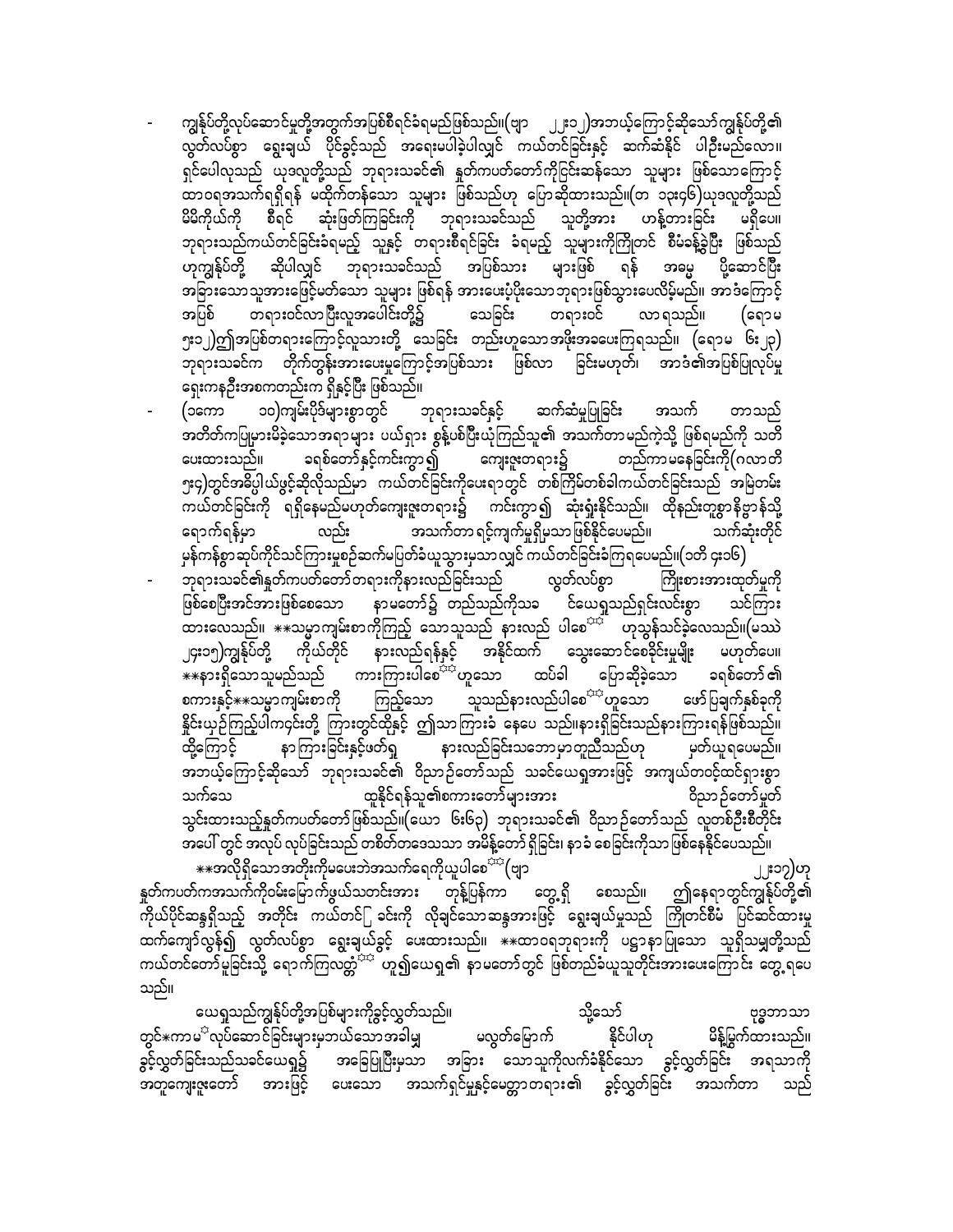ပျော်ရွှင်ဝမ်းမြောက်ခြင်း အသက်တာကိုတည်ဆောက်မှု ပေးသည်။ မျက်မှောက်ကာလလူသားတို့ဘဝသည်ပြန်လည်ဝင်စားမှုအသီးသီး ရှိပါကထိုကဲ့သို့သံသရာ၊ မရပ်မနားလှည့်လည်နေရခြင်းကို တနည်းနည်းအားဖြင့် ညွှန်ပြစရာ မတွေ့ ရပေ။ အခြေအမြစ်မရှိသည့် ယုံကြည်မှုဖြင့်တနေ့နေ့၌ ကျွန်ုပ်တို့နိဗ္ဗာန်သို့ အချို့သော ဗုဒ္ဓဘာသာတို့၏ ထုံးတမ်းစဉ်လာအရကျွန်ုပ်တို့သည် ရောက်ရှိပေလိမ့်မည်။ အဆုံးအစမရှိသော -<br>ရမည်ဖြစ်သောကြောင့် နိဗ္ဗာန်ကိုဘယ်သောအခါမျှ မရောက်နိုင် တော့ပေ။ သံသရာကမ္ဘာကြီးကို ဖြတ်ကျော် ယေရှုသည်ရေ၌ ၄င်း၊ သန့်ရှင်းသောဝိညာဉ်တော်၌ ၄င်း၊ ကျွန်ုပ်တို့၏ အသစ်တသက်တာဖြစ်လာစေရန်ဒုတိယမွေးခြင်းတည်းဟူသော နှစ်ခြင်းမင်္ဂလာ ခံယူခြင်းအားဖြင့်ပေးကမ်းခဲ့သည်။(ယော ၃း၃ -၅)ဘုရားသခင်၏ နိုင်ငံတော်သို့ ကျွန်ုပ်တို့ဝင်ရောက်နိုင်ရန်ကမ္ဘာကြီး ပေါ်သို့ယေရှုသည် တဖန်ပြန် လည်ကြွ -<br>ရောက်လာမည်ဖြစ်သည်။ပြန်လည်မွေးဖွားခြင်းဟူသည် ယေရှုက ဒုတိယအကြိမ်မွေးခြင်း အသက်တာကိုတောင်းခံသည်။ ဗုဒ္ဓဘာသာ ဝင် များအဖို့မှုပြန်လည်ဝင်စားခြင်းများသည်သေခြင်း၌ နောက်ဆုံးနိဂုံးချုပ်သည်။ ခရစ်တော်သည် း<br>အောက်စွန့်လှူကာဘုရားသခင်၏ နိုင်ငံတော်က ဖြစ်ရပ်မှန်တစ်ခု၊ မပြောင်းဘဲတည်တံ့နေမည့်ထာဝရနိုင်ငံဖြစ်စေရန် လုပ်ဆောင်ခဲ့ သည်။ ဂျေရုဆလင်မြို့ကဲ့သို့သောထာဝရမြို့တော်ဖြစ်သည်။ ဂျေရုဆလင်မြို့ တည်နေရာကို ဗုဒ္ဓဘာသာတစ်ဦး၏ နိဗ္ဗာန်ဆိုင်၏အနက်အဓိပ္ပါယ်ဖွင့်ဆိုရန် ကျွန်ုပ်တို့သိနိုင်ပေသည်။ ဗုဒ္ဓဘာသာဝင်များကမူ မေးလာသည့်အခါ ကျွန်ုပ်တို့တွင်တွေးတော ဆင်ခြင်မှုအစစ်မှန်မရှိ။ အဓိပ္ပါယ်အစာသွင်း ထည့်သွင်း နိုင်ရန်စကားလုံးနှင့် ဗုဒ္ဓဘာသာ ၏ပေးလှူခြင်း အကျိုးအဓိပ္ပါယ်နှင့်မျှော်လင့်ခြင်း ဆိုင်၏နားလည်မှုမရှိ၊ ဦးတည်ချက်များမတူညီခြင်းကြေင့် ပေးရန်မတတ်နိုင်ပေ။သမ္မာ ကျမ်းစာ တွေးခေါ် မှု သွန်သင်ချက်ဖြစ်သော ကျွန်ုပ်တို့ အမည် ဘုရားသခင်၏နိုင်ငံတော်နှင့်လည်းလွန်စွာကွာခြားလှသည်။ ဗုဒ္ဓဘာသာ၏သံသရာနှင့်ဆိုင်သော ရှိခြင်းအမြင်ရှုဒေါင့်သည် သမိုင်း

သည်ရုပ်ဝတ္တုပိုင်းဆိုင်ရာ ကြောင်းတွင်အဓိပ္ပါယ်မပါရှိဘဲနှင့်ဗုဒ္ဓဘာသာဝင်များ မခြားနားဘဲတည်ရှိနေသောအရာများကိုပြုလုပ်ထားသည်။ သမ္မာကျမ်းစာ အပေါ် တွင်ဆက်လက်တည် ဆောက်မှုပြုသည်။ သမိုင်းကြောင်းတွင်အဓိပ္ပါယ်ပြည့်စုံစွာ ရှိနေပေသည်။ က္ကသရေလ၏ သမိုင်းအထောက်ထားသည် ဉပမာအားဖြင့်ရှင်ပေါလုသည်(၁ကော ၁၀း၁-၂)တွင်ဣသရေလလူမျိုးတော် ပင်လယ်နီကိုဖြတ်၍လျှောက်သွားခြင်းသည်ရေထဲမှဖြတ်လျှောက်ခြင်း ဖြစ်သောကြောင့်မိုးတိမ်နှင့်ပင်လယ်ထဲမှာမောရေ၌ ဉပမာမြောက်များစွာဤလူမျိုးတော်မှ ဗတ္တိဇံကိုခံသည်ဟု မှတ်ယူကြသည်။ စတင်လာခြင်းနှင့်

ာ က ၂ ပြုပြုပြုပြုပါ များကို များကြသည်။ အကုတ္တုပြည်၌ က္ကသရေလလူမျိုး ကျွန်ခံရခြင်း၊ သူတစ်ပါးတို့ညွှန်ပြ အသက်ရှင်သော ဘဝအဲ ဂုတ္တုရပ်တု ဘုရားများတွင် အစေခံပြီးကျွန်များကိုပြင်းထန်စွာ ခိုင်းစေခြင်းတို့ရှိပေသည်။ သူတို့၏ဘဝ အသက်တာတွင်ဘုရားသခင်ကို အော်ဟစ်ရှာဖွေ ကာလွတ်မြောက်ရာလမ်း သို့ရှာဖွေပို့ဆောင်ပေးခြင်း အဖြစ်ပျက်များတွင် ဘုရားသခင်သည် အဖြေပေးကာလုပ်ဆောင်ခြင်းများသည် စိတ်ကူးယဉ်မှု မျိုးမပါရှိပေ။ ဘုရားသခင်သည် မောရှေအားဖြင့် ဣ္ကာဒရလလူမျိုးကိုအဲဂုတ္တု ပြည်မှထုတ်ဆောင်ရန်စေလွှတ်ခဲ့သည်။ ပင်လယ်နီကိုဖြတ်၍ တော၌ လည်ကာ ကတိထားတော်မူသောပြည်သို့ဝင်စားခဲ့ရသည်။ ပင်လယ်နီကိုဖြတ်ကျော် ခြင်းသည် နှစ်ခြင်းမင်္ဂလာခံယူခြင်းနှင့် တူညီပြီးနိုင်ငံတော်နှင့် ကတိထားရာ ပြည်သို့ ချက်ချင်းရောက်ရသည် မဟုတ်၊ တော၌ လမ်းလျှောက်လှည့် လည်ကြရသည်။ ဘုရားသခင်သည် ဣသရေလလူမျိုးအား ဦးဆောင်မှုတစ် လျှောက်လုံးတွင် ကောင်းကင်တမန်တစ်ပါးအားဖြင့် နေ့နှင့်ည မပြတ်အစဉ် ပို့ဆောင်ခဲ့ သည်။ ကျွန်ုပ်တို့တစ်ယောက်စီတိုင်း၌ လည်း ကောင်းကင်တမန် တစ် ပါးစီပတ်ဝန်းကျင်၌ စခန်းချကာကွယ်ပို့ဆောင်ပေးခြင်းဖြင့်ကယ်တင်ခြင်းဖြင့်

ကယ်တင်ဆီသို့လျှောက်လှမ်းအသက်ရှင်ရပေသည်။ (ဆာလံ ၃၄း၇၊ ဟေဗြဲ ၁း၁၄) ဣသရေလလူမျိုးတော်သည် နေ့ရက်တိုင်းမန္နမုန့်ကို ကျွေးမွေးခြင်း ကိုခံရသည်။ ယေရှုသည်ရှိဟော ဟန်ခရစ်ဝင်အခန်းကြီး (၆)တွင် ခရစ်တော်ကိုယ်တိုင်နှင့် ဘုရားသခင်၏မိန့်မှာချက်နှစ်ခုစလုံးတွင် အဓိပ္ပါယ်ဖွင့်ဆိုထားသည်။ သူတို့သည်မန္နမုန့်ကိုမစားရလျှင် တောထဲတွင် မကြာမီသေသွားတော့မည်ပင်။ ထိုနေရာတွင် အခြားသော အစာမရှိ ထိုမုန့်သာစားရန်ရှိလေသည်။ ဤအကြောင်းချက်နှင့် အတင်းအမ္မေဆွဲမခေါ် လိုပါ။ သို့သော်သင့်အတွက် သန်မာမှု ပတ်သက်၍ ခွန်အားလုံ လောက် အသက်ရှင်<sup>အအ</sup> စားပွဲတွင်ဖတ်ရှပြီး၊ စေရန်သမ္မာကျမ်းအတိုင်းအတူသွား နေ့စဉ် သမ္မာကျမ်းစာ ဖတ်ခြင်းဖြင့်ကျမ်းပိုဒ်များတို့အားဖြင့်အခြေခိုင်မှုတစ်ခုလုံးကိုရရှိပြီး၊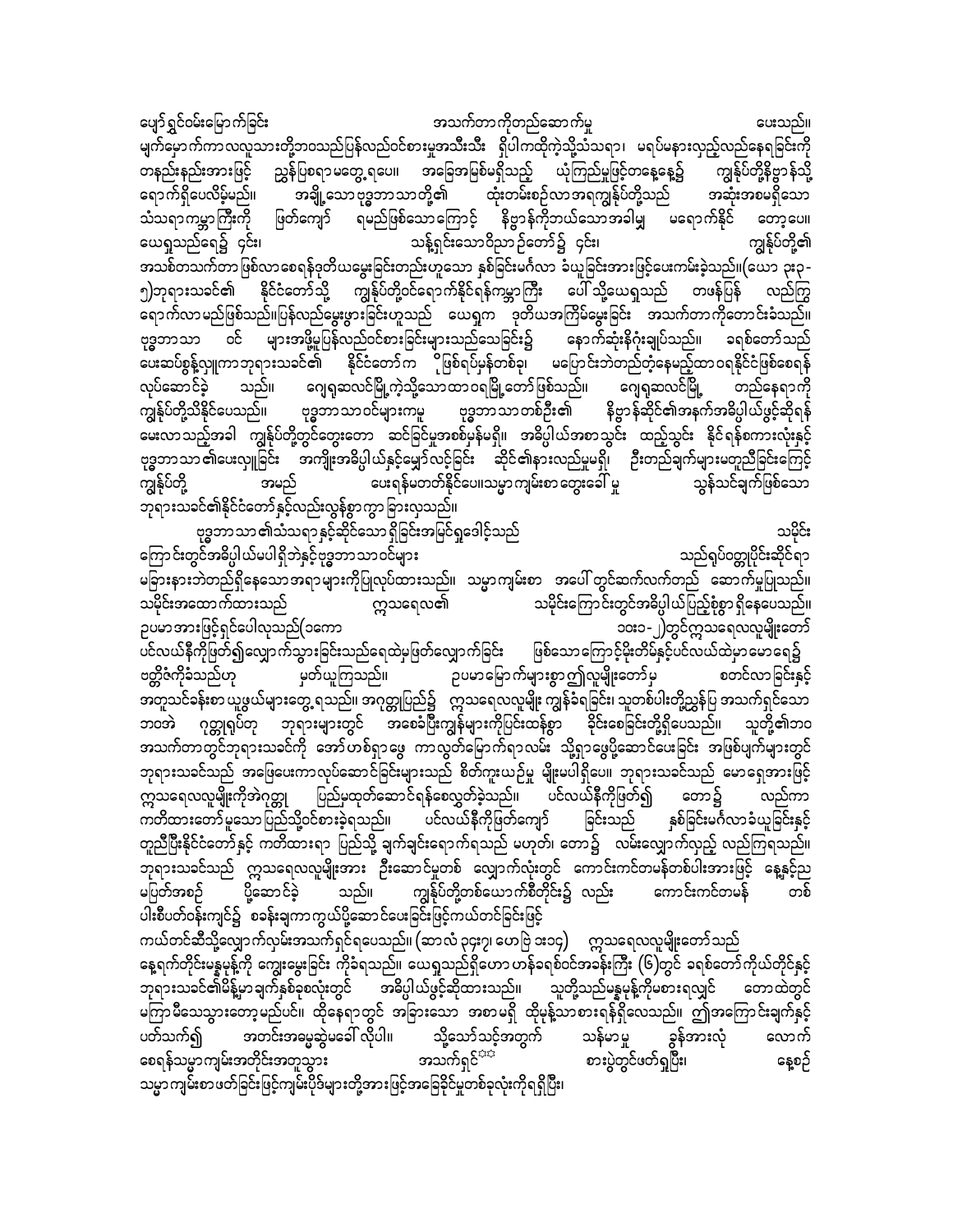ခရစ်တော် ၏ကျွေးမွေးပြုစုခြင်းကိုအထူးသဖြင့်သင်သည်တွေ့မြင်ကာ နူတ်က<br>စာကိုသူတစ်ပါးတွေ့မြင်အောင်လုပ်ဆောင် စာကိုသူတစ်ပါးတွေ့မြင်အောင်လုပ်ဆောင် မိတ္တူပွားခြင်းအစီအစဉ်သည်ထုတ်ဝေပုံနှိပ်သူများထံမှအကျိုးအမြတ်မမျှော် တိုးတဲ့ ကိုးဘဲဖြန့်ဝေပေးလျှက်ရှိသည်။ က္သြယ္မ်ာ<br>တြကဲ့သို့ကျွန်ုပ်တို့ဖတ်ရှုခြင်းအားဖြင့်နေ့စဉ် အသက်ရှင်မှုအသက်တာလုပ်ရိုးလုပ်စဉ်များကို ပိုမိုကျယ်ပြန့်စွာလုပ်ဆောင်နိုင်ရန် ထူးခြားမှုဖြစ်စေပြီး နေ့ရက်တိုင်းတွင် နှစ်သက်ကျေနပ်မှုခံစားရပြီးအခန်းကြီး လိုက်ဖတ်ရှုခြင်းအားဖြင့်အသက်တာတွင်ထင်ဟပ်ကာခွန်အားဖြစ်စေသည်။

# ၃.၇ အပြစ်တရား၏ပြဿနာ

ကျွန်ုပ်တို့သည်အပြစ်တရား၏ပြဿနာကိုအရင်းတည်၍ဗုဒ္ဓဘာသာ အားကျရှုံးစေရန်ပြောဆိုမှုမျိုးကိုအစောပိုင်းကတည်းကပင် တားမြစ် ထားပေသည်။ လူသားတို့မိမိတို့ဆန္ဒအလေးထားခြင်းသည် မှားယွင်းသော အပြုအမူများတို့၏ပြဿနာအရင်းမြစ် ဖြစ်သည်ကိုငြင်းပယ်ထားခဲ့သည်။ မှားယွင်းသောအရာလုပ်ဆောင်ခြင်းများအားဖြင့်ဦးတည်ရာဗဟိုကို လွဲချော်ခြင်းဖြစ်စေသည်။အဘယ်အရာမှန်သည်ကိုသိပြီး လုပ်ဆောင်မှု လွဲချော်မှုသည်ကျွန်ုပ်တို့အတွက်မရှိမဖြစ်ကြုံတွေ့ ရသောပြဿနာဖြစ်သည်။ဗုဒ္ဓဘာသာ သည်မူလအစအကြောင်းအရင်းကိုလျော့တွေးပြီးသမ္မာကျမ်း စာထဲရှိဖန်ဆင်းခြင်းရေးသားထားမှုကိုထုတ်ပယ်ထားသည်။<br>ဗုဒ္ဓဘာသာ ၏ရည်ရွယ်ချက်ဉာဏ်ပညာပိုင်းဆိုင်ရာကဏ္ဍ၊ ဂရုဏာတရားနှင့်နိဗ္ဗာန်ကိုရရန် Ak'¨bmom \&nf&G,fcsufÓPfynmydkif;qdkif&mu@? \*½kPmw&m;ESifhedAÁmefudk&&ef BudK;pm;rIu@rsm;udkzGHNzdK;ap&efjzpfonf/pBuFm0|m b,fvdk pwif jzpfay: vmonfudk r&Sdjcif;uvkyfaqmif&ef ကူညီထောက်ပံ့သိစေခြင်း ဖြစ်သည်။

ဤဖော်ပြပါအချက်၏အဓိပ္ပါယ်မှာပစ္စပ္ပုန်အခြေအနေ၌ သာ A[dkjyK&efomvQifjzpfonf/or®musrf;pmüzwfMunfh&m tpueOD;wGif ဖန်ဆင်းခြင်းနှင့်အစပြုထားပြီးသမ္မာကျမ်းစာ ပထမဆ<sup>ြ</sup>ုံးအခန်းတွင်ဖြည့်စွက်ကာ ပြည့်စုံစေရန်ရည်သန်ဖြည့်စွက်ထားသည့်<br>စိတ်အတွင်းပိုင်းဆိုင်ရာ ပာန်ချက်ညီစေရန်သမ္မာကျမ်းစာအတွင်း၌ ရှိသောဖော်ပြချက်<br>၁း ဖော်ပြချက်များမှာကြီးမားသော ကွာဟ မှုရှိနေသည်။ ဗုဒ္ဓဘာသာစာပေများအတွင်းရှိရေးသား ဖော်ပြချက်များမှာကြီးမားသော ကွာဟ ်သူရားသခင်သည်ဖန်ဆင်းရှင်ဖြစ်ပြီး လူတို့အထဲသို့ ယုံကြည်ခြင်း၊ မှုတ်သွင်းခြင်းနှင့်ဒါဝိဒ်နှင့်ယေရမိကဲ့သို့သောဆုတောင်း သူများဖော်ပြထားသည်။ ဓမ္မသစ်ကျမ်းတွင်အသစ်သော ဖန်ဆင်းခြင်းကို ယောကျာ်းများနှင့် မိန်းမများကို<br>ခရစ်တော်၏အသွင်သဏ္ဍာန် ဆောင်လုပ် ဆောင် မနောင် ရန်သွန်သင်ချက်များ ဆွေ့ရသည်။ ခရစ်တော် ၏အသွင်သဏ္ဍာန် ဆောင်လုပ် ဆောင် ရန်သွန်သင်ချက်များ တွေ့ ရသည်။<br>-ခရစ်တော်နှင့်တလုံးတဝတည်းဖြစ်ရန်ကိုယ် တော် နောက်သို့ လိုက်ပါနေသည်ကိုရေးသားထားသည်။ ဗုဒ္ဓဘာသာတွင် သိခြင်းပေါ် တွင် ဗဟိုပြီး နဂိုမူလအစကိုထုတ်ပယ် ထားသည်။ သိခြင်းရှိပါက နိဗ္ဗာန်သို့ ဘယ်သော အခါ မျှမရောက်ရှိနိုင်ပေ။ အဘယ့်ကြောင့်ဆိုသော် <sup>- -</sup> မူလ အစ ကိုလျစ်လျူရှုထားပြီး မသိခြင်းကြောင့်အပြစ်များအားလုံး ဖြစ်ပေါ် လာ သည်ဟူသောအချက်သည်ပင် ဒုက္ခခံစားရခြင်း၏ မရှိမဖြစ်လိုအပ်သည့်အကြောင်းပြချက်ဖြစ်သည်။ ဗုဒ္ဓဘာသာ သည် t&Sdw&m;tm;vHk;onf oHo&mBuD;xJwGif tpr&Sd?tqHk;r&Sd ဖြစ်တည်နေကြသည်ဟုနားလည်ကြသည်။ထို့ကြောင့်မသိခြင်းသည် နဂိုမူလအစ ပထမမေးခွန်းဖြစ်သည်။ ထိုမသိခြင်းသည် ဘုရား သခင်သည် မမြင်ရသော ဖန်ဆင်းရှင် ဖြစ်သည်ကို သိခြင်းရလဒ်ဖြစ်လာစေသည်။ ဖန်ဆင်းရှင်နှင့်ပုံဖော်သူ ပုဂ္ဂိုလ်မရှိပါဟုဆိုလျှင်ကျွန်ုပ်တို့သည် ဆင့်ကဲဖြစ် တည်မှုသီအိုရီ (<mark>Evolution)</mark>ကိုယုံကြည်ရပေတော့မည်။ ဗုဒ္ဓဘာသာဝင်<br>အများ စုတို့ထိုကဲ့သို့ ပြုမူနေကြသည်။ ထိုကဲ့သို့မဖြစ်နိုင်ပေ။ လူသားသိပ္ပံ၏ဉပမာအရ ဒြပ်ပစ္စည်း အများ စုတို့ထိုကဲ့သို့ ပြုမှုနေကြသည်။ ထိုကဲ့သို့မဖြစ်နိုင်ပေ။ လူသားသိပ္ပံ၏ဉပမာအရ ဒြပ်ပစ္စည်း များမှဖြစ်လာသည်မှာလည်းမဖြစ်နိုင်ပေ။ ထိုအရာတွင် အစတည် ဖြစ်မှုရှိနေ ရပေမည်။ ဆင့်ကဲဖြစ်စဉ်သီအိုရီသည် တစ်ဆင့်ခြင်းကိုပြန်၍ ကြည့်ကာ မေးခွန်း များကိုဖြေဆိုနိုင်ပေလိမ့်မည်။ မည်သည့် နေရာသည် အစအဦး ဖြစ်တည် နေပြီး ဖန်ဆင်း ခြင်းအကြောင်းကို ပုံဖော်ဖြစ်ပေါ် လာခြင်းအစကို မည်သို့ ရှာဖွေမည် နည်း။ သံသရာ၏အစ၊ မည်သို့သောနေရာ၊ မည်သို့သောအချိန်ကယခု သံသရာ စက်ဝန်းတည်နေသည်ကိုမသိရှိပေ။ ကောင်းမြတ်ခြင်းနှင့် ဆိုးညစ် ခြင်း၏ အကြောင်း w&m;t"du onfrnfonfhae&mwGif pwif&rnfenf;/ Ak'¨ bmom 0ifrsm;rSm သူတို့စိတ်ကိုချုပ်တည်းကျင့်ကြရာတွင်အလွန် ခက်ခဲမှု ရှိကြ ပေသည်။ သမ္မာကျမ်းစာထဲတွင် စစ်မှန်၍ယုံကြည်နိုင်ဖွယ်ရှိသည့် ရှင်းလင်း မော်ပြချက်များပါရှိသည်။ သခင်ယေရှသည် ထာဝရအသက်ပေးနိုင်သောအခွင့် အာဏာ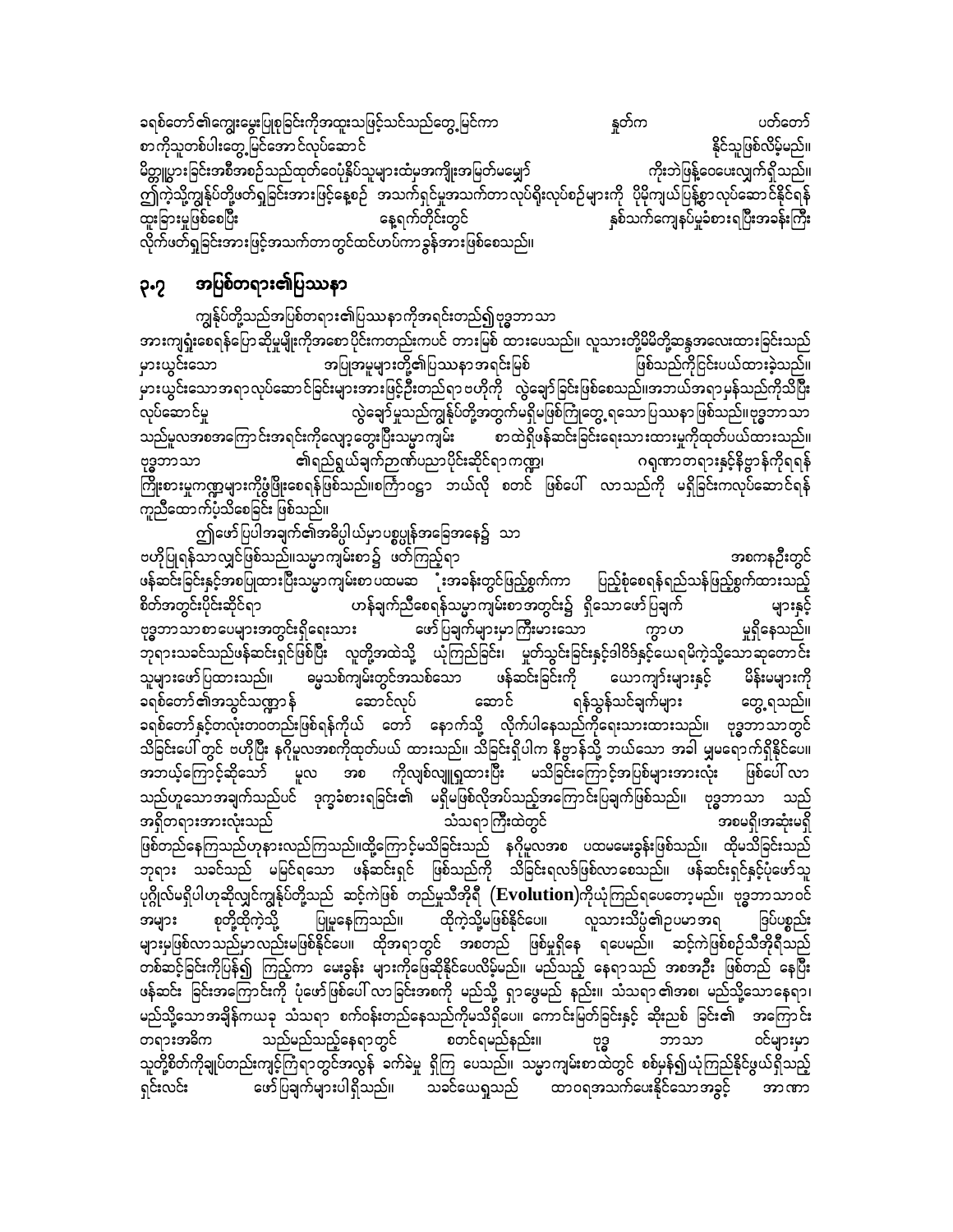ဗုဒ္ဓဘာသာတွင်ဒုက္ခဝေဒနာခံစားရခြင်းမှလွတ်ငြိမ်းချမ်းသာမှုရရှိရန် ဗဟိုပြုကြိုးပမ်း အားထုတ်သောဘာသာဖြစ်သည်။ ဒုက္ခဝေဒနာခံစားရခြင်းသည် ဘုရားသခင်ရှိပါက ဘုရားသခင်သည်ဒုက္ခဝေဒနာကို ဖန်ဆင်းခဲ့ပြီးသူတို့၏ ဗြဟ္မာ ကြီး၏သိခြင်းကို နားလည်ရန်ကန့်သတ်မှုအတားအဆီးများစွာ ရှိနေပြီး ထို့ကြောင့်ဗုဒ္ဓ၏ ခြင်းမှာ ရှတ်ထွေးနေသော အစုအဝေးကြီးဖြစ်သည်။ ဖန်ဆင်း သင်ကြားမှုများတွင်ဒုက္ခဝေဒနာ ခံစားရခြင်းသည်လွတ်မြောက်မှုအစ မူလ လမ်းစပင်ဖြစ်သည်။ဒုက္ခဝေဒနာကိုဖန်ဆင်းသောဘုရားထက် ဒုက္ခကိုဖြစ်စေ သော အင်အားကြီးအားဝေးကွာသွားစေမှုကိုအဓိကထားသည်။ ဗုဒ္ဓဘာသာဝင် များသည် ဤကဲ့သို့ထွက်မြောက်ရန် ဖြစ်နိုင်မည်ဟု<br>နားလည် နိုင်ပါသလား။ လူသားတစ်ဦးဖြစ်သောဗုဒ္ဓသည်ဘုရားထက်မြင့်အောင် မိမိကိုယ်ကိုတည်ထောင် ခြင်းဖြစ်သည်။ မသိခြင်းအားတစ်ခုဖြင့် ဘုရားသခင်ကို နိမ့်ကျ စေသည့် အကျိုးသက်ရောက်မှုဖြစ်သည်။ ဗုဒ္ဓဘာသာသည် -<br>- အဘယ်ကြောင့်ဆိုသော် သူတို့သည် ယုံကြည်ခြင်းမပါဘဲဒုက္ခဝေဒနာသည်လူ့ဘ ဝအသက်တာကန့်သတ်မှုရှိခြင်း နားလည်<br>- သဘောပေါက်စေသောဘုရား၏ - လမ်းစဉ်ကိုအသုံးပြုခြင်းဖြစ်သည်။ - - - - အတိုချုပ်အားဖြင့် - - - - ဗုဒ္ဓဘာသာတွင် ယုံကြည်ခြင်းအတိုင်းအတာမှုမရှိပေ။ဤအချက်ကိုကြည့်ခြင်း ဘားဖြင့် လူသားသည်ဘာသာတရားကိုပုံဖော် ထားခြင်း တရားသည်မျှော်လင့်ခြင်း၊လူသားတို့အားနာကျင်စေခြင်း များတို့ကို ဖြစ်သည်။ ထိုဘာသာ ဝယ်ယူခံရန်ဆိုင်၏စင်ပေါ် တွင်ပြသထားသည်နှင့် တူပေသည်။ ယုံကြည်ခြင်းသည်မျှော်လင့်သောအရာတို့ကို သိမှတ်စွဲလမ်း၍ မသိသေးသော အရာတို့ ကိုမျက်မှောက်ပြုခြင်းဖြစ်သည်ဟု သမ္မာကျမ်းစာနှင့် သခင်ယေရှု မိန့်တော်မူချက် အရတွေ့မြင် ဗုဒ္ဓဘာသာဝင်များအဖို့ ရပေသည်။(ဟေဗြဲ  $\circ$ ကိုးကွယ် ၀တ်ပြုခြင်းသည်ဗုဒ္ဓနှင့်ဗောဓိဆာပါ $($ bodhisattvas)ကိုကိုးကွယ်ပြီး ရပ်တုနှင့်ဘုရားကျောင်းကန်များကိုဆင်တူပြုလုပ်၍ ေ များဖြင့်ရွေ့လျောလာသည်။အဘယ့်ကြောင့်ပါနည်း။ ဆာင်ယူထားခြင်း ရိုးရိုးလေပင် ဗုဒ္ဓဘာသာ သည်နှိမ့်ချမှုဖြင့်မရှိမဖြစ်လိုအပ်သည်။ ယုံကြည်ခြင်းအားဖြင့်၄င်း၊စစ်မှန်စွာ ဘုရားနှင့်၄င်း၊ နာ မတော်ဖြင့်၄င်း၊ ဆက်သွယ်ဆက်ဆံမှုကိုပြတ်ပြတ် သားသားဖြတ်တောက်စွန့်လေသည်။ ဗုဒ္ဓဘာသာနှင့်အလားတူစွာ ကက်သလစ်အယူဝါဒစည်းကမ်း ဘာသာရှိဗုဒ္ဓဘာသာ၏ ချက်များနှင့် wheels mani များမှာဆင်တူမှုရှိကြောင်းတွေ့ ရသည်။ မေးခွန်းထွက်ပေါ် လာသည်မှာ ဘာသာတရားသက်သက်မျှသာလိုချင်ပါသလား(သို့)ဖန်ဆင်းရှင်ဘုရားနှင့် အပြန်အလှန်လှုပ်ရှားဆက်သွယ်မှုအစစ်အမှန်ကိုလိုချင်ပါသလား။ တစ်ဆူတည်း သောဘုရား၊ တန်ခိုးကြီးသောဘုရားကျွန်ုပ်တို့အား ရှာဖွေကာ ဆက်သွယ်မှု ပြုခြင်းဖြင့်သူ၏နိုင်ငံထဲသို့ထာဝရ ကယ်တင်ခြင်းကိုရရှိစေမည်။ ကျင့်ကြံမှုလမ်းစဉ်တွင်အလားတူစွာ ဗုဒ္ဓဘာသာ ဝင်ဘုရင်များသည် မွေတော် သီရိလင်္ကာ ရှိ ဗုဒ္ဓ၏ ဓာတ်တော်များကိုစောင့်ရှောက်ထားလေ့ရှိပြီး ကတ်သလစ် ဘာသာဝင် များသည် ခရစ်တော်ကိုလက်ဝါးကပ်တိုင်၌ တင်သတ်စဉ်ကရိုက်သောသံ၊ လက်ဝါးကပ်တိုင်ပုံစံငယ်များကို ဆင်ယင်အလေးအနက်ထားမှုမျိုး တွေ့ ရပေ သည်။ဗုဒ္ဓဘာသာဝင်များသည်ဘုရားဖူးလာခြင်းအလေ့အထ ရှိကြရာတွင် ပတ်သက်မှုပြု ဗုဒ္ဓသည်ရှိခဲ့ဘူးသည့်အနေဖြင့်သိခဲ့ကြပြီးရုပ်ဝတ္တုဆိုင်ရာ ပစ္စည်းများနှင့် ဆက်နွယ် ကြသည်။ ဗုဒ္ဓ၏ဖွားဖက်တော်များနှင့် အတူရှိနေသောနေရာ၊ သန့်ရှင်းသော နေရာများသည် ဖူးမြော်ပူဇော်ခြင်းကို ထောက်ပံ့မှုပေးသော အရာများဖြစ်သည်။ အာ ရှတခွင်ဗုဒ္ဓကိုကိုးကွယ်သော နေရာတိုင်းတွင် စေတီပုထိုး $(\bf stupas)$ များပါဝင်သည်။ ထိုကဲ့သို့ပင်ကက်သလစ် အသင်းတော် များသည်လည်းအရှေ့အလယ်ပိုင်းဉရောပနေရာများတွင် ဝတ်ပြုရာနေရာအရပ် တွင် ရုပ်တုများ၊ဘုရားစင်များတည်ဆောက်လေ့ရှိကြသည်။ ကျွန်ုပ်၏သူငယ် ချင်းက အတွက်တော့မဖြစ်နိုင်ပါ။ ဤအရာများသည်ဘာသာရေးသဘောဆောင်ရုံမျှသာဖြစ်သည်။ ကျွန်ုပ် ကျွန်ုပ်သည်သင်နှင့်အတူပိုမို၍စစ်မှန်၍ မှန်ကန်သော အချက်အလက်ကိုသင့်အားပြော ပြမည်ဟူ၍သာ ချေပခဲ့ရတော့ သည်။

#### ဒုက္ခဝေဒနာခံစားရခြင်းပြဿနာ ၃.၈

ရှိကြောင်းသမ္မာကျမ်းစာထဲတွင်ရှင်းလင်းစွာဖော်ပြထားသည်။(တ၃း၁၅) ဘုရားသခင်မှာ မူလသဘာသလူ့ဘဝအသက်တာ ၏အစပထမ အရှင်ဖြစ်သည်။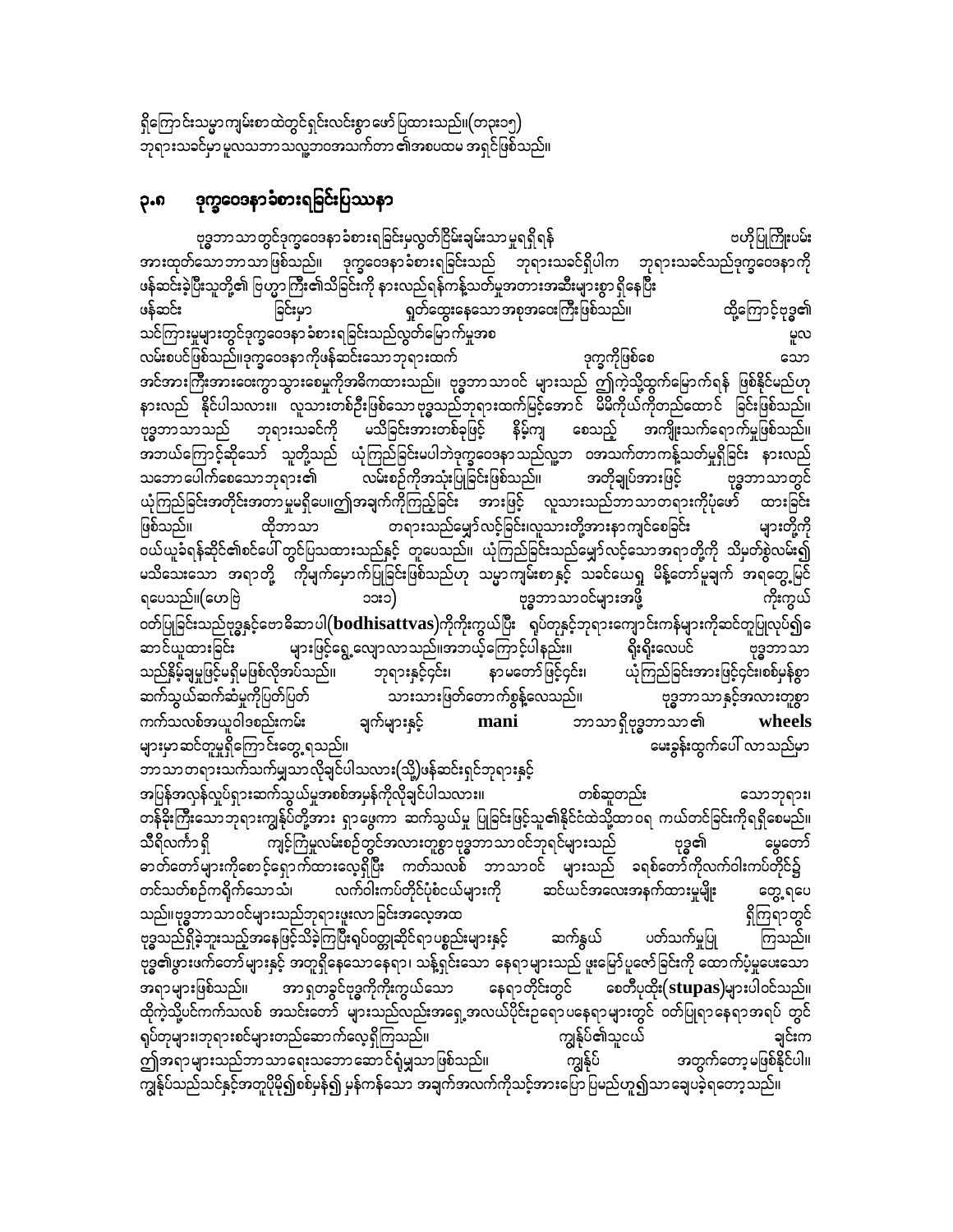ဗုဒ္ဓဘာသာတွင်အပြစ်၏တန်ဖိုးလျော့ကျစေမှုဟူ သော ယူဆချက်ရှိသည်။ ထိုအရာသည်သေးငယ်သောအခန်းလေးတစ်ခု အတွင်း၌ အမှားနှင့်အမှန်ကို ပိုင်းခြားပြီးရေးဆွဲထားသည့်မျဉ်းကြောင်းလေးတစ်ခုဖြစ်သည်ဟုလက်ခံထားသည်။ သာမန်ဗုဒ္ဓဘာသာဝင်တို့၏ ရှုခေါ်င့်တွင်လွန်ကျူးမှုအတွက် ပြင်ပပိုင်း မဟုတ်သည့်အာရုံသိမြင်ခြင်းဆိုင်ရာအမှန်နှင့် အမှားသဘောကို လက်ခံပြဋ္ဌာန်း၍ ရင်ဆိုင်မှုပြုကြသည်။ လွန်ကျူးမှုအပြစ်အတွက်တုန့်ပြန်အကျိုး သက်ရောက်မှုကို ဥပမာ အနေဖြင့်ဖော်ပြရပါလျှင်သူတစ်ပါးမယားကိုပြစ်မှားသူသည် နောင်ဘဝ တွင် ငယ်ငယ်ရွယ်ရွယ်နှင့် သေဆုံးလိမ့်မည် (သို့မဟုတ်) လိင်တန်ဆာ သေးငယ် စွာဖြင့် မွေးဖွားလာလိမ့်မည်ဟုဖော်ပြထားသည်။ဤကဲ့သို့သော ဆုံးဖြတ်ချက် ကိုမည်သူပေး၍ အကျိုးတရားအရင်း အမြစ်တန်ခိုးဖြစ်ပျက်မှု ဤကဲ့သို့သော မည်သည့်နေရာမှရလာပါသနည်းဟုမေးရပေမည်။ တစ်ဆူတည်းသောဘုရား၊ တန်ခိုးကြီးသောအရှင်မရှိလျှင် ဤသို့သောမေးခွန်းသည် ဗုဒ္ဓဘာသာအားဖြင့်

နိဗ္ဗာန်ကိုမရနိုင်ပေ။ထိုဆန္ဒသည်ဒုက္ခပင်ဖြစ်သည်။ သို့သော် ဗုဒ္ဓ ဘာသာ ဇာတိ ဟူသည့်လူဖြစ်ခြင်းပြဿနာကိုဖြေရှင်းနိုင်ရန် မျှော်ကိုး၍ သာဘာသာတစ်ခု ဖြစ်သည်။ဇာတိပကတိ၏အကြောင်းကို ကျွန်ုပ်တို့ ကိုယ်တိုင်လည်း မဖြေရှင်း သခင် နိုင်ပေ။သမ္မာကျမ်းစာသည် ယေရှုခရစ်တော် ၏ဖြေဆိုချက်မျာဖြင့် ဖိတ်ခေါ် သည်။ ခရစ်တော်သည် ကျွန်ုပ်တို့ကဲ့သို့ပင်လူသားတစ်ဦးဖြစ်သည်။ပဋိသန္ဓေကို ဘုရားသခင်၏ပါဝင်ကြားဝင်လုပ်ဆောင်မှုဖြင့်ဖြစ်တည်စေခဲ့သည်။ ထို့ကြောင့် ပြည့်ဝစုံလင်သောလူသားတစ်အဖြစ်သို့ရောက် တွေ့ မြင်ရသည်။ ာ<br>သူသည်ဇာတိပကတိနှင့်ဆိုင်သောပြဿနာ ရပ်တို့၏ နည်းလမ်းများကို လွတ်မြောက်ရန်လမ်းဖွင့် ပေးသည်သာမကအပြစ်၏<br>တန်ခိုးကိုအောင်နိုင်သော သူလည်းဖြစ်သည်။ သမ္မာကျမ်းစာထဲတွင် ဖော်ပြချက်အရအပြစ်သည် ဒုက္ခဝေဒနာအားလုံး၏ အရင်းအမြစ်ဖြစ်သည်။ ဗုဒ္ဓဘာသာတွင်ကျွန်ုပ်တို့တွင် ဒုက္ခရှိသောကြောင့်ဒုက္ခကိုရှုမြင်ရန်ပြောဆိုသည်။ အဘယ့်ကြောင့် ဤခုက္ခအားလုံးသည်ဖြစ်ရသည်ကိုဖြေရှင်းချက်မပေးဘဲဝန် နီးကာ ဗုဒ္ဓပေးသော အဖြေမှန်ကန်စီလျော်သည်ဟုခံယူကြသည်။ ထိုဒုက္ခဆိုသော အရာကို ဆုပ်ကိုင်မှု ပြုစေသောပြဿနာနှင့်ထိုဒုက္ခကို နားမလည်စေသော သည့်အရာကိုရှာဖွေကြရပေမည်။ ဤထက်ပို၍ ဆိုးသည်မှာဗုဒ္ဓဘာသာဝင်တို့၏ ဒုက္ခကိုအဓိပ္ပါယ်ဖွင့်ဆိုရာတွင် ဖန်ဆင်းခြင်းသည် ဖန်ဆင်းမှုများကို ထွက်ပေါ် စေပြီးမသိခြင်းအားဖြင့် ပြည့်စုံမှုရှာကာဒုက္ခကိုရောက်ရှိလာစေသည်။ သမ္မာ ကျမ်းစာတွင် ဘုရားသခင်ကမိန့်တော်မူသည်မှာ ဖန်ဆင်းသောအရာတိုင်း \*\*အလွန်ကောင်းသည်<sup>ာင်</sup>အခြေသို့ပြန်ရောက်စေသောအကြံအစည်တော်ကိုအကောင် အထည် ဖော်ခဲ့သည်။ မည်သူကအံ့သြဖွယ်ရာ ကောင်းသောဖန်ဆင်းမှု အပေါ် သေချာစွာသုံး သပ်ပြီးမသိခြင်း၏ အားကလုပ်ဆောင်ခြင်းဖြင့် ဤသို့ လုပ်ဆောင် ခြင်းဖြစ်သည်ဟု ပြင်းထန်စွာဝေဖန်သုံးသပ်မည်နည်း။ ဖန်ဆင်းရှင်သည်သူ၏ ဖန်ဆင်းအပေါ် ရှုမြင်ရာတွင်သေချာစွာအလွန်ကောင်းသည်ဟုတွေ့မြင် ပါသလား။ ဖန်ဆင်းခြင်းကိုဖျက်စီးခဲ့သူကြောင့်ပြဿနာ သမ္မာကျမ်းစာပါကောက်နှတ်ချက်တွင်ထိုကဲ့သို့ ကျဆင်းသွားမှုနှင့် ပေါ် ပေါက်လာ ဖြစ်ပြီး ရခြင်း ುಗಿರು မြေကြီးကိုရွေးနူတ်ကယ်တင်ခြင်းကိုပြည့်စုံခြင်းခရစ်တော် ကလုပ်ဆောင်သွားသည်။ ဗုဒ္ဓဘာသာသည်ဖန်ဆင်း ခြင်းကိုဝေဖန်သည်။ အဘယ့်ကြောင့်ဆိုသော် ထိုအရာ သည် လူသားတို့၏ဒုက္ခဝေဒနာကိုအဆုံးစွန်ဆုံးမကောင်းသော အခြေ နေသို့ ရောက်စေသောပြင်းထန်သောစွဲလမ်းမှုတစ်ခုဖြစ်သည်။ ဤ ဖန်ဆင်းခြင်း သည် ကိုခိုင်မာစွာစုစည်း၍မရှင်းပြနိုင်ပေ။ မည်ကဲ့သို့သော အဆင့်တွင် ဖန်ဆင်းခြင်း၏ အဆုံးသတ်(သို့)ပြဿနာ၏အကြောင်းတရားကိုယ်တိုင် သိခြင်း ပါရှိခြင်းသည် ကျွန်ုပ်တို့အတွက်ပြဿနာ မဟုတ်ပေ။ ဗုဒ္ဓဘာသာဝင်များ သည် စင်္ကြာဝဋာကြီး ထဲတွင်ဖန်ဆင်းမှုများဆက်လက်ရှိနေပြီး ပျက်စီးခြင်းများလည်းဆက်လက်ရှိ နေသည်ဟု ယုံကြည်ကြသည်။ ဤသို့ဖြစ်ခြင်းမှာနာကြင်မှု၏ အကြောင်းရင်း ခံကာပျောက်ဆုံးခြင်းနှင့်ကွဲကွာသွားခြင်းတို့ဖြစ်လာသည်။ လိမ်ညာသောဖန်ဆင်း ခြင်းသည်အဓိပ္ပါယ်မရှိပေ။ ပြဿနာ ထပ်ဆင့်ပိုလာ စေသည်။ ဤကဲ့သို့ဖော်ပြခြင်းသည် ပြဿနာအပေါ် ၌ ထိုအရာနှင့်ပတ်သက်၍ အပြစ်နှင့်ပြည့်ဝမှု အခြားသောသူတို့ငြင်းဆိုထား ချက်တစ်ခုမှာ အရင်းခံပြဿနာတစ်ခုဖြစ်သောလူသားတို့၏ ကို ရင်ဆိုင်နိုင်ရန်စွမ်းဆောင်နိုင်မှု မရှိခြင်းက ဒုက္ခကိုရင်ဆိုင်ရစေသည်ဟူ၏။

ဗုဒ္ဓဘာသာတွင်ဇာတိခံယူခြင်း၏ပြဿနာကိုမှန်ကန်စွာ ရှာဖွေစစ်ဆေးမှုရှိပေသည်။ အရင်းအမြစ် လူတို့၏ဇာတိပကတိသည် ရောဂါ၊ သေခြင်း၊ ဝမ်းနည်းခြင်း၊ ညည်းတွားခြင်း၊ နာကြင်ခြင်း၊ ပူပန်ခြင်းနှင့် စိတ်ပျက် များကိုဖြစ်ပေါ် လာစေသည်။ ဇာတိ ပကတိကြောင့်ဖြစ်သော အကျိုးတရားတို့ကို အားလျော့ခြင်း ပယ်သတ်နှိမ်နင်းမှုပြုရပေမည်။ ထိုအကြောင်းတရားတို့သည် စေခိုင်းသော အကြောင်းတရားမဟုတ်သောအရာများဖြစ်သည်။ များသည်ကျွန်ုပ်တို့ရှေ့တွင်ရှိနေပေသည်။ သို့သော်လည်းအလိုဆန္ဒအားဖြင့် ထိုအရာ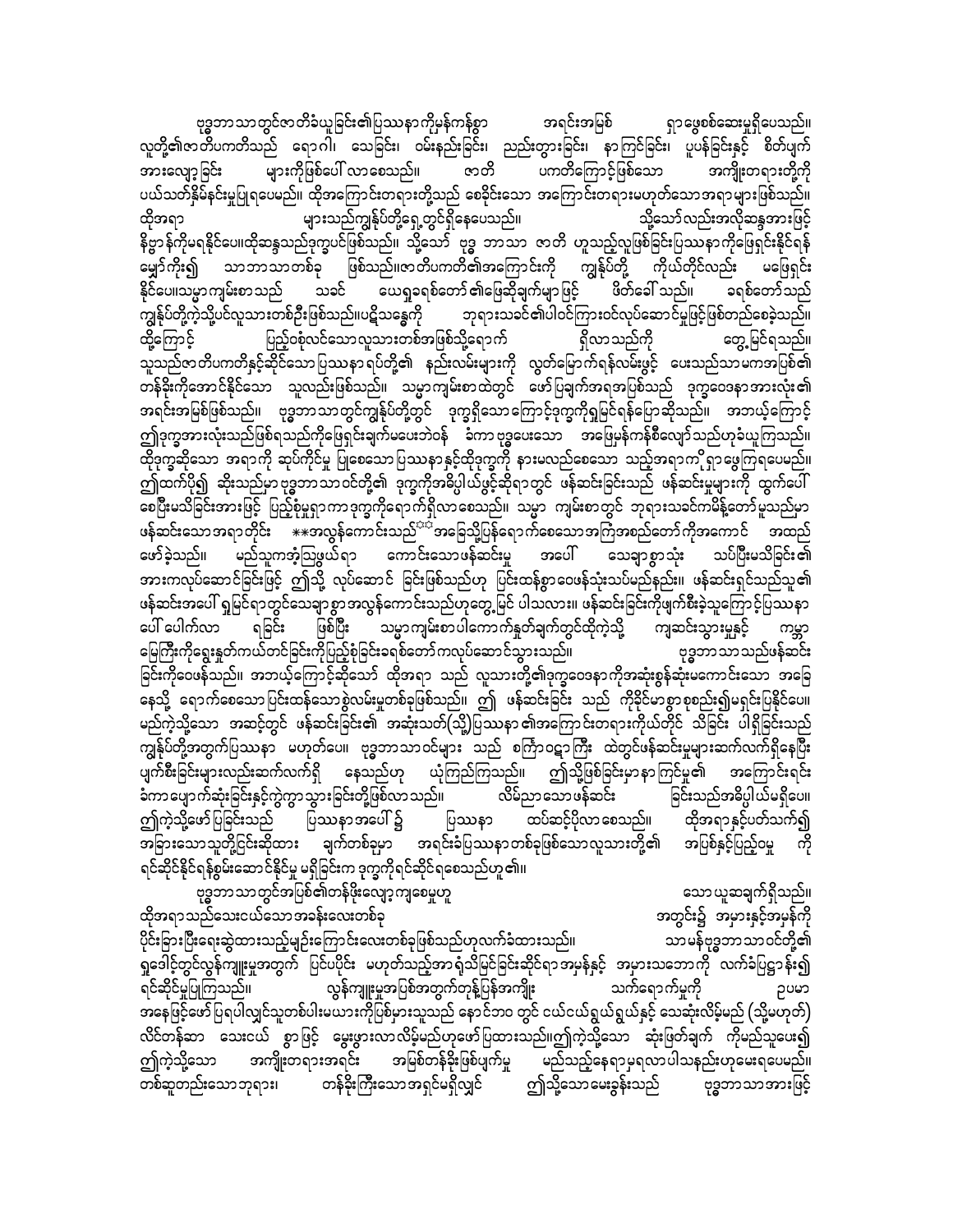အဖြေရမည်မဟုတ်ပေ။ များစွာသောပြစ်မှားခြင်းများသည်အပြုအမူအနေ အထိုင် များကို ဂရုမပြုခြင်းမျှသာလျှင် ဖြစ်သည်။ ထို့ကြောင့် အသိဉာဏ်နှင့် ယှဉ်သော အပြုအမူအနေထိုင်များအားလုံးလိုအပ်လာသည်။ သမ္မာကျမ်းစာသည် ဘုရား သခင်ကို ပြစ်မှားခြင်းအားအဓိကစစ်မှန်သောအပြစ်ဟူ၍ ဖော်ပြထားပြီး အပြစ် အားဖြင့်သာလျှင်အစစ်အမှန်ကိုရရှိပေမည်။ ခွင့်လွှတ်ခြင်းသည်ခရစ်တော် ၏အသေခံပေးခြင်းနှင့်ရှင်သန်ထ မြောက်မှု ခရစ်တော်၏ ခွင့်လွှတ် ခြင်းကျေးဇူး တော်ခံစားရခြင်းသည်သူ၏သခင်ယေရှုနှင့်ဘုရားသခင်ကို ဆာလောင်ငတ်မှတ် သိပ်သောချဉ်းကပ်ဝတ်ပြုမှုဖြင့်ပြန်လည်နှောင်ဖွဲ့ မှသာလျှင်

ခံစားရပေမည်။ဤအကြောင်းအရာအားဗုဒ္ဓဘာသာ၌ ဝတ်ပြုခြင်းအားဖြင့်မတတ်နိုင်ပေ။

ဗုဒ္ဓဘာသာဝင်များသည်စွဲလမ်းခြင်းနှင့်အတူ ဒုက္ခဝေဒနာမှလွတ် မြောက် ခြင်းနှင့် ကောင်းသောဘဝရရှိခြင်းမှာ အတိတ်ကမကောင်းမှု လုပ်ဆောင်ခဲ့သော ဘဝ၏ အကျိုးရလဒ်ဒုက္ခကိုဖြတ်နိုင်ရန် ထိုလူ့ဘဝ၌ တွေးခေါ် ဆင်ခြင်ကာ ဦးတည်ခဲ့သောကြောင့်ဖြစ်သည်။ သို့သော်မျက်စိမမြင်၍ မွေးဖွားလာခဲ့သော သူတစ်ဦးနှင့် ပတ်သက်၍ ခုခံပြောဆိုမှုအား ကြားအငြင်းပွားစရာတစ်ခုပင်ဖြစ်သည်။ အချို့သော ဗုဒ္ဓဘာသာဝင်များအနေဖြင့် ဘာသာတရားအားလုံး၏ အဆုံးမှာတူညီသည်ဟု သဘောသက်ရောက်ခံယူ မှုသည်ယုတ္တိမတန်ရယ်စရာကောင်းလှပေသည်။ ခရစ်ယာန်နှင့်ဗုဒ္ဓဘာသာ ကြား တွင်အလွန်ကြီးမားသောကွာဟချက်များပင်ဖြစ်သည်။

ပြန်လည်ဝင်စားမှုဖြစ်တည်ခြင်းသည် တိရိစ္ဆာန်တစ်ကောင်သို့လူတစ် ယောက်ကဲ့သို့ဖြစ်နိုင်ပေသည်။ ဗုဒ္ဓဘာသာသည်လူကိုတိရိစ္ဆာန်တစ်ကောင်ခန့် မျှသာရှုမြင်သည်။ သမ္မာကျမ်းစာတွင်လူ၏အတွေ့အကြုံနှင့် တိရ**ိ**စ္ဆာန်အတွေ့ ထားဘည်။(ဒေသနာ ၃း၂၅-၂၇၊ ၉း၅-၆) အကြုံ အတူကဲ့သို့ဖော်ပြ သို့ သော်လည်း ကျွန်ုပ်တို့အားဘုရားသခင်သည်ပုံသဏ္ဍာ န်တော်နှင့် အညီပြုလုပ်ဖန် ဆင်းထားသည်။အဘယ်ကြောင့်ဆိုသော်ကျွန်ုပ်တို့သည် ပုံသ ဏ္ဍာန်တော်နှင့်အညီဖန်ဆင်းထားသောသူများဖြစ်၍ ဘုရားသခင်၏ တစ်ပါးသူအား ရှိသေလေး စားမှုရှိရမည်ဟုဖော်ပြထားသည်။(ယာ ၃း၉-၁၀)လူသည် ဘုရားသခင် ပေး သောဘုရားသခင်၏ပုံသဏ္ဍာန်ဖြစ်သည်။(မာ လ၌ ဝင်စားလာမှုရှိပါကကျွန်ုပ်တို့ သတ်မိပါက မှားယွင်းမှု ဖြစ်စေသည်။ ဗုဒ္ဓဘာသာ ဝင်များသည် ဤသွန်သင်ချက် နောက်လိုက်ပါပြီး သစ်ပင်နှင့် တိရိစ္ဆာန်များကို ဘယ်သော အခါမျှမသတ်သင့်ပေ။ ကျွန်ုပ်တို့လုပ်ရ တော့မည်။ ကျွန်ုပ်တို့နှင့် သူတို့၏ယုံကြည်မှုစနစ်မှာခိုင်မာ၍ထုထည်ကြီးမားသော က္မွာ ဟချက်က ိုကျေနပ် ဖွယ်သောရှင်းပြမှုကို ဘယ်သောအခါမျှရရှိလိမ့်မည်မဟုတ်ပါ။ ထိုအရာ သည် နှင့်သစ်ပင်တို့ကို သမ္မာကျမ်းစာကိုပိုမိုအာ ရုံစိုက်စေပြီးယုံကြည်ရန်သမ္မာကျမ်းစာ ၏တိရိစ္ဆာန် ၄း၃-၄)

#### နိဂုံး **GII**

သမ္မာကျမ်းစာအတွင်း၌ တွေ့ ရသောခရစ်တော်၏ရည်ရွယ်ချက်နှင့်

သွန်သင်ချက်များသည်လူတို့ဘသထဲရှိလက်တွေ့ လုပ်ဆောင်မှုများအား ယုတ္တိ ရှိစွာပြောင်းလဲလာစေကြောင်းတွေ့ရှိရသည်။ သမ္မာကျမ်းစာသည် ခရစ်ယာန် ဘာသာအတွက်စစ်မှန်သော အခြေခံအချုပ်အခြာအာဏာစိုးပိုင်သော အရာပင် ဖြစ်သည်။ ဗုဒ္ဓဘာသာ၌ ဤကဲ့သို့မရှိပေ။ သမ္မာကျမ်းစာကို သင်ကိုယ်တိုင် ဖတ်ခြင်းဖြင့် အားလုံးကိုသင်စွမ်းဆောင်နိုင်ပေမည်။ မှန်သော တစ်ဆူတည်းသော ဘုရားအားလမ်းပြပေးရန်ဆုတောင်းရပေမည်။ ထို့ကြောင့်သူသည် သင့်ကို ဆောင်ပေးတော်မူခြင်းအားဖြင့် ရင်းနှီးမှုရရှိလာမည်ဖြစ်သည်။ စစ်မှန်၍ ဖြစ်နိုင် သည်ဟု ဆင်ခြင်မိပါကသင်သည်ခရစ်တော် သေခြင်းမှထမြောက်တော်မူသော ဘုရားသခင်၏သားတော်ထံ၌ နှစ်ခြင်းမင်္ဂလာခံယူပါ။ ကျွန်ုပ်အား ပေးပါရစေ။ သင့်ကိုယ်သင် အားပေးမှုဖြင့်ဤအချက်များကို မပျောက် စေပါနှင့်။ အောက ်ဖော်ပြပါလိပ်စာအတိုင်းဖြည့်၍ မည်သည့်အရာသည်သင့်အတွက် ဖြစ်နိုင် ကြောင်း၊ ဤစာပေများကို သင်၏နေအိမ်၊ သင့်ကိုယ်ပိုင်နေရာတွင်စနစ် ကျစွာသမ္မာကျမ်းစာလေ့လာ၍ဖြည့်စွက်ပေးပါ။ဘုရားသခင်ကောင်းချီးပေးပါစေ။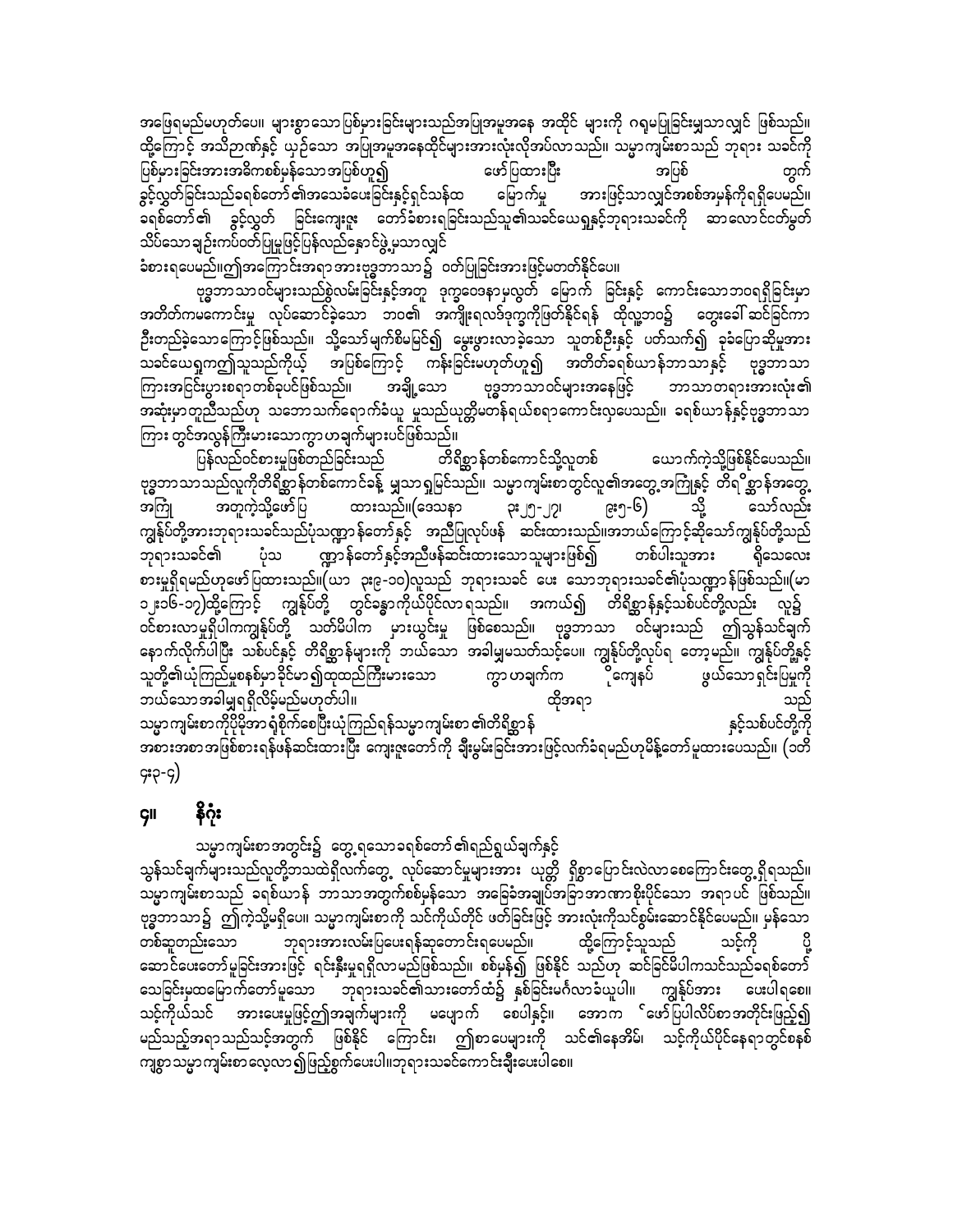# လေ့လာမှု(၁) ထာဝရဘုရားသခင် ၁.၁ ထာဝရဘု ရားသခင်၏တည်ရှိမှု

ယုံကြည်ခြင်းမရှိလျှင်ဘုရားသခင်၏စိတ်တော်နှင့်မတွေ့နိုင်၊ အကြောင်း မူကားဘုရားသခင်အထံတော်သို့ချဉ်းကပ်သော သူသည်ဘုရားသခင်ရှိ တော်မူ သည်ကိုလည်းကောင်း၊ ကိုယ်တော်ကိုရှာသောသူအား အကျိုးပေးသည်ကို လည်းကောင်းယုံကြည်ရမည်။ (ဟေဗြဲ ၁၁း၆) ဤလေ့လာမှု၏ အဓိက ဦးတည်ချက်မှာပထမဦးဆုံးအနေဖြင့် ဘုရားသခင်ရှိသည်ဟု ယုံကြည်ပြီး ဘုရား သခင်ထံသို့လာလိုသောသူများအား .<br>ကူညီရန်ဖြစ်သည်။ ထို့ကြောင့် ဘုရားသခင်၏ တည်ရှိမှုအပေါ်တွင် ယုံကြည်မှုကို ခိုင်မာစေသောသက်သေ<sup>ီ</sup>ပြချက်နှင့် အစိတ်အပိုင်းပေါင်းမြောက်မြားစွာနှင့် ဖွဲ့စည်း ကျွန်ုပ်တို့မစပ်ဆိုင်ပေ၊ ထားသော ကျွန်ုပ်တို့၏ခန္ဓာကိုယ်များကိုစစ်ဆေးကြည့်လျှင်(ဆာ ၁၃၉း၁၄)၊ ပန်းပွင့်တစ်ပွင့်တွင် ဒီဇိုင်းဖော်ထားသောသက်သေပြမှု၊ ရှင်းလင်းသော ညတစ် ည၏ကျယ်ပြန့်သောဟင်းလင်းပြင်အတွင်းသို့ ရှမျှော်ကြည့်လျှင် ထိုမရေ မတွက်နိုင်သောဘဝ၏ ရောင်ပြန်ဟပ်မှုများသည် အခြားသတိပြုဖွယ်ရာ ထာ၀ရ ဘုရားသခင်ရှိသည်ဟုမယုံကြည်မှုကို သေချာပေါက်မယုံကြည်မှုဖြစ်စေသည်။ ထာဝရဘုရားသခင်မရှိကြောင်း ယုံကြည်ရန် အတွက်ဘုရားသခင်ရှိကြောင်း ယုံ ကြည်ရန်ထက်ပိုမိုသော ယုံကြည် မှုရှိရန်လိုအပ်သည်။ ဘုရားသခင်မရှိဘဲ အမိန့် တော်မရှိ၊ အကြောင်းရင်းခံ ာ္မ်ိဳ႕<br>သို့မဟုတ်စင်္ကြာဝဋ္ဌာအတွင်း အဆုံးစွန်သောရှင်းလင်း မှုမရှိပေ၊ သို့ဖြစ်ရာ ယင်းမှာဘုရားသခင်ရှိသည်ဟု မယုံကြည်သူများ၏ ဘဝ အတွင်း ရောင်ပြန် ဟပ်လိမ့်မည် ဖြစ်သည်။ယင်းကိုစိတ်ထဲတွင်ထားကာကြည့် လျှင် လူသားတို့၏ အဓိကအပိုင်းတွင် ရုပ်ဝါဒက လူအများ၏ဘ၀၏ ကိုး ကွယ်ရာ အဖြစ် လွှမ်းမိုးနေသော အဖွဲ့ အစည်းများတွင် မောရှေထာဝရဘုရား သခင် တွင်ယုံကြည်မှုအတိုင်းအတာတစ်ခုအထိ ရှိနေခြင်းမှာအံ့သြဘွယ်ရာ မဟုတ်ပေ။

သို့ရာတွင်အဆင့်မြင့်စွမ်းအားရှိသည်ဟုတိကျရေရာ၍နားမလည် နိုင်သော အတွေးနှင့်ထာဝရဘုရားသခင်အားသစ္စာ ရှိ သောလုပ်ဆောင်ချက် အတွက် ဘုရားသခင်က မည်သည့်အရာကိုပြန်လည်ပေးမည်ဟုအမှန်တကယ် သေချာသူများအကြား ကျယ်ပြန့်သောခြားနားချက်တစ်ခုရှိသည်။ (ဟေဗြဲ ၁၁း၆)ကဤအချက်ကို ဖော်ထုတ်ပေးသည်ကျွန်ုပ်တို့အနေဖြင့် ထာဝရ ဘုရားသခင်ရှိကြောင်း**နှင့်**ထာဝရ ဘုရားအားတစိုက်မတ်မတ် ရှာသူများအား အကျိုးကျေးဇူးတုန့်ပြန်ပေးသူ ဖြစ်ကြောင်းယုံကြည်ရမည် သမ္မာ ကျမ်းစာ အကြောင်းအချက်အများစုတို့မှာထာဝရဘုရား၏လူများဖြစ် တွင်ပါဝင်သော သော အစ္စရေး၏သမိုင်းကြောင်းကြောင့်ဖြစ်သည်။ တစ်ဖန် သူတို့၏ ထာဝရ ဘုရားသခင်ဖြစ်တည်မှုကိုလက်ခံမှုမှာဘုရားသခင်၏ သူတို့၏ ယုံကြည်မှု အားဖြင့်တိုင်းတာမှုမပြုလုပ်သောအချက်ဖြစ်သည်။ ကတိစကားတွင် ထာဝရဘုရား သည်အတွက်ကောင်းကင်ပေါ် ၊ အောက်အရပ်မြေကြီးပေါ် မှာ ဘုရားသခင် ဖြစ်တော်မူကြောင်းကိုလည်းကောင်း၊ အခြားတစ်ပါးသော ဘုရားမရှိကြောင်းကို လည်းကောင်း၊ ယနေ့သိမှတ်၍ နှလုံးခြင်းသိကြလော့၊ သင်တို့နှင့်တကွ သားမြေးတို့သည်ချမ်းသာ ရခြင်းငှာလည်းကောင်း၊ သင်တို့၏ဘုရားသခင် ထာ ဝရဘုရား ပေးတော်မူသော ပြည်၌ အသက်တာ ရှည်စေခြင်းငှာလည်းကောင်း၊ ယနေ့ငါမှာထားသော ပညတ်တရားတော်တို့ကိုစောင့်ရှောက်ကြ ရမည်ဟု သူတို့ ၏ခေါင်းဆောင်မောရှေကဟောပြောလေသည်။ (တရား ၄း၃၉၊၄၀)

တူညီသောအချက်ကိုဖော်ညွှန်းထားပြန်သည်။ ကျွန်ုပ်တို့၏အတွင်း ထာဝရဘုရားရှိသည်ဟူသောအသိမှာဘုရားသခင်အား အလိုအလျောက် ထောက်ခံကြောင်းမဆိုလိုပေ၊ အကယ်၍ကျွန်ုပ်တို့အနေဖြင့် ကျွန်ုပ်တို့တွင် ဖန်ဆင်းရှင်တစ်ဦးအမှန်တကယ်ရှိကြောင်း အပြင်ထက် သဘောတူကြလျှင် ကျွန်ုပ်တို့ကသူ၏ ပညတ်တော်တရားများကို ထိမ်းသိမ်းစောင့်ရှောက် လိုက်နာကြရမည်ဖြစ်သည်။ ထိုအချက်မှာ ထိုပညတ်တော်များသည် မည် သည့် အရာများဖြစ်သည်၊ ၄င်းတို့ကိုမည်ကဲ့သို့ ထိမ်းသိမ်းရမည်ကို ရှင်းပြရန်မှာ၊ အဓိကအကြောင်းရင်းဖြစ်သည်။ ယင်းကိုဆောင်ရွက် ဤလေ့လာမှုများ၏ ရန်ကျွန်ုပ်တို့အနေဖြင့် သဒ္ဒါကျမ်းစာကိုလေ့လာစူးစမ်းရှာဖွေသည်နှင့်အမျှ ဘုရားသခင်တည်ရှိနေကြောင်းကျွန်ုပ်တို့၏ ယုံကြည်မှုမှာလည်း ပို၍အား ကောင်းလာစေမည်ဖြစ်သည်။

ယုံကြည်ခြင်းသည်ကြားနာခြင်းအားဖြင့်ဖြစ်၏၊ ကြားနာခြင်းသည် လည်းဘုရားသခင်၏စကားတော်အားဖြင့်ဖြစ်၏၊ (ရော ၁၀း၁၇)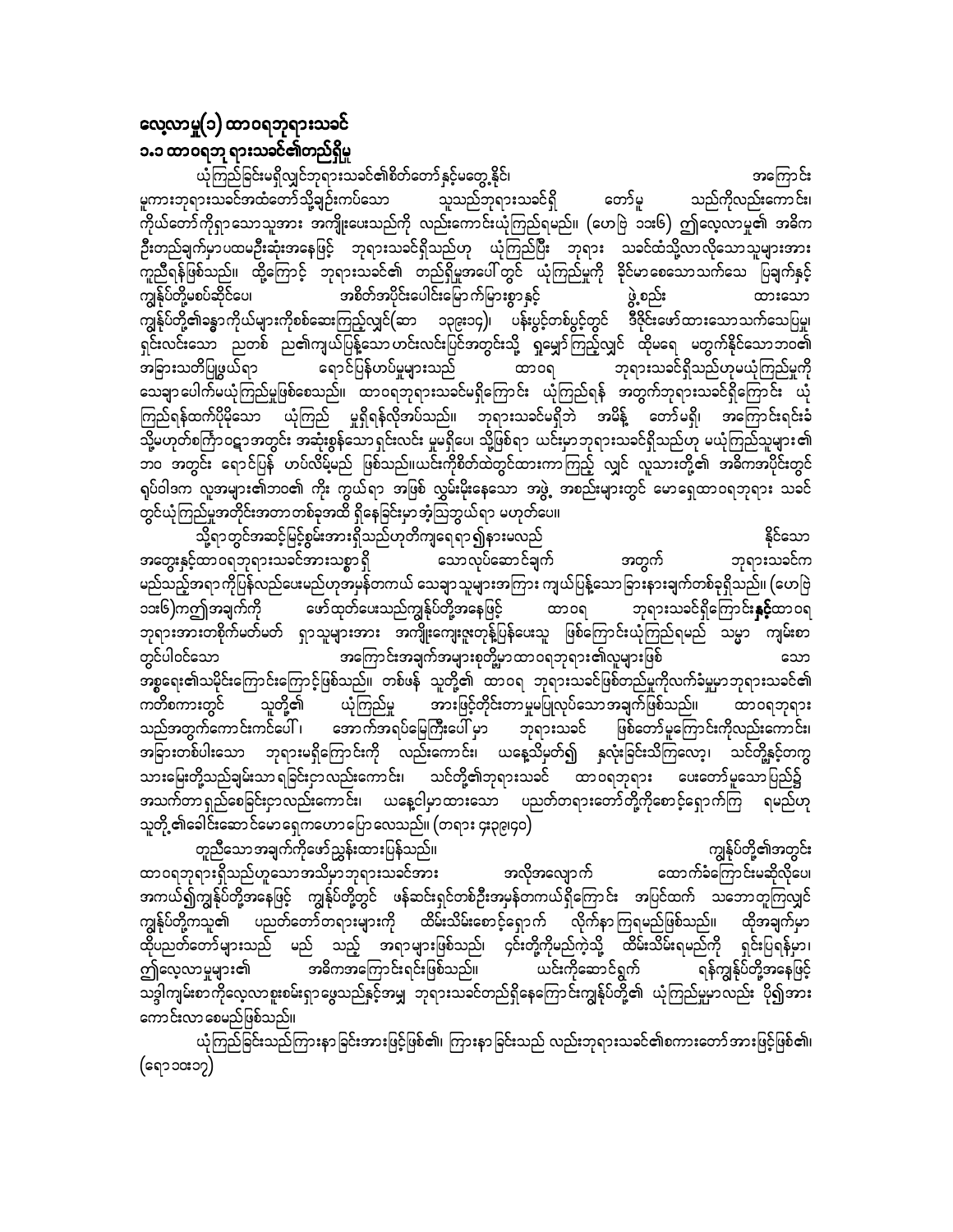အလားတူပင်(ဟေရှာ ၄၉း၉ဂ၁၂)ကအနာဂါတ်နှင့်ပတ်သက်၍ ကျွန်ုပ်တို့ အားသိရှိနားလည်စေသောဘုရားသခင်၏ ဟောပြောချက်များကို မည်ကဲ့သို့ နားလည်သဘောပေါက်မှုကို ဖော်ပြထားသည်။ သင်တို့သည်ငါ၏ သက်သေ ဖြစ်ကြ၏ ဘုရားသခင်ကလည်း ငါဖြစ်သည်အတိုင်းငါဖြစ်၏ ဟူ၍လည်းကောင်း၊ (ဟေရှာ၄၃း၁၃) .<br>ငါဖြစ်သည်ဟုအမည်ရှိသောသူသည်ငါကိုသင်တို့ရှိရာသို့ စေလွှတ်တော်မူပြီဟူသောအချက်မှာလုံးဝမှန်ကန်သည်(ထွ ၃း၁၄) တမန်တော်ပေါလသည်ယျွအခါမြောက်ပိုင်းဂရိနိုင်ငံတွင်တည်ရှိ သော $($ မေရီမြို့ $)$   $\rm{Berea}$  မြို့သို့လာရောက်ခဲ့သည်။ လုပ်ရိုးလုပ်စဉ်အတိုင်း သူကထာဝရ ဘုရား သခင်၏ကောင်းချီးသတင်းများကို ဟောပြောခဲ့သည်။ သို့ရာတွင် ပေါလ၏ စကားကိုလက်ခံရမည့်အစားသူတို့သည် (ထာ၀ရဘုရား၏ တရားစကားများ တရားပေါလ၏ စကားကိုမလုပ်ကိုအလွန်ကြည်ညိုသော စေတနာစိတ်နှင့် နှုတ်ကပတ်တော်တရားတော်ကိုခံယူ၍မှန်သည်မမှန်သည်ကိုသိခြင်းငှာ ကျမ်းစာကိုနေ့တိုင်းအစဉ်စေ့စေ့ကြည့်ရှုကြ၏။ ထို့ကြောင့်လူအများတို့သည် ယုံကြည်ခြင်းသို့ရောက်ကြ၏။(တ၁၇း၁၁၊၁၂) သူတို့၏ -<br>ယုံကြည်မှုများသည် သူတို့၏စိတ်ဓါတ်ပွင့်လင်းမှု၊ ပုံမှန်နေ့စဉ်စနစ်တကျ သမ္မာကျမ်းစာကို ရှာဖွေလေ့လာမှုတို့ကြောင့်ဖြစ်သည်။ သို့ဖြစ်ရာမှန်ကန်သော ယုံကြည်မှု တစ်ခုရရှိခြင်းမှာ ဘုရားသခင်၏ နှုတ်ကပတ်တော်နှင့် ဆက်စပ်မှုမရှိသော စိတ်ပိုင်းဆိုင်ရာ ခွဲခြမ်းစိတ်ဖြာမှုအားဖြင့် ဘုရားသခင်က ၄င်းတို့ယုံကြည် စေရန် ရုတ်တရက်ဆောင်ရွက်မှုကြောင့်မဟုတ်ပေ၊ သို့ကြောင့် Billy Craham ဘာသာရေး စစ်ပုံအတွင်းသို့ကနာလူများက မည်ကဲ့သို့ဝင်ရောက်မည် သို့မဟုတ် ယုံကြည်မှုများအဖြစ်  $\bf P$ enteeostal ပြန်လည်ရှင်သန်မှု တွေ့ဆုံပွဲမှ တစ်ဖန် ပြန်ထွက်မှုကိုမည်ကဲ့သို့ဆောင်ရွက်ကြပါမည်လဲ၊ မရဤမည်မျှနေ့စဉ်ရှာဖွေမှုကထိုဖြစ်ရပ်များကို သမ္မာကျမ်းစာကို မည်ကဲ့သို့ပြီးမြောက်စေသလဲ၊ သမ္မာကျမ်းစာပေါ် တွင်အခြေခံသော ယုံကြည်မှုမရှိခြင်းက နောက်ပိုင်း ခရစ်ယာန် တွေရှိမှုကပြောင်းလဲမှုကိုဟာကွက်ဖြစ်စေပြီး၊ အဘယ် အတွေ့ အကြုံများတွင် ကြောင့် လူများစွာတို့က သမ္မာကျမ်းစာသင်ကြားမှုလုပ်ငန်းများမှထွက်ခွာသွား ကြသည်ကိုဖော်ပြလျက်ရှိသည်။

ဤလေ့လာမှု၏အဓိကမှာသင်ကိုယ်တိုင်ယုံကြည်မှုရှိနိုင်ရန်အတွက် သမ္မာကျမ်းစာအားသင်ကိုယ်တိုင်စနစ်တကျရှာဖွေ လေ့လာမှုအတွက်စနစ် တကျပုံစံတစ်ခုဖြည့်ဆည်းပေးနိုင်ရန်ဖြစ်ပါသည်။ မှန်ကန် သတင်းကိုကြားနာမှုနှင့် သော ယုံကြည်မှုတစ်ခုအကြား ဆက်သွယ်မှု မှန်ကန်သော ကောင်းချီး မှာမကြာခဏပင်သမ္မာကျမ်းစာ ကောင်းချီးသတင်း ဟောပြောချက်များ၏ မှတ်တမ်းကို အလေးအနက်ထားစေလျက်ရှိသည်။

ကရိပ္ပုအမည်ရှိသော တရားစရပ်မှူးသည် မိမိအိမ်သူအိမ်သား အပေါင်း တို့နှင့်တကွဘုရားသခင်ကိုယုံကြည်လေ၏၊ ကော ရိန္တု ပြည်သားအများတို့ လည်းယုံကြည်၍ဝတ္တိဇံကိုခံကြ၏။ (တ ၁၈း၈)

ကောင်းချီးသတင်း၏နူတ်ကပတ်တော်ကိုကြားနာ ရသော လူတို့သည် ယုံကြည်မှုရရှိကြသည်။ (တ ၁၅း၇) ကျွန်ုပ်တို့ဟောပြောကြသည်ကိုသင်တို့သည်လည်းယုံကြည်ခဲ့ကြသည်။ (၁ကော ၁၅း၁၁)

မျိုးစေ့သည်ဘုရားသခင်၏တရားစကားဖြစ်သည်(လု ၈း၁၁)။ မုံညင်းစေ့ပင်သည်ယုံကြည်မှုဖြစ်သည်(လု ၁၇း၆)။ ယုံကြည်မှု သည်ယုံကြည်မှု နှုတ်ကပတ်တော်ကိုလက်ခံခြင်းမှလာသည်ဟုမြင်ရသည်(ရော ၁၀း၈)။ ား——--<br>ယုံကြည်ချက်စကားကိုယ်တိုင်ရှာဖွေလေ့ကျင့်သော သမ္မာဩဝါဒစကားနှင့် မွေးမြူခြင်းကိုခံသော ယေရှုခရစ်၏ဓမ္မဆရာကောင်းဖြစ်လိမ့်မည်။(၁တိ ဘုရားသခင်နှင့်သူ၏ ၄း၆) နှုတ်ကပတ်တော်တွင်ယုံကြည်မှုကို နှလုံးသားအထိ တိုးဝင်ဖွင့်ထားပေသည်။(ဂလာ ၂း၂၊ဟေဗြဲ ၄း၂)

သင်တို့သည်ယုံကြည်မည့်အကြောင်းသူပြောသောစကားမှန်သည် ကိုသူသိ၏ဟုတမန်တော်နှင့်ယော ဟန်ကကျွန်ုပ်တို့ ဘုရားရှင်၏ စာဖြင့် ရေးသားထားသောမှတ်တမ်းကိုဟောပြောသည်။(ယော ၁၉း၃၅) ဘုရားရှင်၏ နှုတ်ကပတ်တော် သည်သမ္မာ တရားဖြစ်ပါ၏။(ယော ၁၇း၁၇) ထိုအမှန် တရားကိုကျွန်ုပ်တို့ယုံကြည်ရမည်။

#### ၁-၂ထာဝရဘုရားသခင်၏ ကိုယ်ရည်ကိုယ်သွေး

ထာဝရဘုရားသခင်ကိုအမှန်တကယ်ရှိသောရပ်ခန္ဓာဖြင့်ဖြစ် တည်ခဲ့သော လူတစ်ဦးအဖြစ်သမ္မာကျမ်းစာ ၏ဖော်ညွှန်းချက် မှာထူးဆန်းဂုဏ်ယူဖွယ် တစ်ခုဖြစ်ပါသည်။ ယေရှုသည်ဘုရားသခင်၏ သားတော်ဖြစ်သည်ဟုဆိုခြင်းမှာ ခရစ်ယာန်ဘာသာဝင်တိုင်း ၏အခြေခံယုံကြည်မှုတစ်ခုဖြစ်ပါသည်။ အကယ်၍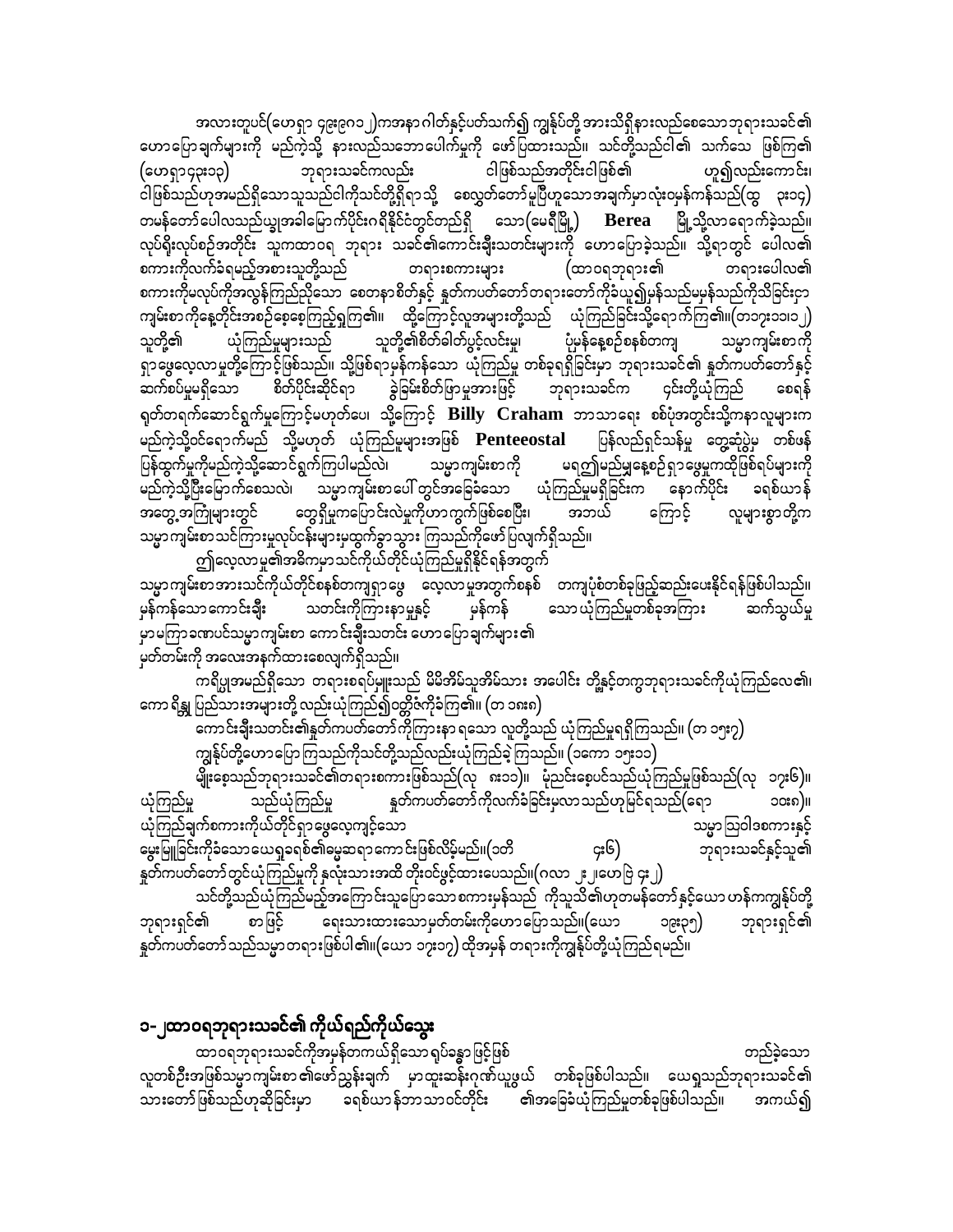ဘုရားသခင်သည်ရုပ်ခန္ဓာဖြင့်တည်ရှိသောသက်ရှိတစ်ဦးမဟုတ်လျှင် ် ၏ ဘုရားရှင လူပုံရိပ်မဟုတ်သောသားတစ်ယောက်ရှိရန်မှာမဖြစ်နိုင်ပေ။(ဟေဗြဲ ား၁) ထို့အပြင်အကယ်၍ဘုရားသခင်သည်ကျွန်ုပ်တို့၏စိတ်ထဲမှ သဘောတရား တစ်ခုမျှသာဖြစ်ပါကဟင်းလင်းပြင်၏ဘာမျှမရှိသောနေရာထဲမှ ဝိညာဉ်တော် တစ်ခုသာဖြစ်ပါက ဘုရားရှင်နှင့်ပုဂ္ဂိုလ်ရေး ဆိုင်ရာသက်ရှိဆက်နွယ်မှု အတွက် ခက်ခဲစေလိမ့်မည်။ ဘာသာရေး၏အဓိကတွင်ဘုရားသခင်နှင့် ပတ်သက်၍ တကယ်မရှိမှုသဘော တရားမှာဝမ်းနည်းဘွယ်ရာတစ်ခုဖြစ်သည်။

ထာဝရဘုရားသခင်သည်ကျွန်ုပ်တို့ထက်အတိုင်းအဆမရှိ မြင့်မြတ်သော ကြီးကျယ် -<br>- အားဖြင့်နိုင်မည့်ရှင်းလင်းသော ဘုရားသခင် သူဖြစ်သဖြင့်အဆုံးစွန်အားဖြင့်ကျွန်ုပ်တို့က ကတိစကားပေါ် တွင် သက်ဝင်ယုံကြည်မှုကို လူများစွာတို့ကနားလည်နိုင်သည်။ အစ္စရေး တို့ကဘုရားသခင်၏ ပုံသဏ္ဍာန်ကို ပြင်ရန်ယုံကြည်မှုမရှိကြ၊ (ယော ၅း၃၇)ယင်းအချက်မှာဘုရားသခင်တွင် အမှန်တကယ်ပုံသဏ္ဍာန် မရှိဟူသောအချက်ကိုထင်ရှားစွာဖေါ်ပြလျက်ရှိသည်။ ယင်းကဲ့သို့ယုံကြည်မှုမှာဘုရားသခင်ကိုနားလည်ခြင်းနှင့်ဘုရားသခင်၏ နှတ်ကပတ်တော်ကိုယုံကြည်မှုမရရှိနိုင်သည်။

\*\*စိတ်နှလုံးဖြူစင်သောသူတို့သည်မင်္ဂလာ ရှိကြ၏၊ အကြောင်းမူကား ထိုသူတို့သည်ဘုရားသခင်ကိုမြင်ကြရလတ္တံ<sup>ာာ</sup> (မ ၅း၈)

\*\*ဘုရားသခင်၏အစေခံများသည်သူကိုပြုစုလိမ့်မည်၊ သူတို့ကသူ၏ မျက်နှာတော်ကိုမြင်ရလိမ့်မည်၊သူ့အမည်ကိုသိကြ လိမ့်မည်၊ (ဗျာ ၃း၁၂) ဘုရားသခင်၏နာမတော်ကိုသူတို့နဖူး၌ စာရေးလျက်ရှိကြမည်။<sup>အဒ</sup> (ဗျာ ၂၂း၃၊၄) အကယ်၍ကျွန်ုပ်တို့အနေဖြင့်ထိုအချက်ကိုမှန်ကန်စွာ ယုံကြည်လျှင် ယင်းကဲ့သို့အံ့သြဖွယ်ရာမျှော်လင့်ချက်မှာ

ကျွန်ုပ်တို့၏ဘဝအပေါ် တွင် နက်နဲသော၊ လက်တွေ့ ကျသည့်အကျိုးသက်ရောက်မှုဖြစ်စေလိမ့်မည်။ ☀☀လူအပေါင်းတို့နှင့်အသင့်အတင့်နေလျှင်ငြိမ်သက်ခြင်းကိုလည်းကောင်း၊ သန့်ရှင်းခြင်းပါရမီကိုလည်းကောင်းမီအောင်လိုက် ကြလော့၊ သန့်ရှင်းခြင်း ပါရမီ မရှိလျှင်အဘယ်သူမျှထာဝရဘုရားကိုမဖူးမမြင်ရ။ (ဟေဗြဲ ၁၂း၁၄)

ကောင်းကင်ဘုံကိုတိုင်တည်၍ကျိန်ဆိုလျှင်ဘုရားသခင်၏ပလ္လင်တော် ကိုလည်းကောင်း၊ ပလ္လင်တော်ပေါ် မှာထိုင်တော်မူသော သူကိုလည်းကောင်း တိုင်တည်၍ကျိန်ဆိုသတည်း၊ (မ ၂၃း၂၂)ယင်းမှာအကယ်၍ ဘုရားသခင် သည်ရှပ်ခန္ဓာအဖြစ်တည်၍မူမဟုတ်လျှင် အဓိပ္ပါယ်မရှိပေ။

.<br>ကိုယ်တော်ဖြစ်တည်မူသည့်အတိုင်းငါတို့သည်မြင်ကြရလတ္တံ၊ ထိုသို့မျှော်လင့်သော<br>` သူမည်သည်ကားကိုယ်တော်သန့်ရှင်းတော် မူသည့်နည်းတူ ကိုယ်ကိုကိုယ်သန့်ရှင်းစေတတ်၏။(၁ယော ၂း၂၃)

ကောင်ကင်ဘုံနှင့်စပ်ဆိုင်သောဖခင်နှင့်ပတ်သက်၍ဤဘဝအတွင်း ကျွန်ုပ်တို့၏နားလည်မှုမှာမပြည့်စုံပေ၊ သို့ရာတွင်ကျွန်ုပ်တို့ ကဘုရားသခင်အား နောက်ဆုံးတွင်တွေ့ရသည် အထိဤဘဝ၏အမှောင်ထုကိုဖြတ်၍ ရှေ့သို့ မျှော်ကြည့်နိုင်ပေသည်။ ကျွန်ုပ်တို့က သူအားရုပ်ပိုင်းဆိုင်ရာ မြင်စေမှုမှာ သူ၏ပို၍ကြီးမားသော စိတ်ပိုင်းဆိုင်ရာဟောပြောမှုနှင့် နိူင်းယှဉ်ကြည့် လိုက်သော အခါသံသယကင်းရှင်း သွားလိမ့်မည်ဖြစ်သည်။ သို့ဖြစ်ရာ လူသားတို့၏ ဒုက္ခခံစားမှုနက်ရှိုင်းမှုမ နောက်ဆုံးနေ့တွင် သူ့အနေနှင့် ပြည့်ဝသော အတွေ့အကြုံ ရရှိမည်။ ဘုရားသခင်နှင့် လုံးဝကိုယ်တိုင် ဆက်သွယ်မှုကို ယေရှုအနေဖြင့်ရရှိလိမ့်မည်ဖြစ်သည်။

ငါအရေကုန်ပြီးမှဤကိုယ်ကိုပင်ဖျက်ဆီးသော်လည်း၊ ကိုယ်ခန္ဓာ၌ ငါသည် ဘုရားသခင်ကိုမြင်မည်ဟူ၍လည်းကောင်းငါသိ၏။ ငါဘက်၌ နေတော်မူသောဘုရားသခင်ကိုငါမြင်မည်။ သူတစ်ပါးမြင်သည် သာမကငါသည်ကိုယ်မျက်စိနှင့်ဖူးမြင်မည်၊ အခြားအရာနှင့် ဖူးတွေ့ မည်မဟုတ်။(ယောဘ ၁၉း၂၆၊၂၇)

တမန်တော်ပေါလသည်အခြားဘဝ၏နာကျင်မှုနှင့် ဝရှန်းသုန်းကား ဖြစ်မှုမှငိုကြွေးမြည်တမ်းကာ ယ္ခုတွင်ငါတို့သည်မှန်အားဖြင့် ရိပ်မိလျက်သာ နေကြ၏၊ ထိုအခါမူကားမျက်မှောက်ထင်ထင်မြင်ကြရလိမ့်မည်။(၁ကော် ၁၃း၁၂) ဘုရားသခင်အားမှန်ကန်သောနားလည်မှုမှာသမ္မာကျမ်းစာ သင်ကြားမှု၏ အခြားနေရာဒေသအားလုံးတွင်မျက်စိဖွင့် ပေးသည့် သော့ချက်တစ်ခုဖြစ်သည်၊၊ သို့ရာတွင် တစ်ဦးတစ်ယောက်ကမုသားပြောဆိုမှုမှာအခြားသူ၏မုသားပြောဆို မှုကိုဦးဆောင်သွားလိမ့်မည်။ သို့ဖြစ်ရာဘုရားသခင်နှင့်ပတ်သက်၍မှား ယွင်းသောသဘောထားခံယူမှုမှာ ကျမ်းစာကပေးသော အမှန်တရားကို မှုန်ဝါးစေလိမ့်မည်ဖြစ်သည်။အကယ်၍သင့်အနေဖြင့် ဘုရားသခင်ကို အမှန်တကယ် သိပါရဲ့လား?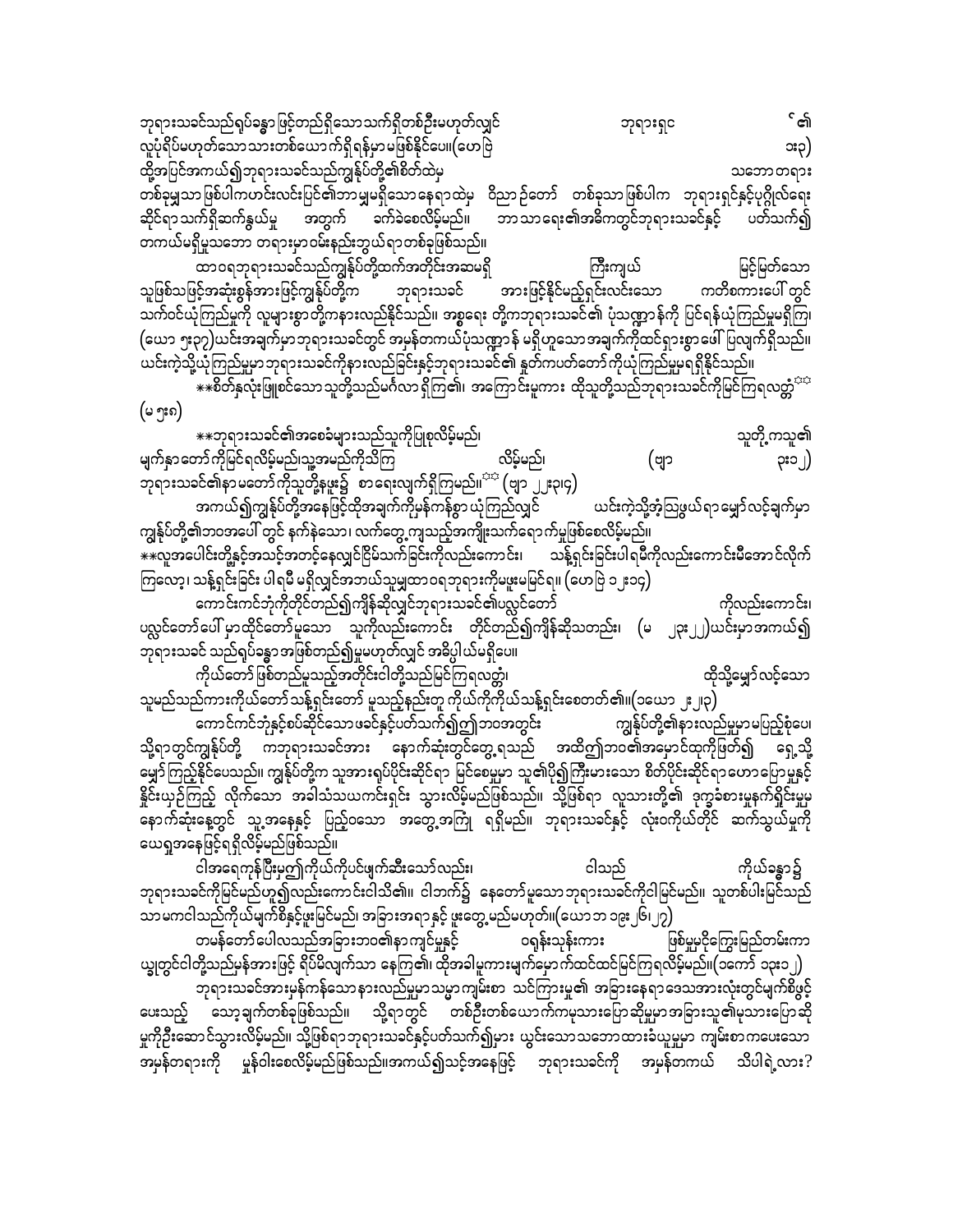ဟူသောမေးခွန်းပေါ် လာမည်ဖြစ်သည်။ ကျွန်ုပ်တို့ အနေဖြင့်ဘုရားသခင်နှင့်ပတ်သက်၍ကျမ်းစာသင်ကြားမှုများကိုနောက်ထပ် ရှာဖွေကြရ<mark>ဦး</mark>မည်ဖြစ်သည်။

# ၁-၃ဘုရားသခင်၏ အမည်နာမနှင့် ပင်ကိုယ်လက္ခဏာ

ပတ်သက်၍ အကယ်၍ဘုရားသခင်ရှိပါက ဘုရားသခင်ကသူ့အကြောင်းနှင့် ကျွန်ုပ်တို့အားတစ်နည်းနည်းဖြင့်ပြောပေးနိုင်ရန် တီထွင်ပြု လိမ့်မည်ဟု တွေးတောနိုင်ပေသည်။ ကျွန်ုပ်တို့အနေဖြင့် ဘုရားသခင်၏လူသားသို့ကယ်တင်မှုဖြစ်ပြီး၊ သမ္မာကျမ်းစာသည် ထိုအထဲတွင်ဘုရားသခင်၏ ပင်ကိုယ်စရိုက်ဖော်ထုတ်မှုကိုတွေ့မြင်ရပေသည်။ ဤသည်ကြောင့်ပင် သခင်၏နှုတ်ကပတ်တော်ကို ဘုရား ဘုရားသခင်၏မျိုးစေ့အဖြစ်ဖော်ပြခြင်းဖြစ်သည်။(၁ပေ ၁း၂၃)အဘယ်ကြောင့်ဆိုပေအကယ်၍ထိုအရာ သည်ကျွန်ုပ်တို့၏စိတ်နှင့် ပေါင်းစပ်မှုရှိပါကဘုရားသခင်၏ပင်ကိုယ်စရိုက်ရှိသောလက်ရှိအသက် တစ်ဦး ကိုကျွန်ုပ်တို့၏အတွင်းပိုင်းတွင်ဖြစ်ပေါ် စေမည်ဖြစ်သည်။ သို့ဖြစ်ရာ ကျွန်ုပ်တို့ အနေဖြင့်ကျွန်ုပ်တို့ကိုယ်ကျွန်ုပ်တို့ဘုရားသခင်၏ နှတ်ကပတ်တော်ကို သင်ခန်းစာ ယူကာကျွန်ုပ်တို့ အသုံးပြုကာ -<br>လိုက်ဖက်ညီမှုရှိလာမည်ဖြစ်သည်။(ရော၈း၂၉)ဘုရားသခင်၏သားတော်တွင်ဘုရားသခင်၏ ပြီးပြည့်စုံသော ပုံရိပ်ကပင်ကိုယ် **း**၁၅)ဤအထဲတွင် လက္ခဏာကိုတွေ့ ရှိရသည်။(ကော ကျမ်းစာ ၏ .<br>အပိုင်းကြောင်းဆိုင်ရာအထောက်အထားလေ့လာမှု၏တန်ဖိုးကို တွေ့ ရှရသည်။ယင်းတွင်ဘုရားသခင်၏လူများ၊ ဆက်စပ်မှုရှိသည်ကိုအပြည့်အဝတွေ့ ရသည်။ အမြဲလိုပင်တူညီသော အမျိုးသားများနှင့် မည်သို့ မည်ပုံ အခြေခံကျသည့်ပင်ကိုယ်စရိုက်များကိုတွေ့ ရသည်။

တေဗြဲကျမ်းစာတွင်လူတစ်ဦးတစ်ယောက်၏အမည်သည်သူတို့၏ ပင်ကိုယ်စရိုက်ကိုမကြာခဏရောင်ပြန်ဟပ်သည်။ သို့မဟုတ် သူတို့နှင့် ပတ်သက်သော သတင်းအချက်အလက်များနှင့် ပတ်သက်၍ ရောင်ပြန်ဟပ် လေသည်။ ရှင်းလင်းသောအချက်အချို့ တို့မှာယေရှုကယ်တင်ရှင် ာ.<br>သူကသူ၏လူများကိုသူတို့၏ဒုက္ခများမှကယ်တင်တော်မူသောကြောင့်(မ ၁း၂၁)

အဗြဟႆံ 'များစွာ သောလူမျိုးတို့၏ဖခင်- ငါသည်သင့်ကိုများစွာသော လူအမျိုးမျိုးတို့၏အဘအရာ၌ ခန့်ထားပြီ ထို့ကြောင့်ပင်ဘုရားသခင်၏အမည်များနှင့်ဘွဲ့ များသည် ဘုရားသခင် နှင့်ပတ်သက်သောသတင်းအချက်အလက်များစွာ ကိုပေးလိမ့်မည်ဟု မျော်လင့်ရပေသည်။ အဘယ်ကြောင့်ဆိုသော် -<br>ဘုရားသခင်၏ ပင်ကိုယ်စရိုက်နှင့် လက္ခဏာများ၊ များစွာရှိနေသော ကြောင့်ဖြစ်သည်။ သူတွင်အမှန်အားဖြင့် အမည်နာ မတော် တစ်ခုထက်ပို၍ ရှိလေသည်။ ဗတ္တိဇံခံယူပြီးနောက် ဘုရားသခင်၏အမည်နှင့် ပတ်သက်၍ အသေးစိတ်လေ့လာမှုတစ်ခု ပြုလုပ်ရန် အကြံပြုထားသည်။ သူ၏အမည်နာမထဲတွင်ဖော်ပြထားသကဲ့သို့ဘုရားသခင်၏ ပင်ကိုယ်စရိုက်နှင့်ပတ်သက်သော နောက်ထပ်လေ့လာမှုများမှာကျွန်ုပ်တို့အားလုံး၏ ဘ၀ကိုဘုရားသခင်ထံတွင်ထားရှိချိန်အတောအတွင်း တွင်လေ့လာသင့်သည်။ နောက်ဆက်တွဲဖြစ်ပေါ် မှုများမှာအစပျိုးအဆင့်တစ်ခုသာဖြစ်ပေသည်။ ထာဝရဘုရားသည်မောရှေရှေ့မှကြွ

ာ<br>တစ္စာစောင့်ခြင်းနှင့်ကြွယ်ဝတော်မူထသော အထောင် အသောင်း များသော သူတို့အားသနားခြင်းကျေးဇူးတရားကိုစောင့်တော်မူထသော အဓမ္မကျင့်ခြင်း၊ တရားတော်ကိုကျူးလွန်ခြင်း၊ ပြစ်မှားခြင်း၊ .<br>အပြစ်ကို ဖြေလွှတ် တော်လည်း အချည်းနှီးသက်သက်ဖြေလွှတ်တော် မမူထသောသားစဉ်မြေးဆက် တတိယအသက်၊ စတုတ္တအသက်၊တိုင်အောင်အဘတို့၏ အပြစ်ကိုသားတို့၌ ဆပ်ပေးစီရင်တော်မူသော ဘုရားသခင်ဟုကြွေးကြော်တော်မူ၏။(တွ ၃၄း၅-၇)

ယင်းအချက်မှာဘုရားသခင်၏အမည်နာ မများကသူ၏ ပင်ကိုယ် စရိုက်ကို ဖော်ထုတ်ပေးသည်။ ထင်ရှားသောသက်သေပြချက် ဖြစ်သည်၊ သူ၏ထိုအရာများပိုင်ဆိုင်မှာ ဘုရားသခင်သည် ပုဂ္ဂိုလ်ဆိုင်ရာသက်ရှိဖြစ်ကြောင်း လူသားများတွင်လည်းဖြစ်ပေါ် လေ့ရှိသော သက်သေပြလျက်ရှိပြီး၊ ကျွန်ုပ်တို့ ပင်ကိုယ်စရိုက်၊ စိတ်လှုပ်ရှားမှုများကိုအကျိုးအကြောင်းပြခြင်းမှာအဓိပ္ပါယ်မရှိပေ။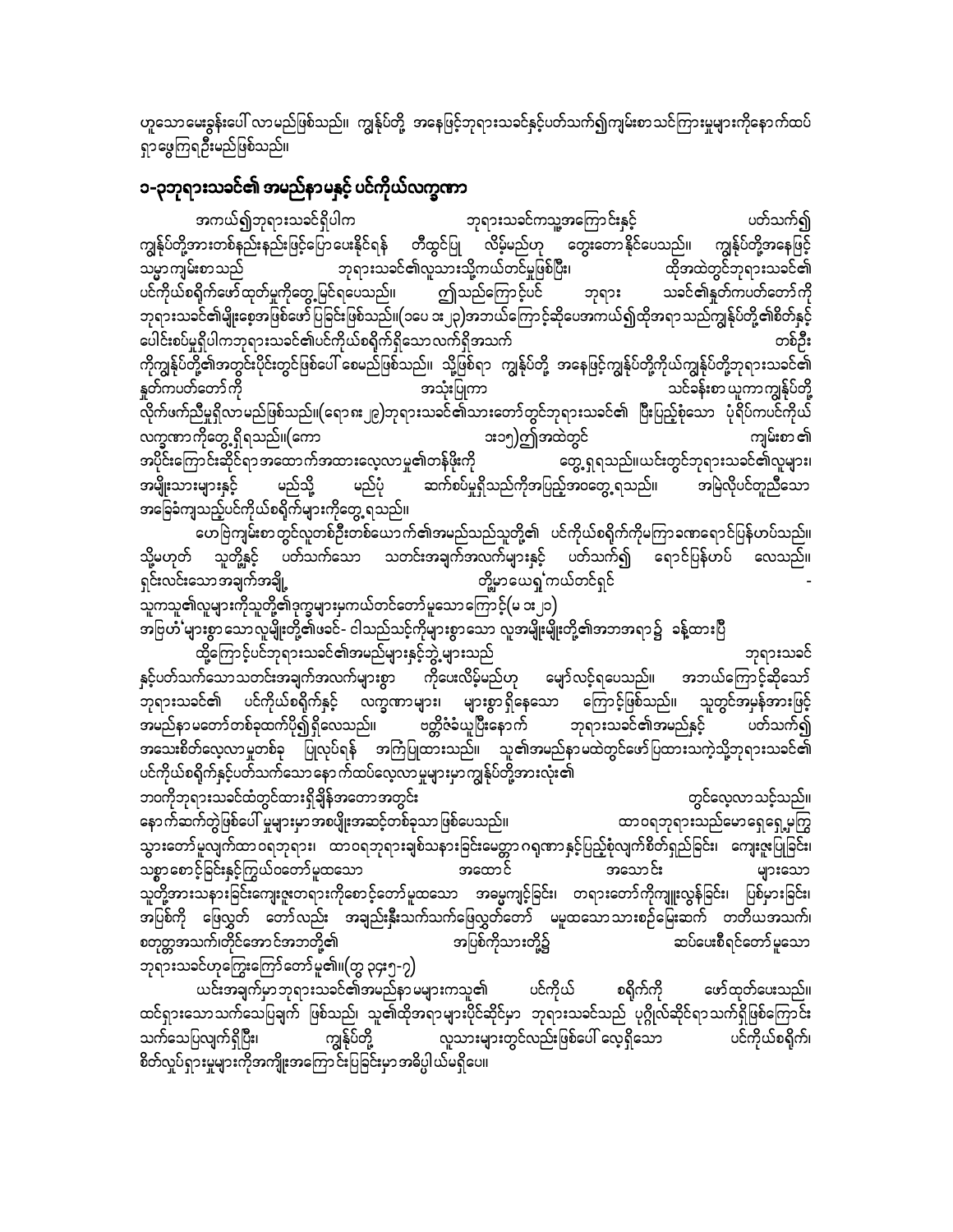ဘုရားသခင်အားသူ၏လူများကသိရှိမှတ်မိစေရန်သီးခြားအမည်၊ ယင်းမှာလူသားများနှင့်သူ၏ တုန့်ပြန်မှုကို အကျဉ်းချုပ်ဖော် ပြချက်ဖြစ်သည်။

အစ္စရေးလူမျိုးများသည်အီဂျစ်နိုင်ငံတွင်ကျွန်များဖြစ်ခဲ့ကြပြီး နှင့်ဘုရားသခင်နှင့် ထိုလူများ ပတ်သက်သောအကြောင်းအရာ များကိုသတိပေးရန် လိုအပ်သည်။ အီဂျစ်ကိုစွန့်ခွာပြီး ကတိကဝတ်ပြုထားသော်လည်း မြေသို့ခရီး ဆက်ထွက်ခွာရန်သူတို့အားစိတ်ဓါတ်မြင့်မားစေရန်အတွက် ကူညီနိုင်စေရန် သူတို့အား ဘုရားသခင်၏ အမည်ကိုပြော ရန် မောရှေအား တိုက်တွန်းလေသည်။(၁ကော် ၁၀း၁) ကျွန်ုပ်တို့အနေဖြင့် ဗတ္တိဇံခံယူပြီးဘုရားသခင်၏ ဆီသို့ခရီးစတင်ထွက်ခွာ ရန် မစတင်မီဘုရားသခင်၏ နိုင်ငံတော် အမည်နှင့်ပတ်သက်သော အခြေခံနည်းစနစ်များကိုနားလည်ရန်လည်းလိုအပ်သည်။

တစ်ခုကိုရွေးချယ်လေသည်။

ထာဝရဘုရားသခင်ကအစ္စရေးတို့အားသူ၏အမည်မှာ **YAHWEH** ဖြစ်ပြီးအဓိပ္ပါယ်မှာငါဖြစ်သည့်အတိုင်းငါဖြစ်၏၊ သို့မဟုတ်ပို၍ မှန်ကန်စွာ ဘာသာပြန်လျှင်ငါဖြစ်မည့်သူသည်ငါဖြစ်လိမ့်မည်ဖြစ်သည်။ (ထွ ဤအမည်ကို အနည်းငယ်ချဲ့လျင် ၃း၁၃-၁၅) ထာဝရဘုရားသခင်ကမောရှေသို့ထပ်၍ ဟောခဲ့သည်မှာသင်တို့ဘိုးဘေးများ၏ ဘုရားသခင်အာဗြဲဟံ၏ဘုရား၊ ဣကတ် ၏ဘုရား၊ယာကုပ်၏ဘုရားတည်းဟူသောထာဝရဘုရားသည် ငါတို့သင်တို့ ရှိရာသို့ စေလွှတ်တော်မူပြီဟု အစ္စရေးလူမျိုးကလေးငယ်များအား ဟောရမည်။ ထိုအမည်သည်အစဉ်ငါ့အမည်ဖြစ်၏၊ လူမျိုးအစဉ်အဆက် မပြတ်ငါ့ဘွဲ့ နာမ ဖြစ်၏။(ထွ ၃း၁၅)

ထာဝရဘုရားသခင်၏အမည်နာမအပြည့်အစုံမှာ ''The Lord God'' ဖြစ်သည်။ ဓမ္မသတ်ဟောင်းကိုအများအားဖြင့်ဟီးဗြူးစာဖြင့်ရေးသားထားပြီး၊

ဘုရားသခင်အတွက်ဟီးဗြူးစကားလုံးများကိုအသေးစိတ် ဘာသာပြန်ဆိုရာတွင် အသေးစိတ်အချက်များစွာကျန်ရစ်ခဲ့သည်။ ထာဝရဘုရားကို ဘာသာပြန် ဆိုရာတွင် အတွေ့ ရအများဆုံး ဟီးဗြူးစကားလုံးများအနက်တစ်လုံးမှာ ''EI shim''ဖြစ်ပြီး ones", God's memorial ယင်းအမည်မှာ ဘုရားသခင် အနေဖြင့်သူ့အား၊ "mighty ကျွန်ုပ်တို့အားသူ့ကိုမှတ်မိစေလိုသော အမည် ဖြစ်ပေသည်။ ထို့ကြောင့်

#### YAHWEH ELOHIM

#### အဓိပ္ပါယ်မှာ

#### HE WHO WILL BE REVEALED IN A GROUP OF MIGHTY ONES, (φδωρδι အင်အားကြီးမားသောသူများ၏အုပ်စုတစ်ခုအတွင်းမှသူပေါ် ထွက်လာသည်။

ဖော်ထုတ်လိုမှုဖြစ်သည်။ သူ၏နှုတ်ကပတ်တော်ကိုလေးစားလိုက်နာခြင်းအားဖြင့်ကျွန်ုပ်တို့အနေဖြင့် များကိုကျွန်ုပ်တို့ကိုယ်တိုင်ယျွအချိန်မှစ၍ ာချိန်မှစ၍ ဖွံ့ဖြိုးတိုးတက်ဆောင်ရွက်နိုင်မည်ဖြစ်မည်။<br>ထာဝရုရားသခင်အနေဖြင့်သူ၏ဤဘဝတွင်အမှန်တကယ် ဘုရားသခင်၏ပင်ကိုယ်စရိုက် အခြေအနေတွင် ထိုမှသာအလွန်ကန့်သတ်သော ယုံကြည်သူများအားဘုရားသခင်ကိုယ်တိုင်ဖော်ထုတ်လျက်ရှိသည်။ သို့ရာတွင် ဘုရားသခင်၏အမည်နာ မတော်သည်ကမ္ဘာ မြေကြီးတွင် ထာဝရ ဘုရားသခင်နှင့် ပင်ကိုယ်စရိုက်နှင့် သဘာဝနှစ်မျိုးစလုံးတွင် ပြည့်နှက်လာသည့်အခါတွင်အရှိန်ကျရောက်လာမည်ဖြစ်သည်။(ရော သည်မရှိအခြားသော လူများနှင့် ၂၀ပ **း**၄)အကယ်၍ကျွန်ုပ်တို့ လိုပြီးဘုရား အနေဖြင့်ဘုရားသခင်၏ ရည်မှန်းချက်နှင့် စုစည်း သခင်ကဲ့သို့နောက်ထပ်သေခြင်းတရားမရှိသည်ဖြစ်ရာ ပြီးပြည့်စုံ သော စိတ်ပိုင်းဆိုင်ရာပြည့်စုံမှုတွင်ထာဝရနေနိုင်ရန်၊ ကျွန်ုပ်တို့ကဘုရားသခင်၏ နာမတော်နှင့်အမြဲဆက်စပ်မှုရှိနေရမည်ဖြစ်သည်။ ဤအတိုင်းဆောင်ရွက်ရန်မှာ  ${\bf Yuhwhe}$ Elohin အဖြစ်အမည်နာမအတွင်းသို့ဗတ္တိဇံခံရန်ဖြစ်လေသည်။

ကျွန်ုပ်တို့အား အာ ဗြဟံ ၏မျိုးနွယ်စစ်(မျိုးစေ့)ဖြစ်သည်။ (မ ၂၈း၁၉)ယင်းမှာ (၈လာ ၃း၂၇-၂၉)ဤလောကကိုအမွေခံစေမည်ဟုကတိတော်ကိုအာ ဗြဟံ

မှစသောသူ၏အမျိုးအနွယ်တို့သည်ပညတ်တရားအားဖြင့်ရကြသည်မဟုတ်

ယုံကြည်ခြင်း၏ဖြောင့်မတ်ခြင်းအားဖြင့်ရကြ၏။(က၁၇း၁၊ ရော ၄း၁၃) စွမ်းအားကြီးမားသူ၏ရပ်စု (Elohin)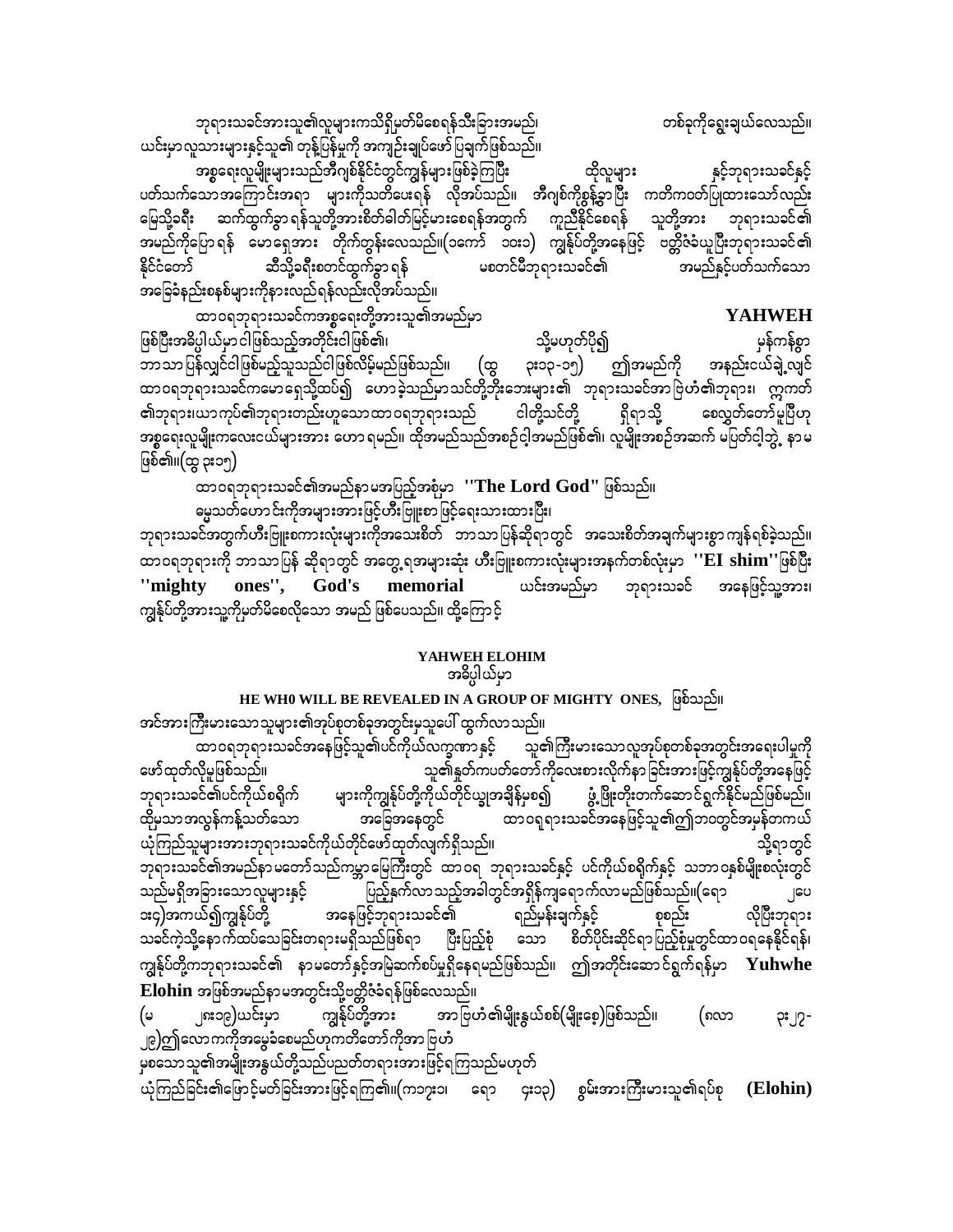တွင်ဘုရားသခင်၏ အမည်နာမ တော် ဟောပြောချက်ပြီးပြည့်စုံမှု ဖြစ်လိမ့်မည်။ ယင်းကိုလေ့လာမှု ၃.၄တွင်ပို၍ အသေး စိတ်ရှင်းပြထားပါသည်။

### ၁.၄ ကောင်းကင်တမန်တော်များ

ဤလေ့လာမှုတွင်ရှေးယခင်ကတွေးတောမှုများအားလုံးကိုစုစည်း၍ ကောင်းကင်တမန်တော်များအဖြစ်စဉ်းစားကြမည် ဖြစ်သည်။

- ရပ်ပိုင်းဆိုင်ရာ လူပုဂ္ဂိုလ်များ

- ဘုရားသခင်၏အမည်နာမတော်သယ်ဆောင်မှု

ဘုရားသခင်၏ဆန္ဒတော်အတိုင်းဆောင်ရွက်ရန်၊ ဘုရားသခင်၏ ဝိညာဉ်ဆိုင်ရာ လုပ်ငန်းများ ဆောင်ရွက်မည့်လမ်းကြောင်းများ

- ဘုရားသခင်၏ပင်ကိုယ်စရိုက်နှင့်အတွင်းခံ

- ဘုရားသခင်၏အလွယ်တကူသိမြင်နားလည်လွယ်မှု

ထာဝရဘုရားသခင်ကိုဘာသာပြန်သည့် ကျွန်ုပ်တို့အနေဖြင့်လေ့လာမှု ၁.၃တွင်အတွေ့ ရအများဆုံး ဟိဳဗြူးစကားလုံးများမှာ ''Elohin'' ဖြစ်ကြောင်းဖော်ညွှန်းခဲ့ပြီးဖြစ်သည်။ ယင်းကအင်အားကြီးမားသူများဟု ဆိုလို သည်။ သယ်လာသောအင်အားကြီးမားသူများ ကိုထိရောက်စွာ ထာဝရဘုရားသခင်၏အမည်ကို ထာဝရဘုရားသခင်ဟုခေါ် နိုင်သည်။ ယင်းမှာသူတို့၏ ဘုရား သခင်နှင့် အနီးကပ်ဆက်စပ်မှုကြောင့်ဖြစ်သည်။ ထိုသူများမှာကောင်းကင် တမန်များဖြစ်ကြသည်။

ကမ္ဘာဉီးကျမ်း-၁တွင်ကမ္ဘာကြီးဖန်ဆင်းသည့်မှတ်တမ်းကဘုရား သခင် ဖန်ဆင်းမှုနှင့်ပတ်သက်သောအမိန့်တော်များကို ဘုရားသခင်က ကျွန်ုပ်တို့အားမိန့်ကြားသည်။ ယင်းမှာပြီးဆုံးသွားပြီး၊ ထိုသူများမှာ ယင်း အမိန့်တော်များကိုသယ်လာသော ကောင်းကင်တမန်များဖြစ်သည်။

တန်ခိုးကြီးသောနှတ်ကပတ်တော်အသံကိုနားထောင်လျက် အမိန့်တော် အတိုင်းဆောင်ရွက်သော ကောင်းကင်တမန်တော်တို့ ထာဝရဘုရားကို ကောင်းချီး ပေးကြလော့။(ဆာ ၁၀၃း၂၀)

ကမ္ဘာကြီးကိုဖန်ဆင်းသည့်ဘုရားသခင်နှင့်ပတ်သက်၍ဖတ်ရှ လေ့လာ သောအခါဤအလုပ်မျိုးကိုကောင်းကင်တမန်များ အားဖြင့် အမှန်တကယ် ဆောင်ရွက် လုပ်ဟု ယူဆခြင်းမှာ အကျိုးအကြောင်း ္း<br>ကမ္ဘာ ဦးကျမ်း-၁တွင် မှတ်တမ်းတင်ထားသကဲ့သို့ ဆီလျော်ပေသည်။(ယောဘ ၃၈း၄-၇) ယ္ခုအချိန်သည် ဖန်ဆင်းသည့်ဖြစ်ရပ်များကို အကျဉ်းချုံးဖော်ပြရန် အချိန်ကောင်းဖြစ်သည်။

\_\_<br>နေ့-၁ အလင်းရောင်ရစေမည့် နေရာတွင်အလင်းရောင်ရှိသည်ဟု ထာဝရဘုရားသခင်ကဆိုသည်။ (ပ ၃) ကောင်းကင်ပြင်ကရေကို ရေ၏အလယ်တွင်ကျယ်ပြန့်သောကောင်းကင်ပြင် တစ်ခုရှိပါစေ၊ နေ့- ၂ မြေပြင်ပေါ် တွင်ခွဲခြားမှုရှိပါစေ၊ ထိုအတိုင်းဖြစ်ပါစေ၊၊(ပ ၆ႉ၇) ဟုဘုရားသခင်ကဆိုသည်။ နေ့-၃ကောင်းကင်ပြင်ပေါ် မှရေသည် ပင်လယ်သမုဒ္ဒယာအဖြစ် စုစည်းပါစေ၊ အတ တက္က ခြောက်သွေ့ သော်လည်းမြေပေါ် ပေါက်ပါစေ၊ထိုအတိုင်း ဖြစ်ပါစေဟုဘုရားသခင်ကဆိုသည်။(ပ ၉)

နေ့-၄ ကောင်းကင်ပြင်တွင်အလင်းရောင်ရှိပါစေ၊ ထိုအတိုင်းဖြစ်ပါစေ။(ပ ၁၄-၁၅)

ရေမုရွေ့လျားနိုင်သောသတ္တဝါများစွာ သယ်ယူလာပါစေ၊ နေ့-၅ ပျံသန်းနိုင်သောငှက်များစွာဖြစ်ပါစေ၊ဘုရားသခင်က သက်ရှိသတ္တဝါများကို ဖန်ဆင်းပါစေ၊ ထိုအတိုင်းဖြစ်ပါစေဟုဘုရားသခင်ကဆိုသည်။(ပ ၂၀-၂၁)

နေ့-၆ ကမ္ဘာမြေကြီးမှသက်ရှိသတ္တဝါများပေါ် ပေါက်လာပါစေ၊ ကျွဲ၊ နွားများတွားသွားသတ္တဝါများ ပေါ် ပေါက်ပါစေ၊ထိုအတိုင်းဖြစ်ပါစေဟု ဘုရားသခင်ကဆိုသည်။(ပ ၂၄)

ခြောက်ရက်မြောက်နေ့တွင်ပင်လူကိုဖန်ဆင်းခဲ့သည်။ ငါတို့ ပုံသဏ္ဍာ န်နှင့်တညီတသဏ္ဍာ န်တည်းဟူကိုဖန်ဆင်းကြစို့ဟု ဤအချက်ကို ဆိုသည်။(က း၂၆)ကျွန်ုပ်တို့အနေဖြင့် ဘုရားသခင်က လေ့လာမှု အပိုဒ်-၁.၂ ဤနေရာတွင်ဖော်ပြသည့်ဘုရားသခင် တွင်လေ့လာခဲ့ပြီးပြီ၊လက်ရှိအခြေအနေနှင့် မှာလူပုဂ္ဂိုလ်အနေဖြင့်ရှိသောဘုရားသခင်ကိုယ်တိုင်ကိုရည်ညွှန်းရ<u>ံမ</u>ျှမဟုတ်သည်ကို ကျွန်ုပ်တို့ကမှတ်သားလိုကြသည်။ .<br>လူဖြစ်ပါစေဟူသော အချက်တွင် ဘုရား သခင်က လူတစ်ဦးတစ်ယောက်ထက်ပိုသောလူများကို ရည်ညွှန်းခြင်းဖြစ်သည်။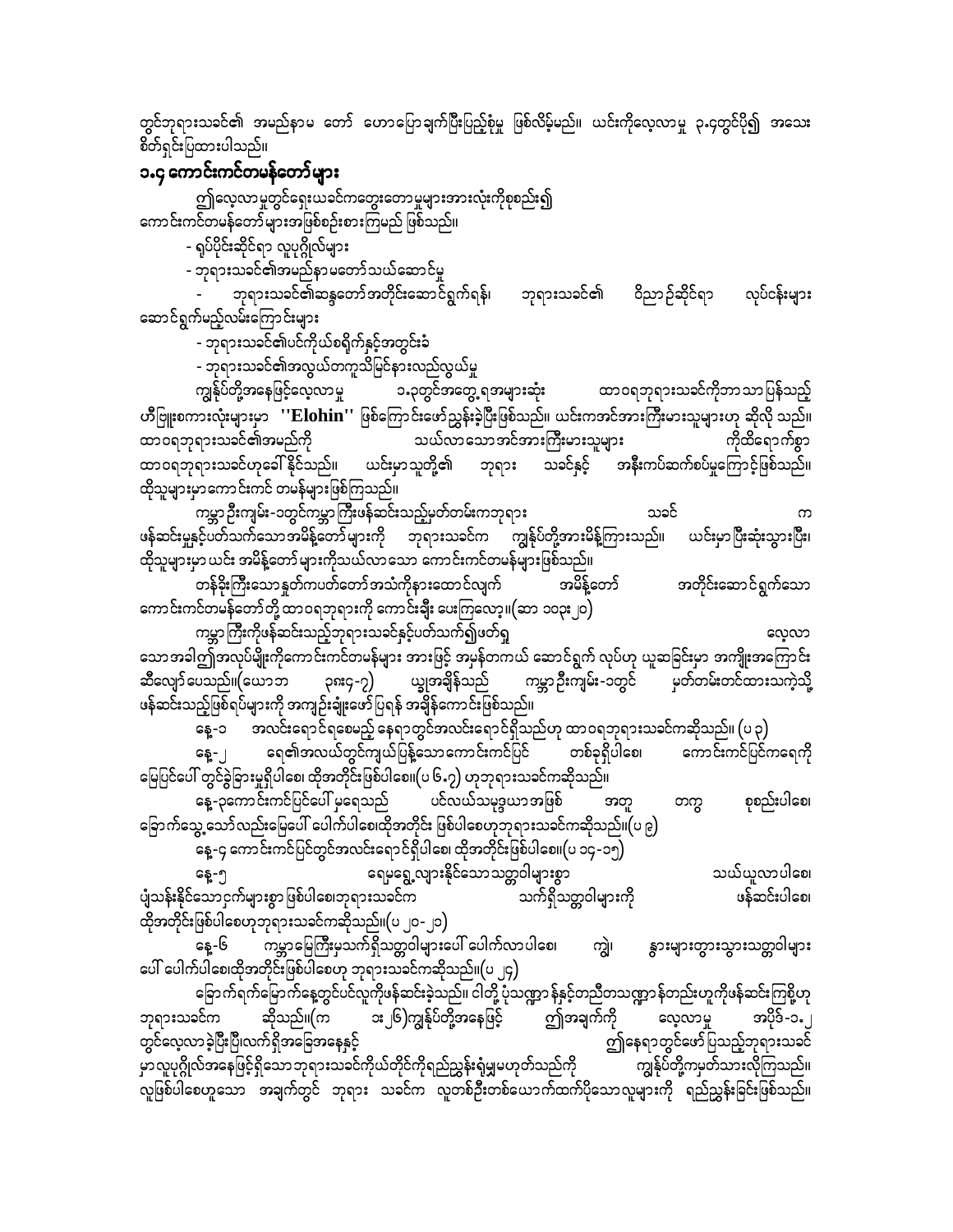ဘုရားသခင်ကိုဘာသာပြန်သော ဟိဳဗြူးစကားလုံးမှာ ဖြစ်ပြီး၊ အင်အားကြီးမားသောလူများဟု Elohim ကောင်းကင်တမန်များကို ရည်ညွှန်း၍ ဆိုလေသည်။ ကောင်းကင်တမန်များကသူတို့၏ ပုံရိပ်ထဲတွင်ကျွန်ုပ်တို့အား ဖန်တီးသည်ဟု ဆိုခြင်းမှာသူတို့နှင့်လည်း ကျွန်ုပ်တို့တွင်ရှိသော ရုပ်ခန္ဓာ ရှိသည်ဟုဆိုလိုသည်။ ထို့ကြောင့်သူတို့သည်လည်း အမှန်တကယ် ရုပ်လုံး ရှိသော ဘုရားသခင်ကဲ့သို့တူညီသောသဘာဝကို မျှဝေခံစားသော သူများ ဖြစ်ပေသည်။

\*\*သဘာဝ<sup>ာာ</sup> ကို ဤနေရာတွင်လူတို့၏ရပ်ပိုင်းဆိုင်ရာအသွင်အပြင် အားဖြင့်မည်သည်နှင့်အခြေခံကျကျ တူညီသည်ကို ညွှန်းဆိုခြင်းဖြစ်သည်။ သမ္မာကျမ်းစာထဲတွင်သဘာဝနှစ်ခုရှိသည်။ စကားလုံး၏ အဓိပ္ပါယ်ဖွင့်ဆိုချက် အရထိုသဘာဝနှစ်ခုကို တစ်ပြိုင်နက်တည်းရှိစေရန်မှာမဖြစ်နိုင်ပေ။

#### ဘု ရားသခင်၏သဘၥဝ(ဘု ရားဂုဏ်တော် ၏သဘ၁၀)

မကောင်းသောအရာသည်ဘုရားသခင်ကိုသွေးမဆောင်နိုင်၊ ပြီးပြည့် စုံသောသူဖြစ်သည်။ (ရော ၉း၁၄၊ ၆း၂၃၊  ${\bf Cp}$ **m** ၉၀း ၂၊ မ ၅း၄၈၊ ယာ **း**၁၃)

ဘုရားသခင်သည်မသေနိုင်-သေခြင်းကင်း၏(၁တိ ၆း၁၆)

ဘုရားသခင်တွင်ဘုန်းတော်နှင့်တန်ခိုးအားအပြည့်ရှိသူဖြစ်သည်။ (ဟေရှာ ၄၀း၂၈)

ဖြစ်ပြီး ယင်းမှာထာဝရဘုရားသခင်နှင့်ကောင်းကင်တမန်တော်များ၏ သဘာဝ ယေရှုအားသူ၏ရှင်သန်ထမြောက်ချိန်တွင် ထိုသဘာဝကိုပေးလိုက်သည်။(တ ၁၃း၃၄၊ ဗျာ ၁း၁၈၊ ဟေဗြဲ ၁း၃)ယင်းမှာကျွန်ုပ်တို့ ကတိပြုထားသော သဘာဝဖြစ်သည်။ (လု၂၀း၃၅၊၃၆၊ ၂ပေ ၁း၄၊ ဟေရှာ ၄၀း၂၈၊  $\,\bf CP\,$   ${\bf v}\,$  ၁၁ $)$ 

#### လူသား သဘာဝ

အပြစ်သွေးဆောင်ခြင်းကိုခံရသည်၊ (ယာ ၁း၁၃-၁၅)ယင်းမှာ ယိုယွင်းသော သဘာဝစိတ်အားဖြင့်ဖြစ်၏။ (ယေ ၁၁ႏြယ္ ၂၁-၂၃)

အပြစ်မရှိသောကြောင့်သေခြင်းသို့ရောက်၏။(ရော ၅း၁၂၊၁၇၊ ၁ကော ၁၅း၂၂)

ရုပ်ပိုင်း(ဟေရှာ ၄၀း၃၀)နှင့်စိတ်ပိုင်း(ယေ ၁၀း၂၃) နှစ်မျိုးစလုံးတွင် အလွန်ကန့်သတ်သောအင်အားရှိသည်။

ဤနေရာမှလူကောင်း၊ လူဆိုးအားလုံးယျှအခါ ပိုင်ဆိုင်နေကြသော သဘာဝဖြစ်သည်။ ထိုသဘာဝ၏အဆုံးစွန်အခြေအနေမှာ သေခြင်းတရား ဖြစ်သည်။(ရော ၆း၂၃) ထိုအခြေမှာယေရှအနေဖြင့် သူ၏သေခြင်းဘဝကို ပိုင်ဆိုင်ခဲ့စဉ်က ရှိခဲ့သောသဘာဝဖြစ်သည်။ (ဟေဗြဲ ၂း၁၄-၁၈၊ ရော ၈း၃၊ ယော ၂း၂၅၊ မာ ၁၀း၁၈) အင်္ဂလိပ်စကားလုံး nature မှာအတော် ထင်ရှားမှု မရှိသဖြင့် မဆီမလျော် ပေ။ ယင်းကိုကျွန်ုပ်တို့အနေဖြင့်  $\bf{John}$ ဟာ ရက်ရောတဲ့ သဘာဝရှိသူတစ်ဦးဖြစ်တယ်၊ဤစာကြောင်းမျိုးမှာရေးနိုင်တယ်။

အလယ်အလတ်ဖြစ်ဖို့သူ့ ရဲ့သဘာဝကမဖြစ်နိုင်၊ ဒါပေမယ့် သူက သူအားနဲ့ ပတ်သက်ပြီးအတော်ဂုဏ်ယူနိုင်တယ်၊ ဟူသောစကားလုံးကိုမည်ကဲ့သို့အသုံးပြု မည်ကိုဆိုလိုရင်းမဟုတ်ပါ။

# ကောင်းကင်တမန်တော်ဆိုင်ရာအသွင်အပြင်များ

ကောင်းကင်တမန်တွေဟာဘုရားသခင်ရဲ့သဘာဝဖြစ်လို့ သူတို့မှာ ဒုက္ခ ရောက်မှုဆိုတာမရှိရဘူး၊မသေနိုင်ဘူး၊<br>ဒုက္ခအပြစ်ကြောင့် သေစေနိုင်တာကို မြင်တွေ့ရမယ်၊ (ရော ၆း၂၃)၊ သူတို့မှာရုပ်ပိုင်းဆိုင်ရာပုံ သဏ္ဍာန်တည်ရှိမှုရှိရမယ်၊ .<br>ဒါကြောင့် ကောင်းကင်တမန်တော်တွေ ကမ္ဘာမြေ ပေါ် မှာပေါ်လာတဲ့အခါ သူတို့ဟာသာမန်လူတွေနဲ့ တူညီနေကြတာ ဖြစ်တယ်။

ကောင်းကင်တမန်တော်တွေဟာဘုရားသခင်ရဲ့ နူတ်ကပတ်တော်တွေကို သူတို့ ပြောဘို့အာ ဗြဟံဆီကိုလာကြ၏၊နဂိုကတည်းက အဖြစ်ပြုမှုကြပြီး အာဗြဟံကို လူသား ခြေကိုဆေးပြီးလျှင် ယူခဲ့ပါရစေ၊ ထိုအချက်မှာသူတို့၏အသွင်အပြင်ဖြစ်သည်။ရေအနည်းငယ်ကို သစ်ပင်အောက်၌ လျောင်းနေကြလော့။(က ၁၈း၄)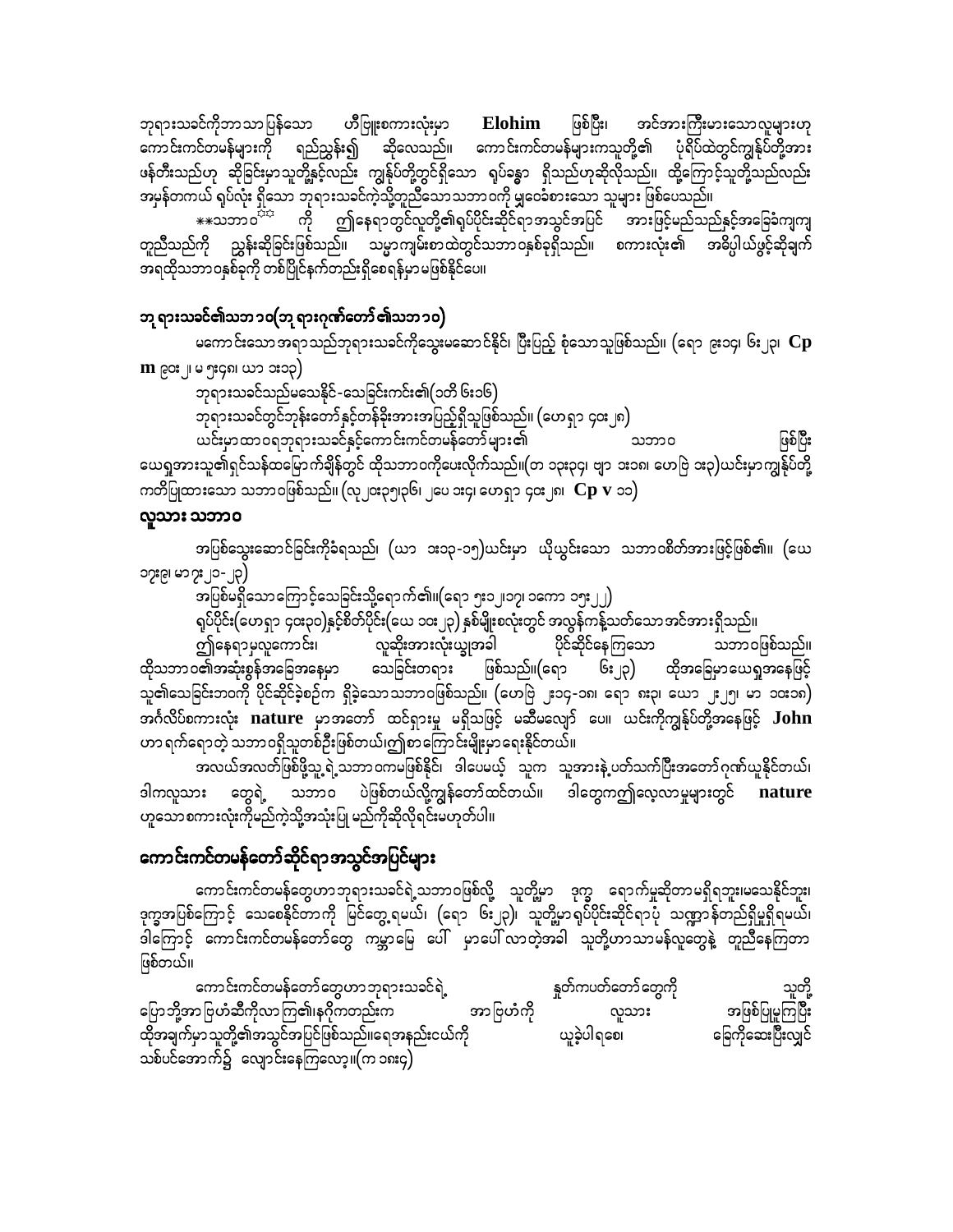ကောင်းကင်တမန်နှစ်ပါးတို့သည်သောဒုံ $({\bf Sodom})$ မြို့မှလောကထံသို့ သွားကြသည်။ တဖန်သူတို့ကိုလောကနှင့်သောဒုံ မြို့သားများနှစ်မျိုးစလုံးက လူများအဖြစ်သာအသိအမှတ်ပြုခဲ့ကြသည်။ သောဒုံမြို့သို့ ကောင်းကင်တမန် တော်နှစ်ပါးရောက်လာကြသည်။ ၄င်းတို့အားလောက ကသူနှင့်အတူထို ညအိပ်ရန်ဖိတ်ကြားလိုက်သည်။ သို့ရာ၌ သောဒုံမြို့သားများက သူ၏အိမ်သို့ ရောက်ကာခြိမ်းခြောက်လျက် $\ast\ast$ ဤညသင်၏ အိမ်သို့လာကြသူများအဘယ်မှာ နည်းဟုမေးလိုက်သည်။<sup>ာင်</sup> ထိုလူများကဘာမျှမလုပ်ကြပါဟုလောက ကနှစ်သိမ့် စကားဆိုခဲ့သည်။ မှတ်တမ်းများအရသူတို့ကို \*\*လူများ<sup>သာ</sup>ဟုလည်း ခေါ်ကြသည်။ ထိုလူများ (ကောင်းကင်တမန်များ)သည်သူတို့၏ လက်များကို ရှေ့သို့ဆန့်တန်း ၍လောကကိုကယ်တင်ခဲ့ကြသည်။ ထိုလူများကလောကကို ဘုရားသခင်က သောဒုံမြို့ကိုဖျက်ဆီးရန်ကျွန်ုပ်တို့အား စေလွှတ်လိုက်သည်ဟုဆိုသည်။(က ၁၉း၁၊ ၅း၈၊ ၁၀၊၁၂၊၁၃)

ထိုအဖြစ်အပျက်များပေါ် မှမ္မေသတ်ကျမ်းအသစ်ကကောင်းကင် တမန် တော်များသည် လူများ၏ပုံသဏ္ဍာန်ရှိကြောင်း အတည်ပြုထားသည်။ များကို ဧည့်ခံရန်မမေ့မလျော့ကြနှင့်၊ သူစိမ်း အချို့ကကောင်းကင်တမန်များကိုမသိပေ လူစိမ်းများအသွင် ဧည့်ခံတတ်ကြသည်။(ဟေဗြဲ ၁၃း၂)

- ယာကုပ်သည်တစ်ဦးတည်းတစ်ညလုံးလူစိမ်းတစ်ဦးနှင့် လုံးထွေး နေခဲ့သည်(က ၃၂း၂၄)၊ နောက်ပိုင်းတွင်ထိုသူသည် ကောင်းကင်တမန် တော်တစ်ဦးဖြစ်သည်ဟုသိရသည်။(ဟော ၁၂း၄)
- သူတို့သည်တွေးတော သောစိတ်ရှိနေစဉ်တွင် လူနှစ်ယောက်တို့သည် ပြိုးပြိုးပြက်ပြက်သောအဝတ်ကိုဝတ်ဆင်လျက်  $\overline{(\text{Q})}$ ပြီးပွဲ ပြစ်တော် ရှင်သန်ထမြောက်လာချိန်တွင်ပေါ် လာသည်။ $\overline{(\text{P})}$ ား၁၀)၊ ထိုလူများ သည်ကောင်းကင်တမန်တော် များဖြစ်ကြသည်။

လူတစ်ဦး၏တိုင်းတာမှုကို ကောင်းကင်တမန်၏တိုင်းတာမှုတွင် အသုံးပြုသည်ကိုစဉ်းစားကြည့်ပါ။ (ဗျာ ၂၁း၁၇)

#### ကောင်းကင်တမန်များသည်ဒုက္ခမခံစားကြရ

ကောင်းကင်တမန်များသည်ထာဝရဘုရားသခင်၏ သဘာ၀အတိုင်း ဖြစ်၍မသေနိုင်ကြ၊ အပြစ်ကြောင့်သေခြင်းတရား ဖြစ်ပါ်မှုကိုကြည့်လျှင် သူတို့ သည်ဒုက္ခမခံစားကြရ မူလဂရိနှင့်ဟီးဗြူးစကားလုံးများက ''Gnfel'' ကို messaper ဟု အဓိပ္ပါယ် ပြန်ဆိုထားသည်။ ကောင်းကင်တမန်များသည် ဘုရားသခင်ကိုလေးစားပြီး ဘုရားသခင်၏ သတင်းပို့သူများ အစေခံများ ဖြစ်ကြသည်။ ထို့ကြောင့်ဒုက္ခဖြစ်နေသူအဖြစ်တွေးတော ရန်မဖြစ်နိုင်ပေ။ သို့ဖြစ်ရာ ဘာသာပြန်ဆိုနိုင်သော ''aggelos''ကို "messenper" Angels ဟုလည်း၊ ဟု လူသားများနှင့်ဆက်သွယ်ပြောဆိုသောအခါ ဘာသာပြန်ဆိုသည်။ ဉပမာဗတ္တိဇံသောရှင်ယော၏ (မ၁၁း၁၀) နှင့်သူ၏ သတင်းသယ်ယူသူများ (လှ ၇း၂၄)ယေရှု၏သတင်းပေးပို့သူ (လှ ၉း၅၂)၊  $\overline{\rm Jerich}$ ၀ ကိုထောက်လှမ်းသူများ (ယာ ၂ႏ၂၅) သို့ဖြစ်ရာ လူသား သတင်း ပို့သူများအဖြစ်ရှိသော ကောင်းကင်တမန်တော်များတွင် ဒုက္ခခံစားမှုရှိနိုင်သည်။

အောက်ပါစာပိုဒ်များသည်ကောင်းကင်တမန်တော် များအားလုံးသည် သဘာဝအားဖြင့်ထာဝရဘုရားသခင်အား လေးစားသူများ ဖြစ်ကြ၍ ဒုက္ခခံစားမှု မရှိနိုင်ကြကြောင်းရှင်းလင်းစွာ ပြဆိုထားသည်။

ထာဝရဘုရားသည်ပလ္လင်တော်ကိုကောင်းကင်ဘုံ၌ တည်တော်မူ၍ အာဏာတော်သည်ခပ်သိမ်းသောအရပ်တို့ကိုနှံ့ပြားစေ၏။ တန်ခိုးကြီး၍ နူတ်က ပတ်တော် ၏အသံကိုနားထေင်လျက်အမိန့်တော်အတိုင်းဆောင်ရွက်သော ကောင်းကင်တမန်တော်တို့ထာဝရဘုရား ကိုကောင်းချီးပေးကြလော့၊ အလိုတော်သို့လိုက်သောအမှုတော်ထမ်းကောင်းကင်ဗိုလ်ခြေတော်အပေါင်းတို့ ထာဝရဘုရားကို ကောင်းချီး ပေးကြလော့။(ဆာ ၁၀၃း၁၉-၂၁)

☀☀ကောင်းကင်တမန်အပေါင်းတို့ ထာဝရဘုရားကို ချီးမွမ်းကြလော့၊ ကောင်းကင်ဗိုလ်ခြေအပေါင်းတို့<mark>ချီး</mark>မွမ်းကြလော့။<sup>ာာ (</sup>ဆာ၁၄၈း၂)

ကောင်းကင်တမန်တော်များသည် အားလုံးအုပ်စိုးသော ဝိညာဉ်တော်များ မဟုတ်သလော၊ သူတို့ကိုကယ်တင်မှု၏ အမွေဆက်ခံ သူများဖြစ်ကြမည့် ယုံကြည်သူများအတွက် အုပ်စိုးရန် စေလွှတ်သလော။ (ဟေဗြဲ ၁း၁၃၊၁၄)

"all" ဟူသောစကားလုံးကိုထပ်ကာတလဲလဲသုံးခြင်းမှာ ကောင်းကင်တမန်တော်များကိုအကောင်းနှင့်အဆိုးဟူ၍အုပ်စုနှစ်စု ခွဲခြားထားမှု မရှိကြောင်းပြဆိုလျှက်ရှိသည်။ ကောင်းကင်တမန်များ၏ သဘာဝနှင့် ပတ်သက်၍ရှင်းလင်းစွာနားလည်မှု၏အရေးပါမှုမှာ သစ္စာရှိမှု၏ ရလဒ်ကို သူတို့၏သဘာဝအလိုက်မျှဝေခံစားရန်ဖြစ်သည်။ နောင်ဘဝကိုလည်းကောင်း၊ သေခြင်းမှထမြောက်ခြင်းကို လည်းကောင်း၊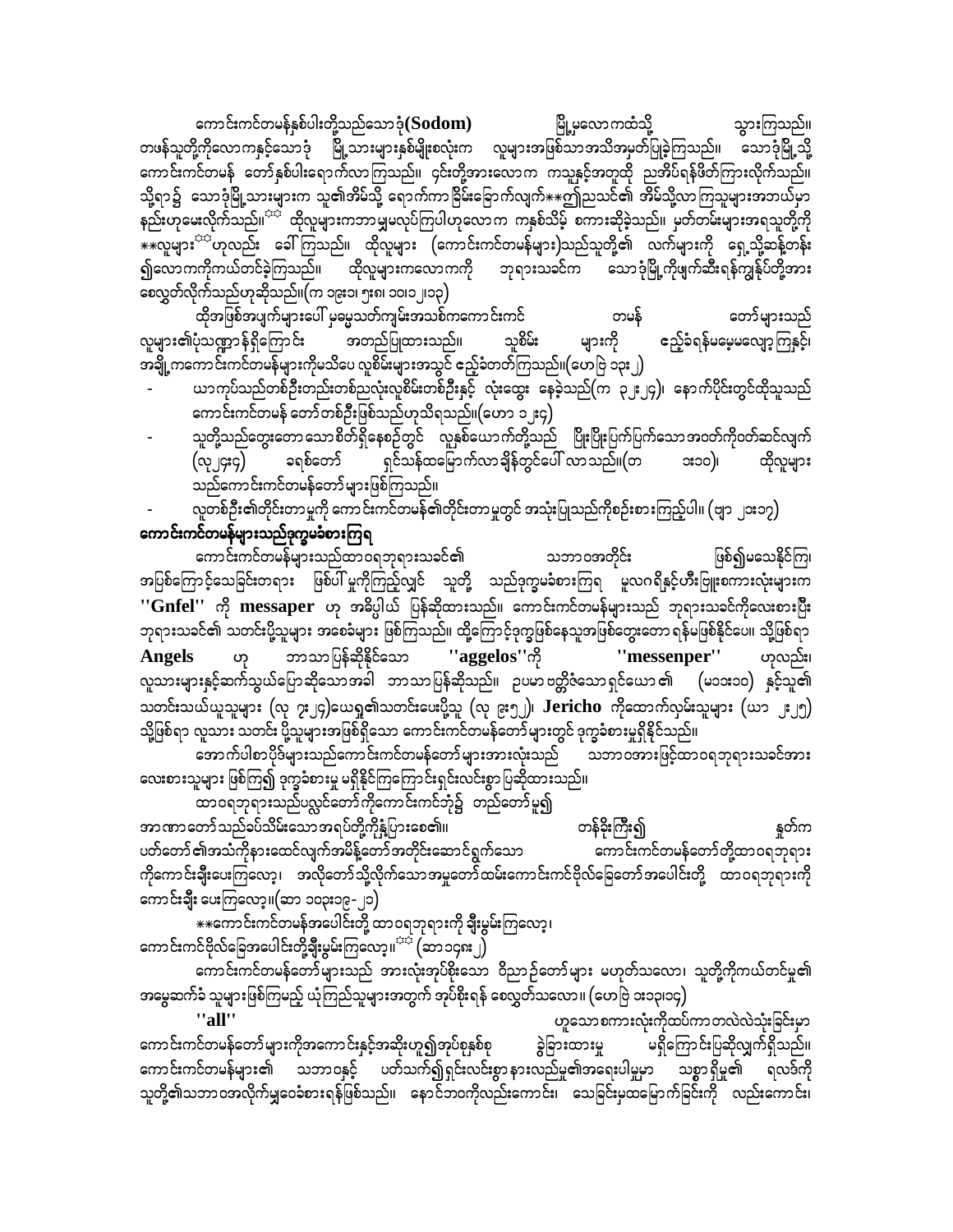ရထိုက်သည်ဟု ရှင်တော်မူခြင်းကို ခံရသောသူတို့သည် ခုံမက်ခြင်း၊ ထိမ်းမြားပေးစားခြင်းကိုမပြုတတ်ကြ။ သေခြင်းနှင့် အစဉ်ကင်းလွှတ်၍ကောင်းကင်တမန်ကဲ့သို့ဖြစ်သည်သာမက

(လု၂**း**၃၅၊၃၆)

ထမြောက်ခြင်း၏သားဖြစ်သောကြောင့်ဘုရားသခင်၏သားဖြစ်ကြ၏။ ဤအချက်မှာလက်ဆုပ်လက်ကိုင်ပြုရန်အရေးကြီးသော အချက်တစ်ခုဖြစ်သည်။

ကောင်းကင်တမန်တော်များသည်မသေနိုင်ကြ၊ သေခြင်းတရားသည် ကောင်းကင်တမန်တော်များကိုချုပ်ကိုင်ခြင်းမပြုနိုင် (ဟေဗြဲ ၂း၁၆)အကယ်၍ကောင်းကင်တမန်တော်များသည်ဒုက္ခကို ခံစားနိုင်ကြလျှင် ခရစ်တော်ရှင်သန်ပြန်လည်ရှင်ထမြောက်လာသည့် အချိန်တွင်ဆုလာဘ်ပေးရန် သင့်သည်ဟု တွေ့ နေသောသူများသည်လည်း၊ ဒုက္ခဆင်းရဲကို ခံကြရမည်ဖြစ်သည်။ ဒုက္ခဆင်းရဲခြင်းမှ သေခြင်းတရားကို ဖြစ်စေသည်ကို ၆း၂၃)၊ သူတို့တွင်ထာ ဝရဘဝကိုမရရှိနိုင်၊ အကယ်၍ကျွန်ုပ်တို့တွင် ဒုက္ခဖြစ်နိုင်ဘွယ်ရာ မြင်ရပြီး(ရော -<br>တစ်ခုရှိပါကကျွန်ုပ်တို့တွင်သေခြင်းတရားကိုလည်း ခံနိုင်ရန်အားရှာကြမည်ဖြစ်သည်။ သို့ဖြစ်ရာကောင်းကင်တမန်တို့၏သဘာဝကို မြွှဝေရန်ကျွန်ုပ်တို့၏ဆုလာဘ်ကိုမြင့်စေပြီးကောင်းကင်တမန်က<sup>်</sup> ဒုက္ခကို ခံစားနိုင်ပြီးဘုရားသခင်၏ ထာဝရဘဝအတွက်အဓိပ္ပါယ် ကင်းမဲ့အောင် ပြုနိုင်သည်ဟု ပြော ရမည်ဖြစ်သည်။ ကောင်းကင်တမန်များသို့ရည်ညွှန်းမှု(လု ၂၀း၃၅၊၃၆)ကကောင်းကင်တမန်များအား အကောင်းအဆိုး ခွဲခြားမှု မရှိကြောင်းပြဆိုထားသည်။ ကောင်းကင်တမန်တစ်မျိုးတည်းမှာ ရှိသည် ဟုဆိုသည်။

အကယ်၍ကောင်းကင်တမန်တော်များသည်ဒုက္ခခံစားရပါက ထာဝရဘုရားသခင်အနေဖြင့်သူ၏ကောင်းကင်တန်တော် များမှတဆင့် ဆောင်ရွက်မည်ဟုကြေညာထားသည်ကိုသိမြင်လျက်ကျွန်ုပ်တို့၏ ဘဝအတွင်းနှင့်လောကရေးရာအဖြာဖြာကိုမှန်ကန်စွာ ဆောင်ရွက်မှုမှာ အချည်းနှီးဖြစ်ကျန်ရစ်တော့သည်။(ဆာ ၁၀၃း၁၉၊၂၁)

ကောင်းကင်တမန်တော်များမှတဆင့်ဆောင်ရွက်လျက် ထာဝရ ဘုရားသခင်သည်သူ၏ဝိညာဉ်တော်၊ တန်ခိုးတော်အားဖြင့် အရာရာကို အောင်မြင်နိုင်သည်ဟူသောအချက်ကိုနှလုံးသွင်းကြရသည်။(ဆာ ၁၀၄း၄) သူတို့အနေဖြင့် ထာဝရဘုရားသခင်အား ရှိသေသမှုမပြုသင့်ဟူသော အချက်မှာ မဖြစ်နိုင်ချေ၊ နိုင်ငံတော်တည်ထောင်ပါစေသော် အလိုတော်သည် ကောင်းကင်ဘုံ၌ ပြည့်စုံသကဲ့သို့ မြေကြီးပေါ် မှာပြည့်စုံပါစေတော့ ဟု ခရစ်ယာန်ဘာသာဝင်များကနေ့စဉ်ဆုတောင်းသင့်သည်။(မ အကယ်၍ဘုရားသခင်၏ ၆း၁၀) တမန်တော်များသည်ကောင်းကင်ဘုံအတွင်းမှ တမန်တော်များနှင့်ယှဉ်ပြိုင်ရမည်ဆိုပါက ဒုက္ခခံစားနေကြရသော မပြုလုပ်နိုင်သဖြင့် ထိုနေရာသို့အပြည့်အဝ စေလွှတ်ခြင်း ဘုရားသခင်၏ ဆန္ဒတော်သည် ာ<br>- ဘုရားသခင်၏အနာ ဂါတ်နိုင်ငံတော်အတွင်း တူညီသော အခြေအနေကိုရရှိကြလိမ့်မည်။ ု<br>ဒုက္ခဆင်းရဲမှုနှင့်လေးစားလိုက်နာမှုအကြား အမြဲတိုက်ပွဲတစ်ခုဖြစ်ပေါ် နေမည်။ ကမ္ဘာကြီးတစ်ခု အတွင်းထာ ၀ရ -<br>အခြေအနေကိုအသုံးပြုရန်မှာ ခက်ခဲသောမျှော်မှန်းချက်တစ်ခုဖြစ်သည်။ သို့ရာတွင်ယင်းမှာပြဿနာတစ်ရပ်မဟုတ်ပေ။ **သို့သော်**ခရစ်ယာန်အသင်းတော်များစွာတို့ကကောင်းကင်တမန် တော်များသည် ဒုက္ခခံစားရနိုင်သည်ဟုအတွေးစိတ်ကူးရှိကြပြီး၊ ကမ္ဘာကြီး ပေါ်တွင် ဒုက္ခနှင့်အခက်အခဲများအတွက် တာဝန်ရှိကြသော ဒုက္ခဖြစ်စေသည့် ကောင်းကင် တမန်တော်များယျွရှိနေသည်ဟု ဆိုသည်။ ကျွန်ုပ်တို့အနေဖြင့် ဤလွှဲမှားသောခံယူချက်ကို - စီတောမှုတွင်ပို၍ ပြည့်စုံစွာဆွေးနွေးကြ မည်ဖြစ်ပါသည်။ လက်ရှိအခြေအနေ တွင်ယျွကျွန်ုပ်တို့အနေဖြင့်အောက်ပါ

အချက်များကို လေ့လာကြမည်။

**᠅** ကမ္ဘာဉီးကျမ်း ၁တွင် မှတ်တမ်းပြုထားသကဲ့သို့ ကျွန်ုပ်တို့၏ ကိုယ်ပိုင်အဖြစ်မီကာ ဖန်တီးမှုတစ်ခုဖြစ်နိုင်သည်။ အတွင်းမည်သို့ဖြစ်ပျက်နေသည်ကိုတူညီသော အခြေအနေတစ် ကျွန်ုပ်တို့၏ ဤဘ၀ ရပ်အတွင်းမှ ၃း၅)ကိုခွဲခြား လက်ရှိကောင်းကင်တမန်များသည်အကောင်းအဆိုး သိရှိနိုင်ကြသည်။ (က ထိုအထက်အပိုင်းအခြားအတွင်းနေထိုင်ပြီး ဒုက္ခကို ကျူးလွန်ခဲ့ကြသောအချို့လူများကိုမအုပ်ချုပ်နိုင်။ သို့ရာတွင် ဤအရာ အားလုံးမှာလူတို့၏စိတ်အလိုလိုက်မှုသက်သက်သာ ဖြစ်သည်။ သမ္မာကျမ်းစာက ဒုက္ခခံစားရသော ကောင်းကင်တမန်တော်များမရှိဟုသိထားသောလက်ရှိအ ခြေ အနေနှင့်ပတ်သက်၍ကျွန်ုပ်တို့ကမည်သည့်အချက်များသိထားသင့် သည်ကို ပြောကြားပေသည်။ ကောင်းကင်တမန်တော်များအားလုံးသည် ဘုရားသခင်ကို လုံးဝလေးစားကြသည်။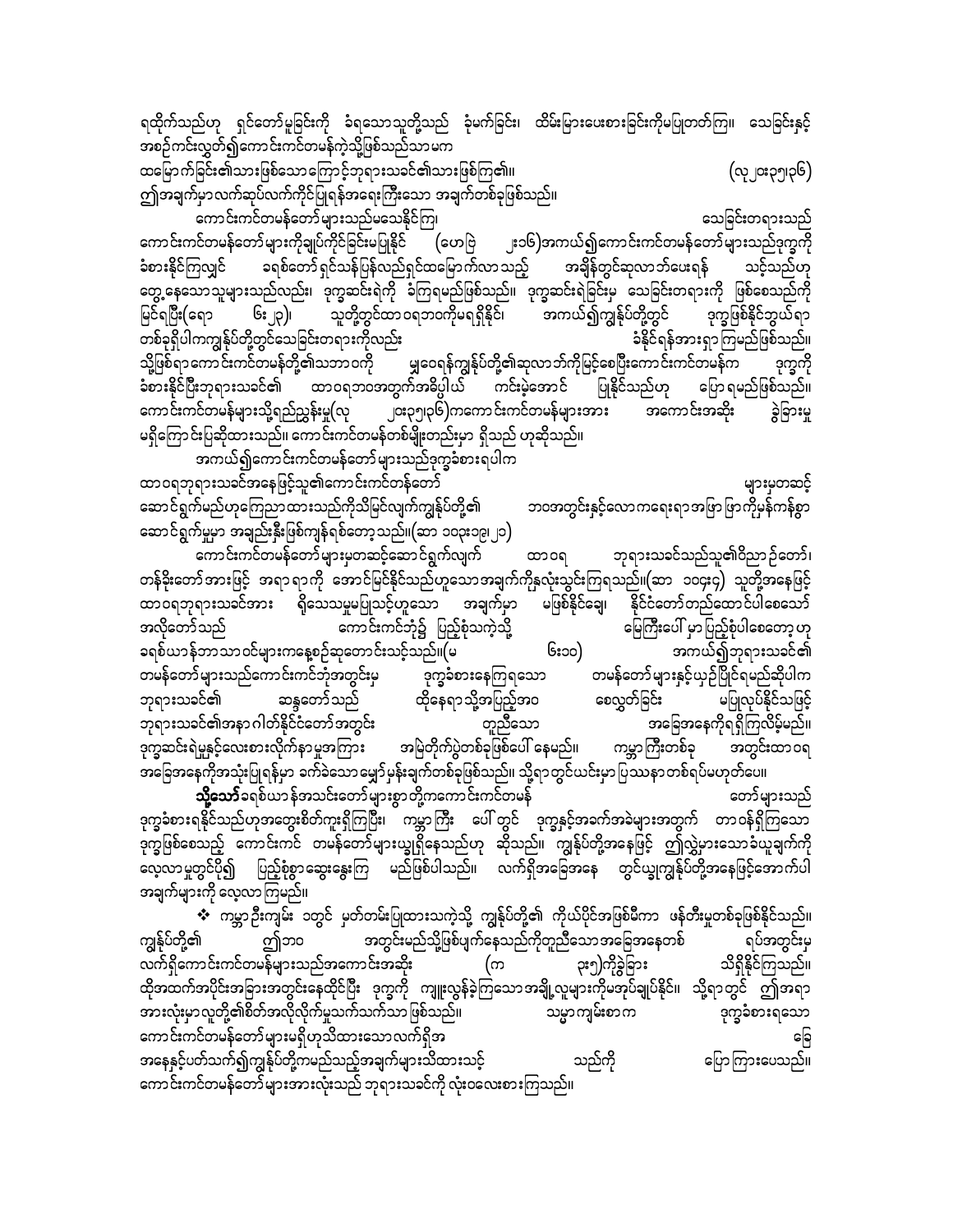- တန်ခိုးရှိသောသူအုပ်စုထဲတွင်ဖော်ထုတ်ခံရမည့်သူ ( ၁)
- ဖြစ်မည့်သူ (က)
- ဘုရားသခင်၏အမည် ' $\mathbf{{Y}}$ ahweh Elohim' သည်ဘာကိုဆိုလိုတာလဲ
- 
- မည်သည့်နည်းဖြင့်မဆိုအဓိပ္ပါယ်ဖွင့်ဆိုရန်မဖြစ်နိုင်ဘူးလား (ဃ)
- ဘုရားအများစုထဲမှတစ်ဆူလား ( ဂ)
- 
- သုံးဆူဘုရားတစ်ဆူလား (၁)
- ညီညွတ်မှုတစ်ခုလား (က)
- ဘုရားသခင်သည်

llÇ

ÇII

- 
- (ဃ)အမှန်တကယ်ရပ်ဝတ္တုဖြင့်တည်ရှိသောလူပုဂ္ဂိုလ်တစ်ဦးဖြစ်သည်
- ဘုရားသခင်ဟူသည်မရှိပါ ( ဂ)
- ာ<br>ထေထုအတွင်းမှဝိညာ ဉ်၏အပိုင်းအစတစ်ခုဖြစ်သည် ( ၁)
- (က) ကျွန်ုပ်တို့၏စိတ်အတွင်းအတွေးတစ်ခုမျှသာဖြစ်သည်

အဓိပ္ပါယ်ဖွင့်ဆိုချက်ဖြစ်သနည်း။

အောက်ပါတို့တွင်မည်သည့်အရာသည်ဘုရားသခင်၏ အမှန်ကန်ဆုံး

သော

- သဘာ၀ကိုရှုမြင်ခြင်း (ဃ)
- ( ဂ) ၁ရစ်ယာန်ဘာသာဝင်များသို့စကားပြောဆိုခြင်း
- ဆုတောင်း၍သမ္မာကျမ်းစာလေ့လာမှု
- ( ၁)
- အသင်းတော်သို့သွားခြင်း (က)
- မည်သည့်အချက်ကကျွန်ုပ်တို့၏ဘုရားသခင်အားယုံကြည်မှုကိုအများ ဆုံးကူညီပေးနိုင်ပါမည်နည်း။ **IIC**
- လေ့လာမှု ၁ မေးခွန်းများ
- မရှိသူများ၏အတွေးများသည် ခရစ်ယာန်အယူဝါဒကို ယုံကြည် အယုံအကြည်  $\Leftrightarrow$  ယင်းလက်ရှိဖြစ်တည်နေသော ဒုက္ခဖြစ်ကောင်းကင်တမန်တော် စိတ်ကူးကိုထောက်ခံ၍နားလည်မှုလွဲမှားနိုင်သောသမ္မာ စာပိုဒ်မှာအနည်းငယ်သာရှိပေသည်။ ကျမ်းစာ ထိုအချက်များကို ထုတ်ပေးသူ များထံတွင်ရရှိနိုင်သော မကောင်းဆိုးဝါးကို ရှာဖွေခြင်း (  $\,$  In search of  $\,$ Sa $\tan)$ တွင်ရေးသားထားသည်။ ထိုကဲ့သို့ စာပိုဒ် များကို ပြထားသောသမ္မာကျမ်းစာ သင်ကြားမှုကိုဝိဝါဒကွဲမှုမဖြစ်နိုင်ပေ။
- ''Angel'' ဟု ဂရိစာလုံးကဘာသာပြန်ထားသော ဟု အဓိပ္ပါယ်ရပြီး "messenger" လူသားကိုရည်ညွှန်းနိုင်သည်။ ယင်းကဲ့သို့ လူသား သတင်း ပို့သူမှာ ဒုက္ခဖြစ်နိုင်သည်။ အပြစ်တင်နိုင်သော ဘဝ၏အနူတ်လက္ခဏာဆော င်သည့် ဖြစ်ပေါ် နိုင်သည်။ လုပ်ရပ် အားလုံး .<br>အကောင်းဆိုးဝါးလူသားများမှာ ခရစ်ယာန်ဝါဒကိုအယုံအကြည်မရှိသူများတွင်အ များဆုံးတွေ့ ရသော ယုံကြည်မှုများအနက်တစ်ခုဖြစ်သည်။ အလားတူပင် ခရစ်စမတ်နှင့်ပတ်သက်သော ခရစ်ယာ န်ဘာသာကို

မျက်စိ ရှိတော်မူ၏၊(အဗ ဘုရားသခင်သည်ဒုစရိုက်ကိုကြည့်ရှုတော်မမှု၊ သန့်ရှင်းသော း၁၃)ဤအမြင်တွင်ကောင်းကင်ဘုံ တွင်မကောင်းမှု ကျူးလွန်သောသူမရှိနိုင်ပေအလားတူပင်(ဆာ ၅း၄၊၅)ကဘုရားသခင်သည် မတရားသောအမှုကိုနှစ်သက်သော ဘုရားမဟုတ်၊ ဆိုးသောသူကို လက်ခံတော် မမူ၊ မိုက်သောသူသည်အတံတော်သို့မဝင်ရ၊ မတရားသဖြင့်ပြုသော သူအပေါင်း တို့ကိုမုန်းတော်မူ၏ဟုရှင်းပြထားသည်။ ကောင်းကင်ဘုံတွင်ရှိသော ဘုရားသခင်ကို ဒုက္ခခံစားနေကြရသောကောင်းကင်တမန်တော်များက ထိုးနှက်တိုက်ခိုက်နေသည်ဟူသောအတွေးမှာ ထိုစာပိုဒ်များက ဖော်ပြသော အချက်များကိုအတော်ပင်ဝိဝါဒဖြစ်ပွားစေပေသည်။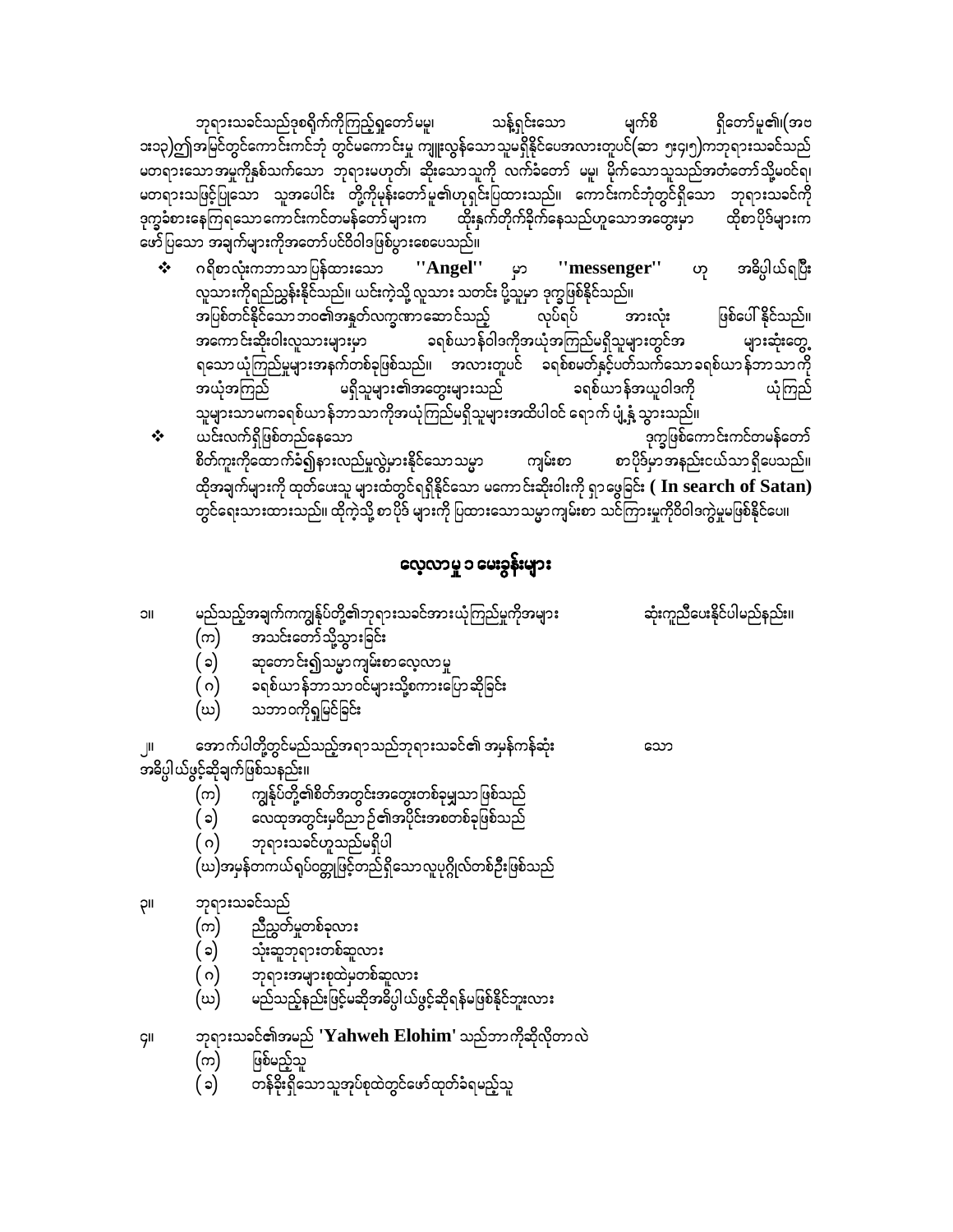ကိုဘာသာပြန်ဆိုထားသော ဟီးဗြူးစကားလုံးမှာအတိအကျအားဖြင့် သို့မဟုတ် "breath" "power" ကိုဆိုလိုသည်။ သို့ဖြစ်ရာဘုရားသခင်၏ ဝိညာဉ်တော်မှာဘုရားသခင်၏အနှစ်သာရဖြစ်သည်။ လေ့လာမှု ၄<sub>•</sub>၃တွင်ဝိညာဉ်တော် ဟူသော စကားလုံးသည်မည်သို့မည်ပုံတစ်ဦးတစ်ယောက်၏ စိတ်ခါတ်နှင့်စိတ်ခါတ်ထားရှိမှုကို ဉပမာအားဖြင့်ရှင်းပြထားမည်ဖြစ်ပါသည်။ ဝိညာဉ်တော်သည်ဘုရားသခင်၏အကာအကွယ်မဲ့တန်ခိုးတော်ကိုရည်ညွှန်းရုံမျှသာ မဟုတ်ကြောင်းကို(ရော၁၅း၁၉)ထင်ရှားသိခဲ့ပြီး ဘုရားသခင်၏ဝိညာဉ်တော်၏ တန်ခိုးတွင်လူတစ်ဦးတစ်ယောက်မည်ကဲ့သို့ တွေးခေါ် သည်ဟူသော အချက်မှာအတွေ့ ရများသော သမ္မာကျမ်းစာသင်ကြားမှုတစ်ခုဖြစ်ပြီး သူ၏ လှုပ်ရှားမှုများတွင်ဖော်ပြထားသည်။ (လု ၂၃း၇၊ မ ၁၂း၃၄)ကျွန်ုပ်တို့၏ ကိုယ်ပိုင် လှုပ်ရှားမှုများပေါ် မှအနည်းငယ်သော ရောင်ပြန်ဟပ်မှုတစ်ခုက ဤအချက်ကို ခိုင်မာ စေလိမ့်မည်ဖြစ်သည်။ ကျွန်ုပ်တို့ကတစ်စုံတစ်ရာကို တွေးတောပြီးနောက် ပိုင်းတွင်ထိုအရာ ကိုအကောင်အထည်ဖော်ဆောင်ရွက် ပို၍ကျယ်ကျယ် ကြသည်။ .<br>ပြန့်ပြန့်ဆိုရလျှင်ဘုရားသခင်၏ဝိညာ ဉ်တော်သည် တစ်သားတည်းဖြစ်သည်။ ထိုအရာမှာ ဘုရားသခင်

ဝိညာဉ်တော်နှင့်ပတ်သက်၍တိကျစွာအဓိပ္ပါယ်ဖွင့်ဆိုရန်မလွယ်ကူပေ။ ဉပမာအားဖြင့်အကယ်၍သင့်အနေဖြင့်မင်္ဂလာဆောင် တစ်ခုကိုသွားခဲ့ လျှင်ထိုနေရာတွင်အမှန်တကယ်စိတ်ကောင်းရှိပါရဲ့လားဟူသောအချက်ကို မှတ်ချက်ပေးရမည်ဖြစ်သည်။ ဤသို့ ပြုလုပ်ခြင်းဖြင့် ာ<br>အခြေအနေကောင်း ကြောင်း၊ မင်္ဂလာဆောင်နှင့် ပတ်သက်သည်များ အားလုံးကောင်းမွန်ကြောင်း၊ လူတိုင်းစနစ်တကျ .<br>မွန်ကြောင်း၊ ဝတ်စားဆင်ယင်ထားကြကြောင်း၊ ကောင်း အစားအသောက် လူများတစ်ဦးနှင့် တစ်ဦးကြင်ကြင်နာနာပြောဆိုနေကြကြောင်း၊ သတို့သမီးကလှပကြောင်းစသည်ဖြင့်မှတ်ချက်ပြုနိုင်မည်ဖြစ်သည်။ ထိုအရာ အားလုံးမှာ မင်္ဂလာဆောင်၏ စိတ်ဓါတ်ဖွဲ့စည်းမှုကိုပြဆိုပေသည်။ ထို့အတူ ဘုရား သခင်၏စိတ်ဓါတ်သည်ဘုရားသခင်နှင့် ပတ်သက်သည့် အရာအားလုံးကို အကျဉ်းချုံး ဖော်ညွှန်းလျက်ရှိသည်။ မွေ့သတ်ဟောင်းကျမ်းတွင် ''Spirit''

၂.၁ ဘုရားသခင်၏ဝိညာဉ်တော် အဓိပ္ပါယ်ဖွင့်ဆိုချက် ဘုရားသခင်သည်ခံစားမှုနှင့်လှုပ်ရှားမှုရှိသောလူသား အစစ်အမှန်တစ်ဦး အဖြစ်ဘုရားသခင်၏ပင်ကိုယ်စရိုက်နှင့်အံဝင် ကျွန်ုပ်တို့ဘဝ နည်းလမ်းအတိုင်း ခွင်ကျဖြစ်မည့် ကျင့်ကြံနေထိုင်မည့်ဘုရားသခင်၏ဆန္ဒတော်နှင့် ကျွန်ုပ်တို့နှင့် ခံစားချက်များသူ၏ လူများကိုမျှဝေခံစားမည့်နည်းလမ်းအချို့ သူ့တွင်ရှိမည်ကို မျှော်မှန်းထားရမည်။ ဘုရာသခင်ကထိုအရာအားလုံးကိုသူ၏ဝိညာဉ်တော် အားဖြင့်ဆောင်ရွက်သွားခြင်းဖြစ်သည်။ အကယ်၍ကျွန်တော်တို့အနေဖြင့် ဘုရားသခင်နှင့်ပတ်သက်၍သိရှိလိုပြီးဘုရားသခင်နှင့် ထိရောက်သော ဆက်နွယ်မှု ရှိလိုပါက ကျွန်တော်တို့ကဘုရားသခင်၏ ဝိညာဉ်တော်နှင့် ဝိညာဉ်တော် ၏ဆောင်ရွက်မှုကိုသိရှိနားလည် ရန်လိုအပ်သည်။

## လေ့လာမှု ၂ ထာဝရဘုရား<mark>၏</mark>ဝိညာဉ်တော်

- မခံရနိုင်ပါဝိဝါဒကွဲမှုမဖြစ်နိုင်ပေ။  $(c)$
- ခံရနိုင်ပါသည် (က)
- Angel များသည်ဒုက္ခဆင်းရဲမှုကိုခံရနိုင်ပါသလား Gн
- လက်ထောက် (ဃ)
- သတင်းပို့သူ ( ဂ)
- အတောင်ပံဖြင့်အုပ်ထားသည် (၁)
- လူနှင့်တူသည် (က)

#### Angel ဟူသောစကားလုံးသည်ဘာကိုဆိုလိုတာလဲ ווף

- (ယ) အားသာမှု
- $(\circ)$ ကြီးကျယ်သောသူတစ်ဦး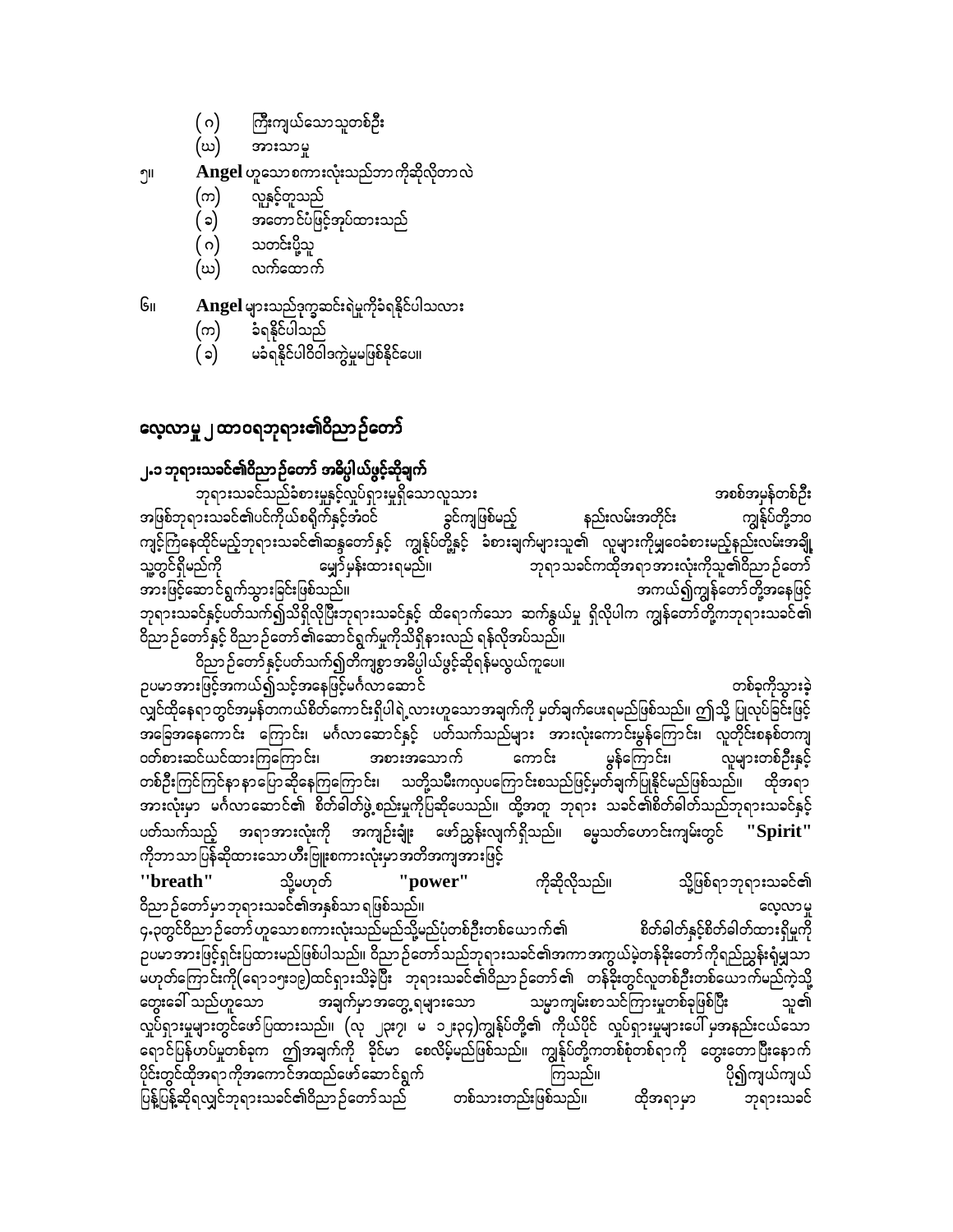ဆောင်ရွက်သည့်အဓိကကျသောလူသား နေရာချ ထားမှုနှင့် အကြောင်းရင်းများ၏တန်ခိုးတော်ဖြစ်သည်။ ဘုရားသခင်သည် တွေးတောပြီး အရာ ရာကိုဆောင်ရွက်သည်။ ကျွန်ုပ်တွေးသမျှ ဖြစ်လာလိမ့် မည်ဖြစ်စေ လိုတိုင်းဖြစ်လာလိမ့်မည်။(ဟေရှာ ၁၄း၂၄)

### ထာဝရဘုရားသခင်၏တန်ခိုးတော်

များစွာသောစာပိုဒ်များကဘုရားသခင်၏ဝိညာဉ်တော်နှင့်သူ၏ တန်ခိုး တော်ကို ဝိညာဉ်တော်သည် ရှင်းရှင်းလင်းလင်းခွဲခြားထားသည်။ စင်္ကြာဝဌာကိုဖန်ဆင်းရန် အလို့ငှာ ဘုရားသခင်၏ ရေမျက်နှာပြင်ပေါ် တွင် လှုပ်ရှားတော်မူ၏။ဘုရားသခင် ကလည်း အလင်းဖြစ်စေဟု အမိန့်တော်ရှိ၍ အလင်းဖြစ်လေ၏။ (က ား၂၊၃)

ဘုရားသခင်၏ဝိညာဉ်တော်သည်အရာအားလုံးဖြစ်စေသည့် တန်ခိုး တော်ဖြစ်သည်။ ဉပမာအလင်းရောင် ဝိညာဉ်တော်အားဖြင့် မိုးကောင်းကင် တန်ဆာများကိုဖြစ်၍ လျင်မြန်သောနဂါးကိုလည်းဖန်ဆင်းတော်မူ၏။(ယောဘ ၂၆း၁၃) နှုတ်ကပတ်တော်အားဖြင့် မိုးကောင်းကင်ကို ထာ၀ရဘုရားသခင်၏ လည်းကောင်း၊ နှုတ်ကပတ်တော် အသက်အားဖြင့်မိုးကောင်းကင်တန်ဆာများကို လည်းကောင်းဖန်ဆင်းတော်မူ၏။(ဆာ ၃၃း၆)ဘုရားသခင်၏ဝိညာဉ်တော်ကို

သူ၏အသက်

သူ၏နူတ်ကပတ်တော် သူ၏လက်ဖြင့်ဖေါ်ပြထားသည်။

အရာ ရာကိုအောင်မြင်မှုရရှိနိုင်ခြင်းသည်ဘုရားသခင်၏ တန်ခိုးတော် ဖြစ်သည်။ ဘုရားသခင်၏ဆန္ဒတော် ဖြင့်ယုံကြည်သူများကို တဖန် မွေးဖွားပေး သည်။(ယော အ၁၃)ယင်းမှာသူ၏ဝိညာဉ်တော်အားဖြင့် မွေးဖွားလာခြင်း ဖြစ်သည်။(ယော ၃း၃-၅)သူ၏ဆန္ဒမှာ ဝိညာဉ်တော်အားဖြင့် လှုပ်ရှား ဆောင်ရွက်မှုဖြစ်ပါသည်။ သဘာဝဖန်ဆင်းမှုနှင့်ပတ်သက်၍ ကျွန်ုပ်တို့ ပြောဆိုကြရာတွင် တစ်ဖန်ဝိညာဉ်တော်ကိုလွှတ်၍ သူတို့ကို ဖန်ဆင်းတော်မူ သဖြင့် မြေကြီးမျက်နှာကိုအသစ်ပြုပြင်တော်မူ၏။(ဆာ ယင်းဝိညာဉ် ၁၀၄-၃၀) ဖန်တီးမှု တန်ခိုးသည်အရာ ရာ ၏ဖြစ်တည်မှုလည်းဖြစ်သကဲ့သို့ယင်းတို့၏ ဖြစ်သည်။ယင်းဘုရားသခင်၏ဝိညာဉ်တော်အချို့ တက်ကြွစွာအားသွင်းမှု မရှိပါက ဘဝ၏ဝမ်းနည်းကြေကွဲဘွယ်ရာ အမှားအယွင်းဖြစ်နိုင်သည်ဟု လွယ်ကူစွာတွေးဆနိုင်ပေသည်။ သူ၏ဘ၀ကိုလာနေသော ယောဘအမည်ရှိ ာ<br>လူတစ်ယောက်ကိုအခြားပရောဖက်ကသတိဖေးရမည်။ အကယ်၍ ဘုရားသခင် သည် လူကိုအလိုတော်မရှိ၍လူ၏ .<br>အသက်ဝိညာဉ် တော်ကိုရုပ်သိမ်းတော်မူလျှင် ခပ်သိမ်းသော လူသတ္တဝါတို့သည် ချက်ခြင်းသေပျောက်၍ မြေမှုန့်သို့ တဖန်ပြန်ရောက်ကြရလိမ့်မည်။ (ယောဘ ၃၄း၁၄၊၁၅)

ဝိညာဉ်တော်နှင့်ကျွန်ုပ်တို့<mark>၏</mark>ဘဝကို ကျွန်ုပ်တို့အားပေးထားသော ဖြစ်စေသော အနေဖြင့် ဖန်ဆင်းမှုအားလုံးနှင့်ပတ်သက်၍ကျွန်ုပ်တို့ တွင်တွေ့ မြင်ကြရမည်ဖြစ်သည်။ လေ့လာမှု ၄.၃ ကျွန်ုပ်တို့တွင်ဘဝဝိညာဉ်တော်၏ အသက်သည် ကျွန်ုပ်တို့အတွင်းတွင် ရှိနေသည်။ $(\text{m}$  ၇ း၂၂၊  $\textbf{A.V.mg}$ )ကို ၁၀၄း၃၀၊ ၂း၇)ယင်းကဘုရားသခင်အား သတ္တဝါအား လုံး၏ အသက်ဝိညာဉ်ကိုအစိုးရတော်မူသော ဘုရားသခင်ဖြစ်စေသည်။ (တော့ ၂<mark>၇း၁၆၊cp</mark> ဟေဗြဲ ၁၂း၉)ဘုရားသခင်သည် ဖန်ဆင်းမှုအားလုံးကိုဖြစ်စေသော ဘဝ၏အားဖြစ်သောကြောင့်ဘုရားသခင်၏ ာင္<br>ဝိညာဉ်တော်မှာ နေရာတိုင်းတွင် ရှိနေသည်။ ဘုရားသခင်၏ဝိညာဉ်တော်မှတဆင့်ဘုရားသခင်သည် လူများရာ သူနှင့်အတူရှိနေပြီး၊ ထိုဝိညာဉ်တော်၊ နေရာတိုင်းတွင် တန်ခိုးတော်မှတဆင့် ဒါဝိဒ်၏ စိတ်နှင့်အတွေးကို ဒေါင့်တိုင်းနေရာတိုင်းမှသိရှိနေခြင်းဖြစ်သည်ဟု ဒါဝိဒ်အမှတ်ရနေသည်။ သို့ဖြစ်ရာဘုရားသခင်၏ဝိညာဉ်တော်သည် ကိုယ်တိုင် မှာကောင်းကင်ဘုံတွင်ရှိနေသောလည်းဘုရားသခင် သည်နေရာတိုင်းတွင် ရှိနေသည်ဟုဆိုလိုသည်။

\*\*ကျွန်ုပ်ထိုင်ခြင်း၊ ကျွန်ုပ်၏အကြံအစည်တို့ကိုအဝေးကပင်နားလည်တော်မူ၏<sup>အဒ</sup> သွားနိုင်ပါသည်နည်း၊ အဘယ်အရပ်သို့

ထခြင်းအရာတို့ကိုသိတော်မူ၏၊ ဝိညာဉ်တော်နှင့်လွတ်ခြင်းအလို့ငှာ မျက်နှာတော်နှင့်လွှတ်ခြင်းအလို့ငှာ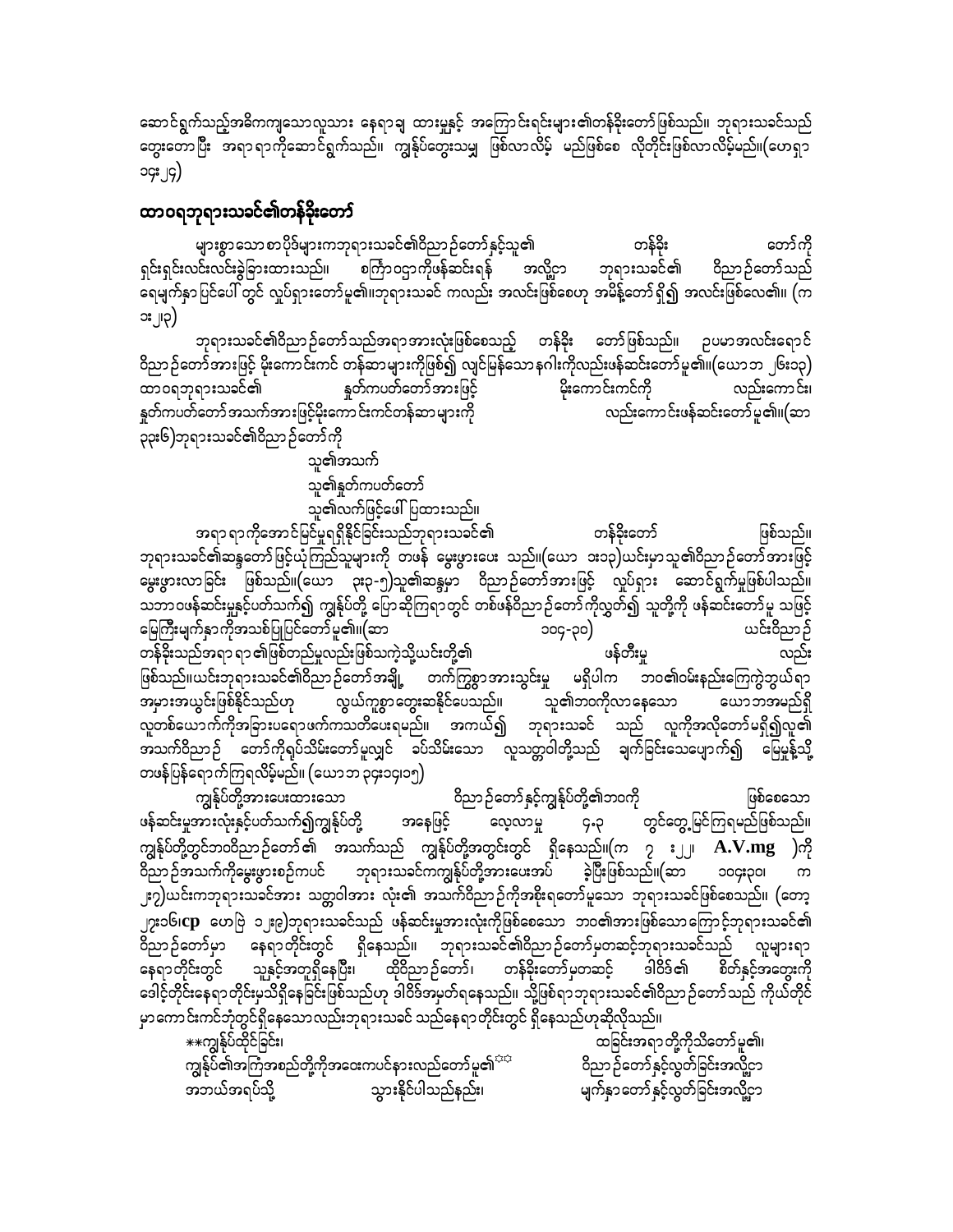အဘယ်အရပ်သို့ပြေးနိုင်ပါမည်နည်း။ နံနက်အဆောင်တို့ကို ယူ၍ သမုဒ္ဒယာစွန်း၌ နေလျင်<br>ထိုအရပ်၌ ပင်ကိုယ်တော်၏ လက်သည်ကျွန်ုပ်ကိုပို့ဆောင်လျက် လကျာ်လက်တော်သည် လက်သည်ကျွန်ုပ်ကိုပို့ဆောင်လျက် လကျာ်လက်တော်သည် ကိုင်လျက်ရှိပါလိမ့်မည်။ (ဆာ ၁၃၉း၂၊၇၊၉၊၁၀)

### သန့်ရှင်းသောဝိညာဉ်တော်

bk&m;ocif\0dnmOfawmfonfvufqkyfvufudkifjyKí us,fjyefYaom သဘောတရားတစ်ခုဖြစ်ကြောင်းကျွန်ုပ်တို့ တွေ့ခဲ့ပြီးဖြစ်သည်။ ယင်းမှာသူ၏စိတ်ခါတ်နှင့် ပင်ကိုယ်အရည်အသွေး၊ သူထားရှိသောတန်ခိုးတော် သူ၏အတွေးများကို အကောင်အထည်ဖော်မှုတို့တွင်လက်ဆုပ် လက်ကိုင်ပြု၍ ကျယ်ပြန့် သောသဘောတရားတစ်ခုဖြစ်သည်။ သူသည်စိတ်ထင်သည့် အတိုင်းဖြစ်၏။(၁၃-၂၃း၇)ဘုရားသခင်သည်<br>လူကိုယ်တိုင်ဖြစ်သည်ဟု မဆိုလိုနိုင်သော်လည်း ဘုရားသခင်သည်နာမ်ိဝိညာဉ် ဖြစ်တော်မူ၏(ယော ၄း၂၄) လူကိုယ်တိုင်ဖြစ်သည်ဟု မဆိုလိုနိုင်သော်လည်း ဘုရားသခင်သည်နာမ်ဝိညာဉ် ဖြစ်တော်မူ၏(ယော ၄း၂၄)<br>ဘုရားသခင်၏ဝိညာဉ်တော်ကျယ်ပြန့်မှုကိုလက်ဆုပ်လက်ကိုင်ပြုရာတွင် ဘုရားသခင်၏ဝိညာဉ်တော်ကျယ်ပြန့်မှုကိုလက်ဆုပ်လက်ကိုင်ပြုရာတွင် ကျွန်ုပ်တို့ကရန်ဖန်ရန်ခါပင်ဘုရားသခင်၏သန့်ရှင်းသော ဝိညာဉ်တော်နှင့်ပတ်သက်၍ဖတ်ကြားကြသည်။

သန့်ရှင်းသောဝိညာဉ်တော်ဟူသောဝေါဟာရကိုမ္မေသတ်သစ်ကဒ်တွင် ကျယ်ကျယ်ပြန့်ပြန့်တွေ့ရသည်။  $\mathbf{A}.\mathbf{V}$ ထဲတွင်**Holy Ghost** ဟူသော ဝေါဟာရကိုမကြာခဏအသုံးပြုထားသည်။ သို့ရာတွင် ခေတ်သစ်တွင် ပို၍ရှင်းလင်းစေရန်အတွက် **Holy Spirit** သန့်ရှင်းသော ဝိညာဉ် တော်ဟုအဗြဲအဓိပ္ပါယ်ပြန်ဆိုသင့်သည်။ ယင်းမှာမွေ့သတ်ဟောင်းကျမ်း၏ ဘုရားရှင်၏ ဝိညာဉ်တော် သို့မဟုတ် အရှင်သခင်၏ဝိညာဉ်တော်တွင် အတူတူပင်ဖြစ်သည်။ ယ**်း**မှာ **Penteeost** လက်ထက်တွင် တမန်တော်များ အားသန့်ရှင်းသောဝိညာဉ်တော်လောင်းချမှုမှတ်တမ်းများပါဝင်သော wref awmf(2)uJhodkYpmydk'frsm;wGif&Sif;vif;pGm awGU&onf/ aemifumvü လူမျိုးတကာ တို့အပေါ် သို့ငါ၏ဝိညာ ဉ်တော် ကိုငါသွန်းလောင်းမည်၊ ပရောဖက်ဉာဏ်နှင့်ဟောပြောကြရလိမ့်မည်။(တ<br>၄း၁)တွင်ယေရှုသည်သန့်ရှင်းသောဝိညာဉ်တော်နှင့်ပြည့်စုံလျက် ယာ်ဒန်မြစ်နားမှပြန်စဉ်တွင်ဝိညာဉ်တော်သည် **၄း၁)တွင်ယေရှုသည်သန့်ရှင်းသောဝိညာဉ်တော်နှင့်ပြည့်စုံလျက်** ာကာသို့ပို့ဆောင်တော် မူ၏ ဟုမှတ်တမ်းတင်ထားသည်။ အလားတူပင်ဟောရှာ ၆၁တွင် ထာဝရဘုရား သခင်၏<br>-<br>ဝိညာဉ်တော်သည်ကျွန်ုပ်၏ - အပေါ် တွင်ဖုံးလွှမ်းလိမ့်မည်ဟု - ယေရှက - ဆိုထားသည့်ဖြစ်ရပ်နှစ်ခုစလုံးတွင် ယေရှုက ဆိုထားသည့်ဖြစ်ရပ်နှစ်ခုစလုံးတွင်  $(\mathrm{s}$ င့်အခြားများစွာသောဖြစ်ရပ်များတွင် $)$  သန့်ရှင်းသောဝိညာဉ်တော်ကိုရှေးဟောင်းမ္မေသတ်ကျမ်း၏ ဝေါဟာရဘုရား ာ<br>သခင်၏ ဝိညာဉ်တော်နှင့်တူညီမှုပြုထားသည်။

oefY&Sif;aom0dnmOfawmfonfatmufygpmydk'frsm;wGif bk&m;ocif  $\hat{\mathcal{S}}$ က်န်ခိုးတော်နှင့်မည်ကဲ့သို့အပြိုင်ဖြစ်နေသည်ကိုလည်းသတိပြုပါ။

 $\ast$ းသန့်ရှင်းသောဝိညာဉ်တော်သည် $\quad$  သင်၏အပေါ် မှာ $\quad$  သက်ရောက်တော်မူ၍ အမြင့်ဆုံးသောဘုရား၏တန်ခိုး အာနုဘော် တော်သည် သင့်ကိုလွှမ်းမိုးလိမ့်မည်။ $^{\text{max}}$  (လု ၁း၃၅)  $\ast\ast$ သန့်ရှင်းသောဝိညာဉ်တော်၏ တန်ခိုးအားဖြင့် မျှော်လင့်ခြင်း ပါရမီနှင့်ကြွယ်ဝစေခြင်းငှာ ယုံကြည်သောစိတ်ရှိ၍ ဝမ်းမြောက်သက်သာခြင်းအမျိုးမျိုးတို့နှင့်ပြည့်စုံမည်အကြောင်း မျှော်လင့်ခြင်း၏  $\frac{1}{\sqrt{2\pi}}\frac{1}{\sqrt{2\pi}}\frac{1}{\sqrt{2\pi}}\frac{1}{\sqrt{2\pi}}\frac{1}{\sqrt{2\pi}}\frac{1}{\sqrt{2\pi}}\frac{1}{\sqrt{2\pi}}\frac{1}{\sqrt{2\pi}}\frac{1}{\sqrt{2\pi}}\frac{1}{\sqrt{2\pi}}\frac{1}{\sqrt{2\pi}}\frac{1}{\sqrt{2\pi}}\frac{1}{\sqrt{2\pi}}\frac{1}{\sqrt{2\pi}}\frac{1}{\sqrt{2\pi}}\frac{1}{\sqrt{2\pi}}\frac{1}{\sqrt{2\pi}}\frac{1}{\sqrt{2\pi}}\frac{$ နားထောင်စေခြင်းငှာခရစ်တော်သည် နိမိတ်လက္ခဏာ အံ့ဘွယ်သောအမှုများ၌ ပါသောတန်ခိုး၊ သန့်ရှင်းသော ဝိညာဉ်တော်၏တန်ခိုးကိုပြ၍ငါ့အားဖြင့် ပြုသမျှတို့ကို သာငါပြောဝံ့၏။<sup>ာ</sup>ံ (ရော ၁၅း၁၃၊၁၉)<br>\*\*ငါတို့ဟောပြောသော ဧဝံဂေလိတရားသည် သင်တို့၌ စကားသက်သက်ဖြစ်သည်မဟုတ်၊ တန်ခိုးနှင့်လည်းကောင်း၊ စာနေ့ရှင်းသောဝိညာဉ်တော်နှင့်လည်းကောင်း စြစ်ကိစ္စ

မရှိဘဲအမှန်သိခြင်းနှင့်လည်းကောင်းပြည့်စုံသော တရားဖြစ် ၏။<sup>ာာ</sup> (၁ သက် ၁း၅)<br>\*\*ငါ့ခမည်းတော်၌ ကတိရှိသည့်အတိုင်း သင်တို့၌ ငါပြုဦးမည်၊  $\ast$ းငါ့ခမည်းတော်၌ ကတိရှိသည့်အတိုင်း $\qquad\qquad$  သင်တို့၌ ငါပြုဦးမည်၊  $\qquad\qquad$ သို့ဖြစ်၍သင်တို့သည် ကောင်းကင်ကတန်ခိုးကို မခဲမီတိုင် အောင် ဂျေရုဆလင်မြို့၌ နေကြဦးလော့။<sup>သင</sup> (လု ၂၄း၄၉)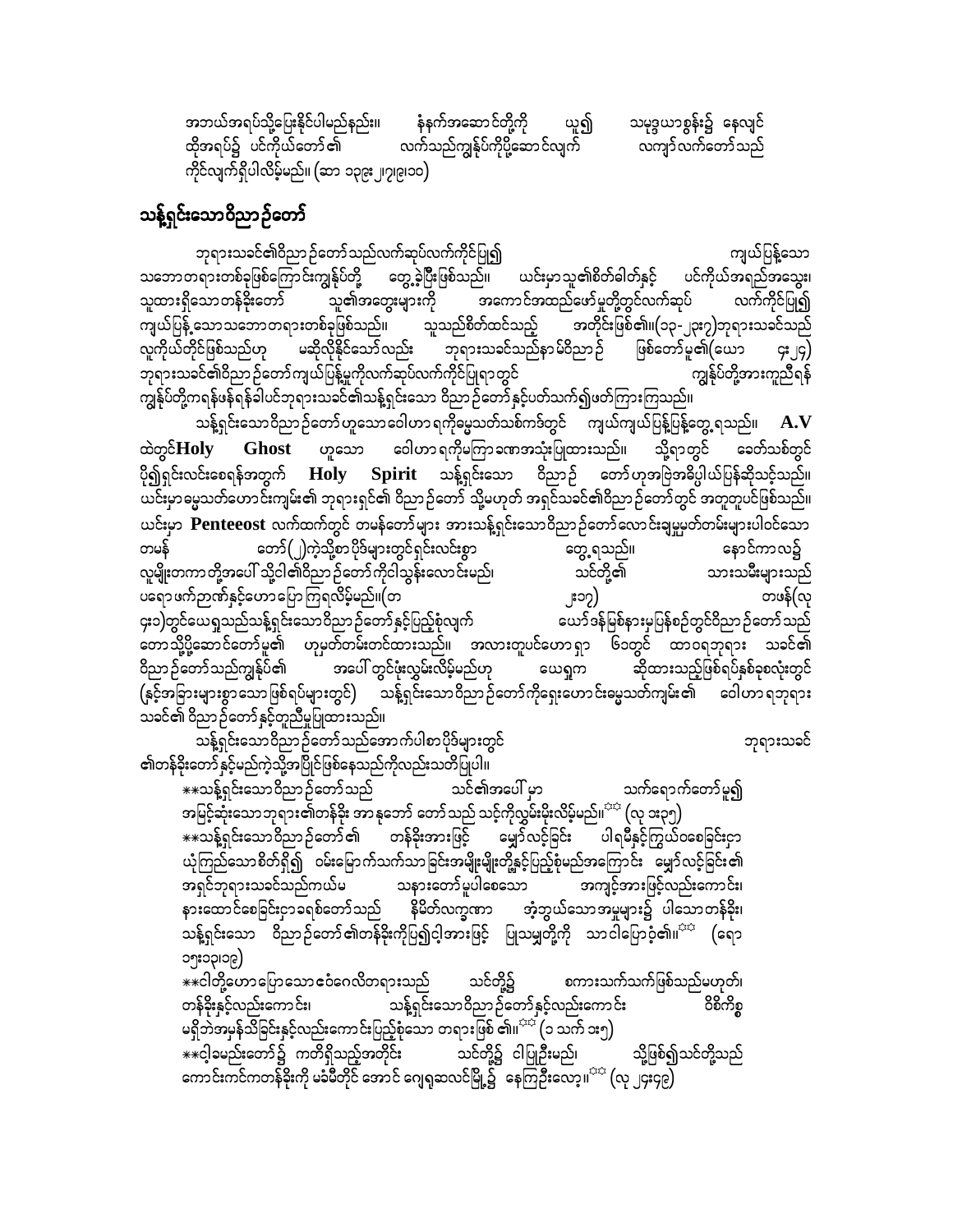$*$ းယေရှုကိုယ်တိုင်လည်းသန့်ရှင်းသော ဝိညာဉ်တော်နှင့် တန်ခိုးတော်ဖြင့် ခန့်ထားခြင်းခံရခြင်းဖြစ်သည်။ $\vec{P}^{i\alpha}$  (တ၁၀း၃၈)  $\ast\ast$ ပေါလသည်သူ၏ဟောပြောခြင်းကိုဘုရားသခင်၏ တန်ခိုးတော်ကို တန်ဆာဆင်၍ ကျောထောက်နောက်ခံ ပြုနိုင်သည်။ ကျွန်ုပ်၏ဟောပြောချက်နှင့် ကျွန်ုပ်၏ ဟောပြောခြင်းများသည် ဘုရားသခင်၏ဝိညာဉ်တော်နှင့် တန်ခိုးတော်အတိုင်းဖြစ်သည်။<sup>သင်္</sup> (၁ ကော ၂း၄)

### ၂**.၂ စိတ်ထက်သန်မှု**

ဘုရားသခင်၏ဝိညာဉ်တော်ကိုသူ၏ဝိညာဉ်တော်၏လုပ်ဆောင် သောလုပ်ဆောင်ချက်အားဖြင့်သူကဖော်ထုတ်ပေးသည့် ဘုရားသခင် ၏တန်ခိုးတော်အတွေးများနှင့် စိတ်နေစိတ်ထား၊<br>အပြစ်အဓိပ္ပါယ် ဖွင့်ဆိုထားသည်။ ရှေ့အပိုင်းတွင်ဘုရားသခင်၏ ဝိညာဉ်တော်ကိုဖန်ဆင်းမှုအဖြစ် ဝိညာဉ်တော်ကိုဖန်ဆင်းမှုအဖြစ် vkyfief;xJwGifrnfuJhodkYjrifawGU&onfudkazmfjycJhNyD;jzpfonf/ ]]0dnmOfawmftm;jzifh မိုးကောင်းကင်တန်ဆာများကိုမြင်၍ဖန်ဆင်းတော်မူ၏။<sup>သည</sup> ဖြယာဘ -<br>ဘုရားသခင်၏ဝိညာဉ်တော်သည်လက်ရှိဖန်ဆင်းမှု ဖြစ်ပေါ် စေရန် ရေမျက်နှာပြင်ပေါ် တွင်လှုပ်ရှားတော်မူ၏။(က ၁း၂)သို့တိုင် ထာဝရဘုရား၏နူတ်ကပတ်တော်အားဖြင့်ကမ္ဘာကြီးကို ကြီးစားကြသည်။ အောက်ကားကြသည်။(ဆာ ၃၃း၆)ကမ္ဘာ ဦးကျမ်းတွင်မှတ်တမ်းပြုရှင်းပြထားသည့်အတိုင်း<br>-ဖန်ဆင်းပြီးဖြစ်လာကြသည်ဟုဘုရားသခင်ကမြွက်တော်မူသည်။ ထို့ကြောင့် ဘုရားသခင်၏ ဝိညာဉ်တော်သည်သူ၏ နှုတ်ကပတ်တော်ကိုများစွာ ရောင်ပြန်ဟပ်လျက် ရှိသည်။ ယင်းမှာကျွန်ုပ်တို့၏ စကားလုံးများက ကျွန်ုပ်တို့၏ အတွင်းပိုင်းစိတ်ကူး အတွေးများနှင့်ဆန္ဒကို ဖော်ထုတ်ပြီးတိတိကျကျ အမှန်တကယ်ဖြစ်ပေါ် လာကြသည်သို့ဖြစ်သည်။<br>စိတ်နှလုံးအပြည့်ရှိသည့် အတိုင်း နှုတ်မြွက်တတ်၏။(မ ၁၂း၃၄)ဟုယေရှုက လိမ္မာပါးနပ်စွာညွှန်ပြခဲ့သည်။ စိတ်နှလုံးအပြည့်ရှိသည့် အတိုင်း နှုတ်မြွက်တတ်၏။(မ ၁၂း၃၄)ဟုယေရှုက လိ<br>သို့ဖြစ်ရာအကယ်၍ကျွန်ုပ်တို့က ကျွန်ုပ်တို့၏ စကားများကိုထိန်းချုပ်ပါက သို့ဖြစ်ရာအကယ်၍ကျွန်ုပ်တို့က ကျွန်ုပ်တို့၏ စကားများကိုထိန်းချုပ်ပါက ကျွန်ုပ်တို့အနေဖြင့် ကျွန်ုပ်တို့၏အတွေးများကိုပထမဦးဆုံးထိမ်းချုပ်ရမည်၊ ဘုရားသခင်၏ နှတ်ကပတ်တော်သည် သူ၏ဝိညာဉ်သို့မဟုတ် အတွေးများ၏ ရောင်ပြန်ဟပ်မှုတစ်ခုဖြစ်သည်။ သမ္မာကျမ်းစာတွင်ဘုရားသခင်၏ နှုတ်က ywfawmfrsm;udkpmjzifha&;om;jyKpkxm;jcif;rSm aumif;csD;ay;bG,f&m wpfckjzpfNyD; ,<br>ယင်းမကျွန်ုပ်တို့အနေဖြင့်ဘုရားသခင်၏ဝိညာဉ်တော် သို့မဟုတ်စိတ်ခါတ်ကိုနားလည်နိုင်မည် ဖြစ်သည်။ စိတ်ထက်သန်မှုဖြစ် စဉ်အားဖြင့်သူ၏ ဝိညာဉ်တော်အားစာဖြင့် ရေးသားဖော်ပြခြင်း၏ အံ့ဘွယ် ရာများကို ဘုရားသခင် အောင်မြင်တော်မူသည်။ ဤဝေါဟာ ရသည် **''spirit''** ဟူသောစကားလုံးတွင်အခြေခံသည်။

#### **IN- SPIRIT- ATION**

ဝိညာဉ်သည်အသက်သို့မဟုတ် အသက်ရှုခြင်းဟုအဓိပ္ပါယ်ရသည်။ စိတ်ထက်သန်မှုမှာ အသက်ရှမှုအခြေအနေကို<br>ဖော်ညွှန်းသည်။ ယင်းမှာ လူများက ရေးသားမှတ်တမ်းတင်ထားသော စကားလုံးများမှာဘုရားသခင်၏ လူများက ရေးသားမှတ်တမ်းတင်ထားသော စကားလုံးများမှာဘုရားသခင်၏ စိတ်အားထက်သန်မှုအောက်မှ ဖြစ်ပြီးဘုရားသခင်ဝိညာဉ်တော်၏ စကားလုံးများဖြစ်သည်။ ပေါလက **Timothy**<br>အားသမ္မာကျမ်းစာနှင့် ရင်းနှီးကျွမ်းဝင်မှုမရှိအောင် အားထုတ်ခြင်းမှာဘုရားသခင်၏ဝိညာဉ်တော်မှနှတ် အားသမ္မာကျမ်းစာနှင့် စကြေးနီးကျွမ်းဝင်မှုမရှိအောင် အားထုတ်ခြင်းမှာဘုရားသခင်၏ဝိညာဉ်တော်မှနုတ်<br>ကပတ်တော်များနှင့်ပတ်သက်သောအံ့သြဖွယ်ရာဖြစ်ရပ်များကိုမေ့လျော့စေရန် ဦးတည်မှုဖြစ်ပြီးဘုရားသခင်၏ ကပတ်တော် များနှင့်ပတ်သက်သော အံ့သြဖွယ်ရာဖြစ်ရပ်များကိုမေ့လျော့စေရန် မှန်ကန်သောအသိဉာဏ်ရရှိစေရန် ကျွန်ုပ်တို့၏လိုအပ်ချက်များအားလုံးကိုဖြည့်ဆည်းပေးသည်။ ယေရှုခရစ်ကိုယုံကြည်ခြင်းအားဖြင့်ကယ်တင်ခြင်းအလို့ငှာ

ပညာကိုပေးနိုင်သောဓမ္မကျမ်းစာကိုငယ်သောအရွယ်မှစ၍<br>သိမုတ်သည်နှင့်အထက်ကသင်၍နှလုံးသွင်းမိသောအယူဝါဒ၌ တည်နေလော့၊ ထိုကျမ်းစာ ရှိသမျှသည် သိမှတ်သည်နှင့်အထက်ကသင်၍နှလုံးသွင်းမိသော အယူဝါဒ၌ တည်နေလော့၊<br>ဘုရားသခင်မှုတ်သွင်းတော် မူသော အားဖြင့်ဖြစ်၍ ဘုရားသခင်မှုတ်သွင်းတော်မူသောအားဖြင့်ဖြစ်၍ ကောင်းသောအမှုအမျိုးမျိုးကိုပြုစုခြင်း အလို့ငှာပြင်ဆင်သောသူဖြစ်မည်အကြောင်းသြဝါဒပေးခြင်း၊ အပြစ်ကို ဖော်ပြခြင်း၊<br>ဖြောင့်မတ်စွာပြုပြင်ခြင်း၊ တရားကိုသွန်သင်ခြင်း၊ ကျေးဇူးများ ကိုပြု တတ်၏။(၂တိ ၃း၁၅-၁၇)အကယ်၍ ကြောင့်မတ်စွာပြုပြင်ခြင်း၊ တရားကိုသွန်သင်ခြင်း၊ ကျေးဇူးများ ကိုပြု တက်ကြွမှုကိုဖြစ်စေသော ကျမ်းစာ အနေ ဖြင့် အသိပညာ၊ ဗဟုသုတအပြည့်အဝ ဖြည့်ဆည်းပေးနိုင်ပါက ဘုရား သခင် နှင့်ပတ်သက်၍အမှန်တရားကိုအတွင်းဘက် အလင်းရောင် အချို့အတွက် ကျွန်ုပ်တို့အားပြသရန် မလိုအပ်ပေ။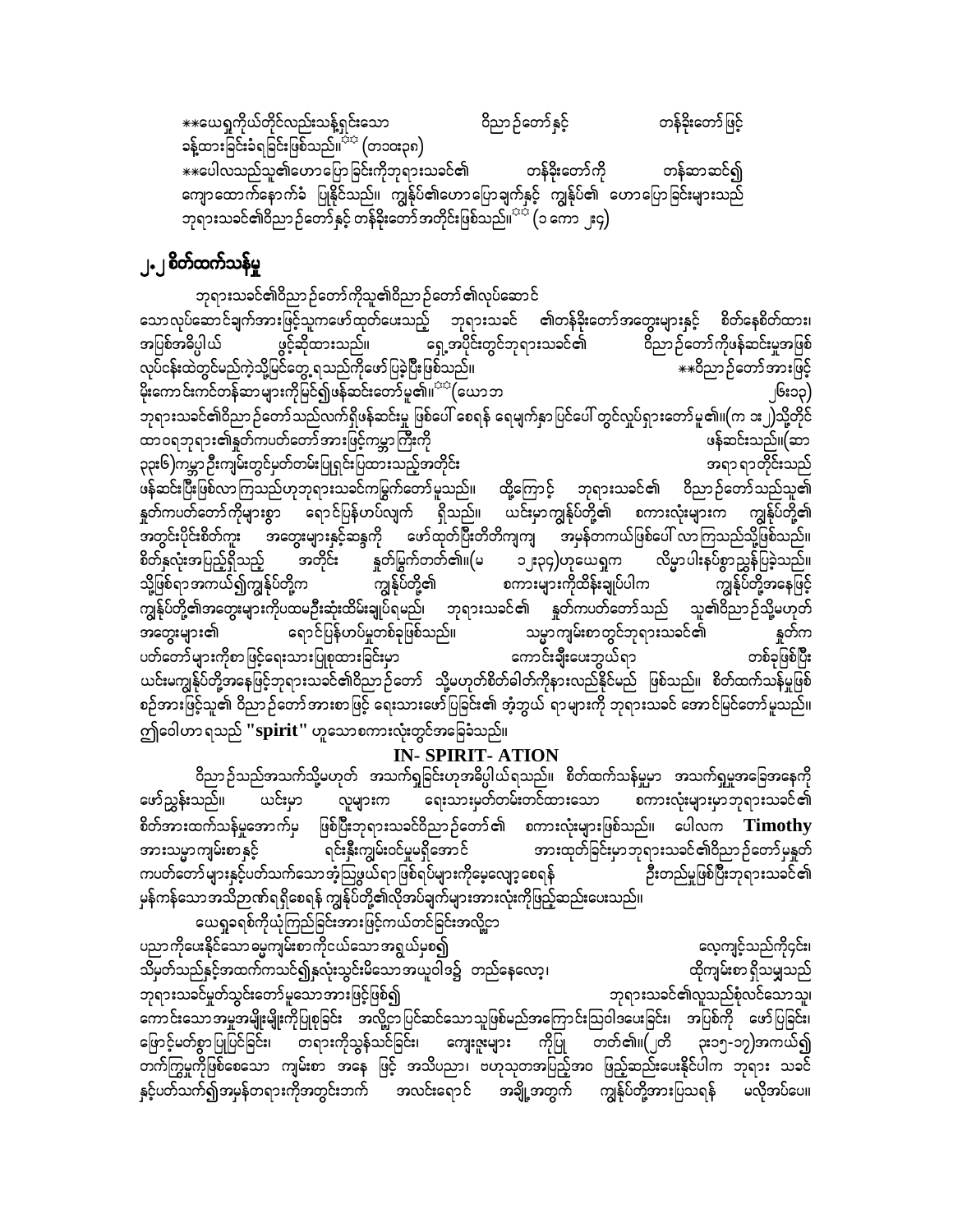သမ္မာကျမ်းစာ ၏စုစည်းအားဖြစ်စေမှုကိုခိုင်မာသော ယုံကြည်မှု တစ်ခုတည် ဆောက်မှုမှာအရေးကြီးပေသည်။ သမ္မာကျမ်းစာ ရေးသားသူများ သည်သူတို့အားစဉ်ဆက်မပြတ်နှိုးဆော်သောစိတ်ခါတ်ဖြင့် ကြံ့ခိုင်စွာ ဆောင်ရွက် ရာတွင် သူတို့၏ကိုယ်ပိုင်စကားလုံးများ သူတို့၏စကားလုံးများသည် မဟုတ်ကြ CUII ဘုရားသခင်၏နှုတ်ကပတ်သည်သမ္မာတရားဖြစ်ပါ၏။ ယင်းမ (ယော ၁၇း၁၇) ထိုကျမ်းစာ ရှိသမျှသည်ဘုရားသခင်မှုတ်သွင်းတော် မူသော ဘားဖြင့်ဖြစ်၍ ဘုရားသခင်၏လူသည်စုံလင်သော၊ ကောင်းသောအမှု အမျိုးမျိုးတို့ကို ပြုစုခြင်းအလို့ငှာပြင်ဆင်သောသူဖြစ်မည်အကြောင်းသြဝါဒပေးခြင်း၊ အပြစ်ကို ဖော်ပြခြင်း၊ ဖြောင့်မတ်စွာပြုပြင်ခြင်း၊ တရားကိုသွန်သင်ခြင်း ကျေးဇူးများကိုပြုတတ်၏။(၂တိ ၃း၁၆၊၁၇)အမှန်တရားက စိတ်ထိ

#### သမ္မာကျမ်းစာရေးသားသူများ

ယုံကြည်ရမည်။

ကျွန်ုပ်တို့၏ဘဝအားဘုရားသခင်

ပါသောအနာဂတ္တိစကားမည်သည်ကား ကိုယ့်အလို အလျောက်အနက်မပေါ် ဟု ရှေးဦးစွာသိမှတ်ကြလော့၊ အကြောင်းမူကား အနာဂတ္တိစကားသည် လူ့အလိုအားဖြင့် ဖြစ်ဖူးသည်မဟုတ် ား ပါတီကို သည်။<br>ဘုရား သခင်၏ သန့်ရှင်းသူတို့သည် သန့်ရှင်းသောဝိညာဉ်တော်၏ တိုက်တွန်းတော်မူခြင်းကို ခံရ၍ဟောပြောကြ၏။<sup>သာ</sup> အထက်ပါအကြောင်းအချက်များအပြင်ကျွန်ုပ်တို့အနေဖြင့် သမ္မာကျမ်း စာတွင်ပါဝင်သောအကြောင်းအရာများကို

ကျွန်ုပ်တို့ ဖတ်ရှခဲ့ရသော အကြောင်းပြချက်ကို ထိရောက်စွာ ကန့်ကွက်ထားသည်။ \*\*သာ၍မြဲမြံသောအနာဂတ္တိစကားတော်သည် ငါတို့၌ ရှိသေး၏၊ စိတ်နှလုံးထဲ၌ အာဂုဏ်တက်၍ ကြယ်နီပေါ် ထွက် သည့်ကာလတိုင်အောင် ထိုအနာဂတ္တိ စကားတော် ကိုမှောင်မိုက်အရပ်၌ \_<br>\_<br>သည်အမှီပြုသင့်ကြ၏။ ကဲ့သို့မှတ်၍သင်တို့ ထွန်းလင်းသော ಖಿದಿ: ကျမ်းစာ၌

အတွေ့အကြုံကိုသယ်ဆောင်ခြင်းထက် ကျွန်ုပ်တို့အား ဘုရားသခင်ကို လက်ခံနိုင်စေမည်။ ကျွန်ုပ်တို့အပေါ် သို့ မှန်ကန်သော တန်ခိုးတော်သည် ရုတ်တရက်ဝင်ရောက်လာ စေမည့်ဝိညာ ဉ်ပိုင်းဆိုင်ရာ လမ်းတို့ ကပို၍ဆွဲဆောင်မှုရှိစေလိမ့်မည်ဖြစ်သည်။ ဘုရားသခင်၏နှုတ်ကပတ်တော်ထဲတွင်ရှိသည့်ကြီးမားသော ဝိညာဉ် တန်ခိုး ကိုလက်ခံရန်ဆန္ဒမရှိမှုကခရစ်ယာန်များစွာ တို့အားကျမ်းစာ အားလုံးသည် ထာဝရဘုရားသခင်ကအပြည့်အစုံဟောကြားခဲ့သော ကျမ်းစာများ ဟုတ်မဟုတ် မေးခွန်းမေးစေရန် ဖြစ်ပေါ် စေခဲ့သည်။ အချက်များစွာတို့မှာရှေးပညာရှိလူကြီးများ၏ပုဂ္ဂိုလ်ရေး သမ္မာကျမ်းစာထဲတွင် အကြံဉာဏ်ထင်မြင်ယူဆချက်များသာဖြစ်သည်ဟု သူတို့ကအကြံပြုထား လေသည်။ သို့ရာတွင်ပီတာက ထိုအဓိပ္ပါယ်မဲ့

ယုံကြည်မှုတစ်ခုကိုမြှင့်တင်မည့်အစား ဘုရား သခင်၏ ဝိညာဉ်တော်ကိုကျွန်ုပ်တို့၏ အသဲနှလုံးကိုမှန်ကန်စွာ ဩဇာလွှမ်းမိုးစေပြီး

၏နှုတ်ကပတ်တော်ကို

လေးစား

လိုက်နာမည့်ခံစားချက်

\*\*ငါတို့သည်ဝမ်းမြောက်စရာသတင်းကိုထိုသူတို့ ကဲ့သို့ ကြားကြရပြီ။ သို့ရာတွင်သူတို့ကြားရသောတရား စကား သည် မရောနော သောကြောင့် အကျိုးကိုမပေး။<sup>သာ</sup> လက်ခံရရှိသောဘုရားသခင်၏ဝိညာဉ်တော် /နှုတ်ကပတ်တော် ၏ တန်ခိုးတော်တွင်ပြည့်စုံသော

သို့ရာတွင်လူများကသူတို့၏ ပုဂ္ဂိုလ်ရေး ဆိုင်ရာခံစားမှုများနှင့် အတွေ့အကြုံများကို ဘုရားသခင်၏သူတို့ကိုပေးသော .<br>ပင်မရင်းမြစ်အဖြစ်အကြိမ်မည်မျှပြောကြားခဲ့ပြီးလဲ။ အသိပညာ ဗဟုသုတ၏ တွင်ယုံကြည်လက်ခံမှုမှာ အကယ်၍ဘုရားသခင်၏စိတ်တက်ကြွသောစကားပေါ် ခရစ်ယာန်ဘ၀အတွင်း တစ်ဦးတစ်ယောက်အနေဖြင့် လုံးဝဖြည့်ဆည်းတည် ဆောက်ရန် လုံလောက်သည်။ ကျွန်ုပ်တို့၏ဘဝတွင် အခြားမှန်ကန်မှု တန်ခိုး -<br>- အကယ်၍ယင်းကဲ့သို့လိုအပ်မှုရှိပါက ဘုရားသခင်၏ နွတ်ကပတ်တော်သည်ပေါလဖြစ်မည်ဟု အတွက်မလိုအပ်ပေ။ ကတိပြုထားသကဲ့သို့ပြီးပြည့်စုံစွာ တည်ဆောက်မှုမဖြစ်နိုင်ပေ။ သမ္မာကျမ်းစာကိုကျွန်ုပ်တို့၏ လက်ထဲတွင် ကိုင်စွဲပြီးယင်းမှာဘုရားသခင်၏ ဝိညာဉ်တော်နှတ်ကပတ်တော်များ အစစ်အမှန်ဖြစ်သည်ကိုယုံကြည်၍ ယုံကြည်မှု ာ<br>အတော်အတန်တည်ဆောက် ယူရမည်ဖြစ်သည်။ အစ္စရေးလူမျိုးများသည်ယနေ့ကာလများစွာသော ခရစ်ယာန် များကဲ့သို့ဘုရားသခင်၏ နှုတ်ကပတ်တော်၏ဆိုလိုချက်များကို အတိုင်း အတာတစ်ခုအထိစိတ်ဝင်စားလာခဲ့ကြသည်။ ကျွန်ုပ်တို့အနေဖြင့် ဟေဗြဲ(၄း၂) ပေါ် တွင် သတိရှိစွာထုတ်ပြန်ရန်လိုအပ်သည်။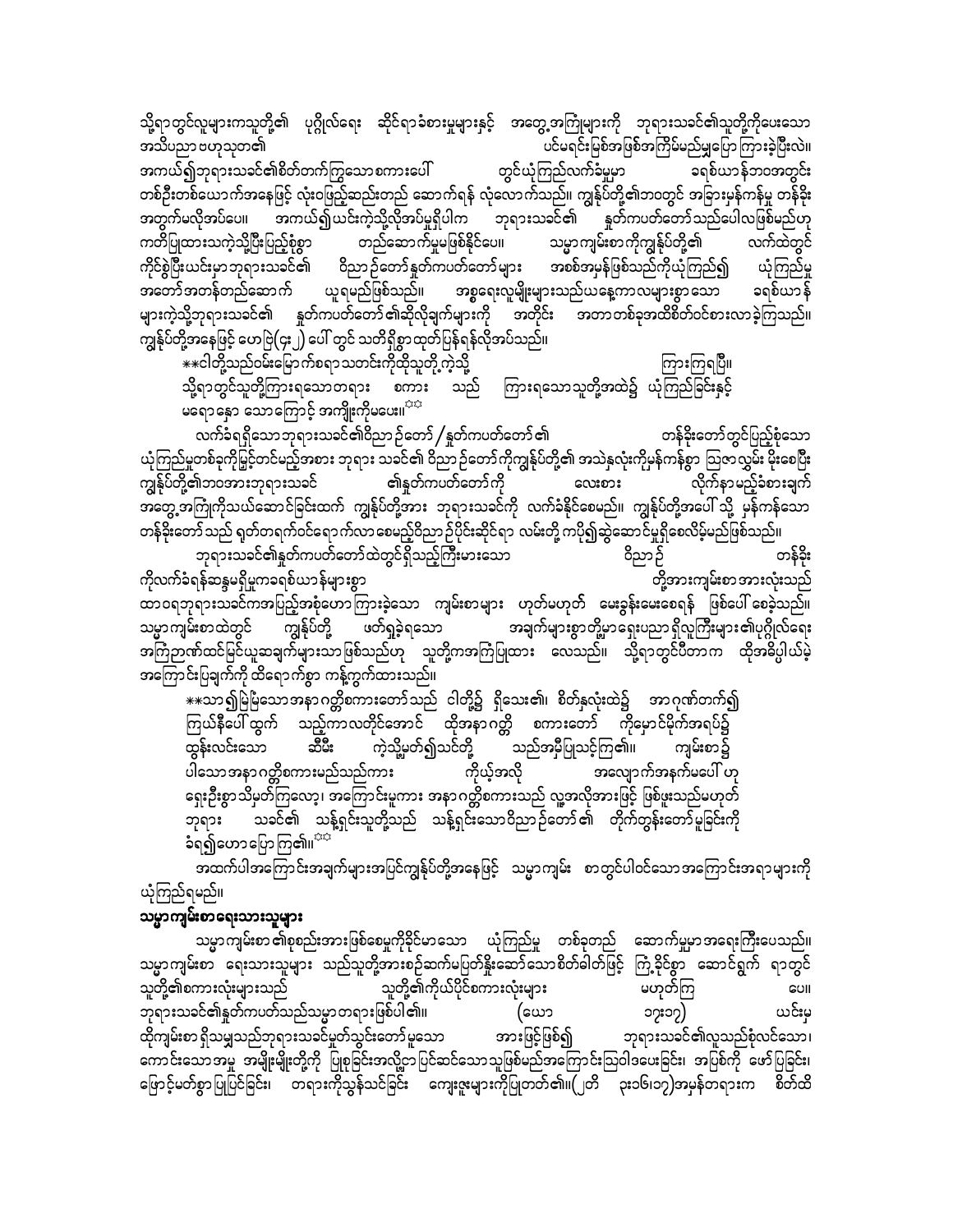ခိုက်စေမှုများအတွက်လူများစွာနှင့် အကျွမ်းတဝင်မဖြစ်မှုမှာ အံ့သြဖွယ်ရာမဟုတ်ပေ။ ပရောဖက်ယေရမိသည်ဘုရားသခင် တိုက်တွန်းသော စကားများ ကိုပြောကြားခြင်း အတွက်ဆန့်ကျင်မှုများစွာ ခံစားရသည့် အတွက် မှတ်တမ်း မပြုရန်သို့မဟုတ်သူပြောသောစကားများကို အများသိအောင် မပြုလုပ်ရန် ဆုံးဖြတ်ခဲ့သည်။ သို့ရာတွင်ဘုရားသခင်၏ နှုတ်ကပတ်တော်ကို ရေးသားခြင်းမှာလူသား၏စိတ်ဆန္ဒထက်ဘုရားရှင်၏ဆန္ဒ၏ ရလဒ်ကြောင့် သူ့တွင်ရွေးချယ်မှုမရှိစေ၍ သန့်ရှင်းသောဝိညာဉ်တော် ၏ ခေါ် ဆောင်မှုကို ခံရသည်။ လူတိုင်းကကျွန်ုပ်ကိုလှောင်ပြောင် သရော်နေကြသဖြင့် နေ့စဉ်စိတ်ဆင်းရဲနေရသည်။ ထို့နောက်ကျွန်ုပ်ကသူ၏ အလုပ်ကိုမဖော်ထုတ်ပါ။ သူ၏အမည်များနှင့်ပတ်သက် ၍လည်းမပြောပါဟုပြောလိုက်သည်။ သို့ရာတွင် သူပြောသောစကားသည်ကျွန်ုပ်၏နှလုံးသားအတွင်း ကျွန်ုပ်၏အရိုးများထဲသို့ မ်ိဳးစဖြင့်ထိုးသကဲ့သို့နာကျင်လျက်ရှိပါသည်။ ကျွန်ုပ်ခံနိုင်ရည်မရှိတော့ပါ၊ ကျွန်ုပ်နေခြင်းငှာမစွမ်းတော့ပါ။(ယေ ၂၀း၇၉)

အကယ်၍ထိုလူများကတစ်စိတ်တစ်ပိုင်းသာအားပေးသမှုပြုခဲ့လျှင် ကျွန်ုပ်တို့အနေဖြင့် ဘုရားသခင်၏မှန်ကန်သော နူတ်ကပတ်တော် ဝိညာဉ်တော်သို့ရောက်နိုင်တော့မည်မဟုတ်ပေ။ သို့မဟုတ် အကယ်၍သူတို့ရေးသမျှ ဘုရားသခင်၏နှုတ်ကပတ်တော် အမှန်ဖြစ်ခဲ့လျှင် လှုံ့ဆော်မှုဖြစ်ချိန်အတွင်း ဘုရားသခင်၏ ဝိညာဉ်တော်အားဖြင့်သူတို့ကပြည့်စုံစွာ ဆောင်ယူသွား နိုင်ကြ မည်ဖြစ်သည်၊ သို့မဟုတ်ပါကရလဒ်မှာဘုရားသခင်၏ နူတ်ကပတ်တော်ကို လုံးဝလက်ခံမှုတစ်ခုက ကျွန်တော်တို့အားဖတ်ရှု လိုက်နာစေရန်ပို၍ စိတ်ဓါတ် ကိုလှုံဆော်ပေးလေသည်။ -<br>နူတ်ကပတ်တော် သည် အလွန်စင်ကြယ် သည်ဖြစ်၍ ကိုယ်တော် ၏ကျွန်သည်နှစ်သက်ပါ၏။ (ဆာ ၁၁၉း၁၄၀)

သို့ဖြစ်ရာသမ္မာကျမ်းစာ စာအုပ်များသည်လူများ၏ကျမ်းစာတွင် ဘုရားသခင်၏ဝိညာဉ်တော်မှထွက်လာသော ဘုရားရှင်၏ ပင်ဖြစ်သည်။ ဤအမှန်တရားကိုဓမ္မသတ်ကျမ်းက လုပ်ရပ်များ မွေသစ် ဟောင်းကျမ်း၏ ရေးသားချက်များကိုမည်ကဲ့သို့ညွှန်းဆိုသည် ကိုစဉ်းစားခြင်းဖြင့်ဖော်ပြသည်။

 $(R.V.$ )ကထိုကျမ်းစာကို ပရောဖက်များက mg) (မ ၂:၅. .<br>တဆင့်မည်ကဲ့သို့ရေးသားသည်ကိုဖော်ပြသည်။ ဘုရားသခင်က လူများမှတဆင့်ရေးသားခဲ့ခြင်းဖြစ်သည်။ သန့်ရှင်းသောဝိညာဉ်တော်သည် ဒါဝိဒ်မင်း၏ နှတ်ဖြင့်ဗျာဒိတ်ထားတော်မူနှင့်သောကျမ်းစာချက်အတိုင်း မပြည့်စုံဘဲမနေရ။ (တ ၁း၁၆)ယင်းမှာဆာလံကျမ်းမှ ပီတာ၏ရည်ညွှန်းချက်ဖြစ်သည်။ ( ${\bf cp}$  ဟေဗြဲ ၃း၇)

သမ္မာကျမ်းစာကိုရေးသားကြသောလူသားစာရေးဆရာများသည် ခရစ်ယာန်များသို့ယေဘုယျအားဖြင့်အရေးမပါခဲ့ကြပေသူတို့၏စကားလုံးများ ကိုအရေးကြီးသောဘုရားသခင်၏ဝိညာဉ်တော်ဖြင့်မစူးစိုက်ကြသောကြောင့်ဖြစ်သည်။ ဘု ရားသခင်၏နှုတ်ကပတ်တော်တန်ခိုး

ထို<br>သူ၏ ဘုရားသခင်၏ဝိညာဉ်တော်သည် သူ၏စိတ်ကိုရည်ညွှန်းရုံမျှမကဘဲ အတွေးများကိုသူကဖော်ပြသည့်တန်ခိုးတော်နှင့် လည်းရည်ညွှန်းသည်။ ဝိညာဉ်တော်နူတ်ကပတ်သည်သူ၏စိတ်မှဖော်ထုတ်ချက်တစ်ခုမျှသာမဟုတ်ဘဲ ထိုနှုတ်ကပတ်အတွင်းမှလျင်မြန်သော ထက်မြက်သော တန်ဒိုးတော် လည်းဖြစ်သည်။

ဤဘဝ၏လုပ်ငန်းရပ်ငယ်များကို အရှိန် ကယ်တင်ခြင်းဆီသို့ အဟုန် မြှင့်ရန် လိုအပ်သည်။ ဘုရားသခင်၏နှုတ်ကပတ်တော်ကို ရိုသေလေးစားမှုက ကျွန်ုပ်တို့အားပေးသည်။ တန်ဒိုးတော်ကြောင့်ဖြစ်ပေါ် လာသော ကျွန်ုပ်တို့၏အသိဉာဏ်ဗဟုသုတဖြင့်ခံစားမှု များကိုကျော်လွှားနိုင်သည်။ ထိုတန်ခိုးတော်ကိုမှန်ကန်သောနှစ်သက်မှုတစ်ခုက ထိုအချက်ကို အသုံးပြုရန် စိတ်ပါစေသင့်သည်။ ဤအတွေ့ အကြုံများစွာ အနက် ပေါလ၏ရေးသားချက်မှာ

\*\*ငါသည်ခရစ်တော် ၏ဧဝံဂေလိတရားကြောင့် ရှက်ကြောက်ခြင်းမရှိ၊ အကြောင်းမူကားထို တရားသည် ရှေးဦး စွာ၌ ယုဒလူ၊ နောက်၌ ဟေလသလူ၊ ယုံကြည်သမျှ သောလူ အပေါင်းတို့ကို ကယ်တင်စေသော ဘုရားသခင်၏ တန်ခိုးတော်ဖြစ်၏။<sup>အဒ</sup> (ရော ၁း၁၆)

 $\ast\ast$ လု(၁း၃၇  $\bf{R.V}$  )ကအလားတူဖြစ်ရပ်ကို ထောက်ပြသည်။ဘုရားသခင်တတ်နိုင်တော် မမူသော အမှုမရှိ။

သမ္မာကျမ်းစာလေ့လာမှုနှင့်ကျွန်ုပ်တို့၏ဘဝအတွင်း လက်တွေ့အသုံးချမှု ကလျင်မြန်သောဖြစ်စဉ်တစ်ခုဖြစ်သည်။ ယင်းမှာထာဝရဘုရားသခင် ဆိုင်ရာလေ့လာသူများ၏ အေးဆေးသော ခေတ်မီနည်းလမ်းသို့ ဆက်စပ်မှု စိတ် မရှိသည်သာမက

ရှေးဦး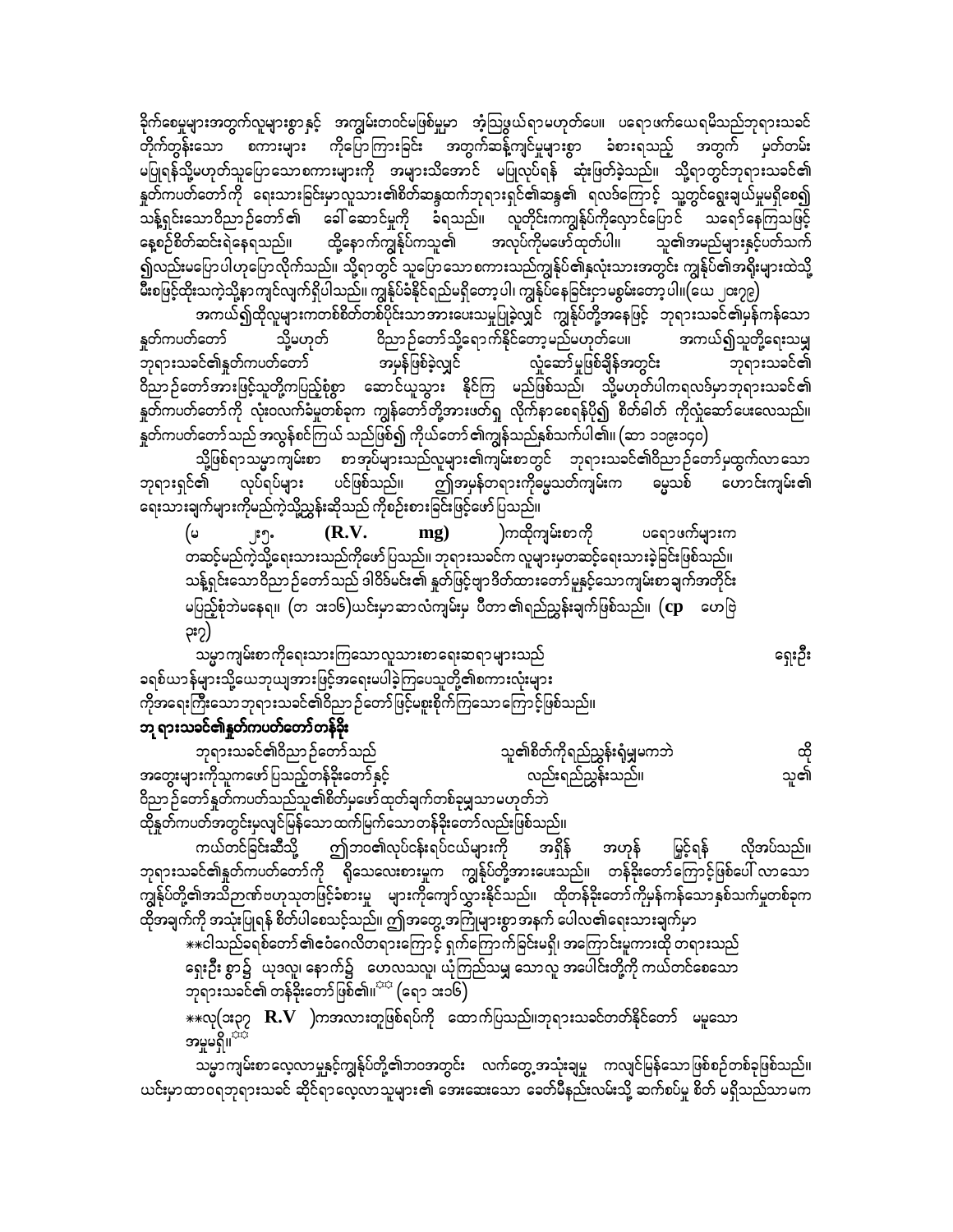အသင်းတော်များစွာတို့၏ အကောင်းမြင် ခရစ် ယာန်ဝါဒများနှင့်လည်းဆက်စပ်မှုမရှိပေ။ စာပိုဒ်အနည်းငယ်ကိုသာအတိုချုပ် နားလည်စေရန်သို့မဟုတ်အသုံးပြုရန် ထိုစာပိုဒ်များကို ကြိုးပမ်း ဖော်ညွှန်းထားပြီး အားထုတ်မှုမရှိပေ။ ဘုရားသခင်၏နှုတ်ကပတ်တော် သည် လျင်မြန်သောရိုက်အားနှင့် စွမ်းအားကောင်းသည်။ ဘုရားသခင်တန်ခိုးတော်၏ နှုတ်ကပတ်တော်ဖြစ်သည်(ဟေဗြဲ၄း၁၂၊၁၃)ဘုရားသခင်၏ နူတ်ကပတ် တော်သည် ယုံကြည်သူများကို ာ<br>ထိရောက်သောလုပ်ဆောင်မှုဖြစ်စေသည်။ (၁သက်၂း၁၃)ဘုရားသခင်၏ နှုတ်ကပတ်တော်မှတဆင့် ဘုရားသခင်က မှန်ကန်စွာ ယုံကြည်သူများ၏ စိတ်ထဲတွင်တက်ကြွစွာ တစ်နေ့တာ ၏ အချိန် နာ ရီတိုင်း လုပ်ဆောင်လျက်ရှိသည်။

သင်လေ့လာသင်ယူနေသောကောင်းချီးသတင်း၏ အခြေခံအချက်မှာ ဘုရားရှင်၏ စစ်မှန်သောတန်ခိုးတော်ဖြစ်သည်။ အကယ်၍သင်က ဆောင်ရွက်ရန် ခွင့်ပြုလျှင်ဘုရားသခင်၏ လူအဖြစ်သင့်ဘဝကို ပြောင်းလဲ ပေးလိမ့်မည်။ ထိုသို့ သောအားဖြင့်အလွန်ကြီးမြတ်၍ အဖိုးထိုက်သော ကတိများကို ငါတို့၌ ပေးအပ် တော်မူပြီ၊ အကြောင်းမူကား ထိုကတိတော်များကိုအမှီပြု၍ သင်တို့ သည်လောကီတပ်မက်ခြင်း၊ အညစ်အကြေးနှင့်ကင်းလွတ်သဖြင့် ဘုရား ကိုဆက်ဆံရသောသူဖြစ်ကြမည်။(၂ပေ **း**၄)ပေါလု၏ဟောကြားချက်မှာ ဝိညာဉ် တော် နှင့် ပကတိ တန်ခိုးတော်ကိုလက်တွေ့ ရှင်းလင်းပြောပြချက်ဖြစ်သည်။(၁ကော ၂း၄)

သူတို့၏ခရစ်တော်သို့ကိုးကွယ်ဆည်းကပ်ရန်တောင်းဆိုမှုများ ရှိသော်လည်း ဘုရားရှင်၏နှုတ်ကပတ်တော်သမ္မာ ကျ**မ်း**စာတွင် မယုံတစ်ဝက် ယုံတစ်ဝက်ဖြစ် နေကြသူများဖြင့်ကျွန်ုပ်တို့ကိုဝန်းရံလျက်ရှိပေသည်။ အလားတူ ယုံကြည်ကိုးကွယ်သည့် ပင်သူတို့ကဘုရားရှင်ကို တိုင်တကယ် သည်ဟူသော လူသားဖြစ် အချက်ကိုလက်ခံရန်ပျက်ကွက်နေကြဆဲဖြစ်သည်။ ကျွန်ုပ်တို့၏ ပုဂ္ဂိုလ်ရေးဆိုင်ရာခံစားမှုများနှင့် ခိုင်မြဲသောယုံကြည်ချက် များ သမ္မာကျမ်းစာ ၏အပေါ် တွင်စုစည်းထက်သန်မှုနှင့် အပေါ် တွင်၊ ယင်း၏မြင့်မြတ်မှုကို ငြင်းဆိုကာဘုရားရှင်၏တန်ခိုးတော်ကိုငြင်းဆန်လျှက်ရှိပေသည်။(၂တိ ၃း၅)၏စကားလုံးများကစိတ်ထဲသို့ တိုးဝင်လာခဲ့သည်။ မွေ့လျော်ယောင်ဆောင်၍ မွေ့လျော်ခြင်း၊ တန်ခိုးကိုငြင်းပယ်သော သူဖြစ်ကြ လိမ့်မည်။ **i.e** ဘုရားဝတ်၌ ကောင်းချီးသတင်းနှတ်ကပတ်တော် ၏တန်ခိုး

ကျွန်ုပ်တို့၏အခြေခံဝါဒကိုကမ္ဘာကထိုးနှက်ခဲ့သည်။ ပေါလုနှင့်သူ၏ အလားတူပင် ဟောပြောသူများအဖွဲ့ ကိုလည်းထိုးနှက် ခံခဲ့ရသည်။ အကြောင်းမူကားဆုံးရှုံးခြင်းသို့ရောက်သော သူတို့၌ လက်ဝါး ကပ်တိုင် သည်မိုက်သောတရားဖြစ်၏။ ကယ်တင်ခြင်းသို့ရောက်သောငါတို့၌ ထိုတရားသည် တရား ဘုရားသခင်၏တန်ခိုးတော်ဖြစ်သည်။(၁ကော ၁း၁၈) ဤအချက်အားလုံးကိုစိတ်ထဲတွင်စွဲလျက်<sup>်</sup> ကျွန်ုပ်တို့တစ်ဦးချင်း အနေဖြင့် ကြီးမားသော ှ<br>၏လက်ထဲတွင် သမ္မာကျမ်းစာ လေ့လာမှုကိုအစဉ်စွဲလျက်ကျွန်ုပ်တို့ ကိုကိုင်ပြီးစိတ်ပါဝင်စားစွာဖတ်ရှုလေ့လာပြီးလိုက်နာနိုင်မှုမပြုနိုင်ဘူးလား။

#### နှုတ်ကပတ်တော်သို့ ဘုရားသခင်၏ လူများ၏ရပ်တည်မှု အနေအထား

သမ္မာကျမ်းစာဆိုင်ရာမှတ်တမ်းကိုစိတ်ပါဝင်စားမှုဖြင့်ဖတ်ရှုခြင်းက သမ္မာ ကျမ်းစာရေးသူများကသူတို့၏စိတ်အား ထက်သန်မှုကိုအသိအမှတ်ပြုရုံသာမက .<br>- အခြားသမ္မာကျမ်းစာရေးသူများကိုလည်းသူတို့စိတ်ထက်သန်မှုပေါ် မူတည်၍လည်း .<br>ယခင်ယေရှုသည်ဤအပိုင်းတွင်ထင်ရှားမှုပိုလေသည်။ ပြုမှုတတ်ကြပေသည်။ မြေး<br>ယေရှုသည်ဒါဝိဒ်၏ဆာလံကျမ်းတွင်ဖော်ပြချက်အရ သူကဝိညာဉ်တော်အတွင်းမှ ကင္းသိုင္ျ<br>က ဒါဝိဒ်ဟူသောစကားလုံးများဖြင့်အစပျိုးဖော်ညွှန်းခဲ့သည်။ စကားလုံးများက စိတ်ထက်သန်မှုဖြစ်စေသည်ဟူသောအချက်၊ သူ၏အသိ အမှတ်ပြုမှုကိုပြသခဲ့သည်။ ယေရှုကမောရှေ့၏ရေးသားချက်များနှင့် ပတ်သက်၍ မိန့်ကြားခဲ့သည်။(ယော ၅း၄၅-၄၇)မောရှေ့က **Pentateuch** ကိုရေးသားခဲ့ကြောင်းကိုသူယုံကြည်ကြောင်းပြဆိုခဲ့သည်။ အမြှော်အမြင်ကြီးသော ခရစ်ယာန်များကမောနေရအနေဖြင့်ယင်းကိုရေးနိုင်မှုရှိ၊ မရှိဟူသောအချက်ကို သံသယရှိခဲ့သည်။ သို့ရာတွင် နည်းလမ်းကို ခရစ်တော် ၏ရပ်တည်မှုကသူတို့၏ ရှင်းလင်းစွာ ချေဖျက်ခဲ့သည်။ သူကမောရှေ၏ရေးသားမှုများကိုဘုရားသခင်၏ ပညတ်တော်ဟုခေါ် ဆိုခဲ့သည်။(မ ၇း၈၉)အလားတူရိုးသားမှုမရှိသော ဖြစ်သူအုပ်စုကမ္မေသတ်သစ်ကျမ်းအများစုမှာဒဏ္ဍာ ရီ ဖြစ်ကြောင်းဖွင့်ဟကြ သံသယ သည်။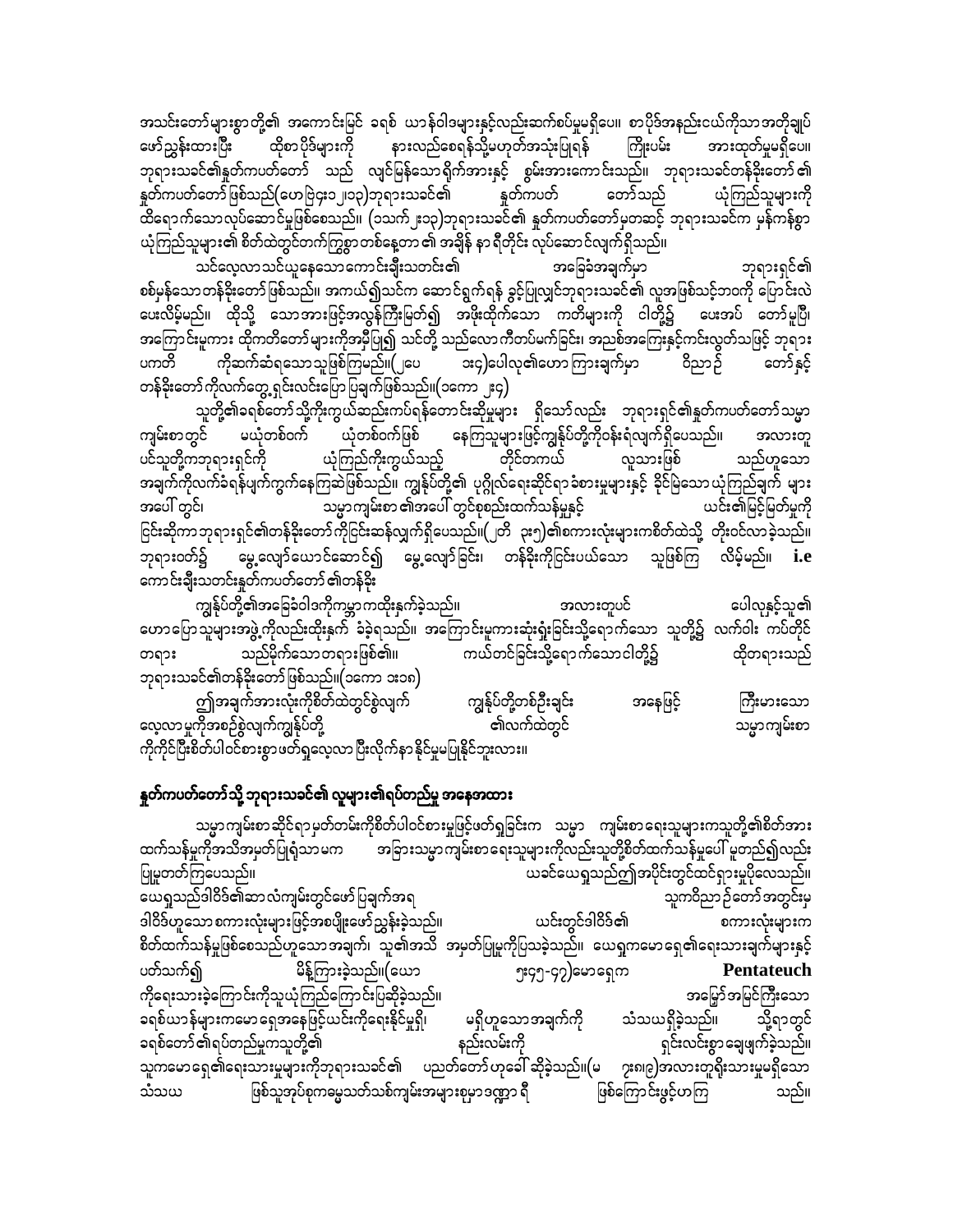သို့ရာတွင်ယေရှုသို့မဟုတ်ပေါလတို့ကမည်သည့်အခါမျှ ထိုအတိုင်း မပြုမူမသတ်မှတ်ကြချေ။ယေရှုကရှိကာဘုရင်မသည် လက်ခံထားသော သမိုင်း ကြောင်း ဆိုင်ရာအချက်တစ်ခုအဖြစ်မြွက်ကြားခဲ့သည်။(မ ၁၂း၄၂)သူက ရှီကာ ဘုရင်မနှင့် ပတ်သက်သော ပုံဝတ္တုအဖြစ်မပြောခဲ့ချေ။

တမန်တော်များ၏ရပ်တည်ချက်မှာသူတို့၏အရှင်သခင်၏ ရပ်တည်မှုနှင့် ဆင်တူပေသည်။ ပီတာကခရစ်တော်၏ နှတ်ကပတ်တော်များကို သူ၏ ကိုယ်ပိုင်နားဖြင့် ကြားခဲ့ရမှုမှာပို၍သေချာသော ပရောဖက်များ၏စကားအားဖြင့် ဝိုးတဝါးဖြစ်မှု ရှိခဲ့ကြောင်းထုတ်ဖော်ခဲ့သည်။(၂ပေ ၁း၁၉-၂၁)ပေါလ၏ စာများ သည် အခြားကျမ်းစာများကဲ့သို့ကျမ်းစာများပင်ဖြစ်ကြောင်း၊ ပီတာက ယုံကြည် ခဲ့သည်။ ယင်းမှာရှေးဟောင်းဓမ္မသတ်နှင့်ပတ်သက်၍ သာမန် အသုံးပြုထားသော စကားစုတစ်စုဖြစ်သည်။ ဤသို့ဖြင့် ပီတာကပေါလ၏စာ များအားမွေသတ် ဟောင်းကိုယ်စားပြုအပြစ်မြင်ခဲ့သည်။

တမန်တော်ဝတ္ထု၊ ဧဖက်သြဝါဒနှင့်ဗျာဒိတ်ကျမ်းများတွင် တဆင့်စကား များစွာပါဝင်နေကြသည်။ $(\mathbf{c}.\mathbf{p}% _{i}^{T}\mathbf{c})$  တ.၁၃း၅၁၊မ .<br>ဝိညာဉ်တော်အားဖြင့်စိတ်ထက်သန်မူအားလုံးကိုသာ မက ဓမ္မသတ်သစ်ကျမ်းကို ယင်းမှာတူညီသော ၁၀း၁၄) ရေးသားသူများအားဖြင့်၊ ဓမ္မသတ်မှတ်တမ်းများအား စိတ်ဝင်စားမှုဖြစ်စေခြင်း စ ညွှန်ပြလျက်ရှိသည်။ ကိုလည်း ၁.တိႉ၅.၁၈တွင်ပေါလက(တရာ ၂၅း၄)နှင့် (လု ၁၀း၇)နှစ်မျိုးစလုံးကိုသမ္မာကျမ်းစာအဖြစ်ဖော်ညွှန်းထားသည်။ ပေါလက သူ၏သတင်းအချက်အလက်များသည်သူကိုယ်တိုင် ပြောသောစကားများမဟုတ်၊ ခရစ်တော်ထံမှလာသော အချက်အလက်များ ဖြစ်ကြောင်းခိုင်ခိုင်မာ မာဆိုခဲ့သည်။(၈လာ  $\parallel$  CICCIC ၁ကော် ဧ၁၃၊ ခြား၃)ယင်းကိုအခြားသောတမန်တော်များကအသိအမှတ်ပြုခဲ့ကြသည်။(ရှင်ယာကုပ် ၄း၅)က(၈လာ ၅း၁၇)မှ ပေါလ၏စကားများကို ကျမ်းစာအဖြစ် ဖော်ညွှန်းထားသည်။

ဘုရားသခင်ကခရစ်တော်အားဖြင့်ဗျာ ဒိတ်ပေးတော် မူခဲ့ပြီး၊ နောက်ထပ်ဗျာဒိတ်ပေးရန်မလိုအပ်။(ဟေဗြဲ ား၂)သမ္မာကျမ်းစာ က ယျွအခါ သင်ယူမရရှိနိုင်သောအခြား ရေးသားချက်များကို ရည်ညွှန်းထားသည်ကို တွေ့မြင်နိုင်ပေသည်။( ဉပမာ the book of Jasher, the writings of Nathan, Elijah, Paul to Corinth, and John's third Epistle implies that John had written an unpreserved letter to the church which Diotrephes had refused to obey အဘယ့်ကြောင့်ထိုရေးသားချက်များသည် ကျွန်ုပ်တို့အတွက် မကျန်ရစ်တော့ သနည်း။ ခိုင်ခိုင်မာမာဆိုရလျှင်ထိုအရာများသည် ကျွန်ုပ်တို့အားထားရာ မဖြစ် သောကြောင့် ဖြစ်ပေသည်။ ထို့ကြောင့်ဘုရားသခင်ကကျွန်ုပ်တို့အတွက်အားထား နိုင်သောအရာအားလုံးကိုကျန်ရစ်စေခဲ့ကြောင်းအခိုင်အမာ ပြောဆိုနိုင်ပေသည်။

ဓမ္မသတ်ကျမ်းစာ အုပ်များသည်စိတ်ဝင်စားဖွယ်ရာ အဖြစ်တဖြည်းဖြည်း လက်ခံလာနေကြောင်းဖော်ထုတ်ပြဆိုလေသည်။ သို့ရာတွင် တစ်ဦးက အခြားသူတစ်ဦး၏ ရေးသားချက်များကို တမန်တော်များကခိုင်လုံမှုမရှိဟု ဆိုခဲ့ကြသည်။ ငါသည်သင်တို့အား ရေး၍ပေးလိုက်သော စကားတို့သည် ဘုရားသခင်၏ ပညတ်တော် ဖြစ်ကြောင်းကိုပရော ဖက်ဖြစ်သော သူ စြညာ ဉ်ဆုကျေးဇူးကိုခံရသော သူမည်သည်ကား ဝန်ခံပါစေ။ တစ်စုံတစ်ယောက် သောသူသည် မသိလျှင်မသိဘဲနေစေ(၁ကော ၁၄း၃၇၊ သယော CIOI  $|\cdot|$ ဗျာ စိတ်ဝင်တစားရေးသားထားသောစာများကို ချက်ခြင်းပင် စိတ်ဝင်စားမှုအဖြစ် လက်ခံခဲ့သည်ဟုဆိုလိုသည်။ အကယ်၍ကျွန်ုပ်တို့၏ သမ္မာကျမ်းစာထဲတွင် လမ်းညွှန်မှုမရှိသော လူသားများရွေးချယ်ထားသည့်တစ်စုံတစ်ရာပါဝင်နေခဲ့သော် ကျမ်းစာအုပ်သည်ဝင်ရောက်မှု မရှိနိုင်ပေ။

#### ၂.၃ သန့်ရှင်းသောဝိညာဉ်တော် ၏လက်ဆောင်များ

ဘုရားသခင်သည်သူ၏ဆက်ဆံမှုများကိုလူများနှင့်ပြုလုပ်သည့် အချိန် များတွင်ဘုရားသခင်ကသူ၏တန်ခိုးတော်(သန့်ရှင်းသောဝိညာဉ်တော်) အသုံးပြုမှုကို လူများသို့တပ်ဆင်ခွဲဝေပေးခဲ့သည်။ မည်သို့ပင်ဖြစ်စေယင်းမှာ လိုအပ်လျှင်လိုအပ်သလို အသုံးပြုနိုင်သည်။ ဘာမျှရေးသားထားခြင်းမရှိသော ချက်လက်မှတ်ပုံစံဖြင့် မည်သည့်အခါမျှမပေး သီးခြားဆောင်ရွက်မှုတစ်ခု အတွက်သာသန့်ရှင်းသောဝိညာဉ်တော်ကိုအစဉ်အသုံးပြုကြရသည်။ အောင်မြင်ပြီး မြောက်သွားသည့်အခါတွင်သန့်ရှင်းသော ဝိညာဉ်တော်၏ လက်ဆောင်ကိုပြန်လည်ရုပ်သိမ်းလိုက်သည်။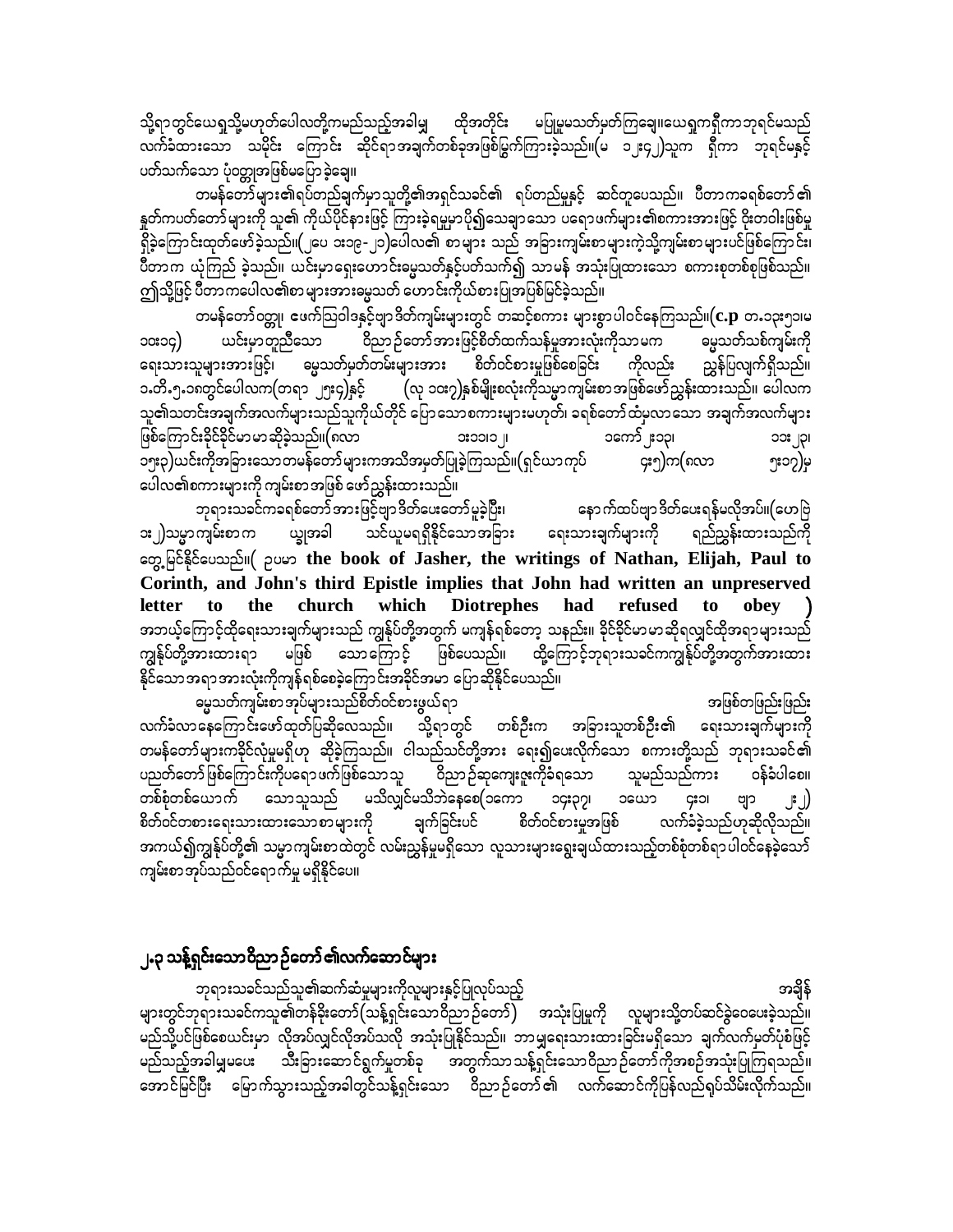ဘုရားသခင်၏ ဝိညာဉ်တော်သည် ဘုရားသခင်၏စိတ်ထဲတွင် ရှိသည့်အတိုင်းဖြစ်စဉ်ကို ရှေ့သို့တွန်းပို့သည့် နည်းအတိုင်းပြုမူသည်။ သူ၏ရည်မှန်းချက်မှာ ဘုရားသခင်၏ ရေရှည် အကြောင်းထူး<br>များကိုသယ်ဆောင်ရန်အလို့ငှာလူများ၏ ဘဝများအတွင်း ရေတိုခံစားမှုများကိုမကြာခဏဖြစ်ပေါ် စေခြင်းဖြစ်သည်။ များကိုသယ်ဆောင်ရန်အလို့ဌာလူများ၏ ဘ၀များအတွင်း ရေတိုခံစားမှုမှ<br>(လေ့လာမှု ၆.၁တွင်ကြည့်ပါ) သို့ဖြစ်ရာဘုရားသခင်၏ (avhvmrI 6.1wGifMunfhyg) odkYjzpf&mbk&m;ocif\ oefY&Sif;aom0dnmOfawmfudkol\ ဘ၀တွင်လူသားများ၏ခံစားရမှုများကို ပေါ့ပါးသက်သာစေရန်အသုံးမပြုပေ။ ယင်းကဲ့သို့သက်သာမှုတစ်ခုခုမှာ ဘုရားသခင်၏ စိတ်ကိုကျွန်ုပ်တို့ထံသို့ ဖော်ညွှန်းရန် အတွက် ဖြစ်စေလိမ့်မည်။

,if;rSm,aeYtcsdeftcgwGifoefY&Sif;aom 0dnmOfawmfodkY xif&Sm;aom ခရစ်ယာန်များ၏ရပ်တည်မှုသို့သတ်မှတ်ထား သောကွဲပြား ချက်ဖြစ်သည်။ ရုပ်ပိုင်းဆိုင်ရာ အကျိုးဖြစ်ထွန်းမှုကြောင့် ခရစ်တော်တွင် ယုံကြည်မှုမာတန်ဘိုးရှိကြောင်းပြဆိုပေသည်။ ဥပမာ-သန့်ရှင်းသော ဝိညာဉ်တော်ဖြင့်ရောဂါကုစားခြင်း ယင်းအချက်ကယူဂန္ဓာကဲ့သို့ ပဋိပက္ခကြောင့် စည်းလုံးမှုပြိုကွဲနေသော နိုင်ငံများတွင်ပြန်လည်နလံထူနိုင်ရန် အတွက် ဝိညာဉ်လက်ဆောင်များပိုင်ဆိုင်၍ သိသာသော လူများ၏ ရုတ်တရက် ဖြစ်ပွားသော တောင်းဆိုမှုများအဘယ်ကြောင့်<br>ဖြစ်ပေါ် ရသည်ကို ရှင်းလင်း ပေးသည်။ သမိုင်းကြောင်းအရယင်းကဲ့သို့တောင်းဆိုမှုများသည် လူသားများ၏ ရှင်းလင်း ပေးသည်။ သမိုင်းကြောင်းအရယင်းကဲ့သို့တောင်းဆိုမှုများသည် လူသားများ၏ ကြီးမားသောလိုအပ်ချက်ပေါ် ပေါက်သော အချိန်များနှင့် မကြာခဏပင် တိုက်ဆိုင်မှုဖြစ်ပေါ် လေ့ရှိသည်။ ထိုအထဲပင်တွင်<br>သံသယဖြစ်မှုအချို့၏ လက်ရှိဝိညာဉ်ပိုင်ဆိုင်မှုတောင်းဆိုမှုများပေါ် ပေါက်စေသည်။ <u>အကယ်၍တစ်ဦးတစ်ယောက် အနေဖြင့် လက်ရှိလူသားတို့ကို ဆိုးဝါးသော အခြေအနေပေါ် ပေါက်စေသော အတွေ့အကြုံကို</u> ရှာပါကကွက်လပ်ကို ဖြည့်ပေး သော အရာများကိုတွေ့ ရန်အတွက် တောင်းဆိုရန်လွယ်ကူမည်ဖြစ်သည်။

,<br>ယနေ့ အချိန်တွင်ခရစ်ယာန်များစွာတို့ ကအံ့ဘွယ် ဝိညာဉ် လက်ဆောင် များ ပိုင်ဆိုင်ရန်တောင်းဆိုလျက်ရှိကြသည်။ သို့တိုင်သူတို့၏ တိကျသော ဉီးတည်ချက်ကိုမေးလိုက်သောအခါ မသေချာမူ မရှိနေသည်ကို တွေ့၍ ဘုရား သခင်သည် သတ်မှတ် \_\_\_\_\_\_\_<br>ထားသော ဦးတည်ချက်များအောင်မြင်မှုရရှိရန် သူ၏ ဝိညာဉ်ကိုအမြဲပေးလျက်ရှိသည်။ ထို့ကြောင့်ပင်ဝိညာဉ်၏လက်ဆောင်ကို မှန်ကန်စွာပိုင်ဆိုင်သူများကယင်းကိုမည်သည့်အတွက်အသုံးပြုရမည်ကို - - - - - တိကျစွာသိထားကြသည်။ ာင် လြောင့်ထိုအရာများကိုအသုံး ပြုခြင်း အတွက် တစ်ပိုင်းတစအောင်မြင်မှုများကိုမရကြခြင်းဖြစ်သည်။ ယင်းမှာ ယနေ့အချိန်တွင်<br>ကုသမှုဝိညာ ဉ်တော်လက်ဆောင်ရရန် ကုသမှုဝိညာဉ်တော်လက်ဆောင်ရရန် ကြာကားကား ကောင်းဆိုနေကြသူများအားဖြင့် ကြာကားကြီး အစား ကြရသောဆုံးရှုံးမှုများစွာ နှင့်တစ်ပိုင်းတစကုသမှုများကိုခွဲခြားမှုဖြစ်စေသည်။

အောက်ဖော်ပြပါဥပမာများသည်ဝိညာဉ်တော်လက်ဆောင်များကို ခွင့်ပြုမှု၏နောက်တွင်သီးခြားအကြောင်းအချက် များတွင် ဉီးတည်ချက်များအား လုံကိုညွှန်ပြသည်။ သို့ဖြစ်ရပ်များ၏မည်သည့်ဖြစ်ရပ်တွင်မှ ဝိညာဉ် လက်ဆောင် ပိုင်ဆိုင်မှုနှင့်ဆက်နွယ် နေသော အကြောင်းအချက်များနှင့် ယင်း ထက်ဆောင် များကိုအံဝင်ခွင်ကျဖြစ် .<br>ပြောင်းရှမြင်ရုံမျှအသုံးပြုနိုင်သော ပိုင်ဆိုင် သူများ မရှိ ကြပေ။ ကျွန်ုပ်တို့အနေဖြင့်ဘုရားသခင်၏ ဝိညာဉ်တော်များနှင့် ပတ်သက်၍ ကြောဆိုနေကြသောကြောင့်ဘုရားသခင်၏ဝိညာဉ်တော်ကိုယာယီ အသုံးပြု သူများတွင် ဘုရားသခင်၏သီးခြားဆန္ဒတော်ကို ဆောင်ရွက်၍ အလို့ငှာပေးသည်ဟုမြင်လျက် လူတို့က၄င်းကိုတိုက်ရိုက်အသုံး ပြုရန်စိတ် ကူးလျှင် ပင်မရနိုင်ပေ။ $({\bf C.P}$  ဟေရှာ ၄၀း၁၃)

tpöa&;\a&S;usaomordkif;wGifrkefYESifhpyspf&nfqufuyf&mwGif oHk;aom စားပွဲနှင့်အခြားသန့်ရှင်းသည့်ပစ္စည်းများ ထားရန်ကျယ်ပြန့်သော တဲ တစ်လုံးဆောက်လုပ်၍ သူတို့ကိုအမိန့်ပေးလိုက်သည်။<br>ဘုရားသခင်ကို ကပ်လျုပ္ပ ဇော်ရန်အတွက်လိုအပ်သော ပစ္စည်းအားလုံးမည်ကဲ့သို့ပြုလုပ်ရန်နှင့် ပတ်သက် ဘုရားသခင်ကို ကပ်လှူပူ ဇော်ရန်အတွက်လိုအပ်သော ပစ္စည်းအားလုံးမည်ကဲ့သို့ပြုလုပ်ရန်နှင့် ပတ်သက် သောအသေးစိတ်လမ်းညွှန်ချက်များကိုပေးလိုက်သည်။ ယင်းကိုဖြစ်မြောက် အောင်ဆောင်ရွက်ရန်ဘုရားသခင်ကသူ၏ ဝိညာဉ်တော်ကို လူများသို့ ပေး လိုက်သည်။ အာဂုန်သည်ငါ့ရှေ့မှာ ယဇ်ပရောဟိတ်အမှုကို ဆောင်ရွက်ရသော အခွင့်ရှိ၍သူကိုသန့်ရှင်းစေခြင်းငှာ ငါပေးသောဉာဏ်ကိုရသော ပညာရှိ အပေါင်းတို့ သည် ထိုအဝတ်ကိုလုပ်ရမည့်အကြောင်း မှာထားရသည်။ $(\infty, \text{snz})$ 

xdkvlrsm;reufwpfOD;jzpfaomaAZavvonf a&TaiGaMu;wdkY ကိုလုပ်သောအတတ်၊ကျောက်ကိုသွေး၍စီသောအတတ်၊ သစ်သားကို ထုတ်လုပ်သောအတတ်နှင့် အမျိုးမျိုးသောအလုပ်ကို<br>ထူးဆန်းစွာ လုပ်တတ်မည်အကြောင်းဉာဏ်ပညာနှင့်တကွသိပ္ပံအတတ် လုပ်တတ်မည်အကြောင်းဉာဏ်ပညာနှင့်တကွသိပ္ပံအတတ် အမျိုးမျိုးတို့ကို ငါပေး၍ဘုရားသခင်၏ဝိညာဉ်တော်နှင့်ပြည့်စုံစေ၏။ (ထွ ၃၁း၃-၅)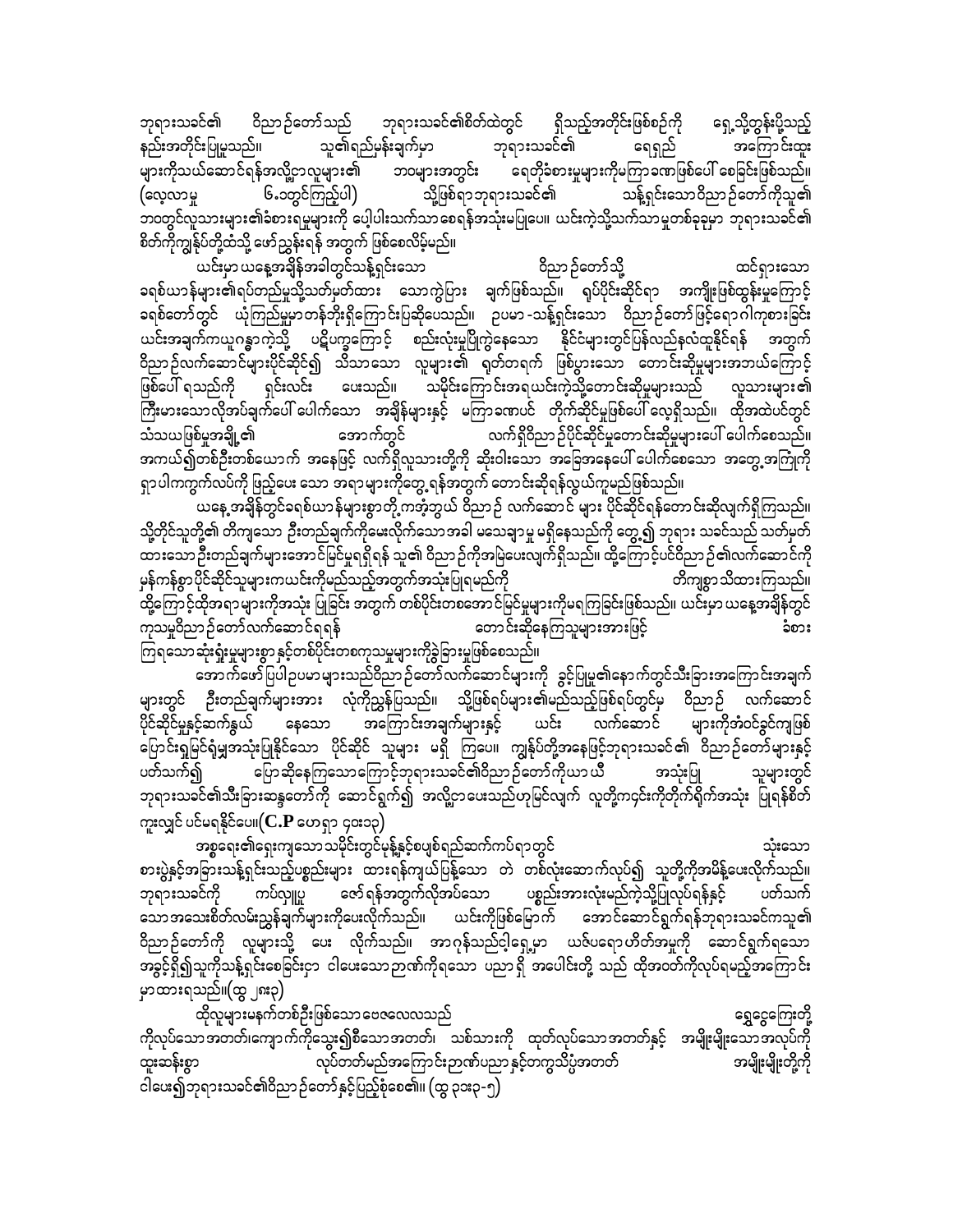arma&Stay:wGifzdtmenf;ap&eftwGuf olwdkYtm;vlrsm;\ နစ်နာမှုများကိုမုန်ကန်စွာဆုံးဖြတ်နိုင်စေရန်မောရှေသို့ ကြားသည် အထိ မေရှာက် အစည်းပြင်ခွင့်ပေးထားသော ဝိညာဉ်တော် /တန်ခိုးတော်အချို့ကိုမောရှေထံမှပြန်လည်ရုတ်သိမ်း၍ အစ္စရေးလူကြီးများသို့ပေးလိုက်သည်ဟု (တော် ၁၁း၁၄-<br>၁၇)တွင် မှတ်တမ်းတင်ထားသည်။ မောရှေမကွယ်လွန်မီတွင်ပင် ဝိညာဉ်လက်ဆောင်ကို သူ့ထံမှလွှဲပြောင်းယူ၍ ၁၇)တွင် မှတ်တမ်းတင်ထားသည်။ မောရှေမကွယ်လွန်မီတွင်ပင် ဝိညာဉ်လက်ဆောင်ကို သူ့ထံမှလွှဲပြောင်းယူ၍<br>ယေရှုအားပေးလိုက်သည်။ ယေရှုအားပေးလိုက်သည်။ သူ့အနေနှင့်လည်းဘုရားသခင်၏လူများကိုကောင်းစွာဦးဆောင်နိုင်စေမည် ဖြစ်သည်။  $($ တရား ၃၄း၉ $)$ 

အစ္စရေးလူမျိုးများသူတို့နယ်မြေအတွင်းသို့ဝင်ရောက်သည့် အချိန်မှစ၍ သူတို့၏ပထမဘုရင်(Sual)တိုင်အောင်သူတို့<br>- တရားသူကြီးများ၏ အုပ်ချုပ်ခြင်းကိုခံကြရသည်။ ဤအချိန်အတွင်းသူတို့သည် မကြာခဏဆို သည် တရားသူကြီးများ၏ အုပ်ချုပ်ခြင်းကိုခံကြရသည်။ ဤအချိန်အတွင်းသူတို့သည် မကြာခဏဆို<br>သလိုပင်သူတို့၏ရန်သူများ၏ ovdkyifolwdkY\&efolrsm;\ zdESdyfcsKyfcs,frIudkcHMu&onf/ odkY&mwGif အစ္စရေးတို့အားသူတို့၏ကျူးကျော်ဝင်သူများအားအံ့ကနန်းပို့ပေးရန်အလို့ငှာ ဘုရားသခင်၏ဝိညာဉ်တော်ကတရားသူကြီးများအနက်အချို့တို့အပေါ် ကားသားသော အောင်မည် တွင်မည် ကဲ့သို့သြဇာဝင်ရောက်သည်ကိုတရားသူကြီးများ စာအုပ်တွင်မှတ်တမ်းတင် ထားသည်။ **Othniel** (တရား ၃း၁၀)၊ Gidem

(တရား ၆း၃၄)နှင့် **Jephthan** (တရား ၁၁း၂၉) တို့က ဤအချက်ကိုရှင်းလင်းပေးသည်။

အခြားတရားသူကြီး  $\bf{Samson}$  အားခြင်္သေ့တစ်ကောင်အား သတ်ရန $\,$ (တရား ၁၄း၅၊၆)လူ၃၀ကိုသတ်ရန် $\,$ (တရား $\,$ ၁၄း၁၉)နှင့် ချည်ထားသော ကြိုးများကို ဖြေရန်ဝိညာဉ်တော်ကိုပေးလိုက်သည်။ ယင်းသန့်ရှင်းသော ဝိညာဉ်တော်မှာ **Samson** uqufwdkuf rydkifqdkifay/ xdkt&mudk oD;jcm; vkyfief;rsm;atmifjrif&efolYtay:oufa&mufapNyD; နောက်ပိုင်းတွင်ပြန်၍ ရှတ်သိမ်းလိုက်သည်။

ဤအချက်မှသီးခြားလုပ်ရပ်တစ်ခုအတွက်ဘုရားသခင်၏ ဝိညာဉ်တော် အသုံးပြုရန်အတွက်လက်ဆောင်ရရှိခြင်းကို သက်သေခံချက်မှာ

- ကယ်တင်ခြင်း၏အာမခံချက်တစ်ခု

- လူတစ်ယောက်၏ဘ၀အားလုံးခံနိုင်ရည်ရှိစေသောနေ့

- ၄င်းတို့အတွင်းပိုင်းမှစိတ်ပိုင်းဆိုင်ရာအား

- yDwdaomrEkópdwfjzihfyk\*¾dKvfa&;qdkif&m tawGUtBuHKtm;jzifh &&Sdaomt&mrsm းမဖြစ်နိုင်ကြောင်းထင်ရှားပေသည်။

သန့်ရှင်းသောဝိညာဉ်တော် ၏လက်ဆောင်နှင့်ပတ်သက်၍ ကာလာသာ အာဏာကား မထင်ရှား သောအကြောင်းပြချက်များစွာရှိသည်ဟုဆိုနိုင်သည်၊ လူများက သန့်ရှင်းသော ဝိညာဉ်တော်ကို လက်ခံရရှိရန် တောင်းဆိုကြပြီး<br>တရားဟောခန်းမများစွာ တို့တွင်တရားဟောဆရာများက ယေရှုကိုလက်ခံခြင်းအားမစဉ်းစား မိဝိညာဉ် တရားဟောခန်းမများစွာ တို့တွင်တရားဟောဆရာများက ယေရှုကိုလက်ခံခြင်းအားမစဉ်းစား မိဝိညာဉ်<br>တော်၏လက်ဆောင်များလက်ခံခြင်း၏မုန်လာဉဝါများကိုချထားကြသည်။ သို့ရာတွင် မေးခွန်းမေးကြရသည်။ တော် ၏လက်ဆောင်များလက်ခံခြင်း၏မုန်လာ ဉဝါများကိုချထားကြသည်။ သို့ရာတွင် မည်သည့်လက်ဆောင်များလဲ။ လူများက သူတို့အနေဖြင့်မည်သည့်လက်ဆောင်များပိုင်ဆိုင်ကြသည်ကို သူတို့ ကိုယ်တိုင်<br>တိတိကျကျမသိဟူသောအချက်မှာမယုံကြည်နိုင်ဖွယ်ဖြစ်သည်။ ဂုံဆုန်သည် တိရစ္ဆာန်၏ ဟိန်းဟောက်သံကြား တိတိကျကျမသိဟူသောအချက်မှာမယုံကြည်နိုင်ဖွယ်ဖြစ်သည်။ ဂုံဆုန်သည် တိရစ္ဆာန်၏ ဟိန်းဟောက်သံကြား<br>သောအခါသူ့အနေဖြင့် ဝိညာဉ်တော်က သူ့အတွက် မည်သည့်အရာကိုပေးသည်ကိုတိတိကျကျသိရမည်ဖြစ်သည်။ သောအခါသူ့အနေဖြင့် ဝိညာဉ်တော်က သူ့အတွက် မည်သည့်အရာကိုပေးသည်ကိုတိတိကျကျ၁<br>ဂုံဆုန်အားခြင်္သေ့တစ်ကောင်အားသတ်ရန် ဝိညာဉ်တော်လက်ဆောင် မေးလိုက်သည်။ ဂုံဆုန်အားခြင်္သေ့တစ်ကောင်အားသတ်ရန် ဝိညာဉ်တော်လက်ဆောင် ပေးလိုက်သည်။ (တရား ၁၄း၅၊၆)သူ၏စိတ်ထဲတွင်သံသယစိတ်မရှိပေ၊ ယင်းအချက်မှာ သန့်ရှင်းသောဝိညာဉ်တော်ကို လက်ခံရယူရန်တောင်းဆိုသော<br>ယနေခေတ်ကာလအခြေအနေတွင်ဟင်းလင်းပြင်တွင် ရပ်နေသကဲ့သို့ ထင်ရှား မပါ လွင်မှုရှိပေသည်။  $\omega$ နေခေတ်ကာလအခြေအနေတွင်ဟင်းလင်းပြင်တွင် ရပ်နေသကဲ့သို့ ထင်ရှား သို့ရာတွင်သီးခြားလုပ်ဆောင်ချက်ကို မလုပ် ဆောင် နိုင်သကဲ့သို့သူတို့တွင်မည်သည့် လက်ဆောင်များရှိသည်ကိုလည်း မသိကြပေ။

### ပထမရာစုအတွင်းလက်ဆောင်များအတွက်အကြောင်းပြချက်များ

သင်တို့သည်လောကီနိုင်ငံအရပ်ရပ်ရှိသမျှသို့သွား၍ဝေနေယျသတ္တဝါ အပေါင်းတို့အားဧဝံဂေလိတရားကိုဟောကြလော့၊ယုံကြည်၍ ဗတ္တိဇံကို ခံသော သူသည်ကယ်တင်တော်မူခြင်းသို့ရောက်လတ္တံ၊<br>မယုံကြည်သော သူမူကား အပြစ်စီရင်ခြင်းကိုခံရလတ္တံ(မ ၁၆း၁၅၊၁၆)သူတို့ကဤလုပ်ရပ်ကိုသူတို့၏ သူမူကား အပြစ်စီရင်ခြင်းကိုခံရလတ္တံ(မ ၁၆း၁၅၊၁၆)သူတို့ကဤလုပ်ရပ်ကိုသူတို့၏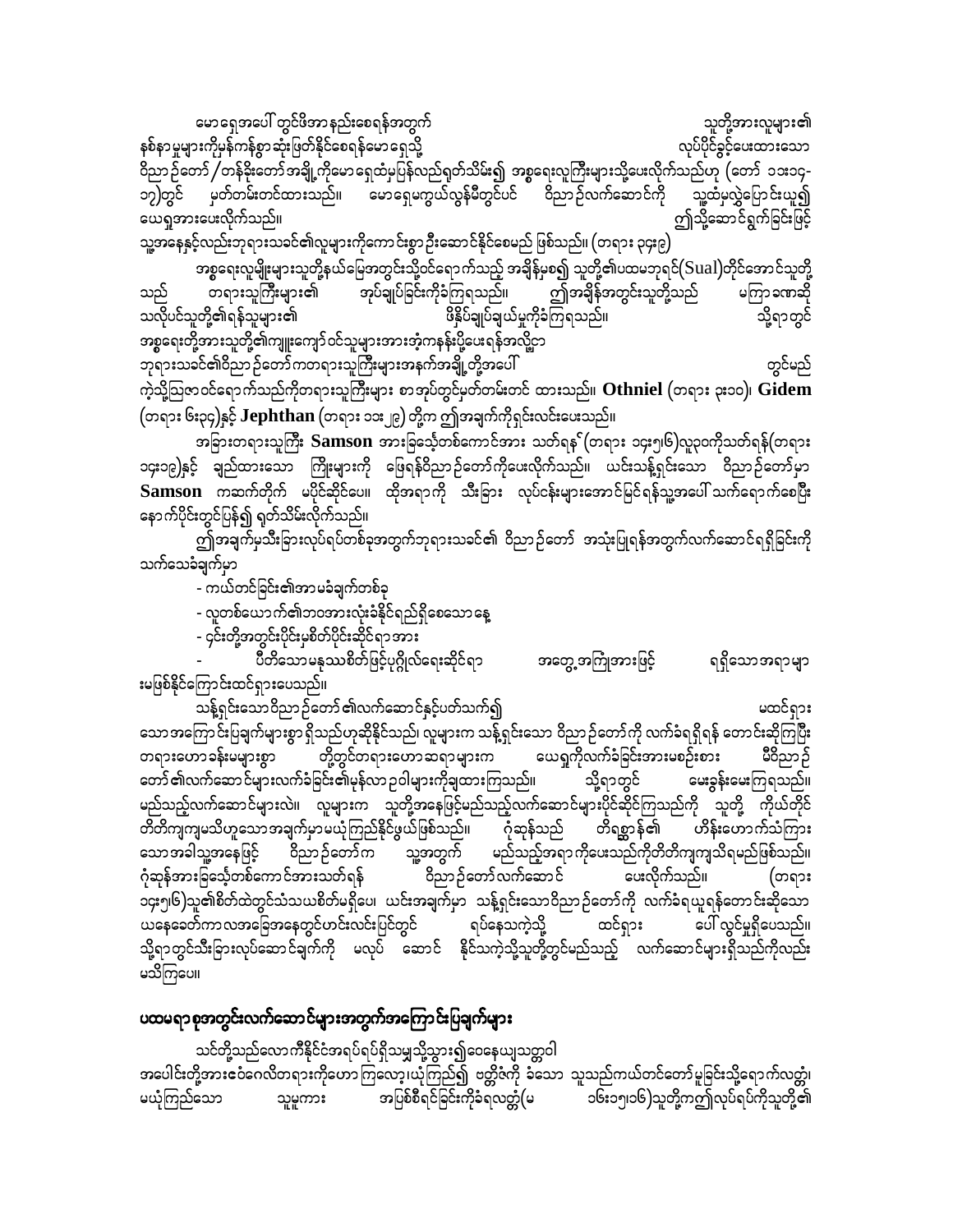ဟောပြောချက်ထဲတွင်ခရစ်တော် ၏သေခြင်းနှင့်ပြန်လည်ရှင်သန်ထမြောက်ခြင်းကို အများဆုံးဟောပြောကြသည်။ သို့ရာတွင်ကျွန်ုပ်တို့ သိသမျှ ထိုအချိန်က ဓမ္မသတ်ကျမ်းမပေါ် ပေါက်သေးချေ။ သူတို့သည်ရှေ့နေရာများတွင်ရပ်နေကြ သောအခါနှင့် ဟူဒီဘုရားရှိခိုးကျောင်းတွင် Nazareth ၏ယေရှနှင့်ပတ်သက်၍ သူတို့၏ဇတ်လမ်းမှာဆန်းပြားလှပေသည်။ အစ္စရေးမှလက်သမားတစ်ဦးသည်ကွယ်လွန်ပြီးနောက် အပြစ်အနာအဆာကင်းသော မွေသတ်ဟောင်းကျမ်းစာ ဟောပြောမှုကိုတိကျစွာဆောင်ရွက်ခြင်းဖြင့် ပြန်လည်ရှင်သန်ထမြောက်ကာ သူတို့အား ဗတ္တိဇံခံယူရန်တိုက်တွန်းခြင်းဖြင့် ဘုရား၏ လမ်းစဉ်အတိုင်း လိုက်နာ ဆောင်ရွက်သည်။

ထိုရက်များတွင်အခြားလူများကလည်းအစွန်းရောက်အယူဝါဒ အတိုင်း လိုက်နာဆောင်ရွက်ရန်ကြိုးပမ်းအားထုတ် ခရစ်ယာန်များ၏ဟောကြားသောတရားသည် မြောက်ပိုင်းအစ္စရေးနိုင်ငံမှ နေကြသည်။ထိုအခြေအနေအရ တံငါသည်အုပ်စုတစ်ခု၏ဒဿနများ အတွက်ဘုရားသခင် ကိုယ်တိုင် ဟောကြား သောတရားဖြစ်ကြောင်းကမ္ဘာသို့ သက်သေပြရမည့် နည်းလမ်း အချို့ရှိကြရ မည်ဖြစ်သည်။ ကျွန်ုပ်တို့ခေတ်ကာလတွင် ဓမ္မသတ်သစ်ကျမ်းပါမှတ်တမ်းများ အတိုင်းယေရှု၏အလုပ်နှင့်သင်ပြမှုတိုင်းကျွန်ုပ်တို့၏ဟောကြားချက်များ

သည်ဘုရားသခင်ထံမှဖြစ်ကြောင်းသက်သေပြရန်အလိုငှာ၊ တောင်းခံထားသည်။ သို့သော်ထိုရက်များအတွင်းထိုကျမ်းစာကိုမရေးသား မီနှင့်မရမီ ဘုရားသခင်က သူတို့ ဟောကြားချက်များမှန် .<br>ကန်ကြောင်းသိသာစေရန် ဘုရားသခင်ကသူ၏ သန့်ရှင်းသော ဝိညာဉ်တော်ကို အသုံးပြုရန်တရားဟောဆရာများအား ဘုရားသခင်က ခွင့်ပြုခဲ့သည်။ ဤအချက်မှာကမ္ဘာကြီး၏ မြင်ကွင်းအတွင်း လက်ဆောင်များ၏ အသုံးပြုမှုအတွက် သီးသန့်အကြောင်းပြချက်ဖြစ်သည်။ စာ ဖြင့်ရေးသားထားသောဓမ္မကျမ်းစာ သစ်မရှိခြင်းကယုံကြည်သူအုပ်စုသစ်များ အားသူတို့၏ယုံကြည်မှုမြင့်မား၍ခက်ခဲစေသည်။ သူတို့အတွင်း ပေါ် ပေါက် လာခဲ့သောများစွာသောလက်တွေ့ကျသောပြဿနာရပ် များတွင်လည်း ရှင်းလင်း သောအဖြေမရှိပေ။ ခရစ်တော်တွင်သူတို့၏ ယုံကြည်မှုမြင့်မား၍ လမ်းညွှန်မှု လည်းအနည်းငယ်မျှသာ ရှိပေသည်။ သို့ဖြစ်ရာထို အကြောင်းအချက်များ ကြောင့်သန့်ရှင်းသော ဝိညာဉ်တော်၏ လက်ဆောင်များကိုယေရှု၏ ထိုဟောကြားချက်များနှင့် သင်ကြားမှု စာမှတ်တမ်းတင်ပြီးသည့် မွေသတ်သစ်ကျမ်း များကိုစာဖြင့်ရေးသားပြီးဝေငုရန်၊ အခါမှသာထိုဟောစာများမှ ရှေးဦးယုံကြည်သူများအတွက် လမ်းညွှန်မှုများ ရရှိနိုင်စေမည်ဖြစ်သည်။

ခါတိုင်းကဲ့သို့သန့်ရှင်းသောဝိညာဉ်တော်ခွင့်ပြုမှုအတွက်အကြောင်း အချက်များကိုသန့်ရှင်းအောင်ပြုလုပ်ထားသည်။ ယေရှုသည်မြင့်သောအရပ်သို့တက်ကြွတော်မူသဖြင့်များစွာသော

များကို ပေးတော်မူသည်။ သူတို့ကိုဖမ်းသွားတော်မူ၍လူတို့အား(ဝိညာဉ်)ဆုလာဘ် ပြင်ဆင်ခြင်းအလို့ငှာထိုသခင်သည် ဓမ္မဆရာတို့၏အမှုကိုပြုတတ်မည့်အကြောင်းသန့်ရှင်းသူတို့ကို လူအချို့တို့ကို တမန်တော်အရာ၌ လည်းကောင်း၊ အချို့ကိုပရောဖက်အရာ၌ လည်းကောင်း၊ အချို့တို့ကို သာသနာ ပြုအရာ၌ လည်းကောင်း၊ အချို့တို့ကိုသင်းအုပ်ဆရာ၊ ဆရာအရာ၌ လည်းကောင်း ခန့်ထားတော်မူ၏။(ဧ ၄း၈၊၁၂) ပေါလကရော မတွင်ရှိသော ယုံကြည်သူများထံသို့စာ ရေးလိုက်သည်။ သင်တို့သည်မြဲမြံခိုင်ခံ့မည့်အကြော င်းငါသည်

သင်တို့၌ ဝိညာ ဉ်ဆုကျေးဇူး တစ်စုံ တစ်ခုကို ပေးအပ်ခြင်းငှာ သင်တို့ကို အလွန်တွေ့ မြင်ချင်ပါသည်။ (ရော အ၁၁) ကျမ်းစာ သင်ကြားဟော ပြမှုကိုခိုင်မာ စေရန်လက်ဆောင် အသုံးပြုမှုနှင့် ပတ်သက်၍ကျွန်ုပ်တို့ဖတ်ရှုရသည်မှာ

\*\*ငါတို့သည်သင်တို့နှင့်အတူနေသောအခါသင်တို့အတွက် အဘယ်သို့ သောသူဖြစ်သည်ကိုသင်တို့သိကြသည်နှင့်အညီငါတို့ဟောပြောသော ငံဝေလိ တရားသည်သင်တို့၌ စကာစသက်သက်ဖြစ်သည်မဟုတ်၊တန်ခိုးနှင့်လည်းကောင်း၊ သန့်ရှင်း သောဝိညာဉ်တော်နှင့်လည်းကောင်း၊ ဝီစိကိစ္စမရှိဘဲအမှန်သိခြင်းနှင့် လည်းကောင်း၊ ပြည့်စုံသော တရားဖြစ်၏။<sup>ာာ</sup> (၁သက် ၁း၅ cp ၁ကော ၁း၅၊၆)

\*\*တစ်ပါးအမျိုးသားတို့သည်စကားအားဖြင့်လည်းကောင်း အားဖြင့် လည်းကောင်း၊ အလျင် သည်နိမိတ်လက္ခဏာ၊ နားထောင်စေခြင်းငှာခရစ်တော် အံ့ဘွယ်သောအမှုများ၌ ပါသောတန်ခိုး၊ သန့်ရှင်းသောဝိညာဉ်တော်၏ တန်ခိုးကိုပြ၍ ငါ့အားဖြင့်ပြုတော်မူ သမျှတို့ကိုသာငါပြောခဲ့၏။ ထိုကျေးဇူး တော် ကို အမှီပြုလျင်တရားကိုအကုန်အစင်ဟောပြောခဲ့ပြီး (ရော ၁၅း၁၈၊၁၉)။ <sup>ဒီအ</sup>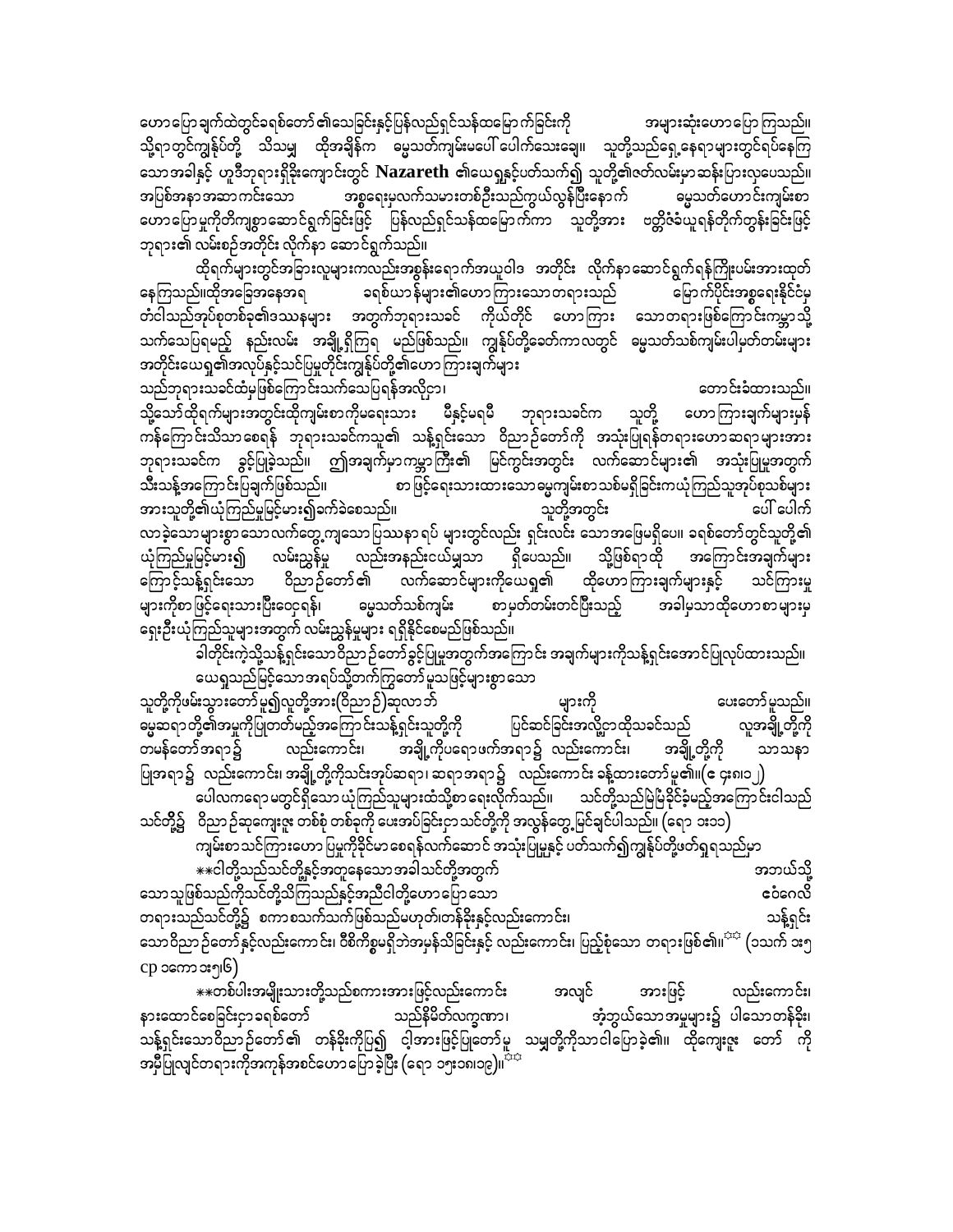ဓမ္မကျမ်းစာဟောပြောသူများနှင့်ပတ်သက်၍ကျွန်ုပ်တို့ဖတ်ရှုရသည်မှာ

ဘုရားသခင်သည်ထိုသက်သေခံသောသူတို့နှင့်အတူ နိမိတ်လက္ခဏာ အံ့ဘွယ်သော အမှုအားဖြင့်လည်းကောင်း၊ သန့်ရှင်းသောဝိညာဉ်တော် မြန်မာ ထူးဆန်းသောတန်ခိုးအထူးထူး အပြားပြားအားဖြင့်လည်းကောင်း၊ သည်မိမိ ဆုကျေးဇူးအားဖြင့်လည်း ကောင်းသက် အလိုတော်အတိုင်းဝေငုသော သေခံ တော်မူပြီး(ဟေဗြဲ၂း၄)။ ဆိုက်ပရပ်နိုင်ငံအတွင်းမှမွေကျမ်းစာဟောပြောပွဲတွင် အံ့ချီးဘွယ်ရာ များဖြင့် ကျောထောက်နောက်ခံပြုပေးထားသည်။ မြင်လျှင်မြို့ဝန်သည်ယုံကြည်ခြင်းသို့ရောက်၍ ဘုရားသခင်၏ ထိုအကြောင်း အရာကို ဒေသနာတော်ကို အလွန်အံ့ဩမိန်းမော၍နေ၏။ (တ ၁၃း၁၂)

သို့ဖြစ်ရာအံ့သြဘွယ်ရာများကသူ့အားသင်ကြားရသည် ဓမ္မဒေသနာကို အမှန်တကယ်ယုံကြည်လေးစားမှုဖြစ်စေသည်။ တရားတော်ကို မဆုတ် မဆိုင်းဟောပြောလေ၏။ ဘုရားသခင်သည်လည်း သက်သေခံတော်မူလျက် တမန်တော်တို့သည် နိမိတ်လက္ခဏာ ကျေးဇူး တရားတော် ဘက်၌ အံ့ဘွယ်သော အမှုတို့ကိုပြုနိုင်မည့်အကြောင်း၊ အခွင့်ပေး တော်မူ၏။(တ ၁၄း၃)

ဤအချက်အားလုံးကိုတမန်တော်များ၏ ်အမိန့်တော်ကို ဟောပြောရန လေ့လာမှုပေါ် တွင်သဘောထားမှတ်ချက်အားဖြင့် အကျဉ်းချုပ်ထားသည်။ ဘုရားသခင်မစစ်တော်မူသည်နှင့်လည်းကောင်း၊ သူတို့၌ ဖြစ်သောနိမိတ် လက္ခဏာအားဖြင့်နှတ်ကပတ် တရားတော်ကိုတည်စေတော်မူသည်နှင် ၄င်းခပ် သိမ်းသော အရပ်တို့၌ တရားဟောကြ၏။ (မ ၁၆း၂၀)

### သီးသန့်ဖြစ်သောအချိန်များသီးသန့်ဖြစ်သောလုပ်ငန်းများ

ထိုဝိညာဉ်တော် ၏လက်ဆောင်များသည်သီးသန့်အချိန်များတွင် သီးသန့် လုပ်ငန်းများဆောင်ရွက်ရန်အလို့ငှာပေးထားခြင်းဖြစ်သည်။ ယင်းမှာလက်ဆောင် ကိုအံ့သြဘွယ်ရာပိုင်ဆိုင်ခြင်းသည်လူတစ်ယောက်၏ ဘ၀ တစ်လျှောက် ခိုင်မြဲသောအတွေ့အကြုံတစ်ခုဖြစ်ကြောင်းတောင်းဆို ယေရှုထမြောက်လာပြီး နောက်မကြာမီအချိန်တွင် ပေစွာ ဂုအပါအဝင် ချက်အမှားကိုပြလေသည်။ ပွဲတော်တွင်သန့်ရှင်းသော တမန်တော်များသည်Pentacost တော် ဝိညာဉ် ကိုရရှိကြသည်။(တ၂း၄)ထို့ကြောင့်ပင်သူတို့အနေဖြင့် -<br>ထူးခြားသော နည်းလမ်းတစ်ခုဖြင့်အရစ်ယာန်ကျမ်းစာက ိုစတင်ဟောပြောနိုင်ရန် အလို့ငှာ နိုင်ငံရပ်ခြား ဘာသာစကားများကို ပြောဆို နိုင်ကြသည်။ အာဏာပိုင်များက သူတို့အားသင်တို့သည်အဘယ်သို့သောတန်ခိုး၊ အဘယ်သူ၏နားအားဖြင့် ဤအမှုကို ပြုသနည်းဟု သူတို့ ထောင်မှလွတ်မြောက်လာသောအခါဝိညာဉ်တော်လက်ဆောင်များအားဖြင့် တရားဟောခြင်းအမှုကိုဆက်လက်ဆောင်ရွက်နိုင်ကြသည်။ထိုသူ အပေါင်း တို့သည် သန့်ရှင်းသောဝိညာဉ်တော်နှင့်ပြည့်သဖြင့်ဘုရားသခင်၏နှုတ်ကပတ် တရားတော်ကိုရဲရင့်စွာဟောပြောကြ၏။ (တ ၄း၃၁) စာဖတ်သူအနေဖြင့်သူတို့သည်ဝိညာဉ်တော်နှင့် ပြည့်ပြီးထိုလုပ်ရပ်များကို ဆောင်ရွက်နိုင်သည်ဟုဆိုလိုရင်းမဟုတ်ကြောင်း သိသာနိုင်ကြသည်ဖြစ်သည်။ သီးသန့်လုပ်ရပ်များဆောင်ရွက်ရန်သာဝိညာဉ်တော်နှင့်ပြည့်ခြင်းဖြစ်ပေသည်။ သို့ရာတွင်ဘုရားသခင်၏ အစီအမံအရနောက်ထပ်ရည်မှန်းချက် အောင်မြင်ရန် ထပ်၍ဖြည့်ဆည်းကြရသည်။ ပေါလသည်ဗတ္တိဇံခံယူပြီးချိန်တွင်အလားတူ ကောက်ကျစ်သောသူတစ်ဦးအားမျက်စိကွယ်စေခြင်းဖြင့်အပြစ်ပေးရန်အ လို့ငှာသန့်ရှင်းသောဝိညာဉ်တော်ဖြင့်ဖြည့်ဆည်းခြင်းခံရသည်။ (တ၉း၁၇၊ ၁၃း၉) -<br>ထူးခြားသောလက်ဆောင်များနှင့်ပတ်သက်၍ ပြောကြားရာတွင် အစောပိုင်းယုံကြည်သူများသည်ခရစ်တော်ဆုပေးတော်မူ သည့်အတိုင်း ကျေးဇူးတော်ကိုခံစားကြရသည်။ ၄း၇)ဟုပေါလကရေးသားခဲ့သည်။ **Measire** အတွက်ဂရိစကားလုံးမှာကန့်သတ် ထားသောအစိတ်အပိုင်းတစ်ခု သို့မဟုတ်ဒီကာ ဦးဟုအဓိပ္ပါယ်ရသည်။ ဘုရားသခင်စေလွှတ်တော်မူသော သူသည်ဘုရားသခင်၏ စကားတော်ကိုပြောဆိုတတ်၏။ ထိုသူအား ဘုရားသခင် သည် ဝိညာဉ်တော်ကိုအတိုင်းအရှည်မရှိဘဲပေးတော်မူ၏။ (ယော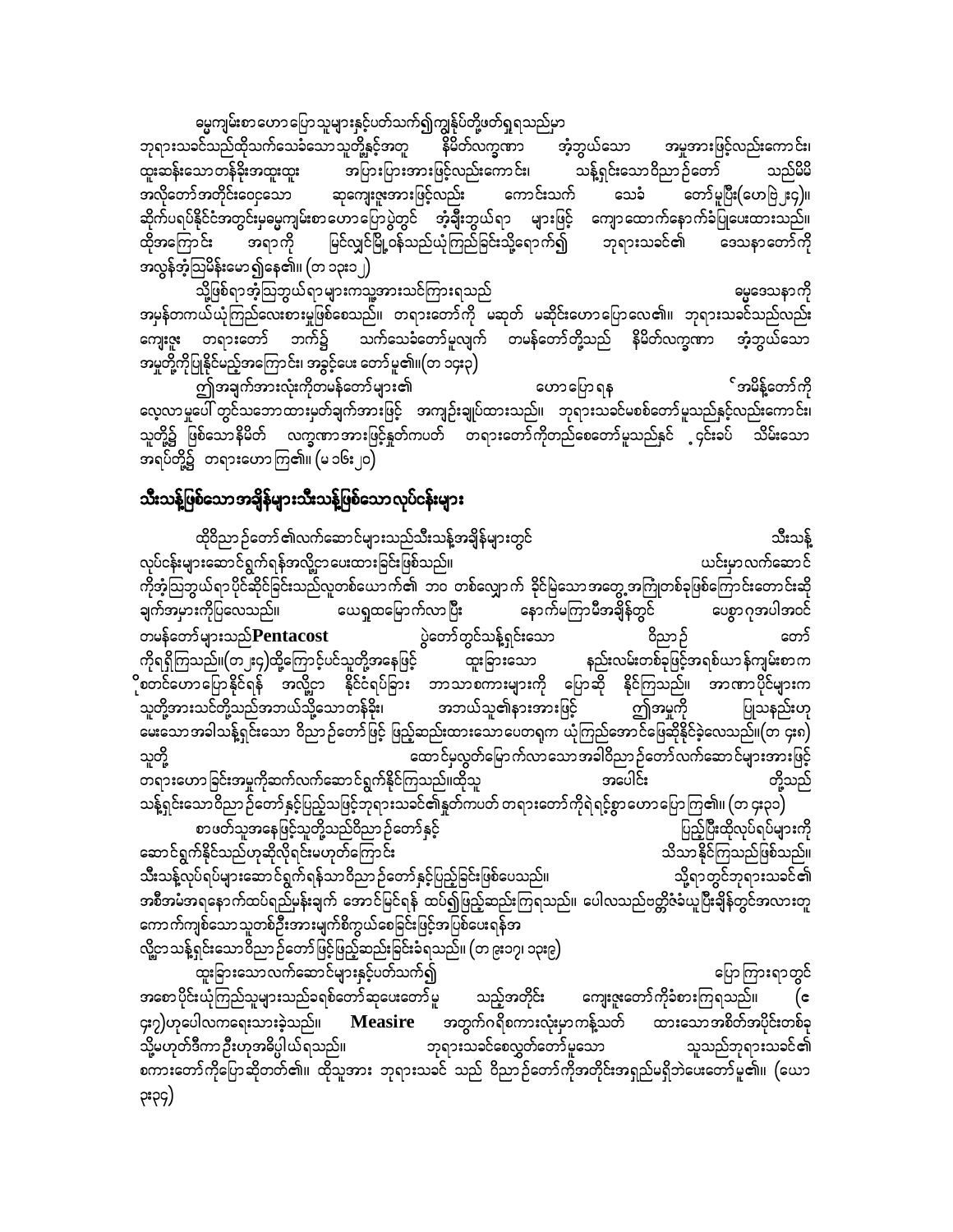ကျွန်ုပ်တို့အနေဖြင့်ပထမရာစုတွင်ပိုင်ဆိုင်သည်ဟု ဖော်ညွှန်း သည်။ အများဆုံး ထိုဝိညာ ဉ်တော် ကျေးဇူးတော် များကိုအဓိပ္ပါယ် ဖွင့်ဆို ကြမည်ဖြစ်ပါသည်။

#### ပထမရာစု ဝိညာ ဉ်တော်ကျေးဇူးတော်များဟောပြောမှု

ဂရိစကားလုံး ''prophet'' မှာဘုရားသခင်၏နှုတ်ကပတ်တော်ကို ပြောဟောသူဟုအဓိပ္ပါယ်ရသည်။ အနာဂါတ်အဖြစ် အပျက်များကို ကြိုတင် ဟောပြောမှုပါဝင်သောဘုရားသခင်၏ နှုတ်ကပတ်တော်များကိုဟောပြောသူ(၂ ပေ **း**၁၉-၂၁)ကိုကြည့်ပါ။

သို့ဖြစ်ရာတရားဟောပြောမှုကျေးဇူးတော်ရှိသောပရောဖက်များသည် ဂျေရုဆလင်မှ Antioch သို့လာခဲ့ကြသည်။ ထိုသူတို့အပင် အာဂဖု (Agabus) အမည်ရှိသောသူတစ်ယောက်သည်ထ၍ မြေတပြင်လုံး၌ အစာ ာ<br>ဟာ အလွန်ခေါင်းပါးခြင်းသည် ကဲသာဘုရင် ကလောဒိ လက်ထက်၌ ဖြစ် သတည်း။ ထိုအခါတယှဉ်တော်တို့သည် အသီးသီးတတ်နိုင်ကြ သည့် အတိုင်းယုဒပြည်၌ နေသောညီအစ်ကို တို့အားအကူအမပေးကြမည်ဟု ဆုံးဖြတ်ခဲ့ သည်။ (တ ၁၁း၂၇-၂၉)ယင်းကဲ့သို့နှစ်အနည်းငယ်အတွင်း ရှင်းလင်း သော ဖြည့်ဆည်းမှု ဖြစ်သောသီးခြားဟောပြောမှုမှာဟောပြောမှု ကျေးဇူးတော်ကို ပိုင်ဆိုင်သည်ဟုယ ခုအခါမြွက်ဟနေကြသော သူများ အကြားတွင်အတော်ပင် လျော့နည်းလျက်ရှိသည်။ အရှိန်နှင့်ငွေကိုပေး၍ဟောပြောမှုဖြင့် အခက်အခဲများကို သက်သာစေမှု ဖြစ်စေခြင်းပင်ဖြစ်သည်။ ယင်းဖြစ်ရပ်မျိုး၏ ဥပမာအချို့ကို ယနေ့ ကျေးဇူး တော်ပြည့်အသင်းများဟု ခေါ် ဆိုနေကြသောနေရာများတွင် တွေ့ နိုင်သည်။

#### ကုစားမှု

တမန်တော်များသည်ဘုရားသခင်၏လောကကြီးတွင်ပြီးပြည့်စုံသော

မှုများပြုလုပ်နေကြသည် နိုင်ငံတော်မှလာသောကောင်းချီးသတင်းဟော ပြော ကိုရှုမြင်လျက်မျက်စိကန်းသောသူများမျက်စိပွင့်လင်းကြလိမ့်မည်။ နားပင်းသောသူများနားပင်းခြင်းနှင့် ကင်းလွတ်ကြလိမ့်မည်။ ြေဆွံ့သောသူများ ဒရယ်ကဲ့သို့ခုန်ကြလိမ့်မည်။(ဟေရှာ ၃၅း၅၆) ကဲ့သို့သူတို့၏ ဟောပြောချက်များတွင် မည်သို့ဖြစ်လိမ့်မည်ကို အံ့ဘွယ်ရာကြိုတင် ဟောပြောမှုဖြင့် သေချာအောင်ပြုလုပ်သင့်သည်။ ဘုရားသခင်၏ နိုင်ငံတော်အခြေအနေနှင့် ပတ်သက်၍ပို၍သိရှိရန်လေ့လာမှု၅ကိုကြည့်ပါ။ ဘုရားသခင်၏နိုင်ငံတော်ကိုကမ္ဘာပေါ် တွင်တည်ဆောက်ပြီးသောအခါတစ်ဝက် တစ်ပျက်ဖြည့်ဆည်းလိမ့်မည်မဟုတ် နိုင်ငံတော်သည်ဤနေရာတွင်ရှိသည်။ ဤသည့်အပေါ် တွင်ရှုတ်ထွေးမှုလည်းရှိလိမ့်မည် မဟုတ်ပေ။ ထို့ကြောင့် ထိုနိုင်ငံ တော်နှင့်ပတ်သက်၍ ဘုရားသခင်၏အံ့ဘွယ်ရာသေချာစေသော မြွက်ဟချက်မှာ တိကျမှုရှိပေသည်။ ထို့ကြောင့်ပင်ရှေးဦးယုံကြည်သူများအားဖြင့် **ာံ့ချီး**ဘွယ်ရာ ကုသပေးမှုများ ...<br>ယင်္ကလေးမရှိ အင်မင်တွေ့ ကြရခြင်းဖြစ်ပေသည်။

ထင်ရှားသောဉပမာတစ်ခုကို ဘုရားရှိခိုးကျောင်းအပေါက်ဝတွင် နံနက် တိုင်းချထားသည်။ ခြေကျိုးနေသည့်သူတောင်းစားက သူ့အားပေတရု၏ ကုသပေးမှုတွင် မြင်တွေ့ရသည်။ သူတို့ကသူ့အားထိုနေရာတွင် ္<br>နေ့စဉ်လာချ ထားခဲ့သည်။ သို့မသာသူ့အနေဖြင့်အများမြင်သာမည်ဖြစ်သည်။(တ ၃း၂) ပေတရက ဝိညာဉ်တော် ၏ကျေးဇူးတော်ကိုအသုံးပြု၍ ကုသပေးလိုက်ပြီးနောက် ရုတ်တရက် ထ၍မတ်တပ်ရပ်ပြီးလျှင်လှမ်းသွားလေ၏၊ -<br>- ဘုရားသခင်ကိုချီးမွမ်းလျက်တမန်တော်တို့နှင့်အတူဗိမာ န်တော်သို့ ခုန်လျက် ဝင်လေ၏။ သွားလျက်၊ ထိုသို့လှမ်းသွား၍ဘုရားသခင်အားချီးမွမ်းသည်ကိုလူအပေါင်းတို့မြင်သောအခါ ထိုသူသည်ဗိမာန်တော်တံခါးနားမှာ စွန့်ကြဲခြင်းကိုခံ၍ ထိုင်နေသော သူဖြစ် သည်ကို သိကြသော ကြောင့်သူ၌ ဖြစ်သည့်အမှုကို အံ့သြမိန်းမော တွေဝေခြင်းရှိ၍ ပေတရုနှင့်ဟော ဟန်ကိုအမှီပြုလျက်ရှိရာ အရပ်၊ ရှောလမှန်ကနားပြင် ထိုသူသည် အမည်ရှိသောကနားပြင်သို့ပြေးဝင်၍စုဝေးကြ၏။

ထို့နောက်တွင်ပေတရသည်ခရစ်တော် ၏ရှင်သန်ထမြောက်ခြင်း နှင့်ပတ်သက်၍ ကုသမှုပြုလုပ်ပေးလိုက်သော လေဟာပြင်ဟောပြောမှုကိုရုတ်တရက် စတင်လုပ်ဆောင် လေသည်။ သူတောင်းစား၏ပုံသဏ္ဍာန်အရ မေးစရာ၊ သက်သေပြစရာမလိုသည အတွက်ပေတရု၏ နှုတ်ကပတ်တော် များသည် ဘုရား၏ ကျွန်ုပ်တို့ကဆိုနိုင်သည်။ နှုတ်ကပတ်တော် များဖြစ်သည်မှာ ဝတ်ပြုဆုတောင်းချိန်တွင် သေချာသည်ဟု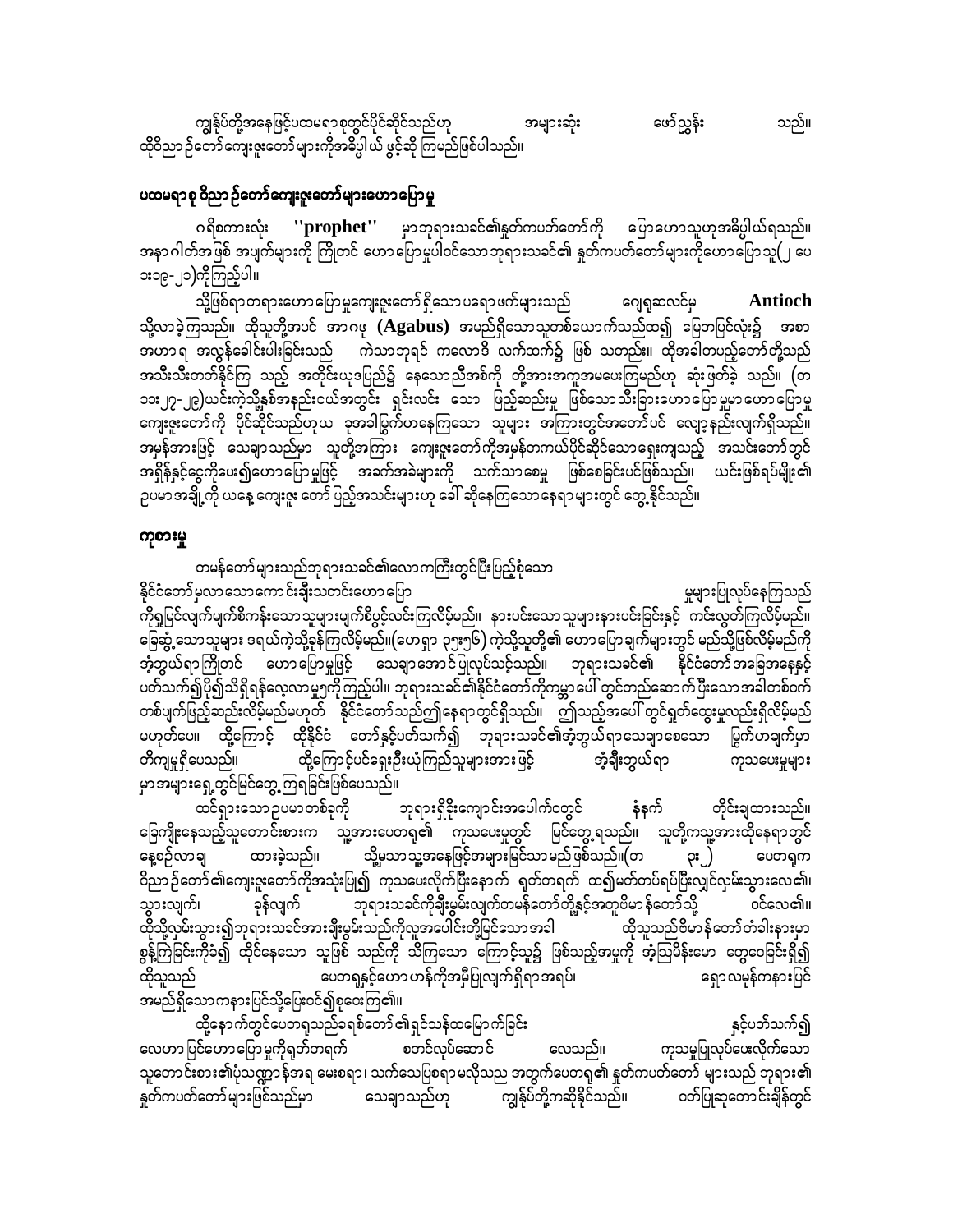ဘုရားကျောင်းပေါက်၀တွင် လူများနှင့်ပြည့်နှက်လျက်ရှိသည်မှာစနေနေ့နံနက်မှာဈေးဆိုင်ကဲ့သို့ဖြစ်သည်။ ထိုနေရာမှာရှင်းလင်းသောအံ့<mark>ချီး</mark>ဘွယ်ရာဖြင့်ဘုရားသခင်၏ နူတ်ကပတ်တော် ဟောပြောမူခိုင်မာစေ၍ ဘုရားသခင်ကရွေးချယ်ထားသောနေရာဖြစ်သည်။ တမန်တော်တို့သည်လူအများရှေ့တွင်နိမိတ်လက္ခဏာ၊ အဲ့ဘွယ်သော အမူအရာ များကိုပြုကြ၏။ ထိုသူအပေါင်းတို့သည် ရှောလမုန်ကနားပြင်၌ တစ်ညီ တစ်ညွှတ်တည်းနေကြသည်။ လမ်းမပေါ် များနှင့် ယုံကြည်သူပရိဿတ်များ အတွင်းထက် ခရစ်ယာန်ကျောင်းများ၏ နောက်ဖက်လမ်းကြားများအတွင်း ဖြစ် လုပ်ငန်းများပတ်လည်တွင် ပေါ်ခဲ့သော ကုသသူများနှင့် Pentecostal တူလည်ပတ်နေသောသူများအားဖြင့်ပြုလုပ်လေ့ရှိသောသမရိုးကျတောင်းဆိုမှု များအတွက်စိတ်ဓါတ်ပြင်းထန်သောလူများရှေ့ တွင်ထက်အံ့သြဘွယ်ရာ တစ်ခု ဖြစ်ပေါ် လာ ရန် မျော်မှန်းချက်စိတ်ခါတ်ကပို၍မြင့်မားသည်။

လက်ရှိစာရေးသူတွင်ဝိညာဉ်ပိုင်ဆိုင်မှု၏ လက်ရှိတောင်းဆိုသူများနှင့် ထိုအချက်များဆွေးနွေးနိုင်သည့်အတွေ့အကြုံ -<br>အတော်အတန်ရှိပေသည်။ထို့အပြင် ဝိညာဉ်ပိုင်ဆိုင်မှု၏များစွာသောတောင်းဆိုမှုများကိုမျက်မြင်ကိုယ်တွေ့ တွေ့ နိုင်ကြပေသည်။ သို့ရာတွင်အဆုံးတိုင်မဟုတ်သော အကောင်းဆုံးအနေဖြင့် ကုသမှုများစွာ နှင့် တစ်ပိုင်းတစ်စကုသမှုများမှာကျွန်ုပ်၏ကိုယ်တိုင်ကိုယ်ကျ မှတ်တမ်းအဖြစ်မြင်တွေ့ ရမည်ဖြစ်ပြီး၊ ယင်းကိုသီးသန့်အပွှန်းတင်မှုပြုရန်မလို အပ်ပေ။ထိုအသင်းတော်များ၏ရိုးသားသောအဖွဲ့ ဝင်အချို့တို့က ဤလုပ်ရပ်များ မှာဆက်ဖြစ်နေကြောင်းဝန်ခံကြသည်။ကြိုကြိုက်သည့်အခွင့်အရေးများစွာတို့တွင် -<br>ကျွန်ုပ်၏နားလည်မှုကောင်းစွာ ရှသည့်မိတ်ဆွေများစွာတို့အားကျွန်ုပ်ကသင်တို့မှာ ဒီစွမ်းအားကြီးတွေရှိနိုင်တယ်ဆိုတာကို ယုံကြည်စေလိုတယ်လို့ ပြောခဲ့ပါသည်။

သို့ရာတွင်ဘုရားသခင်ကမည်သူ့တွင်သူ့၏တန်ခိုးတော် ရှိသည်၊ မည်သူ့ တွင် တန်ခိုးတော်မရှိသည်ကို အစဉ်အမြဲရှင်းလင်းပြသခဲ့ပြီးဖြစ်သည်။ ထို့ကြောင့်ထိုအချက်ကိုကျွန်ုပ်အားရှင်းလင်းပြောပြနိုင်ခြင်းမှာ အကြောင်း အကျိုး မခိုင်လုံပေ။ လက်ရှိအခြေအနေ တွင်ကျွန်ုပ်အနေဖြင့် သမ္မာကျမ်းစာနှင့် ရင်းနှီး ကျွမ်းဝင်မှု မရှိနိုင်သောသင်၏ သြဝါဒကိုလက်ခံရန်ပို၍စိတ်ညွှတ်နိုင်ပေသည်။ ရှင်းလင်းသော ဝိညာ ဉ်တော် နှင့်တန်ခိုးတော် ၏ရှင်းလင်းသော ပြသမှုတစ်ခုကို ဘယ်သောအခါမျှ ကျွန်ုပ်မရရှိခဲ့ပေ။

ကျွန်ုပ်၏ရပ်တည်မှုအနေအထားနှင့် နိူင်းယှဉ်ကြည့်ခြင်းအားဖြင့် ပထမရာစု၏လက်ခံထားသောထင်မြင်ယူဆချက်ကို ဂျူးလူမျိုးများတွင်ခရစ်ယာန်များတွင်ဘုရားသခင်၏ လက်ကိုင်ထားကြသော အံ့ဘွယ်ရာ ဝိညာဉ် ကျေးဇူးတော်ပိုင်ဆိုင်သည်ဟူသော အချက်ကိုလက်မခံကြပေ။ ထိုသူသည် များစွာသော နိမိတ်လက္ခဏာကိုပြ၏(ယော ၁၁း၄၇) သူတို့သည် ထင်ရှားစွာသော နိမိတ်လက္ခဏာ ကိုပြပြီးသည်ကိုဂျေရဆလင်မြို့၌ နေသော သူအပေါင်းတို့သည်သိမြင်ကြပြီ၊ ငါတို့သည် လည်းငြင်းခုံခြင်းငှာ မတတ်နိုင်ပြီး (တ ၄း၁၆) ထိုအသံကို ကြားရသောအခါ လူများစုထေလာကြပြီးလျင် အသီးသီးအခြားခြားသောမိမိတို့ဘာသာစကားဖြင့်တမန်တော်တို့ဟောပြော သည်ကိုကြားရ၍ မှိုင်တွေလျက်ရှိနေကြ၏။(တ ၂း၆)ယနေ့အချိန်အခါတွင် Pentecostal တွေးတောဆင်ခြင်မှုမရှိဘဲထုတ်ဖော် ပြောကြားခြင်းများကို အလားတူတုန့်ပြန်မှုမပေါ် ပေါက်သေးပေ။ များကိုပို၍ကြင်နာစွာ အကြောင်းမှာ ခေတ်သစ် Pentecostals အံ့ဩဘွယ်ကိုအမှန်တကယ်ရရှိကြသည်ဟူသော စီစဉ်သောသူများကသူတို့အနေဖြင့် အချက်ကိုအချက်ကျကျ ငြင်းဆိုနိုင်သည်ဟူသော အချက်မှာဤဆွေးနွေးမှု၏ ထင်ရှားသောအချက်တစ်ခု ဖြစ်ပေသည်။ အကယ်၍အံ့ဘွယ်ရာတစ်ခုသည်ဂျေရုဆလင်တစ်လျောက် အဓိက နေရာများတွင် ထိခိုက်မှုဖြစ်ပါကအကယ်၍ မှန်ကန်သောအံ့ဘွယ်ရာတစ်ခုသည် လန်ဒန်၏ Trafalgar Square သို့မဟုတ် Nairobier Nyaharuru ပန်းခြံတွင်ဖြစ်ပေါ် ခဲ့ပါကအကြံပြုရန်အကြောင်းပြချက်မရှိပေ။ ထို့နောက် ဘုရားသခင်၏ အံ့ဘွယ်ဝိညာဉ် ကျေးဇူးတော်များပိုင်ဆိုင်မှုကို ကမ္ဘာအနှံ့ အသိအမှတ်ပြုကြလိမ့်မည်။

ကုသမှုများသည်ဘုရားသခင်၏ဝိညာဉ်ပိုင်း ဆောင်ရွက်မှုထက် Pentecostal တိုက်ရိုက် စိတ်လှုပ်ရှားမှုဆိုင်ရာအခြေအနေများ၏ရလဒ်တစ်ခုသာ ဖြစ်ပေသည်။ ပေတရုသည်လမ်းလျှောက်သွားမည်အနာစွဲသောသူတို့တွင် တစ်ယောက်ယောက်ကိုသူ၏ အရိပ်လွှမ်းမိုးစေခြင်းငှာ လူနာတို့ကိုကမ်းနားသို့ ထုတ်၍ကုတင်မွေ့ ရာပေါ် မှာထားကြ၏။(တ ၅း၁၅)ပေါလု၏အံ့ဘွယ်ရာကျေးဇူး တော်အသုံးပြုမှုကိုမယုံကြည်သောမြို့ဝန်ကကိုယ်တိုင်ကိုယ်ကျမြင်တွေ့ခဲ့သည်။(တ ၁၃း၁၂၊၁၃)အလားတူပင်လုတ္တရမြို့တွင် သာကို ယုံကြည်မှုမရှိသူများစွာတို့ကလည်းမြင်တွေ့ခဲ့ကြသည်။(တ နေထိုင်ကြသော ခရစ်ယာန်ဘာ ၁၄း၈-၁၃)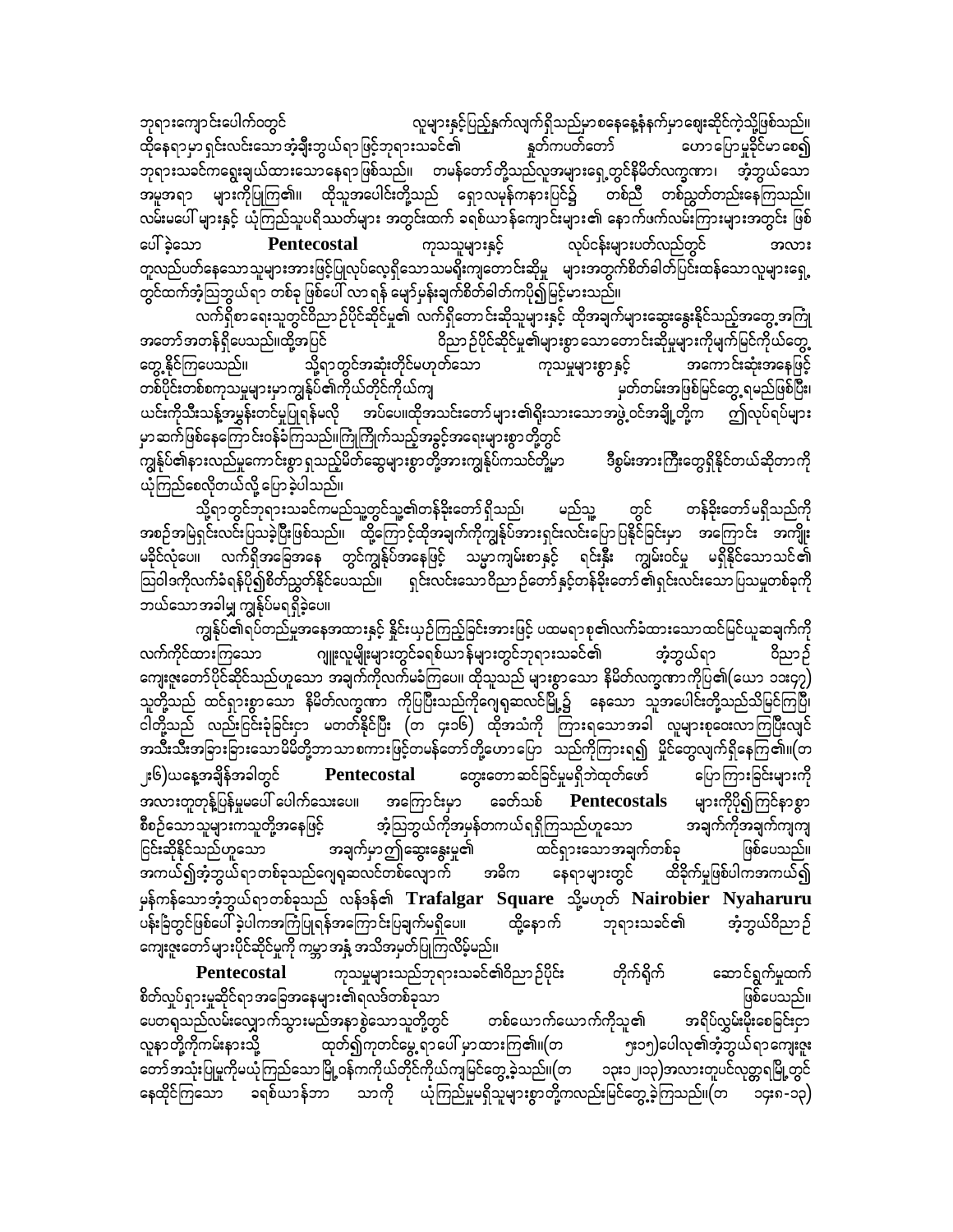ဝိညာဉ်တော်၏ကျေးဇူးတော်များ၏အကြောင်းရင်းနှင့်သဘာဝအားဖြင့် လိုအပ် သောအရာများကို အများသိစေခြင်းဖြင့်ပြီးမြောက်စေခဲ့ပြီးဘုရားသခင်၏ အပါးများအားဖြင့်ဘုရားသခင်၏တန်ခိုးတော်ကို ဘဝေ အခြားနည်းလမ်းဖြင့်ရှင်းလင်းပြောပြနိုင်မှုမရှိပေ။ ခရစ်တော်၏ကုသမှု အံ့ဘွယ် ပွင့်ပွင့်လင်းလင်းဝန်ခံခြင်း ထက် -<br>ရာများအနက်တစ်ခု၏အကျိုးသက်ရောက်မှုမှာတူညီမှုရှိသည်။ လူအပေါင်း တို့သည်မိန်းမော တွေဝေခြင်းရှိ၏။ ဤကဲ့သို့တစ်ခါမျှမမြင်စဖူးဟုပြောဆို၍ ဘုရားသခင်၏ ဂုဏ်တော်ကိုချီးမွမ်းကြ၏။(မာ ၂း၁၂)

### စကားပြောနိုင်သည့်သတ္တိ

ကြမ်းတမ်းသော တံငါသည်များထဲမှအချို့သော တမန်တော် များသည် ကမ္ဘာ့နိုင်ငံအရပ်ရပ်သို့သွား၍ ဝေနေယျသတ္တဝါ အပေါင်းတို့အား ဧဝံဂေလိ တရားကို ဟောကြားခွင့်ရရှိကြသည်။(မာ ၁၆း၁၅၁၆)သူတို့၏ ပထမဦးဆုံးသောတုန့်ပြန်မှုမှာ သို့သော် ကျွန်ုပ်တို့သည်ဘာသာစကားကိုမသိ၊ သူတို့အရွယ်ထိုအချက်မှာအရေးကိစ္စမဟုတ်ပေ။သူတို့သည် ကျောင်းမနေခဲ့ကြရ ဘာသာစကားတွင်မတော်၊ သူတို့သည်လူတတ်သို့မဟုတ် သဖြင့် လူသာမည သာဖြစ်ကြသည်။(တ ၄း၁၃)ပေါလကဲ့သို့ပို၍ပညာတတ်သောတရား ဟောဆရာများအတွက်သော်မူဘာသာစကားအတားအဆီးမှာ .<br>|အပြန်အလှန်ပြုလုပ်ကြည့်သောအခါ (စာဖြင့်ရေးသားထားသော ပာန့်တားမှုရှိနေဆဲ ဖြစ်သည်။ ကျမ်းစာသစ်မရှိသေးချိန်တွင်) တစ်ဦးချင်းစီအား လာစေရန်လိုအပ်မှုအတွက် အားထားရာမှာတစ်ဦးတစ်ယောက်၏ ဘာသာ စကားကိုနားမလည်ခြင်းသည် အတိုင်းအတာတစ်ခု ဖြစ်သော အခက်အခဲများ ဖြစ်ကြောင်း နားလည်မှုမရှိသေးကြောင်းကိုဖော်ညွှန်းပေသည်။

ဤအချင်းအရာကိုကျော်လွှားရန် နိုင်ငံခြားဘာသာစကားကို ပြောနိုင်မှုစွမ်းရည်(စကားပြောနိုင်သည့်သတ္တိ)နှင့်၄င်းတို့အား နားလည်နိုင်မှုကို ခွင့်ပြုထားသည်။ အထင်အရှားအားဖြင့်စကားပြောနိုင်သည် အမြင်နှင့် သတ္တိပေါ် တွင် စကားပြောနိုင်သည့်သတ္တိကို ဉာဏ်ရည်မမှီသောအသံဖြင့်သူတို့၏ ခံစားချက်မြင့်မားသောပြောဆိုမှုကိုဖော်ပြကြသည်။ တစ်ဖန်ပြန်၍ မွေးဖွား သော ခရစ်ယာန်များ အကြားအတိုင်းအတာတစ်ခုအထိ ဆန့်ကျင်မှု ရှိပေသည်။ ဤရှတ်ထွေးမှုကို tourpre ၏သမ္မာကျမ်းစာဆိုင်ရာ အဓိပ္ပါယ် ဖွင့်ဆိုချက် အားနိုင်ငံရပ်ခြားဘာသာစကားအဖြစ်ပြန်ဆိုဖော်ပြခြင်းဖြင့် ရှင်းလင်း ပေးနိုင် သည်။

ခရစ်တော် ဟာကောင်းကင်ဘုံကိုတက်ရောက်လာပြီး တဲ့နောက် မကြာမီအချိန်အတွင်း ဂျူးလူမျိုးတွေရဲ့ Pentecost ပွဲတော်မှာ တမန်တော် တွေဟာသန့်ရှင်းတဲ့ဝိညာဉ်တော်နဲ့ဖြည့်ဆည်းခံကြရပြီး အခြားဘာသာ စကားတွေနဲ့ ဆက်ပြောကြတယ်။ သူတို့တွေက သူတို့ရဲ့ကိုယ်ပိုင် ဘာသာ စကားနဲ့ပြောတာကို လူတိုင်းကြားရတဲ့အတွက် လူအများစုဝေး ရောက်လာတဲ့အခါ ဝေခွဲမရဖြစ်သွားခဲ့တယ်။ အားလုံးကအံ့အား သင့်မှုဖြစ်ပြီး တစ်ယောက်နဲ့တစ်ယောက်စကားဆိုကြတယ်၊ ကြည့်ပါဦးအားလုံးက Gulilaeans တွေပြောနေကြ တာမဟုတ်လား။ ကျွန်တော်တို့ အနေနဲ့ လူတိုင်းကိုယ်ပိုင် ဘာသာစကားကိုကျွန်တော်တို့ ရွေးတဲ့နေရာမှာ ဘယ်လို ကြားနိုင်ကြမှာလဲ။ Parthian နဲ့ Meder ကျွန်ုပ်တို့ကသူ တို့ ပြောတာကိုကျွန်တော်တို့ရဲ့ ဘာသာစကားနဲ့ကြားကြရတဲ့အခါ အာလုံးဟာ အံ့သြသွားခဲ့ကြတယ်။ (တ ၂း၂-၁၂) အကယ်၍သူတို့အနေဖြင့် ယနေ့ခေတ် ကာလတွင်ကျေးဇူးတော်ရရှိရန် တောင်းဆိုနေသူများအားဖြင့် တန်ဆာဆင် ထားသောစကားများကိုသာကြားနေရပါကလူများ၏အံ့အားသင့်မှု၊ အံ့သြမ္မ အပေါ် တွင်ထပ်ဆင့်အလေးထားမှုမာမဖြစ်နိုင်ချေ။တမန်တော် ၂တွင် ကြုံတွေ့ ရသော၊ ပြောကြားသောစကားစာလုံးများကို ယုံကြည်မှုဖြစ်စေခြင်းထက်အရေးမကြီးသောမှတ်ချက်များ နားလည်ခြင်းမှ အံ့အားသင့်ခြင်း၊ ခိုင်မာသော သို့မဟုတ်စိတ်မဝင်စားမှုများကိုသာ ပေါ် ပေါက်စေမည်ဖြစ်သည်။

တ၂း၄-၁၁တွင်ဖော်ပြထားသောစကားပြောနိုင်သောသတ္တိ $\pmb{(}$ tongue)နှင့် ဘာသာစကား $(\text{language})$ များအပြားရှင်းလင်း သောအပြိုင်ဖြစ်မှုမှ တစ်ပါး စကားပြောနိုင်သောသတ္တိကိုဓမ္မသတ်၏ **⋇⋇**လူ<sup>≎భ</sup>≀ အခြားအပိုင်းများတွင် ဘာသာ စကားကိုအဓိပ္ပါယ်ဖွင့်ဆိုရာတွင် ခိုင်ခိုင်မာမာအသုံးပြုထားသည်။ လူမျိုးနှင့်ဘာသာစကားစကားစုများကိုကမ္ဘာဂြိုလ်ပေါ်ရှိလူသားများအားလုံးနှင့် ပြောဆို ရာတွင်ဗျာဒိတ်ကျမ်း၌ ငါးကြိမ်အသုံးပြုထားသည်။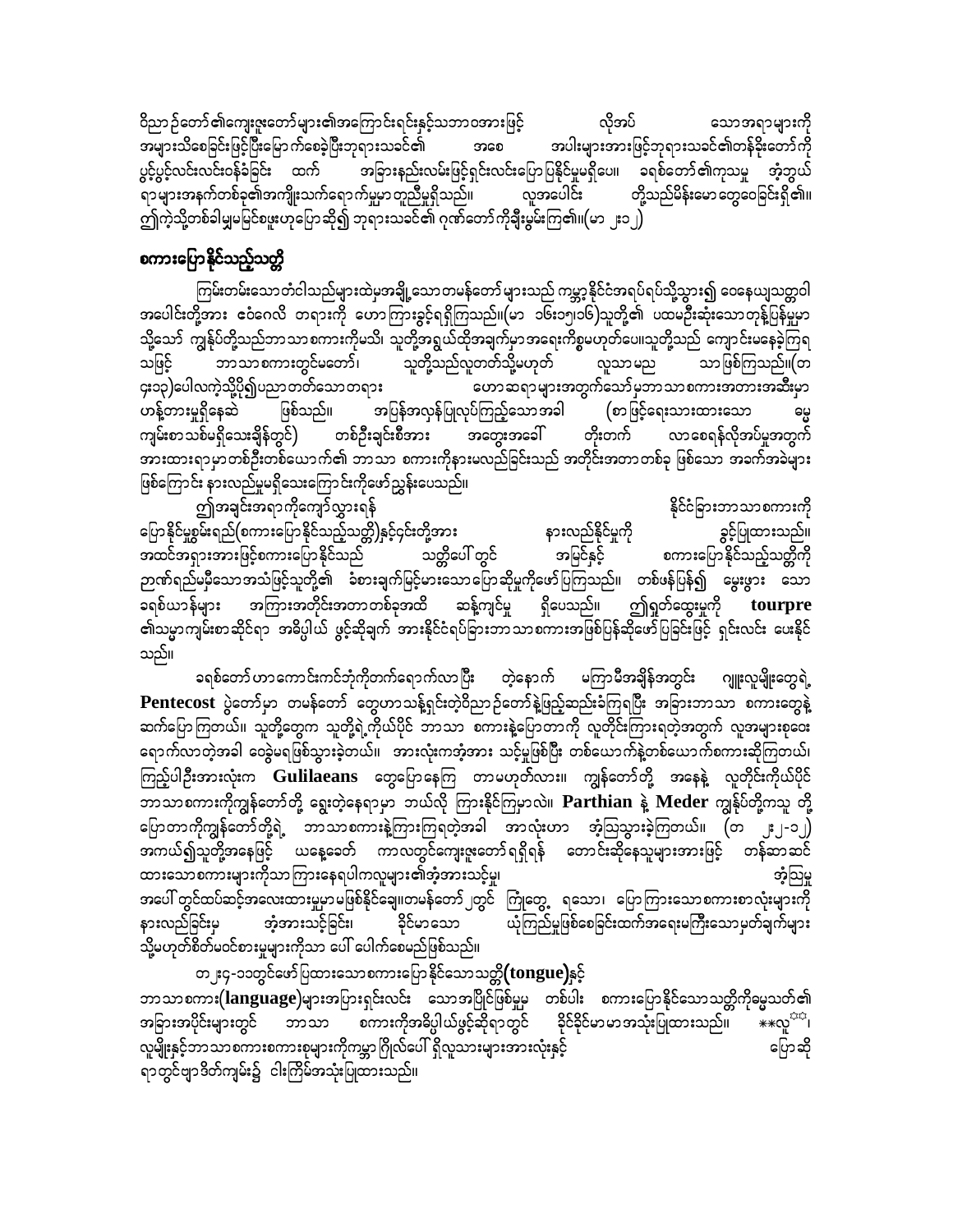(ဗျာ ၇း၉၊ ၁၀း၁၀၊ ၁၁း၉၊ ၁၃း၇၊ ၁၇း၁၅) tongue အတွက် ဂရိစကားလုံးကို Septuagint ဟုခေါ် သောမွေ့သတ်ကျမ်း၏ ဂရိဘာသာပြန် တွ**င် languag**e အဖြစ်တွေ့ ရသည်။(က ၁၀း၅၊ တရား ၂၈း၄၉၊ ဒံ ၁း၄) ၁ကော ၁၄သည်ဘာ သာစကား၏ဂုဏ်ကျေးဇူးတော် အသုံးပြုမှုနှင့် ပတ်သက်၍ မိန့်ကြားချက်များစာ ရင်းတစ်ခုဖြစ်သည်။ အတွဲ ၂၁ဟေရှာ ၂၈း၁၁ တွင် ယင်းဂုဏ်ကျေးဇူးတော်ကိုဂျူးများနှင့် ဆန့်ကျင်၍မျက်မြင်မည်ကဲ့သို့ အသုံးပြုမည်နှင့်ပတ်သက်၍ ဖော်ပြထားသည်။ ဉပဒေထဲတွင် ရေးသားထား သည်မှာ အကယ်စင်စစ်စကားမပ်ိဳသောနူတ်၊ ရိုင်းသောလျှာနှင့် ဤလူမျိုးကို မိန့်တော်မူ လိမ့်မည်ဟူ၍ဖြစ်သည်။ အဓိကအားဖြင့်ဟေရှာ သူတို့မသိသော ဘာသာစကားဖြင့်အစ္စရေး၏ကျူးကျော်သူများက ဂျူးလူမျိုးများကို ၂၈း၁၁တွင် ပြောကြားသောစကားကိုရည်ညွှန်းသည်။ <del>\*\*</del>tongue<sup>ဘာ</sup>နှင့် \*lips<sup>ဘဲ</sup> အကြားအပြိုင်ဖြစ်မှုတွင် tongue သည်နိုင်ငံခြား ဘာသာစကားကို ရည်ညွှန်း သည်။ ၁ကော၁၄တွင်ဖော်ပြထားသောအခြားညွှန်ပြချက်များတွင် **tongue** သည် နိုင်ငံခြားဘာသာစကား ကိုညွှန်းဆိုသည်။ ဤအပိုင်းသည် ရှေးဦး အသင်း တော်များတွင်နေရာယူခဲ့သောကျေးဇူးတော်နှင့် .<br>ပတ်သက်၍ဝိရောဓိဖြစ်မှုများနှင့် ပတ်သက်၍ပေါလ၏အမြင်များဖြစ်ပေသည်။ ယင်းတွင်ဘာသာစကားနှင့် ဟောပြောမှု၏ ကျေးဇူးတော်သဘာဝအတွင်းသို့အတွင်း ကျကျဝင်ရောက် လေ့လာမှုပင်ဖြစ်သည်။ ယခုကျွန်ုပ်တို့ကထိုအပိုင်းကို အကျဉ်းချုပ်သဘောထား ကြိုးစားကြည့်ကြမည်။ အပိုဒ် ၃၇သည်အဓိကအပိုဒ်တစ်ခုဖြစ်သည်။ …<br>\*\*အကယ်၍လူတစ်ဦးတစ်ယောက်အနေဖြင့်သူ့ကိုယ်သူ ပရောဖက်တစ်ဦးသို့မဟုတ်စိတ်ဝိညာဉ်ဆိုင်ရာပုဂ္ဂိုလ် တစ်ဦးအဖြစ်တွေးဆပါကကျွန်ုပ်ကသင့်ထံသို့ရေးလိုက်သော ပညတ်တော်များသည်ဘုရားရှင်၏ပညတ်တော်များ ဖြစ်ကြောင်းသိသာပါစေ။<sup>သေ</sup> အကယ်၍တစ်ဦးတစ်ယောက်အနေဖြင့်ဝိညာဉ်ဆိုင်ရာဂုဏ်ကျေးဇူးတော်ရ ရှိရန် အဆိုပြုပါကသူ့အနေဖြင့်ဂုဏ်ကျေးဇူး တော်အသုံးပြုမှုနှင့်ပတ်သက်၍ အမိန့်များမှာ ဘုရားရှင်မှပေးသောအမိန့်များဖြစ်ကြောင်းလက်ခံရမည်ဖြစ်သည်။ ယနေ့အချိန်အခါ တွင်အမိန့်တော်များကို လိုက်နာမှုမရှိသူများကသူတို့က သခင်၏ ဘုရား နှုတ်ကပတ်တော်များနှင့်အံဝင်ခွင်ကျဖြစ်ကြောင်းပွင့်လင်းစွာ ဝန်ခံလျက် ရှိသည်။ \*\*ထို့ကြောင့်အကယ်၍ကျွန်ုပ်တို့ကအသံ၏အဓိပ္ပါယ်ကိုမသိလျှင် ဉပမာမလိုက်နာသူတစ်ဦးနှင့်စကားပြောနေခြင်း ပြစ်ပြီးပြော သူများလည်း ဉပဒေမလိုက်နာသူပင်ဖြစ်လိမ့်မည်။<sup>အအိ</sup> ☀☀သင့်အနေဖြင့်ဝိညာဉ်ဆိုင်ရာကျေးဇူးတော်ကို စိတ်အားထက် သန်မှုရှိလျှင်သော်မှအသင်းတော်၏ ကောက်ချက်ချနိုင်အောင် ☀☀မသိသော ဘာ သာ စကားဖြင့်ပြော နေသူအားအဓိပ္ပါယ်ပြန်ဆို ဆုတောင်းပေးလိုက်ပါ။<sup>အဒ</sup> ⋇⋇အကယ်၍ကျွန်ုပ်အနေဖြင့်နားမလည်သောဘာသာစကားဖြင့် ဆုတောင်းမှုအတွက် ကျွန်ုပ်၏ ဝိညာဉ်တော်က ဆုတောင်း သော်လည်းကျွန်ုပ်၏နားလည်မှုကအကျိုးမရှိ။<sup>အအ</sup> ☀☀ခောက်ဘာဖြစ်သလဲ၊ ကျွန်ုပ်၏ဝိညာဉ်တော်နှင့် ဆုတောင်းပြီး နားလည်စွာဆုတောင်းလိမ့်မည်။<br>ကျွန်ုပ်ကဝိညာဉ်တော်နှင့် သီချင်းဆိုလိမ့်မည်။ နားလည်စွာသီချင်းဆိုလိမ့်မည်။<sup>ာာ</sup> သင်ကဝိညာဉ်တော်နှင့်ကောင်းချီးခံယူသောအခါ သူကသင်ပြောသည်ကို သူက နားမလည်ဟုသိမြင်လျက်ကျေးဇူးစကားဆို ရာတွင်မသင်ကြားရသော **Amen ၏အခန်း**ကို သူကမည်ကဲ့သို့သိမ်းပိုက်ရယူထားသလဲ။

သင်ကကျေးဇူးစကားကိုကောင်းစွာပေးစွမ်းသော် လည်းအခြားသူက တစ်ဦးတစ်ယောက်၏အတွေးကိုတိုးတက်အောင် မဆောင်ရွက်နိုင်။

ဝန်ဆောင်မှုလုပ်ငန်းတွင်တက်ရောက်လာသူများက နားမလည်နိုင်သော ဘာသာစကားဖြင့်ပြော ရန်မှာဦးတည်ချက်ကင်းမဲ့ပေသည်။တန်ဆာဆင်ထား သော စကားလုံးများဖြင့်ပြောဆိုမှုကို အသုံးပြုမူများကအုပ်စိုးလျက်ရှိသည်။ နားမ လည်နိုင်သောအသံ ဖြင့်တန်ဆာဆင်ထားသောဆုတောင်းမှုတစ်ခု၏ အဆုံးတွင်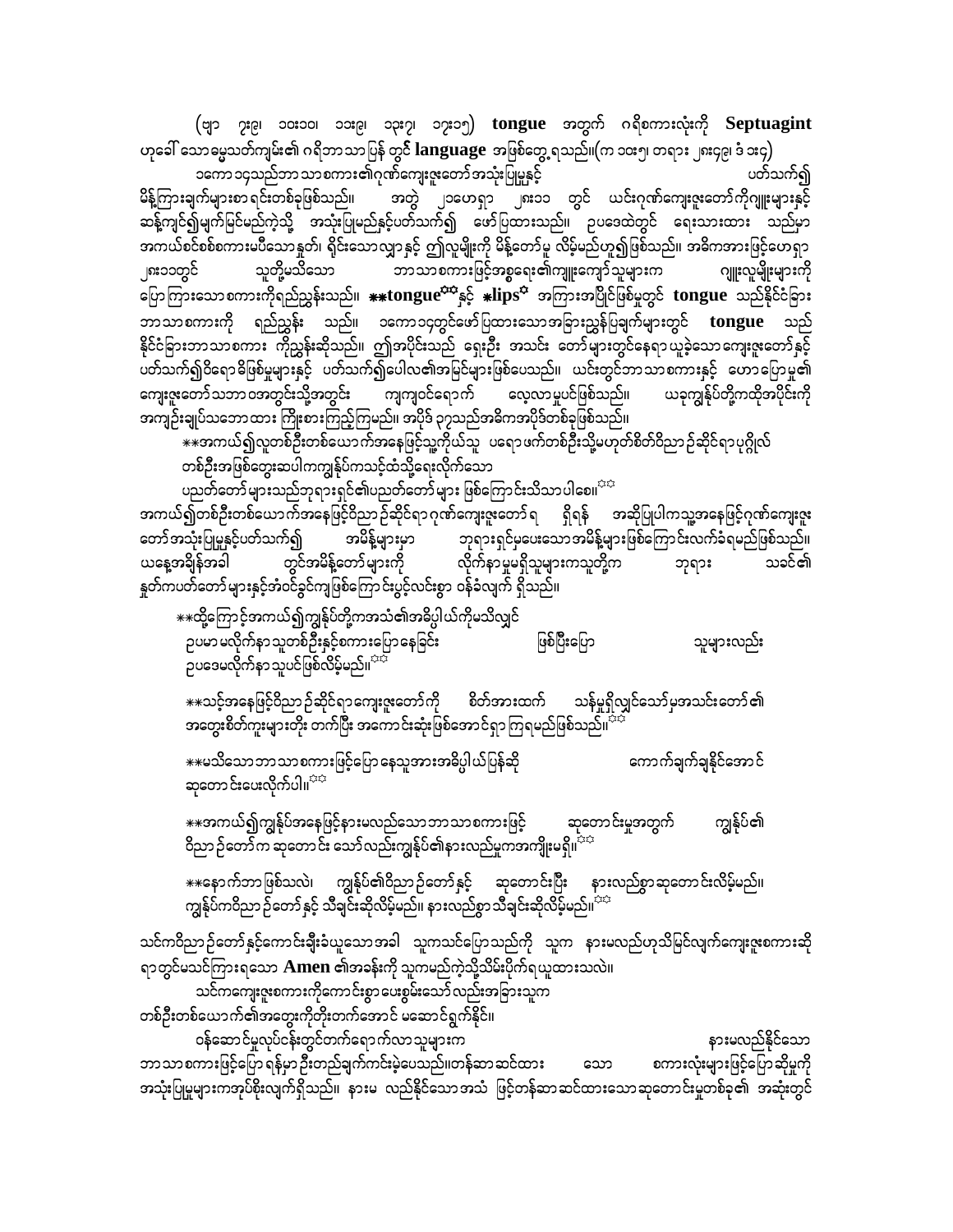မှန်ကန်သော စကားကိုဆိုလိုသည် ${\bf A}$ menကမည်ကဲ့သို့ပြောဆိုနိုင်မည်နည်း။ Amen .<br>မှာထိုအတိုင်းဖြစ်အောင်လုပ်ပါဟုအဓိပ္ပါယ်ရသည်ကိုအမှတ်ရပါ။ ဤဆုတောင်းချက်တွင်ပြောထားသည့်အတိုင်း ကျွန်ုပ်လုံးဝသဘောတူသည်-သင်၏ညီအစ်ကိုများနားမလည်နိုင်သည့်ဘာသာစကားဖြင့်ပြောဆိုခြင်းမှာသူတို့၏အတွေးများ .<br>တိုးတက်မှုမဖြစ်စေနိုင်၊ ပေါလုက

စာပိုဒ် ၁၉

\*\*အသင်းတော်အတွင်းကျွန်ုပ်က နားမလည်သော တစ်ခုဖြင့် ဘာသာစကား ကျွန်ုပ်၏အသံဖြင့် စကားလုံးအလုံးတစ်သောင်းအစား နားလည်သလိုအခြားသူများလည်းနားလည်နိုင်မည့်စကားလုံး ငါးလုံးကိုပြောခဲ့သည်။<sup>ာင်</sup> ဤအချက်မှာအတော်ပင်ရှင်းပါသည်။ အင်္ဂလိပ်ဘာသာဖြင့်ခရစ်တော် ၏ အကြောင်းရေးသားထားသောဝါကျတို့တစ်ကြောင်းသည် နိုင်ငံခြားဘာသာ သို့မဟုတ်တန်ဆာဆင်ထားသောစကားလုံးများဖြင့် ကျွန်ုပ်အားနာ ရီ ပေါင်း များစွာဟောကြားခြင်း ထက်ပို၍ကောင်းစေပါလိမ့်မည်။

ာ<br>☀☀ဘာသာစကားသည်သင်္ကေတတစ်ခုအတွက်ဖြစ်ပါသည်။ ယုံကြည်သူများအတွက်မဟုတ်ပါ။ သို့ရာတွင်မယုံကြည် သူများ အတွက်ဖြစ်ပါသည်။ သို့ရာတွင်ဟောပြောခြင်းသည် မယုံကြည်<br>သူများအတွက်မဟုတ်ပါ။ ယုံကြည်သူများ အတွက်ဖြစ်ပါသည်<sup>သာ</sup>

ထို့ကြောင့်ဘာသာစကားအသုံးပြုမှုမာ အဓိကအားဖြင့်တရားတော်ကိုပြင်ပ သို့ထွက်၍ဟောရန်အတွက်အသုံးပြုသည်။ ။။<br>- ဘာသာစကားပိုင်ဆိုင်မှုအတွက်အများစုသောတောင်းဆိုမှုများမှာ သို့တိုင်ယနေ့အခါတွင် သူအုပ်စုများအကြားသို့မဟုတ် တစ်ဦးတည်းရှိနေစဉ်တစ်ဦးချင်းကိုယ်ရေး အတွေ့ အကြုံအကြားဖြစ်ပေါ် သည်။ ာ<br>- တရားဓမ္မပျံ့နှံ့ရန်အလို့ငှာ လူများ အနေဖြင့် ထူးဆန်းစွာ နိုင်ငံရပ်ခြားဘာသာစကားဖြင့် ပြောကြားမှု ဉပမာများမှာ အချိန်ကြာ အရှေ့ဥရောပသို့ ကပင်ရှိခဲ့သည်။ ခရစ်ယာန် --- --- ---<br>ဘာသာဟောပြောရန်အခွင့်အလမ်းတံခါးဖွင့်ခဲ့သည်။ သို့ရာတွင် ခရစ်တော်၏ ဘ၀ကိုဟောပြောသောအသင်းတော်များက ဘာသာစကား အတားအဆီး များကြောင့်သူတို့၏ ကျမ်းစာများသို့ အင်္ဂလိပ်ဘာသာဖြင့် သာဖြန့်ခဲ့ကြရသည်။ သို့ဖြစ်ရာဘာသာစကား ကျေးဇူးတော်ကို ပိုင်ဆိုင်အသုံးပြုသင့်သည်မှာ သေချာသည်။

စာပိုဒ် ၂၃ အကယ်၍အသင်းတော်တစ်ခုလုံးသည်တစ်နေရာတည်းတွင် စုစည်းသော အားလုံးကဘာသာစကားဖြင့်ဟောပြောကြလျှင် စာမတတ်သူများ သို့မဟုတ် မယုံကြည်သူများကသင့်အားရူး ယင်းမှာအမှန်အတိုင်းဖြစ်ပေါ် ခဲ့မှုဖြစ်သည်။ မွတ်ဆလင်များ ခရစ်ယာန် ဘာသာဝင်မဟုတ်သူများကဘာသာစကား ကျေးဇူးတော်ကို ဟောပြောကြ သူများအား လှောင်ပြောင်မှုများကို အနောက်အာဖရိကနိုင်ငံတစ်ဝှမ်းတွင် ပြု လုပ်ခဲ့ကြသည်။ ဦးခေါင်းကိုဖော်ထားသည်။ အစည်းအဝေး၏ ထောင့်နားတွင် သူ၏ Penteustal တန်းတူခရစ်ယာန်ဘာသာဝင်တစ်ဦးအနေဖြင့် သော်မှ အဖွဲ့ ဝင်များရူးသွတ်ကြပြီဟုထင်ပေလိမ့်မည်။

စာပိုဒ် ၂၇

အကယ်၍တစ်ဦးတစ်ယောက်ကနားမလည်သောဘာသာ စကားဖြင့်ပြောပါကနှစ်ဦးသို့မဟုတ်အများဆုံးသုံးဦးရှိပါစေ။ တစ်ဦးကရှင်းလင်းပြော ပြသူဖြစ်ပါစေ။ မည်သည့်ဟန်ဆောင်မှုမျိုးကိုဖြစ်စေဆောင်ရွက်သည့်အချိန်အတွင်း လူနှစ်ဦးသုံးဦးသာ ဘာသာစကားဖြင့်ပြော ရန်လိုအပ်သည်။ ပရိသတ်များ ပြောကြားသည်၊ ျား<br>ကွဲပြားသည့်ဘာသာစကား(၃)မျိုးထက်ပို၍ပြောမှုမဖြစ်သင့်ပေ။ အကယ်၍ပြောသူ၏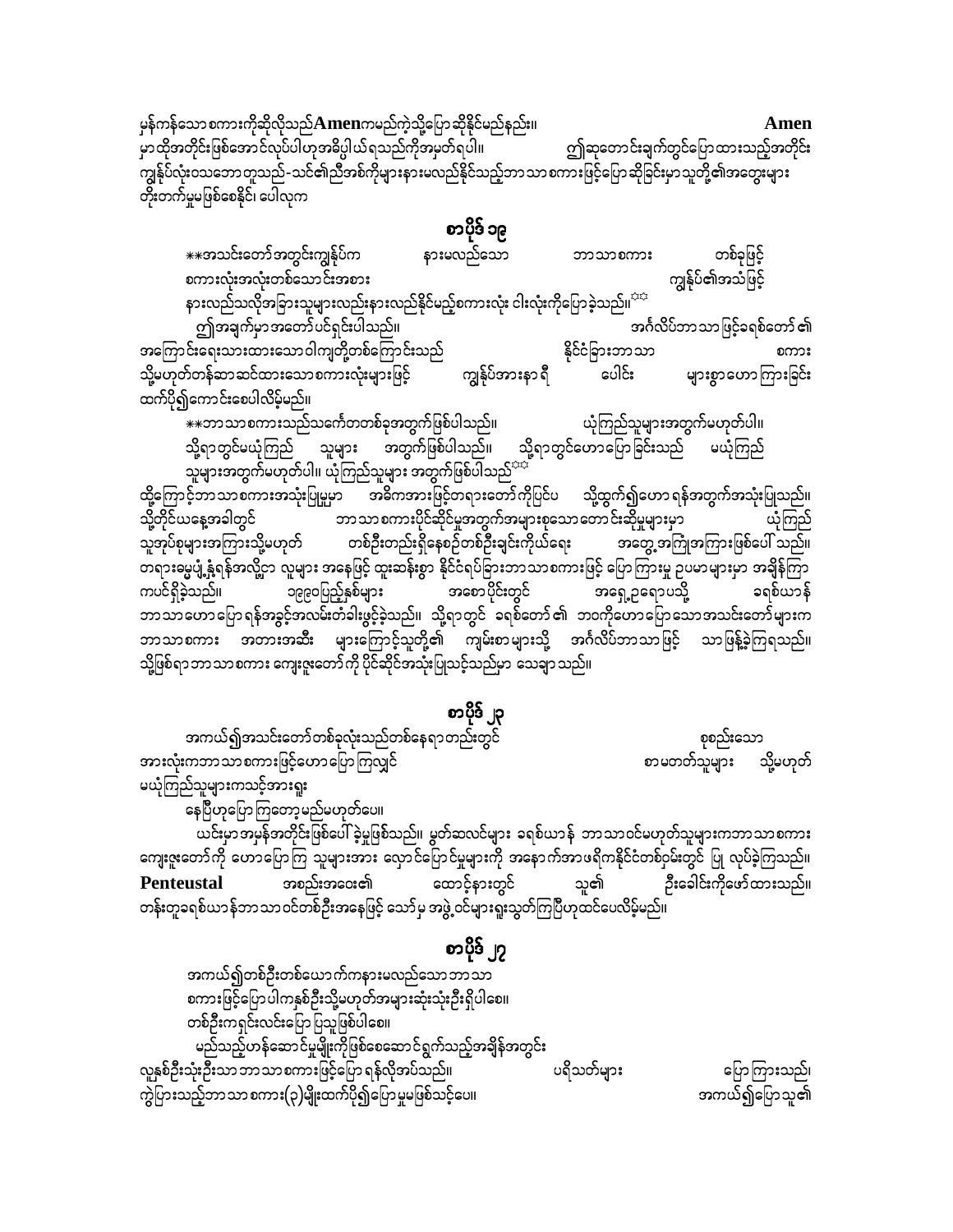စာတစ်ကြောင်းချင်းအားနှစ်ကြိမ်ထက်ပို၍ ဘာသာ ပြန်ရမည် ဆိုပါကဝန်ဆောင်မှုလုပ်ငန်းတစ်ခုတွင် စုစည်းမှုအားလုံးမကြာမီ ပျက်စီးဆုံးရှုံးသွားလိမ့်မည်။ အကယ်၍လန်ဒန်မြို့လယ်တွင် ကျင်းပသော စည်းဒေးပွဲတစ်ခုတွင်ဘာသာစကားကျေးဇူးတော်ကို ပိုင်ဆိုင်ရပါက ယင်းတွင် အင်္ဂလိပ်လူမျိုးများနှင့်အတူ ပြင်သစ်လူမျိုးအချို့နှင့် ဂျာမန်ခရီးသွား အချို့တက်ရောက်ပါကပြောသူ အနေဖြင့်စက်သင့်သည်မှာ -

| ခရစ်ယာန်ဘုန်းတော်ကြီး | $\sim$ | ကောင်းသောနံနက်ခင်းပါ        |
|-----------------------|--------|-----------------------------|
| ပထမဘာသာစကားပြောသူ     |        | <b>Boon Soir</b> (ပြင်သစ်)  |
| ဒုတိယဘာသာစကားပြောသူ - |        | <b>Guten abend</b> (ဂျာမန်) |

သို့ရာတွင်သဘာဝအားဖြင့် သင်ခန်းစာအလိုက်တစ်ဦးပြီးမှ တစ်ဦး ပြော ရမည် လက်ရှိဘာသာ တစ်ပြိုင်တည်းပြောပါကရှုတ်ထွေးမှုဖြစ်နိုင်သည်။ စကားဟောပြောမှု၏အခြေခံကျသောလှုပ်ရှားမှုဆိုင်ရာသဘာဝကြောင့် လူများစွာတို့၏နှုတ်မှတစ်ပြိုင်တည်းရရှိ နိုင်သည်။ လူတစ်ဦးက တစ်ကြိမ်တွေ့ လိုက်သည်နှင့်အခြားသူများသို့လည်း အလားတူဖြစ်ပေါ် မှုမှာ အလျင်အမြန် ဩဇာသက်ရောက်မှု ဖြစ်စေကြောင်းကျွန်ုပ်မြင်တွေ့ ခဲ့ရဘူးပါသည်။

ဘာသာစကားကျေးဇူးတော်ကိုဟောပြောမှုနှင့်ဆက်စပ်၍ မကြာခဏ အသုံးပြုကြသည်။ သို့မှသာဘုရားသခင်၏ နူတ်ကပတ်တော်များကို ပြောသူ တို့စိမ်းနေသည့်ဘာသာစကားဖြင့် သာစကားကျေးဇူးတော်အားဖြင့် ပြောဟော နိုင်စေမည်ဖြစ်သည်။ ယင်းကဲ့သို့ဘာသာစကားကျေးဇူးတော်ဖြင့် ဟောပြောမှု နှစ်ခုအသုံးပြုခြင်းကို တ ၁၉း၆ -<br>တွင်တွေ့ နိုင်ပေသည်။မည်သို့ပင်ဖြစ်စေ၊ အကယ်၍ အင်္ဂလိပ်လူမျိုးများနှင့် ပြင်သစ်ဧည့်သည်များစွာတက်ရောက်ခဲ့သော .<br>ပြစ်ရောက်လာကြသော လန်ဒန်မြို့စည်းဝေးပွဲတစ်ခုတွင်ပြော သူကပြင်သစ် ဘာသာဖြင့်ပြောကြသဖြင့် အင်္ဂလိပ်လူမျိုးများအနေဖြင့် အတွေးများတိုး တက်လာမှု မဖြစ်နိုင်ပေ။ သို့ဖြစ်ရာ ဘာသာစကားကောက်ချက်ချမှု၏ ကျေးဇူး သို့မှသာလူတိုင်းနားလည်နိုင်သည်။ (ဥပမာ ပြင်သစ်ဘာသာမှ အင်္ဂလိပ်ဘာသာသို့ပြန်ဆိုရန် တော် ရှိရမည်။ အလားတူပင်အကယ်၍ ပြင်သစ်လူမျိုးတစ်ဦးက မေးခွန်းတစ်ခုမေးခဲ့လျှင် အကူအညီမပါဘဲ ဟောပြောသူအနေဖြင့် နားလည် နိုင်မည် မဟုတ်ပေ။ သို့ဖြစ်ရာဤ အခြေအနေကိုကူညီရန် ကောက်ချက်ချမှု ကျေးဇူးတော် ရှိရမည်ဖြစ်သည်။

လိုအပ်သည့်အချိန်တွင်ကောက်ချက်ချမှုကျေးဇူးတော်မရှိဘဲ ဘာသာစကားလက်ဆောင်ကိုအသုံးပြုလိမ့်မည်မဟုတ်ပေ။ \*\*တစ်ယောက်သောသူသည်အနက်ကိုဖော်ပြစေ၊ အလင်းတော်၌ တိတ်ဆိတ်စွာနေ၍ <sup>"</sup> မိမိအားလည်းကောင်း စကားပြန်မရှိလျှင် ဟောပြော သောသူသည် ဘုရားသခင်အားလည်းကောင်းပြော စေ။<sup>ာင</sup>(တ ၁၄း၂၇၊ ၂၈)လူတစ်ဦး တစ်ယောကိမ္ဘုနားမလည်နိုင်သော အနက်ပြန်ဆိုသူ .<br>မရှိသော ဘာသာ စကား ဟောပြောမှု၏များစွာသောခေတ်မီတောင်းဆိုမှုများမှာ ထိုအမိန့်များကို လိုက်နာမှုမရှိခြင်းမှာ သေချာ သည့်ဖြစ်ရပ်တစ်ခုဖြစ်သည်။

စာပိုဒ် ၃၂၊ ၃၃

ပရောဖက်များ၏ဝိညာဉ်တော်သည်ပရောဖက်များအပေါ် တွင် မူတည်သည်။ခရစ်ယာန်ဘာသာကိုယုံကြည်သူများ၏အသင်း တော်များအားလုံးတွင်ကဲ့သို့ဘုရားသခင်သည်ရှုတ်ထွေးမှု ရေးသားသူမဟုတ်ဘဲငြိမ်းချမ်းရေးဆောင်ရွက်သူသာဖြစ်သည်။

ကို

သန့်ရှင်းသောဝိညာဉ်တော်ဂုဏ်ကျေးဇူးများကိုပိုင်ဆိုင်မှုမှာ လူတစ်ဦး တစ်ယောက် အားသာမန်အသိစိတ် ပိုင်နက်များအတွင်းမှာ အတွေ့အကြုံတစ်ခုနှင့်ဆက်စပ်လျက်ရှိပေသည်။ ဝိညာဉ်တော်သည် ထုတ်ယူသွားမှု စိတ်ထိမ်းချုပ်မှုအတိုင်းပြုမူဆောင်ရွက်ချက် မဟုတ်သော လုပ်ရပ်ဖြင့် ဆောင်ရွက်နိုင်၍ဖြစ်စေသည်။ အားထက်အသုံးပြုသူ၏ ထိမ်းချုပ်မှုပေါ် တွင် မူတည်ပေသည်။ သို့မဟုတ်မကောင်းသော ဝိညာဉ်တော်များ နတ်ဆိုးများ .<br>ကလုံခြုံမှုမရှိခြင်းကိုပိုင်ဆိုင်ထားသည်ဟု မကြာခဏမှားယွင်းစွာ ဖြစ်ပေသည်။ ဖော်ထုတ် နေခြင်း သို့ရာတွင်သန့်ရှင်းသောဝိညာဉ်တော်ကယုံကြည်သူများကို ဖြည့်ဆည်းပေးသည်။ သို့ရာတွင်(၁ကော ၁၄း၃၂)တွင် ရည်ညွှန်းထား သော ဝိညာဉ်တော်တန်ခိုးမှာသီးသန့်အ ဆုံးသတ်မှုများအတွက်ပိုင်ဆိုင်သူများ၏ ထိမ်းချုပ်မှုကိုရည်ညွှန်းခြင်း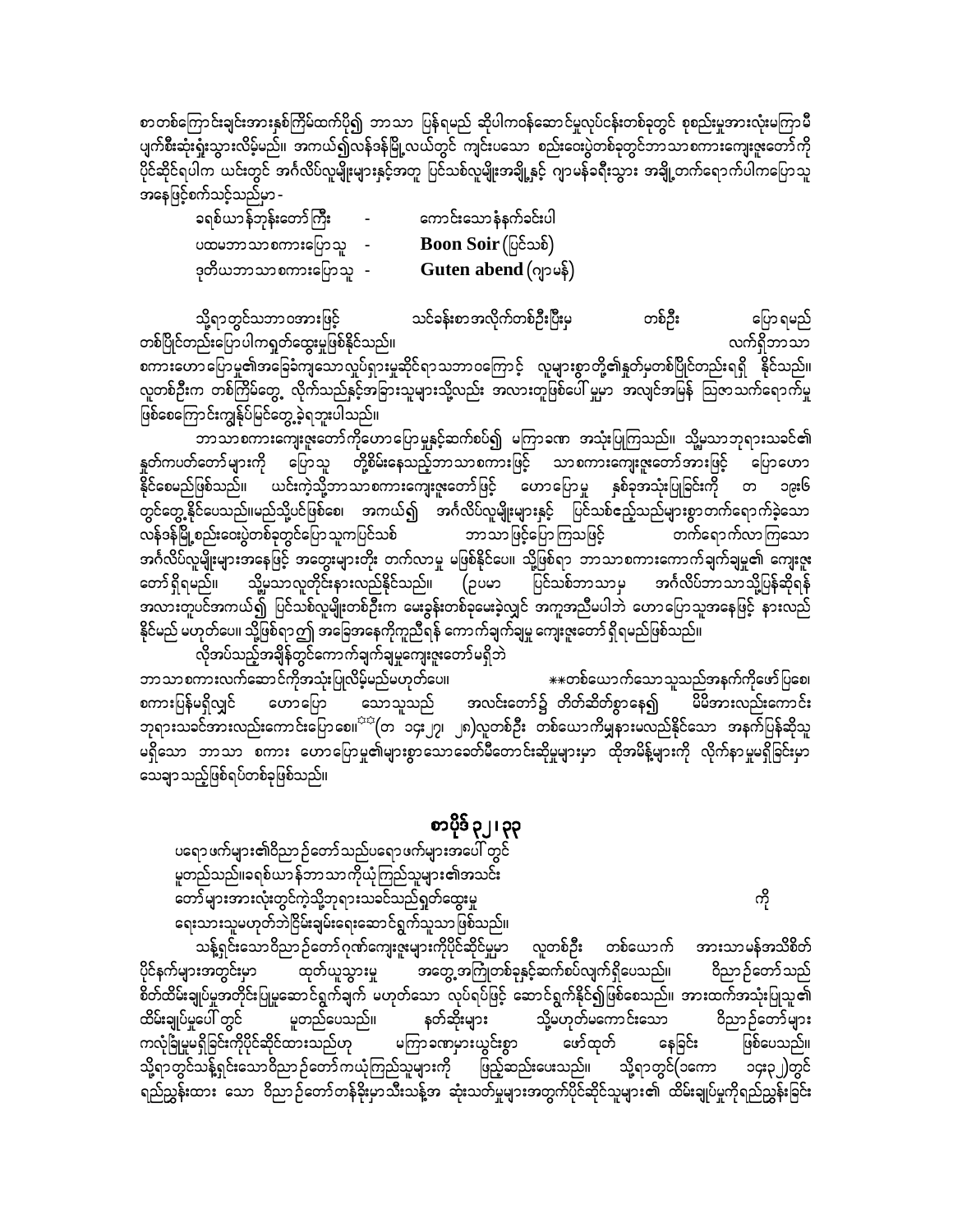ဖြစ်သည်။ထိုအချက်မှာလူ့သဘာဝဖြစ်သော မကောင်းမှု၏အားနှင့် ကောင်းမှု၏အားအတွင်းအားဖြည့်ပေးမှု တစ်ခုမဖြစ် နိုင်ပေ။ ထို့အပြင် သန့်ရှင်းသော အမြဲရှိနေခြင်းထက်သီးခြားလုပ်ငန်းများကိုသီးခြားအချိန်တွင်ဆောင်ရွက်ရန် တမန်တော်များဆီသို့ရောက်လာခြင်းဖြစ်ကြောင်းရှေ့ပိုင်းတွင်ပြသခဲ့ပြီးဖြစ်သည်။

### စာပိုဒ် ၃၄

အမျိုးသမီးများအားအသင်းတော်များအတွင်း ခွင့်ပြုထားသည့်အတွက် စကားပြော အမျိုးသမီးများသည်အသင်းတော် များ အတွင်းတိတ်ဆိတ်စွာနေကြစေ။ သို့ရာတွင်ဥပဒေသတ် မှတ်ချက်အတိုင်းလေးစားလိုက်နာ ရန်အမိန့်တော် ပေးထားသည်။ ဝိညာဉ်တော်၏ဂုဏ်ကျေးဇူးတော်များကိုအသုံးပြုမှုနှင့်ပတ်သက်၍

ဤစာအုပ်တွင်အသင်းတော်ဝန်ဆောင်မှုတစ်ခုအတွင်း အမျိုးသမီးတစ်ယောက်က ထိုအရာများကိုအသုံးမပြုသင့်ကြောင်းငြင်းချက်ထုတ်ရန်မလိုဘဲချမှတ်ထားပေသည်။ အကယ်၍အရေး မကြီးသောစကားများပြောဆိုမှု၏ လက်ရှိဖြစ်ရပ်ကို ပရိသတ် အုပ်စုတစ်စုအတွင်း တစ်ဦးမှအခြားတစ်ဦးသို့စိတ်ပိုင်းဆိုင်ရာလှုံ့ဆော်မှု ရှင်းလင်းပြောပြနိုင်မည်ဟုယင်းအတွက်အများက အားဖြင့် ကလေးများနှင့် အမှန်တကယ် စိတ်ဝင်စား သက်ရောက်မှုရှိစေနိုင်ပေသည်။ မှုဖြင့်တက်ရောက်သူများအနေဖြင့်ယင်း ကဲ့သို့စိတ်ဓါတ်လှုံ့ဆော်မူအားဖြင့် ္များ<br>ထို့ကြောင့်ဘာသာစကားအဖြစ် ပေါ် ပေါက် လာမှုကို စိတ်ခံစားမှုမြင့်မားစွာပြောဆိုခြင်းပြုလုပ်ကြသည်။

ခေတ်မီအသင်းတော် များတွင်အမျိုးသမီးများ၏ အချက်ကျကျ ဘာသာစကားဟော ပြောမှုမာဤစာပိုဒ်၏ရှင်းလင်းသော အမိန့်နှင့်အံဝင်ခွင်ကျ မဖြစ်နိုင်ပေ။ ပေါလသည်အမျိုးသမီးကိုမုန်းတီးသူအဖြစ် နောက်ပိုင်း ရယ်ဘွယ်ဖြစ်သော မျှော်လင့်ချက်မရှိ၍ စာပိုဒ်အချို့တွင် ဖော်ပြထားချက်မှာ ဖျက်လိုဖျက်ဆီးလုပ်ဆောင်ချက်ဖြစ်ကြောင်းငြင်းဆိုထားသည်၊၊ အကယ်၍ မည်သူတစ်ဦးတစ်ယောက်မဆိုသူ့ကိုယ်သူ ပရောဖက်တစ်ဦးအနေဖြင့် တွေးထင်ပါက သို့မဟုတ် စိတ်ပိုင်းဆိုင်ရာပုဂ္ဂိုလ်တစ်ဦးအဖြစ်တွေးထင်ပါက ငါသည်သင်တို့အား ရေး၍ပေးလိုက်သော စကားတို့သည်ဘုရားသခင်၏ ပညတ်တော်ဖြစ်ကြောင်းကိုပရောဖက်ဖြစ်သော သူ ဝိညာဉ်ဆု ကျေးဇူးကိုခံရသောသူမည်သည်ကားဝန်ခံပါစေ။ တစ်စုံတစ်ယောက်သော သူမသိလျှင် မသိဘဲနေစေ။(၁ကော ၁၄း၁၇)ပေါလကို ကိုယ်ရေးကိုယ်တာ သက်သက် မဟုတ်စေရ ကြောင်းသူ့ကိုသိစေပါ။

### ၂-၄ ကျေးဇူးတော် ရုတ်သိမ်းမှု

ကမ္ဘာကြီးအား ခရစ်တော်ပြန်လည်ရှင်သန်ထမြောက်လာချိန်တွင်လက်ရှိ ဘုရားသခင်၏ အံ့ဘွယ်ရာဘုရားရှင်၏ နိုင်ငံတော်အဖြစ်ပြောင်းလဲရန် ယုံကြည်သူများအားဖြင့် အလို့ငှာ .<br>ဝိညာဉ်တော်ကျေးဇူးတော်ကိုတဖန်အသုံးပြုကြလိမ့်မည်။ ကျေးဇူးတော်များကို ပေါ် ပေါက်လာမည့်ကမ္ဘာကြီး၏ တန်ိနိုးစွမ်းအားများဟု ခေါ် သည်။ (ဟေဗြဲ ၆း၄-၅)နှင့်ယောလ-၂၁း၂၆-၂၉တို့ကအစ္စရေးတို့၏ အမှား ပြုလုပ်သည့်လုပ်ရပ်များအတွက်ဝမ်းနည်းကြောင်းခံစားချက်ထုတ် ဖော်ပြီးသည့် နောက်ပိုင်းတွင် ဝိညာဉ်တော်ဂုဏ်ကျေးဇူး၏ ခရစ်တော် ပြန်လည်ရှင်သန်ထမြောက်လာသည့် တစ်ခုကိုဖော်ပြထားသည်။ ကြီးမားသောသွန်းလောင်းမှု .<br>အချိန်တွင်ထိုကျေးဇူးတော် များကိုယုံကြည်သူများသို့ ဖေးလိမ့်မည်ဟုသော အချက်မှာယျွပိုင်ဆိုင်မှုအတွက် လုံလောက်သောသက်သေပြမှုမဟုတ်ပေ။ ကျမ်းစာများ နှင့်ကမ္ဘာ့ဖြစ်ရပ်များနှစ်မျိုးစလုံးတွင် ရစ်ယာန်ဘာသာဝင်များက မျက်စိဖွင့်ထားကြသည်ကိုသိရမည်။ ထိုအခါဘုရားသခင်သည် မကြာမီအတွင်း အမှန်တကယ်ပြန်လာလိမ့်မည်။  $\overline{\left(\textsf{sp} \textsf{c} \textsf{h} \textsf{z} \textsf{c} \textsf{b} \textsf{c} \textsf{b}}(\textsf{c}) \textsf{c} \textsf{c} \textsf{b} \textsf{c} \textsf{b}} \textsf{b} \textsf{b}}$ 

ကျေးဇူးတော်များကိုပိုင်ဆိုင်သည်ပထမရာစုနှင့်ကျေးဇူးတော်များကိုရုပ်သိမ်းမည်၊ ဒုတိယအချိန်ကာလများအကြားအချိန်တစ်ချိန်ချိန်တွင် ရှင်းလင်းသော သမ္မာကျမ်းစာ ဟောပြောမှုများရှိပေသည်။ ⋇⋇૯ဟာဪမှုများရှိသည်ဖြစ်စေ၊ မရှိသည်ဖြစ်စေ၊ ဆုံးရှုံး လိမ့်မည်ဘာသာစကားရှိသည်ဖြစ်စေ၊ မရှိသည်ဖြစ်စေ၊ ရပ်ဆိုင်း သွားလိမ့်မည်။ အသိပညာ ရှိသည်ဖြစ်စေ မရှိသည်ဖြစ်စေ ကွယ်ပျောက်သွားလိမ့်မည်။ ငါတို့သည်မစုံမလင် သိတတ်ကြပြီး ပရောဖက်ဉာဏ်နှင့် မစုံမလင်ဟောတတ်ကြ၏။ စုံလင်ခြင်းသို့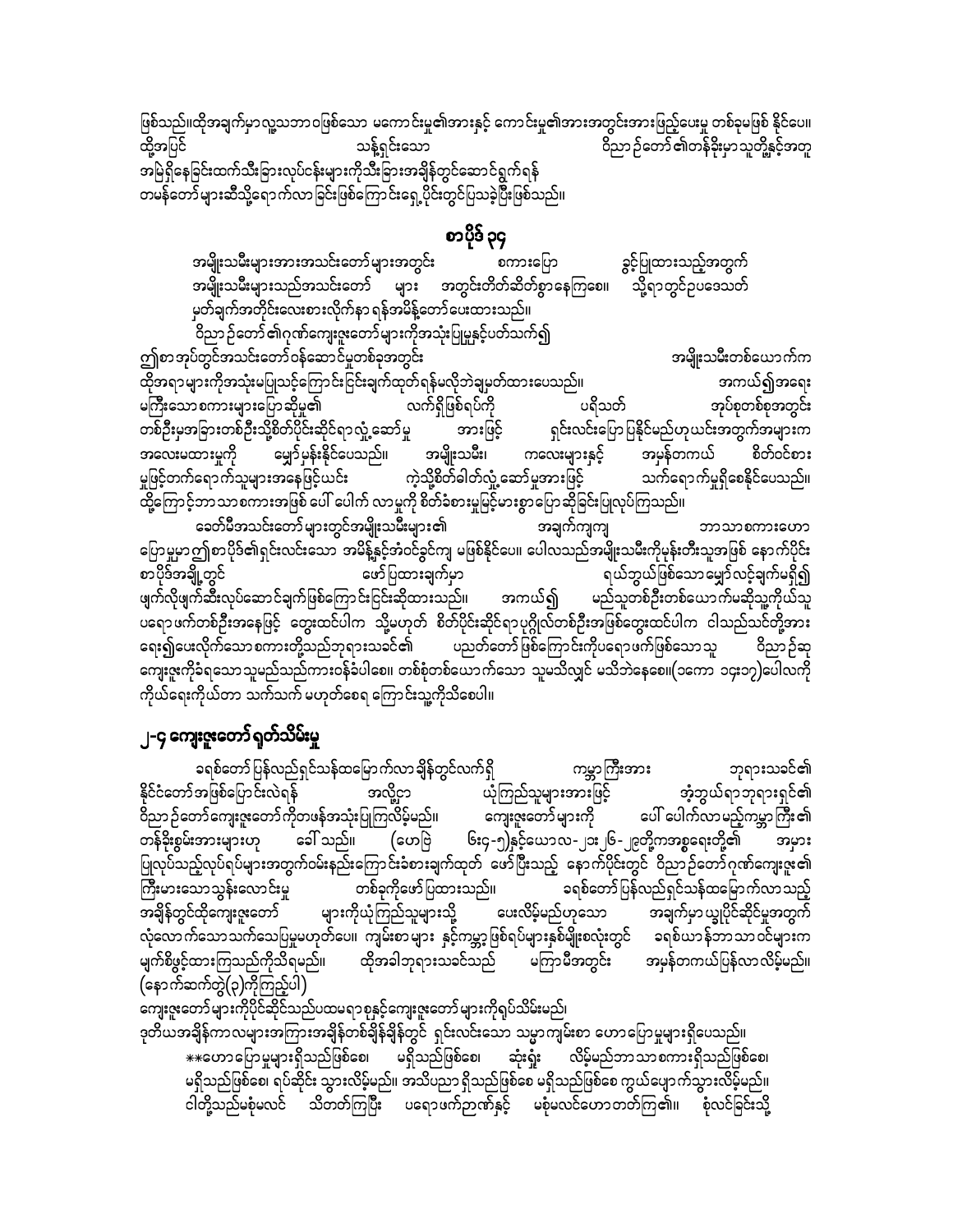ရောက်သောအခါမူကားမစုံလင်သမျှ လိမ့်မည်။(၁ကော တို့သည်ကွယ်ပျောက်ကြ ၁၃း၈-၁၀) ကျေးဇူးတော်များသည် ယာယီမျှ သာဖြစ်ကြသည်။ $^{\text{tra}}(\mathbf{GNB})$ 

ပြည့်စုံမှုရှိလာသောအခါပထမရာစုအတွင်းပိုင်ဆိုင်သော ဝိညာဉ် တော် တဖန်ပြန် ကျေးဇူးတော်များသည်ရှတ်သိမ်းခံကြရလိမ့်မည်။ ပေးမည့်အချိန်တွင် ကျေးဇူးတော် ယင်းမှာခရစ်တော် ၏ဒုတိယလာရောက်မှုမဖြစ်နိုင်။ ဂရိစကားလုံးက **'Perfect' ကိုပြည့်စုံ**မှု၊ သို့မဟုတ်ပြီးစီးမှုဟု အတိအကျ ပြန်ဆိုထားသည်။ ဒုက္ခမရှိဟုဆိုလိုခြင်းမဟုတ်ပေ။

ရှေးဦးခရစ်ယာန်များတွင်ဟောပြောမှုကျေးဇူးတော်၏ ရလဒ်အဖြစ် ပေါ် ပေါက်သော တစ်ပိုင်းတစ်စအသိပညာကို ဤပြည့်စုံ သောအရာကအစားထိုး လိမ့်မည်။ ထိုစကားမှကျမ်းစာဖြစ်စေသောစာဖြင့်ရေးသားကာ မှတ်တမ်းတင် ထားသော စကားလုံးများအဖြစ် ဟောပြောမှုများသည် ဘုရားသခင်၏ နှတ်က ပတ်တော်များကို ပြောဟောခြင်းသည် ကျေးဇူးတော်ဖြစ်ကြောင်း အမှတ်ရပါ။

ပထမရာစုအတွင်းကျွန်ုပ်တို့သိသကဲ့သို့ ပျှမ်းမျှယုံကြည်သူများသည်ဓမ္မ ကျမ်းစာသစ်၏အစိတ်အပိုင်းတစ်ခုကိုသာသိကြ<sup>ဲ</sup>လိမ့်မည်။ များစွာသော လက်တွေ့လုပ်ဆောင်ချက်များနှင့် ပတ်သက်၍သူ၏ လူကြီး များထံမှ ဟောပြောချက်စကားလုံး အချို့ကိုသူကြားလိမ့်မည်။ အသင်းတော် ရှိ ခရစ်တော် ၏ ဘဝဖြစ်စဉ်ကိုသူသိလိမ့်မည်။ ပေါလ၏စာတစ်စောင်သို့မဟုတ် နှစ်စောင်ဖတ်ကြားပြမှုကို ကြားကြရလိမ့်မည်။ သို့ရာတွင် ဟောပြောချက် ်မှတ်တမ်းများကို တစ်ကြိမ်ရေးသားမှုပြီး ကာထုတ်ဝေလိုက်ပါက ဟောပြောမှု ကျေးဇူးတော်ကိုဆက်၍ပိုင်ဆိုင်၍လိုအပ်တော့မည်မဟုတ်ပေ။ ပြီးစီးသွားသော ကျမ်းစာအားလုံးသည်ဘုရားရှင်၏အတွေးများကို လက်ခံထားမှုဖြစ်ပြီး၊ သင်ကြားမှုအတွက်ပြန်လည်သက်သေပြရန်အတွက်ပြင်ဆင်မှုပြုရန် အတွက်

မှန်ကန်မှုကိုညွှန်ကြားခြင်းအတွက်အကျိုးရှိနိုင်ပေသည်။ ဘုရားသခင်၏ လူသည်စုံလင်သောသူဖြစ်လိမ့်မည်။ (၁တိ ၃း၁၆ -၁၇) စုံလင်ပြည့်စုံအောင်ပြုလုပ်သောအရာမှာ ကျမ်းစာများအားလုံးဖြစ်သည်။ ကျမ်းစာများအားလုံးကိုတစ်ကြိမ်ရေးသားပြီးပါက ပြီးပြည့်စုံခြင်းသို့ရော က်ရှိကာ

အံ့ဘွယ်ကျေးဇူးတော်များရတ်သိမ်းခြင်းခံကြရမည်။

(ဧ ၄း၈-၁၄)က ပဟေဋိပုစ္ဆာတို့ကောင်းစွာပြည့်စုံ၍ခြေရာ ခံသည်။

ုင္း<br>- တက်ကြွသွားတော် မူ ယေရှုသည်မြင့်သောအရပ်(ကောင်းကင်ဘုံသို့ သဖြင့်) များစွာသောသူတို့ကို သနားတော်မူ၍လူတို့အားဆုလာဒ်များကို ပေးတော်မူသည်။ ခရစ်တော်၏ကိုယ်တော်ကိုတည်ဆောက်၍ မွေဆရာ၏ အမှု .<br>ကိုပြုတတ်မည်အကြောင်းသန့်ရှင်း သူတို့ကိုပြင်ဆင်ခြင်း အလို့ဌာထိုသခင်သည် လူအချို့ကိုတမန်တော်အရာ၌ လည်းကောင်း၊ လည်းကောင်း၊ အချို့ကိုသာသနာပြုအရာ၌ လည်းကောင်း၊ အချို့ကိုပရော ဖက်အရာ၌ အချို့တို့ကို သင်းအုပ်ဆရာအရာ၌ လည်းကောင်း ခန့်ထားတော်မူ၏။ ငါတို့ရှိသမျှ သည် ယုံကြည်ခြင်း သို့လည်းကောင်း၊ ဘုရားသခင်၏သားတော်ကို သိကျွမ်းခြင်းသို့ လည်းကောင်း၊ တစ်ညီတညွှတ်တည်းရောက်၍ ခရစ်တော်၏ပြည့်စုံခြင်း ပမာဏအရပ်တည်းဟူသောကြီးရင့်သောလူ၏အပြစ်သို့ရောက်ကြသည့် တိုင်အောင်ဖြစ်သတည်း။ လှည့်ဖြားပြောဆိုသဖြင့် ငါတို့သည် အကြောင်းမူကားသူတစ်ပါးတို့သည် လူပရိယာယ်နှင့်အပြစ်သို့သွေးဆောင်ခြင်းငှာ နောက်တဖန် ခပ်သိမ်းသောဩဝါဒလေတိုက်၍ ဖရိဖရဲလွင့်သွားသော သူငယ်မဖြစ်။

.<br>ပြီးပြည့်စုံမှုသည်လူသားထံသို့ရောက်သည့်တိုင်အောင်ပထမရာစု၏ ကျေးဇူးတော်ကိုပေးကြရမည်။(၂တိ ၃း၁၆ -၁၇)က ကျမ်းစာများအားလုံး၏ လမ်းညွှန်မှုကိုလက်ခံခြင်းမှဘုရားသခင်သည်ပြည့်စုံသောသူဖြစ်လာသည်ဟုဆိုသည်။ ကော တုန့်ပြန်မှုမလာသော ပြည့်စုံမှုကိုသင်ကြားပေးသည်။ ကလည်း ဘုရားသခင်၏နူတ်ကပတ်တော်ကို ား၂၆ ကျမ်းစာအားလုံးကိုပိုင်ဆိုင်ပြီးပါက အသင်း တော်များက သင်ကြားပေးသော အကြောင်းအချက်များဖြင့် ရှတ်ထွေးမှု ဖြစ်ခြင်း နတ်ကပတ်တော် အမှန်တကယ်ခွင့်လွှတ်မှုရေရှည်မရှိ နိုင်တော့ပေ။ သည်မှန်ကန်မှုဖြစ်၍ အတွက် သမ္မာကျမ်းစာတစ်အုပ်သာရှိသည်။(ဟော ၁၇း၁၇)ထိုစာမျက်နှာများကို လေ့လာခြင်းမှအမှန်တရား၏ စုစည်းမှုကို ကျွန်ုပ်တို့တွေ့ ရှိနိုင်ပေသည်။(ဧ ၄း၁၃)မထုတ်ဖော်သော ယုံကြည်မှု တစ်ခုမှာ စစ်မှန်သော ခရစ်ယာ န်ဘာ သာ ဝင်များသည်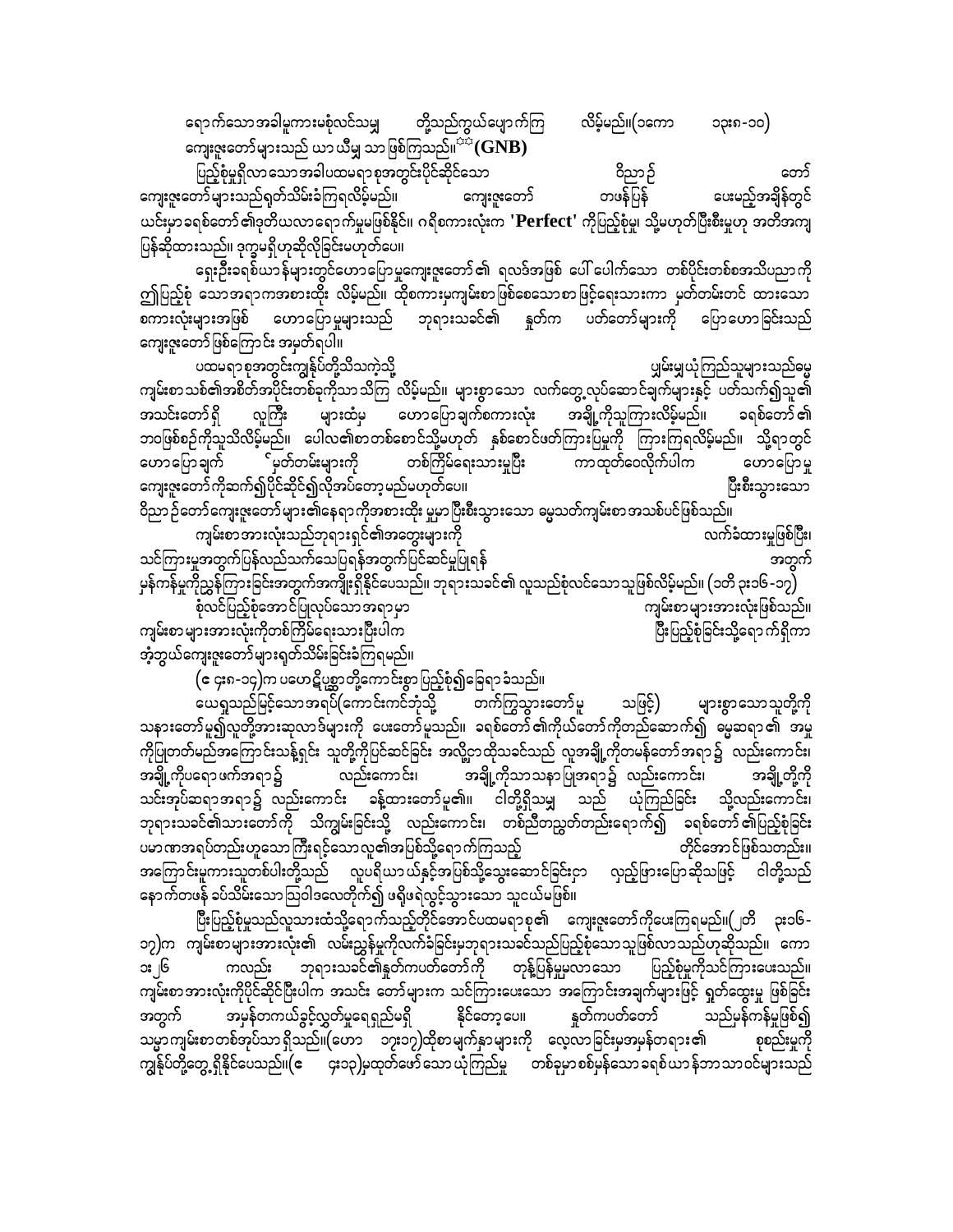အောက်ဖော်ပြပါမည်သည့်စကားလုံးများသည်  ${\bf Spirit}$  ၏အဓိပ္ပါယ် ဖွင့်ဆိုချက်များ ဖြစ်ပါသလဲ **IIC** Power **Holy**  $(\infty)$ ( ဂ) (ဃ)  $(\circ)$ **Breath Dust** .<br>သန့်ရှင်းသောဝိညာဉ်တော်ဆိုတာဘာလဲ  $\mathbb{I}$ လူတစ်ယောက် (က) တန်ဒိုး (၁) ( ဂ) ဘုရားသခင်၏တန်ခိုး (ဃ) သုံးဆူဘုရား၏အစိတ်အပိုင်း သမ္မာကျမ်းစာကိုမည်ကဲ့သို့ရေးသားထားပါသလဲ **II**Ç လူများကသူတို့၏ကိုယ်ပိုင်စိတ်ကူးများကိုရေးခဲ့သည် (က)  $(\circ)$ ာ<br>ကျေးသခင်၏ဝိညာဉ်တော်အားဖြင့်လူများ၏အတွင်းစိတ်မှတဆင့် ( ဂ) သမ္မာကျမ်းစာအနက်အချို့သည်အတွင်းစိတ်ဖြင့် ဖော်ညွှန်းချက် ဖြစ်၍ (ဃ) များ အခြားအစိတ်အပိုင်းများမှာအတွင်းစိတ်ဖြင့် ဖော်ညွှန်း ချက်များမဟုတ်ပေ။ တော်၏ထူးခြားသော အောက်ဖော်ပြပါမည်သည့်အချက်များသည်အဘယ့်ကြောင့် ဝိညာဉ် ÇII လက်ဆောင်တော်များပေးရသည့် အကြောင်း ရင်းများဖြစ်ကြပါ သလဲ ငံဝံဂေလိ၏နှုတ်ဖြင့်ဟောကြားချက်များကို ကျောထောက်နောက်ခံ  $(\infty)$ ပြုပေးရန် ( ခ) ေနေးကျသောအသင်းတော်များဖွံ့ဖြိုးလာစေရန် ဲ ( ဂ)<br>( ဂ) ဂပူများအားအမှန်တရားဘက်သို့တွန်းအားပေးရန် ကောင်းကင်တမန်တော်များအားသူတို့၏ အခက်အခဲများမှ (ဃ) ကယ်တင်ရန် ကျွန်ုပ်တို့အနေဖြင့်ဘုရားသခင်၏အမှန်တရားကိုမည်သည့် နေရာတွင်<br>(က) တစ်ပိုင်းအားဖြင့်သမ္မာကျမ်းစာမှတစ်ပိုင်းအားဖြင့်ကျွန်ုပ်တို့၏ သင်ယူနိုင်ပါသလဲ ၅။ .<br>ကိုယ်ပိုင်အတွေးစိတ်ကူးများမှ သမ္မာကျမ်းစာဖတ်ရှုခြင်းအပြင်ကျွန်ုပ်တို့ အားတိုက်ရိုက် ( ວ $)$ ပြောကြားသော သန့်ရှင်းသောဝိညာဉ်တော်မှ ( ဂ) သမ္မာကျမ်းစာတစ်ခုတည်းမှ -<br>ဘာသာရေးဆိုင်ရာဘုန်းတော်ကြီးများထံမှ (ဃ)

## လေ့လာမှု ၂ <mark>မေးခွန်း</mark>များ

ယုံကြည်မှုတစ်ခုပိုင် ဆိုင်ခြင်းသို့ ရောက်ကြ၏။ သို့ဖြင့်သူတို့သည်စာဖြင့်ရေးသားထားသော ပြီးပြည့် စုံသည့် ဘုရားသခင်၏နူတ်ကပတ်တော်ဖြင့်ပြည့်စုံမှုကိုရရှိကြသည်။ )<br>ဘဲ့ဘွယ်ကျေးဇူးတော်များ<br>ဘဲ့ဘွယ်ကျေးဇူးတော်များ ပိုင်ဆိုင်<br>မည်ကဲ့သို့ **အံ့**ဘွယ်ကျေးဇူးတော်ဖြင့် **င္း**၁၄က<br>-သည့်ကလေးဘဝသို့ဟောပြောမှုဖြင့်ရောက်ရှိသည်။ ရုပ်သိမ်းသွားသည်ကိုမှတ်သားစေသည်။ ၁ကော ၁၃း၁၁ကလည်း အလားတူအတိုင်းဆိုပေသည်။ ဝိညာဉ်ကျေးဇူးတော်ပိုင်ဆိုင်မှုနှင့် ပတ်သက်၍ ယောက်ယက်ခတ်မှုဖြစ်ခြင်း မှာဝိညာဉ်တော်ဆိုင်ရာပြည့်ဝမ**ှုသင်္ကေတတစ်ခု**ကို ့<br>ဖော်ညွှန်း မှုမဟုတ်ပေ။ စာဖတ်သူတစ်ဦးချင်းအနေဖြင့် ထိုနှတ်ကပတ်တော် များ၏ တိုးတက်မှုရခြင်းမှာ ဘုရားရှင်၏ ္း မြန္ပါတယ္။ အေမာက္ေတြကို အေမာက္ေတြကို အေပးအနက်တုံးစြာခ်က္လို႔ ေတြမွာေတြကို အေ<br>များမှတဆင့်ဘုရားရှင်ကိုယ်တိုင်ဗျာဒိတ်ထားသော ပြီးပြည့်စုံမှုကို ဝမ်းမြောက် ဝမ်းသာဖြစ်စေရန်နှင့် နှိမ့်ချသော ရှိသေကိုင်းရှိုင်းမှုဖြင့် တုံ့ပြန်ရန်တို့ကိုပြု လုပ်သင့်ပေသည်။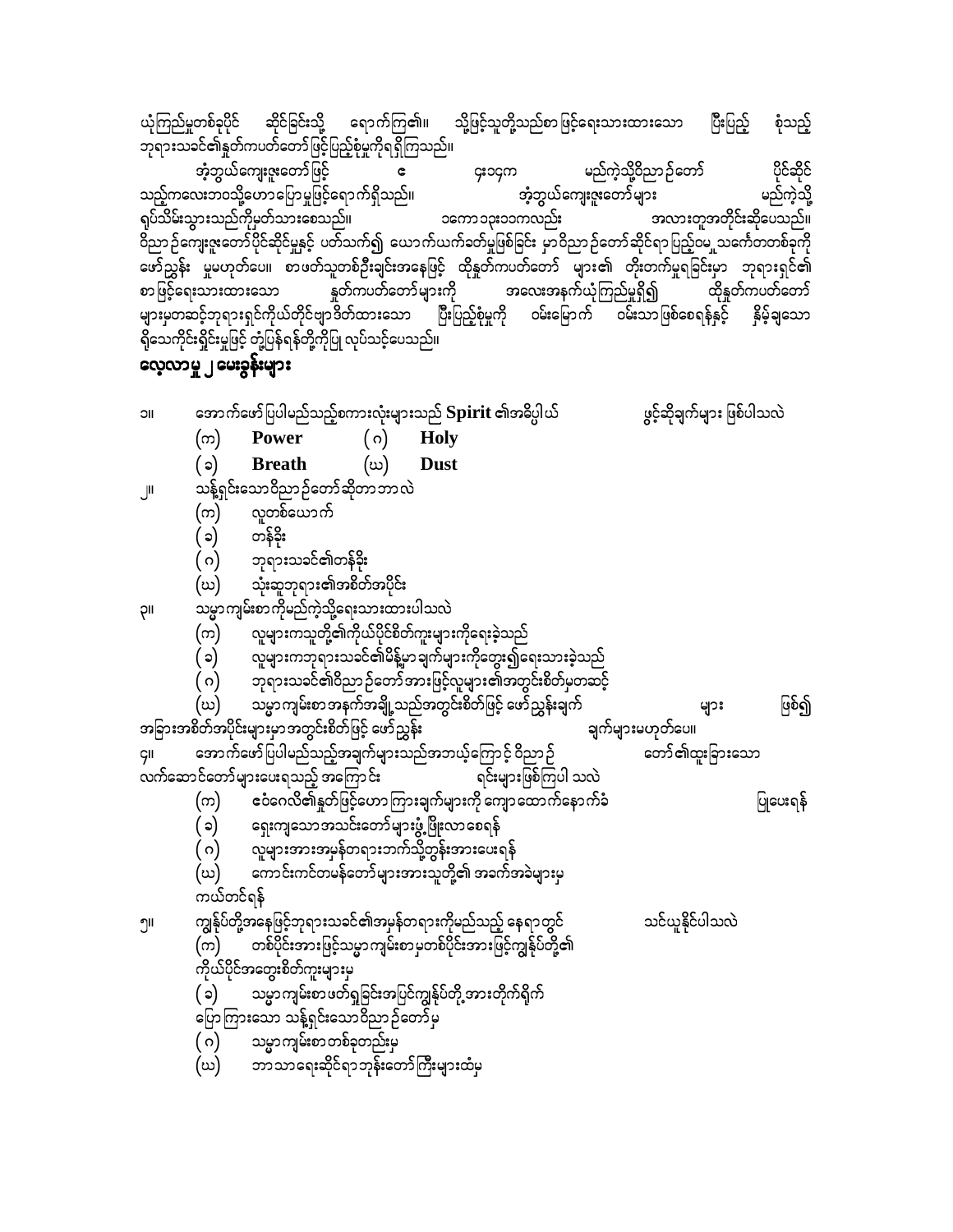### လေ့လာမှု ၃ ထာဝရဘုရား၏ ကတိစကားများ ၃**.**၁ ထာဝရဘုရား၏ကတိစကားများနိဒါန်း

ကျွန်ုပ်တို့၏လေ့လာမှုများအတွင်းဤအပိုင်းတွင်ကျွန်ုပ်တို့ အနေဖြင့် မည်သူသည် ဘုရားသခင်ဖြစ်သည်။ သူမည်ကဲ့သို့ ကျယ် ကျယ်ပြန့်ပြန့် နားလည်သဘောပေါက်ခဲ့ကြပြီးဖြစ်သည်။ ထိုသို့ဆောင်ရွက်ရာ အလုပ်သည်တို့ကို ထိုအရာများနှင့်ပတ်သက်၍ အဖြစ်များသော လွဲမှားခြင်းများကို ရှင်းလင်းခဲ့ပြီးဖြစ်သည်။ နားလည်မှု ယခုကျွန်ုပ်တို့အနေဖြင့်ဘုရားသခင်က သူအား ချစ်မြတ်နိုးသူ များအားကတိပြုခဲ့သည်များနှင့်ပတ်သက်၍ ကျယ်ကျယ်ပြန့်ပြန့် လေ့လာကြမည်ဖြစ်သည်။ (ယာ ၁း၁၂၊ ၂း၅)သူ၏ပညတ်တော်များကိုထိမ်းသိမ်း စောင့်ရှောက်ကြရမည်။(ယာ ၁၄း၁၅)

–<br>ဓမ္မသတ်ဟောင်းကျမ်းမှဘုရားသခင်၏ ကတိစကားများတွင်စစ်မှန်သော ခရစ်ယာန်ဘာသာဝင်များ၏မျှော်လင့်ချက်များ ပါဝင်သည်။ သူ၏ဘဝအတွက် ပြင်ဆင်ရာတွင် ပေါလကအရာရာကို ဆုံးရှုံးရန်ပြင်ဆင်ထားသည့် အနာဂါတ် ဆုလာဘ်များအတွက် ပြောကြားသည်။ ဘုရားသခင်သည်ဘိုးဘေးများတို့အား ပေးတော်မူသောကတိတော်ကိုထောက်၍မျှော်လင့်ခြင်းတရားအကြောင်း

ကြောင့်ကျွန်ုပ်သည်ခုစစ်ကြောစီရင်ခြင်းကိုခံရပါ၏။(တ ၂၆း၆၊၇) သူကသူ့ဘဝ၏ အချိန်အများစုကိုတရားဟောကြားခြင်းဖြင့် အချိန်ကုန်စေခဲ့ပြီ။ ယင်းမှဖခင်သို့ ပေးခဲ့သော ကတိစကားအတိုင်းဖြစ်သည်။ သူ၏ယေရှုအား မြှင့်တင်ပေးမှုထက် ဘုရားသခင်က သူ့အားဖြည့်ဆည်းပေးခဲ့သည်။

ဘုရားသခင်၏ ထိုကတိစကားများကို သေခြင်းမှပြန်လည်ရှင်သန် ယုံကြည်မှုက ၁၃း၃၂၂၃၃) (တ ထမြောက်ရန်မျှော်လင့်ချက်ပေးသည်ဟု ပေါလရှင်းလင်းခဲ့သည်။(တ ၂၆း၆-၈၊ စီပီ ၂၃း၈)ယင်းမှာ ဆုံးဖြတ်မှုဖြင့် ဒုတိယအကြိမ် ယေရှုပြန်လည် ရှင်သန်ထမြောက်လာခြင်းနှင့် ဘုရားသခင်၏ နိုင်ငံတော်ပေါ် ပေါက်လာခြင်းဖြစ်သည်။(တ ၂၄း၂၅၊ ၂၈း၂၀၊ ၃၁) ယင်းအချက်အားလုံးကထာဝရအသက်နှင့်ပတ်သက်၍ ပြောကြားခြင်း မရှိသော မ္မေသတ်ကျမ်းဟောင်းကတောင်စဉ်ရေမကျ အစ္စရေး၏ သမိုင်းကြောင်း ဒဏ္ဍာရီကိုမြှပ်ပစ်လိုက်သည်။ ဘုရားသခင်က ယေရှုမှတဆင့် ထာဝရအသက်ကို ကျွန်ုပ်တို့အားပေးမည့် အချက်ကိုလွန်ခဲ့သောနှစ်ပေါင်း ၂၀၀၀ ကပင် ရုတ်တရက်

ဆုံးဖြတ်မှုမပြုလုပ်ခဲ့ပေ။ ထိုအချက်မှာ အစကတည်းကပင် ဘုရားသခင်နှင့် အတူရှိခဲ့သည်။ မုသားနှင့်ကင်းစင်သောဘုရားသခင်သည် ရှေးကပ်ကာလ .<br>မရောက်မီကတိထားတော်မူ၍ငါတို့ကိုကယ်တင်သော ဘုရားသခင်၏ပညတ်တော်အတိုင်းငါ၌ ဟောခြင်းအခွင့်အားဖြင့်သင့်တော်သည့်အချိန်၌ နှုတ်ကပတ် ထားအပ်သောတရား တရားတော်ကိုထင်ရှားစေတော်မူသော အရာနှင့်စပ်ဆိုင်သော ထာဝရအသက်ကိုမျှော်လင့်သည်ဖြစ်၍ဘုရားဝတ်နှင့် မွေ့လျှော် ခြင်းနှင့်ဆိုင်သောသမ္မာတရားကို ဝန်ခံခြင်း ဘုရားသခင်ရွေးကောက်တော်မူသော အလို့ငှာ လည်း ကောင်း၊ သူတို့၏

ယုံကြည်ခြင်းအလို့ငှာလည်းကောင်းဟောပြောခြင်းကို ပြုလုပ် သည်။(တိတု ၁း၂၃) ဘုရားသခင်နှင့်အတူရှိတော် မူသောထာဝရအသက်သည်ကျွန်ုပ်တို့ အပေါ် သို့ထင်ထင်ရှားရှားပေါ် ပေါက်ခဲ့သည်။ (၁ယော ၁း၂)။

ဘုရားသခင်ကသူ၏လူသားများအားပေးခဲ့သောထာဝရအသက်သည်

အစပိုင်းကပင်သူနှင့်အတူရှိနေခဲ့သည်သဟူသော အချက်ကိုသိမြင်လျက် ဓမ္မသတ်ဟောင်းကျမ်းတွင်မှတ်တမ်းတင်ထားသည်။ လွန်ခဲ့သောနှစ်ပေါင်း၄၀၀၀ ကသူနှင့်ဆက်ဆံခဲ့သော လူများနှင့်ပတ်သက်၍ ဘုရားသခင်အနေဖြင့် ထိုအချက်နှင့်ပတ်သက်၍ တိတ်ဆိတ်နေလာကြမည်မဟုတ်ပေ။ အမှန်မှာ ဓမ္မဟောင်းကျမ်း တွင်ဘုရားသခင်ကသူ၏ လူများအတွက် ပြင်ဆင်ပေးခဲ့သော တစ်ဦးချင်းကဤ ဖြော်လင့်ချက်အသေးစိတ်ကိုပို၍ပေးခဲ့သော ဟောပြော ချက်များနှင့်ကတိများဖြင့်ပြည့်နှက်လျက်ရှိသည်။ ဘုရားသခင်၏ဂျူးလူမျိုးဖခင်များသို့ပေးခဲ့သောကတိများကိုနားလည် သဘောပေါက်ခြင်းမှာ ထိုအချက်မှာ ကျွန်ုပ်တို့၏ကယ်တင်မှု အတွက်အရေးပါခြင်း ကြောင့်ဖြစ်သည်။ ပေါလက tphesus အတွင်းမှယုံကြည်သူများ အား ထိုအရာများကိုသူတို့မသိမီ၊ သူတို့သည်ခရစ်တော်ကိုမသိ၊ အစ္စရေး အပေါင်းအသင်းတို့၌ မဝင်၊ ကတိတော်ပါသောပဋိညာဉ် မဆိုင်မျှော်လင့်ခြင်းမရှိ၊ တရားတို့နှင့် လောက၌ ဘုရားမဲ့နေကြသည်ကိုလည်းကောင်း အောက်မေ့ကြရန်ပေါလကသိပေးပါသည်။ (**ဧ** ၂း၁၂)သူတို့၏ အခြား သခင်က ဘာသာများ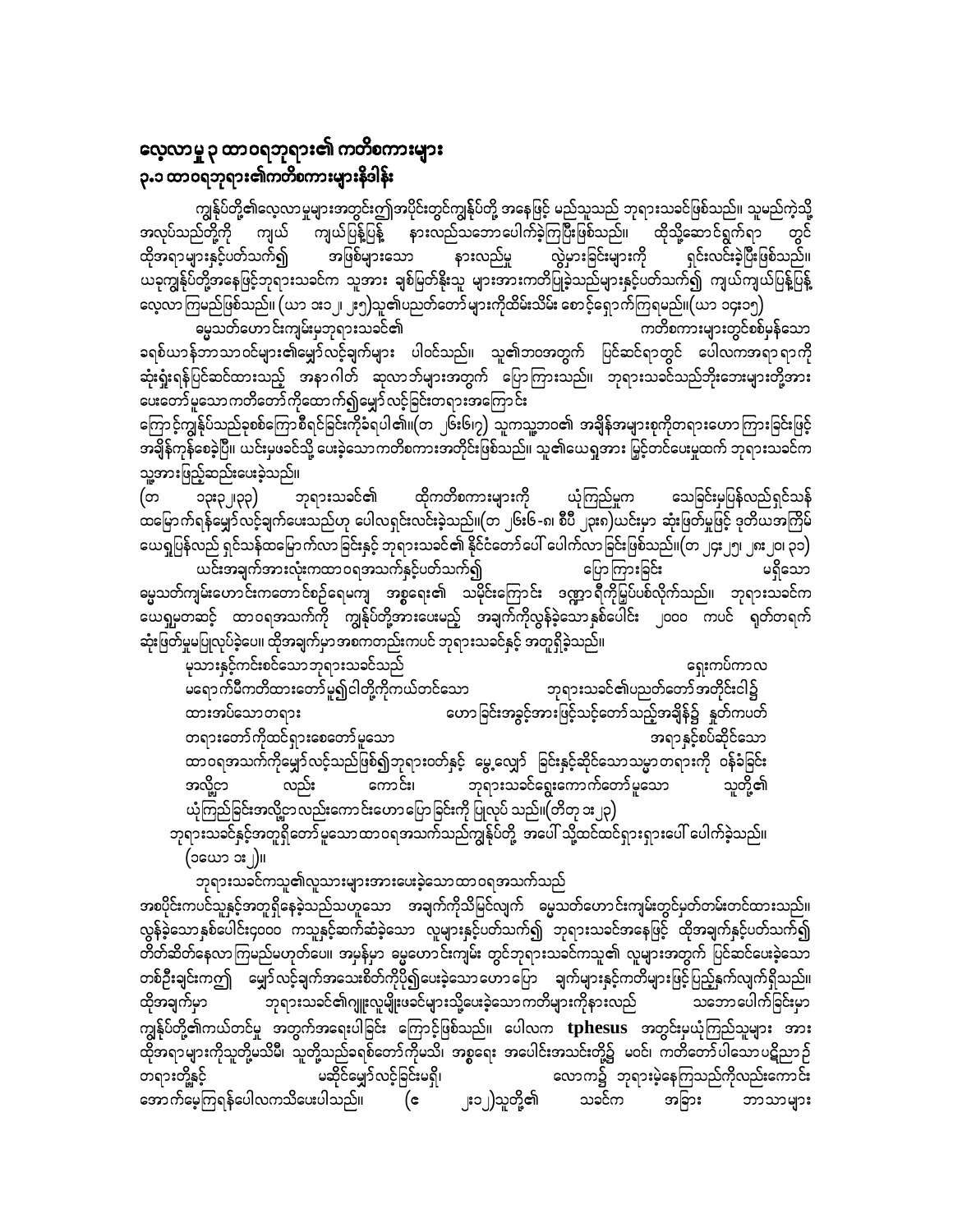အပေါ် တွင်ယုံကြည်သူများကပေးသော ဘုရားသခင်၏ မျှော်လင့်ချက်နှင့်အသိဉာဏ် ဗဟုသုတအပေါ် တွင် သံသယဖြစ်ဖွယ်အဖြစ် တွေးတောခဲ့သော်လည်း အမှန်အားဖြင့်ယင်းမှာဘုရားသခင်၏ ရှေးဟောင်း ဓမ္မသတ်ကျမ်း ကိုမသိမှုများဖြင့်မျှော်လင့်ချက်မရှိ၊ ကမ္ဘာပေါ် တွင် ဘုရားမရှိခြင်းကြောင့်ဖြစ်သည်။ ဘုရားသခင်သည်ဘိုးဘေးများတို့အားပေးတော် မူသောကတိတော်ကိုထောက်၍ မျှော်လင့်ခြင်းတရားအကြောင်းကိုပေါလက ခရစ်ယာန်မျှော်မှန်းချက်အဖြစ်သတ်မှတ်ထားသည်ကို သတိရပါ။(တ ၂၆း၆)

အသင်းတော်အနည်းငယ်တို့ကသူတို့ဆောင်ရွက်သင့်သည့်ဓမ္မသတ် ကျမ်းဟောင်း၏ ထိုအစိတ်အပိုင်းများပေါ် တွင်အလေး အနက်ထားခြင်းမှာ ဝမ်းနည်းဘွယ်ရာအချက်တစ်ခုဖြစ်သည်။ ခရစ်ယာန်ဝါဒသည် သစ်ကျမ်းမှစာပိုဒ်အနည်းငယ်ကိုသာ အသုံးပြုသော်လည်း မွေသတ်သစ်ကျမ်း ဓမ္မသတ် အလေးထားမှုကို တစ်ခုအဖြစ်အသွင်ပြောင်းလိုက်ပြီးဖြစ်သည်။ လမ်းမှန်သို့ ယေရှုက ရောက်အောင်ရှင်းလင်းစွာထားရှိပြီးဖြစ်သည်။

အကယ်၍သူတို့ကမော ရှေ(သူရေးသားသောသမ္မာကျမ်းစာ ၏ ပထမ၅အုပ်)၏ ပြော စကားပရောဖက်တို့၏စကားကို နားမထောင်လျှင် တစ်ယောက်သော သူသည်သေခြင်းမှ ထမြောက်သော်လည်း မည်သူမျှမယုံ ကြည်နိုင်ကြ။ (လု ၁၆း၃၁) သေသောလူစုထဲကတစ်ယောက်သောသူသည်ထမြောက်၍ သူတို့ရှိရာသို့

သွားလျှင်သူတို့သည်နောင်တရကြလိမ့်မည်။ $(\mathbf{c}.\mathbf{p})$ ၁၆း၂၀)သို့ရာတွင် ယေရှုကမ္ဗေသတ်ဟောင်းကျမ်းကို လု အပြည့်အဝနားမလည်ဘဲယင်းမှာ အပြည့် အဝ ဖြစ်နိုင်မည်မဟုတ်ဟု မိန့်ခဲ့သည်။ ခရစ်တော်သည်လက်ဝါးကပ်တိုင်ပေါ် တွင် သံမှိုဖြင့်ရိုက်၍ အသတ်ခံရပြီး နောက်၊ ခြင်းမှာဓမ္မသတ်ဟောင်း နောက်လိုက်များ၏ယုံကြည်မှုပြိုလဲသွား ကျမ်းအပေါ် တွင်ဂရုတစိုက်အာ ရုံစိုက်ရန်ပျက်ကွက်မှုကြောင့်ဖြစ်သည်ဟု ယေရှုကဆက်စပ်မိခဲ့သည်။

\*\*ကိုယ်တော်ကလည်းပရောဖက်ဟောပြောသောစကားများကို ယုံနိုင်အောင်ဉာဏ်မရှိ၊ စိတ်ခိုင်မာသောသူကို ခရစ်တော်သည် မည်သို့ပင်အသေခံ၍မိမိ၏ဘုန်းစည်းစိမ်တော်ကိုတင်စားရမည် မဟုတ်လောဟုမိန့်တော်မူ၏။ ထိုအခါမောရှေ၏ ကျမ်းစာမှ စ၍ပရောဖက်တို့၏ကျမ်းစာများ၌ ကိုယ်တော်ကို ရည်မှတ်၍ ရေးသားသမျှသော ကျမ်းစာအနက်ကို ရှင်းလင်းစွာ ဖော်ပြ တော်မူ၏။<sup>သာ</sup> (လု

J9: J9-J2) ဘုရားသခင်အနေဖြင့်မွေ့ကျမ်းစာဟောင်းတစ်ခုလုံးကို မည်ကဲ့သို့ ပြောဟောခဲ့သည့်အပေါ် တွင်သူ၏ အလေးအနက်ထားမှု ကိုမှတ်သားပါ။ နောက် လိုက်များကမ္မေသတ်ဟောင်း၏ နှုတ်ကပတ်တော်များကို ဖတ်ရှုခြင်း သို့မဟုတ်ကြားနာ ရခြင်းမည်သည့်အခါ ကမှမပြုလုပ်ခြင်းမှာမဟုတ်ပေ။ သို့ရာတွင်သူတို့ကထိုကျမ်းစာပါအချက်အလက်များကိုသေချာစွာနားမလည်ကြပေ။ ထို့ကြောင့် ဘုရားသခင်၏နှုတ်ကပတ်တော်ကိုဖတ်ရုံမျှဖတ်ရှခြင်း မှန်ကန်သော နားလည်မှုတစ်ခုရရှိရန်မှာမှန်ကန်သော ယုံကြည်မှုတစ်ခု ဖြစ်ထွန်းရန်လိုအပ်သည်။ ဂျူးလူမျိုးများသည် မ္မေသတ်ဟောင်းကျမ်းကို ဖတ်ရှုရာတွင်ယုံကြည်မှုလွန်ကဲကြသည်။ ၁၅း၂၁)သို့ရာတွင်သူတို့အနေဖြင့် (တ

ရည်မှန်းမှုများကိုနားမလည် ယေရှုနှင့်ပတ်သက်သော အရာ များနှင့်သူ၏ ကောင်းချီးသတင်းနှင့် ပတ်သက်၍ သောကြောင့်သူတို့အမှန်တကယ် မယုံကြည် ကြခြင်းဖြစ်သည်ဟုယေရှုကသူတို့အားပြောခဲ့သည်။ \*\*သင်တို့သည်မော ရှေ့၏စကားကိုယုံလျှင်ငါ့စကားကိုမယုံဘဲမနေနိုင်ကြ။

ထက်

အကြောင်းမူကားမော ရှေသည်ငါ့အကြောင်း

ကိုရေးထား၏။ သူရေးထားသောစာကိုသင်တို့သည်မယုံလျှင်ငါ့စကားကို အဘယ်သို့ ယုံနိုင်မည်နည်း။<sup>သာ</sup> (ယော ၅း၄၆၊၄၇)

သူတို့အနေဖြင့်ယေရှုကသူတို့ကိုပြောကြားခဲ့သော ကယ်တင်ခြင်း နှင့်ပင်သက်ရှိသေချာကြောင်းတွေးတောလိုကြ သော်လည်း သူတို့၏သမ္မာ ကျမ်းစာအားလုံးဖတ်ရှပြီးသော်ငြားလည်း ယေရှုနှင့်ပတ်သက်၍ စစ်မှန်သော သတင်းကိုမူ မမြင်ဘူးကြချေ။

ကျမ်းစာကိုနေ့တိုင်းအစဉ်စေ့စေ့ကြည့်ပါ။ (တ ၁၇း၁၁)ကျမ်းစာထဲတွင် ယုံကြည်မှုကြောင့်သင့်တွင်ထာဝရအသက်ရရှိကာ ထိုကျမ်းစာသည်ပင်ငါ၏ သက်သေဖြစ်၏။(ယော ၅း၃၉)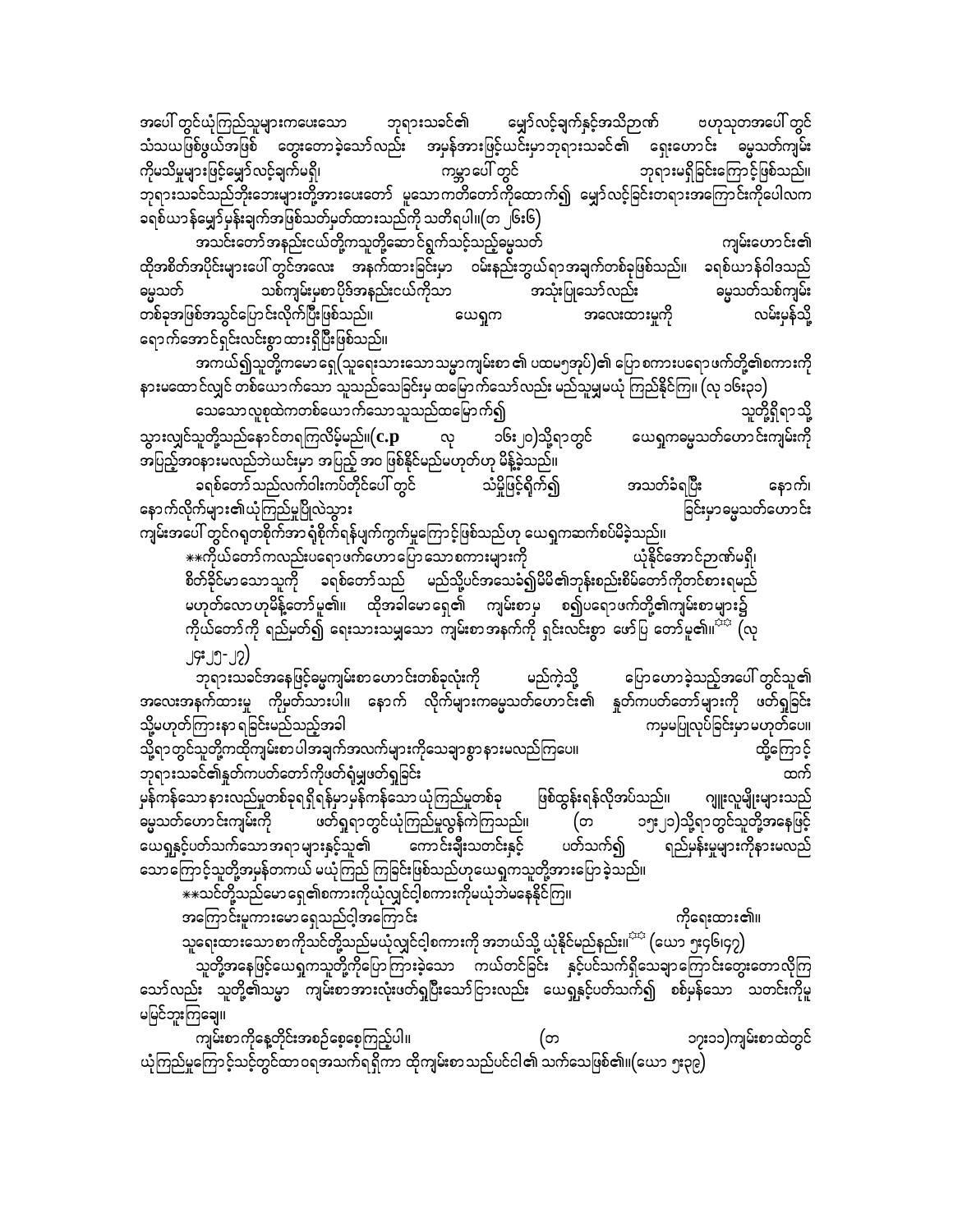သမ္မာကျမ်းစာဟောင်း၏ရိုက်ခတ်မှုအချို့နှင့်သင်ကြားမှုများ၏ အသိဉာဏ်ဗဟုသုတရှိကြသော လူများစွာတို့တွင် ယုံကြည်မှုရှိနိုင်သည်။ ထိုအချက်မှာသူတို့ကအမှတ်မထင်ကောက်ယူခဲ့သော အသိဉာဏ်ဗဟု သုတမျှသာ ဖြစ်ပေသည်။ ခရစ်တော်၏ အံ့သြဘွယ်ရာသတင်းစကားနှင့် ဘုရားသခင်နိုင်ငံတော်၏ကောင်းချီးသတင်းတို့မှာ သူတို့အား လှည့်ဖြားမှု ့<br>ဓမ္မသတ်ဟောင်း၏အဓိကကတိစကားများ၏ ဖြစ်သည်။ သို့ဖြစ်ရာ အစစ်အမှန်အဓိပ္ပါယ်ကိုရှင်းလင်းပြောကြားသရုပ်ပြခြင်းအားဖြင့်ထိုအခြေအနေမှ သင့်ကိုခွဲထုတ်ရန်မှာဤလေ့လာမှု၏အကြောင်းရင်းဖြစ်သည်။ - ဧဒင်ဥယျာဉ်အတွင်း - Noah သို့ - အာဗြဟံသို့ - ဒါ8်ဒသို့ ထိုအကြောင်းအချက်များနှင့်ပတ်သက်သောသတင်းများကို မောရှေရေး သားခဲ့သော ပထမဆုံးသမ္မာကျမ်းစာ(၅)အုပ်(Genesis- Deuteronomy) နဲ့မွေသတ်ဟောင်းဟောပြောချက်တွေမှာတွေ့ ရပါတယ်။ အချက်အလက်အားလုံးဤအထဲတွင်တွေ့ ရသည်။ ကောင်းခြင်းဆိုင်ရာ ခရစ်ယာန်တို့၏ ပေါလက သူ၏ ကောင်းချီးသတင်းဟောပြောချက်တွင် ပရောဖက်များနှင့်မောရှေ ဟောပြောချက်များထက် အခြားအရာများပေါ် ပေါက်မလာသင့်ဟု ရှင်းလင်းပြောခဲ့ပါသည်။ ဘုရားသခင်မစတော်မူသော ကျေးဇူးတော်ကို ကျွန်ုပ်ခံရ၍ ယျွတိုင်အောင်ရှိနေရပါ၏။ ခရစ်တော်သည် အသေသတ်ခြင်း ကိုခံရမည်ဟူ၍လည်းကောင်း၊ သေခြင်းမှအနီးဆုံး မောရှေမှစသော ပရောဖက်များကို ဟောပြောသောစကားထက်ကျွန်ုပ်သည်မလွန်ဘဲ လူကြီး လူငယ်တို့အားသက်သေခံ၍နေပါသည်။ (တ ၂၆း၂၂၊၂၃)သူ၏ နောက်ဆုံးနေ့ များမှအသံသည်လည်းတစ်မျိုးတည်းဖြစ်ပါသည်။ နေ့ရက်ကို ချိန်းချက်၍ လူများတို့သည် ပေါလုတည်းခိုရာအရပ်သို့ ပေါလှသည် လာကြသည်ရှိသော ထိုသူတို့သည်ယေရှု၏အကြောင်းများကို ဘုရားသခင်၏နိုင်ငံတော်အကြောင်းကိုသက်သေခံသဖြင့်လည်းကောင်း၊ ယုံကြည်စေခြင်းငှာ မောရှေ့၏ ပညတ္တိ ကျမ်းနှင့် အနာဂတ္တိကျမ်းတို့ကိုအမှီပြု၍ ဖြားယောင်းသွေးဆောင်သဖြင့် လည်းကောင်း၊ နံနက် အချိန်မှစ၍ညအချိန်တိုင်အောင် ထုတ်ဖော်ဟောပြောလေ သည်။ (တ ၂၈ ၂၃) .<br>ပေါလုမျှော်မှန်းချက်မှာ ယုံကြည်မှုအမြင့်မားဆုံးခရစ်ယာန်များ အနေဖြင့်သူ၏

ဘဝလမ်းကြောင်း၏အဆုံးတွင်တောက်ပ သောအလင်းရောင် မျှော်လင့် ရှိနေသကဲ့သို့ကျွန်ုပ်တို့အားလည်းစိတ်ဓါတ်ကိုမြှင့်တင်ပေးနိုင်သော ချက်ရှိသင့်ကြောင်းဖြစ်သည်။ ထားသူတိုင်းအတွက်ဖြစ်သင့်သည်။ ထိုအချက်မှခရစ်ယာန်ဘာသာကို အလေးအနက် ဤစိတ်ခါတ်မြင့်မားစေမှုဖြင့်ကပစ်လိုက်ပါ။ ကျွန်ုပ်တို့အနေဖြင့်ကျမ်းစာများရှာဖွေမှုကိုယ္ခုဆောင်ရွက်နိုင်မည်ဖြစ်သည်။

# **၃.၂ ဒေင်ဥယျာဉ်အတွင်းမှကတိစကား**

ကမ္ဘာဦးကျမ်းအပိုင်း၃သည် လူ၏ကျဆုံးမှုသနားစဖွယ်၀တ $\blacklozenge_1$  ဇာတ်လမ်း ဆက်နွယ်နေသည်။ နှင့် မြွေနဂါးသည်ဘုရားသခင်၏နှုတ်ကပတ်တော်များ အား အမှားညွှန်းဆိုခြင်းနှင့် Eve အားထိုတရားတော်များကို ကြိုးပမ်းမှုအတွက်ကျိန်စာ တိုက်ခြင်း ပိန်းမတို့မှာ မလိုက်နာစေရန် ခံရသည်။ ယောကျာ်းနှင့် လည်း သူတို့၏ရှိသေကိုင်းရှိုင်းမှုမရှိခြင်းအတွက် အပြစ်ပေးခြင်းခံကြရသည်။ သို့ရာတွင် ဘုရားသခင်ကမြွေနဂါးအားကမ္ဘာဉီးကျမ်းကိုဟောပြောလိုက်သောအခါ မဲမှောင် 

\*\*သင်နှင့်မိန်းမကိုလည်းကောင်း၊ သင်၏အမျိုး အနွယ်နှင့် မိန်းမ၏အမျိုးအနွယ်ကိုလည်းကောင်း၊ ငါသည်ရန်ငြိုးဖွဲ့စေ မည်။သူသည်သင်၏ဦးခေါင်းကိုကြိတ်လိမ့်မည်။ သင်သည် သူ၏ဖနောင့်ကိုကြိတ်လိမ့်မည်ဟုမိန့်တော်မူသည်။<sup>သာ</sup> (က ၃း၁၅)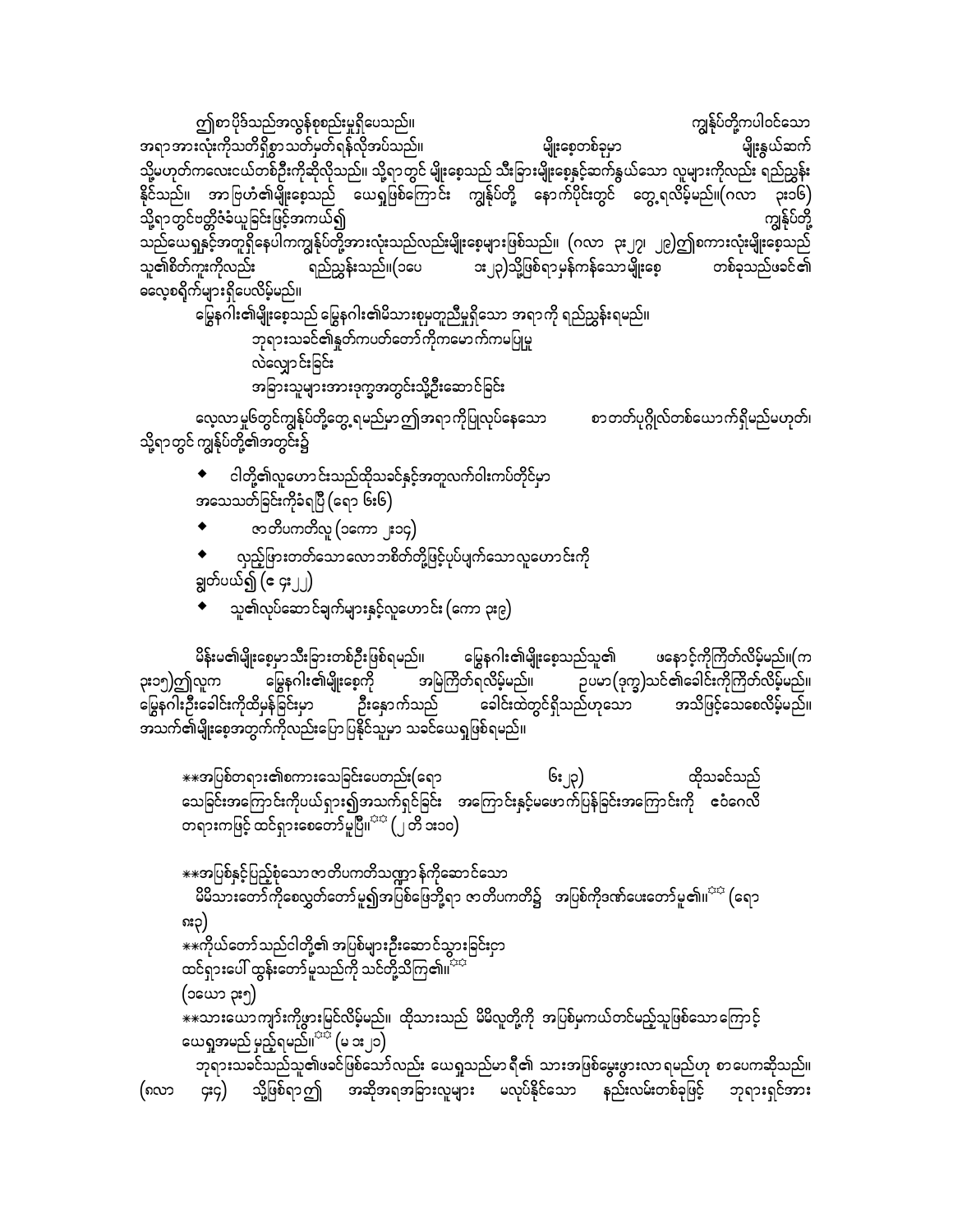ဖြည့်ဆည်းမှုပြုလုပ်သော် လည်း သူသည်အမျိုးသမီး၏မျိုးစေ့ဖြစ်ခဲ့သည်။ ယင်းအမျိုး သမီး၏မျိုးစေ့မှာ ယာယီအားဖြင့် မျိုးစေ့အပြစ်အားဖြင့် ဒဏ်ခံရသည်။ သူ၏ဖနောင့်ကိုကြိတ်လိမ့်မည်။(က ၃း၁၅)ဖနောင့်တွင် မြွေနဂါး၏ မြွေနဂါးကိုက်ခံရခြင်းမှာ ဉီးခေါင်းကို မြွေနဂါးကအမြဲကိုက်ခြင်းနှင့်နိူင်းယှဉ်လျှင် သာမန်အားဖြင့် ယာ ယီအနာ တစ်ခုမျှသာ ဖြစ်သည်။ ဟော ပြောချက်များစွာတွင် သမ္မာ ကျမ်းစာ အပြစ်များရှိသည်။

.<br>ခေါင်းကိုကြိတ်လိုက်ပါ။(**i.e** လုံးဝရပ်ပါသို့မဟုတ်တစ်ခုခုကို အဆုံးသတ်လိုက်ပါ)မှာခေါင်းကိုမြွေကိုက်ခြင်းဟူသော ယေရှု၏ဟောပြောချက် အပေါ် တွင် အခြေခံနိုင်သည်။

ဒုက္ခအပြစ်ဒဏ်ခံရခြင်းတည်းဟူသောမြွေနဂါး၏ မျိုးစေ့မှာ အဓိကအားဖြင့် ခြင်းမှတဆင့် ခရစ်တော်လက်ဝါးကပ်တိုင်ပေါ် တွင်စတေးခံ ဖြစ်ပေသည်။ ခရစ်တော်၏ဒုက္ခအပေါ် အောင်မြင်ခြင်းနှင့်ပတ်သက်သော စာပိုဒ်ကို အတိတ်ကာလဖြင့်ရှေးထားသည်ကို ဂရုပြုပါ။ ယေရှု၏ ခြေဖနောင့် တွင်ယာယီခံစားရသော ဒဏ်ရာမှာသူ၏ သုံးရက်ကြာအတွက် သေခြင်းကို ရည်ညွှန်းချက်တစ်ခု ဖြစ်ပေသည်။ သူ၏ပြန်လည်ရှင်သန် ထမြောက်ခြင်းမှာဤ အချက်သည်ဘုရားသခင်ကပေးသော အပြစ် သေခြင်း ထိုးနှက်မှုနှင့် နိုင်းစာလျှင် ျား သို့<br>ယာယီသာဖြစ်ကြောင်း သက်သေပြလျက်ရှိသည်။ သမ္မာကျမ်းစာမဟုတ်သော သမိုင်းမှတ်တမ်းများကခြေဖနောင့်ကို ကပ်တိုင်တင်၍အပြစ်ပေးမှုကိုညွှန်ပြမှုမှာစိတ်ဝင်စားဖွယ်ဖြစ်ပေသည်။ သစ်သားတွင်သံရိုက်ကာလက်ဝါး သို့ဖြင့် ယေရှုသည်ခြေဖနောင့် ဒဏ်ရာဖြင့်သေဆုံးခဲ့ရသည်။ ၅၃း၄၊၅) (ဟေရှာ ကခရစ်တော်သည်လက်ဝါးကပ်တိုင်ပေါ် တွင်သေစေရန်ဘုရားသခင်အားဖြင့် .<br>ကြိတ်ခြင်းခံရခြင်းကိုဖော်ပြထားသည်။ မျိုးစေ့အားဖြင့်ကြိတ်ခြင်းခံရလိမ့်မည်ဟူသော $\left($ က ယင်းမှာခရစ်တော်သည်မြွေ၏ ၃း၁၅)၏ ဟောပြောချက်ကို ပြောင်းစွာပြောင်းပြန်ရည်ညွှန်းထားခြင်းဖြစ်ပေသည်။ မည်သို့ပင်ဖြစ်စေ ခရစ်တော် ရင်ဆိုင်ခဲ့ရသော မကောင်းဆိုးဝါး ကိုဘုရားသခင်က အပြီး တိုင်ဆောင်ရွက်ပေးလိုက်သည်။ ဤနေရာတွင် ကြိတ်ခြင်းကို ဆောင်ရွက်ခြင်း အဖြစ်ဘုရားသခင်ကို ဖော်ပြထားသည်။ (ဟေရှာ ၅၃း၁၀)ယင်းမှာ ဘုရားသခင်၏ သားတော်ကိုကြိတ်သောမကောင်းဆိုးဝါး၏ အားများကို ထိမ်းချုပ်ခြင်းအားဖြင့်ဖြစ်သည်။ ထို့ကြောင့်ဘုရားသခင်သည်သူ၏ ကလေး တစ်ဦးချင်း၏မကောင်းဆိုးဝါးတွေ့ ကြုံမှုများမှတဆင့်လုပ်ဆောင်ပေးသည်။

### ယနေ့ခေတ် သဘောထားကွဲလွဲမှု

အကယ်၍ယေရှုသည်ဒုက္ခနှင့်သေခြင်းတရား၏ ဖျက်ဆီးခြင်းခံလျှင်<br>— ^ ထိုအရာများသည်ယနေ့တိုင်အောင် ဆက်၍ရှိနေရပါသလဲ။ အဘယ်ကြောင့် လက်ဝါးကပ်တိုင်ပေါ် တွင်ယေရှုသည် မေးခွန်းသည်သင်၏စိတ်ထဲသို့ဝင်ရောက်လာ နိုင်ပေသည်။ လုပ္ပါခဏ ဒုက္ခတန်ခိုးကိုသူကိုယ်တိုင် ဖျက်ဆီး ပစ်လိုက်ခြင်းဖြစ်သည်ဟူသောဖြေဖြစ်သည်။(က၃း၁၅) ဟောပြောချက်သည် အဓိကအားဖြင့် ယေရှုနှင့် ဒုက္ခအကြားသဘောထားကွဲလွဲမှုဖြစ်သည်။ ယ္ခုအခါတွင်ဘုရားသခင်ကကျွန်ုပ်တို့အားသူ၏အောင်မြင်မှုတွင်မျှဝေခံစားရန် ဖိတ်ခေါ်ခြင်းကြောင့်ကျွန်ုပ်တို့အနေဖြင့် ရန်ဖန်ရန်ခါဆိုသလိုပင် ဒုက္ခနှင့် သေခြင်းကိုလည်းအောင်နိုင်ပေမည်ဟုဆိုလိုသည်။ ဘုရားသခင်၏ အောင်မြင်မှု သို့မဟုတ် ပေးသော်လည်း ကိုမျှဝေခံစားရန်ဖိတ်ခေါ်ခြင်းမခံရသူများ မယူတတ် သူများသည်ဒုက္ခနှင့် သေခြင်းတရားကိုခံစားကြရမည်။ ဒုက္ခနှင့် သေခြင်း တရားကိုမှန်ကန်သောယုံကြည်သူများသည်ခရစ်တော်ထံတွင်ဗတ္ထိဇံ ခံယူခြင်း အားဖြင့်အမျိုးသမီး၏ မျိုးစေ့နှင့်ဆက်စပ်မှုရှိသော်လည်း ခံစားကြ ရမည် ဖြစ်သည်။ (၈လာ ၃း၂၇– ၂၉)သူတို့အနေဖြင့်သူတို့၏ ဒုက္ခများကို ခွင့်လွှတ်နိုင် ကြကာရန်ဖန်ရန်ခါတွင် ဒုက္ခရလဒ်ဖြစ်သော သေခြင်းမှ ကယ်တင်ခြင်း ခံကြရသည်။ ာိပ္ဖိဖြစ်ရာယေရှုသည် သေခြင်းအကြောင်းကိုဖယ်ရှား၍ အသက်ရှင်ခြင်းအကြောင်းနှင့် မဖောက်ပြန်ခြင်းအကြောင်းကို ဓဝံဂေလိ တရားအားဖြင့်ထင်ရှား စေတော်မူပြီ(၂တိ ၁း၁၀)။ ကမ္ဘာပေါ် တွင်သေခြင်းကို ဘယ်သောအခါမျှတဖန်မြင်တွေ့ ရမည်မဟုတ်သောအခါလူများသည်သေခြင်း တရားမှအမှန်တကယ်ရပ်ဆိုင်းသွားမည်။ ထောင်စုနှစ်အဆုံးတွင် ဘုရားသခင် နှင့်ပတ်သက်သောကမ္ဘာကြီးသည်လည်းပြီးဆုံးသွား သည့်တိုင်အောင် ထိုအချက် မှာ ရန်သူအပေါင်းတို့ကို ခြေဖဝါးတော် အောက်၌ ချထားတော်မမူမီ ခရစ်တော်သည် ဖြစ်ပေါ် မည်မဟုတ်။ တိုင်အောင်အုပ်စိုးတော် မူရမည်။ နောက်ဆုံးသော ရန်သူတည်းဟူသောသေမင်းသည်ဆုံးရှုံးခြင်းသို့ရောက်ရလတ္တံ။ (၁ကော ၁၅း၂၅၊၂၆)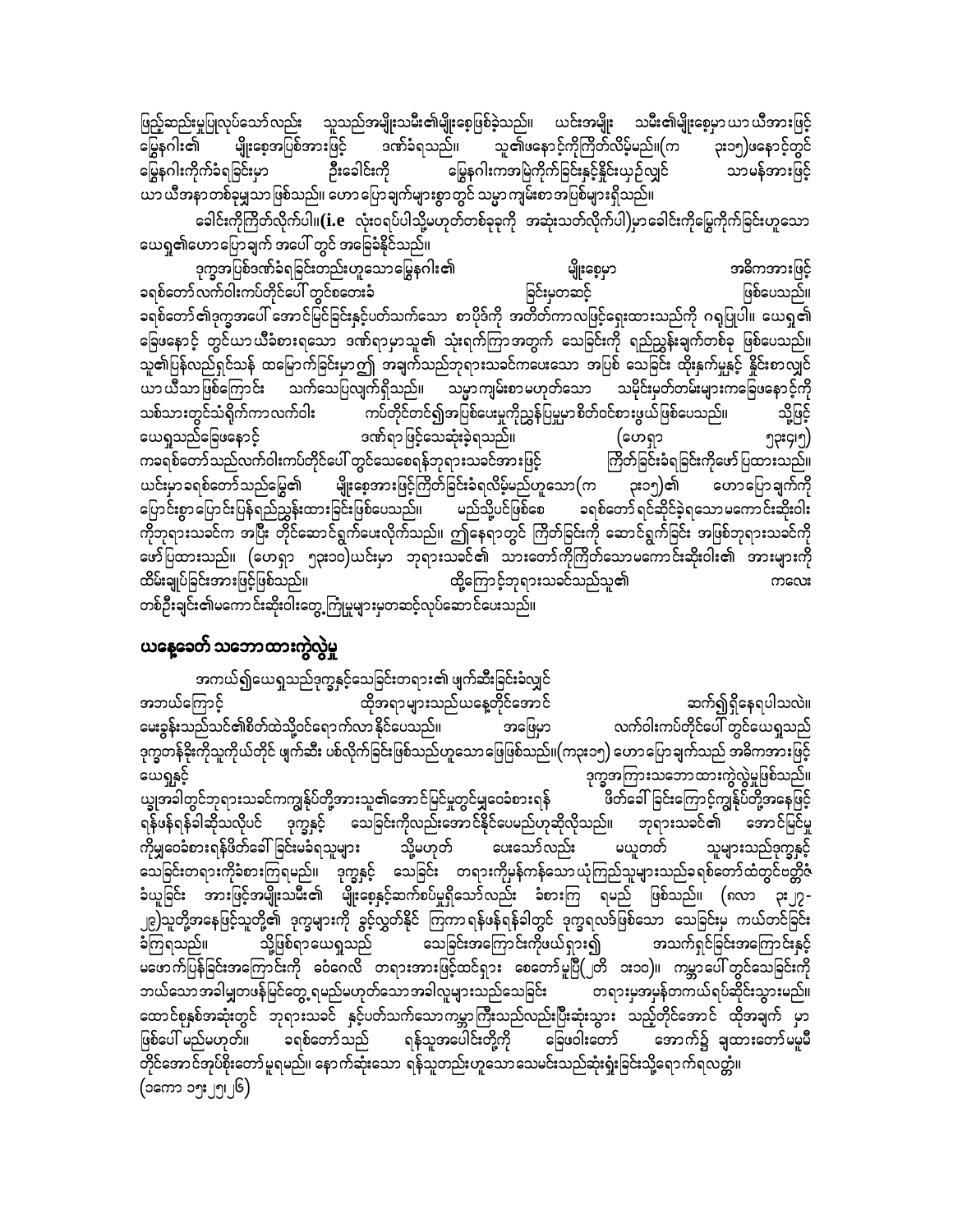အကယ်၍ကျွန်ုပ်တို့အနေဖြင့်ခရစ်တော်သို့ဗတ္တိဇံခံပြီးယေရှအား ကတိစကားကို(က ၃း၁၅)ကဲ့သို့ပြုပါကကျွန်ုပ်တို့ကိုယ်တိုင် လူသားဆန်လာ မည်ဖြစ်သည်။ သူတို့အနေဖြင့်သမ္မာကျမ်းစာ၏ အပိုင်းများကို စိတ်ပါဝင်စား ရုံမျှဖြင့်ဟောပြောချက်များနှင့်ကတိစကား များသည်ကျွန်ုပ်တို့ဆီသို့တိုက်ရိုက် ဆောင်ရွက်မှုဖြစ်လာသည်။ အမျိုးသမီး၏မျိုးစေ့အဖြစ် ကျွန်ုပ်တို့လည်း ကျွန်ုပ်တို့အပေါ် တွင် ကျရောက်လာမည်။ ရေတိုအောင်မြင်မှုအတွေ့အကြုံကို ရရှိလိမ့်မည်ဖြစ်သည်။ အကယ်၍ဘုရားသခင်သည်ကျွန်ုပ်တို့၏ဘဝ အချိန် အတွင်းပြန်မလာခဲ့ပါကကျွန်ုပ်တို့သည်လည်း ယေရှကဲ့သို့ပင်ခြေ ဖနောင့် အကြိတ်ခံရလိမ့်ကာကျွန်ုပ်တို့လည်း သေကြရလိမ့်မည်။ သို့ရာတွင်အကယ်၍ ကျွန်ုပ်တို့သည်အမျိုးသမီး၏ မျိုးစေ့မှန်ဖြစ်ပါက အနာမှာ ယာယီမျှသာ ဖြစ်လိမ့်မည်။ ရေထဲတွင်နှစ်ခြင်းအားဖြင့် ခရစ်တော်သို့ စနစ်တကျ ဗတ္တိဇံပြုသော သူများအနေဖြင့်ရေထဲတွင်ပေါ် လာခြင်းအားဖြင့် ကိုယ်စားပြုလျက်သူတို့၏ သေခြင်းတွင် ပြန်လည်ရှင်သန်ထမြောက်ခြင်းမှာ ဆက်စပ်မှုရှိနိုင်ပေသည်။ (ရော ၆း၃-၅)ကိုကြည့်ပါ။

အကယ်၍ကျွန်ုပ်တို့သည်အမျိုးသမီးစစ်မှန်သောမျိုးစေ့ဖြစ်ပါက ကျွန်ုပ်တို့၏ဘဝများသည်(က ၃း၁၅**)၏**နှုတ်ကပတ်တော် များကို ရောင်ပြန်ဟပ်စေလိမ့်မည်ဖြစ်ပါသည်။ ကျွန်ုပ်တို့အတွင်းတွင်အမှန်နှင့် အမှား အကြားဝိရောဓိများအစဉ်အမြဲပေါ် ပေါက်နေ လိမ့်မည်ဖြစ်သည်။ တမန်တော်ပြီး ပေါလက သူ၏ခန္ဓာကိုယ်အတွင်းဒေါသူပုန်ထနေသောသူ၏ နှင့် အတ္တစိတ် တကယ့် ဒုက္ခအကြား စိတ်ပိုင်းဆိုင်ရာဝိရောဓိဖြစ်မှုတစ်ခုကိုဖော်ပြထားသည်။

(ရော ၇း၁၄-၂၅) ခရစ်တော်ထံတွင်ဗတ္တိဇံခံယူပြီးနောက်ကျွန်ုပ်တို့၏အတွင်းသဘာဝ အလျောက် တည်ရှိနေသောဒုက္ခနှင့်ဝိရောဓိမှာပို၍ မြင့်မားလာကာကျွန်ုပ်တို့၏ နေ့များအားလုံးတွင် ဆက်၍ပေါ် ပေါက်နေမည်ဖြစ်သည်။ ဒုက္ခ၏စွမ်းအားမှာ သန်မာသည့်အတွက် ယင်းမှာခဲယဉ်းလှပေသည်။ သို့ရာတွင် နောက်တနည်း အားဖြင့် ဝိရောဓိက အပြီး တိုက်ခိုက်အောင်မြင်ပြီးဖြစ်သော နေပြီးဖြစ်သောလူများအပြစ်မြင်ကြည့်ပါက ဒုက္ခမုအင်အားမကောင်းတော့ပေ။ (ဧ ခရစ်တော်အတွင်းရှိ ၃၂)တွင်ဖော်ပြထားသောမိန်းမတစ်ဦး အဖြစ်မည်ကဲ့သို့ ဖော်ပြသည်ကို မှတ်သားပါ။အမျိုးသမီး၏မျိုးစေ့အဖြစ်ဖော်ပြပါက အမျိုးသမီးဖြစ်သည်။ အလားတူပင်မိန်းမ၏မျိုးစေ့သည် ကျွန်ုပ်တို့သည်လည်း ခရစ်တော်နှင့်သူ၏ စရိုက်ရှိ၍ကြိုးပမ်းအားထုတ်သူများနှစ်မျိုးစလုံးကိုကိုယ်စားပြုလိမ့်မည်ဖြစ်သည်။ ထို့ကြောင့်မြွေနဂါး၏ မျိုးစေ့မှာ ဒုက္ခ(သမ္မာ ကျမ်းစာ အရမကော င်းဆိုးဝါး)နှင့် တွင်မြွေနဂါး၏ စရိုက်ကိုလွတ်လပ်စွာပြသသော ဒုက္ခ ္ရွင္ ႏုိင္ငံ ႏုိင္ငံ ေရာက္ရွိသည္။ ေပၚမိုင္း ေရာက္ရွိသည္ အေျပာခ်ိန္ေတြေပါ့ အခ်ိဳင္မွာေတြ ေရာက္ရွိသည့္ ေ<br>ျများနှစ်မျိုးစလုံးကိုပြောကြား လိမ့်မည်။ ထိုကဲ့သို့လူများကအာဒံနှင့်ဝေသို့ဖြစ်ပေါ် စေခဲ့သောဒုက္ခနှင့် ဘုရားရှင် .<br>ထံမှလွှဲပြောင်းရသော အရာများ၏မှတ်စရာအဖြစ် သူတို့ကို ရန်ဖန်ရန်ခါ ဦးဆောင်မည့်ဘုရားသခင်၏ နှုတ်ကပတ်တော်ကို ၂<br>၂၉င့်ဆိုချက်မှားယွင်းမှုဖြစ်လိမ့်မည်။ဂျူးလူမျိုးများသည်ယေရှကိုသေတွင်းသို့အမှန် အဓိပ္ပါယ် မထားမှုနှင့် အလေး ပို့သူများအဖြစ်ရှုမြင်လျက်ဖနောင့်တွင်မိန်းမ၏မျိုးစေ့ကိုကြိတ်လေသည်။ထိုအချက်မှာမြွေနဂါး၏မျိုးစေ့၏အဓိကနမူနာများအြ

ဖစ်မျှော်မှန်းရပေသည်။ ယင်းကိုဗတ္တိဇံ ခံထားသော ရှင်ယေမန်နှင့် ယေရှုအားဖြင့်ခိုင်မာပြုလုပ်နိုင်သည်။ (ယေရှကိုပြစ်တင်ရှံ့ချကြသောအုပ်စု) သူ(ရှင်ယောမန်) ၂ **Pharisees** သည် နှင့် ${\bf S}$ adducees၏လူများဗတ္တိဇံခံယူရန်လာ ကြသည်ကိုမြင်လျှင် မြွေဆိုးအမျိုးမျိုးတို့ အရှင် -<br>ရောက်လှသောဘေးဒဏ်မှပြေးသွားစိမ့်သောငှာ အဘယ် သူသည် သင်တို့ကို သတိပေးဘိသနည်း။(မ ၃း၇) ယေရှုသည်(ဖရီရှဲ)သူတို့၏အတွေးများကိုသိ၍ပြောသည်မှာအရှင် မြွေဆိုးအမျိုးမျိုးတို့သင်တို့သည်အဆိုးဖြစ်လျက်

ကောင်းသောစကားကို အဘယ်သို့ပြောနိုင်မည်နည်း။ စိတ်နှလုံးအပြည့်ရှိသည့်အတိုင်း နူတ်မြွက် တတ်၏။(မ ၁၂ ၂၅၊၃၄) ကမ္ဘဦးဘာသာ ရေးနှင့်ဆိုင်သောကမ္ဘာ ကြီးတွင်မော ရှေထိုကဲ့သို့ အလားတူ ် မြွေဆိုးစရိုက်လက္ခဏာများရှိပေသည်။ မိန်းမမျိုးစေ့နှင့်ဆက်နွယ်လျက်ရှိကြသည်။ ခရစ်တော်သို့ဗတ္တိဇံခံပြီးသူများက အခြားသူများမှာ ပူမြွေ၏ အဆင့်အမျိုးမျိုးရှိကြသည်။ မြွေဆိုးများ၏ မျိုးစေ့သို့များစွာသောပြောင်းလဲသည့် ယေရှုက မျိုးစေ့ကိုကျွန်ုပ်တို့၏နမူနာ များဖြစ်ကြသော လူများ အဖြစ် မည်ကဲ့သို့ပြုမူပါမည်လဲ–

-သူကသူတို့အား ချစ်မေတ္တာစိတ်နှင့် မှန်ကန်သော ပတ်သက်မှုဖြင့် ဟောကြားသည်သို့တိုင်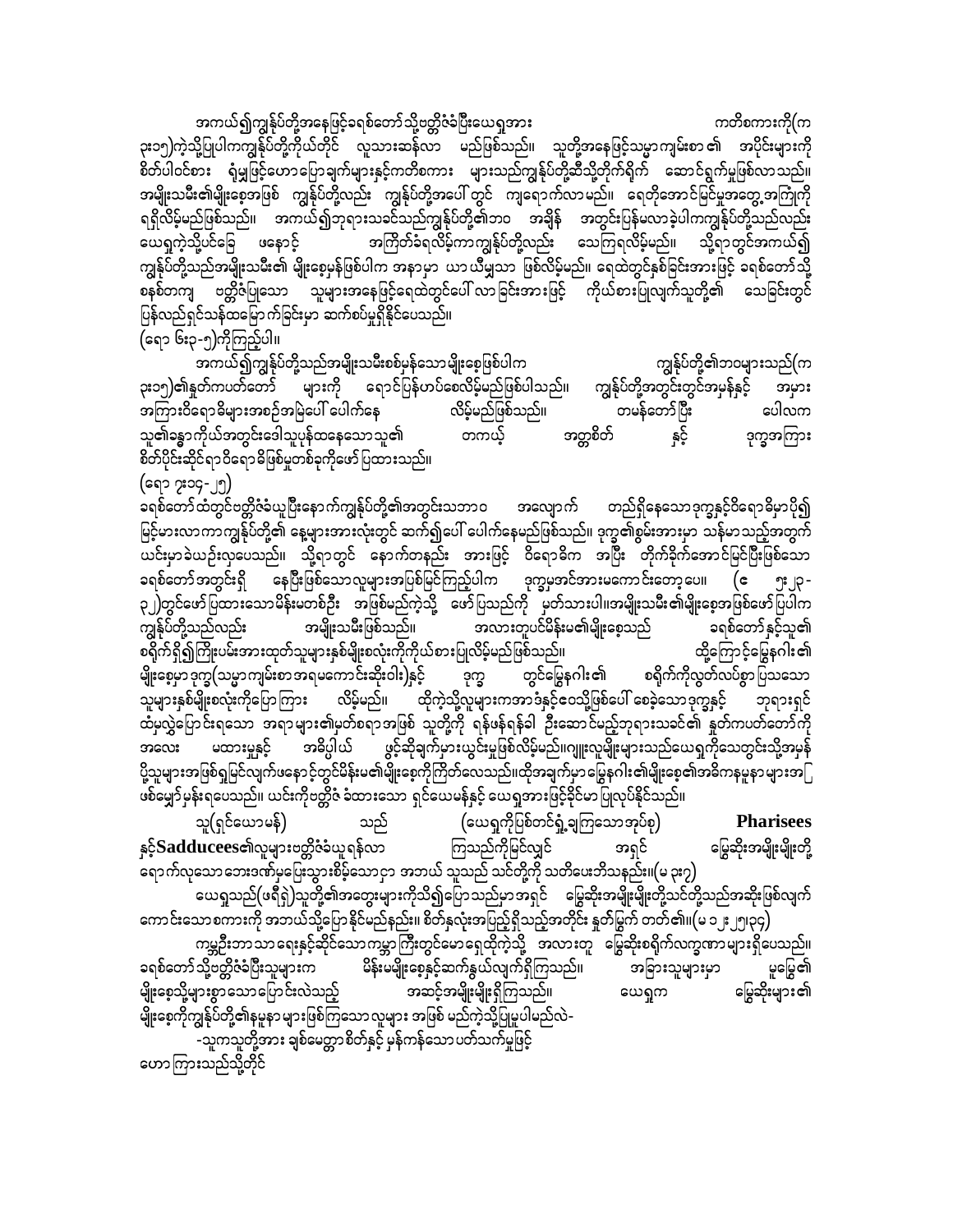-သူကသူတို့၏ဇာတ်လမ်းများအတိုင်းခွင့်မပြု၊ ဘုရားသခင်ကို

ဩဇာလွှမ်းမိုးရန်တွေးတောလျက်နှင့်

-ဘုရာသခင်နေသောလမ်းကြောင်းအားဖြင့်ဘုရားသခင်၏ ချစ်စဖွယ် $\,$ စရိုက်ကိုသူကသူတို့အားပြသခဲ့သည်။

သို့တိုင်ဤအရာအားလုံးအတွက်သူတို့ကဘုရားသခင်ကို မုန်းတီးခဲ့သည်။ ဘုရားသခင်သို့လေးစားရန်သူ၏ကိုယ်ပိုင် ကြိုးပမ်းမှုကသူတို့အား မနာလိုမှု ဖြစ်စေသည်။ ဘုရားသခင်၏မိသားစုမောရှေ (ဟော ၇း၅၊ မ ၃း၂၁)နှင့် အနီးစပ်ဆုံးမိတ်ဆွေများ (ယော ၆း၆၆)သည် အတားအဆီးများဖြစ်လာပြီး အချို့တို့မှာ သူထံမှထွက်ပြေးသွားကြသည်။ ပေါလသည်လည်းသူနှင့်အတူ အေးအတူပူအမျှရပ်တည်ခဲ့သူများသည်လည်း ဝမ်းနည်းကြေကွဲမှုဖြစ်သောအခါ .<br>အလားတူဖြစ်ရပ်မျိုးခံစားခဲ့ရသည်။

 $*$  $*$ ကျွန်ုပ်သည်အမှန်တရားကိုသင့်အာပြောကြားသောကြောင့် သင်တို့၏ ရန်သူဖြစ်သလော။ ${}^{\mathrm{cc}}$ (၈လာ ၄း၁၄-၁၆) $\,$ အမှန်တရားသည်ဘယ်တော့မှမထင်ရှား၊ အမှန်တရားကိုသိခြင်းနှင့် အမှန်တရားနှင့်နေထိုင်ခြင်းဖြင့်ကျွန်ုပ်တို့အတွက် gသသော ပုံစံအချို့ အမြဲပေါ် ပေါက်စေကာ နှိပ်ကွက်မှုများပင်ပေါ် ပေါက်စေသည်။<br>အားစောကိုများသေခင်၏နှုတ်ကပတ်တော်အားဖြင့်ဖြစ်ပွားသောကြောင့် ညီအစ်ကိုမျာကိုချစ်ယောင်မဆောင်၊

]]bk&m;ocif\EIwfuywfawmftm;jzifhjzpfyGm;aomaMumifh nDtpfudkrsmudkcspfa,mifraqmif? အမှန်အားဖြင့် အလို့ငှာ စိတ်ထဲတွင်သမ္မာတရားကိုနားထောင်လျက် ကိုယ်စိတ်နှလုံးကို စင်ကြယ်စေပြီးသည်နှင့်အညီစင်ကြယ်သော စိတ်နှင့် အချင်းချင်း အား ကြီးသောချစ်ခြင်းမေတ္တာရှိကြလော့။  $\left(\infty\right)$   $\left(\infty\right)$  ထိုအခါ ဇာတိပကတိအားဖြင့်သွားသော သားကိုညှင်းဆဲသကဲ့သို့ ထိုနည်းတူယခုပင်ဖြစ်၏။ $\frac{1}{2}$ (၈လာ ၄**:**၂၉)

အကယ်၍ကျွန်ုပ်တို့သည်ခရစ်တော်နှင့်အမှန်တကယ်<br>၏အချို့သောခံစားမှုများကိုခံစားကြရမည်၊ သို့မှသာ ကျွန်ုပ်တို့ အနေဖြင့် သူ၏ ရှိပါကသူ၏အချို့သောခံစားမှုများကိုခံစားကြရမည်၊ သို့မှသာ ကျွန်ုပ်တို့ အနေဖြင့် သူ၏ xGef;awmufaomqkvmbfudkrQa0&&SdEdkifrnfjzpfonf/ wzefaygvuEdIif;,SOfrIr&Sdaom Oyrmwpfckudk uREkfyfwdkYuþ သို့ပြော ကြသည်။

]]opömw&m;[lrlum;xdkocifESifhtwlaovQif twl &Sdvdrfh rnf/ သည်းခံလျှင်ထိုသခင်နှင့်အတူစိုးစံလိမ့်မည်။ထို တောင်းဆေးကာ အောက်အောက် အောက်အောက် သခင် ကိုငါတို့သည်ငြင်းပယ်လျှင်ငါတို့ကိုငြင်းပယ်တော်မူလိမ့်မည်။ $^{\text{p}\oplus\text{r}}$  (၂တိ ၁၀း၁၂)  $\ast\ast$ အကယ်၍သူတို့သည်ငါ့ကိုညှင်းဆဲလျှင်သင်တို့ကို ညှင်းဆဲကြ လိမ့်မည်။ ငါ့စကားကိုနားထောင်လျှင်သင်တို့၏  $p$ ကားကို နားထောင်ကြ လိမ့်မည်။ $p^{\text{max}}$  (ယော ၁၅ႏ၂၀ $p$ )  $\ast\ast$ အဘယ်ကြောင့်ဆိုသော်ကျွန်ုပ်တို့သည်ခရစ်တော် ၏  $^{'}\,$ အမည်နာမ၌ ဗတ္တိဇံကိုခံကြ၍ဖြစ်သည်။ $^{\circ\circ}\,$  (တ

၂း၃၈၊ ၈း၁၆)

ထိုကဲ့သို့စာပိုဒ်များနှင့်ရင်ဆိုင်လျက်အကျိုးအကြောင်းပြရန် ကြိုးပမ်း အားထုတ်ကြသည်။<br>အကယ်၍ထိုအရာမှာမိန်းမ၏ မျိုးစေ့ဖြစ်သောယေရှုနှင့် ပေါင်းစည်းနေသောအရာအားလုံးဖြစ်သည်။ ပေါင်းစည်းနေသောအရာအားလုံးဖြစ်သည်။ ကျွန်ုပ်တွင်ထိုပေါင်းစည်းမှုမရှိ သို့ရာတွင်ကျွန်ုပ်တို့ကထို လက်လမ်းမမီနိုင်သော မည်သည့်အရာကိုမျှ ကျွန်ုပ်တို့က ကြီးသည့်အခါမှမျှော်မှန်းလိမ့်မည်မဟုတ်။ ကျွန်ုပ်တို့ကိုယ်တိုင် ခရစ်တော်နှင့် ပေါင်းစည်းရန် ကိုယ်တိုင် အနစ်နာခံမှ အမှန်တကယ် လိုအပ်ပေသည်။ ကျွန်ုပ်တို့၏ သူနှင့်စုစည်းပေါင်းစပ်မှုမှာ တောက်ပသော ဆုလာဘ် wpfckuJhodkYay:aygufvmvdrfhrnf/ vuf&SdtcsdefwGifcHpm;&rIrsm;rSm ကျွန်ုပ်တို့အတွင်းတွင်ဖော်ထုတ်မည့်တောက်ပမှုနှင့်မနိုင်းယှဉ်<br>ယျွအချိန်တွင်သော်မှအထူးသဖြင့်ဘုရားသခင်နှင့်အတူတန်ခိုးရှိစေမည့်ဘဝ၏ စိတ်လှုပ်ရှားမှုများမှတဆင့်သူ၏အနှစ်နာ့ခံ ယ္ခုအချိန်တွင်သော်မှအထူးသဖြင့်ဘုရားသခင်နှင့်အတူတန်ခိုးရှိစေမည့်ဘဝ၏ ဆောင်ရွက်မှုမှာ ကျွန်ုပ်တို့၏ ဆုတောင်းသူများကိုတစ်စွမ်းနိုင်စေမည်ဖြစ်သည်။ ဤအချက်ကို အောက်ဖော်ပြ ပါထွန်းတောက်သော သေချာစေမှုကိုပေါင်းထည့်ပြီး ခရစ်ယာန် ကျမ်းစာများကို အလေးအနက်လေ့လာပါ။  $\ast\ast$ ဘုရားသခင်သည်သစ္စာနှင့်ပြည့်စုံတော်မူသည်ဖြစ်၍ သင်တို့ မခံနိုင်သောစုံစမ်းနှောက်ယှက်ခြင်းကိုသင်တို့၌ ရောက်စိမ့်သောငှာ အခွင့်ပေးတော်မမူ၊ သင်တို့သည်ခံနိုင်မည်အကြောင်း စုံစမ်းနှောက်ယှက်ခြင်းအရာနှင့်တကွ ထွက်မြောက်သောလမ်း ကိုလည်း စီရင်ပြုပြင်တော်မူလိမ့်မည်။<sup>အနှ</sup> (၁ကော ၁၀း၁၃)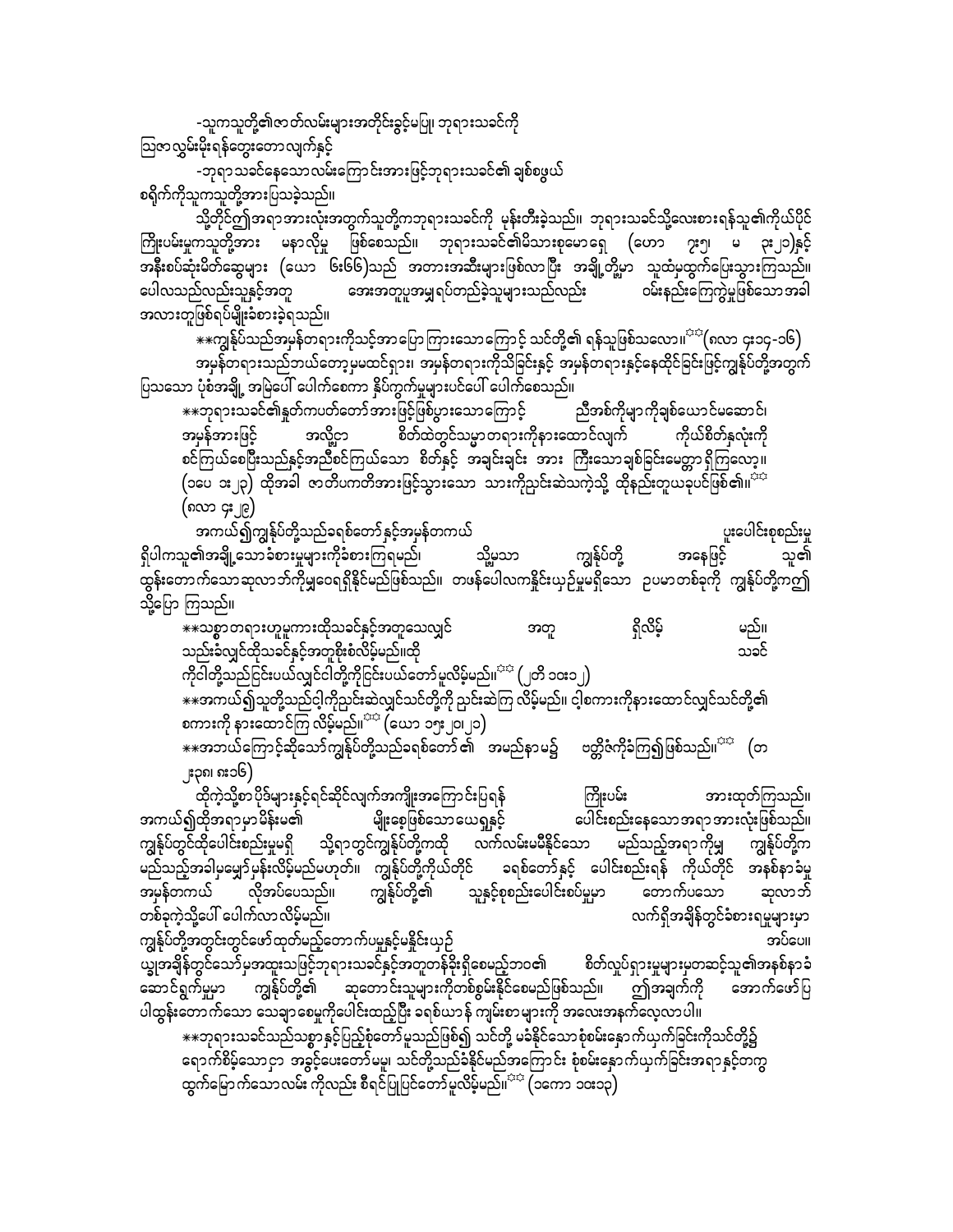\*\*သင်တို့သည်ငါ့ကိုအမှီပြုလျက်ငြိမ်သက်မှုရှိစေခြင်းငှာ ငါဤ စကားကိုဟောပြောပြီ၊ သင်တို့သည်လောက၌ ဆင်းရဲဒုက္ခကို ခံကြရလိမ့်မည်။ သို့သော်လည်းမစိုးရိမ်ကြနှင့်၊ ငါသည် လောက<sup>်</sup>ကို အောင်နိုင်ပြီ။<sup>သေ</sup> (ယော ၁၆း၃၃) ☀☀ဤအရာများတို့၌ အဘယ်သို့ပြောစရာ ရှိသနည်း။ ဘုရားသခင် သည်ငါတို့ဘက်၌ ရှိတော်မူလျင်အဘယ်သူသည် ငါတို့တဖက်၌ ရှိနိုင်မည်နည်း။<sup>သာ</sup> (ရော ၈း၃၁)

### **၃.၃ နော** သို့ကတိစကား

အာဒံနှင့်ဧဝ၏အချိန်နောက်ပိုင်းလူသားသမိုင်းတိုးတက်မှုရှိလာသည် နှင့် အမျှလူသည်တိုး၍ကောက်ကျစ်စဉ်းလဲလာခဲ့သည်။ လူ့ယဉ်ကျေးမှုသည် စိတ်ပိုင်း ဆိုင်ရာ အရချို့ယွင်းချက်ဖြစ်သောအခါ ဘုရားသခင်သည် ထိုစနစ်ကို ဖျက်ဆီးရန် ဆုံးဖြတ်ခဲ့သည်။ ယင်းတွင်နော ဧနှင့်သူ၏မိသားစုမပါဝင်ပေ။ ၆း၅-၈)ကမ္ဘာကြီးသည်ရေလွှမ်းမိုးခြင်းအားဖြင့် ပျက်ဆီးသွာသောအခါသူက (က .<br>သူနှင့်တိရစ္ဆာန်အားလုံး၏ကိုယ်စားလှယ်များနေနိုင်ရန်လှေကြီးတစင်းပြုလုပ်သည်။ ဖြတ်သန်းသွားရာတွင်ကျမ်းစာ ၏ရှင်းလင်းစွာ ဖော်ပြမှုများမှတပါး ဤကြီးမား သော ရေလွှမ်းမိုးမှုသည်စာပေအရ တိရစ္ဆာန်မျိုးတည်းဟူသော င်ယူ လှုပ်ရှားတတ်သော မြေကြီးပေါ် မှာ သားယဉ်၊ သားရဲ၊ မြေပေါ် မှာသွားတတ်သောတိရစ္ဆာန်အပေါင်းတို့နှင့် လူအပေါင်းတို့ သေကြကုန်၏။(က ရး၂၁)ယေရှ(မ ၂၄း၃၇)နှင့်ပီတာ (၂ ပက် ၃း၆-၁၂)နှစ် ဦးစလုံး ကနောင်၏ ကမ္ဘာရန်မှဆုံးဖြတ်ချက်ကိုခရစ်တော်၏ ဒုတိယအကြိမ် လာရောက်မှုနှင့်တူညီမှုများမှာ ရှိနေသည်ကိုမြင်တွေ့ ရသည်။ သို့ဖြစ်ရာ နောင်၏ အချိန်အတွင်းလူ၏ ကောက်ကျစ်စဉ်းလဲမှုကိုခရစ်တော်ပြန်လာချိန်တွင် အပြစ်ဒဏ်ခံ ရမည့်ကျွန်ုပ်တို့၏လက်ရှိကမ္ဘာနှင့်နိူင်းယှဉ်ကြည့်ပါမည်။

လူ၏စုစုပေါင်းဒုက္ခဖြစ်မှုနှင့်ဤဂြိုလ်၏ ယင်းကိုယ်တိုင်ဖျက်ဆီးမှု အစီအစဉ်ကြောင့် ကမ္ဘာကြီးပျက်စီးမည့်အချက်နှင့် ဘာသာဝင်များအကြားယုံကြည်မှုမြင့်မားလျက်ရှိသည်။ ဤခါတ်ကူးသော ပတ်သက်၍ ခရစ်ယာန် ခရစ်ယာန်ကျမ်းစာ၏အခြေခံ သတင်းကိုနှစ်သက်မှုလုံးဝမရှိမှုကို ရှင်းလင်းစွာ ညွှန်ပြလေသည်။ ယင်းတွင်ဘုရားသခင်သည် ရောက်ရောက်ပတ်သက်မှုရှိပြီး၊ မကြာမီအချိန်တွင် ဤဂြိုလ်၏ ကိစ္စရပ်များနှင့်ထိထိ ယေရှုခရစ်သည် ဘုရားသခင်၏နိုင်ငံတော်ကိုတည်ဆောက်ရန်ကမ္ဘာပေါ် သို့ပြန်လာလိမ့် မည်ဖြစ်သည်။ အကယ်၍လူအားဤဂြိုလ်ကိုဖျက်ဆီးရန်ခွင့်ပြုပါက ထိုကတိစကားများကိုထိမ်းထားနိုင်မည်မဟုတ်ပေ။ ဘုရားသခင်၏ <u>နိုင်ငံတော် သည်ကမ္ဘာပေါ် တွင်တွေ့ ရှိလိမ့်မည်ဟူသော ယုံကြည်မှု</u>ကိုလေ့လာမှု၄.၇ နှင့်လေ့လာမှု၅ တွင်တွေ့ ရပါသည်။ ု့<br>ထိုသဘော အတွင်း ကမ္ဘာ ကြီးနှင့် နေစနစ်သည်ဖျက်ဆီးခံရလိမ့်မည်ဖြစ်ကြောင်း အောက်ပါတို့က သက်သေ ပြလိမ့်မည်ဖြစ်သည်။

\*\*မြေကြီးကဲ့သို့အစဉ်မြဲစေတော်မူ၏။<sup>သေ</sup> (ဆာ ၇၈း၆၉) ⋇⋇ဪႝၘၭၣၣၟၣၜၟၣၜၟၣၣၣၣၜၣၣၣ<br>⋇⋇ဪ႞ၮၣၣၣၣၣၣၣၣၣၣၣၣၣၣၣၣၣၣၣၣ

\*\*နေ၊လတို့ထာဝရဘုရားကိုချီးမွမ်းကြလော့။ ထွန်းလင်းသော ကြယ်အပေါင်းတို့ချီးမွမ်းကြလော့။ အထပ်ထပ်နှင့် ကောင်းကင်ပေါ် မှရေများတို့ချီးမွမ်းကြလော့၊ ကောင်းကင် ထိုအရာတို့ကို အမိန့်တော်ရှိ၍ဖန်ဆင်းတော်မူသော ကြောင့်ထာဝရဘုရား၏ နာမတော်ကိုချီးမွမ်းကြစေ။ ထိုအရာတို့ကို ကာလအစဉ် အဆက် အမြဲတည်စေတော်မူ၍ မပျက်ရသော ဓမ္မတာကို စီရင်တော်မူ၏။<sup>တာ</sup> (ဆာ ၁၄၈း၃-၆) \*\*မြေကြီးကိုပြုပြင်ဖန်ဆင်း၍အမြဲတည်စေတော် မူသော အရှင်၊

အချည်းနှီးဖန်ဆင်းသည်မဟုတ်သတ္တဝါနေစရာဖန်ဆင်း တော်မူသည်။(ဟေရှာ ၄၅း၁၈)အကယ်၍ ကမ္ဘာကြီးအား ဘုရားသခင်က ပျက်စီးမှုပြင်ရန်အတွက်သာတည်ခဲ့ပါက သူ၏ အလုပ်မှာအချည်းနှီးဖြစ်သည်။<sup>အအ</sup>

သို့ရာတွင်ကမ္ဘာဉီးကျမ်းကိုပြန်လည်သုံးသပ်ကြည့်လျှင် ဘုရားသခင်က ဤအရာအားလုံးကိုနောၔသို့ကတိပြုခဲ့ပြီးဖြစ်သည်။ ရေလွှမ်းမိုးမှုဖြင့် ဖန်ဆင်းထားသောကမ္ဘာသစ်အတွင်း သူကနောက်ထပ်နေထိုင်ရန်စတင်သည်နှင့် အမျှနောက်ထပ်ကြီးမားသော ပျက်စီးမှုဖြစ်မည်ကို နောၔကထိပ်လန့် နေမည်ဖြစ်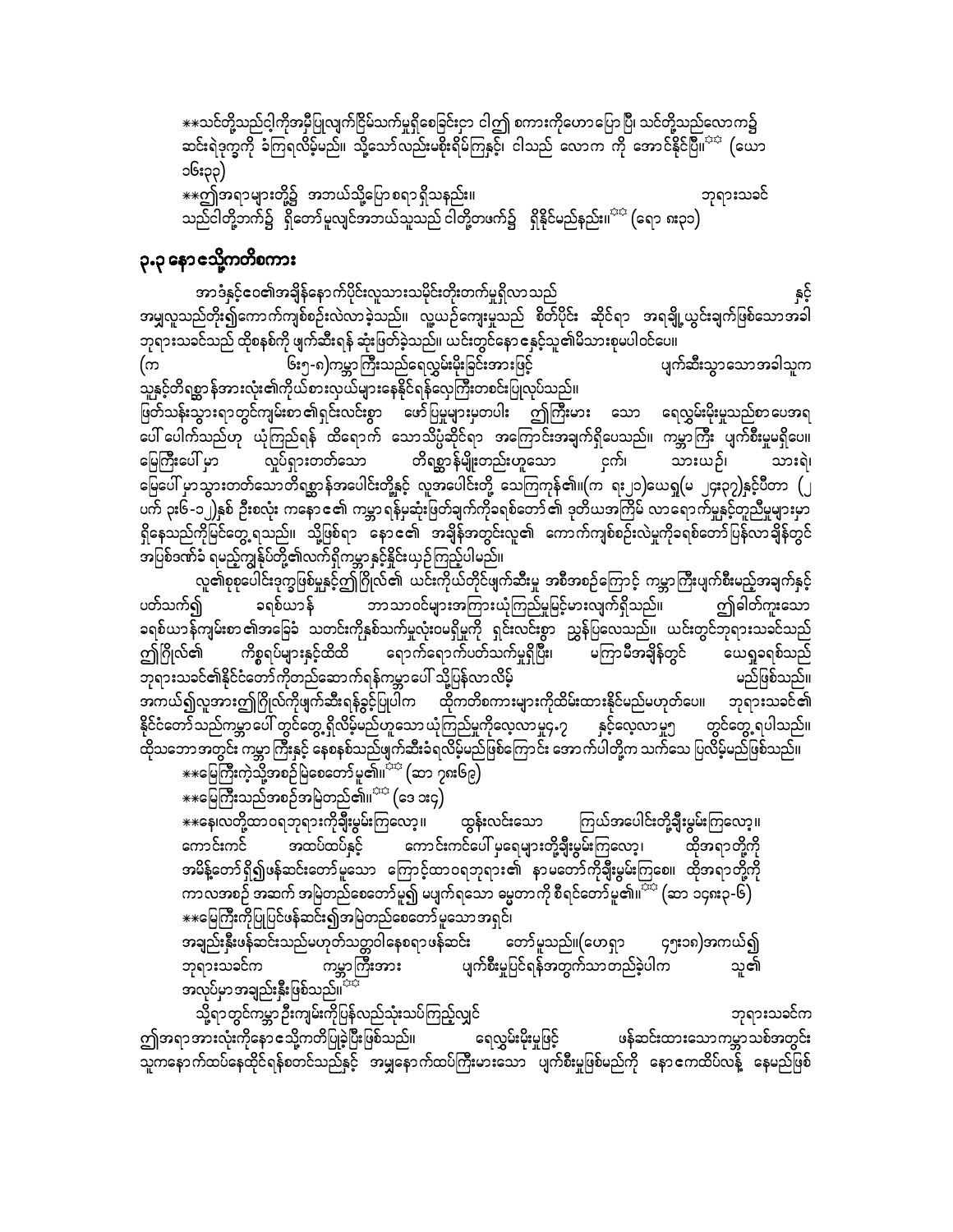ဝင်လာ ရမည်ဖြစ်သည်။ ရေကြီးပြီးနောက် မိုးစတင်ရွာသောအခါ ယင်းအတွေးမှာ သူ၏စိတ်ထဲသို့ သည်။ ထို့ကြောင့်ဘုရားသခင်ကဤဖြစ်ရပ်မျိုးမည်သည့်အခါမျှ ဖြစ်လိမ့်မည်မဟုတ်ကြောင်းကတိများစွာပေးခဲ့သည်။ ခပ်သိမ်းသော \*\*သင်နှင့်ငါပြုသော ပဋိညာဉ်ဟူမူကားရေလွှမ်းမိုးခြင်းအားဖြင့် သတ္တဝါတို့သည်နောက်တဖန်မဆုံးကြရ။မြေကြီးကို ဖျက်ဆီးဘို့ရာ နောက်တဖန်ရေလွှမ်းမိုးခြင်းမရှိရ။<sup>အာ</sup> (ကျွေး၉-၁၂)ဤကတိဖြစ်စဉ်ကိုသက်တန့်ဘားဖြင့်ခိုင်မာ စေ သည်။ \*\*ငါ၏သက်တန့်ကိုမိုးတိမ်၌ ငါထား၏။ ထိုသက်တန့်သည် မြေကြီးနှင့်ငါပြုသောပဋိညာဉ်၏သက်သေဖြစ်လိမ့်မည်။ ငါသည်မိုးကိုအုံ့စေသောအခါမိုးတိမ်၌ သက်တန့်သည် ထင်ရှားလိမ့်မည်။ ထိုအခါငါတစ်ဘက်၊ သင်တို့မှစ၍ အသက်ရှင်သော သတ္တဝါတိရစ္ဆာန်ရှိသမျှတို့ တစၥာက်၌ ရှိသောငါ၏ ပဋိညာဉ်ကိုငါအောက်မေ့သဖြင့်ခပ်သိမ်းသော သတ္တဝါတို့ကိုဖျက်ဆီးခြင်းငှာ နောက်တဖန် ရေလွှမ်းမိုးခြင်း မရှိ မိုးတိမ်၌ သက်တန့်ရှိသည်ကိုငါကြည့်ရှုသဖြင့် သခင်နှင့်  $GOQII$ ဘုရား မြေကြီးပေါ် မှာအသက်ရှင်သောသတ္တဝါ တိရစ္ဆာန် အပေါင်းတို့စပ်ကြားမှာ ရှိသောထာဝရပဋိညာဉ်ကို ဤသည်ကားငါနှင့်မြေကြီးပေါ် မှာရှိသော ငါအောက် မေ့မည်။ သတ္တဝါ အပေါင်းတို့၏စပ်ကြားမှာငါအမြဲရှိသော ပဋိညာဉ်၏ လက္ခဏာသက်သေဖြစ်သတည်း။<sup>သင</sup> (က ၉း၁၃-၁၇) ထိုအချက်မှာကမ္ဘာပေါ် တွင်ရှိသောဘုရားသခင်လူများနှင့် တိရစ္ဆာန်များ အကြားထာဝရငြင်းဆန်သောသဘော တူညီချက်ဖြစ်ခြင်းကြောင့်ကမ္ဘာကြီးတွင် အမြဲနေထိုင်သောလူနှင့်တိရစ္ဆာန်များရှိရမည်ဟုဆိုသည်။ ဤအချက်ကိုယ်၌ က ာကာ င်းကင်ဘုံ ပြီးလျင်ဘုရားသခင်၏နိုင်ငံတော်မှာ ကမ္ဘာပေါ် တွင်ရှိမည်ဟူသော အချက်၏သက်သေပြမှုပင်ဖြစ်သည်။ သို့ဖြစ်ရာနော ဧသို့ကတိစကားမှာဘုရားသခင်နိုင်ငံတော် ၏ ကောင်းချီး သတင်း၏အခြေခံတစ်ခုဖြစ်ပေသည်။

ထိုအချက်မှာ ဘုရားသခင်၏ အာရုံစူးစိုက်မှုက ဤဂြိုလ်ပေါ် တွင် မည်ကဲ့သို့အာရုံစူးစိုက်သည် ဘုရားသခင်အနေဖြင့် ထိုအချက်နှင့်ပတ်သက်၍ ထာဝရရည်မှန်းချက် မည်ကဲ့ သို့ရှိသည်ကိုပြဆိုပေသည်။ ဘုရားသခင်သည် အမျက် ထွက်တော်မူ သော်လည်း ဂရုဏာတရားကိုသတိရ သည်။ (ဟဗ ၃း၂)ဘုရားသခင်သည်သူ၏ တိရစ္ဆာန် များ ဖန်တီးမှုအတွက်သော်မှ သတိထားခြင်းမှာ သူ၏မေတ္တာတရားပင်ဖြစ်သော် (၁ ကော ၉း၉ **cp** ယောန ၄း၁၁)

### ၃.၄ အာဗြဟံသို့ကတိစကား

ယေရှုနှင့်တမန်တော်များအားဖြင့်သင်ကြားပေးသော ကောင်းချီး သတင်းမှာ နှင့်ကွဲပြားမှုမရှိပေ။ အခြေခံအားဖြင့်အာ ဗြဟံနားလည်ထားသည် ဘုရားသခင်သည်ကျမ်းစာမှတဆင့်ဧဝံဂေလိတရားကိုအာဗြဟံသို့ဟောနှင့်လေသည်။ (၈လာ ၃း၈)ပီတာသည် သူတို့ကိုရည်ညွှန်း၍ကောင်းချီးသတင်းအား အများသိအောင်ထုတ်ဖော်ခြင်းကိုစက်မှုနှင့်အဆုံးသတ်မှုကိုဆောင်ရွက်ခဲ့သဖြင့် ထိုကတိစကားများသည်အလွန်အရေးကြီးပေသည်။(တ ၃း၁၃၊၂၅)အကယ်၍ ကျွန်ုပ်တို့အနေဖြင့်အာဗြဟံအားမည်သည့်အခြင်း .<br>အရာများသင်ကြားခဲ့သည်ကို နားလည်နိုင်ပါက ကျွန်ုပ်တို့တွင်အလွန်အခြေခံကျသော ခရစ်ယာန်ကျမ်းစာ ၏ ကောင်းချီးသတင်းကျမ်းစာမှာ ရုပ်ပုံလွှာတစ်ခုရရှိလိမ့်မည်ဖြစ်သည်။ ယေရှ အချိန်မှစခဲ့သည်မဟုတ်ဟုအခြားညွှန်ပြချက်များလည်းရှိသည်။ ကျွန်ုပ်တို့ကဂျူးလူမျိုးဖခင်များသို့ကတိစကားမည်သို့ပေးခဲ့သည် -<br>ကိုကောင်းချီးသတင်းဖြင့်သင်တို့အားကြေညာခဲ့ပြီးဖြစ်သည်။ ဘုရားသခင်ကဖြည့်ဆည်းခဲ့ပြီးဖြစ်သည်။ (တ ၁၃း၃၂၊ ၃၃) ကတိစကား သူ၏ပရောဖက်များ(ဉပမာ အာဗြဟံ)အားဖြင့် ပေးခဲ့သော ဘုရားသခင်၏ကောင်းချီးသတင်း(က ၂၀း၇)ကို သန့်ရှင်းသောကျမ်းစာများတွင်ဖော်ပြခဲ့သည်။ (ရော ၁း၁၊၂) ထိုသတင်းကြောင့်လူတို့ရှေ့၌ အပြစ်စီရင်ခြင်းခံရသော်လည်း ဘုရားသခင်ရှေ့တော်၌ စိတ်ဝိညာဉ်အားဖြင် ့အသက်ရှင် မည့်အကြောင်း သေသော သူတို့သည် ဧဝံဂေလိတရားကို ကြားကြရ၏။ (၁ပေ ၄း၆) i.e ပထမရာစုအတွင်းနေထိုင်သေဆုံးခဲ့ကြသော ယုံကြည်သူများ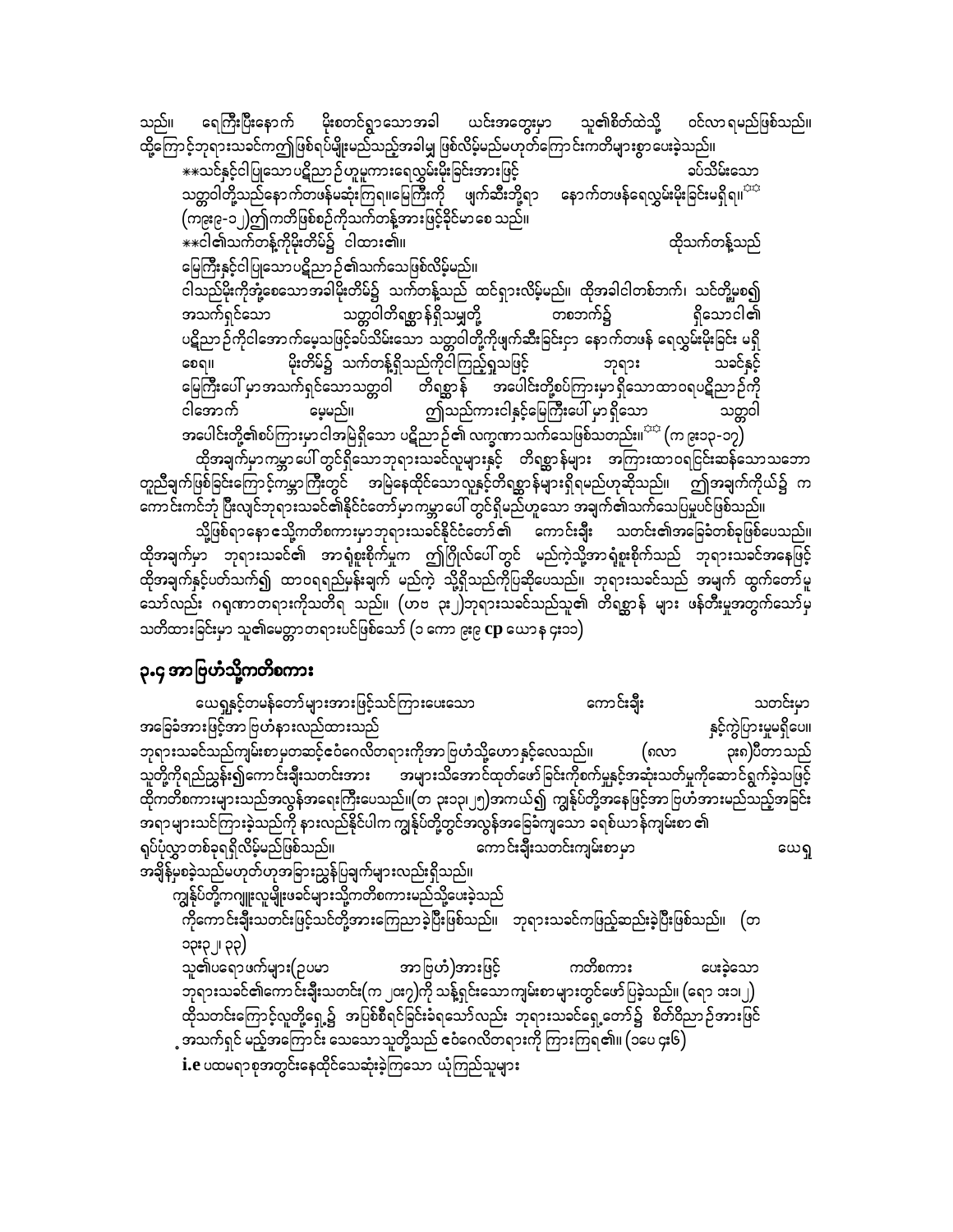ကျွန်ုပ်တို့အား ကောင်းချီးသတင်းကိုဟောပြောသကဲ့သို့ သူတို့ကို လည်းဟောပြောခဲ့ပြီး (ဟေဗြဲ ၄း၂) (သဲကန္တာ ရထဲမှအစ္စရေးများ)

အာဗြဟံသို့ပေးခဲ့သောကတိစကားများတွင် အခြေခံအချက် နှစ်ခုရှိသည်။

(၁) အာဗြဟံ၏မျိုးစေ့ (အကူးမျိုးနွယ်ဆက်)နှင့် ပတိပတ်သော အရာများနှင့်

(၂) အာဗြဟံသို့ကတိပေးထားသောကုန်းမြေနှင့် ပတိပတ်သော အရာများ

ထိုကတိစကားများကို ဓမ္မသတ်ကျမ်းစာသစ်တွင်ဖော်ပြထားသည်။ သမ္မာကျမ်းစာအား၄င်းကိုယ်တိုင်ရှင်းလင်းပြရန် ကျွန်ုပ်တို့၏ မူဝါဒကို ကျင့်သုံးလျှင် အာဗြဟံနှင့်ချုပ်ဆိုထားသော သဘောတူညီချက်၏ ပြည့်စုံသောရုပ်ပုံလွှာကိုကျွန်ုပ်တို့အား ပေးသည်။ ကျွန်ုပ်တို့က မွေသတ်ကျမ်း နှစ်မျိုးစလုံးပူးပေါင်းသင်ကြားရလိမ့်မည်။

အာဗြဟံသည်မူလကယ္ခုအီရတ်နိုင်ငံအတွင်းမှ အောင်မြင်သော မြို့တော် တစ်ခုဖြစ်သော  $\mathbf U$ r တွင်နေထိုင်ခဲ့သည်။ အာဗြဟံ၏ အချိန်တွင်ရောက်ရှိခဲ့သော အလွန်မြင့်မားသော လူ့ယဉ်ကျေးမှုကို ခေတ်မီဗသုကာပညာက ဖော်ထုတ် ပေးသည်။ ဘက်စနစ်ပြည်သူ့ ရေးရာဝန်ဆောင်မှုလုပ်ငန်းနှင့် ဆက်နွယ်သည့် ကြီးမားသော အဆောက်အအုံများရှိကြသည်။ ကွဲပြားမှုမရှိသည်ကိုသိလျက် ကျွန်ုပ်တို့သိရှိသမျှကမ္ဘာကြီး၏ လူသားတစ်ဦးဖြစ်သော အာဗြဟံသည် ကြံမြို့တော်တွင်နေထိုင်ခဲ့သည်။ .<br>သို့ရာတွင်နောက်ပိုင်းတွင် ဘုရားရှင်၏ ယင်းမှာ ရှတ်ထွေးသောဘဝကိုစွန့်ခွာပြီးကတိစကား ပြုထားသော ကုန်းမြေ တစ်ခုသို့ခရီးထွက်ခွာစေခြင်းဖြစ်သည်။ တိတိကျကျအားဖြင့် မည်သည့် နေရာတွင်မည်သည့်အရာကို တိတိကျကျမလုပ်ခဲ့သည်မှာလုံးဝထင်ရှားပေသည်။ အများပြောသမျှထိုခရီးမှာမိုင်ပေါင်း ၁၅၀၀ရှိမည်ဟုဆိုသည်။ ကုန်းမြေမှာ ခေတ်မီအစ္စရေးမှကနန်းဖြစ်သည်။

ရန်ဖန်ရန်ခါဆိုသလိုပင်သူ၏ဘဝအတွင်းဘုရားသခင်သည် အာဗြဟံထံ ပေါ် လာကာသူ၏ကတိစကားများအားသူတို့ ထပ်ကာချဲ့ထွင်ပြောကြားလေ၏။ ထိုကတိတော်များသည်ခရစ်၏ကောင်းချီးသတင်းအခြေခံများဖြစ်သည်။ စစ်မှန်သောခရစ်ယာန်များ ထံလာရောက်သည့် အတိုင်းအလားတူပင် အာဗြဟံထံသို့ဤ ဘဝ၏ရှတ်ထွေးသော လုပ်ငန်းများကိုစွန့်ခွာ၍ဘုရားသခင်၏ ကတိစကား များကိုတန်ဖိုးထားလျက်ဘုရားသခင်၏ နှတ်ကပတ်တော်အတိုင်း နေထိုင်ရန် ယုံကြည်မှု ဘဝတစ်ခုဆီသို့သွားရန်ဖြစ်သည်။ သူ၏ခရီးတွင်ကတိစကားများပေါ် တွင်မည်၍ အာဗြဟံ အနေဖြင့် မည်မျှအထိ ထိန်းထားမည်ကို ကျွန်ုပ်တို့ကကောင်းစွာ ခန့်မှန်းနိုင်ပေသည်။ ယုံကြည်မှုအပြည့်ရှိသော အာဗြဟံသည် Ur ကိုယ်တိုင်မသိဘဲယုံကြည်ခြင်းအားဖြင့် အဘယ်အရပ်သို့သွားသည်ကို နားထောင်၍ထွက်ခွာသွားလေ၏။ (ဟေဗြဲ ၁၁း၈)

ကျွန်ုပ်တို့ ဘုရားသခင်၏ကတိစကားများကိုပထမဦးဆုံးအကြိမ်အဖြစ် စဉ်းစားသော အခါကျွန်ုပ်တို့ကိုယ်တိုင်သည်လည်း ကတိပြုထားသောလည်းမြေသည် ဘုရားသခင်၏နိုင်ငံတော်၏ မည်ကဲ့သို့ရှိလိမ့်မည်ကို တိတိကျကျ မသိ ကြောင်းခံစားနိုင်သည်။ သို့ရာတွင်ကျွန်ုပ်တို့၏ဘုရားသခင်၏ နှုတ်က ပတ်တော် ကိုယုံကြည်မှုဖြင့် ကျွန်ုပ်တို့လည်း စိတ်ပါလက်ပါ လိုက်နာ သင့်သည်။

ားသို့<br>အာဗြဟႆအနေဖြင့်ထိုကတိစကားများအတိုင်းအခွင့်အလမ်း ယူခြင်းတွင် အုပ်စုကွဲ၍ကျွဲ၊ လုပ်ရပ်မလိုအပ်ပေ။ နွားများဖြင့်လှည့်လည်သွားလာမှု သူသည် .<br>ကျွန်ုပ်တို့ကိုယ်ပိုင်နည်းဟန်များအတိုင်းအခြေခံအချက်များတူညီသည့် နောက်ခံတစ်ခုမှလူတစ်ဦး ဖြစ်သည်။ သူကြုံတွေ့ရသော ပြင်းထန်စွာ ခံစား ရသည့် ရှတ်ထွေးသည့်ဆုံးဖြတ်ချက်များမှာ ဘုရားသခင်၏ ကတိစကားမျာကို လက်ခံ ကျင့်သုံးရမည်၊ မကျင့်သုံးရမည်ဟူသောအချက်ကို ကျွန်ုပ်တို့ စဉ်းစား ရသည့်ရင်ဆိုင်ရမှုများနှင့်အလားတူဖြစ်သည်။ စီးပွားရေး လုပ်ဖော် ာ<br>ထူးဆန်းသော အကြည့်များ များ၏ အိမ်ဦးချင်းများမှ ကောက်ကျစ်စဉ်းလဲသော ကိုင်ဖက် အကြည့်များ၊ ထိုအရာများကိုအာဗြဟံ ကသိပြီးဖြစ်လိမ့်မည်။ ထိုအချက်ကို ကျော်လွှားရန် အာဗြဟံလိုအပ်သည့် စိတ်ဓါတ်မြှင့်တင်မှုမှာ အားလုံးအတွက် ကြီးမားရမည်ဖြစ်သည်။ သူ၏ခရီးရှည်သွားသည့် နှစ်များ တလျှောက် စိတ်ခါတ်မြင့်မားမှုဖြစ်အောင်ဖြည့်ဆည်း ပေးရမည့်တစ်ခု တည်းသော အရာမှာ ကတိစကား နှတ်ကပတ်တော်ပင်ဖြစ်သည်။ ကျွန်ုပ်တို့ထိုစကားလုံးများကို နှတ်တိုက်ပြုလုပ်ထားရပြီ၊ ထိုနှတ်ကပတ်တော်များ၏တကယ့်ဆိုလိုချက် ပေါ် တွင်နေ့စဉ်တရားထိုင်ရမည်ဖြစ်သည်။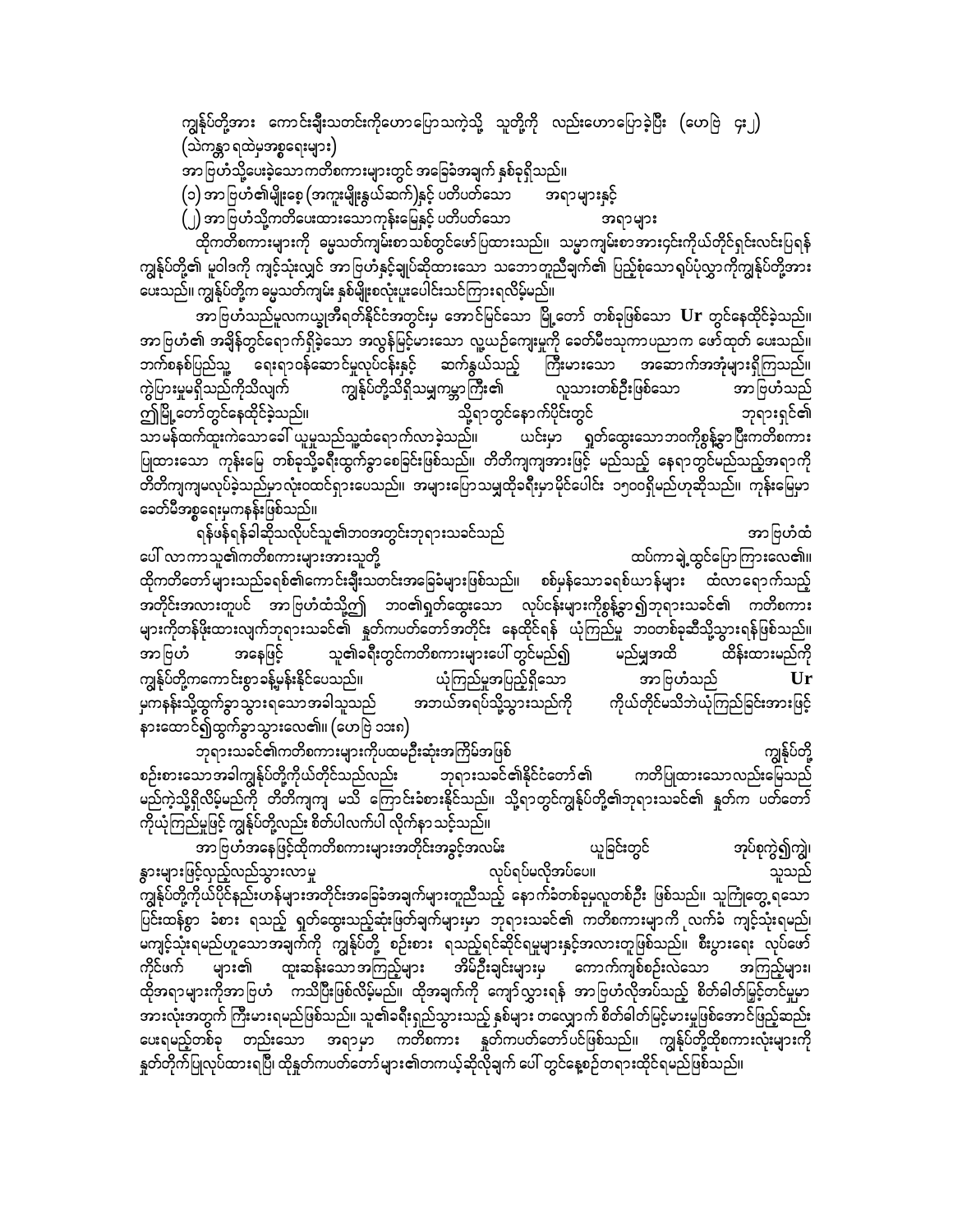ထိုအပေါ် တွင်တူညီသော ယုံကြည်မှုနှင့်ဆောင်ရွက်ခြင်းကို ပြသခြင်းဖြင့် အာဗြဟံကဲ့သို့တူညီသော ဂုဏ်ပြုမှုကိုခံရနိုင် သည်။ထိုသူများကို ဘုရားသခင်၏ မိတ်ဆွေများဟုခေါ် ရမည်။(ဟေရှာ ၄၁း၈)ဘုရားသခင်၏ အသိညာဉ်ပညာကို ရှာရမည်။(က ၁၈း၁၇) ဘုရားသခင်၏ နိုင်ငံတော်တွင်သေချာသော ထာဝရအသက်ကို မျှော်မှန်းနိုင်ရန်ဖြစ်သည်။ တဖန်ကျွန်ုပ်တို့က ခရစ်တော် ၏ ကောင်းချီးစကားသည်အာဗြဟံသို့ပေးသောကတိစကားများပေါ် တွင် အခြေခံသည်ဟုအလေးအနက်ထားပြောဆိုသည်။ ခရစ်ယာန်ကျမ်းစာတွင် မှန်ကန်စွာယုံကြည်ရန် လည်းအာဗြဟံသို့ ပေးထားသော ကတိများကို ခိုင်မာစွာ သိထားရမည်။ ထိုစကာများမရှိဘဲကျွန်ုပ်တို့၏ ယုံကြည်မှုတွင် ယုံကြည်မှုမရှိနိုင်။ လိုလားသော မျက်လုံးများဖြင့်ကျွန်ုပ်တို့က ဘုရားသခင်နှင့် အာဗြဟဲအကြား နှတ်ကပတ်များ ထပ်တလဲလဲဖတ်သင့်သည်။

### ကုန်းမြေ

- ၁။ ထာဝရဘုရားသည်လည်းအာဗြဟံကိုခေါ် တော်မူ၍ သင်၏ပြည်နှင့် တက္က အမျိုးသားချင်းပေါက်ဖော်များထဲကထွက်ပြီးလျှင် ငါပြလတ္တံသော ပြည်သို့ သွားလော့ ။ (က ၁၂း၁)
- ၂။ အာဗြဟံသည်သူ၏ခရီးကိုအစ္စရေးအလယ်ပိုင်းမှ  $\bf{Bethel}$  (ဗေသလ)သို့ အာဗြဟံအားသင်ရှိသောအရပ်ကအရှေ့၊ မျှော်ကြည့်လော။ သင်မြင်သောမြေတစ်ပြင်လုံးကိုသင်နှင့်သင်၏ မြောက်သို့ အနောက်၊ တောင်၊ အမျိုးအနွယ်အားငါသည်ကာလအစဉ်အမြဲ ပေးမည်။ သင်၏ အမျိုး အနွယ်ကို မြေမှုန့်ကဲ့သို့ငါများပြားစေသည်။ သို့ဖြစ်၍လူသည် မြေမှုန့်ကို ရေတွက်နိုင်လျင်သင်၏ အမျိုးအနွယ်ကိုရေတွက်နိုင်ကြလိမ့်မည်။ သင်ထ၍ မြေကိုအလျားအားဖြင့်လည်းကောင်း၊ အနံအားဖြင့်လည်းကောင်း လျှောက်သွားလော့၊ သင့်အားငါပေးမည်။ (က ၁၃း၃၊ ၁၄-၁၇)
- အာဗြဟံနှင့်သဘောတူညီချက်တစ်ခုလုပ်လျက် ၃။ ဘုရားသခင်သည် အဲရှတ♥ုမြစ်မှစ၍မြစ်ကြီးတည်းဟူသော ှာ<br>၁ဖရတ်ဖြစ်တိုင်အောင် လည်းမြေကို ကျွန်ုပ်ကသင်တို့အာပေးလိုက်ပြီဟုဆိုသည်။ (က ၁၅း၁၈)
- ၄။ သင်သည်ယျှဧည့်သည်ဖြစ်၍နေသောပြည်တည်းဟူသော ခါနန်ပြည် တစ်လျှောက်လုံးကိုသင့်အားလည်းကောင်း၊ သင့်နောက်၌ သင်၏ အမျိုးအနွယ်အားလည်းကောင်းအစဉ်အမြဲအပိုင်ပေးမည်။ (က ၁၇း၈)
- ၅။ သူ(အာ ဗြဟံ)သည်လောကကြီး၏အမွေခံဖြစ်သင့်သည် ဟူသော ကတိစကား (ရော ၄း၁၃) ကျွန်ုပ်တို့သည်အာဗြဟံသို့ဆက်တိုက်ဖြစ်သောလျို့ဝှက်ထားသည် ကိုဖွင့် ဟထုတ်ဖော်မှုတစ်ခုကို ဤနေရာတွင်
- ကြည့်ကြသည်။
- ၁။ ကျွန်ုပ်ကသင့်အားသွားစေလိုသောကုန်းမြေတစ်ခုရှိသည်။
- ၂။ သင်သည်ဧရိယာအတွင်းယျှရောက်ရှိပြီးဖြစ်သည်။ သင်နှင့် သင့်ကလေးများ သည်ဤနေရာတွင်အစဉ်နေကြလိမ့်မည်။ ထာဝရအသက်၏ ဤကတိ စကားသည်အလေးအနက်မထားဘဲ မည်ကဲ့သို့မတ်တမ်းတင်ထားသည်ကို မှတ်သားပါ။ လူသား စာရေးဆရာကသံသယမရှိဘဲထိုအရာကို ပေါ် လွင်အောင် လုပ်လိမ့်မည်။
- ၃။ ကတိပြုထားသောကုန်းမြေ၏ဧရိယာကိုပို၍တိကျစွာသတ်မှတ်ခဲ့ပြီ။
- ၄။ အာဗြဟႆအနေဖြင့်သူ၏ဘ၀အတွင်းကတိစကားကို လုပ်နိုင်။ ရရှိရန်မျှော်လင့်မှု မပြု သူသည်နောက်ပိုင်းတွင်အမြဲနေထိုင်မည့်သူ ဖြစ်သော်လည်း ဤကုန်းမြေပေါ် တွင်လူစိမ်းတစ်ယောက်အဖြစ်သာ ရှိလိမ့်မည်။<br>ဤအချက် အသုံးပြုမှုမှာ သူသည်သေပြီးနောက် ဤကတိစကားကို လက်ခံရန် ပြန်လည်ရှင်သန်ထမြောက်ခွင့် ရလိမ့်မည်။ ၅။ ပေါလသည်စျဉ်ဝင်စားစွာဖြင့်အာဗြဟံသို့ကတိစကားများကို ကမ္ဘာကြီး
- တစ်ခုလုံးအတွက်သူ၏အမွေဆက်ခံမှုအဖြစ်ယုံကြည် စွာမြင်တွေ့ခဲ့သည်။ အာဗြဟႆအနေဖြင့်သူ၏ဘဝတစ်သက်တာတွင်ကတိစကားများ၏ ဖြည့်ဆည်းမှုကိုလက်ခံရရှိမှုမရှိကြောင်းကျမ်းစာက
- ကျွန်ုပ်တို့အားသတိပေး၍ ထိုလမ်းကြောင်းအတိုင်းသွားသည်။ \*\*သူတစ်ပါးပိုင်သော ပြည်၌ ဧည့်သည်နေသကဲ့သို့ကတိတော်နှင့် စပ်ဆိုင်သော ပြည်၌ ယုံကြည်ခြင်းအားဖြင့်ဧည့်သည် ဖြစ်၍နေ၏။ အတူတဲထဲ၌ ္<br>နေလေ၏။<sup>သာ</sup> (ဟေဗြဲ ၁၁း၉)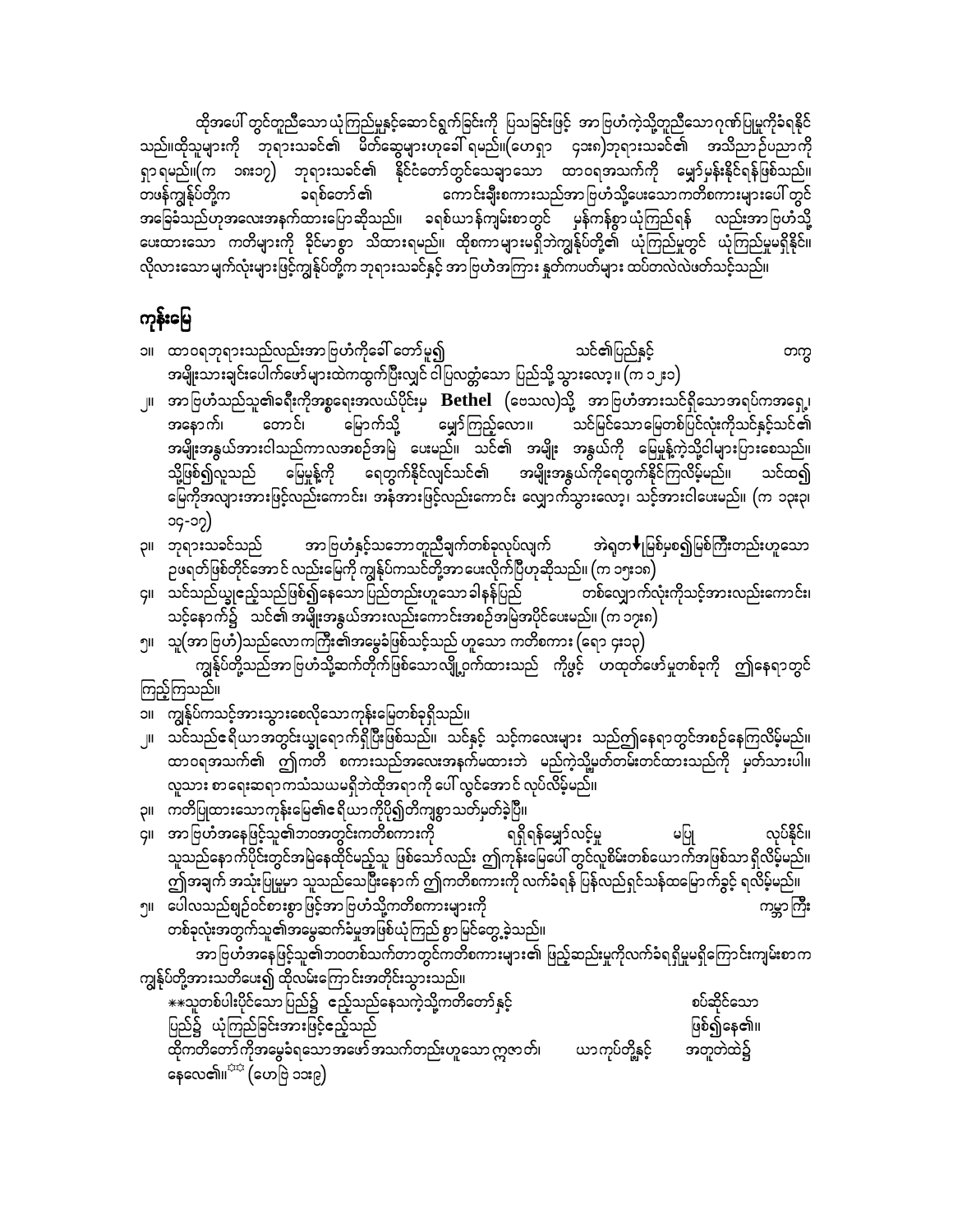မရနိုင်သော သူသည်ဒုက္ခသည်တစ်ဦးခံစားသကဲ့သို့လုံခြုံမှုမရှိ၊ ယှဉ်၍ နေထိုင်ခဲ့သည်။ နိုင်ငံခြားသားတစ်ဦးအဖြစ် တူညီသည့်တိတ်တခိုးခံစားမှုဖြင့်လည်းမြေပေါ် တွင် ားသြား<br>သူသည်သူ၏မျိုးစေ့နှင့်အတူသူ၏ကိုယ်ပိုင်ကုန်းမြေပေါ် တွင် ခဲယဉ်းစွာနေနေရသည်။ သူ၏မျိုးနွယ်ဆက်များဖြစ်ကြသော ကတိစကားများကို နှင့် တို့တွင်အတူ ထပ်တလဲလဲပေးခဲ့သော **Jacob** ကတိစကားကို **Isaac** လက်ခံရရှိခြင်းမရှိမီယုံကြည်မှုနှင့်အတူသေဆုံးခဲ့သည်။ သို့ရာတွင် အပေးတမျှော်မြင်လျက် စွဲဆောင်ခြင်း၊ ဖက်ရမ်းခြင်းခံရကာ တစ်ကျွန်းသူတစ်နိုင်ငံသား၊ ဧည့်သည်အာဂန္တုဖြစ်သည်ကို ထင်ရှားစွာဝန်ခံခဲ့သည်။ မိမိတို့သည် မြေကြီးပေါ် မှာ အဆင့်လေးဆင့်ကို သတိပြုပါ။

အကယ်၍ထိုအရာက

- ကျွန်ုပ်တို့ကဤလေ့လာမှုမှတဆင့်ပြုလုပ်နေကြသကဲ့သို့ ကတိစကားများကိုသိရှိခြင်း၊
- $\bullet$ သူတို့၏စွဲဆောင်မှုခံရခြင်း၊ အာဗြဟႆနှင့်အတူစည်းရုံးစွဲဆောင်ခြင်းဖြစ်စဉ်တစ်ခုကိုယူခဲ့လျင် ကျွန်ုပ်တို့နှင့်အတူတည်၍မည်မျှဖြစ်မည်နည်း၊
- ခရစ်ယာန်အဖြစ်ဗတ္တိဇံ ခံစေခြင်းအားဖြင့် သူတို့အား ကြင်နာစွာ ပွေ့ ဖက်ခြင်း၊
- သို့ရာတွင်<br>ဟူသောမျှော်လင့်ချက်ဖြင့်ကျွန်ုပ်တို့၏ ကမ္ဘာကြီးသည်ကျွန်ုပ်တို့၏အိမ်အစစ်မဟုတ်၊ ကမ္ဘာပေါ် တွင်အနာဂါတ်အသက်ဖြင့်နေထိုင်နိုင်မည် ဘဝလမ်းကြောင်း များအားဖြင့်ကမ္ဘာကြီးအား ဝန်ခံခြင်း၊

အကယ်၍ကျွန်ုပ်တို့အနေဖြင့်ထိုအရာများကိုနှစ်သက်ပါက အာဗြဟံသည် ကျွန်ုပ်တို့၏သူရဲကောင်းကြီးနှင့်စံနမူနာပြ ဖြစ်လာပေသည်။ သူ၏မိန်းမ သေဆုံး သွားသောအခါအဘိုးအိုအစရှိ အနာ ဂါတ်တွင်ထားသော ကတိတော် ၏ ဖြည့် ဆည်းမှုမှာ အဆုံးနှစ်အသိအမှတ်ပြုမှုဖြစ်သည်။ သူအနေဖြင့်သူမကို မြုပ်နှံမည့် ကတိစကားလည်းမြေ၏ တစ်စိတ်တစ်ပိုင်းကိုအမှန်တကယ် ယူရမည် .<br>တော်မမူ ပါဝင် သော်လည်းသူမှစ၍သူ၏သားမြေး တို့အားဤ ပြည်ကိုအပိုင် ပေးတော် မှုမည် ဟုသားတစ်ယောက်မျှမရှိမီကတိထားတော်မူ၏။(တ ၇း၅) သူတို့၏ ပုဂ္ဂိုလ်ရေး ထာဝရ အမွေဆက်ခံမှုအတွက်သူတို့အား ကတိစကားထားကြသော ကမ္ဘာကြီး ပေါ်တွင် သူတို့ကပစ္စည်းပယ်ခြင်း သို့မဟုတ်၊ငှားရမ်းခြင်းပြု မည်ကာ အာဗြဟႆ ၏ လက်ရှိမျိုးစေ့အနေဖြင့် အလားတူမသင့်လျော် မအပ်စပ်မှုကို ခံစား ရနိုင်ပေ သည်။

သို့ရာတွင်ဘုရားသခင်ကသူ၏ကတိစကားများကိုထိမ်းသိမ်းခဲ့သည်။ အာ ဗြဟံနှင့်သူတို့အပေါ်ပြုလုပ်သောထိုကတိစကားများ ထားရှိသူများသည် ကအောက်ပါအချက်များကို ဆုလာ ဘ်ပေးခြင်းခံရသော နေ့တစ်နေ့ရောက်လာ ရမည်။ (ဟေဗြဲ (obidàcicc တွန်းပို့ထားသည်။

\*\*လူအပေါင်းတို့သည်ကတိတော်နှင့်စပ်ဆိုင်သော အကျိုးကျေးဇူးများကို မခံရဘဲအဝေးကမြှောမြင်လျက်စိတ်နှလုံးနှင အာဂန္တုဖြစ်သည်ကို ့<br>မြကြီးပေါ် မှာ တစ်ကျွန်းသူတစ်နိုင်ငံသားဧည့်သည် ဖက်ရမ်းလျက်မိမိတို့သည် ထင်ရှားစွာ ဝန်ခံလျက်ယုံကြည် ခြင်းစိတ်နှင့်သေလွန်ကြ၏။<sup>သာ</sup>

မှန်ကန်သော ယုံကြည်သူများအားလုံးသည်တူညီသော အချိန်အတွင်း ဆုပေးခြင်းခံရလိမ့်မည်။( $i.e$ နောက်ဆုံးနေ့၏နောက်ဆုံး ဆုံးဖြတ်ချက်တွင်) (၂တိ ၄း၁၊၈) မ-၂၅း၃၁-၃၄၊ ၁ပပေ ၅း၄)တည်ရှိမှုကိုဆုံးဖြတ်ရန် ကတိပြု ထားသည်ကို သိရှိသောအာဗြဟံနှင့် မတိုင်မီပြန်လည်ရှင်သန်ရမည်။ အခြားလူများသည်ဆုံးဖြတ်ချက် အကယ်၍သူတို့အနေဖြင့် ကတိစကားများကို ယ္ခုလက်ခံရရှိခြင်း မရှိဘဲ၊ ခရစ်တော်ပြန်လာချိန်တွင်ပြန်လည်ရှင်သန် ထမြောက်ခြင်းနှင့် ဆုံးဖြတ်ချက်ပြုလုပ်ပြီးနောက်ကတိအတိုင်းဆောင်ရွက်ကြ လိမ့်မည်။ သို့ရာတွင်ခရစ်တော် ၏လာခြင်းကိုစောင့်လျက်အာဗြဟံနှင့် တူညီသူများသည်ယျွခါသတိမရကြဘဲအခြေအနေကို လက်ခံရန် ရွေးချယ် နိုင်မှုမရှိပေ။ သို့တိုင်ဥရောပနိုင်ငံတဝှမ်း ခရစ်ယာန် အသင်းတော်များအတွင်းမှ ချေးတင်နေသောမှန်ချပ်ပုံများမှာ ယိုကြည်မှုဘဝအတွက် ကတိပြုထားသော ဆုလာဘ်ကို ခံယူရန်အာဗြဟံအားယ္ခုကောင်းကင်ဘုံတွင်ရှိသည်အဖြစ် အာဗြဟံနှင့် ပတ်သက်၍ထုတ်ဖော် ရန်သိရှိကြပြီးဖြစ်သော် နှစ်ရာပေါင်း များစွာအတွက်လူထောင်ပေါင်းများစွာတို့ကယင်းကဲ့သို့စိတ်ကူးများအား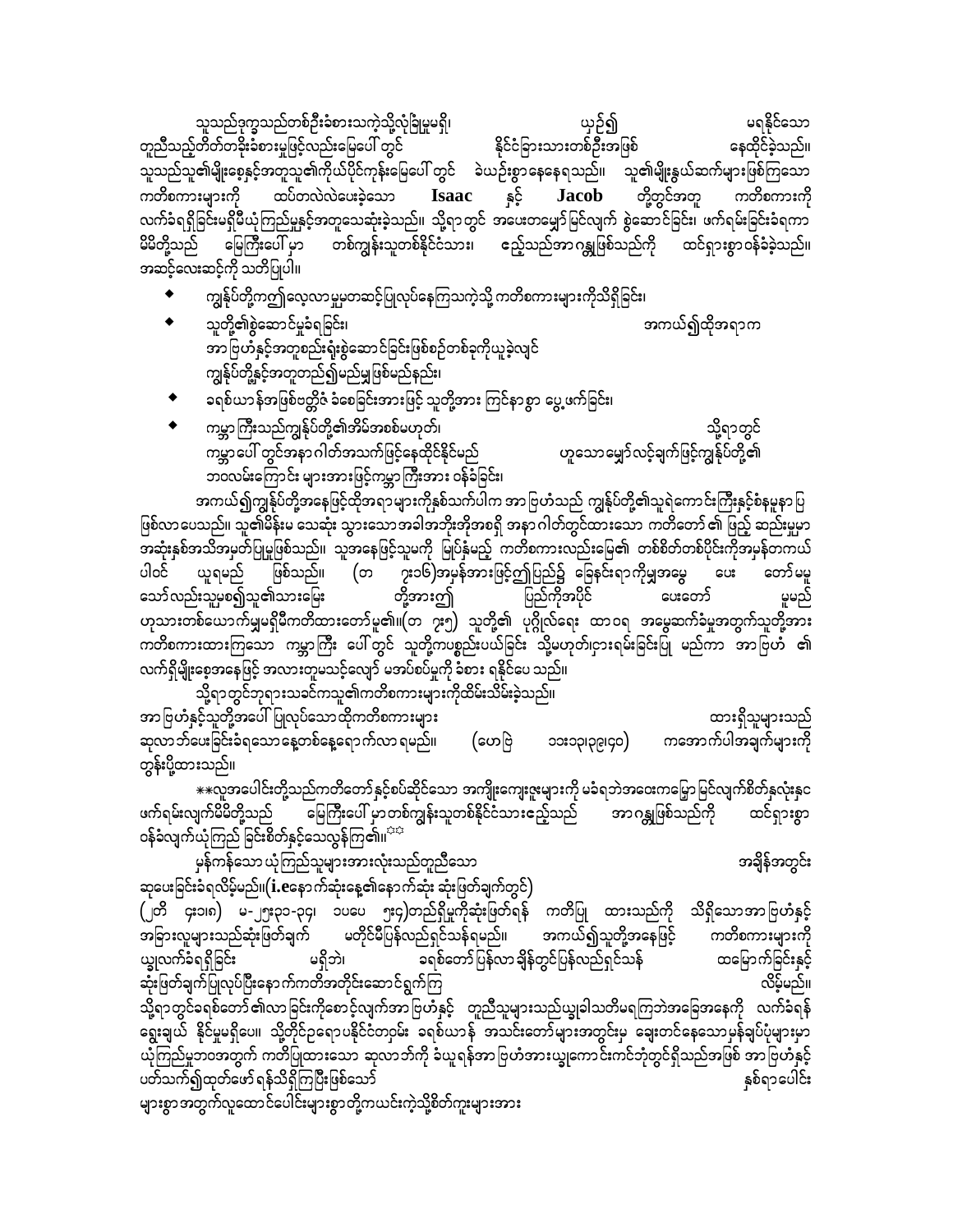ဘာသာရေးအရလက်ခံရန်ထိုပုံများကိုဖိုင်သွင်းထားပြီးဖြစ်သည်။ သင့်တွင်လမ်းကြောင်းပြင်ပသို့တက်ရန်သမ္မာကျမ်းစာအခြေခံ သတ္တိရှိပါသလား။

## အမျိုးအနွယ်

တွင်ရှင်းပြထားသည့်အတိုင်းအမျိုးအနွယ်တစ်ခု၏ ကတိစကားမှာ လေ့လာမှု ဒုတိယအားဖြင့်ခရစ်ယာန် -<br>-<br>ဘာသာကိုးကွယ်သူများကိုရည်ညွှန်းသည်။ အဓိကအားဖြင့်ယေရှုသို့ရည်ညွှန်ပြီး ထို့ကြောင့်အာဗြဟံ၏ အမျိုးအနွယ် အဖြစ်လည်းရေတွက်သည်။

- ၁။ ငါသည်သင့်ကိုလူမျိုးကြီးဖြစ်စေမည်။ ငါကောင်းချီးပေး၍ သင်၏ နာမကိုကြီးမြတ်စေမည်။ သင်သည်ကောင်းချီးခံရသောသူ ဖြစ်လိမ့်မည်။ သင်ကိုကောင်းချီးပေးသောလူကိုငါကောင်းချီးပေးမည်။ သင့်ကို ကျိန်ဆဲသော သူကိုငါကျိန်ဆဲမည်။ သင့်အားဖြင့်လည်း လူမျိုးအပေါင်း တို့သည် ကောင်းချီးမင်္ဂလာခံကြရလိမ့်မည်။ (က  $\left(\varphi_{\parallel,\parallel}^{\mathrm{s}}\right)$
- သို့ဖြစ်၍ ၂။ သင်၏အမျိုးအနွယ်ကိုငါသည်မြေမှုန့်ကဲ့သို့များပြားစေမည်။ လူသည်မြေမှုန့်ကိုရေတွက်နိုင်လျှင်သင်၏အမျိုးအနွယ် ကိုရေတွက်နိုင်ကြလိမ့်မည်။ သင်မြင်သောမြေအားလုံးကို သင့်အား အမြဲပေး လိမ့်မည်။ (က ၁၃း၁၅၊၁၆) -
- ရေတွက်နိုင်လျင် ၃။ မိုးကောင်းကင်ကိုမျှော်ကြည့်လော့၊ ကြယ်များကို ရေတွက် လော့၊သင်၏အမျိုးအနွယ်သည်ထိုသို့ဖြစ်လိမ့်မည်။ (က ၁၅း၅၊၁၈)
- ၄။ သင်သည်ယျွဧည့်သည်ဖြစ်၍နေသော ခါနန်ပြည်တလျှောက်လုံးကို သင့် အား လည်းကောင်း၊ သင့်နောက်၌ သင်၏ အမျိုးအနွယ်အားလည်း ကောင်း၊ အစဉ်အမြဲအပိုင်ပေးမည်၊ သူတို့၏ဘုရားလည်းငါဖြစ်မည်။(က ၁၇း၈)
- ၅။ ငါသည်သင့်အားအစဉ်အမြဲကောင်းချီးပေးမည်။ သင်၏ သမုဒ္ဒရာ သဲလုံး ကဲ့သို့ လည်းကောင်း၊ အစဉ်အမြဲပွားများနေမည်။ တို့၏မြို့တံခါးများကို -<br>အစိုးရလိမ့်မည်။ သင်၏အမျိုးအနွယ်သည် ရန်သူ သင်၏အမျိုးအနွယ်အားဖြင့် လူမျိုးအပေါင်းတို့သည် ကောင်းချီးမင်္ဂလာကို ခံကြရလိမ့်မည်။ (ယ ါ'း၁ပါ၁ၿ)

တဖန်အာဗြဟံ၏အမျိုးအနွယ်နှင့်ပတ်သက်၍ နားလည်မှုမှာ ဆက်တိုက် တိုးချဲ့ခဲ့သည်။

- ၁။ ပထမအနေဖြင့်သူတွင်သာမန်ထက်ထူးကဲသော မျိုးနွယ်ဆက် နှင့်သူ၏အမျိုးအနွယ်မှတဆင့် အရေအတွက် ကမ္ဘာကြီးတစ်ခုလုံး မှာကောင်းချီးပေး ခံရလိမ့်မည်ဟု သူကိုပြောခဲ့သည်။
- <sub>၂။ နော</sub>က်ပိုင်းတွင်သူတို့တွင်လူများစွာပါဝင်သော အမျိုးအနွယ်တစ်ခု ရှိလိမ့် မည်ဟုသူတို့ကိုပြောလိုက်သည်။ ထိုလူများသည် သူကိုယ်တိုင်နှင့် အတူသူရောက်ရှိသော ကုန်းမြေပေါ် တွင်ထာဝရအသက်ကို အသုံးချ လိမ့်မည်။  $\rm(i.e~Canaan)$
- ၃။ သူ၏အမျိုးအနွယ်သည်ကောင်းကင်မှကြယ်များကဲ့သို့များပြားလာ လိမ့်မည်ဟုသူကပြောသည်။ သူ့တွင်များစွာသောဝိညာဉ် ဆိုင်ရာ မျိုးနွယ် ဆက်များ(ကောင်းကင်ထံမှကြယ်များ) ထိုအတူ သဘာဝဆိုင်ရာ လူများ(ကမ္ဘာကြီး၏မြေမှုန့်များ)ရှိလာလိမ့်မည် ဟုဤအရာကို သူ့အား အကြံပေးနိုင်၏။
- ကတိစကားများကိုအမျိုးအနွယ်၏အစိတ်အပိုင်းဖြစ်လာသည်။ ၄။ ယွင်က လူများစွာတို့ သည်ဘုရားသခင်နှင့်ပုဂ္ဂိုလ်ရေးဆိုင်ရာ ဆက်နွယ်မှု ရှိနိုင် သည်ဟု နောက်ထပ် သေချာစေမှုနှင့် အတူအလေး အနက်ထားပြေဆိုကြ သည်။
- ၅။ အမျိုးအနွယ်သည်သူ၏ရန်သူများကိုအနိုင်ယူရလိမ့်မည်။

အမျိုးအနွယ်အနေဖြင့်ကမ္ဘာတဝှမ်းမှလူများသို့ ရရှိနိုင်မည့်ကောင်းချီးကို ယူဆောင်လာရန်ဖြစ်နိုင်သည်ကိုသတိပြုပါ။ ကျမ်းစာထဲတွင် ကောင်းချီးပေးမှု အတွေးစိတ်ကူးမှာ အပြစ်များကို ခွင့်လွှတ်ခြင်းနှင့် မကြာခဏ ဆက်စပ်လျက် ရှိသည်။ အားလုံးပြီးနောက် ယင်းမှာဘုရားသခင်၏ ချစ်မြတ်နိုးသူတစ်ဦးမှ အစဉ်လို အပ်နေမည့်အကြီးမားဆုံးကောင်းချီးပေးမှုပင်ဖြစ်သည်။ ကျွန်ုပ်တို့က သို့ဖြစ်ရာ ကောင်းချီးပေးမှုမှာအပြစ်ကိုခွင့်လွှတ်ခြင်းဖြစ်သည်။ (ဆာ ၃၂း၁)ချီးမွမ်းရာမင်္ဂလာခွက်ဖလားဖြစ်သည်။ (၁ကော ၁၀း၁၆)ခရစ်တော် ၏သွေးကိုကိုယ်စားပြုသောယင်းမှ ခွင့်လွှတ်မှုဖြစ်နိုင်သော စပျစ်ဝိုင်၏ မင်္ဂလာ ခွက်ကို ဖော်ပြသည်။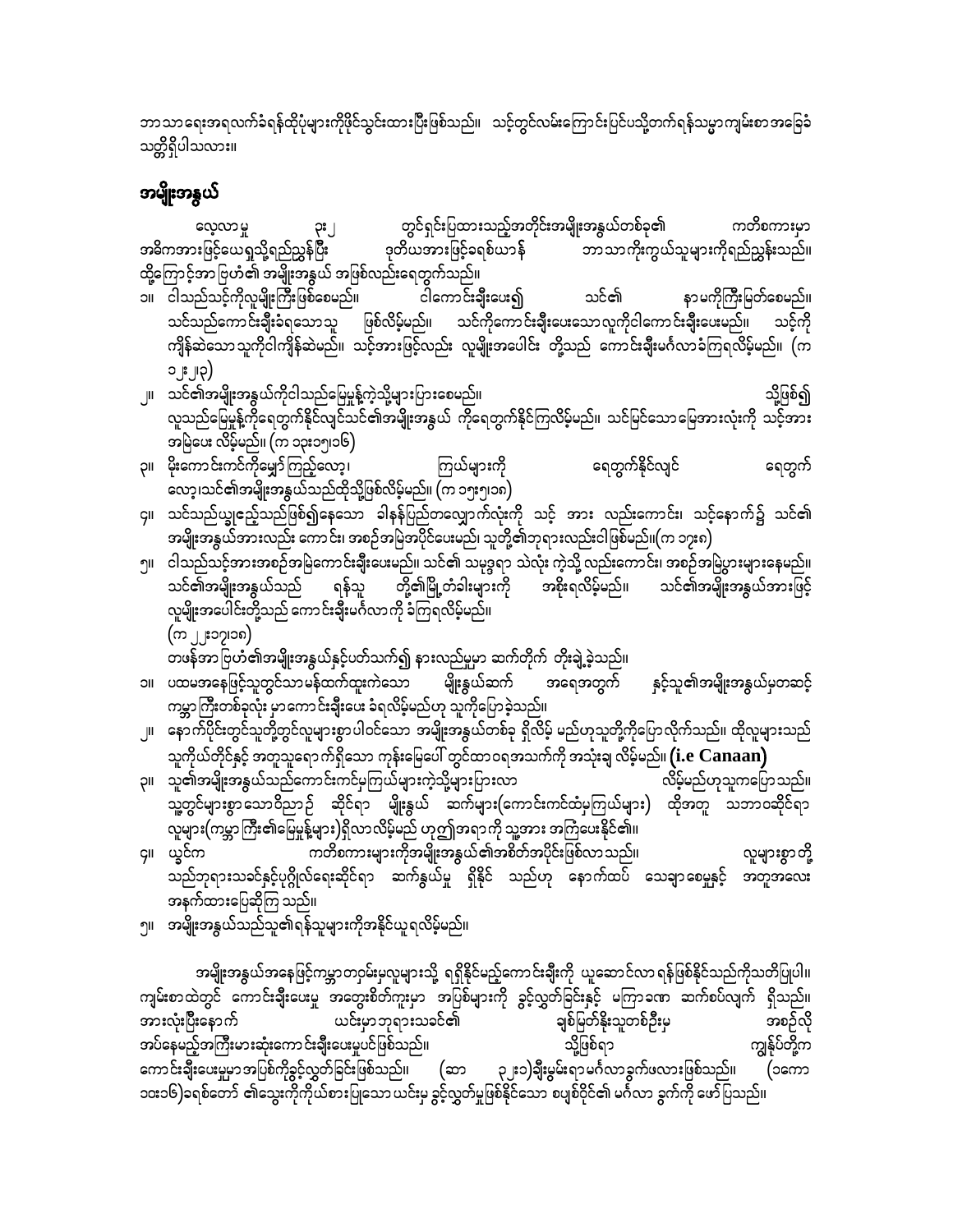ကမ္ဘာကြီးသို့ဒုက္ခများ၏ခွင့်လွှတ်မှုကိုသယ်ဆောင်လာ အာဗြဟံ၏ ပေးသော တစ်ဦးတည်းသောမျိုးနွယ်ဆက်မှာအမှန် အားဖြင့်ယေရှုဖြစ်ပြီး၊

အာဗြဟံသို့ကတိပြုသည့်ဓမ္မသတ်သစ်ကပြည့်ဝသော ပံ့ပိုးမှုကိုဖြည့်ဆည်းပေးသည်။

မဟုတ်သင်၏ အမျိုးအနွယ်တို့ဟုအများသောသူတို့ကိုရည်မှတ်၍ မိန့်တော်မူသည် အမျိုးအနွယ်ဟုတစ်ယောက်သောသူကို ရည်မှတ်၍မိန့်တော်မူ၏။ ထိုတစ်ယောက်သောသူကားခရစ်တော်ဖြစ်သတည်း။ (၈လာ ၃း၁၆)

လူမျိုး ဘုရားသခင်သည်အာဗြဟံကိုသင်၏အမျိုးအနွယ်အားဖြင့် အပေါင်းတို့သည် တော်မူ၍ ဗျာဒိတ်ထား ကောင်းချီးမင်္ဂလာကိုခံကြရလိမ့်မည်ဟု ငါတို့ဘိုးဘေးတို့အား း<br>ပေးတော်မူသော ပဋိညာ ဉ်တရားတော် နှင့်သင်တို့သည် ဆိုင်ကြ၏။ သင်တို့တွင်မိမိဒုစရိုက် တို့ကိုကြည့်ရှောင်ပယ်ရှားသောသူရှိ မိမိသားတော်ယေရှုကိုထမြောက် သမျှတို့အားကောင်ချီးမင်္ဂလာကိုပေးစေခြင်းငှာဘုရားသခင်သည် စေတော်မူပြီးလျှင်သင်တို့ရှိရာသို့ ရှေးဦးစွာ စေလွှတ်တော်မူသည်။ (တ ၃း၂၅၊၂၆)

အမျိုးအနွယ် ယေရှု

္ ။<br>ကောင်းချီးပေးခြင်း ' အပြစ်များကိုခွင့်လွှတ်ခြင်း

အမျိုးအနွယ်ယေရှုကသူ၏ရန်သူများအပေါ် အောင်မြင်မှု ရရမည်ဟူသောကတိစကားမှာယျွအခါအကယ်၍ ဒုက္ခအပေါ် တွင် သူ၏ အောင်မြင်မှုကိုရည်ညွှန်းပြောဆိုပါက ဘုရားသခင်၏လူများ၏ အကြီးမားဆုံး ရန်သူနှင့်ယေရှု၏အကြီးမားဆုံးရန်သူကို သေသည်မှာခြေရာခံနိုင်မည်ဖြစ်သည်။

## အမျိုးအနွယ်ဆက်စပ်ခြင်း

ယ္ခုအချိန်အားဖြင့်ခရစ်ယာန်ကောင်းချီးသတင်း၏ အခြေခံကျသော အစိတ်အပိုင်းများမှာ အာဗြဟံအားဖြင့်နားလည်နိုင်သည်ဟု ရှင်းလင်းစွာ သိသင့် သည်။ သို့ရာတွင်ထိုအရေးကြီးသောကတိစကားများသည် အာဗြဟံနှင့် သူ၏ အမျိုးအနွယ်ယေရှုသို့ဖြစ်လိမ့်မည်။ တစ်ဦးတစ်ယောက် အတွက် မည်သို့နည်း။ အာဗြဟံမှရုပ်ပိုင်းဆိုင်ရာ ဆင်းသက်မှု သောမှသီးခြား အမျိုးအနွယ်တစ်ခု၏ အစိတ်အပိုင်းမှ တစ်ဦးတစ်ယောက်ကို အလိုအလျောက်ဖြစ်စေလိမ့်မည် မဟုတ် (ယော ၈း၃၉၊ ရော ၉း၇)

မည်သို့ပင်ဖြစ်စေကကျွန်ုပ်တို့အနေဖြင့်ယေရှ<mark>ု</mark>၏ အဆုံးစွန်အပိုင်း ဖြစ်လာ ရမည်ဖြစ်သည်။ သို့မသာအမျိုးအနွယ်သို့ကတိစကား များကို ကျွန်ုပ်တို့ နည်းသူမျှဝေနိုင်မည်ဖြစ်သည်။ ယင်းမှာယေရှုသို့ဗတ္တိဇံ ခံခြင်းအားဖြင့် ဖြစ်သည်။ (ရော ၆း၃-၅) မကြာခဏ ဆိုသလိုပင်သူ၏အမည်သို့ဗတ္တိဇံခံခြင်းကို ဖတ်ရှုကြရသည်။ (တ ၂း၃၈၊ ၈း၁၆၊ ၁၀း၄၈၊ ၁၉း၅)(၈လာ ၃း ၂၇ -၂၉)က အချက်ကို ထပ်၍ရှင်းလင်းအောင်မပြုလုပ်နိုင်၊

\*\*ခရစ်တော်၌ ဗတ္တိဇံကိုခံသောသူရှိသမျှတို့သည် ခရစ်တော်ကို ယူငင်ဝတ်ဆောင်သောသူဖြစ်ကြ၏။ ယေရှုခရစ်၌ ပြည်သူမရှိ၊ ဟေလသလူမရှိ၊ ကျွန်မရှိ၊ လူလွတ်မရှိ၊ ယောကျာ်းမရှိ၊ မိန်းမမရှိ၊ ထိုသခင်၌ သင်တို့အပေါင်းသည် တစ်လုံး တစ်ဝ တည်းဖြစ်ကြ၏။ ခရစ်တော်နှင့်စပ်ဆိုင်လျှင်အာ ဗြဟံ၏ အမျိုးအနွယ်ပင်ဖြစ်၍ ကတိတော်အတိုင်း အမွေခံအရာ၌ - တည်ကြ၏။<sup>အာ</sup>

.<br>ကမ္ဘာမြေပေါ် တွင်ထာဝရသက်ရှိဘဝ၏ကတိစကားမှာယေရှုမှ တဆင့်ခွင့်လွှတ်ခြင်း၏ ကောင်းချီးမင်္ဂလာကိုရရှိခြင်းမှ တဆင့်ဖြစ်သည်။ ယင်းမှာကျွန်ုပ်တို့အနေဖြင့်သူ့ထံသို့ကတိစကားများကိုမျှဝေမှုပြုလုပ်သော ခရစ်တော် အမျိုးအနွယ်သို့ဗတ္တိဇံ ခံယူခြင်းအားဖြင့်ဖြစ်သည်။ ထို့ကြောင့် (ရောမ ၈း၁၇) ကခရစ်တော်နှင့် ပူးတွဲအမွေဆက်ခံရန်ကျွန်ုပ်တို့အားခေါ် ယူသည်။

ကောင်းချီးသတင်းသည်အမျိုးအနွယ်မှတဆင့်ကမ္ဘာကြီး၏ အစိတ်အပိုင်းအားလုံးမှလူများအပေါ် တွင်လာရောက်ရန် အမျိုးအနွယ်မှာ ကမ်းခြေ၏သဲများ၊ မိုးကောင်းကင်၏ ဖြစ်ကြောင်းသတိရပါ။ ကြယ်များကဲ့သို့ ကမ္ဘအန္ဒီ ကျယ်ပြန့်သောလူအုပ်စုတစ်ခုဖြစ်လာ ရန်ဖြစ်ပေသည်။ ထိုအချက်မှာသူတို့ အမျိုးအနွယ်ဖြစ်လာစေရန်အလို့ငှာကောင်းချီးမင်္ဂလာကိုပထမဆုံးအကြိမ်ရရှိခြင်း ကြောင့်ဖြစ်သည်။ သို့ဖြစ်ရာတစ်ခုတည်းသောအမျိုးအနွယ်မျိုးဆက်(လူများ) တစ်ခုအတွက်ဘုရားသခင်ကိုရည်ညွှန်းလိမ့်မည်။  $\,$  (ဆာ  $\,$ ၂း၃၀)  $\,$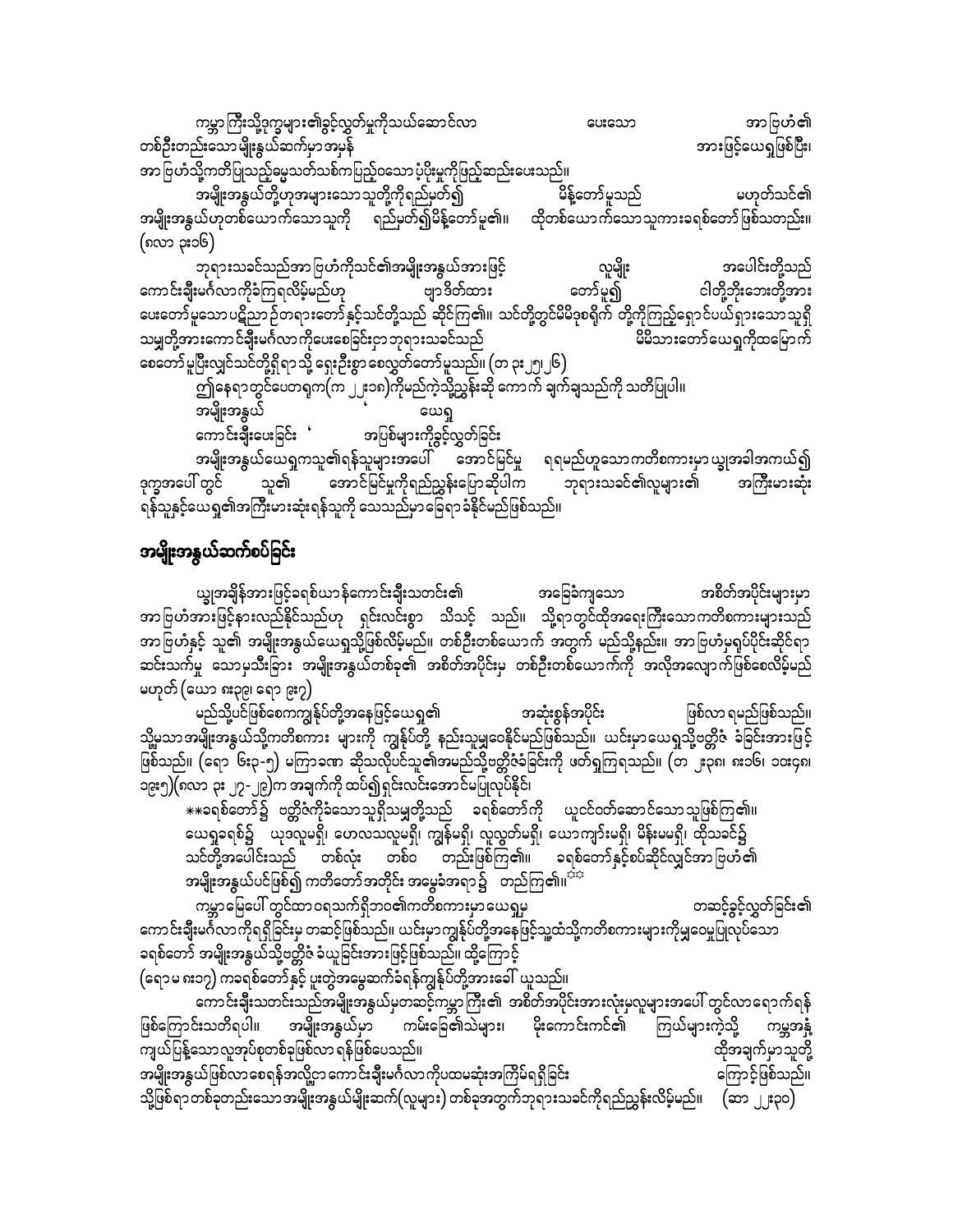ကျွန်ုပ်တို့အနေဖြင့်အာ ဗြဟံသို့ပေးထားသော ကတိစကားများသည် အစနှစ်ခုကိုအကျဉ်းချုံးနိုင်သည်။

# (၁) ကုန်းမြေ

အာဗြဟႆနှင့်သူ၏အမျိုးအနွယ်ယေရှုနှင့်သူထံတွင်ရှိသောသူများသည် ကမ္ဘာကြီးတစ်ခုလုံးအားချဲ့ခြင်းအားဖြင့် ထိုနေရာတွင် အစဉ်နေထိုင်ပြီး ခါနန် ကုန်းမြေကိုအမွေဆက်ခံလိမ့်မည်။ ဤဘ၀ထဲတွင်သူတို့ကထိုအရာကို လက်ခံရရှိလိမ့်မည်မဟုတ်၊ သို့ရာတွင် ယေရှုပြန်လာသောအခါ နောက်ဆုံး နေ့တွင် ရရှိကြလိမ့်မည်။

## (၂) အမျိုးအနွယ်

ဤအရာမှာအဓိကအားဖြင့်ယေရှုဖြစ်သည်။ သူမှတဆင့် ခွင့်လွှတ်ခြင်း၏ ကောင်းချီးသတင်းကိုကမ္ဘာအနှံ့ကျယ်ကျယ် ပြန့်ပြန့်ရရှိနိုင် လူသား၏ ရန်သူ များကိုကျော်လွှားလိမ့်မည်။

ယေရှု၏အမည်သို့ဗတ္တိဇံခံယူခြင်းအားဖြင့်ကျွန်ုပ်တို့၏ အမျိုး အနွယ်၏အပိုင်းဖြစ်လာသည်။ ထိုတူညီသောအစနှစ်ခုသည် မွေသတ်ကျမ်းကို ဟောကြားခြင်းဖြင့်ရရှိပြီးအံ့အားသင့်ဘွယ်ရရှိခြင်းမဟုတ်ပေ။ လူများအား သင်ကြားပေးခြင်းဖြင့်သူတို့မှာ ဗတ္တိဇံ ခံယူကြသည်။ ဤအချက်မှာ ထိုကတိစကားများအား ကျွန်ုပ်တို့ထံသို့ရော က်အောင်ပြုလုပ်နိုင်သည့် နည်းလမ်း ဖြစ်သည်။ ကျွန်ုပ်တို့ အနေဖြင့်သေခြင်းတရားနှင့်ရင်ဆိုင်နေရသော လူကြီး တစ်ယောက်အနေဖြင့်အဘယ်ကြောင့်ပေါလအနေဖြင့်သူ၏မျှော်လင့်ချက်ကို အစ္စရေး၏မျှော် လင့်ချက်အဖြစ်သတ်မှတ်နိုင်ခြင်းဖြစ်ကြောင်း၊ ယ္ခုအခါ နားလည်နိုင်သည်။(တ  $|0; 0)$ စစ်မှန်သောခရစ်ယာန်တို့၏ မျှော်လင့် ချက်မှာမူလ ဂျူးလူမျိုးတို့၏မျှော်လင့်ချက်ဖြစ်သည်။ ယုဒလူမျိုးတို့၌ ကယ်တင်ခြင်းအကြောင်းရှိ၏(ယော ၄း၂၂)ဟု ခရစ်တော်မိန့်ဆိုချက်မှာ စိတ်ဝိညာဉ်ဆိုင်ရာ ယုဒလူမျိုးဖြစ်လာရန် လိုအပ်ကြောင်းကို လည်းရည်ညွှန်း ရမည်ဖြစ်သည်။ သို့မှသာ ယုဒ လူမျိုးဖခင်များသို့ပြုလုပ်သော ခရစ်တော်မှ တဆင့် ကယ်တင်ခြင်းဇာတိစကားများမှအကျိုးကျေးဇူးများကို ကျွန်ုပ်တို့ ရရှိနိုင်မည်ဖြစ်သည်။

-<br>ကျွန်ုပ်တို့ရှေးဦးခရစ်ယာန်များဟောကြားသည်ကိုဖတ်ရသည်။

- ဘုရားသခင်နိုင်ငံတော်နှင့်ပတ်သက်သောအရာများနှင့် IIC
- ယေရှုခရစ်၏အမည်တော် (တ ၈း၁၂)တို့ဖြစ်သည်။ اال
- ထိုအချက်များမှာအနည်းငယ်ကွဲပြားသောခေါင်းစဉ်များဖြင့် အာဗြဟံ သို့ရှင်းလင်းပြသောအရာ နှစ်ခုဖြစ်သည်။ ကုန်းမြေနှင့်ပတ်သက်သောကတိစကားများနှင့် **IIC**
- အမျိုးအနွယ်နှင့်ပတ်သက်သောကတိစကားများ  $\mathbb{I}$

စာပိုဒ်ထဲတွင်ဘုရားသခင်နိုင်ငံတော်နှင့်ယေရှနှင့်ပတ်သက်၍ ဟောပြော နေသောခရစ်တော်အဖြစ်အကျဉ်းချုံးကအရာများ (အများ)ဟူ၍ ဖော်ပြသည်ကိုဂရုပြုပါ။ (တ ၈း၅  ${\rm cp}$   ${\rm v}$   $12$   ${\rm )}$ မကြာ ခဏဆိုသလိုပင် အချက်မှာ ယေရှုကသင့်ကိုမြတ်နိုးသည် ဟုဆိုလိုသည်။ သူကသင်အတွက် ဤ သေသည်နှင့်သင်သည်ကယ်တင်ခံရသော လူတစ်ယောက်ဖြစ်သည်ကို သင်ယုံကြည်သည်ဟုသာ ပြောလိုက်ပါ။ သူ့နှင့်ပတ်သက်၍သူရောက်လာသောနိုင်ငံတော်နှင့်ပတ်သက်၍အချက်များစွာ သို့ရာတွင်ခရစ်ဟူသောစကားစုသည် ကိုသင်ကြားပေးမှု၏အကျဉ်းချုပ်အဖြစ်ရှင်းလင်းစွာဖော်ညွှန်းသည်။ အာဗြဟံသို့ဟောကြားသောဘုရားသခင်နိုင်ငံတော်တွင် ှ<br>ာအစပိုင်းကောင်းချီးသတင်းဟောပြောမူ၏ သတင်းမှ ကောင်း ပတ်သက်၍ ကြီးမားသော အစိတ်အပိုင်းတစ်ခုအဖြစ်ရပ်တည်ခဲ့သည်။

ပေါလုသည်တရားစခန်းသို့ဝင်၍(၃)လပတ်လုံးဘုရားသခင်၏ နိုင်ငံတော်အကြောင်းများကိုဆွေးနွေးနှီးနှော၍ဖြားယောင်း သွေးဆောင်သဖြင့် ရဲရင့်စွာဟောပြောလေ၏။(တ ၈း၅ cp v ၁၂)သူသည်ဘုရားသခင်၏ နိုင်ငံတော်အကြောင်းကိုလှည့်လည် ဟောပြောသည်။(တ ၂၀း၂၅) ရောမတွင်လည်း အကြောင်းများကိုယုံကြည်စေခြင်းငှာ မောရှေ၏ ယေရှု၏ ပညတ္တိကျမ်းနှင့် အနာဂတ္တိကျမ်းတို့ကို အမှီပြု၍ဖြားယောင်းသွေးဆောင်သဖြင့်လည်းကောင်း၊ နံနက်အချိန်မှစ၍ညအချိန်တိုင်အောင်ထုတ်ဖော်ဟောပြောလေ၏။ မှမတားမြစ်ဘဲ ဘုရားသခင်၏ နိုင်ငံတော်အကြောင်းကို အတည့်အလင်း အဘယ်သူ ပြော၍ ဟော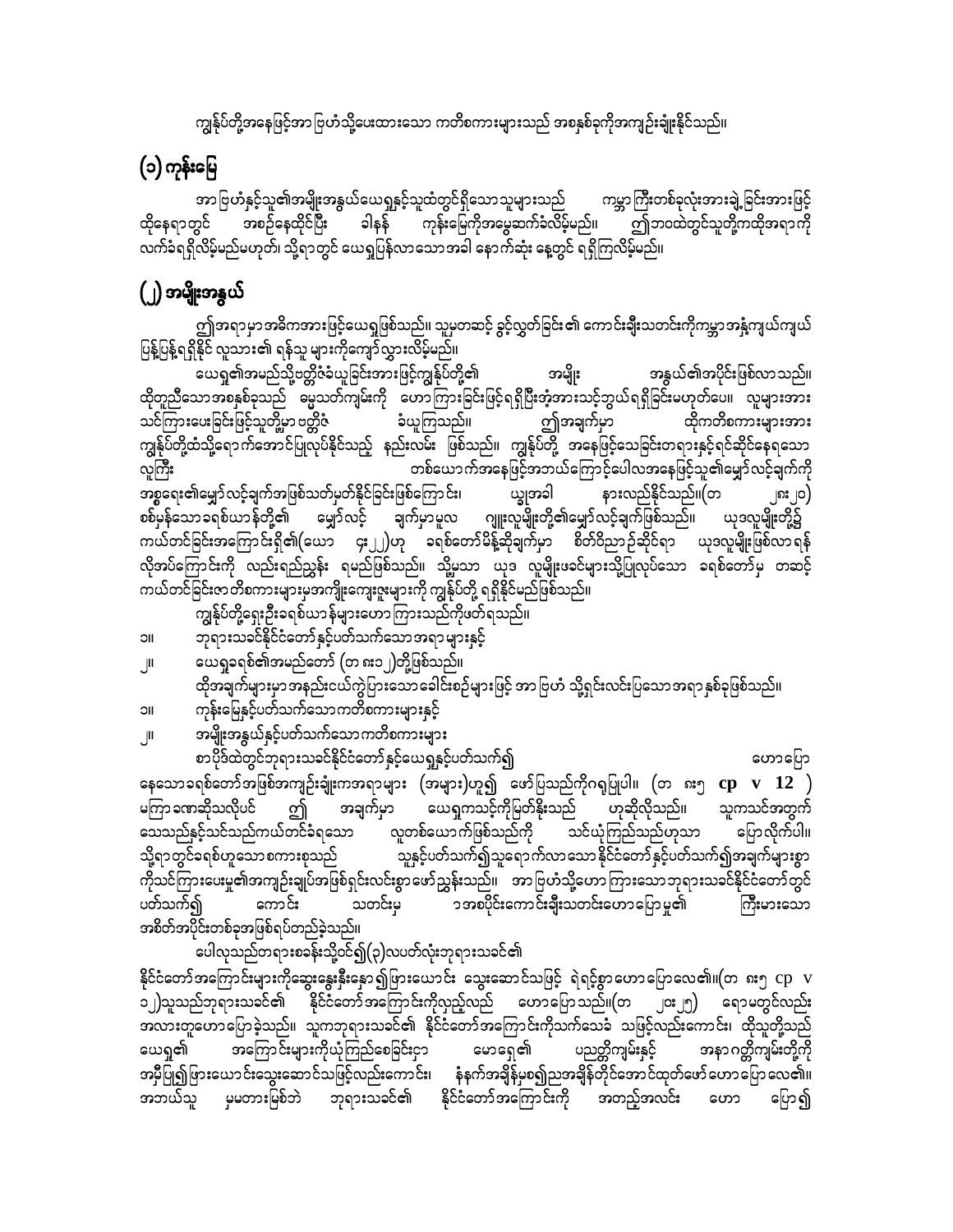ယခင်ယေရှုခရစ်၏အကြောင်းများကိုသွန်သင်ပြသလျှင်ရှိသည်။(တ ၂၈း၂၃၊ ၃၁) ဘုရားသခင်၏နိုင်ငံတော်တွင် ယေရှု၏အကြောင်းနှင့် ပတ်သက်၍ ကောင်းချီးသတင်းဟောပြော ချက်မှာယေရှုတွင်ယုံကြည်ပါဟူ၍ ပြောရံ သက်သက်မှ မဟုတ်ကြောင်း ပြောဘွယ်ရာများစွာ ရှိကြောင်း ပြဆို လျက်ရှိသည်။ ဘုရားသခင် ၏အာဗြဟံသို့ဟောပြောချက်မှာ ထိုအချက် သူ့အားကတိစကားပြုထားသောအရာများသည် မှန်ကန်သော အသေးစိတ် ကျပေသည်။ ထက်ပို၍ ခရစ်ယာန်ကောင်းချီးသတင်း၏ အခြေခံများဖြစ် ကြသည်။

ယေရှုကိုဗတ္တိဇံခံခြင်းမှာ အမျိုးအနွယ်၏အစိတ်အပိုင်းအဖြစ်၍ ကတိစကားကိုအမွေခံနိုင်ရန်ပြုလုပ်ခြင်းဖြစ်ကြောင်း ကျွန်ုပ်တို့ပြဆိုခဲ့ပြီးဖြစ် သည်။(ဂလာ ၃း၂၇ -၂၉)သို့ရာတွင် ဗတ္တိဇံခံယူခြင်းတစ်ခုတည်းဖြင့် ကျွန်ုပ်တို့ အားကယ်တင်ခြင်းကို အကယ်၍ ကတိပြုမှုအောင်မြင်စေရန် မလုံလောက်ပေ။ မည်ဆို ကျွန်ုပ်တို့အနေဖြင့်ကတိစကားကိုအမျိုးအနွယ်သို့လက်ခံရန်ဆောင်ရွက်ရ ပါကအမျိုးအနွယ်အတွင်း ခရစ်တော်ထံတွင်နေရစ်ရမည်ဖြစ်သည်။ ဗတ္တိဇံခံခြင်း မှာ အစတစ်ခုမျှသာဖြစ်သည်၊ ကျွန်ုပ်တို့ပေးရန် လိုအပ်သည်။ ပြိုင်ပွဲတစ်ခုသို့ ဝင်ရောက်ခဲ့ပြီးဖြစ်သည်။ အာဗြဟံ၏အမျိုးအနွယ်မှာ ကျွန်ုပ်တို့အနေဖြင့် ဘုရားသခင်ကိုလက်ခံရန် လက်ခံသည်ဟုမဆိုလို သည်ကို မမေ့ပါနှင့်။

အနွယ်များဖြစ်ကြသည်။ အမျိုး သို့ရာတွင်ဤအချက်မှာသူတို့ကိုဗတ္တိဇံ မခံဘဲ ကယ်တင်မှုပြုလုပ်ခြင်းခရစ်တော်ထံတွင်ဘုရား၏ အသက်များ အံဝင်ခွင် ကျပြုလုပ်ခြင်းအာ ဗြဟႆကိုဉပမာ ထားပြီမဆိုလိုပေ။ ယေရှကယုဒလူမျိုးတို့အား သင်တို့သည်အာ ဗြဟံ ၏ အမျိုးဖြစ်ကြသည်ကိုငါသိ၏ သို့သော်လည်းငါ၏ ဒေသနာသည်သင်တို့၌ တည်နေရာကို မရသောကြောင့် သင်တို့သည် ငါတို့ အဘဖြစ်၏ဟုဆိုကြ၏။ ယေရှုကလည်းသင်တို့၏ အာဗြဟံ၏ သားမှန် လျှင် အာ ဗြဟႆ်၏ အကျင့်ကိုကျင့်ကြလိမ့်မည်ဟုပြောခဲ့သည်။ (ယော ၈း၃၇၊၃၉) ယေရှကလည်းဘုရားသခင်စေလွှတ်တော်မူသောသူကို ယုံကြည်ခြင်းအကျင့် အားအလိုတော်နှင့်ညီသော အကျင့်တည်းဟုမိန့်တော်မူ၏။(ဟော ၆း၂၉)

အမျိုးအနွယ်သည်ယင်းကိုဆက်ခံသူ၏ဓလေ့စရိုက်ရှိရမည်။ အကယ်၍ကျွန်ုပ်တို့အနေဖြင့် ဗတ္ထိဇံ **ံရှံ**မျှမကဘုရားသခင်၏ ကတိစကား များကို သူတွင်ရှိသည့်အတိုင်း အမှန်တကယ်ယုံကြည်မှုရှိရမည်ဖြစ်သည်။ ထို့ကြောင့်ပင်သူ့အားယုံကြည်မှုရှိသောသူများ အားလုံး၏ဖခင်ဟုခေါ် သည်။ ကျွန်ုပ်တို့ ၏ ဖခင်အာဗြဟံ၏ ယုံကြည်မှုခြေလှမ်းများအတိုင်းလျောက်သွား သောသူများဖြစ်သည်။(ရော ၄း၁၁၊၁၂)ယုံကြည်ခြင်းရှိသော သူသည် အာဗြဟံ၏ သားများ ဖြစ်သည်ဟုအမှန်သိမှတ်ကြလော့။ (၈လာ ၃း၇)

ယုံကြည်မှု မဟုတ်(ယ၁ ၂-၁၁)သူတို့ကကျွန်ုပ်တို့ထံသို့လူကိုယ်တိုင်လာ ရောက်စေရန်အတွက် ပထမဆုံး ယူခြင်းအားဖြင့်ကျွန်ုပ်တို့ သင်သည်ဘုရားသခင်၏ ကတိစကားကို အမှန်တကယ် ယုံကြည်ပါရဲ့လား။ ယင်းမှာကျွန်ုပ်တို့ အသက်ရှင်စဉ် ကာလ အားလုံးတွင် ကျွန်ုပ်တို့ ကိုယ်တိုင်အမြဲမေးရမည့် မေးခွန်းတစ်ခုဖြစ်သည်။

## ပဋိညာဉ်အဟောင်းနှင့်အသစ်

အာ ဗြဟံသို့ကတိစကားများသည်ခရစ်တော် ၏ ကောင်းချီးစကားကို အကျဉ်းချုပ်ပေးခြင်းဖြစ်သည်ဟုယ္ခုကျွန်ုပ်တို့ သက်သေခံသင့်သည်။ ဘုရားသခင် ယုဒနှင့်ပြုလုပ်သောအခြားအဓိကကတိစကားမှာမောရှေ့၏ ဥပဒေစာအုပ်အတွင်းမှယုဒနှင့် ဆောင်ရွက်ချက်ဖြစ်သည်။ အကယ်၍ ယုဒများသည်ဤဉပဒေကိုလေးစားလိုက်နာသူများဖြစ်ပါက သူတို့သည် ဤဘဝတွင်ရုပ်ပိုင်းအရ ကောင်းချီးပေးခံရလိမ့်မည်ဟုဖော်ပြသည်။

၂၈) ဤကတိစကားများသို့မဟုတ်ပဋိညာဉ်တွင်ထာဝရအသက်၏ တိုက်ရိုက် (တရား ကတိစကားမရှိပေ။ ထို့ကြောင့်ပဋိညာဉ်နှစ်ခုရှိနေသည်ကို ကျွန်ုပ်တို့ တွေ့ ရသည်။

၁။ အာဗြဟံနှင့်သူ၏အမျိုးအနွယ်သို့ခရစ်တော်ပြန်လည်ရှင်သန် ထမြောက် လာသောအခါ ဘုရားသခင်၏နိုင်ငံတော်အတွင်း ခွင့်လွှတ် မှု နှင့်ထာဝရအသက်အတွက်ကတိစကားထားခြင်းမှာ ဤကတိ စကားကိုဧဒင်နှင့်ဒါဝိဒ်သို့လည်းပြုလုပ်သည်။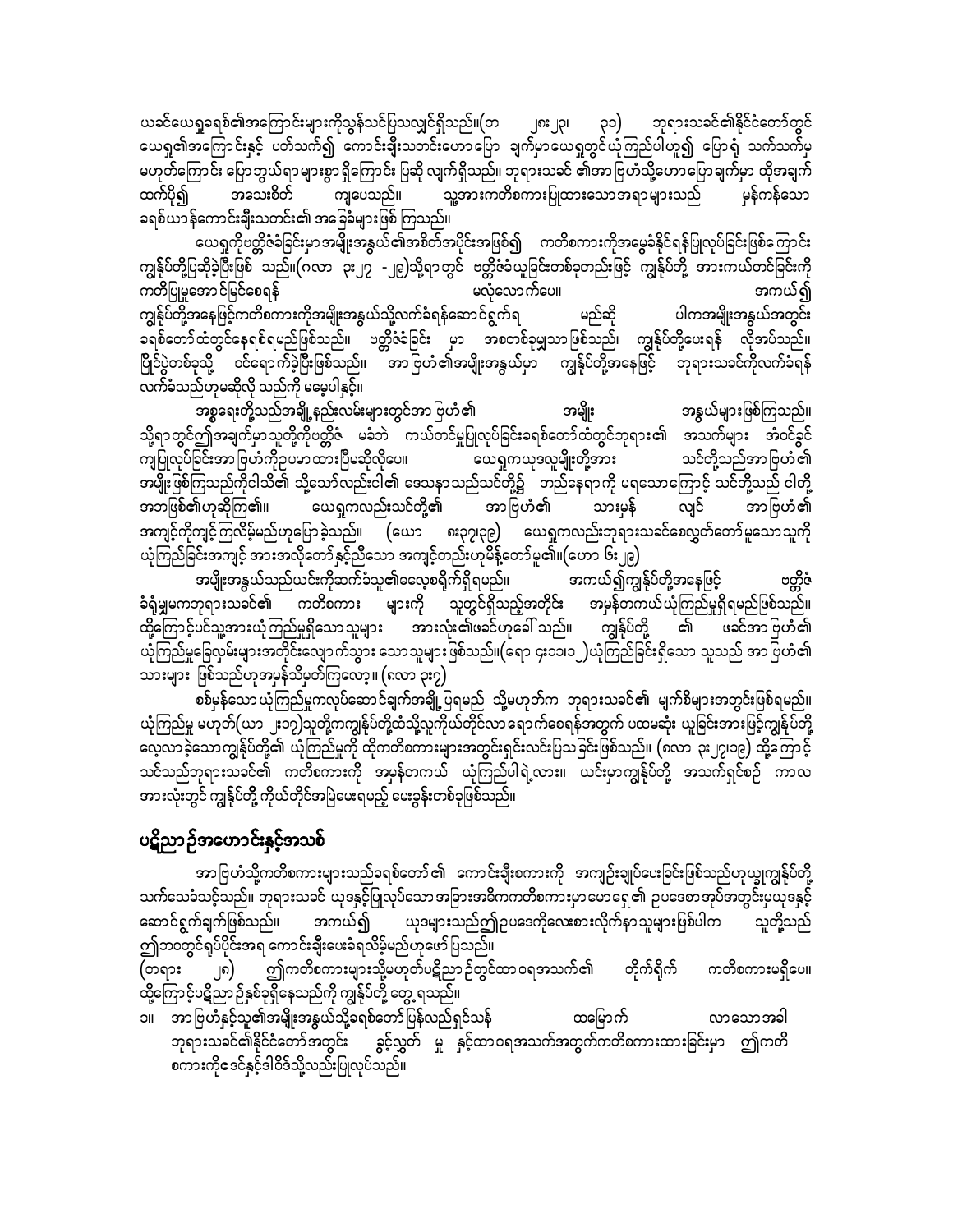အကယ်၍ ၂။ မောရှေလက်ထက်တွင်ယုဒလူမျိုးများသို့ သူတို့က ဘုရား သခင်ကမောရေသို့ပေးသော ဉပဒေကိုလိုက်နာလျှင် ဤလက်ရှိ ဘဝအတွင်းငြိမ်းချမ်းမှုနှင့် ပျော်ရွှင်မှုအတွက်ကတိစကားထားခြင်းများ

ဘုရားသခင်ကအာဗြဟံအားဘုရားသခင်၏ နိုင်ငံတော်တွင် ခွင့်လွှတ် မှုနှင့်ထာဝရအသက်ကိုကတိစကားထားခဲ့သည်။ သို့ရာတွင် ယင်းမှာ ယေရှု၏ အသက်စတေးခြင်းမှတဆင့်သာဖြစ်နိုင်သည်။ ကြုံအချက်ကြောင့်ပင် လက်ဝါးကပ်တိုင်ပေါ် တွင်ခရစ်တော် ၏ သေခြင်းမှာ အာဗြဟ်သို့ ကတိ စကားကို တည်ပြုခဲ့သည်ဟုဖတ်ရသည်။ (၈လာ ၃း၁၇၊ ရော ၁၅း၈၊ ဒံ ၉း၂၇၊ ၁ကော ၁း၂၀)ထို့ကြောင့် သူ၏အတွေးမှာ မ္မေသစ်ကျမ်း၏အတွေးဖြစ်သည်။(မ ၂၆း၂၈) ယေရှက ကျွန်ုပ်တို့အားသူ၏သွေးကိုကိုယ်စားပြုလျှက်ထိုအရာ များကိုသတိရစေရန်စပျစ်ဝိုင်ခွက်ကိုပုံမှန်သောက်ရမည်ဟုပြောခဲ့သည်ကိုအမှတ်ရရမည်။ (၁ကော ာ<br>အေး၂၅)ဤခွက်သည်ကျွန်ုပ်၏ သွေးထဲမှပဋိညာဉ်သက်ဖြစ်သည်။(လု ၂၂း၂၀) အကယ်၍ကျွန်ုပ်တို့အနေဖြင့်ထိုအရာများကို နားမလည်ပါက ယေရှုနှင့်သူ၏အလုပ်ကို အမှတ်တရအဖြစ်မုန့်ဖွဲလှီးခြင်းမှာ အကျိုးမရှိပေ။

ဘုရားသခင်၏နိုင်ငံတော်အတွင်းယေရှု၏ အသက်စတေးမှုက ခွင့်လွှတ်မှုနှင့်ထာဝရအသက်ကိုဖြစ်စေသည်။ ထို့ကြောင် အာဗြဟံသို့ ပေးသောကတိစကားများကိုသေချာစေသည်။ သူသည်သာ၍ မြတ်သော သူက ပဋိညာဉ်တရား၏အာမခံဖြစ်သည်။(ဟေဗြဲ ၇း၂၂) (ဟေဗြဲ ၁၀း၉)ကယေရှု၏ ဒုတိယပတ်ကို တည်စေခြင်းငှာ ပထမပတ်ကို ပယ်ပါဟုပြောဆိုသည်။ ယင်းမှာ ယေရှုက အာဗြဟံသို့ ကတိစကားများကို ခိုင်မာစေသောအခါ မောရှေမှတဆင့် ပေးသော သဘောတူညီချက်ဖြင့်ပြီးစီးအောင် ဆောင်ရွက်ခဲ့ကြောင်းကိုပြဆိုသည်။ သဘောတူညီချက်ကို အခြား ပဋိညာဉ်သစ်တစ်ခုကိုသေချာစေမှုနှင့် ပတ်သက်၍စာပိုဒ်၏ ယေရှကသူ၏သေခြင်းအားဖြင့် ဖော်ပြချက်မှာ ပထမပဋိညာဉ်တရားကိကောင်းစေတော်မူ၏။ ရွေ့လျော့၍ ကောင်းသော အရာမည်သည်ကား ကွယ်ပျောက်ခြင်းသို့ ရောက်လှသတည်း။(ဟေဗြဲ ၈း၁၃)

ယင်းမှာခရစ်တော်နှင့်ပတ်သက်သောပဋိညာဉ်ကို ပထမပြုလုပ် သော်လည်း သူသေဆုံးသည့်တိုင်ထိုအရာမှလက်တွေ့ အကောင်အထည်ဖော်မှု အဆင့်ကိုပြည့်ပြည့်ဝ၀ရောက်မလာသည်ကိုဆိုလိုသည်။ ထို့ကြောင့် ထိုအရာကို ပဋိညာသ်သစ်ဟုခေါ် သည်။ မောရှေ့မှတဆင့်ပြုလုပ်သော ပဋိညာဉ်ဟောင်း၏ အဓိကမှာယေရှု၏လုပ်ငန်းစဉ်များကိုရှေ့သို့ညွှန်းဆိုရန်နှင့်ခရစ်တော်နှင့် ပတ်သက်သောကတိစကားများတွင်ယုံကြည်မှု၏အရေးပါမှုကိုမီးမောင်းထိုးပြသည်။ (၈လာ ၃း၁၉၊၂၁)အပြန်အလှန်အားဖြင့် ခရစ်တော်တွင်ယုံကြည်မှုက မောရှေသို့ ပေးသော ဥပဒေ၏မှန်ကန်မှုကိုခိုင်မာစေသည်။(ရော ၃း၃၁)ပေါလကယင်းကို အကျဉ်းချုပ်လိုက်သည်။ တမူထူးခြားစွာ ယုံကြည်ခြင်းအားဖြင့်ဖြောင့်မတ်ရာသို ့ရောက်စေခြင်းငှာ ပညတ်တရားသည်ခရစ်တော် ထံသို့ကိုပို့ဆောင်၍ ငါတို့၏ အကိန်းဖြစ်သတည်း။(၈လာ ၃း၂၄)ထို့ကြောင့်ပင်မောရှေမှတဆင့် ဥပမာကို ထိမ်းထားသဖြင့်ယနေ့တိုင်ကျွန်ုပ်တို့အတွက် လေ့လာ ရန်အကျိုးရှိဘဲဖြစ် သည်။ ထိုအချက်များသည်ပထမအကြိမ်ဖတ်ရုံဖြင့်နားလည်ရန်မလွယ်ကူပေ။

ကျွန်ုပ်တို့ကအောက်ပါအတိုင်းအကျဉ်းချုံးနိုင်သည်။ ခရစ်တော်နှင့်ပတ်သက်၍အာဗြဟံသို့ပေးသော ကတိစကားများ - ပဋိညာဉ်သစ် မောရှေသို့ပေးသောသဘာဝနှင့်ဆက်စပ်နေသော အစ္စရေးသို့ပေးသည့်ကတိစကားများ - ပဋိညာဉ်ဟောင်း မွေသစ်ကျမ်းဟောင်းအဆုံးသစ်ခဲ့သည်။(ကော ခရစ်တော် ၏သေခြင်း၊ ၁၇)ပဋိညာဉ်သစ်သည်ဆောင်ရွက်မှုလုပ်ငန်း အတွင်းသို့ဝင်လာခဲ့သည်။

ထို့ကြောင့်ပင်စုပေါင်းဝတ်ပြုခြင်း၊ ဉပုတ်သီလစောင့်ခြင်းစသော ပဋိညာဉ်ဟောင်း၏ အပိုင်းဖြစ်သောအရာများသည်ယျွအခါ မလိုအပ်ပေ။ လေ့လာမှု ၉.၅ကိုကြည့်ပါ။ သူတို့ကနောင်တရပြီး ခရစ်တော်ကို လက်ခံသော အခါ ပဋိညာဉ်သစ်သည်သဘာဝဖြစ်သော အစ္စရေးတို့နှင့်ဆောင်ရွက်လိမ့်မည်။ မည်သည့်ဂျူးလူမျိုးပင်ဖြစ်စေ ထိုအရာကိုယ္ခုလုပ်ဆောင်ပြီး ယေရှုသို့ ဗတ္တိဇံခံယူလျှင်ချက်ခြင်းပင် ပဋိညာဉ်အသစ်အတွင်းသို့ ဝင်ရောက်နိုင်သည်။(ယင်းတွင် Jeul/ Gentile ခွဲပြားမှုမရှိပေ။)(၈လာ ၃း၂၇-၂၉)

ှုး၁၄-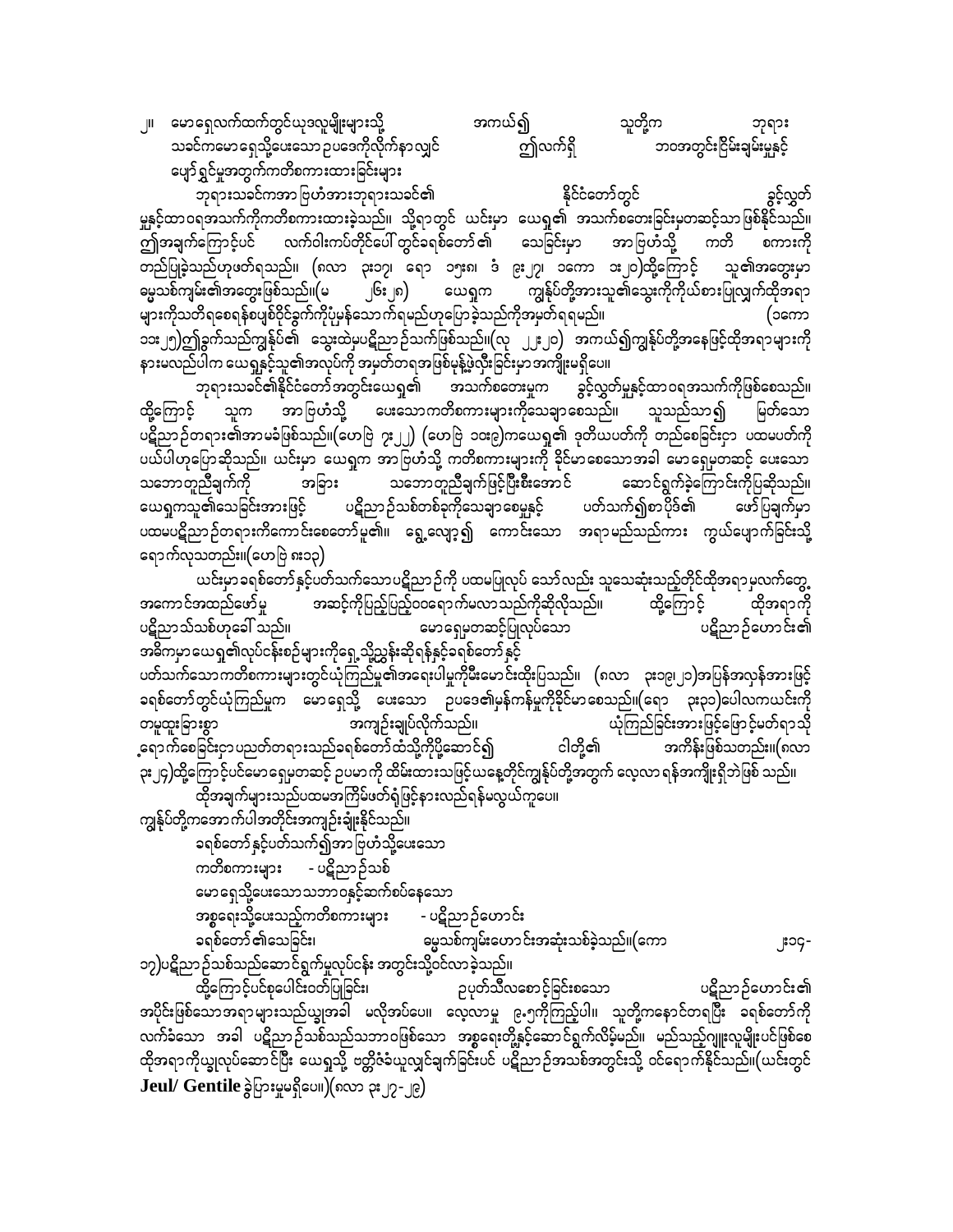ထိုအရာများကိုမှန်ကန်စွာနှစ်ခြိုက်ဆောင်ရွက်ခြင်းက ကျွန်ုပ်တို့အား ဘုရားသခင်၏ သိနားလည်စေလိမ့်မည်။ ကတိစကားများ၏သေချာစေမှုကို သံသယရှိသူများကရှေးဦးခရစ်ယာန်တရားဟောဆရာများအားအပြုသဘော ဟောပြောချက်များမပေးကြဟု မမျှမကဒွတ်ဒဲခဲ့ကြသည်။ ခရစ်တော်၏ ကွယ်လွန်မှုကြောင့်ဘုရားသခင်၏ သူ၏ကတိစကားများ အခိုင်အမာ ဖြစ်စေမှုကြောင့် သူတို့ စကားများသည်အပေါ် ယံဖြစ်ရပ်များမဟုတ် ပြောသော .<br>လုံးဝသေချာ သောဟောပြောချက်များအဖြစ်သည်ဟုပေါလကပြန်ပြောခဲ့သည်။ ဘုရားသခင်သည်သစ္စာ နှင့်ပြည့်စုံတော်မူသကဲ့သို့သင်တို့ဆီသို့ငါ တို့ပေးလိုက် သော စကားသည်ဟုတ်မှန်၏ဟူ၍လည်းကောင်း၊ မဟုတ်မမှန်ဟူ၍ လည်းကောင်းမဆိုလို၊ ကိုယ်တော်မှာ ဟုတ်မှန်၏ဟူ၍သာဆိုလိုသည်။ ထိုသင်မှာ ဘုရားသခင်၏ကတိတော် ရှိသမျှတို့သည်ငါတို့အားဖြင့် ဘုန်းအသရေတော်ကို ထင်ရှားစေခြင်းအလို့ငှာ ဟုတ်မှန်၏ဟူ၍ လည်းကောင်း၊ အာမင်ဟူ၍လည်းကောင်း ဖြစ်သတည်း။ (၂ကော ၁း၁၇-၂၀)

#### ၃.၅ ဒါဝိဒ်သို့ကတိစကား

အာ ဗြဟံနှင့်အခြားဘုရားသခင်၏ကတိစကားများလက်ခံသူများကဲ့သို့ ဒါဝိဒ်တွင်လွယ်ကူသောဘဝတစ်ခုမရှိပေ။ သူသည် ခရစ်တော်မပေါ်မီနှစ် ၁၀၀၀တွင် အစ္စရေးနိုင်ငံ၏မိသားစုပြီးတစ်ခုမှ အငယ်ဆုံးသား အဖြစ်ကြီးပြင်း လာခဲ့သည်။ သူသည်သိုးများကို ထိန်းကျောင်းပြီးသူများကို ဆရာလုပ်လိုသော အကိုကြီးများ၏ တောက်တို လက်တောင်းပြေးလွှားလုပ်ကိုင် ပေးရသည်။

ချဉ်းကပ်ခဲ့သော ၁၅-၁၇)ဤအချိန်အတွင်းထိုအချိန်ကလူအနည်းငယ်က (၁ရာ -<br>ဘုရားသခင်တွင်ယုံကြည်မှုကိုအခွင့်တစ်ခုအထိသင်ကြားခဲ့ရသည်။

အစ္စရေးများအနေဖြင့်သူတို့ရန်လိုသောအိမ်နီးချင်းနိုင်ငံဖြစ်သာပါ လက်စတိုင်း၏ အဆုံးစွန်သောစိန်ခေါ် မှုနှင့်ရင်ဆိုင် သူတို့ကသူတို့၏လူတစ်ယောက်အား ချွန်ပီယံ လက်စတိုင်း ရမည့်နေရာသို့ ခဲ့သည်။ ရောက်လာ တိုက်ခိုက်မှုအတွင်းအနိုင်ရသူက လူ့ဘီလူးကြီးရှိလိယက်နှင့်တိုက်ခိုက်ရန်စိန်ခေါ်ခြင်းခံရသည်။ ဂျူးလူများကိုအုပ်ချုပ်ရမည်ဟူသော နားလည်မှုဖြစ်သာဘုရားသခင်၏ ကူညီမှုဖြင့်ဒေးဗစ်သည်ရှိလိယက်အား သိုင်းကြိုးတစ်ခုကို အသုံးပြုခြင်းအားဖြင့်အနိုင်ရရှိခဲ့သည်။ ယင်းကသူ့အားသူတို့၏ ဘုရင် Saul ထက်ပို၍ ထင်ရှားစေသည်။ ကဒါဝိဒ်သို့နောက်အနှစ် ၂၀တိုင်အောင် တောင်ပိုင်း အစ္စရေးတွင်ကြွက်တကောင်ကဲ့သို့ပိုက်စိတ်တိုက်လိုက်လံရှာဖွေကာ နှိပ်ကွပ်မှု အားဖြင့် မှန်ကန်ကြောင်းပြဆိုခဲ့သည်။

ရန်ဖန်ရန်ခါပင်ဒါဝိဒ်သည်ဘုရင်ဖြစ်လာခဲ့ပြီးသူ့ဘဝ၏ ကြမ်းတမ်းမှု ဖြစ်ပေါ် ချိန်အတွင်းဘုရားသခင်၏ချစ်ခြင်းမေတ္တာကို သူ့အားသူ၏ ဘရားသခင်အတွက် နှစ်သက်ကြောင်းပြသရန် ကျောင်းဆောင်တစ်ခုဆောက် လုပ်ရန် <sup>ီ</sup> ဆုံးဖြတ်ခဲ့သည်။ ဘုရားသခင်ထံမှ ပြန်ကြားမှုမှာဒါဝိဒ်၏ သား ဘုရားသခင် ကဒါဝိဒ်သို့ ဆော်လမွန်သည်ဘုရားကျောင်းတစ်ခုကိုဆောက်လုပ်လိမ့်မည်။ အိမ်တစ်လုံး ဆောက်လုပ်လိုခဲ့သည်။(၂ရာ ၇း၄-၃)ထို့နောက် အာ ဗြဟႆအားပြောကြားချက်များကို ထပ်၍ပြောပြီးအခြားအသေးစိတ်အချို့တွင် လည်း ဖြည့်ဆည်းပေးသေအသေးစိတ်ကတိစကားတစ်ခုကိုလိုက်နာသည်။ နေ့ရက်များဖြည့်ဆည်းပြီးသည့်အခါ သင်သည်ဖခင်နှင့်အတူ အိပ်စက် လိမ့်မည်။ ကျွန်ုပ်ကကမ္ဘာကြီး၏ပြင်ပသို့ထိုးထွက်မည့် ကျွန်ုပ်က အမျိုးအနွယ်။ သူ၏နိုင်ငံတော်ကိုတည်ထောင်လိမ့်မည်။ သူ၏ကျွန်ုပ်အမည်ဖြင့်အိမ်တစ်လုံး တည်ဆောက်လိမ့်မည်။ ကျွန်ုပ်ကသူ၏ နိုင်ငံတော်၏ပလ္လင်ကိုအမြဲ တည် ဆောက်လိမ့်မည်။ .<br>ကျွန်ုပ်သည်သူ၏ဖခင်ဖြစ်ပြီးသူသည် ကျွန်ုပ်၏ သားဖြစ် လိမ့်မည်။ အကယ်၍သူကဒုစရိုက်ကျူးလွန်လျှင် ကျွန်ုပ်က သူ့အား လူကြီးငယ်ကလေးငယ်များ၏ အစင်းကြောင်းများဖြင့် အောင်ဆုံးမလိမ့်မည်။ ကျိုးနွံ လူကြီး၏အတံဖြင့် သို့ရာတွင်ကျွန်ုပ်ကအဒေးသို့ပို့လွှတ် လိုက်သော  $\bf{Saul}$  ထံမှယူလိုက်သကဲ့သို့ကျွန်ုပ်၏ကံကြမ္မာကသူ့ထံမှ အဒေးသို့ခွဲခွာသွား လိမ့်မည်မဟုတ်ပေ။ အိမ်နှင့်နိုင်ငံတော်သည် အမြဲတည်ဆောက်ပြီးဖြစ်လိမ့်မည့် ပလ္လင်သည်အမြဲတည် ဆောက်ပြီးဖြစ်လိမ့် မည်။  $(3c<sub>-1</sub> c<sub>0</sub>)$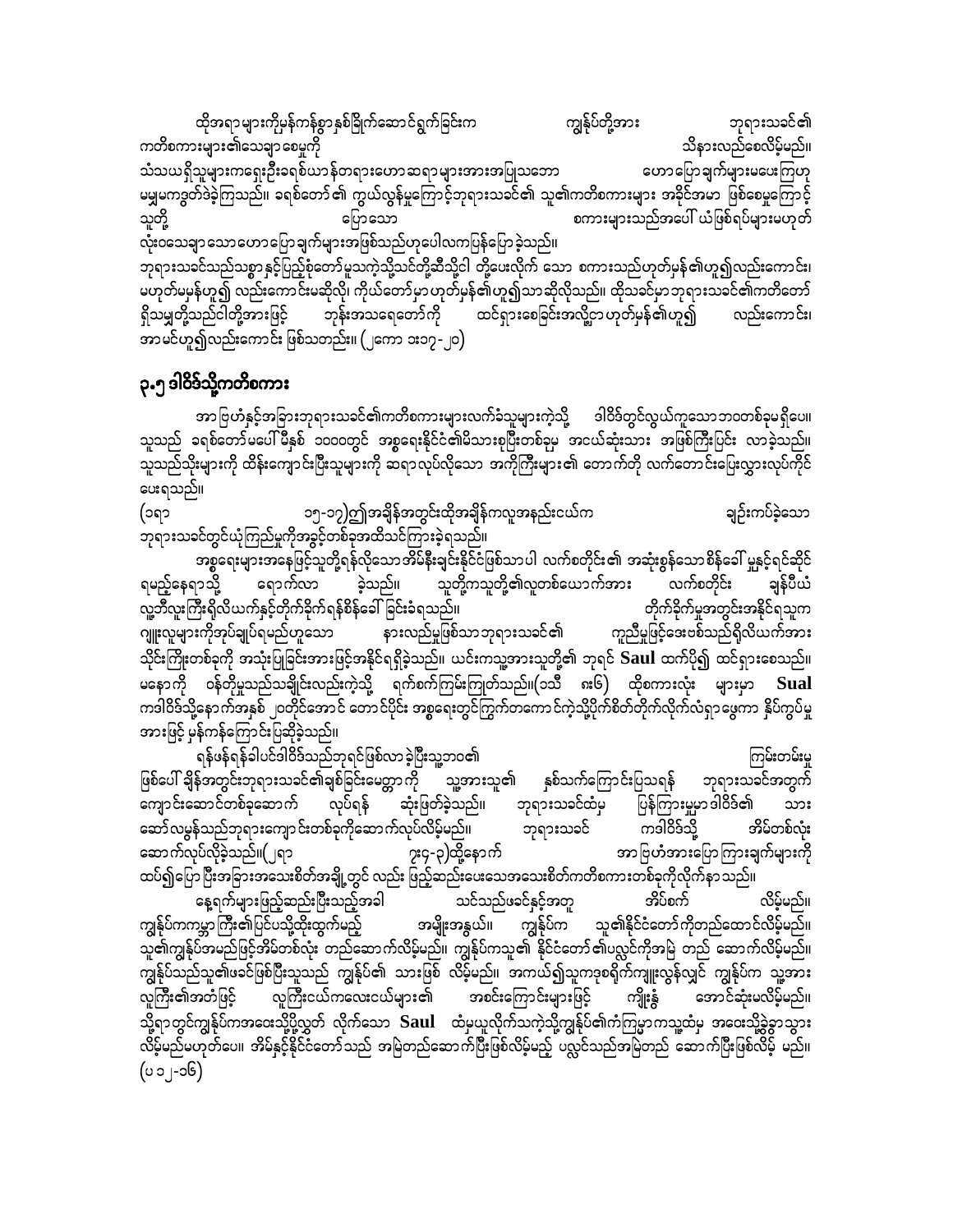ကျွန်ုပ်တို့၏ယခင်လေ့လာမှုများမှကျွန်ုပ်တို့အနေဖြင့် အမျိုးအနွယ်ကို ယေရှုအဖြစ် မျှော်မှန်းနိုင်လိမ့်မည်ဖြစ်သည်။ သူ၏ သားအဖြစ်ဖော်ပြမှု(၁ရာ ဘုရားသခင်၏ ၇း၁၄)ကသမ္မာကျမ်းစာ ၏ အခြားအပိုင်းများထဲမှ အခြားသော ရည်ညွှန်းချက်များစွာတို့ကဲ့သို့ ဤအချက်ကိုခိုင်မာ စေသည်။ း<br>\*\*ငါသည်ကား---- ဒါဝိဒ်၏အပြစ်အနွယ်ဖြစ်၏။<sup>ာာ</sup> (ဗျာ ၂၂း၁၆) \*\*ဒါဝိဒ်၏အမျိုးဖြစ်တော် မူထသော သေခြင်းမှထမြောက် တော်မူ၍ သန့်ရှင်းသောဝိညာဉ်အားဖြင့်<sup>သာ</sup> (ရော ား၃) ့<br>\*\*ထိုသူ၏အမျိုးအနွယ်ထဲ၌ ဘုရားသခင်သည် ကတိတော် အတိုင်း ကယ်တင်သောသခင်ယေရှုကိုအစ္စရေးလူမျိုး တို့အား ပေါ် ထွန်းစေတော်မူ<sup>ပြု<sup>းဝ</sup> (တ ၁၃း၂၃)</sup> သူမ၏သားတော်ယေရှုနှင့်ပတ်သက်၍ တမန်တော်က မာ ရီအားပြောခဲ့သည်။ အပျိုမ သူ့အဘဒါဝိဒ်၏ရာဇပလ္လင်ကိုထာဝရ ဘုရားသခင်သည် သူ့အားပေးတော်မူမည်။ ထိုသူသည်လည်း ယာကုပ်အမျိုးအနွယ်ကို အစဉ်မပြတ်အုပ်<mark>စိုးလိမ့်</mark>မည်။ သူ၏နိုင်ငံသည် လည်းဆုံးရှုံးခြင်းမရှိစေရ။(လု း၃၂၊၃၃)ဤအချက်ကိုဒါဝိဒ်၏ အမျိုးအနွယ်မှယေရှုသို့ပေးသော ကတိစကားကိုအသုံးပြုခြင်းဖြစ်သည်။ (၂ရာ ၇း၁၃) အမျိုးအနွယ်ကိုယေရှုအဖြစ်ခိုင်မာစွာသတ်မှတ်မှုနှင့်အတူအသေးစိတ်အချက်အလက် များစွာ တို့မှာလည်းယျွအခါပို၍ ပီပြင်လာပေသည်။

#### ၁။ အမျိုးအနွယ်

သင်သည်အသက်ကာလစေ့၍ဘိုးဘေးတို့နှင့်အတူအိပ်ပျော်သော အခါသင်၏ ရင်သွေး၊သင်မှဆင်းသက်သောသားလို ငါချီးမြှောက်၍ နိုင်ငံကိုတည်ထောင်မည်။ သူထိုင်သော ရာဇပလ္လင်ကို အစဉ်အမြဲငါတည်စေမည် သူ၏ ငါသည်သူ၏အဘဖြစ်သည်။ သူသည်လည်းငါ၏သားဖြစ်လိမ့်မည်။ (၂ရ၁ ၇း၁၂၊၁၄၊ ဆာ ၁၃၂း၁၀၊၁၁)အမျိုးအနွယ်ယေရှုသည်တိတိကျကျပင်ဒါဝိဒ်၏ မျိုးနွယ်ဆက်ဖြစ်သည်။ သို့တိုင်ဘုရားသခင်သည်သူ၏ဖခင်ဖြစ်သည်။ ဤအချက်ကို မွေသစ်တွင်ဖော်ပြထားသကဲ့သို့သံဝါသမပြုဘဲ မွေးဖွားမှုအားဖြင့် အောင်မြင်မှုရရှိနိုင်သည်။ ယေရှကိုသန္ဓေတည်၍ သန့်ရှင်းသော ဝိညာဉ်တော် အားဖြင့် မာရီဝမ်းဗိုက်တွင်ဘုရားသခင်က ထူးခြားစွာဆောင်ရွက်လိုက်သည်။ ထို့ကြောင့် တမန်တော်ကမှတ်ချက်ပြုသည်မှာ သန့်ရှင်းသော ဝိညာဉ် တော်သည် သင်၏အပေါ် မှာ ပြားကိုရောက်တော်မူ၍ အမြင့်ဆုံးသော ဘုရား၏တန်ခိုး အာနုဘော်တော်သည်သင့်ကိုလွှမ်းမိုးလိမ့်မည်။ ထိုအကြောင်းကြောင့်ထို သန့်ရှင်းသော သားကိုလည်းဘုရားသခင်၏ သားတော်ဟုခေါ် ဝေါ် သမုတ်ခြင်း ကိုခံရလိမ့်မည်။(လု ား၃၅)သံဝသမရှိဘဲမွေးဖွားခြင်းမှာ ဒါဝိဒ်သို့ပေးသော ဤ ကတိစကားကိုဖြည့်ဆည်းနိုင်သည့်တစ်ခုတည်းသော နည်းလမ်းဖြစ်သည်။

## ၂။ အိမ်တော်

သူသည်ငါ၏နာ မတော်ဖြင့်အိမ်ကိုဆောက်လိမ့်မည်ဟူသော (၂ရာ ၇း၁၃)အချက်ကယေရှုသည်လက်တွေ့ နှင့်ဝိညာဉ်ပိုင်း ဆိုင်ရာ နှစ်မျိုးစလုံးဖြင့် ဘုရားသခင်အတွက်ဘုရားကျောင်းတစ်ခုကိုတည်ဆောက်လိမ့်မည်ဟုဖော်ပြသည်။(ယောဇ ၄၀-၄၈)က ထောင်စုနှစ်(ယေရှုကမ္ဘာမြေပေါ် သို့ပြန်လာပြီးနောက် ဘုရားသခင်နိုင်ငံတော် ၏ပထမအနှစ် ၁၀၀၀)တွင်ဂျေရုဆလင်တွင်ဘုရား ကျောင်းတစ်ခုကိုတည်ဆောက်လိမ့်မည်။ ဘုရားသခင်၏ အိမ်မှာဘုရားသခင် နေထိုင်လိုသောနေရာဖြစ်သည်။(ဟေရှာ ၆၆း၁၊၂)ကယေရှ၏ နူတ်ကပတ် တော်ကို နိုမ်ချသောလူများ၏ နှလုံးသားများအတွင်းသို့ သူလာရောက် နေထိုင်လိမ့်မည်ဟုဆိုသည်။ ထို့ကြောင့် ယေရှုသည် စစ်မှန်သော ယုံကြည် သူများဖြင့်ပြုလုပ်ထားသောဘုရားသခင် သီတင်းသုံးနေထိုင်ရန်အတွက် ဝိညာဉ်ဘုရားကျောင်းတစ်ခုကိုတည်ဆောက်လျက်ရှိသည်။ ဘုရားသခင်၏ ကျောင်းတော် ၏ ယေရှက အခြေခံကျောက်တုံးအဖြစ် ယေရှုကို ဖော်ပြချက်(၁ပေ၂း၄-၈) နှင့်ခရစ်ယာန်များအားဘုရားကျောင်းတည်ဆောက်ရန် ကျောက်တုံးများအဖြစ် ယျွအခါနေသားတကျသွင်းတည်းလိုက်သည်။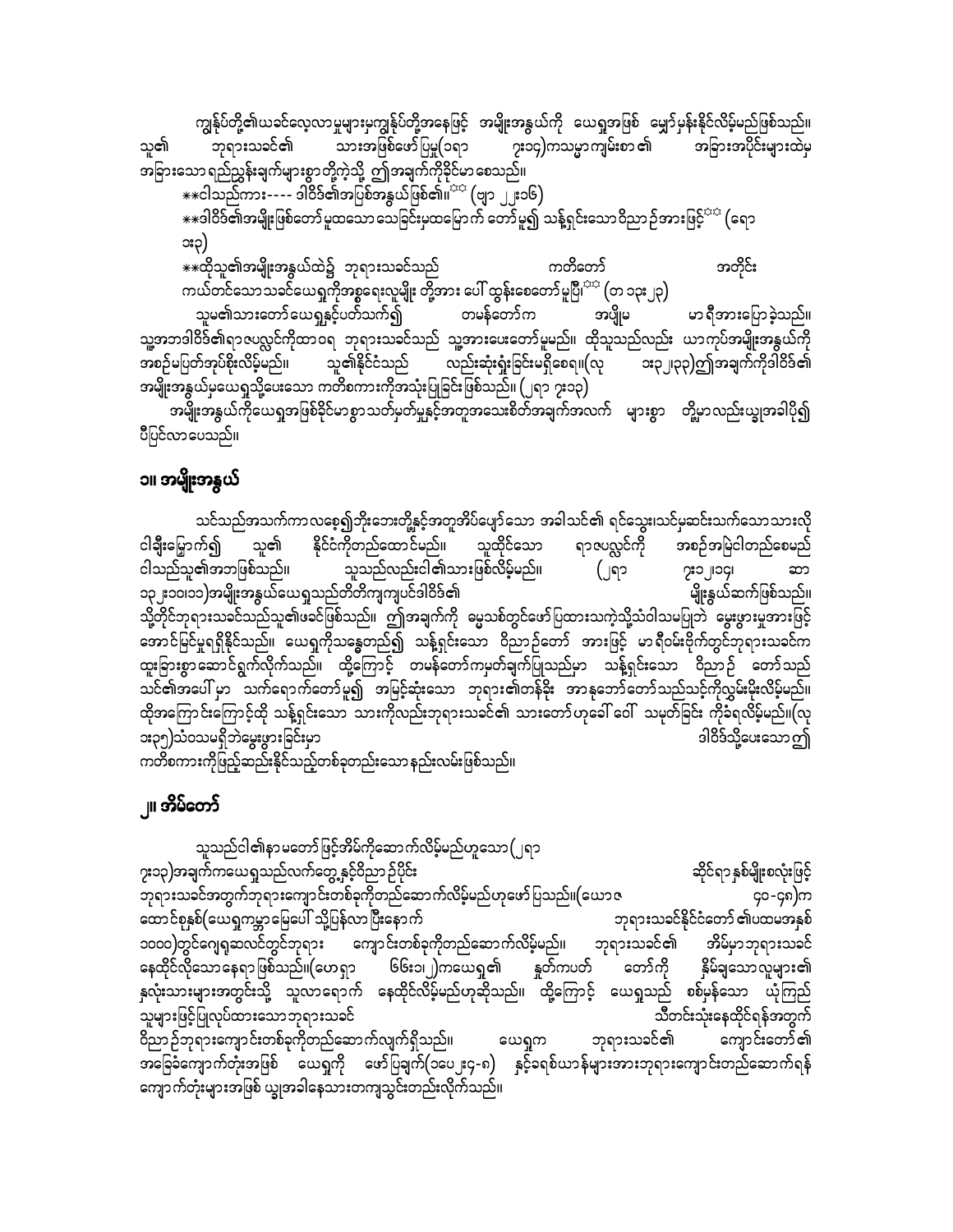# <mark>၃။ ပလ္လင်တော်</mark>

ကျွန်ုပ်ကခရစ်တော် ၏နိုင်ငံတော် ၏ပလ္လင်ကိုအစဉ်တည်ဆောက် လိမ့်မည်။ ဒါဝိဒ်၏အိမ်နှင့်နိုင်ငံတော်သည်အစဉ်တည် ဆောက်လိမ့်မည်။ (၂ရ၁ ၇း၁၃၊၁၆․ cp ဟေရှာ ၉း၆၊၇)ခရစ်တော် ၏နိုင်ငံတော် မှာအစ္စရေးနိုင်ငံ၏ ဒါဝိဒ်၏နိုင်ငံတော်အပေါ် တွင် အခြေခံလိမ့်မည်။ ယင်းမှာဘုရားသခင်၏ -<br>နိုင်ငံတော် ပေါ် ပေါက်လာမှုမှာအစ္စရေးနိုင်ငံတော်ပြန်လည်တည်ဆောက်မှုတစ်ခုကို ဖြစ်စေလိမ့်မည်။ ှ<br>လေ့လာမှု၅.၃ကိုဤအချက်ပို၍သိရန်ကြည့်ပါ။ ဤကတိစကားကိုဖြည့်ဆည်း၍ခရစ်တော်သည်ဒါဝိဒ်၏ပလ္လင်တော် သို့မဟုတ် အုပ်ချုပ်ရမည့်နေရာတွင်စိုးစံရမည်။ ဤအချက်မှာ ဂျေရုဆလင်တွင် အတိ အကျဖြစ်သည်။ ယင်းအချက်မှာထိုကတိစကားများ .<br>ကိုဖြည့်ဆည်းရန် အလို့ဌာကမ္ဘာပေါ် တွင် တည်ဆောက်ရမည့် နိုင်ငံတော်ကို အခြားသက်သေ ပြမှုဖြစ်သည်။

#### ၄။ နိုင်ငံတော်

သင်၏အမျိုးအနွယ်နှင့်သင်၏နိုင်ငံသည်ငါ့ရှေ့မှာ လိမ့်မည်။ အစဉ်အမြဲတည် တည်လိမ့်မည်ဟု သင်၏ရာဇပလ္လင်သည်လည်းအစဉ်အမြဲ ခါဝိခ် အားပြောလော့ဟုမိန့်တော်မူ၏။(၂ရာ <mark>၇း၁၆)ယင်းကဒါဝိဒ်သည်ခရစ်တော် ၏</mark> ထာ ဝရနိုင်ငံတော် တည်ဆောက်မှု၏မျက်မြင်သက်သေကိုအကြံပြုသည်။ ဤ ့<br>အချက်မှာခရစ်တော်ပြန်လည်ရှင်သန်ထမြောက်လာစေမည့်တိုက်ရိုက် မဟုတ်သော ကတိစကားဖြစ်သည်။ သို့မှသာသူ၏ ကျယ်ကျယ်ပြန့်ပြန့်တည်ဆောက်မှုကိုမြင်တွေ့ နိုင်မည်။ နိုင်ငံတော် ကိုယ်ပိုင်မျက်စိများဖြင့် ယေရှုက ဂျေရုဆလင်မှအုပ်ချုပ်သည်။

ဒါ်ဝိ§်သို့ကတိစကားထားသောအရာများမှာ နားလည်ရန်အလွန် အရေးကြီးသည်။ ဒါဝိဒ်ကထိုအရာများအားသေချာစွာ စီရင်၍မပျက်နိုင်သော နိစ္စထာဝရပဋိညာဉ်ကိုငါနှင့်ဖွဲ့ တော်မူပြီ။ ထိုပဋိညာဉ်သည်ချက်ခြင်း မပြည့်စုံ သော်လည်း ငါ့ကိုကယ်တင်ရာ အကြောင်း ငါအားရနှစ်သက်အကြောင်းဖြစ်၏။(၂ရာ ၂၃း၅)ထိုအရာများသည်ကျွန်ုပ်တို့၏ကယ်တင်မှုနှင့်လည်းဆက်စပ်လျက် ရှိသည်။ သူတို့တွင်ပျော် ရွှင်မှုမှာလည်းကျွန်ုပ်တို့၏ဆန္ဒဖြစ်သင့်သည်။ထို့ကြောင့်ထိုသင်ကြားမှုများအရေးကြီးလာအောင်အချက်များ ခရစ်ယာန်တရားဟောဆရာများကထိုအံ့ဘွယ်ရာအမှန်တ ရားများကို ရှေ့နောက် ပြုလုပ်ရသည်။ ညီညွှတ်မှုမရှိအောင်သင်ကြားမှုမှာ ဝမ်းနည်းဘွယ်ရာတစ်ခုဖြစ်ပေသည်။

- - - -<br>\*\*အကယ်၍ယေရှုသည်ရုပ်ဝတ္တုဖြင့်ကြိုတင်တည်ရှိခဲ့ပါ $\mathbf{i}.\mathbf{e}$  \_ \_ မမွေးဖွားမီလူတစ်ယောက်အဖြစ်တည်ရှိခဲ့မှုမှ ယေရှုသည် ဒါဝိဒ်၏ အမျိုးအနွယ်သို့မဟုတ် မျိုးနွယ်ဆက် ဖြစ် ကြောင်းထို ကတိစကားများမှာအဓိပ္ပါယ် ကင်းမဲ့မှုဖြစ်သည်။<sup>အအ</sup>

တွင်ဖြစ်ပါက ယေရှုအနေဖြင့်အစ္စရေး၏ဒါဝိဒ်၏ နိုင်ငံတော်ကို ပြန်လည်တည်ဆောက် နိုင်လိမ့်မည် မဟုတ် သကဲ့သ ပလ္လင်တော်သို့မဟုတ် အုပ်ချုပ်ရာနေရာမှအုပ်ချုပ်နိုင်လိမ့်မည် ို့ဒါဝိဒ်၏ မဟုတ်ပေ။ ထိုအရာများသည်ကမ္ဘာပေါ် တွင်အတိအကျရှိသကဲ့ သို့သူတို့၏ပြန်လည်တည်ဆောက်မှုသည်လည်းအလား တူနေ ရာတွင်ပင်ရှိရမည်။<sup>အအ</sup>

## ဆော်လမွန်တွင်ဖြည့်ဆည်းမှု

ဒါဝိဒ်၏သားဆော်လမွန်သည်ဒါဝိဒ်သို့ကတိစကားမျာ<mark>း၏</mark> အချို့ အစိတ်အပိုင်းကိုဖြည့်ဆည်းပေးခဲ့သည်။သူကဘုရားသခင် အတွက် ကျောင်းတော်တစ်ခုတည်ဆောက်ခဲ့သည်။(၃ရာ ၅-၈)သူ့တွင် .<br>အလွန် အောင်မြင်သောနိုင်ငံတော်တစ်ခုရှိသည်။ ကမ္ဘာအနှံ့ အပြားနေရာအားလုံးမှ လူများသည် ေဆာ်လမွန်အားဂါရဝပြုရန် ၁၀)ဘုရားကျောင်းအသုံးပြု .<br>မှုမကြီးမားသောဝိညာဉ်တော်ဆိုင်ရာ ဆော်လမွန်၏အုပ်ချုပ်မှုကခရစ်တော် ၏ နိုင်ငံတော်တွင်မြင်တွေ့ ရသည်။ ကောင်းချီးပေးမှုရှိခဲ့သည်။ ဒါဝိဒ်သို့ ကတိစကားများကြီးမားများပြားစွာ ဖြည့်ဆီးမှုကိုရှေ့သို့ညွှန်ပြလျက်ရှိသည်။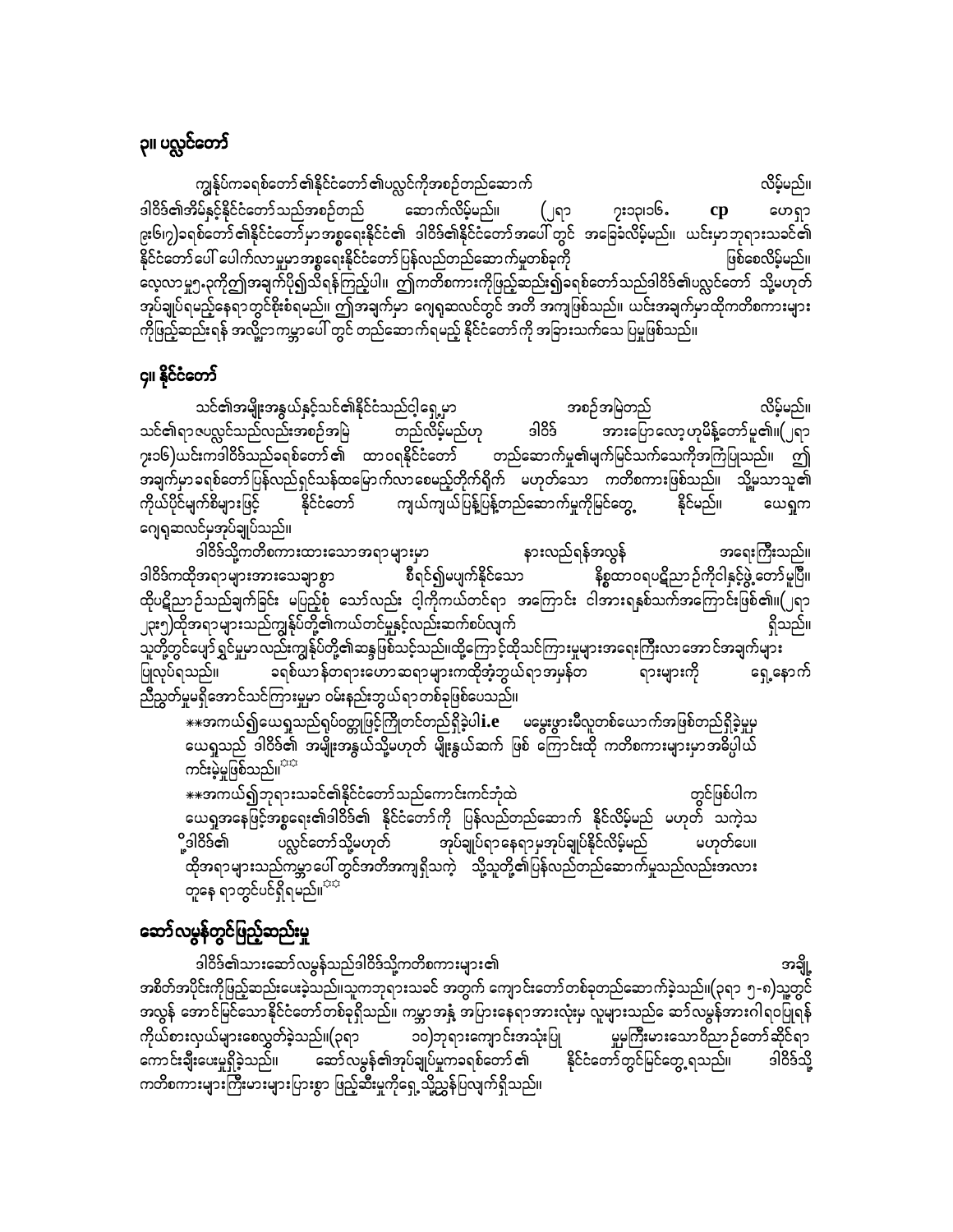အချို့ကဒါဝိဒ်သို့ကတိစကားများသည်ဆော်လမွန်တွင် ပြည့်စုံစွာ ဖြည့်ဆည်းပြီးဖြစ်သည်ဟုအခိုင်အမာပြောဆိုခဲ့သည်။ သို့ရာတွင်ယင်းမှာ အောက်ပါတို့အားဖြင့်ခွင့်မပြုနိုင်တော့ပေ။

– — — — –<br>◆ များစွာသောဓမ္မသတ်သစ်ကျမ်းသက်သေကအမျိုးအနွယ်သည် ဆော်လမွန် မဟုတ် ခရစ်တော် ဖြစ်သည်ဟုပြဆိုသည်။

- ◆ ဒါဝိဒ်ကသူ့ကိုပြုသော ဘုရားသခင်၏ ကတိစကားများကို အာဗြဟံသို့ပြု သော ကတိစကားများနှင့်ဆက်စပ်မှုပြုလုပ်ဟန်ရှိသည်။ (၅ ရာ ၁၇း၂၇ ်က ၂၂း၁၇၊၁၈)
- $\bullet$  အမျိုးအနွယ်၏နိုင်ငံတော်မှာအစဉ်ရှည်ကြာခဲ့သည်။ ဆောလမွန်၏ နိုင်ငံတော်မှာ ရှည်ကြာမှုမရှိ။
- $\bullet$  ဒါဝိဒ်ကကတိစကားများသည်ထာဝရအသက်နှင့် ဆက်စပ်နေသည်ဟု ဆိုခဲ့သည်။ ယင်းသည်သူ၏အနီးကပ်မိသားစုနှင့်ညွှန်းဆိုမှု တစ်ခုခုကို တားမြစ်ထားသည်။ ငါ့အမျိုးအနွယ်သည် ဘုရားသခင်ရှေ့တော်၌ မြဲမြံသည်မဟုတ်လော၊ သေချာစွာစီရင်၍မပျက် နိုင်သောနိစ္စထာဝရ ပဋိညာဉ်ကိုငါနှင့်ဖွဲ့ တော်မူခဲပြီ၊ထိုပဋိညာဉ်သည် ချက်ခြင်းမပြည့်စုံ စသော်လ<mark>ည်း ငါ့</mark>ကိုကယ်တင်ရာအကြောင်း <u>င္ပါ</u>အားနှစ်သက်ရာ အကြောင်း ဖြစ်သည်။ (၂ရာ ၂၃း၅)
- ဒါဝိဒ်၏အမျိုးအနွယ်သည်ဒုက္ခမှကယ်တင်ခြင်းခံရသည်။ **Messiah** ဖြစ်သည်။ (ဟေရှာ ၉း၆၊၇၊ ၂၂း၂၂) (ယော ၃၃း၅၊၆၊၁၅၊) (ယော ၇း၄၂)သို့ ရာတွင်ဆော်လမွန်သည်နောက်ပိုင်းတွင်ဘုရားသခင်ထံမှအဝေးသို့ ထွက်သွားခဲ့သည်။ (၃ ၁၃း၂၆)ယင်းမှာ ၁၁း၁-၁၃၊ အစ္စရေး၏ ရာ နေ့ ့<br>မျှော်လင့်ချက်ပြင်ပမသူများနှင့်သူ၏လက်ထပ်ထိမ်းမြားမှုကြောင့်ဖြစ်သည်။

## လေ့လာမှု ၃ မေးခွန်းများ

| <b>JIC</b>     | ဘုရားသခင်၏မည်သည့်ကတိစကားသည်အပြစ်ကျူးလွန်ခြင်းနှင့်           |                |
|----------------|--------------------------------------------------------------|----------------|
|                | အမှန်တရားအကြားတသမတ်တည်းသောကြိုးပမ်းမှုကိုမျှော်မှန်းပေးပါသလဲ | (က)            |
|                | နောၔ၏ကတိစကား                                                 |                |
|                | esင်၏ကတိစကား<br>(၁)                                          |                |
|                | ဒါဝိဒ်၏ကတိစကား<br>( ဂ)                                       |                |
|                | (ဃ) အာဗြဟံ၏ကတိစကား                                           |                |
| , JII          | ဒေင်၏ကတိစကားများနှင့်ပတ်သက်၍အောက်ပါမည်သည့်ဖော်ညွှန်း         | ချက်များသည်    |
| အမှန်ဖြစ်ပါသလဲ |                                                              |                |
|                | မြွေနဂါး၏အမျိုးအနွယ်သည်လူစီဖာ ဖြစ်သည်<br>(က)                 |                |
|                | ခရစ်တော် နှင့်အမှန်တရားသည်အမျိုးသမီး၏အမျိုးအနွယ်များ<br>(၁)  |                |
|                | ဖြစ်ကြသည်။                                                   |                |
|                | မြွေနဂါး၏အမျိုးအနွယ်ကိုဘုရားသခင်အားဖြင့် ယာယီအနာ<br>( ဂ)     | တရ ဖြစ်စေသည်   |
|                | အမျိုးသမီး၏အမျိုးအနွယ်ကိုခရစ်တော် ၏ သေခြင်းအားဖြင့်<br>(ဃ)   |                |
|                | ပွတ်တိုက်ချခြင်းခံရသည်။                                      |                |
| ρıι            | အာ ဗြဟႆံ၏အမျိုးအနွယ်သည်မည်သည့်နေရာတွင် အစဉ်အမြဲဖြစ်          | တည်နေပါသလဲ     |
|                | ကောင်းကင်ဘုံတွင်<br>(က)                                      |                |
|                | ( ခ) ဂေျရှဆလင်မြို့တော်ထဲတွင်                                |                |
|                | ( ဂ) ကမ္ဘာမြေပေါ် တွင်                                       |                |
|                | (ဃ)အချို့သည်ကောင်းကင်ဘုံတွင်၊အချို့တို့သည်ကမ္ဘာမြေပေါ် တွင်  |                |
| <b>GII</b>     | အောက်ပါတို့အနက်မည်သည်များသည်ဒါဝိဒ်သို့ပေးထားသော ကတိ          | များ ဖြစ်ပါသလဲ |
|                | သူ၏ကြီးမားသောမျိုးနွယ်ဆက်သည်အမြဲအုပ်စိုးလိမ့်မည်။<br>(က)     |                |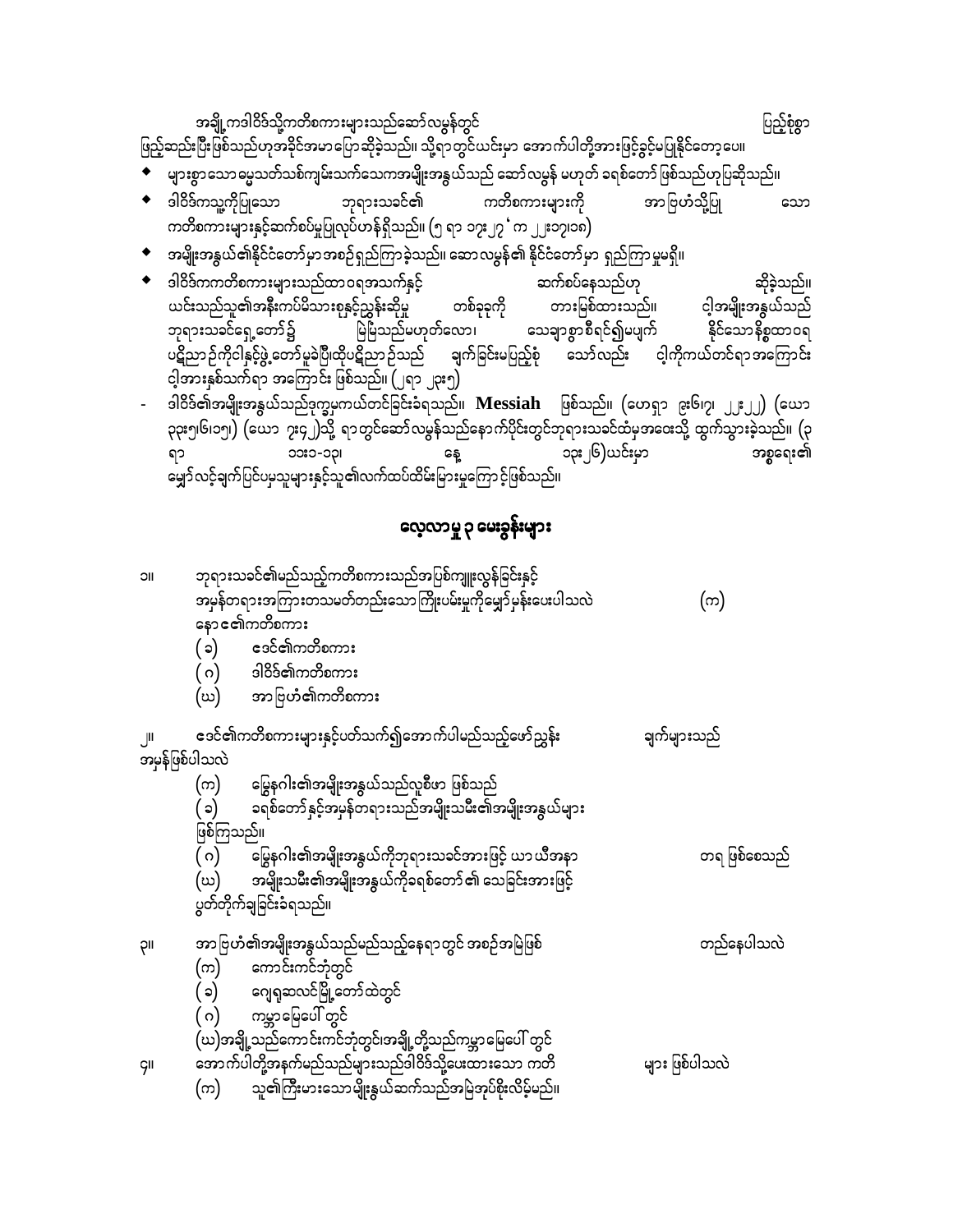သူ<mark>၏အမျိုးအ</mark>နွယ်သည်ကောင်းကင်ဘုံတွင်နိုင်ငံတော်တစ်ခု  $(\circ)$ 

လိမ့်မည်။

- 
- ( ဂ) အမျိုးအနွယ်သည်ဘုရား၏သားတော်ဖြစ်လိမ့်မည်။<br>(ဃ) သူ၏အမျိုးအနွယ်ယေရှုသည်ကမ္ဘာမြေပေါ် တွင် မမွေးဖွားမီ<br>ကောင်းကင်ဘုံတွင်နေထိုင်ရလိမ့်မည်။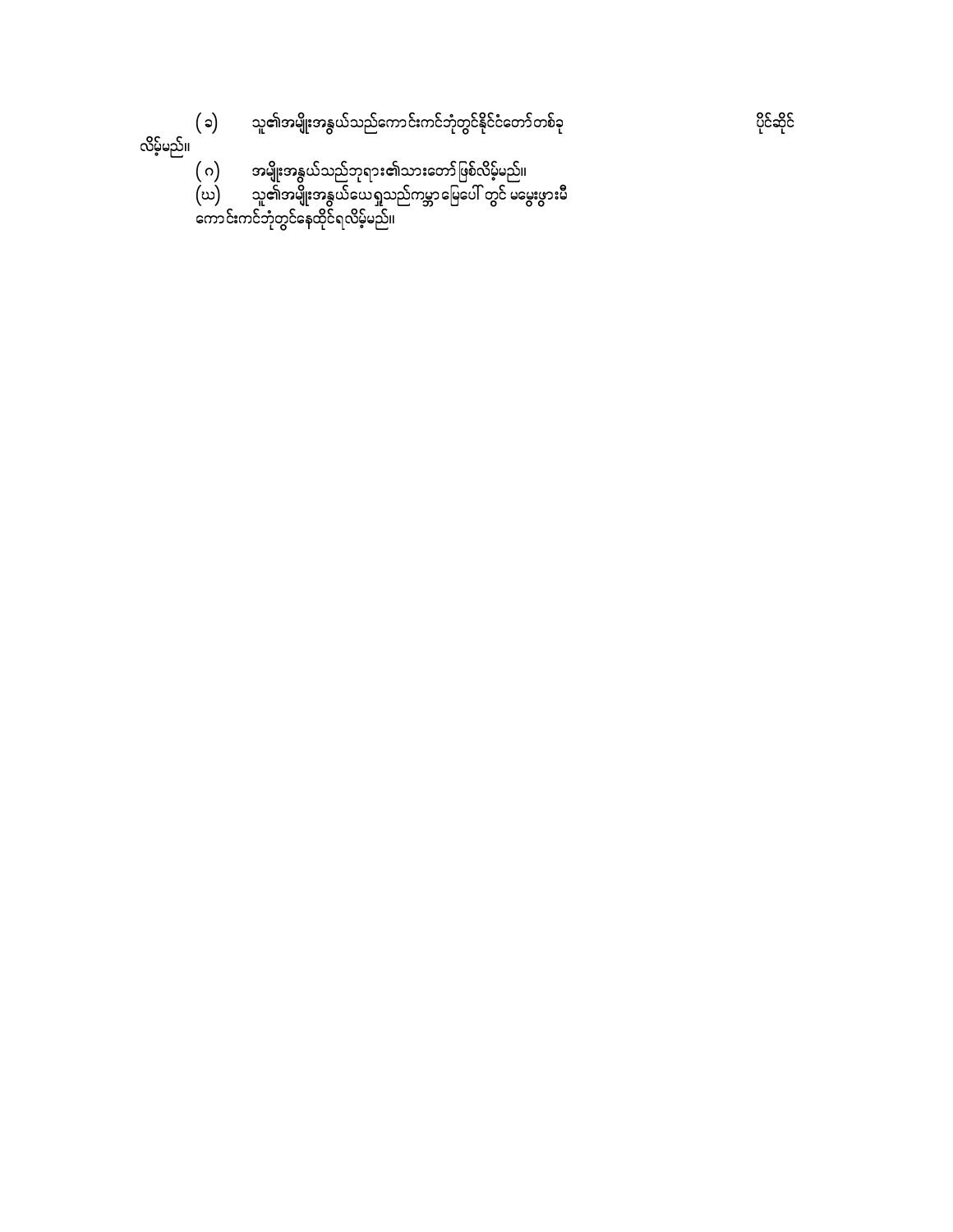## လေ့လာမှု ၄ ထာဝရဘုရားနှင့်သေခြင်းတရား

## **၄.၁ လူ၏သဘာဝ**

အချက်ဖြစ်သော လူသားများ၏အဓိကဖြစ်သည့်သေခြင်းတရား၏ အခြေခံအကြောင်း သေခြင်းတရားသို့မဟုတ်သူတို့၏ ကိုယ်ပိုင်သဘာဝနှင့် ပက်သက်၍ ကမ္မဌာန်းတရားကျင့်ကြံအားထုတ်ကြခြင်းတွင် ယင်းကဲ့သို့မိမိကိုယ်မိမိ အချိန်အနည်းငယ် သာ အသုံးပြုနေကြဟန်ရှိပေသည်။ မရှိခြင်း စစ်ဆေးမှု  $\, \mathfrak{m}$ မိမိကိုယ်ပိုင်အသိဉာဏ်ဗဟုသုတမရှိခြင်းကိုဦးတည်လျက်ရှိပြီ။ ထို့ကြောင့်ပင် သူတို့၏ဆုံးဖြတ်ချက်များသည်သူတို့၏ကိုယ်ပိုင်သဘာဝဆိုင်ရာဆန္ဒများ၏ စေ့ဆော်မှုအတိုင်းဘဝတစ်လျှောက်လုံးတွင်လူများ မျောပါလျက်ရှိကြလေသည်။ ငြင်းဆိုချက်တစ်ခုရှိသည်။ မည်၍မည်မျှပင်ကာကွယ်ထားသော်လည်း ဘဝသည်အလွန်တိုတောင်းသည့် အတွက်နောက်ဆုံးတွင်သေခြင်းတရားသည် ကျွန်ုပ်တို့ အပေါ် သို့ကျရောက်လာမည်ဖြစ်သည်။ သင့်ဘဝသည်ဘာအတွက်လဲ။ ထိုအရာမှာအ<mark>ခိုး</mark>အငွေ့ တစ်ခုသော်မှဖြစ်ပြီးအချိန်အနည်းငယ်အတွက်သာ ပေါ် လာကာအဒေးသို့ကွယ်ပျောက်သွားတော့သည်။ ကျွန်ုပ်တို့သည် သေအံ့သောသူဖြစ်ကြ၏။ မြေပေါ် မှာသွန်ပြီးလျင် နောက်တဖန်ကျုံး၍ မယူနိုင် သောရေနှင့်တူကြပါ၏။ လူသည်မြက်ပင် ကဲ့သို့နံနက်အချိန်၌ တိုးပွား တတ်လာ၏။ နံနက်အချိန်၌ ကားပွင့်လန်း၍တိုးပွားပါ၏။ ညဉီးအချိန်၌ ကား ရိတ်၍ညှိုးနွမ်းပါ၏။ (ယာ ၄း၁၄၊ ၂ရာ ၁၄း၁၄၊ ဆာ ှ<br>၉၀း၅၊၆) အမှန် တွေးတတ် သော လူတစ်ဦးဖြစ်သည့်မောရှေက ဤအချက်ကို အမှတ်ရကာ ဘုရားသခင် ပညာတရားကို နှလုံးသွင်းမိမည် အားလျှောက်ထားခဲ့သည်။ကျွန်ုပ်တို့သည် အကြောင်းကို နေ့ရက်ကာလကို ရေတွက်နိုင်စေခြင်းငှာ သွန်သင်တော်မူပါ။(ဆာ ၉၀း၁၂)ထို့ကြောင့်ဘဝသက်တမ်း၏ တိုတောင်းမှုအမြင်အရကျွန်ုပ်တို့က မှန်ကန်သော ဉာဏ်ပညာဆည်းပူးမှုကိုပထမဦးစားပေးဆောင်ရွက်ရမည်ဖြစ်သည်။

လူ၏သေခြင်းတရား၏နောက်ဆုံးအခြေအနေ ကွဲပြားခြား တုန့်ပြန်မှုမှာ နားသည်။ -<br>နောက်ဆုံးဖြစ်မှုကို အချို့ယဉ်ကျေးမှုဓလေ့ထုံးတမ်းများက ဆုံးရှုံးမှုနှင့် လျော့နည်းစေ၍ စေရန်သေခြင်းတရားနှင့်အသုဘကိုဘဝ၏ အပိုင်းအဖြစ် ဆောင်ရွက်ရန်ကြိုးပမ်းကြသည်။ခရစ်ယာန်ဘာသာ လူများကနောက်ပိုင်းတွင် ဆုပေးခံရမှုသို့မဟုတ်အပြစ်ပေးခံရမှု ခံယူထားကြသူများ၏ အဓိက ကျသော ၏အချို့နေရာများသို့သွားခြင်းဖြင့် သေခြင်းတရား ကိုရှင်သန်စေနိုင်သော မသေသည့် ဝိညာဉ်သို့မဟုတ်မသေမှု၏ .<br>အချို့အပိုင်းများမှာ သူ၏အတွင်းတွင် ရှိသည်ဟုနိဂုံးသတ်ထားကြသည်။

သေခြင်းတရားသည်လူသားအတွေ့အကြုံ၏ အခြေခံအကျဆုံး အခက်အခဲနှင့်ဝမ်းနည်းကြေကွဲမှုဖြစ်ပေရာ လူ၏စိတ်ကို စိတ်ပိုင်းဆိုင်ရာ ထိရောက်မှုကိုနည်းပါးစေရန်လေ့ကျင့်ထားကြရသည်။ ထို့ကြောင့် သေခြင်း တရားနှင့် လူသားတို့၏သဘာဝနှင့် ပတ်သက်၍ သီအိုရီအမှားများ ပေါ်ပေါက်လာခဲ့သည်။ အမြဲအဖြစ်ထိုအရာများကိုယင်း၏ အဓိကကျသော အပိုင်းနှင့် ပတ်သက်သော စစ်မှန်သောအမှန်တရားကိုတွေ့ရန်အလို့ငှာ သမ္မာကျမ်းစာဖြင့် စမ်းသပ်မှုများပြုလုပ်ရမည်ဖြစ်သည်။ သမ္မာကျမ်းစာတွင် ပထမဦးဆုံး မှတ်တမ်းတင်ထားသောအရာမှာ ကြောင်းသတိရသင့်သည်။ ဖြေဖြစ် ဒေင်ဉယျာဉ် အတွင်းမှ ဘုရားသခင်၏ရှင်းလင်းသောဖော်ညွှန်း မိန့်ဆိုချက်သောအကယ်၍သူသည်အပြစ်ကျူးလွန်ပါက မုချသေရ လိမ့်မည် ဟုသောအချက်ကိုဆန့်ကျင်လျက်(က ၂း၁၇)မြွေက အခိုင်အမာဆိုခဲ့သည်။(က၃း၄)သေခြင်းတရား၏ သင်သည်မုချကိန်းသေ မသေနိုင်ဟု နောက်ဆုံး ဖြစ်မှုနှင့်စုစုပေါင်းဖြစ်မှုကိုငြင်းဆို ပြော ဆိုရန်ကြိုးပမ်းမှုမှာ မှားယွင်းသော ာ အသံ လုံး၏စရိုက်လက္ခဏာတစ်ခုဖြစ်လာခဲ့သည်။ ဤသို့ဖြင့်မှားယွင်းသောအဆို ပြုချက်များကတစ်ခုမှ နောက်တစ်ခုသို့ အပြန်အလှန်အားဖြင့်(၁ကော ထပ်ဆင့် ၁၅း၁၃-၁၇)တွင်ဖော်ပြထား ပွားများ တော့သည်။ သကဲ့သို့နောက်တစ်ခုသို့ဦးတည်သွားလေသည်။ ပေါလသည် မှန်ကန်မှုတစ်ခုမှ ဤနေရာတွင် အခြားသို့ခုန်သွားသည်။(အကယ်၍ ---အကယ်၍---အကယ်၍---သတိပြုပါ)

-<br>ကျွန်ုပ်တို့၏မှန်ကန်သောသဘာဝကိုနားလည်ရန်သမ္မာကျမ်းစာက လူသားဖန်တီးမှုနှင့်ပတ်သက်၍မည်သည့်အချက်ကို ပြောသူကို ကျွန်ုပ်တို့ စဉ်းစားရန်လိုအပ်သည်။ အကယ်၍တိတိကျကျယူပါက ကျွန်ုပ်တို့သည် သဘာဝအားဖြင့်တိတိကျကျသာ ဖြစ်သည်ကို သံသယမရှိဘဲကျွန်ုပ်တို့ကို ထားခဲ့ပါ။ ထာဝရဘုရားသခင်သည်မြေမှုန့်ဖြင့်လူကိုဖန်ဆင်း၍ သူ၏ နှာခေါင်း ထဲသို့ဇီဝအသက် မှုတ်တော်မူလျှင် လူသည်အသက်ရှင်သောသတ္တဝါ ဖြစ်လာ ၏။ သင်သည်မြေမှုန့်ဖြစ်၍မြေမှုန့်သို့ပြန်ရမည်(က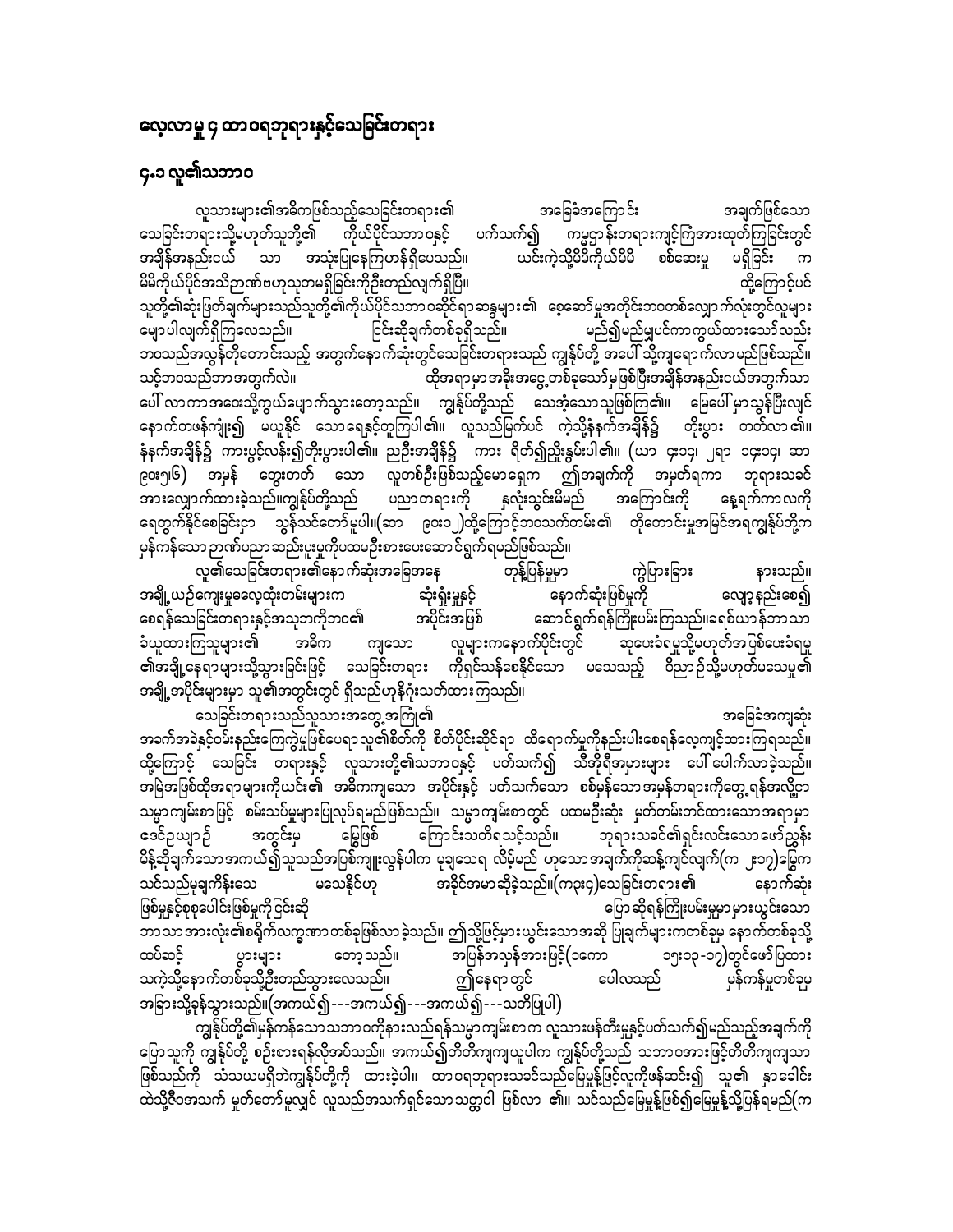၂း၇၊ ၃း၉)လူတွင် မသေ ဟူသော အချက်မှာလုံးဝထင်ကြေးပေးမှုမရှိပေ။ သေပြီးနောက်နေထိုင်ရ၍ သူနှင့် ပတ်သက်သော အပိုင်းများလည်းမရှိပေ။

လူသည်အခြေခံအားဖြင့်မြေမှုန့်များဖြင့်သာတည်ဆောက်ထားသည် ဟူသော အချက်အပေါ် တွင်သမ္မာကျမ်းစာက အလေးအနက်ထားသည်။ ကျွန်ုပ်တို့သည် ရွှံမြေဖြစ်ပါသည် (ဟေရှာ ၆၄း၈) လူသည်မြေသားဖြစ်သည်။(၁ကော ၁၅း၄၇) လူ၏အခြေသည် မြေမှုန့်ထဲတွင်ဖြစ်သည်။(ယောဘ ၃၄း၁၄၊၁၅)အာဗြဟံကသူသည်မြေမှုန့်နှင့်ပြာမှုန့်များသာ ဖြစ်သည်ဟု ဝန်ခံခဲ့သည်။(က ၁၈း၂၇) ဧဒင်တွင်ဘုရားသခင်၏အမိန့်ကိုနာခံခြင်းမပြုသည့် နောက်ပိုင်းတွင်ချက်ခြင်းပင်ထိုလူကိုလွှတ်လိုက်ပါ။ ဆန့်လျက်အသက်ပင်၏ အသီးကိုယူ၍မစားသင့်။(က၃း၂၄၊၂၂) သူသည်ထာဝရအသက်ကို ရခြင်းငှာလက်ကို အကယ်၍လူသည်သဘာဝအားဖြင့်သူ၏အတွင်း၌ မသေနိုင်သောအရာတစ်ခုရှိလျှင်ယင်းအရာမှာမလိုအပ်ပေ။

## <mark>အခြေအနေကိုလိုက်၍ဖြစ်</mark>သောအသက်မသေနိုင်မှု

ဓမ္မကျမ်းစာ ၏စဉ်ဆက်မပြတ်ထပ်တလဲလဲပေးနေသော သတင်းမှာ ခရစ်တော် ၏အလုပ်မှတဆင့်လူသည်ထာ ဝရအသက် နှင့်အသက် မသေနိုင် သမ္မာကျမ်းစာကဆိုသောအသက်မသေစေနိုင်မှု စေမှုကိုရရှိနိုင်မည့်နည်းလမ်းတစ်ခုကိုရှာနိုင်သည်ဟုဆိုသည်။ ယင်းမှာ အမျိုးအစားသာဖြစ်သည်။ထိုအချက်မှာ ရှာသောလုပ်ဆောင်ချက်အတွက် စိတ်ခံစားရမှု၏ ထာဝရ ဖြစ်မှုတစ်ခုအတွေးမှာ သမ္မာကျမ်းစာ ၏ ထောက်ခံမှု တစ်စုံတစ်ရာ မပါရှိပေ။ အသက်မသေနိုင်မှုကို ရရှိနိုင်မည့် တစ်ခုတည်းသောနည်းလမ်းမှာ ဘုရားသခင်၏ အမိန့်များကိုလိုက်နာခြင်းမှတဆင့်ဖြစ်ပေသည်။ ရိုသေ လေ့လာ မူအားကောင်းသောသူ၏ မှန်ကန်မှုအတွက်ဆုလာဘ်ဖြစ်သော ပြီးပြည့်စုံမှု အခြေအနေတစ်ခုအတွင်း မသေစေနိုင်မှုကိုအသုံးပြုရလိမ့်မည်။ အောက်ပါစာပိုဒ်များသည်ဤအသက်မသေစေမှုမှာ လိုက်၍ အခြေအနေကို သက်သေပြချက် ဖြစ်သည်ဟူသောအချက်ကိုလုံလောက်သော ဖြစ်သင့် သည်။ကျွန်ုပ်တို့အနေဖြင့် သဘာဝအလျောက်ပိုင်ဆိုင်သော အရာမဟုတ်ပေ။ \*\*ခရစ်တော်ကသေခြင်းအကြောင်းကိုပယ်ရှား၍ အသက်ရှင်ခြင်း အကြောင်းနှင့်မဖောက်ပြန်ခြင်းအကြောင်းကိုဝေံဂေလိ တရား အားဖြင့် ထင်ရှားစေတော်မူပြီ။<sup>အင</sup> (၂တိ ၁း၁၀၊ ၁ယော ၁း၂) လူသား၏အသားကိုမစား၊ အသွေးကို မသောက်လျှင် သင်တို့၌ အသက်မရှိ၊ ငါ၏အသားကိုစား၍ငါ၏အသွေးကို လည်းသောက် သောသူသည်ထာဝရအသက်ကိုရ၏။ ထိုသူကို နောက်ဆုံးနေ့၌ ငါထမြောက်စေမည်၊ ဤထာဝရ အသက်ကို သူ့ကိုပေးမည်။ (ယော ၆း၅၄၊၅၅) ဤမုန့်ကိုစားသောသူ သူသည်အသက်မှန့်ဖြစ်၏။ မည်သည် ကားအစဉ်မပြတ်အသက်ရှင်လိမ့်မည်ဟုခရစ်တော် ၏ အကြောင်းအကျိုး ဖော်ပြမှုကိုရှင်ယော ယန်အခန်းပြတွင် တလျှောက်လုံး ဖော်ပြထားသည်။(ယော ၆း၄၇၊၅၀၊၅၁၊၅၇၊၅၈) ဘုရားသခင်သည်ယုံကြည်သူကျွန်ုပ်တို့အား အသက်ကို ထာ၀ရ ပေးတော်မူ၍ ဤအသက်သည်လည်းသားတော်၌ ပါ၏။(၁ယော ၅း၁၁) ခရစ်တော်တွင်ယုံကြည်မှုမရှိသူများအတွက် အသက်ရှင်ခြင်း မျှော်လင့်ချက်မရှိနိုင်၊ အသက်ရှင်ခြင်းဖြစ်နိုင်သည်။ ခရစ်တော်တွင်ယုံကြည်မှုဖြင့်သာ သူသည်ထာဝရအသက်၏ သက်သေခံဖြစ်သည်။ mg)လူတို့အဘို့ AV. အလို့ငှာ (တ ဥး၁၅၊

- ငြိမ်ဝပ်ခြင်းချမ်းသာတစ်မျိုးလည်းကျန်ရစ်ပေ၏။(ဟေဗြဲ ၅း၉)လူတို့အတွက်အသက်ရှင်ခြင်းမှာခရစ်တော် ၏ အလုပ်မှ တဆင့်သာ အစပြုပေသည်။ စစ်မှန်သော ယုံကြည်သူများသည်အသက်ရှင်ခြင်း အတွက် ရှာဖွေ ကြပြီး ထာဝရအသက်လက်ဆောင်အားဖြင့်
- ဆုပေးခြင်း ခံကြရ လိမ့်မည်။(ရော ၂း၇၊ ၆း၂၃၊ ယော ၁၀း၂၈) ခရစ်တော် ရှင်သန်ထမြောက်လာချိန်တွင်ပုပ်တတ်သော အရာ
- သည် မပုပ်နိုင်သောအဖြစ်သို့တင်စားရမည်။(၁ကော ၁၅း၅၃) အသက်ရှင်ခြင်း ကို ကတိစကားပြုခဲ့သည်။ ယ္ခုအခါတွင်ကား ပိုင်ဆိုင်မှုမရှိပေ။ (၁ယော ၂၂၅)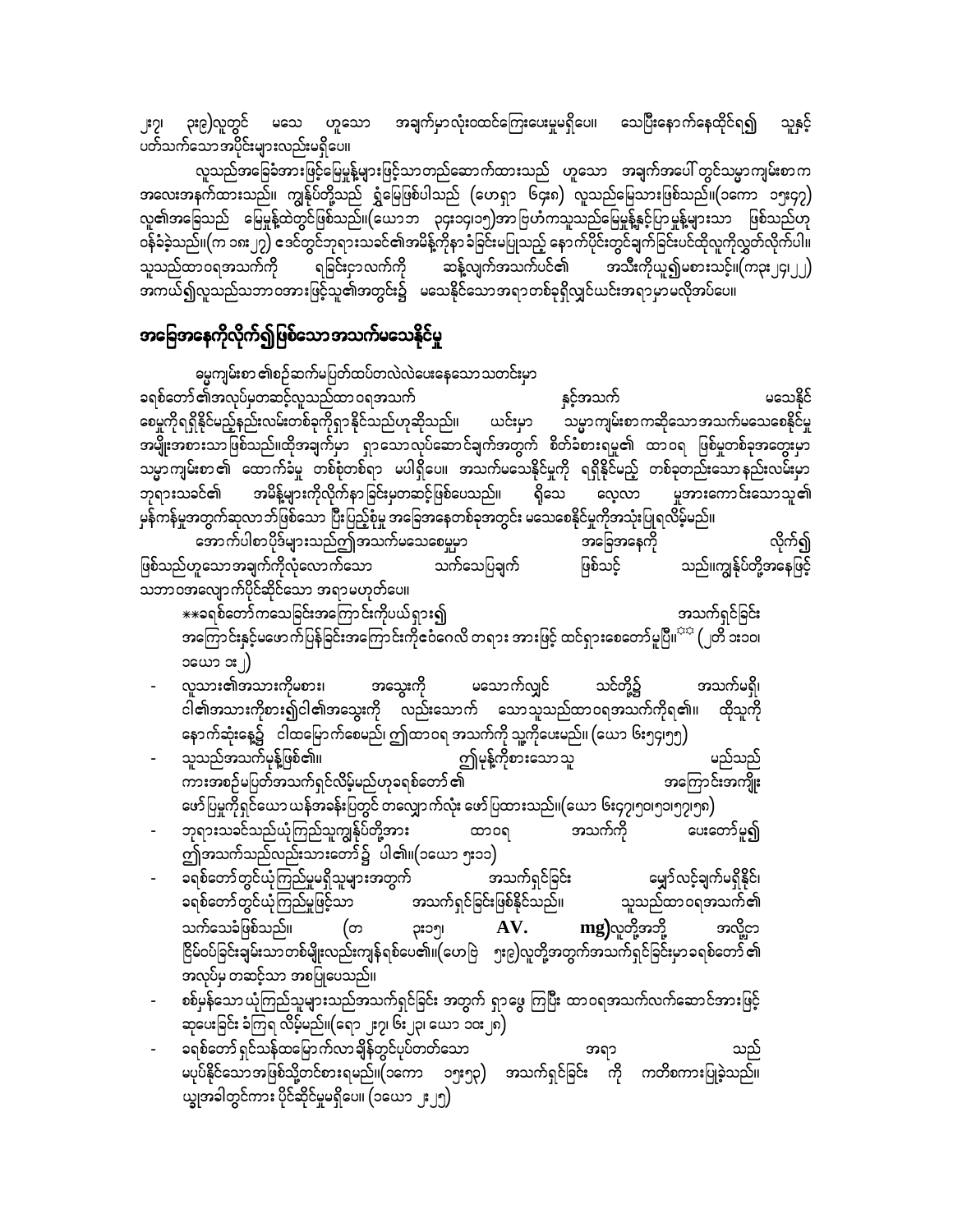ထာဝရဘုရားသခင်တစ်ဦးတည်းတွင်ထာဝရဂုဏ်သရေ အစွမ်းဖြင့်အသက်ရှင်ခြင်းရှိတော်မူသည်။ (၁တိ ၆း၁၆)

## ၄.၂၀ိညာဉ်

.<br>လူတွင် သူ၏အသက်အတွင်း၌ သဘာဝအားဖြင့်မသေနိုင်သော ဝိညာဉ် သို့မဟုတ်မသေနိုင်သောအရာတစ်ခုခုရှိသည် ဆိုခြင်းမှာ မယုံကြည်နိုင်လောက် အောင် ပင်ဖြစ်သည်။ ကျွန်ုပ်တို့က ယ္ခုအခါဝိညာ ဉ်၏ ပတ်ဝန်းကျင်မှ ဝိရောဓိများကို ရှင်းလင်းရန်ကြိုးပမ်း ကြလိမ့်မည်။ ဟေဗြဲနှင့်ဂရိစကားလုံးများဖြစ်သော နှင့် **Nephesh Psuche** တို့မှာသမ္မာကျမ်းစာထဲတွင်ဝိညာဉ်ကိုဘာသာပြန်ထားခြင်း ဖြစ်သည်။ ဆောက်ပါနည်းလမ်းများဖြင့်လည်းဘာသာ ပြန်ထားသည်။ ခန္ဓာကိုယ် အသက်ရှုမှု သတ္တဝါ နှလုံး စိတ် ပုဂ္ဂိုလ် သူကိုယ်တိုင် ထို့ကြောင့်ဝိညာဉ်သည်လူ ကိုယ်ခန္ဓာ သို့မဟုတ်ကိုယ်တိုင်ကို ရည်မှန်း သည်။ ထင်ရှားသောကျွန်ုပ်တို့၏ဝိညာဉ်ကိုကယ်ပါ။ **Save Souls**  $S.O.S$ our )မှာကျွန်ုပ်တို့အားသေခြင်းမှကယ်တင်ပါဟုရှင်းလင်းစွာ အဓိပ္ပါယ် ရသည်။ ထို့ကြောင့်ဝိညာဉ်မှာ .<br>သင်သို့မဟုတ်လူတစ်ယောက်ဖြစ်စေမည့် အရာအားလုံးကို စုပေါင်းထားမှုဖြစ်သည်။ ထို့ကြောင့် သမ္မာကျမ်းစာ ၏ ခေတ်မီအသွင် ပြောင်းမှုများစွာတို့နှင့်ဝိညာဉ်ဟုရှားပါးစွာအသုံးပြုပြီး $\ast$ သင် $^\circ$  သို့မဟုတ် ပုဂ္ဂိုလ်ဟုဘာသာပြန်ဆိုအသုံးပြုထားသည်ကို သိနိုင်ကြပါသည်။ ာ သို့<br>ဘုရားသခင်ဖန်ဆင်းထားသောတိရစ္ဆာန်များကိုရွေ့လျားသတ္တဝါများဟုခေါ်ပြီ၊ ဘာသာပြန်ဆိုထားသော*ဟိ*ဳးဗြူးစကားလုံးမှာ သတ္တဝါတိုင်းသည်အသက်ရှင်လျက်ရှိကြသည်။(က း၂၀၊၂၁)သတ္တဝါကို \*\*nephesh<sup>ထင</sup>် ဖြစ်ပြီး\*ဝိညာဉ်<sup>း</sup> ဟုလည်း ဘာသာပြန်ဆို ထားသည်။(က ၂း၇)တွင်ဥပမာအားဖြင့် လူသည် သက်ရှိသတ္တဝါတစ်ဦးဖြစ်လာသည်။ ထို့ကြောင့်တိရစ္ဆာန်များသည်သတ္တဝါများ ဖြစ်သကဲ့သို့လူသည်လည်းသတ္တဝါဖြစ်သည်။ လူသားနှင့် တိရစ္ဆာန်များ အကြား တစ်ခုတည်းသောခြားနားချက်မှာလူသည်တိရစ္ဆာန်များ ထက်စိတ်ပိုင်းဆိုင်ရာတွင် သာလွန်ခြင်းဖြစ်သည်။ သူသည်ဘုရားသခင်၏ ရုပ်ဝတ္တုဆိုင်ရာ ပုံရိပ်အဖြစ် ဖန်ဆင်းခံထားရခြင်းဖြစ်သည်။ (တ ား၂၆)လေ့လာမှု၁.၂ကိုကြည့်ပါ။ သေခြင်း အကြောင်းကိုပယ်ရှား၍ အသက်ရှင်ခြင်းအကြောင်းနှင့် မဖောက်ပြန်ခြင်း \_<br>|ဧဝံဂေလိတရားအားဖြင့်ထင်ရှားစေတော်မူပြီ(၂တိ အကြောင်းကို  $(x<sub>co</sub>)$ ကျွန်ုပ်တို့၏ အခြေခံကျသောသဘာဝနှင့်ကျွန်ုပ်တို့၏သေခြင်းတရားနှင့် ပတ်သက်၍လူနှင့်တိရစ္ဆာန်များအကြားတွင်ခွဲခြားကြားနားချက်မရှိပေ။ ာ ။<br>လူသားကြုတွေ့သောအမှုကိုတိရစ္ဆာန်တွေ့ကြုံတတ်၏။ ထိုနှစ်ဦး တို့သည် တစ်ခုတည်းသော အမှုကို တွေ့ကြုံလျက်တစ်ဦးသေသကဲ့သို့ တစ်ဦး သေတတ်၏။ အလုံးစုံတို့သည်အသက်တစ်မျိုးတည်းရှိကြ၏။ သို့ဖြစ်၍ လူသည်တိရစ္ဆာန်ထက်သာလွန်ထူးမြတ်မှု အလုံးစုံတို့သည်အနတ္တဖြစ်၏။ မရှိ။ ပြန်သွား တတ်ကြ၏။ စိတ်တက်ကြွစွာရေးသားသူကဤခက်ခဲသော ၃း၁၉၊၂၀)ဒေသနာကျမ်းကို (ဒေ အချက်ကိုနှစ်သက်စေရန်ဘုရားသခင်ကလူတို့အားကူညီပါစေဟုဆုတောင်းခဲ့သည်။ လူတို့ကတိရစ္ဆာန်ကဲ့သို့ပင်ဖြစ်သည်ကိုသူတို့ သိမြင်မည့်အကြောင်း နေရာကျ သတည်း(ဒေ ၃း၁၈)ဤအချက်ကိုလူအများလက်ခံရန် ခဲယဉ်းကြောင်း တွေ့ရမည်ဟု သဘာဝအားဖြင့်ကျွန်ုပ်တို့ အမှန်အားဖြင့် မျှော်လင့်ပေသည်။ သည် တိရစ္ဆာန်များပင်ဖြစ်သည်ကိုနားလည်၍စိတ်ကိုနိမ့်ချနိုင်သည်။ မိမိကိုယ်မိမိကာကွယ် စောင့်ရှောက်ခြင်း၊ အသက်ရှင်ရန်အတွက် နေထိုင်ရခြင်းနှင့်မွေးဖွားလိုခြင်းဟူသော တူညီသော ညီထွေ အခြေအနေအောက် လိုက်လျော အသက်ရှင်နေထိုင်နေကြခြင်းဖြစ်ပေသည်။ သူ့အားတိရစ္ဆာန် တစ်ကောင်မျှသာ ဖြစ်သည်ကိုမြင်အောင်ပြုလုပ်ခြင်းဖြင့်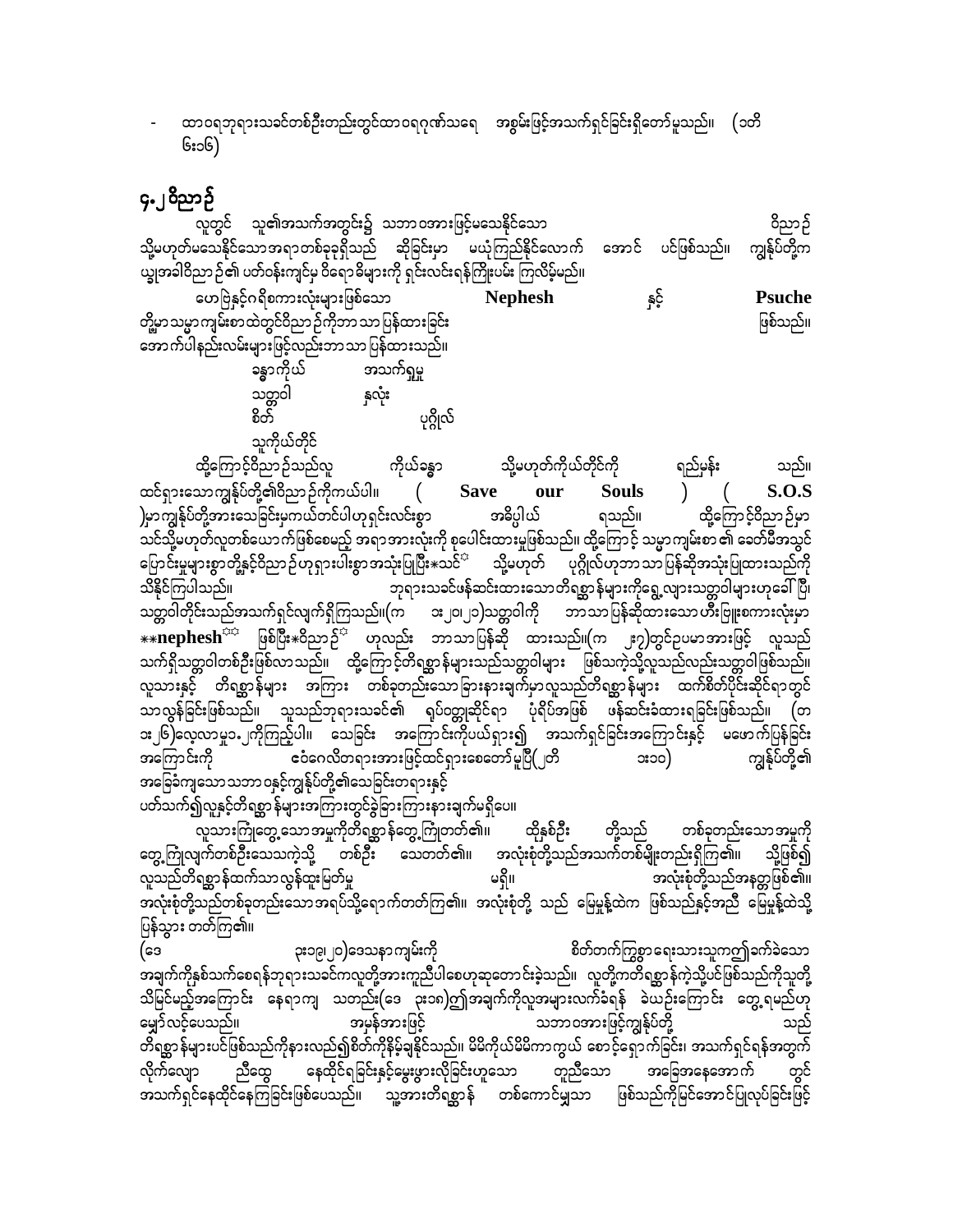ဘုရားသခင်က လူအားစမ်းသပ်သည်ဟုဒေသနာ ဘာသာပြန်ကဆိုလေသည်။  $N.I.V$ **ုး**၁၈၏ *i.e* ဘုရားသခင်၏စစ်မှန်သော လူများဖြစ်၍နှိမ့်ချသောသူများသည် ဤအချက်၏ အမှန်တရားကိုသိလိမ့်မည်။ သို့ရာတွင် ဤသို့ သည် ဤစမ်းသပ်မှု တွင်ကျရှုံးလိမ့်မည်။ လူသားအဖြစ်ရပ်တည်မှုသည် အရေးကြီး၍ နွိမ်ချမှု မရှိသူများ ကမ္ဘာအနှံ့တဖြည်းဖြည်းပျံ့နှံ့လျက်ရှိသည်။ တန်ဖိုးရှိမှုမြင့်မားသည်ဟူသောအတွေးမှာ နှစ်ဆယ်ရာစုအတွင်း ကျွန်ုပ်တို့၏လူသား၏ ဩဇာ သက် ရောက်မှုအတွေးကိုရှင်းလင်းရန်မှာလုပ်ငန်းတစ်ခု ဖြစ်ပေသည်။(ဆာ ၃၉း၅) သည် လူမည်သည်ကားလူ၏အထွဋ်သို့ ကူညီမှုတစ်ခုအတွက်ထင်ရှားသော စကားလုံးများဖြစ်သည်။ ရောက်သော်လည်းအနတ္တသက်ကယ်ဖြစ်၏။ လူသည်မိမိသွားရာလမ်းကိုအစိုးမရ။(ယော ၁၀း၂၃)

တစ်ခုမှာ ကျွန်ုပ်တို့သိရှိထားသောအခြေခံအကျဆုံးအရာများအနက် လူသားခန္ဓာ အားလုံးသည်အားလုံးသက်ရှိသတ္တဝါများ ချည်းဖြစ်သည်။ သေဆုံးကြရမည်။ ထို့ကြောင့်ဝိညာဉ်လည်းသေဆုံးသည်။ ထိုအချက်မှာ မသေသောအရာနှင့်တိကျသော ဆန့်ကျင်ဘက်ဖြစ်သည်။ သမ္မာ ကျမ်းစာထဲတွင်ဝိညာဉ်ဟု ဘာသာပြန်ထားသောစကားလုံးများကို အသုံးပြုသူများ၏သုံးပုံတစ်ပုံခန့် တို့သည်သေခြင်းတရားနှင့် 

☀☀ပြစ်မှားသေသာဝိညာဉ်သည်အသက်သေရမည်။<sup>ာာ</sup> (ဇေယ၁၈း၄) \*\*ဘုရားသခင်သည်ဝိညာဉ်ကိုဖျက်ဆီးနိုင်သည်။ (မ ၁၀း၂၈)အခြား၀ိညာဉ်ကိုဖျက်ဆီးနိုင်သောအညွှန်းများမှာ (ဇေယ ၂၂း၂၇၊ သု ၆း၃၂၊ ၀တ် ၂၃း၃၀) ☀☀ဟာ ဇော်  ${\rm (Hazar)}$ မြို့အတွင်းမှဝိညာဉ်များအားလုံးသည် ဒါးဖြင့်အသတ်ခံခဲ့ကြရသည်။ $^{\circ\circ}$  (ယေရှ ၁၁း၁၁၊ စီပီ ၁၀း၃၀-၃၉) \*\*သက်ရှိဝိညာဉ်တိုင်း သေဆုံးခဲ့ကြသည်။<sup>သင</sup>်္ဂ (ဗျာ ၁၆း၃  ${\rm cp}$  ဆာ ၇၈း၅၀)

\*\*ဉပဒေကိုမလိုက်နာ သောသူ မည်သူမဆို ကွပ်မျက်ပစ်ရမည် ဟုသောမောရေ၏ ဉပဒေကမကြာခဏမိန့်ဆိုသည်။<sup>သာ</sup>

(တော ၁၅း၂၇-၃၁) နူတ်ခမ်း \*\*မိုက်သောသူ၏နှတ်သည် ပျက်စီးရာအကြောင်း တို့သည် လည်းမိမိအသက်ကိုကျော့မိရာအကြောင်း ဖြစ်၏။<sup>သင</sup> (သု ၁၈း၇၊ ၂၂း၂၅၊ ယောဘ ၇း၁၅)  $\ast\ast$ မည်သူမျှကိုယ့်အသက်ကိုကိုယ်မစောင့်နိုင်<sup>းာ</sup> (ဆာ ၂၂း၂၉) ိ

\*\*ခရစ်တော်သည်သူ၏အသက်ကိုသေခြင်း၌ သွင်း၍ မတရား သောသူနှင့်ရေတွက်ဝင်ခြင်းသို့ရောက်သဖြင့် လူတို့၏ အဖြစ်ကိုဆောင်ရွက်ခွင့်ရသည်။ (ဟေရှာ  $j$ crocac $j$ 

ဝိညာဉ်သည်ကျွန်ုပ်တို့၏အတွင်းမှမသေနိုင်သောမီး တောက် ထက်လူသို့မဟုတ်ခန္ဓာကိုယ်ကိုရည်ညွှန်းမှုကို စကားလုံး ရရှိသော အဓိကစာပိုဒ်များအားဖြင့်ဖော်ပြသည်။

\*\*၀ိညာဉ်၏သွေး<sup>သာ</sup> (ယေ ၂း၃၄) ⋇⋇ကျွန်ဆိုသောစကားကိုကြား၍ သက်သေဖြစ်လျက် နှင့်ပြန် မဖြေဘဲနေသဖြင့်ဖြစ်ပွား၍ မိမိဒုစရိုက်အဖြစ်ကို ခံရလျှင် သော်လည်း မစင်ကြယ်သောအရာတစ်စုံတစ်ခုကို အမှတ် တမဲ့ထိမိသဖြင့်မစင်ကြယ်ရာသို့ရောက်၍အပြစ်ရှိသော်လည်း

ကောင်းအကျိုးအပြစ်ကိုမသိဘဲကျိန်ဆိုခြင်း။<sup>သိပ</sup> (ဝတ် ၅း၁-၄) အို ငါ့၀ိညာဉ်၊ ငါ၏အထဲမှာရှိသမျှကို----ထာ၀ရဘုရားကို ကောင်းချီးပေးလော့ ----အို ငါ့၀ိညာဉ်----ကျေးဇူးတော် အပေါင်းတို့ မမေ့လျော့နှင့် (ဆာ ၁၀၃း၁၊ ၂၅)

⋇⋇အကြင်သူသည်မိမိအသက်ကိုကယ်တင်ခြင်းငှာအလိုရှိ၏။ ထိုသူသည်အသက်ဆုံးရှုံးလိမ့်မည်။ အကြင်သူသည် ငါ့ကြောင့် လည်းကောင်း၊ ဧဝံဂေလိတရားကြောင့် လည်းကောင်း၊ အသက်ဆုံး၏။ ထိုသူသည်မိမိ၏အသက်ကို ကယ်ဆယ်လိမ့်မည်။<sup>ာာ</sup> (မာ ၈း၃၅)

ဤအချက်မှာဝိညာဉ်သည်လူ၏အတွင်းမှစိတ်ဝိညာဉ်တစ်ခုခုကို

ရည်ညွှန်းခြင်းမဟုတ်ကြောင်းလုံလောက်သောသက်သေပြချက်ဖြစ်သည်။ ဤနေရာတွင်ဝိညာဉ်(ဂရိစာလုံး **'Psuche'**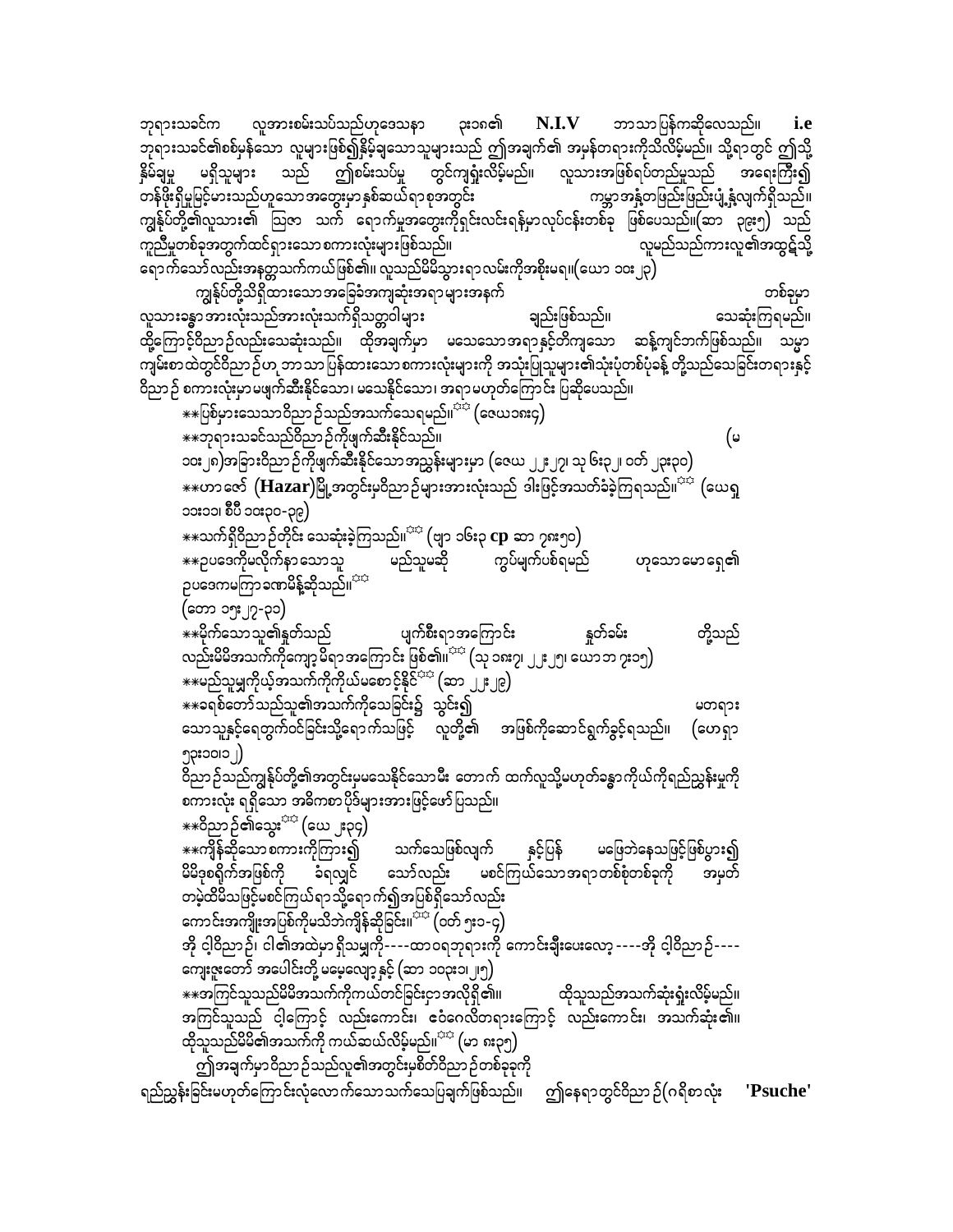)မှာတစ်ဦးတစ်ယောက်၏ ရုပ်ပိုင်း ဆိုင်ရာ အသက်ကိုသာရည်ညွှန်း သည်။ ထိုအချက်မှာဤ နေရာတွင်မည်သို့ ဘာသာပြန်သည်ကိုပြသည်။

၂၁း၄ကလူအုပ်စုတစ်စုတွင်ဝိညာဉ်တစ်ခု သာရှိနိုင် ကြောင်းဖော်ပြသည်။ <del>\*</del>ဝိညာဉ်<sup>ာ</sup> ကော သည်ကျွန်ုပ်တို့၏ -<br>- တစ်ဦးချင်းအတွင်း ရှိနေသော လူပုဂ္ဂိုလ်ဆိုင်ရာ အသက်ရှင်ခြင်း၏ မီးတောက်တစ်ခုကိုမရည်ညွှန်းနိုင်ပေ။

## ၄.၃ လူ၏ဝိညာဉ်

'Soul' နှင့် 'Spirit' အကြားလူများ၏ 'minds' အတွင်းက အကြောင်းမလှသောရောထွေးမှုတစ်ခုရှိသည်။ အချို့သော ဘာသာစကားများနှင့် ကျမ်းစာဘာသာပြန်များတွင်အင်္ဂလိပ်စာလုံး 'Soul' နှင့် 'Spirit' တို့တွင် စေသော အချက်ဖြစ်သည်။ အဓိပ္ပါယ်တူညီစွာ ရှိမှုကပို၍ဆိုးရွား 'Soul' သည် အခြေခံအားဖြင့်လူတစ်ဦးတစ်ယောက်၏ပါဝင်မှုအစိတ်အပိုင်းအားလုံးကိုရည်ညွှန်းပြီး တစ်ခါတစ်ရံတွင် 'Spirit' ကိုလည်းရည်ညွှန်းနိုင်သည်။ မည်သို့ပင်ဖြစ်စေ ကျမ်းစာတွင်အသုံးပြုထားသကဲ့သို့ 'Soul' နှင့် 'Spirit' အကြား သာမန်အားဖြင့် အဓိပ္ပါယ်ကွဲပြားမှုတစ်ခုရှိပေသည်။ 'Soul' နှင့် 'Spirit' ကို (ဟေဗြဲ ၄း၁၂)တွင်ဖော်ပြထားသည့်အတိုင်း ခွဲခြားနိုင်သည်။

ထက်ခြင်းနှင့် ပြည့်စုံသည်ဖြစ်၍ အသက်နှင့်စိတ်ဝိညာဉ်ကိုလည်းကောင်း၊ အရိုးအဆစ်နှင့်ခြင်ဆီကိုလည်းကောင်း၊ ပိုင်းခြား၍ထုတ်ခြင်းခွင်း တတ်၏။ စိတနှလုံးအကြံအစည်များကို လည်း သိမြင်တတ်၏။<sup>အဒ</sup>

'Spirit' နှင့် **Ruach Pneume** များကိုအောက်ပါနည်းလမ်းများအတိုင်း ဘာသာပြန်ဆိုနိုင်သည်။ အသက် ဝိညာဉ် စိတ်

 $\infty$ 

အသက်ရှုခြင်း

၏အတွေးကိုလေ့လာမှု လေ့လာခဲ့ပြီးဖြစ်သည်။ 'Spirit' ၂.၁တွင် ကျွန်ုပ်တို့အနေဖြင့် လူအပါအဝင် ဘုရားသခင်သည်သူ၏ဝိညာဉ်ကို သဘာ ဝဆိုင်ရာဖန်ဆင်းမှုများကိုထိမ်းသိမ်းရန်အသုံးပြုမည်။ လူ၏အတွင်း၌ ရှိသော ဘုရားသခင်၏ဝိညာဉ်တော်မှာသူ့အထဲတွင်ရှိသောဘ၀အင်အားပင်ဖြစ်သည်။ ဝိညာဉ်ကင်းသော .<br>ကိုယ်သည်အသေဖြစ်သည်။(ယာ ၂း၂၆) ဘုရားသခင်သည် အာဒံ၏နှာခေါင်းအတွင်းသို့ဘ၀၏ ဇီဝအသက်ကိုနှတ်တော်မူလျှင် သူသည် အသက်ရှင်သောသတ္တဝါဖြစ်လာ ၏။ (က ၂း၇)

ဘုရားသခင်၏၀ိညာဉ်သည်ငါ၏နှာခေါင်းအတွင်းတွင် ရှိသည်ဟု ယောဘ ကပြောသည်။(ယောဘ ၂၇း၃  ${\bf cp}$ ဟေရှာ ၂ ၂) ကျွန်ုပ်တို့၏ အတွင်း သို့ အသက်ဝိညာဉ်ကိုမွေးဖွားမှုအဖြစ်ကျွန်ုပ်တို့အားပေးခဲ့ပြီး ကျွန်ုပ်ခန္ဓာကိုယ် အသက်ရှင်သမျှတာ ရှည်စွာ တည်ရှိ နေမည်။

ဘုရားသခင်၏ဝိညာဉ်ကိုလက်ဦးတစ်ယောက်ထံမှ ထုတ်ယူလိုက်သော အခါ ထိုအရာမှာတမဟုတ်ချင်းကွယ်ပျောက်များ သည်ဝိညာဉ်သည်သက်ရှိအား ပင်ဖြစ်သည်။ ဘုရားသခင်သည်လူကိုအလိုတော်မရှိ၍ လူ၏အသက်ဝိညာဉ်ကို ရုတ်သိမ်းတော်မူလျှင် ခပ်သိမ်းသောလူသတ္တဝါတို့သည် ချက်ခြင်းသေပျောက်၍ မြေမှုန့်သို့တဖန်ရောက်ကြရလိမ့်မည်။ ယျှမှာသင်သည်ဉာဏ်ရှိသည် ဖြစ်၍ ဆင်ခြင်ဦးလော့။ (ယောဘ ၃၄း၁၄-၁၆)

ဘုရားသခင်သည်သေဆုံးသည်အခါကျွန်ုပ်တို့ထံမှဘုရားသခင်၏ ဝိညာဉ်ကိုယူသွားသောအခါကျွန်ုပ်တို့၏ရုပ်ခန္ဓာသည် သေရုံမက ကျွန်ုပ်တို့၏အသိစိတ်လည်းတစ်ခုလုံးရပ်ဆိုင်းသွားသည်။ ကျ်အချက်နှင့် ပတ်သက်၍ဒါဝိဒ်၏သဘောကျနှစ်ခြိုက်မှုမှာ လူကဲ့သို့ အားနည်းသော သတ္တဝါများထက် ဘုရားသခင်အပေါ် တွင်ယုံကြည်မှုဖြစ်ပေါ် စေလေသည်။(ဆာ ၁၄၆း၃-၅)သည်လူသားနှင့် ပတ်သက်သောတောင်းဆိုမှုများအတွက် တုန့်ပြန်မှုဖြစ်သည်။ ကြမ်းတမ်း သော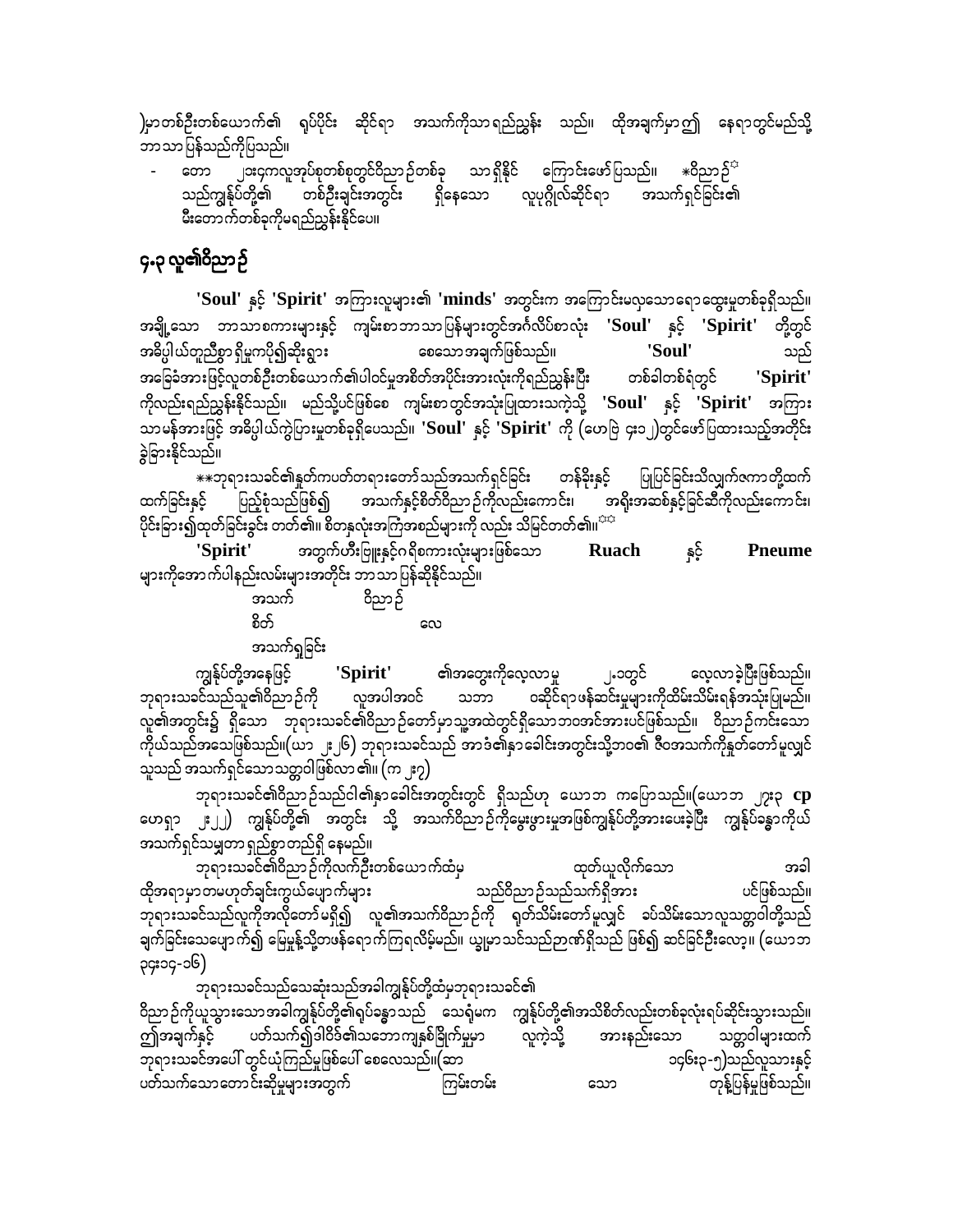မင်းများမှစ၍မကယ်တင်နိုင်သောလူသားကိုမကိုးစား ကြနင့်သူသည်အသက်ထွက်၍မြေသို့ပြန်သွားတတ်၏။ ထိုနေ့ချင်းတွင်သူ၏ အကြံအစည်တို့သည်ပျက်စီးကြ၏။ aoonfhtcsdefwGifajrrIefYonfae&if;ajrodkYvnf;aumif;? 0dnmOf

သည်အရင်ပေးတော်မူသောဘုရားသခင်ထံသို့လည်းကောင်းပြန် သွားရလိမ့် မည်။ (ဒေ ၁၂း၇)ဘုရားသခင်သည်သူ၏ ၀ိညာဉ်တော်မှတဆင့်နေရာတိုင်းတွင် ရှိနေကြောင်းအစောပိုင်းတွင် ကျွန်ုပ်တို့ပြဆိုခဲ့ပြီးဖြစ်သည်။ ဤသဘောအရ<br>ဘုရားသခင်သည်၀ိညာဉ်ဖြစ်သည်။(ယော ဘုရားသခင်သည်ဝိညာဉ်ဖြစ်သည်။(ယော<br>- ကျွန်ုပ်တို့ထံမှခွဲခွာတော့မည်ဟူသောအသိဖြင့်ကျွန်ုပ်တို့၏ - နောက်ဆုံး - အသက်ရှုမှုကိုပြုလုပ်ရသည်။ ကျွန်ုပ်တို့ထံမှခွဲခွာတော့မည်ဟူသောအသိဖြင့်ကျွန်ုပ်တို့၏ ကျွန်ုပ်တို့ဝန်းကျင်မှထိုဝိညာဉ်မှာ ဘုရားသခင်၏ ဝိညာဉ်အတွင်းသို့စုပ်ယူခြင်းခံရသည်။ သို့ဖြစ်ရာ သေသည့်အခါတွင် ဝိညာဉ် ာ<br>ထည် ဘုရားရှင်ထံသို့ပြန်သွားလိမ့်မည်။

ဘုရားရှင်ဝိညာဉ်သည်ဖန်တီးမှုအားလုံးတွင်ခွဲ၍ရှိနေခြင်းကြောင့် ကာကားသားလေသေခြင်းတရား၏ တူညီသောဖြစ်စဉ်မှာသတ္တဝါတိုင်းရရှိ ကြသည်။ လူနှင့်တိရစ္ဆာန်များတွင်တူညီသောဝိညာဉ်သို့မဟုတ် သက်ရှိအားမှာ၄င်းတို့<br>အတွင်းတွင် အတူတူပင်ဖြစ်သည်။ လူသားတွေ့ကြုံသောအမှုကို တိရစ္ဆာန် တွေ့ကြုံတတ်၏။ လူသားတွေ့ ကြုံသောအမှုကို ထိုနှစ်ဦးတို့သည်တခုတည်းသောအမှုကို တွေ့ကြုံလျက် တစ်ဦးသေသကဲ့သို့တစ်ဦးသေတတ်၏။အလုံးစုံတို့သည် အသက် တစ်မျိုးတည်းရှိကြ၏။ သို့ဖြစ်၍လူသည်တိရစ္ဆာန်ထက် ထူးမြတ်သော အကြောင်းမရှိ၊ အလုံးစုံသည်အနတ္တဖြစ်၏။(ဒေ ၃း၁၉)လူနှင့် တိရစ္ဆာန်တို့၏ ဝိညာဉ်များအကြားသိသာခွဲပြားခြားနားမှုမရှိကြောင်းစာရေးသူက ဆက်၍ဆိုပါသည်။(ဒေ ၃း၂)လူနှင့်တိရစ္ဆာန်တို့၏တူညီသော ဝိညာဉ်တော်နှင့် သေဆုံးခြင်းအတွက်ဖော်ပြချက်မှာနှစ်ဦးစလုံးတွင် ဘုရားသခင်၏ အသက်ဝိညာဉ်ရှိကြသောလူတွင်၊ တိရစ္ဆာန်နှစ်မျိုးစလုံး၏ ဖော်ပြချက်ကို ဖော်ညွှန်းသည်။(က၂း၇၊ ၇း၁၅)ရှိမှုများမှာ a&vTrf;rdk;csdefwGif wcsdef wnf;aoqHk;NyD; zsufqD;jcif;cHMu&onf/ ajray:rSmvIyf&Sm;wwfaom wd&pämef မျိုးတည်းဟူသော ငှက်၊ သားယဉ်၊ သားရဲ၊ မြေပေါ် တွားသွား တတ်သောတိရစ္ဆာန်အပေါင်းတို့နှင့်လူအပေါင်းတို့သည်သေကြကုန်၏။ အသက်ရှုလျက်ကုန်းပေါ် မှာရှိသမျှတို့သည်သေကြကုန်၏။(က ၇း၂၁-၂၃) (ဆာ ၉၀း၅)ကလူတို့ကိုလွှမ်းမိုးတိုက်သွားသည်။<br>ဖော်ပြမှုကိုမှတ်သားပါ။ ကမ္ဘာဉီးကျမ်း၇ မှ နွတ်ခမ်းတွင်အခြေခံအားဖြင့် လူသည်အခြားသက်ရှိ ကမ္ဘာဦးကျမ်း၇ မှ နုတ်ခမ်းတွင်အခြေခံအားဖြင့် လူသည်အခြားသက်ရှိ um ပါ။ ကာလ တွင် ရဲ့ အသင်း အမျိုးအစားဖြစ်သည်။ ဤအချက်မှာ တိရစ္ဆာန်များကဲ့သို့သူတို့အတွင်းတွင် ပြ တူညီသော အသက်ဝိညာဉ်တွင် ရှိနေသော ကြောင့်ဖြစ်သည်။

## ၄.၄ သေခြင်းတရားသည်သတိမရှိတော့မှုဖြစ်သည်

**'Soul'** ESifh **'Spirit'** wdkYESifh yufoufíuREkfyfwdkYavhvmcJhjcif;rS aooGm;onfh လူတစ်ယောက်တွင်သတိလုံးဝမရှိ မြန်မာနေသည်။ အမျိုးသမီးသည်။ အမျိုးသမီးသည်။ အမျိုးသမီးသည်။ အမျိုးသည်။ ဘုရားသခင်သို့တာဝန်ရှိသောသူများ၏လုပ်ဆောင်ချက်များကိုဘုရားသခင်အားဖြင့်အမှတ်ရစေ လိမ့်မည်။(မ ၃း၁၆) (ဗျာ<br>၂၀း၁၂) (ဟေဗြဲ ၆း၁၀)သေသည့် အခြေအနေတွင် ကျွန်ုပ်တို့နှင့် သတိရှိနေသည်ဟုသမ္မာကျမ်းစာထဲတွင် ၂၀း၁၂) (ဟေဗြဲ ၆း၁၀)သေသည့် အခြေအနေတွင်<br>အကြံပြုထားချက်မရှိပေ။ ဤအချက်နှင့်ပတ်သက်သောအောဂ  $\frac{1}{2}$ ရာမျက်နှင့်ပတ်သက်သော အောက်ပါရှင်းလင်းသော ထော်ပြချက်များကို ငြင်းချက် ထုတ်ရန်ခဲယဉ်းပေသည်။

 $\ast\ast$ သူသည်အသက်ထွက်၍မြေသို့ပြန်သွားတတ်၏။  $\alpha$ ရနေ့ခြင်းတွင်သူ၏အကြံအစည်တို့သည်ပျက်စီးကြသည်။ ${}^{\text{max}}$  (ဆာ ၁၄၆း၄)  $\ast\ast$ သေသော သူသည်အဘယ်အရာ ကိုမျှမသိ၊  $\quad$  သူတို့၏ချစ်ခြင်း၊ ကားကား မုန်းခြင်း၊ ငြူစူခြင်းသည်လည်းပျောက်ပျက်၏။ (ဒေ ၉း၅၊၆)၊ သချိုင်းတွင်အသိဉာဏ်မရှိ(ဒေ၉း၁၀) တွေးတောမှုမရှိ၍ သတိလည်းမရှိတော့။<sup>အား</sup>  $\ast\ast$ သေသည်အခါသူသည် သူမဖြစ်ခဲ့သော်လည်း ကဲ့သို့ ဖြစ်လိမ့်မည် ဟုယောဘကပြောသည်။ (ယောဘ ၁၀း၁၈) တာဝါပါတယ်။ သူကသေခြင်းတရားကိုမေ့လျော့ခြင်းသတိမရခြင်းနှင့် တည်ရှိမှုလုံး၀မရှိတော့ခြင်းဟူသောကျွန်ုပ်တို့မမွေးမီရှိခဲ့သော အရာများဖြစ်သည်ဟုမြင်ခဲ့သည်။<sup>အနာ</sup>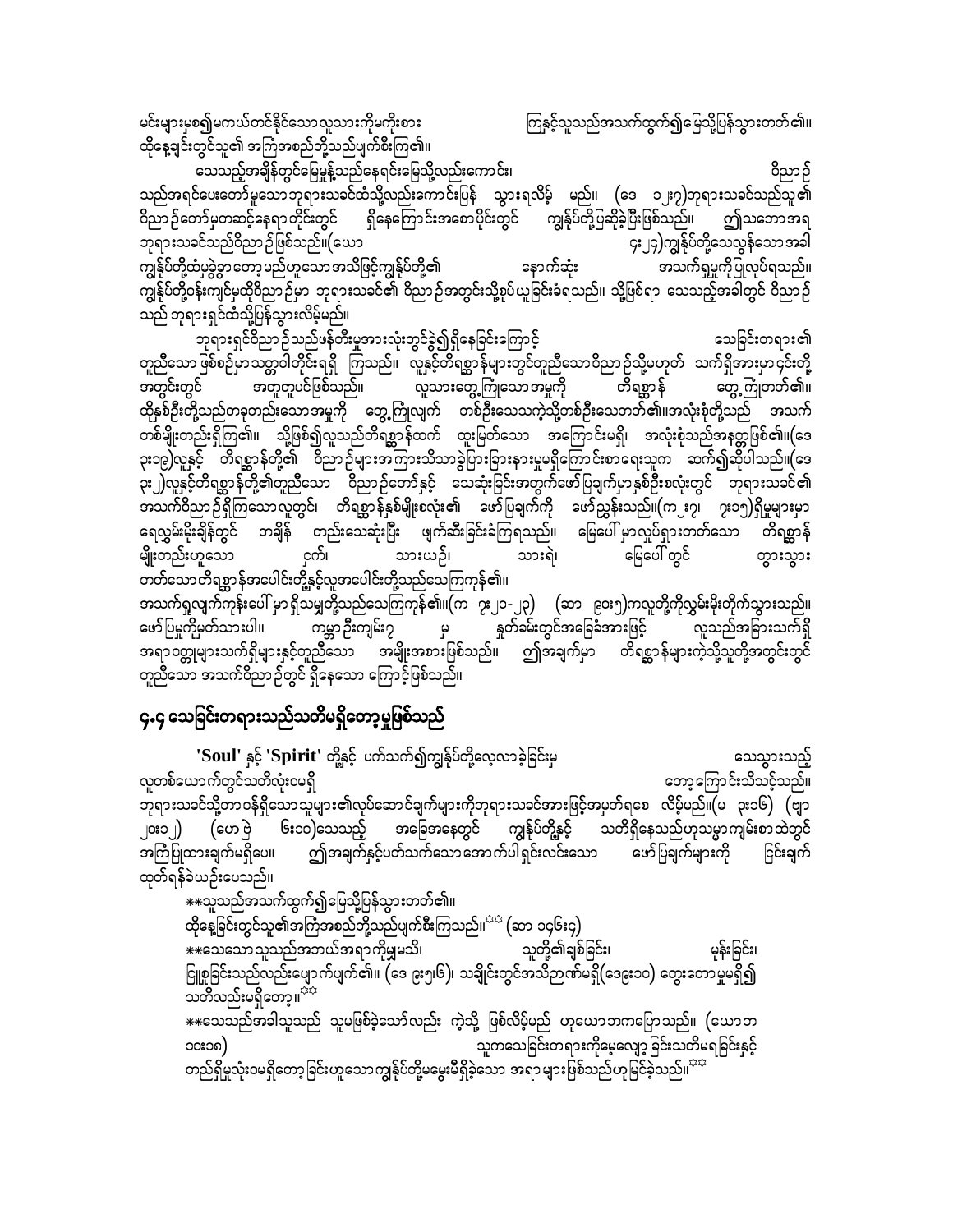\*\*တိရစ္ဆာန်များကဲ့သို့လူသည်လည်းသေရသည်။(ဒေ ၃း၁၈) အကယ်၍လူသည်တစ်နေရာတွင်သတိရှိစွာဖြင့်သေခြင်း တရားကိုရှင်သန်စေခဲ့လျှင်သူတို့လည်းရှင်သန်ရမည်ဖြစ်သည်။ သို့တိုင်စာ ပေကျမ်းဂန်နှင့်သိပ္ပံပညာနှစ်မျိုးစလုံးမှာ ယင်းနှင့် ပတ်သက်၍ငြိမ်သက်နေမည်ဖြစ်သည်။<sup>ာာ</sup> \*\*ကျွန်ုပ်တို့သည်မြေမှုန့်များဖြစ်ကြောင်းဘုရားသခင် သတိရှိသည်။ လူတို့၏နေ့ရက်ကာလသည် လူသည်လယ်ပြင်၌ ရှိသောပန်းပွင့်ကဲ့သို့ပွင့်တတ်၏။ မြက်ပင်ခဲ့သို့ ဖြစ်၏။ လေသည်လွန်သွားလျှင်အပွင့်ပျောက်၍သူ၏နေရာသည် နောက်တစ်ဖန်သူ့ကိုမသိရာ။<sup>ာာ</sup> (ဆာ ၁၀၃း၁၄-၁၆)

သေခြင်းတရားသည်မှန်ကန်မှုအတွက်သောမှအမှန်တယ်ပင် သတိမရှိ ကြောင်းသူတို့၏ ကော့ အသက်များကိုဆွဲဆန့်ခွင့် မပြုရန်။ ဘုရားသခင်၏ အစေအပါးတို့၏ ထပ်တလဲလဲလျှောက်ထားချက်ဖြင့် ညွှန်ပြခဲ့ပြီး ဖြစ်သည်။ အဘယ့်ကြောင့်ဆိုသော် သေခြင်းတရားကိုသတိမရှိတော့သည့် အခြေတစ်ခုအဖြစ် သိမြင်လျှက် သေပြီးသည့်နောက်တွင် ဘုရားသခင်အား ချီးမွမ်း ထောပနာပြုနိုင် တော့မည်မဟုတ်တော့သည်ကိုသိသောကြောင့်ဖြစ်သည်။ Hezekiah (ဟေရှာ ၃၈း၁၇-၁၉)နှင့်ဒါဝိဒ်(၆း၄၊၅၊၃၀း၉၊၃၉း၁၃၊၁၁၅း၁၇) တို့သည်ဤအချက်၏ဉပမာကောင်းများဖြစ်ကြသည်။ သေခြင်းတရားကိုအမှန်၊ အမှားနှစ်မျိုးစလုံး၌ အိပ်ခြင်းသို့မည်အနားယူခြင်း အဖြစ်ထပ်တလဲလဲ ညွှန်းဆိုထားသည်။ (ယောဘ ၃း၁၁၊၁၃၊၁၇) (ဒီ ၁၂း၁၃)

သေဆုံးပြီးနောက်မှန်ကန်စွာလုပ်ဆောင်သူများအနေဖြင့်ချမ်းသာ သုခနှင့် ဆုလာဘ်ကိုကောင်းကင်ဘုံတွင်တိုက်ရိုက် ရရှိမည်။ ထင်ရှားသောခံယူချက်ကို

ား ကြား ကျမ်းစာထဲ တွင်ရှင်းလင်းစွာမတွေ့ ရကြောင်းထုံထိုင်းစွာ ဖော်ပြချက်မှာ ယျွှအခါ ကျွန်ုပ်တို့အတွက်<br>သက်သေသာကေထုတ်လိုက်ပြီးဖြစ်သည်။ သေချိန် တွင် စစ်မှန်သောဩဝါဒနှင့်လူ၏ သဘာဝကကြီးမားသော ငြိမ်းချမ်းမှုခံစားချက် တစ်ခုကိုဖြည့်ဆည်းပေးသည်။ လူ့ဘဝ၏ ${\bf traunes}$  နှင့် ဒုက္ခများ ခံစားရင်း နောက် သချိုင်းလည်းသည် စုစုပေါင်းမေ့လျော့မှု၏ နေရာဖြစ်သည်။ ဘုရားသခင်၏ လိုအပ်ချက်များကိုမသိကြသောသူများအတွက် ဤမေ့လျော့မှုမှာ အစဉ်အမြဲတာရှည်လိမ့်မည်ဖြစ်သည်။ ယင်းမြေကွဲအပ်ရာနှင့် ဖြည့်ဆည်းမှု မရှိသော သဘာဝဆိုင်ရာဘဝ၏ ကောင်းသော ကိန်းဂဏာန်းများမှာ မည်သည့်အခါတွင်မှမြင့်မား လိမ့်မည်မဟုတ်ပေ။ အကျိုးမရှိသော မျှော်လင့် ချက်များနှင့် သဘာဝလူ့စိတ်ကို ကြောက်ရွံ့မှုများသိနိုင်မည်မဟုတ်၊ ခြိမ်းခြောက် ခံရလိမ့်မည်မဟုတ်။

တွေ့ ရှိနိုင်သည်။ သမ္မာကျမ်းစာလေ့လာမှုတွင်အမှန်တရား၏ စနစ်တစ်ခုကို သို့တိုင်လူ၏ဘာသာရေးဆိုင်ရာအတွေးမှား စနစ်တစ်ခုလည်း ရှိနေသည်မှာဝမ်းနည်းဘွယ်ရာဖြစ်သည်။ ယင်းမှာ သမ္မာကျမ်းစာကို အာရုံစိုက်မှုမရှိခြင်းကြောင့် ဖြစ်သည်။ သေခါနီးတွင် ပျော့ပျော့ပျောင်းပျောင်း ဖြစ်စေရန်လူ၏ မျှော်လင့်ချက်မရှိသော ကြိုးပမ်းမှုများက သူ့တွင် မသေနိုင်သောဝိညာဉ်တစ်ခု ရှိနေသည်ဟုယုံကြည်စေသည်။ ယင်းကဲ့သို့ အရာတစ်ခုလူ့အတွင်းတည်ရှိနေသည်ကို တပြိုင်နက် မသေနိုင်သော လက်ခံလိုက်သည်နှင့် သေပြီးသည့်နောက်တွင်တနေရာ ရာသို့ သွားရမည်ဟု တွေးရန်လိုအပ်လာသည်။ ဤအချက်ကသေသည့်အခါတွင် အကြောင်းတရားများအကြားကွဲပြားမှုအချို့ရှိရမည်ဟူသော အတွေးသို့ ဦးတည်သွားစေသည်။ သင်္ကသေးယ ယင်းကိုဖြည့်ဆည်းရန်နိဗ္ဗာန်ဟု ခေါ် သောကောင်းသော မသေသည့်ဝိညာဉ်သွားရန်နေရာတစ်ခုနှင့်ငရဲဟုခေါ် သော အကောင်းသော မသေသည့် ဝိညာဉ်များသွားရမည့် အခြားနေရာတစ်ခုရှိရမည်ဟုဆိုသည်။ မသေနိုင်သောဝိညာဉ်မှာသမ္မာကျမ်းစာအရမဖြစ်နိုင်မှုတစ်ခုအဖြစ် ရှေ့ပိုင်းတွင် ကျွန်ုပ်တို့ ဖော်ပြခဲ့ပြီးဖြစ်သည်။ ထင်ရှားသောအကြောင်းပြချက်များအတွင်းမှ အခြားအတွေးမှားများကိုယ္ခုဆန်းစစ်ကြလိမ့်မည်။

ကျွန်ုပ်တို့၏ဘဝများအတွက်သေသည့်အခါတွင်မသေနိုင်သောဝိညာဉ် **IIC** များ ပုံစံဖြင့်နေရာတစ်ခုခုသို့ သတ်မှတ်ပေးခြင်း ဖြစ်သည်။

ကောင်းမှုပြုလုပ်ခြင်းနှင့်မကောင်းမှုပြုလုပ်ခြင်းအကြားခွဲခြားမှုသည် သေသည့်အခါတွင်ဖြစ်ပေါ် သည်။ JIL

- ကောင်းမှုပြုလုပ်သူများအတွက်ဆုလာဘ်မှာနိဗ္ဗာန်ဘုံသို့ သွားရန် ဖြစ်သည်။ **II**Ç
- အကယ်၍လူတိုင်းတွင်မသေနိုင်သောဝိညာဉ်တစ်ခုရှိပါက<sup>်</sup> နိဗ္ဗာန် လူတိုင်းသည် သို့မဟုတ် ÇII ငရဲတစ်ခုခုသို့သွားရမည်ဖြစ်သည်။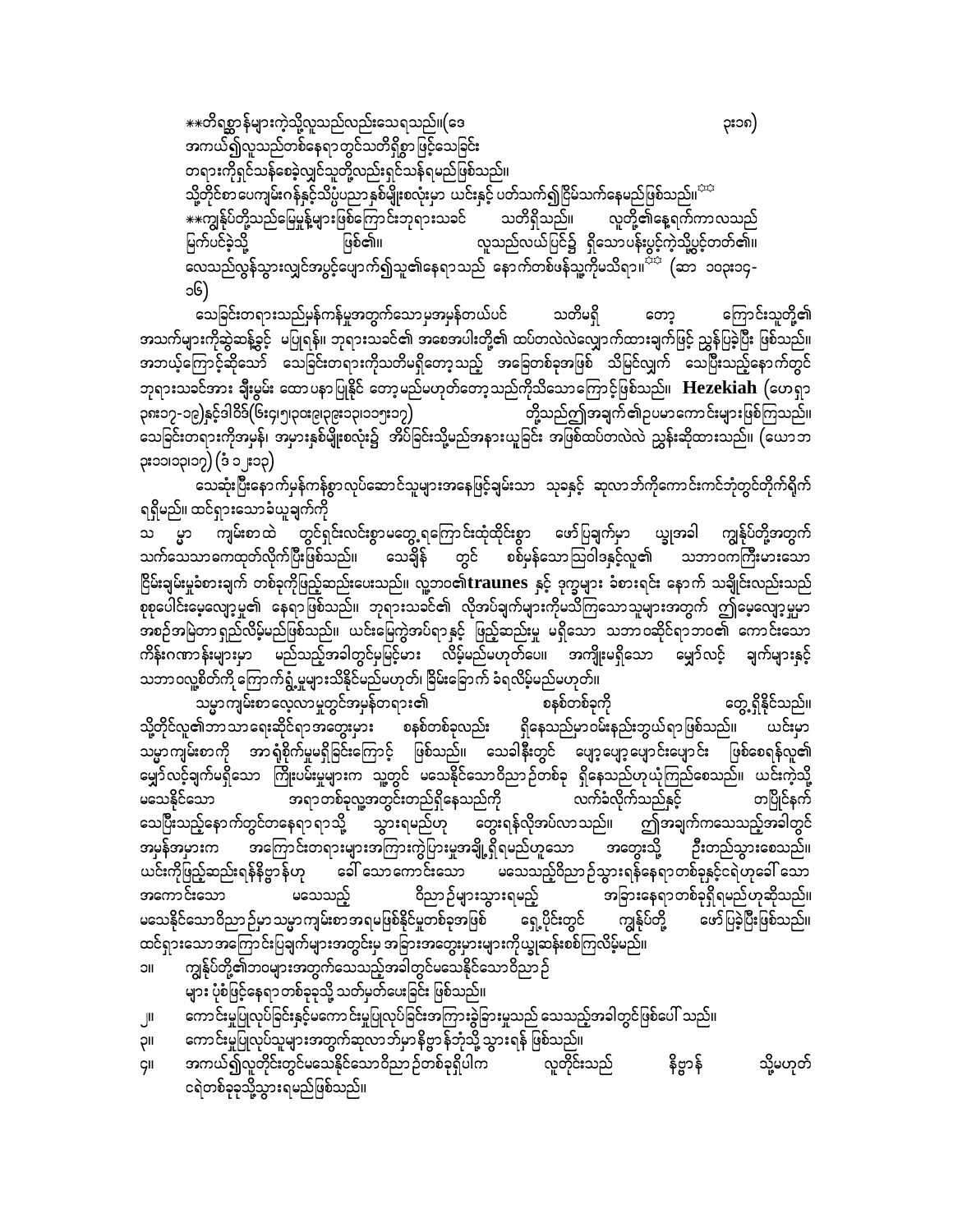မကောင်းမှုပြုလုပ်သူများ၏ဝိညာဉ်သည်ငရဲဟုခေါ် သော အပြစ်ပေးသည့် နေရာတစ်ခုသို့သွားလိမ့်မည်။ ווף

ကျွန်ုပ်တို့၏လေ့လာဆန်းစစ်မှုမှာ အပြုသဘောဆောင်ပေသည်။ ထိုအချက်များကို အသေးစိတ်စဉ်းစားခြင်းဖြင့်လူ့သဘာ ဝနှင့် ပတ်သက်သော ှမန်ကန်သောပုံများ၏ အရေးကြီးသောအပိုင်းများဖြစ်သည့်သမ္မာကျမ်းစာ ၏ အစိတ် အပိုင်းများစွာ တို့ကိုကျွန်ုပ်တို့က ဖော်ပြနိုင်လိမ့်မည်ဟု ကျွန်ုပ်တို့ယုံကြည် ပါသည်။

## ၄.၅ ပြန်လည်ရှင်သန်ထမြောက်ခြင်း

ကောင်းမှုပြုလုပ်သူများ၏ဆုလာဘ်မှာခရစ်တော်လာမည့်အချိန်တွင် ရှင်သန် ထမြောက်ခြင်းဖြစ်လိမ့်မည်ဟု သမ္မာကျမ်းစာကအလေးအနက်ထား ပြောဆို လေသည်။ (၁သက် ၄း၁၆)တဖန်ရှိသောသေခြင်း၏ ပြန်လည်ရှင်သန် ထမြောက် ကြည့်ပါ) မျာခရစ်တော် လုပ်ဆောင် မှု(လေ့လာမှု၄.၈ကို ပထမဦးဆုံး ချက် ဖြစ်လိမ့်မည်။ ယင်း၏နောက်တွင်ဆုံးဖြတ်မှုလိုအပ်လိမ့်မည်။ အကယ်၍ သေသည့် အချိန်တွင်ဝိညာဉ်သည် ကောင်းကင်ဘုံသို့သွားခဲ့လျှင် ရှင်သန်မှုအတွက်မလိုအပ်တော့ပေ။ အကယ်၍ပြန်လည်ရှင်သန် ပြန်လည် ထမြောက်မှု မရှိလျှင်ဘုရားသခင်သို့လေးစားမှုကြိုးပမ်းချက်များအားလုံးမရှိတော့ပေ။ (၁ကော ၁၅း၃၂) အကယ်၍သူ့အနေဖြင့် သူ့အနေဖြင့် ဤအတိုင်း အကြောင်းပြနိုင်ပါမည်လား။ အကျိုးသက်ရောက်မှုမှာ ခန္ဓာကိုယ် ပြန်လည်ရှင်သန်ထမြောက်ခြင်းမှာ တစ်ခုတည်းသောဆုလာဘ် ပုံစံဖြစ်သည်ဟု သူကယုံကြည်မှုပင်ဖြစ်သည်။ ယ္ခုအခါတွင်သစ္စာရှိသော နေထိုင်မှုအတွက် ချီးမြှင့်မှုမှာ ပြန်လည်ရှင်သန်ထမြောက်ချိန် တွင်ဖြစ်လိမ့်မည်ဟု ခရစ်တော်က ကျွန်ုပ်တို့အားမျှော်လင့်ချက်ဖြင့်အားပေးခဲ့သည်။ (လု၁၄း၁၄)-

သမ္မာကျမ်းစာကခန္ဓာကိုယ်ပုံစံဖြင့်မှတစ်ပါးတည်ရှိမှုပုံစံတစ်ခုခုကို မသင်ကြားကြောင်းမှတ်သားရသည်။ တမန်တော်များနှင့် လူများသို့အသုံးပြုသည့်ခရစ်တော်ကောင်းကင်ဘုံမကြွလာတော်မူချိန်တွင် ယင်းမှာဘုရားသခင် ဘုန်းအသရေနှင့်ပြည့်စုံသော ကိုယ်ခန္ဓာကိုပင် ယုတ်ညံ့သောငါတို့၏ ကိုယ်ခန္ဓာ တော် ၏နည်းတူဖြစ်စေခြင်းငှာ အသစ်ပြင်ဆင်တော် မူလတ္တံ၊(ဖိ ယ္ဗုအခါသူ့တွင်  $\mathcal{L}$ တိကျသောသမ္မာကိုယ်ပုံစံရှိသမျှအစစ်အမှန်အားဖြင့် သွေးထက် ဝိညာဉ်အားဖြင့် ခွန်အားကိုဖြစ်စေသကဲ့သို့ကျွန်ုပ်တို့အနေဖြင့်တူညီသော ဆုလာဘ်တစ်ခုကို မျှဝေရရှိလိမ့်မည်။ ဆုံးဖြတ်ချိန်တွင်ခန္ဓာကိုယ်ပုံစံဖြင့်<br>ဤဘဝတွင် ကျွန်ုပ်တို့မည်ကဲ့သို့နေထိုင်မှုပြုခဲ့ခြင်းအတွက်ချီးမြှင့်မှုတစ်ခု ရရှိကြလိမ့်မည်ဖြစ်သည်။ ရေစုန်မျောနေသူများ အနေဖြင့် လက်ရှိသေသောခန္ဓာဖြင့်လူ့ဘ၀မှ ထွက်ခွာသွားကြရမည်။ ထို့နောက် ပုပ်သိုး ာ<br>- မျိုးစေ့ကြသောသူ - သည်ဇာတိပကတိအားဖြင့် မိမိဇာတိပကတိ၌ ဆွေးမြေ့ပြီးမြေမှုန့်ဖြစ်သွားကြသည်။ ပုပ်ပျက်ခြင်းအသီးအနှံ့ကိုကိုက်ရလိမ့်မည်။ ဝိညာဉ် ပကတိမျိုးစေ့ကြသောသူသည်ဝိညာဉ်ပကတိအားဖြင့်ထာဝရအသက်ရှင်ခြင်း .<br>အသီးအနှံကိုရိတ်ရလိမ့်မည်။ (၈လာ ၆း၈)

လူမှန်များ၏ဆုလာဘ်မှာ ခန္ဓာကိုယ်ပုံသဏ္ဍာန်တစ်ခုဖြစ်လိမ့်မည် ဟူသောနောက်ထပ် ယုံကြည်စေမှုရှိပေသည်။ ပြန်လည်ရှင်သန်ထမြောက်ခြင်း၏အရေးပါမှုမှာသိသာမြင်သာသင့်သည်။ ဤအချက်ကို လက်ခံပြီးဖြစ်ပါက အသက်ရှင်ခြင်းကို အကယ်၍ကျွန်ုပ်တို့အနေဖြင့်ထာဝရ အသက်နှင့် ကိုယ်ပုံသဏ္ဍာန် ခန္တာ ခန္ဓာကိုယ်မှာသေသည့် တစ်ခုဖြင့်သာတွေ့ကြုံခံစားရနိုင်ပါကကျွန်ုပ်တို့၏ အခါတွင်တည်ရှိမှုကို လက်ရှိ ထင်ရှားစွာ ရပ်တန့်သွားသည်။ ထိုအချက်မှာ ကျွန်ုပ်တို့၏ ခန္ဓာကိုယ်အားပြန်လည် ဖန်ဆင်းပြီးဘုရားသခင်၏ သဘာဝအတိုင်းပေးသည့်တိုင်အောင်သေခြင်းမှာ ကတိမရှိတော့ သည့် အခြေအနေ တစ်ခုဖြစ်ရမည်ကိုလိုက်နာ ခြင်းဖြစ်သည်။

(၁ကော ၁၅)တစ်ခုလုံးသည်ပြန်လည်ရှင်သန်ထမြောက်ခြင်းနှင့် ပတ်သက်သော အသေးစိတ်အချက်များကိုပြောသည်။ အမြဲသတိထား၍ ဖတ်ရှုကြရလိမ့်မည်။(၁ကော ၁၅း၃၅-၄၄)ကမျိုးစေ့တစ်စေ့ကို မည်ကဲ့သို့ စိုက်ပြီး မြေကြီးပေါ် မှထွက်လာကာ ဘုရားသခင်အားဖြင့်ခန္ဓာကိုယ်တစ်ခုကို ပေးသည့် အချက်ကိုရှင်းလင်းပြသည်။ အလားတူသေခြင်းမှ ရှင်သန် ထမြောက်ပြီး ခန္ဓာ ကိုယ်တစ်ခုဖြင့်ဆုပေးခြင်းခံရသည်။

သချိုင်းမှခရစ်တော်ထလာသည့်အခါတွင်သူ၏ သေနေသော ခန္ဓာကိုယ် သည်အသက်ရှင်သောခန္ဓာကိုယ်တစ်ခုသို့ ပြောင်းလဲသွား သကဲ့သို့ စစ်မှန်သော ယုံကြည်မှုများသည်လည်းဤ ဆုလာဘ်ကိုမျှဝေ ခံစား ကြရလိမ့်မည်။ (ဖိ ၃း၂၁)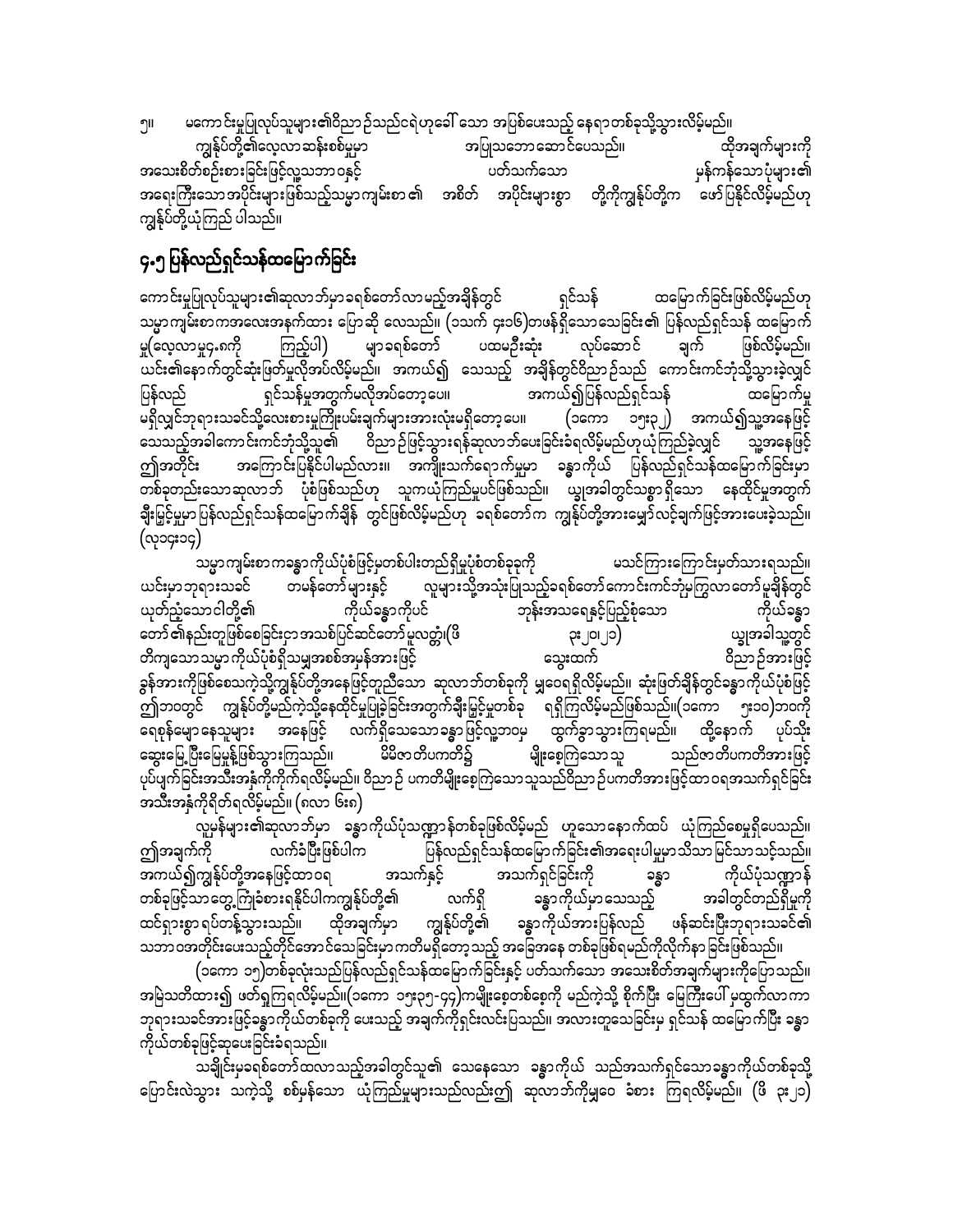ဗတ္ထိဇံခံခြင်းဖြင့် ထိုသခင်နှင့်အတူ သဂြိုလ်ခြင်း ကို ခံကြ၏။ အကြောင်းမူကား ခရစ်တော်သည်ခမည်းတော်၏ ဘုန်းတန်ခိုး အားဖြင့် သေခြင်းမှထမြောက်တော် မူသည့် နည်းတူငါတို့သည် လည်းအသစ်သောအသက်၌ ကျင်လည်ကြရသည်။ (ရော ၆း၃-၅)သူ၏ဒုက္ခများကိုယ္ခုမျှဝေခံစား ခြင်းမှတဆင့်ကျွန်ုပ်တို့ကသူ၏ ဆုလာဘ်ကိုလည်းမျှဝေခံစားရရှိကြလိမ့်မည်။ သခင်ယေရှု၏<br>အသက်ရှင်တော်မူ ကြောင်းကိုငါတို့ ကိုယ်ခန္ဓာ၌ ထင်ရှားစေခြင်းငှာယေရှု၏ သေတော်မူခြင်း ကိုယ်ခန္ဓာ၌ ထင်ရှားစေခြင်းငှာယေရှု၏ ကိုငါတို့၏သေတတ်သောကိုယ်ခန္ဓာတွင်ထင်ရှားစေခြင်းငှာငါတို့သည်အသက်ရှင်စဉ်တွင် ယေရှုကြောင့်သေခြင်းလက်သို့အစဉ်အပ်နှံခြင်းကိုခံကြရ၏။(၂ကော ၄း၁၀)

a,½Iudkaojcif;rSxajrmufapawmfrlaombk&m;\ 0dnmOfawmf onf သင်တို့အထဲ၌ ကိန်းဝပ်တော်မူလျှင်ခရစ်တော် ကိုသေခြင်းမှ ထမြောက် တော်မူသော ဘုရားသည်သင်တို့အထဲ၌ ကိန်းဝပ်သောမိမိ၏ဝိညာဉ်တော် အား ဖြင့်သေတတ်သောသင်တို့၏ ကိုယ်ကာယကိုပင်ရှင်စေတော်မူမည်။ (ရော ၈း၁၁) ဤမျှော်လင့်ချက်ဖြင့် ကျွန်ုပ်တို့သည်ကိုယ်ခန္ဓရွေးနှတ်ခြင်း၊ ချမ်းသာခြင်းကို အသက်ရှင်သောခန္ဓာကိုယ်မှတဆင့်မျှော်လင့်ချက်ရှိသည်။ (ရော ၈း၂၃)

ယင်းတိကျသောခန္ဓာကိုယ်ဆုလာဘ်တစ်ခု၏ မျှာ်လင့်ချက်ကို ရှေးအကျဆုံး အချိန်ကပင်ဘုရားသခင်၏လူများအားဖြင့် နားလည်ခဲ့ကြပြီး ဖြစ်သည်။ အာဗြဟံကသူသည် ပုဂ္ဂိုလ်ရေးအရခါနန်ကုန်းမြေကို<br>အမွေ ဆက်ခံမည်ဟု ကတိပြုခဲ့သည်။ သင်ထ၍မြေကို အလျားလိုက်အားဖြင့် လည်းကောင်း၊ tarG qufcHrnf[k uwdjyKcJhonf/ oifxíajrudk tvsm;vdkuftm;jzifh vnf;aumif;? အနံအားဖြင့်လည်းကောင်းလျှောက်သွားလော့ $(m^{2}+12^{2}m^{2}-13^{2})$ ထိုကတိစကားများတွင်သူ၏ယုံကြည်မှုမာသူ၏ ခန္ဓာကိုယ်သည်အနာဂါတ်တစ်ရပ်ရပ်တွင်တစ်နည်းနည်းဖြင့်ပြန်လည်ရှင်သန်၍ သေခြင်းမှကင်းအောင်ပြုလုပ်ခံရမည်။ သို့မှသာဤ အချက်ကဖြစ်နိုင်လိမ့်မည်ဟု သူ၏ ယုံကြည်မှုကိုအလေးထားစေသည်။<br>ယောဘကသူ၏ခန္ဓာကိုယ်မှာသချိုင်းကုန်းတွင်တီကောင်များ၏

ယောဘကသူ၏ခန္ဓာကိုယ်မှာသချိုင်းကုန်းတွင်တီကောင်များ၏ ခန္ဓာကိုယ်ပုံသဏ္ဍာန်ဖြင့် သူ၏ဆုလာဘ်ကို မည်ကဲ့သို့ ရရှိသည်ဟူသောသူ၏ နားလည်သဘောပေါက်မှုကိုရှေးဦးစွာ ဖော်ပြခဲ့ ာ<br>သည်။ ငါ့ကိုရွေးနှုတ်သောသခင် သည် အသက်ရှင်၍နောင်ကာလ၌ မြေမှုန့် အပေါ် မှာ ပေါ် လာတော်မူမည်ဟူ၍ လည်းကောင်း၊ ငါ့အရေလည်ပြီးမှဤ ကိုယ်ကိုပင် ဖျက်ဆီးသော်လည်းငါသည်ကိုယ်ခန္ဓာ၌ ဘုရားသခင်ကို မြင်မည်ဟူ၍<br>လည်းကောင်းငါသိ၏။ သူတပါးမြင်သည်သာမကငါကိုယ်တိုင် – မြောက်စိနှင့်ဖူးမြင်မည်။ ထိုသို့မျှော်လင့်၍ငါ့ကျောက်ကပ်သည်ပျက်လျက်ရှိ၏။ (ယောဘ၁၉း၂၅-၂၇)ဟေရှာ ၏မျှော်လင့်ချက်မှာလည်း အလားတူပင်ဖြစ်သည်။ ငါ၏အသေကောင်တို့သည်လည်းထမြောက်ကြလိမ့်မည်။ (ဟေရှာ ၂၆း၁၉)

အလွန်ဆင်တူသောစကားလုံးများကိုယေရှု၏ ကိုယ်ရေးမိတ်ဆွေ တစ်ဦးဖြစ်သော လာဇရု အသုဘတွင်တွေ့ရသည်။ သူ၏နှမများအားသူ၏ ဝိညာဉ်သည်ကောင်းကင်ဘုံသို့သွားပြီဟုပြော၍နှစ်သိမ့်မည့်အစား သခင် ယေရှုက ြေန်လည်ရှင်သန်ထမြောက် လာမည့်နေ့ကိုပြောခဲ့သည်။ ကျွန်ုပ်၏ ညီတော်သည် တဖန်ပြန်ပေါ် လာလိမ့်မည်။ လာဇရု၏နှမ  $*$ မာသာ<sup>င်</sup>က ဤအချက်ကိုရှေးဦး ခရစ်ယာန်များကမည်၍မည်မျှနှစ်သက်ခဲ့ကြပါသလဲဟု ချက်ခြင်းတုန့်ပြန်မှုကိုပြခဲ့သည်။<br>ယေရှကသင်၏မောင်သည်ထမြောက်လိမ့် မည်ဟုခေါ် တော်မူ၏။ \*မာသာ<sup>င်-</sup>ကလည်းနောက်ဆုံးနေ့တည်းဟူသော ယေရှကသင်၏မောင်သည်ထမြောက်လိမ့် မည်ဟုခေါ် တော်မူ၏။  $\quad$ မာသာ $^{\mathbb{C}}$ ကလည်းနောက်ဆုံးနေ့တည်းဟူသော ထမြောက်ရာကာလ၌ သူသည်ထမြောက်လိမ့်မည်ကိုကျွန်မ လျှောက်၏။(ယော၁၁း၂၃၊၂၄)ယောဘကဲ့သို့သူမအနေဖြင့် သေခြင်းမှာ ကောင်းကင်ဘုံ၏ ချမ်းသာသုခဘဝတစ်ခုသို့<br>ဂိတ်ပေါက်ဝ ဖြစ်ကြောင်း နားမလည်ခဲ့ပေ။ ယင်းအစားနောက်ဆုံးနေ့တွင် ပြန်လည်ရှင်သန်ထမြောက်ခြင်း ဖြစ်ကြောင်း နားမလည်ခဲ့ပေ။ ယင်းအစားနောက်ဆုံးနေ့တွင် တစ်ခုသည်ရှေ့ကိုမျှော် ကြည့်သည့် $($   ${\rm\bf cp}$  ယောဘ၏နောက်ဆုံးပိုင်းရက် $)$  ဘုရားသခင်ကခမည်းတော်ထံ၌ နားထောင်၍နည်းခံသောသူမှန်သမျှတို့သည် ငါ့ထံသို့ လာကြ၏။ လာသောသူကိုနောက်ဆုံးသောနေ့၌ ငါထမြောက်စေ သတည်း။ (ယော ၆း၄၄၊၄၅)

#### ၄.၆ ဆုံးဖြတ်ချက်

ဆုံးဖြတ်ချက်နှင့်ပတ်သက်သောသမ္မာကျမ်းစာသင်ကြားမှုမှာ ဗတ္တိဇံမခံမီ ရှင်းလင်းစွာ နားလည်ရမည်ဟုယုံကြည်မှု၏ အခြေခံနည်းလမ်းများအနက် တစ်ခုဖြစ်သည်။(တ ၂၄း၂၅၊ ဟေဗြဲ ၆း၂)မကြာခဏပင်သမ္မာကျမ်းစာက ဆုံးဖြတ်မည့်နေ့ကိုပြောဆို သည်။(ဉပမာ ၂ပေ ၂း၉၊ ၃း၇၊ ၁ယော ၄း၇၊ ယု ၆) ဘုရားသခင်၏အသိဉာဏ်ပညာပေးခြင်းခံရသောသူတို့ဆုလာဘ်ရရှိမည့်အချိန်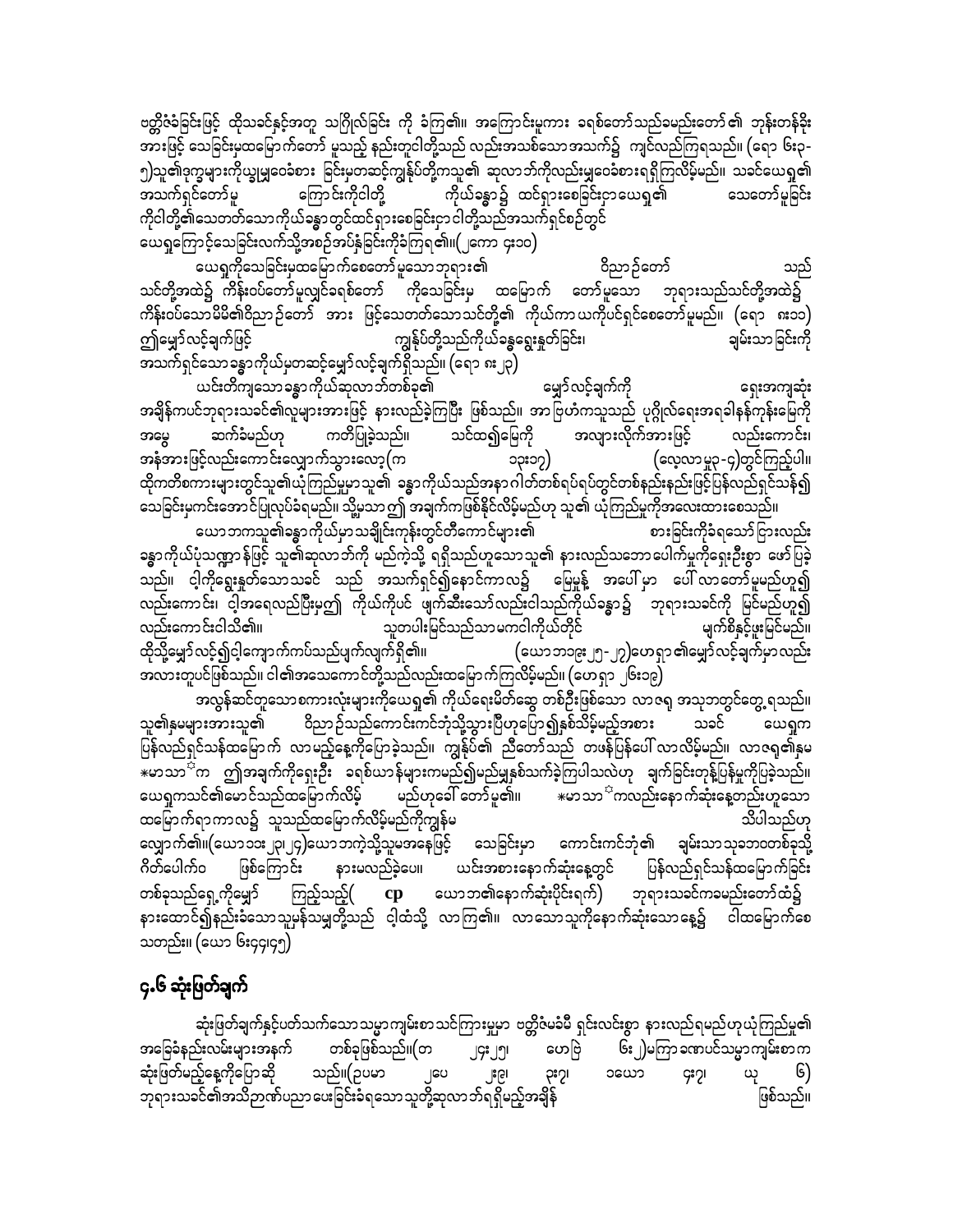သူတို့အားလုံးသည်ခရစ်တော် ၏တရားပလ္လင်ရှေ့သို့ရောက်ကြရမည်။(ရော ၁၄း၁၀)ငါတို့ရှိသမျှသည်ကိုယ်ခန္ဓာ၌ ကျင့်သောအကျင့်ကောင်း၊ မကောင်း ရှိသည့် အတိုင်းအကျိုးအပြစ်ကိုအသီးအသီးခံခြင်းငှာခရစ်တော်၏ တရားပလ္လင် ရှေ့၌ ပေါ် လာ ကြသည်။ (၂ကော ၅း၁၀)

ခရစ်တော် ၏ဒုတိယအကြိမ်လာခြင်းနှင့်ပတ်သက်၍ဒံယောလ၏ အမြင်တွင်ပလ္လင်တစ်ခု၏ ပုံသဏ္ဍာန်တွင်ဆုံးဖြတ်ချက် ထိုင်ခုံတစ်ခုပါဝင်သည်။(ဒံ ၇း၉-၁၄)ဥပမာစကားများက အသေးစိတ်အချက်အလက်များ –<br>-<br>သခင်ပြန်လာသောအခါသူ၏ ဖေါ် ထုတ်ရာတွင် ကိုခေါ် ၍ ကူညီပေးသည်။ ငယ်သားများ သူထားခဲ့သောငွေများထဲမှသူတို့မည်၍မည်မျှ ကောင်းစွာသုံးစွဲခဲ့ ပင်ကိုယ်စွမ်းရည်ကို သည်ကိုစီစစ်ခြင်းဖြင့် သဘောကျနှစ်သက်မှုဖြစ်စေသည်။(မ ၂၅း၁၄-၂၉)ကောင်းကင်နိုင်ငံတော်သည် ပင်လယ်၌ ချ၍ အမျိုးမျိုးသော ငါးတို့ကို အုပ်မိသောပိုက်ကွန်နှင့်တူ၏။ ငါးအပြည့်ရှိသောအခါ တံငါတို့ သည် ကုန်းပေါ် သို့ဆွဲတင်၍ထိုင်လျက် မကောင်းသောငါးကို သည်။ ထို့နည်းတူကမ္ဘာအဆုံး၌ - - -ပစ်လိုက်ကြ ကောင်းကင်တမန်တို့သည် အပြင်သို့ ဆင်းလာပြီးလျှင် ဖြောင့်မတ်သောသူတို့အထဲမှ ဆိုးသောသူတို့ကို နှုတ်ယူခွဲစားသည်။(မ ၁၃း၄၇ -၄၉)

ကျွန်ုပ်တို့မြင်တွေ့ပြီးသမျှမှဘုရားသခင်ပြန်လည်ရှင်သန်ထမြောက် လာပြီး နောက်စုဝေးကြသောလူများက**ေံ**ဂေလိ တရားတော်ကို သတ်မှတ် ထားသောနေရာတစ်ခုသို့ သတ်မှတ်ချိန်တွင် ယူဆောင်လာပြီး ထိုအချိန်တွင် သူတို့က ခရစ်တော်ကိုတွေ့လိမ့် မည်ဟူသောအချက်မှာ သမာဿမတ်ရှိ သော ယူဆချက်ဖြစ်ပေသည်။ သူတို့အားဖြင့် ဖြစ်ရပ်တစ်ခုကို ဖြစ်ပေါ် စေလိမ့်မည်။ သူတို့အနေဖြင့် ဘုရားသခင်နိုင်ငံတော်သို့ဝင်ရောက်ခြင်း၏ ဆုလာဘ်ကို လက်ခံ သင့်မသင့်ကို သူကဆုံးဖြတ်လိမ့်မည်။ ဤအခြေအနေတွင်သာ လူကောင်းများ သူတို့၏ဆုလာ ဘ်ကိုရရှိလိမ့်မည်။ အနေဖြင့် ဤဖြစ်ရပ်အားလုံးမှာသိုးနှင့်ဆိတ် ဉပမာနှင့်နိူင်းယှဉ်ကြည့်ကြသည်။ လူ၏သားတော်မည်သူနှင့်အတူသန့်ရှင်းသော ဂျေရှဆလင်မှဒါဝိဒ်၏ တမန်တော်များအားလုံးနှင့်အတူသူ၏ဘုန်းတန်ခိုးအရပေါ် လာလိမ့်မည်။ ပြီးလျှင် ပလ္လင်တွင်သူ၏တန်ခိုးဖြင့် ထိုင်တော် မူလိမ့်မည်။

(လု လူသားအားလုံးစုစည်းလိမ့်မည်။ သူ၏ရှေ့တွင် း၃၂၊၃၃) (అ ၂၈း၁၉)ပြီး သူ၏သိုးများကိုဆိတ်များမှ ယင်းမှာသိုးထိမ်းသည် လျှင်သူကသူတို့ကိုတစ်ယောက်ပြီးတစ်ယောက်ခွဲခြားလိမ့်မည်။ ခွဲထုတ်ခြင်းကဲ့သို့ဖြစ်သည်။ သူသည်သိုးမျာကိုသူ၏ညာဘက်တွင်ထားသော်လည်း ဆိတ်များကို ဘယ်ဘက် တွင် ထားလိမ့်မည်။ ရှိသောသူတို့အား ထိုအခါလင်္ကျာ ဘက်၌ မင်းကြီးက ငါ့ခမည်းတော်ထံကောင်းချီးမင်္ဂလာ ကိုခံသောသူတို့ကမ္ဘာ ဦးက<sup>ီပင်</sup>သင်တို့အဖို့ ပြင်ဆင်သောနိုင်ငံကိုလာ၍အမွေခံကြလော့။ (မ ၂၅း၃၁-၃၄)

ထိုအရာနှင့်ပတ်သက်၍ ဘုရားသခင်၏နိုင်ငံတော်ကိုအမွေဆက်ခံလျက် အာဗြဟံသို့ကတိစကားများကိုလက်ခံခြင်းမှာ လူမှန်များ၏ဆုလာဘ်ဖြစ်သည်။ သို့တိုင်ဤအရာမှာ ခရစ်တော်ပြန်လာသောအချိန်ဆုံးဖြတ်ချက်ပြီးသည့်နောက်တွင် လိမ့်မည်။ မျှသာဖြစ် ခရစ်တော်ပြန်မလာမီအသက်ရှင်သောခန္ဓာကိုယ်တစ်ခု၏ ကတိစကားပြုဆုလာဘ်ကိုလက်ခံရန်မဖြစ်နိုင်ပေ။ ထို့ကြောင့် ထမြောက်သည့်တိုင်အောင် ကျွန်ုပ်တို့ အနေဖြင့်ပြန်လည်ရှင်သန်၍ ပြသသည့်အချိန်တွင် -<br>ယင်းမှာခန္ဓာကိုယ် ယုံကြည်သူတွင်သတိရှိသောတည်ရှိမှုမှာ လုံးဝမရှိပေ။ တစ်ခုမရှိဘဲမည်သည့်ပုံသဏ္ဍာ န်နှင့်မျှတည်ရှိရန်မဖြစ်နိုင်ခြင်းပင်ဖြစ်သည်။ ခရစ်တော် ပြန်လာ သော အခါဆုပေးလိမ့်မည်။ ယခင်ကမူမပေးခဲ့ပါဟု သမ္မာကျမ်းစာတွင် ထပ်ကာတလဲလဲဖော်ပြခဲ့သည်။

\*\*သိုးထိန်းအကြီးပေါ် ထွန်းတော်မူသော အခါသင်တို့သည် မညှိုးမနွမ်းတတ်သောဘုန်းကြီးသော ပန်းဦးရစ်သရဖူ ကိုခံကြရ လိမ့်မည်။<sup>ဘဝ</sup> (၁ပေ ၅း၄ **cp** ၁း၁၃)

\*\*ယေရှုခရစ်သည်သူပြန်ပေါ် လာသည့်အချိန်တွင်သေခြင်းနှင့်သူ<mark>၏ နို</mark>င်ငံတော်တွင်လျှင်မြန်သော နေထိုင်မှုကို ယ္ခုမစ၍မွေသရဖူသည်ငါ့အဖို့သို့ထားလျက်ရှိ၏။ ဆုံးဖြတ်လိမ့်မည်။ ထိုနေ့ရက်၌ တရားသဖြင့်စီရင်သောသူတည်း ဟူသောဘုရားသခင်သည် ထိုသရဖူကိုငါ၌ ပေးအပ်တော်မူမည်။ ထိုမျှမကပေါ် ထွန်း တော်မူ ခြင်းကိုတောင့်တသော သူတို့ကိုလည်း ပေးအပ်တော်မူ သည်။<sup>သာ</sup> (၂တိ ၄း၁၊၈)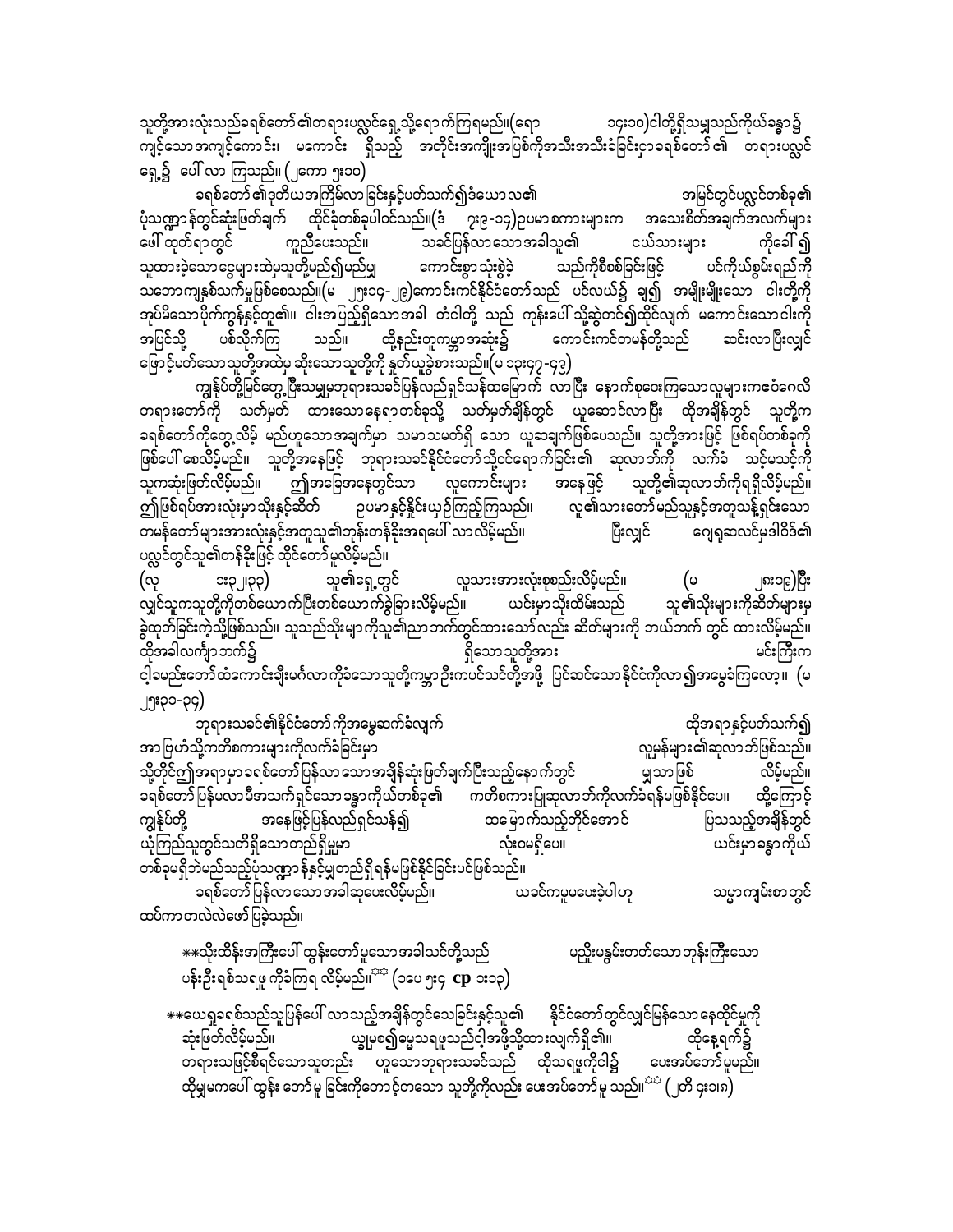$\ast$ းနောက်ဆုံးရက်များတွင်  $\operatorname{\mathbf{M}}$ essiah ပြန်လာသောအချိန်တွင် ကမ္ဘာ၏ မြေမှုန့်များထဲတွင် အိပ်နေသောလူများသည် နိုးထလိမ့်မည်။(က ၃း၁၉)အချို့တို့ကား ထာဝရ အသက် ရှင်ခြင်းနှင့် လည်းကောင်း အချို့တို့ကားရှက်ကြောက်ခြင်းနှင့် လည်းကောင်းနိုးကြလိမ့်မည်။<sup>သင</sup> (ဒံ ၁၂း၂)

သချိုင်းများတွင် \*\*ခရစ်တော်သည်တရားစီရင်ရန်လာသောအခါ ရှိကြသောသူအပေါင်းတို့သည်သားတော် ၏စကား သံကိုကြား၍ ထွက်ရမည့်အချိန်ကာလရောက်လတ္တံ၊ ကောင်းသော အကျင့်ကိုကျင့်သောသူတို့သည်အသက်ရှင် ထမြောက်ရာသို့လည်းကောင်း၊ ဆိုးယုတ်သော အကျင့်ကို ကျင့်သောသူတို့သည် အပြစ်စီရင်ရာထမြောက်ခြင်းသို့ လည်းကောင်း ထွက်ကြရလတ္တံ။<sup>သင်္</sup> (ယော  $J^{\circ}$ ປີ $-J$  $\in$ )

\*\*ငါ(ယေရှု)သည်အလျှင်အမြန်လာ မည်။ ငါသည်အကျိုး အပြစ် အတိုင်းဆပ်ပေးမည်။<sup>သာ</sup> ကိုဆောင်ခဲ့သည်ဖြစ်၍လူအသီးသီးတို့အားမိမိတို့ အကျင့် (ဗျာ ခရစ်တော်ကထိုဆုကို ၂၂း၁၂)ကျွန်ုပ်တို့ကဆုယူရန် ကောင်းကင်ဘုံသို့မသွား၊ ကောင်းကင် ဘုံမကျွန်ုပ်ထံသို့ယူလာ ပေးသည်။

ကောင်းကင်ဘုံတွင် ယေရှုကကျွန်ုပ်တို့၏ဆုကိုသူနှင့်အတူယူလာ ခြင်းမှာ ကျွန်ုပ်တို့အတွက်ထိုအရာကိုပြင်ဆင်ခဲ့ကြောင်း ဒုတိယလာရောက်ချိန်တွင် ဖော်ညွှန်းသည်။ သို့ရာတွင် ကမ္ဘာပေါ် ရှိကျွန်ုပ်တို့ထံသို့ ယူဆောင်လာ ပေးလိမ့်မည်။ ကျွန်ုပ်တို့၏ကမ္ဘာမြေ ၏အာဗြဟံသို့အမွေဆက်ခံမှုမှာ ဤသဘော တရားအတိုင်းဖြစ်သည်။ နောက်ဆုံးကာလ၌ ထင်ရှားစေခြင်းငှာပြင်ဆင်သော ကယ်တင်ခြင်းသို့ရောက်စေမည်အကြောင်းယုံကြည်ခြင်းအားဖြင့်ဘုရားသခင်၏ တန်ခိုးတော်သည် စောင့်ရှောက်တော်မူသောသင်တို့ အဖို့ကောင်းကင်ဘုံ၌ သို့ထားလျက်ရှိသောအမွေတည်း။ (၁ပေ ၁း၄၊၅)

ဤအချက်ကိုနှစ်ခြိုက်ခြင်းက(ယော ၁၄း၂၊၃)ထဲမှနားလည်မှုမရှိသော စာပိုဒ်တစ်ခုကိုမှန်ကန်စွာ ကောက်ချက်ချမှုဖြစ်စေသည်။ ငါ(ယေရှု)သည်သင်တို့ နေစရာအရပ်ကိုပြင်ဆင်ခြင်းငှာငါသွားရ၏။ အရပ်ကိုပြင်ဆင်ပြီးမှတဖန်ပြန်လာ၍ စြေရှိရာအရပ်၌ သင်တို့ရှိစေခြင်းငှာ ငါသွား၍သင်တို့နေစရာ သင်တို့ကို ယေရှုကကျွန်ုပ်တို့အားကျွန်ုပ်တို့၏ င့ါထံသို့သိမ်းဆည်းမည်။ ဆုများကိုပေးရန်သူတဖန် ပြန်လာမည့်အကြောင်းနေရာတိုင်းတွင်ပြောခဲ့သည်။(ဗျာ ၂၂း၁၂)ထိုအရာများကိုသူ၏တရားစီရင်မှုပြုလုပ်သည့်အခါတွင်ပေးမည်ဟု ကျွန်ုပ်တို့မြင်တွေ့ ခဲ့ပြီးဖြစ်သည်။

သူသည်ဂျေရုဆလင်မှဒါဝိဒ်၏ ပလ္လင်တွင် အမြဲအုပ်စိုးလိမ့်မည်။(လု အ၃၂၊၃၃)သူကထာဝရကို ဤကမ္ဘာပေါ် တွင် အသုံးပြုလိမ့်မည်။ သူရှိမည့်နေရာတွင် ကမ္ဘာပေါ် မှ ဘုရားသခင်၏ နိုင်ငံတော်တွင်ဖြစ်လိမ့်မည်။ ကျွန်ုပ်တို့လည်း လူ၏ကတိစကားဖြစ်သောသင့်အား ကျွန်ုပ်ကိုယ်တိုင်သို့ လက်ခံရန်မှာ အသုံးပြုရန်ပေါ် မည်။ သူ့အားဖြင့်တရားစီရင်ချိန်တွင်လက်ခံခြင်း၏ဖော်ပြချက် ဖတ်ရှုနိုင်သည်။ တစ်ခုအဖြစ် ဂရိစကားစုကျွန်ုပ်ကိုယ်တိုင်သို့သင့်အားလက်ခံမှုကို (မ ၁း၂၀) တွင်တွေ့ ရသည်။ ယင်းတွင်ဂျိုးဇက်နှင့်ပတ်သက်၍မေရီကိုသူ၏ ဇနီးအဖြစ် သူကိုယ်တိုင်ယူလိုက်သည်။ထို့ကြောင့်ထိုအချက်မှာ ယေရှထံသို့ ရုပ်ပိုင်းဆိုင်ရာ လှုပ်ရှားမှုသို့ရည်မှန်းခြင်းမဟုတ်ပေ။ ဆုအဖြစ်ခရစ်တော်ပြန်လာသည့်အပေါ် တွင် တရားစီရင်သည့် အချိန်တွင် ပေးအပ်ခြင်းသာဖြစ်လိမ့်မည်။ လူကောင်းနှင့်လူဆိုးများသည် သူတို့ သေသော အခါတူညီသောနေရာသို့သွားစေရမည်။ ယင်းမှာသချိုင်းဖြစ်သည်။ သူတို့ သေသည့်အခါတွင်သူတို့အကြား ကွဲပြားခြားနားမှုမရှိပေ။ အောက်ပါတို့မှာ ဤ အတွက်အပြုသဘောဖြစ်သော သက်သေပြမှုဖြစ်သည်။

- ယောနသန်(Jonathan)သည်လူကောင်းဖြစ်၍ )သည်လူဆိုးဖြစ်သည်။ (Saul ရှောလု သို့တိုင်သူတို့သေသောအခါ တစ်ယောက်နှင့်တစ်ယောက်ခွဲခြားမှုမရှိပေ။ (၂ရာ ၁း၂၃)
- ရှောလု၊ ယောနသန်နှင့်ဆင်ဖြူရယ်တို့သည်သေသည့်အခါ အားလုံးတူညီသောနေရာသို့သွားခဲ့ကြရသည်။(၁ရာ ၂၈း၁၉)
- လူမှန်အာဗြဟံသည်သေသောအခါသူ၏လူမျာထံသို့ သို့မဟုတ် ဆက်ခံသူများထံသို့စုစည်းခဲ့သည်။သူတို့သည် ရုပ်ထုကို ယုံကြည် ကိုးကွယ်သူများဖြစ်ကြသည်။ (က ၂၅း၈၊ ယေရှ ၂၄း၂)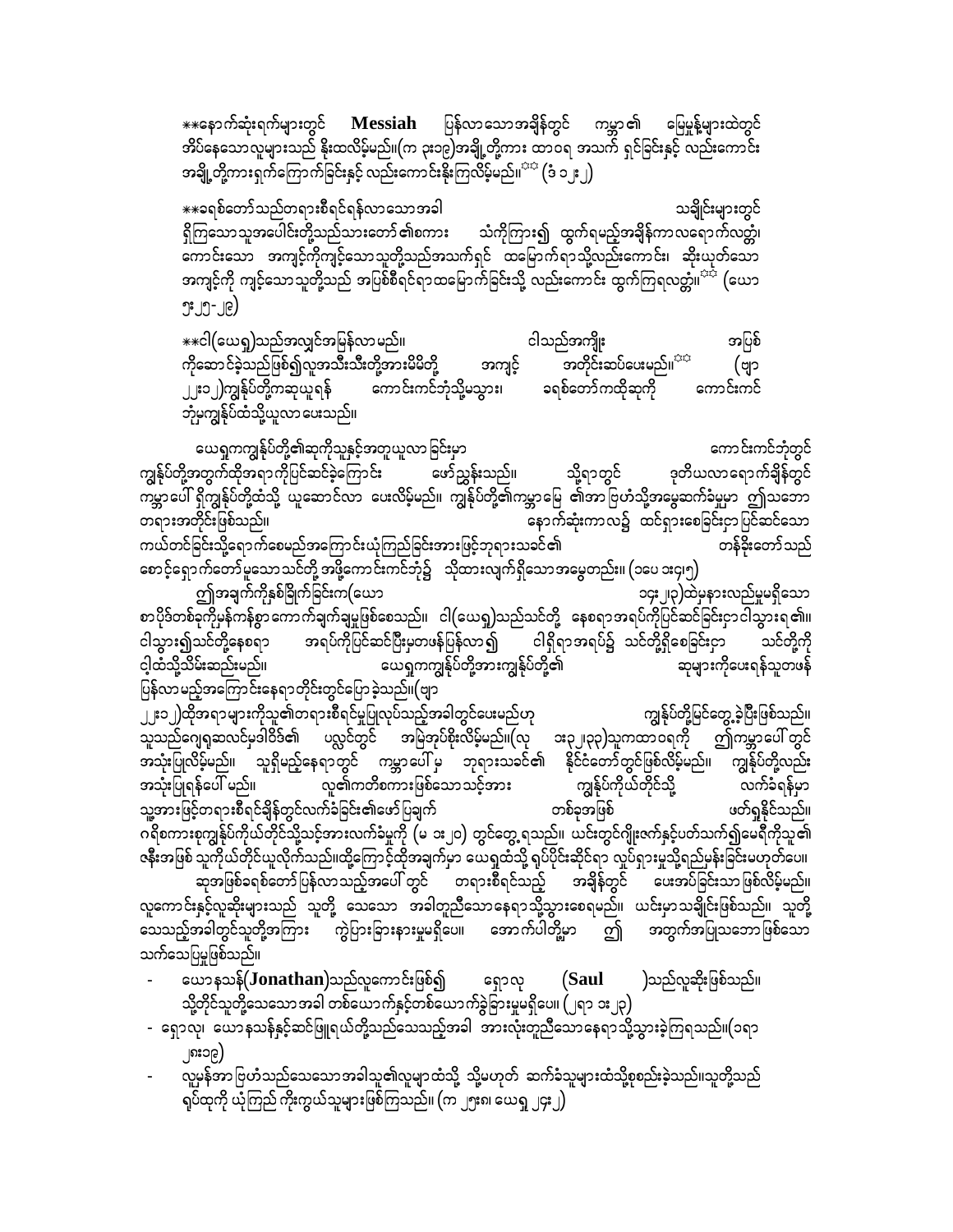ဝိညာဉ်အားဖြင့်လူလိမ်မာနှင့်လူမိုက်များသည်တူညီသော သေခြင်းတရားကိုကြုံတွေ့ ရသည်။ (ဒေ ၂း၁၅၊၁၆) ဤအရာအားလုံးမှာထင်ရှားသောခရစ်ယာန်ဘာသာဝင်များ၏

တောင်းဆိုချက်များသို့ပြတ်သားသောကွဲပြားမှုဖြစ်သည်။ လူမှန်များသည် သေသည့်အခါကောင်းကင်ဘုံသို့ထွက်ခြင်းသွားသည်ဟူသော သေပြီးနောက်ပြန်လည် သူတို့၏ သင်ကြားမှုမှာ ရှင်သန်ထမြောက်ခြင်းနှင့် တရားစီရင်ခြင်းတစ်ခုအတွက် လိုအပ်ချက်ကိုဖျက်ဆီးပစ်လိုက်သည်။ သို့တိုင် ကျွန်ုပ်တို့အနေဖြင့် ထိုအရာများသည်ဘုရားသခင်၏ ကယ်တင်ခြင်း စီမံချက်နှင့် ငံဝဲဂေလိကျမ်းစာထဲမှအရေးကြီးသောအဖြစ်အပျက်များအရေးကြီးကြောင်း တွေ့ မြင်ခဲ့ရပြီး ဖြစ်သည်။ ထင်ရှားသောစိတ်ကူကလူမှန်တစ်ယောက်သေပြီး ကောင်းကင်ဘုံသို့သွားခြင်းအားဖြင့်ဆုဖေးရန်ဖြစ်သည်။ ယင်း၏ နောက်တွင် အခြားလူများကနောက်နေ့၊ နောက်လ၊ နောက်နှစ်လိုက်လာကြမည်။မှန်ကန် သော လူအားလုံးသည်တစ်ချိန်ထဲတွင် အတူတက္မဆုပေးခြင်း ခံကြရ မည်ဟု သမ္မာကျမ်းစာ ၏သင်ကြားမူကရှင်းလင်းမှုဖြစ်စေသည်။

တရားစီရင်မှုတွင်သိုးများကိုဆိတ်များမှတစ်ကောင်ပြီး လိုက်သည်။ တစ်ကောင်ခွဲထုတ် တရားစီရင်မှုပြီးသွားပြီးနောက် ခရစ်တော်ကသူ၏ယာဘက်တွင် စုစည်းပြီးသောသိုးအားလုံးကိုပြောလိမ့်မည်။ \*\*လာလော့သင့်အတွင်ပြင်ဆင်ထားသော နိုင်ငံတော် ကိုအမွေဆက်ခံ၍

ကျွန်ုပ်ဘခင်၏ကောင်းချီးပေးမှုကိုခံယူလော့။ (မ ဤသို့ဖြင့် ၂၅း၃၄) သိုးအားလုံးသည် တစ်ချိန်တည်းတွင် ဘုရားသခင်၏နိုင်ငံတော်ကို အမွေဆက်ခံ သည်။ $^{\text{reg}}\big(\, \text{cp} \,\,$  ၁ကော ၁၅း၅၂)

စပါးရိတ်

- ခရစ်တော် ပြန်လာချိန်တွင်တရားစီရင်မှုပြုသည့် သိမ်းပွဲတွင်ဧဝံဂေလိတရားတော်အတွင်းအလုပ်လုပ်ကြ သောသူအားလုံးတို့သည်ဝမ်းမြောက်ပျော်ရွှင်ကြလိမ့်မည်။ (ယော ၄း၃၅၊၃၆)  ${\rm cp}\left($ မ ၁၃း၁၉)
- သေလွန်သောသူတို့ကိုတရားစီရင်ဆုံးဖြတ်တော်မူ၍ ကျွန်တည်းဟူသော ကိုယ်တော် ର୍ଗା ပရောဖက်တို့အားလည်းကောင်း၊ သန့်ရှင်းသူတို့ကလည်းကောင်း၊ ကိုယ်တော်ကို ကြောက်ရွံ့ ရိုသေသောသူအကြီးအငယ်တို့အားလည်းကောင်း ဆုကျေးဇူးကို ပေးသနားတော်မူဟု(ဗျာဒိတ် ၁၁း၁၈)က သတ်မှတ်ပေးသည်။ (i.e ယုံကြည်သူများစုဝေးကြသည်)
- ဟေဗြဲသည်မွေသတ်ဟောင်း၏မှန်ကန်သော လူများစွာကို စာရင်းပြုစုပေးသောအခဏ်းဖြစ်သည်။ အပိုဒ်၁၃တွင် ကတိတော်နှင့် စပ်ဆိုင်ခြင်းသော အကျိုးကျေးဇူးကို မခံရဘဲ အဝေးတမြှော်ဖြစ်လျက် စိတ်နှလုံးနှင့်ဖက်ရမ်းလျက်မိမိ တို့သည် မြေကြီးပေါ် မှာတစ်ကျွန်းသူတစ်ကျွန်းသားနိုင် ငံသား ဧည့်သည်အာ ဂန္တုဖြစ်သည်ကိုထင်ရှားစွာဝန်ခံလျက် ပြောကြည်ခြင်းစိတ်နှင့်သေလွန်ကြ၏ဟုဖော်ပြထားသည်။ ဘုရားသခင်၏နိုင်ငံတော်သို့ဝင်ရောက်ခြင်းမှတဆင့် အာဗြဟံသို့ပြုလုပ်သောကယ်တင်ခြင်းနှင့်ပတ်သက်၍ ထားရှိ သော ကတိစကားမရှိဘဲအားလုံးတို့မှာ ယုံကြည်မှုဖြင့် သေဆုံးကြ၏။(ဟေဗြဲ ၁၁း၈-၁၂)ထိုလူများသည် ဆုဂုဏ်ကျေးဇူးကိုလက်ခံရန်ကောင်းကင် အချိန်တွင် သေလွန် သည့် ဘုံသို့တစ်ဦးပြီးတစ်ဦးသွားရောက်ခြင်းမပြုကြရသည်ကိုဖော်ပြသည်။ ယင်းနှင့်ပတ်သက်သော အကြောင်းပြချက်ကို အပိုဒ် ၃၉နှင့် ၄၀တွင်ဖော်ပြခဲ့ပြီးဖြစ်သည်။ ထိုသူအပေါင်းတို့သည် ယုံကြည်ခြင်းအားဖြင့် ချီးမွမ်းခြင်းသို့ရောက်သော် လည်း ကတိတော်အတိုင်းအကျိုးကျေးဇူးကိုမခံကြရ၊ ဆိုသော်ထိုသူတို့သည်ငါတို့မပါဘဲစုံလင်ခြင်းသို့ အဘယ့်ကြောင့် မရောက်ရမည့် အကြောင်းဘုရားသခင်သည်ငါတို့အဘို့အလို့ငှာသာ၍မြတ်သော ကျေးဇူးကိုကြံစည်တော်မူ၏။

ထိုကဲ့သို့သူတို့၏ကတိတော် ဆုဂုဏ်ကျေးဇူးကို ခွင့်ပြုရန် နှေးကွေးရခြင်းမှာ ယင်းမှာ ဘုရားသခင်၏အစီအမံဖြစ် သော ယုံကြည်သော လူအားလုံးတို့သည်တစ်ချိန်ထဲတွင် ယံ့ကြည် မူအားလုံးကိုပြီးပြည့်စုံအောင်လုပ်ရန်အစီအမံကြောင့် ဖြစ်သည်။ ယင်းမှာခရစ်တော်ပြန်လာပြီးတရားစီရင်သည့်အချိန်တွင်ဖြစ်လိမ့်မည်။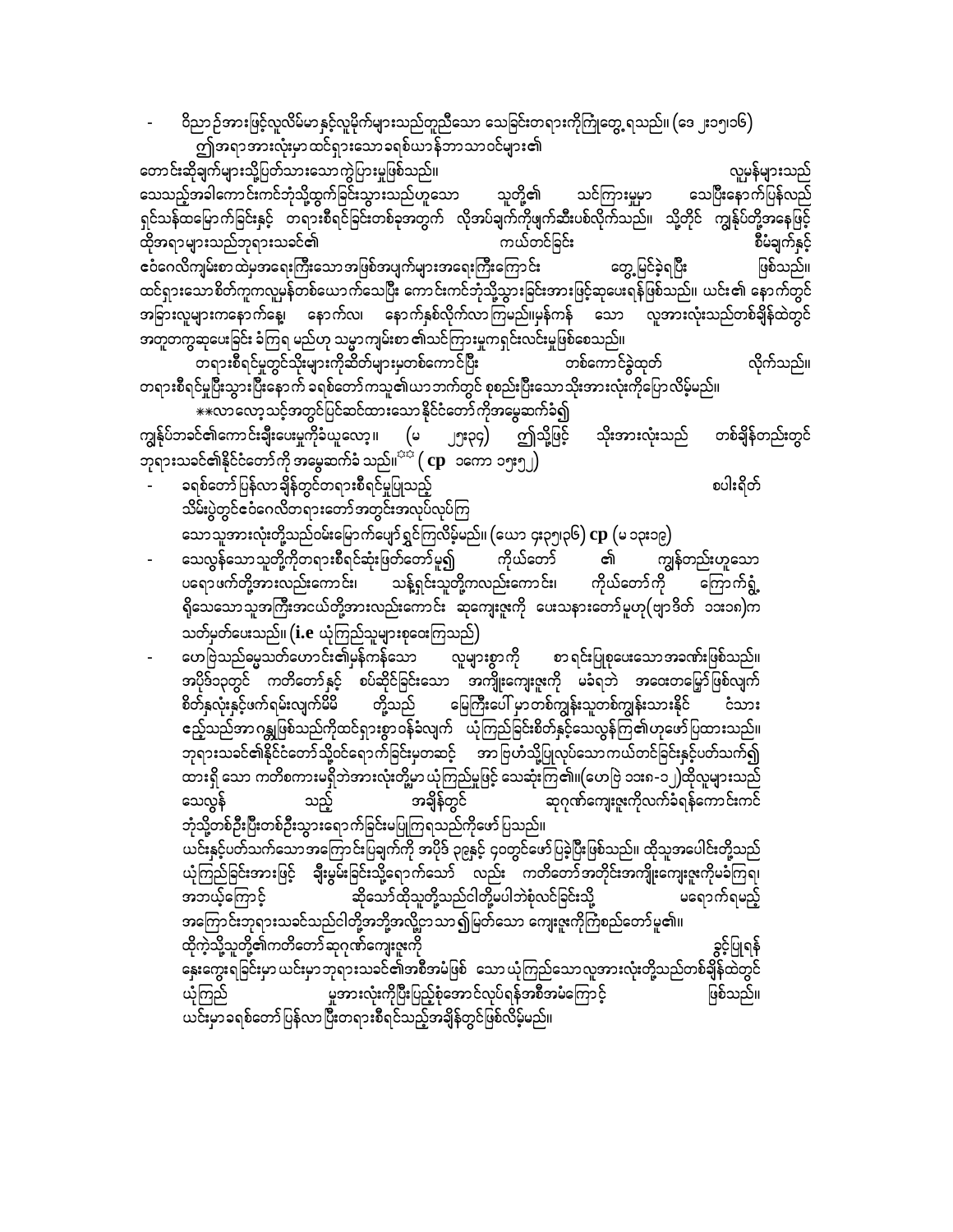## ၄.၇ ဆုဂုဏ်ကျေးဇူး၏နေရာ၊ ကောင်းကင်ဘုံလား သို့မဟုတ် မြေကြီးလား

- txufygtaMumif;tcsufrsm;rSwpfyg; ajrBuD;xufaumif; uifbHkrSm  $\frac{1}{2}$ ရားသခင်၏နိုင်ငံတော်၏တည်နေရာ ဖြစ်လိမ့်မည် ဟုယုံကြည်မှုရှိတဲ့လူအချို့ကဆိုပါသည်။ **i.e** ကတိပြုထား သောဆုဂုဏ်ကျေးဇူးမှာအောက်ပါအချက်များကိုလည်း ရှင်းပြ ရန်လိုအပ်သည်။  $**$ နိုင်ငံတော်တည်ထောင်ပါစေသော မြည့်စုံပါစေသော အလိုတော်သည်<br>ကင်ဘုံ၌ ပြည့်စုံသကဲ့သို့မြေကြီးပေါ် မှာပြည့်စုံပါစေသော်<sup>သင်္ဘ</sup> ကျွန်ပ်တို့ကဘုရားသခင်၏ ကင်ဘုံ၌ ပြည့်စုံသကဲ့သို့မြေကြီးပေါ် မှာပြည့်စုံပါစေသော်<sup>သင</sup> နိုင်ငံတော်ကမ္ဘာပေါ် မှာ ပြည့်စုံရန် ဆုတောင်းလျက်ရှိကြပါသည်။ ဘုရားသခင်၏ နိုင်ငံတော်သည်  $\frac{1}{2}$ မြေကြီးပေါ်တွင်ဖျက်ဆီးခံရပြီး၊ ပြပ္စုအခါကောင်းကင်ဘုံတွင် တည်ဆောက်ပြီးဖြစ်သည်ဟုယုံကြည်ဆဲ &Sdolrsm;u xdkEIwfu ywfawmfrsm;udkvlaxmifaygif;rsm;pGmwdkYu rqifjcifbJ qkawmif;aejcif;rSm0rf;enf; bG,f&mjzpfygonf/ - pdwfEl;nHhodrfarGUaomolwdkYonfr\*Fvm&SdMu\/ taMumif;rl um;
- ထိုသူတို့သည်ပြည်တော်ကိုအမွေခံကြရလတ္တံ။ (မ ၅း၅) သူတို့၏ ဝိညာဉ်များသည်ကောင်းကင်ဘုံသို့ သွားကြလိမ့်မည် မဟုတ်ပါ။

ယင်းမှာဆလံ၃၇သို့တိုက်ရိုက်မဟုတ်သောပြောဆိုချက်ဖြစ်သည်။ ယင်း၏တစ်ခုလုံးမှာမှန်သောသူများ၏နောက်ဆုံး<br>ဟ မြေကြီးပေါ် တွင် ဖြစ်လိမ့်မည်ဟုအလေးအနက်ပြောဆိုသည်။ နေရာတစ်နေရာတည်းတွင် ဆုလာဘ်မာ နြေကြီးပေါ် တွင် ဖြစ်လိမ့်မည်ဟုအလေးအနက်ပြောဆိုသည်။ နေရာတစ်နေရာတည်းတွင် လူမိုက်များသည်သူတို့၏ ယာယီအမြင့်ဆုံးရမှုကိုပျော်ရွှင်နေကြသည်။ မှန်ကန် သောသူများကထာဝရအသက်ကိုရကြလိမ့်မည်။ ား<br>ပြီးလျှင် လူမိုက်များတစ်ကြိမ်က လွှမ်းမိုးခဲ့သောတူညီသည့်မြေကြီးကိုပိုင်ဆိုင်သည်။ (ဆာ ၃၇း၃၄၊၃၅) စိတ်နှိမ် csamolwakiya configured Milling in Televisions (Supervisions of Televisions Paragonia)<br>- Televisions of Televisions in Augustini, and the Supervisions of the Supervisions of the Supervisions of the ခံရသောသူသည် ပြည် တော်ကိုအမွေခံရလိမ့်မည်။ကျိန်တော်မူ ခြင်းခံရသော သူမှာကား ပယ်ခွင်းခြင်းသို့ရောက်ရလိမ့်မည်။ ကြောင့်မတ်သောသူတို့ သည်ပြည်တော်ကို အမွေခံ၍ အစဉ်အမြဲနေကြရ လိမ့်မည်။ (ဆာ ၃၇း၁၁၊၂၂၊၂၉) ပြည်တော်ကို အမွေခံ၍ အမြဲနေရခြင်းမှာကောင်းကင်ဘုံတွင် ထာဝရသက်ရှိခြင်းသည် မဖြစ်နိုင်မှု တစ်ခုဖြစ်ခြင်းဆိုလိုခြင်းဖြစ်သည်။<br>- ခါဝိဒ်သည်သေ၍သဂြိုလ်သောတွင်းသည် ယ္ခုတိုင်အောင်ငါတို့

- 'g0d'fonfaoíoN\*dKvfaomwGif;onf ,©KwdkifatmifigwdkY ü &Sd\/ 'ဒါဝိဒ်သည်ကောင်းကင်သို့မတက်သေး၊ (တ ၂း၂၉၊၃၄) ထိုအစားပေတရကသူ၏ မျှော်လင့်ချက်မှာ<br>သေပြီးနောက် ခရစ်တော် ပြန်လာသည့်အချိန်တွင်ပြန်လည် ရှင်သန် ထမြောက် သေပြီးနောက် ခရစ်တော် ပြန်လာသည့်အချိန်တွင်ပြန်လည် ရှင်သန် ထမြောက် လာ ရန်ဖြစ်ကြောင်းရှင်းပြခဲ့သည်။ (တ ၂း၂၂-၃၆)
- မြေကြီးသည်ဘုရားသခင်၏လူသားတို့တွင်ဆောင်ရွက်သော နေရာ ဖြစ်သည်။ ကောင်းကင်ဘုံ၊ ကောင်းကင်ဘုံများ သည် ဘုရားသခင်၏နေရာဖြစ်သော်လည်း၊ မြေကြီးမှာသူကလူ၏ ကလေးများပို့ပေးခဲ့ပြီ။  $(\infty$ ာ ၁၁၅း၁၆)
- (Asm 5;9?10)urSefuefaomolrsm;uolwdkYtaejzifhw&m;pD &ifrIyv'ifudkvufcH&&Sdaomtcgajymrnftjrifh wpfckukdjyefajymMuonf/ ]]uREkfyfwdkYbk&m;ocifa&SUrSmwGif bk&ift&müvnf;aumif;? ,Zfya&m[dwft&mü လည်းကောင်း ခန့်ထား၍မြေကြီးပေါ် မှာ စိုးစံရသောအခွင့်ကို ပေးတော်မူ၏။<sup>ကမ</sup> ကမ္ဘာပေါ် တွင်ဘုရားသခင်၏နိုင်ငံတော် အတွင်းအုပ်ချုပ်နေသောဤ ပုံမှာကျွန်ုပ်တို့အနေဖြင့် ကောင်း ကင်ဘုံ တစ်နေရာတွင်ကောင်းချီးပေးမှုကိုပျော်ရွှင်စွာ ခံစားကြရလိမ့်မည်ဟူသော နားမလည်နိုင်သော သဘော တရားမှ ဖယ်ရှားလိုက်ခြင်းဖြစ်သည်။
- ီယော ၏ဟောပြောချက်များအခန်း<br>- ''<br>ပြန်လာချိန်တွင်နောက်ဆုံး၌ 'ဘုရားသခင်နိုင်ငံတော်က ''' လွှမ်းမိုးအုပ်စိုးမည့်နိုင်ငံရေးအာဏာအစဉ် ပြန်လာချိန်တွင်နောက်ဆုံး၌ ဘုရားသခင်နိုင်ငံတော်က အဆက်တစ်ခုကို ဖော်ညွှန်းကြသည်။
- မြေကြီးတပြင်လုံးကိုဖုံးလွှမ်းလိမ့်မည်။ (ဒံ ၇း၂၇၊ ၇း၃၅၊ **cp**. **v** ၄၄)ကောင်းကင်အောက်၌ နိုင်ငံနှင့်တကွအာဏာစက် ဘုန်းတန်ခိုးရှိသမျှကိုအမြင့်ဆုံးသောဘုရား၏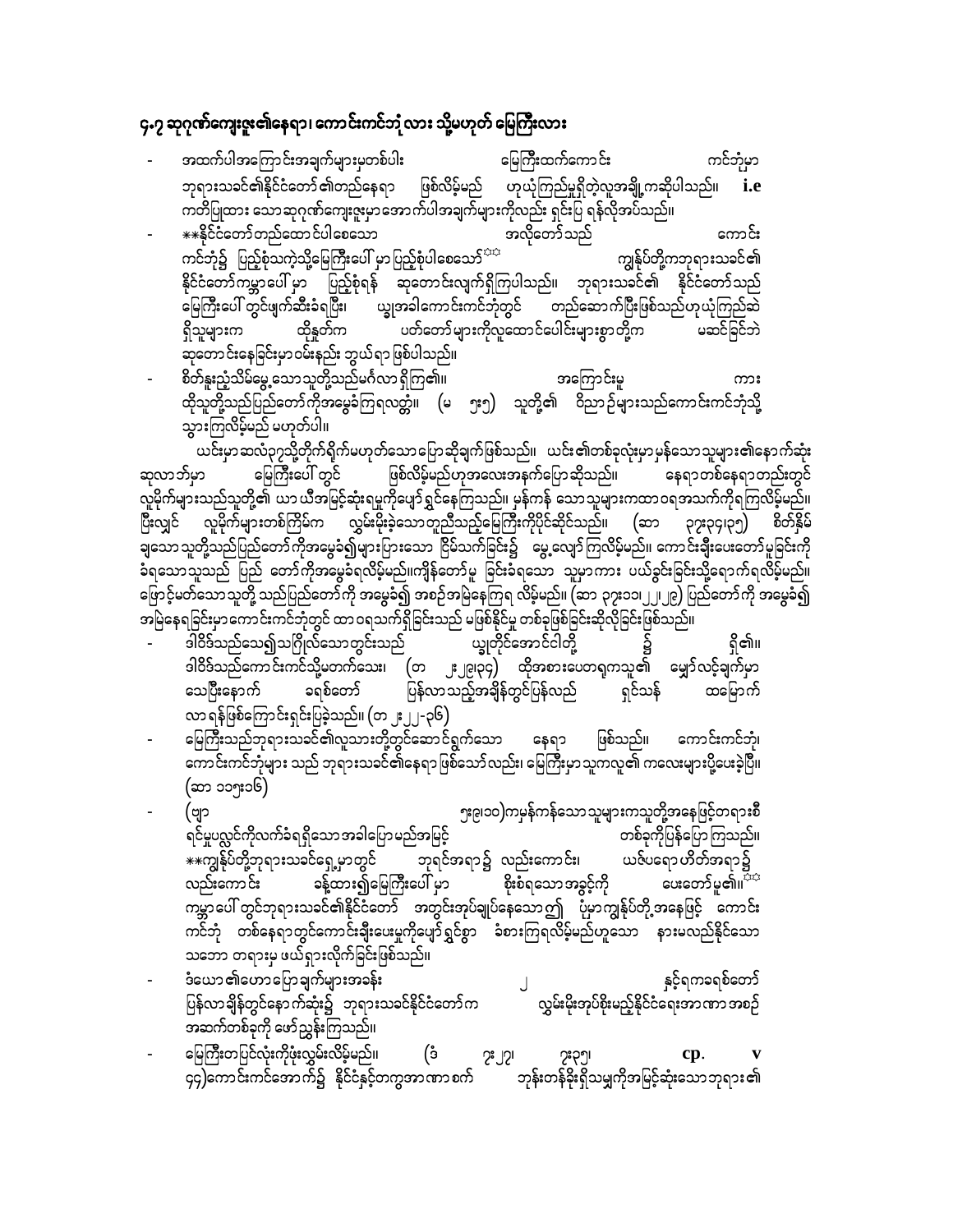သန့်ရှင်းသော အမျိုးသားတို့ရကြလိမ့်မည်။ ထိုဘုရားသခင်၏ နိုင်ငံတော် သည် ထာဝရနိုင်ငံဖြစ်သည်။ (ဒံ  $2.15)$ 

#### ၄.၈ ဘုရားသခင်သို့တာဝန်ဝတ္တရား

အကယ်၍လူတွင်သဘာဝအရမသေသောဝိညာဉ်တစ်ခုရှိလျှင်ဆုပေးခြင်း သို့မဟုတ် အပြစ်ပေးမှုနေရာတစ်ခုခုတွင်သူ့အနေ ဖြင့်ထာဝရ နေရာတစ် နေရာရရှိရန် တွန်းအားပေးမှုခံရလိမ့်မည်။ ယင်းကလူတိုင်းသည် ဘုရားသခင်သို့ တာဝန်ရှိသည်ဟူသောအချက်ကို ညွှန်းဆိုလေသည်။ ဆန့်ကျင်ဖက်အားဖြင့် သဘာဝအားဖြင့် လူသည်တိရစ္ဆာန်များကဲ့သို့ အသက်ရှင်မူ တစ်စုံတစ်ရာ မရှိသဖြင့် သမ္မာ ကျမ်းစာကမည်ကဲ့သို့ သင်ကြား ပေးသည်ကို ကျွန်ုပ်တို့ပြဆို ခဲ့ပြီးဖြစ်သည်။ မည်သို့ပင်ဖြစ်စေ အချို့ လူများကဘုရားသခင်၏ နိုင်ငံတော်တွင် ထာဝရ အသက်ရှိကြောင်း မျှော်လင့်ချက်ပေးခဲ့ကြသည်။ အမြဲအသက်ရှင် နေထိုင်သောလူတိုင်းပြန်လည်ရှင်သန် ထမြောက်မှု မဖြစ်နိုင်ကြောင်း ား<br>သိထားသင့်သည်။ တိရစ္ဆာန်များကဲ့သို့လူသည် အသက်ရှင်၍ သေကြေ ရသည်ပြီးလျှင်မြေမှုန့်ဖြစ်သွား ရသည်။ သို့တိုင်စီရင်ချက် ာ<br>အချို့မှာအပြစ်ပေးခြင်းခံရပြီးအ ခြားသူတို့ကထာဝရအသက်ဖြင့်ဆုပေးခြင်း တစ်ခုကြောင့် ခံကြရသည်။ ထို့ကြောင့်ကျွန်ုပ်တို့အနေဖြင့်လူသားများထဲမှ သီးသန့် လူတို့မှာ ဆုံးဖြတ်၍ဆုပေးခံရရန်အလို့ငှာပြန်လည်ရှင်သန်ထမြောက်မှု ရှိကြောင်း ကျွန်ုပ်တို့က အဆုံးသတ်၍ထားသည်။

တစ်ဦးတစ်ယောက်အနေဖြင့်ပြန်လည်ရှင်သန်ထမြောက်မှုရှိမည်၊ မရှိမည်ဟူသော အချက်မှာ ၄င်းတို့အနေဖြင့်ဆုံးဖြတ်မှု အတွက်တာဝန်ရှိ၊ မရှိ အပေါ် တွင်မူတည်ပေသည်။ ကျွန်ုပ်တို့၏ ဆုံးဖြတ်ချက်အခြေခံမှာ ဘုရားသခင် ၏နူတ်ကပတ်ကိုကျွန်ုပ်တို့၏ အသိပညာဗဟုသုတပေါ် မူတည်၍ မည်ကဲ သို့တုန့်ပြန်သည့်အပေါ် တွင်မူတည်ပါလိမ့်မည်။ ငါ့ကိုပယ်၍ ငါ့စကားကို မနာခံသောသူအား အပြစ်စီရင်သောသူရှိပေ၏။ ငါဟောပြောသော စကားပင် နောက်ဆုံးသောနေ့၌ ထိုသူအားအပြစ်စီရင်လိမ့်မည်။(ယော ၁၂း၄၈) ခရစ်တော်၏ နှတ်ကပတ်တော်ကိုမသိနားမလည်သောသူများနှင့် သူ့အား လက်ခံရန် သို့မဟုတ်ကန့်ကွက်ရန်အခွင့်အလမ်းမရှိလျင် --<br>ဆုံးဖြတ်မှုအတွက် တာဝန်ရှိလိမ့်မည်မဟုတ်ပေ။ ပညတ်တရားကိုမသိဘဲပြစ်မှားသောသူတို့သည် ပညတ်တရားမဲ့ပျက်ဆီးခြင်းသို့ ရောက်လိမ့်မည်။ ပညတ်တရားကို သိလျက် ပင်ပြစ်မှားသောသူတို့သည် ပညတ်တရား၏စီရင်ခြင်းကို ခံကြရလိမ့်မည်။ လိုအပ်ချက်များကို သို့ဖြစ်ရာဘုရားသခင်၏ မသိသောသူများ း၁၂)  $\mid$ (ຊຊາ .<br>တိရစ္ဆာန်များကဲ့သို့ပျောက်ကွယ်သွားကြလိမ့်မည်။ ဘုရားသခင်၏ ပညတ်တော်ကို သိလျက်နှင့်ဖောက်ဖျက်သော သူများသည် ဆုံးဖြတ်မှုပြုလုပ်ရန် လိုအပ်ပြီးထိုဆုံးဖြတ်ချက်နှင့်ရင်ဆိုင်ရန်ပြန်လည် ရှင်သန်ထမြောက်ကြရမည်။ \_\_<br>ပညတ်တရားကိုမထားမီတိုင်အောင်ဤလောက၌ အပြစ်ရှိ၏။

အဘယ်ပညတ်တရားမျှမရှိလျှင်အပြစ်ရှိသည်ဟုမှတ်သား စရာမရှိ။ (ရော၅း၁၃၊ ၁ယော ၃း၄၊ ရော ၃း၂၀)ဘုရားသခင်၏ နှုတ်ကပတ်တော်ထဲတွင် ဖော်ပြ ထားသည့် အတိုင်း ဘုရားသခင်၏ ပညတ်တော်များကိုမသိရှိဘဲအဖြစ်ကို လူတစ်ဦးတစ်ယောက်သို့ပိုင်ဆိုင်စေ၍မရပေ။ ထို့ကြောင့်ဆုံးဖြတ်ချက်မချနိုင်၊ ပြန်လည် ရှင်သန်ထမြောက်မှုမပြုနိုင်၊ ဘုရားသခင်၏ နူတ်ကပတ်တော်ကို မသိရှိသောလူများသည်တိရစ္ဆာန်များ၊ သစ်ပင်များကဲ့သို့သေကြရ လိမ့်မည်။ နေရာတစ်နေရာတည်းတွင်စုကြရမည်။ ဂုဏ်အသရေနှင့်ပြည့်စုံစေလျှက် ပညာသတိမရှိသောသူသည်ကားပျက်စီးခြင်းသို့ တူ၏။(ဆာ ငြေး၂၀)ထိုသူတို့ကိုသိုးများကဲ့သို့မရဏနိုင်ငံ၌ ရောက်တတ်သောတိရစ္ဆာန်နှင့် ချထား၍ သေမင်းစားလိမ့်မည်။(ဆာ ၄၉း၁၄)

ကျွန်ုပ်တို့၏လုပ်ဆောင်ချက်များအတွက်ဘုရားသခင်သို့ တာဝန်ရှိစေ၍ ကျွန်ုပ်တို့အားပြုလုပ်ပေးသည်။ ဘုရားသခင်၏ နည်းလမ်းများနှင့် ပတ်သက်သော ဗဟုသုတများရှိခြင်းအားဖြင့် ဆုံးဖြတ်ချက်ပလ္လင်တွင် ကျွန်ုပ်တို့ ၏ပြန်လည် ရှင်သန်ထမြောက်မှု နှင့်ပေါ် ပေါက်သော လူများဗတ္တိဇံခံသော သူများသာမကဘုရားသခင်၏ သူတို့၏ဗဟုသုတအတွက် တာဝန်ရှိစေသူများသည် ဖြင့်ဘုရားသခင်အား အကြောင်းအား လည်းပြန်လည်ရှင်သန် ထမြောက်လိမ့်မည်ဟုနားလည်သင့်ပေသည်။ ဤအချက်မှာ ထပ်တလဲလဲဖြစ် သော ကျမ်းစာ ၏အစီအစဉ်တစ်ခုဖြစ်သည်။

နှုတ်ကပတ်တော်၏ပညာ ဗဟုသုတကတာ ဝန်ရှိစေမှုကို ဖြစ်စေ ကြောင်း(ယော ၁၅း၂၂)ကဖော်ပြသည်။ ထိုသူတို့အားမဟောမပြောလျှင်သူတို့၌ အပြစ်မရှိ၊ ငါသည်လာ၍ ယ္ခုမူကားမိမိတို့အပြစ်ကိုဝှက်၍မထားနိုင်ကြ၊(ရောမ ၁း၂၀-၂၁) ကလည်း ဘုရားသခင်ကိုသိခြင်းအားဖြင့် လူတို့အား ခွင့်လွှတ်မှုမပါဘဲ ထွက်ခွာ တော်မူသည်ဟု ဆိုသည်။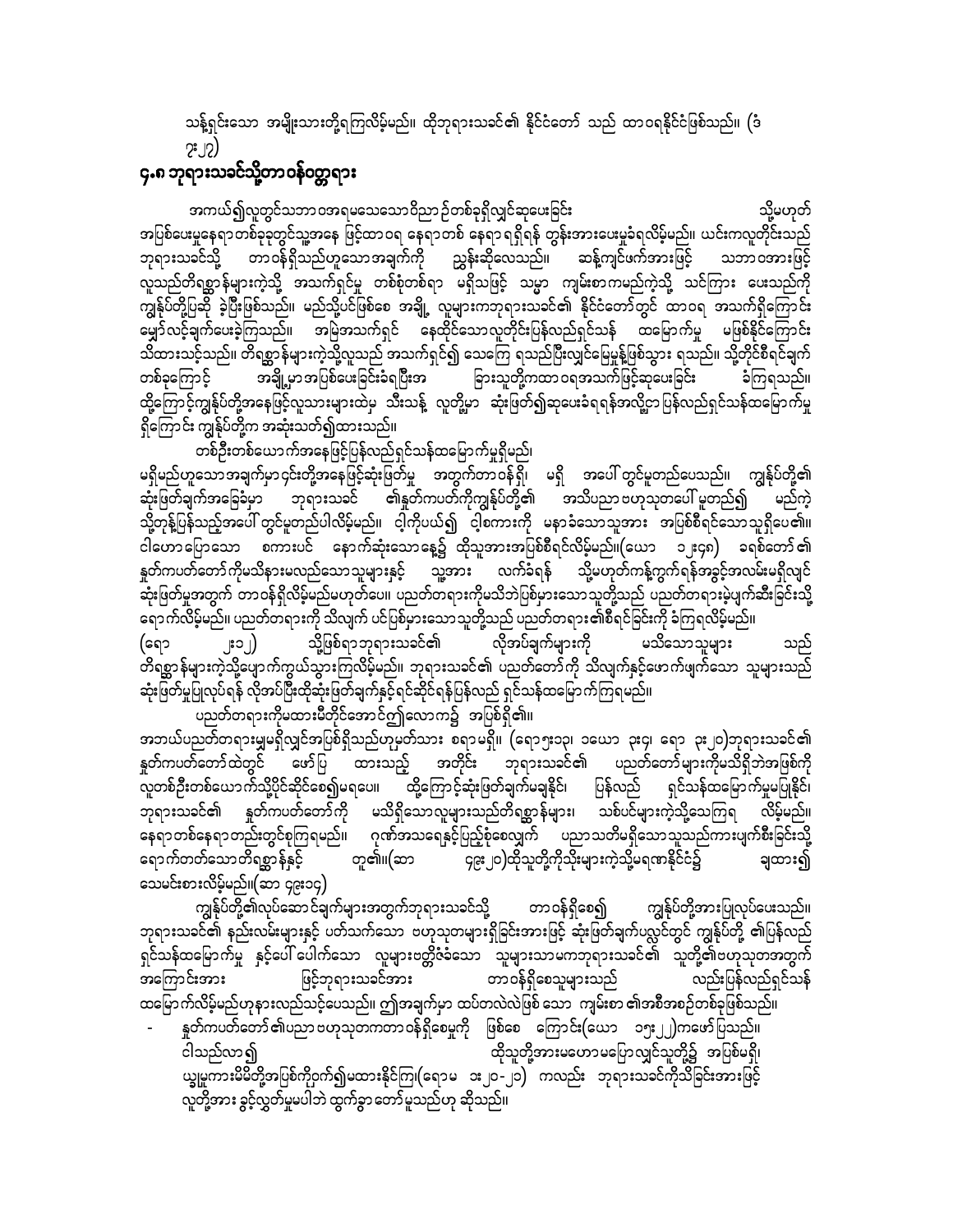| ဘုရားသခင်သည်မိုက်မဲသော အချိန်ကာ လတို့ကို<br>သော်လည်း၊<br>အမှုမထားဘူး<br>ယ္ခုုမာကိုယ့်အပြစ်ကိုမြင်၍နောင်တရ<br>ကြလော့ဟု<br>ခပ်သိမ်းသောအရပ်တို့၌   ရှိသောလူအပေါင်းတို့အားပညတ်တော်မူ၏။ (တ ၁၇း၃၀)<br>အကြင်ကျွန်ုပ်သည်မိမိသခင်၏အလိုကိုသိလျက်နှင့် အသင့် မနေ၊ သခင်၏အလိုကိုမဆောင်၊<br>ထိုကျွန်သည်များစွာ သောဒဏ် ကို ခံရ၏။ သခင်၏အလိုကိုလည်းမသိဘဲလျက်၊ ဒဏ်ခံထိုက် သော<br>အမှုကိုပြုမိသောသူမူကားအနည်းငယ်သောဒဏ် ကိုသာ ခံရ၏။ အကြင်သူသည်များစွာသော<br>ကျေးဇူးကိုခံ၏။ ထိုသူသည်အများကိုခပ်ရ၏။ အကြင်သူ၌ များစွာသောဉစ္စာကို အပ်နှင်း၏။<br>ထိုသူကိုများစွာ တောင်းလိမ့်မည်။ (လု ၁၂း၄၇၊၄၈)<br>ကောင်းသောအကျင့်ကိုသိလျက်မကျင့်ဘဲ နေသောသူသည် အပြစ်ရှိ၏။ (ယာ ၄း၁၇)<br>အစ္စရေး၏ဘုရားသခင်သို့အထူးတာဝန်ရှိမှုမှာ ဘုရားရှင်ကိုယ်<br>တိုင်နှင့် ပတ်သက်သောအရာကိုသူတို့အား ဘုရားသခင်၏လျို့ ဝှက်<br>ထားသည်များကို<br>ထုတ်ဖော်မှုကြောင့်ဖြစ်သည်။ (အာ ၃း၂)<br>တာဝန်ရှိမှုသြဝါဒကြောင့်ဖြောင့်မတ်ခြင်း၊<br>တရားလမ်းကိုသိ၍<br>မိမိခံခဲ့ပြီးသောသန့်ရှင်းသောပညတ်ကိုတဖန်စွန့်ပစ်<br>သည်ထက်<br>ထိုလမ်းကိုမသိဘဲနေသော်သာ၍ကောင်း၏။(၂ပေ ၂း၂၁) အခြား စာပိုဒ်များက (ယော ၉း၄၁၊၃း၁၉) (၁တိ<br>ား၁၃) (ဟော ၄း၁၄) (တရား ၁း၃၉)တို့တွင်ပါဝင်သည်။<br>ဘုရားသခင်၏အသိဉာဏ်ပညာကကျွန်ုပ်တို့အားဆုံးဖြတ်မှုပလ္လင်တွင်<br>တာဝန်ရှိစေသဖြင့်ယင်းအသိဉာဏ်မရှိသူများသည် ပြန်လည်ရှင်သန်<br>ထမြောက်လိမ့်မည်မဟုတ်ပေ။<br>၄င်းတို့အနေဖြင့်ဆုံးဖြတ်ချက်ခံရန်လည်း မလိုအပ်ပေ၊ အသိဉာဏ်မရှိခြင်းက ထိုသို့ဖြစ်စေခြင်းဖြစ်သည်။ ပညာမရှိသော<br>သူသည်ကားပျက်စီးခြင်းသို့ရောက်တတ်သောတိရစ္ဆာန်နှင့်တူ၏။(ဆာ<br>၄၉း၂၀)<br>အမြဲအသက်ရှင်သော သူအားလုံးပြန်လည်ရှင်သန်ထမြောက်မှုဖြစ်လိမ့်မည် မဟုတ်ကြောင်းပိုသောညွှန်ပြချက်များရှိသည်။<br>ရှေးဟောင်းဘေဘီလုံမှလူများသည်စစ်မှန်သောဘုရားသခင် ကိုအလေးမထားသောကြောင့်သူတို့သေပြီးသည့်<br>နောက်တွင် ပြန်လည် ထမြောက်မှုမရှိတော့ ။ (ယော ၅၁း၃၉၊ ဟေရှာ ၄၃း၁၇)<br>ကျွန်ုပ်တို့၏ဘုရားသခင်ထာဝရဘုရား၊<br>ကိုယ်တော်မှတပါး<br>အခြားသောသခင်တို့သည်ကျွန်ုပ်တို့ကိုအစိုးရကြပါပြီ။<br>ယ္ခုမူကားကိုယ်တော်အားဖြင့်သာနာမတော်ကိုချီးမွမ်းကြပါမည်။<br>ထိုသခင်တို့သည်သေကြပါပြီ။<br>ကြရပါ။ သူတို့ကိုကြည့်ရှုဖျက်ဆီး၍သူတို့၏အမှတ်မှမရှိစေခြင်းငှာ<br>တဖန်အသက်မရှိ<br>ပယ်ရှင်းတော်မူပြီ။(ဟေရှာ<br>၂၆း၁၃၊၁၄)သူတို့၏<br>ပြန်လည်<br>ရှင်သန်ထမြောက်မှုမရှိသူကိုဤနေရာတွင်စုကြ၏။ အလေး အနက်ထား၍ပြောဆိုသည်ကိုမှတ်သားပါ။<br>-<br>ဝိညာဉ်အားလုံးကွယ်ပျောက်သွားပြီ၊ ကွဲပြားမှုဖြင့် အစ္စရေး တို့ တွင် သူတို့၏အသိဉာဏ်ပညာကို စစ်မှန်သော<br>ဘုရား သခင် ကြောင့်ပြန်လည်ရှင်သန်ထမြောက် မည်ဟု မျှော်လင့်ချက် ရှိကြသည်။<br>ကိုယ်တော်၏(အစ္စရေး၏) လူသေတို့သည် အသက်ရှင်ကြပါလိမ့်မည်။ငါ၏အသေ ကောင်တို့သည်လည်း<br>ထမြောက်ပါလိမ့်မည်။ (ဟေရှာ ၂၆း၁၉)<br>ဘုရားသခင်၏လူများဖြစ်သောကိစ္စတို့နှင့်     ပတ်သက်၍<br>ပြောဆို<br>ရာတွင်<br>မြေမှုန့်၌ အိပ်ပျော်သောသူများနိုးကြလိမ့်မည်။ အချို့တို့ကားထာဝရအသက်ရှင်ခြင်းနှင့် လည်းကောင်း<br>ာချို့တို့<br>အချို့တို့ ကား ရက်ကြောက်ခြင်း၊ ထာဝရအသရေပျက်ခြင်းနှင့်<br>လည်းကောင်းနိုးကြလိမ့်မည်ဟုခရစ်တော်ပြန်လာသောအခါ ကျွန်ုပ်တို့ကိုပြောလိမ့်မည်။(ဒံ<br>၁၂း၂)ဂျူးလူမျိုးများ အားလုံး မဟုတ်သော်လည်း အများစုတို့သည်ဘုရားသခင် ရွေးချယ် ထား သော | ဘုရားသခင်ထံ၌ နားထောင်၍နာခံသောသူမှန်သမျှ နောက်ဆုံး နေ့၌ ငါထမြောက်စေသည်။ (ယော |
|----------------------------------------------------------------------------------------------------------------------------------------------------------------------------------------------------------------------------------------------------------------------------------------------------------------------------------------------------------------------------------------------------------------------------------------------------------------------------------------------------------------------------------------------------------------------------------------------------------------------------------------------------------------------------------------------------------------------------------------------------------------------------------------------------------------------------------------------------------------------------------------------------------------------------------------------------------------------------------------------------------------------------------------------------------------------------------------------------------------------------------------------------------------------------------------------------------------------------------------------------------------------------------------------------------------------------------------------------------------------------------------------------------------------------------------------------------------------------------------------------------------------------------------------------------------------------------------------------------------------------------------------------------------------------------------------------------------------------------------------------------------------------------------------------------------------------------------------------------------------------------------------------------------------------------------------------------------------------------------------------------------------------------------------------------------------------------------------------------------------------------------------------------------------------------------------------------------------------------------------------------------------------------------------------------------------------------------------------------------------------------------------------------------------------------------------------------------------------------------------------------------------------------------------------------------------------------------------------------------------------------------------------------------------------------------------------------------------------------------------------------------------------------------------------------------------------------------------------------------------|-----------------------------------------------------------------------------|
|                                                                                                                                                                                                                                                                                                                                                                                                                                                                                                                                                                                                                                                                                                                                                                                                                                                                                                                                                                                                                                                                                                                                                                                                                                                                                                                                                                                                                                                                                                                                                                                                                                                                                                                                                                                                                                                                                                                                                                                                                                                                                                                                                                                                                                                                                                                                                                                                                                                                                                                                                                                                                                                                                                                                                                                                                                                                      | ၆း၄၄၊၄၅)                                                                    |
|                                                                                                                                                                                                                                                                                                                                                                                                                                                                                                                                                                                                                                                                                                                                                                                                                                                                                                                                                                                                                                                                                                                                                                                                                                                                                                                                                                                                                                                                                                                                                                                                                                                                                                                                                                                                                                                                                                                                                                                                                                                                                                                                                                                                                                                                                                                                                                                                                                                                                                                                                                                                                                                                                                                                                                                                                                                                      |                                                                             |
|                                                                                                                                                                                                                                                                                                                                                                                                                                                                                                                                                                                                                                                                                                                                                                                                                                                                                                                                                                                                                                                                                                                                                                                                                                                                                                                                                                                                                                                                                                                                                                                                                                                                                                                                                                                                                                                                                                                                                                                                                                                                                                                                                                                                                                                                                                                                                                                                                                                                                                                                                                                                                                                                                                                                                                                                                                                                      |                                                                             |
|                                                                                                                                                                                                                                                                                                                                                                                                                                                                                                                                                                                                                                                                                                                                                                                                                                                                                                                                                                                                                                                                                                                                                                                                                                                                                                                                                                                                                                                                                                                                                                                                                                                                                                                                                                                                                                                                                                                                                                                                                                                                                                                                                                                                                                                                                                                                                                                                                                                                                                                                                                                                                                                                                                                                                                                                                                                                      |                                                                             |
|                                                                                                                                                                                                                                                                                                                                                                                                                                                                                                                                                                                                                                                                                                                                                                                                                                                                                                                                                                                                                                                                                                                                                                                                                                                                                                                                                                                                                                                                                                                                                                                                                                                                                                                                                                                                                                                                                                                                                                                                                                                                                                                                                                                                                                                                                                                                                                                                                                                                                                                                                                                                                                                                                                                                                                                                                                                                      |                                                                             |
|                                                                                                                                                                                                                                                                                                                                                                                                                                                                                                                                                                                                                                                                                                                                                                                                                                                                                                                                                                                                                                                                                                                                                                                                                                                                                                                                                                                                                                                                                                                                                                                                                                                                                                                                                                                                                                                                                                                                                                                                                                                                                                                                                                                                                                                                                                                                                                                                                                                                                                                                                                                                                                                                                                                                                                                                                                                                      |                                                                             |
|                                                                                                                                                                                                                                                                                                                                                                                                                                                                                                                                                                                                                                                                                                                                                                                                                                                                                                                                                                                                                                                                                                                                                                                                                                                                                                                                                                                                                                                                                                                                                                                                                                                                                                                                                                                                                                                                                                                                                                                                                                                                                                                                                                                                                                                                                                                                                                                                                                                                                                                                                                                                                                                                                                                                                                                                                                                                      |                                                                             |
|                                                                                                                                                                                                                                                                                                                                                                                                                                                                                                                                                                                                                                                                                                                                                                                                                                                                                                                                                                                                                                                                                                                                                                                                                                                                                                                                                                                                                                                                                                                                                                                                                                                                                                                                                                                                                                                                                                                                                                                                                                                                                                                                                                                                                                                                                                                                                                                                                                                                                                                                                                                                                                                                                                                                                                                                                                                                      |                                                                             |
|                                                                                                                                                                                                                                                                                                                                                                                                                                                                                                                                                                                                                                                                                                                                                                                                                                                                                                                                                                                                                                                                                                                                                                                                                                                                                                                                                                                                                                                                                                                                                                                                                                                                                                                                                                                                                                                                                                                                                                                                                                                                                                                                                                                                                                                                                                                                                                                                                                                                                                                                                                                                                                                                                                                                                                                                                                                                      |                                                                             |
|                                                                                                                                                                                                                                                                                                                                                                                                                                                                                                                                                                                                                                                                                                                                                                                                                                                                                                                                                                                                                                                                                                                                                                                                                                                                                                                                                                                                                                                                                                                                                                                                                                                                                                                                                                                                                                                                                                                                                                                                                                                                                                                                                                                                                                                                                                                                                                                                                                                                                                                                                                                                                                                                                                                                                                                                                                                                      |                                                                             |
|                                                                                                                                                                                                                                                                                                                                                                                                                                                                                                                                                                                                                                                                                                                                                                                                                                                                                                                                                                                                                                                                                                                                                                                                                                                                                                                                                                                                                                                                                                                                                                                                                                                                                                                                                                                                                                                                                                                                                                                                                                                                                                                                                                                                                                                                                                                                                                                                                                                                                                                                                                                                                                                                                                                                                                                                                                                                      |                                                                             |
|                                                                                                                                                                                                                                                                                                                                                                                                                                                                                                                                                                                                                                                                                                                                                                                                                                                                                                                                                                                                                                                                                                                                                                                                                                                                                                                                                                                                                                                                                                                                                                                                                                                                                                                                                                                                                                                                                                                                                                                                                                                                                                                                                                                                                                                                                                                                                                                                                                                                                                                                                                                                                                                                                                                                                                                                                                                                      |                                                                             |
|                                                                                                                                                                                                                                                                                                                                                                                                                                                                                                                                                                                                                                                                                                                                                                                                                                                                                                                                                                                                                                                                                                                                                                                                                                                                                                                                                                                                                                                                                                                                                                                                                                                                                                                                                                                                                                                                                                                                                                                                                                                                                                                                                                                                                                                                                                                                                                                                                                                                                                                                                                                                                                                                                                                                                                                                                                                                      |                                                                             |
|                                                                                                                                                                                                                                                                                                                                                                                                                                                                                                                                                                                                                                                                                                                                                                                                                                                                                                                                                                                                                                                                                                                                                                                                                                                                                                                                                                                                                                                                                                                                                                                                                                                                                                                                                                                                                                                                                                                                                                                                                                                                                                                                                                                                                                                                                                                                                                                                                                                                                                                                                                                                                                                                                                                                                                                                                                                                      |                                                                             |
|                                                                                                                                                                                                                                                                                                                                                                                                                                                                                                                                                                                                                                                                                                                                                                                                                                                                                                                                                                                                                                                                                                                                                                                                                                                                                                                                                                                                                                                                                                                                                                                                                                                                                                                                                                                                                                                                                                                                                                                                                                                                                                                                                                                                                                                                                                                                                                                                                                                                                                                                                                                                                                                                                                                                                                                                                                                                      |                                                                             |
|                                                                                                                                                                                                                                                                                                                                                                                                                                                                                                                                                                                                                                                                                                                                                                                                                                                                                                                                                                                                                                                                                                                                                                                                                                                                                                                                                                                                                                                                                                                                                                                                                                                                                                                                                                                                                                                                                                                                                                                                                                                                                                                                                                                                                                                                                                                                                                                                                                                                                                                                                                                                                                                                                                                                                                                                                                                                      |                                                                             |
|                                                                                                                                                                                                                                                                                                                                                                                                                                                                                                                                                                                                                                                                                                                                                                                                                                                                                                                                                                                                                                                                                                                                                                                                                                                                                                                                                                                                                                                                                                                                                                                                                                                                                                                                                                                                                                                                                                                                                                                                                                                                                                                                                                                                                                                                                                                                                                                                                                                                                                                                                                                                                                                                                                                                                                                                                                                                      |                                                                             |
|                                                                                                                                                                                                                                                                                                                                                                                                                                                                                                                                                                                                                                                                                                                                                                                                                                                                                                                                                                                                                                                                                                                                                                                                                                                                                                                                                                                                                                                                                                                                                                                                                                                                                                                                                                                                                                                                                                                                                                                                                                                                                                                                                                                                                                                                                                                                                                                                                                                                                                                                                                                                                                                                                                                                                                                                                                                                      |                                                                             |
|                                                                                                                                                                                                                                                                                                                                                                                                                                                                                                                                                                                                                                                                                                                                                                                                                                                                                                                                                                                                                                                                                                                                                                                                                                                                                                                                                                                                                                                                                                                                                                                                                                                                                                                                                                                                                                                                                                                                                                                                                                                                                                                                                                                                                                                                                                                                                                                                                                                                                                                                                                                                                                                                                                                                                                                                                                                                      |                                                                             |
|                                                                                                                                                                                                                                                                                                                                                                                                                                                                                                                                                                                                                                                                                                                                                                                                                                                                                                                                                                                                                                                                                                                                                                                                                                                                                                                                                                                                                                                                                                                                                                                                                                                                                                                                                                                                                                                                                                                                                                                                                                                                                                                                                                                                                                                                                                                                                                                                                                                                                                                                                                                                                                                                                                                                                                                                                                                                      |                                                                             |
|                                                                                                                                                                                                                                                                                                                                                                                                                                                                                                                                                                                                                                                                                                                                                                                                                                                                                                                                                                                                                                                                                                                                                                                                                                                                                                                                                                                                                                                                                                                                                                                                                                                                                                                                                                                                                                                                                                                                                                                                                                                                                                                                                                                                                                                                                                                                                                                                                                                                                                                                                                                                                                                                                                                                                                                                                                                                      |                                                                             |
|                                                                                                                                                                                                                                                                                                                                                                                                                                                                                                                                                                                                                                                                                                                                                                                                                                                                                                                                                                                                                                                                                                                                                                                                                                                                                                                                                                                                                                                                                                                                                                                                                                                                                                                                                                                                                                                                                                                                                                                                                                                                                                                                                                                                                                                                                                                                                                                                                                                                                                                                                                                                                                                                                                                                                                                                                                                                      |                                                                             |
|                                                                                                                                                                                                                                                                                                                                                                                                                                                                                                                                                                                                                                                                                                                                                                                                                                                                                                                                                                                                                                                                                                                                                                                                                                                                                                                                                                                                                                                                                                                                                                                                                                                                                                                                                                                                                                                                                                                                                                                                                                                                                                                                                                                                                                                                                                                                                                                                                                                                                                                                                                                                                                                                                                                                                                                                                                                                      |                                                                             |
|                                                                                                                                                                                                                                                                                                                                                                                                                                                                                                                                                                                                                                                                                                                                                                                                                                                                                                                                                                                                                                                                                                                                                                                                                                                                                                                                                                                                                                                                                                                                                                                                                                                                                                                                                                                                                                                                                                                                                                                                                                                                                                                                                                                                                                                                                                                                                                                                                                                                                                                                                                                                                                                                                                                                                                                                                                                                      |                                                                             |
|                                                                                                                                                                                                                                                                                                                                                                                                                                                                                                                                                                                                                                                                                                                                                                                                                                                                                                                                                                                                                                                                                                                                                                                                                                                                                                                                                                                                                                                                                                                                                                                                                                                                                                                                                                                                                                                                                                                                                                                                                                                                                                                                                                                                                                                                                                                                                                                                                                                                                                                                                                                                                                                                                                                                                                                                                                                                      |                                                                             |
|                                                                                                                                                                                                                                                                                                                                                                                                                                                                                                                                                                                                                                                                                                                                                                                                                                                                                                                                                                                                                                                                                                                                                                                                                                                                                                                                                                                                                                                                                                                                                                                                                                                                                                                                                                                                                                                                                                                                                                                                                                                                                                                                                                                                                                                                                                                                                                                                                                                                                                                                                                                                                                                                                                                                                                                                                                                                      |                                                                             |
|                                                                                                                                                                                                                                                                                                                                                                                                                                                                                                                                                                                                                                                                                                                                                                                                                                                                                                                                                                                                                                                                                                                                                                                                                                                                                                                                                                                                                                                                                                                                                                                                                                                                                                                                                                                                                                                                                                                                                                                                                                                                                                                                                                                                                                                                                                                                                                                                                                                                                                                                                                                                                                                                                                                                                                                                                                                                      |                                                                             |
|                                                                                                                                                                                                                                                                                                                                                                                                                                                                                                                                                                                                                                                                                                                                                                                                                                                                                                                                                                                                                                                                                                                                                                                                                                                                                                                                                                                                                                                                                                                                                                                                                                                                                                                                                                                                                                                                                                                                                                                                                                                                                                                                                                                                                                                                                                                                                                                                                                                                                                                                                                                                                                                                                                                                                                                                                                                                      |                                                                             |
|                                                                                                                                                                                                                                                                                                                                                                                                                                                                                                                                                                                                                                                                                                                                                                                                                                                                                                                                                                                                                                                                                                                                                                                                                                                                                                                                                                                                                                                                                                                                                                                                                                                                                                                                                                                                                                                                                                                                                                                                                                                                                                                                                                                                                                                                                                                                                                                                                                                                                                                                                                                                                                                                                                                                                                                                                                                                      |                                                                             |
|                                                                                                                                                                                                                                                                                                                                                                                                                                                                                                                                                                                                                                                                                                                                                                                                                                                                                                                                                                                                                                                                                                                                                                                                                                                                                                                                                                                                                                                                                                                                                                                                                                                                                                                                                                                                                                                                                                                                                                                                                                                                                                                                                                                                                                                                                                                                                                                                                                                                                                                                                                                                                                                                                                                                                                                                                                                                      |                                                                             |
|                                                                                                                                                                                                                                                                                                                                                                                                                                                                                                                                                                                                                                                                                                                                                                                                                                                                                                                                                                                                                                                                                                                                                                                                                                                                                                                                                                                                                                                                                                                                                                                                                                                                                                                                                                                                                                                                                                                                                                                                                                                                                                                                                                                                                                                                                                                                                                                                                                                                                                                                                                                                                                                                                                                                                                                                                                                                      |                                                                             |
|                                                                                                                                                                                                                                                                                                                                                                                                                                                                                                                                                                                                                                                                                                                                                                                                                                                                                                                                                                                                                                                                                                                                                                                                                                                                                                                                                                                                                                                                                                                                                                                                                                                                                                                                                                                                                                                                                                                                                                                                                                                                                                                                                                                                                                                                                                                                                                                                                                                                                                                                                                                                                                                                                                                                                                                                                                                                      |                                                                             |
|                                                                                                                                                                                                                                                                                                                                                                                                                                                                                                                                                                                                                                                                                                                                                                                                                                                                                                                                                                                                                                                                                                                                                                                                                                                                                                                                                                                                                                                                                                                                                                                                                                                                                                                                                                                                                                                                                                                                                                                                                                                                                                                                                                                                                                                                                                                                                                                                                                                                                                                                                                                                                                                                                                                                                                                                                                                                      |                                                                             |
|                                                                                                                                                                                                                                                                                                                                                                                                                                                                                                                                                                                                                                                                                                                                                                                                                                                                                                                                                                                                                                                                                                                                                                                                                                                                                                                                                                                                                                                                                                                                                                                                                                                                                                                                                                                                                                                                                                                                                                                                                                                                                                                                                                                                                                                                                                                                                                                                                                                                                                                                                                                                                                                                                                                                                                                                                                                                      |                                                                             |
|                                                                                                                                                                                                                                                                                                                                                                                                                                                                                                                                                                                                                                                                                                                                                                                                                                                                                                                                                                                                                                                                                                                                                                                                                                                                                                                                                                                                                                                                                                                                                                                                                                                                                                                                                                                                                                                                                                                                                                                                                                                                                                                                                                                                                                                                                                                                                                                                                                                                                                                                                                                                                                                                                                                                                                                                                                                                      |                                                                             |
|                                                                                                                                                                                                                                                                                                                                                                                                                                                                                                                                                                                                                                                                                                                                                                                                                                                                                                                                                                                                                                                                                                                                                                                                                                                                                                                                                                                                                                                                                                                                                                                                                                                                                                                                                                                                                                                                                                                                                                                                                                                                                                                                                                                                                                                                                                                                                                                                                                                                                                                                                                                                                                                                                                                                                                                                                                                                      |                                                                             |
|                                                                                                                                                                                                                                                                                                                                                                                                                                                                                                                                                                                                                                                                                                                                                                                                                                                                                                                                                                                                                                                                                                                                                                                                                                                                                                                                                                                                                                                                                                                                                                                                                                                                                                                                                                                                                                                                                                                                                                                                                                                                                                                                                                                                                                                                                                                                                                                                                                                                                                                                                                                                                                                                                                                                                                                                                                                                      |                                                                             |
|                                                                                                                                                                                                                                                                                                                                                                                                                                                                                                                                                                                                                                                                                                                                                                                                                                                                                                                                                                                                                                                                                                                                                                                                                                                                                                                                                                                                                                                                                                                                                                                                                                                                                                                                                                                                                                                                                                                                                                                                                                                                                                                                                                                                                                                                                                                                                                                                                                                                                                                                                                                                                                                                                                                                                                                                                                                                      |                                                                             |
|                                                                                                                                                                                                                                                                                                                                                                                                                                                                                                                                                                                                                                                                                                                                                                                                                                                                                                                                                                                                                                                                                                                                                                                                                                                                                                                                                                                                                                                                                                                                                                                                                                                                                                                                                                                                                                                                                                                                                                                                                                                                                                                                                                                                                                                                                                                                                                                                                                                                                                                                                                                                                                                                                                                                                                                                                                                                      |                                                                             |
|                                                                                                                                                                                                                                                                                                                                                                                                                                                                                                                                                                                                                                                                                                                                                                                                                                                                                                                                                                                                                                                                                                                                                                                                                                                                                                                                                                                                                                                                                                                                                                                                                                                                                                                                                                                                                                                                                                                                                                                                                                                                                                                                                                                                                                                                                                                                                                                                                                                                                                                                                                                                                                                                                                                                                                                                                                                                      |                                                                             |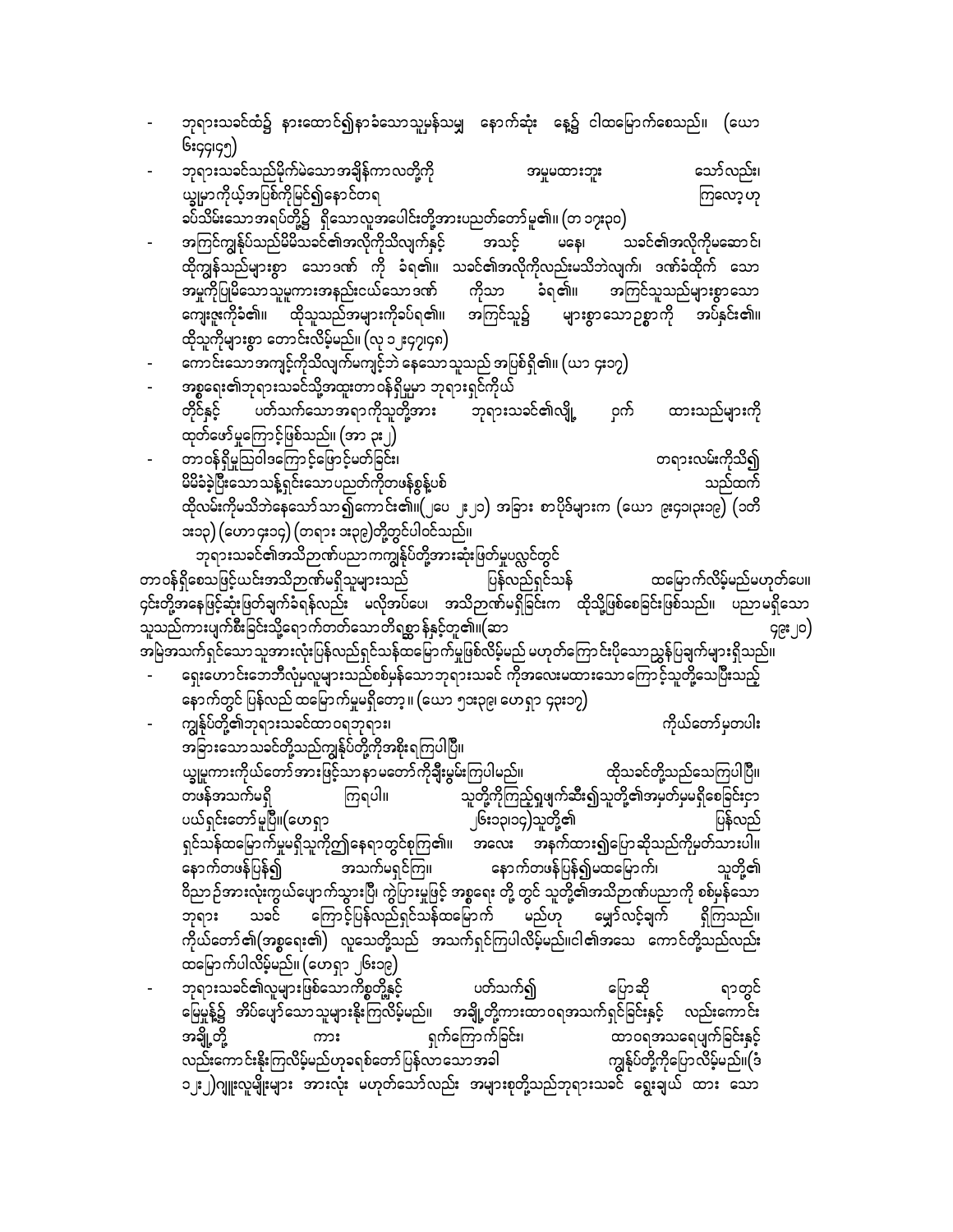လူများအဖြစ်ဘုရားသခင်သို့သူတို့၏ တာဝန်ဝတ္တရားများ ကြောင့်ပြန်လည်ရှင်သန်ထမြောက်ကြလိမ့်မည်။ သူတို့၏စစ်မှန်သောဘုရားသခင်ကိုလုံးဝမေ့လျော့သော သူများ သည် ဆုံးရှုံးမှုဖြစ်ကာမည်သည့်အခါတွင်မှ ပြန်လည် ထမြောက် ကြလိမ့်မည်မဟုတ်၊ ၄င်းတို့ကဘုရားရှင်၏ နှတ်ကပတ်တော်ကို ရှာ ရန်မတတ်နိုင်သောကြောင့်ဖြစ်သည်။ (ဆာ ၈း၁၂၊၁၄) ကျွန်ုပ်တို့အနေဖြင့်ယခုသိထားပြီးသည်မှာ

ဘုရားရှင်၏နှုတ်ကပတ်တော် ၏အသိဉာဏ်ပညာကဘုရားရှင် သို့ တာဝန်ဝတ္တရားကိုယူဆောင်သည်။ ၁။

- တာဝန်ရှိသူများကပြန်လည်ရှင်သန်ထမြောက်ပြီး ဆုံးဖြတ်ခံ ကြရ လိမ့်မည်။ J۱L
- စစ်မှန်သော ဘုရားသခင်ကိုမသိသူများသည် တိရစ္ဆာန်များကဲ့သို့ သေရစ်ကြလိမ့်မည်။ IIÇ

.<br>ထိုအဆုံးသတ်သွယ်ဝိုက်သော စကားများကလူ့မာ နနှင့် သဘာဝ အလျောက် ယုံကြည်လိုမှုကိုခက်ခဲသောထိရိုက်မှုတစ်ခု ဖြစ်စေသည်။ ယျွနှင့် သမိုင်းတလျှောက်မှလူနှစ်မျိုး၏ စစ်မှန်သော ဧဝံဂေလိတရားကို နာယူခြင်း မရှိသော သန်းပေါင်းများစွာသော လူတို့သည်လည်းကောင်း၊ စိတ်ရောဂါ ပြင်းထန်စွာ ခံစားနေရသောလူများ သမ္မာကျမ်းစာပါသတင်းကို မလေ့လာနိုင် သူများ ဧငံဂေလိ တရားတော်ကို နှစ်သက်ရန် အရွယ်မရောက်မီသေဆုံးကြသော စစ်မှန်သော ပညာကိုမသိနားမလည်သူများ ကလေးငယ်များ ဘုရားသခင်၏ သည်ဘုရားသခင်အားတာဝန်ရှိသူများမဟုတ်ကြပေ။သူတို့၏ မိဘများ ၏စိတ်ပိုင်းဆိုင်ရာ အခြေအနေမရှိဘဲသူတို့အနေဖြင့်ပြန်လည် ရှင်သန်ထမြောက်မှု ရှိမည်မဟုတ်ဟုဆိုလိုသည်။ ဤအချက်မှာလူသားဆိုင်ရာနှင့် အားလုံးသော ကျွန်ုပ်တို့၏ သဘာဝစိတ်ဆန္ဒနှင့် ခံစားမှုများကိုဆန့်ကျင်လျက် ရှိသည်။ သို့တိုင် ဘုရားသခင်၏နူတ်ကပတ်တော် ၏အဆုံးစွန်သော မှန်ကန်မှုမှာ ကျွန်ုပ်တို့၏ .<br>ကိုယ်ပိုင်သဘာဝဖြစ်သောနှိမ်ချစိတ်နှင့်ပူးတွဲ၍ဤအချက်၏ အမှန်တရားကို လက်ခံရန်ဦးဆောင်စေလျက်ရှိသည်။ လူ့အတွေ့ အကြုံ၏ အကြောင်း အချက် များကို ပွင့်လင်းသော စစ်ဆေးမှုတစ်ခုက ကျမ်းစာ ၏ လမ်းညွှန်မှုသော် မှ မရှိဘဲ အထက်တွင်ဖော်ပြထားသောအုပ်စုများ အတွက် အနာ ဂတ်ဘဝ၏ မျှော်လင့်မှု မရှိနိုင်ပေ။

ထိုအချက်များတွင်ဘုရားသခင်၏နည်းလမ်းများနှင့်ပတ်သက်၍ ကျွန်ုပ်တို့၏မေးခွန်းများမှာ လုံးဝအစီအစဉ်မကျပေ။ ဘုရားသခင်ကို ငြင်းဆန် သောအချင်းလူ သင်သည်ကားအဘယ်သူနည်း လုပ်အပ်သော အရာသည် လုပ်တတ်သောသူအား အဘယ်ကြောင့်ငါ့ကိုဤသို့လုပ်ရသနည်းဟု ဆိုရမည် လော။ (ရောမ ၉း၂၀)

ကျွန်ုပ်တို့အနေဖြင့်နားမလည်နိုင်မှုကိုဝန်ခံနိုင်သည်။ သို့ရာတွင် စွဲစွဲမှုကိုမည်သည့်အခါမှမလုပ်ရပေ။ ဘုရားသခင်အားတရားမျှတမှုမရှိသူသို့မဟုတ်မှန်ကန်မှု မရှိသူဟူ၍ ဘုရားရှင်အားတစ်နည်းဖြင့် ချစ်မြတ် နိုးဘွယ် မဟုတ်သူအမှားကျူးလွန်သူဖြစ်နိုင်သည် ဟုပြောဆိုခြင်းမှာ တန်ခိုးရှိ သော ဘုရား၏ဖြောင့်မတ်ဘွယ်ရာအခြေအနေကိုဖြစ်ပေါ် စေသည်။ သူ၏သတ္တဝါများကိုဆက်ဆံသော ဖခင်နှင့်ဖန်တီးရှင်တို့ကို မခိုင်လုံသောတရားမျှတမှုမရှိသော နည်းလမ်းပေါ် ပေါက်စေသည်။ ဒါဝိဒ်ဘုရင်၏သူ၏ အကျိုးအကြောင်း ကလေးဆုံးရှုံးမှုဖြစ်သောမှတ်တမ်းကို(၂ရ၁ တွင် ဖတ်ရှုရသည်။ ၁၂း၁၅-၂၄) ထိုမှတ်တမ်းတွင်ဒါဝိဒ်သည်ကလေးအသက်ရှင်နေစဉ်

ကလေးအတွက်မည်ကဲ့သို့ခက်ခဲစွာဆုတောင်းရသည်ကိုမှတ်တမ်းတင်ထားသည်။ သို့ရာတွင်သူကကလေးငယ်သေခြင်း၏နောက်ဆုံးဖြစ်မှုကို သတိရှိစွာ လက်ခံခဲ့ သည်။ ကလေးငယ်အသက်ရှင်ဆဲတွင် ကျွန်ုပ်သည်ပြင်းထန်စွာငိုကြွေးခဲ့သည်။ ဘုရားသခင်ကင့ါကို သနားတော်မူ၍သူငယ်အသက်ကိုချမ်းသာပေးမည်၊ မပေးမည်ကိုအဘယ်သူဆိုနိုင်သနည်း။ သို့ရာတွင်အခုကလေးငယ်သေပြီ၊ အဘယ်ကြောင့်အစားရှောင်ရမည်နည်း။ သူငယ်ကိုပြန်၍ဆောင်ခဲ့နိုင်သလော၊ သူသည်ကျွန်ုပ်ထံသို့ပြန်လာတော့မည်မဟုတ်။ ဒါဝိဒ်သည် သူ၏ဇနီးသည်အား နှစ်သိမ့်၍နောက်ထပ်ကလေးတယောက်ကိုဖြစ်နိုင်သမျှမြန်မြန်မွေးဖွားစေလေသည်။

နောက်ဆုံးတွင်လူများစွာတို့သည်ဘုရားသခင်သို့တာဝန်ရှိခြင်း နည်းလမ်းကို လက်ဆုပ်လက်ကိုင်ပြုလျက်သူတို့အနေဖြင့် ဘုရားသခင်နှင့် ဆုံးဖြတ်မှု အပေါ် တွင် တာဝန်ရှိလာလျှင် သူတို့ကဘုရားသခင်၏ အသိဉာဏ် ပညာကို ထပ်၍ရရန်စိတ်မာနမရှိတော့ ဟု ခံစားရကြောင်းပြောနိုင်ပေသည်။ သို့ရာတွင် ဘုရားသခင်နှုတ်ကပတ်တော် ၏ အသိဉာဏ်ပညာက သူတို့အား ဘုရားသခင်က သူတို့၏ ဘဝတွင်ရှိနေခြင်း၊ ဘုရာသခင်နှင့်စစ်မှန်သော ဆက်နွယ်မှုပေးခြင်းတို့ကို သိရှိလျက်ဘုရားသခင်သို့တာဝန်ရှိသည်ဟုခံယူသူများ လည်းရှိပေသည်။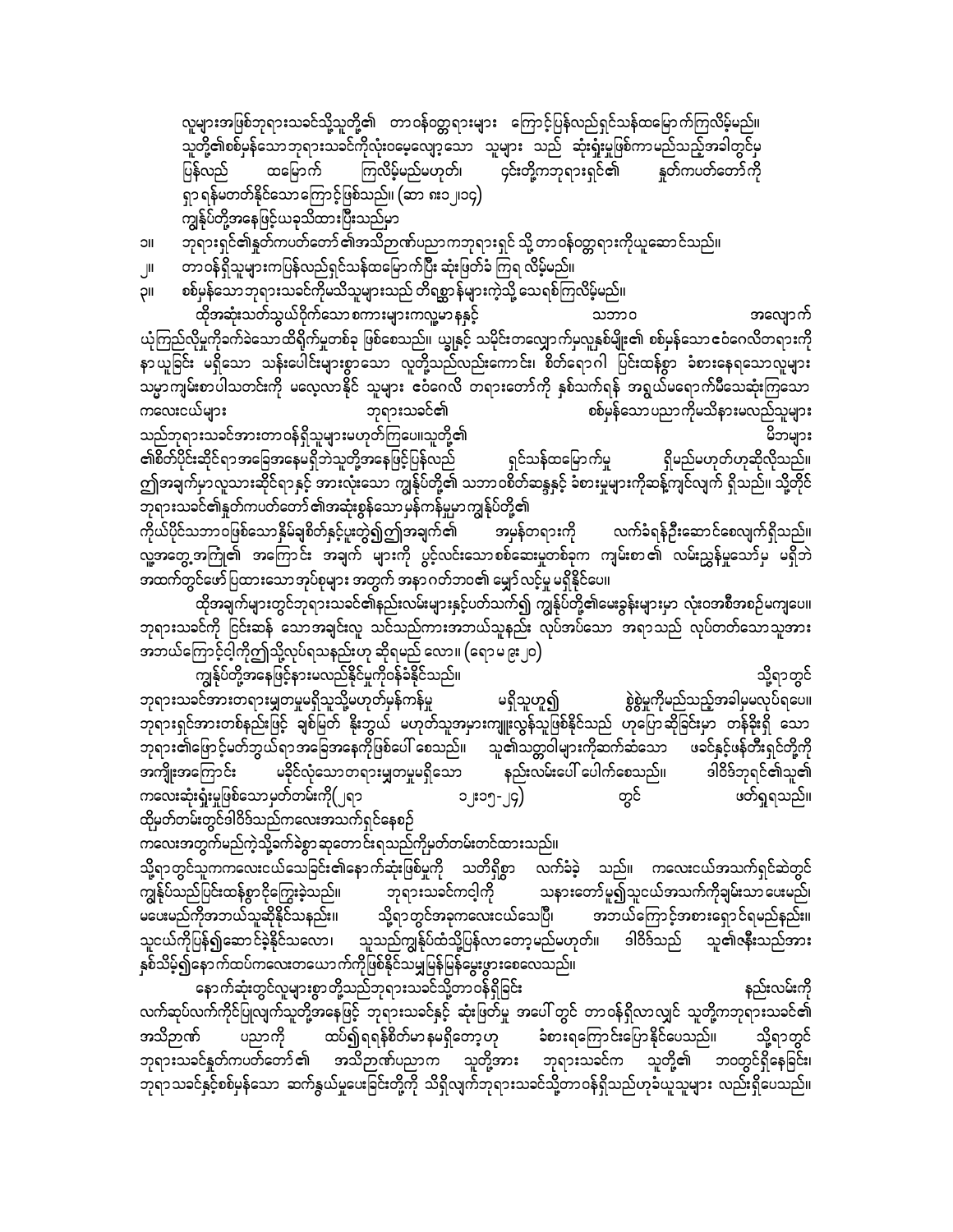"God Love" ဟူသောအချက်ကိုအမြဲသတိရနေရမည်။ ဘုရားသခင်၏ **Is** သားတော်ကို ယုံကြည်သောသူအပေါင်းတို့သည် သို့မရောက်ထာဝရအသက်ကိုရစေခြင်းငှာ ပျက်စီးခြင်း ဘုရားသခင်သည် မိမိ၏တပါးတည်းသော သားတော်ကိုစွန့်ပစ်တော်မူ သည့်တိုင်အောင် လောကီ သားတို့ကိုချစ်တော်မူ၏။(၁ယော ၄း၈၊ ၂ပေ ၃း၉၊ ယော ၃း၁၆)ဘုရားသခင်က ကျွန်ုပ်တို့အားသူ၏ နိုင်ငံတော်ထံတွင်ရှိစေလိုသည်။

ယင်းကဲ့သို့ဂုဏ်ပြုမှုနှင့်အခွင့်အရေးတစ်ခုက သို့တိုင် တာ ဝန်များကိုယူစေသည်။ တာဝန်ပိုစေရန်၊ ထိုတာဝန်ဝတ္တရားများမှာကျွန်ုပ်တို့အတွက် သို့မဟုတ်တစ်ဦးတည်းဆောင်ရွက်၍သတ်မှတ်ထားခြင်းမဟုတ်ပေ။ ဘုရားသခင်အား အကယ်၍ကျွန်ုပ်တို့က အစစ်အမှန်ချစ်မြတ်နိုးပါက သူ၏ ကယ်တင်မှုမှာ သီးသန့်လုပ်ငန်းများအတွက် အလိုအလျောက် ဆုလာဘ် တစ်ခု မဟုတ်ကြောင်း ကျွန်ုပ်တို့ကအလေးအနက်ထားရမည်ဖြစ်သည်။ သို့ရာတွင် သူ့အား ချစ်မြတ်နိုးစိတ်ကသူ၏ကလေးများအတွက်သူလုပ်နိုင်သမျှ ပျော်ရွှင်မှု၏ထာဝရဘဝကိုခွင့်ပြုရန်တို့ကိုသူ၏ လုပ်စေရန် အံ့ဘွယ်ရာ ဓလေ့စရိုက်ကို နှစ်သက်ခြင်းအားဖြင့်ပြီးမြောက်နိုင်ပေသည်။

ဘုရားသခင်၏နှုတ်ကပတ်တော်မှတဆင့်ဘုရားသခင်၏ ခေါ် ဆိုမှုများကို ကျွန်ုပ်တို့ကနှစ်သက်ကွဲပြားလိုမှုဖြစ်လာသည် နှင့်အမျှကျွန်ုပ်တို့က လူအုပ် ကြီးများကိုဖြတ်၍လျှောက်သွားတိုင်း ကျွန်ုပ်တို့၏တာဝန်ဝတ္တရားများနှင့် အတူနေမှုပျက်ကွယ်၍ စောင့်စားမှုထက်ဘုရားသခင်သည်ကျွန်ုပ်တို့အား အထူး ကျွန်ုပ်တို့၏ စွမ်းအားဖြင့်စောင့်ကြည့်နေကြောင်း၊ သူ၏ချစ်ခြင်းမေတ္တာသို့ တုန့်ပြန်မှု၏သင်္ကေတကိုရှာနေကြောင်းကျွန်ုပ်တို့သိလာလိမ့်မည်ဖြစ်သည်။

ကျွန်ုပ်တို့အပေါ် တွင်ရှိနေသောအချစ်မျက်စိမှာမည်သည့် အခါတွင် ပျက်ပြားများမည်မဟုတ်ပါ။ ဘုရားသခင်သို့တာဝန် ကင်းစွာဖြင့် လူတို့အား စိတ်ပျော်ရွှင်မှုရရန်ဘုရားသခင်၏ ပညာကိုမည်အခါတွင်မှမမေ့မလျော့နိုင်ပါ။ မည့်သည့်အခါမှမလုပ်ဘဲ မနေနိုင်ပါ။ ယင်းအစားကျွန်ုပ်တို့ အနေဖြင့် သခင်သို့ ဘုရား ကျွန်ုပ်တို့ရှိရမည့်အထူးဦးစပ်မှုကိုပျော်ရွှင်နိုင်သည်၊ ပျော် ရွှင်သင့်သည်။ ထို့ကြောင့်ဘုရားသခင်နှင့်ပတ်သက်သော ဘုရားသခင်အားချစ်ခင်မြတ်နိုးမှုနှင့်သူ၏ အကြောင်းအား သိလိုမှု ရှိမှသာသူအားအတိအကျပုံတူ ကူးချနိုင်ကာသူ၏ အဆုံးစွန်သော သန့်ရှင်းမှု၏ သဘာဝဆိုင်ရာ ကြောက်ရွံ့မှုကိုချိန်ဆသင့်သည်။

၄.၉ ငရဲ

ငရဲ၏ထင်ရှားသော သဘော တရားမှာကောက်ကျစ်စဉ်းလဲသော မသေ သည့်ဝိညာဉ်၏သေပြီးနောက်တိုက်ရိုက်အပြစ်ပေး သည့်နေရာ၊ သို့မဟုတ် တရားစီရင်ရာတွင် ပယ်ချခံရသူများအားပြင်းထန်စွာနာကျင်မှု ဖြစ်စေ သောနေရာဖြစ်သည်။ သမ္မာကျမ်းစာမှ လူအားလုံးသေသည့်အခါ သွားသော နေရာ၊ သချိုင်းကုန်းသည် ငရဲဖြစ်သည်ဟုသင်ထားခြင်းသည် ကျွန်ုပ်တို့၏ ဝန်ခံမှုဖြစ်သည်။

စကားလုံးတစ်လုံးအနေဖြင့်မူလဟီးဗြူးစာလုံးတစ်လုံးဖြစ်သော sheol ကို 'hell' ဟုပြန်ဆိုထားပြီး ဖုံးကွယ်ထားသောနေရာ တစ်ခုဟုဆိုလိုသည်။ 'Hell' သည် sheol ၏အင်္ဂလိပ်ဘာသာပြန်ဖြစ်သည်။ ထို့ကြောင့် 'hell' ကိုဖတ်သောအခါ ကျွန်ုပ်တို့အနေဖြင့် အပြည့်ဘာသာပြန်ထားသော စကားလုံး တစ်လုံးကိုဖတ်နေခြင်းမဟုတ်ပေ။ ''helmet'' ဦးခေါင်းအတွက်ဖုံးကွယ်ထားသောအရာတစ်ခုဟုအဓိပ္ပါယ်ရသည်။ သည်စာအားဖြင့် "hell-met" ဖြစ်ပြီး၊ သမ္မာကျမ်းစာအရာယင်းဖုံးကွယ်ထားသောနေရာသို့မဟုတ် hell သည် 'grave' ဖြစ်သည်။ မူလစကားလုံး 'Sheol' ကို grave ဟုပြန်ဆိုရာတွင်ဥပမာများစွာရှိပေသည်။ အမှန်အားဖြင့်ခေတ်မီ သမ္မာကျမ်းစာပြန်ဆိုမှုများတွင် 'hell' စကားလုံးကိုအသုံးပြုမှုနည်းပါးပြီး၊ grave အဖြစ်ပို၍အဆင်ပြေစွာပြန်ဆိုထားပါသည်။ sheol ဟု grave ဟုဘာသာပြန်ထားမှု၏ဉပမာအနည်းငယ်တွင် ကိုမီး၏နေရာ တစ်ခုနှင့်ကောက်ကျစ်သူများအားနှိပ်စက် 'hell' ညှင်းပန်းသော နေရာအဖြစ် ပြန်ဆိုထားသည်။

 $\ast$ းလူဆိုးတို့မူကားအရှက်ကွဲလျက်မရဏနိုင်ငံ၌ တိတ်ဆိတ်စွာ နေကြပါစေသော်<sup>သင့</sup>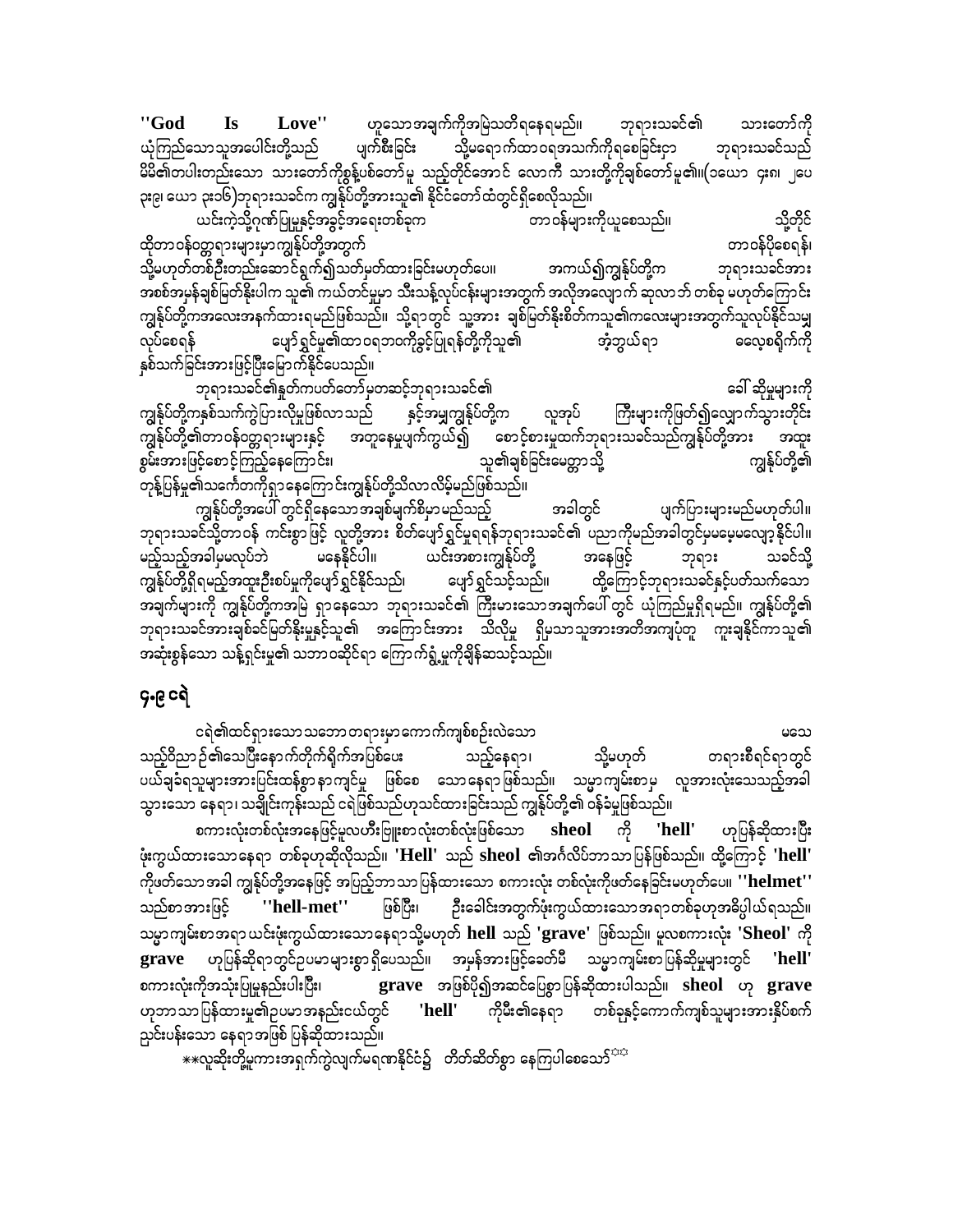$\ast\ast$ ဘုရားသခင်သည်ငါ၏ဝိညာဉ်ကိုသိမ်းယူတော်မူသောကြောင့်ငါ၏ 0dnmOfudkr&PEdkifiH\wefcdk;rSa&G;awmf rlrnf/(qm 49;15) (**i.e**  ဒါဝိဒ်၏ဝိညာဉ်သို့မဟုတ်ခန္ဓာကိုယ်သည် မရဏနိုင်ငံမှ ပြန်လည်ရှင်သန်ထမြောက် လာလိမ့်မည်။ $^{\text{eq}}$ 

ငရဲသည်လူဆိုးအတွက်အပြစ်ပေးရာနေရာဖြစ်သည်။ ထိုနေရာမှ မလွတ်မြောက်နိုင်၊ မှန်သောသူသည်ငရဲသို့သွားနိုင် သော်လည်းပြန်လည် လွတ်မြောက်နိုင်သည်ဟုယုံကြည်ထားသည်။ (ယော ၁၃း၁၄)က ဤအချက်ကို ခိုင်မာစေသည်။ သူတို့ကို မရဏနိုင်ငံတန်ခိုးမှငါကယ်လွှတ်မည်၊ သေမင်းလက်မှ လည်းရွေးမည်။ ဤအချက်ကို ၁ကော<br>၁၅း၅၅တွင်ဖော် ပြထားပြီးခရစ်တော် ပြန်လည် ထမြောက်လာမှုကိုအသုံးပြုသည်။ အလားတူပင် ဒုတိယ အကြိမ် ၁၅း၅၅တွင်ဖော်ပြထားပြီးခရစ်တော် ပြန်လည် ထမြောက်လာမှုကိုအသုံးပြုသည်။ အလားတူပင် ဒုတိယ ပြန်လည်ရှင်သန်ထမြောက်လာသည်ဟူသောအမြင်ထဲတွင် (လေ့လာမှု၅.၅) ကိုကြည့်ပါ။ မရဏနှင့်မရဏနိုင်ငံသည်လည်းမိမိတို့၌ ရှိသော လူသေတို့ကို ပေးအပ်ကြ၏။(ဗျာ ၂၀း၁၃) မရဏ $(i.e$  မရဏနိုင်ငံ)နှင့် ငရဲအကြား အပြိုင် ဖြစ်မှုကို မှတ်သားပါ။ (ဆာ ၆း၅)

(၁ရာ <sub>၂</sub>း၆)မှ **Hannah ၏စကားလုံး**များမှာအလွန်ရှင်းလင်းပါသည်။ ထာဝရဘုရားသည်သေစေသောအခွင့်၊ အသက်ရှင် စေသောအခွင့်၊ မရဏ နိုင်ငံသို့ နှိမ့်ချသောအခွင့်၊ ထမြောက်စေသောအခွင့်ရှိတော်မူ၏။

ငရဲသည်မရဏနိုင်ငံဖြစ်သည်ဟု ရှုမြင်လျက်မှန်ကန်သောလူသည် ပြန်လည် ရှင်သန်ထမြောက်ခြင်းမှတဆင့်ထာဝရ အသက်သို့ ကယ်တင်ခြင်း ခံရမည်ဟုမျှော်မှန်းရပေသည်။ သို့ဖြစ်၍ငရဲသို့မဟုတ် မရဏနိုင်ငံတော်သို့<br>ဝင်ရန်အတော်ပင်လွယ်ကူပေသည်။ နောက်ပိုင်းတွင်၄င်းနေရာမှ ပြန်လည်ရှင်သန်ထမြောက်ခြင်းမှလွတ်မြောက်သည်။ ပြန်လည်ရှင်သန်ထမြောက်ခြင်းမှလွတ်မြောက်သည်။<br>ဉ်ကို မရဏနိုင်ငံ၌ ပစ်ထား တော်မမူ၊ အကောင်းဆုံး ဉပမာမှာယေရှုဖြစ်သည်။ ခရစ်တော်၏စိတ်ဝိညာဉ်ကို မရဏနိုင်ငံ၌ ပစ်ထား တော်မမူ၊ tom;onfvnf;ykyfpyfjcif;odkYra&muf[k?(w 2;31) tb,faMumifh ဆိုသော်သူသည်ပြန်လည်ရှင်သန်ထမြောက်ခြင်းကြောင့် ကာတာကား ဖြစ်သည်။ ကာတာကား ခရစ်တော် ၏ ဝိညာဉ်စိတ်နှင့်သူ၏အသားသို့မဟုတ်ခန္ဓာကိုယ် အကြားအပြိုင်ဖြစ်မှုကိုမတ်သားပါ။ သူ၏ခန္ဓာကိုယ်မှာ ငရဲတွင်မကျန် ရစ်ဟူသော အချက်မှာ ထိုနေရာတွင်အချိန်တစ်ခုအထိရှိခဲ့သည်။ (**i.**e သူ၏ ရုပ်ခန္ဓာသည် မရဏနိုင်ငံတွင်ရှိနေသောသုံးရက်) ာရစ်တော်သည် ငရဲသို့ သွားခဲ့သည်ဟူသောအချက်မှာသူသည် စိတ်ယုတ်မာသောသူသွားသောနေရာ တစ်ခု သို့မဟုတ်ကြောင်းသက်သေပြသင့်သည်။

လူကောင်းရောလူဆိုးပါငရဲသို့သွားကြရသည်။ (**i.e** မရဏနိုင်ငံတော်)ဤ သို့ဖြင့်ယေရှုသည်လူဆိုးတို့နှင့်အတူမြေမြှုပ်ခံရသည်။ (ဟေရှာ ာချက်နှင့်ကိုက်ညီစေရန်မှန်ကန်သောသူများငရဲသို့သွားကြသည်။ (**i.e** မရဏနိုင်ငံတော်)ဝါ့သား ရှိရာမရဏနိုင်ငံသို့<br>စိတ်မသာညည်းထွားလျက် ဆင်းသက်တော့မည်ဟုဆိုလေ၏။ ထိုသို့ ယောသပ်အဘသည်သားကြောင့်ငို စိတ်မသာညည်းထွားလျက် $\,$  ဆင်းသက်တော့မည်ဟုဆိုလေ၏။ ထိုသို့ ယောသပ်အဘသည်သားကြောင့်ငို $\,$ ကြွေးမြည်တမ်းလျက်နေလေ၏။  $(m \rho$ ှား၁၅)

အပြစ်ကျူးလွန်ခြင်းအတွက်အပြစ်ဒဏ်မှာ သေခြင်းဖြစ်သည် ဆိုခြင်းမှာ ဘုရားသခင်၏နည်းလမ်းမားအနက်တစ်ခု ဖြစ်သည်။ (ရော ၆း၃၅၊ ၈း၁၃၊ ယာ ၁း၁၅)သေခြင်းသည်လုံးဝသတိမရတော့သော အခြေအနေတစ်ခုဖြစ်ကြောင်း ကျွန်ုပ်တို့ကယခင်ကပင် ပြဆိုခဲ့ပြီးဖြစ်သည်။ ဒုက္ခဖြစ်မှုကြောင့် လုံးဝ ပျက်စီးမှု ဖြစ်သည်။ ထာဝရနာကျင်စေမှုဒုက္ခမဟုတ်ပေ။(မ ၂၁း၄၁၊ ၂၂း၇၊ မ ၁၂း၉၊ ယာ ၄း၁၂)ယင်းမှာရေကြီးသည့်အခါလူများဖျက်စီးခံရသကဲ့သို့ဖြစ်ရန်သေချာသည်။(လု<br>၁၇း၂၇၊၂၉)အစ္စရေးလူမျိုးများတောနက်ထဲ ၁၇း၂၇၊၂၉)အစ္စရေးလူမျိုးများတောနက်ထဲ ကာလာသည့်သေဆုံးသကဲ့သို့ဖြစ်သည်။ ကာလာသော (၁ကော ၁၀း၁၀)ထိုဖြစ်ရပ်နှစ်ခုစလုံးတွင်ပြစ်မှုကျူးလွန်သူများသည် ထာဝရနာကျင်မှုခံရသူများထက် ပို၍သေဆုံးကြသည်။ သို့ဖြစ်ရာ လူမိုက်များသည် ထာဝရစိတ်ဖိစီးမှုနှင့် ဒုက္ခဝေဒနာခံစားရမှုဖြင့် အပြစ်ပေး ခံရခြင်းမှာ မဖြစ်နိုင်ပေ။

ဘုရားသခင်သည်အပြစ်မကျူးလွန်သို့မဟုတ်အပြစ် ကျူးလွန်ခြင်းကို ကျွန်ုပ်တို့၏ မှတ်တမ်းတွင်အပါမခံသည်ကို ကျွန်ုပ်တို့တွေ့ခဲ့ကြပြီးဖြစ်သည်။ ယင်းမှာအကယ်၍ကျွန်ုပ်တို့ကဘုရားသခင်၏နှတ်ကပတ်တော်ကိုမသိလျှင်(ရော ၅း၁၃) ကျ်အခြေအနေတွင်ရှိနေသူများအနေဖြင့် သေခြင်းတရားနှင့် ဆက်၍ ရင်ဆိုင်နေရလိမ့်မည်။

ဘုရားသခင်၏လိုအပ်ချက်များကိုသိသောသူများအနေဖြင့် ခရစ်တော် ပြန်လာချိန်တွင်ပြန်လည်ရှင်သန်ထမြောက်ပြီး<br>ဒှီးဖြတ်ခြင်းကိုခံရလိမ့်မည်။ အကယ်၍မိုက်မဲပါကထိုအချက်မှာ အပြစ်အတွက်ဆုံးဖြတ်ချက်ဖြစ်သောကြောင့် qHk;jzwfjcif;udkcH&vdrfhrnf/ tu,fírdkufrJyguxdktcsufrSm tjypftwGufqHk;jzwfcsufjzpfaomaMumifh ာာပြစ်ဒဏ်မှာသေခြင်းတရားပင်ဖြစ်သည်။ ထို့ကြောင့် ခရစ်တော် ၏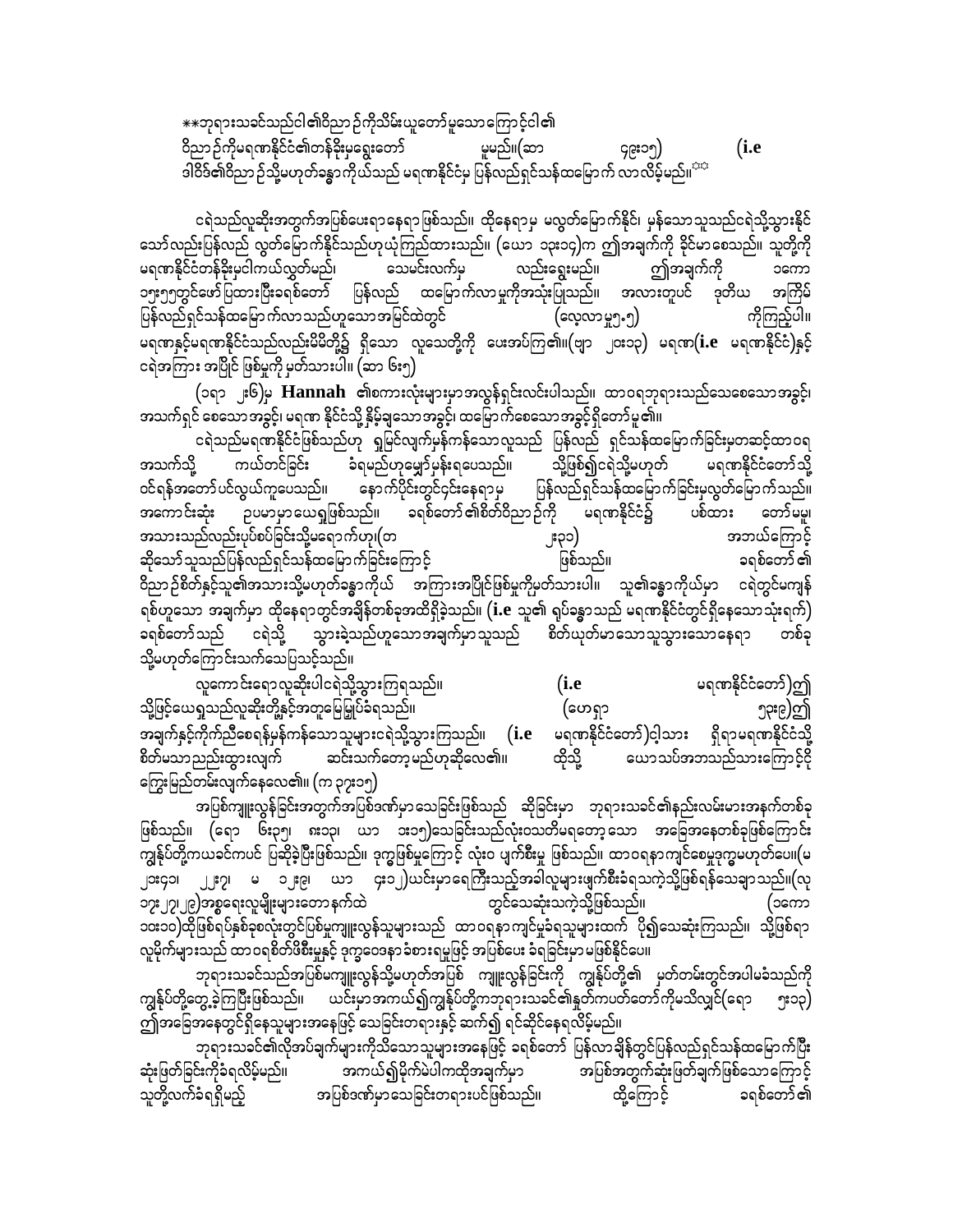ဆုံးဖြတ်ခြင်းမပြုမီလာပြီးနောက်သူတို့သည် အပြစ်ပေးခံရပြီးတဖန် သေရပြန်သည်။ အမြဲလည်းသေနေရဦးမည်။ ယင်းမှာ (ဗျာ ၂း၁၁၊ ၂၀း၆) တွင် ပြောထားသည့်အတိုင်းဒုတိယအကြိမ်သေခြင်း ဖြစ်လိမ့်မည်။ ထိုလူများသည် တစ်ကြိမ်သေပြီးဖြစ်လိမ့်မည်။ လုံးဝသတိမရတော့သောသေခြင်းတရား တစ်ခု ဖြစ်သည်။ သူတို့သည် ခရစ်တော်ပြန်လာချိန်တွင်ပြန်လည် ရှင်သန် ထမြောက် လုံးဝသတိမရတော့သော အဖြေဖြစ်လိမ့်မည်။ ဤအခြေအနေမှာအမြဲကြာရှည် လိမ့်မည်။

အပြစ်အတွက်အပြစ်ဒဏ်မှာအမြဲတာ ရှည်ပြီးသူတို့၏ သေခြင်း တရားမှာအဆုံးမရှိဖြစ်လိမ့်မည်။ အမြဲသေခြင်းမှာတာရှည်သော အပြစ် တစ်ခုဖြစ်သည်။ ဤကဲ့သို့ဖော်ပြချက်မျိုးကိုအသုံးပြုပြီး ထားသောဥပမာတစ်ခုကို (တရား ၁၁း၄)တွင်တွေ့ ရသည်။ ဤအရာမှာဖာရော့၏ စစ်တပ်ကပင် လယ်နီဒေသတွင် တစ်သက်တာဖျက်စီးမှုပြုခဲ့ရာယင်းကဲ့သို့ ဖြစ်စေမှုမည်သည့်အခါမျှထပ်၍မဖြစ်ခဲ့ပေ။ အစ္စရေးအပေါ် ဒုက္ခ ဖျက်စီးခြင်းမျိုး \*\*သူကပင်လယ်နီ ရေကိုသူတို့အားလွှမ်းစေရန်ပြုလုပ်ခဲ့သည်၊ ဘုရားသခင်ကသူတို့အား ဤနေ့တွင် ဖျက်စီးခဲ့သည်။<sup>ာက</sup>

ယုံကြည်သူများက -<br>ဓမ္မသတ်ဟောင်း၏ရှေးဦးအချိန်များတွင်မောရှေ နောက်ဆုံးနေ့တွင်ပြန်လည်ရှင်သန်ထမြောက်ခြင်းဖြစ် လိမ့်မည်ဟု နားလည်ထားကြသည်။ ထို့နောက်တွင်တာဝန်ရှိသော လူမိုက်သည် မရဏဘုံသို့ပြန်လာလိမ့်မည်။ အလွန်ရှင်းပါသည်။ (ယောဘ၂ား၃၀၊၃၂)မှာ ယ္ခုထွက် မြောက် လိမ့်မည်။ အကြောင်းတည်းဟူသောသူတို့ လက္ခဏာ သက်သေများကို မသိကြ သလော၊ သူသည် သဂြိုလ်ခြင်းသို့ရောက်၍သူ၏ သချိုင်းပုံကို ချထားကြလိမ့်မည်။ အစောင့် \*\*ငါ၏အုပ်ချုပ်မှုကို မခံလိုသောင့ါရန်သူတို့ကိုခေါ် ခဲ့ကြ၊ သတ်ကြဟုစီရင်တော်မူသည်ဟုမိန့်တော်မူသည်။<sup>ာာ</sup>(လု ငါ့ရှေ့မှာ  $O(s^2)$ လူမိုက်များသည် သတိရှိသောအခြေအနေတွင်ပုံမှန်အနာတရ ရရှိစေလျက် တည်ရှိနေသည်ဟူသော အမြဲ အတွေးမှာ ဤအချက်တွင်အံဝင်ခွင်ကျမဖြစ်ပေ။ မည် ဖြစ်ရပ်တွင်မဆိုယင်းအချက်မှာ သည့် နှစ်ပေါင်း(၇၀)ကြာလုပ်ရပ်များအတွက် အမြဲ အနာတရဖြစ်စေမှုမှာအကျိုးအကြောင်းခိုင်လုံမှုမရှိသော အပြစ်ပေးမှု ပင်ဖြစ်လိမ့်မည်။ ဘုရားသခင်အနေဖြင့်လူမိုက်များကို အပြစ်ပေးခြင်းအတွက် ပျော်ရွှင်ချမ်းမြေ့မှုမရှိပေ။ ဘုရားသခင်က သူတို့အပေါ် တွင်ထာ ဝရအပြစ် ဖြစ် စေမှု ပေါ် ပေါက်စေလိမ့်မည်မဟုတ်ဟု မျှော်လင့်ရပေသည်။

(ဧက ${\mathbf c}$  out Tolocade in  ${\mathbf c}$  and  ${\mathbf c}$  is  ${\mathbf c}$ 

ခရစ်ယာန်ဝါဒကိုအမြဲယုံကြည်မှုမထားသူများက မကြာခဏပင်ငရဲ (hell ကိုမီးနှင့်ပြင်းထန်သောဝေဒနာအတွေ့ နှင့်ဆက်စပ် ပြောဆိုလေ့ရှိသည်။ ယင်းအချက်မှာငရဲနှင့်ပတ်သက်သောသမ္မာကျမ်းစာ ၏ သင်ကြားမှုနှင့် တိကျသောကွဲပြားချက်ဖြစ်ပေသည်။ သိုးများကဲ့သို့သူတို့အား မရဏနိုင်ငံ၌ ချထား၍သေမင်းစားလိမ့်မည်။ မကြာမီဖြောင့်မတ်သော သူတို့ အုပ်စိုးကြရ လိမ့်မည် ဟူသော (ဆာ ၄၉း၁၄)မှာ မရဏနိုင်ငံသည်ငြိမ်းချမ်းသောသုခချမ်းသာ နေရာတစ်ခုဖြစ်သည်ဟုတိတ်ဆိတ်ဖော်ညွှန်းလေသည်။ ခရစ်တော် ၏ ဝိညာဉ် သို့မဟုတ် ခန္ဓာကိုယ်မှာငရဲတွင်သုံးရက်နေခဲ့ရဘူးသော်လည်း အသား ပုပ်စပ်ခြင်းသို့မရောက်(တ ၂း၃၁)အကယ်၍ငရဲသည် ဤအချက်မှာမဖြစ်နိုင်ပေ။(ယေဇ ဖြစ်ပါက ၃၂း၂၆ -၃၀)ကစ္ဂမ်းအား မီး၏နေရာတစ်ခုသာ ကြီးမားသော နိုင်ငံများမှစစ်သားများသည် သူတို့၏မရဏနိုင်ငံတွင်ငြိမ်းချမ်းစွာ လဲလျောင်းနေမှုပုံကိုဖော်ညွှန်းပေးလေသည်။ စစ်တိုက်လက်နက်ပါလျက် မရဏနိုင်ငံသို့ ဆင်းသွား၍မိမိဒါးကိုမိမိခေါင်းအောက်မှာထားလျက် မိမိသို့အစိုးပေါ် မှာမိမိတို့အပြစ်တည်လျက်ရှိကြသည်။ ယင်းအချက်မှာ စစ်သားများအားလူတို့၏လက်နက်များနှင့် အတူခေါင်းအောက်တွင်ထား၍ မြှပ်နှံခြင်းဓလေ့ကိုဖော်ညွှန်းသည်။ ငရဲ(မရဏနိုင်ငံ)နှင့် ဖော်ပြချက်ဖြစ်သည်။ ထိုစစ်သားများ၏ငရဲတွင်လဲလျှောင်းနေသောအချက်မှာ ငရဲသည် မီးနေရာဖြစ်သည် ဟူသောအချက်ကိုလုံးဝ မထောက်ခံပေ။ ရုပ်၀တ ♥ုပစ္စည်း (ဉပမာဒါးများ)သည် လူတို့ကဲ့သို့ပင်အတူတကွ ငရဲသို့သွားကြရခြင်းမှာ ငရဲသည်စိတ်ဖိစီးမှုဒဏ်ဖြစ်စေ သောနေရာတစ်ခုသာ မဟုတ်ကြောင်း ပြသလျက်ရှိသည်။ ပေတရကလူမိုက်တစ်ယောက်အား ဘုရားသခင်၏ ကျေးဇူးတောက်ကို ငွေနှင့်ဝယ်ယူမည်ဟု အကြံရှိသောကြောင့်သင်နှင့် တကွသင်၏ ငွေသည်ပျက်စီးခြင်းသို့ရောက်ပါစေ။ (တ ၈း၂၀)

ယောန၏အတွေ့အကြုံမှတ်တမ်းကလည်းဤ အချက်ကို ဝိရောဓိဖြစ်စေသည်။ ကြီးမားသောငါးကြီးတကောင်အားဖြင့် အရှင်လိုက် မျိုချ ခံရသော အခါယောနကငါသည်ဒုက္ခဆင်းရဲကိုခံရသောကြောင့်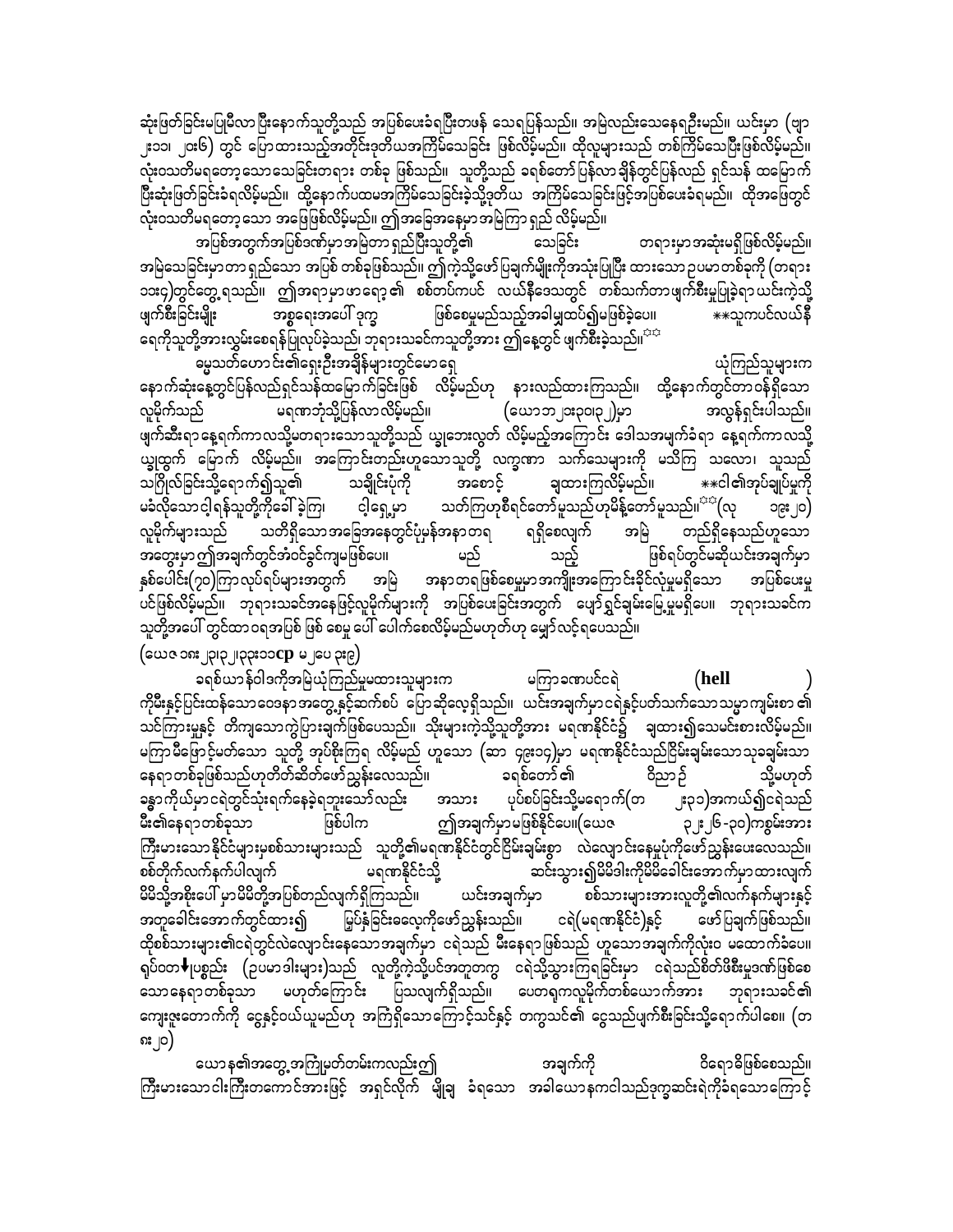ဘုရားကိုဟစ်အောင်ခေါ် ၍ငါ့စကားကိုကြားတော် မူ၏။ မရဏနိုင်ငံ၏ ပြီးထဲက ထာဝရ ဟစ်ခေါ် သောစကားသံကိုနားထောင်တော်မူ၏။(ယောန ၂း၁၊၂)ယင်းမှာ မရဏဝမ်းဗိုက်နှင့်ဝေလငါးမှာ အပြိုင်ဖြစ်စေသည်။ ဝေလငါး၏ ဝမ်းဗိုက်မှာ ဖုံးလွှမ်းထားသောနေရာဖြစ်၍ငရဲဟုဘာသာပြန်သော sheol ၏မူလ အဓိပ္ပါယ်ဖြစ်သည်။ မီးနေရာမဟုတ် အထင်အရှားထိုနေရာမှာ ဘဲဝေလငါးက သူတို့အံထုတ်လိုက်သောအခါ ယောနသည်ဝမ်းဗိုက်ငရဲမထွက်လာခဲ့သည်။ ဤအချက်မှာခရစ်တော် ၏မရဏနိုင်ငံမှပြန်လည်ရှင်သန်ထမြောက်လာခြင်းကို ညွှန်ပြနေလေသည်။ (မ ၁၂း၄၀)

## ဉပမာတင်စားထားသောမီး

မည်သို့ပင်ဖြစ်စေသမ္မာကျမ်းစာကအပြစ်ကျူးလွန်သူများ နိုင်ငံသို့ရောက်ရှိပြီး၊ မရဏ လုံးဝပျက်စီးမှုဖြစ်စေသောဘုရားသခင်၏ အပြစ်နှင့် ဒေါသဖြစ်မှုကို ကိုယ်စားပြုစေရန် အလို့ငှာထာဝရမ်း၏ပုံရိပ်ကို မကြာခဏ အသုံးပြုခြင်းဖြစ်သည်။ သောဒုံ $(Sodom)$ သည် ထာဝရမီးဖြင့် အပြစ်ပေးခြင်း ခံရသည်။(ယု အပိုဒ်၇) i.e သောဒုံမြို့တွင်နေထိုင်သူများ၏ ကောက်ကျစ် မှုကြောင့် လုံးဝဖျက်ဆီးခြင်းခံရသည်။ ယနေ့အခါတွင်ထိုမြို့သည်ပျက်စီးပြီး ပင်လယ်သေ၏ရေအောက်တွင်မြှပ်လျက်ရှိသည်။ အကယ်၍ကျွန်ုပ်တို့ကထာဝရ မီးကိုနားလည်ထားပါကထိုမြို့သည်မီးလောင်နေမည်ဖြစ်သည်။ အလားတူပင် ဂျေရှဆလင်မှာ အစ္စရေး၏အပြစ်များကြောင့်ဘုရားရှင် ၏ဒေါသသည် ထာဝရ မီးအောက်တွင် ခြိမ်းချောက်ခံရလျက်ရှိသည်။ ငါသည်ဂျေရုဆလင်မြို့တံခါးကို မီးရှို့၍ထိုမီးသည်မငြိမ်းမသေဘဲ ထိုမြို့၏ဘုံဗိမာန်တို့ကိုလောင်ရလိမ့်မည်။(ယေ ၁၇း၂၇)ဂျေရှဆလင်သည်အနာဂါတ်နိုင်ငံတော် ၏တရားဟော ရာမြို့တော်ဖြစ်သည်။ (ဟေရှာ  $\lfloor \cdot \rfloor$ -GI ၄၈း၂)ဘုရားသခင်ကကျွန်ုပ်တို့က ဤအချက်အားစာအဖြစ် ဖတ်ရှစေရန် မရည်ရွယ်ပါ။ ဂျေရုဆလင်၏အိမ်ကြီးများသည် မီးလောင် ကျွမ်းကုန်ကြသော်လည်း ထိုမီးသည်ထာဝရဆက်၍မလောင်ကျွမ်း။(၄ရာ ၂၅း၉)

အလားတူပင်ဘုရားသခင်က **Idumea** ကုန်းမြေကိုမီးဖြင့် အပြစ်ပေး ခဲ့သည်။ နေ့ညမပြတ်မီးမငြိမ်းရ၊ မီးခိုးလည်းအစဉ် တက်လိမ့်မည်။ ထိုပြည်သည် က္ကဗိတ်ငှက်နှင့် လူမျိုးအစဉ်အဆက်ဆိတ်ညံ၍ကာလအစဉ်အမြဲအဘယ်သို့မျှမလျှောက်ရမသွားရ။ ကျီးအတို့သည်လည်းနေကြလိမ့်မည်။ ဘုံဗိမာန်၌ လည်းကောင်း၊ ရဲတိုက်၌ လည်းကောင်းဘူးပင်အမျိုးမျိုးပေါက်ကြလိမ့်မည်။ (ဟေရှာ ၃၄း၉-၁၅) ထိုအချက်ကိုတွေ့မြင်လျက်တိရစ္ဆာန်များနှင့် အပင်များသည် ပျက်ဆီးသွားသော **Idunee** ကုန်းမြေတွင်တည်ရှိ နေကြသည်ကိုမြင်တွေ့ လျက် ထာဝရမ်ိဳးဟူသောဘာသာစကားမှာဘုရားသခင်၏ဒေါသကိုရည်ညွှန်းရမည်။ သူ၏နေရာကိုလုံးဝ

ပျက်စီးစေမှုကိုရည်ညွှန်းရမည်။

ကိုဘာသာပြန်ထားသောဟီးဗြူးနှင့်ဂရိစကားစုများမှာ ' ${\rm For}$ 'For ever' the age' အသက်ထက်ဆုံးဟုတင်းကျပ်စွာ အဓိပ္ပါယ်ရသည်။ တစ်ခါ တစ်ရံတွင် ဤအချက်မှာအဆုံးမရှိမှုကိုညွှန်းသည်။ ဉပမာ <u>နိုင်ငံတော် ၏ခေတ်၊</u> သို့ရာတွင်အမြဲမဟုတ် (ယေဇ ၃၂း၁၄၊၁၅)သည်ဥပမာတစ်ခုဖြစ်သည်။ .<br>ခံတပ်နှင့်တိုင်များသည်ဝိညာဉ်ကျွန်ုပ်တို့အပေါ် တွင်သွန်းလောင်းသည့်တိုင်အောင် မြေအောက်တွင်အမြဲရှိလိမ့်မည်။ ဤအချက်မှာထာဝရဖြစ်မှုနှင့် ထာဝရမ်းကို နားလည်စေသည့်နည်းလမ်းတစ်ခုဖြစ်သည်။

ထပ်ဆင့်၍ဘုရားသခင်၏ဂျေရှဆလင်နှင့်အစ္စရေးများ၏ အပြစ်ကြောင့် ဒေသဖြစ်မှုမှာမီးနှင့်ဆင်တူသည်။ မီးကိုဂျေရှဆလင်ပေါ် သို့ သွန်းလောင်းသဖြင့်ထိုမီးသည်မငြိမ်းဘဲလောင်လိမ့်မည်။(ယေ ကျွန်ုပ်၏ဒေါသ ၇း၂၀) အခြားဥပမာများကို ၄း၁၁)နှင့် ၄ရာ၂၂း၁၇)အထူးသဖြင့် ခရစ်တော် ပြန်လာချိန်တွင်ဘုရားသခင်၏ (မြည် အပြစ်ဆုံးဖြတ်ချက်နှင့် မီးမှာဆက်နွယ် လျက်ရှိသည်။ မီးဖို၌ မီးလောင်သကဲ့သို့လောင်သောနေ့ရက်ကာလ သည်ရောက်လိမ့်မည်။ မာနကြီးသောသူနှင့် ဒုစရိုက်ကိုပြုသောသူ အပေါင်း တို့သည် အမှိုက်ခြောက်ဖြစ်ကြလိမ့်မည်။ သူတို့အရင်း မကျန်ကြွင်း စေခြင်းငှာထိုနေ့ရက်သည် လောင်လိမ့်မည်ဟုထာဝရဘုရားမိန့် တော်မူသည်။(မာ အဖျားမျှ ၄း၁)ဆုံးဖြတ်သို့မဟုတ်လူသား၏ ခန္ဓာကိုယ်တစ်ခုသော်မှ မီးလောင်ကျွမ်း ခံရသောအခါမြေမှုန့်အဖြစ်သို့ ာသည်။<br>ပြန်၍ရောက်ရှိသွားသည်မည်သည့် အရာဝတ�ုမဆို အထူးသဖြင့်လူ့အသားသည်မြေဲလောင်ကျွမ်းရန်မဖြစ်နိုင်ထာဝရ အကယ်၍လောင်စရာမရှိတော့ မီးစကားသည်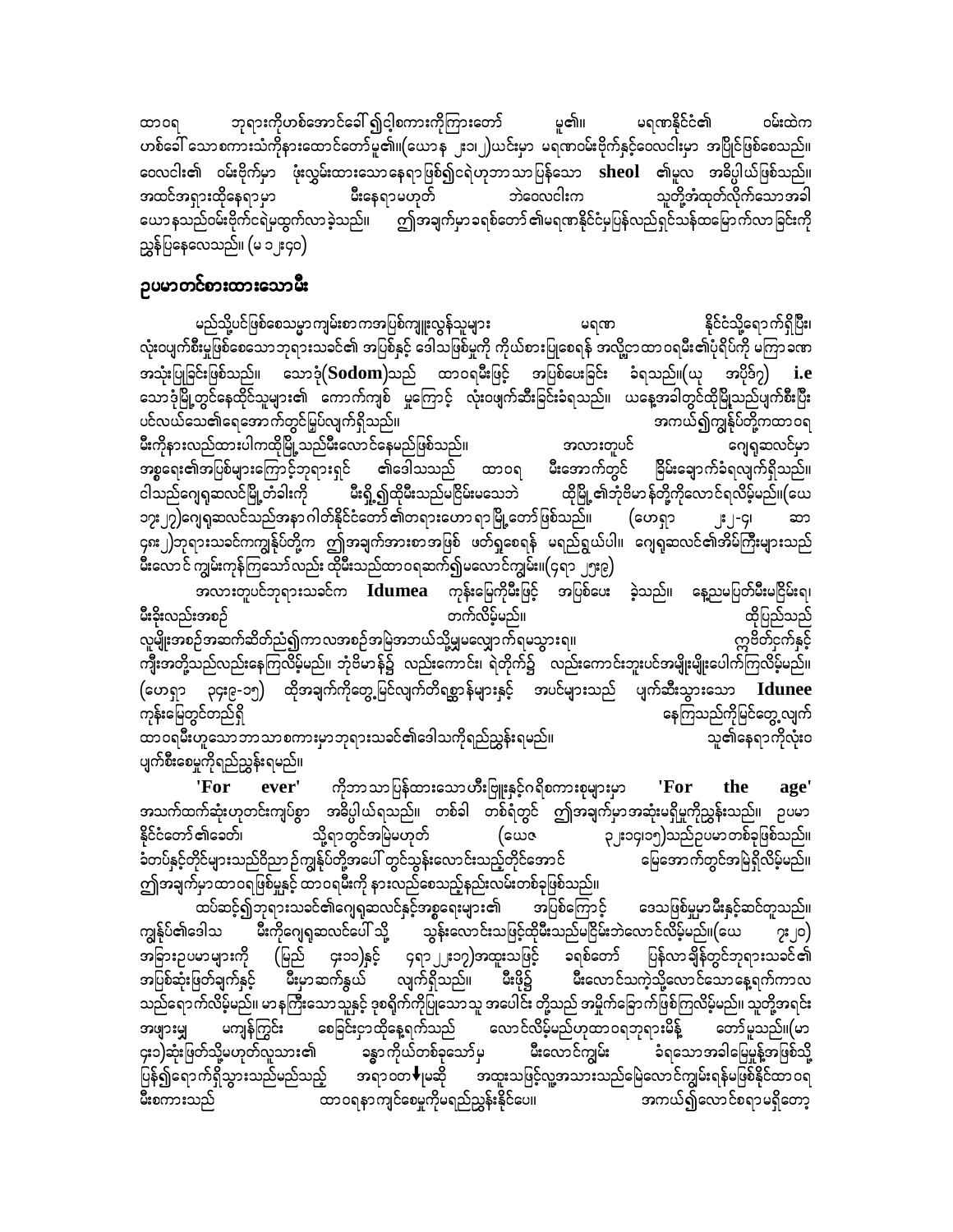လျင်မီးသည်ကြာ ရှည်စွာထပ်၍လောင်ကျွမ်းနိုင်တော့မရဏ နှင့်မရဏနိုင်ငံကို မီးအိုင်ထဲသို့ချပစ်လေသည်။ (ဗျာ ၂၀း၁၄)ကိုမတ်သားသင့်သည်။ ယင်းအ ချက်မှာငရဲသည်မီးအိုင်နှင့်မတူညီကြောင်း ညွှန်ပြလေသည်။ ယင်းမှာလုံးဝ ဖျက်ဆီးမှု ကိုကိုယ်စားပြုလေသည်။ ဗျာဒိတ်တော်၏ စာအုပ်တွင် မရဏနိုင်ငံ တော်သည်လုံးဝ ပျက်စီးသွားလိမ့်မည်။ အဘယ်ကြောင့်ဆိုသော် ထောင်စုနှစ် အဆုံးတွင် နောက်ထပ်သေခြင်းတရားရှိမည်မဟုတ်သောကြောင့်ဖြစ်သည်။

## ဂီဟီးနား (အမှိုက်ပုံ)

ဓမ္မသတ်သစ်ကျမ်းတွင် $\ast$ ငရဲ $^\circ$ ကိုအဓိပ္ပါယ်ပြန်ဆိုထားသော ဂရိစကားလုံး နှစ်လုံးရှိသည်။ 'Hades' သည်ဟီးဗြူးစကားလုံး 'sheol' နှင့်တူညီသော စကားလုံးဖြစ်ပြီးကျွန်ုပ်တို့ရှေ့ပိုင်းတွင်ဆွေးနွေးခဲ့ပြီးဖြစ်သည်။'Gehenna' ာ – ကို – ကို – ကို – ကို – ကို မော် – ကို – ကို – ကို – ကို – ကို – ကို – ကို – ကို – ကို – ကို – ကို – ကို –<br>ကို – ကို မော် – ကို – ကို မော် – ကို – ကို မော် – ကို – ကို – ကို – ကို – ကို – ကို – ကို – ကို – ကို – ကို – ဂျေရုဆလင်မြို့ပြင်သို့ သည် မြို့တော်မှ ထွက်လာသောအမှိုက်များကိုထိုနေရာတွင်မီးရှို့ပစ်သည်။ ယနေ့ ခေတ်ကာလ တွင်ယင်းကဲ့သို့အမှိုက်ပုံများသည် တိုးတက်ထွန်းကားသော မြို့တော် များ၏အထင်ကရဖြစ်သည်။ (ဉပမာ ဖိလစ်ပိုင်နိုင်ငံ မနီလာ မြို့ပြင် ဘက်မှ  $\bf Smoky$ Mountain )ကိုယ်ပိုင်နာမ်တစ်လုံးအဖြစ်( i.e တကယ် နေရာတစ်ခု၏အမည်ဖြစ်ပြီး 'hell' ဟု ပြန်ဆိုခြင်းထက် Gehenna အဖြစ် မူလအမည်အတိုင်းပင် ထားသင့်သည် Gehenna သည် ဟီးဗြူးစကားလုံး

အနီးတွင် တည်ရှိသည်(ယေရှ **Ge-hen-Hinnon** ၁၅း၈)ခရစ်တော်အချိန်ကမြို့တော်၏အမှိုက်ပုံ ဖြစ်ခဲ့သည်။ ရာဇဝတ်သား လူသေအပေါင်းများကို မီးရို့ပြီး ထိုနေရာတွင် အမြဲ လောင်ကျွမ်းစေသည်။ ထို့ကြောင့် Gehenna သည် လုံးဝဖျက်ဆီးမှု၏ သင်္ကေ တဖြစ်လာခဲ့သည်။

တဖန်ထိုနေရာတွင်မီးရှို့လိုက်သောအရာအားလုံးသည်ထိုနေရာတွင် အမြဲမရှိဘဲ အလောင်းများသည်မြေမှုန့် များအဖြစ် ကျွန်ုပ်တို့၏ ကူးပြောင်းသွားသည်။ ဘုရားသခင်သည်လောင်သောမီးဖြစ်လိမ့်မည်။(ဟေဗြဲ ၁၂း၂၉) ဒုက္ခနှင့်အတူသူ၏ဒေါသမီးမှာ သီချင်းဆို၍ သက်ရှင်နေထိုင်သည် အခြေအနေ တွင် ထားရခြင်းထက်အပြစ်ကျူးလွန်သူများအား ဖျက်ဆီးစေ လိမ့်မည်။ ဘုရား သခင်သည်ဘေဘီလုံလူမျိုးများ၏လက်ထဲမှသူ၏လူအစ္စရေးများ၏ဘုရားသ ခင်ယခင်ဆုံးဖြတ်ချက်တွင် ${\bf G}$ ehenn ${\bf a}$ တွင်ဘုရားသခင်၏လူများအကြားအပြစ် ကျူးလွန်သူများ ၏လူသေအလောင်းများဖြင့်ပြည့်နှက်လျက်ရှိသည်။(ယေ ၇း၃၂၊၃၃)

သူ၏ဉာဏ်ကောင်မှုနည်းလမ်းဖြင့်သခင်ယေရှက ထိုမွေသတ်ဟောင်း စိတ်ကူးများကို Gehenna စကာလုံးအသုံးပြုရာတွင် အတူတကွယူလာခဲ့သည်။ ဘုရားသခင်မကြာခဏပြောသောစကားမှာ ဘုရားသခင်ပြန်လာချိန်တွင် ဆုံးဖြတ်ချက်ပလ္လင်၌ ပယ်ဖျက်ခြင်း ခံရသောသူများသည် Gehenna သို့ရောက် ရှိပြီးမည်သည့်အခါမှအဆုံးသတ်မှုမရှိနိုင်သောမီးတွင်းထဲချခံကြရသည်။ ၄င်းနေရာတွင် သူတို့၏ပိုးများမသေကြ။ (မာ၉း၄၃၊၄၄) ဂျူးလူမျိုးတို့၏ စိတ်တွင်အလေးအနက်ထားသောခန္ဓာကိုယ်ပယ်ဖျက် သည် ခြင်းနှင့် Gehenna ဖျက်ဆီးခြင်းအတွေးကိုခွဲဝင်ကြသည်။ ကျွန်ုပ်တို့ကထာဝရမ်းမှာဘုရားသခင်၏ ပြစ်မှုကြောင့်ထွက်သောဒေါသကိုကိုယ်စား ပြုပြီးအပြစ်ကျူးလွန်သူများအနေဖြင့် သေခြင်းဖြင့်ထာဝရပျက်စီးခြင်းကိုကိုယ်စားပြုသည်။

ထိုနေရာတွင်သူတို့၏ပိုးကောင်များမသေဟူသော လုံးဝပျက်စီးမှုကိုရည်ညွှန်းသည်။ အချက်မှာ ပိုးကောင်များမည်သည့် အခါတွင် မသေနိုင် ဟူသောအချက်မှာမတွေးနိုင်သောအချက်ဖြစ်သည်။ **Gehenna** သည် -<br>ဘုရားသခင်၏ လူများအကြားလူမိုက်များ၏ ယခင်ပြစ်မှုကျူးလွန်ရာ နေရာဖြစ်သည်။ခရစ်တော်၏Gehenna ကိုအသုံးပြုခြင်းမှာ သင့်လျော်မူ ရှိကြောင်းထပ်ညွှန်းပြဆိုလေသည်။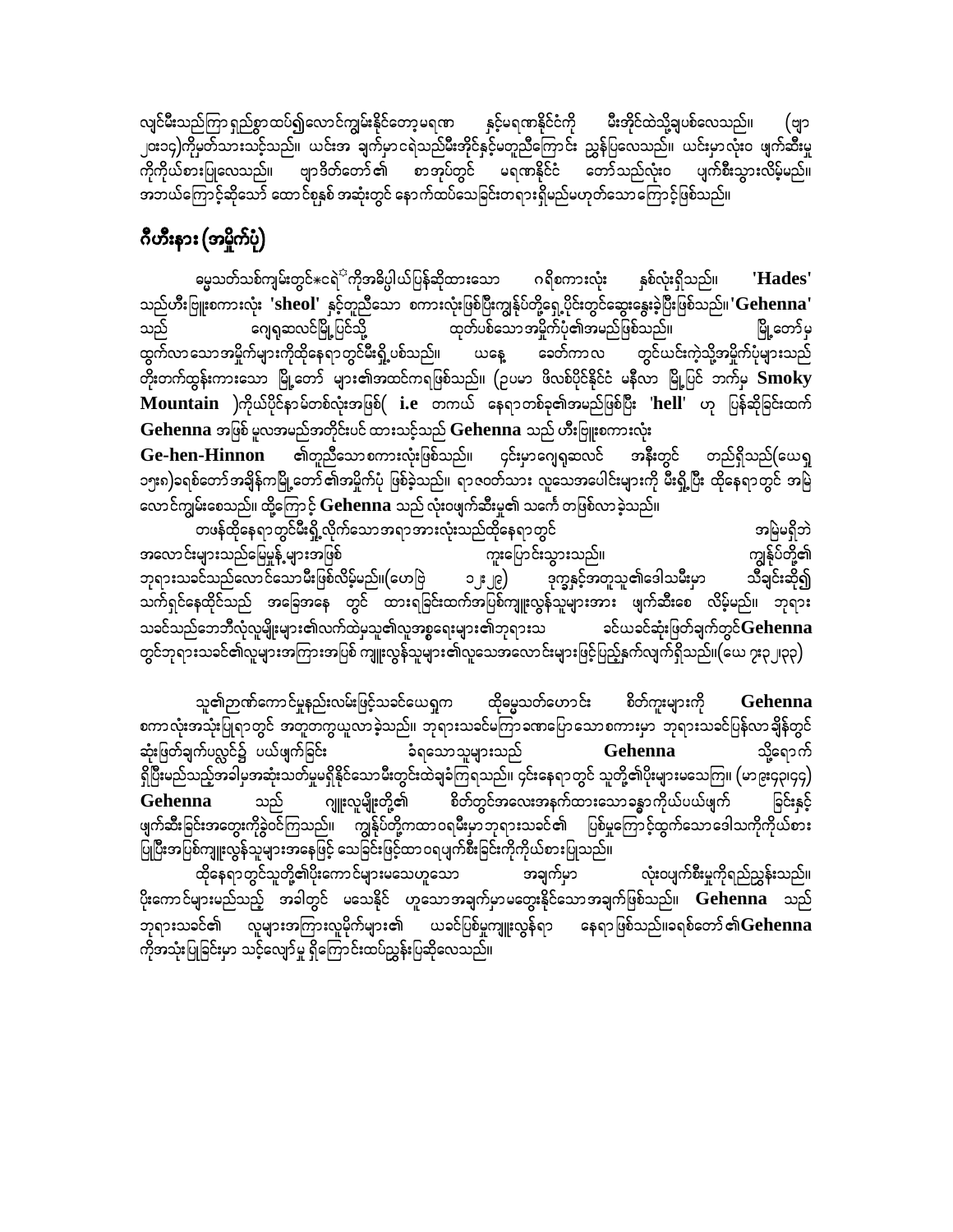#### လေ့လာမှု ၄ မေးခွန်းများ

ပြုလုပ်ခဲ့သောဝိညာဉ်များသည်ကောင်းကင်ဘုံသို့သွားကြရသည်

ဟုတ်ပါသည်

မဟုတ်ပါ

သချိုင်း

၅.၁ ထာဝရဘုရားသခင်၏ နိုင်ငံတော်သတ်မှတ်ခြင်း

ဘုရားသခင်၏တရားဓမ္မနိုင်ငံတော်(ရှင်မသဲ

သူကလူသားအားသူ၏ဆန္ဒများအတိုင်းကမ္ဘာကြီးနှင့်

သည်ကျွန်ုပ်တို့ဘုရားသခင်နှင့်ခရစ်တော် ၏နိုင်ငံတော်

ယေရှုကကျွန်ုပ်တို့အားနိုင်ငံတော်တည်ထောင်ပါစေသော။

ခရစ်တော်ပြန်လည်ရှင်သန်ထမြောက်လာသောအခါဤ

တိုင်အောင်သူ၏အလုံးစုံဖန်တီးမှု၏

သေပြီးသည့်နောက်တွင်ဘာဖြစ်ပါသလဲ **IIC** ဝိညာဉ်သည်ကောင်းကင်ဘုံသို့သွားသည်

ဝိညာဉ်ဆိုတာဘာလဲ

(က)

( ၁)

( ဂ) သိမ်းဆည်းထားခံရသည်

(က)

( ၁)

(ဃ)

(က)

 $(\circ)$ 

(က)

 $(\circ)$ 

( ဂ)

ငရဲဆိုတာဘာလဲ

 $( \circ )$ 

اال

llÇ

ÇII

ကျွန်ုပ်တို့သတိလုံးဝကင်းမဲ့သွားသည်

Spirit နှင့်အတိအကျတူညီသည်

ဤဘ၀အတွင်းဒုက္ခခံစားရမှု

ာ<br>ဝိညာ ဉ်သည်ဆုံးဖြတ်မှုပြုလုပ်ပြီးသည့်တိုင်အော င်တစ်နေရာ

(ဃ) ကောက်ကျစ်သောဝိညာဉ်များသည်ငရဲသို့သွားကြရပြီးကောင်းမှု

ကျွန်ုပ်တို့သတ္တဝါများ၏မသေနိုင်သောအပိုင်းတစ်ခု

သေခြင်းသည်သတိလုံးဝကင်းမဲ့သွားသော အခြေအနေဖြစ်ပါသလား

ကောက်ကျစ်သောသူများအတွက်နေရာတစ်ခု

ခန္ဓာကိုယ်၊လူပုဂ္ဂိုလ်၊သတ္တဝါဟု အဓိပ္ပါယ်ဖွင့်ဆိုနိုင်သော စကားလုံး

သေပြီးနောက်တွင် ကောင်းကင်ဘုံသို့မဟုတ် ငရဲသို့သွားသောအရာ

လေ့လာမှု ၅ ထာဝရဘုရားသခင်၏နိုင်ငံတော်

အားထာဝရ အသက်ရှင်မှုဖြင့် ဆုချီးမြှင့်ရန်မှာဘုရားသခင်၏ အလိုတော်ဖြစ်ကြောင်းပြဆိုခဲ့ပြီးဖြစ်သည်။ ထာဝရ အသက်ရှင်မှုမှာကမ္ဘာမြေပေါ် တွင်သာအသုံးပြုလိမ့်မည်။ ယင်းအချက်နှင့် ပတ်သက်၍ ဘုရားသခင်ထပ်တစ်လဲလဲပေးခဲ့သော ကတိစကားများမှာ သစ္စာရှိသော သူများနိဗ္ဗာန်ဘုံသို့သွားကြရမည်ဟူသော အချက်နှင့်မည်သည် အခါမှမပတ်သက်ပေ။

၍ဘုရားသခင်၏ ကတိစကားပုံစံဖြင့်ဟောကြားခဲ့ခြင်းဖြစ်သည်။ (ဂလ ၃းဂ)ဘုရားသခင်၏ နိုင်ငံတော်သည်ထိုကတိစကား ပြည့်စုံစွာဖြည့်ဆည်းပြီးသည့်အခါ ခရစ်တော် ပြန်လည် ရှင်သန်ထမြောက်လာပြီးနောက်အချိန်တွင်ဖြစ်သည်။ ယခုအချိန်အခါ

၄း၂၃)ကို

သို့ဖြစ်ရာလက်ရှိတွင် ကမ္ဘာကြီး သည်လူသားတို့၏နိုင်ငံတော် အဖြစ်တည်ရှိနေခြင်းဖြစ်သည်။ (ဒံ ၄း၁၇)

ကျွန်ုပ်တို့ ၏ယခင်လေ့လာချက်များတွင်ခရစ်တော် ရှင်သန်ထမြောက် လာသော အခါသူ၏သစ္စာရှိသောလူများ

သူ၏ကိုယ်ပိုင်ဘဝကို

အမြဲ

ဖြစ်လာကာ

ထို့နောက်ဘုရားသခင်၏ ဆန္ဒနှင့်လိုအင်သည် ဤကမ္ဘာပေါ် တွင်လုံးဝ ပြည်ပြည့်စုံစုံရှင်းရှင်းလင်းလင်းဆောင်ရွက်ကြလိမ့်မည်။

ကောင်းကင်ဘုံ၌ ပြည့်သကဲ့သို့မြေကြီးပေါ် မှာပြည့်စုံပါစေသော။ (မ ၆း၁၀)ယင်း အတွက်ကြောင့်ပင်ဘုရားသခင်၏နိုင်ငံတော်

အာ ဗြဟံသို့ကမ္ဘာမြေပေါ် တွင်ထာ ဝရအသက်နှင့်ပတ်သက်

အုပ်ချုပ်လိမ့်မည်။

အလိုတော်

ဘုရားအဖြစ်ဘုရားသခင်ရှိနေစဉ်တွင်

(ဗျာ

ကမ္ဘာ့နိုင်ငံ

၁၁း၁၅)

အုပ်ချုပ်ရန်လွတ်လပ်မှုပေးခဲ့ပြီးဖြစ်သည်။

တွင်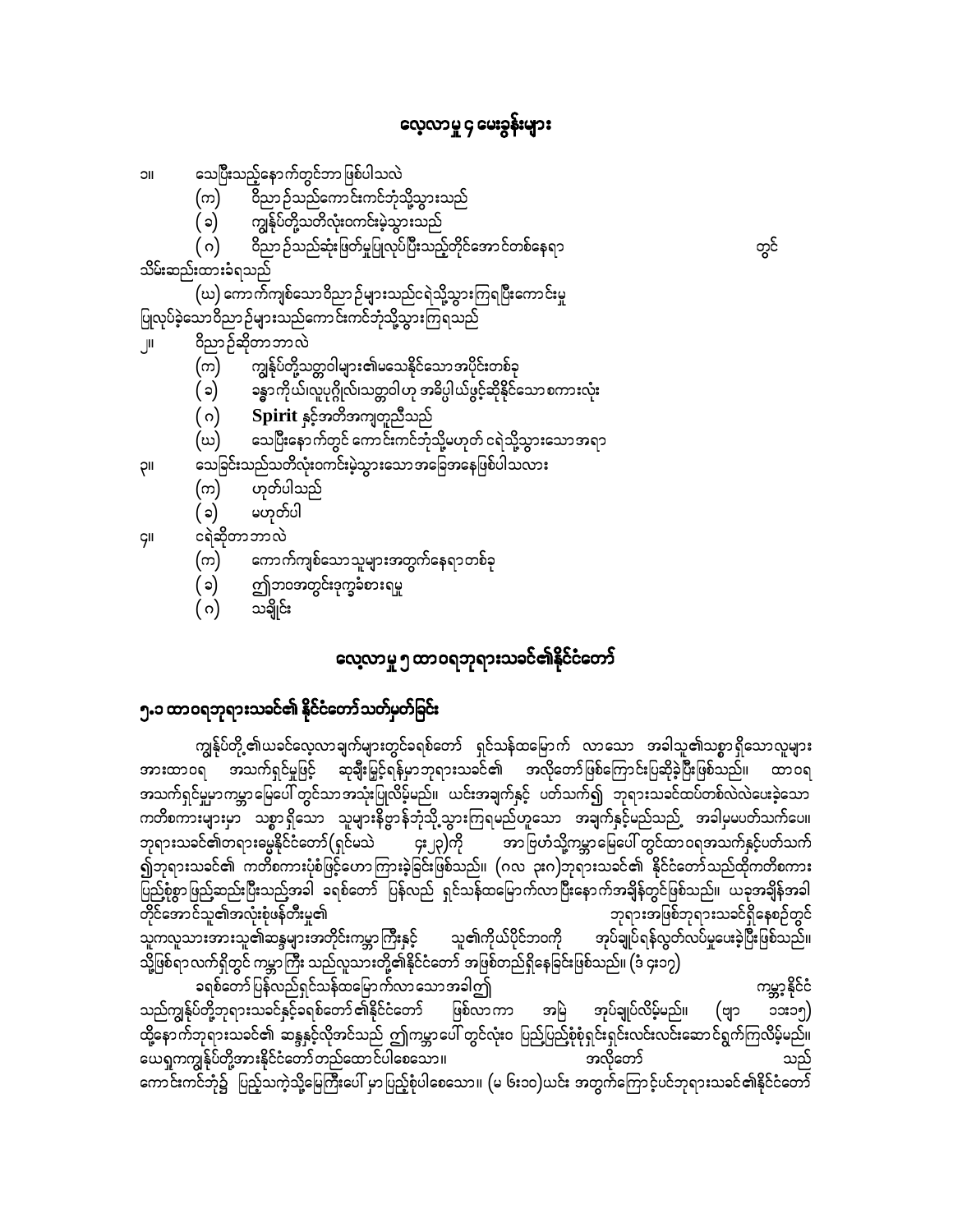သည်ကောင်းကင်ဘုံ၏ နိုင်ငံတော် နှင့် အပြန်အလှန်အလဲအလှယ်သုံးနိုင်သောစကားစုတစ်စုဖြစ်သည်။ (မ ၁၃း၁၁၊ စီပီမာ ၄း၁၁)ကောင်းကင်ဘုံထဲမနိုင်ငံတော် ဟု မည်သည့်အခါတွင်မျ ကျွန်ုပ်တို့ မဖတ်ရသည်ကိုသတိပြုပါ။ကမ္ဘာမြေပေါ် သို့ခရစ်တော်ပြန်လည် ရှင်သန် ထမြောက် လာသောအခါ သူတည်ဆောက်ခဲ့သော ဖြစ်သည်။ဘုရားသခင်၏အလိုတော်ကို နိုင်ငံတော် ကောင်းကင်ဘုံမှတမန်တော်များက ကောင်းကင်ဘုံ၏ လုံးဝဉဿုံလိုက်နာကြသည်နှင့်အမျှ(ဆာ၁၀၃း၁၉-၂၀)တမန်တော်နှင့်တူညီသော

လူမှန်များသာနေထိုင်သည့်ကမ္ဘာဖြစ်သောအခါယင်းမှာ ထာဝရဘုရား၏ အနာဂါတ်နိုင်ငံတော်ဖြစ်လာသည်။ (လု ၂၀း၃၆) ခရစ်တော်ပြန်လည်ရှင်သန်ထမြောက်လာသောအခါ ဘုရားသခင်၏ နိုင်ငံတော်သို့ဝင်ရောက်လာခြင်းမှာဤဘဝအတွင်း ကျွန်ုပ်တို့ ဘာသာဝင်များအားလုံး၏ ခရစ်ယန် ကြိုးပမ်းမှုနောက်ဆုံးရလဒ်ပင်ဖြစ်သည်။ (မ၂၅း၃၄၊တ၁၄း၂၂)သို့ဖြစ်ရာ ထိုအချက်ကိုမှန်ကန်စွာ နားလည်သဘော ပေါက်ရန် လုံးဝအရေးကြီးသည်။ ဖိလစ်၏ခရစ်တော်နှင့် ပတ်သက်သော ဟော ပြောမူ ကိုဘုရားသခင်၏နိုင်ငံတော်နှင့် ပတ်သက်သော ခရစ်၏အမည်နှင့်ပတ်သက်သောသင်ကြားခြင်းအဖြစ်အဓိပ္ပါယ်ဖွင့် ယေရှ ပါသည်။ အရာများနှင့် ဆိုထား (တဂး၅၊၁၂)စာပိုဒ်တစ်ပိုဒ်ချင်းကဘုရားသခင်၏ ပေါ၏ နိုင်ငံတော်သည် အဓိက ဟောပြောချက်ဖြစ်သည်ကိုကျွန်ုပ်တို့အားသတိပေးလျှက်ရှိသည် (တ၁၉း၈၊ ၂၈း၂၃၊၃၁) ကျွန်ုပ်တို့အနေဖြင့် ျငး ျ၅၊ အတွင်းသို့ပြင်းထန်သော ခံစားမှုမှတဆင့်ဝင်ရောက်ကြရမည် မွေ့စာပိုဒ်၏ ဘုရားသခင်၏ နိုင်ငံတော် ဟူသော အရေးကြီးသောအပိုင်းတစ်ခုပုံစံဖြင့်ရှုမြင်လျှက် ဘုရားသခင် နိုင်ငံတော်မှသင်ကြားပြသမှုများကိုအပြည့်အဝ (တ၄း၂၂)ယင်းမှာဘဝ၏ နားလည်သဘောပေါက်ရန် အဓိကအရေးကြီးပေသည်။ တူးမြောင်းအဆုံးမှ အလင်းရောင်ဖြစ်ပြီးမှန်ကန် သောခရစ်ယာန်ဘ၀ပါဝင်နေသော အနစ်နာခံမှု ပြုလုပ်ရန်စိတ်ခါတ်လှုံဆော်ပေးမှုဖြစ်လာသည်။ အနာဂါတ်ကို ဘေဘီလုံ၏ဘုရင်နေဗုခဒ်နေဇာမင်းသည်ကမ္ဘာ ကြီး၏ သိရှိလိုခဲ့သည်။

မြင်မက်ခဲ့သည်။ သူသည်မျိုးကွဲသတ္တုများဖြင့်ပြုလုပ် ထားသော ရုပ်တုတစ်ခုကို ဒံယေလကရွှေရောင်ဦးခေါင်းကို ဘုရင်ကိုကိုယ်စားပြုကြောင်း ဘေဘီလုံနိုင်ငံ၏ ကောက်ချက်ချခဲ့သည်။ (ဒံ ့ႏ၃ဂ)ခြေချောင်း တို့သည်သံတစ်ပိုင်းသရွတ်တစ်ပိုင်းဖြစ်သည်နှင့် အညီထိုနိုင်ငံသည်ခိုင်မာခြင်းနှင့် လည်းကောင်း၊ အခြေအနေတစ်ခုအားဖြင့်အဆုံးသတ်ရန် ကျိုးပွဲခြင်းနှင့်လည်းကောင်းဆက်ဆံလိမ့်မည်။ (ဒံ း၄၂)ဟူသော အစ္စရေးနိုင်ငံ၏ပတ်ဝန်းကျင် ဒေသ အတွင်း အဓိကဧကရာဇ်ဘုရင်များ၏သူ၏ နောက်ပိုင်းတွင်ဆက်ခံမှုတစ်ခုဖြစ် လိမ့်မည်။

ကမ္ဘာကြီးအတွင်းလက်ရှိဖြစ်ပေါ် နေသောအင်အားချိန်ခွင်လျှာမှာ နိုင်ငံများ အကြားကွဲပြားလျှက်ရှိသည်။ အချို့က ဒံယေလသည်ကျော က်ခဲတုံးငယ်တစ်လုံးကရုပ်တု၏ခြေထော က်ကိုထိမှန်ကာ အင်အားကောင်းပြီးအချို့ကချိနဲ့ကြသည်။ ပျက်စီးသွားခဲ့ပြီးရပ်တုကိုထိခိုက်သောကျောက်မူကားတိုးပွား သဖြင့် တောင်ကြီးဖြစ်၍ မြေကြီးတစ်ပြင်လုံးကိုဖုံးလွှမ်းသည်ဟု .<br>မြင်တွေ့ခဲ့သည်။ (ဒံ၂း၃၄၊၃၅) ယင်းကျောက်တုံးမှာယေရှုကိုကိုယ်စားပြုလေသည်။ (မ၂၁း၄၂၊ တ၄း၁၁၊ ၂၂၁၊ ၁၀ေ၂း၄-ဂ) ကမ္ဘာမြေအနွံ့နေရာအားလုံးတွင် ဘုရားသခင် ဖန်ဆင်းလိုက်သော တောင်မှာအမြဲတာရှည်တည်တံ့သောဘုရား၏နိုင်ငံတော်ကို ဤမြွက်ဟချက်မှာနိုင်ငံတော် ကိုယ်စားပြုကာဒုတိယအကြိမ်လာရောက်သည် အချိန်တွင်တည်ဆောက်ပြီးဖြစ်လိမ့်မည်။ သည်ကမ္ဘာမြေပေါ် တွင်တည်ရှိပြီး ကောင်းကင် ဘုံတွင် မဟုတ်ကြောင်းသက်သေပြလျှက်ရှိသည်။ ခရစ်တော်ပြန်လည်ရှင်သန် ထမြောက်လာသည် အခါနိုင်ငံတော်အမှန်တကယ်တည် ဆောက်ပြီးစီးမှုမှာ အခြားစာပိုဒ်များတွင် ဖော်ပြထားသည် အချက် ပေါ် ပေါက်လာမှုနှင့်သူ၏နိုင်ငံတော်တွင်ရှင်ခြင်းနှင့် တစ်ခုဖြစ်သည်။ ပတ်သက်၍သူ၏ ပေါကယေရှုနှင့် အတွေးဖြစ်သော သေခြင်းကိုပြော ပြခဲ့သည်။ မိ၄း၁ကဒံယေလ၏ ထာဝရ ဘုရားသခင်၏ နိုင်ငံတော်သည်ဧရာမတောင်ကြီးတစ်တောင်နှင့်တူသည် ဟူသောအချက်ကိုထောက်ပြထားသည်။ နောက်ဆုံးနေ့ ရက်များတွင် ထာဝရ ဘုရား၏ အိမ်တော်တည်သောတောင်သည် တောင်ကြီးတောင်ငယ်တို့၏ ထိပ်ပေါ် တွင် ချီးမြောက်၍တည်လိမ့်မည်။ ထို့နောက်တွင်ယင်းနိုင်ငံတော်သည် ကမ္ဘာပေါ် တွင် မည်သည်နှင့်တူညီသည်ကို ဖေါ်ညွှန်းချက်တစ်ခု ပေါ် ပေါက်လာ လိမ့်မည်။ .<br>(မိ၄း၁-၄) ထာဝရဘုရားသည်ဂျေရှဆလင်တွင် ဒါဝိဒ်၏ ရာဇပလ္လင်ကိုယေရှုသို့ပေးအပ်လိမ့်မည်။ သူသည်အမြဲထာဝရ ရာမှသူ၏နိုင်ငံတော်မှာအဆုံးမရှိ ဖြစ်တည်နေလိမ့်မည်။ အုပ်စိုးပြီး ထိုနေ (လုဒ္မႏုျာသု) ယင်းမှာ ယေရှုကဒါဝိဒ်၏ပလ္လင်ကိုစတင်အုပ်စိုးပြီးသူ၏နိုင်ငံတော် စတင်မှုကိုဖေါ် ညွှန်းချက် တစ်ခုဖြစ်လိမ့်မည်။ ဤအချိန်မှာ ခရစ်တော်ပြန်လည်နိုးထလာသည့် အချိန်ဖြစ် နှင့်ဆက်စပ်၍သူ၏ လိမ့်မည်။ (၁၂း၄၄) ကောင်းကင်ဘုံ၏ထာဝရဘုရားသည်မည်သည့်အခါတွင်ပျက်စီးမည်မဟုတ်သော နိုင်ငံတော် မှာ အဆုံးမရှိဖြစ်လိမ့်မည်။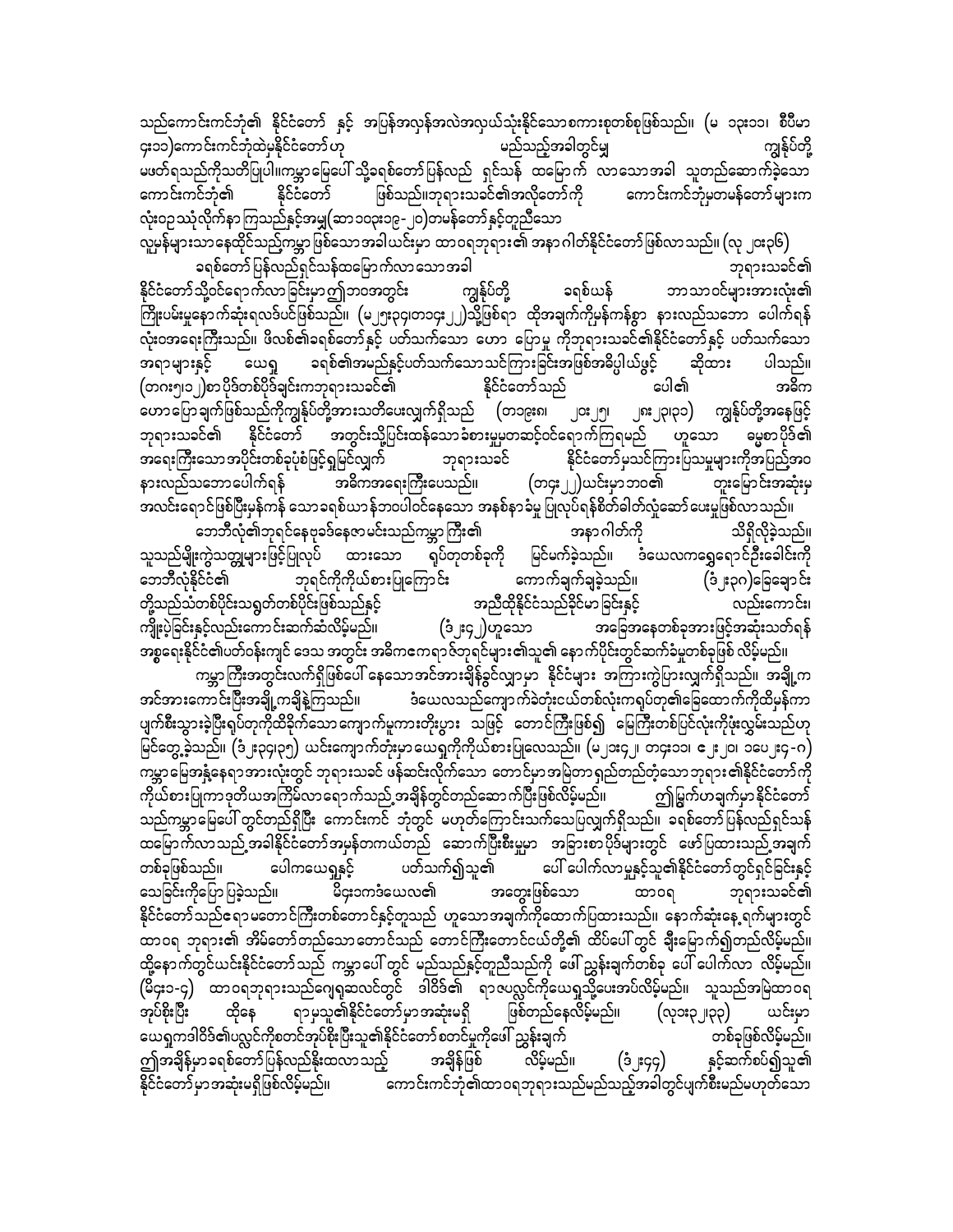နိုင်ငံတော်ကိုတည်ထောင်လိမ့်မည်။ ထိုအရာသည် အခြားသူများအတွက် ကျန်ရစ်လိမ့်မည်မဟုတ်။ ဒုတိယအကြိမ်ပြန်လည် နိုးထလာချိန်တွင်မည်ကဲ့သို့ ဖြစ်မည်ကိုဗျာ ၁၁း၁၅ ကတ္ပညီသော ဘာသာစကားကိုအသုံးပြုဖော် ပြထားသည်။ လောကီ နိုင်ငံတော်သည်ငါတို့အရှင်၏နိုင်ငံဖြစ်လေပြီ။ ထိုအရှင်၏ ခရစ်တော် နိုင်ငံဖြစ်လေပြီ။ သူသည်လည်းကမ္ဘာအဆက်ဆက် စိုးစံတော်မူမည်။ တဖန် ကမ္ဘာပေါ် တွင် ခရစ်တော်၏နိုင်ငံတော်နှင့်အုပ်ချုပ်မှုသည် အစပြုသည့် အချိန်တစ်ခုရှိရမည်။ ထိုအချိန်သည် ခရစ်တော်ပြန်လည်ရှင်သန် ထမြောက် လာသည့်အချိန်ဖြစ်လိမ့်မည်။

#### ၅း၂ နိုင်ငံတော်သည်ယခုအချိန်ထိမတည်ဆောက်ရသေး

#### ဘုရားသခင်၏နိုင်ငံတော်

ဘုရားသခင်၏နိုင်ငံတော်သည်ယခုအခါ လုံးဝဉဿုံတည်ရှိနေပြီး ဖြစ်သည်ဟု ကျယ်ကျယ်ပြန့်ပြန့်ယုံကြည်ထား သူများရှိသည်။ ယင်းကို လက်ရှိ ယုံကြည်သူများတွင် ဘုရားဝတ်ပြုကျောင်းမှ လူများပါဝင်သည် အမှန်အကန် ကယ်တင်ခံရပြီးနိုင်ငံတော်အတွင်းနေရာ ပေးမှုခံကြရမည်။ နိုင်ငံတော်အတွင်း ယုံကြည်သူများသည် ကျွန်ုပ်တို့အမြဲမရှိနိုင်သည်မှာ ယုံမှား ဘွယ်မရှိပေ။ ယင်းမှာ ခရစ်တော်သည် နိုင်ငံတော်ကို တည်ဆောက်ရန် ပြန်မလာသေး၍ဖြစ်သည်။ ကျွန်ုပ်တို့လေ့လာပြီးသမျှထင်ရှားသော အချက်မှာ လူအသွေးအသားသည် ဘုရားသခင်၏ နိုင်ငံတော်ကို အမွေမခံနိုင်(၁ကော်၁၅း၅၀) <sup>်</sup>ဖြစ်သည်။ ဟူသော အချက ဘုရားသခင်ကိုချစ်သောသူများသည်ကတိထားသည့်အတိုင်း ကျွန်ုပ်တို့သည် ဘုရားသခင်နိုင်ငံတော် ၏အမွေဆက်ခံသူများဖြစ်ကြသည် (ယာ၂း၅) တ္တိဇံပြုလုပ်ခြင်းဖြင့် ကျွန်ုပ်တို့သည် အာဗြဟံသို့ ကတိပြုထား သည့် အမွေဆက်ခံသူများဖြစ်ပြီးယင်း တွင်ဘုရားသခင် နိုင်ငံတော် ၏ အခြေခံကျသော ကောင်းချီး သတင်းပါဝင်မှုကို ကတိပြုထားခြင်းလည်း ပါဝင်သည်။(မ၄း၂၃၊ဂလ၃း၈၊၂၇-၂၉)သို့ ဖြစ်ရာအာဗြဟံသို့ ပေးထားသော ကတိစကားများ ကို အပြည့်အဝလိုက်နာပြီးသောအခါခရစ်တော်ပြန်လည် ရှင်သန်ထမြောက် လာ ချိန်တွင် ဘုရားသခင်နိုင်ငံတော် ၏ အမွေဆက်ခံသူများအဖြစ် မလွဲမသွေ ရရှိကြ လိမ့်မည်ဖြစ်သည်။ (မ၂၅း၃၄၊ ၁ကော၆း၉၊ ၁၀၊ ၁၅း၅၀၊ အနာဂါတ်အမွေဆက်ခံသူများဟူသောစကားကို မကြာခဏသုံးစွဲမှုမှာ ໑ໆະໆ) ဂလ၅း၂၁၊ ဘုရား သခင်၏နိုင်ငံတော်သည်ယုံကြည်သူများ၏လက်ရှိပိုင်ဆိုင်မှုဟုတ်ကြောင်းပြဆိုလျှက်ရှိသည်။

ဘုရားသခင်၏နိုင်ငံတော်သည်ချက်ခြင်းပေါ် ထွန်းမည်ဟု ထင်မှတ်သူ များအား ပြုပြင်ရန်ယေရှုကဉပမာတစ်ခုပြောပြ ခဲ့သည်။ အမတ်တစ်ယောက် သည် မင်းကြီးအရာကိုခံလို၍ မိမိပြည်သို့ပြန်လာမည်ဟု အကြံရှိလျှက် ဝေးသော ပြည်သို့သွား၏။ ထိုအချိန်အတွင်းသူ၏ အစေခံများအတွက် လုပ်ငန်းတာဝန် များပေးထားခဲ့သည်။ ထိုအမတ်သည်မင်းကြီးအရာကိုခံလျှက် ပြန်လာသော အခါသူ၏ အစေခံများအားသူ့ထံသို့ခေါ် ယူ၍ ဆုံးဖြတ်ချက် ချမှတ်ပေးခဲ့သည်။ (လု၁၉း၁၁-၂၇)အမတ်သည် ခရစ်တော်ကိုကိုယ်စားပြုကာ မင်းအဖြစ်ကိုခံယူရန် ကောင်းကင်ဘုံ၏ ဝေးသော ပြည်သို့သွားကာ ဆုံးဖြတ်ချက်ချချိန်တွင်သူပြန် လာခဲ့သည်။ ယင်းမှာဒုတိယမြောက်ပြန်လာခြင်းဖြစ်သည်။ သို့ဖြစ်ရာသူတို့၏ အရှင်သခင်မရှိသည့်အချိန်တွင် အောက်လက်ငယ်သားများက တိုင်းပြည်ကို သိမ်းပိုက် ရန်မှာမဖြစ်နိုင်ပေ။ ဤအချက်ကိုနောက်ထပ်သက်သေပြရန်အောက်ပါ တို့ကဖြည့်ဆည်းပေးသည်။

ယေရှကငါ၏နိုင်ငံတော်သည်ဤလောကနှင့်မစပ်ဆိုင်။ (ယော၁၈း၃၆) မည်သို့ပင်ဖြစ်စေ ထိုအချိန်တွင်ငါသည် ရှင်ဘုရင်မှန်၏(ယော၁၈း၃၇) ဟုသူ ပြောနိုင်သည်။ ခရစ်တော်၏ဘုရင်အဖြစ်တည်ရှိမှုမှာသူ၏ နိုင်ငံတော်တည် ဆောက်ပြီး ာကြာ င်းဆိုလိုရင်းမဟုတ်ပေ။ ပထမရာစုအတွင်းသစ္စာ ရှိသူကို ဘုရား သခင်၏ နိုင်ငံတော်အားမြှော်လင့်စောင့်စားသူများ အဖြစ် ဖော်ပြထားသည်။ (မာ၁၅း၄၃)

ခရစ်တော်ကသူ၏နောက်လိုက်များအားကျွန်ုပ်ဖခင်၏ နိုင်ငံတော်တွင် သင်နှင့်အတူစပျစ်ရေမျိုးအသစ်ကိုငါ မသောက်မီနေ့တိုင်အောင် ယခုမှတဖန် ငါမသောက်ဟုမိန့်တော်မူ၏။ (မ၂၆း၂၉)ယင်းမှာဘုရားသခင်၏ နိုင်ငံတော်တွင် ပေါ်ပြ ခရစ်တော် ၏တရားဟောပြခြင်းအဖြစ် လူများကမည်သို့နားလည်သည်ကို သည်။ ရမည်ဟူသောအချက်ကို ဘုရားသခင်၏နိုင်ငံတော်သည်အနာ ဂါတ်တွင်ရှိ ထင်ရှားစွာပြဆိုထားသည်။ (လုဂး၁)ဘုရားသခင်၏နိုင်ငံတော်၌ ပွဲဝင်သော သူသည်ကောင်းချီးပေးခံရ လိမ့်မည်ဟုဆိုသည်။ (လု၁၄း၁၅) ငါ့ခမည်းတော်သည် ငါ့အားနိုင်ငံတော်ကို ပေးတော်မူသည်နှင့်အညီ သင်တို့ သည်ငါ၏ နိုင်ငံတွင်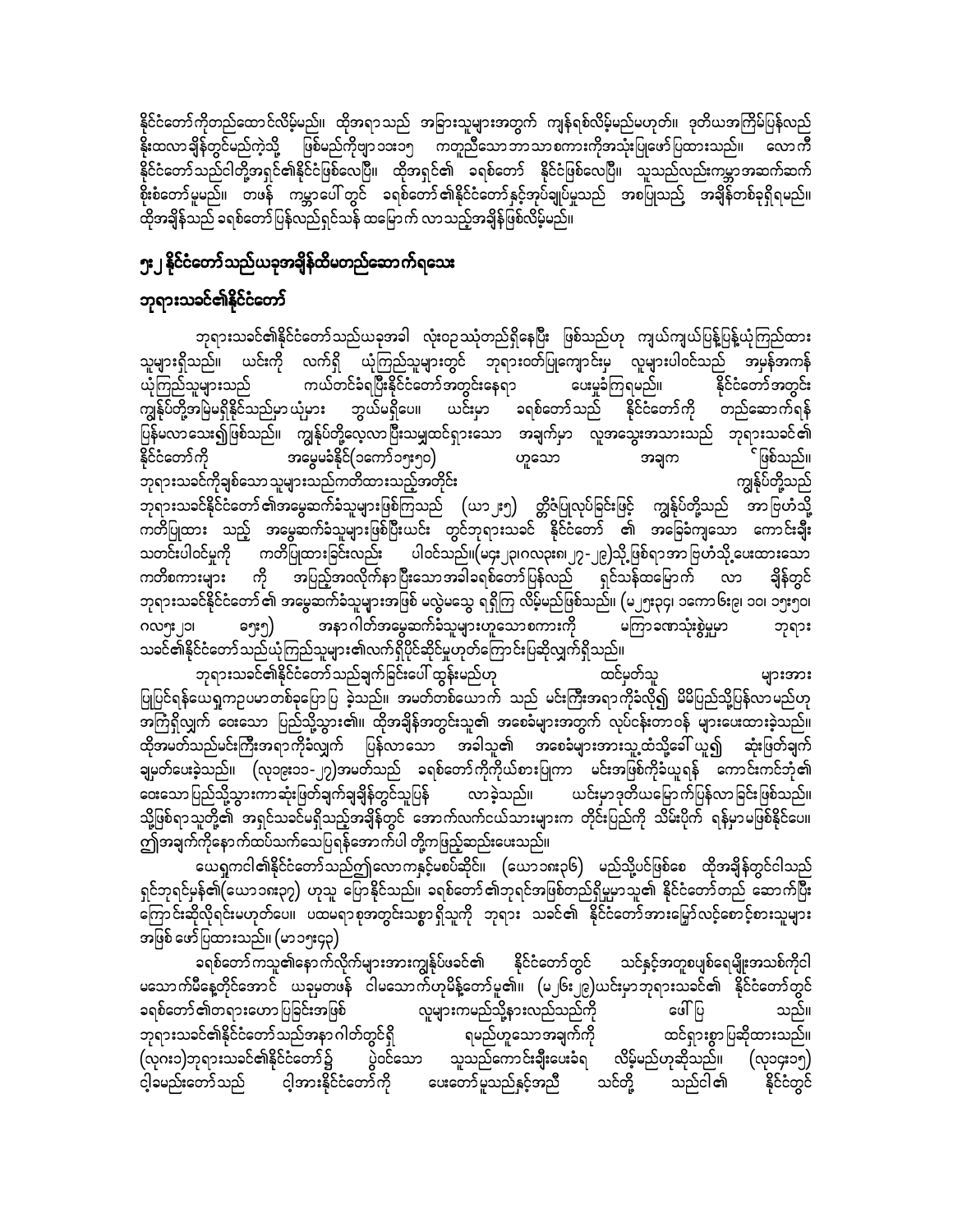ငါ့စားပွဲ၌ စားသောက်နိုင်သည်ဟု (လု၂၂း၂၉၊၃၀)က ဆက်၍ဆိုထားလေသည်။ ယေရှကသူ၏ဒုတိယမြောက်လာခြင်းကိုကိုယ်စား ပြုသောသင်္ကေတများကိုရှင်းလင်းပြောကြားပြီးထိုအကြောင်းအရာများဖြစ်သည် ကိုမြင်ရလျှင်ဘုရားသခင်၏ .<br>နိုင်ငံတော်တည်လုနီးသည်ကိုသိမှတ်ကြလော့ (လု၂၁း၃၁) ဟုမိန့်ကြားချက်ဖြင့်အဆုံးသတ်ခဲ့သည်။ အကယ်၍ ဒုတိယ အကြိမ် မလာမီနိုင်ငံတော်တည်ရှိ နေပါကယင်းမှာ အဓိပ္ပါယ်မရှိပေ။

ငါတို့သည်များပြားသောဆင်းရဲဒုက္ခကိုခံ၍ဘုရားသခင်၏ နိုင်ငံတော်သို့ စင်ကြရမည်။<br>ကြွေး (တ၁၄း၂၂)နိုင်ငံတော်တည်ထောင် နိုင်မှုအတွက် ဒုက္ခကို ယုံကြည် သူတိုင်းက ရိုးသားစွာဆုတောင်းကြခြင်းမှာ အံ့သြဘွယ်မဟုတ်ပေ။ (မ၆း၁၀)

bk&m;ocifuoifhtm;ol\EdkifiHawmfodkYac:awmfrlonf/ (1ouf2;12) တုန့်ပြန်မှုအားဖြင့်ကျွန်ုပ်တို့ကဘုရားသခင်၏ နိုင်ငံတော်သို့ အဝင်လမ်းကိုစိတ်ပိုင်းဆိုင်ရာသက်ရှိဘဝမှတဆင့်ရှာကြရမည်။  $($ u၆ $:$ ၃၃ $)$ 

#### ၅.၃ **အတိတ်ကာလမှဘုရားသခင်၏နိုင်ငံတော်**

ဘုရားသခင်၏နိုင်ငံတော်မှာယုံကြည်သူများအတွက်အနာဂါတ် ဖြစ်သည်။ သို့ဖြစ်ရာခရစ်တော်ကိုစံနမူနာပြ အဖြစ်အတုယူလျှက် ရေတိုဆင်းရဲဒုက္ခဖြစ်မှု၊ မပြေမလည်ဖြစ်မှုများရှိနေသည့်<br>ဘဝလမ်းကြောင်း တွင်နေထိုင်ရန်ယင်းမှာသူတို့ အတွက်စိတ်ဓါတ်မြင့်မားမှုဖြစ်သည်။ သူတို့အချိန် ဘဝလမ်းကြောင်း တွင်နေထိုင်ရန်ယင်းမှာသူတို့ အတွက်စိတ်ခါတ်မြင့်မားမှုဖြစ်သည်။ သူတို့အချိန<br>ကာလများတွင်အနာ ဂါတ်လော က၏အံ့သြဘွယ်ရာ များကိုနှစ်သက်လိုမှု၊ နားလည်လိုမှုပိုမိုမြင့်မားစေခ ကာလများတွင်အနာဂါတ်လောက၏အံ့သြဘွယ်ရာများကိုနှစ်သက်လိုမှု၊ အချိန်ကုန်လွန်စေရန်မျှောမှန်းထားရမည်။ ထိုအချက်မှာသူတို့၏ စိတ်ပိုင်းဆိုင်ရာပေါင်းစည်း မှုဖြစ်ပြီးသူတို့၏ ဘခင်အဖြစ် ချစ်မေတ္တာဓါတ်ပေးရန်ရောက်ရှိလာသော ဘုရားသခင်၏ပြည့်၀သော အလိုဆန္ဒ တော် အတိုင်းဖြစ်သည်။ ဘုရားသခင်၏နိုင်ငံတော်သည်မည်သို့မည်ပုံဖြစ်သည်ကိုအသေးစိတ်

azmfñTef;xm;aompmayrsm;pGm&SdNyD;oifhtaejzifh 4if;wdkYteuf tenf;i,frQudkod&Sd&efrSm တစ်သက်တာအလုပ်ဖြစ်ကြောင်း တွေ့ ရမည် ဖြစ် သည်။ ယင်းအနာဂါတ်ဘုရားသခင် နိုင်ငံတော် ၏ အခြေခံကျသော လမ်းစဉ် အချို့နှင့် ပတ်သက်၍ နားလည်နိုင်မည့်တစ်ခုတည်းသော နည်းလမ်းမှာ အစ္စရေး နိုင်ငံ၏ ပုံသဏ္ဍာန်ဖြင့်အတိတ်ကာလတွင်ရှိခဲ့သောဘုရားသခင်၏ နိုင်ငံတော် ကိုယုံကြည်စွဲလမ်းရန်ပင်ဖြစ်သည်။ ဤဘုရားသခင်၏ နိုင်ငံတော်ကို ခရစ်တော် ပြန်လည်ထမြောက်လာချိန်တွင်တည်ဆောက်ရမည်ဖြစ်သည်။ သမ္မာကျမ်းစာ အများစုတို့ကကျွန်ုပ်တို့ အားဘုရားသခင်၏ အနာဂါတ် နိုင်ငံတော် မည်သို့ မည်ပုံစုစည်းတည်ဆောက်ထားသည်ကို ကျယ်ကျယ်ပြန့်ပြန့် သိရှိနိုင်ရန်အလို့ငှာ အစ္စရေးနိုင်ငံနှင့်စပ်လျဉ်းသည့်သတင်းအချက်အလက်များကိုပေးထားသည်။

 $\infty$ ၀၀ရဘုရားကိုအစ္စရေးလူမျိုးတို့၏ ဘုရင်အဖြစ် မကြာခဏ ဖော်ပြကြ သည်။ (ဟေရှာ၄၄း၆ စီပီဟေရှာ၄၁း၂၇၊ ၄၃း၁၅၊ ဆာ၄၈း၂၊ ၈၉း၁၈၊၁၄၉း၂) ယင်းမှာအစ္စရေးနိုင်ငံ၏လူမျိုးများသည်ဘုရားသခင်၏နိုင်ငံတော်ဖြစ်ကြောင်းလိုက်နာ လျှက်ရှိသည်။ သူတို့သည်ပင်လယ်နီကိုဖြတ်၍ အီဂျစ်မထွက်ပြေး လွတ်မြောက်လာပြီး မကြာမီကပင် ဆိုင်းနိုင်တောင်တွင် ဘုရားသခင်နှင့်သဘော တူညီမှုရရှိကာဘုရားသခင်၏နိုင်ငံတော်ဖြစ်လာခဲ့ခြင်းဖြစ်သည်။ ဤသဘောတူ ညီမှုကိုထိမ်းသိမ်း၍သူတို့၏ဆန္ဒကိုတုန့်ပြန် သည့်အနေဖြင့် သူတို့ကဘုရား သခင်၏နိုင်ငံတော်အတွင်းဝင်ရောက်ကြရလိမ့်မည်။ ာကြော်ရာ အစ္စရေး သည် အီဂျစ်နိုင်ငံမှခွဲထွက် သွားသောအခါအစ္စရေးသည်ဘုရားသခင်၏ နိုင်ငံတော် ဖြစ်လာသည်။  $\left($ ဆာ၁၁၄း၁၊၂) ဤသဘောတူညီချက်ရရှိပြီးနောက် အစ္စရေးတို့ သည်ဆိုင်းနိုင်၏ကြမ်းတမ်းသောနေရာကိုဖြတ်သန်းကာ ခရီးသွားကာ ကတိပြု ထားသည့်အတိုင်း ကင်နန်မြေပေါ် တွင် အခြချခဲ့ကြသည်။ဘုရားသခင်သည် သူတို့၏ ဘုရင်ဖြစ်သည်နှင့် ာညီရှင်ဘုရင်များထက် (ဂိဒေါင်နှင့်ဆမ်ဆင်ကဲ့သို့) တရားသူကြီးများကသူတို့ကိုအုပ်စိုးခဲ့ကြသည်။ ထိုတရားသူကြီးများသည်<br>ဘုရင်များမဟုတ်ပေ၊ သို့ရာတွင်နိုင်ငံတစ်နိုင်ငံလုံး အုပ်ချုပ်မှုထက် နိုင်ငံ၏ သတ်မှတ်အစိတ်အပိုင်းများက ာာုရင်များမဟုတ်ပေ၊ သို့ရာတွင်နိုင်ငံတစ်နိုင်ငံလုံး အုပ်ချုပ်မှုထက် နိုင်ငံ၏ သတ်မှတ်အစိတ်အပိုင်းများက<br>ိုအုပ်ချုပ်ရသောအုပ်ချုပ်သူများဖြစ်သည်။ သူတို့သည်မကြာခဏပင် သီးခြားဆောင်ရွက်မှုများအတွက်ဘုရားသခင်၏ ?အုပ်ချုပ်ရသောအုပ်ချုပ်သူများဖြစ်သည်၊၊ သူတို့သည်မကြာခဏပင် သီးခြားဆောင်ရွက်မှုများအတွက်ဘုရားသခင်၏<br>မြှောက်စားခြင်းကိုခံရသည်၊၊ ဉပမာအစ္စရေးလူမျိုးတို့အားမကောင်းမှုကို

.<br>ကျူးလွန်ပြီးမှနောင်တရသူများအားသူတို့၏ရန်သူများထံမှလွှဲယူပို့ဆောင်ခြင်း၊ အစ္စရေးလူမျိုးများကတရားသူကြီးဂိဒေါင်အား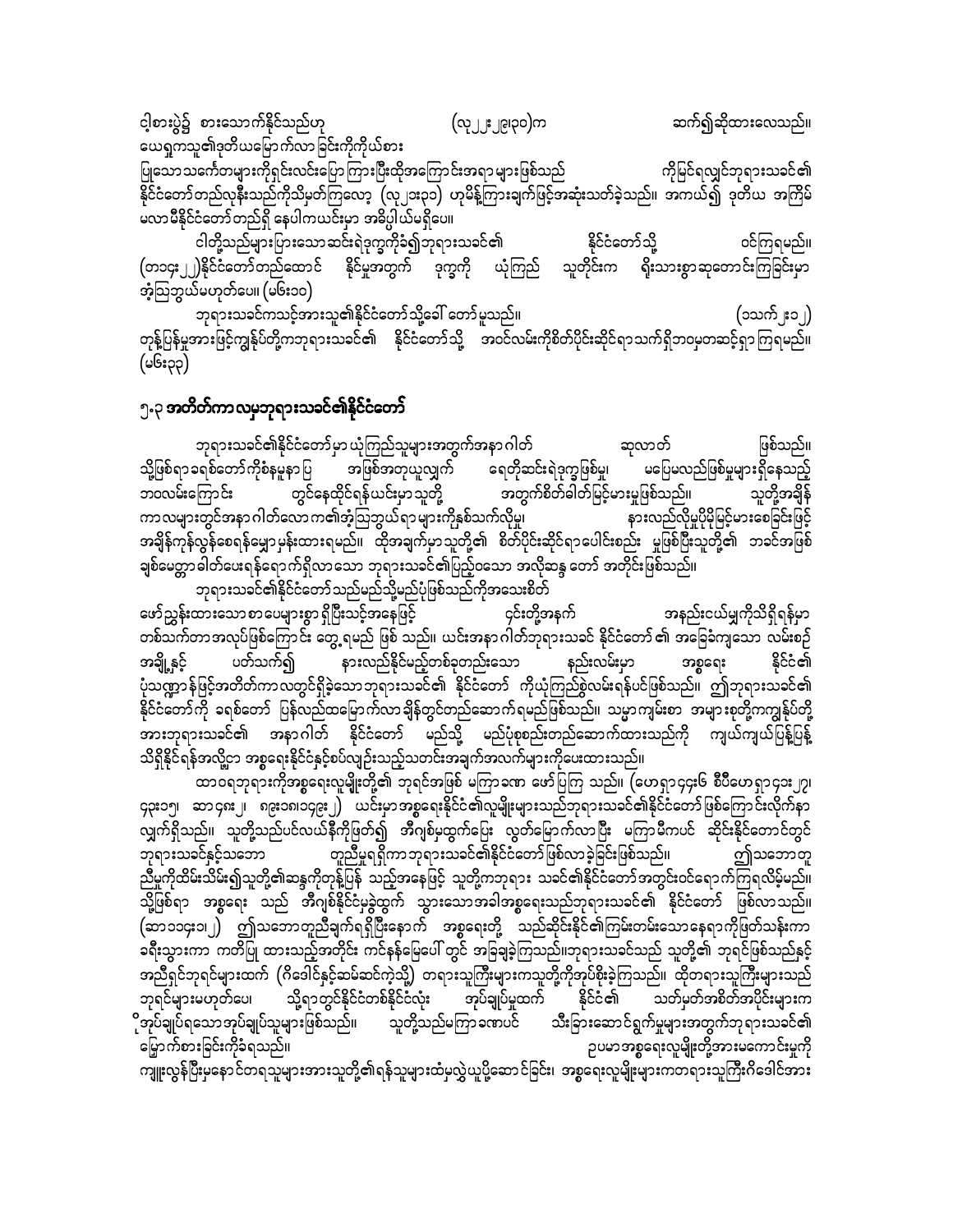သူတို့၏ဘုရင်အဖြစ် ဆောင်ရွက်ရန်ပြောသောအခါသူကကျွန်ုပ်ကသင်တို့ကိုမအုပ်ချုပ်၊ ဘုရားသခင် ကသာသင်တို့ကိုအုပ်ချုပ် လိမ့်မည်ဟုဆိုသည်။ (ယု၈း၂၃)

နောက်ဆုံးတရားသူကြီးမှာရှာမွေလဖြစ်သည်။ သူ၏ခေတ်တွင် အစ္စရေးလူမျိုးတို့ကသူတို့၏ပတ်ဝန်းကျင်မှလူများနှင့် လိုက်ဖက်သည့် လူသားဘုရင်တစ်ပါးကိုတောင်းဆိုကြသည်။ (၁ရာ၈း၅၆)သူ၏ ခေတ်တွင်အစ္စရေးလူမျိုးတို့ကသူတို့၏ပတ်ဝန်း ကျင်မှလူများနှင့်လိုက်ဖက်သည့် လူသားဘုရင်တစ်ပါးကိုတောင်းဆိုကြသည်။ သမိုင်းတစ်လျှောက်တွင် ဘုရားသခင်၏ မှန်ကန်<br>သောသူများကသူတို့၏ဘုရားသခင်နှင့်ဆက်နွယ်မှု၏ သောသူများကသူတို့၏ဘုရားသခင်နှင့်ဆက်နွယ်မှု၏ ပတ်ဝန်းကျင်ကမ္ဘာကြီးသို့အလားတူပုံသဏ္ဍာန် တစ်ခုအတွက်အနစ်နာခံရန်ကြိုးပမ်းခဲ့သည်။ ထိုကြိုးပမ်းချက်မှာကျွန်ုပ်တို့၏ လက်ရှိကမ္ဘာတွင်အကြီးကျယ်ဆုံးဖြစ်သည်။ ဘုရားသခင်ကရှင်မွေလအား ထာဝရဘုရားသခင်က သင့်အားလူများပြောဆိုသမျှစကားကိုနားထောင်လော့၊ သူတို့သည်သင်တို့ကိုသာ မပယ်၊ ငါသည်သူတို့ကိုမအုပ်စိုးစေခြင်းငှာ ငါ့ကို လည်းပယ်ကြပြီ၊ သို့ဖြစ်၍ကျွန်ုပ်ကသူတို့ကို မအုပ်စိုးသင့်ဟု ဝမ်းနည်းကြေကွဲစွာ ဖော်ပြပြောဆိုခဲ့လေသည်။ (၁ရာ ၈း၇) မည်သို့ပင်ဖြစ်စေ ထာဝရဘုရားသခင်က ကောက်ကျစ်စဉ်းလဲသော  $\mathbf{Saul}$  မှစ၍ဘုရင်များ အဖြစ်ခွင့်ပြုခဲ့သည်။ သူနောက်တွင်မှမှန်ကန်သော အေးဗစ်ဘုရင်ကအုပ်ချုပ်ခဲ့ကာသူမှနောက်ပိုင်း အဆက်ဆက်အုပ်ချုပ်ခဲ့ကြသည်။ စိတ်ထဲတွင်စွဲထင်နေကြသော ဘုရင်များက သူ၏ ဘုရင်အဖြစ်ကိုကန့်ကွက်ကြသော်လည်း အစ္စရေးတို့အား ထာဝရဘုရား၏<br>နိုင်ငံတော် အဖြစ်ပို၍ပင်အသိအမှတ်ပြုထားဆဲဖြစ်သည်။ ထို့ကြောင့်ပင် သူတို့ သည် အစ္စရေးနိုင်ငံတွင် နိုင်ငံတော် အဖြစ်ပို၍ပင်အသိအမှတ်ပြုထားဆဲဖြစ်သည်။ ထို့ကြောင့်ပင် vlwdkY\udk,fydkiftrSefw&m;twGuf bk&m;ocif\ udk,fpm;tpöa&;udktkyfcsKyfaeonf[ktodtrSwfjyKxm;Muonf/

ဤနည်းစဉ်ကိုနားလည်ခြင်းဖြင့်ထာဝရဘုရားသခင်၏ ပလ္လင်ကို ထာဝရ ဘုရားကိုယ်စားဘုရင်အဖြစ် းကိုမျှပ်ရန်ဒေးဗစ်၏ သားတော်ဆော်လမွန် ပတ်သက်သော အချက်အလက်များကို နားလည်သဘောပေါက်စေသည် (၆ရာ ၉း၈၊ ၅ရာ ၂၈း၅၊ ၂၉း၂၃) ဆော်လမွန်၏ငြိမ်းချမ်းအောင်မြင်စွာအုပ်ချုပ်မှု က ဘုရားသခင်၏<br>အနာဂါတ်နိုင်ငံတော်ကိုညွှန်ပြလျှက်ရှိသည်။ ထို့ကြောင့်ပင် ဘုရားသခင်၏ကိုယ်စားအစ္စရေးနိုင်ငံတွင်ဘုရင်ဖြစ်သူက ထို့ကြောင့်ပင် <sup>–</sup> ဘုရားသခင်၏ကိုယ်စားအစ္စရေးနိုင်ငံတွင်ဘုရင်ဖြစ်သူက aqmif&Guf&rIudk tav;teufazmfñTef;vQuf&Sdonf/ xdkYtwla,½Ionfvnf; bk&m;ocif ၏ပလ္လင်ပေါ် တွင်ဘုရားသခင်အတွက်အစ္စရေးနိုင်ငံ၏ ဘုရင်အဖြစ် အုပ်စိုးလိမ့် မည်ဖြစ်သည်။ (မ ၂၇း၃၇၊ ၄၂၊ ယော ၁း၄၉၊ ၁၂း၁၃)

#### ဘုရားသခင်၏ဆုံးဖြတ်ချက်

ဆော်လမွန်၏ဘာသာရေးယုံကြည်မှုစွန့်စားခြင်းကြောင့် အစ္စရေး ကော်သည်နှစ်ပိုင်းကွဲသွားပြီးဆော်လမွန်၏သားရီဟိုဘွန် (Rehoboam ) က ဂျူးဒါး (Judah)၊ ဘင်ဂျမင် (**Benjamin**)နှင့်မန်နာဆက် (Minasseh ) မျိုးနွယ်စုတစ်ဝက်တို့ ကိုအုပ်စိုးခဲ့သည်။ ဂျာရိုဘွန် (Jeroboam )က<br>အခြား လူမျိုးစု(၁၀)စုကိုအုပ်စိုးခဲ့သည်။ ယင်းလူမျိုးစု(၁၀)စုပါဝင်သည့်နိုင်ငံတော်ကို ယင်းလူမျိုးစု(၁၀)စုပါဝင်သည့်နိုင်ငံတော်ကို အစ္စရေးသို့မဟုတ်အက်ဖရိ**မ်း** $(Ephrain)$ ဟုခေါ် တွင်သည်။ လူမျိုးစုနှစ်စု ပါဝင်သောနိုင်ငံတော်ကိုဂျူးဒါး $(Judah)$ [kac:wGifcJhonf/ xdkrsdK;EG,fpk tm;vHk;rSvlrsm;onftrsm;tm;jzifhaqmfvrGef\raumif;aompHerlemtwdkif; လိုက်ကြပြီးတစ်ချိန်တည်းတွင်အနီးပါတ်ဝန်းကျင်နိုင်ငံများကရုပ်တုများကို ကားကွယ်နေချိန်တွင်သူတို့မှန်ကန်သော ထာဝရဘုရားတွင် ယုံကြည်ကြရန် တောင်းဆိုခဲ့ကြသည်။ အချိန်နှင့်အမျှ ထာဝရဘုရားသခင်က တမန်တော်များမှ<br>တဆင့်သူတို့အား ပန်ကြားကာအချည်းအနှီးမဖြစ်စေဘဲနောင်တရစေသည်။ ထို့ကြောင့်ပင်သူကသူတို့အားအစ္စရေးနိုင်ငံမရန်သူနယ်မြေအတွင်းသို့ မောင်းထုတ်လိုက်သည်။ ဤဖြစ်ရပ်မှာ အစ္စရေးကို ကျူးကျော် ဝင်ရောက်သော အာဆီးရီးယန်း( $\bf{A}$ ss**yrian**s) နှင့်ဘေဘီးလုံးနီးယန်း လူမျိုးများမှတဆင့်<br>သုံ့ပန်းများအဖြစ်ခေါ် ဆောင်သွားခြင်းဖြစ်သည်။ နှစ်ပေါင်းများစွာ သူတို့ကို သည်းခံ၍ကိုယ်တော် ၏ပရောဖက် သုံ့ပန်းများအဖြစ်ခေါ် ဆောင်သွားခြင်းဖြစ်သည်။ နှစ်ပေါင်းများစွာ တို့၌ ရှိသောကိုယ်တော်၏ ဝိညာဉ်အားဖြင့် ဆုံးမတော်မူသော်လည်း သူတို့သည် နားမထောင်သောကြောင့် ဤ jynfoljynfom;wdkY vufodkYtyfawmfrl\/ (ae 9;10) tpöa&;EdkifiH\ မျိုးနွယ်စု(၁၀)စုရှိသောနိုင်ငံတွင်ကောင်းစွာအုပ်စိုးသောဘုရင်များလုံးဝမရှိခဲ့ပေ။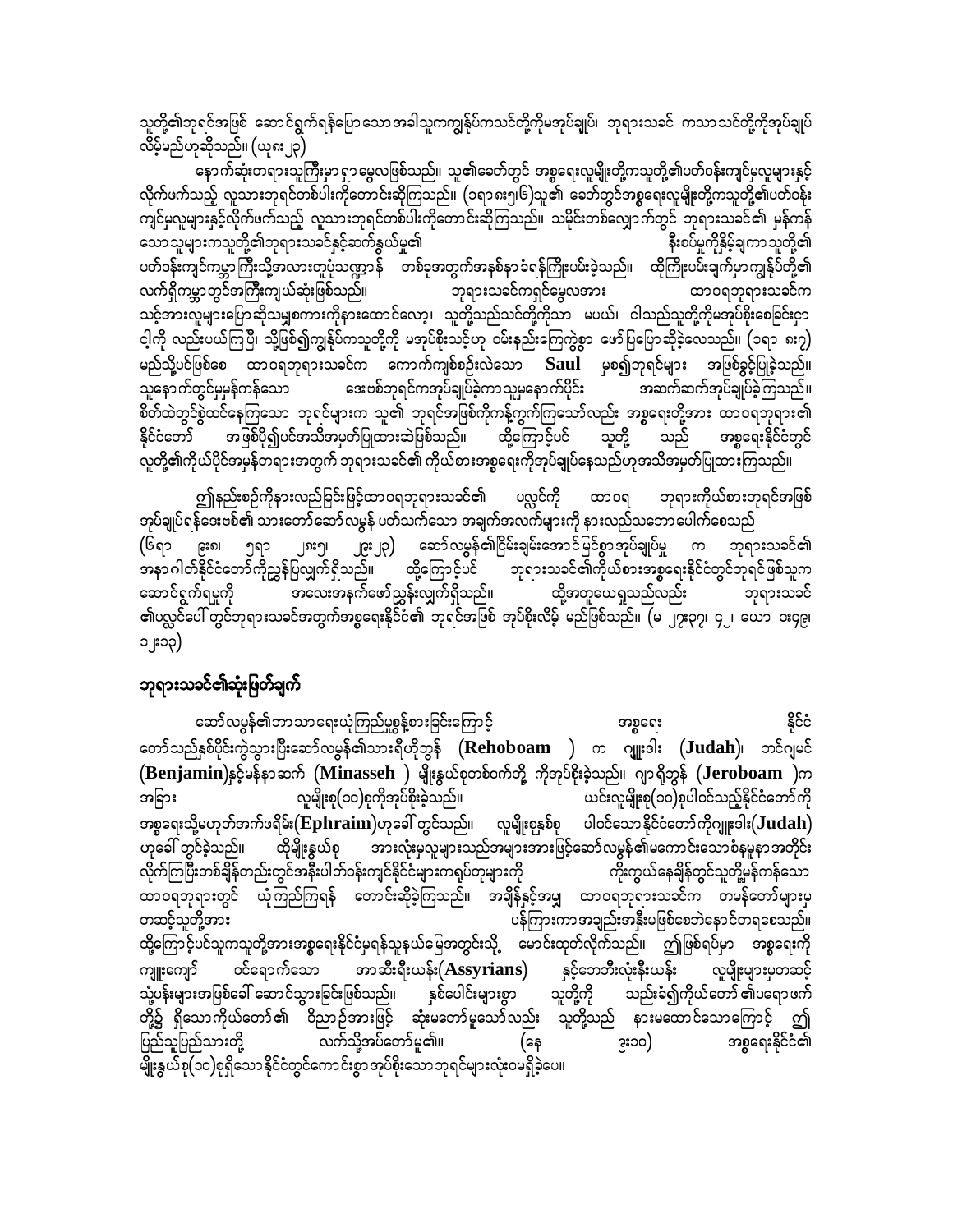$(Ieroboam)$ ၊ အဟက်  $(Ahab)$ ၊ ဂျီဟိုးဟတ် ဂျာရှိဘွန် (Jehoahaz) စသည် တို့အားလုံးကိုရပ်တုကိုးကွယ်သူများအဖြစ် ဘုရင်များ၏စာအုပ်တွင် မှတ်တမ်းတင်ထားသည်။ သူတို့၏နောက်ဆုံးဘုရင်မှာ ဖြစ်ပြီးသူအုပ်စိုးစဉ်အချိန် ကာလအတွင်းအာဆီးရီးယား ဟိုရှီး (Hoshea) (Assyria) ကအစ္စရေးကိုအောင်မြင်စွာတိုက်ခိုက်ပြီးလူမျိုးနွယ် (၁၀)စုတို့အား သုံ့ပန့်များ အဖြစ် ခေါ် ဆောင်သွားခဲ့သည်။ (၄ ရာ ၁၇) ဤအချိန်မှစ၍ မှုရင်းဒေသို့မည်သည့်အခါမျှမပြန်ကြတော့။ သူတို့အနေဖြင့် အဓိကအားဖြင့် မကောင်းသော ဘုရင်များဖြစ်ကြသော်လည်းမျိုးနွယ်စုနှစ်စုရှိသော ဂျူးဒါးနိုင်ငံတွင် Hezekiah နှင့် Josiah တို့ကဲ့သို့ ကောင်းသောဘုရင်အချို့ရှိခဲ့သည်။ လူတို့၏ ထပ်ကာတလဲလဲ အကုသိုလ်ကံများကြောင့် ထာဝရဘုရားသခင်ကသူတို့၏ နောက်ဆုံး ဘုရင် Zedekiah လက်ထက်တွင်ဂျူးဒါးအားဘုရားသခင်၏ နိုင်ငံတော်အဖြစ် ပြောင်းလဲပစ်လိုက်သည်။ ဝင်ရောက်တိုက်ခိုက်ပြီးသူတို့အားဘော်ာီလုံနိုင်ငံသို့သုံ့ပန်းများအဖြစ် ဘေဘီလုံနီးယန်းလူမျိုး တို့က ၁၇) သူတို့သည်ဘေဘီလုံတွင်နှစ်ပေါင်း(၇၀) ကြာနေထိုင်ခဲ့ပြီး ထို့နောက်တွင် အချို့တို့မှာ **Ezra နှင့် Nehemiah တို့၏ ဦး**ဆောင်မှု အောက်တွင် အစ္စရေး နိုင်ငံသို့ပြန်သွားခဲ့ကြသည်။ သူတို့တွင်မည်သည့်အခါမှ သူတို့၏ ကိုယ်ပိုင် ဘုရင်မရှိတော့ဘဲ ဘေဘီလုံနီးယန်းလူမျိုးများ၊ ဂရိနှင့် ် "မြို့ ၁ နို့ မြို့ မြို့ ။<br>ရောမ လူမျိုးတို့၏အုပ်ချုပ်ခြင်းကိုသာခံခဲ့ကြရသည်။ ရောမလူမျိုးများ အုပ်စိုးစဉ် အချိန် အတွင်း ယေရှုကိုမွေးဖွားခဲ့သည်။ အစ္စရေးနိုင်ငံတွင် ယေရှထိုးဝင် လာမှုကြောင့် ရောမလူမျိုးများသည်အေဒီ ၇၀ တွင်ထိုးနှက်ဝင်ရောက်ကာ အစ္စရေး လူမျိုးများ အား ကမ္ဘာအနှံ့ပျံ့နှံ့စေခဲ့သည်။ လွန်ခဲ့သော နှစ်(၁၀၀)တွင်း ကမှသာ သူတို့၏<br>အနေဖြင့်ခရစ်တော် ၏ရှင်သန်လာမှုကိုထောက်ခံသည့် အနေဖြင့် အစ္စရေးနိုင်ငံသို ပြန်လာခဲ့ကြသည်။ (နောက်ဆက်တွဲ -နှစ်(၁၀၀)တွင်း ၃တွင်ကြည့်ပါ)

အစ္စရေးနိုင်ငံတွင် ဘုရားသခင်၏ နိုင်ငံတော် အဆုံးဖြတ်မှုကို(ယေဇ ၂၁း၂၅ -၂၇ ) တွင် ဟောပြခဲ့သည်။ အချင်းဆိုးယုတ်သော အဓမ္မ ဣသရေလ မင်းသား အဓမ္မအမှုကြောင့် ဆုံးရှုံးရသောကာလရောက် သောအခါသင်၏ အချိန် ဦးရစ်တော်ကိုပယ်၍ ရာဇသရဖူကို ရောက်လိမ့်မည်။ ကာလသည် ချွတ်လော့၊ နောင်တဖန်မရှိရ၊ နိမ့်သောသူကိုချီးမြှောက်ရမည်။ မြင့်သောသူကို နှိမ့်ချရမည်။ နိုင်ငံကိုဆုံးစေခြင်းငှာလည်းအစိုးပိုင်သောသူမရောက်မီတိုင်အောင် ငါမှောက်လှန်မည်။ မှောက်လှန်မည်။ မှောက်လှန်မည်။ အစိုးပိုင် လည်းကောင်း သောသူ၌ ငါအပ်မည်ပရောဖက်၏ဟောပြချက်များတွင်အပိုဒ်တိုင်း၌ ဘုရားသခင်၏နိုင်ငံတော် မြာဆုံးသတ်မှုကို ပြဆိုထားသည်။ (ဟော၁၀း၃၊မြည်၅း၁၆၊ယေ၁၄း၂၁၊ဒံ၈း၁၂၁၄)

ယေဇ၂၁း၂၅-၂၇တွင်ဖေါ်ပြထားသည့်အတိုင်းသုံးကြိမ်သုံးခါမှောက် လှန်မှုမှာဘေဘီလုံဘုရင်၏ သုံးကြိမ်ချီးနှင်းဝင်ရောက်မှုကြောင့်ဖြစ်ကြောင်း ညွှန်းပြထားသည်။ လေ့လာမှု ကောင်းသော သင်တန်းသားအနေဖြင့် များတွင်ဘုရားသခင်၏နိုင်ငံတော်နှင့် ထိုစာပိုဒ် ဘုရင်ကိုအပြိုင်လေ့လာနိုင်သည်။ ၏ဖြတ်ချခံရမှုမှာဘုရားသခင်၏နိုင်ငံတော်ဖြစ်သည်။ (အပိုင်း၅း၂ကိုလေ့လာပါ) သို့ဖြစ်ရာ ဘုရားသခင်၏နိုင်ငံတော်ကိုဆုံးစေမည်။ (ဟောၥး၄) ထိုသားသည် ကားကြီးမြတ်သောသူဖြစ်လိမ့်မည်။ အမြင့်ဆုံးဘုရား၏ သူ့အဘဒါဝိဒါ၏ ခေါ် ဝေါ် သမုတ်ခြင်းကိုခံရလိမ့်မည်။ သားတော်ဟု ရာဇပလ္လင်ကို ထာဝရဘုရားသခင်သည်သူအားပေးတော်မူမည်။ ထိုသူသည်လည်း ယာကုပ် မမျိုး အနွယ်ကိုအစဉ်မပြတ်အုပ်စိုးလိမ့်မည်။သူ၏နိုင်ငံသည်လည်း ဆုံးခြင်း မရှိစေဟုပြောဆို၏။ (လုဒး၃၂၊၃၃)ထိုအချိန်သည် ဘုရားသခင်၏ နိုင်ငံတော် ပြန်လည်ထူထောင်ရေးကတိကိုဖြည့်ဆည်းသည့်အခါတွင်ဖြစ်လိမ့်မည်။

### အစ္စရေးနိုင်ငံပြန်လည်ထူထောင်ခြင်း

ပြန်လာမှုတွင်ဘုရားသခင်၏နိုင်ငံတော်ပြန်လည်ထူထောင်ရေးနှင့် ပတ်သက်၍ဓမ္မသတ်ဟောင်းတွင်ဖေါ်ပြထားချက် များမှာ အလွန်မြင့်မား လွန်းလှ ပေသည်။ ခရစ်တော်၏ကျမ်းစာများသည်။ ဤအချိန်တွင် ဘုရားသခင်သည် သင်နှင့်အတူ ဘုရားသခင်၏နိုင်ငံတော်ကိုအစ္စရေးနိုင်ငံသို့ အသစ်တစ်ဖန် ပြန်လည်ထူထောင်မည်လော ။ (ယေဇ ၂**ား**၂၇)ကိုယခုဖြည့်ဆည်းမည် သူတို့အတူတကွလာသောအခါသူတို့ကသူကိုမေးသည်။ လော့ဟု ယေရှုကထို တမန်တော်တို့သည်လည်းစုဝေး၍ သခင်ဘုရား ယခုအခါကိုယ်တော်သည် အစ္စရေးအမျိုးသားတို့အားနိုင်ငံကိုပြန်ပေးတော်မူမည်လောဟုမေးလျှောက်ကြလျှင် သခင်ဘုရားကခမည်းတော် ၏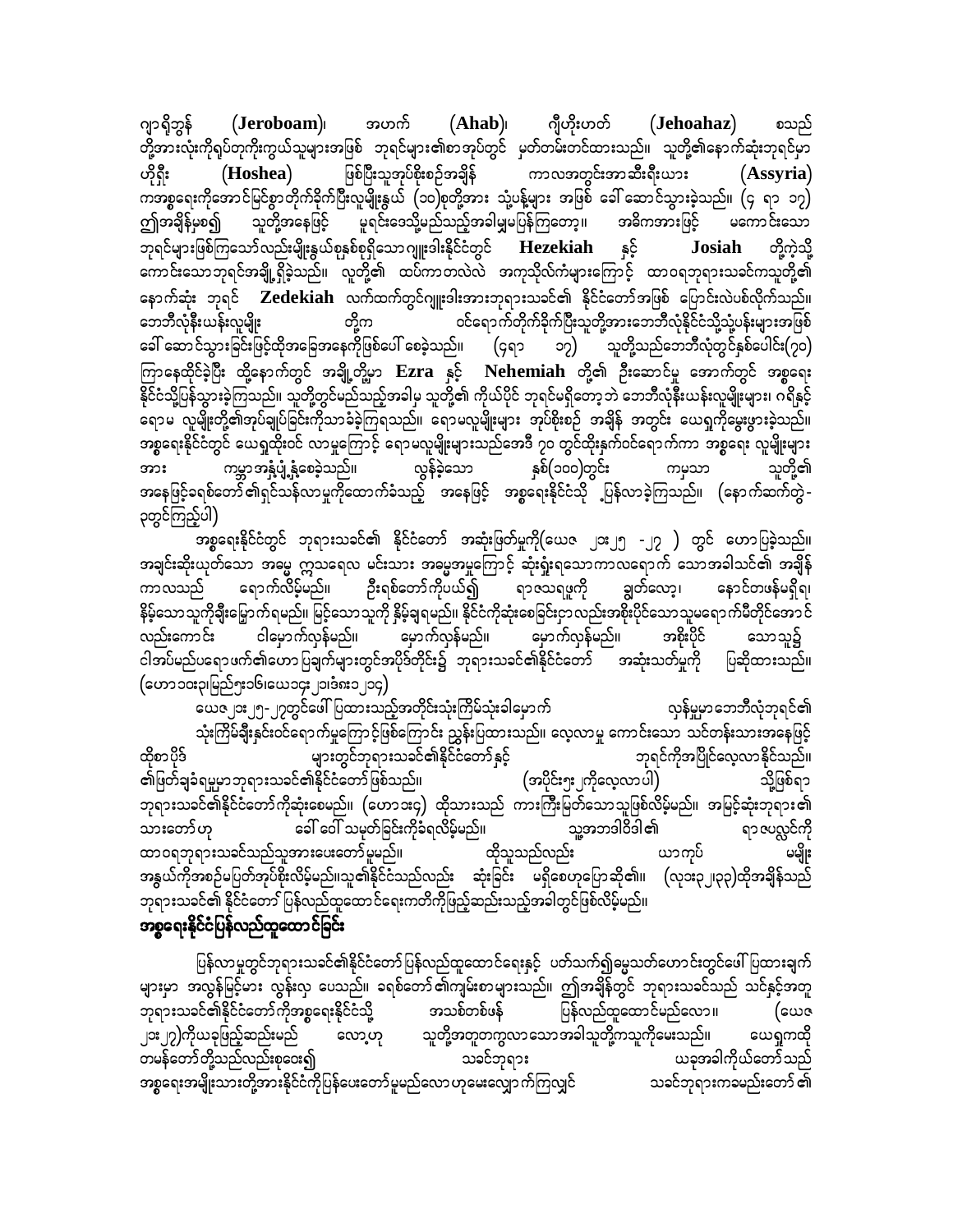တန်ခိုးအားဖြင့် စီရင်တော်မူသော အချိန် ကာလ ကို သိရသောအခွင့်သည်သင်တို့၌ မရှိဟုပြန်ပြောလိုက်သည်။(တ ဒး၆-၁၁) ဘုရားသခင်၏နိုင်ငံတော် သို့မဟုတ် အစ္စရေးနိုင်ငံပြန်လည်ထူထောင်ခြင်း သည်ဒုတိယအကြိမ်ဖြစ်လိမ့်မည်။ ထို့ကြောင့်ပီတာက ကောင်းကင်ဘုံမှ လက်ခံ ရမည့်သုယေရှုခရစ်ကိုထာဝရဘုရားသလင်က စေလွှတ်လိမ့်မည်ဟု ဟောကြား ခဲ့သည်။ ကမ္ဘာဦးမှစ၍သန့်ရှင်းသောပရောဖက်ဆရာတော်တို့ နှတ်ဖြင့် ဘုရား သခင် ဗျာဒိတ်ထားတော်မူသော ထိုကပ်ကာလအလုံးစုံသော အရာတို့ကို အသစ်ပြုပြင်တော်မူသော ကပ်ကာလမရောက်မီတိုင်အောင် ကောင်းကင်ဘုံသည် ထိုခရစ်တော်ကိုခံယူသိမ်းဆည်းရလိမ့်မည်။ (တ၃း၂၀း၂၁) ဒုတိယအကြိမ် လာရောက် ခြင်းသည် အစ္စရေးနိုင်ငံတော်ဟောင်းအားပြန်လည်ပြုပြင်မှုအဖြစ် ထာဝရဘုရားသခင်၏နိုင်ငံတော် တည်ဆောက်မှုကိုပြုလုပ်လိမ့်မည်။ ထာဝရဘုရားသခင်၏နိုင်ငံတော်ကိုပြန်လည်တည်ဆောက်ခြင်းမှာ ဘုရားသခင်၏

အားလုံးသောကမ္ဘာဉီးမှစ၍သန့်ရှင်းသည့်ပရောဖက်များဖြင့် အမှန်တကယ် ဆောင်ရွက်မှုကြောင့်ဖြစ်သည်။ ရာဇပလ္လင်သည်လည်းကရုဏာ၌ တည်လိမ့်မည်။ သစ္စာနှင့်ပြည့်စုံ၍ ပလ္လင်တော်ပေါ် မှာထိုင်သော သူသည်ဖြောင့်မတ်စွာ စစ်ကြော၍တရားမှုကိုအလျှင် အမြန်ဆုံးဖြတ်တော်မူလျှက်ဒေးဗစ်၏ထံတော်၌ တရားစီရင်တော်မူလိမ့်မည်။ (လုဒး၃၂၊၃၃) (ဟေ ၁၆း၅) ထိုနေ့တွင်ပြိုလဲသွားသော ဒေးဗဟ်၏တဲတော်ကို ကျွန်ုပ်ကပြန်မတ် ပေးလိမ့်မည်။ ချိုးဖောက်မှုများကိုအဆုံးတိုင်စေပြီး

ပျက်ဆီးမှုများကို မတ်ပေးလိမ့်မည်။ ရှေးရိုးအတိုင်းကျွန်ုပ်ကပြန်လည်တည်ဆောက်ပေးလိမ့်မည်။ (အ၁၉း၁၁)နောက်ဆုံးပဒစယမှာပြန်လည်တည်ဆောက်ရေး ဘာသာစကားကို ရှင်းလင်းစွာဖေါ်ပြခြင်းဖြစ်သည်။ သူတို့၏အစ္စရေးလူမျိုးကလေးငယ်များသည် ပရိသတ်တို့သည် အတိုင်းပင်ဖြစ်၍ ယခင်ကာလ င့ါရှေ့မှာတည်ကြလိမ့်မည်။ (ယေ ၃၀း၂၀)

ထာဝရဘုရားသည်သန့်ရှင်းသောပြည်၌ မိမိအဘို့ယူဒပြည်ကိုအမွေခံ၍ တစ်ဖန်ဂျေရှုဆလင်မြို့ကိုရွေးချယ်တော်မူ လိမ့်မည်။(ဇာ၂း၁၂)ယင်းကို ထာဝရဘုရားသခင်၏ ကမ္ဘာကျော်နိုင်ငံတော်၏မြို့တော်အဖြစ် သတ်မှတ်လိမ့်မည်။ (စီပီဆာ ၄၈း၂၊ ဟေရှာ၂း၂-၄) သိမ်းသွားခြင်းခံရသောယုဒ ( ) အမျိုးနှင့်ဣသရေလ( )အမျိုးသားတို့ကို တဟ်ဖန်ငါဆောင်ခဲ့၍ အရင်ကဲ့သို့တည်ဆောက်မည်။ သူတို့သည် ငါ့ကိုပြစ်မှားသမျှသောအပြစ်တို့ကိုငါဖြေရှင်းမည်။ ငါ့ကိုပြစ်များ၍ငါ၏ တရားကိုကျူးလွန် သမျှအပြစ်တို့ကိုငါလွှတ်မည်။ ဤမြို့သည် ငါဝမ်း မြောက် စရာအကြောင်း၊ ု<br>ဂုဏ်သရေတော်ကျော်ဇောစရာ အကြောင်း ဖြစ်လိမ့်မည်။ ဤမြို့ သားတို့အား ငါပြုသမျှသောကျေးဇူးကို လူအမျိုးမျိုးတို ့ကြားသိလိမ့်မည်။ ဤမြို့၌ ငါပြုစုသမျှသောစည်းစိမ်ချမ်းသာကို ထောက်၍ ကြောက်ရွံ့ တုန်လှုပ် ကြလိမ့်မည်။ ဤအရပ်တွင်မြို့ရွာရှိသမျှတို့၌ သိုးစုကိုထိန်းသော သိုးထိန်းနေရာရှိလေဦးမည်။ သိုးစုတို့သည် တစ်ဖန်လျှောက် သွားကြလိမ့်မည်။ (ယေ၃၃း၇-၁၃)

ဤထာဝရဘုရား၏နိုင်ငံတော်ကိုတည်ဆောက်ရန်ခရစ်တော် ၏ ပြန်လာခြင်းသည်အမှန်အားဖြင့် ဗတ္တိဇံပြုလုပ်ခြင်းနှင့် ဆက်စပ်၍ ကျွန်ုပ်တို့ ဖြစ်လာကြလိမ့်မည့်အစ္စရေးတို့၏မျှော်လင့်ချက်( ) ဖြစ်သည်။

### ၅း၄အနာဂါတ်ထာဝရဘုရား၏နိုင်ငံတော်

ဤလေ့လာမှုအပိုင်း ၁နှင့် ၃တွင်ဘုရားသခင်၏ နိုင်ငံတော်သည် မည်သည့် အရာနှင့်တူသည်ဟူသောအချက်နှင့်ပတ်သက်သောသတင်း အချက် အလက် တော်တော်များများရရှိခဲ့ပြီးဖြစ်သည်။ ဤလောကကို အမွေခံစေမည်ဟု ကတိတော်ကိုအာဗြဟံမှစသောသူ၏ အမျိုးအနွယ်တို့သည်ပညတ်တရား အားဖြင့် ရကြခြင်း ရကြသည်မဟုတ်၊ ယုံကြည်ခြင်း၊ ဖြောင့်မတ်ခြင်းအားဖြင့် ဖြစ်သည်။ ကမ္ဘာကြီးတစ်ခုလုံးသည် အာ ဗြဟႆ၏မျိုးစေ့(ခရစ်တော်) တွင်ရှိကြသောလူတို့အားဖြင့်အမွေဆက်ခံ (ရော၄း၁၃)က ထပ်ဆင့်ညွှန်းဆိုထားသည်။ ခရစ်တော်သည်ကျောက်တုံးငယ်အဖြစ် မည်ကဲ့သို့ပြန်လည် ထမြောက်လာမည်၊ ပြီးလျှင်ဘုရားသခင်၏နိုင်ငံတော်သည် တဖြည်းဖြည်းကမ္ဘာအနှံ့ကျယ်ပြန့်လာမည်ကို( ဒံ ၂ )၏ ပုံရိပ် ဟောကိန်း ထုတ် မှုက ရှင်းလင်းပြောပြထားသည်။ ယင်းမှာ ဂျေရုဆလင် သို့မဟုတ် အစ္စရေး၏ နယ်မြေသည် အချို့မှတ်ယူထားသကဲ့သို့ အဓိကနယ် မြေဖြစ်သော် လည်း ဘုရား သခင်၏ နိုင်ငံတော်သည် ဂျေရှဆလင်သို့မဟုတ် အစ္စရေး နယ်မြေတွင် တည်ရှိ ရုံမျှမဟုတ်ကြောင်းဖေါ် ညွှန်းလျက်ရှိသည်။ သူ၏ဘဝတွင် ခရစ်တော် ၏အယူဝါဒကိုလိုက်နာသူများ သည်ရှင်ဘုရင်များနှင့် ယာဇ်ပရော ဟိတ်များဖြစ် လာပြီး ဤကမ္ဘာပေါ်တွင် အုပ်စိုးရလိမ့်မည်။(ဗျာ ၅း၁၀) ကျွန်ုပ်တို့ က အရွယ် အစား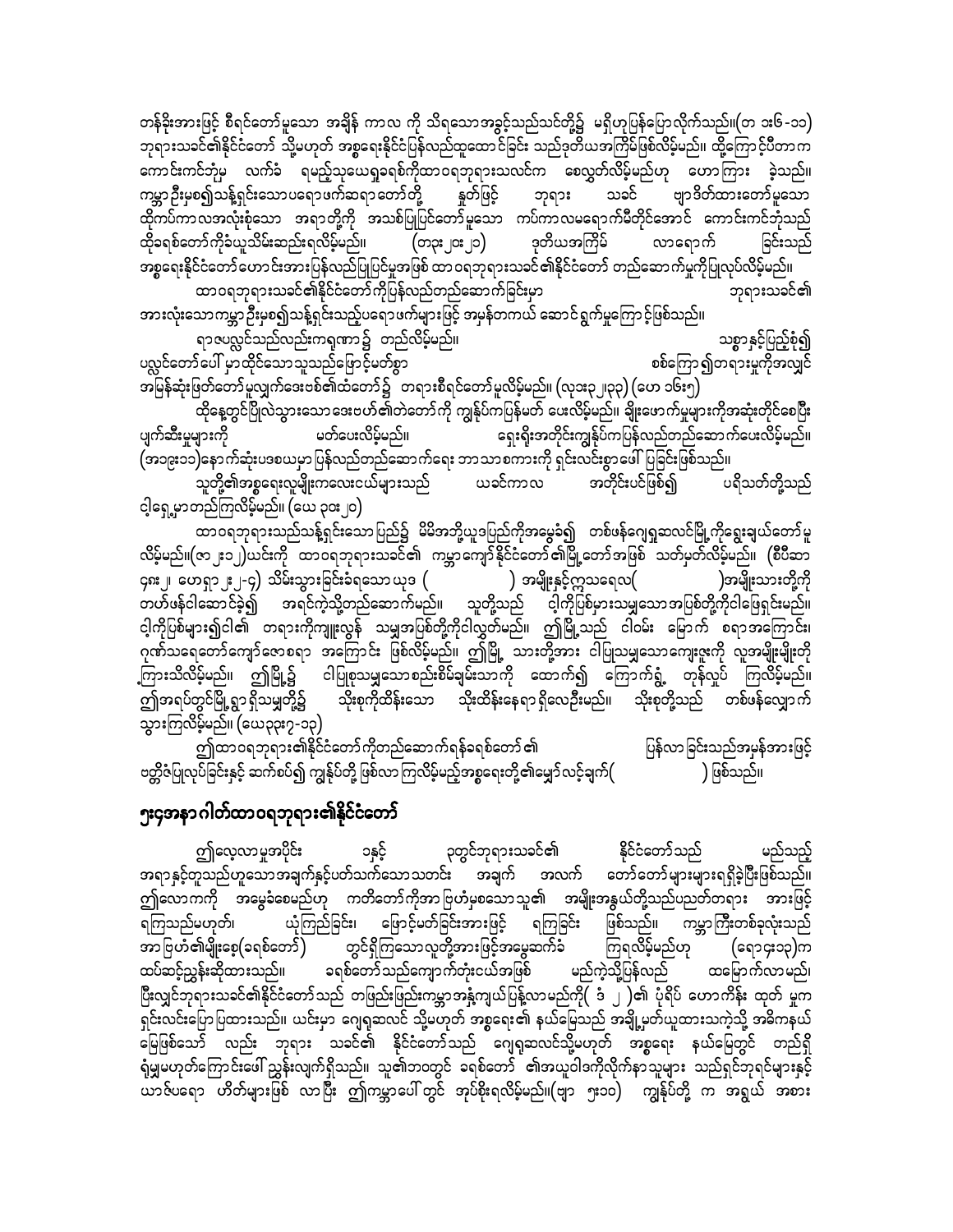နှင့်ပမာဏမျိုးစုံရှိသောနယ်မြေများကို အုပ်ချုပ်ရလိမ့်မည်။ တစ်ဦး ကမြို့ (၁၀)မြို့ကိုအုပ်ချုပ်ရပြီးအခြား တစ်ဦးက မြို့(၅)မြို့ကို အုပ်ချုပ်ရလိမ့်မည်။ (လှ၁၉း၁၇)ခရစ်တော်သည် ကမ္ဘာကြီးပေါ် တွင်အုပ်စိုးမှုကို ကျွန်ုပ်တို့နှင့်အတူ ပူးတွဲအုပ်ချုပ်ရလိမ့်မည်။ (ဗျာ ၂း၂၇၊ ၂တိ ၂း၁၂) တရားသဖြင့်အုပ်စိုးသော ဘုရင်တစ်ပါး(ယေရှု) ပေါ်ထွန်းလိမ့်မည်။ မင်းသားမှူးမတ်မျာ း(ယုံကြည်သူများ) ကတရားသဖြင့် စီရင်ကြ လိမ့်မည်။ (ဟေရှာ ၃၂း၁၊ ဆာ ၄၅း၁၆)

ခရစ်တော်သည်ဒါဝိဒ်၏ပြန်လည်တည်ဆောက်ထားသော ပလ္လင်တွင် ထာဝရအုပ်စိုးရလိမ့်မည် (လုဒး၂၂၊၂၃)သူသည် ဂျေရုဆလင်တွင်ဒါဝိဒ်နေရာကို —<br>ရရှိပြီးအုပ်စိုးသူဖြစ်လိမ့်မည်။ ခရစ်တော်သည်ဂျေရုဆလင်မှနေ၍ အုပ်စိုးသောအခါဂျေရုဆလင်သည် အနာဂါတ်နိုင်ငံတော် ၏ မြို့တော် ဖြစ်လာလိမ့်မည်။ယင်းနေရာတွင်ဘုရားကျောင်းတစ်ခုကို တည်ဆောက် လိမ့်မည်(ယေဇ၄၀-၄၈)ထိုအခါ ကမ္ဘာနေရာအနံ့အပြား၌ လူတို့က ဘုရားသခင်ကိုကြီးမြတ်ရလိမ့်မည်။ (မာလ **း**၁၁)ဤဘုရားကျောင်းသည် ကမ္ဘာ့ ကိုးကွယ်ရာ အဓိကနေရာဖြစ်လိမ့်မည်။ ဂျေရုဆလင်မြို့ကို တိုက်လာသော လူမျိုးအပေါင်းတို့တွင်ကွဲကျန်သမျှသောလူတို့သည် ကောင်းကင်ဗိုလ်ခြေ အရှင်ထာဝရဘုရားတည်းဟူသောရှင်ဘုရင်ကိုကိုးကွယ်၍ သကေနေ ပွဲခံအံ့ သောငှာ မြို့တော်သို့နှစ်တိုင်းအစဉ်တက်လာကြ လိမ့်မည်။ (ဇာ ၁၄း၁၆)

.<br>ယင်းကဲ့သို့ဂျေရဆလင်သို့နှစ်စဉ်ဘုရားဖူးသွားခြင်းကို(ဟေရှာ တွင်ဟောပြထားသည်။ ၂:၂၀) နောက်ဆုံးသောကာလ၌ ထာဝရဘုရား၏အိမ်တော်

ဒံ ့ႈ၃၅၊၄၄)တည်သောတောင်သည် တောင်ကြီးတောင်ငယ်တို့၏ ထိပ်ပေါ် မှာချီးမြှောက်၍တည်လိမ့်မည် ခပ်သိမ်းသောလူမျိုးတို့သည် ထိုတောင်သို့စည်းဝေးကြလိမ့်မည်။ များပြားသောသူတို့ကလည်း သွားကြပြီး လာကြလော့ ဘုရားသခင်၏တောင်တော်သို့တက်ကြလော့ ယာကုပ်၏ ထာ၀ရ လမ်းကြောင်း ဘုရားအိမ်တော်သိုကသွားကြလော့ပြောကြားကာလမ်းခရီးတွင် ကိုပြလေသည်။ တရားတော်သည်ဇီအုန်တောင်မှလည်းကောင်း၊ ထာဝရဘုရား၏ နူတ်ကပတ်တော်သည် ဂျေရှဆလင်မြို့ မှလည်းကောင်းပေါ် ထွက်လိမ့်မည်။ ယင်းမှာ လူများကခရစ်တော် ၏အခြားလူများသို့အသိဉာဏ်ဗဟုသုတများကို ဖြန့်ပြီးကမ္ဘာအနှံ့ တဖြည်းဖြည်းချင်းပြန့်နှံ့လာသည်နှင့် အမျှဤတွင်ကျွန်ုပ်တို့၌ ဘာသာရေးဆိုင်ရာ ကိုးကွယ်မှုမှန်ကန်သော စိတ်ထက်သန်မူပုံရိပ် တစ်ခုရှိလာမည်ဖြစ်သည်။ ထာဝရဘုရားသခင်တော် ၏နိုင်ငံတော် ၏ တောင်ပေါ် သို့တက်သွားသည်နှင့်အမျှ ဘုရားသခင်နိုင်ငံတော် ၏

ရှေ့ပိုင်းအချိန်ကာ၁များ၏ရုပ်ပုံလွှာပေါ် ပေါက်လာမည်ဖြစ်သည်။

ကျွန်ုပ်တို့၏ခေတ်ကာလတွင်အကြီးမားဆုံးသောလူသားဆိုင်ရာ ဝမ်းနည်းဘွယ်ရာဖြစ်ရပ်များအနက် တစ်ခုမှာထာ ဝရ ဘုရားသခင်အားသူတို့ ၏ ဖခင်နှင့်ဖန်ဆင်းသူအဖြစ်မှန်ကန်သောသိနားလည်မှုတစ်ခုပေါ် တွင်အခြေခံခြင်းထက် ယဉ်ကျေးမှုသို့မဟုတ် စိတ်လှုပ်ရှားမှုဆိုင်ရာ အကြောင်း SCCေရး၊ လူမှုရေး၊ အချက်များကြောင့် ဘုရားသခင်ကိုကိုးကွယ်မှုပိုများကြသည်။ ဘုရားသခင်၏ နိုင်ငံတော်အတွင်းတွင်ထာဝရဘုရားသခင်၏ နည်းလမ်းများကို ပြန့်ပြန့်စိတ်အားထက်သန်မှု သင်ကြားရန် ကမ္ဘာနှင့်အနှံ့ကျယ်ကျယ် ရှိလိမ့် မည်ဖြစ်သည်။ လေ့လာ အသိပညာ သုတများကိုရရှိရန်သူတို့အနေဖြင့်ကမ္ဘာကြီး၏ ထာ၀ရဘုရားသခင်ထံမှကို၍ များပြားသော ဗဟု ို့ခရီးသွားရန်စိတ်ဆန္ဒမြင့်မားစေလိမ့်မည်ဖြစ်သည်။<br>" ဂျေရှဆလင်သ နေရာအစွန်အဖျားအားလုံးမှာ -<br>ကွပ်ကဲမှု လူသား၏ဥပဒေဆိုင်ရာ နည်းစနစ်များနှင့်တရားမျှတမှု ကိုအုပ်ချုပ် အားဖြင်ရှတ်ထွေးမှုနှင့်တရားမမျှတမှုရှိနေလင့်ကစား ဂျေရုဆလင်မှနေ၍ ခရစ်တော် အားဖြင့်ပြဌာ န်းမည့်ဥပဒေနှင့်ဘုရားသခင်၏စကားများပါဝင်သည်။ စင်္ကြာဝဠာတစ်တိုက်လုံးဆိုင်ရာ ဉပဒေစည်းမျဉ်း တစ်ခုလည်း ရှိလိမ့် မည်ဖြစ်သည်။ တစ်မျိုးသားလုံးသည် သင်ကြားမှုအပိုင်းသို့ စီးဝင်သွားကြမည်။ ယင်းမှာထာဝရ ဘုရားသခင်၏စစ်မှန်သော အသိပညာ ဗဟုသုတကို လိုစိတ်တစ် ရှာဖွေ သားတည်းဖြစ်မှုကြောင့်တစ်မျိုးသားလုံးအကြား သဘာဝ ဝိရောဓိ ဖြစ်မှုကိုလျော့နည်းစေကာတစ်ဦးချင်းအနေဖြင့်လည်းဤ ဘဝတွင်လည်း သဘာဝဝိရောဓိမဖြစ်နိုင်တော့ပေ။

ဂျေရုဆလင်နိုင်ငံတော်အတွင်းသို့စီးဆင်းနေသော အမျိုးသားများအား လုံးနှင့်ပတ်သက်၍ဤဖော်ပြချက်မှာဂျေရုဆလင်မြို့ အတွင်းဘုရားသခင်ကို ကိုး ကွယ် ဆည်းကပ်သည့်ဂျူးများနှင့်ဂျူးမဟုတ်သူများအတူတကွ စီးဝင်သွား (ဟေရှာ၆၀း၅)တွင်ဖော်ပြ သော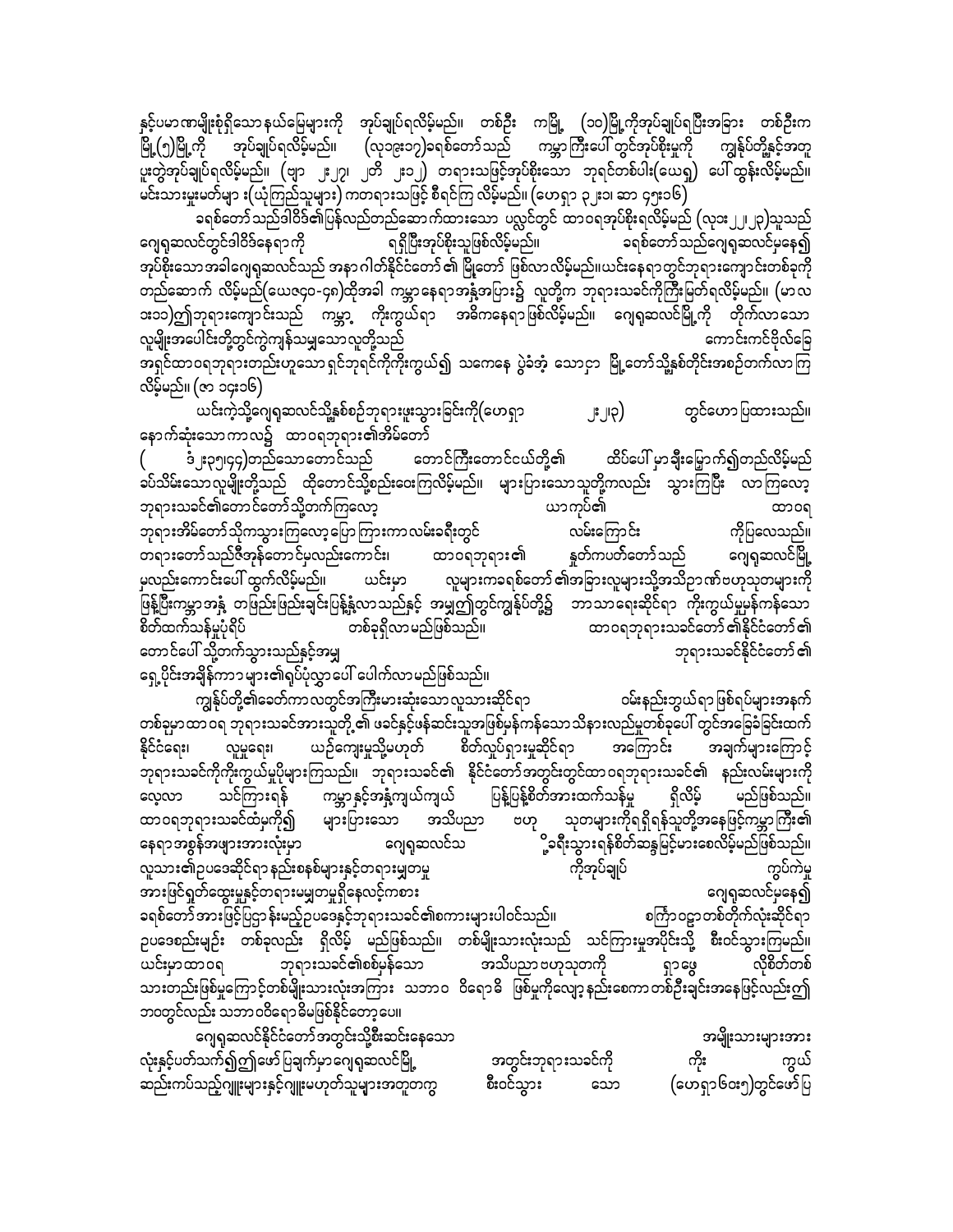၈း၂၀-၂၃)မှ ဘုရားသခင်နိုင်ငံတော်ဟောပြောချက်နှင့် ထားသည့်ရုပ်ပုံနှင့်တူညီလာခြင်းမှာ (ဇာ အပြည့်အဝ ဆက်စပ်လျှက်ရှိသည်။

လူများများစွာသောမြို့တော်များမှအခြေချနေထိုင်သူများနှင့် မြို့တော် တစ်မြို့တော် မှအခြေချနေထိုင်သူများသည်အခြား သူများသည် အခြား နေရာများသို့ ဘုရားသခင်၏ ရှေ့တွင်ဆုတောင်းရန်နှင့် ရှာ ရန်သွားကြလိမ့်မည်။ ဘုရားသခင်သည်သင်နှင့် သခင်ကို အတူရှိနေကြောင်း ထာဝရဘုရား ကျွန်ုပ်တို့ ကကြားသိပြီးဖြစ်သည့်အတွက် ကျွန်ုပ်တို့ကသင်နှင့် သွားလိမ့် အတူ မည်စုပြော ရင်းတစ်မျိုးသားလုံး၏ဘာသာ စကားအားလုံးအနက်(၁၀)ခု ကိုရွေးထုတ်လိမ့်မည်။သူ့ အနီးအနားမှဂျူးတစ်ဦးကိုသော်မှ ရွေးထုတ်လိမ့်မည်။

ထာဝရဘုရားသခင်၏ပညတ်တော်တို့ကိုသူတို့၏ ကျင့်ဆောင်ခြင်း လိုက်နာဆောင်ရွက်ခြင်းနှင့်သံဝေဂတရားရခြင်း တို့ကြောင့်ဂျူးလူမျိုးတို့၏ ရုပ်ပုံလွှာကိုအမြီးမဖြစ်စေဘဲ၊ ခေါင်းဖြစ်စေတော်မူလိမ့်မည်။ (တရား ုင္းကု ဘုရားသခင်၏ကယ်တင်ခြင်း အစီအစဉ်ပေါ် တွင်အခြေခံကျသော ဂျူးလူမျိုးတို့ကိုလူတိုင်းကနှစ်သက်သဘောကျလိမ့်မည်။ ခရစ်ယာန်ဘာသာဝင် အချင်းချင်း အကြားအသိဉာဏ်ခေါင်းပါးမှုကိုလည်း အမြန်ဆုံး အဆုံးသတ် နိုင်လိမ့်မည်ဖြစ်သည်။ လူများကထိုအရာများကိုစိတ်ပါလက်ပါ ဆွေးနွေးခြင်းဖြင့် ဂျူးလူမျိုးတို့အားဘုရားသခင်သည် သင်နှင့်အတူရှိနေကြောင်း ကျွန်ုပ်တို့ ကြား သိပြီးဖြစ်သည်ဟုပြောနိုင်ကြလိမ့်မည်။ လက်ရှိကမ္ဘာအတွေးခေါ် ဖြည့်ဆည်းမှုကို အချိုးညီညီဖြစ်စေမှုထက် စိတ်ဝိညာဉ်များအကြား ဆက်စပ်ပြောဆိုမှုကို ဖြေရှင်းပေးနိုင်လိမ့်မည်ဖြစ်သည်။

ထာဝရဘုရားသည်လူမျိုးတို့တွင်တရားစီရင်၍များပြားသော လူတို့ကို ဆုံးမ တော်မူသဖြင့်သူတို့ဒါးလက်နက်များကို ထွန်သွားဖြစ်စေခြင်းငှာ လည်းကောင်း၊လုံများကိုတံစဉ်ဖြစ်စေခြင်းငှာလည်းကောင်း၊ ထုလုပ်ကြလိမ့်မည်။တစ်ပြည်ကတစ်ပြည်စစ်မတိုက်၊ စစ်အတတ်ကိုလည်းနောက်တစ်ဖန် မသင်ကြရ (ဟေရှာ အငြင်း အခြန်ဖြစ်မှုများကိုလုံးဝမျှတအောင်ဖြေရှင်းပေးနိုင်မှုကြောင့် ခရစ်တော် ၏လုံးဝဉဿုံသြဇာသက်ရေရောက်မှုနှင့် လူမျိုးများ အတွင်း သူတို့၏စစ်ရေးဆိုင်ရာလက်နက်များကို စိုက်ပျိုးရေးသုံးစက်ပစ္စည်း ကရိယာများ အဖြစ်လည်းကောင်း စစ်ရေးဆိုင်ရာလေ့ကျင့်မှုများ စွန့်လွှတ်မှုများ ဖြစ်ပေါ် ကာ သူ၏ရက်များအတွင်းတရားသောသူသည်ပွင့်လန်း၍ ချမ်းသာ စိတ်ပိုင်းဆိုင်ရာဖိစီးမှုရပ်ဆိုင်းကာ များပြားလိမ့်မည်။  $2.32)$ ဘုရားသခင်၏ ချစ်ခြင်းမေတ္တာ၊ (ဆာ ကုသိုလ်ကံနှင့်မျှတမှုစသည်တို့တွင်ရောင်ပြန်ဟပ်သောသူများသို့လေးစားမှုကိုပေးလိမ့်မည်။ ဤအချက်ကိုလက်ရှိ ု<br>ဂုဏ်မောက်မှုရပ်တဲ့ခြင်း၊ မိမိကိုယ်မိမိရိုးသားမှုနှင့် တစ်ကိုယ် ကောင်းဆန်ဆန္ဒမြင့်မားမှုတို့နှင့်နိုင်းယှဉ်ကြည့်ပါ။

း<br>ဒါးလက်နက်များကိုထွန်သွားဖြစ်စေမှုမှာ ကမ္ဘာပေါ် တွင်ပေါ် ပေါက် မည့်ကြီးမားသော -<br>အာဒံ၏အကုသိုလ်ကြောင့်မြေသည်သင်၏ စိုက်ပျိုးရေးဆိုင်ရာပြောင်းလဲမှုတစ်ခု၏အပိုင်း တစ်ခု ဖြစ်လိမ့်မည်။ အတွက်ချိန်ခြင်းကို ခံလျှက်ရှိ၏(က၃၁၇-၁၉) ရလဒ်မှာမြေကြီးမှအစားအစာရရှိရန် ကြိုးပမ်း အားထုတ်မှုများစွာပြုလုပ်ရန် လက်ရှိအခြေအနေတွင် လိုအပ်လျှက်ရှိသည်။ ထာဝရဘုရားသခင်၏နိုင်ငံတော်တွင် များစွာသောစပါးရှိ၍ အသီးအနှံသည် လေဗနုန်တောကဲ့သို့ တောင်ထိပ်ပေါ် မှာ လှုပ်ရှားလိမ့်မည်။(ဆာ၁၇း၁၆) ထာဝရဘုရားကလယ်ထွန်သောသူသည်စပါးရိတ်သောသူ ကိုလည်းကောင်း၊ စပျစ်သီးနယ်သောသူသည်မျိုးစေ့ကျဲသောသူကိုလည်းကောင်းမှီလျှက် တောင်တို့မှချိုသောစပျစ်ရည်ယို၍ ကုန်းရှိသမျှတို့လည်းအရည်ဖြစ်ရသော ကာလရောက် လိမ့်မည်။(အာ ၉း၁၃) ယင်းကဲ့သို့ဆောင်ရွက်မှုကြောင့်မြေကြီး၏ မြေသြဇာပို၍ကောင်းလာစေပြီးအေဒင်တွင်မကောင်းမှု လျော့နည်းခြင်းပို၍ များလာစေမည်ဖြစ်သည်။

ယင်းကဲ့သို့ကြီးမားသောစိုက်ပျိုးရေးဆိုင်ရာလုပ်ငန်းတွင် ပါဝင်လိမ့်မည်။ လူများစွာ .<br>လူများသည်မိမိကိုယ်တိုင်လုံလောက်မှု၊ ထာဝရဘုရားသခင်၏နိုင်ငံတော်နှင့် ပတ်သက်၍ ဟောပြောမှု များက စိုက်ပျိုးရေးဆိုင်ရာ ဘ၀စတိုင်ကို ပြန်လည်ရရှိသည့်အနေ အထားရရှိလိမ့်မည်။

.<br>လူအပေါင်းတို့ သည်ကိုယ်တိုင်သော စပျစ်ပင်၊ ကိုယ်ပိုင်သော သင်္ဘော သဖန်းပင်အောက်မှာထိုင်ကြလိမ့်မည်။ ကြောက်စေသော သူတစ်ယောက်မျှမရှိ စေရ။ (မိ ၄း၄) ယင်းကဲ့သို့ မိမိကိုယ်တိုင် ပြည့်စုံလုံလောက်မှုက ငွေကြေး အတွက်အလုပ်လုပ်သည့်စနစ်ကြောင့် ဖြစ်ပေါ် လာသော မတရားမှုများကို ကျော်လွှားစေလိမ့်မည်။ ဘဝတစ်သက် တာအချိန်ကိုသုံးပြီး အလုပ်လုပ်ရခြင်းမှာအတိတ်ကာလ၏ အခြားလူများချမ်းသာ စေရေးအတွက် လုပ်ဆောင်ချက် တစ်ခုဖြစ်လိမ့်မည်။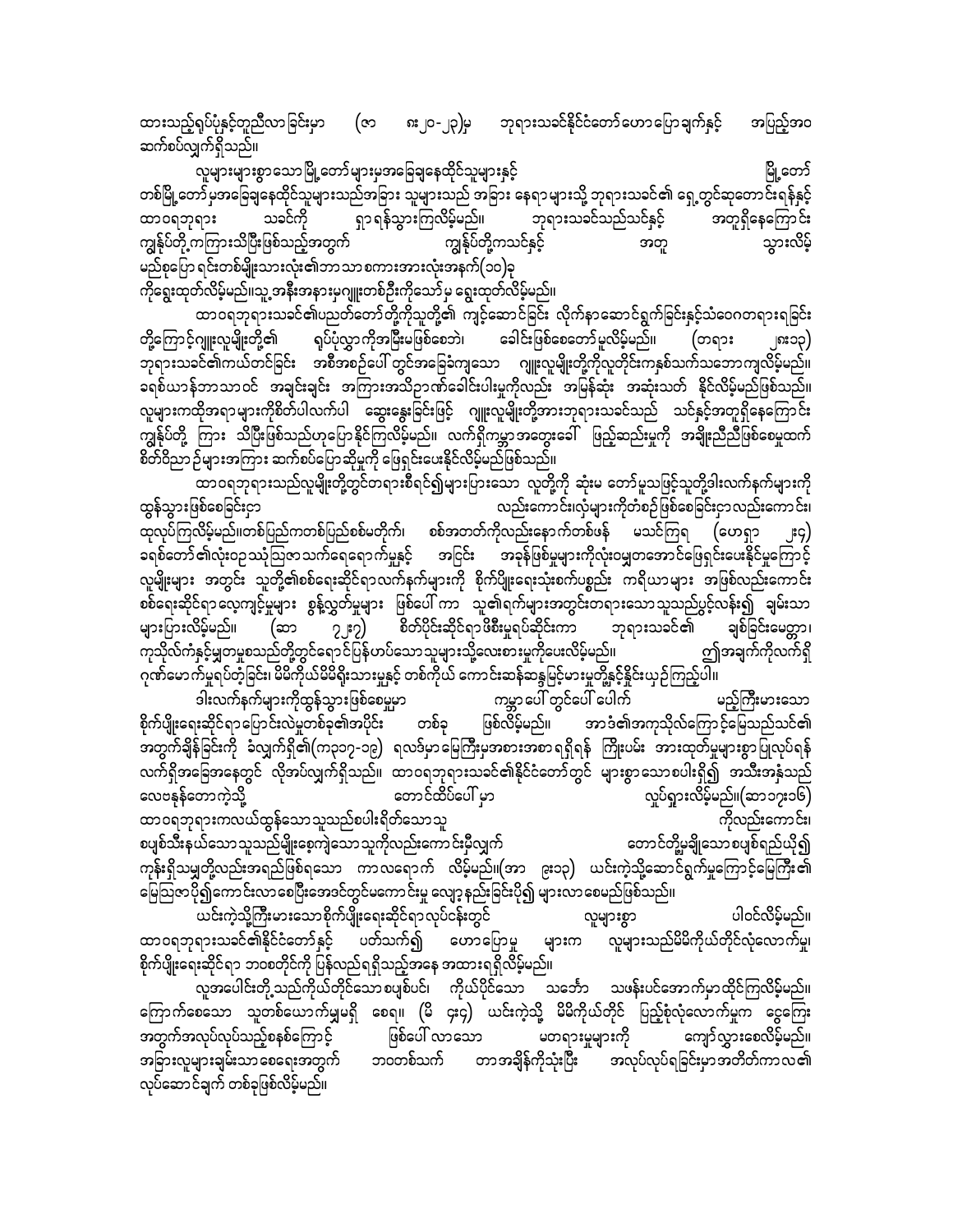ထိုသူတို့သည်ကိုယ်ဆောက်သောအိမ်၌ နေကြလိမ့်မည်။ ကိုယ်စိုက်သော စပျစ်ဉယျာဉ်အသီးကိုစားကြလိမ့်မည်။ သူတို့သည်အိမ်ကိုဆောက်၍ အခြား သောသူနေရမည်မဟုတ်၊သူတို့သည် စပျစ်ဉယျာဉ်ကို စိုက်၍ အခြားသော သူနေ<br>ရမည်မဟုတ်။ ငါ၏လူတို့ အသက်သည်သစ်ပင်၏ အသက်ကဲ့သို့ဖြစ်၍ သူတို့ &rnfr[kwf/ ig\vlwdkY toufonfopfyif\ toufuJhodkYjzpfí olwdkY သည်ကိုယ်ပြုစုသောအရာကိုကြာမြင့်စွာသုံးဆောင်ကြရလိမ့်မည်။ငါရွေး ကောက် သောသူတို့သည်အချည်းအနှီး မလုပ်မဆောင် ကြရ။ (ဟေရှုာ ၆၅း၂၁-၂၃)

(ဟေရှာ ၃၅း၁-၇) တွင်မြေသြဇာမရှိသောမြေသည်ပြောင်းလဲလိမ့်မည်။ အလုပ်လုပ်သောသူများ၏ဘဝသည်ပို၍<br>ဘသောကြောင့်မြေမှ ရွှင်လန်းပျော်ရွှင်မှုဖြစ်၍ နှင်းပွင့်ကဲ့သို့အပွင့်ပွင့်လိမ့်မည်။ တောရိုင်းက လွယ်ကူလာသောကြောင့်မြေမှ ရွှင်လန်းပျော်ရွှင်မှုဖြစ်၍ နှင်းပွင့်ကဲ့သို့အပွင့်ပွင့်လိမ့်မည်။ တောရိုင်းက<br>ဝမ်းမြောက်လိမ့်မည်။သဲကန္တာရကရွင်လန်းကာ နှင်းဆီပန်းကဲ့သို့ ပွင့်လာ လိမ့်မည်။အလွန်ပွင့်လန်း၍ ၀မ်းမြောက်လိမ့်မည်။သဲကန္တာရကရွှင်လန်းကာ နှင်းဆီပန်းကဲ့သို့ ပွင့်လာ လိမ့်မည်။အလွန်ပွင့်လန်း၍ ၀မ်းမြောက်စွာသီချင်းဆိုခြင်းနှင့် အတူ မြူးတူးပျော်ရွှင်လိမ့်မည်။ တော၌ စမ်းရေထွက်၍ လွင်ပြင်၌ မြစ်ရေစီးလိမ့်မည်။ တန်လျှပ်သည်ရေကန်ဖြစ်လိမ့်မည်။ တိရစ္ဆာန်များအကြား သဘာဝ အရပေါ် ပေါက်လာသောတင်းမာမှုများသော်မှပပျောက်သွားလိမ့်မည်။ တောခွေးသည် သိုးသငယ်နှင့်အတူနေလိမ့်မည်။ နို့ဆို့သူငယ်သည်လည်း မြွေဆိုးပေါ် မှာ ကစားလိမ့်မည်။ (ဟေရှာ ၆၅ႏ၂၅၊ ၁၁း၆ -၈) $\overline{\phantom{a}}$ 

အလားတူပင်သဘာဝဆိုင်ရာဖန်တီးမှုများပေါ် မှ မကောင်းမှုလုပ်ရပ်များ အကြီးအကျယ်လျော့ပါးသွားလိမ့်မည်။ ဤသို့ဖြင့် လူသားများပေါ်မှ မကောင်းမှု ဒုစရိုက်များလျော့နည်းသွားလိမ့်မည်။ ရှေးမြွေဟောင်း၊ မာရ်နတ်စေတန်တည်း<br>ဟူသောနဂါးကို ကိုင်ဖမ်း၍ အနစ်၊ အနစ်တစ်ထောင်သို့ချည်နောင်လေ၏။ ဟူသောနဂါးကို ကိုင်ဖမ်း၍ အနှစ်တစ်ထောင်သို့ချည်နှောင်လေ၏။ အနှစ် တစ်ထောင်မကုန်မီတိုင်အောင်လူအမျိုးမျိုးတို့ကိုမလှည့်ဖြားရမည်အကြောင်းအနက် ဆုံးသောတွင်းထဲသို့ချပစ်လှောင်ထား၍တံဆိပ်ခတ်လေ၏။ အနှစ်တစ်ထောင် ကုန်ပြီးမှတဖန်စေလွှတ်ရဉ်းမည်ဟု (ဗျာ ၂၀း၂၊၃) ကဆိုသည်။ သက်တမ်းရှည် လာသောကြောင့်အကယ်၍ တစ်ဦးတစ်ယောက်သည် အသက်(၁၀၀)တွင် သေဆုံးပါကသူ့ကိုသူငယ် ဟူ၍မှတ်ရမည်။ (ဟေရှာ ၆၅း၂၀) အမျိုး သမီးများ သည် ကလေးမွေးဖွားရာတွင်ဝမ်းနည်းမှု အနည်းငယ်သာ ခံစားကြရ vdrfhrnf/ (a[&Sm 65;23) rsufpduef;aomolwdkYonfrsufpdyGifhvmMuvdrfhrnf/ နားပင်းသောသူတို့သည်နားပင်းခြင်းနှင့်လွတ်မြောက် လိမ့်မည်။ ခြေဆွံ့သောသူတို့သည်ဒရယ်ကဲ့သို့ခုန်ကြင<br>စကားအသောသူတို့သည် သီချင်းဆိုကြလိမ့်မည်။ (ဟေရှာ ၃၅း၅၊၆) ယင်းမှာသန့်ရှင်းသော စကားအသောသူတို့သည် သီချင်းဆိုကြလိမ့်မည်။ (ဟေရှာ ၃၅း၅၊၆) ယင်းမှာသန့်ရှင်းသော ဝိညာဉ် ကော်ကိုတစ်ဖန်ထပ်၍ခံယူရခြင်းကြောင့်ဖြစ်သည်။ (ဟေဗြဲ ၆း၅)

လူများကသဘာဝလက်ဆောင်မွန်များအကြား<br>နကြသကဲ့သို့အလားတူပျော်ရွှင်နေကြသော မှန်ကန်သူများ၏ နိဗ္ဗာန်ဘုံ တစ်ခုအဖြစ်ဘုရားသခင်၏ ပျော်ရွှင်နေကြသကဲ့သို့အလားတူပျော်ရွှင်နေကြသော မှန်ကန်သူများ၏ နိဗ္ဗာန်ဘုံ တစ်ခုအဖြစ်ဘုရားသခင်၏ နိုင်ငံတော်ကိုမမြင်အပ်ဟု အလေးအနက် ထားမဆိုနိုင်ပေ။ ထာဝရဘုရားသခင် နိုင်ငံတော်၏အခြေခံအကြောင်းရင်းမှာ<br>ဘုရားသခင်အားမြေကြီးတွင်ဘုရားသခင်၏ စ္မွာရားသခင်အားမြေကြီးတွင်ဘုရားသခင်၏ ကြားသား ကြွေးထားပြီး အခြား အခြားရှိသည့် အခြားရွားများ မြည့်နှက်သည့် တိုင်အောင်ပင်လယ်တွင်ရေဖြင့်ဖုံးအုပ်နေသကဲ့သို့ ဂုဏ်ကျေးဇူးတော်ပေးရန်ဖြစ် သည်။ (ဟေဗြဲ ၂း၁၄) ယင်းမှာဘုရားရှင်၏ အဆုံးစွန်ရည်မှန်းချက် ဖြစ်သည်။

ငါအသက်ရှင်သည်ဖြစ်၍ထာဝရဘုရား၏ဘုန်းတော်သည် မြေတစ် ပြင်လုံး၌ နှံ့ပြားလိမ့်မည်။ (တော ၁၄း၂၁) ဘုရားသခင်၏ဂုဏ်တော်မှာ ကမ္ဘာမြေပေါ်တွင် နေထိုင်သူများက ဘုရားသခင်၏ မှန်ကန်သောပြုမူချက်ကို နှစ်သက်ခြင်း၊<br>ချီးမွမ်းခြင်းနှင့်ပုံတူကူးခြင်း ပြုလုပ်လိမ့်မည်။ သို့ဖြစ်ရခြင်းမှာ ကမ္ဘာကြီးသည်ဤနယ်မြေတွင်ရှိနေ၍ဖြစ်သည်။ ကမ္ဘာကြီးသည်ဤနယ်မြေတွင်ရှိနေ၍ဖြစ်သည်။ ဘုရားသခင်ကလည်း ရုပ်ဝတ္တုကမ္ဘာကြီးအား ဤအတိုင်းဖြစ်စေရန်ခွင့်ပြုလိမ့်မည်။ လွယ်ကူသော ဘဝတွင် rေျာ်ရွှင်မှုထက်စိတ်နှိမ့်ချသောသူတို့မူကား ပြည်တော်ကိုအမွေခံ၍ များပြားသောငြိမ်သက်ခြင်း၌ မွေ့လျော်ကြလိမ့်မည်။ (ဆာ၃၇း၁၁) မြောင့်မတ်ခြင်းပါရမီကိုဆာလောင်ငတ်မွတ်သောသူတို့သည် မင်္ဂလာ ရှိကြ၏။ အကြောင်းမူကားထိုသူတို့သည်ဝပြောခြင်းသို့ရောက်ကြလတ္တံ။ (မ ၅း၆)

bk&m;ocifEdkifiHawmf\xm0&b0ydkifqdkifrItawG;udkt"du tcsufwpfcktjzpfvltrsm;tm;c&pf,mef0g'udk pdwf0ifpm;rIjrifhrm;ap&ef toHk;jyKavh&Sdonf/ rnfodkYyifjzpfapuREkfyfwdkYu,if;tcsufudkydkifqdkifrIrSm ဘုရားသခင်၏နိုင်ငံတော် ထဲတွင်လူအဖြစ်ရရှိမှုနှင့် တိုက်ဆိုင်မှုဖြစ်ပြီးယင်းမှာ ထာဝရဘုရား၏ ဂုဏ်ကျေးဇူးတော်ကိုအသိအမှတ်ပြုခြင်းပင်ဖြစ်သည်။

ကျွန်ုပ်တို့ဗတ္တံဇံယူပြီးနောက်မည်သည့်အချိန်တွင်ကျွန်ုပ်တို့ရှိနေမည်ဟူသောကျွန်ုပ်တို့၏ နှစ်သက်စွဲလမ်းမှုမှာဆက်တိုက်ဖြစ်ထွန်း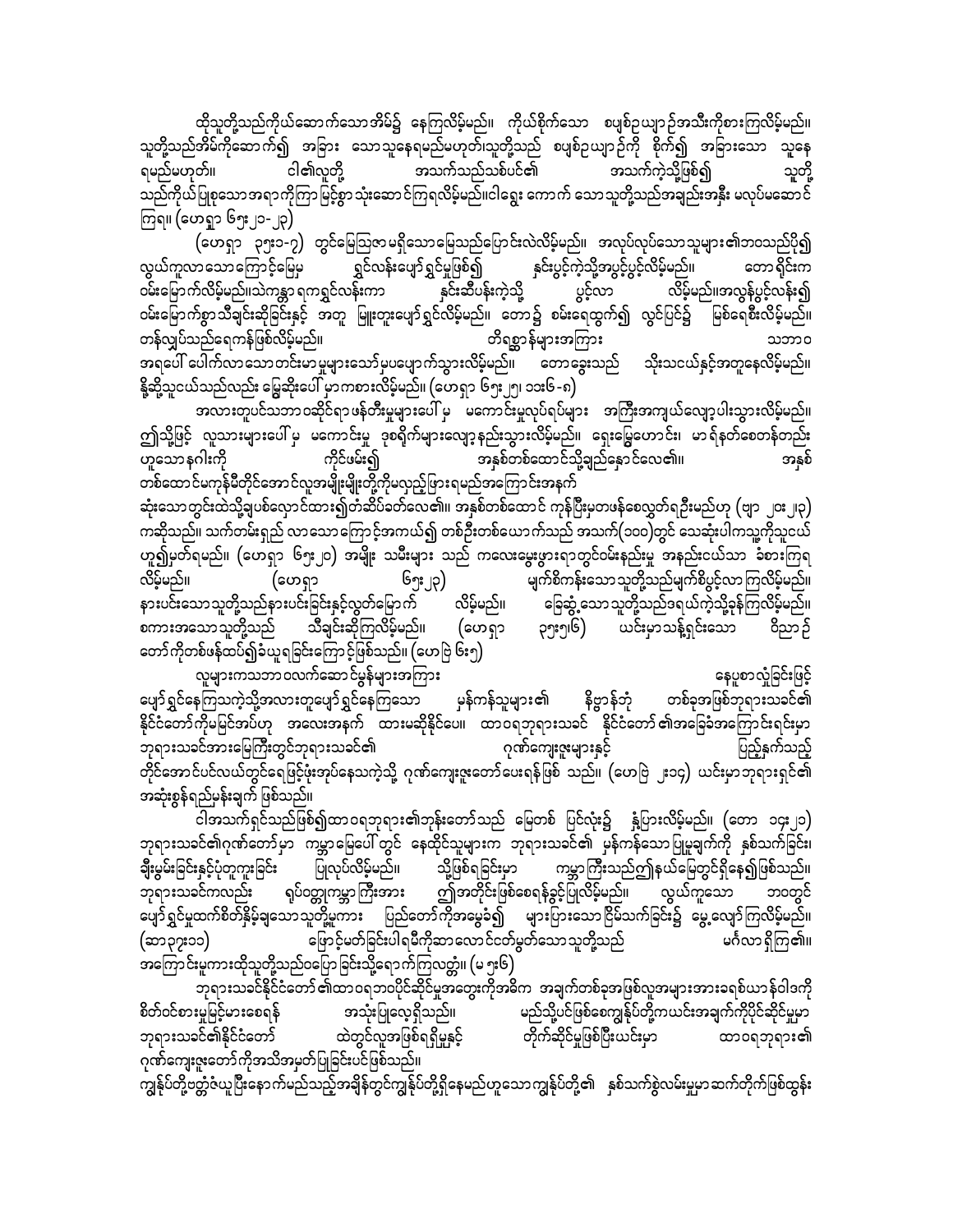စာရေးသူအနေဖြင့် ထာဝရဘုရားသခင်နှင့်အတူလုံးဝပြီးပြည့်စုံသောပျော်ရွှင်မှုနှင့် သင့်ပေသည်။ အမှားအမှန်ကို ကောင်းစွာခွဲခြားနိုင်မှုမှာဤဘဝ၏တန်ဘိုးပင်ဖြစ်သည်။ ဤဂုဏ် ကျေးဇူးတော်သည် ရင်ထဲသို့အစဉ်အမြဲတိုးဝင်ကာ တာ ရှည်ဖြစ်တည်ပြီးလူသား နားလည်မှု၏ကန့်သတ်မှုထက်ကျော်လွန်သောဖြစ်ရပ်အဖြစ်မှတ်ယူစေသည်။

ရုပ်ပိုင်းဆိုင်ရာဝေါဟာ ရအဖြစ်ပိုမိုရှုမြင်သုံးသပ်ရာတွင် ထာ၀ရဘုရား၏ နိုင်ငံတော်အတွင်းဖြစ်တည်နေမှုမှာကျွန်ုပ်တို့အား ကျယ်ကျယ်ပြန့်ပြန့် အကျိုး ဖြစ်ထွန်းမှုများနှင့် ရုပ်ဝါဒကိုအထင်သေးစေရန် ပို၍မြင့်မားစေရမည်ဟု ဆိုသည်။ လက်တစ်လှမ်းအကွာရှိ အနာဂါတ်အတွက်လွန်ကဲသော အတွေးနယ်ချဲ့မည့် အစား ဘုရားသခင်၏ ဖြောင့်မတ်ခြင်းတရားတော်ကိုရှေးဦးစွာ နိုင်ငံတော်နှင့် ရှာကြလော့၊ နောက်မှထိုအရာများကိုထပ်၍ပေးတော်မူလတ္တံ့၊ ၆း၃၀၊၃၄) ဟုယေရှုကအကြံပြုထားသည်။ကျွန်ုပ်တို့ယခု (မ တွေးတော့၍ဆောင်ရွက်နိုင်သော အရာအားလုံးသည်ဘုရားသခင်၏ နိုင်ငံတော်အတွင်းဖြစ်တည်မှု၏ အဆုံးစွန်ဖြည့်ဆည်းမှုသို့ မနိူင်းယှဉ်အပ်ပေ။

လုံးခဲ့ပ ကျွန်ုပ်တို့က(ထာဝရဘုရား)၏မှန်ကန်မှုကိုရှာ ရန်လိုအပ်သည်။ ဘုရား၏ သိက္ခာသမာဓိကိုချစ်မြတ်နိုးမှုဖေါ် ထုတ်ရန် ကြိုးပမ်းမှုပြုခြင်းဖြစ်သည်။ ထိုအချက်ကမှန်ကန်မှုသည်ထိုနေရာတွင်ဂုဏ်ကျေးဇူးတော်ရှိနေသော ကြောင့် ကျွန်ုပ်တို့အနေဖြင့် ထာဝရဘဝအတွက် လွယ်ကူစွာအသက်မွေးမှုနှင့် သေခြင်း တရားမှလွတ်မြောက်လိုမှုတို့ကြောင့်ထာဝရဘုရားသခင်၏နိုင်ငံတော် အတွင်း ရှိနေကြခြင်းဖြစ်သည်။

အားလုံးတို့အနေဖြင့်လည်းလူသားတို့၏ တစ်ကိုယ်ကောင်းဆန်မှုဖြစ် သောနည်းလမ်းများတွင်ကောင်းချီးသတင်း၏ မျှော်လင့်ချက်ကို ဖေါ်ထုတ် ကြသည်။ ထင်ထင်ရှားရှားပင်ဘုရားသခင်၏ နိုင်ငံတော်အတွင်း ရှိနေခြင်း အတွက် ကျွန်ုပ်တို့၏စိတ်ခါတ် မြင့်မားအောင်ပြုလုပ်မှုမှာတစ်နေ့ပြီး တစ်နေ့ အလွန်အမင်းပြောင်းလဲလျှက်ရှိသည်။ ကျွန်ုပ်တို့က .<br>ပြုလိုသည်မှာကျွန်ုပ်တို့၏ပထမဦးစားပေးအဖြစ် ဤနေရာတွင် အကောင်းဆုံးအကြံ ကောင်းချီးသတင်းမွေသစ်ကိုလေ့လာ ရန်နှင့်ထာဝရဘုရားသခင်အားချစ်ခင် လေးစားမှုမဗတ္တိဇံခံယူမှုကိုနားထောင်မှုပြသရန်ဖြစ်သည်။ ကျွန်ုပ်တို့သည် ဗတ္တံဇံခံယူပြီးနောက်ဘုရားသခင်ပေးသမျှကိုမျှော်မှန်း နှစ်သက်မှုနှင့် နိုင်ငံတော်အတွင်းနေလိုမှုအတွက် တိကျသောအချက်များမှာပို၍ ဘုရားသခင်၏

ကြီးထွားလာပြီးပြည့်ဝလာမည်ဖြစ်သည်။

#### ထောင်စုနှစ် ຶງ•ຶງ

ဘုရားသခင်၏နိုင်ငံတော်အတွင်းကျွန်ုပ်တို့၏ ဘဝရပ်တည်မှုနှင့် ပတ် သက်၍ ရင့်ကျက်သောစာဖတ်သူအနေ လေ့လာ ရာတွင်ဤနေရာ၌ အတွေးအခေါ် ဖြင့်ထာ ဝရဘုရားသခင်နိုင်ငံတော် ၏ ရုပ်ပုံလွှာသည်လူသားမဆန်ပေဘူး လားဟု မေးစရာဖြစ်လာနိုင်ပါသည်။ ဘုရားသခင်၏နိုင်ငံတော်အတွင်းမှ လူများ သည် ကလေးငယ်များကိုမွေးကြလိမ့်မည်။ (ဟေရှာ ၆၅း၂၃) သေခြင်းကို ဖြစ်ကြသည်။ (ဟေရှာ ၆၅း၂၀) ထိုလူများတွင်ပဋိပက္ခများကို ခရစ်တော်က ဖြေရှင်း ပေးရလိမ့် မည်။ (ဟေရှာ ၂း၄) ပြီးလျှင်လက်ရှိ အခြေအနေထက်များစွာပို၍ သော်လည်းအသက်ရှင်ရန်အလို့ငှာမြေကြီးပေါ် တွင် အလုပ်လုပ်ရန် လွယ်ကူ ဆဲဖြစ်ခဲ့သည်။ လိုအပ် ဤအရာအားလုံးသည်မှန်ကန်သောသူများထာဝရ သက် ကိုရကြလိမ့်မည်ဟူသောကတိစကားမှဝေးသွားကာဘုရားသခင်ဖန်တီး သော သဘာဝအရနောက်ဘဝကိုလည်းကောင်း၊ သေခြင်းမှထမြောက်ခြင်းကို လည်း ကောင်းရထိုက်သည်ဟုမှတ်တော်မူခြင်းကို ခံရသောသူတို့သည်စုံဖက်ခြင်း၊ ထိမ်း မြားခြင်းကိုမပြုတတ်ကြ (လု ၂၀း၃၅၊၃၆) အဖြေမှာထာဝရဘုရားသခင်၏ နိုင်ငံတော် ပထမပိုင်းသည်နှစ်(၁၀၀၀)ကြာ မြင့်လိမ့်မည်ဟူသော အချက်ဖြစ် (ဗျာ သည်။ ၂၀း၂-၇) ထောင်စုနှစ်အချိန်အတွင်းကမ္ဘာပေါ် တွင်လူမျိုးအုပ်စုနှစ်မျိုးရှိလိမ့်မည်။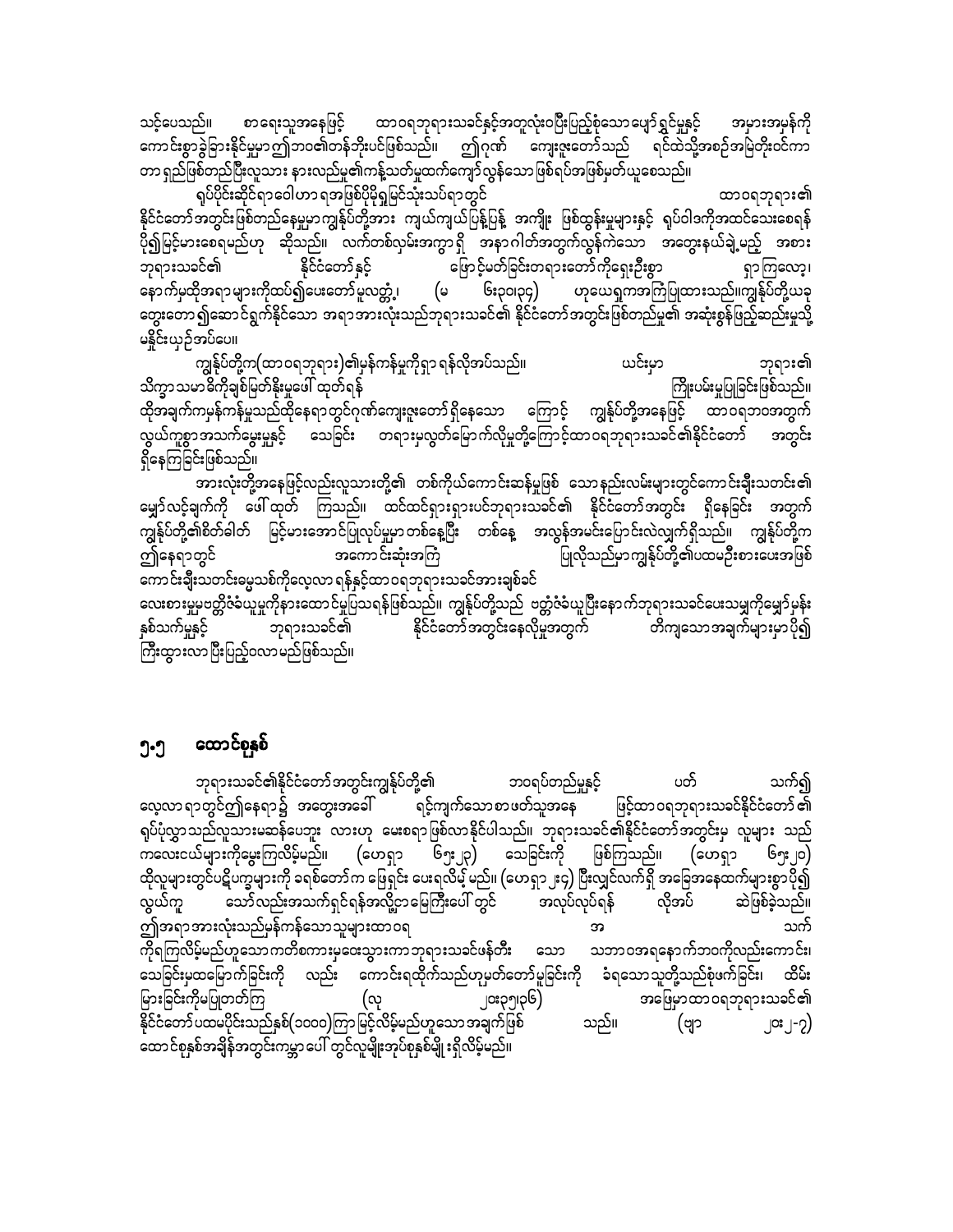စိန့်လူမျိုးများ ၄င်းတို့ဆုံးဖြတ်ချက်ချသည့်နေရာတွင် ထာ၀ရ အသက်ပေးမည့်ခရစ်တော် ၏ဘဝအတွင်းတွင်လက်ခံယုံကြည်လိုက်နာ သူများဖြစ် သည်စိန့်သည် သူတော်ကောင်းဟု အဓိပ္ပါယ်ရပြီးမှန်ကန်သော ယုံကြည်သူ များကိုရည်ညွှန်းသည်။

ခရစ်တော်ပြန်လည်ရှင်သန်ထမြောက်လာချိန်တွင် <sub>၂</sub>။သာ မ**န်**လူများ တရားမွေကိုမသိကြသော သေခြင်းနှင့်မကင်းနိုင်သောလူများဖြစ်သည်။ ၄င်းတို့သည် ဆုံးဖြတ်မှုချမှတ်ရာတွင်ပါဝင်ပတ်သက်သူများမဟုတ်ပေ။

•<br>ဓရစ်တော်ပွင့်လာသောအခါအလယ်၌ ရှိသောသူနှစ်ယောက်တို့တွင် တစ်ယောက်ကိုသိမ်းယူ၍တစ်ယောက်မှုကားနေရစ်ရလတ္တံ၊ ၁၇း၃၆) (လု ကျန်နေရစ်သူများသည်ဒုတိယအုပ်စုတွင်ပါဝင်ကြရလိမ့်မည်။

ဘုရားသခင်၏သိမ်းယူခြင်းခံရသဖြင့် စိန့်လူမျိုးများသည် မသေကုရတော့၊ ကလေးမမွေးဖွားနိုင်ကြတော့၊ အတွင်းရ ှိသော ဘုရားသခင်၏ နိုင်ငံတော် အရာများကိုခံစားကြရသောလူများ၏ ဖေါ်ပြချက်သည် ခရစ်တော် ရှင်သန်ထမြောက်လာချိန်တွင်သက်ရှိ ထင်ရှားရှိနေသော်လည်း ဘုရားသခင်၏ အလိုတော်ကိုမသိကြသောဒုတိယအုပ်စုလူများအတွက် အသုံးပြုနိုင်ရမည်ဖြစ်သည်။ မှန်ကန်သောလူများ၏ဆုလာဘ်မှာရှင် ဘုရင်အရာနှင့် ယာဇ်ပရောဟိတ်အရာ၌ ခန့်ထားခြင်းဖြစ်၍ မြေကြီးပေါ် မှာ စိုးစံရသောအခွင့်ကို ပေးကြရသည်။ (ဗျာ ၅း၁၀) ဘုရင်နှစ်(၁၀၀၀)ပတ်လုံး ခရစ်တော်နှင့်အတူစိုးစံကြရလိမ့်မည်။ (ဗျာ ၂၀း၅၊ ၁၁-၁၅) ထိုအထဲမှ ကောက်ကျစ်သူများသည် သေကြေပျက်စီးကာ မှန်ကန်သူများသည် ကျွန်ုပ် တို့နှင့်ပူးပေါင်း၍ ထာဝရအသက်ကိုရရှိကြမည်။ •<br>ထို့နောက်ကမ္ဘာပေါ် တွင်ဘုရားသခင်၏ အလိုတော်သည်ပြီးဆုံး သွားလိမ့်မည်။ ယင်းတွင်သေခြင်းကင်းသောမှန်ကန်သည့် လူသားများဖြင့် ဖြည့်ဆည်းနေလိမ့်မည်။ထာဝရဘုရားသခင်၏အမည်တော် မည်သည်ဘုရားသခင်၏အမည်နာ မတော်ဖြစ်၍ ပေါ် ထွန်းလာလိမ့် စွမ်းအားကြီးသောသူအုပ်စုထဲမှ ပေါ် ထွန်းလာသည်ဟုအဓိပ္ပါယ်ရသည်။ မည်သည့်အခါမှ ဒုက္ခမရောက်တော့၊ မသေတော့၊ သောအခြေအနေကို ကမ္ဘာပေါ် တွင် လိမ့်မည်။ ဦးခေါင်းတွင် ထိခိုက်ခံရခြင်းအားဖြင့်မြွေနဂါး၏ ဗီဇမျိုးစေ့ကို လုံးဝ ပျက်စီး ခံစားရရှိ သွားလိမ့်မည်။ဟူသောကတိစကားသည် ပြီးပြည့်စုံစွာ ဆည်းကြလိမ့်မည်။(က၃း၁၅) ထောင်စုနှစ် ဖြည့် ကာလအတွင်းခရစ်တော်သည် သူအနေဖြင့်ရန်သူ အားလုံးအားသူ့ခြေထောက်ရောက်သည့်အထိအုပ်ချုပ်လိမ့်မည်။ နောက်ဆုံးရန်သူတည်းဟူသော သေမင်းသည်ဖျက်ဆီးခြင်းခံရလိမ့်မည်။

အရာအားလုံးသည်ဘုရားသခင်၏ထိမ်းချုပ်မှုအောက်ရောက်သောအခါ ခပ်သိမ်းသောအရာတို့သည်လူသားတို့အောက်၌ ချထားလျက်ရှိသော အခါ ခပ်သိမ်းသောအရာတို့ကိုသူ့အောက်၌ ချထားသောသူ၏ အုပ်စိုးတော် မူခြင်းကို သားတော်သည်ကိုယ်တိုင်ဝန်ခံရလိမ့်မည်။ အကြောင်းမူကား ဘုရားသခင်သည် အလုံးစုံဖြစ်တော် မူမည် အကြောင်းတည်း။ (၁ကော် ၁၅း၂၅ -၂၈ $\overline{)}$ 

ထိုအခါခရစ်တော်သည်အထွဋ်အမြတ်တန်ခိုးအာဏာ အမျိုးမျိုးကို ပယ်ခွင်း၍ မိမိနိုင်ငံသည်ဘုရားသခင်တည်းဟူသောခမည်းတော်၌ ပြန်အပ်တော်မူပြီးမှကမ္ဘာသည်အဆုံးစွန်အခြေအနေရောက်လတ္တံ(၁ကော် ၁၅း၂၄) ကျွန်ုပ်တို့အားလုံးသိထားသည်မှာ ာ<br>ချေက်သာဖြစ်သည်။ ကျွန်ုပ်တို့တွင်ထာဝရအသက်ရှိသည်ဟူသော ထာ ဝရဘုရားသည်အလုံးစုံဖြစ်တော်မူသော အခါဤအချိန်တွင် မည်သည့်လမ်းကို လိုက်မည်လဲဟူသော အသွင်ကို ကျွန်ုပ်တို့မသိရပေ။

ဘုရားသခင်၏သဘာဝအရဘုရားသခင်၏ကျေးဇူးတော်ကို ချီးမွမ်းပြီးကျွန်ုပ်တို့နေကြရမည်။ ယင်းမှာထောင်စုနှစ်နောက်ပိုင်းကာလတွင် အခြေအနေမည်သို့ဖြစ်မည်ကိုဆက်စပ်စုံစမ်းမှုအတွက် ယူဆချက်ဖြစ်သည်။ ထာဝရဘုရားသခင်နိုင်ငံတော် ၏တရားတော်ကိုနားလည်ခြင်းမှာ ထိုစကားလုံးများကိုစာဖတ်သူတိုင်း၏ကယ်တင်မှု

ဤလေ့လာမှုကိုထပ်၍ဖတ်ရှပြီးဖေါ် ညွှန်းထားသောသမ္မာကျမ်းစာ " စာ ပိုဒ်များကို အတွက်အရေးကြီးပေသည်။ ကြည့်ရန်သင့်အား တိုက်တွန်းပါသည်။

ဘုရားသခင်ကကျွန်ုပ်တို့အားသူ၏နိုင်ငံတော်တွင်ရှိစေလိုသည်။ ဘုရားသခင်၏တီထွင်ဆန်းသစ်သောစွမ်းရည်ကို ဖေါ် ညွှန်းရန်ထက်သူ၏ အဓိကဦးတည်ချက်မှကျွန်ုပ်တို့အားလုံးကိုယ်တိုင်ကိုယ်ကျပါဝင်စေရန် ဒီဇိုင်းပုံဖော်မှုဖြစ်သည်။ဘုရားသခင်၏စကားများကနှစ်အနည်းငယ် မြန်မိုချီလိုက်နာခြင်းအားဖြင့် ဗတ္ထီဇံပြုမှုကို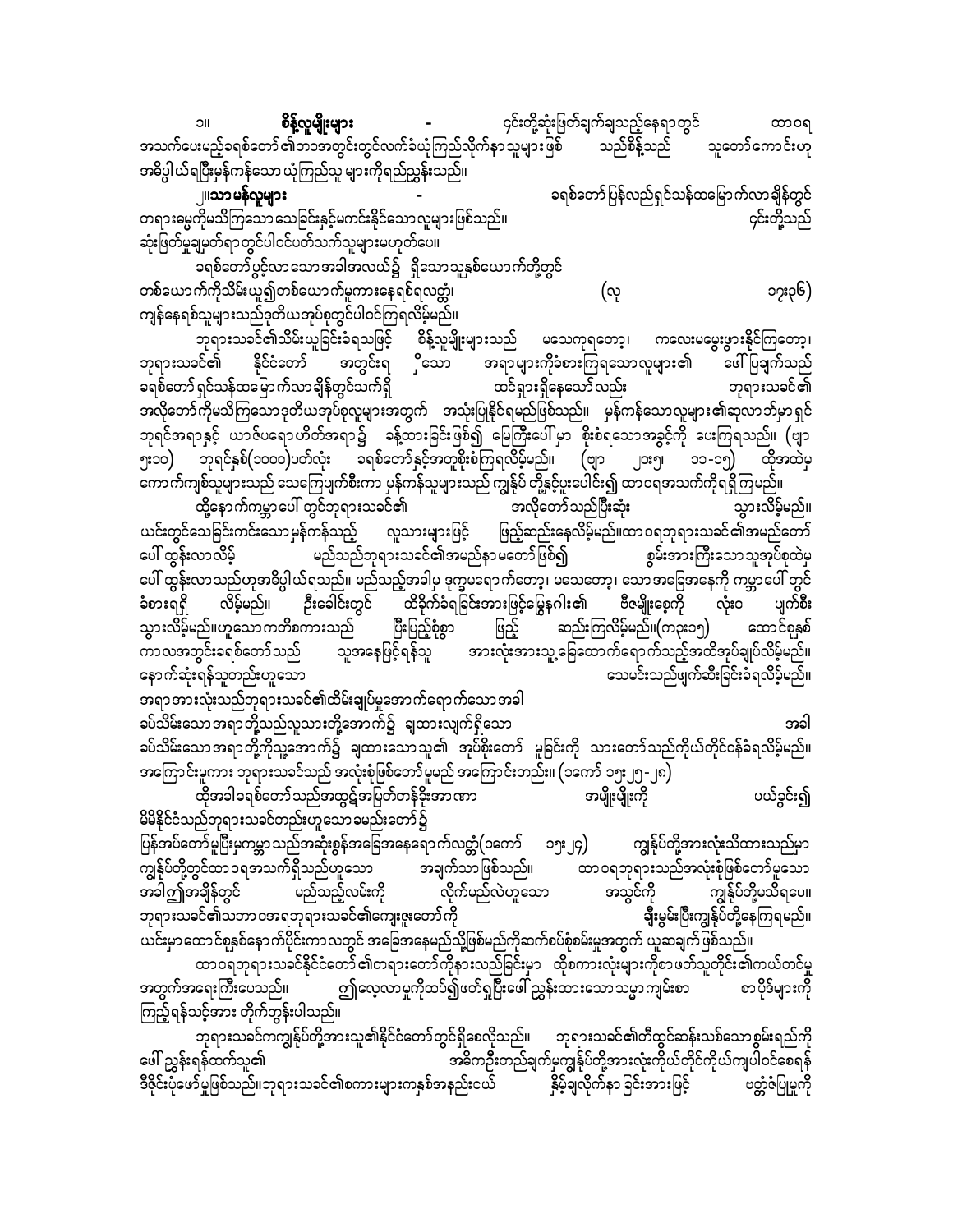ယုံကြည်ရန်ခဲယဉ်းမှုက ကျွန်ုပ်တို့အား ဂုဏ်ကြီးမြင့်သည့် ထာဝရဘဝသို့ဝင်ရောက်နိုင်စေမည်ဖြစ်သည်။ ကျွန်ုပ်တို့၌ ရေတိုအခက်အခဲမည်မျှပင်ရှိစေကျွန်ုပ်တို့တွင်တရားတော် ၏ခေါ် ဆောင်မှု ကိုခုခံရန်လုံလောက်သောအကြောင်းပြချက်မရှိသောအချက်မှာသေချာပါ၏လား။

-<br>ဘုရားသခင်သည်ငါတို့ဘက်၌ ရှိတော်မူလျှင် အဘယ်သူသည် ငါတို့တစ်ဖက်၌ ရှိနေနိုင်မည်နည်း (ຊຖ အုပ်ချုပ်ရသည်။ ၈း၃၁)နည်းများက တစ်ယောက်ကို တစ်စံ ဘုရားသခင်ဒုတိယအကြိမ်ရှင်သန် ထမြောက်လာချိန်တွင်သမ္မာကျမ်းစာကိုမျက်ကွယ် အုပ်စိုးခံရန်သက်ရှင်ကျန်ရစ်ကြလိမ့်မည်။ ပြုသူများသည် ကမ္ဘာ ၏ရှင်ဘုရင်ဖြစ်သောဘုရား၏ဆုလာဘ်ကို ကျွန်ုပ်တို့မျှဝေခံစားကြရမည်။ ခရစ်ယာန်ဘာသာဝင်အဖြစ် အကြင်သူသည်အောင်မြင်၍အဆုံးတိုင်အောင်ငါ့အကျင့်ကိုကျင့်၏ ငါ့ခမည်းတော်သည်ငါ့အား အခွင့်ပေးတော်မူသကဲ့သို့လူမျိုးတို့ကို အုပ်စိုးစေခြင်းငှာ ထိုသူအားငါသည်အခွင့်အရေးပေးမည်။ ထိုသူသည်သူတို့ကို သံလှံတံနှင့် အုပ်စိုးလိမ့်မည်။ (ဗျာ ၂း၂၆၊၂၇)

ခရစ်တော် ၏ဟောကြားချက်များသည်ယခုအခါ လူအများသိရှိလာကြပြီး သစ္စာ ရှိသောအစေအပါးများသည်ဘုရားသခင်၏ နိုင်ငံတော်တွင်မြို့(၁၀)မြို့ သို့မဟုတ်မြို့(၅)မြို့ကို အုပ်ချုပ်ရန်ဆုအဖြစ်ပေးအပ်ခြင်းခံကြရမည်။ (လု ၁၉း၁၂-၁၉)ထာဝရဘုရား သခင်၏နည်းလမ်းများနှင့် ဆိုင်သောပညာ ဗဟုသုတများသည် ချက်ခြင်းမပြန့်နို့ပေ။ ခရစ်တော်သည်ဂျေရှဆလင်တွင် ဘုရင်အဖြစ် ကြေညာခြင်းခံရသည်။ လူများကထာဝရဘုရားသခင်နှင့် ပတ်သက်သော အကြောင်းအရာများပိုမိုရှာဖွေရန်ဂျေရှဆလင်သို့သွားကြ လိမ့်မည်။ (ဟေရှာ ၂း၂၃)၊ (ဒံ ၂း၃၅၊၄၄)တွင်ဖော်ပြထားသည့် ထာဝရ ဘုရားသခင်၏ နိုင်ငံတော်ကိုကိုယ်စားပြုသောတောင်ကြီး ဲ<br>သည်လည်း ကမ္ဘာ ပေါ် သို့ကိုယ်စားပြုကာတ<sup>ို့</sup>ဖြည်းဖြည်းမည်ကဲ့သို့ပျံ့နှံ့သည်ကို ပြန်လည်အမှတ်ရကာဘုရားသခင်၏အသိပညာ ဗဟုသုတများနှင့်သူ၏ နိုင်ငံတော်နှင့်ပတ်သက်သည်များပျံ့နှံ့စေရန်မှာ စိန့်လူမျိုးတို့၏တာ ဝန်ဖြစ်လိမ့်မည်။

နိုင်ငံတော်ဖြစ်ခဲ့သော ယခင်ကအစ္စရေးနိုင်ငံသည်ထာဝရဘုရားသခင်၏ အခါယာဇ်ပရော ဟိတ်များ၏တာဝန်မှာထာဝရ<sup>ံ</sup> ဘုရားသခင်၏အသိပညာ ဗဟုသုတများကို သင်ကြားပေးရန်ဖြစ်ခဲ့သည်။ (မာလ ၂း၅-၇)ဤ အချက် အတွက် သူတို့သည်အစ္စရေးနိုင်ငံ အနံ့အပြားမြို့ရွာများစွာတို့တွင် နေရာချထားခြင်းခံရ၍ ကျက်သရေရှိသောဘုရားသခင်၏နိုင်ငံတော် ပြန်လည်တည်ဆောက်ရာတွင် စိန့်လူမျိုးတို့သည် ယာဇ်ပရော ဟိတ်များ၏နေရာ ကဏ္ဍကို ရယူကြလိမ့်မည်။ (ဗျာ ၅း၁၀)

#### ခရစ်တော်သည်ယနေ့လာသင့်သလား?

| IIC | တာဝန်ကျေသေမှုသည်တာဝန်ကျေအသက်ရှင်မှုနှင့်အတူမြင့်မားလာ                                               |            |
|-----|-----------------------------------------------------------------------------------------------------|------------|
|     | တရားစီရင်သောနေရာများသို့ခေါ် ဆောင်သွား ခြင်းခံကြရသည်။                                               |            |
| اال | ကောက်ကျစ်စဉ်းလဲမှုကျူးလွန်သူတို့သည်                         သေဒဏ်ပေးခြင်းခံရကာ                      | ှုန်ကန်သော |
|     | လူများသည်ထာဝရအသက်ကိုပေးခြင်း<br>ခံကြရမည်။<br>ခရစ်                                                   | တော်ကို    |
|     | ခုခံကာကွယ်ပေးသူများအတွက်အဆုံးအဖြတ်ပေးလိမ့်မည်။                                                      |            |
| μç  | အသက်ရှင်ပြီးဘုရားသခင်ကိုတာဝန်မကျေသူများအပေါ် တွင် မှန်ကန်သော လူများကအုပ်စိုးလိမ့်မည်။               |            |
|     | ထိုသူတို့ကသူတို့အား သမ္မာ ကျမ်းစာကို ဘုရင်များနှင့်ယာဇ်ပရော ဟိတ်များအဖြစ် သင်ကြားပေးကြ လိမ့်မည်။    |            |
| ÇII | ယင်းမှာနှစ်ပေါင်း(၁၀၀၀)ကြာလိမ့်မည်။ ဤအချိန်အတွင်း သေခြင်းနှင့် ရင်ဆိုင်ကြရမည်။                      |            |
|     | လူအားလုံးသည်သမ္မာကျမ်းစာ ကို နာကြားရကာဘုရားသခင်၏အလိုတော်ကိုဖြည့်ဆည်းလိမ့်မည်။                       |            |
|     | ထိုလူများသည်ပို၍အသက်ရှည်စွာ နေကြရကာပျော်ရွှင် ချမ်းမြေ့ကြ လိမ့်မည်။                                 |            |
| ၅။  | ထောင်စုနှစ်၏အဆုံးတွင်ခရစ်တော်နှင့်စိန့်လူမျိုးများအားဆန့်ကျင်၍ တော်လှန်ပုန်ကန်မှုတစ်ခုဖြစ်လိမ့်မည်။ | ယင်းမှာ    |
|     | ဘုရားသခင်၏ အပြစ်ပေးမှု ဖြစ်လိမ့်မည်။ (ဗျာ ၂၀း၈၊၉)                                                   |            |
| Gıı | နှစ်ပေါင်း(၁၀၀၀)ကုန်ဆုံးချိန်တွင်ထိုအချိန်၌ သေသူများသည်                                             | 00000      |
|     | မြောက်ခြင်းကိုဝင်စားကာဘုရားသခင်၏ယာဇ်ပရော ဟိတ်၊                                                      | ခရစ်တော် ၏ |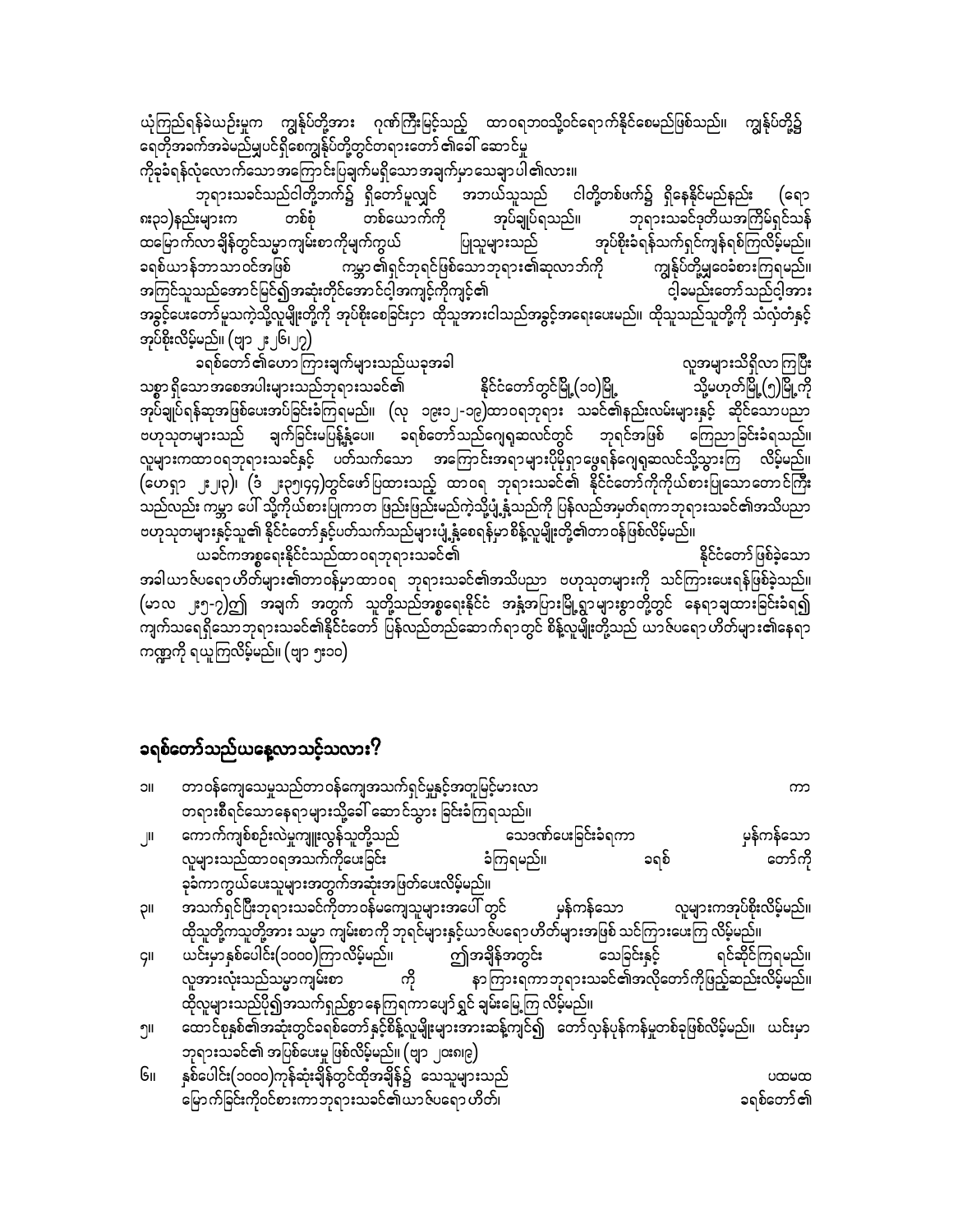တွေ့ခဲ့ရပြီးဖြစ်သည်။

များစွာသောခရစ်ယာန်အယူဝါဒရှိသူများနှင့်အခြားများစွာသော ဘာသာများအနေဖြင့် ကမ္ဘာကြီးထဲတွင်နှင့် ကျွန်ုပ်တို့ကျူးလွန်သောအပြစ် အတွက်တာဝန်ရှိသော၊ ကျွန်ုပ်တို့၏ကိုယ်ပိုင်ဘဝများအတွင်း များကိုဖန်တီးသူများဖြစ်သည်။ $\bf Devil$ ဟုခေါ် သည့် ရှိနေပြီးပြဿနာ သို့မဟုတ် Satan သတ္တဝါတစ်ကောင်ရှိသည်ဟုယုံကြည်ကြသည်။ ဘုရားသခင်ကအားလုံး သမ္မာကျမ်းစာက သော တန်ခိုးရှိသူဟုရှင်းလင်းစွာ သင်ပြထားသည်။ တမန်တော်များသည်အပြစ်မကျူးလွန်နိုင်ကြောင်းလေ့လာမှု၁.၄တွင်ကျွန်ုပ်တို့

### လေ့လာမှု(၆) ထာဝရဘုရားနှင့်မကောင်းမှု

- ဓမ္မသတ်ဟောင်းကျမ်းအတွင်းတွင်သာ (ဃ)
- မ္မေသတ်ဟောင်းနှင့်မ္မေသတ်သစ်နှစ်မျိုးစလုံးအတွင်း ( ဂ)
- ယေရှုနှင့်တမန်တော်များအားဖြင့်သာ  $(\circ)$
- ဓမ္မသတ်သစ်ကျမ်းတွင်သာ (က)
- ဘုရားသခင်၏နိုင်ငံတော်နှင့်ပတ်သက်၍ဟောကြားမှုများပြုလုပ်ပါသလား ÇII
- နောက်ဂြိုလ်ပေါ် တွင်နေထိုင်သည် (ဃ)
- ( ဂ) ကျွန်ုပ်တို့မသိရှိကြပါ
- ကောင်းကင်ဘုံအတွင်းအုပ်စိုးသူများအဖြစ် ( ၁)
- သေခြင်းတရားနှင့်မကင်းနိုင်သူများကိုအုပ်စိုးသူများအဖြစ် (က)
- လုပ်ဆောင်ချက်များပြုလုပ်ကြပါသလဲ
- လက်ရှိယုံကြည်သူများသည်ထောင်စုနှစ်များအတွင်း မည်သည့် **II**Ç
- တည်ရှိသည့်ပထမအနှစ် ၁၀၀၀
- ကမ္ဘာမြေပေါ် တွင်ဘုရားသခင်၏ အနာဂါတ်နိုင်ငံတော် (ဃ)
- ကမ္ဘာမြေပေါ် တွင်စာတန်အုပ်စိုးသည့်အနှစ် ၁၀၀၀ ( ဂ)
- $(\circ)$ ကောင်းကင်ဘုံအတွင်းယုံကြည်သူများ၏အနှစ် ၁၀၀၀ အုပ်စိုးချိန်
- ကျွန်ုပ်တို့၏အသည်းနှလုံးများအတွင်းကျက်သရေလွှမ်းမိုးချိန် (က)
- ထောင်စုနှစ်ဆိုတာဘာလဲ
- သူတို့၏ပြောင်းလဲမှုဖြစ်ချိန်ယုံကြည်သူများ၏အသည်းနှလုံး
- 

များ အတွင်း

JII.

**IIC** 

- ( ဂ) (ဃ)
- ပထမရာစုအတွင်းပင်တီကော့အုပ်<mark>စိုး</mark>ချိန်တွင်
- ခရစ်တော်ပြန်လာချိန်  $(c)$
- ဘုရားသခင်၏နိုင်ငံတော်သည်အမြဲတည်ဆောက်ပြီးဖြစ်သည်။ (က)
- အောက်ဖော်ပြပါတို့တွင်မည်သည့်<mark>အချိန်</mark>သည်ဘုရားသခင်၏နိုင်ငံ တော်တည်ဆောက်နိုင်ရန်အတွက်အချိန်ဖြစ်ပါသလဲ

### လေ့လာမှု ၅ မေးခွန်းများ

ယာဇ်ပရော ဟိတ်ဖြစ်၍ငါတို့အားပေါ် ထွန်းလတ္တံသော ဘုန်းကို တောက်သော် ယခုမျက်မှောက် ကာလ၌ `ခံရသောဆင်းရဲဒုက္ခကို ပမာဏ မပြုထိုက်ဟုငါသဘော ရှိ၏။ (ရော ၈း၁၈) မျက်မှောက်၌ ထင်ရှားသောအရာတို့သည်ရောသာတည်၍မထင် ရှားသောအရာသည်အမြဲတည်ကြောင်းကိုငါတို့ တည်ထောင်လျက် ထင်ရှားသော အရာကိုမကြည့်မမှတ်ဘဲ၊ မထင်ရှားသောအရာကိုကြည့် မှတ်ကြစဉ် အခါယခုရောခံရ၍ ပေါ့ပါးသောဆင်းရဲဒုက္ခသည်အတိုင်း မြတ်လေးလံသောနိစ္စ၊ ထာဝရဘုန်းအသရေကို လွန်ကြီး ထက်အ ငါတို့အဘို့ဖြစ်စေတတ်သည်။(၂ကော် ၄း၁၇)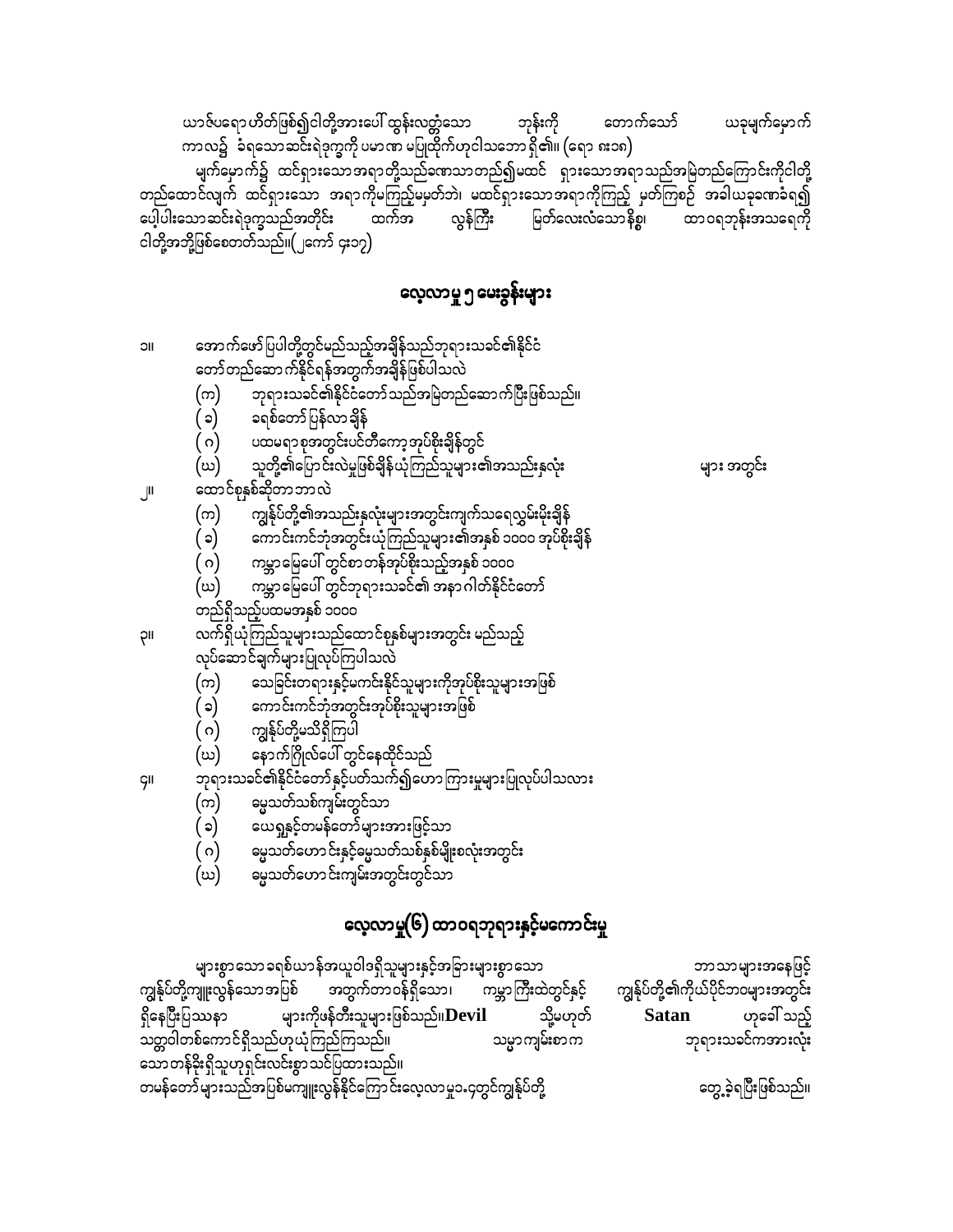အကယ်၍ကျွန်ုပ်တို့အနေဖြင့် ထိုအရာများကို အမှန်အတိုင်း ယုံကြည်ပါက ဤစင်္ကြာကြီးအတွင်းတွင်တန်ခိုးရှင် ဘုရားအားဆန့်ကျင်သည့် သဘာဝလွန်သတ္တဝါရှိရန်မဖြစ်နိုင်ပေ။ အကယ်၍ယင်းကဲ့သို့ သတ္တဝါ တည်ရှိနေသည်ဟု ကျွန်ုပ်တို့ကဘုရားရှင်၏ အဆုံးစွန် တန်ခိုး ယုံကြည်ပါက ရှိမှုနှင့်ပတ်သက်၍ မေးခွန်းထုတ်ကြရမည်မှာ  $s^{\xi}$  Satan ဤအချက်မှာ အလွန်အရေးပါသည့်အတွက် သေချာ ပေါက်ဖြစ်ပါသည်။ Devil ကို မှန်ကန်သော နားလည်မှုရှိရန်အလွန်အရေးကြီးကြောင်းမှာ အရေးကြီးသော ဩဝါဒတစ်ခုအဖြစ်စဉ်းစားရမည်ဖြစ်သည်။(ဟေဗြဲ သေခြင်းဖြင့်ယေရှုက မကောင်းဆိုးဝါးကိုဖျက်ဆီးလိုက်ကြောင်း သိခဲ့ရပြီး ူး၁၄)တွင်သူ၏ ဖြစ်သည်။ ထို့ကြောင့်အကယ်၍မကောင်းဆိုးဝါးနှင့်ပတ်သက်၍ မှန်ကန်သော နားလည်မှုမရှိပါကကျွန်ုပ်တို့အနေဖြင့်ယေရှု၏ အလုပ်သို့မဟုတ်သဘာဝကို နားလည်နိုင်မည်မဟုတ်ပေ။

ကမ္ဘာကြီးထဲတွင်ယေဘုယျအားဖြင့်အထူးသဖြင့်ခရစ်ယာန် ကမ္ဘာကြီး ထဲတွင်ဘ၀တွင်ကောင်းသောအရာများသည် ဘုရားရှင်ထံမှလာ၍ မကောင်း သော အရာများသည် Devil သို့မဟုတ် Satan ထံမှလာသည် ဟူသော အတွေးစိတ်ကူးရှိပေသည်။ ယင်းမှာ အတွေးသစ်တစ်ခုမဟုတ်ပေ။ ခရစ်ယာန်ဘာသာကိုယိုယုံကြည်ကြည်ကိုးကွယ်သောသူများ၏ စိတ်ထဲတွင် သာအကန့်အသတ်ဖြင့်ရှိ နေသောစိတ်ကူးတစ်ခုသော်မှမဟုတ်ပေ။ ဉပမာ အားဖြင့်ဘေဘီလုံလူမျိုးတို့ကဘုရားနှစ်ဆူရှိသည်ဟုယုံကြည်ခဲ့ကြသည်။ ကောင်းသောအလင်းရောင်ပေးသောဘုရားတစ်ဆူဖြစ်ပြီးအခြား တစ်ဆူမှာ တစ်ဆူမှာ မကောင်းဆိုးဝါးနှင့် အမှောင်ထုဘုရားတစ်ဆူဖြစ်သည်။ ထိုနှစ် ဆူသော ဘုရားသည်သေခြင်းတရား၏ တိုက်ပွဲအတွင်း ပိတ်မိနေကြသည်ဟု ပါရှားနိုင်ငံ၏ဘုရင်ကြီး ဆိုသည်။ Cyrus ဤအရာကိုယုံကြည်သည်။  $\infty$ ထို့ကြောင့်ဘုရားသခင်ကသူ့အား $\ast\ast$ ငါတစ်ပါးတည်းကထာဝရဘုရားဖြစ်၏၊ ငါမှတစ်ပါးအခြားသော ထာဝရဘုရားမရှိ၊ သင်သည်ငါ့ကိုမသိသော်လည်း သင်၏ ခါးကိုငါစည်း၏၊ သို့ဖြစ်၍ငါမှတစ်ပါးအခြားသောဘုရားမရှိ၊ ငါတစ်ပါး တည်းသာထာဝရဘုရားဖြစ်ကြောင်းကိုနေထွက်ရာ အရပ်သားနှင်္ အနောက် မျက်နှာသားတို့သည်သိကြရလိမ့်မည်။ ငါသည် အလင်းကိုလုပ်၏၊ အမှောင် ကိုလည်းဖန်ဆင်း၏။ ငြိမ်သက်ခြင်းကိုဖြစ်စေ၏။ အမင်္ဂလာကိုလည်း ဖန်ဆင်း ၏။ ခပ်သိမ်းသောအရာ တို့ကိုငါဘုရားပြုတော်မူ၏။(ဟေရှာ ၄၅း၅-၇း၂၂) ထာဝရဘုရားသည်ငြိမ်းချမ်းမှုကိုဖန်ဆင်းသည်။ မကောင်းမှုအမင်္ဂလာကို ဖန်ဆင်းသည်။ ထာဝရဘုရားသည်စာရေးဆရာဖြစ်သည် မကောင်းမှု၏ ဖန်ဆင်းရှင်ဖြစ်သည်။ ဤသို့ဖြင့်လူ၏အပြစ်ဖြစ်သော မကောင်းမှုနှင့် အပြစ် အကြားကွဲပြားခြားနားမှုတစ်ခုရှိသည်။ လူ၏ရလဒ်ကြောင့် ထိုအရာသည် ကမ္ဘာ ကြီးအတွင်းသို့ဝင်လာခဲ့သည်။ ထာဝရဘုရားကြောင့်မဟုတ်ပေ။ (ရော ၅း၁၂)

ဘုရားမရှိ<sup>သာ</sup>ပြောခဲ့သည်။ ထာဝရဘုရားက ${\bf Cyrus}$  နှင့်ဘေဘီလုံမှလူတို့အား  $\ast\ast$ င့ါအပြင်အခြား ထာဝရဘုရားဟုဘာသာပြန်ထားသော ဟီးဗြူးစကားလုံး 'el' မှာ $\ast\ast$ အား $^{\text{cc}}$ သို့မဟုတ်စွမ်းအား၏ ရင်းမြစ်ဖြစ်သည်။ သူမှ တစ်ပါးစွမ်းအား၏ရင်းမြစ်တည်ရှိမှုမရှိဟု ဘုရားကပြောသည်။ ဤအချက်မှာ ထာဝရဘုရား၌ စစ်မှန်သောယုံကြည်မှုရှိနေသူတစ်ဦးအနေဖြင့် အဘယ့်ကြောင့် သဘာဝမကောင်း ဆိုးဝါးသို့မဟုတ် နတ်မိစ္ဆာအတွေးကို လက်မခံနိုင်ရခြင်း ဖြစ်ပေသည်။

#### ထာဝရဘုရား-ပျက်ဆီးမှုကိုဖန်တီးသူ

သမ္မာကျမ်းစာတွင်ထာဝရဘုရားကလူများ၏သက်ရှိဘဝအတွင်းနှင့် ကမ္ဘာလောကကြီးအတွင်းသို့မကောင်းဆိုးဝါးများ သယ်ယူလာမှုနှင့် ပတ်သက်သော ဉပမာများစွာရှိသည်။(ဆာ ၃း၆်)ကအကယ်၍ မြို့တစ်မြို့ထဲတွင် မကောင်းမှုဖြစ်ပါကထာဝရဘုရားက ထိုအရာကိုဆောင်ရွက်လိုက်ခြင်း ဖြစ်သည် ဟုဆိုသည်။အကယ်၍ဥပမာအားဖြင့် မြို့တစ်မြို့တွင် မြေငလျင်တစ်ခုဖြစ်ပါက မကောင်း ဆိုးဝါးကထိုမြို့ကိုဒီဇိုင်းပုံစံပြုပြီးကြီးမားသော ဒုက္ခကိုသယ်လာခဲ့ သည်ဟု ခံစားခဲ့ကြသည်။ သို့ရာတွင်စစ်မှန်သော ယုံကြည်သူများက ဤအတွက် တာဝန်ရှိသူမှာ ထာဝရဘုရားသခင်ဖြစ်သည်ဟု နားလည်ကြရ မည်ဖြစ်သည်။ ထို့ကြောင့်(မိ း၁၂)ကထာဝရဘုရားထံမှ ဘေးဒဏ်သည် ဂျေရှဆလင်မြို့ တံခါးသို့ ရောက်ပြီဟုဆိုသည်။ ယောဘ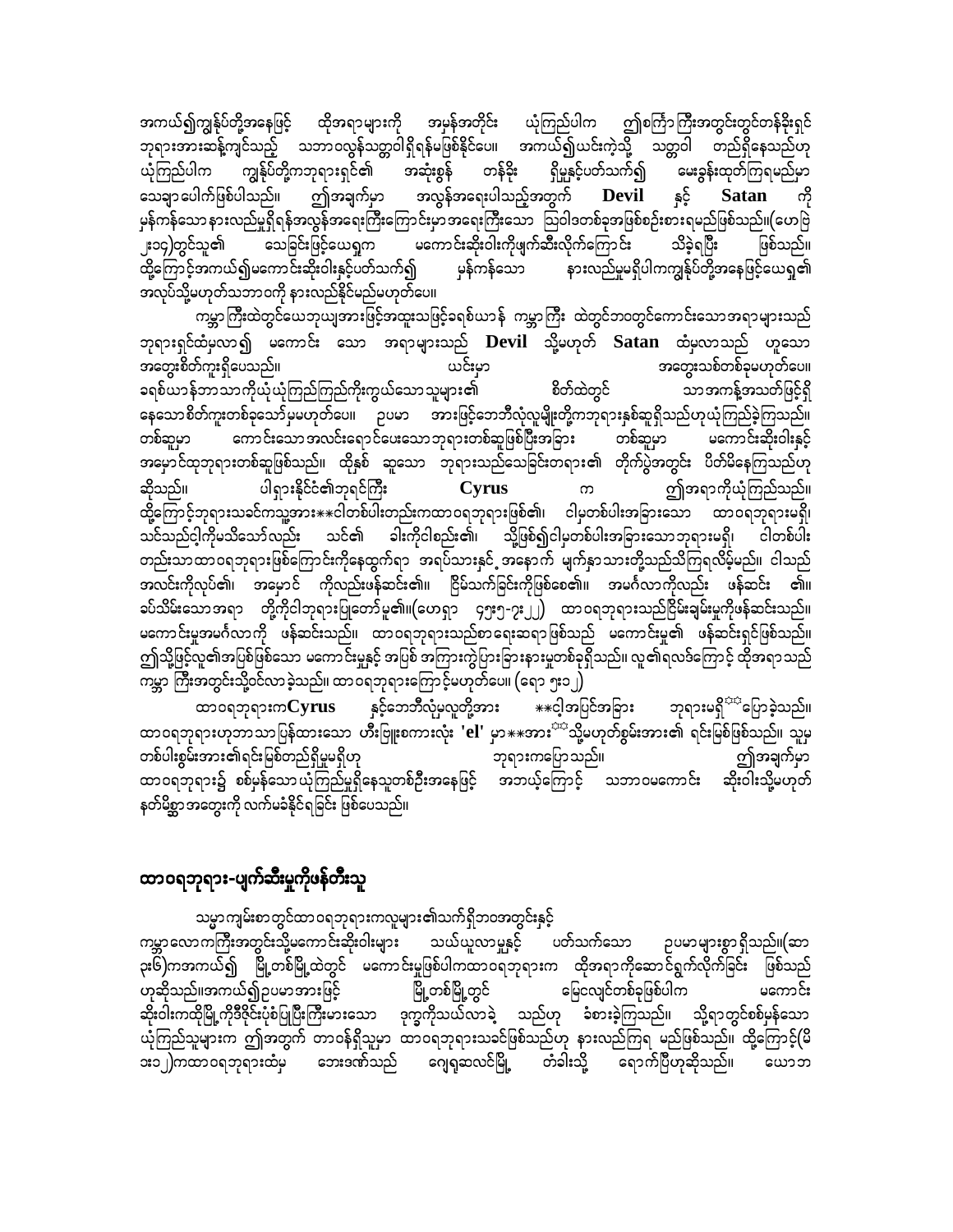ဝတ္ထုတွင်လူမှန်တစ်ယောက်ဖြစ်သော ယောဘသည်သူ့ဘ၀ တွင်ရှိခဲ့သောအရာများမည်ကဲ့သို့ ပျောက်ဆုံးသွားသည်ကို ဖတ်ရှုခဲ့ကြရသည်။

လူတစ်ဦးတစ်ယောက်၏ဘဝအတွင်းမှမကောင်းမှု အတွေ့အကြုံမှာ လေးစားမရှိမှုတို့နှင့် ထာ၀ရဘုရားသို့ရှိသေလေးစားမှုသို့မဟုတ်ရှိသော တိုက်ရိုက်ပတ်သက်ခြင်းမရှိဟုဆိုသည်။ ထာဝရဘုရားသည်ပေးတော်မူ၏။ ထာဝရဘုရားကပင်ပြန်လည် ရုပ်သိမ်းတော်မူ၏(ယောဘ ဒး၂၁)ထာဝရဘုရား သခင်ကပေးတော်မူပြီးမိစ္ဆာနတ်ဆိုးက ပြန်လည်ယူတော်မူသည်ဟု ထာဝရဘုရား က မပြောပေ။ ငါတို့သည်ထာဝရဘုရား၏ ခံယူသည်ဖြစ်၍ ဒုက္ခဆင်းရဲကိုမခံမယူ ရသလော ဟုယော ဘက သုခချမ်းသာကို လက်တော်မှ သူ၏မိန်းမ အားပြောခဲ့သည်။(ယော၂း၁၀)စာအုပ်၏ အဆုံးတွင် ယောဘ၏ မိတ်ဆွေများက သူ့အားနှစ်သိမ့်စကားဆိုကြသည်။ သူ့အပေါ် မှာ ထာဝရဘုရား ရောက်စေတော် မူသော ဒုက္ခဆင်းရဲရှိသမျှကိုအောက်မေ့၍ သူနှင့်အတူ ညည်းတွားခြင်းဖြင့် နှစ်သိမ့်ကြသည်။ (ယောဘ၄၂း၁၁ **cp** ၁၉း၂၁၊ ၈း၄)ဤသို့ဖြင့် ထာဝရ ဘုရားသည် ကျွန်ုပ်တို့၏ ဘဝထဲမှပြဿနာများ၏ ားသို့ ပြင့်မကောင်းမှု၏ ခွင့်ပြုသူဟူသော ရင်းမြစ်အဖြစ်မှတ်ယူကြသည်။ ထာဝရဘုရားသည် အဆုံးစွန် ချစ်တော် မူသောသူကိုဆုံးမတော် မူတတ်၏။ လက်ခံတော် သားတို့ကို ဒဏ်ခတ်တော်မူတတ်၏ မူသမျှသော ္<br>ဟုသူငယ်တို့ကိုဆိုသကဲ့သို့သင်တို့ကို ပြောဆိုသော ဩဝါဒစကားကိုမေ့လျော့ ကြသလော။ သင်တို့သည် ဆုံးမ တော်မူ ု ။<br>ခြင်းကိုခံလျှင် သားတို့ကိုပြုသကဲ့သို့ထာဝရဘုရားသည် သင်တို့ကို ပြုတော်မူ၏ အကြောင်းမူကား အဘမဆုံးမသော မင်းဦးမင်းလွင်ရသောသားဖြစ်ကြ၏။ တစ်နည်းကား၊ ကိုယ်ကာယနှင့် စပ်ဆိုင်သော အဘတို့လက်ဖြင့်ငါတို့သည် ဆုံးမခြင်းကိုခံရ သောအခါ သူတို့ကိုရှိသေကြ၏။ ထိုမျှသာမကစိတ်ဝိညာဉ်တို့၏ အဘအ လိုသို့ လိုက်၍အသက်ချမ်းသာ ရကြမည် မဟုတ်လော။ အကြောင်းမူကား ထိုအဘတို့သည်မိမိအလိုသို့လိုက်၍ တခဏသာ ဆုံးမပေးကြ၏ ကိုယ်တော်မူကား မိမိသန့်ရှင်းခြင်း ပါရမိတော်ကိုငါတို့သည်ဆက်ဆံစေခြင်းငှာ ငါတို့အကျိုးကိုးထောက်၍သာဆုံးမပေးတော်မူ၏။ ဆုံးမခြင်း မည်သည်ကား ဝမ်းနည်းစရာထင်တတ်၏။ ဝမ်းမြောက်စရာမထင်၊ ခံရစဉ် သို့သော်လည်း ဆုံးမခြင်းကို ခံရသောသူတို့သည်နောက်မှငြိမ်သက်ခြင်းနှင့် စပ်ဆိုင်သော ဖြောင့်မတ်ခြင်း အကျိုးကိုခံကြရ၏။(ဟေဗြဲ ၁၂း၆-၁၁)

ဤဖြစ်ရပ်ကထာဝရဘုရားသခင်ကကျွန်ုပ်တို့အားပေးသော<sup>်</sup> ဆုံးမဝါဒမှာ ကျွန်ုပ်တို့၏စိတ်ဝိညာဉ်ဆိုင်ရာကြီးထွားမှုသို့ ဦးတည်ပေသည်။ ထိုအချက်မှာ ထာ၀ရဘုရားသခင်၏ နှတ်ကပတ်တော်သည်ကျွန်ုပ်တို့အား အပြစ်ကျူးလွန် စေရန် အမှားပြုလုပ်ရန် တွန်းအားပေးသော မကောင်းဆိုးဝါးအဖြစ် ဆန့်ကျင် ပြောဆိုစေသည်။ တစ်ချိန်တည်းတွင် သူကကျွန်ုပ်တို့၏ ဘဝအတွင်းသို့ ပြဿနာ များကိုသယ်လာပြီး၊ မှန်ကန်သော အေးချမ်းမှုအသီးအပွင့်ကို ရရှိနိုင်စေမည်ဖြစ်သည်။ မကောင်းဆိုးဝါး၏လက်ခံနိုင်သော အတွေးကို လက်ဆုပ် ္<br>လက်ကိုင်ပြုလျက် `ဤနေရာတွင်ကြီးမားသောပြဿနာအတွင်းသို့ ဝင်လာသည်။ ့အထူးသဖြင့်အလေးထားသောစာပိုဒ်များမှ ဆိုးဝါးသို့လူတစ်ယောက်ကိုပေးခြင်းကိုပြော သောအချက်မှာထိုသူ၏ မကောင်း ဝိညာဉ်သည်ယေရှုခရစ်၏နေ့ရက်၌ ကယ်တင်ခြင်း သို့ရောက်မည့် အကြောင်း သူ၏ ကိုယ်ခန္ဓာပျက်စီးဘို့ရာသူ့ကို စေတန်လက်သို့ အပ်နှံကြစေဟုငါစီရင်၏။(၁ကော ၅း၅၊ ၁တိ ၁း၂၀) အကယ်၍ စေတန်သည် လူအားဒုက္ခဖြစ်စေမှုနှင့် လူတို့အပေါ် တွင်အပြုသဘောမဆောင်သောဝိညာဉ်ဆိုင်ရာ အကျိုးသက် ရောက် ဖြစ်စေသော အားအပြု သတ္တဝါတစ်ဦးဖြစ်ပါကအဘယ့်ကြောင့်ထိုစာပိုဒ်များကစေတန် သဘောဆောင်အလင်းရောင်တစ်ခုအတွင်း အဖြေကစေတန်သို့မဟုတ်ဘဝတွင်အခက်အခဲဖြစ်မှုကယုံကြည်သူတစ်ဦး၏ ပြောနေကြတာပါလဲ။ ဘဝတစ်ခုအတွင်းအပြုသဘော ဆောင်ဝိညာဉ်ပိုင်းဆိုင်ရာ အကျိုးသက်ရောက်မှု ဖြစ်စေနိုင်သည်။

အကယ်၍ကျွန်ုပ်တို့က မကောင်းမှုသည်ဘုရားရှင်ထံမှ လာသည်ဟူသော အချက်ကိုလက်ခံပါကကျွန်ုပ်တို့ကထာဝရဘုရား အားကျွန်ုပ်တို့တွင် ရှိသော အခက်အခဲများနှင့် ာ *ဥပ*မာ ၄င်းတို့အားအဝေးသို့ ပတ်သက်၍တစ်စုံတစ်ခုပြုလုပ်ရန် ဆုတောင်းပေးနိုင်သည်။ ယူဆောင်ရန်၊ အကယ်၍ထာဝရဘုရားက မဆောင်ရွက်လျင်၄င်းတို့မှာကျွန်ုပ်တို့၏ စိတ်ပိုင်းဆိုင်ရာ ကောင်းမှုအတွက် ထာဝရဘုရား ထံမှပို့လိုက်သောအရာအဖြစ် ကျွန်ုပ်တို့သိရှိလာခဲ့သည်။

ယ္ခုအကယ်၍ကျွန်ုပ်တို့အနေဖြင့်ကျွန်ုပ်တို့ပြဿနာ အခက်အခဲများကို ဖြစ်စေသော ယုံကြည်လျှင်၄င်းတို့တွင်အတူဖြစ်ပေါ် ပေါက်နည်းလမ်းမရှိပေ။ မကောင်းဆိုးဝါးဟုခေါ် သောမကောင်းမှု အချို့ရှိသည်ဟု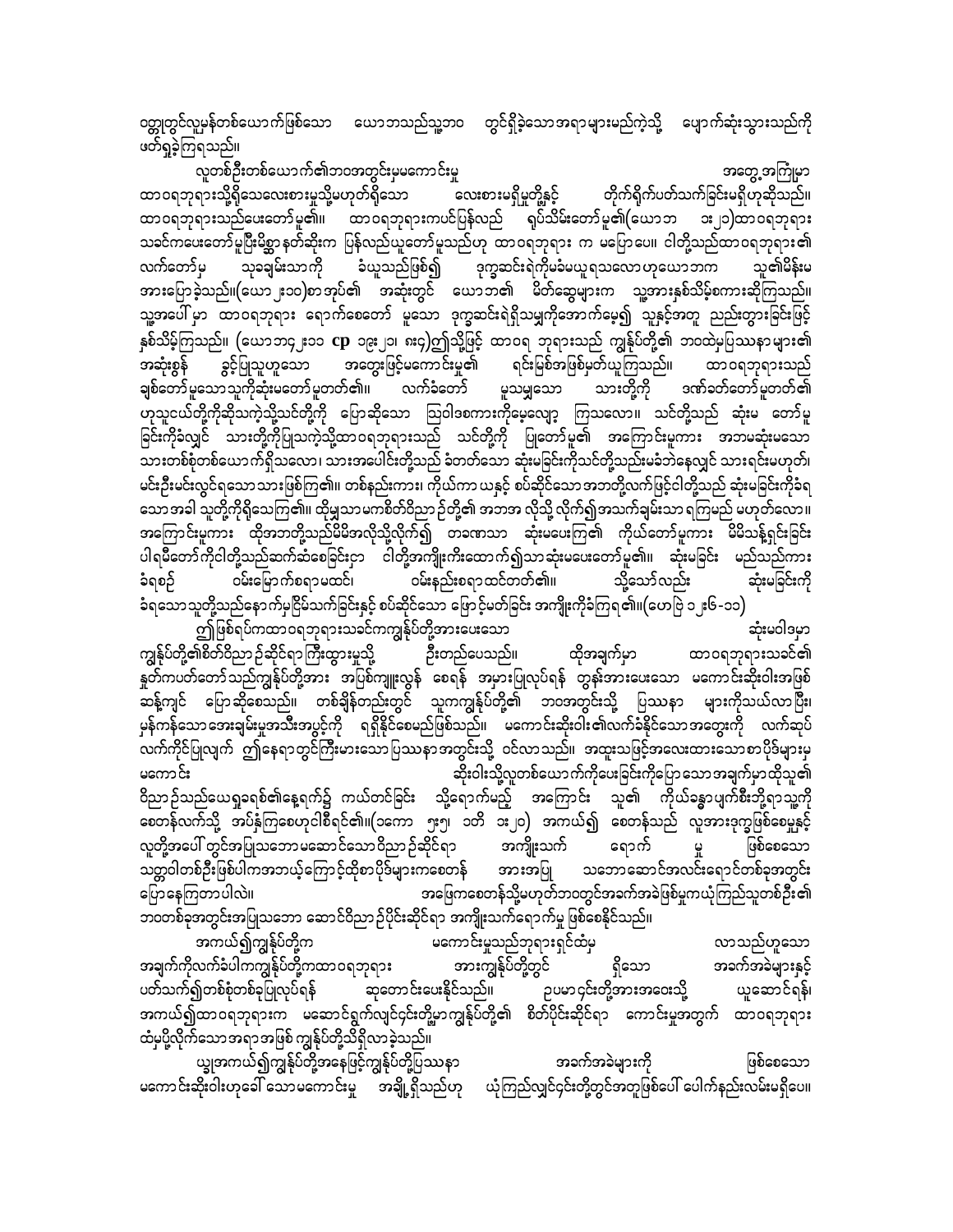မစွမ်းဆောင်နိုင် မှု၊နာမကျန်းဖြစ်မှု၊ ရုတ်တရက်သေဆုံးမှုသို့မဟုတ် ပျက်ဆီးဆုံးရှုံးမှုများမှာ ကံမကောင်းမှုဟုယူနိုင်ပါသည်။ .<br>အကယ်၍မကောင်းဆိုးဝါးသည် စွမ်းအားရှိသောဒုက္ခပေးနိုင်သောတမန်တော်ဖြစ်လျှင် ထိုသူသည်ကျွန်ုပ်တို့ အတွက်ပို၍ စွမ်းအားကောင်းမည်ဖြစ်ပြီးကျွန်ုပ်တို့တွင်ရွေးချယ်စရာမရှိသော် လည်းသူ၏လက်ထဲတွင်ဒုက္ခခံစားရမည်ဖြစ်သည်။ နိုင်းယှဉ်မှုဖြင့် နှစ်သိမ့်ခံကြရသည်။ယုံကြည်သူများ ထိုအရာအားလုံးသည်ဘ၀တွင် ကောင်းမှုအတွက် တစ်ညီတစ်ညွှတ်တည်းအလုပ်လုပ်နေကြသည် (ຣရว <u>ດະ</u>၂ຄ) ထို့ကြောင့်ယုံကြည်သူတစ်ဦး၏ဘဝအတွင်းကုသိုလ်ကံကောင်းခြင်းအရာ ဟူ၍မရှိပေ။

### မကောင်းမှု၏မူလအစ

မကောင်းမှုသည်ကျွန်ုပ်တို့၏အတွင်းဘက်မှလာခြင်းဖြစ်သည်ဟု အလေးအနက်ထားပြောဆိုရမည်ဖြစ်သည်။ ကျွန်ုပ်တို့ မကောင်းမှုပြုလုပ်ခြင်းမှာ ကျွန်ုပ်တို့၏အပြစ်ဖြစ်သည်။ အကြောင်းမှာကျွန်ုပ်တို့မကောင်းမှုပြုလုပ်ခြင်းမှာ ကျွန်ုပ်တို့အပြစ်မဟုတ် ကြောင်းယုံကြည်သင့်ပေသည်။ ကျွန်ုပ်တို့အနေဖြင့် လွတ် လပ်စွာ မကောင်းမှုပြုလုပ်နိုင်သည်။ ထိုနောက်ထိုလုပ်ရပ်မှာ ၏အပြစ်ဖြစ်သည်ဟုတွေးလျက်ကျွန်ုပ်ကိုယ်ကို ကျွန်ုပ်တို့ခွင့်လွှတ်ကြသည်။ မကောင်းဆိုးဝါး ကျွန်ုပ်တို့မကောင်းမှုပြုလုပ်ခြင်းအတွက် အပြစ်တင်မှုမှာကျွန်ုပ်တို့ အပေါ် တွင်သာလုံးလုံးပုံချသင့်သည်။ လုံးဝ ကျင့် ရာတွင် သူကထိုအချိန်တွင်မကောင်းဆိုးဝါး အားဖြင့်မကောင်းမှုကို ကောက်ကျစ်သည့်အမူအယာ ပြု ပိုင်ဆိုင်ရခြင်းဖြစ်၍သူကိုယ်တိုင်တာဝန်မရှိကြောင်းနှင့်အပြစ်ရှိသောသူက အပြစ်မှ ခွင့်လွှတ်ရန်တောင်းပန်မှုမှာ ဖြစ်လေ့ရှိသော ဖြစ်ရပ် ဖြစ်ပေသည်။ သို့ရာ တွင်အမှန်အားဖြင့် ယင်းကဲ့သို့ခွင့်လွှတ်မှုများကို အပြစ်ကင်းစင်ကြောင်း ဆုံးဖြတ်သဖြင့် သူ့အပေါ် တွင်စီရင်မှုကင်းလွတ်သွားသည်။

အပြစ်၏အဘိုးအခမှာ သေခြင်းဖြစ်သည်ဟုကျွန်ုပ်တို့သတိရရန် လိုအပ်သည်။(ရော ၆း၂၃)အပြစ်ကြောင့်သေခြင်းဖြစ်စေသည်။အကယ်၍ကျွန်ုပ်တို့ အပြစ် ကျူးလွန်ခြင်းသည်ကျွန်ုပ်တို့၏အပြစ်မဟုတ်ဘဲမကောင်း လျှင်တရားမျှတသောဘုရားရှင်အနေဖြင့်ကျွန်ုပ်တို့အားအပြစ်ပေးခြင်း ဆိုးဝါး၏အပြစ် ဖြစ် ထက် ကျွန်ုပ်တို့ မကောင်းဆိုးဝါးအားအပြစ်ပေးသင့်သည်။ ကိုယ်တိုင်ပြုလုပ် သို့ရာတွင် သောအပြစ်ကြောင့်တရားစီရင်ခံရခြင်းမှာကျွန်ုပ်တို့၏အပြစ်ကျူးလွန်သူ အတွက်ကျွန်ုပ်တို့တာဝန်ရှိကြောင်းဖော်ပြသည်။မကောင်း ကျွန်ုပ်တို့၏ ဆိုးဝါးက ဦးဖြစ် အတွင်းဘက်တွင်ရှိသည်ဟူသောအတွေးထက်ကျွန်ုပ်တို့၏ပြင်ပမှ လူတစ်ဦး သည်ဟူသော အတွေးများကျွန်ုပ်တို့ကျူးလွန်သော အပြစ်အတွက် တာဝန် ရှိမှုကိုကျွန်ုပ်တို့ထံမှအဝေးသို့ရွေ့လျားစေရန်ကြိုးပမ်းမှုတစ်ခုဖြစ်ပေသည်။ ฮิ အချက်မှာလူ့သဘာဝနှင့်ပတ်သက်၍သမ္မာကျမ်းစာမှသင်ကြားပေးသော အချက် များကိုငြင်းဆန်သောလူများ၏နောက်ထပ်ဥပမာဖြစ်သည်။ ထိုအချက်မှာ အခြေ ခံ အားဖြင့်အပြစ်ဖြစ်စေပါသည်။ \*\*လူပြင်မှလာ၍လူအတွင်းသို့ဝင်လျက်လူကိုညစ်ညူးစေနိုင်သော အရာတစ်စုံတစ်ခုမျှမရှိ၊ ျာသြင်းမထွက်သောအရာ သည် လူကို ညစ်ညူးစေသောအရာဖြစ်၏။ လူပြင်မှလာ၍ လူအတွင်း သို့ဝင်သမျှသည်နှလုံးထဲသို့မဝင်၊ ဝမ်းထဲသို့ ဝင်၍အစာရှိ သမျှကို သန့်ရှင်းစေသဖြင့် ရေအိမ်တွင်လူ့အတွင်းမှ အရာမူကားလူကိုညစ်ညူးစေသောအရာဖြစ်၏။ ထွက်သော လူ့အတွင်း နှလုံးထဲက မကောင်းသော ကြံစည်ခြင်း၊သူ့မယားကိုပြစ်မှားခြင်း၊ မိန်းမလွတ်နှင့်မှားယွင်းခြင်း၊လူအသတ်ကိုသတ်ခြင်း၊သူဉစ္စာကိုခိုးခြင်း၊ လောဘကျူးလွန်ခြင်း၊ မနာလိုခြင်း၊ <u>ခြင်း၊သူ့အသေရေကိုဖျက်ခြင်း၊ထောင်လွှားစော်ကားခြင်း၊</u> လှည့်စားခြင်း၊ ညစ်ညူး လျှပ်ပေါ်ခြင်း၊ဤဆိုးညစ်သောအရာများသည်အတွင်းမှထွက်လာ၍ လူကိုညစ်ညမ်းစေကြသည်ဟုမိန့်တော် မူသည။်(မာ၇း၁၅၂၃) ကျွန်ုပ်တို့၏အတွင်းသို့ဝင်၍အပြစ်ဖြစ်စေသောကျွန်ုပ်တို့၏ ပြင်ပတွင် အပြစ်ဖြစ်စေသည့်အရာသည်ဤနေရာတွင်ယေရှုက ရှင်းလင်းစွာသင်ကြားမှုနှင့် အံဝင်ကွင်ကျမရှိပေ။

လူ၏အတွင်းတွင်နှလုံး၏ ပြင်ဘက်မှထိုဒုစရိုက် အားလုံးထွက်ပေါ် လာကြသည်။ ဤအချက်ကြောင့် ရေကြီးသည့် အချိန်တွင်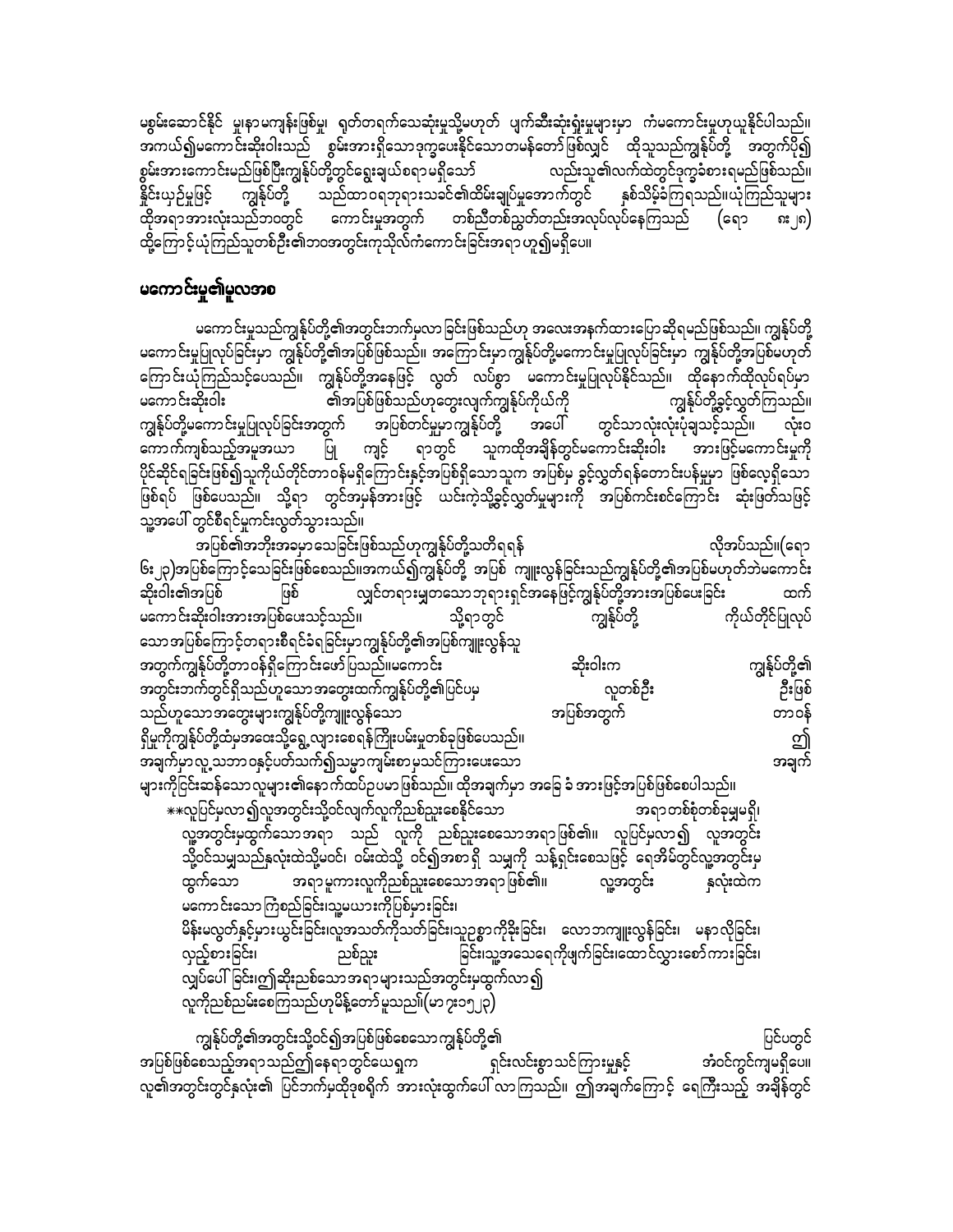လူတို့သည်ငယ်သော အရွယ်မှစ၍စိတ်နှလုံးအကြံအစည်ဆိုးကြ၏ ဟုထာဝရဘုရား က တွေးတောခဲ့သည်။(က ၈း၂) (ယာ မည်ကဲ့သို့သွေးဆောင်ဖြားယောင်းသည်ကိုပြောသည်။ **း**၁၄)ကကျွန်ုပ်တို့ သူကသူ၏ကိုယ်ပိုင် ဆန္ဒမှအဝေးသို့ဆွဲယူသွားခံရသောအခါ(သူ၏ကိုယ်ပိုင်းမကောင်းသောစိတ်ဆန္ဒ)နှင့် လူတိုင်း(ထိုအချက်မှာ လူသားတစ်ဦးစီအတွက် သွေးဆောင်ဖြားယောင်းခံရသောအခါတွင် တူညီသောဖြစ်စဉ်ဖြစ်သည်။)သည်လှုံဆော်မှု ဖြစ်ကြ သည်။ ကျွန်ုပ်တို့သည်ကျွန်ုပ်တို့၏ ကိုယ်ပိုင်ဆန္ဒများ၊ ကျွန်ုပ်တို့၏ သွေးဆောင်ဖြားယောင်းနေကြရသည်။ မကောင်းသောစိတ်ဆန္ဒများအားဖြင့် ကျွန်ုပ်တို့၏ပြင်ပမ အရာတစ်ခုခုကြောင့်မဟုတ်ပေ။ သင်တို့တွင်စစ်တိုက်ခြင်း၊ ရန်တွေ့ခြင်းသည်အဘယ်အကြောင်းကြောင့်ဖြစ်သနည်း။ သင်တို့ ကိုယ်လှုံ စစ်ပြိုင်သော ကိလေသာ ကာ မစိတ်ကြော င့်တစ်ဦးချင်းစီတွင် အဂ်ိဳါများ၌ သီးသန့်ပင် သည်ကျွန်ုပ်တို့၏ ကိုယ်ပိုင်မကောင်း ဆော်မှုများရှိကြသည်။ထို့ကြောင့်သူတို့ သောစိတ်ဆန္ဒအားဖြင့်လှုပ်ရှားဆောင်ရွက်ရသည်။ အဘယ့်ကြောင့်ဆိုသော်၄င်း တို့မှာကျွန်ုပ်တို့သို့ပင်ကိုယ်ဖြစ်သောကြောင့်ဖြစ်သည်။ ကျွန်ုပ်တို့သည် ကျွန်ုပ်တို့ ၏ ကိုယ်ပိုင်အဆိုးဝါးဆုံးရန်သူများဖြစ်သည်ဟု မှန်ကန်စွာပြောဆို လေသည်။

ရှင်ယာကုပ်၏စာအုပ်မှာအပြစ်၄င်း၏မူလဇစ်မြစ်နှင့်၄င်းကိုမည်ကဲ့သို့ ကျော်လွှားရမည်တို့နှင့်များစွာ ဆက်စပ်လျက်ရှိသည်။ စာအုပ်ထဲတွင် မကောင်း ဆိုးဝါးနှင့်မိစ္ဆာနတ်ဆိုးနှင့်ဖော်ပြချက်ကိုအ အလွန်ပင်ထူးခြားပေသည်။ မကောင်းမှု၏မူလအစနှင့်ပတ်သက်၍ပြောကြ နည်းအကျဉ်းသာဖော်ပြထားခြင်းမှာ ရာတွင်ပေါလုအနေဖြင့်မကောင်းဆိုးဝါးနှင့်မိစ္ဆာနတ်ဆိုးနှင့်ပတ်သက်၍ထုတ်ဖော် ပြောဆိုမှုမရှိပေ။ အလားတူပင်မကောင်းဆိုးဝါးမှာ မွေသတ်သစ်၏ သဘောတရားတစ်ခုဖြစ်သည်။ အကယ်၍ကျွန်ုပ်တို့အား မကောင်းမှုဖြစ်စေ သည့်ပြင်ပသတ္တဝါတစ်ဦးရှိခဲ့လျှင်၊ ဓမ္မသတ်ဟောင်းတွင် အသေအချာ ကျယ်ကျယ်ပြန့်ပြန့်ဖော်ပြခဲ့မည်မဟုတ် ပါလား။ ပတ်သက်၍နက်နက်နဲနဲသိသိသာသာငြိမ်သက်မှုတစ်ခုရှိခဲ့သည်။ သို့ရာတွင်ဤအကြောင်းနှင့် တရားသူကြီး၏ စီရင်မှုပြုချိန်မှတ်တမ်း သို့မဟုတ် အစ္စရေးလူမျိုးများ အိမ်ခြေရာခြေမရှိသည့်အ ခြေအနေမှတ်တမ်းတွင်ထိုအချိန်များအတွင်း -<br>ဒုက္ခအကြီးအကျယ်ရောက်မှုကိုဖော်ပြထားပေသည်။ အစ္စရေးလူမျိုးများ သို့ရာတွင်ထာဝရဘုရားကသူတို့အားစွမ်းအားရှိသောသဘာဝလွန်သတ္တဝါ<sup>်</sup> အချို့နှင့်ပတ်သက်၍ လည်းကောင်း၊

သို့တည်းမဟုတ်သူတို့အားဒုက္ခ ရောက်စေရန်သူတို့အတွင်းသို့ဝင်ရောက်နိုင်စေရန်အားပေးမှု များနှင့်ပတ်သက်၍ ယင်းအစားထာဝရဘုရားကသူ၏ နှတ်ကပတ်တော်ကိုသာသူတို့ကိုယ်တိုင်သုံးရန်၊ လည်းကောင်းသတိပေးမှုမရှိခဲ့ပေ။ သို့မှသာသူတို့ အနေဖြင့် သူတို့၏ ကိုယ်ပိုင်ခန္ဓာကိုယ်များ ဒုက္ခမရောက်နိုင်ဟုဆိုသည်။ (တရား ၂၇း၉၊၁၀၊ ယော ၂၂း၅)

\*\*ငါ့အထဲမှာငါ့ဇာတိပကတိ၌ ကောင်းသောအရာ တစ်စုံတစ်ခုမျှ သည်ကိုငါသိ၏၊ မတည် အကြောင်းမူကားငါသည်ကျင့်ချင်သောစိတ် ရှိသော် လည်း ကောင်းစွာကျင့်တတ်သောအခွင့်ကို ရှာ၍မတွေ့နိုင်၊ ငါသည် ကျင့်ကောင်းကိုမကျင့်၊ မကျင့်ချင်သောအကျင့်ဆိုးကို ထိုသို့ ကျင့်ချင် ကျင့်၏၊ ငါသည် သောအ မကျင့်ချင်သောအကျင့်ကိုကျင့်လျှင်ငါကိုယ်တိုင်ကျင့်သည်မဟုတ်၊ငါ့အထဲ၌ နေသော အပြစ်တရားသည်ကျင့်၏။ ထိုသို့ကောင်းသောအကျင့်ကိုငါကျင့်ချင်သော အခါ

မကောင်းသော အကျင့်ကိုကျင့်စေတတ်သော တရားကိုငါတွေ့ ၏(ရော ၇း၁၈-၂၁) ယျွအခါတွင်သူက မကောင်းဆိုးဝါးဟု ခေါ် သော ပြင်ပသတ္တဝါတစ်ဦးကြောင့် သူ၏ဒုက္ခဖြစ်စေမှု ကိုအပြစ်မတင် သူကသူ၏ ကိုယ်ပိုင်မကောင်းမှု သဘာဝ အားဒုက္ခ၏ တကယ့်ရင်းမြစ်အဖြစ် မှတ်ယူခဲ့သည်။<sup>သင်္</sup> ထိုအရာကိုပြုသူမှာ ငါမ ဟုတ်၊ ငါ၏အတွင်း စွဲဝင်နေသော မကောင်းမှု ဖြစ်သည်။ ငါသည် ပညတ်ချက် မကောင်းမှုက လည်းငါ၏အထဲတွင်ရှိနေသည်။ ထို့ကြောင့် သူကဝိညာဉ်ဆိုင်ရာသည် တစ်စုံတစ်ခုမှ လာခြင်းကို ဆန့်ကျင်လျက် ကျွန်ုပ်၏ ခန္ဓာကိုယ်တွင် <sup>ဲ</sup> စွဲဝင်နေ သောဒုက္ခဟူကပြောခဲ့ခြင်းဖြစ်သည်။ တွေးခေါ် လျှင် မြင်တတ်သူတိုင်း၊ စိတ်ခါတ် ခိုင်မာသူတိုင်းကမိမိ၏ကိုယ်ပိုင်အသိဖြင့်အလား တူတစ်သဘောတည်း လာကြ လိမ့်မည်ဖြစ်သည်။ ပေါလုကဲ့သို့အမြင့်မားဆုံး ခရစ် ယာန် တစ်ဦးသော်မှ ပြောင်း လဲပြီးနောက်တွင်လည်းကောင်း၊ ဒုက္ခမဖြစ်နိုင်သော၊ဒုက္ခမရောက်နိုင်သော နေရာတွင်ရှိနေ၍လည်းကောင်း၊ သဘာဝ၏ ပြောင်းလဲမှု တစ်ခုကိုမတွေ့ ကြုံခဲ့ရ သည်ကို မှတ်သား သင့်သည်။ ခေတ်သစ်ဧဝံဂေလိ တရားကို ဟောကြား နေသူ များကသူတို့၏ထိုကဲ့သို့ နေရာတစ်ခုကိုရှင်းလင်း ပြာပြခဲ့သည်။(ရော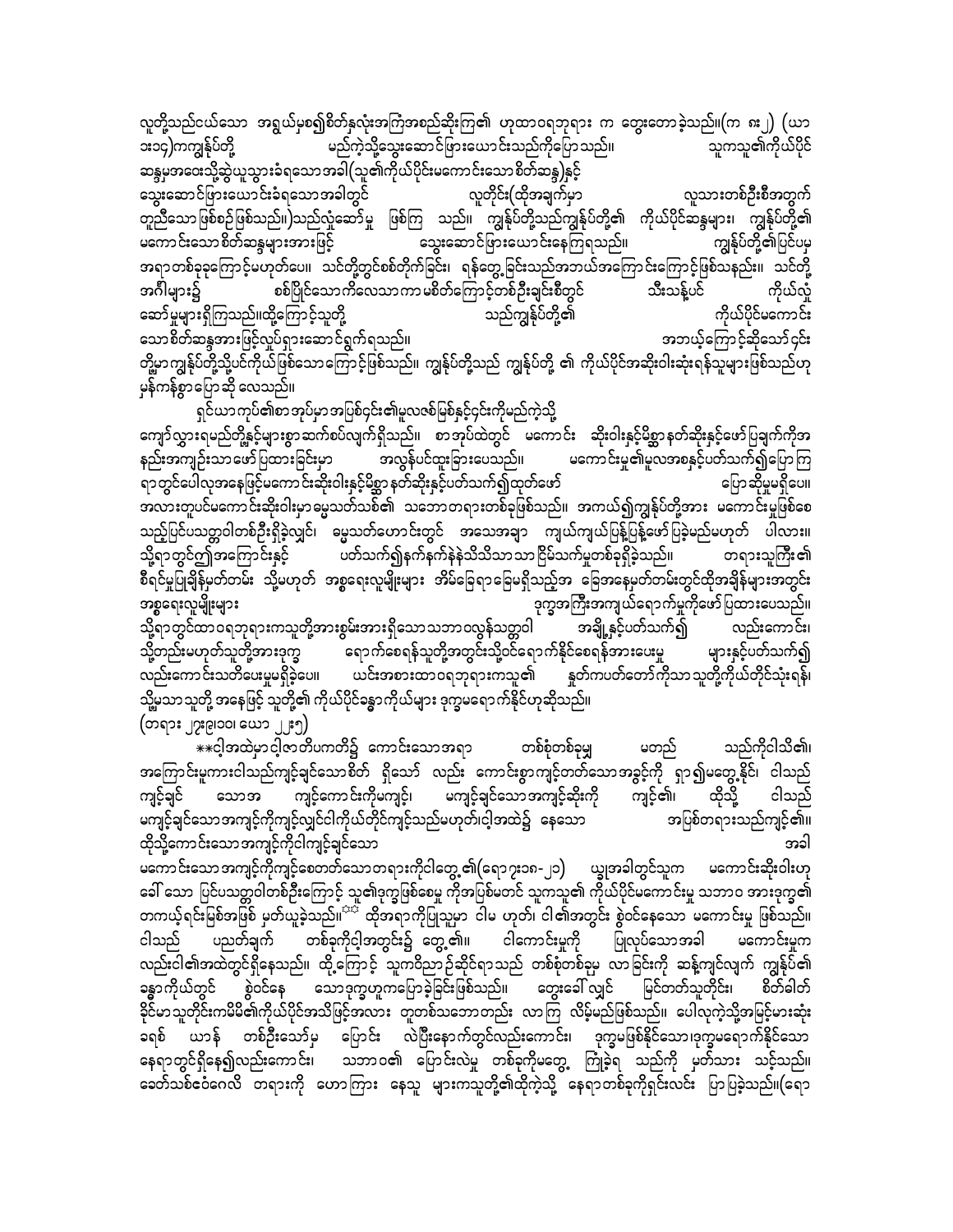၇း၁၅၊၂၁) တွင် ဖော်ပြခဲ့သောသူ၏ ဖော်ပြချက်ကြောင့် ပေါလှအား လုံခြုံမှုမရှိသော အဆင့် အတွင်းထားခဲ့သည်။ ထိုစာပိုဒ်များက သူတို့ ၏ပြောကြားချက်များ အတွက် အဓိက က်ခဲမှု တစ်ခုကို သက်သေ ပြခဲ့သည်။နောက်ထပ် ၍သံသယ ရှိလောက်အောင် ဒါဝိဒ်ကအလားတူပင် မှန်ကန်သောလူတစ်ဦးဖြစ်သည့် ပုံသေ ဒုက္ခဖြစ်စေမှု သဘောတရားကိုပြောကြားခဲ့သည်။ကျွန်ုပ်သည်မွေးစကပင် အပြစ် ပါလျက်ရှိပါ၏၊ အမိဝမ်းထဲပဋိသန္ဓေ ယူစဉ်ပင် အပြစ်စွဲပါ၏။ (ဆာ ၅၁း၅)

သမ္မာကျမ်းစာအနေဖြင့်အခြေခံကျသောကောက်ကျစ်စဉ်းလဲသည့် လူ့သဘာဝနှင့်ပတ်သက်၍အတော်ပင်ပြည့်စုံ အကယ်၍ယင်းအချက်ကိုသဘောကျပါကကျွန်ုပ်တို့၏အပြစ်များအတွက် ရှင်းလင်းစွာ ဖော်ပြထားသည်။ ၊<br>တာဝန်ရှိသောကျွန်ုပ်တို့၏လူ့သဘာဝ ပြင်ပမှစိတ်ကူးယဉ်လူတစ်ယောက် ကိုတည်ထွင်ဖန်တီးရန်မလိုအပ်ပေ။ စိတ်နှလုံးသည်ခပ်သိမ်း သောအရာထက် ကောက်ကျစ်စဉ်းလဲ တတ်၏။ အလွန်ယိုယွင်းသောသဘောရှိ၏။ စိတ်နှလုံး သဘောကိုအဘယ်သူသိနိုင်သနည်းဟု(ယေ ၁၇း၉)ကဆိုလေသည်။ ယေရှုက လူ့သဘာဝအားအခြေခံအားဖြင့်မကောင်းမှုကို အရာအဖြစ် သတ်မှတ် ထားသည်။(မ ၇း၁၁) (ဒေ ၉း၃)ကရှင်းရှင်းလင်းလင်းမဖြစ်ပေ။ တတ်သည့် အကယ်စင်စစ်လူသားတို့၏စိတ်နှလုံးသည်ဒုစရိုက်သဘောနှင့်ပြည့်၏။

၄း၁၈)ကဘုရားရှင်မှလူ၏သဘာဝဆိုင်ရာ အမနာ ပပြော ဆိုမှု အတွက် အကြောင်းပြချက်ရှိသည်။ (င \*\*ထိုသူတို့သည်ဉာဏ်အလင်းစွယ်သည်ဖြစ်၍ စိတ်နှလုံးမိုက်မဲသောအားဖြင့် အလျင်းမသိမှုအဖြစ်ဖော်ပြထားသည်။ ထိုအချက်မှာကျွန်ုပ်တို့၏စိတ်ပိုင်းဆိုင်ရာအရာ ဉာဏ်အလင်းစွယ်မှုနှင့်စိတ်နှလုံး မိုက်မဲမှုကြောင့်နှင့်ဘုရားနှင့်ဝေးကွာ နေသော ကျွန်ုပ်တို့၏ ဘတွင်းပိုင်းမှာ ကျွန်ုပ်တို့၏ တွေးခေါ်ပုံနည်းလမ်းကြောင့်ဖြစ်ပေသည်။ ဤအချက်နှင့် လိုက်ဖက် ရန်(လော ား၁၉)ကကျွန်ုပ်တို့၏ မကောင်းမှုပြုလုပ်ခြင်းများအား ဇာတိပကတိ၏ အကျင့်များအဖြစ်ပြောဆိုသည်။ ထိုအရာသည်ကျွန်ုပ်တို့၏ ကိုယ်ပိုင်းဇာတိ ပကတိဖြစ်သည်။ ကျွန်ုပ်တို့အားမကောင်းမှုကိုကျူး လွန်စေရန် ဖြစ်ပေါ် စေ သောကျွန်ုပ်တို့၏သဘာဝ စရိုက်ဖြစ်သည်။ ထိုမည်သည့် စာပိုဒ်ကမျှမ ကောင်းဆိုးဝါးက ထိုနေရာတွင်ထားခဲ့သောကြောင့် ကျွန်ုပ်တို့အတွင်း မကောင်းမှု ပြုလုပ်ခြင်း ကမူလကိုမရှင်းလင်းနိုင်ပေ။ မကောင်းမှုဖြစ်စေသော အရာများသည် တွေးသည့်အချိန်မှစ၍ကျွန်ုပ်တို့တွင်သဘာဝအားဖြင့်ရှိနေသော အရာများ ဖြစ်ကြသည်။ ထိုအချက်မှာလူသား၏ အခြေခံလုပ်ဆောင်ချက်ဖြစ်သည်။

### ၆.၂ မကောင်းဆိုးဝါးနှင့်မိစ္ဆာနတ်ဆိုး

တစ်ခါတစ်ရံတွင်သမ္မာကျမ်းစာစာအုပ်၏မူလစကားလုံးများသည် ဘာသာမပြန်ဘဲမူလစကားလုံးများအတိုင်းကျန်ရစ်ခဲ့ ကြသည်။ [ (မ ၆း၂၄)ထဲမှ Mammm ] Satan သည်ဘာသာပြန်ဆိုမထားသော ဟီးဗြူးစကားလုံးဖြစ်ပြီး ''Adversary''ဟုအဓိပ္ပါယ် ရသည်။ ''devil'' ကို ပြန်ဆိုထားခြင်းဖြစ်ပြီးမုသားပြောသူ သည်ဂရိစကားလုံး ''diabolos'' ရန်သူသို့မဟုတ် မှားယွင်းသောစွပ်စွဲသူဟုအဓိပ္ပါယ်ရသည်။ အကယ်၍ကျွန်တော်တို့အနေဖြင့် .<br>မိစ္ဆာ နတ်ဆိုးနှင့်မကောင်းဆိုးဝါးတို့သည်ကျွန်ုပ်တို့၏ပြင်ပတွင်ရှိသော သတ္တဝါများဖြစ်ပြီး မကောင်းမှုအတွက်တာဝန်ရှိပေသည်။ ကျွန်ုပ်တို့က ထိုစကားလုံးများကို သမ္မာကျမ်းစာတွင်တွေ့သည့်အခါတိုင်း ကျွန်ုပ်တို့ကယင်းကို မကောင်းဆိုးဝါးလူများကိုရည်ညွှန်းပေသည်။ ထိုစကားလုံးများ၏ သမ္မာကျမ်းစာဆိုင်ရာအသုံးအနှုန်းက ဖော်ပြအသုံးပြုနိုင်ကြောင်းဖော်ပြလျက်ရှိသည်။ ဤအချက်က နာမ၀ိသေသနအဖြစ်သုံးပါက သာမန် လူများဟု မိစ္ဆာနတ်ဆိုးများသည် သမ္မာကျမ်းစာတွင် မကော င်းဆိုးဝါးနှင့် သုံးထားသည့်အတိုင်း သူတို့ကိုယ်တိုင်ဆောင်ရွက်မှုမာကြီးကျယ်သော ကောက်ကျစ်စဉ်းလဲ သော လူသို့မဟုတ်ကျွန်ုပ်တို့၏ ပြင်ပမှသတ္တဝါကို ညွှန်းဆိုနိုင်မည်မဖြစ်နိုင်ပေ။

## သမ္မာကျမ်းစာထဲမှမိစ္ဆာနတ်ဆိုး

ထာဝရဘုရားသည်ရှောလမုန်၌ ရန်ဘက်ပြုသော ဧဒုံအမျိုးသား ဟာဒစ် ကို နှိုးဆော်တော်မူ၏ဟု(၃ရာ ၁၁း၁၄)တွင်မှတ်တမ်းတင်ထားသည်။ရှော လမုန့်၌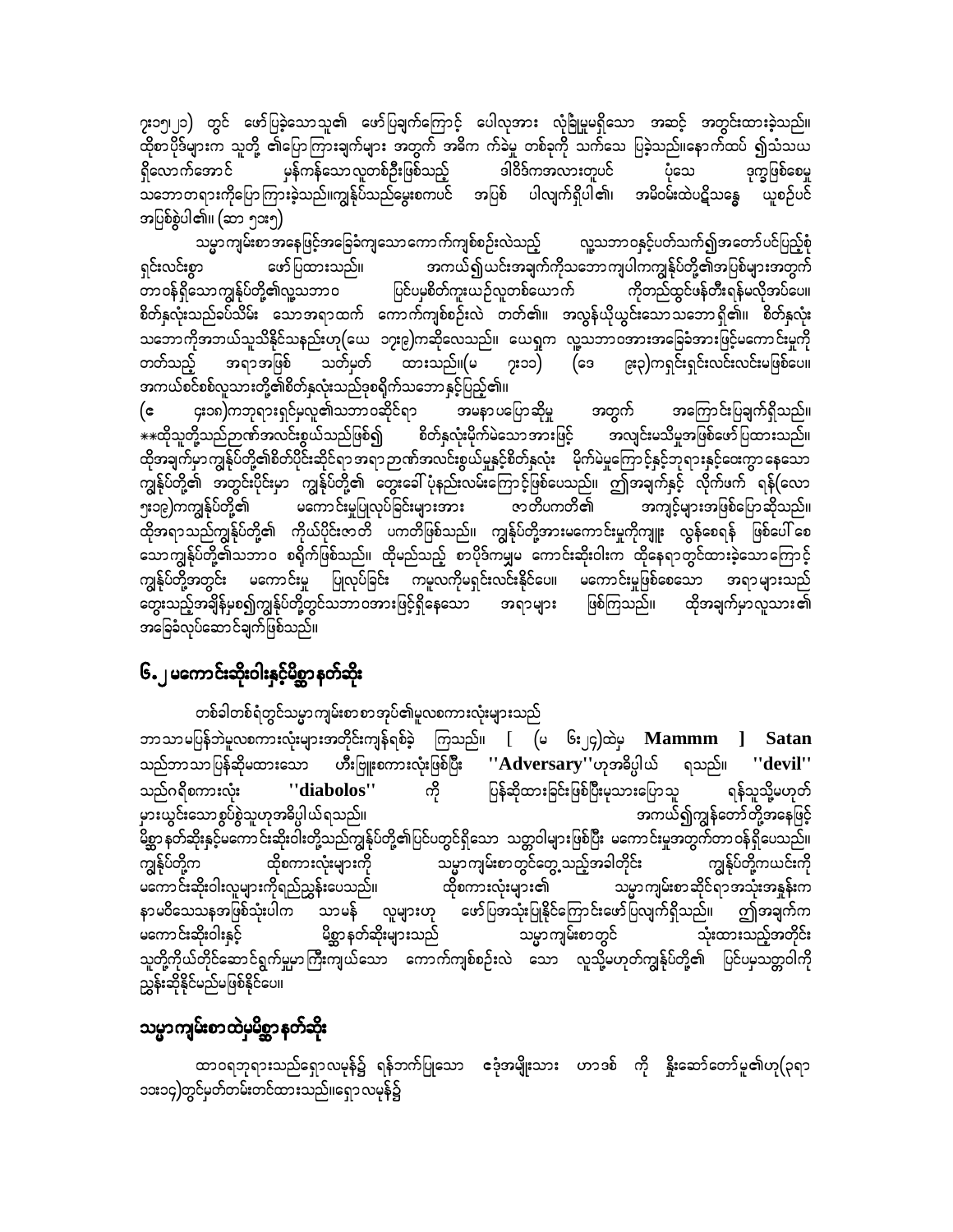ရန်ဘက်ပြုသူတခြားဧလျှာဒသားရေဇုန်ကိုထာဝရဘုရားနိူးဆော်တော်မူသည်။ ထိုသူသည်ရှောလမှန် လက်ထက်ကာလပတ်လုံး အစ္စရေးလူမျိုးကို ရန်ဘက် ပြုလေသည်။(၃ရာ ၁၁း၂၃၊၂၅) ယင်းမှာထာဝရဘုရားကသဘာဝလွန် လူတစ် ယောက်သို့မဟုတ်နတ်ဆိုးအားရှောလမုန်သို့မိစ္ဆာနတ်ဆိုး/ရန်သူဖြစ်လာရန်၊ နိူးဆော်သည်ဟုမဆိုလိုပေ။ သူကသာမန် လူများကိုနိုးဆော်သည်။

ငမ္(၄ု၂၂၂၃)<br>လုပ် နောက်ထပ်ဉပမာတစ်ခုဖြစ်သည်။ ပေတရုကယေရှုအား ဂျေရုဆလင်သို့ သွားခြင်းမှာ (မ မသွားအောင်ဆွဲဆောင်ပြီး လက်ဝါးကပ်တိုင်တွင် သေစေခဲ့သည်။ ယေရှကပြန်လည်လာပြီးပီတာအားအတွင်းရန်သူငါ့နောက်သို့ ဆုတ်လော့၊ သင်သည်ငါထိုင်မိ၍လဲစရာအကြောင်းဖြစ်၏။ သင်သည် ထာဝရ ဘုရား၏အရာကိုစိတ်မစွဲလမ်း၊ လူတို့၏အရာကိုသာ စွဲလမ်းသည်ဟု မိန့်တော်မူ၏။(မ<sup>ှ</sup>၄၆း၂၂၊၂၃)သို့ဖြင့်ပေတရသည် မိစ္ဆာနတ်ဆိုးအဖြစ် အခေါ်ခံရသည်။ သူသည်ပေတရုသို့ပြောခဲ့သည် ဟူသောစကားအရ ခရစ်တော် သည်မိစ္ဆာနတ်ဆိုးသို့မဟုတ် လူ့တိရစ္ဆာန်အားပြောနေခဲ့ခြင်းမဟုတ် ကြောင်းထင်ရှားသည်။

'Satan' ဟူသောစကားလုံးသည်ရန်သူတစ်ဦးဟူ၍ သာဆိုလိုသော ကြောင့် လူကောင်းတယောက်၊ ထာဝရဘုရားကိုယ်တိုင်ကို သော်မှ **Satan** ဟုခေါ် ဆိုနိုင်သည်။ အနှစ်သာရအားဖြင့်စကားလုံးကိုယ်တိုင်း၊ အပြစ်ဖြစ်စေမှု မကောင်းမှုဖြစ်စေသော အသုံးအနှုန်းမှာစာတန်ဟူသော စကားလုံးတွင် မရှိပါ။ ကျွန်ုပ်တို့၏ ကိုယ်ပိုင်မကောင်းမှုဖြစ်စေသောသဘာဝမှာ ကျွန်ုပ်တို့၏ အကြီးမားဆုံး စာတန်သို့မဟုတ်  $\operatorname{adversary}$ ဖြစ်သည်ဟူသောအချက်ကြောင့် ဖြစ်ပြီး၊ မကောင်းမှုနှင့်စပ်ဆိုင်သောအရာကိုရည်ညွှန်းရန်၊ ကမ္ဘာ့ ဘာသာ စကားတစ်စုံအဖြစ်အသုံးပြုခြင်းကြောင့်လည်းဖြစ်သည်။ ကျွန်ုပ်တို့၏ ဘဝအတွင်းသို့ပြဿနာများကိုသယ်ဆောင်လာခြင်း ကိုယ်တိုင်စာတန်တစ်ဦးဖြစ်နိုင်သည် အားဖြင့် သို့မဟုတ်ကျွန်ုပ်တို့ရှိနေသော ဘုရားရှင် လမ်းကြောင်းပေါ် တွင်ရပ်တည်ခြင်းအားဖြင့်လည်း စာတန်တစ်ဦးဖြစ်နိုင်သည်။ သို့ရာတွင် ဘုရားရှင်ကိုယ်တိုင် Satan ဟုခေါ် ဆိုရာတွင် သူကိုယ် တိုင်ကမကောင်းမှုပြုလုပ်သော သူဖြစ်သည်ဟုမဆိုလိုပေ။ Samuel နှင့် Chronizlu ငံဂေလိ စာအုပ်များသည်တူညီသောဖြစ်ရပ်များကို တရားတော် လေးခု အဖြစ်ဘာသာစကားမျိုးကွဲများဖြင့်မှတ်တမ်းတင်ထားသဖြင့် ဖြစ်လျက်ရှိကြသည်။(၂ရ၁ အပြိုင် ၂၄း၁)တွင်နောက်တဖန်ထာဝရဘုရားသည် အစ္စရေး လူမျိုးကိုအမျက်ထွက်တော်မူလျင်စာတန်သည် " ရန်ဘက်ပြု၍ နှင့်ယုဒလူတို့ကိုရေတွက်စေခြင်းငှာ ဒါဝိဒ်ကို မြတိုက်တွန်းကြောင်းမှတ်တမ်းပြု ထားခဲ့သည်။(၅ရာ က္ကသရေလလူ ၂၁း၁)တွင်အပြိုင်ဖြစ်သောအကြောင်း အရာများနှင့် ပတ်သက်၍ နောက်တဖန် စာတန်သည် ဣသရေလလူမျိုးတစ်ဘက်၌ ထ၍ ဣဿရေလအမျိုးသားတို့ကိုရေတွက်စေခြင်းငှာ ဒါဝိဒ်ကိုတိုက်တွန်း လေ၏ ဟုဆိုလေသည်။ စာပိုဒ်တစ်ပိုဒ်တွင် ထာဝရဘုရားက ဒေါသထွက်ခြင်းကို ပြုလုပ်သည်။ အခြားတစ်ဘက်တွင်စာတန်ကထိုအရာ ကိုရုပ်လုံးဖော် ပြုလုပ်လေသည်။ တစ်ခုလုံးသော အဆုံးသတ်မှုမှာထာဝရဘုရားသည် ခါဝိဒ်သို့စာတန်တစ်ဦးသို့မဟုတ်ရန်သူသလို ပြုမူသည်။ သူသည် အလားတူဖြစ်ရပ်မျိုးကိုယောဘသို့လည်းသူ၏ ဘဝအတွင်းသို့ ပြဿနာ သယ်လာခြင်းအားဖြင့်ပြုလုပ်ခဲ့သည်။ \*\*ကျွန်ုပ်ကိုကြမ်းတမ်းစွာပြု၍ အားကြီး သော လက်တော်နှင့် ညင်းဆဲတော်မူ၏။<sup>သေ</sup> ဟုယောဘကထာဝရဘုရားနှင့် ပတ်သက်၍ ပြောခဲ့သည်။ (ယောဘ ၃၀း၂၁)သင်သည် ကျွန်ုပ်အားစာတန် တစ်ဦးအဖြစ်ပြုမှုနေပြီဟု ယေဘကပြောဆိုခြင်းဖြစ်ပေသည်။

#### သမ္မာကျမ်းစာထဲမှ 'Devil' စကားလုံး

ဟူသောစကားလုံးသည်လည်းအလားတူပင်ရှိခဲ့သည်။ 'Devil' ⋇⋇ကျွန်ုပ်ရွေးချယ်ခဲ့သော နောက်လိုက်၁၂ဦးတွင်တစ်ဦးသည်။ **Devil** မဟုတ်လော<sup>င်းင</sup>ံဟုယေရှကပြောခဲ့သည်။ သူကသာမန်လူသားတစ်ဦး ဖြစ်သော ယုဒလူ **Iscarivt** ကိုရည်ညွှန်းပြောဆိုခဲ့ခြင်း ဖြစ်သည်။ မူလဂျိုနှင့် လူသို့မဟုတ်ဝိညာ ဉ်သတ္တဝါခေါ် သောသူတစ်ဦးအားရည်မှန်းပြောဆိုခြင်းမဟုတ်ပေ။ ဤနေရာတွင် 'devil' ဟူသောစကားလုံးမှာ ကောက်ကျစ်စဉ်းလဲသော လူတစ်ယောက်ကို ရည်ညွှန်းပြောဆိုခြင်းဖြစ်ပေသည်။(၁တိ၃း၁၁)က အခြားဥပမာ တစ်ခုကိုဖြည့်ဆည်းပေးသည်။ သင်းထောက်များ၏မိန်းမတို့သည် ချောစားတတ်သောသူမဖြစ်စေရ၊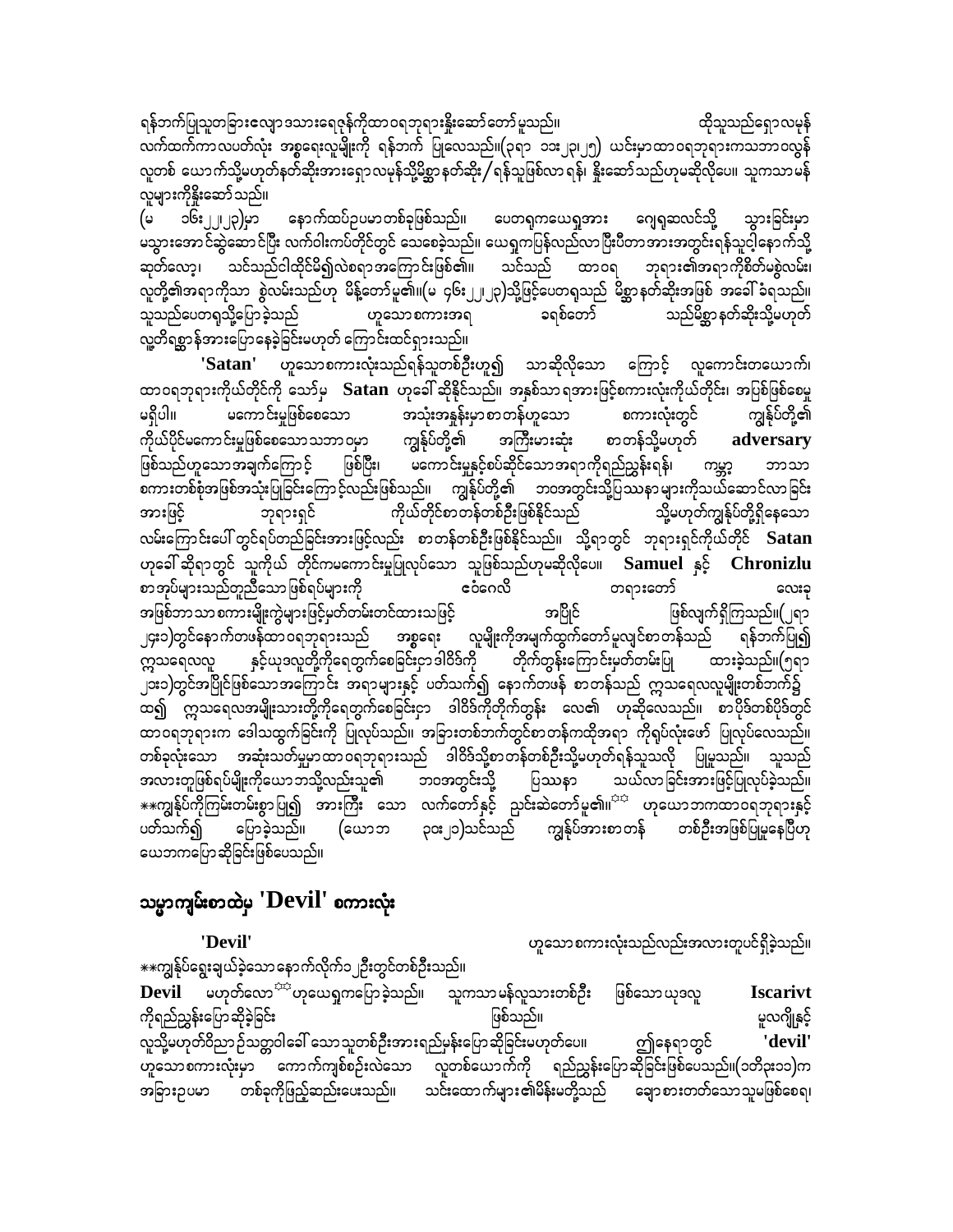တို့သည် ကျင့်ကြံပြုမူရာဓမ္မအမှုနှင့်ထိုက်တန်သော သူမချောစားတတ်သောသူ၊ စပျစ်ရည်၌ မလွန်ကြူးတတ်သောသူ၊ မှားယွင်းသောအကျင့်ကို ကျင့်ကြံသူများ သို့မဟုတ် devil များ မဖြစ်စေသင့်ဟုပေါလုက တိကုအားသတိပေးခဲ့သည်။(တိကု ှုး၃)အလားတူပင်သူကတိမော သေအားနောက်ဆုံးနေ့များတွင်လူများ

သည်မှားယွင်းသောအကျင့်ကိုကျင့်ကြံသူများ $(\hbox{devils})$ ဖြစ်လာကြမည်ဟုပြောခဲ့သည်။ $(\,\,$ တိ အဆင့်ထက်ကျော်လွန်သော ၃း၁၊၃)ဤအချက်ကလူတို့သည်လူသား သူများဖြစ်လာကြမည်ဟုမဆိုလိုပေ။ သို့ရာတွင်သူတို့သည်ပို၍ ကောက်ကျစ် လာကြလိမ့်မည်ဟုဆိုသည်။ ဤအရာအားလုံးမှ devil နှင့် satan စကား လုံးများသည်ကျွန်ုပ်တို့၏ပြင်ပမှလဲကျသွားသော နတ်သို့မဟုတ်အပြစ်ရှိသောသူကို ရည်ညွှန်းခြင်းမဟုတ်ပေ။

### ဒုက္ခ၊ စာတန်နှင့်မကောင်းဆိုးဝါး

စာတန်နှင့် devil စကားလုံးများသည် လေ့လာမှု၆<sub>•</sub>၁တွင် ကျွန်ုပ်တို့ပြောခဲ့သော ကျွန်ုပ်တို့၏အတွင်းတွင်ရှိသော သဘာဝအားဖြင့် ဒုက္ခဖြစ်စေနိုင်သောစွမ်းအားများကိုဖော်ပြရန်အသုံးပြုလေသည်။ ထိုအရာ များသည် လူ၏အသွင်ကိုလည်းပြောင်းနိုင်ကြသည်။ ကျွန်ုပ်တို့၏အဓိကစေတန်သို့မဟုတ် ရန်သူပင်ဖြစ်သည်။ သူတို့သည် သူတို့အားကျွန်ုပ်တို့၏ ရန်သူမကောင်းဆိုးဝါး အမှန်တရားကိုချေဖျက်သူအဖြစ်ပြောနိုင်ပေသည်။ ယင်းမှာကျွန်ုပ်တို့၏သာဝလူ၏မကောင်းဆိုးဝါးနှင့်မည်၍မည်မျှတူညီသည်ကိုဖော်ပြသည်။ devil နှင့်ကျွန်ုပ်တို့၏မကောင်းသောစိတ်ဆန္ဒများကျွန်ုပ်တို့အတွင်းမှ မကောင်းမှုစိတ်၊ အကြားဆက်နွယ်မှုမှာစာပိုဒ်များစွာတို့တွင် ထိုသူငယ်များ(ကျွန်ုပ်တို့ကိုယ်တိုင်)သည် ရှတ်ထွေးစွာ ဖော်ပြထားသည်။ အသွေးအသားနှင့်ဆက်ဆံကြသောကြောင့်သူ(ယေရှ)သည်လည်းသူ ခြင်းမှတဆင့် သေဆုံး မကောင်းဆိုးဝါးဖြစ်သော သေခြင်းစွမ်းအားက သူ့ကိုဖျက်ဆီး လိုက်ခြင်း ဖြစ်ပေသည်။(ဟေဗြဲ ၂း၁၄)

ဤနေရာတွင်မကောင်းဆိုးဝါးဟုဖော်ပြခြင်းမှာ သေခြင်းတရားအတွင်း တာဝန်ရှိသည်ဟုဆိုလိုရင်းဖြစ်သည်။ သို့ရာတွင် မကောင်းမှု၏အဘိုးအခမှာ သေခြင်းဖြစ်သည်။(ရော ၆း၂၃)ထို့ကြောင့်မကောင်းမှုနှင့် မကောင်းဆိုးဝါး ား၁၄)ကကျွန်ုပ်တို့၏ သည်အပြိုင်ဖြစ်သည့်အလား တူပင်(ယာ မကောင်းသော စိတ်ဓါတ်ကကျွန်တို့အားမကောင်းမှုပြုလုပ်ပြီးသေစေရန်ဆွဲဆောင်သည်ဟုဆိုသည်။ သို့ရာတွင်(ဟေဗြဲ ူး၁၄)က မကောင်းဆိုးဝါးကသေခြင်းတရားကို ယူဆောင် လာသည်ဟုဆိုသည်။ အလားတူစာပိုဒ်ကမကောင်းဆိုးဝါး ကိုဖျက်ဆီးနိုင်ရန် ဤအချက်ကို(ရော အလို့ဌာယေရှတွင်ကျွန်ုပ်တို့၏သဘာဝရှိသည်ဟုဆိုသည်။ ၈း၃)ထာဝရဘုရားသည်အပြစ်နှင့် <u>ပြည့်</u>စုံသော ဇာတိပကတိ၏ သဏ္ဍာန်ကို ဆောင်သောမိမိ၏ သားတော်ကိုစေလွှတ်တော်မူ၍ အပြစ်ဖြေဘို့ရာဇာတိပကတိ အဖြစ်သို့ ဒဏ်ပေးတော်မူ၏နှင့်နိုင်းယှဉ်၍ဆိုသည်။ ဤအချက်က သဘာဝအားဖြင့် လူသဘာဝအတွင်းတွင်ရှိကြသော အပြစ်ပြုနိုင်သောစွမ်းအား များသည်ထိရောက်မှုအားဖြင့်အတူတူပင်ဖြစ်ကြသည်။ ထိုအချက်မှာ ယေရှုသည်ကျွန်ုပ်တို့ကဲ့သို့ပင်ဆွဲဆောင်ခံရကြောင်းနားလည်ရန် အလွန် အရေးကြီးပေသည်။ မကောင်းဆိုးဝါးနှင့်ပတ်သက်သောဩဝါဒကို နားလည်မှုလွဲမှားခြင်းက ကျွန်ုပ်တို့အနေဖြင့်ယေရှု၏ သဘာဝနှင့် အလုပ်ကို မှန်ကန်စွာနှစ်သက်သဘောကျမှုမဖြစ်နိုင်ဟုဆိုလိုသည်။ ထိုအချက်မှာ ယေရှု အနေဖြင့် ကျွန်ုပ်တို့ကကယ်တင်ခြင်း -<br>မျှော်လင့်ချက်ရှိနိုင်သော မကောင်း ဆိုးဝါး ကကျွန်ုပ်တို့၏ အတွင်းဘက်တွင်ရှိသောကျွန်ုပ်တို့၏ လူသားစရိုက်သဘာဝ သာဖြစ်ပေသည်။(ဟေဗြဲ ကိုယ်ပိုင် ရှိနေခြင်းကြောင့် ၂း၁၄-၁၈း၄း၁၅)သူ၏ သဘာဝဆန္ဒကိုကျော်လွှားခြင်းအားဖြင့်သမ္မာကျမ်းစာမကောင်းဆိုးဝါး ယေရှက လက်ဝါးကပ်တိုင်မှမကောင်းဆိုးဝါးကိုဖျက်ဆီးနိုင်ခဲ့သည်။(ဟေဗြ ၂း၁၄) အကယ်၍မကောင်းဆိုးဝါးသည်လူပုဂ္ဂိုလ်တစ်ဦး ဖြစ်ပါက သူသည်ကြာ ရှည် တည်ရှိရန်မသင့်ပေ။(ဟေဗြဲ ခရစ်တော်သည်သူကိုယ်တိုင်ကိုယ်ကို ၉း၂၆)က ပူဇော်ခြင်းအားဖြင့်အပြစ်များကို သုတ်သင်ပယ်ရှားခြင်းငှာ ခန့်မှန်းတော်မူသည်။(ဟေဗြဲ ၂း၁၄)ကခရစ်တော်သည် သူကိုယ်တိုင်မကောင်းဆိုးဝါးကိုသူ၏ သေခြင်းမှ တဆင့်ဖျက်ဆီးပစ်လိုက်သည်ဟူသောအချက်နှင့်ယှဉ်၍ကြည့်သည်။ သူ၏သေခြင်းအားဖြင့်ခရစ်တော်သည်အပြစ်ခန္ဓာကိုယ်ကို ဖျက်ဆီး ပစ်လိုက်သည်။(ရော ၆း၆) i.e လူ့သဘာဝမကောင်းမှုကို ကျွန်ုပ်တို့၏ ခန္ဓာကိုယ်များ ပုံသဏ္ဍာန်ဖြင့်ဖော်ထုတ်သည်။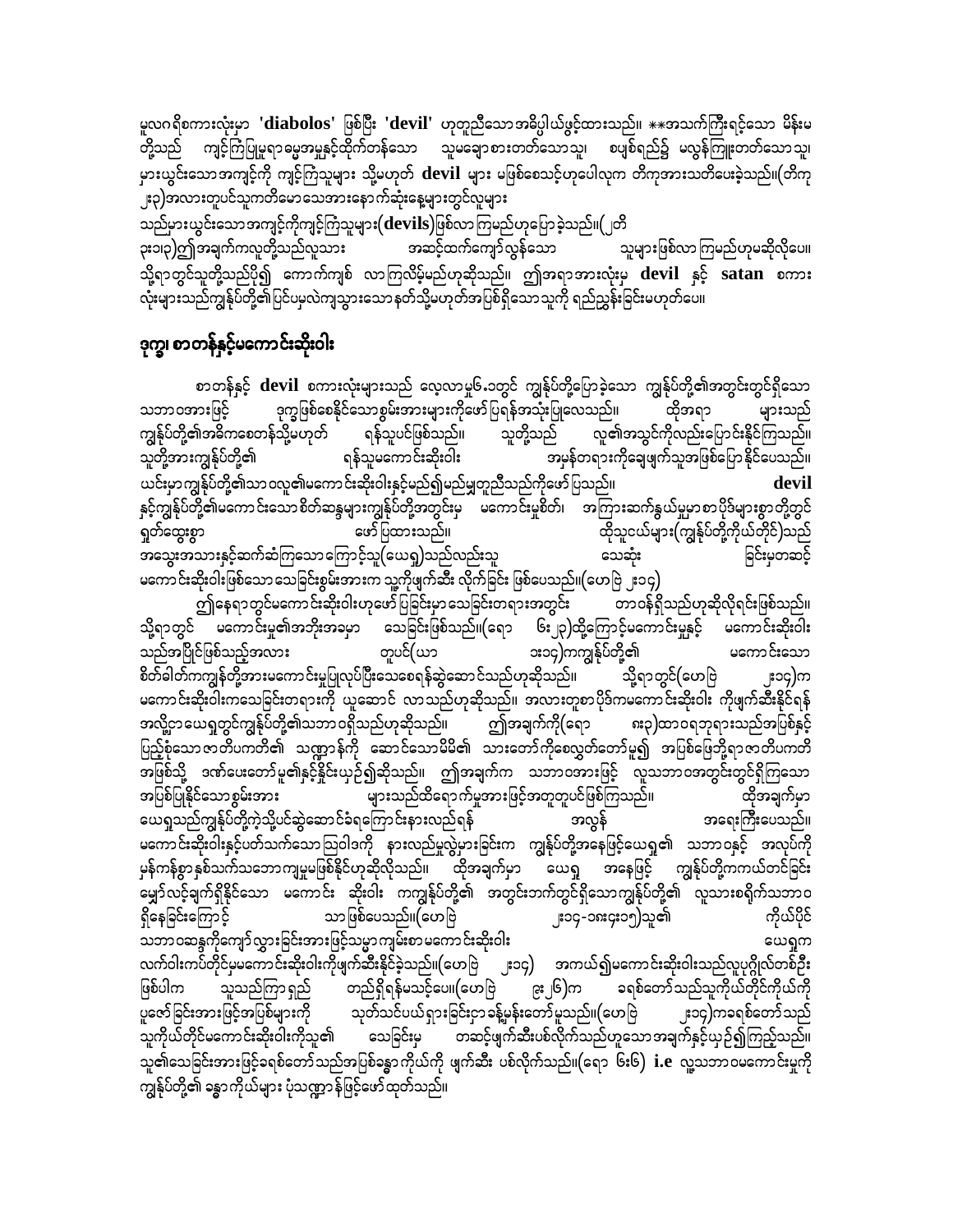အပြစ်ကျူးလွန်သောသူသည်မကောင်းဆိုးဝါးဖြစ်သည်။(၁ကော ၃း၈) အဘယ်ကြောင့်ဆိုသော်အပြစ်ကျူးလွန်ခြင်းသည် ကျွန်ုပ်တို့၏ ကိုယ်ပိုင် သဘာဝမကောင်းသော ဆန္ဒများကိုအဝေးသို့ ပစ်လိုက်ခြင်း၏ ရလဒ်ဖြစ် သော ကြောင့်ဖြစ်သည်။ သမ္မာကျမ်းစာက ယင်းကိုမကောင်းဆိုးဝါးဟုခေါ် သည်။ ထိုသူ သည်မာ ရ်နတ်နှင့်ဆိုင်သော မာ ရ်နတ်၏အမှုတို့ကိုပယ်ဖျက်ခြင်းငှာ ဘုရားသခင်၏ သားတော်သည်ပေါ် ထွန်းတော်မူ၏။(၁ယော ကျွန်ုပ်တို့အနေဖြင့် ၃း၈)အကယ်၍ ဘာလာတစ် အတွင်းသား အမွန်တော် မူစားများသော အသင်းများ မွန်းကွားလာ<br>မကောင်းဆိုးဝါးသည်ကျွန်ုပ်တို့၏မကောင်းသော စိတ်ဆန္ဒများ၏ လုပ်ရပ် များသည်

ကျွန်ုပ်တို့၏အပြစ်ကျူးလွန်မှုများဖြစ်သည်။ ယင်းကို(၁ယော ၃း၅) ကအတည်ပြုထားသည်။ ကိုယ်တော်သည်ငါတို့၏ ခြင်းငှာ ထင်ရှားပေါ် ထွန်းတော်မူသည်ယင်းအချက်ကကျွန်ုပ်တို့၏ကျူးလွန်သော အပြစ်များကို ဆောင်သွား ာပြစ်များနှင့်မကောင်းဆိုးဝါး၏လုပ်ရပ်များတူညီကြောင်းအတည်ပြုလေသည်။(တ ၅း၃)ကဤမကောင်းဆိုးဝါးနှင့်ကျွန်ုပ်တို့ ကျူးလွန်သောအပြစ်များအကြား ဆက်နွယ်မှုကိုဖြည့်ဆည်းပေးသည်။ အခြားဥပမာဖြစ်သည် \*\*ပေတရုက လည်းအာနန် သင်သည် သန့်ရှင်းသော ဝိညာဉ်တော်ကို လှည့်စား၍ မြေကိုရောင်းသောအဖိုး၏ တစ်ဘို့ကိုထိမ်ဝှက်မည့်အကြောင်း သခင်၏စိတ်နှလုံး ကိုအဘယ့်ကြောင့်ပြည့်စေရသနည်း။ စာတန်သည် ထို့နောက်စာပိုဒ်၄တွင် ပေတရကအဘယ်ကြောင့်သင်သည်ဤအရာကိုသင်၏စိတ်နှလုံးတွင် သိမ်းဆည်းထားရသနည်း။ ကျွန်ုပ်တို့၏စိတ်နှလုံးအတွင်း မကောင်းမှုတစ်ခုခု —<br>သိမ်းဆည်းစေခြင်းနှင့်အတူတူပင်ဖြစ်သည်။ အကယ်၍ ကျွန်ုပ်တို့ကိုယ်တိုင် တစ်စုံတစ်ခုကိုသိမ်းဆည်းပါကဉပမာ အပြစ်ကျူးလွန်ရန်စီမံချက်တစ်ခု၊ ထိုအရာသည်ကျွန်ုပ်တို့၏အတွင်းတွင် အစပြုလာပေသည်။ အကယ်၍ အမျိုး သမီးတစ်ဦးသည်ကလေးတစ်ဦးကိုပဋိသန္ဓေတည်ပါကထိုကလေးသည်သူမ၏ပြင်ပတွင် မတည်ရှိပေ။ သူမ၏အတွင်းဘက်တွင်အစပြုလေသည်။(ယာ **း**၁၄၊၁၅)က မိမိတပ်မက်သော စိတ်ဆွဲငင်ဖြားယောင်းခြင်းကိုခံသော သူမည်သည်ကား အပြစ်သွေးဆောင်ခြင်းသို့ရောက်တတ်၏။ တပ်မက်သောစိတ်သည် ပဋိသန္ဓေယူ၍ဒုစရိုက်ကိုသွားတတ်၏။ ဒုစရိုက်သည်လည်း ပြည့်စုံလျှင် သေခြင်းကို သွားတတ်၏။ ဟူသောအလားတူအချက်ကိုဖော်ပြသည်။

၁၀၉း၆)ကစာတန်နှင့် အပြစ်ကျူးလွန်သောလူ တစ်ယောက်ကို အပြိုင် ဖော်ညွှန်းသည်။<sup>ာာ</sup> (ဆာ သူ၏လ သူ၏အပေါ် မှမတရားသေသူကိုခန့်ထားတော်မူပါ။ ကျာ်နားမှာ ရန်သူနေပါစေ *i.e* သူ့အပေါ် တွင်တန်ခိုးထားတော်မူသည်။(ဆာ ၁၁၀း၁)

### လူသားအဖြစ်ပြုမှုဆောင်ရွက်ခြင်း

မည်သို့ပင်ဖြစ်စေသင့်အနေဖြင့် အကျိုးအကြောင်း ခိုင်လုံစွာ ပြန်ကြား နိုင်ပေသည်။ သို့ရာတွင်မကောင်းဆိုးဝါးကိလူ ယင်းမှာမကောင်းဆိုးဝါး ဖြစ်သည်။(ဟေဗြဲ ၂း၁၄)သမ္မာကျမ်းစာ ဖတ်ကြားမှု အနည်းငယ်တွင် သော်မှလူသားအဖြစ် ပြုမူဆောင်ရွက်ခြင်းကို မကြာခဏ အသုံးပြု ကြောင်းဖော်ပြထားသည်။ လူအဖြစ်စိတ္တဇအတွေးတစ်ခုကိ မြောကြား ခြင်းဖြစ်သည်။<sup>အဒိ</sup>

လေပြီ<sup>အအ</sup>(သုတ္တံ ဆောက် ၉း၁)အပြစ်တရား၏အစကားသေခြင်းပေတည်း(ရော ၆း၂၃) ကျွန်ုပ်တို့၏ မကောင်းဆိုးဝါး '**'diabolos''**သည်ကျွန်ုပ်တို့၏ ကိုယ်စားပြုသည်။ သင့်တွင်စိတ္တဇဆန်သော မကောင်းသောစိတ်ဆန္ဒကို မကောင်းမှုမရှိနိုင်၊ လူ၏နှလုံးသားအတွင်းရှိနေသောမကောင်းမှုစိတ်သည် လူမှကင်းကွာ၍ မတည်ရှိနိုင်။ ထို့ကြောင့်မကောင်းဆိုးဝါးသည် .<br>လူသားအမူ အကျင့်ရှိသည်၊ မကောင်းမှုပြုလုပ်ခြင်းကို မကြာခဏပင် ဖြောင့်မတ်ရာသို့ သွင်းခြင်းဖြင့် အစိုးရစေသည်။(ဥပမာ ရော ၅း၂၁၊၆း၆၊၁၇၊၇း၃) ထို့ကြောင့် မကောင်းဆိုးဝါးသည်လည်း မကောင်းမှုပြုလုပ်ခြင်းကို ရည်ညွှန်းသည်ဟု မြင်လျက်လူကဲ့သို့ပြုမူခြင်းဖြစ်ကြောင်းနားလည်နိုင်ပေသည်။ အလားတူပင် ပေါလုကမကောင်းဆိုးဝါးနှစ်မျိုးရှိကြောင်းကျွန်ုပ်တို့အား ပြောခဲ့သည်။ ထို့မကောင်းဆိုးဝါးများသည်ကျွန်ုပ်တို့၏ဇာတိပကတိအတွင်းတွင်ရှိကြသည်။(ရော ၇း၁၅-၂၁)ဇာတိပကတိရုပ်၏လူ (မကောင်းဆိုးဝါး)သည် ဝိညာဉ်၏ လူနှင့်ပြိုင်ဆိုင်တိုက်ခိုက်ကြသည်။ သို့တိုင်ကျွန်ုပ်တို့၏ အတွင်းတိုက် နေသောပုဂ္ဂိုလ်ဆိုင်ရာ သတ္တဝါနှစ်ဦးသည် မရှိကြောင်းထင်ရှားသည်။ ယင်းအပြစ်ကျူးလွန်သောကျွန်ုပ်တို့၏သဘာဝအပိုင်းကိုမကောင်းမှုတစ်ခုသည်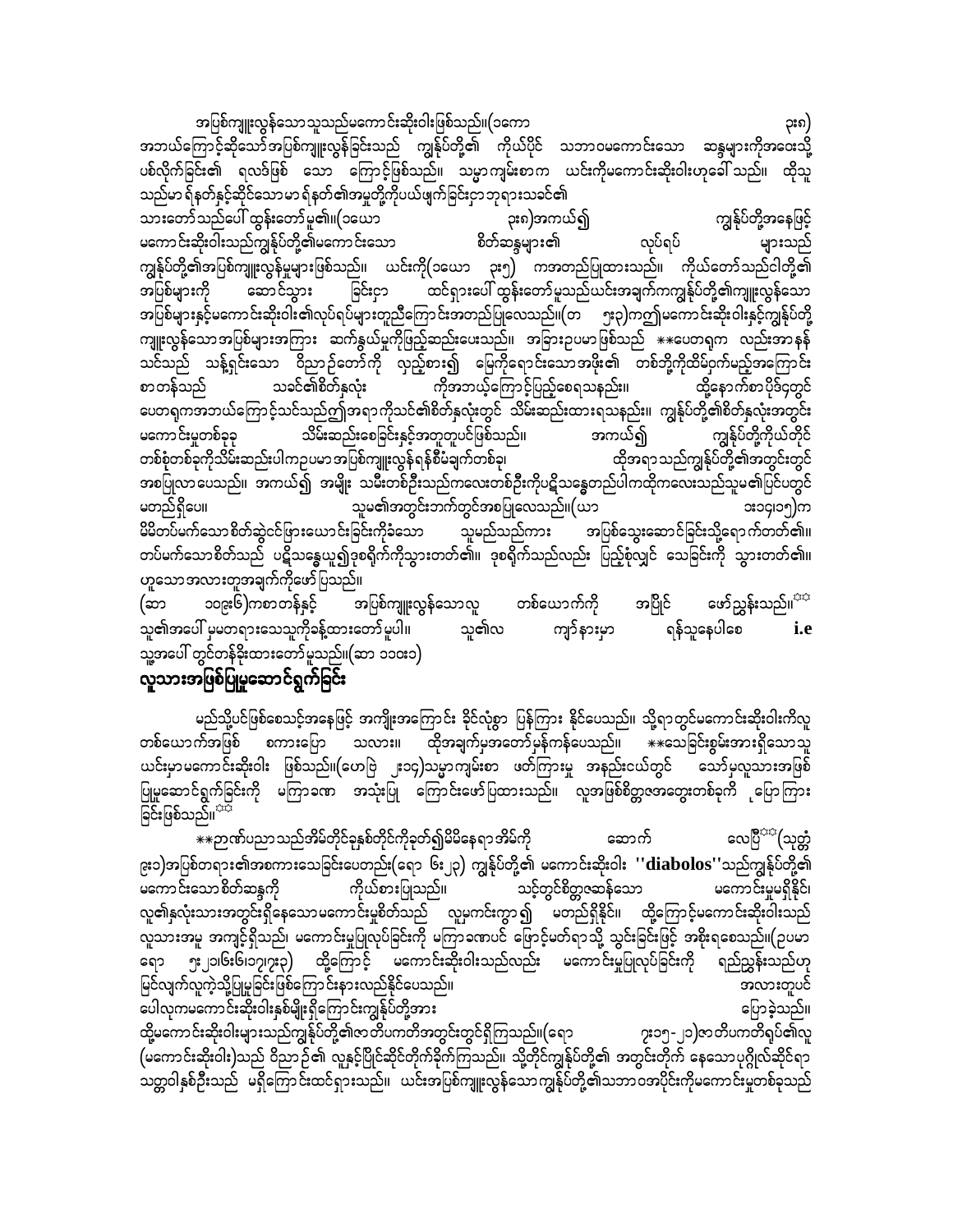၆း၁၃ $\mathbf{R}.\mathbf{V}$ )သမ္မာကျမ်းစာမကောင်းဆိုးဝါးအပြစ်သတ်မှတ်ထားပါသည်။ မကောင်းဆိုးဝါးတစ်ဦး(evil (မ ဂရိစကားစုမှာဤ နေရာတွင်ကောက်ကျစ်စဉ်းလဲသောလူအဖြစ်ဘာသာပြန်ထားပါသည်။ **one)**ဟုပြန်ဆိုထားသော လူတစ်ယောက်ကမကောင်းမှုကိုကျူးလွန် မကောင်းသော သူကိုယ်တိုင်မှာ သောအခါသူ၏ သူတစ်ဦး မကောင်းသော သူတစ်ဦးသို့မဟုတ်၊ မကောင်းဆိုးဝါး တစ်ဦးဖြစ်လာ သည်။ (၁ကော ၅း၁၃)

### နိုင်ငံရေးဆိုင်ရာစာအုပ်အတွင်းမှမကောင်းဆိုးဝါးနှင့်စာတန်

မကောင်းဆိုးဝါးနှင့်စကားလုံးများကိုကျွန်ုပ်တို့နေထိုင်သော ကမ္ဘာကြီးအတွင်း<u>မှ</u> ကောက်ကျစ်သောသူအပြစ်ကျူးလွန်သော သူများကို ဖော်ပြရာတွင် အသုံးပြုသည်လူသားတို့၏လူမှုရေး၊ နိုင်ငံရေးနှင့် အတုအယောင်များကိုမကောင်းဆိုးဝါးဟုပြော နိုင်ပေသည်။ မွေ့သတ်သစ် ဘာသာရေး နိုင်ငံရေးနှင့် ကျမ်းတွင်မကောင်းဆိုးဝါးနှင့်စာတန်မှာ ဂျူးနှင့်ရောမစနစ်များ၏ လူမှုရေးအာဏာကိုမကြာခဏ ရည်ညွှန်းပြောဆိုကြသည်။ သို့ဖြစ်၍ မကောင်းဆိုးဝါးက ယုံကြည်သူများအားထောင်ထဲတွင် လှောင်ထားသည်ဟု ဖတ်ရသည်။(ဗျာ ၂း၁၀)ယင်းမှာရောမအာဏာပိုင်များက ယုံကြည် သူများအား ထောင်သွင်းအကျဉ်းချခြင်းကို ရည်ညွှန်းသည်။ ဤတူညီသောစာအုပ် ထဲတွင်စာတန်၏ပလ္လင်ရှိသောနေရာတွင်ရှိနေသော Pergamos အတွင်းမှ အသင်းတော်ကိုကျွန်ုပ်တို့ဖတ်ရသည်။ i.e ၄င်းနေရာမှာ Pergamos တွင် ပလ္လင် တစ်ခုရှိသည်ဟုမပြောနိုင်ပေ။

တစ်ဦးချင်း၏အပြစ်မှာထာဝရဘုရား၏ပညတ်တော်များကို ကျူးလွန်ခြင်း တစ်ခုအဖြစ်အဓိပ္ပါယ်ဖွင့်ဆိုနိုင်သည်။(၁ယော ၃း၄) သို့ရာတွင် မကောင်းမှုဒုစရိုက်ကိုထာဝရဘုရားကိုဆန့်ကျင်သည်။ နိုင်ငံရေးနှင့် လူမှုရေးအားတစ်ခုအဖြစ်စုစုဖော်ပြခြင်းမှာတစ်ဦးချင်း ထက်ပို၍ အားကောင်းသောအင်အားတစ်ခုဖြစ်သည်။ မကောင်း ဆိုးဝါးဟုခေါ် သောမစွမ်းထက်သည့်သတ္တဝါ အဖြစ်သတ်မှတ်ထား ယင်းစုပေါင်းအားမှာ ဤသဘောဖြင့်အီရန်နှင့် အခြားအစ္စလမ်နိုင်ငံများက အမေရိကန်ပြည်ထောင်စု အား''the great Satan'' ယင်းမှာ devil နှင့် Satar တို့ကိုသမ္မာကျမ်းစာထဲတွင်မည်ကဲ့သို့ မကြာခဏ အသုံးပြုသည်ကိုဖော်ပြခြင်းဖြစ်သည်။

့<br>နိဂုံးချုပ်အားဖြင့်အခြားသောအရာများထက်ဤဘာသာ ရပ်တွင် မကောင်းဆိုးဝါးနှင့်ပတ်သက်၍ပိုယုံကြည်သူများသို့ ရည်ညွှန်းဟန်ရှိသော ဖမ်းစားသည့် စာပိုဒ်များပါရှိသောစာပိုဒ်အနည်းငယ်ပေါ် တွင် ထုလိုက်သြဝါဒ တည်ဆောက်ခြင်းထက်ကျွန်ုပ်တို့၏ နားလည်မှုကို သမ္မာကျမ်းစာ တစ်ခုလုံး၏ မျှတသောအမြင့်ပေါ် တွင် အခြေခံရန်အရေးကြီးပေသည်။ လေ့လာမှု၆း၁နှင့် ဤအပိုင်းက သတိရှိရန်၊ ဆုတောင်းရန်နှင့်ထပ်၍ဖတ်ရှရန် ပြန်လည် တောင်းဆိုပေလိမ့်မည်။ ချမှတ်ထားသောဩဝါဒနေရာမှာ .<br>မကောင်းဆိုးဝါးနှင့် စာတန်ကိုရည်ညွှန်းသောစာပိုဒ်များအားလုံးကိုအချက် ကျကျနားလည်နိုင်စေရန် တစ်ခုတည်းသော နည်းလမ်းကိုတင်သွင်းထားခြင်း ဖြစ်ပေသည်။ ထိုစကားလုံး များကို သာမန်နာမဝိသေသနအဖြစ်အသုံးပြုနိုင်သည်။ သို့မဟုတ်အချို့ နေရာ များတွင် ကျွန်ုပ်တို့၏ကိုယ်ပိုင် လူ့သဘာဝစရိုက်အတွင်း တွေ့ ရသော မကောင်းမှု ဒုစရိုက်ကိုရည်ညွှန်းသည်။ ထင်ရှားသောအတွေးများကို ထောက်ခံ သည့် အနေ က္လွဲမှားနိုင်သော ဖြင့်ဖော်ပြထားသော အချို့အကျယ်ပြန့်ဆုံးနားလည်မှု စာပိုဒ် များကိုဤလေ့လာမှုနှင့်တွဲသောလမ်းကြောင်းလွဲမှုအဖြစ်သတ်မှတ်ထားပါသည်။

အခက်အခဲတွေ့

ကျွန်ုပ်တို့၏နိဂုံးချုပ်မှုများကိုလက်ခံရာတွင် သူများအနေဖြင့်သူတို့ကိုယ်တိုင်မေးကြည့်ရန်လိုအပ်ပါသည်။

(၁)မကောင်းမှုဒုစရိုက်သည်ပုဂ္ဂိုလ်စွဲပါသလား၊ အထင်အရှားပင်ဖြစ်ပါ သည်။ (၂)စေတန်ကိုနာမဝိသေသနတစ်လုံးအဖြစ်သာ အသုံးပြုနိုင်ပါသလား၊ သုံးနိုင်ပါသည်။ ထို့ကြောင့်မကောင်းမှု .<br>ဒုစရိုက်အားကျွန်ုပ်တို့၏ ရန်သူ/ စာတန် အဖြစ်ပုဂ္ဂိုလ်စွဲသတ်မှတ်မှု လက်ခံရာတွင် မည်သည့် တကယ့်ပြဿနာများ ္း...<br>ကမ္ဘာကြီးမှာမကြာခဏပင် ရှင်ယောဟန်၏စာများနှင့်ဧငံဂေလိ ဖြစ်နိုင်ပါသလဲ။ .<br>ကျမ်းစွာ မျာအတွင်းလူသားအဖြစ်ပြုမူဆောင်ရွက်မှုရှိနေပါသည်။ စေတန်သို့မဟုတ်မကောင်းဆိုးဝါးထက်ပို၍ကောင်းသောအမည်ကို မှည့်ခေါ် နိုင်ပါမည်လား။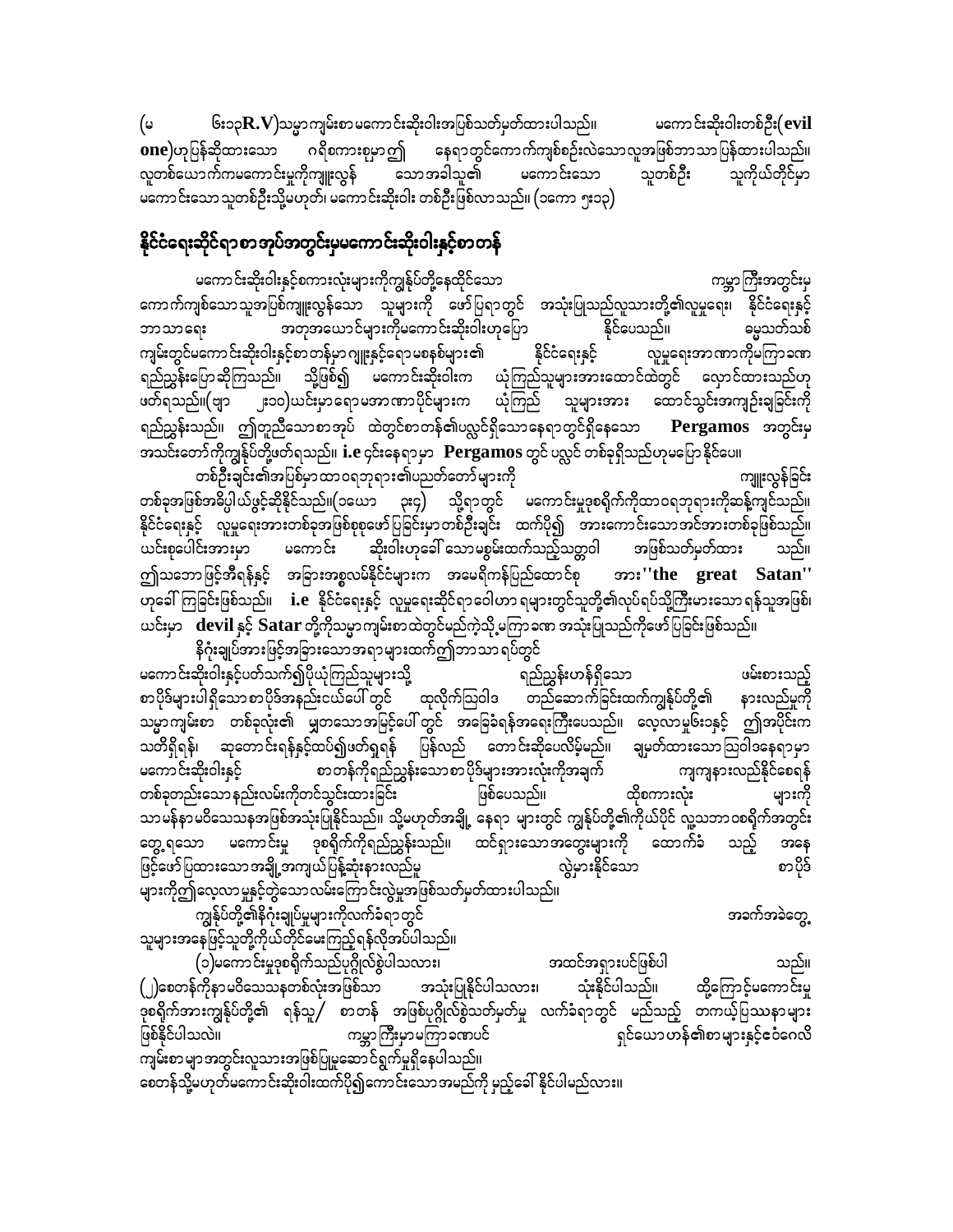## ၆.၃ သဘာဝလွန်သတ္တဝါများ $(\mathbf{Demos})$

ယခင်အပိုင်းများတွင်ကျွန်ုပ်တို့အနေဖြင့်မကောင်းဆိုးဝါး $(\operatorname{\mathbf{devil}})$ သို့မဟုတ် စေတန် $(Satan)$ ကိုလူသတ္တဝါတစ်ဦးသို့မဟုတ် ပုံစံမဲ့လူတစ်ဦးအဖြစ် အဘယ်ကြောင့်မယုံကြည်ကြောင်းရှင်းလင်းခဲ့ပြီးဖြစ်သည်။ အကယ်၍ ကျွန်ုပ်တို့က ထိုသတ္တဝါမျိုးမရှိကြောင်း လက်ခံပါက မကောင်းဆိုးဝါးများ၏ ကျွန်များဖြစ်သော  $\bf{Demos}$  များသည်လည်းမတည်ရှိနိုင်ပေ။

ဘုရားသခင်ကကျွန်ုပ်တို့အားကောင်းသောအရာအားလုံး ကိုပေးပြီး မကောင်းဆိုးဝါးများနှင့်**demms** တို့ကဆိုးသောအရာ များပေးကာ ထာ၀ရ ဘုရားက ကျွန်ုပ်တို့အားပေးထားသောကောင်းသော အရာများကို ပြန်လည် ရှတ်သိမ်းသွားသည်ဟုကျွန်ုပ်တို့က ယူဆထားကြသည်။ ထာဝရဘုရားသည် တန်ခိုးအားလုံး၏ အရင်းအမြစ်ဖြစ်ကြောင်းရှင်းလင်းစွာသင်ကြားပေးထားပြီး ကျွန်ုပ်တို့၏ ဘဝအတွင်းအကောင်းအဆိုးများနှစ်မျိုးစလုံးအတွက် တာဝန်ရှိသည်ဟုဆိုသည်။(ဟေရှာ ၄၅း၇)ထို့ကြောင့်ကျွန်ုပ်တို့ဒုက္ခနှင့်ရင်ဆိုင်ရ သောအခါမကောင်းဆိုးဝါးနှင့် ${\bf demons}$ ၄င်းတို့အားလုံးထာဝရဘုရားထံမှလာသည်ဟုလက်ခံသင့်ပေသည်။ ထာဝရဘုရားကပေးပြီး၊ များကိုအပြစ်မတင်ဘဲ ထာဝရဘုရား $(\text{demons}-$ မဟုတ်)ကပြန်ယူသွားသည်။ ထာဝရဘုရား၏နာမတော်သည်မင်္ဂလာရှိပါစေ သတည်း။ (ယောဘ**း** ျာ)

ထာဝရဘုရားသည်တန်ခိုးအားလုံး၏ရင်းမြစ်ဖြစ်သည်။(ဟေရှာ ၄၅း၅၊၄၄း၈) ဘုရားရှင်၏လူများကအခြားဘုရားများတွင် စတင်ယုံကြည်နေပြီ ဖြစ်ကြောင်း၊ သူတို့ကဘုရားရှင်အားပြောပါက ာရားရှင်ကဝန်တိုမှုဖြစ် ပေါ် သည်။ သင်သည်ကြီးမြတ်သော ဘုရားရှင်ဖြစ်သည်။ တန်ခိုးကြီးသော ဘုရာတစ်ဆူဖြစ်သည်၊ သို့ရာတွင်အကယ်၍ သူတို့သည်သင်ကဲ့သို့ တန်ခိုး မရှိသော်လည်း သင့်အပြင်အခြားသောဘုရားများကို ကျွန်ုပ်အမှန် တကယ် ဤအချက်ကြောင့်ပင်ကျွန်ုပ်တို့အနေဖြင့် ယုံကြည်သည်။ demons များ သို့မဟုတ်မကောင်းဆိုးဝါးများအဖြင့်စစ်မှန်သောဘုရားများလည်း တည်ရှိ ကြောင်း မယုံကြည်နိုင်ခြင်းဖြစ်သည်။ ဤအချက်မှာ ပြုလုပ်ခဲ့သော အမှားများဖြစ်သည်။ ဓမ္မသတ်ဟောင်းအများစုက အခြား ဘုရားများကို အစ္စရေးလူမျိုးတို့ ယုံကြည်သကဲ့သို့ထာဝရဘုရား ကိုလည်းယုံကြည်ခြင်း အားဖြင့် အစ္စရေးများကထာဝရဘုရားအား စိတ်မကြည်လင်မှု မည်ကဲ့သို့ဖြစ်စေသည်ကို ဖော်ပြသည်။ သမ္မာကျမ်းစာမှကျွန်ုပ်တို့တွေ့ရမည်မှာ ယနေ့လူများယုံကြည် နေသော demons များသည် အစ္စရေးများယုံကြည်ခဲ့သောမှားယွင်းသော ဘုရားများနှင့် တူပေသည်။

## ${\bf Demos}$  များသည်ရုပ်တုများဖြစ်ကြသည်

၁ကော ကျမ်းစာ တွင်ပေါလုကအဘယ်ကြောင့်ခရစ်ယာ န်များအနေဖြင့် ရုပ်တုများကိုကိုးကွယ်ခြင်း သို့မဟုတ်ယင်းကဲ့သို့ သောအရာများကို ယုံကြည်မှု မပြုသင့်ကြောင်းကိုရှင်းလင်းပြောပြထားသည်။ သမ္မာကျမ်းစာခေတ် ကာလကလူများအနေဖြင့် demons များအားသူတို့၏ သဝများအတွင်း ဝင်ရောက်လာမည်။အခက်အခဲပြဿနာများအား တားဆီးနိုင်ရန် ကိုးကွယ်နိုင် သော ဘုရားများအဖြစ်ယုံကြည်ခဲ့ကြသည်။ ထို့ကြောင့်သူတို့က demons များ ၏ရုပ်တုများပြုလုပ်ပြီးကိုးကွယ်ခဲ့ကြသည်။ ဤအချက်က ပေါလုအနေဖြင့် သူ၏စာထဲတွင်**demon နှင့်idol** ကိုအလဲအလုယ် အသုံးပြုသည်။ သာသနာ ပလူတို့သည်ပူဇော်သောယဇ်ကို ထာဝရဘုရားအား ပူဇော်ကြသည် မဟုတ် နတ်ဆိုးတို့အားပူဇော်ကြ၏။ သင်တို့သည်နတ်ဆိုးတို့နှင့် ဆက်ဆံစေခြင်းငှာ ဤမည်သော အရာသည်ရုပ်တုရှေ့၌ ပူဇော်သော ယဇ်ကောင်ဖြစ်သည် အလိုမရှိ။ ကိုလည်းကောင်း၊ ဟုတစ်စုံတစ်ယောက်သောသူဆိုလျှင်ထိုသို့ဆိုသောသူ၏မျက်နှာ သြတ္တပ္ပစိတ်ကိုလည်းကောင်း၊ ထောက်၍မစားကြနှင့်။

(၁ကော ၁၀း၂၀၊၂၈) ရုပ်တုများနှင့်demons များသည် အတူတူပင်ဖြစ်သည်။ ပေါလုကdemons (ရုပ်တုများ)သို့ အနစ်နာခံခြင်းဖြစ်ပြီး ထာဝရဘုရားသို့ စွန့်စားခြင်းမဟုတ်ဘုရား တစ်ဆူတည်းသာရှိသည့်အတွက် $\mathbf d$ emons များသည် ဘုရားမဟုတ်၊ **demons** များတွင်စစ်မှန်သောတန်ခိုးလုံးဝမရှိ၊ သူတို့သည် ဘုရားများ မဟုတ်ပေ။ (၁ကော ၈း၄)တွင်ဤအချက်ကိုဖယ်ထုတ်ထားသည်။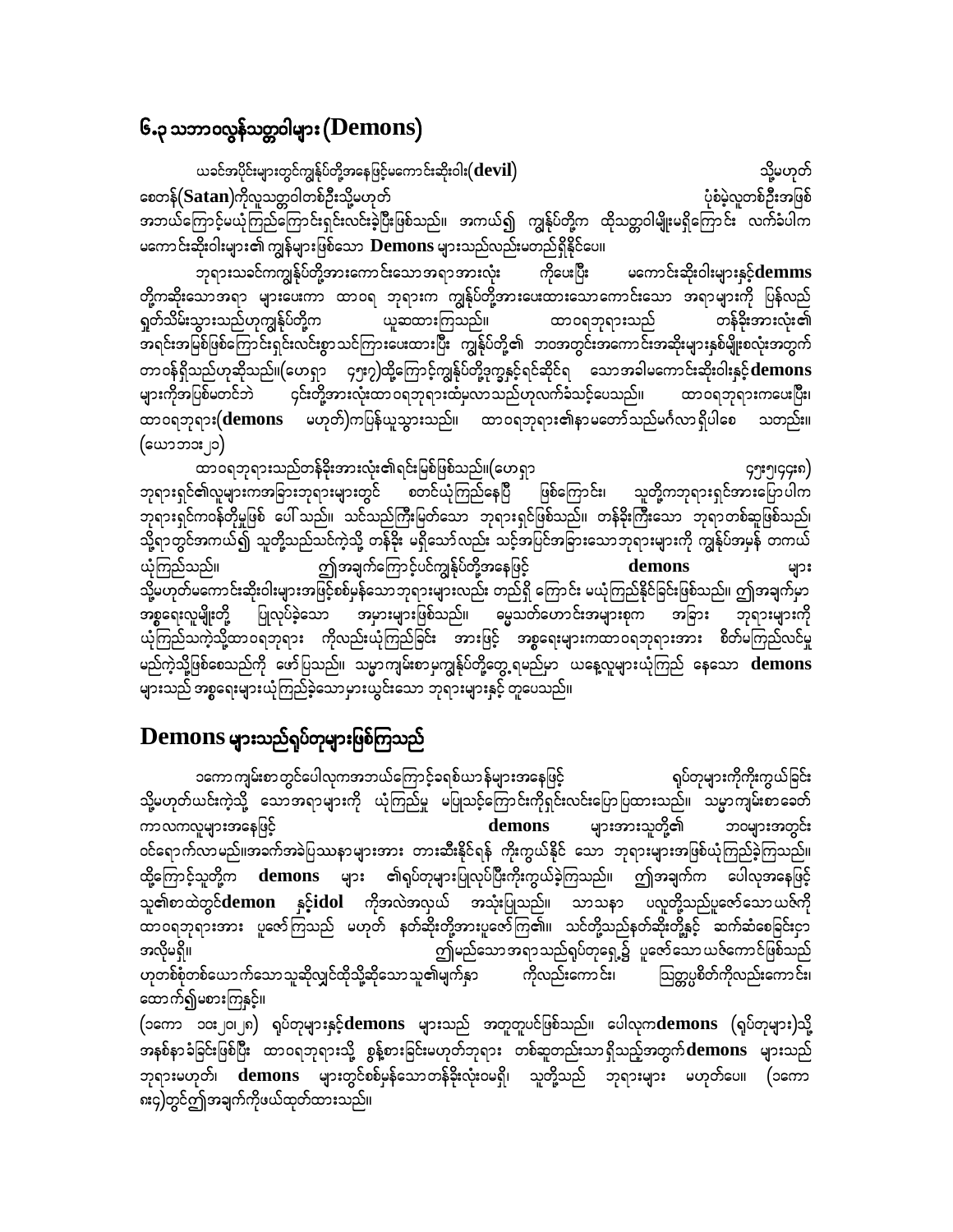ရုပ်တုများနှင့်ပတ်သက်၍(demons များနှင့်အတူတူပင်ဖြစ်သော) ရုပ်တုများသည်ကမ္ဘာ လောကကြီးအတွင်းဘာမျှမဟုတ်ပေ။ တစ်ဆူ သာရှိ၍ ဘုရား အခြားဘုရားမရှိဟုကျွန်ုပ်တို့သိထားကြပါသည်။ ရုပ်တုတစ်ဆူ သို့မဟုတ်**demons** သည်လုံးဝမတည်ရှိပေ။ ဘုရား မြို့မဟုတ်တန်ခိုးရှင်တစ်ဦးသာ ရှိသည်။ ကမ္ဘာပေါ် တွင်စစ်မှန်သော ပေါလုကစာပိုဒ်၅၊၆တွင်ဆက်၍ ဖော်ပြထားပါသည်။

ဘုရားများဟုခေါ် ဝေါ် နေကြသည်များရှိသော်လည်း (ဘုရားများ စွာ ထာဝရဘုရားများစွာရှိသကဲ့သို့) (လူများကယနေ့ခေတ် ကာလတွင် ရုပ်တုတစ်ခုကသင်၏ အလုပ်ကိုပျက်ပြားဆုံးရုံးစေပြီး အခြားတစ်ခုကသင်၏ အမျိုးသမီးအားသင်မှခွဲခွာသွားစေရန် ရုပ်တုအမျိုးမျိုးရှိသည်ဟု) လူများက ယုံကြည် နေကြသကဲ့သို့ သို့ရာတွင်ကျွန်ုပ်တို့အတွက် အရာ ရာတိုင်း၏ (စစ်မှန်သော ယုံ ကြည်သူများအတွက်) ဖခင်ဘုရားတစ်ဆူသာ ရှိသည်။(ရှေ့ပိုင်းအညွှန်းတွင်ကျွန်ုပ်တို့မြင်တွေ့သကဲ့သို့အကောင်းအဆိုးနှစ်မျိုးရှိသည်။) ဓမ္မသတ်ဟောင်းကျမ်းကိုပြန်သွားလျှင် demons များသည်ရုပ်တုများ တူညီကြောင်းသက်သေပြချက်များစွာ ရှိသည်။ မွေသတ်ဟောင်းကျမ်း၏

ားသြား<br>ဂရိဘာသာပြန်ဆိုမူ(Septuagint)တွင်ရပ်တုအတွက်''daimonion'' ဟူသောစကားလုံးကို အသုံးပြုခဲ့သည်။ (တရား ၃ ႏ၁၇၊ဆာ ၁၀၆း၃၇) ယင်းမှာ ဓမ္မသတ်သစ်ကျမ်းတွင်''demon'' ဟုပြန်ဆိုထားသည်။(ဆာ ၁၀၆း၃၆-၃၉) တွင်အစ္စရေး၏ အမှားများနှင့်ကနန်း၏ရုပ်တုများသည် demons နှင့်ဆင် တူကြောင်း ဖော်ပြထားသည်။

\*\*သူတို့(အစ္စရေး)ကသူတို့အတွက်ညွှတ်ကွင်းထောင်ချောက် တစ်ခု ဖြစ်သောသူတို့၏ ရုပ်တုများကိုကိုးကွယ်ခဲ့ကြသည်။ သူတို့၏ ရုပ်တုများကို ဝတ်ပြု၍ကျော့ကွင်း၌ ကျော့မိကြ၏။ကိုယ့်သားသမီးတို့ကို နတ်ဆိုးတို့ အားယဇ်ပူဇော်ကြ၏။ ထိုသို့အပြစ်မရှိသော သူတို့၏အသွေး၊ ခါနန်ရှပ်တုတို့၏ ရှေ့မှာ ယဇ်ပူဇော်သောကိုယ်သားသမီးတို့၏အသွေးကိုသွန်ကြ၍ ထိုမြေသည် အသွေးနှင့် ညစ်ညူးပေ၏။

#### မွေသတ်သစ်ကျမ်းရုပ်တုများ

ရုပ်တုများနှင့်ပတ်သက်၍ရှင်းလင်းစွာပြောကြားသော ကျမ်းလာ ဓမ္မသတ်သစ် စာပိုဒ်များအားလုံးမည်၍မည်မျှရှိသနည်း။ ကိုသင်ကမေးနိုင်သည်။

ကျွန်ုပ်တို့ရှင်းရှင်းလင်းလင်းဖြစ်ရမည့်အချက်တစ်ချက်ရှိသည်။ မ္မေသတ်ကျမ်းကိုယ်၌ ကားရှတ်ထွေးမှုမဖြစ်နိုင်၊ ထိုအရာမှာ တန်ခိုးရှင်ဘုရား၏ နူတ်ကပတ်တော်ဖြစ်သည်။ အကယ်၍ကျွန်ုပ်တို့အနေဖြင့် ထာဝရဘုရားက ကျွန်ုပ်တို့၏ပြဿနာများကိုယူဆောင်ပြီး သူသည်တန်ခိုးအားလုံး၏ ရင်းမြစ်ဖြစ် သည်ဟု ရှင်းလင်းစွာဟောပြောခြင်းခံရလျင် ဘုရားကို ဆန့်ကျင်သော ဘုရား ငယ်ရှပ်တုများက ထိုအရာများကို ကျွန်ုပ်တို့ထံယူလာသည်ဟု သမ္မာကျမ်းစာ အနေဖြင့်ကျွန်ုပ်တို့အားမပြောနိုင်ပေ။ မွေသတ်ဟောင်းတွင်**demons** အကြိမ် များစွာ မြင်တွေ့ ရသည်မှာထင်ရှားသည်။

ရပ်တုများ၏အဖြစ်ကြောင့် ဖြစ်သည်ဟု ကျွန်ုပ်တို့ က အကြံပြုထားသည်။ အကယ်၍ရုပ်တုများသည်အမှန်တကယ်ရှိခဲ့ပြီး ၏နေထိုင်မကောင်းဖြစ်မှုများနှင့် ပြဿန်ာများအတွက် တာဝန်ရှိလျင်ကျွန်ုပ်တို့ အနေဖြင့်သူတို့၏ ကျွန်ုပ်တို့ အကြောင်းကိုမ္မေသတ်ဟောင်းကျမ်းထဲ၌ ပို၍ ဖတ်ရှုရလိမ့် မည်ဖြစ်သည်။ သို့ရာတွင်ကျွန်ုပ်တို့ကဤကျမ်းစာအုပ်ထဲတွင် သူတို့နှင့် ပတ်သက်၍ လုံးဝမဖတ်ရှကြရပေ။

ရုပ်တုများသည်တစ်စုံတစ်ယောက်၏အရိပ်များဖြစ်သည်ဟု ပြောရန်မှာ စိတ်ရောဂါကုသမှုသို့မဟုတ်ထိုအချိန်က နားမလည်နိုင်သောရောဂါတစ်ခု ဖြစ်မည်ဟု ပြောလာမည်ဖြစ်သည်။ပထမရာစုတွင်နေထိုင်ကြသောလူများက demons ဟုခေါ် သော စိတ်ကူးယဉ်ဝတ္တုများအဖြစ်နားမလည်နိုင်ကြသော အရာ အားလုံးကိုအပြစ်တင်ရန်ကြိုးပမ်းအားထုတ်ခဲ့သည်။ ဆိုင်ရာ ဗဟုသုတအဆင့်ဖြင့်နားလည်ရန်ခဲယဉ်းသော စိတ်ပိုင်းဆိုင်ရာ သူတို့၏ဆေးပညာ ရောဂါများကို ္ကာ<br>လူများကမကောင်းဆိုးဝါးပိုင်ဆိုင်မှုအဖြစ် ပြောဆိုကြသည်။ ဓမ္မသတ်ကျမ်း အချိန်များကမကောင်းဆိုးဝါးဝိညာဉ်ကို<br>ဒုက္ခဖြစ်စေသော စိတ်ပိုင်းဆိုင်ရာ အခြေ အနေတစ်ခုသို့ရည်ညွှန်းပြောဆိုကြသည်။(တရား ၉း၂၃၊ ၁ရာ ာ၆း၂၄၊၁၈း၁၀)မွေသတ်သစ်ကျမ်းများတွင် မကောင်းသော ဝိညာဉ် ှရုပ်တု ပိုင်ဆိုင်မှု ၏ဘာသာစကားကို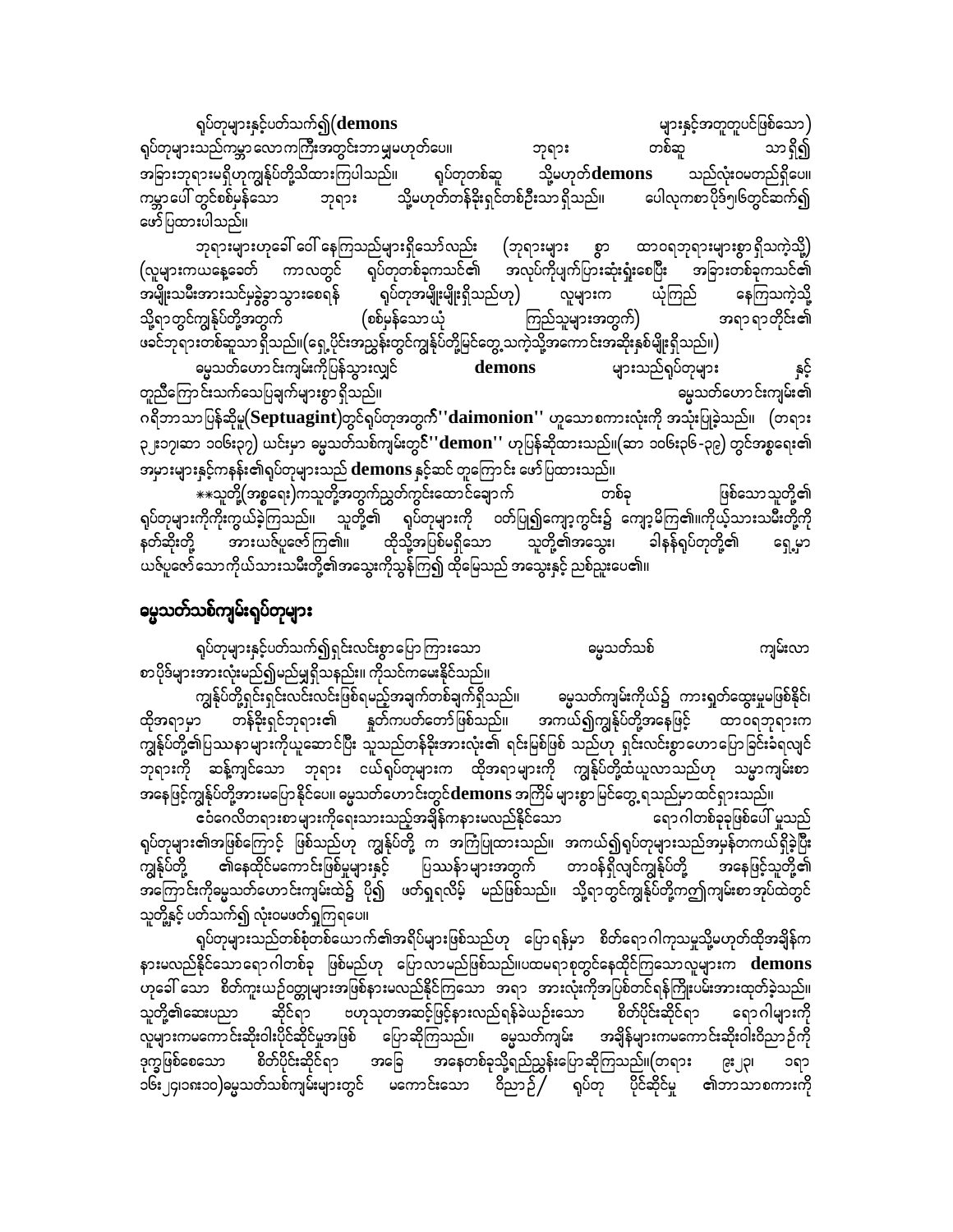စိတ်ရောဂါခံစားရသော သူများသို့ ညွှန်းဆိုလာ ခဲ့ကြသည်။ ရုပ်တုများနှင့် နာမကျန်းဖြစ်မှုများ အခြားဆက်စပ်မှု များကိုအောက်ပါအားဖြင့်ဖော်ပြနိုင်သည်။ \*\*နတ်ဆိုးစွဲသော သူအများတို့ကိ ုအထံတော်သို့ဆောင်ခဲ့၍ နှုတ်တော်မြွက်ကာမျှဖြင့်ထို နတ်တို့ကိုနှင် ထုတ် တော်မူ၏။ နာသောသူရှိသမျှတို့ကိုသက်သာစေတော်မူ၏။ ထိုအကြောင်း အနာရောဂါဝေဒနာများကို ်ဆောင် အရာမူကားသူသည်ကျွန်ုပ်တို့ ရွက် ယူငင စကားပြည့်စုံမည့် အကြောင်းဖြစ်သတည်း။ လေသည်ဟုပရောဖက်ဟေရှာ ယဟောဘူးသော ထို့ကြောင့်လူသားအားအင်ချိနဲ့ခြင်း၊ နေမကောင်း ဖြစ်မှုများသည်  $\,$  demons များနှင့်ဆိုးဝါးသောဝိညာဉ်များ၏ လုပ်ရပ်နှင့် အတူတူပင် ဖြစ်သည်။ အထံတော်သို ပရောက်သောအခါနတ်ဆိုးလေ စောင်စွဲသောသူသည်အဝတ်ကိုပတ်၍ ပကတိစိတ်နှင့် .<br>ထိုင်နေသည်ကိုမြင်လျှင် ကြောက်ရွံ့ခြင်းသို့ရောက်ကြ၏။(မာ ၅း၁၅၊ လု ၈း၃၅)ဤအချက်မှာ အနာရောဂါစွဲကပ်ခြင်းမှာ တစ်ဦးတစ်ယောက်အားစိတ်ရောဂါ အားဖြင့်နေထိုင် မကောင်းဖြစ်ခြင်း၊ **i.**e သူတို့၏မှန်ကန်သော စိတ်အနေအထားမရှိကြဟ ုပြောနိုင်သည်။ အနာရောဂါစွဲ၍ အထူးထူးအခြားခြားသော မကျန်း ့ မမာသောသူရှိသမျှတို့ကို .<br>အထံတော်သို့ဆောင်ယူခဲ့ကြ၍သူတို့၏ အနာ ရောဂါကိုငြိမ်းစေတော်မူ၏။(မ ၄း၂၄၊ ၁၂း၂၂၊၁၇း၁၈) ယင်းမှာနာ မကျန်း .<br>ဖြစ်မှုကအခြားနည်းလမ်းဖြင့်ဖော်ပြသော အနာရောဂါစွဲကပ်ခြင်းပင်ဖြစ်သည်။

#### လေ့လာမှု ၆ မေးခွန်းများ

ကျွန်ုပ်တို့အခက်အခဲများနှင့်ပြဿနာများအတွက်အဆုံးစွန်တာဝန်ရှိ သူက မည်သူလဲ **IIC** ဘုရားသခင် (က) အခွင့်အလမ်း ( ၁) စာတန်ဟုခေါ် သောဒုက္ခပေးသည့်သတ္တဝါ ( ဂ) Demons ဟုခေါ် သောဒုက္ခပေးသည့်သတ္တဝါများ (ဃ) ကျွန်ုပ်တို့ဒုက္ခဖြစ်စေရန်ဆွဲဆောင်မှုအတွက်မည်သူတာဝန်ရှိသလဲ اال ကျွန်ုပ်တို့၏ကိုယ်ပိုင်လူသားသဘာဝ (က) (၁) ဘုရားသခင် မကောင်းသောဝိညာဉ် ( ဂ) စာတန်ဟုခေါ် သောဒုက္ခပေးသည့်သတ္တဝါ (ယ)  $\bf{Devil}$  သည်စကားလုံးတစ်လုံးအနေဖြင့်ဘာကိုဆိုသလဲ **II**Ç (က) ဒုက္ခ ( ၁) မြွေနဂါး ( ဂ) မှားယွင်းစွပ်စွဲသူ လူစီဖာ(အာရံုဦးကြယ်) (ဃ) စာတန်သည်ဘာကိုဆိုလိုသလဲ ÇII ဒုက္ခပေးသူတစ်ဦး (က) ဆန့်ကျင်မှုတစ်ခု  $(\circ)$ ( ဂ) သရဲသဘကဲ မကောင်းဆိုးဝါးများ၏ဘုရင် (ယ) .<br>စာတန်နှင့်မကောင်းဆိုးဝါးအားပုံပန်းသဏ္ဍာန်အရ မည်သည်နှင့် ညွှန်းဆိုနိုင်ပါသလဲ ၅။ မကောင်းမှုနှင့်ဆွဲဆောင်မှု (က) ပြင်ပလေဟာ နယ်မှမကောင်းမှုအားများ (၁) နဂါးတစ်ကောင် ( ဂ) မ္မေကျမ်းစာသစ်တွင်ဖော်ပြထားသော **Demons** များအားကျွန်ုပ်တို့ မည်ကဲ့သို့ နားလည်ပါသလဲ Gıı ဒုက္ခပေးသည့်ကောင်းကင်တမန်များ (က) ဖျားနာခြင်း  $(c)$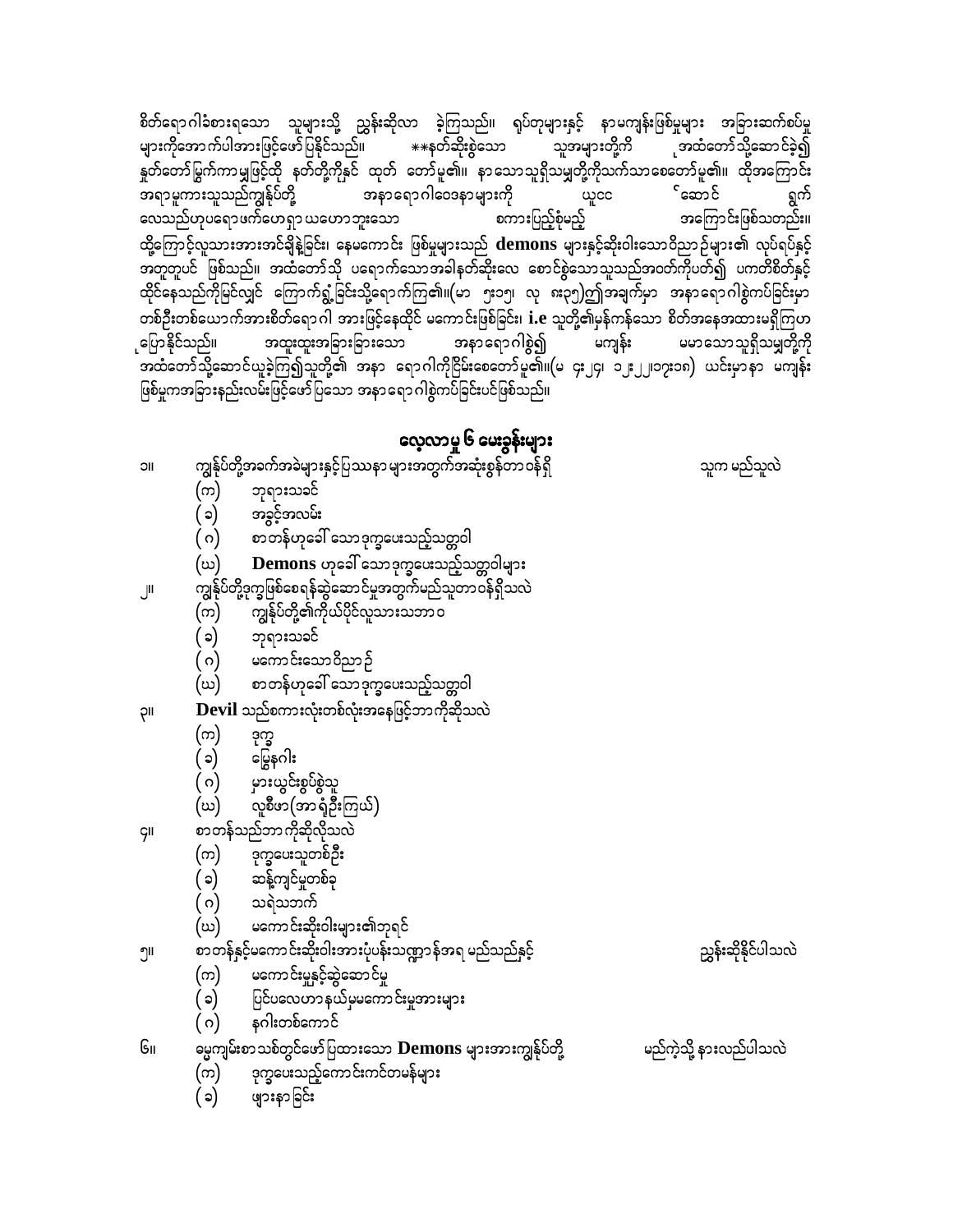$max: 200$ 

Demons များကြောင့်ဖြစ်ပေါ် သည်ဟု လူများက တွေးထင် ( ဂ)

ဖျားနာမှုဖြစ်သည့်နေ့အတွက်ဘာသာစကား (ဃ) ဝိညာဉ်သတ္တဝါများ

#### လေ့လာမှု ၇ ယေရှု၏မူလဘဝ

#### ၇.၁ ယေရှု၏မ္ဗေသတ်ကျမ်းစာဟောင်းမိန့်ဆိုချက်များ

လူသားတို့အတွက်ထာဝရဘုရားသခင်၏ကယ်တင်ခြင်း အကြောင်း ရင်းမှာ ယေရှုခရစ်ပတ်ဝန်းကျင်တွင်အာရုံစူးစိုက် ကြောင်းလေ့လာမှုကို ရှင်းလင်း ခဲ့ပြီးဖြစ်သည်။ အဗြာ*ပ*ာံနှင့်ဒါဝိဒ်တို့မှာ အမှန်အားဖြင့်မွေ့သတ်ကျမ်းဟောင်းတစ်ခုလုံးမှာခရစ်တော်နှင့် ပတ်သက် သော မိန့်ဆိုချက်များကို ညွှန်ကြားလျှက်ရှိသည်။ ခရစ်တော်မပေါ် မီ အချိန်က အစ္စရေးလူမျိုးများလိုက်နာခဲ့သောမောရှေ၏ ဥပဒေသမှာယေရှကို အမြဲညွှန်း ဆိုလျှက်ရှိသည်။ ဉပဒေသသည်ကျွန်ုပ်တို့ဘား ခရစ်တော်ထံသို့ ဆောင်ကြဉ်း ပို့ဆောင်ပေးသည့် ကျွန်ုပ်တို့၏ အရှင်သခင်ဖြစ်သည်(က ၃း၂၄) အစည်းအဝေး ပရိသတ်စုံညီပွဲတွင် အပြစ်ကင်းစင်သော သိုးသငယ်တစ်ကောင်ကို သတ်ကြရ မည်။ (ထွ ၁၂း၃-၆)ယင်းမှာကမ္ဘာလောက၏ အပြစ်များကို အ၀ေးသို့ သယ် ဆောင် သွားသောထာ၀ရဘုရား၏သိုးသငယ်ယေရှုခရစ်၏ .<br>အနစ်နာ ခံမှုကို ကိုယ်စားပြုသည်။ (ယော ၁း၂၉၊ ၁ကော် ၅း၇) ယာဇ်ပူဇော်မည့်တိရစ္ဆာန် အားလုံး အတွက်လိုအပ်သော အပြစ်အနာအဆာကင်းမှု အခြေအနေမှာ ယေရှု၏ အကျင့် သီလပြီးပြည့်စုံမှုကိုဖေါ် ညွှန်းသည်။ (ထွ ၁၂း၅၊ စီပီ ၁ပေ ၁း၁၉)

ဆာလံကျမ်းနှင့်မွေသတ်ဟောင်းကျမ်းများတွင် **Messiah** ပတ်သက် နှင့် သည့် သူတို့က မရေမတွက်နိုင်သော အကြောင်းအရာ များကို ဖေါ်ပြထားသည်။ မောရှေမည်သို့မည်ပုံသေမည်နှင့်ပတ်သက်၍ဖေါ်ပြမှုပေါ် တွင်အထူးအာ ရုံ မောရှေ၏သေဆုံး စိုက်ကြ သည်။ မှုမှာသူတို့အနေဖြင့် ထိုမိန့်ဆိုချက်များကို အာရံု စူးစိုက်မှုမရှိခြင်းကြောင့် သာဖြစ်ကြောင်းအတွေးကို လက်ခံရန် ဂျူးလူမျိုးတို့ ာ<br>ကြင်င်းဆို ထားသည်။ယင်းတို့အနက်အချို့ကို အောက်တွင် ဖော်ပြထားပါသည်။

#### မွေသတ်ဟောင်းမိန့်ဆိုချက်

- ကြောင့် ကျွန်ုပ်ကိုစွန့်ပစ်တော်မူ သနည်း။  $\bullet$  ကျွန်ုပ်၏ဘုရား၊ ကျွန်ုပ်၏ဘုရားအဘယ် (ဆာ ၂၂း၁)-စရာဖြစ်ပါ၏။ ကျွန်ုပ်ကို မြင်သမျှလူတို့ သည်ပြက်ရယ်ပြုခြင်း၊ ခေါင်းငြိမ့်ခြင်း ကျွန်ုပ်သည် လူအများကဲ့ရဲ့ ကိုပြုကြပါ၏။သူသည် ထာဝရဘုရား ကို ကိုးစားပြီးသူ့ကိုနှတ်တော်မူပါစေ။ သူ့၌ အလိုတော်ရှိလျှင်ယခုပင်ကယ်တင်တော် မူပါစေ။ (ဆာ ၂၂း၆-၈)
- $\bullet$  ကျွန်ုပ်၏လျှာလည်း ပါးရိုး၌ ကပ်လျှက် ရှိပါ၏။-------ကျွန်ုပ်၏လက်ခြေတို့ကိုထိုးဖောက်ကြပါပြီ။ (ဆာ ၂၂း၁၅၊၁၆)
- $\bullet$ သူတို့သည်ကျွန်ုပ်၏အဝတ်များကို ပိုင်းဖြတ် ၍စာရေးတံချကြ၏ $(\texttt{\small anj.}|\texttt{son})$
- $\bullet$  ယေရှုနှင့်ပတ်သက်၍ဟေဗြဲ ၂း၁၂တွင် ဖော်ပြထားသည့် အတိုင်း(ဆာ၂၂း၂၂) တွင် ဖော်ညွှန်းထားပါသည်။
- $\bullet$  ကျွန်ုပ်၏ညီအစ်ကိုတို့တွင်ကျွန်ုပ်သည် လူစိမ်းဖြစ်ပါပြီ။ တစ်မိတည်းသော ပေါက် cuT ပါပြီ။ကိုယ်တော်၏အိမ်တော်၌ စွဲလမ်း တို့တွင်တစ်ကျွန်းတစ်နိုင်ငံသား ဖြစ်ခဲ့ ပူပန်ခြင်းစိတ်သည်ကျွန်ုပ်ကို ဝါးမျိုလိုက် ပါပြီ။ (ဆာ ၆၉း၈-၉)

 $\bullet$ ကျွန်ုပ်စားစရာအတွက်ဆေးခါးကို ကျွေးကြ၏။ ရေငတ်သော အခါပုံးရည် ကိုတိုက်ကြ၏။ (ဆာ ၆၉း၂၁)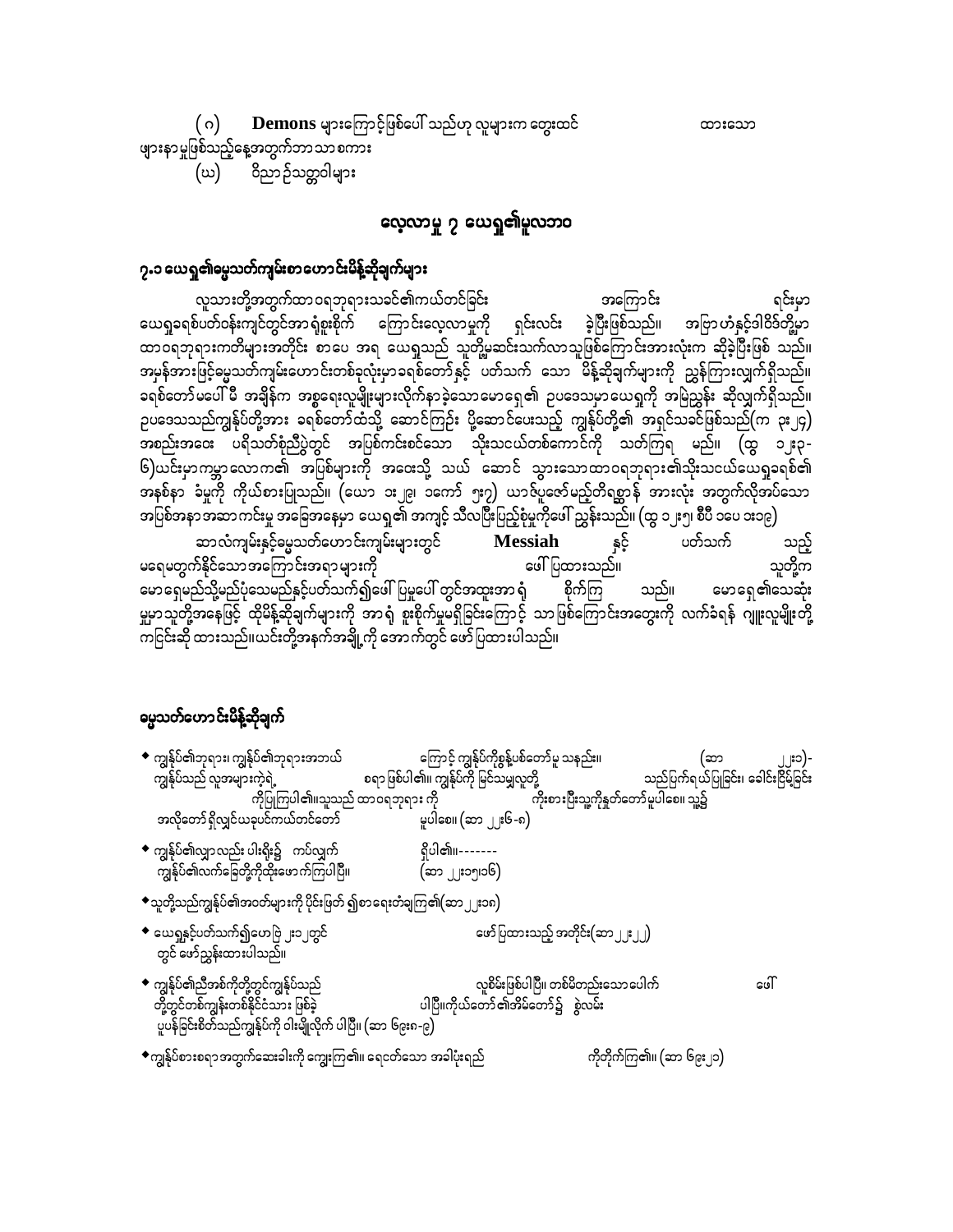◆ဟေရှာအခန်းကြီး(၅၃)တစ်ခုလုံးသည် ခရစ်တော် ၏ သေခြင်းနှင့်ပြန်လည် ရှင်သန်ထမြောက်ခြင်းနှင့်ပတ်သက်၍ မှတ်သား ဘွယ်ရာမိန့်ဆိုထားပါသည်။ စာပိုဒ် တိုင်းသည် မှန်ကန်သော သဘော တရားများကိုဖေါ်ညွှန်းထားပါသည်။ ဥပမာ(၂)ခု ကိုအောက်တွင် ဖေါ်ပြပေး ထားပါသည်။

 $\bullet$ ထိုသူသည်ညဉ်းဆဲခြင်းနှင့် နှိမ့်ချ ခြင်းကိုခံ၍နူတ်ကိုမဖွင့်ဘဲနေ၏ အသေ သတ်ခြင်း ငှာဆောင်သွားသော သိုးလ ငယ် ကဲ့သို့သူ့ကိုဆောင်သွား၍ သိုးသည် အမွေးညှပ်သောသူရှေ့မှာ မမြည်ဘဲ နေ သကဲ့သို့သူသည် နှုတ်ကို မဖွင့်ဘဲနေ၏။ (ဟေရှာ ၅၃း၇)

 $\bullet$ လူဆိုးတို့နှင့်အတူ မြေမြုပ်ခြင်းငှာ စီရင်ကြ၏။ သို့သော်သေ ပြီးမှသေဌေး၌  $\,$  ရှိ၏။ (ဟေရှာ ၅၃း၉)

ဓမ္မသတ်ဟောင်းကျမ်းတွင်ပါဝင်သော ဉပဒေသနှင့်မိန့်ဆိုချက်များ သည်ကျွန်ုပ်တို့အနေဖြင့်ခရစ်တော် နှင့်ပတ်သက်၍ အခြေခံဖြစ်ကြောင်းသတိပေးမှုမှာအံ့သြဖွယ်မရှိပေ။ (တ နားလည်သဘောပေါက် င္ဝပ္မ ၂၆: ၂၂ ⊥ ျပး ပြ၊ ရောၥး၂၂၃၊၁၆း၂၅၊၂၆)အကယ်၍ ကျွန်ုပ်တို့အနေဖြင့်  $\ast\ast$ မောရှေနှင့် တရားဟောဆရာများကို စနစ်တကျနားလည်မှုမရှိလျှင် ကျွန်ုပ်တို့က သူ့ကိုနားလည်နိုင်မည်မဟုတ်ကြောင်း၊ယေရှုကကိုယ်တိုင်သတိပေးထားသည်။ (လု ၁၆း၃၁၊ ယော ၅း၄၆၊၄၇)

မောရှေ၏ဉပဒေသသည်ခရစ်တော်သို့ ညွှန်ပြပြီးတရားဟောဆရာများ၏ သူ့အားတရားဟောပြမှုမှာ ယေရှသည်သူမမွေးဖွားမီ တည်ရှိမှုမရှိကြောင်း၊ ရုပ်ဝတ္ထုအဖြစ် လုံလောက်သောသက်သေပြမှုဖြစ်သင့်သည်။ မမွေးဖွားမီခရစ်တော် ၏ကြိုတင်ဖြစ်တည်မှုဟူသော မှားယွင်းသည့် သင်ပြမှုကြောင့်သူ့အား Eve၊ အာဗြဟံနှင့်ဒါဝိဒ်တို့၏ ဖြစ်သည်ဟူသောထပ်တစ်လဲလဲ မျိုးစေ့(မျိုးနွယ်ဆက်) သတိပြုမှုများကိုအဓိပ္ပါယ်မဲ့စေသည်။ အကယ်၍ခရစ်တော်အနေဖြင့်ထိုကတိများပေးသည့်အချိန်အတွင်း ကောင်းကင်ဘုံ၌ ရှိနေခဲ့လျှင် ဘုရားရှင်က  $\bf{M}$ essin $\bf{h}$ ဖြစ်သည်။ မျိုးနွယ်ဆက် တစ်ခုဖြစ်သော ထိုလူများအားမှားယွင်းသောကတိပြုမှုဖြစ်စေလိမ့်မည်။ မ ၁နှင့် လု၃ တို့တွင်မှတ်တမ်းတင်ထားသော ယေရှုခရစ်၏ဖြစ်စဉ်မှာ ထာဝရ ဘုရားကတိ

စကားပြုထားသောလူများသို့ဖြန့်ကြက်သောယေရှု၏မည်သို့မည်ပုံ  $\mathbf p$ edigree တစ်ခုရှိခဲ့သည်ကိုပြဆိုသည်။ ခွင့်မပြုပေ။သင်သည် အသက်ကာလစေ့လျှင်ဘိုးဘေးတို့နှင့်အတူအိပ်ပျော်သောအခါသင်၏ရင်သွေး၊ ချီးမြှောက်လျှင်သူ၏နိုင်ငံကိုတည်ထောင်မည်။ သင်မှဆင်းသက်သောသားကိုငါ သူထိုင်သော ရာဇပလ္လင်ကိုအစဉ်အမြဲငါတည်စေမည်။ ငါသည်သူ၏ အဘဖြစ် မည်။ သူသည်လည်းငါ၏သားဖြစ်လိမ့်မည်။ (၂ရာ အနာဂါတ်ကာလဖြင့်သုံးထားသည်ကိုသတိပြုပါ။ ထာဝရဘုရားသည် ခရစ်တော်၏ ၇း၁၂၊၁၄) ဤနေရာတွင် ဘုရားသခင်၏ ဘခင်ဖြစ်ကြောင်းသိမြင်လျှက်၊ ကတိစကားပြုချိန်တွင် သားရှိနေရန်မှာမဖြစ်နိုင်ပေ။ ဤမျိုးစေ့ဖြစ်သောသူထိုင်သော ရာ ဇပလ္လင်ကိုအစဉ်အမြဲငါတည်စေမည်ဟုသော အချက်က ၁၂၀၉၈ သူသည် ဆင်းသက်လာသူတစ်ဦး ဖြစ်ကြောင်းပြဆိုလျှက်ရှိသည်။ ထာဝရဘုရားသည် ဒါဝိဒ်အားအဓိဌာန်ကျိန်ဆိုခြင်းကိုပြု၍သစ္စာပျက်သော်၊ တူသောစကားဟူမူကား

သင်၏အမျိုးအနွယ်ကိုသင်၏ပလ္လင်ပေါ် မှာငါတင်မည်။ (ဆာ ၁၃၂း၁၁) ဆော်လမွန်သည်ကတိစကားကိုပထမဖြည့်ဆည်းခဲ့သူဖြစ်သည်။

သို့ရာတွင်ဤကတိစကားပြုခဲ့သည့်အချိန် တွင်သူသည်ရုပ်ဝတ္တုအရ၌ ကုခပြီးဖြစ်သည်ဆိုသည့်အတိုင်း (၂ရာ၅း၁၄)။ ခရစ်တော်ဟုညွှန်းပါသည် ဘုရားသခင်၏ သားတော်ဖြစ်လာမည်။ ဒါဝိဒ်၏မျိုးနွယ်ဆက်နှင့် ပတ်သက်သော အဓိက ကတိစကားဖြည့်ဆည်းမှုမှာ (လု ၁း၃၁-၃၃) ၁၂၀ွဥသဖို့ မိန့်စော်မူသည် ငါလာစေမည့် ကားသန့်ရှင်းသောအညွန့်ကို ထာဝရဘုရား အတိုင်းဉာဏ်ကောင်းသော ရှင်ဘုရင်တန်ခိုးသည်စိုးစံ၍

မြေကြီးပေါ် မှာတရားသဖြင့်ဖြောင့်မတ်စွာစီရင်ရာကာလသက်ရောက်လိမ့်မည်။ (ယေ  $\left[\mathfrak{P}^{\mathfrak{s}}\right]$  i.e Messiah ခရစ်တော်နှင့်ပတ်သက်၍ အခြားဟော ပြောချက် များတွင် အလားတူအနာဂါတ်ကာလကိုအသုံးပြုထားသည်။ ထာဝရ သင်တို့ ဘုရားသည် အမျိုးသားချင်း (အစ္စရေး) အထဲ၌ ငါနှင့်တူသော ပရောဖက်တစ်ပါးကို သင်တို့အဖို့ပေါ် ထွန်းစေတော်မူသည်။ (တရား ၁၈း၁၈) ကိုပရောဖက်ကိုယေရှုအဖြစ်ဖွင့်ဆိုထားသော (တ ၃း၂၂၊၂၃)တွင် သည်ပဋိသန္ဓေစွဲယူ၍ သည်။ သတို့သမီးကညာ(မေရီ) ဖော်ပြထား သားယောကျာ်းကို ဖွားမြင်လတ္တံ၊ ထိုသားကိုဧမာနွေလအမည်ဖြင့်မှည့်ရတ္တံ ချက်ကို ခရစ်တော် ၏ (ဟေရှာ၇း၁၄) ယင်းအ ဖွားမြင်ခန်းတွင်ထင်ရှားစွာဖေါ်ညွှန်းထားသည်။ (မ ၁း၂၃)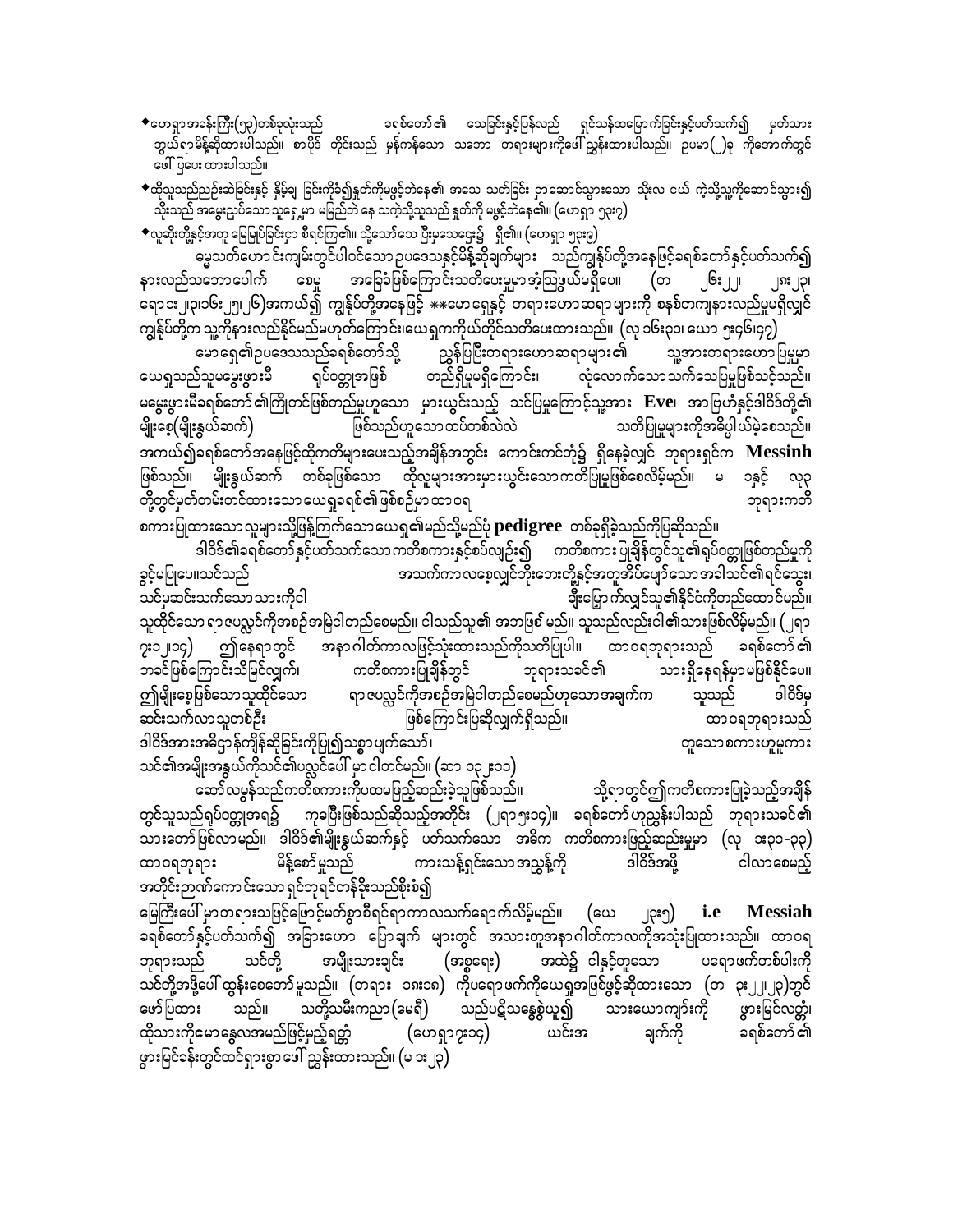### ၇.၂အပြစ်ကင်းစင်သောမွေးဖွားမှု

ခရစ်တော်ပဋိသန္ဓေတည်မှုနှင့်မွေးဖွားမှုမတ်တမ်းများတွင် ခရစ်တော် သည် ရေးယခင်ကပင်ရပ်ဝတ္တုပုံစံဖြင့်တည်ရှိခဲ့သည်ဟူသော အတွေးကို လက်မခံပေ။ ဘခင်၊ သားတော်နှင့်အလုံးစုံသောစိတ်သုံးမျိုးနှင့်ပတ်သက်၍ မှားယွင်းသောသင်ပြမှုကိုကိုင်စွဲ ထားသူများကတစ်ချိန်ကကောင်းကင်ဘုံတွင် လူသုံးဦးရှိသည့်အနက် တစ်ဦးမှာပျောက်ဆုံးသွားပြီး မေရီ၏ဝမ်းဗိုက်တွင် ကျန်နှစ်ဦးမှာကောင်းကင်ဘုံတွင် ကျန်ရစ်ခဲ့သည် ဟုဆိုသည်။ ခဲ့သည်။ ကျမ်းစာအရ သန္ဓေတည် ထာဝရဘုရားသခင်အပါအဝင်အားလုံးသည် ရုပ်ဝတ္တု ပုံသဏ္ဍာန်ဖြင့် တည်ရှိခဲ့ကြောင်းကျမ်းစာများတွင်တွေ့ရှိခဲ့ပြီးဖြစ်သည်။ အနေဖြင့်ရပ််ဝတ္တုပုံစံဖြင့်ကောင်းကင်ဘုံမှ ဆင်းသက်လာပြီးမယ်တော်မာ ရီ၏ ခရစ်တော် ကျွန်ုပ်တို့ကနိဂုံးချုပ်ရမည်ဖြစ်သည်။ ဝမ်းဗိုက်တွင်ကိန်းအောင်းသည်ဟူသော ယင်းရှတ်ထွေးသည့် တရားတော်ပါ အချက်အလက် အားလုံးမှာကျမ်းစာတွင် သင်ယူရသောအချက်များနှင့်အတန်ပင် အလှမ်းဝေးလျှက်ရှိပေသည်။ ခရစ်တော်စတင်ဖြစ်ပေါ် မှုမှတ်တမ်းမှာ ခရစ်တော် အနေဖြင့် ကောင်းကင်ဘုံမှစွန့်ခွာပြီးမာရီ၏ -<br>အတွေးစိတ်ကူးအတွက်အကြောင်းပြချက်မရှိပေ။ ဝမ်းဗိုက်သို့ဝင်ရောက်ခြင်း ဖြစ်သည်ဟူသော ယင်းအချက်အတွက်သက်သေပြချက်မရှိခြင်းမှာ ဘခမည်းတော်၊ သားတော်နှင့် သန့်ရှင်းသောဝိညာဉ်တော်သင်ကြားမှုတွင်ကြီးမားသောဟာကွက်တစ်ခုဖြစ်သည်။

သင်သည်ပဋိသန္ဓေစွဲယူ၍သားယောကျာ်းကိုဖွားမြင်လိမ့်မည်။ ထိုသားကိုယေရှုအမည်ဖြင့်မှည့်ရမည်။ထိုသားသည်ကား ကြီးမြတ်သောသူ ဖြစ်လိမ့်မည်။ အမြင့်ဆုံးသောဘုရား၏ သားတော်ဟု ခေါ် ဝေါ် သမုတ်ခြင်းကို ခံရလိမ့်မည်။ သူ့အဘဒါဝိဒ်၏ ရာဇပလ္လင်ကိုထာဝရအရှင်ဘုရားသခင်သည် မည်သို့ဖြစ်လိမ့်မည်နည်း။ ကျွန်ုပ်သည်ယောကျာ်းနှင့် သူ့အားပေးတော်မူမည်။……မာ ရီကလည်းဤအမူအရာသည် မဆက်ဆံပါဟု ကောင်းကင်တမန်အားပြန်ပြော၏ ကောင်းကင်တမန်ကလည်း သန့်ရှင်းသော် ဝိညာဉ်တော် သည်သင်၏အပေါ် မှာသက်ရောက်တော်မူ၍ အမြင့်ဆုံးသော ဘုရား၏ တန်ခိုးအာနုဘော်တော်သည်သင့်ကိုလွှမ်းမိုးလိမ့်မည်။ထို အကြောင်း ကြောင့် ထိုသန့်ရှင်းသောသားသည်လည်းဘုရားသခင်၏ သားတော်ဟု ခေါ် ဝေါ် သမုတ်ခြင်းကိုခံရလိမ့်မည်။(လုဒး၃၁-၃၅)

ယေရှုမွေးဖွားပြီးနောက်ဘုရားသခင်၏သားတော်ဖြစ်လိမ့်မည်ဟူသော အချက်ကိုနှစ်ကြိမ်တိုင်အလေးအနက်ထားပြောခဲ့ ပြီးဖြစ်သည်။ အထောက် အထားအရဘုရား၏ သားတော်သည်မမွေးဖွားမီမတည်ရှိခဲ့သေးပေ။ တဖန်အနာဂါတ်ကာလကို မှတ်သားရန်လိုအပ်လိမ့်မည်။ **ဥပမာသူသည် ကြီးမြင့်လိမ့်မည်။** ကောင်းကင်တမန်ကမာရီသို့ ပြောခဲ့သောစကားလုံးများ အတိုင်း အကယ်၍ယေရှုသည် ရုပ်ပိုင်းဆိုင်ရာ ယေရှုသည်ဒါဝိဒ်၏အမြစ်ဖြစ်၏။ ရပ်တည်မှုရှိခဲ့လျှင်သူ သည်ကြီးမြတ်သောသူဖြစ်လိမ့်မည်။ ယေရှအတွက်အသုံးပြုသော ဂ ရိစကား ''genos'' သည်ဒါဝိဒ်ထံမှ ဆင်းသက် လာခဲ့ခြင်းဖြစ်သည်။

#### ယေရှု၏သန္တေတည်ခြင်း

သူအပေါ် တွင်သက်ရောက်သောသန့်ရှင်းသောစိတ်(ဘုရားသခင်၏ စွမ်းအား) မာ ရီအနေဖြင့်လူသားတစ်ဦးနှင့်ကာမ ကော်ဆောက်ဆံခြင်းမပြုရပါပဲ လျှက်ယေရှုကိုသန္ဓေတည်နိုင်ခဲ့သည်။ သို့ဖြစ်ရာဂျိုးဇက်သည်ယေရှင်္၏ ဖခင်မှန်မဟုတ်ပေ။ မြင့်မြတ်သော စိတ်သည်လူတစ်ဦးမဟုတ် ကြောင်း နားလည် ထားရမည်ဖြစ်သည်။(လေ့လာမှု ၂ကိုကြည့်ပါ)ယေရှုသည် ဘုရားသခင်၏ သားတော် ဖြစ်ပြီးသန့်ရှင်းသောစိတ်ဓါတ်မဟုတ်ပေ။ ဘုရားသခင်အနေဖြင့် မွေးဖွားသည့် မြင့်မြတ်သော အရာ မှာ ဘုရား၏ သားတော် ဟုအမည်နာ မပေးထားသည်။ (လု ၁း၃၅) ထို့ကြောင့်ဟူသောစကားလုံး အသုံးပြုထားခြင်းမှာမာရီ၏ ဝမ်းဗိုက်တွင်မြင့်မြတ်သောစိတ်မရှိဘဲဘုရားသခင်၏ သားတော်ယေရှုကို မွေးဖွားပေးနိုင်မည်မဟုတ် ကြောင်းကိုရည်ညွှန်းပေသည်။ ယေရှုကိုမာ ရီ၏ဝမ်းဗိုက်တွင်သန္ဓေတည်ခဲ့သည်(လု

အချိန်မတိုင်မီကယေရှုမပေါ် ပေါက်သေးကြောင်းကို

ား၃၁)ဆိုခြင်းမှာဤ သက်သေပြလျှက်ရှိသည်။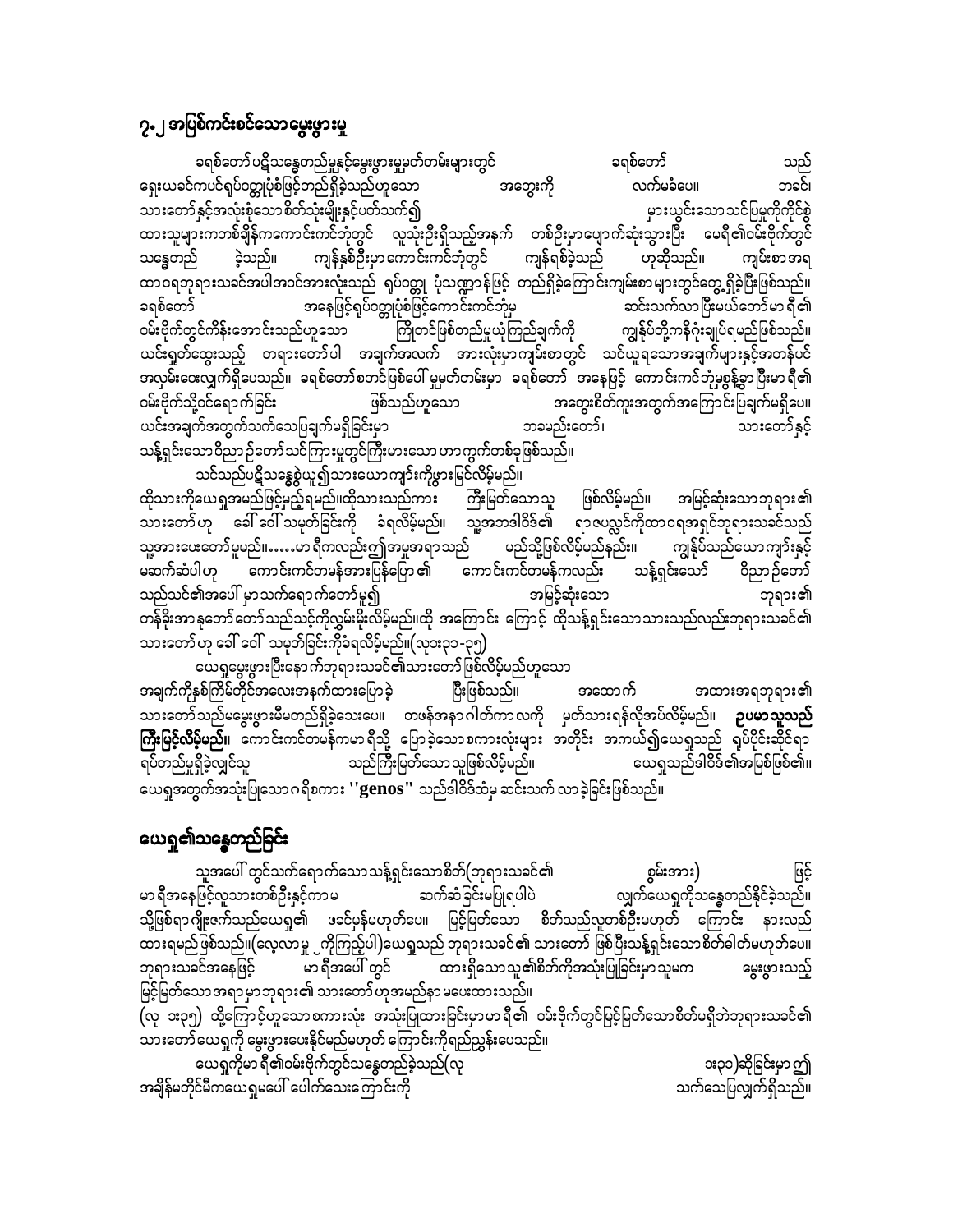အကယ်၍ကျွန်ုပ်တို့အနေဖြင့်အတွေးတစ်ခုကိုသန္ဓေတည်စေခဲ့လျှင်ယင်းစိတ်ကူးအတွေးမှာ<br>အတွင်းမှစတင်မည်ဖြစ်သည်။ သို့ဖြစ်ရာ ယေရှုသည်လည်းမာ ရီ၏ ဝမ်းဗိုက်အတွင်းတွင်သန္ဓေတည်ခဲ့သည်။ အတွင်းမှစတင်မည်ဖြစ်သည်။ သို့ဖြစ်ရာ ယေရှုသည်လည်းမာ ရီ၏ ဝမ်းဗိုက်အတွင်းတွင်သန္ဓေတည်ခဲ့သည်။ ယေရှုသည်မာ ရီဝမ်းဗိုက် အတွင်း အခြားသော လူများကဲ့သို့သန္ဓေသားအဖြစ်စတင်ခဲ့ရခြင်းဖြစ်သည်။<br>ဘုရားသခင်၏တစ်ပါးတည်းသောသားတော် ဖြစ်ကြောင်းသမ္မာ ကျမ်းစာ ၏ အထင်ရှားဆုံးအပိုဒ်( ဘုရားသခင်၏တစ်ပါးတည်းသောသားတော် ဖြစ်ကြောင်းသမ္မာကျမ်းစာ ၏ အထင်ရှားဆုံးအပိုဒ်(ယော ၃း၁၆)တွင်မှတ်တမ်းတင်ထားသည်။ ဤစာပိုဒ်ကို ရွတ်ဆိုကြသော လူသန်းပေါင်းများစွာတို့သည်ယင်း၏ဆိုလိုချက်အပေါ် တွင် အာ ရုံစိုက်မှုမရှိခဲ့ကြပေ။ အကယ်၍ယေရှုသည်သန္ဓေတည်ခဲ့လျှင် မာရီ၏ ဝမ်းဗိုက်တွင်သန္ဓေတည်ခြင်းမှအစပြုရမည်ဖြစ်သည်။<br>အကယ်၍ယေရှကို ဘုရားသခင်ကသူ၏ဘခင်အဖြစ်မွေးဖွားခြင်း ဖြစ်ခဲ့လျှင်သူ၏ဖခင်သည် သူ့ထက် အကယ်၍ယေရှုကို ဘုရားသခင်ကသူ၏ဘခင်အဖြစ်မွေးဖွားခြင်း ဖြစ်ခဲ့လျှင်သူ၏ဖခင်သည် သူ့ထက်<br>အသက်ပို၍ကြီးကြောင်းရှင်းလင်းသောသက်သေပြဆိုမှုဖြစ်သည်။ ဘုရားသခင်တွင်အစမရှိပေ။ (ဆာ အသက်ပို၍ကြီးကြောင်းရှင်းလင်းသောသက်သေပြဆိုမှုဖြစ်သည်။ ဘုရားသခင်တွင်အစမရှိပေ။ (ဆာ

၉၀း၂)သို့ဖြစ်ရာယေရှုကိုယ်တိုင်မှာ ဘုရားသခင်မဖြစ်နိုင်ပေ။ (လေ့လာမှု ၈တွင်ဤအချက်ကိုအကျယ်ချဲ့ထားသည်)<br>မေယရှုသည်ဘုရားသခင်မှဖန်ဆင်းခံရမှုထက်အာဒံကဲ့သို့ မွေးဖွားခြင်း ယေရှုသည်ဘုရားသခင်မှဖန်ဆင်းခံရမှုထက်အာဒံကဲ့သို့ ဖြစ်ကြောင်းထင်ရှားသည်။ ,<br>ယင်းမှာဘုရားသခင်၏ အစုအစည်းနှင့် ယေရှ အနီး ကပ်ရှိမှုကိုရှင်းပြသည်။ ဘုရားသခင်သည်ခရစ်တော်၏ အထဲ၌ ရှိနေလျှက် လောကီသားတို့၏အပြစ်များကို မှတ်တော်မမူရန် ကိုငြမ်းစေ၍ ကိုယ်တော်နှင့် မိတ်သဟာယဖွဲ့စေတော်မူ၏ $(\; \; )$ ကော် ၅း၁၉)ခရစ် တော် အားမြေမှုန့်မှ ဖန်ဆင်းသည် ဆိုမှုထက်ဘုရားသခင်အားဖြင့်မွေးဖွားခြင်းဖြစ်သည် ဟူသော အချက်ကသူ၏ ဘခင်ဘုရားသခင်၏နည်းလမ်းများအတိုင်းသူ၏ သဘာဝ ဆိုင်ရာ ရပ် တည်မှုကိုရှင်းလင်းစေသည်။

ခရစ်တော်သည်သူဖြည့်ဆည်းပေးသောကမ္ဘာကြီး၏ အလင်းဖြစ် ကြောင်း(ဟေရှာ ၄၉း၅၊၆)<br>တောကြောချက်တစ်ခုတွင်ပါရှိပေသည်။ (ယော ၈း၁၂) ဘုရားသခင်ကသူ၏အစေအပါးအဖြစ်ဝမ်းဗိုက်တွင်  $\begin{pmatrix} \mathrm{e}\omega\mathrm{0} & \mathrm{e}\mathrm{0}\mathrm{e}\omega\mathrm{0} \end{pmatrix}$  တုရားသခင်ကသူ၏အစေအပါးအဖြစ်ဝမ်းဗိုက်တွင် သန္ဓေတည်စေခဲ့သည်ဟု ဖော်ပြထားသည်။ သို့ဖြစ်ရာ ခရစ်တော်သည်ထာဝရဘုရား၏ မြင့်မြတ်သော ဝိညာဉ်တော်၏ စွမ်းအားဖြင့်သူ၏မယ်တော်မာရီ၏ ဝမ်းဗိုက်သည်ခရစ်တော်၏ ရုပ်ပိုင်းဆိုင်ရာမူလအစဖြစ် ကြောင်းညွှန်ပြလျက်ရှိသည်။<br>ကျွန်ုပ်တို့အနေဖြင့် လေ့လာမှု(၇.၁)တွင် လက်ဝါးကပ်တိုင်ပေါ် တွင် ခရစ်တော်၏ အတွေး ာ<br>ကျွန်ုပ်တို့အနေဖြင့် လေ့လာမှု(၇.၁)တွင် လက်ဝါးကပ်တိုင်ပေါ် တွင် ခရစ်တော် ၏ အတွေး ကောပြောချက်များကို(ဆာ ၂၂)တွေ့ ရှိခဲ့ပြီးဖြစ်သည်။ ကိုယ်တော်သည် ကျွန်ုပ်ကို အမိဝမ်းတွင်းမှဆွဲယူလိုက်သည်။ (ဆာ ၂၂း၉၊ ၁၀) သူ၏ကွယ်လွန်ချိန်တွင် ဘုရားသခင်၏ တန်ခိုးတော်အားဖြင့် ခရစ်တော်သည်သူ၏ မူလနေရာမာရီ၏ ဝမ်းဗိုက်<br>အတွင်းသို့ပြန်လည်စေလွှတ်ခြင်းခံရသည်။ ကျမ်းစာထဲတွင် မာရီနှင့်ပတ်သက်၍ ခရစ်တော်၏ အတွင်းသို့ပြန်လည်စေလွှတ်ခြင်းခံရသည်။ ကျမ်းစာထဲတွင် မာရီနှင့်ပတ်သက်၍ ခရစ်တော် ၏ မိခင်အဖြစ်ဖေါ်ပြခြင်းမှာမာရီထံမှ သူမမွေးဖွားမီ သူရှိခဲ့သည်ဟူသောအချက်ကို ဖျက်ဆီးပစ်လိုက်သည်။

မာ ရီသည်သာမန်လူသားမိဘများမှပေါက်ဖွားသည့် သာမန်လူသား တစ်ယောက်ဖြစ်ခဲ့သည်။ ,<br>ယင်းအချက်ကိုသာမန်လူပုဂ္ဂိုလ် တစ်ဦးဖြစ်သော ဗတ္တိဇံ ခံထားသည့်ဂျွန်ကိုမွေးဖွားသောသူမ၏ ညီမဝမ်းကွဲတစ်ဦးဖြင့် သက်သေပြ နိုင်သည်။ ရိုမန်ကက်သလစ်တို့၏ အတွေးစိတ်ကူးဖြစ်သော မာရီသည် သာမန်လူသားမဟုတ်ဟူသော tcsufrSmc&pfawmfonf vlom;\om;? bk&m;ocif\ om;awmfESpfrsdK;pvHk;rSmrjzpfEdkifay/ xdktcsufrsm;rSm ဓမ္မသတ်သစ်ကျမ်းတွင်တောက်လျှောက်ဖေါ်ပြပါရှိသောသူ၏ များဖြစ်သည်။ လူသားမိခင်မမွေးဖွားသောကြောင့်လူသား၏ သားတော်ဖြစ်ပြီး သန့်ရှင်းသော ဝိညာဉ်တော်မှတဆင့်မာ ရီအား ဘုရားသခင်၏ ဆောင်ရွက်ချက် များဖြင့်ဘုရားသခင်၏သားတော်ဖြစ်သည်။ (လု ၁း၃၅) ယင်းမှာဘုရား သခင်သည်သူ၏ဖခင်ဖြစ် သည်ဟုဆိုလိုသည်။ ယင်းလှပသော စီစဉ်မှုမှာ မာရီ သည် သာမန်အမျိုးသမီးတစ်ဦးမဟုတ်ပါကအချည်းနှီးဖြစ်သွားမည်။

roefY&Sif;aomt&mxJrSoefY&Sif;aomt&mudk tb,folxkwfazmf Edkifrnfenf;/ အဘယ်သူမျှမထုတ်ဖော်နိုင်ပါ။လူသည်အဘယ်သို့သော လူဖြစ်၍<br>မိန်းမဖွားသောသူသည်အဘယ်သို့သောသူဖြစ်၍ မြောင့် မတ်နိုင် မိန်းမဖွားသောသူသည်အဘယ်သို့သောသူဖြစ်၍ မြောင့် သနည်း။ မိန်းမမှဖွားသောသူသည်မည်ကဲ့သို့သန့်ရှင်းနိုင်သနည်း။ (ယော ၁၄း၄၊ ၁၅း၁၄၊ ၂၅း၄)ယင်းမှာမာ ရီသို့မဟုတ်ယေရှတစ်ဦးဦး ၏ သန့်ရှင်းသောအတွေးကို ဖြစ်ပေါ် စေနိုင်ပေသည်။

မာ ရီသည်သာမန်လူသားမိဘမှမွေးဖွားသောမိန်းမတစ်ဦးဖြစ်၍ လူသားမိန်းမတစ်ဦးမှ မွေးဖွားသောယေရှအနေဖြင့်မသန့်ရှင်းသောလူသား သဘာဝ ရှိမည်ဖြစ်သည်။ (ဂလာ ၄း၄) မာရီမှတဆင့်မွေးဖွားခြင်းမှာ သူမအား ဖြင့်သူ၏မွေးဖွားမှုမရှိဘဲ ရုပ်ဝတ္တုပုံစံဖြင့် တည်ရှိမဖြစ်နိုင်ကြောင်း ထပ်ဆင့် ဖေါ်ညွှန်းလျက်ရှိပေသည်။ မိန်းမတစ်ဦးမှမွေးဖွားခြင်း(ဂလာ ၄း၄)။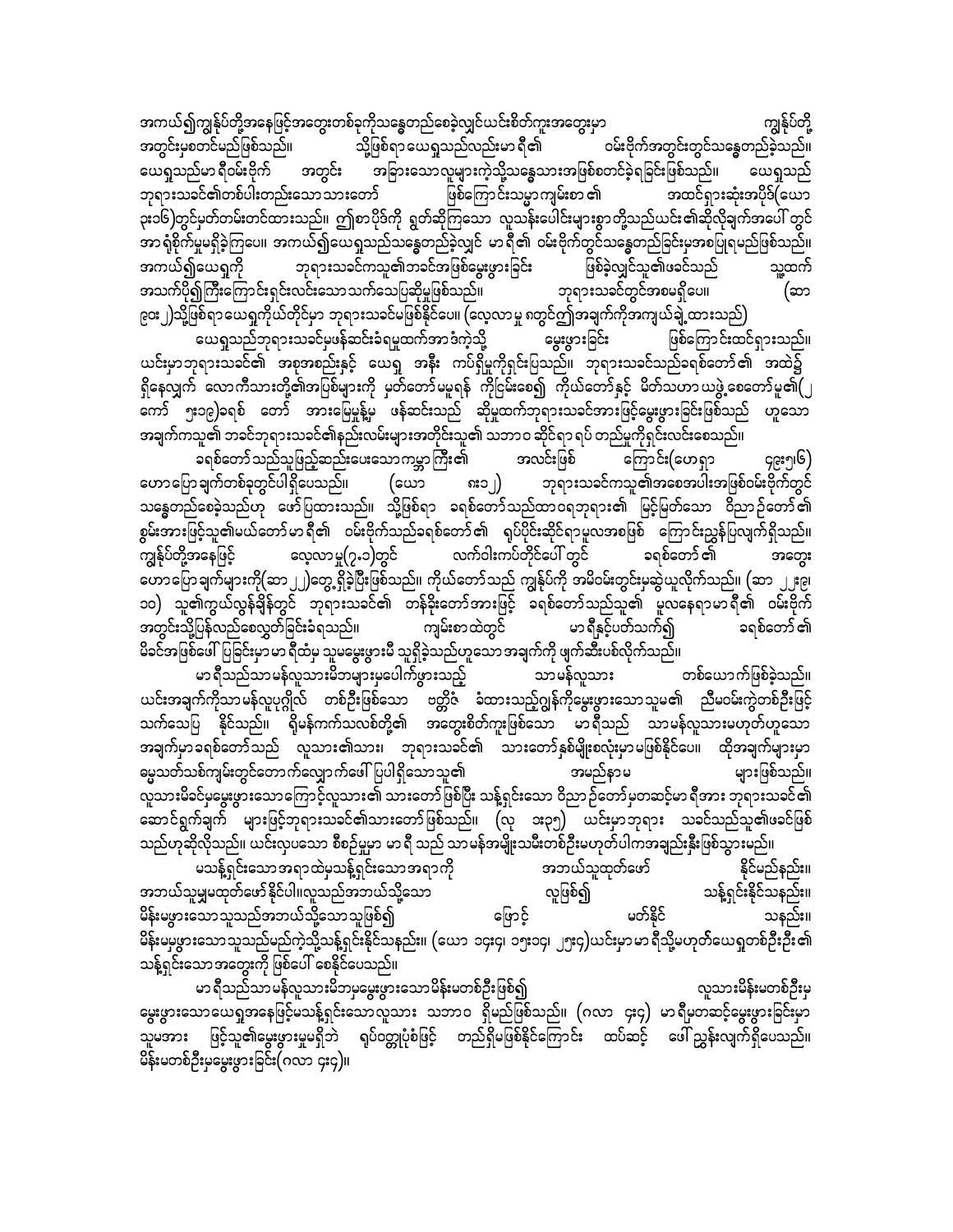ကျမ်းစာ မှတ်တမ်းများကမာ ရီ၏လူသားဖြစ်မှုကို မကြာခဏ ညွှန်ပြလျက် ရှိသည်။ စိတ်ပိုင်းဆိုင်ရာအမျှော်အမြင်နည်းပါး မှုကြောင့်ခရစ်တော်က သူမအား အနည်းဆုံးသုံးကြိမ်ပြစ်တင်မောင်းမဲပြုလေသည်။ (လု ၂း၄၉၊ ယော ၂း၄) သူမက သူ၏ပြောစကား အားလုံးကိုနားမလည်နိုင်ခဲ့ပါ( လု ၂း၅၀)ယင်းအချက်မှာ ကျွန်ုပ်တို့အနေဖြင့်သူမ၏သားသည်ဘုရား၏သားတော်ဖြစ်သောလူသား သဘာ ရှိသောအမျိုးသမီးမဖြစ်ကြောင်းမျှော်မှန်းကြမည်ဖြစ်သည်။ သို့ဖြစ်ရာ သူမ .<br>ကိုယ်တိုင်ထက်ပို၍စိတ်ပိုင်းဆိုင်ရာ တွေးခေါ် မှုဖြစ်ပေါ် စေသည်။သူကိုယ် တိုင်လည်း <sup>-</sup> လူသားသဘာဝကိုမျှဝေပိုင်ဆိုင်သည်။ ယောသပ်သည် ခရစ်တော် မွေးဖွားပြီးနောက်ပိုင်း တွင်မှမာရီနှင့်သံဝါသစပ်ယှက်မှုပြုခဲ့သည်။(မ ၁း၂၅)ထိုအချိန်မှစ၍ သာမန် အိမ်ထောင်ရေးဆက်နွယ်မှုမရှိဟူသော အချက်ကိုစဉ်း စား ရန်အကြောင်းမရှိပေ။

တွင်ဖေါ် ညွှန်းထားသည့်ခရစ်တော် ၏ ၁၂း၄၆၊၄၇) ညီအစ်ကိုဟူသော မယ်တော်နှင့်သူ၏ (မ အချက်မှာမာရီတွင်ခရစ်တော် မွေးဖွားပြီးနောက် အခြား ကလေးများ ရှိသေးကြောင်းညွှန်းဆိုလျှက်ရှိသည်။ ယေရှုသည်သူ မပထမ ဦးဆုံးမွေးဖွားသူသာဖြစ်သည်။ ကက်သလစ် သင်ကြားမှုများတွင် မာရီသည် အပျိုစင်တစ်ဦး အဖြစ်ရှိနေပြီး ကောင်းကင်ဘုံသို့ ပြန်သက် သွားသည် ဟူသော အချက်ကို သမ္မာကျမ်းစာများတွင် ထောက်ခံထားမှုမရှိပေ။ သေမျိုး လူသား တစ်ဦးအဖြစ် ဟူသော အချက်မှတစ်ပါးမည်သူမျှ ကောင်းကင်ဘုံသို့ပြန်မတက်ပြီဟု ကျွန်ုပ်တို့ ဖတ်ရှု ရပေသည်။(ဟေဗြဲ ၂း၁၄ -၁၈၊ ရော ၈း၃) တို့တွင်ဖော်ပြထားသည့် ခရစ်တော် တွင်လူသားသဘာဝရှိသည်ဟူသောအချက်မှာသူ၏မယ်တော်တွင်လည်းလူသား သဘာဝရှိကြောင်း ဖေါ်ညွှန်းသည်။ သူ့ဖခင်တွင်မူလူသား သဘာဝမရှိပေ။

### ၇.၃ ဘုရားသခင်၏စီမံချက်အတွင်းမှခရစ်တော် ၏နေရာ

ဘုရားသခင်သည်လူသားသမိုင်းအားမြင်သာစေမှုအဖြစ်သူ၏ ရည်မှန်းချက်များကို နောက်ထပ်အပိုင်းထပ်၍ခံကာ တစ်ခဏချင်းအချိန်အတွင်း သူ၏ စီမံချက်အပေါ် တွင်ဆုံးဖြတ်လေ့မရှိပေ။ အစကနဦးကပင် နှုတ်က ပတ် တော်သည်ဘုရားသခင်နှင့် အတူရှိ၏(ယော အ၁)သူ၏ သားတော် တစ်ယောက် ရှိလိုမှုမှာအစကနဦးကပင် သူ၏စီမံချက်ဖြစ်သည်။ ရှေးဟောင်း မွေသတ် တစ်ခုလုံးသည် ဘုရားသခင်၏ခရစ်တော်တွင် ကယ်တင်ခြင်းစီမံချက်၏ ကွဲပြား ခြားနားသော အချက်များကိုဖေါ်ညွှန်းလျက်ရှိသည်။

ကတိစကားများဖြင့်လည်းကောင်း၊ ပရောဖက်များ၏ လည်းကောင်း၊ ဟောပြော ချက်များဖြင့် မောရေ၏ဥပဒေသများအား ဖြင့်လည်းကောင်း ဖေါ် ညွှန်းလျှက်ရှိကြောင်း ရှေးဟောင်းဓမ္မသတ်ကျမ်းမှာ ခရစ်တော် နှင့်ပတ်သက်၍ဘုရားသခင်၏အလိုတော် ကို ကျွန်ုပ်တို့အနေဖြင့် ညွှန်းဆိုခဲ့ပြီးဖြစ်ပါသည်။

ဘုရားသခင်သည်မိမိသားတော်အားဖြင့်ငါတို့အား ဗျာဒိတ်ပေးတော်မူပြီ၊ ခန့်ထားတော်မူ၏။ ထိုသားတော်ကိုအလုံးစုံသော အမွေခံသခင်အရာ၌ သားတော် အားဖြင့်လည်းလောကဓါတ်တို့ကိုတည်တော်မူ၏။(ဟေဗြဲ ၁း၁၊၂) ခရစ်တော် အားဖြင့် လူသားတို့၏ သမိုင်းသက်တမ်းကို ထာဝရဘုရားကခွင့်ပြုခဲ့သည် (ဟေဗြဲ ၁း၂) ရှေးဟောင်းဓမ္မသတ်ကျမ်းတွင် မှတ်တမ်းတင်ထားသည့် အတိုင်း ဘုရားသခင်၏ နှစ်ပေါင်းများစွာလူသားနှင့်ပတ်သက်၍ လျို့ဝှက်ထား သည်ကို ဖွင့်ဟထုတ်ဖေါ်ခြင်းတွင်ခရစ်တော်နှင့်ပတ်သက်သော ညွှန်းဆိုချက်များ ပြည့်နှက်လျှက်ရှိသည်ကိုတွေ့ ရသည်။

ခရစ်တော် ၏သြဇာလွှမ်းမိုးထားနိုင်မှုနှင့်ဘုရားသခင်သို့သူကြီးမား၍ အခြေခံကျသောအရေးပါမှုကိုကျွန်ုပ်တို့အနေဖြင့် ပြည့်ပြည့်၀၀ နားလည်ရန် ခဲယဉ်းပေသည်။ ခရစ်တော်သည် မာ ရီမမွေးဖွားပြီးရုပ်ခန္ဓာဖြင့် ဖြစ်တည်ခဲ့ သော်လည်း အစဉီးပိုင်းမှစတင်၍ ဘုရားသခင်၏ အလိုကျခရစ်တော်တည်ရှိ လာရကြောင်း မှန်ကန်စွာပြောဆိုနိုင်ပေသည်။ (ဟေဗြ ၂း၇)အရခရစ်တော်သည် ကောင်းကင်တမန်များထက်သက်တမ်းနှိမ့်ပြီး (ဟေဗြဲ ၁း၄-၇၊ ၁၃၊၁၄) အရခရစ်တော်သည်ကောင်းကင်တမန်မဟုတ်ကြောင်း အလေးအနက် ဖေါ်ညွှန်း လျက်ရှိသည်။ ဘုရားသခင်သည် မိမိ၌ `တစ်ပါးတည်းသော သားတော်ကို စွန့်တော်မူသည်တိုင်အောင် လောကီသားတို့ကိုချစ်တော်မူ၏(ယော ကျမ်းစာထဲတွင် သင်ပြထားသောဖြစ်မှုပုံသဏ္ဍာန်မှာကျွန်ုပ်တို့ကရှေးမစ္စကပင် ဖေါ်ပြခဲ့ပြီးဖြစ်သည်။ ၃း၁၆) သို့ဖြစ်ရာခရစ်တော်သည် သူမမွေးဖွားမီ ဝိညာဉ် တော်အဖြစ်မတည်ရှိခဲ့ပေ။ ထိုခရစ်တော်ကားဤ ကမ္ဘာမတည်ရှိမီ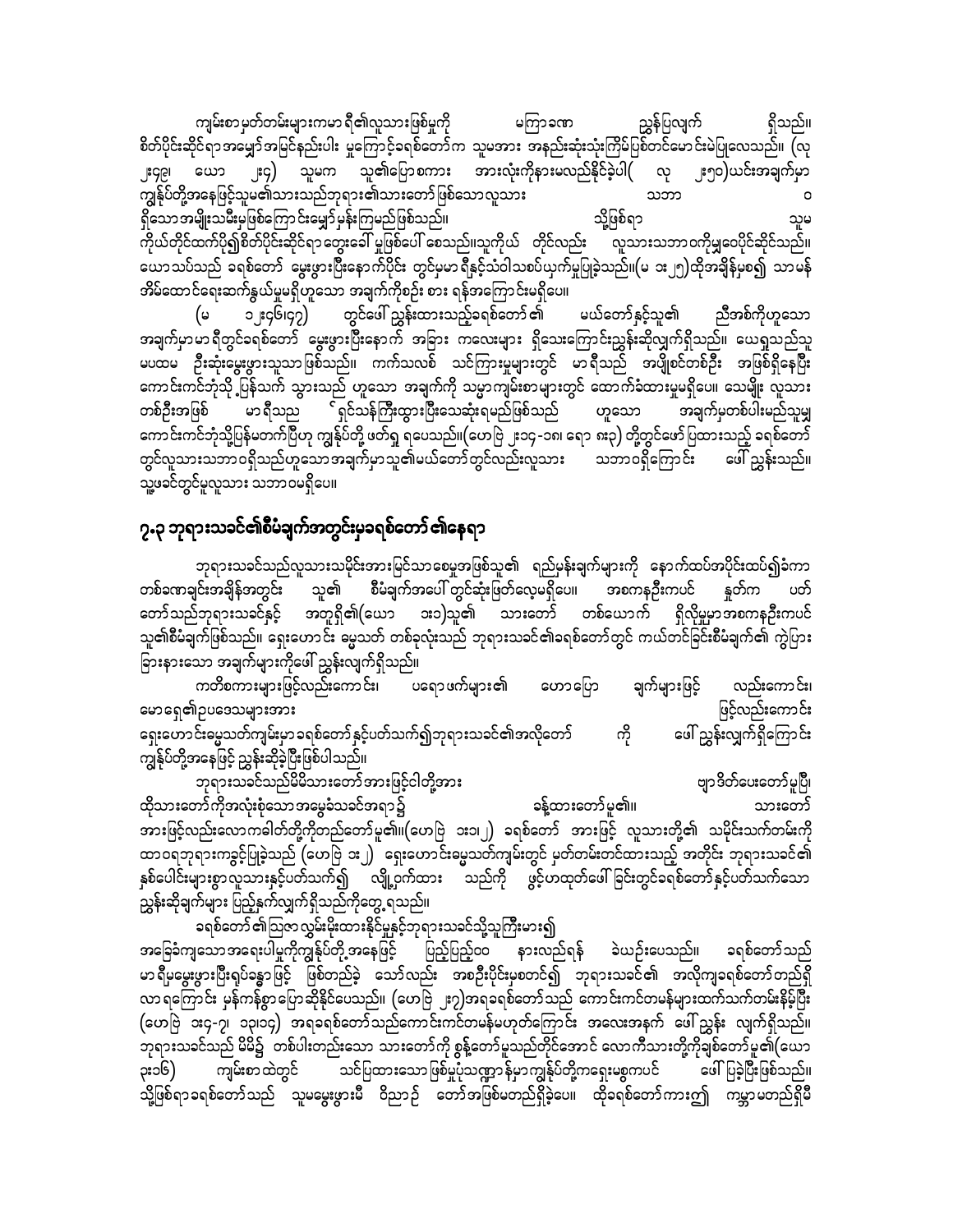|                                                      |  | ခန့်ထားတော်မူခြင်းကိုခံနှင့်သည်ဖြစ်၍ ကိုယ်တော်အားဖြင့်ဘုရားသခင်ကို           |  |          |  | ယုံကြည်သော သင်တို့အဖို့                         |  |  |
|------------------------------------------------------|--|------------------------------------------------------------------------------|--|----------|--|-------------------------------------------------|--|--|
|                                                      |  | ဤနောက်ဆုံးသောကာလ၌ ထင်ရှားတော်မူပြီဟု (၁ပေ ၁း၂၀)တွင် အကျဉ်းချုံးဖေါ်ပြထားသည်။ |  |          |  |                                                 |  |  |
|                                                      |  | လူဇာတိအားဖြင့်ဒါဝိဒ်အမျိုးဖြစ်တော်မူထသော သေခြင်းမှ                           |  |          |  | ထမြောက်တော်မူ၍                                  |  |  |
| သန့်ရှင်းသောဝိညာဉ်တော်အားဖြင့်တန်ခိုး                |  |                                                                              |  |          |  | နှင့်တကွဘုရားသခင်၏သားတော်ထင်ရှားဖြစ်တော်မူသောငါ |  |  |
| တို့သခင်ယေရှုခရစ်တည်းဟူသောမိမိသားတော်ကိုအကြောင်းပြု၍ |  |                                                                              |  |          |  |                                                 |  |  |
|                                                      |  | ဘုရားသခင်သည်ရှေးကမိမိပရော ဖက်များအားဖြင့်သန့်ရှင်းသော                        |  | ကျမ်းစာ၌ |  | ကတိထားတော်မူသော                                 |  |  |
|                                                      |  | သမ္မာကျမ်းစာ ၏အဓိကဒေါက်တိုင်ဖြစ်သည်။(ရောမ ၁း၁-၄)                             |  |          |  |                                                 |  |  |
|                                                      |  | ယင်းကခရစ်တော် ၏သမိုင်းကိုအကျဉ်းချုံးပြထားသည်။                                |  |          |  |                                                 |  |  |
| <b>IIC</b>                                           |  | မွေ့သတ်ဟောင်းကျမ်းထဲတွင်ကတိပြုထားခဲ့သည်။ (ဘုရားသခင်၏စီမံမှုအတွင်း)           |  |          |  |                                                 |  |  |
| $\mathsf{J}^{\mathsf{II}}$                           |  | ဒါဝိဒ်၏မျိုးနွယ်ဆက်တစ်ခုအဖြစ် သန့်ရှင်းသော မွေးဖွားမှုမှရုပ်ပိုင်း           |  |          |  | ဆိုင်ရာ                                         |  |  |
| လူပုဂ္ဂိုလ်တစ်ဦးအဖြစ်ဖန်ဆင်းခဲ့သည်။                  |  |                                                                              |  |          |  |                                                 |  |  |
| pll                                                  |  | သူ၏သက်တမ်းဘဝအတွင်းပြခဲ့သော သူ၏ ပြည့်ဝသော စာ ရိတ္တကြော င့်                    |  |          |  | (သန့်ရှင်းသောဝိညာဉ်တော်)                        |  |  |
| <b>GII</b>                                           |  | တမန်တော်များ၏ဝိညာဉ်တော်လက်ဆောင်ပေးသော ဟောပြောချက်                            |  |          |  |                                                 |  |  |
|                                                      |  | များအားဖြင့်ပြန်လည်ထမြောက်ကာ ဘုရားသခင်၏ သားတော် အဖြစ်                        |  |          |  |                                                 |  |  |
|                                                      |  | လူသိများအောင်ထပ်တလဲလဲကြေညာခံရသည်။                                            |  |          |  |                                                 |  |  |

#### ဘုရားသခင်၏ ကြိုတင်သိမှုဉာဏ်

အကယ်၍ကျွန်ုပ်တို့အနေဖြင့်အနာ ဂါတ်တွင်ဖြစ်ပေါ် မည့်အရာအား လုံးကိုဘုရားသခင်ကကြိုတင်သိသည်ဟူသောအချက် ကိုလက်ခံနိုင်ပါက ရပ်ပိုင်းဆိုင်ရာဖြစ်တည်မှုမပေါ် ပေါက်မီအစပိုင်းတွင်ခရစ်တော်ကဘုရားသခင်၏ စိတ်ထဲတွင်မည်ကဲ့သို့အပြည်အဝ နှစ်ခြိုက်မှုရှိနေသည်ကို များစွာ အထောက် အကူပြုစေလိမ့်မည်ဖြစ်သည်။ ဘုရားသခင်တွင် ပြည့်စုံသော ကြိုတင် ဘုရားသခင်အနေဖြင့် ဖြစ်တည်မှု သူတို့ပြုလုပ်သကဲ့သို့ သိမ္မဉာဏ်ရှိပေသည်။ မရှိသောအရာများနှင့် ပတ်သက်၍ပြောဆိုနိုင်သည် တွေးတောမှုပြုနိုင်ပေသည်။ ယင်းမှာဘုရားသခင်၏အနာဂါတ်အသိဉာဏ်ပြည့်ဝမှုပင်ဖြစ်သည်။ ထိုအရာများ ကို ဘုရားသခင်ကမဖြစ်သေးသောအရာတို့ကို ဖြစ်သောအရာဟု ခေါ် ဝေါ်ထား သည်။(ရော ၄း၁၇)။ အစဦးမှအဆုံးတိုင်အောင်လည်းကောင်း၊ ရှေးကာလမှ စ၍မဖြစ်သေးသောအရာ တို့ကိုလည်းကောင်း၊ ဖော်ပြလျှက် ငါ့အကြံ ငါအလိုရှိသမျှကိုငါပြည့်စုံစေမည်ဟုဆိုသည်။ တည်လိမ့် (ဟေရှာ ၄၆း၁၀) မည်။ .<br>အချက်ကြောင့်ပင်ဘုရားသခင်ကသူတို့အားသက် ရှိထင်ရှားအဖြစ် သေသူကို စကားပြောနိုင်သည်မမွေးဖွားမီသူတို့အားသက်ရှိ ထင်ရှားအဖြစ် စကားပြောနိုင်သည်။

ဘုရားသခင်၏စကားသို့မဟုတ်အကြံမှာအစဦးကပင် ဟောပြခဲ့ပြီးဖြစ်သည်။ ခရစ်တော်သည် သူကဘုရားသခင်၏အလိုရှိ သမျှအကြံပြည့်စုံစေမှု ဖြစ်စေခဲ့သည်။ သို့ဖြစ်ရာခရစ်တော်ရုပ်ဝတ္တုအဖြစ်ထင်ပေါ် ၍ မွေးဖွားမှုမှာ သေချာနေပေသည်။ ဘုရားသခင် ခရစ်တော်တွင်သူ၏ ဖော်ညွှန်းခဲ့သော ဆန္ဒတော်ကိုဖြည့်ဆည်းလိမ့်မည်။ ဘုရားသခင်၏ ကြိုတင်သိမ္မဉာဏ်မှာ သူပြောသောစကား၏ သေချာမူက ရောင်ပြန်ဟပ်လျက်ရှိသည်။ ဘုရားသခင် ကတိပြုထားသောအနာဂါတ်ဖြစ်ရပ်များကိုဖော်ပြရန်အတိတ်ကာလအသုံးပြု ထားသော ပြည့်ပြည့်စုံဖြစ်သည့်ဟော ကြားချက်ဟေဗြဲကျမ်းစာတွင်ဖော် ပြထားသည်။ ဒါဝိဒ်ကဤအရပ်သည်ထာဝရဘုရားသခင်၏ အိမ်တော်ဖြစ်သည်ဟုဆိုခဲ့သည်။ (၁ကော ၂၂း၁)ယင်းမှာဒါဝိဒ်ကအနာ ဂါတ်ဖြစ်ရပ်များကိုဖော်ပြရန် မျက်မှောက်ကာလကိုအသုံးပြု သည်။ သူ၏ယုံကြည်မှုကတိစကားဖြစ်သည်၊ ကျမ်းစာ နှင့်ဘုရားသခင်၏ကြိုတင်သိမှုဉာဏ်ကိုဉပမာအားဖြင့်ဖော်ပြထားသည်။ အာဗြဟံတွင်မျိုးစေ့သက်သော်မှမရှိသောအချိန်တွင်ကျွန်ုပ်ကဤ ကုန်းမြေကို ပေးခဲ့ပြီးပြီဟုဘုရားသခင်ကသူကိုပြောခဲ့သည်။ (ဇ၁၅း၁၈) ဘုရားသခင်က အာဗြဟံသို့ ကတိစကားများဖြည့်ဆည်းပေးမှုအကုန်သေချာခဲ့သည်။ တစ်ချိန်တည်းတွင်မျိုးစေ့မချမိ Christ တော်မွေးဖွားခဲ့သည်။ ဘုရားသခင်ကငါသည်သင့်အားများစွာသောလူမျိုးတို့၏အဘအရာ၌ **Issaet**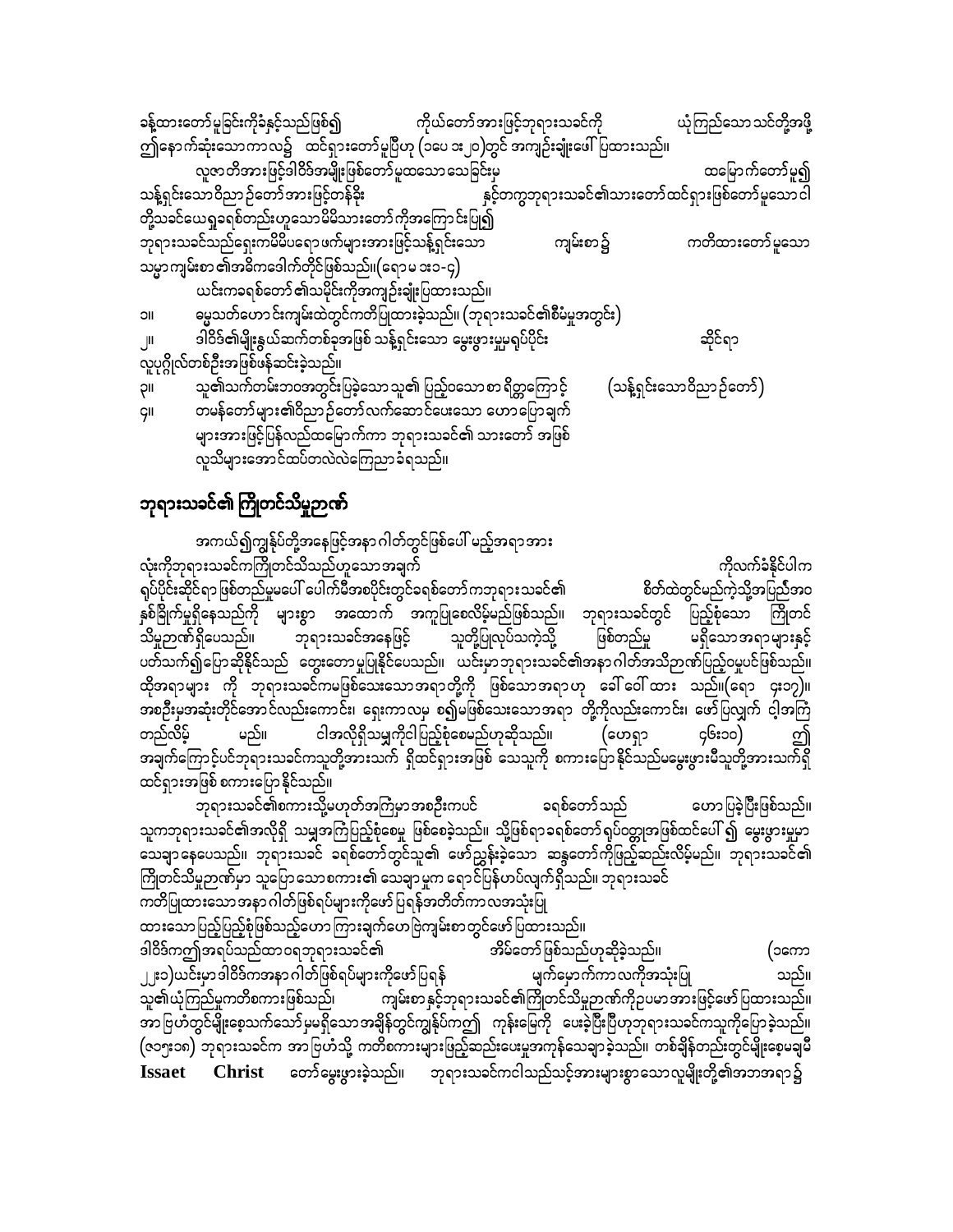ခန့်ထားပြီးဖြစ်သည်ဟုဘုရားသခင်က $\qquad$ းသားတွေကားကားကြသည်မှုကြေးခဲ့သည်။ $(\sigma$ ကားကားကားကြွေး၅) အမှန်ပင်ဘုရားသခင်က၄င်းတို့မရှိသည့်အခြေအနေတွင်ထိုအရာ များအား ဘုရားသခင်ခေါ် တော် မူခဲ့သည်။ ယင်းမှာနောက်ပိုင်းတွင်ပြဿနာအပုပ်သေရန်ဘုရားသခင်သည် ကားသားကား အပ်သိမ်းသော

အရာတို့ကိုသူ၏(ခရစ်တော် ၏)လက်သို့ မည်သို့ အပ်ပေးတော်မူသည်ကိုခရစ်တော်ကပြောခဲ့သည်။ ခပ်သိမ်းသော အရာတို့ကို<br>မူ(ခရစ်တော် ၏)ခြေထောက်၌ ချထားတော်မူ ပြီဟုဆိုသော် မချထားဘဲ ကျန်ရစ်သောအရာတစ်စုံတစ်ခုမျှမရှိရ၊ ပြီဟုဆိုသော် မချထားဘဲ ကျန်ရစ်သောအရာတစ်စုံတစ်ခုမျှမရှိရ၊ ယ္ခုမူကားခပ်သိမ်းသောအရာတို့သည် ချထားလျှက်ရှိသည်ကို ငါတို့မမြင်ကြရပေ။  $(\mathsf{cov}[\mathfrak{d}\,]$ း၈ $\big)$ 

ကမ္ဘာဉီးမှစ၍ပေါ် ထွန်းသော အိမ်၊ ကြားကြားကြားကြားကြားကြားကြသည့် အန်ရှင်းသော ပရောဖက်တို့နတ်ဖြင့် ဗျာဒိတ်ထားတော်မူသည်နှင့်အညီယေရှုမှတဆင့် ဘုရားသခင်ကသူ၏ ကယ်တင်ခြင်းအစီအမံကိုဟောခဲ့သည်။(လု ၁း၇၀)၊ သူတို့သည်ဘုရားသခင်၏ အစီအမံနှင့်နီးကပ်စွာ ဆက်စပ်မှုရှိနေသောကြောင့် ယင်းမှာဖြစ်ရပ် တစ်ခု မရသော်လည်း သူတို့သည် ကျမ်းစာအရအစဦးမှစ၍ ပေါ် ပေါက်လာသကဲ့သို့ ထိုလူများကိုပြောကြသည်။ ယင်းအစားပရောဖက်များသည် အစဦးမှစ၍ ဘုရားသခင်<mark>၏ အစီအမံအတွင်းရှိခဲ့</mark>သညဟုလည်းကျွန်ုပ်တို့က ပြောဆိုနိုင်လည်း **Jeremiah**<br>သည်အဓိကဥပမာတစ်ခုဖြစ်ပါသည်။ သင့်ကိုအမိဝမ်းထဲ၌ ငါမဖန်ဆင်းမီသင့်ကိုငါသိပြီ၊ မမွှေးဖွားမီ သည်အဓိကဉပမာတစ်ခုဖြစ်ပါသည်။ သင့်ကိုအမိဝမ်းထဲ၌ ငါမဖန်ဆင်းမီသင့်ကိုငါသိပြီ၊ မမွှေးဖွားမီ<br>ကပင်သင့်ကိုငါသန့်ရှင်းစေ၍ လူအမျိုးမျိုးတို့အဖို့ပရောဖက်အရာ၌ ခန့်ထားပြီဟုဘုရားသခင်ကသူအား လူအမျိုးမျိုးတို့အဖို့ပရောဖက်အရာ၌ မိန့်တော်မူခဲ့၏(ယော ၁း၅) သို့ဖြစ်ရာဘုရားသခင်သည် မဖန်ဆင်းမီအချိန်တွင် မောရှေဘုရားသခင်သည်ယော ရမိနှင့်ပတ်သက်၍အရာ ရာတိုင်းကိုသိရှိခဲ့သည်။ အလားတူယင်းတို့အချိန်ကပင်သိရှိခဲ့သည်ကိုဖော်ညွှန်းထားသော ဘာသာ စကားကို အသုံးပြု၍သူ၏ မမွေးဖွားမီဘုရားသခင်က ပါရှင်ဘုရင်  $\bf\, Cyms$  နှင့်ပတ်သက်၍ ပြောဆိုနိုင်ခဲ့သည်။(ဟေရှာ -<br>၄၅း၁-၅)၊ (ဟေဗြဲ ၇း၉၊ ၁၀)သည် မမွေးဖွားမီရှိခဲ့သော အကြောင်းအရာနှင့်ပတ်သက်၍အခြားဉပမာဖြစ်သည်။

.<br>အလားတူပင်ယော ရမိနှင့်ပရောဖက်များကိုလည်းဘုရားသခင်၏ အစီအမံအတိုင်းမဖန်ဆင်းမီမောရှေဖြစ်တည်မှုနှင့် ပတ်သက်၍ပြောဆိုခဲ့ကြသည်။ သို့ဖြစ်ရာအမှန်ယုံကြည်သူများကနောက်ပိုင်းတွင်ဖြစ်တည်ခဲ့သူများနှင့် ပတ်သက်၍ပြောခဲ့သည်။ ကျွန်ုပ်တို့အနေဖြင့်ဘုရားသခင်၏စိတ်ထဲမှသော ရုပ်ပိုင်းဆိုင်ရာအရဖြစ်တည်မှုမရှိကြောင်းထင်ရှားသည်၊ ဘုရားသခင်သည် ငါတို့ကျင့်သောအကျင့်ကိုထောက်တော်မမူရှေးကာလမရောက်မီ

ယေရှုခရစ်အားဖြင့်ငါတို့အဖို့ကိုယ်တော်တိုင်ကြံစည်တော်မူသော<br>အညီငါတို့ကိုကယ်တင်၍သန့်ရှင်းသောအရာ၌ ခေါ် သွင်းတော်မူ၏။ (၂ကာ ဒး၉) ဤကမ္ဘာမတည်ရှိမီငါတို့ကို အညီငါတို့ကိုကယ်တင်၍သန့်ရှင်းသောအရာ၌  $^-$  ခေါ် သွင်းတော်မူ၏။  $\,$  (၂ကာ  $\,$ း၉) ခရစ်တော်၌ ရွေးကောက်တော်မူသည်နှင့်အညီကောင်းကင်ဘုံနှင့်ဆိုင်သော အရာတို့၌ ခပ်သိမ်းသောဓမ္မမင်္ဂလာတို့ကိုခရစ်တော် အားဖြင့်ငါတို့အား ပေးသနားတော်မူသောငါတို့သခင်ယေရှုခရစ်၏ ခမည်းတော်ဘုရားသခင်သည် မင်္ဂလာရှိတော်မူစေသတည်း။ (ဧဖက်၁း၄-၅)စိတ်နှလုံးကိုစစ်တော်မူသော သူသည်လည်း<br>ဝိညာဉ်တော်၏ ဘကြောင်းမူကား စိတ်သဘောကိုသိတော်မူ၏၊<br>င်းအမှုကိုဘုရားသခင်၏ အလိုတော်နှင့်အညီစောင်မတော်မူ၏။(ရော ဝိညာဉ်တော်သည်သန့်ရှင်းသူတို့၏ဆုတောင်းခြင်းအမှုကိုဘုရားသခင်၏  $v$ s; 1 $S$ 1 $(s)$ ; 1 $S$ )

.<br>ဤအချက်အားလုံးတွင်ရုပ်ပိုင်းဆိုင်ရာ ဖြစ်တည်မှုမရှိနိုင်သော် လည်း အစကနဦးတွင်ဘုရားသခင်၏စိတ်နှင့်စီမံချက်များဖြစ်တည်မှုအဖြစ် မြောသင့် ဘုရားသခင်၏ ဆန္ဒတော်၏ပေါင်းစပ်မှုအဖြစ် ခရစ်တော်ကို သက်မှတ်ခြင်းမှာ အံ့သြဖွယ်ရာမဟုတ်ပေ။ ဤချက်သောသိုးသငယ်၏ အသက် စာစောင်၌ ကန္တဦးကပင် - စာရင်းမဝင်သောမြေကြီးမား - အပေါင်းတို့သည် - သားရဲတို့ - ကိုလွယ်ကြသည်၊ - (ဗျာ-၁၃း၈)ကျမ်းစာအရယေရှမသေပေ၊ သူသည် နှစ်ပေါင်း (၄၀၀၀)ခန့်နောက်ပိုင်းတွင်လက်ဝါးကပ်တိုင်ပေါ်၌ ခရစ်တော်တည်း ဟူသော သိုးသငယ်သည်ငါတို့အဖို့ယဇ်ပူဇော် ရာ ဖြစ်သည်။ (ယော - အ၂၉၊ - ၁ကော် - ၅း၇)<br>အလားတပင်ခရစ်တော်သည်ဤကမ္ဘာ မတိုင်မီ - ကပင်ခန့်ထားတော် မူခြင်း - ခံရသည်(၁လ - - ၁ႏ၂၀) အလားတူပင်ခရစ်တော်သည်ဤကမ္ဘာမတိုင်မီ ကပင်ခန့်ထားတော်မူခြင်း ခံရသည်(၁လ - ၁း၂၀)<br>အလားတူယုံကြည်သူများသည်လည်း(ဧ ၁း၄) အရ ရွေးချယ်ခန့်ထားခံရသည်ဟု ဆိုထားသည်။ အလားတူယုံကြည်သူများသည်လည်း(ဧ ၁း၄) အရ ရွေးချယ်ခန့်ထားခံရသည်ဟု ဆိုထားသည်။ ဤအရာအားလုံးကိုမေးရာတွင် ခွေပြန်ရသောကျွန်ုပ်တို့၏ အခက်အခဲမှာအရှိန်၏ သဘောတရားဖြစ်၍ ဘုရားသခင် သည်မည်ကဲ့သို့ ဆောင်ရွက်သည်ကိုကျွန်ုပ်တို့က အလွယ်တကူ မစဉ်းစားနိုင်သောကြောင့်ဖြစ်သည်။ အရှိန်မပါဘဲ  $\ast\ast$ ယုံကြည်မှု<sup>င်ငံ</sup>မှာ ဘုရားသခင်၏ ရှုဒေါင့်မှအရာများကိုရှုမြင်ရန်အရည်အချင်းပင်ဖြစ်သည်။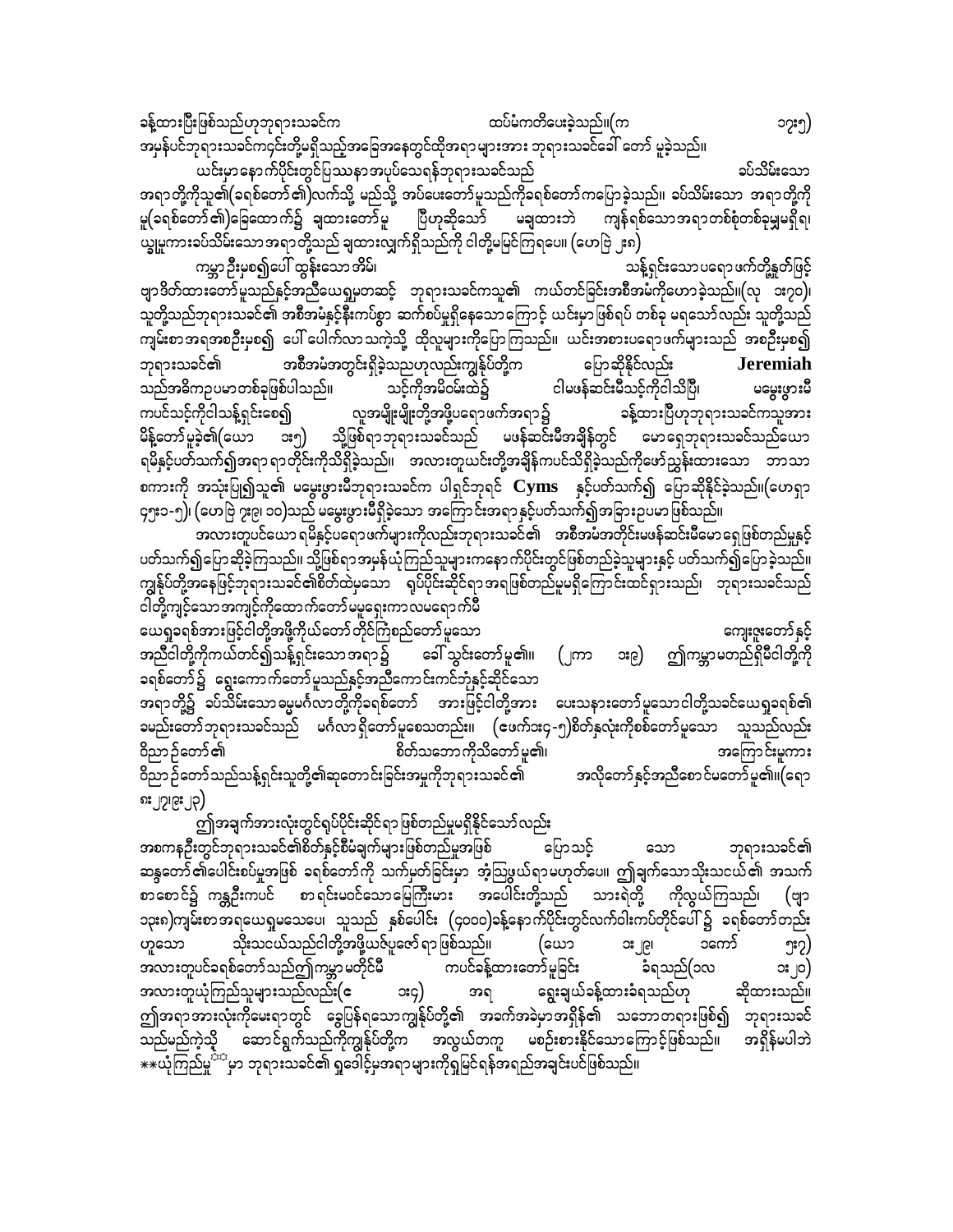### ၇.၄ အစကနဉ်ိဳးနှုတ်ကပတ်တော် (ယော ၁း၁-၃)

နူတ်ကပတ်တော် သည် အစကနဦး၌ နူတ်ကပတ်တော်ရှိ၏။ နှင့် ဘုရားသခင် အတူရှိ၏၊ နှတ်ကပတ်တော်သည်လည်း ဘုရားသခင်ဖြစ်တော်မူ၏။ ထိုနှတ်ကပတ်တော်သည်အစကနဦး၌ ဘုရားသခင်နှင့်အတူရှိ၏၊ --<br>ထိုနူတ်က ပတ်တော်သည်ခပ်သိမ်း သောအရာတို့ကိုဖန်ဆင်းတော် မူ၏။(ယော ၁း၁-၃) ထိုစာပိုဒ်များသည်စနစ်တကျနားလည်ပြီးကျယ်ကျယ်ပြန့်ပြန့် နိဂုံးပိုင်းသို့ ရောက်သည့်အခါအပြီးသတ်အပိုင်းသို့ရောက်ရှိ လာပြီဖြစ်သည်။ မည်သို့ပင် ဖြစ်စေ၊ ဤစာပိုဒ်ကယေရှုသည်သူ၏ မွေးဖွားမှုမတိုင်မီ ကောင်းကင် ဘုံ၌ ရှိနေကြောင်းကိုအကျယ်ပြန့်ဆုံး နားလည်မှု လွဲမှားမှုဖြစ်စေသည်။ ထိုစာပိုဒ် များကိုမှန်ကန်စွာနားလည်ခြင်းကနူတ်ကပတ်တော် ၏ အလုပ်လုပ်သည်ကို ဆိုလိုချက်များကို ထိုအချက်မှာ လူတစ်ဦးတစ်ယောက်အဖို့ .<br>တိုက်ရိုက်ရည်ညွှန်းမှုမဖြစ်နိုင်အဘယ်ကြောင့် ဆိုသော်လူတစ်ဦးသည်ဘုရားသခင်နှင့်အတူတစ်ချိန်တည်းတွင်မဖြစ်နိုင်ခြင်းဖြစ်သည်။ ဤနေရာတွင်နှုတ်ကပတ်တော်ဟုပြန်ဆို ထားသော ဂရိစကားလုံး သါသျှ သည် ယေရှုကိုဆိုလိုခြင်းမဟုတ်ပေ။ နှတ်ကပတ်တော်အဖြစ် ပြန်ဆိုကာ ရှိသကဲ့သို့၊ အကြောင်းပြချက် အကြောင်းရင်း ဆက်သွယ်မှု တင်ပြချက် သင်ကြားမှု ရည်ရွယ်ချက် ပြောကြားချက် ပင်မသဘောထား အောင်မြင်လွန်မြောက်မှု - ဟူ၍လည်းပြန်ဆိုသည်။ နှုတ်ကပတ်တော်ကိုအနေဖြင့်သာပြောလေ့ရှိသည်။အဘယ်ကြောင့် ဆိုသော်  $\bf{Logos}$  သည်ဂရိုကာအရကျား $/\circ$ မဟုတ်သော ကြောင့်ဖြစ်သည်။ သို့ရာတွင်ယေရှုကိုညွှန်းဆိုခြင်းမဟုတ်ပေ၊ ဂျာမန်ဘာသာစကား ''Luther'' သည်''dad wort" (renter) ဟုပြန်ဆိုသည်။ပြင်သစ်စကား(segard) သာ "Ly parole" ဖြစ်ပြီး qunivine ဟုပြန်ဆိုသည်၊ နှတ်ကပတ်တော် ဟူသော စကားမှာ $\ast\overline{*}$ ကျား<sup>ငှင</sup>်ကိုရည်ညွှန်းခြင်းမဟုတ်ပေ။

### အစကနဦးပိုင်း $\bf{Logos}$

သည်နှုတ်ကပတ်တော်နှင့်ခြားဆက်သွယ်မှု အတွေးအဖြစ် တင်းကျပ်စွာ ရည်ညွှန်းထားသည်။ အဖြစ်ကျယ်ကျယ်ပြန့်ပြန့်ဖော်ပြထားသောအတွင်းပိုင်းဆိုင်ရာ အစကနဉီးပိုင်းတွင်ဘုရားသခင်ကို  $\bf{Logos}$  ရှိခဲ့သည်။ ယင်းတစ်ခုတည်းသော အကြောင်းမှာခရစ်တော်ကိုဉီးတည်နေခဲ့သည်၊

ဘုရားသခင်၏ဝိညာ ဉ်တော်မည်သို့မည်ပုံဖြစ်တည်မှုကိုဖော်ပြခဲ့ပြီးဖြစ်သည်။ ာ့<br>သူသည်အတွင်းပိုင်းတွေးခေါ် မှုကိုလုပ်ဆောင်ချက်အဖြစ်ဖော်ပြခဲ့ပြီးဖြစ်သည်။ သို့ဖြစ်ရာဘုရားသခင်၏ဝိညာဉ်တော်နှင့် သူ၏ နှုတ်ကပတ်တော် အကြား ဆက်စပ်မှုဖြစ်ပါသည်။ (အပိုင်း၂-၂)ကိုကြည့်ပါ။ဘုရားသခင်၏ ဝိညာဉ်တော်သည်လူသားများတွင် နှတ်ကပတ်တော်ကိုအစကနဉီးကပင်ဖောထုတ်ခဲ့ပြီးဖြစ်ရာ ယင်းမှာ သူ၏စီမံချက်နှင့်သူ၏ ရေးသားထားသော ခရစ်တော် ၏စိတ်ကူးကို သင်၏လုပ်ရပ်နှင့်စကားလုံးများကဆက်စပ်ပေးခဲ့သည်။ ခရစ်တော်သည်ဘုရားသခင်၏  $\bf{Logos}$ ဖြစ်ခဲ့သည်။ သို့ဖြစ်ရာဘုရားသခင် ၏ ခရစ်တော်နှင့် ပတ်သက်သောစီမံချက်ကိုဘုရားသခင်၏ ဝိညာဉ်တော်က ဘိုးဘေးလုပ်ဆောင်ချက်ဖြစ်ကြောင်း ရှင်းပြထားသည်။ မည်သို့ပင်ဖြစ်စေ လူသားအနေဖြင့်ရှိခဲ့သော ခရစ်တော်ကို ...<br>လွန်ကဲသောအလေးအနက်ထားမှုမပြုနိုင်ပေ။ နှုတ်ကပတ်တော်မဟုတ်ကြောင်း ယင်းမှာ ခရစ်တော်နှင့်ပတ်သက်သောကောင်းချီးသင်းနှင့်ပတ်သက်၍ မကြာခဏအသုံးပြုလေ့ရှိသောနှုတ်ကပတ်တော်  $(\mathbf{Logos})$ ခရစ်တော် မှတဆင့်ဘုရားသခင်၏ကယ်တင်မှုစီမံချက်ဖြစ်သည်။(ကော ၃း၁၆၊ ယော ၅း၂၄၊ တံ ၁၉း၁၀၊ ၁သက် ၁း၈-သည်ခရစ်တော်နှင့် ပတ်သက် သည် သူ၏ ပုဂ္ဂိုလ်အရမဟုတ်ကြောင်းသတိပြုပါ။ စသည်ဖြင့်)Logos ခရစ်တော်ဖွားမြင်သောအခါ နှုတ်ကပတ်တော်သည် လည်းလူဇာတိအဖြစ်ကိုခံယူ၍ကျေးဇူးတော်နှင့် လည်းကောင်း၊ သစ္စာတော်နှင့်လည်းကောင်း၊ ပြည့်စုံလျှက်ငါတို့ တည်နေတော်မူသည် ဖြစ်၍ခမည်းတော်၌ တစ်ပါးတည်းသောသားတော်၏ ဘုန်းကဲ့သို့သူ၏ဘုန်းတော်ကိုငါတို့မြင်ကြသည်။ ား၁၄)ပုဂ္ဂိုလ်ရေးအရ (ယော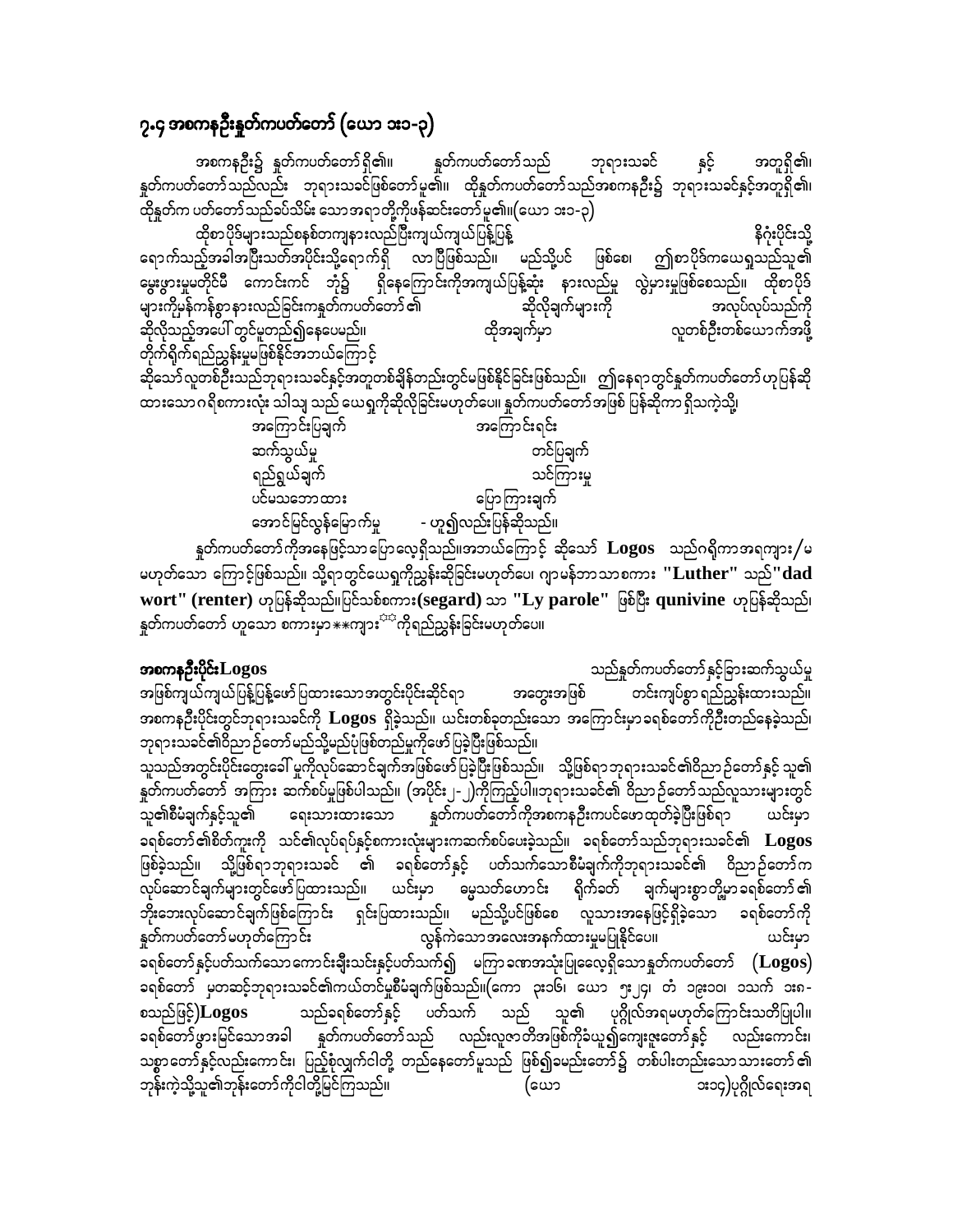ယေရှုသည်နှုတ်ကပတ်တော်တွင်လူသားဖြစ်စေသောနှုတ်ကပတ်တော်ဖြစ်လာခဲ့သည်။ ယခင်အချိန်မှစတင်၍ ဖြစ်ပေါ် လာမှုတွင် မေရီမှသူ၏မွေးဖွားမှုကိုဖြစ်စေသော နူတ်ကပတ်တော်ဖြစ်လာခဲ့သည်။

ခရစ်တော်နှင့်ပတ်သက်၍စီမံချက်သို့မဟုတ်သတင်းမှာ ကားသားသားသားသားသားသားသားသည် အစပိုင်းတွင် ဘုရားသခင်နှင့်အတူဖြစ်ခဲ့သည်။သို့ရာတွင်ခရစ်တော် ၏လူပုဂ္ဂိုလ်အဖြစ် ပွင့်လင်းစွာထုတ်ဖော်ချက်နှင့်ပထကရာစုအတွင်းသူနှင့်ပတ်သက်၍ ကောင်းချီး သတင်းဟောပြော၍ဖြစ်ခဲ့သည်။ သို့ဖြစ်ရာဘုရားသခင်သည် ခရစ်တော် မှတဆင့်သူ၏နှုတ်ကပတ်တော်ကိုတည်စေတော်မူသည်၊(ဟေဗြဲ ၁း၁၊၂) အချိန်နှင့်အမျှ<br>အလေးအနက်ထားပြောဆိုသည်မှာခရစ်တော်၏ စကား သည်ဘုရားသခင်၏နှတ်ကပတ်တော်များဖြစ်သည်။ အလေးအနက်ထားပြောဆိုသည်မှာ ခရစ်တော် ၏ စကား<br>ဘုရားသခင်အား ကျွန်ုပ်တို့ နှင့်အတူရှိသည်ကိုဖော်ညွှန်းနို ဘုရားသခင်အား ကျွန်ုပ်တို့ နှင့်အတူရှိသည်ကိုဖော်ညွှန်းနိုင်ရန်ဘုရားသခင်၏ နှုတ်ကပတ် တော်များကို a[mMum;jcif;jzpfonf/(a,m 2;22? 3;34? 7;16? 10;32?38? 14;10?24) ာ<br>ပေါလကခရစ်တော်နှင့်ပတ်သက်သောကောင်းချီးသတင်းကို

လူမျိုးအားလုံးသို့ဟောကြားရန်ခရစ်တော်အမိန့်တော်ကို<br>ရှေးကပ်ကာလပတ်လုံးဝှက်ထားပြီးလျှင်ယွုမှထင်ရှားသည်ဖြစ်၍ လူမျိုးအပေါင်းတို့သည် ယုံကြည်နားထောင် ရှေးကပ်ကာလပတ်လုံးဝှက်ထားပြီးလျှင်ယျွမှထင်ရှားသည်ဖြစ်၍ လူမျိုးအပေါင်းတို့သည် ယုံကြည်နားထောင် ကြမည့်အကြောင်းပရောဖက်တို့၏ ကျမ်းစာများကလာသည်နှင့်အညီထာဝရဘုရားသခင်၏ နူတ်ကပတ်တော် အတိုင်း ကိုလူတို့အားဖေါ်ပြရသော်နက်နဲရာကိုဖွင့်ထားခြင်း ကျေးဇူးတော်နှင့် လျော်စွာ ငါဟောသော ဧဝံဂေလိတရားတည်းဟူသော ယေရှုခရစ်၏ အကြောင်း ကိုဟောမြောခြင်းအားဖြင့် လူတို့ကိုမြဲမြဲခိုင်ခံစေခြင်းငှာ တင်နိုင်တော်သော်မူ သည်။ (ရော ၁၆း၂၅၊၂၆၊ ၁စ ၁ကော၂း၇) သို့ရာတွင်ဘုရားသခင်သည် ယေရှုဆောင်ရွက်သည့်အနစ်နာခံစွန့်စားမှုကို သိထားပြီးအစပိုင်းတွင် ပင်ဘုရားသခင်တွင်လူတိုက ထာဝရအသက်ကိုရရှိခြင်းငှာဤ စီမံချက်ထားရှိပြီး ဖြစ်သည်။ ထိုရရှိစေမှုနှင့်ပတ်သက်**၍** ာပြည့်အဝနားလည်မှုမှာ ယေရှုမွေးဖွား သေဆုံး ပြီးနောက်တွင်မှပေါ် ပေါက်လာခဲ့သည်။ ရှေးကပ်ကာလမရောက်မီ<br>ကတိထားတော်မူ၍ ငါတို့ကိုကယ်တင်သောဘုရားသခင်၏ ပညတ်တော်အတိုင်း ငါ၌ အပ်ထားသောတရားေ ကတိထားတော်မူ၍ ငါတို့ကိုကယ်တင်သောဘုရားသခင်၏ ဟညတ်တော်အတိုင်း<br>ဟာခြင်းအခွင့်အားဖြင်သင့်လျော်သောအချိန်၌ နှတ်ကပတ်တော်တရားတော်ကို ထ<sup>ု</sup> ဟာခြင်းအခွင့်အားဖြင်သင့်လျော်သောအချိန်၌ နှုတ်ကပတ်တော်တရားတော်ကို ထင်ရှားစေတော်မူသောအရာနှင့်<br>စပ်ဆိုင်ပေသည်။(တိ - ၁း၂၀) ကျွန်ုပ်တို့အနေဖြင့်ဘုရားသခင်၏ ပရောဖက်များကဟောပြောချက် ား၂၊၃) ကျွန်ုပ်တို့အနေဖြင့်ဘုရားသခင်၏ ပရောဖက်များကဟောပြောချက် များသည်အမြဲဖြစ်တည်နေမှုကို တွေ့ ခဲ့ရပြီး ဖြစ်သည်။(လု ၁း၇၀)ယင်းမှာ အစပိုင်းမှစ၍ လူတို့ပြောခဲ့သော နှုတ်က ပတ်တော်သည်<br>ဘုရားသခင်နှင့်အတူတည်ရှိခဲ့သည်ကိုဖော်ညွှန်းသည်။ ယေရှု၏ဟောပြောချက်များကလိုအချက်များစွာဖော် ထုတ်ခဲ့သည်။ ယေရှု၏ဟောပြောချက်များကလိုအချက်များစွာဖော်ထုတ်ခဲ့သည်။ oltaejzifh oludk,fwdkifESifhywfoufaoma[majymcsufudkjznfhqnf;ay;cJhonf/ ငါသည်နှုတ်ကိုဖွင့်၍ဥပဒေများကိုမြွက်ဆိုပေအံ့၊ ကမ္ဘာဦးမှစ၍ လျို့ဝှက်သော အရာတို့ကိုဖော်ပြပေအံ့ဟုဟောဘူးသောစကားသည်ပြည့်စုံခြင်းသို့ရောက်သည်။ (မ ၁၃း၃၅)ကိုအချက်မှာ ာစကနဦးကပင်နှုတ်ကပတ်တော်သည် ဘုရားသခင်နှင့်အတူရှိခဲ့ပြီး ခရစ်တော်မွေးဖွားလာချိန်တွင် လူသားအဖြစ် မွေးဖွား ပေးခဲ့သည် ဟုဆို၏။

### နှုတ်ကပတ်တော်သည်ဘုရားရှင်ဖြစ်သည်

နှုတ်ကပတ်တော်သည်ဘုရားရှင်ဖြစ်သည်ဟူသော အချက်၏ ဆိုလိုချက်<br>မည်အခြေအနေတွင်ကျွန်ုပ်တို့ရောက်ရှိနေပြီးဖြစ်သည်၊၊ ကျွန်ုပ်တို့၏ စီမံချက်များနှင့်တွေးတောမှုများသည် စဉ်းစားရမည်အခြေအနေတွင်ကျွန်ုပ်တို့ရောက်ရှိနေပြီးဖြစ်သည်။ richtm; Johnson, 1997) ကြီးချက်နှင့်အတွေးများသာဖြစ်သည်။ \*\*ကျွန်ုပ်လန်ဒန်ကိုသွားနေသည်ဟူသော အချက်မှာ<sup>သင်္ဘ</sup> ကျွန်ုပ်၏ဦးတည်ချက်ကိုဖော်ပြသောစကား သို့မဟုတ် ဆက်သွယ်မှုဖြစ်သည်။ ခရစ်တော်နှင့်ပတ်သက်သောဘုရားသခင်၏<br>စီမံချက်ကို နားလည်နိုင်သည်၊ သူသည်စိတ်ထင်သည့်အတိုင်းဖြစ်(သု ၂၃း၇)ပြီး ဘုရားသခင် ာညညစိတ်ထင်သည့်အတိုင်းဖြစ်(သု ၂၃း၇)ပြီး ဘုရားသခင်<br>ထင်ခဲ့သည်။ သို့ဖြစ်ရာ ဘုရားသခင်၏ နှုတ်ကပတ်တော်သို့မဟုတ် တွေးထင်သည့်အတိုင်းလည်းဘုရားသခင်ကတွေးထင်ခဲ့သည်။ သို့ဖြစ်ရာ ဘုရားသခင်၏ နှုတ်ကပတ်တော်သို့မဟုတ် ဆွေးတောမှုသည် ဘုရားသခင်ပင ်ဖြစ်သည်။ နှုတ်ကပတ်တော်သည်ဘုရားသခင်ပင်ဖြစ်သည်၊ ထို့ကြောင့်ပင်<br>ထာဝရဘုရားသခင် နှင့်သူ၏နှတ်ကပတ်တော်မှာ အလွန်နီးစပ်သည့် စုစည်းမှုဖြစ်ပြီး အပြိုင်သသောဖြစ်သည်။(အ ထာဝရဘုရားသခင် နှင့်သူ၏နှုတ်ကပတ်တော်မှာ အလွန်နီးစပ်သည့် စုစည်းမှုဖြစ်ပြီး ၂၉း၈)ထာဝရဘုရား မိန့်တော်မူ သည်ကား ထိုသို့ဆင့်ဆိုကြသော်လည်းသင်တို့၏ ကိုယ်၌ အကျိုးနည်းစေခြင်းငှာ<br>ကိုယ်လက်နှင့်လုပ်သောအရာများအားဖြင့်ငါ၏အမျက်ကို ထွက်စေသော အခွင့် ရှိမည်အကြောင်း၊ ကိုယ်လက်နှင့်လုပ်သောအရာများအားဖြင့်ငါ၏အမျက်ကို ထွက်စေသော အခွင့် ရှိမည်အကြောင်း၊ ငါ့စကားကိုနားမထောင်ဘဲနေကြပြီ $(\text{e}\,\omega$  ၂၅း၇) ဟူသော ဟောပြောချက်များသည်ပရောဖက်များ ဟောကြားသောငါ၏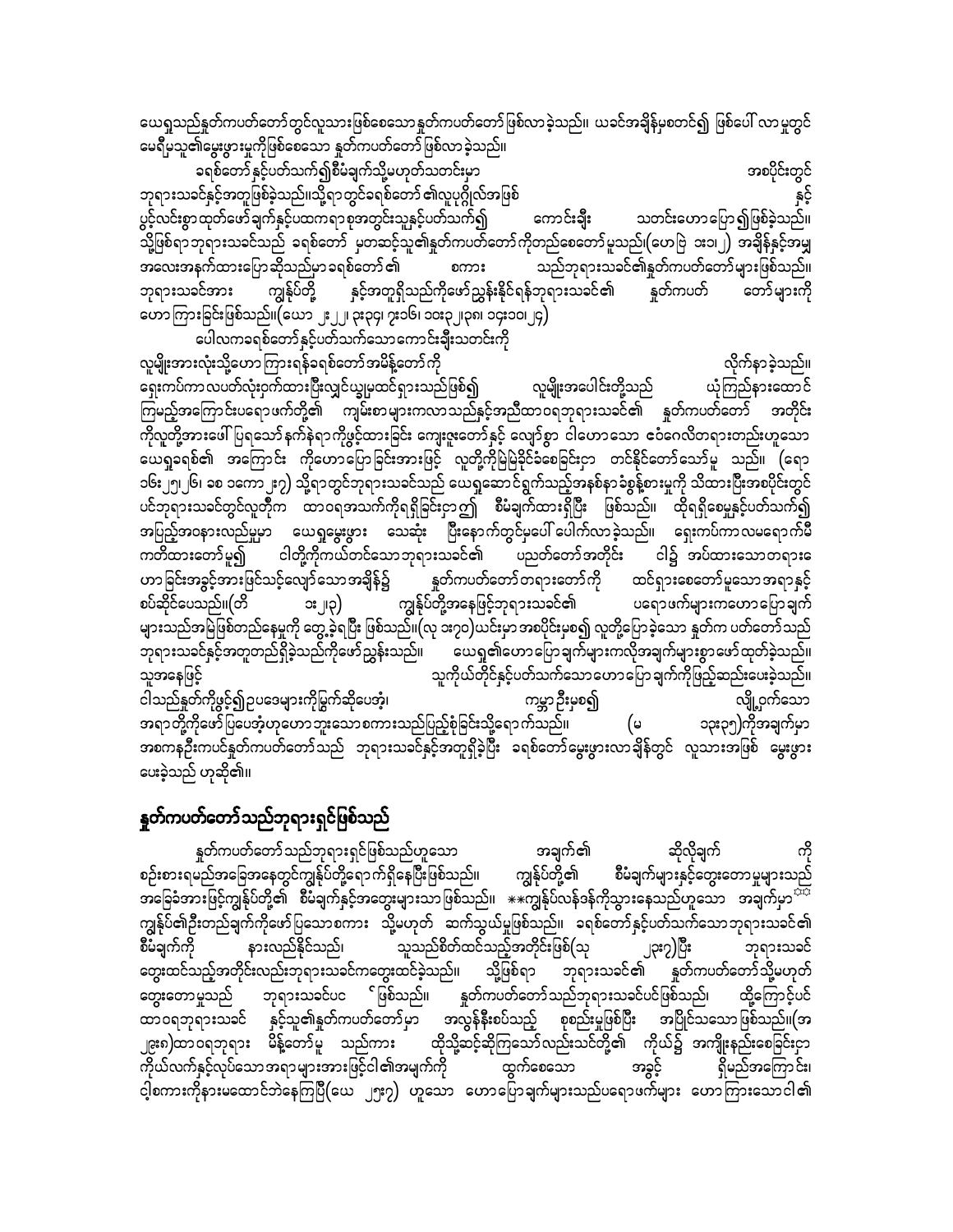နူတ်ကပတ်တော် သည်ကျွန်ုပ်၏ ခြေရှေ့မှာမီးခွက်ဖြစ်၍ကျွန်ုပ်၏ လမ်းခရီးကိုလင်းစေပါ၏ ဟုဒါဝိဒ်ကဆိုသည်။ (ကာ ၁၁၉း၁၀၅)သို့တိုင်- အိုထာဝရဘုရားကျွန်ုပ်၏ မှောင်မိုက်မှုကိုလင်းစေတော်မူ၏(၂ ရာ ၂၂ႏ၂၉)ယင်းမှာဘုရားရှင်နှင့်သူ၏ <u>န</u>တ်ကပတ်တော်အကြားအပြိုင်ဖြစ်မှုကိုပြဆိုသည်။ ကြားလားကြသည် တို့ဖြစ်ရာဘုရားသခင်၏

နှတ်ကပတ်တော်မှာသူကိုယ်တိုင်မြွက်ဟခဲ့သောစကားဖြစ်ကြောင်း နားလည်နိုင်သည်။

ဘုရားသခင်သည်၄င်းကိုယ်တိုင်အမှန်တရားဖြစ်သည်(ယော ၃း၃၃၊ ၈း၂၆၊ ၁ယော ၅း၁၀)သို့ဖြစ်ရာဘုရားသခင်၏ နှုတ်ကပတ်တော်သည် သဒ္ဒါတရားဖြစ်ပါ၏(ယော ၁၇း၁၇)၊ အလားတူပင်ယေရှုကသူ၏ နှုတ်ကပတ်တော်ကိုသူကိုယ်တိုင်ခွဲခြမ်း<br>စိပ်ဖြာခဲ့သည်၊၊ ငါ့ကိုပယ်၍ ငါ့စကားကိုနားမခံသောသူအားအပြစ်စီရင်သောသူရှိပေ၏၊၊ ငါဟောပြောသော ဝါ့ကိုပယ်၍ ငါ့စကားကိုနားမခံသောသူအားအပြစ်စီရင်သောသူရှိပေ၏။ ငါဟောပြောသော စကား၏နောက်ဆုံးသော နေ့၌ ထိုသူအားအပြစ်စီရင်လိမ့်မည်၊ (ယော ၁၂း၄၈) ယေရှုသည်<br>သူ၏နူတ်ကပတ်တော်များသည်လူသားဆန်သည်၊ သူ၏နူတ်ကပတ်တော်များသည်လူသားဆန်သည်၊

ဆိုသော် ၄င်းတို့သည်ယေရှုနှင့်အလွန်ပင်နီးကပ်မှုရှိခြင်းကြောင့်ဖြစ်သည်။

ယော (၁း၁-၃)တွင်ဖော်ပြထားသည့်အတိုင်း ဘုရားသခင်ကိုယ်တိုင် ဘုရားသခင်၏<br>၊တော်သည်ဘရားသခင်ဖြစ်တော်မူသည်။ သို့ဖြစ်ရာ နှတ်ကပတ်တော် သည်ဘုရားသခင်ဖြစ်တော် မူသည်။ သို့ဖြစ်ရာ အားလုံးကိုထာဝရဘုရားကဖန်ဆင်းခြင်းဖြစ်သည်ဟူသော နှုတ်ကပတ်နှင့်ပတ်သက်၍ ဟောပြောခြင်းခံကြရသည်။ (ယော ား၃) အဘယ်သို့ ပင်ဖြစ်စေဘုရားသခင်သည် သူ၏နူတ်ကပတ်တော် အမိန့်ဖြင့် အရာအားလုံးကို ဖန်ဆင်းတော်မူသည်(က ၁း၁) ဤအနေတွင်စူးစူးစိုက်စိုက် မှတ်သားဖွယ် ချက်မှာဘုရားသခင်၏ နှတ်ကပတ် တော်သည် ကျွန်ုပ်တို့၏ နှလုံးသားအတွင်း pလာသည်။ ဘုရားသခင်သည် ကျွန်ုပ်တို့နှင့် အနီးဆပ်ဆုံးရှိနေမှုဖြစ်သည်။ (က.၁)တွင်ဘုရားသခင်သည် ခရစ်တော််၏ .<br>ကိုယ်ရေးထက်ဘုရားသခင်၏ နှတ်ကပတ်တော်မှတဆင့် ဖန်ဆင်းရှင်ဖြစ်ကြောင်းသိသာထင်ရှားခဲ့ပြီးဖြစ်သည်။ ခရစ်တော်၏ ကိုယ်ရေးထက်အရာ ရာကိုဖြစ်စေသောအရာမှာဘုရားရှင်၏ နှုတ်ကပတ်တော်ဖြစ်သည်။ ထာ ၀ရဘုရားသခင်၏ နှတ်ကပတ်တော်အားဖြင့် မိုးကောင်းကင်ကိုလည်းကောင်း၊ နှတ်တော်အသက်အားဖြင့် မိုးကောင်းကင် တန်ဆာများကို လည်းကောင်း ဖန်ဆင်းတော်မူ၏။ ထာဝရဘုရား မြွက်ဆိုတော်မူသည့်အရင်းမြစ်၏ အမိန့်တော်ရှိ၍မိန့်တော်မူသည့် အတိုင်းတည်လျက်နေသည်။ (ဆာ ၃၃း၆၊၉)ယ္ခုအခါတွင်နှုတ်ကပတ်တော်ဖြင့် သဘာဝဖန်တီးမှုများဖြစ်ပေါ် စေမည့်။ မြေကြီးပေါ် သို့ ဗျာဒိတ်တော်ကို လွှတ်တော်မူ၏။ နှတ်ကပတ်တော်သည် အလျင်အမြန်ပြေးတက်ပါ၏။ မိုးပွင့်ကို သိုးမွှေးကဲ့သို့ချတော်မူ၏၊ နှင်းခဲကိုလည်းပြာကဲ့သို့ဆွတ်ဖြူတော်မူ၏၊ မိမိမိုးမ်ိဳးကို စားနှုတ်စားပေါက်ကဲ့သို့လွှတ်တော်မူ၍ ရမ်းစာတော်မူခြင်းကို အဘယ်မူခံနိုင်သနည်း၊ တဖန်နှုတ်ကပတ်တော်ကိုလွှတ်၍ မိုးပွင့်အစရှိသည် တို့ကို အရည်ကျိုတော်မူ၏၊ rdrdavudkvmapaomfrlojzifh a&wdkYonf pD;Mu\?(qm 147;15-18) bk&m;&Sif\ EIwfuywfawmfonfbk&m;&Sif\ ဖန်ဆင်းသည့်မောစွမ်းအားဖြစ်သည်။ သူကယေရှကိုမာရီ၏ ဝမ်းဗိုက်တွင်း သန္ဓေ တည် ရန်<br>ဖန်ဆင်းတော်မူသည်။သန့်ရှင်းသောဝိညာဉ်တော်အားဖြင့် ဖန်ဆင်းတော်မူသည်။သန့်ရှင်းသော ဝိညာ ဉ်တော်အားဖြင့် စီမံချက်နူတ်ကပတ်တော်အရခရစ်တော် ၏သန္ဓေတည်မှုကို ဖြစ်စေသည်။

(လု ၁း၃၅) မာရီလည်းခရစ်တော် ကိုယ်ထင်ခွဲသည့်သတင်းနှင့် ပတ်သက်၍ ယင်းကိုအရှင်ရမိန့်နေခဲ့သည်။ မာရီကကျွန်ုပ် သည်ထာဝရဘုရား၏ ကျွန်မဖြစ် ပါ၏၊ ကိုယ်တော် ၏စကားအတိုင်းကျွန်ုပ်ဖြစ်ပါစေဟုဖန်ဆင်းသည်။(လု ၁း၃၈) မ္မသစ်ဟောင်းကျမ်းတလျှောက်တွင်ဖော်ပြထားသော ဘုရားသခင်၏

ဆန္ဒတော်မှာဘုရားသခင်၏နှတ်ကပတ်တော်ကို စရာင်ပြန်ဟပ်လျက် ရှိကြောင်းကျွန်ုပ်တို့တွေ့ ရပြီးဖြစ်၍ ယင်းအချက်မှန်ကန်မှုအတိုင်းအတာကို

(တ ၁၃း၂၇) တွင်ပြဆိုထားပြီးဖြစ်သည်။ ယင်းတွင်ယေရှုသည် ရှေးဟောင်း ဓမ္မသစ် ကျမ်းပရောဖက်များ၏ နတ်ကပတ်တော်အတိုင်း ဟောပြောခဲ့ပြီး ဖြစ်သည်။ ဂျူးတို့က ပရောဖက်တို့၏နှုတ်ကပတ်တော်များကို မသိနားမလည်ကြပေ၊ ခရစ်တော်မွေးဖွားလာသောအခါဘုရားသခင်၏ နှုတ်ကပတ်တော် ဝိညာဉ်တော်မှာယေရှုခရစ်အနေဖြင့်ဖေါ်ပြခဲ့သည်။ လှုံ့ဆော်မှုအနေဖြင့်တရားဟောဆရာ ရှင်ဟောပြောသည့်ခရစ်တော်အားဖြင့် လက်ဆုပ်လက်ကိုင်ပြုနိုင်၊ ဖြစ်နိုင်သော<br>တရားမွေများနှင့် ပတ်သက်သော ဘုရားရှင်၏ အဆုံးစွန်ဘဝစီမံချက်အပေါ် တွင်ဂုဏ်ယူခဲ့သည်။ .<br>" ဘုရားရှင်၏ အဆုံးစွန်ဘ၀စီမံချက်အပေါ် တွင်ဂုဏ်ယူခဲ့သည်။ သူ့အနေဖြင့် ဘုရားရှင်၏နှုတ်ကပတ်တော်ကိုလိုက်နာဆောင်ရွက်နေရသည်ဟု အသိအမှတ် ပြုထားသည်။ ဘုရားသခင်၏ကယ်တင်မှု စီမံချက်အားလုံးကို ခရစ်တော်ထံတွင် ရှိနေပြီဖြစ်သည်။(၁ယော ၁း၁-၃) ကျွန်ုပ်တို့အနေဖြင့် ခရစ်တော်ကို ရုပ်ခန္ဓာအရမမြင်နိုင် သော်လည်းချစ်ကြ၏။ ယခုမှာလည်းမပြင်ဘဲလျက် ယုံကြည်သောအားဖြင့်ဘုန်းအသရေနှင့်စပ်ဆိုင်သော၊ ပြော၍မမီနိုင်သော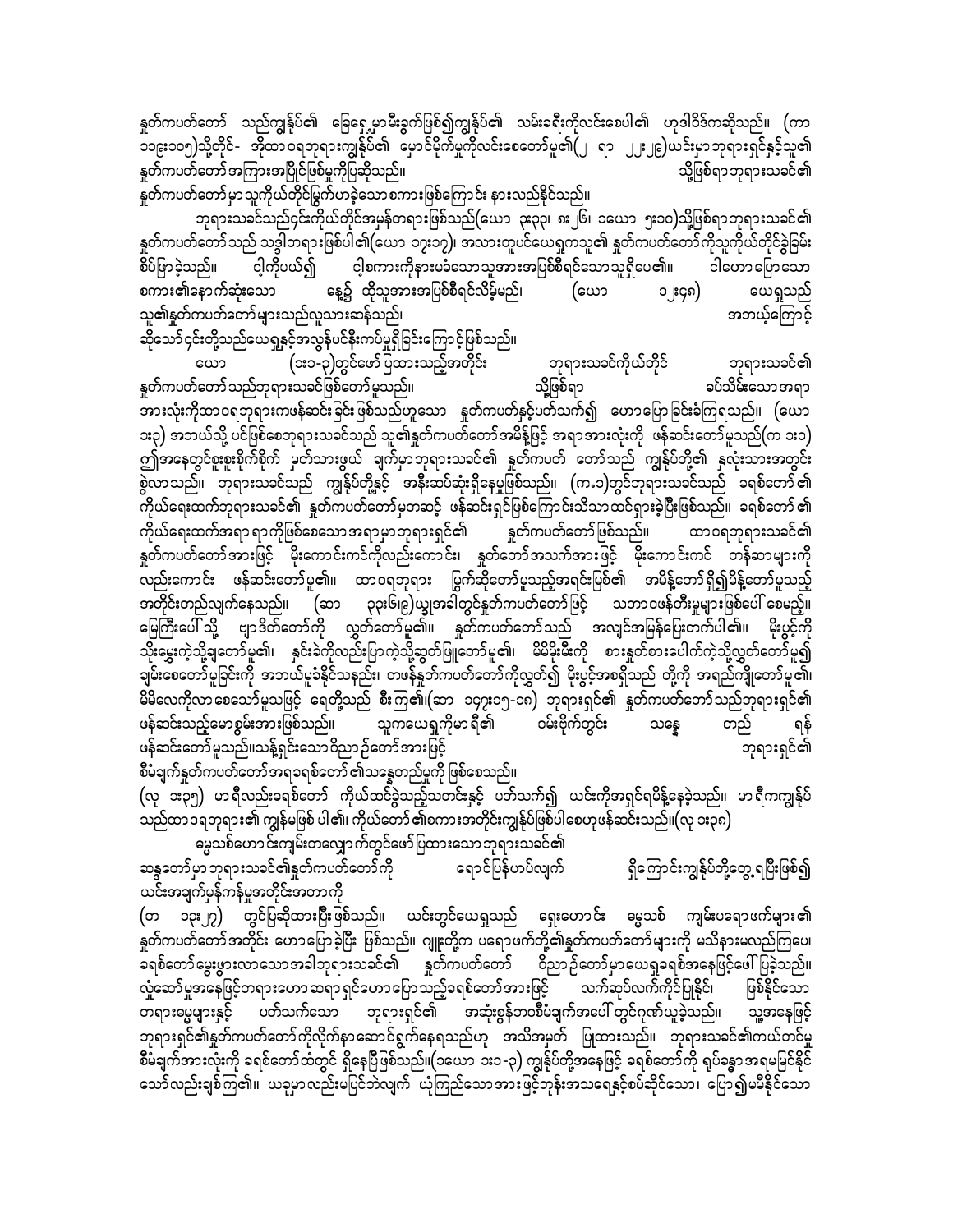ရွှင်လန်းခြင်းစိတ်နှင့်ဝမ်းမြောက်ကြသည်ဖြစ်၍ စိတ်ဝိညာဉ်ကို ကယ်တင်ခြင်း တည်းဟူသော ယုံကြည်ခြင်း၏အကျိုးကိုခံကြရ၏ .<br>(၁ပေ၁း၁၉) ကျွန်ုပ်တို့က ကျွန်ုပ်ကိုယ်ကိုမေးခွန်းမေးကြရမည်။

မလုံလောက်ပေ။ သဒ္ဒါကျမ်းစာ ကိုဆက်လက်လေ့လာ ခြင်းဖြင့်သင်၏ ထောက်ခံရုံမျှလောက်ဖြင့်၊ လျှင်မြန်စွာ နားလည်သသော ပေါက်လာပြီး ကိုယ်ရေးဆိုင်ရာ ကယ်တင်သူအဖြစ် ပတ္တိဂံခံယူခြင်းမှတဆင့် သင်အားခရစ်တော်နှင့်ဆက်စပ်ပေးလိမ့်မည်ဖြစ်သည်။

-ထာဝရဘုရား၏အပြစ်မဲ့သူ ခရစ်တော်သည် သူ့အားစီရင်ချက်ချနေစဉ် အတွင်း ငြိမ်သက်စွာ စကားတစ်ခွန်းမှမပြောဘဲနေခဲ့သည်။ (မ ၂၇း၁၂၊၁၄)

-ယေရှုနှင့်အတူဓားပြနှစ်ယောက်ကိုရက်စက်စွာ လက်ဝါး ကပ်တိုင်တွင် ရက်စက်စွာ ရိုက်ခံရသည်။(မ၂၇း၃၈) သို့ရာတွင်လူချမ်းသာ ၏ ဂူတွင် မြှပ်နှံခြင်းခံရသည်။(မ၂၇း၅၇-၆၀)

## ခရစ်တော်တွင်ဖြည့်ဆည်းမှု

- $\bullet$ ထိုစကားများသည်လက်ဝါးကပ်တိုင်ပေါ် မှ ယေရှု၏စကားများဖြစ်ပါသည်။(မ၂၇း၄၆)
- ◆အစ္စရေးတို့ကယေရှုကို ပြက်ရယ် ပြုခဲ့ကြ သည်။(လု ၂၃း၃၅၊ ၈း၅၃)၊သူတို့က သူတို့ ၏ဦးခေါင်းများကိုလှုပ်ခါခဲ့ကြသည်။ (မ ၂၇း၃၉)<br>ယင်းကိုခရစ်တော်ကလက်ဝါး ကပ်တိုင်ပေါ် မှပြောကြားခဲ့ခြင်းဖြစ်ပါသည်။ (မ ၂၇း၄၃)
- $\bullet$  ဤအချက်ကိုလက်ဝါးကပ်တိုင်ပေါ် တွင် ရှိသောခရစ်တော်၏ ရေဆာမှုကိုဖြည့် ဆည်းပေးခဲ့သည်။ (ယော ၁၉း၂၈)၊ လက်နှင့်ခြေထောက်တွင်ထိုးဖောက် ခြင်း မှာ အပြင်းထန်ဆုံး အသုံးပြုခဲ့သော ရုပ်ပိုင်း ဆိုင်ရာ နည်းလမ်းကို ရည်ညွှန်းသည်။
- $\bullet$  ယင်းတိကျသော ဖြည့်ဆည်းမှုကို
- $\bullet$ ယင်းမှာသူ၏ဂျူးလူမျိုးညီအစ်ကိုများနှင့် သူ၏ကိုယ်ပိုင်မိသားစု၏တစ်စိမ်းဆန်သော ခရစ်တော်၏ခံစားမှုကိုကောင်းစွာဖေါ်ပြပေး သည်။(ယော ၇း၃-၅)၊ (မ၁၂း၄၇-၄၉) ယင်းကို(ယော၂း၁၇)တွင်ဖော်ပြထားသည်။
- $\bullet$  ယင်းမှာ ခရစ်တော် သည်လက်ဝါးကပ်တိုင် ပေါ် တွင်ရှိနေခဲ့စဉ်ဖြစ်ပေါ် ခဲ့သည်။(မ၂၇း၃၄)
- ◆ထာဝရဘုရား၏အပြစ်မဲ့သူခရစ်တော်သည် သူ့အားစီရင် ချက်ချနေစဉ်အတွင်း ငြိမ်သက်စွာစကားတစ်ခွန်းမှမပြောဘဲ နေခဲ့သည်။ (မ ၂၇း၁၂၊၁၄)

 $\bullet$ ယေရှုနှင့်အတူခေးပြနှစ်ယောက်ကိုရက် စက်စွာလက်ဝါးကပ်တိုင်တွင်ရက်စက်စွာ ရိုက်ခံရ သို့ရာ သည်။ (မ၂၇း၃၈) တွင်လူချမ်းသာ ၏ဂူတွင်မြှပ်နှံခြင်းခံရသည်။(မ၂၇း၅၇-၆၀)

### လေ့လာမှု ၇ မေးခွန်းများ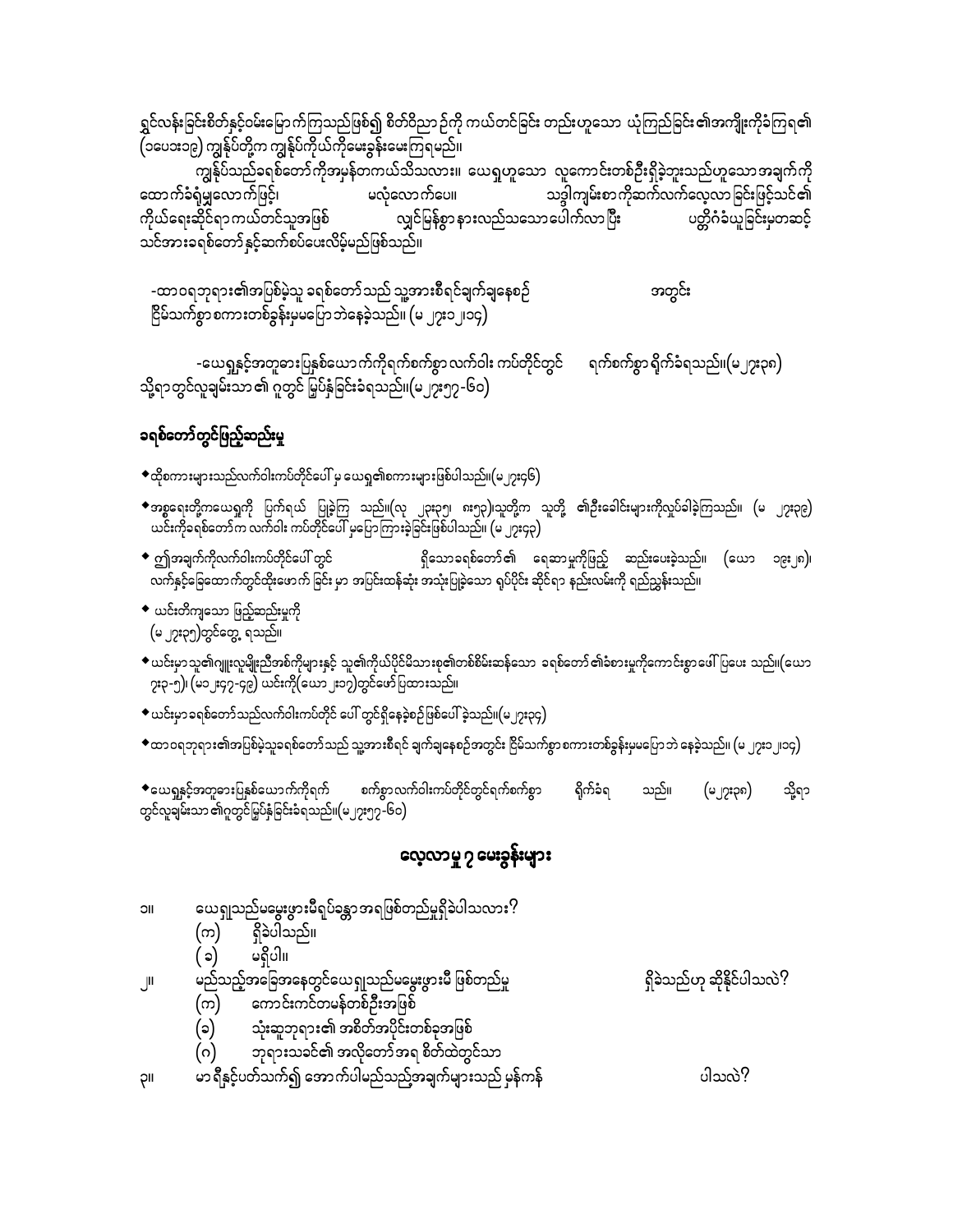**GII** 

- (က) ဖန်ဆင်းခဲ့ပါသည်။
- (၁) မဖန်ဆင်းခဲ့ပါသည်။

### လေ့လာမှု ၈ ယေရှု၏ သဘာဝ

#### ၈-၁ ယေရှု၏သဘၥဝ- နိဒါန်း

ပြီးပြည့်စုံသော အကျင့်စာ ရိတ္တတစ်ခုဖွံဖြိုးတိုးတက်မှုမှတဆင့် ဒုက္ခဖြစ်မှုအပေါ် တွင် အောင်မြင်မှုရရှိခြင်းကြောင့်ယေရှုခရစ် တော်အနေဖြင့် ဂုဏ်ရှိန်မြင့်မားမှုမရရှိခြင်းမှာ သွေးများလေး အကြီးမားဆုံးဝမ်းနည်းဘွယ်ရာ ဖြစ်ရပ်များအနက်တစ်ခုဖြစ်သည်။ သုံးဆူသောဘုရား၏ ကျယ်ကျယ်ပြန့်ပြန့် ဖြစ်သော သြဝါဒကယေရှုအားသူကိုယ်တိုင်ဘုရားအဖြစ်ကိုခံယူစေသည်။ ထာဝရဘုရားအား သွေးဆောင်ခြင်းမပြုနိုင်။(ယာ ား၁၃)ခြင်းကိုရှုမြင်လျက် ဒုက္ခဖြစ်စေနိုင်ခြင်းမရှိသဖြင့်ခရစ်တော် အနေဖြင့်ဒုက္ခနှင့်ရင်ဆိုင်ရင် အမှန်အားဖြင့်အကြောင်းမရှိတော့၊ ကမ္ဘာပေါ် တွင်သူ၏ဘဝမှာ ဟန်ပြ သဘောမျိုးဖြစ်၍လူသားအတွေ့အကြုံဖြင့်နေထိုင်ခြင်းဖြစ်သည်။ လူသားမျိုးနွယ်၏ သို့ရာတွင် စိတ်ပိုင်းဆိုင်ရာနှင့်ရုပ်ပိုင်းဆိုင်ရာဖြစ်ရပ်များအတွက် စစ်မှန်သော ခံစားမှုမရှိ၄င်းအားဖြင့်လည်း ပုဂ္ဂိုလ်ရေးအရသက်ရောက်မှုမရှိပေ။

**s**<sup>5</sup>**J**ehovah **Mormons** ၏သက် အခြားတစ်ဖက်တွင် သေများကဲ့သို့အုပ်စုများကဘုရားသခင်၏တစ်ဦးတည်းသော သားတော်အဖြစ် ခရစ်တော် ၏ အံ့ဘွယ်ရာကိုအစဉ်တစိုက်နှစ်သက်မှုမရှိခဲ့ပေ။ သို့ဖြင့်သူသည် တမန်တော်တစ်ဦးသို့မဟုတ်ဂျိုးဇက်၏ သဘာဝသားတော်အဖြစ် သတ်မှတ် နိုင်ခြင်းမရှိခဲ့ပေ။ အချို့ကသူ၏ဘဝတွင်ခရစ်၏ သဘာဝမှာ မကျမီအာဒံနှင့် တူညီသည်ဟု အကြံပြုခဲ့သည်။ ဤအမြင့်အတွက် သမ္မာကျမ်းစာ ဆိုင်ရာ သက်သေမရှိသဖြင့်အာဒံကိုဘုရားသခင်ကမြေမှုန့်မဖန်ဆင်းယူသည် ဟူသော အချက်ကိုလက်ခံရန်ပျက်ကွက်ခဲ့သည်။ ယေရှုကိုမူမာရီ၏ ဝမ်းဗိုက်တွင် ဘုရားသခင်၏ တန်ခိုးဖြင့်ဖန်ဆင်းခဲ့သည်။ ထို့ကြောင့ လူသား ဖခင်မရှိသော်လည်းသူကကျွန်ုပ်တို့ကဲ့သို့သန္ဓေယူမွေးဖွားခဲ့သည်။ ဒုက္ခရောက် နေသော ခရစ်တော်တွင် လူတစ်ယောက်တွင် ပြီးပြည့်စုံသောအကျင့် စာရိတ္တ မရှိနိုင်ကြောင်း လူများကလက်မခံကြပေ။ အမှန်မှာကား ယင်းမှာခရစ်တော်အား အမှန်တကယ်ယုံကြည်၍ အတားအဆီးတစ်ခုဖြစ်သည်။

ယေရှုသည်ကျွန်ုပ်၏သဘာဝအတိုင်းဖြစ်သော်လည်းသူ၏ စရိုက်အရ အပြစ်ကျူးလွန်မှုမရှိ၊ သူ၏စွဲဆောင်မှုများကိုအမြဲ ကျော်လွှားနိုင်သည်ဟူသော အချက်ကိုယုံကြည်၍မလွယ်ကူပေ။ သူသည်ဘုရားသခင်ဖြစ်ကြောင်း ငြင်းထားသောသမ္မာကျမ်းစာစာပိုဒ် များနှင့်တွဲလျက်သူ၏ပြီးပြည့်စုံမှုဘဝ၏ ကောင်း<mark>ချီး</mark>သတင်းမှတ်တမ်းများပေါ် တွင် -<br>ရောင်ပြန်ဟပ်မှုများစွာ ရှိနေပေသည်။ သူကိုယ်တိုင် ဘုရားဖြစ်သည်ဟူသောအချက်ကိုအဆိုပြုရန်မှာပို၍ လွယ်ကူသော ကြောင့်အလိုအလျောက်ပြီးပြည့်စုံမှုဖြစ်ပေါ် သည်။ မကောင်းမှုနှင့် ယေရှုက လူ့သဘာ ၀တို့ကိုအောင်မြင်မှုရခဲ့သော် အောင်မြင်မှု၏ ကြီးကျယ်မှုကိုဤ အကြောင်းကပေါ် လွင်ထင်ရှားစေသည်။ သူ့တွင်လူ့သဘာဝရှိသည်၊၊ သူကကျွန်ုပ်တို့၏အမျိုးမျိုးသောဒုက္ခများကို တစ်ခုချင်းမျှဝေခံစားသည်၊၊(ဟေဗြဲ<br>၄း၁၅)သို့တိုင် သူကဘုရားသခင်၏ နည်းလမ်းများ အတိုင်းလိုက်နာဆောင်ရွက်ခြင်းနှင့်ဘုရားသခင်အကူအညီရယူ၍ ဒုက္ခကိုကျော်လွှားရန်ရှာဖွေခြင်း တို့ကြောင့်၄င်းတို့ကိုကျော်လွှားနိုင်သည်။ ဘုရားသခင်သည်ခရစ်တော်ထဲတွင်ရှိနေလျက်လောကီသားတို့၏အပြစ်များကိုမှတ်တော်မူ။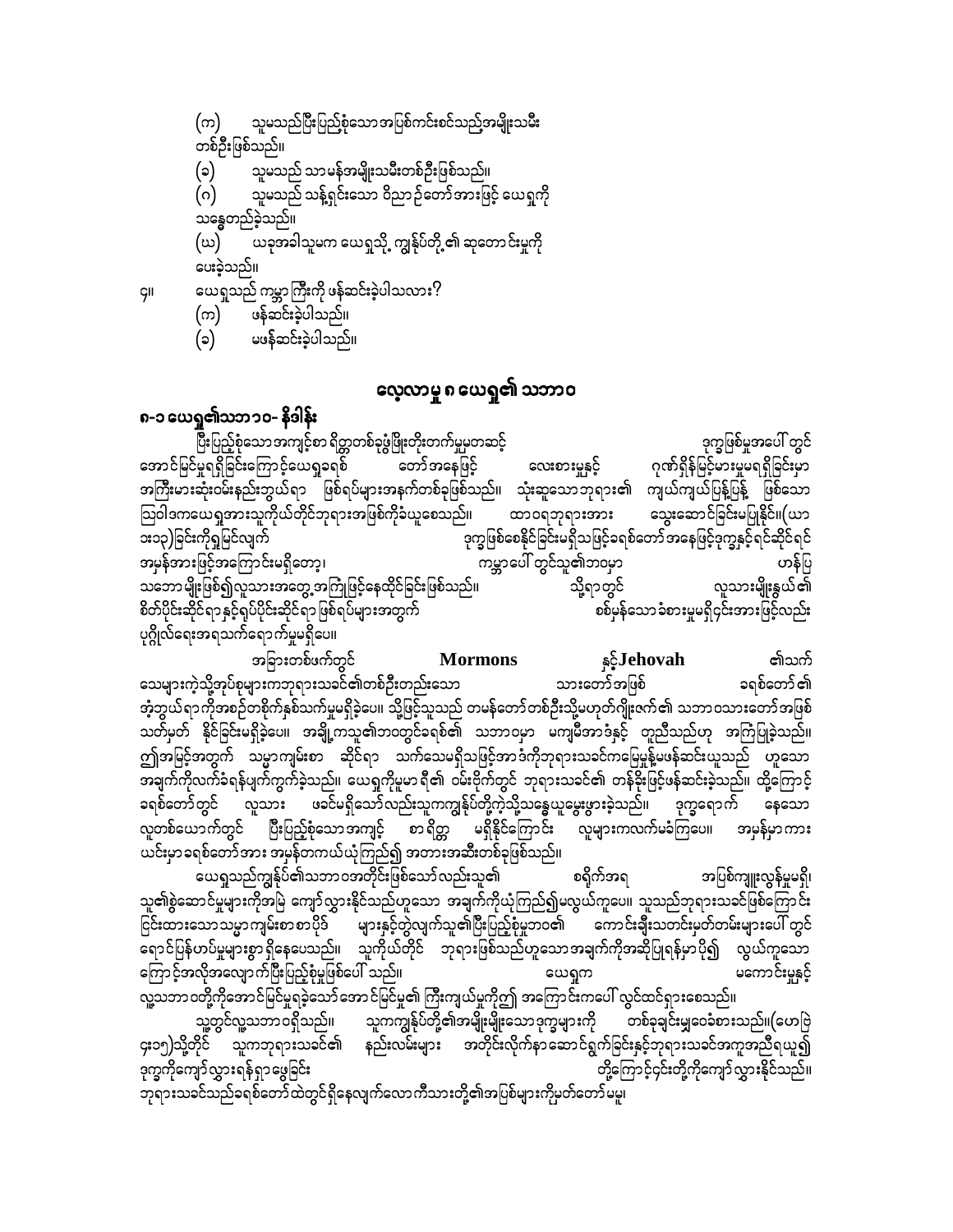ရန်ကိုငြိမ်းစေ၍ကိုယ်တော်နှင့်မိဿဟာဖွဲ့ စေတော်မူ၏ ထိုမိဿဟာ ယ တရားကိုလည်း ငါတို့၌ ပေးအပ်တော်မူ၏။(၂ကော ၅း၁၉)

### ၈.၂ ထာဝရဘုရားသခင်နှင့် ယေရှုအကြားခွဲကြားခြားနားချက်များ

ဘုရားသခင်သည်ခရစ်တော်ထဲ၌ ရှိနေသည်နှင့်သူ၏ လူသားဆန်မှုကို မီးမောင်းထိုး ပြသူများကိုအတိုင်းအတာတစ်ခုအထိ ညီမျှမှုတစ်ခုကို ထိုစာပိုဒ်များ အကြား ဆွဲထုတ်နိုင်ကြောင်းအလေးအနက်ထားပြောဆိုကြသည်။ ကိုယ်တိုင် စာပိုဒ်များ၏ဒုတိယအုပ်စုကယေရှုသည် ထာဝရဘုရားဖြစ်သည် ဟူသော အချက်မှာသမ္မာကျမ်းစာအရမဖြစ်နိုင်ကြောင်းသုံးဆူဘုရား၏ မှားယွင်းသောဖော်ပြချက်များ ၏ဩဝါဒအဖြစ်ဖော်ညွှန်းပြောဆိုကြသည်။(ဤစာပိုဒ်တို့''very god god" of very ဟူသောစကားစုကိုဘုရားသခင်၏ အတွေး စိတ်ကူးကိုသုံးဆူဘုရားကို Council of Nicea မှအေဒီ ၃၂၅ခုတွင် ရှေးဦးခရစ်ယာန်များ ပထမဦးဆုံးဖော်ပြခဲ့သော အချက်ဖြစ်၍ မသိခဲ့ပေ။ သုံးဆူသောဘုရားကိုသမ္မာကျမ်းစာထဲတွင်မည်သည့်အခါမျှမတွေ့ ရပေ။ လေ့လာမှု၉ကဒုက္ခအပေါ် တွင်ခရစ်တော် ၏ ရာနူန်းပြည့်အောင်မြင်မှုနှင့် ခရစ်တော်၏ ပါဝင်သောအခန်းကဏ္ဍနှင့်ပတ်သက်၍ ထပ်ဆင့်ဖော်ညွှန်း ထားသည်။ ထိုလေ့လာမှုများကို စတင်သည်နှင့်ကယ်တင်ခြင်းသည်စစ်မှန်သော ယေရှုခရစ်ကိုမှန်ကန်သောနားလည်မှုတစ်ခုရှိသည့်အပေါ် တွင်မူတည်ကြောင်းသတိ ရှိကြရမည်။(ယော **ုး**၅၆၊ ၆း၅၃၊ ၁၇း၃)ကျွန်ုပ်တို့အနေဖြင့်သူ၏ ဒုက္ခနှင့် သေခြင်းတရားအပေါ် မှန်ကန်သောနားလည်မှုရရှိပါက ဤကယ်တင်မှုတွင် ပါဝင်မျှဝေနိုင်ရန်အလိုငှာ ဗတ္တိဇံခံနိုင်ကြမည်ဖြစ်ပါသည်။

ထာဝရဘုရားသခင်နှင့်ယေရှုအကြားဆက်နွယ်မှု၏ အရှင်းလင်းဆုံး အကျဉ်းချုပ်များအနက်တစ်ခုကို(၁တိ ၂း၅)တွင်တွေ့ ရသည်။ ဘုရားသခင်တစ်ဆူတည်းရှိတော်မူ၏၊ ဘုရားသခင်နှင့်လူတို့၏ စပ်ကြားမှာ လူဖြစ်သော ယေရှုခရစ်တည်းဟူသောအာမခံ တစ်ဦးတည်းရှိသည်။ ပီးမောင်း ထိုးပြသောစကားလုံးများပေါ် တွင်ရောင်ပြန်ဟပ်မှုမှာအောက်ပါနိဂုံးများကိုဦးတည်စေသည်။

- ထာဝရဘုရားတစ်ဆူတည်းသာ ရှိသဖြင့်ယေရှုသည်ဘု ရားသခင် ဖြစ်နိုင်သည်ဟူသောအချက်မှာမဖြစ်နိုင်ပေ။ သခင်သည်ဘုရားဖြစ်၍၊ ယေရှုသည်လည်းဘုရားဖြစ်လျှင် ဘုရားနှစ်ဆူရှိလာသည်။ အကယ်၍ သို့ရာတွင်ကျွန်ုပ်တို့ အတွက် ဘုရား တစ်ဆူ သာရှိသည်။ ထိုဘုရားသည် ကျွန်ုပ်တို့၏ သခင်ဖြစ် သည်။ (၁ကော ၈း၆)
- ထာ၀ရဘုရားသည်ဘခင်ဖြစ်၍ တစ်ဆူတည်းသော ဘုရားဖြစ်သည်။ သုံးဆူသောဘုရား၏ သို့သားတော်ဘုရားဟူသော သီးခြားသတ္တဝါတစ်ဦး သြဝါဒ မှားယွင်းသောသော ရှိနိုင်သည်ဆိုခြင်းမှာ မဖြစ်နိုင်ပေ။ ဓမ္မသတ်ဟောင်းကျမ်းက Yahweh ကိုအလားတူပုံတူကူးကာ ဘခင်အဖြစ်ဘုရားတစ်ဆူ တည်းရှိသည်ဟုဆိုသည်။ (ဟေရှာ ၆၃း၁၆၊ ၆၄း၈)
- ဤဘုရားတစ်ဆူအပြင်ခရစ်တော်ယေရှုဟူသောကြားခံလူတစ်ဦးရှိသည်။---- $\ast\ast$ နှင့်--<br>\*\*နှင့်<sup>ငံထု</sup>မှာ ခရစ်တော်နှင့် ကြားခံတစ်ဦးထိုစကားလုံး ထာ၀ရဘုရားအကြား ကွဲပြားခြားနားမှုတစ်ခုကိုညွှန်ပြသည်။
- ခရစ်တော် သည်ကြားခံလူအဖြစ်သူသည် အောင်သွယ်တော် တစ်ဦးဖြစ်သည်။ ဘုရားသခင် သည် ၄င်းကိုယ်တိုင်အပြစ်မဲ့သောဘုရားသခင် အပြစ်ရှိသောလူနှင့်အပြစ်မဲ့သော မဖြစ်နိုင်ဟူသော ကြားခံလူတစ်ဦးအဖြစ်သူသည်အပြစ် ကျူးလွန်တတ်သော လူ့သဘာဝရှိသည့်အပြစ်မရှိသော လူတစ်ယောက်ဖြစ်ရပေမည်။ ခရစ်တော်ယေရှဟူသောလူသည် ဤရှင်းပြမှု၏ မှန်ကန်မှု အဖြစ်ကျွန်ုပ်တို့အားသံသယဖြစ်မှုမထားခဲ့ပေ။ ယေရှ ထမြောက် လာပြီးနောက်တွင်သူသည် စာရေးနေခဲ့ သော်လည်း ပေါလုက ထာဝရဘုရား ခရစ်တော် ယေရှဟုမပြောခဲ့ပေ။

ထာဝရဘုရားသည်လူတစ်ဦးမဟုတ်ကြောင်းကျွန်ုပ်တို့အား အကြိမ်များစွာ သတိပေးခဲ့ပြီးဖြစ်သည်။ (တော ၂၃း၁၉၊ သို့တိုင်မွေ့သတ်သစ်တွင်မကြာခဏခေါ် ဝေါ် သည့် စာတိုင်းလူသား ခရစ်တော် ယော ၁၁း၉) ယေရှကဲ့သို့ ရှင်းလင်းစွာလူ၏သားဖြစ်ကြောင်းဖော်ပြ ထားသည်။ ကြီးမြတ်သောလူ၏သားတော်ဖြစ်သည်။(လု သူသည်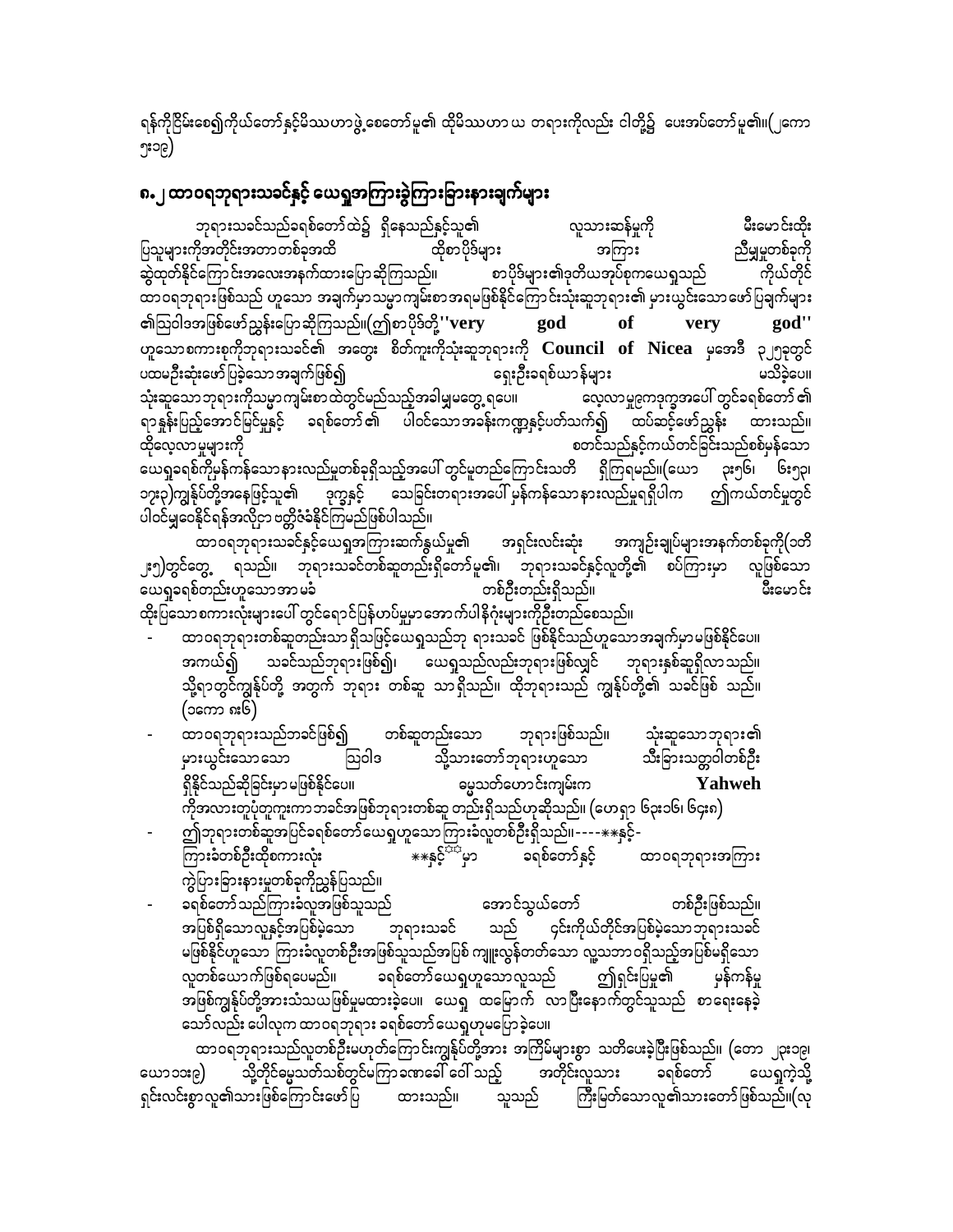\*\*ထိုသူငယ်တို့သည်အသွေးအသားနှင့်ဆက်ဆံကြသောကြောင့် ခရစ်တော်သည် အသေခံတော်မူသောအားဖြင့် သေခြင်း တရားကို အစိုးရသောသူတည်းဟူသော မာရ်နတ်မင်း၏ တန်ခိုး ကို

သဘာဝဟူသောစကားလုံးမှာကျွန်ုပ်တို့အနေဖြင့်သဘာဝအားဖြင့် အခြေခံအားဖြင့်မည်သည်တို့ဖြစ်သည်ကိုရည်ညွှန်း ကျွန်ုပ်တို့အနေဖြင့် ထာဝရဘုရားသခင်တွင် လူဟူသောသဘာဝနှစ်ခုနှင့်သာ သည်။ လေ့လာမှု၁တွင် သမ္မာကျမ်းစာကပြောသည်။ သဘာဝအားဖြင့်ထာဝရဘုရားသည်မသေနိုင်၊ ဆွဲဆောင်မှုမပြုနိုင်ခရစ်တော်သည်သူ၏ ထို့ကြောင့်သူသည်ရာနှုန်းပြည့်လူသားသဘာဝဖြစ်သည်။ ဘုရားသခင်၏ ဘ၀အချိန်အတွင်း သဘာဝမရှိနိုင်၊ ကျွန်ုပ်တို့၏**''nature''**ဟူသောစကားလုံး၏အဓိပ္ပါယ်ဖွင့်ချက်အရ ခရစ်တော်သည်ကျွန်ုပ်တို့ကဲ့သို့ -<br>- ၄း၁၅)ယင်းမှသူ၏ဆွဲဆောင်မှုကိုပြည့်ဝစွာ ဆွဲဆောင်ခြင်းခံရသည်မှာအရေးကြီးပေသည်။(ဟေဗြဲ ကျော်လွှားခြင်းဖြင့် ကျွန်ုပ်တို့အတွက်ခွင့်လွှတ်မှုပြုနိုင်သည်။ ကျွန်ုပ်တို့၏ဆွဲဆောင်မှု၏ အခြေခံများဖြစ်သောမှားယွင်းသောဆန္ဒသည် ကျွန်ုပ်တို့၏ အတွင်းမှလာသည်။(မာ၇း၁၅-၂၃)ကျွန်ုပ်တို့၏ လူ့သဘာဝ အတွင်းမှ လာသည်။(ယာ ၁း၁၃၁၅) ထို့ကြောင့်ထိုဆွဲဆောင်မှု များကိုကျော်လွှားမှုနှင့်တွေ့ကြုံနိုင်မှုပြုလုပ်ရန် ခရစ်တော်သည်လူ့သဘာဝအတိုင်းဖြစ်သည်။(ဟေဗြဲ ၂း၁၄ -၁၈)ဤအချက် အားလုံးကို စကားလုံးများစွာဖြင့်ဖော်ပြထားသည်။

# ၈.၃ ယေရှု၏သဘာဝ

ကျွန်ုပ်တို့စွဲဆောင်ခံကြရသောအခါကျွန်ုပ်တို့အနေဖြင့်ဒုက္ခနှင့်ထာဝရ ဘုရားသခင်အားလေးစားကြည်ညိုမှုအကြား မကြာခဏပင်ကျွန်ုပ်တို့က ရွေးချယ်မှုတစ်ခုပြုလုပ်ရန် တွန်းအား ပေးခံကြရသည်။ ထာဝရဘုရားကို မလေးစားရန်ရွေးချယ်ကြသည်။ ခရစ်တော် တွင်လည်းအလားတူ ချွေးချယ်မှုများရှိပေသည်။ သို့ရာတွင်လေးစားကြည်ညှိရန်အမြဲရွေးချယ်ကြသည်။ သူကိုယ်တိုင်မည်သည့်အခါမျှ အမှန်တကယ်မပြုလုပ်ခဲ့သော်လည်း သူ့တွင် ဒုက္ခခံစားရမည့်အခြေအနေများရှိနေပေသည်။ ထာ၀ရဘုရားတွင် ဒုက္ခရောက်နိုင်ဘွယ်ရာ ရှိမှုမှာမတွေးတောနိုင်ဘွယ်ဖြစ်သည်။ ၁ါဝိဒ်၏ ----<br>အမျိုးအနွယ်ကထားခဲ့သော ကတိကခရစ်တော် အသေအချာ ဖြစ်သည်ဟူသော အချက် ဖြစ်သည်။(၂ရာ ၇း၁၂-၁၆) အပိုဒ်၁၄ ကခရစ်တော် ၏အပြစ်ဖြစ်နိုင်မှုကို ဖော်ပြသည်။ အကယ်၍သူသည်ဒုစရိုက်ကိုပြုလျှင်ကြိမ်လုံးဖြင့်ငါဆုံးမမည်။

- ◆ လူများကယေရှုကိုမြင်သည်။ လက်နှင့်စမ်းသပ်ခဲ့သည်။(ထွ ၃၃း၂၀) (ວະແລະ ລະວ)
- ◆ ထာဝရဘုရားကိုလူတို့မမြင်တွေ့ နိုင်။(၁တိ ၆း၁၆၊
- အစွမ်းသတ္တိတော်မူသည်။ (ဆာ ၉၀း၂၊၁တိ ၆း၁၆)
- $\bullet \,$  ခရစ်တော်သည်(၃)ရက်သေခဲ့သည်။ (မ ၁၂း၄၀၊ ၁၆း၂၀)
- $\bullet$  ထာဝရဘုရားသည်မသေနိုင်၊ ထာဝရဂုဏ်အသရေ
- $\bullet$  ခရစ်တော်သည်ငါတို့ခံရသည့်နည်းတူအမျိုးမျိုးသော စုံစမ်း (ယာ ၁း၁၃)နှောက်ယှက်ခြင်းတို့ကိုခံဘူးသောသူဖြစ်သည်။(ဟေဗြဲ၄း၁၅)
- ◆ ထာဝရဘုရားကိုသွေးဆောင်ခြင်းမပြုလုပ်နိုင်။

#### ထာဝရဘုရားယေရှ

အဆုံးစွန်သောအမြင့်မားဆုံးကိုညွှန်ပြသည်။ **း**၃၂)ဘုရားသခင်သည် ကြီးမြတ်သော ဟုဆိုခြင်းမှာ သူ့တွင် ယေရှုသည်ကြီးမြတ်သောသူ၏သားတော် ဟုဆိုခြင်းမှာသူသည်လူပုဂ္ဂိုလ်အနေဖြင့် သူကိုယ်တိုင်ထာဝရဘုရားမဖြစ်နိုင်ကြောင်းပြဆိုလေသည်။ အဖေနှင့်သားမှာ ထာ၀ရဘုရားနှင့် ယေရှုကိုအသုံးပြုခြင်းဖြစ်ပြီးသူတို့သည် အတူတူ မဟုတ် ကြောင်း ထင်ရှာပေးသည်။ သားတစ်ဉီးတွင်သူ၏ ဖခင်နှင့်အချို့ အချက်များတွင် ကူညီမှုရှိနိုင်သော်လည်းသူ့ဘခင်ကဲ့သို့ တစ်ဦးတည်းမဖြစ်နိုင်။ သူ့ဘခင်ကဲ့သို့ လည်းမကြီးရင့်နိုင်ဤ အချက်နှင့်အံဝင်ခွင်ကျပင်ဘုရားသခင်နှင့် ယေရှုအကြား ထင်ရှားသော ကွဲပြားခြားနားချက်များစွာရှိပေသည်။ ထိုအချက်များ ကယေရှု သည်ထာဝရဘုရားသခင်ကိုယ်တိုင်မဟုတ်ကြောင်းထင်ရှားစွာ ဖော်ပြသည်။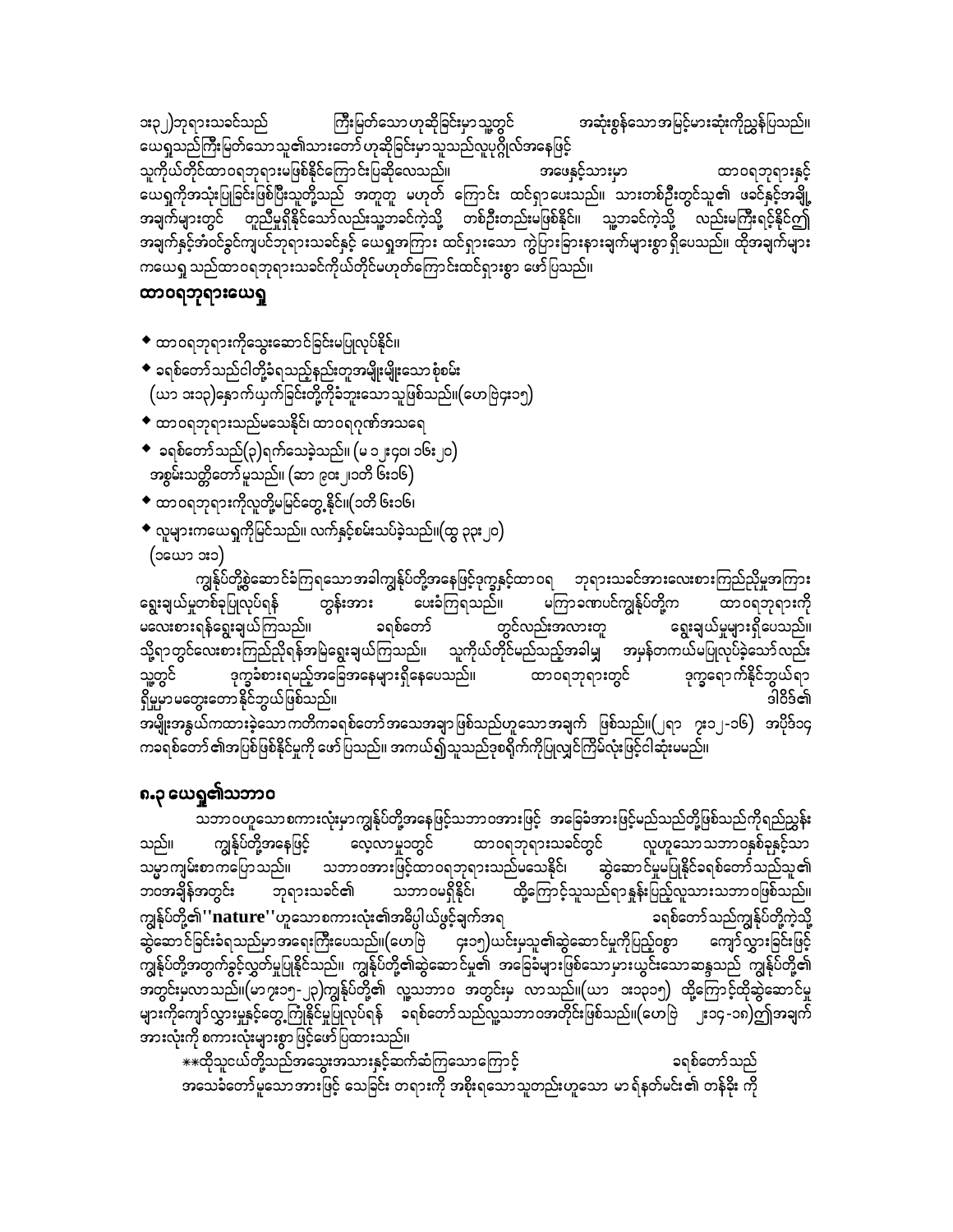တစ်သက်လုံးကျွန်ခံရသော ချိုးဖွဲဖျက်ဆီးခြင်းငှာလည်းကောင်း၊ သေဘေးကိုကြောက်၍ သူတို့ကိုကယ်လွှတ်ခြင်းငှာ လည်းကောင်း၊ ထိုသူငယ်တို့၏နည်းတူ အသွေးအသားကို ဆောင်ယူတော်မူ၏။ အကြောင်းမူကား ခရစ်တော်သည် ကောင်းကင်တမန်တို့ကိုမစတော်မူမည် မဟုတ် အာဗြဟံအမျိုးကို မစတော်မူ၏။ ထို့ကြောင့် ခရစ်တော်သည် လူတို့၏ အပြစ်ဖြေစရာအကြောင်းကိုစီရင်၍ ဘုရားသခင် စပ်ဆိုင်သော အရာတို့၌ ဂရုဏာနှင့်လည်းကောင်း၊ သစ္စာနှင့် လည်းကောင်းပြည့်စုံသောယာစ်ပရောဟိတ် အကြီးဖြစ်ဘဲ့သော ငှာမိမိညီအစ်ကိုတို့နှင့်လုံးလုံးတူရသောအကြောင်းရှိ၏။ ထိုသို့စုံစမ်းနှောက်ယှက်ခြင်းကို ကိုယ်တော်တိုင်ခံ၍ ဒုက္ခ ဆင်းရဲခြင်း၌ ကျင်လည်သောကြောင့် စုံစမ်းနောက် ယှက်ခြင်း အမှုနှင့်ကြုံစေသော သူတို့ကို မစခြင်းငှာ တတ်နိုင်တော်မူ၏<sup>သင်္</sup>

ား<br>ဤစာပိုဒ်ကယေရှုတွင်လူ့သဘာဝရှိကြောင်းသာမန်ထက်ထူးကဲသော -<br>အလေးအနက်ထားမှုရှိသည်။သူသည်သူကိုယ်တိုင် ပါဝင်ဆောင်ရွက်ခဲ့သည်။(ဟေဗြဲ ၂း၁၄)ဤစကားစုတွင်ထိရောက်မှုရှိရန်အဓိပ္ပါယ်တူ စကားလုံး (၃)လုံးကို အသုံးပြုထားသည်။ သူသည်တူညီသော - ကိုယ်တို့ပါဝင်ဆောင် ရွက်သည်။ သူသည်သတင်းအချက် အလက်ပိုင်းတွင် လည်း အလားတူပါဝင် ဆောင်ရွက် ကြောင်းမှတ်တမ်းကပြောနိုင်သည်။ သို့ရာတွင်သူသည်အလားတူ ပါဝင် ဆောင် ရွက်သည်ဟုအလေးအနက်ထားသည်။(ဟေဗြဲ ၂း၁၆) ကအလားတူပင် ခရစ်တော်တွင် တမန်တော်၏ သဘာဝမရှိသောအချက်ကို ညွှန်ပြပေသည်။ သူသည်အာဗြဟံ၏ အမျိုးအနွယ်အဖြစ် အာဗြဟံ၏ အမျိုးအနွယ်များ ဖြစ်လာမည့် ယုံကြည်သူများ၏ အတိုင်းအတာအတွက်ကယ်တင်မှုကို ယူဆောင်မှုဖြစ်ပေါ် သည်။ ထို့ကြောင့်ပင်ခရစ်တော်တွင် လူသဘာဝ ရှိရန်လိုအပ်သည်။ နေရာတိုင်းတွင်သူ့အနေဖြင့် မိမိညီအစ်ကိုတို့နှင့် လုံးလုံးတူညီသော အကြောင်းရှိ၏(ဟေဗြဲ ၂း၁၇)သို့ဖြစ်၍ ဘုရားအနေဖြင့် ခရစ်တော်၏ အနစ်နာ ခံမှုမှတဆင့်ခွင့်လွှတ်မှုကိုဖြစ်စေနိုင်သည်။ ခရစ်တော်သည် လူ့သဘာဝ အပြည့်အဝမရှိကြောင်းပြော ရန်မှာခရစ်တော် ၏ ကောင်းချီးသတင်း၏အခြေခံကျမှုကိုအလေးမထားမှာ ပြုမူရှိရမည်ဖြစ်သည်။

ဗတ္တိဇံခံထားသော ယုံကြည်သူများကိအပြစ်ကိုကျူးလွန်ကြသောအခါ

ဘုရားသင်ထံသို့လာရောက်ကာခရစ်တော်မှတဆင့် သူတို့၏အပြစ်ကို ဆုတောင်း၍ဝန်ခံကြသည်။(၁ယော <mark>ား၉)ခရစ်တော်မှာသူတို့ကဲ့သို့ အပြစ်ကျူးလွန်ရန် ဆွဲဆောင်ဖြားယောင်းခြင်းခံရ သော်လည်းသူက</mark> မ ပြည့်ဝသူ ဖြစ်သည့်အတွက်သူတို့ဆုံးရှုံးသောဆွဲဆောင်မှုကို ကျော်လွှားနိုင်ကြောင်း ဘုရားသခင်သထိထားမိသည်။ ထိုအချက်ကြောင့်ပင် ခရစ်တော် ၏အကျိုး အတွက် ထာဝရဘုရားသခင်ကကျွန်ုပ်တို့အားခွင့်လွှတ်နိုင်ပေသည်။(ဧ ၄း၃၂) ထို့ကြောင့် ကျွန်ုပ်တို့ကဲ့သို့ ခရစ်တော် အနေဖြင့်မည်ကဲ့သို့ ဆွဲဆောင်ဖြားယောင်း ခြင်းခံရသည်နှင့်ယင်းအတွက်ကျွန်ုပ်တို့၏ သဘာဝကိုဖြစ်နိုင်ရန် လိုအပ်သည်ကို နှစ်သက်ရန်အရေးကြီးပေသည်။ (ဟေဗြဲ ၂း၁၄)ကခရစ်တော်သည် ဤအရာ ကိုဖြစ်နိုင်စေရန်အသွေးနှင့်အသား သဘာဝရှိကြောင်းရှင်းလင်းစွာ ဖော်ပြထား သည်။ သူ့တွင်ရပ်ခန္ဓာကိုယ်ရှိသော်လည်း ဘုရားသခင်သည် သဘာဝအားဖြင့် နံဝိညာဉ် ဖြစ်တော်မူ၏။(ယော  $\mathsf{G}$ :  $\mathsf{G}$ ) ဝိညာဉ်ကဲ့သို့သူ့တွင် အသွေးနှင့် အသားမရှိပေ။ .<br>ခရစ်တော်တွင်အသားသဘာဝရှိခြင်းမှာသူ၏ ဘ၀တာ အချိန် အတွင်းထာဝရဘုရားသခင်၏ သဘာဝအတိုင်းရှိရန်မှတစ်ပါး အခြား နည်းလမ်း မရှိဟုဆိုလိုသည်။

ဘုရားသခင်၏နှုတ်ကပတ်တော်ကိုထိမ်းသိမ်းရန် ယခင်ကကြိုးပမ်းမှု များ $(i.e$ ဖြားယောင်းဆွဲဆောင်မှုကိုလုံးဝကျော်လွှား နိုင်ရန်)မှာအားလုံး ဆုံးရှုံးခဲ့သည်။ ထို့ကြောင့်ဇာတိပကတိကြောင့် ပညတ် သဏ္ဍာန်ကိုဆောင်သောမိမိသားတော်ကို စေလွှတ်တော်မူ၍အပြစ်ဖြေဘို့ရာ ဇာတိပကတိ၌ အပြစ်ကိုဒဏ်ပေးတော်မူ၏။(ရော ၈း၃)

အပြစ်သည်သဘာ ဝအားဖြင့်ကျွန်ုပ်တို့တွင်ရှိသော အပြစ်ဖြစ်စေရန် သဘာ ဝဆိုင်ရာ တိမ်းစောင်းမှုကိုရည်ညွှန်းသည်။ ကျွန်ုပ်တို့ကဤအတွက် နည်းလမ်းပေးပြီး ထိုအတိုင်းဆက်၍ဆောင်ရွက်စေသည်။ အပြစ်၏ အဘိုးအခမှာသေခြင်းဖြစ်သည်။ ဤအခြေအနေမှ ရုန်းထွက်ရန်လူတို့အနေဖြင့် ပြင်ပအကူအညီလုပ်အပ်ခဲ့သည်။ သူကိုယ်တိုင်အပြီးတိုင်ဆောင်ရွက် နိုင်ရန် မရှိပေ။ ယင်းမှာ ဟကတိရပ်အတွင်းမှ ဟကတိရပ်ကိုပြန်ယူခြင်းရှိသကဲ့သို့ ပြန်၍မယူနိုင်ခြင်းလည်းရှိပေသည်။ အပြစ်ရှိသော ပကတိရပ်ကိုကျွန်ုပ်တို့တွင်ရှိသော ကျွန်ုပ်တို့၏ ဘုရားသခင်ကကြားဝင်ကာ အပြစ်ဖြစ်ရန် မြန်ဆန်နိုင်မှုများအားလုံးနှင့် ကျွန်ုပ်တို့၏အပြစ်ရှိသော ပကတိရုပ် ရှိသောသူ၏ ကိုယ်ပိုင်သားကိုကျွန်ုပ်တို့အားပေးခဲ့သည်။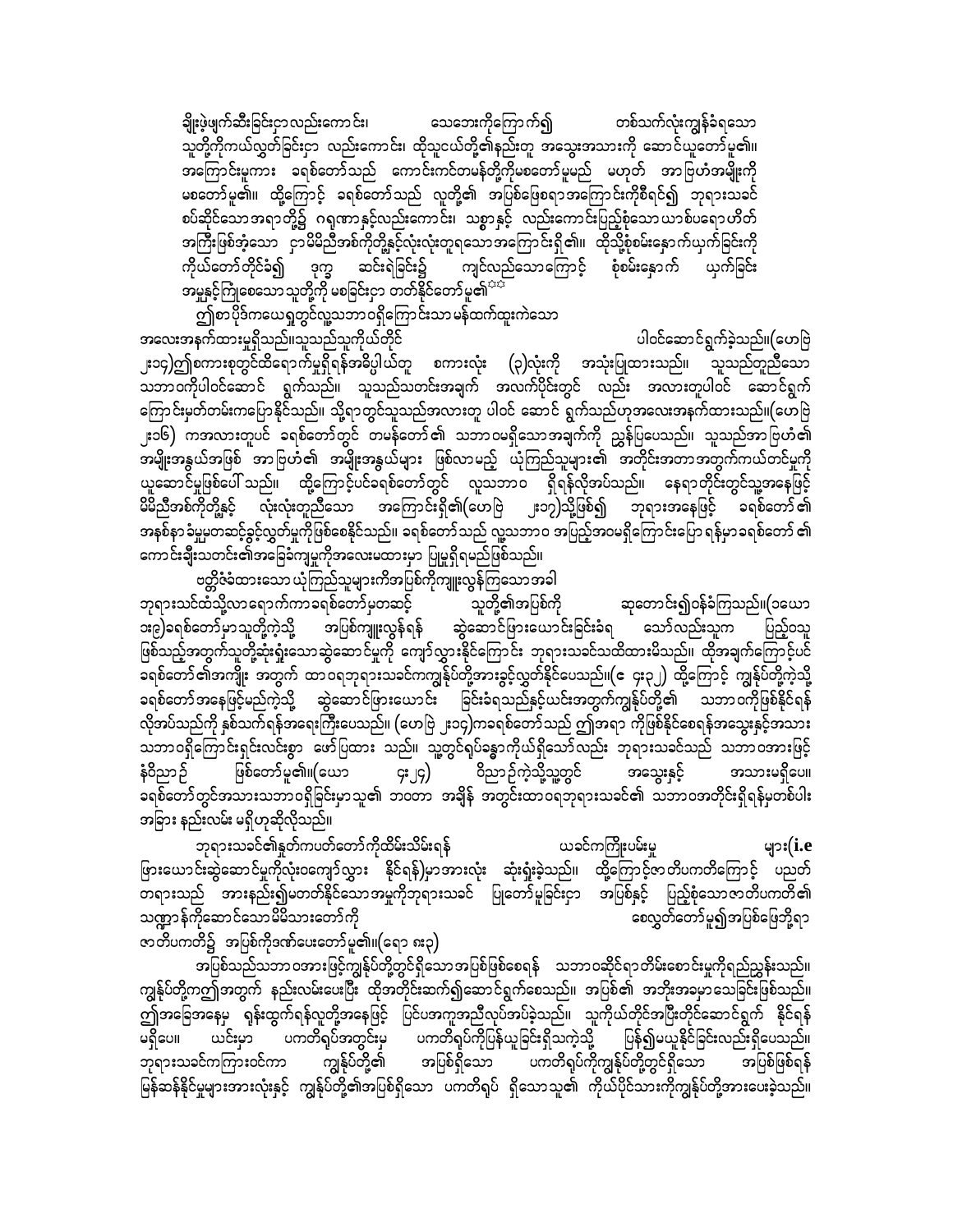အခြားသောလူတိုင်းနှင့်မတူဘဲ သူ့တွင်ကျွန်ုပ်တို့တွင်ရှိသည်။ ဆုံးရှုံးမှုဖြစ်နိုင်ခြေနှင့် အပြစ်ဖြစ်စေမှုရှိသော်လည်း ခရစ်တော်ကဆွဲဆောင်မှုတိုင်းကိုကျော်လွှားခဲ့သည်။(ရော $\,$  8)  $\,$  8 $\,$  8 $\,$  8 $\,$  8 $\,$  8 $\,$  8 $\,$  9 $\,$  9 $\,$  9 $\,$  9 $\,$  9 $\,$  9 $\,$  9 $\,$  9 $\,$  9 $\,$  9 $\,$  9 $\,$  9 $\,$  9 $\,$  9 $\,$  9 $\,$  9 $\,$  9 $\,$  9 $\,$  9 $\,$  9 $\,$  9 $\$ လူသဘာဝကိုအပြစ်ရှိသော ပကတိရုပ်အဖြစ်ဖော်ပြခဲ့သည်။

ပေါလုကငါ့ဇာတိပကတိ၌ ကောင်းသောအရာတစ်စုံတစ်ရာမျှမတည် သည်ကိုငါသိ၏။ ငါသည်အတွင်းလူအားဖြင့် ဘုရားသခင်၏ ပညတ်တရားတော်ကို ငါနှစ်သက်၏။(ရော ၇း၁၈-၂၃)ဤစာကိုယ်ထဲ တွင်(ရော ၈း၃)တွင်ခရစ်တော်၌ အပြစ်ဖြစ်သောဇာတိပကတိရုပ်ရှိသည်ဟု ဖတ်ရန်မှာ အားလုံးပို၍အံ့ဩဘွယ်ရာကောင်းပေသည်။ ဤအချက်ကြောင့် ထိုသို့ဖြစ်ရခြင်း ဖြစ်ပြီးသူ၏ထိုဇာတိပကတိရပ်ကိုကျော်လွှားနိုင်မှုမှာ ကျွန်ုပ်တို့တွင် ကျွန်ုပ်တို့တွင်ကျွန်ုပ်တို့၏ ဇာတိပကတိရုပ်မှ လွတ်မြောက်နိုင်သည့် လမ်းတစ်ခုရှိ၍ဖြစ်သည်။ ယေရှုသည်သူ၏ ပင်ကိုယ်သဘာဝ၏ ဒုက္ခဖြစ်မှုကို<br>များစွာသိရှိ ' ခဲ့သည်။ ' သူသည်သဘာဝအားဖြင့် ' သူသည် 'ကောင်း၍ ' ပြည့်စုံမှုရှိခဲ့သောကြောင့်ကောင်းသော များစွာသိရှိ ခဲ့သည်။ သူသည်သဘာဝအားဖြင့် သူသည် အရှင်သခင်အဖြစ်အမွှန်းတင်ခံခဲ့နေသည်။ သူကတုန့်ပြန်ခဲ့သည်။ အဘယ့်ကြောင့် သင်ကကျွန်ုပ်ကို ကောင်းသည်ဟု<br>ပြောနိုင်ပါသလဲ။ တစ်ဦးတည်းမှလွဲ၍ ကောင်းသောသူမရှိ ထိုသူသည် ဘုရားသခင်ဖြစ်သည်။(မာ ၁၀း၁၇၊၁၈) ကောင်းသောသူမရှိ ထိုသူသည် ဘုရားသခင်ဖြစ်သည်။(မာ ၁၀း၁၇၊၁၈)<br>ကဉ်ြုလုပ်ခဲ့သော ထင်ရှားသည့် အံ့ဘွယ်များ ကြောင့် ခရစ်တော်၏ အခြားဖြစ်ရပ်တွင် လူများက ခရစ်တော်ပြုလုပ်ခဲ့သော ထင်ရှားသည့်<br>ကြီးမြင့်မှုကိုစတင်စမ်းသပ်နိုင်ခဲ့သည်။ ယေရှုကအားလုံးကို သူ၁  $\overline{\Xi}$ သူသိပြီးမည်သူမှစမ်းသပ်မှုပြုရန်မလိုသော ကြော င့် ယေရှုကယင်းအပေါ် တွင် အာ ရုံစိုက်မှုမရှိခဲ့ပေ။ သူကလူထဲတွင် ဘာတွေရှိသည်ကို သိနေသည့်အတွက် ဖြစ်သည်။(ယော ၂း၂၃-25) vlYobm0ESifh ywfoufíol\ BuD;rm;aomtodÓPfA[k okwaMumifh oluol\ udk,fydkifvlom; obm0onf မည်မျှမကောင်း ကြောင်းသိမြင်လျက် ခရစ်တော်လူတို့အားသူ၏ ကိုယ်ပိုင်မှန်ကန်မှုဖြင့် ပုဂ္ဂိုလ်ရေးအရ ချီးမွမ်းမှုမပြုလုပ်လိုခဲ့ပေ။

#### ၈.၄ ယေ**ရှ**၏လူ့ဘဝ

**ော်ဂေလိမှတ်တမ်းများကယေရှုတွင် ထူ့စရို**က်သဘာဝ မည်မျှ ပြည့်ပြည့်စုံစုံရှိနေသည့် ဉပမာများစွာကိုဖြည့်ဆည်းပေးသည်။ ယေရှုသည်မောပန်းသောကြောင့်ရေတွင်းမှ ရေသောက်ရန်ထိုင်တော်မူသည်ဟု မှတ်တမ်းကဆိုပေသည်။(ယော ၄း၆)လာဇရုသေဆုံး သည့်အခါယေရှုသည် မျက်ရည်ကျတော်မူ၏။(ယော ၁၁း၃၅)သူ၏နောက်ဆုံးဒုက္ခခံစားရမှုများမှာ သူ၏လူ့ဘဝလူ့စရိုက်ကိုလုံလောက် သောသက်သေပြမှုဖြစ်သည်။ ယ္ခုငါသည်စိတ်နှလုံးပူပန်ခြင်းရှိ၏၊ အဘယ်သို့ငါလျှောက်ရမည်နည်း၊ ထိုအချိန်မှ ကျွန်ုပ်ကိုကယ်တင် ကော်မူပါအဘဟုလျှောက်ရမည်လော။ သူသည်လက်ဝါးကပ်တိုင်တွင်တွေ့သေရတော့မည့်အချိန်တွင် ဘုရားသခင်အားသူ့အား ကယ်တင်ရန်တောင်းဆိုခဲ့သည်။(ယော ၁၂း၂၇) အိုကျွန်ုပ်၏ အဘကျင်ခွက်(ဒုက္ခဝေဒနာခံစားရခြင်းနှင့်သေခြင်း)သည်ကျွန်ုပ်ကို လွန်သွားနိုင်လျှင်လွန်သွားပါစေသော၊ သို့သော်လည်း ကျွန်ုပ်အလိုရှိသည် အတိုင်း မဖြစ်ပါစေနှင့် ကိုယ်တော် အလိုရှိသည်အတိုင်း ဖြစ်ပါစေသောဟု ဆုတောင်းတော်မူ၏။(မ ၂၆း၃၉) ယင်းအချက်ကခရစ်တော်တွင် ထာဝရဘုရားနှင့်<br>ကွဲပြားခြားနားသောစိတ်ဆန္ဒမှာ - တစ်နည်းမဟုတ် - တစ်နည်းရှိနေကြောင်း - ညွှန်ပြလျက်ရှိသည်။ ကွဲပြားခြားနားသောစိတ်ဆန္ဒမှာ သူ၏ဘဝတစ်ခုလုံးအချိန်အတွင်း ခရစ်တော်ကသူ၏လက်ဝါးကပ်တိုင် တွင်ယင်းနောက်ဆုံးဖြစ်ရပ်အတွက် ပြင်ဆင်ရာတွင် သူ၏ဆန္ဒကိုထာဝရဘုရားထံသို့တင်သွင်းခဲ့သည်။ ငါသည်ကိုယ့် အလိုလျောက် ဘယ်အမှုကိုမှမပြုနိုင်၊ ငါသည်ကြားသိအတိုင်း တရားစီရင်၏။ ငါစီရင်ခြင်းသည်လည်း တရားတော်နှင့်အညီ ဖြစ်၏ အကြောင်းမူကား ငါသည်ကိုယ်အလိုသို့မလိုက်၊ ငါ့ကိုစေလွှတ်တော်မူသော မေည်းတော် ၏အလိုသို့လိုက်၏။ $(\text{e}$ ယာ ၅ႏ၃၀)ခရစ်တော် ၏ဆန္ဒတော်နှင့် ဘုရားသခင်၏အလိုတော်အကြားခြားနားမှုမှာ ယေရှုသည် ထာဝရဘုရားမဟုတ်ကြောင်းလုံလောက်သောသက်သေပြချက်ဖြစ်သည်။ ဤတွင်ယေရှုသည်ကျွန်ုပ်တို့၏အမြင့်မြတ်ဆုံးသော ဥပမာ ဖြစ်ပါသည်။ သူ့အတွင်းသို့စိမ့်ဝင်သည်ဘုရားသခင်နှင့် ပတ်သက်သောပြီးပြည့်စုံသည့် အသိပညာဗဟုသုတများသည်ကျွန်ုပ်တို့ထက်မပိုပေ။ ကလေးဘဝမှစတင်၍ ယေရှုသည်ပညာနှင့်<br>စိတ်ပိုင်းဆိုင်ရာတွင်ပြီးပြည့်စုံခြင်း ပမာဏအရပ် တည်း ဟူသော ကြီးရင့်သည့် လူအဖြစ်သို့ရောက်သည်။(**ဧ** စိတ်ပိုင်းဆိုင်ရာတွင်ပြီးပြည့်စုံခြင်း ပမာဏအရပ် တည်း ဟူသော ၄း၁၃)ဘုရားသခင်နှင့် လူတို့၏ရှေ့တွင်မျက်နှာ ရတော်မူ၏။(လု နစ်ခုတို့မှာ ရစ်တော် ၏<br>ပညာဉာဏ်သတ္တိနှင့်ပြည့်စုံ၏။(လု ပညာဉာဏ်သတ္တိနှင့်ပြည့်စုံ၏။(လု<br>ရုပ်ပိုင်းဆိုင်ရာကြီးပွားမှုကိုသူ၏ဝိညာဉ်ပိုင်းဆိုင်ရာဖွံ့ဖြိုးမှုနှင့် အပြိုင ျပဳပိုင်းဆိုင်ရာကြီးပွားမှုကိုသူ၏ဝိညာဉ်ပိုင်းဆိုင်ရာပွံ့ဖြိုးမှုနှင့် အပြိုင ်အဖြစ် ပုံလွန်ပေးလေသည်။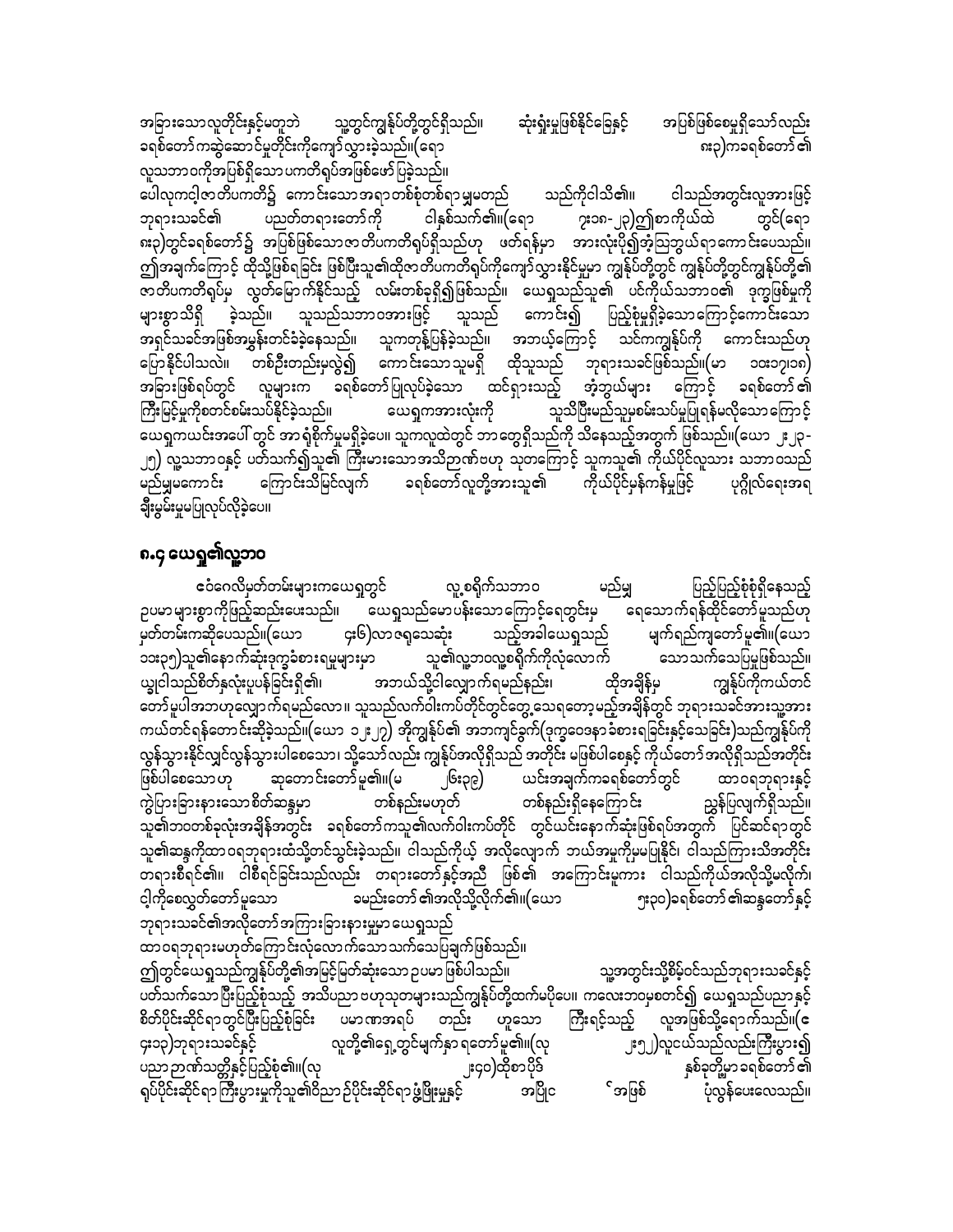ကြီးထွားမှုဖြစ်စဉ်သည်လူတွင်သဘာဝအရ လည်းကောင်း၊ စိတ်ပိုင်းဆိုင်ရာအရလည်းကောင်း၊ နှစ်မျိုးစလုံးရရှိသည်။ အကယ်၍ သားတော် သည် ဘုရားဖြစ်သည်ကိုသုံးဦးဘုရားနှင့် ပတ်သက်၍ Athanasian **Creed** မဟုတ်ပေ။ ဖြစ်နိုင်လိမ့်မည် လူ့ဘဝ၏ ဖော်ပြသကဲ့သို့ယင်းမှာ အဆုံးတွင် သော်မှ သူကသူဒုတိယအကြိမ်လာ ရမည့်အချိန်အတိအကျကိုခမည်းတော်မှ တပါးသူကိုယ်တိုင်မသိပါဟု ဝန်ခံခဲ့သည်။ (မာ ၁၃း၃)

ထာဝရဘုရားရှင်၏ဆန္ဒတော်ကို လေးစားလိုက်နာမှုမှာ ကျွန်ုပ်တို့ အားလုံး အနေဖြင့် အချိန်အတန်ကြာလေ့လာ ရမည့်အရာ ဖြစ်သည်။ ခရစ်တော် ကိုယ်တိုင်လည်း သူ၏ဖခင်အားလေးစားမှုအတွက် သင်ယူခြင်းကို သော်လည်း ဆင်းရဲဒုက္ခကို ခံသောအားဖြင့် နားထောင်ခြင်း အကျိုးအကြောင်းကို သင်တော်မူ၏။ ထိုသို့ စုံလင်ခြင်းရောက် တော်မူပြီးမှ ယုံကြည်နားထောင်သောသူအပေါင်းတို့အားထာဝရ ကယ်တင်ခြင်း ကျေးဇူးကိုပြုသောသူဖြစ်လာ၏။(ဟေဗြဲ ှုးရ၊၉) (ဖို့ ဧ၇၊၈) တွင် လက်ဝါး ကပ်တိုင်ပေါ်၌ သူ၏သေခြင်း၏ အထွဋ်အထိပ် ရောက်ချိန်၌ ယေရှုတွင် အလား တူ ယင်းစိတ်ပိုင်းဆိုင်ရာတိုးတက်မှုဖြစ်စဉ်ကိုမှတ်တမ်းပြုထားသည်။ ၀၀ အသေ ရေကိုစွန့်၍အစေခံကျွန်၏သဏ္ဍာန်ကိုယူဆောင်လျက်လူကဲ့သို့သော အဖြစ်၌ ဖွားမြင်ခြင်းကိုခံတော်မူ၏။ ထိုသို့လူ၏ဂုဏ်အင်္ဂါလက္ခဏာနှင့် ပြည့်စုံ လျက် အသေခံခြင်းသာမဟုတ်လက်ဝါး ကပ်တိုင်မှာအသေခံခြင်း တိုင်အောင် အစေ ကျွန်ခံ၍ကိုယ့်ကိုကိုယ်နိမ့်ချတော်မူ၏။ ဤနေရာတွင် အသုံးပြုသော ဘာသာစကားက သူလက်ဝါးကပ်တိုင်ပေါ်တွင် ာက်သည်။ နောက်ဆုံးတွင် သူ့အနေဖြင့် ဘုရားသခင်ကိုလေးစားကြည်ညှိလာစေရန်သူ့ကိုယ်သူ -ပို၍ပို၍ နှိမ့်ချလျက်ယေရှုအနေဖြင့်သူ၏စိတ်ပိုင်း ဆိုင်ရာ တိုးတက်မှု ရအောင် မည်ကဲ့သို့ ဆောင်ရွက်သည်ကိုဖော်ပြလေသည်။ဤသို့ဖြင့် သူ၏ဝေဒနာကိုမှန်ကန်စွာ တုန့်ပြန်ခြင်း အားဖြင့်ပြီးပြည့်စုံမှုဖြစ်စေ လေသည်။

ဤအချက်မှယေရှုအနေဖြင့်စိတ်ပါလက်ပါကိုယ်ပိုင်ကြိုးပမ်းမှုဖြင့် မှန်ကန်မှုရ၍ ရုပ်သေးရုပ်တစ်ရံအနေမျှသာဖြစ်စမည့် ထာဝရ ဘုရားသခင်အားဖြင့် ထိုသို့ဆောင်ရွက်ရန် တွန်းအားပေးမည့်နည်းဖြင့် ယေရှုကကျွန်ုပ်တို့အားအမှန် ဆောင်ရွက်၍မရပေ။ တကယ်ချစ်မြတ်နိုးပြီး ဤအကြောင်းအချက်ဖြင့်လက်ဝါးကပ်တိုင်ပေါ် တွင်သူး၏အသက်ကိုပေးခဲ့သည်။ အကယ်၍ဘုရားရှင်က —-<br>သူ့အားလက်ဝါးကပ်တိုင်ပေါ် တွင် သေရန် တွန်းအားပေးခဲ့ပါက ခရစ်တော်ချစ်ခြင်းမေတ္တာကို ကျွန်ုပ်တို့အတွက် ထားရှိရန် အလဟသဖြစ်သွားလေသည်။ အားပေးမှုမှာ  $(e$ အားပေးမှုမှာ အလဟသဖြစ်သွားလေသည်။ (ဧ ၅း၂၂၅၊ ဗျာ အ၅၊ အ၅၊ ၈လာ၂း၂၀)<br>အကယ်၍ယေရှုသည်ဘုရားဖြစ်လျှင်ပြီးပြည့်စုံပြီးလက်ဝါးကပ်တိုင်ပေါ် တွင် သေရန်ရွေးပိုင်ခွင့်ရှိမည်မဟုတ်ပေ။ ယေရှုအနေဖြင့် ထိုရွေးချယ်မှုများရှိသဖြင့် ကျွန်ုပ်တို့ အားသူ၏ချစ်ခြင်းမေတ္တာကိုနှစ်သက် စေပြီးသူနှင့်ပုဂ္ဂိုလ်ရေး ဆက်နွယ်မှုပြုလုပ်နိုင်စေသည်။ ခရစ်တော် ၏သူ၏အသက်ကိုစေတနာပန်းခင်းပေးရန်ဆန္ဒကြောင့် ဘုရားသခင်ကသူ့အားချစ်မြတ်နိုးခဲ့သည်။ ထို့ကြောင့် ငါသည် ကိုယ့် အသက် ကိုစွန့်၍ နောက်တဖန်ယူဦးမည်ဖြစ်သောကြောင့် ငါ့ခမည်းတော်သည် ငါ့ကိုချစ်တော်မူ၏။ ငါ့အသက်ကို အဘယ်သူမျှမလုမယူ၊ ကိုယ့်အလို အလျောက်ငါ့စွန့်၏။ ကိုယ့်အသက်ကိုစွန့်ရသောအခွင့်နှင့် နောက်တဖန် ကိုယ့်အသက်ကိုပြန်ယူရ သောအခွင့်သည်ငါ့၌ ရှိ၏။ ထိုအခွင့်ကို ခမည်းတော် သင်ပေးတော် မူပြီ၊ (ယော ၁၀း၁၇၊၁၈)

ဘုရားသခင်အနေဖြင့်ခရစ်တော် ၏ ဆန္ဒရှိသောလေးစားမှုကို အလွန်ကြည်နူးနေမှုမှာ အပြစ်ရှိသောသူနှင့် အကယ်၍ယေရှုသည်ဘုရားဖြစ်ပြီး မိတ်ဖြစ်ဆွေဖြစ်တစ်မျိုးမျိုးဖြင့် လူသားပုံစံဘဝတစ်ခုအတွင်းနေထိုင်ပါက နားလည်ရန် ခဲယဉ်းလိမ့်မည်ဖြစ်သည်။ (မ ၃း၁၇၊ ၁၂း၁၈၊ ၁၇း၅)အဖေကသား၏ လေးစားမှုကိုနှစ်ခြိုက်မှုမှတ်တမ်းမှာ ခရစ်တော်တွင် မလေးစားမှုဖြစ်နိုင်ခြေရှိသော်လည်း လေးစားမှုဖြစ်ရန် စိတ်ပါလက်ပါ ရွေးချယ်မှုကို လုံလောက်သောသက်သေပြမှုဖြစ်စေသည်။

## ခရစ်တော်၏ကယ်တင်ခြင်းလိုအပ်ချက်

သူ၏လူသားစရိုက်သဘာဝကြောင့်ယေရှသည် နေထိုင်မကောင်း ဘဝ၌ ဖြစ်ပူ၊ မောပန်းမှုတို့ကိုကျွန်ုပ်တို့ကဲ့သို့ခံစားရ ပေသည်။ ထို့ကြောင့်အကယ်၍ သူသည်လက်ဝါးကပ်တိုင်ပေါ် တွင်မသေခဲ့လျှင် တစ်နည်းနည်းဖြင့် သေရလိမ့်မည်ဖြစ်သည်။ ဉပမာအသက်ကြီး၍ ဤအမြင်အရယေရှုသည် ဘုရားသခင်အားဖြင့် သေခြင်းမှကယ်တင်၍လိုအပ်မည်ဖြစ်သည်။ ခရစ်တော်သည်လူဇာတိအဖြစ်၌ နေစဉ်ကာလသေခြင်းမှ ကယ်လွှတ်နိုင်တော်မူ သူကိုကြီးစွာသောကြွေးကြော်ခြင်း၊ မျက်ရည်ကျခြင်းနှင့် သော ဆုတောင်း ပဌာ နာပြုသဖြင့် ကြောက်ရွံ့ရာအမှု၌ ချမ်းသာရလေသည်။(ဟေဗြဲ ၅း၇) ခရစ်တော်အနေဖြင့်သူ့အားသေခြင်းမှကယ်တင်ရန်ဘုရားသခင်အား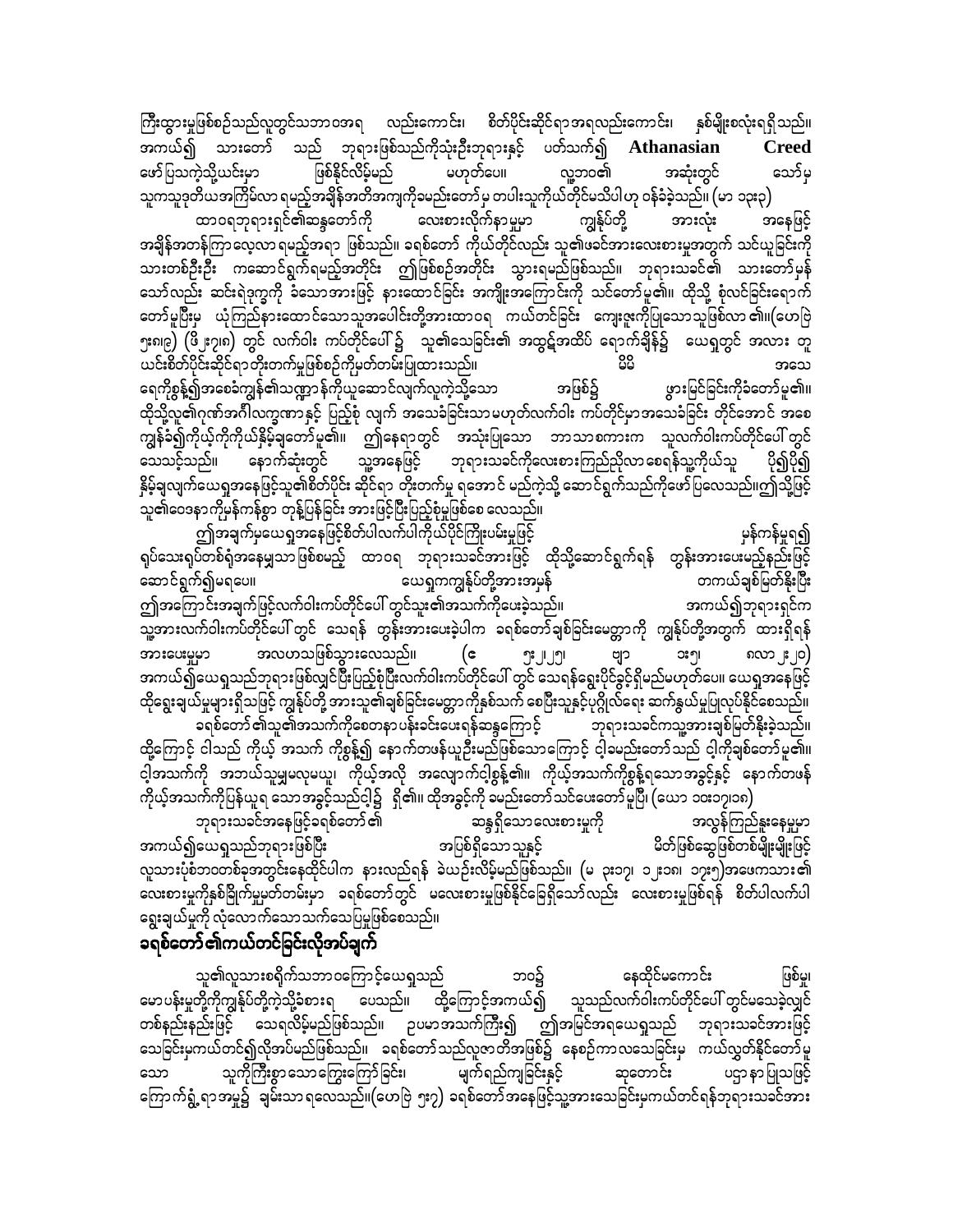သူ့အတွက်ပို၍ဖြစ်နိုင်လေသည်။ လျှောက်ထားရာတွင်ဘုရားသခင်သည် လူအဖြစ်ဖြင့်ရှိနေခြင်းက ကိုယ်တော်ကိုမအုပ်စိုးရသည်ကိုထောက်သော်ငါ သေခြင်းတရားသည်နောက်တစ်ဖန် တို့သည် ခရစ်တော်နှင့် အတူသေလျှင်ထိုသခင်နှင့် အတူရှင်လိမ့်မည်ဟုသဘောရှိ ကြ၏။(ရော ၆း၉)

…<br>ဆာလံကျမ်းအများစုသည်ယေရှု၏ဟောပြောချက်များဖြစ်သည်။ ဆာလံကျမ်းတစ်ခုမှအချို့စာပိုဒ်များသည်ခရစ်တော်နှင့် ပတ်သက်၍ မွေသတ်သစ်တွင် ဖော်ပြထားသောအခါ ဆာလံကျမ်းမှ အခြားစာပိုဒ်များစွာ တို့သည် လည်းသူ့အကြောင်းပင်ဖြစ်သည်ဟု ယူဆနိုင်သောအကြောင်း ခိုင်လုံလေသည်။ ခရစ်တော်အနေဖြင့် ဘုရားသခင်အားဖြင့် ကယ်တင်ခြင်း အတွက် လိုအပ်ချက်များစွာ ရှိနေမည်ဖြစ်ကြောင်း အလေးထားပေသည်။

- တွင် ၉၁း၁၁၊၁၂)သည်ယေရှုအကြောင်း(မ ဖော်ပြထားသည်။(ဆာ ၄း၆) (ဆာ ၉၁း၁၆)ကဘုရားသခင်ကယေရှုကို ကယ်တင်ခြင်းမည်ကဲ့သို့ပေးသည်ကိုဟောကြားထားသည်။ ရှည်သောအသက်နှင့်သူ့ကိုရောင့်ရဲစေ၍ငါ၏ ကယ်တင်ခြင်း ကျေးဇူးကိုသူ့အားပြမည်။(ဆာ လက်ဝါးကပ်တိုင်ပေါ် တွင်အသတ်ခံရခြင်းကို ၆၉း၂၁)ကခရစ်တော် ၏ ရည်ညွှန်းထား ပေါ် တွင်ခရစ်တော် ၏အတွေးများကို သည်။(မ၂၇း၃၄)ဆာလံကျမ်းတစ်ခုလုံးက လက်ဝါးကပ်တိုင် ကျွန်ုပ်အားကယ်တင်တော်မူပါ - --အိုဘုရားသခင်---ဖော်ပြထားသည်။ ကျွန်ုပ်၏ဝိညာဉ်သို့အမှောင်ထုလွှမ်းချုံ ပေးတော်မူပါ ---ရွေးနှုတ်ကယ်တင်ပေးပါ။ အိုဘုရားသခင်---
- (ဆာ ၈၉)သည်ခရစ်တော်နှင့်ပတ်သက်၍ ဘုရားရှင်၏ ဒါဝိဒ်သို့ပေးသော ကတိအပေါ် တွင်မှတ်ချက်ပြုထားသည်။ ခရစ်တော်နှင့်ပတ်သက်၍(ဆာ ရ၉း၂၆)၏ဟော ပြောချက်များမှ ∗∗×ကိုယ်တော်သည်ကျွန်ုပ်၏အဘ၊ ကျွန်ုပ်၏ ဘုရားသခင်ကျွန်ုပ်ကိုကယ်တင်ရာကျောက်ဖြစ်တော်မူ၏ဟု ငါ့ကိုကြွေးကြော်ကြလိမ့်မည်။<sup>အနှ</sup>

.<br>ကယ်တင်မှုအတွက်ခရစ်တော် ၏ ဘုရားသခင်ထံသို့ ဆုတောင်းမှုများကိုကြားရသည်။ သူ၏ပုဂ္ဂိုလ်ရေးဆိုင်ရာ ဝိညာဉ်ကြောင့် သူပြောသည်ကိုကြားရသည်။ သုံးဆူဘုရားတစ်အတွင်းသူ၏ နေရာကြောင့်ကြားရခြင်းမဟုတ်ပေ။(ဟေဗြဲ ယေရှုကိုပြန်လည်ရှင်သန်ထ ဘုရားသခင်က<sup>် သ</sup> မြောက်စေပြီး အသက်ရှင် ဒဲ့စုါးဒိုခြစခ ၅း၇) ဂုဏ်ပြုခြင်းများမွေ့သတ်သစ်ကျမ်း၏အဓိကအချက် တစ်ခုဖြစ်သည်။

- ☀☀ဘုရားသခင်ကယေရှုကိုထ မြောက်စေတော်မူပြီး ထိုသူကိုအစိုးရသောအရှင်အရာ၌ လည်းကောင်း၊ ကယ်တင်သော သခင်အရာ၌ လည်းကောင်း၊ ဘုရားသခင် ခန့်ထား၍ မိမိလကျာ်လက်တော်နှင့် ချီးမြှင့်တော်မူပြီ။<sup>သာ</sup> (တ ၅း၃၀-၃၁)
- \*\*ဘုရားသခင်သည်မိမိသားတော်၏ ဘုန်းကို ထင်ရှား စေတော်မူပြီ၊ ထိုအရှင်ကို ဘုရားသခင်သည် သေခြင်းမှ ထမြောက် စေတော် မူသည်။<sup>သင</sup>်္ဂတ ၃း၁၃၊၁၅)
- \*\*ယေရှုကိုဘုရားသခင်ထမြောက်စေတော်မူသည်။<sup>ာာ</sup> (တ ၂း၂၄၊၃၂၊၃၃)
- ယေရှုကဘုရားသခင်အားသူ၏ဂုဏ်ကိုထင်ရှားစေသောအခါ ဤအရာအားလုံးကိုယေရှုကိုယ်တိုင်မှတ်မိလေသည်။ (ယော ၁၇း၅ **cp** ၁၃း၃၂၊ ၈း၅၄)

.<br>အကယ်၍ယေရှကိုယ်တိုင်ဘုရားဖြစ်လျှင် ဘုရားသခင်သည် မသေနိုင်သည်ကို သိမြင်လျက် ဤအလေးအနက်ထားမှု အကယ်၍ သည်ပျက်ပြားသွားလိမ့်မည်ဖြစ်သည်။ ဘုရားရှင်ဖြစ်ပါက အားလုံး သူသည် ာသော ကား<br>ယေရှုအနေဖြင့်ကယ်တင်ခြင်းကိုလိုအပ်လိမ့်မည် မဟုတ်ပေ။ ယေရှုကို မြင့်မြတ်အောင်ပြုလုပ်သောဘုရားသခင်မှာ ဘုရားသခင်၏ သူ့အပေါ် တွင် သာလွန်မှုနှင့်ထာဝရဘုရားနှင့်ယေရှု၏ သီးခြားဖြစ်မှုကို ညွှန်ပြလျက်ရှိသည်။ အင်္ဂလန်နိုင်ငံ၏ ဘုရားကျောင်းမှ ပထမဆုံးဖော်ပြသော ဆောင်းပါး ၃၉ပိုဒ် အတိုင်းခရစ်တော် အနေဖြင့်ဘုရားသခင်၏ ဦးခေါင်းတော်နှင့် လူအဖြစ် သဘာဝနှစ်မျိုးနှင့် ခရစ်တော်သည် ထာဝရဘုရားသခင်မဖြစ်နိုင်ပေ။ သို့ဖြစ်ရာ သတ္တဝါ ကြောင်းသက် သေပြချက်ကို တင်သွင်းလိုက်ပါသည်။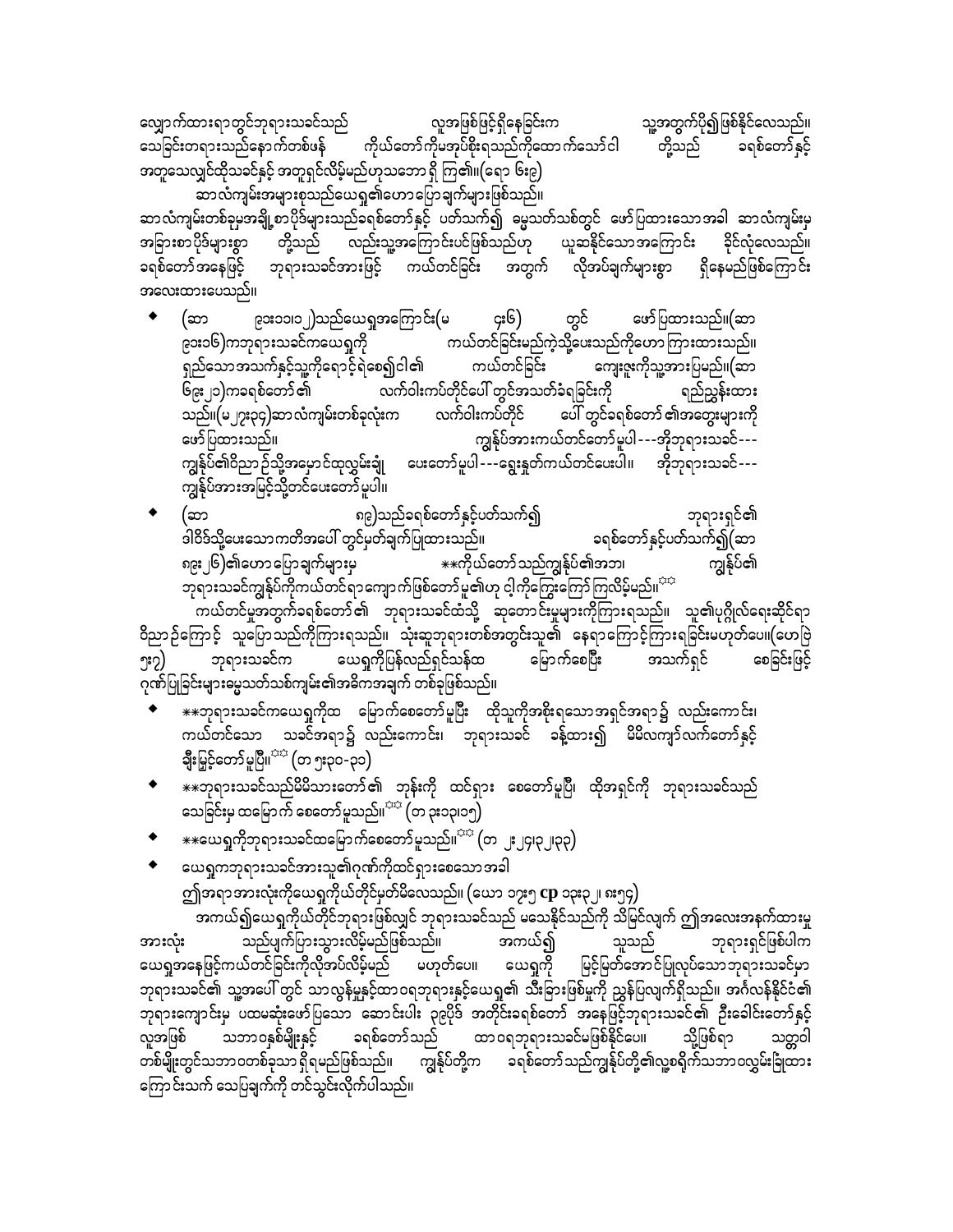#### ၈.၅ ထာဝရဘုရားနှင့်ယေရှုဆက်နွယ်မှု

ဘုရားသခင်ကယေရှုအားမည်ကဲ့သို့ရှင်သန်ထမြောက် စေသည်ဟူသော စဉ်စားမှုကဘုရားသခင်နှင့်ယေရှုအကြား ဆက်နွယ် မှုကိုစဉ်းစားရန် ဦးဆောင် လျက်ရှိသည်။ အကယ်၍သူတို့သည် သုံးဆူဘုရားသြဝါဒ ဖော်ညွှန်း ချက်ကဲ့သို့ အတူတကွတူညီမှု၊ ထာဝရဖြစ်တည်မှုဖြစ်ပါက ကျွန်ုပ်တို့ကသူတို့၏ အတူတက္ခ ဆက်နွယ်မှုကိုတူညီမှုများအဖြစ်မျှော် လင့်နိုင်ပေသည်။ ဤအချက်မှာပြဿနာ မဟုတ်ကြောင်းကျွန်ုပ်တို့အနေဖြင့် ထိရောက်သော ယုံကြည်မှုကို မြင်ခဲ့ပြီးဖြစ်သည်။ ထာဝရဘုရားသခင်နှင့်ခရစ်တော်အကြား ဆက်နွယ်မှုမှာ လင်နှင် မယားအကြားပုံစံနှင့်ဆင်တူပေသည်။ ယောကျာ်းတိုင်း၏ ဦးခေါင်းကား ခရစ်တော်ဖြစ်သည်။မိန်းမ၏ ဦးခေါင်းကားယောကျာ်းဖြစ်သည်။ ခရစ်တော် ၏ဦးခေါင်းကားထာဝရဘုရားသခင်ဖြစ်သည်။ (၁ကော ၁၁း၃)

သူတို့တွင်ယောကျာ်းနှင့်မိန်းမအကြားတွင် တည်ရှိသင့်သကဲ့သို့ တူညီသော ပေါင်းစည်းမှုရှိကြသော် လည်း၊ သို့ဖြစ်၍မိန်းမကို ယောကျာ်းက ခရစ်တော်သည်ဘုရားသခင်အဘို့ဖြစ်တော်မူ၏။ ပိုင်ဆိုင်သကဲ့သို့ (၁ကော ၃း၂၃)ယောကျာ်းသည် မိန်းမ၏ဦးခေါင်းဖြစ် သကဲ့သို့ ထာဝရဘုရားသည် ခရစ်တော် ၏ဦးခေါင်းဖြစ်သည်။

ခရစ်တော် ၏ ထာ၀ရဘုရားအဖြစ် မကြာခဏ ဖော်ပြလေ့ရှိပါသည်။ အဘဘုရားကို ခရစ်တော်ကောင်းကင်ဘုံသို့တက်လာ ပြီးနောက်ဘုရားသခင်ကို ကျွန်ုပ်တို့၏ဘခင်ယေရှု၏ဘုရားသခင်နှင့် အဘ အဖြစ် ဖော်ပြမှု(၁ပေ ၁း၃၊ဧ ၁း၁၇)မှာ ခရစ်တော် ၏သက်ရှိ ထင်ရှား ဘဝ အတွင်းရှိခဲ့သကဲ့သို့ယင်းမှယျွသူတို့၏ဆက်နွယ်မှုဖြစ်သည်။ ဝါဒကိုဆွဲကိုင်သူများကခရစ်တော်ကိုကမ္ဘာပေါ် မှာသူ၏ဘဝအချိန် သုံးဆူ ဘုရား အတွင်းဘုရားသခင်ထက်အဆင့်နိမ့်ကျသူအဖြစ်သာ ပြောဆိုခြင်းဖြင့် ဓမ္မသတ်သစ် ငြင်းခုံလျက်ရှိကြသည်။ စာများကိုခရစ်တော်၏ ကောင်းကင်ဘုံသို့ တက်ရောက်ပြီးနောက်နှစ်အနည်းငယ်အတွင်းရေးသားခဲ့သည်။ သို့တိုင် ဘုရားသခင်အား ခရစ်တော်၏ဘုရားသခင်နှင့် အဘအဖြစ်ပြောဆို နေကြဆဲပင်ဖြစ်သည်။ ယေရှုကလည်းအဘအားသူ၏ ထာဝရဘုရားသခင် အဖြစ် ပြုစုဆဲဖြစ်သည်။

မွေ့သတ်သစ်ကျမ်း၏နောက်ဆုံးစာအုပ်ဖြစ်သော ဗျာ ဒိတ်ကျမ်းကို ခရစ်တော် ၏ ဂုဏ်မြင့်တက်စေမှုနှင့်ကောင်းကင်ဘုံသို့ တင်ပြီးနောက် အနည်းဆုံးနှစ်ပေါင်း(၃၀)အကြာတွင်မှ ရေးသားခဲ့ခြင်းဖြစ်သည်။ သို့တိုင်ဘုရားသခင်အားခရစ်တော် ၏ထာဝရဘုရား နှင့်ဘခင်အဖြစ် ဖော်ပြပြောဆိုလေသည်။ (ဗျာ ၁း၆)ဤစာအုပ်ထဲတွင် ပြန်လည်ရှင်သန် ထမြောက်သော ဂုဏ်သရေရှိသောခရစ်တော်က သတင်းအချက်အလက်များကို ယုံကြည်သူများသို့ပေးခဲ့သည်။ သူကကျွန်ုပ်၏ဘုရားသခင်၏ ဘုရားကျောင်းကျွန်ုပ်၏ဘုရားသခင်၏ အမည်ကျွန်ုပ်ဘုရားသခင်၏ မြို့တော်ကိုပြောသည်။(ဗျာ ၃း၁၂)ဤအချက် ကယေရှကအဘကိုသူ၏ 

သူ၏သက်ရှိဘဝအတွင်းယေရှကသူ၏ အဘအားအလားတူ နည်းလမ်း တစ်ခုဖြင့် ဆက်နွယ်ခဲ့သည်။ ကောင်းကင်ဘုံသို့ တက်ရာတွင် \*\*ကျွန်ုပ်၏ အဘနှင့်သင်၏ အဘနှင့်ကျွန်ုပ်၏ ထာဝရဘုရားနှင့် သင်၏ ထာဝရဘုရား<sup>တဲ့တွ</sup> (ယော ၂၀း၁၇)လက်ဝါးကပ်တိုင် ပေါ်တွင်ယေရှုကသူ၏ လူ့ဘ၀ကို အပြည့် အစုံတန်ဆာဆင်ခဲ့သည်။ ကျွန်ုပ်၏ဘုရား၊ .<br>ကျွန်ုပ်၏ဘုရား အဘယ်ကြောင့် ကျွန်ုပ်ကိုစွန့်ပစ် တော်မူသနည်း။(မ ၂၇း၄၆) အကယ်၍ ဘုရားသခင်ကိုယ်တိုင် ပြောပါကယင်းကဲ့သို့စကားလုံးများမှာနားလည်ရန်မဖြစ်နိုင်ပေ။ ယေရှက ဘုရား သခင်အားကြီးစွာသော ကြွေးကြော်ခြင်းနှင့် မျက်ရည်ကျခြင်းနှင့် ဆုတောင်း ပဌာနာပြုခြင်းမှာသူတို့ဆက်နွယ်မှု၏ စစ်မှန်သောသဘာဝကို ညွှန်ပြလေသည်။(ဟေဗြဲ ၅း၇၊ လု ၆း၁၂)ဘုရားရှင်အနေဖြင့် သူ့ကိုယ်သူ ဆုတောင်းမှုမပြုနိုင်က ယျွအခါတွင်ကား ခရစ်တော်က ဘုရား သခင်အား ကျွန်ုပ်တို့၏ ကိုယ်စား ဆုတောင်းပေး လေသည်။ (ရော ၈း၂၆၊၂၇)  $\bold{NIV}$   $\bold{cp}$  ၂ကော ၃း၁၈  $\bold{V.mg)}$ 

သူ၏သက်ရှိဘဝအတွင်းခရစ်တော်နှင့် ဆက်နွယ်မှုများ ထာ၀ရဘုရား မရှိကြောင်းညွှန်ပြလျက်ရှိသည်။ အခြေပြခံအားဖြင့်ယျှဖြစ်ပေါ် နေသောအခြေအနေနှင့် ခွဲကြားခြားနားမှု ခရစ်တော်ကဘုရားသခင်အားသူ၏ဘခင်၊ သူ၏ဘုရားအပြစ်ဆက်နွယ်၍ ဘုရားသခင်အားဆုတောင်းလေသည်။ ခရစ်တော်ပြန်လည်ရှင်သန်ထမြောက်ခြင်းနှင့် ကောင်းကင်ဘုံသို့ တက်ရောက်ပြီးသည့်နောက် အလားတူဖြစ်ရပ်ကို သူ၏ကမ္ဘာပေါ် တွင်သက်ရှိအပြစ်ရှိနေစဉ်အတွင်းခရစ်တော်သည်ထာဝရဘုရား၏ ယ္ခုအခါရရှိလျက်ရှိပေသည်။ ကျွန်ဖြစ်ခဲ့သည်။(တ **၃း**၁၃၊ ၂၆၊  $NIV$ ဟေရှာ ၄၂း၁၊၅၃း၁၁) ကျွန်သည်သခင်၏ အလိုအတိုင်းလုပ်ဆောင်ရသည်ဖြစ်၍သူ၏ဘခင်နှင့် မည်သည့်အခါ မျှမတူညီနိုင်(ယော ၁၃း၁၆) ခရစ်တော်ကသူ၏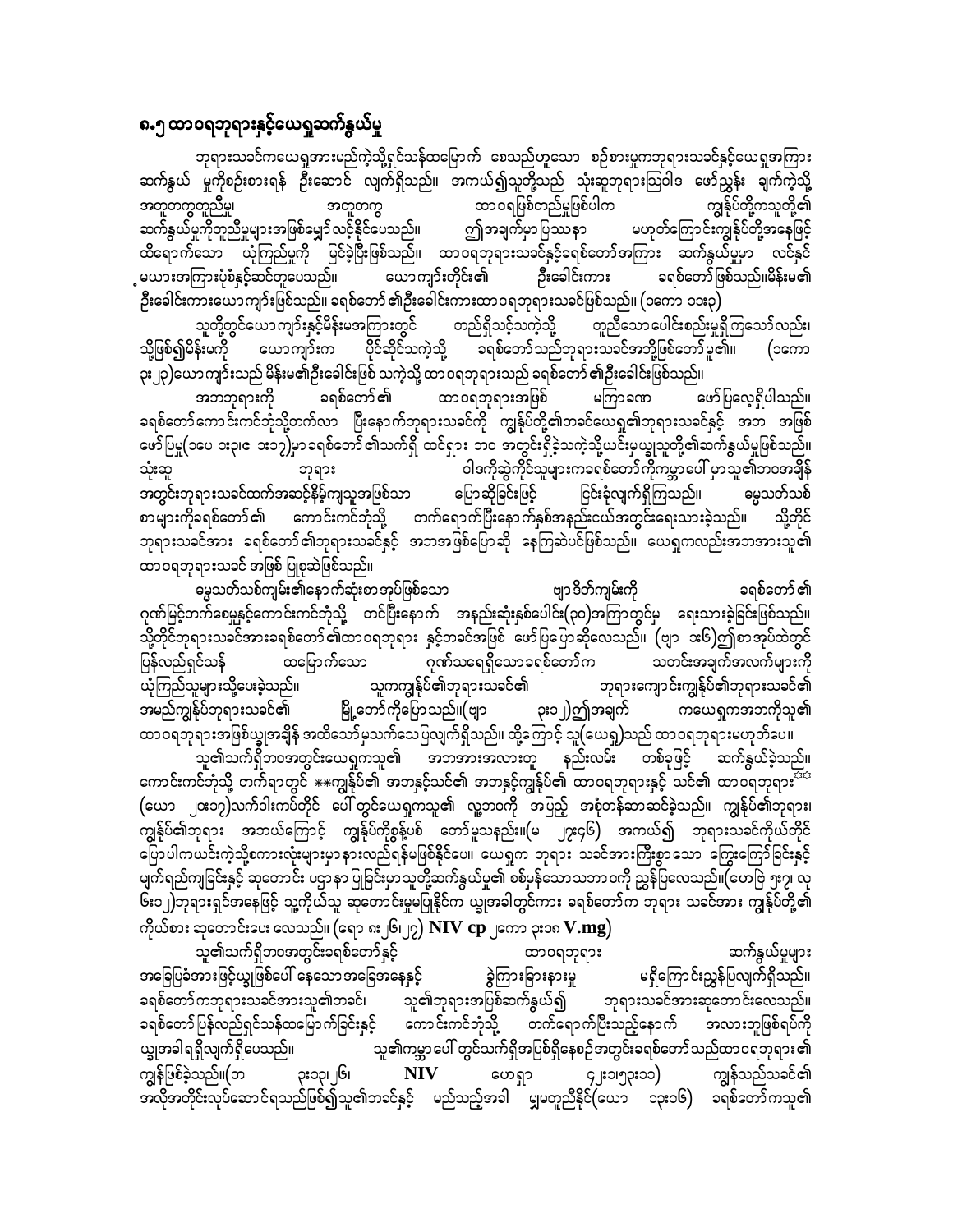ကိုယ်ပိုင်မှန်ကန်မှုထက် သူ့တွင်ဘုရားသခင်ထံမှ မည်သို့သောတန်ခိုးနှင့် လုပ်ပိုင်ခွင့်ပြုခဲ့သည်ကို အလေး ာ<br>နောက်ထားပြောဆိုခဲ့သည်။ $\ast\ast$ ငါသည် ကိုယ့်အလိုအလျောက် အဘယ်အမှုကို မျှမပြုနိုင်၊ ငါသည်ကားသည့် အတိုင်း တရားစီရင်၏၊ ငါစီရင်ခြင်းသည်လည်း တရားတော်နှင့်ညီညွတ်၏။ အကြောင်းမူကားငါသည် ကိုယ့်အလိုသို့မဟုတ် ငါ့ကိုစေလွှတ်တော်မူသော ခမည်းတော် ၏အလိုသို့လိုက်၏။ (ယော ၅း၃၀၊၁၉)

### လေ့လာမူ ၈ မေးခွန်းများ

| <b>JIC</b>  | ဘုရားသခင်သည် သုံးဆူဘုရားတစ်ဖြစ်သည်ဟု သမ္မာကျမ်းစာက               | သင်ပြပါသလား?        |
|-------------|------------------------------------------------------------------|---------------------|
|             | တင်ပြခဲ့ပါသည်။<br>(က)                                            |                     |
|             | မတင်ပြခဲ့ပါ။<br>(၁)                                              |                     |
| JII         | ယေရှုသည် ကျွန်ုပ်တို့နှင့် အောက်ပါမည့်သည့်အချက်များတွင်          | ကွဲပြားမှုရှိပါသလဲ? |
|             | သူသည် မည်သည့်အခါမှ မကောင်းမှုကို မပြုလုပ်<br>(က)                 |                     |
|             | သူသည် ဘုရားသခင်၏ ကိုယ်ပိုင်ကြိုတင်စီမံခဲ့သော သား<br>(၁)          | တော်                |
| ဖြစ်သည်။    |                                                                  |                     |
|             | သူသည် မည်သည့်အခါမျှ ဒုက္ခမဖြစ်နိုင်<br>(ဂ)                       |                     |
|             | သူသည် ဘုရားသခင်အား အမှန်တရားအားဖြင့် ဆောင်ရွက်<br>(బ)            | ရန်                 |
|             | တိုက်တွန်းခံရသည်။                                                |                     |
| ρıι         | အောက်ဖော်ပြပါ မည်သည့်အချက်များတွင် ယေရှုသည် ဘုရားသခင်            | နှင့်တူညီပါသလဲ?     |
|             | သူသည် ကမ္ဘာမြေပေါ် ၌   သူ့ဘဝထဲတွင် ဘုရားသခင်၏<br>(က)             |                     |
|             | သဘာဝရှိနေသည်။                                                    |                     |
|             | (၁)<br>သူသည်ဘုရားသခင်ကဲ့သို့ပြည်ဝသော စာ ရိတ္တရှိသည်။             |                     |
|             | သူသည်ဘုရားသခင်နှင့် တိုက်ရိုက်တူညီသည်။<br>(ဃ)                    |                     |
| <b>GII</b>  | .<br>အောက်ပါတို့တွင် မည်သည့်အချက်များက ယေရှုနှင့် ကျွန်ုပ်တို့   | တူညီမျှရှိကြပါသလဲ?  |
|             | သူ့တွင်လူသားကဲ့သို့ ဆွဲဆောင်မှုနှင့်အတွေ့အကြုံများရှိသည်။<br>(က) |                     |
|             | ကလေးသူငယ်ဘဝတွင် သူအပြစ်ကျူးလွန်ခဲ့ဘူးသည်။<br>(၁)                 |                     |
|             | သူသည် ကယ်တင်မှုလိုအပ်ခဲ့သည်။<br>(ဂ)                              |                     |
|             | သူ့တွင် လူသားသဘာဝရှိသည်။<br>(బ)                                  |                     |
| ၅။          | အောက်ပါတို့တွင် မည်သည့်အချက်များသည် မှန်ကန်ပါသလဲ                 |                     |
|             | ယေရှတွင် ပြည့်စုံသောသဘာဝနှင့်ပြည့်စုံသော အကျင့်စရိုက်<br>(က)     | ရှိသည်။             |
|             | $(\circ)$<br>ယေရှုတွင် အပြစ်ဖြစ်သောသဘာဝရှိသော်လည်း ပြည့်စုံသော   |                     |
|             | အကျင့်စရိုက်ရှိသည်။                                              |                     |
|             | $(\circ)$<br>ယေရှုသည် ဘုရားသခင်နှင့်အလွန်တူသကဲ့သို့ လူသားနှင့်   | လည်း                |
| အလွန်တူသည်။ |                                                                  |                     |
|             | ယေရှုသည် ဒုက္ခမဖြစ်မီ အာဒမ်၏သဘာဝရှိခဲ့သည်။<br>(ധ)                |                     |
|             | လေ့လာမှု(၉) ယေရှုသို့ဗတ္တိဇံခံခြင်း                              |                     |
|             |                                                                  |                     |

# ၉.၁ ဗ**တ္တိဇံခံခြင်း၏အဓိကအရေးပါမှု**

ရှေ့ပိုင်းလေ့လာမှုများစွာတို့တွင်ကျွန်ုပ်တို့အနေဖြင့်ဗတ္တိဇံခံယူခြင်း၏ အဓိကအရေးပါမှုကိုဖော်ပြခဲ့ပြီးဖြစ်သည်။ ထိုအချက် မှာ ဧငံဂေလိ သတင်းလွှာ ကို လေးစားလိုက်နာမှု၏ပထမအဆင့်ဖြစ်သည်။(ဟေဗြဲ ၆း၂)ကဗတ္တိဇံခံခြင်းကို ာ<br>ေခြခံအကျဆုံးသြဝါဒများအနက် တစ်ခုအဖြစ်မိန့်ဆိုသည်။ ဧငံဂေလိ ကျမ်းစာ များပါဝင်သော အခြေခံအမှန်တရားများကိုမှန်ကန်သောလက်ဆုပ်လက်ကိုင် ပြုမှုတစ်ခုပြုလုပ်ပြီးမှ မမှန်ကန်သောဗတ္တိဇံခံယူရရှိနိုင်ခြင်းကြောင့်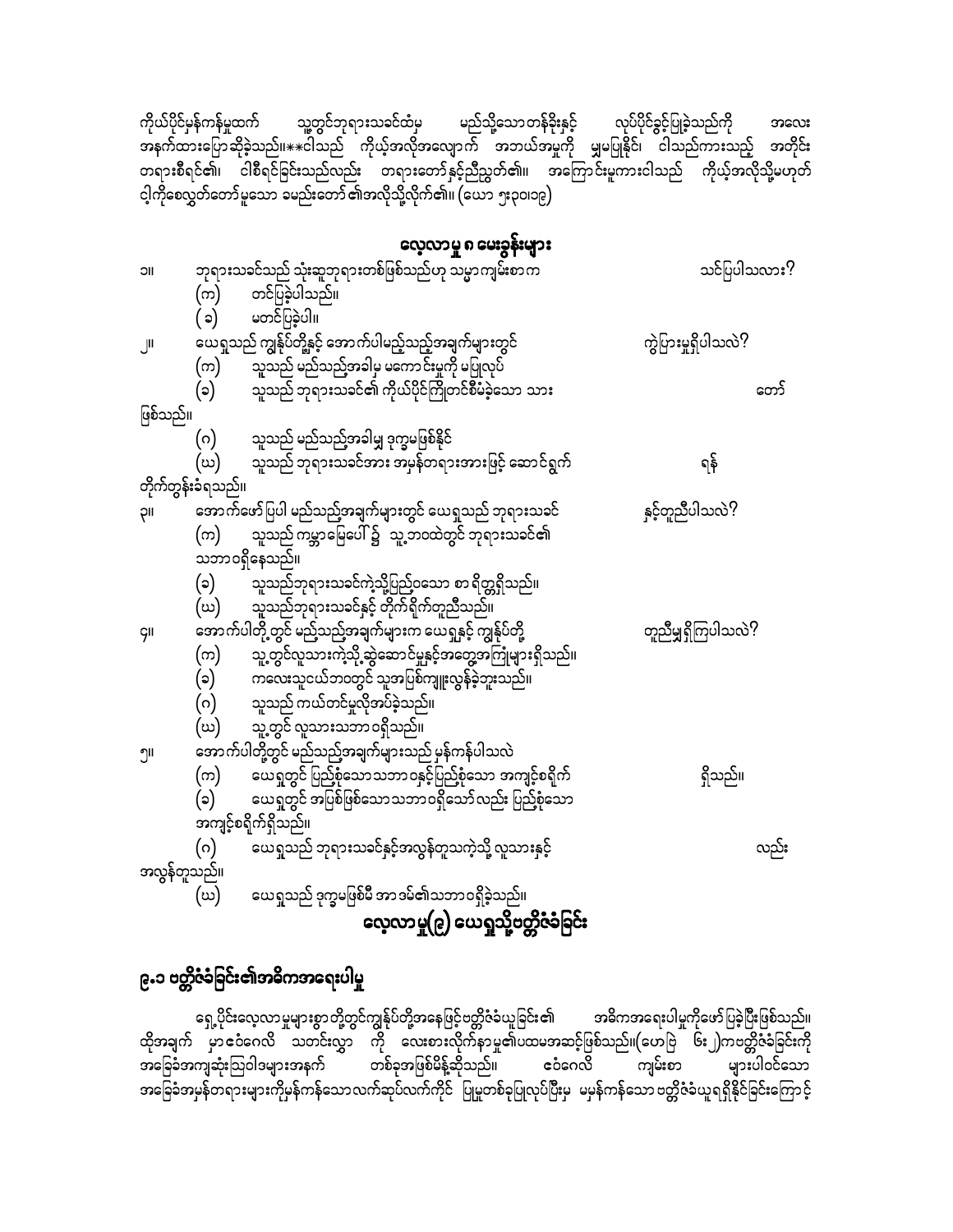ကျွန်ုပ်တို့ ဤနောက်ဆုံးအဆင့်တိုင်အောင်ထိုစဉ်းစား မှုများကိုချန်ထားခဲ့သည်။ အနေဖြင့် ကျွန်ုပ်တို့ကထိုလေ့လာမှုများကိုယ္ခုလေ့လာခဲ့ပြီးဖြစ်သည်။ အကယ်၍ ကျွန်ုပ်တို့အနေဖြင့်ယေရှုခရစ်မှ တဆင့်သမ္မာကျမ်းစာက ပေးသောကြီးမားသော မျှော် လင့်ချက်နှင့်မှန်ကန်စွာ ဆက်စပ်မှုရှိလာ ရန်ဆန္ဒရှိပါကဗတ္တိဇံခံခြင်းမှာ မလွဲမသွေ လိုအပ်ချက်တစ်ခုဖြစ်လာ မည်ဖြစ်ပါသည်။

ကယ်တင်ခြင်းနှင့် အာ ဗြဟႆနှင့်သူ၏အမျိုးအနွယ်သို့သာ ပြုလုပ်ထားသော ကယ်တင်ခြင်းဖြစ်သည်။(ယော ကယ်တင်ခြင်းသည်ဂျူးများ၏ ပတ်သက်သည့်ကတိစကားများဟုမှတ်ယူလျက် ၄း၂၂)ခရစ်တော်သို့ဗတ္တိဇံခံယူခြင်းအားဖြင့် အကယ်၍ကျွန်ုပ်တို့က အမျိုးအနွယ်ထဲတွင်ဖြစ်လာပါက ကျွန်ုပ်တို့အနေဖြင့် ထိုကတိစကားများကိုကျွန်ုပ်တို့ကပြုလုပ်နိုင်သည်။(ဂလာ ၃း၂၂-၂၉)

ယေရှကသူ၏နောက်လိုက်များအားရှင်းလင်းစွာအမိန့်ပေးခဲ့သည်။ ကမ္ဘာ အနံ့သွား၍သတ္တဝါတိုင်းသို့ဧငံဂေလိတရားတော် ကိုဟောကြားပါ။(ဂလာ ၃း၈) (အာဗြဟံသို့ပေးထားသောကတိစကားများတွင်ပါဝင်သော)ခရစ်ယာန်ဘာသာတွင်ယုံကြည်၍ ဗတ္ထိဇံ ခံယူသောသူသည်ကယ်တင်ခြင်းခံရလိမ့်မည်။(မာ ၁၆း၁၆)'and'ဟူသော စကားလုံးအပေါ် တွင်ရောင်ပြန်ဟပ်မှုမှာ ဧဝံဂေလိတစ်ခုတည်း ပေါ် တွင် ယုံကြည်မှုဖြင့် ကျွန်ုပ်တို့အားမကယ်တင်နိုင်ဟုဆိုသည်။ ဗတ္တိဇံယူခြင်းသည်နောက်ထပ်အပိုအလုပ် ခရစ်ယာန်ဘ၀တွင် တစ်ခုမျှသာမဟုတ်ပေ။ ကယ်တင်ခြင်းအတွက်အဓိကလိုအပ်ချက်တစ်ခုဖြစ်ပေသည်။ ဤအချက်က ဗတ္တိဇံခံယူခြင်း တစ်ခုတည်းဖြင့် ကျွန်ုပ်တို့အားမကယ်တင်နိုင်ပေ။ ထိုလုပ်ရပ် နောက်တွင် ခရစ်တော်၏ နှုတ်ကပတ်တော်သို့ဘ၀တစ်သက်တာလုံးဆက်တိုက် <sup>်</sup> ယေရှကဤအချက်ကိုအလေးအနက်ထား လေ့လာမှုပြုလုပ်ရမည်ဖြစ်သည်။ ပြောဆိုခဲ့သည်။ ရေနှင့်ဝိညာဉ်တော် မမွေးသောသူမည်သည်ကား ထာဝရ ဘုရား၏ နိုင်ငံတော်သို့မဝင်ရဟုငါအမှန်အကန်ဆို၏။(ယော ၃း၅) သူတစ် ဤရေမမွေးဖွားခြင်းမှာ ဗတ္တိဇံယူပြီးရေမပေါ် လွင်လာသော ယောက်ကိုရည်ညွှန်းသည်။ ဤနောက်တွင်သူသည် ဝိညာဉ်တော်ဖြင့် တစ်ဖန် ပြန်၍မွေးဖွားရမည်။ ယင်းမှာဆက်၍ဖြစ်နေသောဖြစ်စဉ်တစ်ခုဖြစ်သည်။ ဘုရား၏နှုတ်ကပတ်တော်အားဖြင့်တစ်ဖန်ပြန်၍မွှေးဖွားခြင်း(၁ပေ ထာ၀ရ **း** ပြ ဆက်တိုက်တုန့်ပြန်မှုဖြစ်၍ ထို့ကြောင့်ထိုအချက်မှာဝိညာဉ်ကမ္ဘာသို့ကျွန်ုပ်တို့၏ ကျွန်ုပ်တို့လည်းဝိညာ ဉ်တော် ၏မွေးဖွားမှုဖြစ်လာ သည်။ (လေ့လာမှု ၂.၂)ကို ကြည့် ပါ။

ကျွန်ုပ်တို့သည်ခရစ်တော်သို့ဗတ္တိဇံခံကြသည်။(၈လာ ၃း၂၇)ခရစ်တော် ၏ အမည်သို့ဗတ္တိဇံခံကြသည်။(တ ၁၉း၅၊၈း၁၆၊ မ၂၈း၁၉)ကျွန်ုပ်တို့သည် ခရစ်တော်သို့ဗတ္တိဇံခံခြင်းဖြစ်သည်။ လူသားအဖွဲ့ အစည်းတစ်ခုခု သို့မဟုတ် ခရစ်ယာန်အဖွဲ့ အစည်းသို့ ဗတ္တိဇံခ်ခြင်းမဟုတ်ပေ။ ဗတ္တိဇံမခံဘဲ ကျွန်ုပ်တို့သည် ခရစ်တော်တွင်မရှိကြ။ ထို့ကြောင့်သူ၏ကယ်တင်ခြင်းအားဖြင့်ဖုံးအုပ်ခြင်းမခံ —<br>အင်အားရှိသောခရစ်ယာန် ၄း၁၂)ပေတရကဤအချက်ပေါ် တွင် ကြရ။(တ သမ္မာကျမ်းစာပါ ဘာသာစကားတစ်ခုကိုဇာတ်အိမ်ဖွဲ့၍ ပြောဆိုခဲ့သည်။ နောဧလက်ထက်၌ နည်းသောသူတည်းဟူသော လူရှစ်ယောက်တို့ကို လုပ်ိစဉ်တွင်ထာဝရဘုရား၏ ကယ်ဆယ်သောသင်္ဘောကိုတည် ရေအားဖြင့် ခန္တီတော်သည် ဆိုင်းလင့်တော်မူသော် လည်းနားမထောင်သောဝိညာဉ်ဖြစ်သတည်း၊ ထိုသို့သော ဥပမာ ငါတို့ကိုကယ်တင်တတ်၏။ အတိုင်းယ္ခုတွင်ဗတ္တိဇံသည်ယေရှုခရစ်ထမြောက်တော်မူသော အားဖြင့် ဗတ္တိဇံဟုဆိုသော်ကိုယ်ကာယ၏ အညစ်အကြေး ဆေးကြောခြင်းကိုမဆိုလို၊ ကိုယ့်ကိုယ်ကိုသိသောစိတ်ကြည်လင်၍ ထာဝရ ဝန်ခံခြင်းကိုဆိုလိုသည်။ ဘုရားရှေ့၌ ဤသို့ဖြင့်ခရစ်တော်တွင် တွိုင်ခြင်းပြွင ယုံကြည်သူများအားထာဝရသေခြင်းမှကယ်တင်ခဲ့သည်။(၁ပေ ၃း၂၁) ကယ်ဆယ်သော သင်္ဘောသို့နောဧဝင်ရောက်ခြင်းသည် ကျွန်ုပ်တို့ အနေဖြင့် ဗတ္တိဇံခံယူခြင်းဖြင့် ခရစ်တော်သို့ဝင်ရောက်ခြင်းနှင့်တူပေသည်။ ကယ်ဆယ်သော သင်္ဘော ပြင်ပမှလူအားလုံးသည်ရေကြီးသော အားဖြင့်ဖျက်ဆီးခံရပြီးကယ်ဆယ်သော သင်္ဘောအနီးတွင်ရပ်နေသူများ သို့မဟုတ်နောင်၏မိတ်ဆွေတစ်ဦးမှာမူ သေခြင်းမှ ကယ်တင်ခြင်းခံရရန်မှာ မသေချာပေ။ တစ်ခုတည်းသော ကယ်တင်မှုမှာ ကယ်ဆယ်သော သင်္ဘော အတွင်းရှိနေခြင်းဖြစ်သည်။ ခရစ်တော် နောဧလက်ထက်၌ ဖြစ်သကဲ့သို့ သူ့သားလက်ထက်၌ လည်းအလားတူရေကြီးမှု ဖြစ်လိမ့်မည်။(လု ၁၇း၂၆၊၂၇)ထို့ကြောင့်ခရစ်တော် / ကယ်ဆယ်သော ဗတ္တိဇံခံယူခြင်းအားဖြင့်ဝင်ရောက်ခြင်းမှာ အရေးအကြီးဆုံးဖြစ်သည်။ သင်္ဘောအတွင်းသို့ ဤအရေးကြီးမှုကို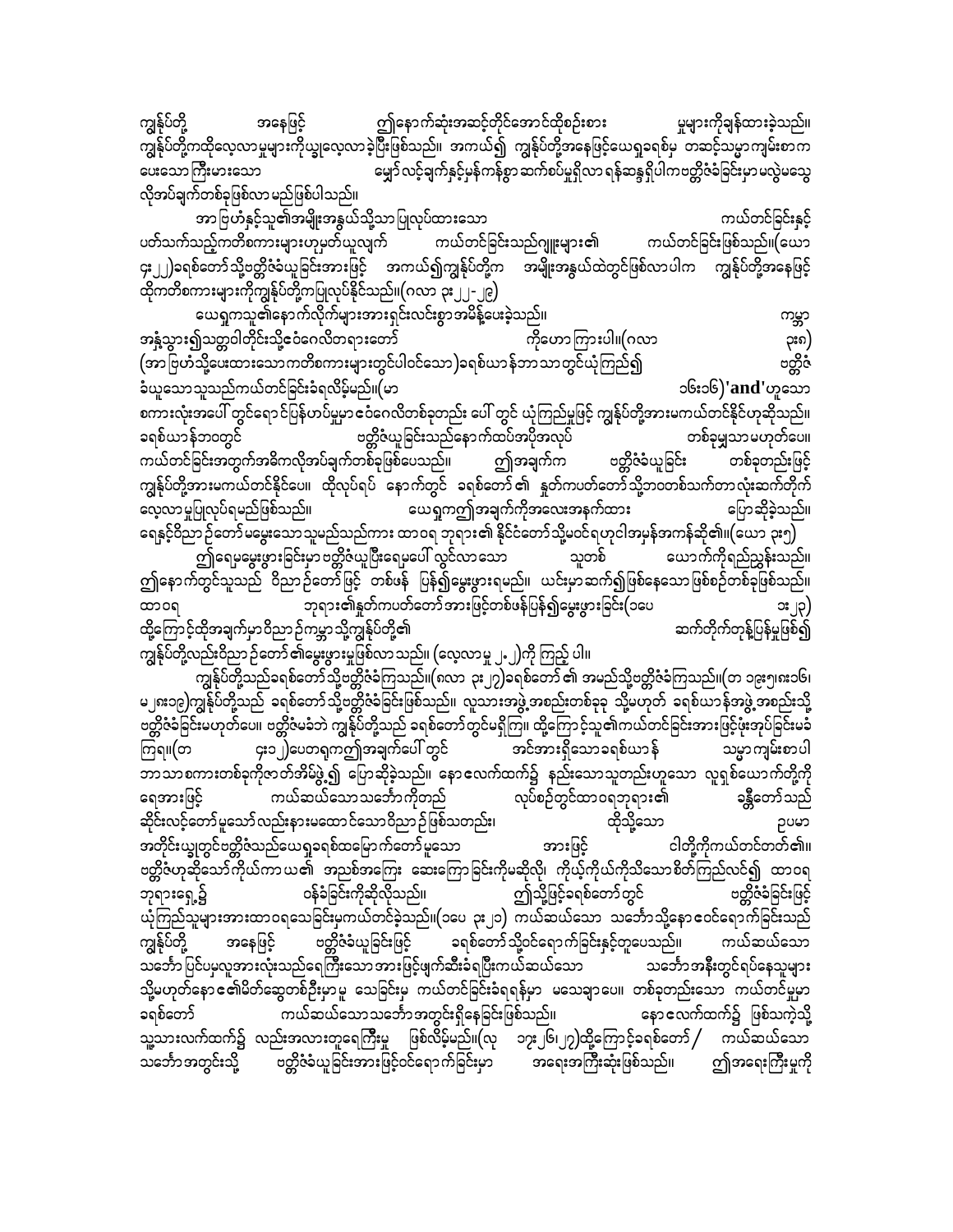လူသားစကားလုံးများက သယ်ဆောင်၍ အမှန်ပင်ပျက်ကွက်ခဲ့သည်။ နောၔ၏အချိန်တွင် ကယ်ဆယ်သည့်သင်္ဘောအတွင်းသို့ သမ္မာကျမ်းစာ အမျိုးအစား ဝင်ရောက်မှုမှာ ပို၍အားကောင်းပေသည်။

ရှေးဦးခရစ်ယာန်တို့ကငေဝံဂေလိတရားကို ကမ္ဘာအနံ့ခရီးသွားကာ ဟောပြော၍ ဗတ္တိဇံခံယူ၍ ခရစ်တော်၏ အမိန့်ကိုလိုက်နာ ခဲ့ကြသည်။ တမန်တော်စာအုပ်က ဤအချက်ကိုမှတ်တမ်းတင်ထားသည်။ ဗတ္ထိဇံခံခြင်း ၏ အဓိကအရေးပါမှုသက်သေပြချက်ကို ဧဝံဂေလိကိုလက်ခံပြီးနောက် လူများမည်၍မည်မျှမြန်မြန် ဗတ္တိဇံခံယူသည်ကို အလေးအနက်ထားသည်။(ဉပမာ တ ၈း၁၂၊၃၆-၃၉၊ ၉း၁၈၊၁၀း၄၇၊၁၆း၁၅) ဤအလေးအနက်ထားမှုမှာ ဗတ္တိဇံခံယူမှုမရှိဘဲ ငံဝံဂေလိကိုကျွန်ုပ်တို့သင်ကြားခြင်းမှာ အချည်းနှီးဖြစ်သည် ဟူသောအချက်ကိုတစ်ကြိမ်နှစ်ခြိုက်ပါကနားလည်မှုဖြစ်နိုင်သည်။ ဗတ္တိဇံခံ ယူခြင်းမှာ ကယ်တင်ခြင်းလမ်းသို့သွားရန်အဓိက လိုအပ်သော အဆင့်တစ်ခုဖြစ်သည်။ အချို့ဖြစ်ရပ်များတွင် ္ ။ ။ အသံုး<br>ကုများစွာတို့က ဗတ္တိဇံခံယူရန်နှေးကွေးရသည်။ လူများစွာတို့က လိုက်နာ ဆောင်ရွက်ရာတွင် အခက်အခဲများစွာ ကော့<br>တွေ့ကြရသည်ကို မီးမောင်းထိုးပြလေသည်။ ထိုအချက်မှာအလွန်အရေးကြီးသည့်အတွက် လူများက ထိုအရာများကို ကျော်လွှားရန်ထာဝရဘုရား၏ အကူအညီဖြင့် ကြိုးပမ်း အားထုတ်မှု ပြုလုပ်ကြရသည်။

ဖိလပ္ပုမုထောင်မျုးသည်သူ၏လုံခြုံသောထောင်မှာ အင်အားကြီးမားသော မြေငလျင်ကြောင့်လုံးဝပျက်စီးသွားခြင်းကြောင့် သူ၏ဘဝတွင် ရှတ်တရက်အခက်အခဲပြဿနနှင် တွေ့ကြုံခဲ့ရသည်။ ထောင်သားများအတွက် ပြေးရန်အခွင့်အလမ်းရရှိစေခဲ့သည်။ ထိုအချက်ကသူ၏ဘဝကို ကုန်ကျစရိတ်ဘိုးတစ်ခုထင်စေသည်။ ဧဝံဂေလိတွင်သူ၏ ယုံကြည်မှုက အမှန်တကယ်ဖြစ်ပေါ် လာကာထို ဉာဉ့်ကိုအချိန်နာ ရီ၌ ပင် ထောင်မျုးသည် ပေါလုနှင<sup>့</sup>်သီလတို့ကိုယူ၍လက်ချက်များကိုဆေးကြောပြီးလျှင် မိမိလူအပေါင်းတို့နှင့်တကွ ဗတ္တိဇံကိုချက်ခြင်းခံလေ၏။(တ ၁၆း၃၃) အကယ်၍တစ်ဦးတစ်ယောက်က ဗတ္ထိဇံခံယူ၍ နှေးကွေးမှုဖြစ်ပေါ် ခဲ့လျှင် ၄င်းမှာလူအဖြစ် ကြောင့်ဖြစ်သည်။ နှစ်ပေါင်း ၃၀၀၀ကဂရိနိုင်ငံတွင် ဖြစ်ပေါ်ခဲ့သော အဆိုးဝါးဆုံးမြေငလျင်တွင် သမိုင်းအတွင် ရစ်ဆုံး ထောက်ဖောက်မှု ဖြစ်ခဲ့ရာ .<br>တာဝန်လစ်ဟင်းမှုကြောင့် သူ့ခေါင်းပေါ် သို့ အသတ်ခံရမည့်ဘေးကျလာခဲ့သည်။ သို့တိုင်သူ၏ ဘဝတစ်လျှောက်လုံးနှင့် ထာဝရနေထိုင်မူအတွက်အရေးအကြီးဆုံးပြီးလုပ်ရမည်။ လုပ်ငန်းတစ်ခုကို ရှင်းလင်းစွာမြင်တွေ့ခဲ့သည်။ ဤသို့ဖြင့်သူ့ကမ္ဘာ -<br>- ရုတ်တရက်ပေါ် ပေါက်လာခဲ့သောပြဿနာများကို ပတ်ဝန်းကျင်မှ ကျော်လွှားနိုင်ခဲ့သည်။(ဉပမာ မြေငလျင်)သူကိုယ်တိုင်တွေ့ ရှိခဲ့သော သူ၏ နေ့စဉ်လုပ်ငန်း၏ ဖိအားနှင့် စိတ်လှုပ်ရှားမှုမှာ ဗတ္တိဇံခံရန်ပင်ဖြစ်သည်။ ဗတ္တိဇံခံရန် တုန့်ဆိုင်းတတ်တော လူများအနေဖြင့် ထိုလူထံမှ မှန်ကန်သောအသိအမြင်ကိုရယူနိုင်သည်။ သူ့အနေဖြင့် မည်ကဲ့သို့ ယုံကြည်မှု တည်ဆောက်နိုင်ခြင်းမှာ ယုံကြည်ခြင်းသည် ကြားနာခြင်းအားဖြင့်ဖြစ်၏။ ကြားနာခြင်းသည် လည်းထာဝရဘုရား၏ စကားတော်အားဖြင့်ဖြစ်၏။ ထိုမှဧဝံဂေလိတရား၏ အသေးစိတ်အသိပညာကို ရရှိခြင်းသက်သေပြမှုဖြစ်လာသည်။ (ရော ၁၀း၁၇၊ CD တ ၁၇း၁၁)

၈း၂၆-၄၀)ကအီသီယိုးပီးယားအရာရှိတစ်ဦးသည် (တ မြင်းလှည်း တစ်စီးဖြင့် သဲကန္တာကိုဖြတ်၍သွားရာတွင်သမ္မာကျမ်းစာ ကို မည်သို့ မည်ပုံ လေ့လာသွားသည်ကို မှတ်တမ်းပြုထားသည့် သူကဗတ္တိဇံခံခြင်း၏ လိုအပ်ချက်များအပါအဝင်ဧဝံလေိတရားတော်ကို သူ့အား အလေးအနက်ထား ရှင်းပြသော .<br>ဖိလပ္ပုအားတွေ့ခဲ့သည်။ လူသားဆန်ဆန်ပြောရလျှင် ဤကဲ့သို့ ရေမရှိသော သဲကန္တာရထဲတွင် ဗတ္တိဇံခံယူရန်အမိန့်ကို .<br>လိုက်နာ ရန်မှာ မဖြစ်နိုင်ပေ။ ထာ ဝရဘုရားလည်းအချို့လူများမလိုက်နာ နိုင်ဟုသူသိသော အမိန့်ကိုပေးလိမ့်မည် မဟုတ်။ ထိုသို့လမ်း၌ သွားကြစဉ်ရေထိရာနေရာသို့ရောက်ခဲ့သည်။(  $\,$ i.e ဗတ္တိဇံခံရန်ဖြစ်နိုင်သောအိုအေစစ်)(တ စး၃၆)ရေတွင် \_<br>ဗတ္တိဇံခံရန်ရေအလွယ်တကူရ ရှိနိုင်သောနေရာတွင်သာဖြစ်ရမည်ဟု အကြံပြုထားသည်။ နှစ်မြုပ်ခြင်းခံ၍ ထာ၀ရဘုရားကသူ၏ ပညတ်တော်များကို လိုက်နာနိုင် မည်ဖြစ်နိုင်သော နည်းလမ်းတစ်ခုကိုအစဉ်ဖြည့်ဆည်းပေးလိမ့်မည်ဖြစ်သည်။

မျက်စိမှငါးကြေးကွာကျသကဲ့ မျက်စိ ထိုခဏ၌ ရှောလှ၏ သို့ဖြစ်၍ ပြန်မြင်သဖြင့်တဖန်ဗတ္တိဇံကိုခံပြီးလျင်အစာအာဟာ ရကို သုံးဆောင်၍အားဖြည့်လေ၏။(တ၉း၁၈)တဖန်ထိုအခါသူ၏ ထင်ရှားသော လူမှုရေးဆိုင်ရာအဆင့်နှင့်ယုဒဘာသာ၏သူမတွင် လုပ်ဆောင်ချက်ကို မြေပုံထုတ်ရာ ထိုအရာကသူ၏ ္<br>ဗတ္တိဇံခံမှုကိုနှေးကွေးစေရန်ဆွဲဆောင်ရမည်။ သို့ရာတွင်ဂျူးလူမျိုးတို့၏ကမ္ဘာ၏ ထွန်းတောက်လာ သောကြယ်ပွင့်ကို<br>ဗတ္တိဇံခံရန်နှင့် သူ၏ဘဝနေနည်းကို ပွင့်လင်းစွာ စွန့်လွှတ်ရန် မှန်ကန်သော ဆုံးဖြတ်ချက်ကို ချက်ခြင်းချနိုင်သည်။ နောက်ပိ ပတ်သက်၍ရောင်ပြန်ဟပ်မှုရှိခဲ့သည်။ ငါ၏အကျိုးစီးပွားကိုပြုစုသော ဗတ္တိဇံခံရန်ရွေးချယ်မှုနှင့်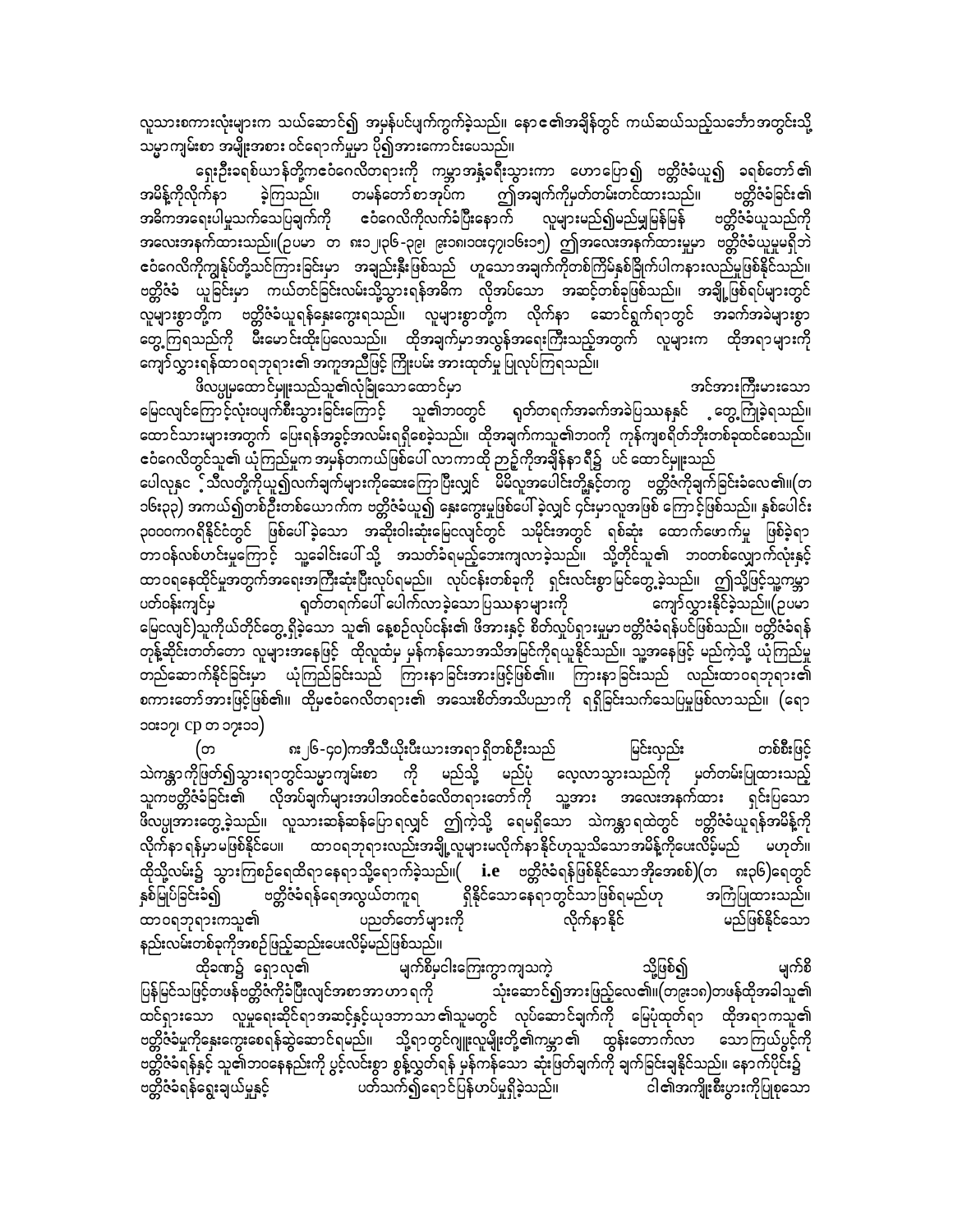အရာ ရှိသမျှတို့ကိုရှုံးစေသောအရာ ကဲ့သို့ ခရစ်တော်ကြောင့်ဟုငါထင်မှတ်၏။ ထိုမျှသာ မကငါ၏သခင်ယေရှကိုသိသော ပညာ သည် အဘယ်မျှလောက် မြတ်သည်ကိုထောက်၍ခပ်သိမ်းသောအရာတို့ကိုရှုံးစေသောအရာကဲ့သို့ငါထင်မှတ်၏။ ငါပြုသောအမှုတစ်ခုဟူ မူကားနောက်ကျသောအရာတို့ကိုမမှတ်ဘဲ ရှေ့၌ ရှိသောအရာတို့ကို ကမ်းလှမ်း၍ ယေရှုခရစ်အားဖြင့် ထာဝရဘုရားသည် အထက်အရပ်မှ ခေါ် တော်မူခြင်းနှင့် ဆိုင်သောဆုကိုရခြင်းငှာ ပန်းတုံးတိုင်ကို ငါလိုက်ပြေး၏။ (ဖိ ၃း၇၊၈၊၁၃၊၁၄)

ဤအချက်မှာပြေးခုန်ပစ်အားကစားသမားတစ်ဦးက နောက်ဆုံးအချိန်ကို ချိုးရန်ရှေ့သို့အားစိုက်သကဲ့သို့ဖြစ်သည်။ ရုပ်ပိုင်းဆိုင်ရာ ကြိုးပမ်းမှုမာ ဗတ္တိဇံခံပြီးနောက်ကျွန်ုပ်တို့၏ဘဝများကိုသိသာ စေသင့်သည်။ ယင်းကဲ့သို့ စိတ်ပိုင်းနှင့် ဗတ္တိဇံခ်ခြင်းသည်ထာဝရဘုရား နိုင်ငံတော်သို့ သွားရာပြေးဆွဲတစ်ခု၏ အစဖြစ်ကြောင်းနားလည်ရမည်။ ထိုအချက်မှာ ယုံကြည်မှုပြောင်းလဲခြင်း၏ အသင်းတော်များနှင့် အသွင်တစ်ရာအပြစ်မျှလည်းမဖြစ်စေရ။ မရေမရာဖော်ပြထားသောခရစ်ယာန်နည်းလမ်းအနည်းငယ်သို့သာ အလွယ် တကူကယ်တင်သည့် သက်တောင့်သက်သာဘ၀တစ်ခုအတွင်းသို့ ဝင်ရောက် လာရာလမ်းတစ်နည်းမဖြစ်စေရပေ။ ယေရှုခရစ်၌ ဗတ္တိဇံကိုခံသောသူရှိ သမျှတို့သည်အသေခံတော် မူခြင်း၌ ``ဗတ္တိဇံကိုခံကြသည်ဟုသင်တို့မသိသလော။`

ထို့ကြောင့်အသေခံတော်မူဒြင်း၌ ဗတ္တိဇ်ကိုခံသော အားဖြင့်ထိုသခင်နှင့် အတူသဂြိုလ်ခြင်းကိုခံကြ၏။ အကြောင်မူကား ခရစ်တော် သည်ခမည်းတော် ၏ ကြား ဆုံးတန်ခိုးအားဖြင့်သေခြင်းမှ ထမြောက်တော် မူသည့်နည်းတူငါတို့သည်လည်း အသစ်သောအသက်၌ ကျင်လည်ကြရသတည်း။ (ရော ၆း၃၅)

\*\*ကောင်းကင်ကဖြစ်သောထိုဗျာဒိတ်တော်ကို ကျွန်ုပ်နားမထောင်ဘဲ မနေရပါ။<sup>သာ</sup>ဟုမောပန်းပြီးစိတ်ဝိညာဉ်အရအောင်မြင်မှု ရနေသည့် လူအိုကြီးပေါလုကအမှတ်ရပေသည်။(တ ၂၆း၁၉) ဗ**တ္တိဇံ**ခံယူပြီးသူအားလုံးအတွက် မှန်ကန်စေသကဲ့သို့ ပေါလုအတွက် လည်းမှန်ကန်ပေသည်။ ဗတ္တိဇီခံယူခြင်းမှာ တစ်ဦးတစ်ယောက်အနေဖြင့် - ဘယ်သော အခါမျှ - ဝမ်းနည်းကြေကွဲမှုမဖြစ်မည့် - ဆုံးဖြတ်ချက်တစ်ခုဖြစ်သည်။ ကျွန်ုပ်တို့၏ ဘဝတစ်လျှောက်တွင် ကျွန်ုပ်တို့က မှန်ကန်သောရွေးချယ်မှုပြုလုပ်ရန် သတိရှိရလိမ့်မည်၊ လူနည်းစု၏ ဆုံးဖြတ်ချက်များသည် သေချာပေါက် အမြဲမှန်ကန်နိုင်သည်။ အဘယ်ကြောင့် ကျွန်ုပ်ဗတ္တိဇံမခံဘဲ ရှိသင့်သနည်းဟူသော မေးခွန်းကို ဂရုတစိုက် ဖြေကြရမည်ဖြစ်သည်။

# ၉.၂ ကျွန်ုပ်တို့မည်ကဲ့သို့ ဗတ္တိဇံခံသင့်သလဲ

ဗတ္တိဇံခံယူခြင်းကိုအထူးသဖြင့်ကလေးများကိုသော်မှသူတို့၏ နဖူးပေါ် သို့ရေဖျန်းချခြင်းအားဖြင့် ပြုလုပ်နိုင်သည်ဟူသော အမြင်ကို ကျယ်ကျယ်ပြန့်ပြန့်လက်ခံလျက်ရှိကြသည်။ ယင်းမှာ ဗတ္တိဇံခံယူခြင်းအတွက် သမ္မာကျမ်းစာဆိုင်ရာလိုအပ်ချက်သို့ပြုပြင်မှုလုံးဝမရှိသော သိသာထင်ရှားစေမှုဖြစ်သည်။ "baptize" ဟုအင်္ဂလိပ်သမ္မာကျမ်းစာတွင် ဘာသာပြန်ဆိုထားသော ဂရိစကားလုံး''baptize''မှာဖြန်းရန်အဓိပ္ပါယ်မရပေ။ အရည်ထဲတွင်လုံးဝနှစ်၍ဆေးကြော ရမည်ဟုဆိုလိုသည်။ $({\bf Robert}$ နှင့် Young James **Strong** တို့၏အဓိပ္ပါယ်ဖွင့်ဆိုချက်နှင့်လိုက်ဖက်ညီမှုကိုကြည့်ပါ။)

သင်္ဘောများရေထဲတွင်နစ်မြုပ်သွားခြင်းနှင့် ပတ်သက်၍ လည်းယင်း စကားလုံးကိုအသုံးပြုသည်။ ထို့အတူအဝတ်အထည်စ တစ်ခုအား အရောင်တစ်ခုမှ အခြားအရောင်တစ်ခုသို့ ဆေးဆိုးရာတွင် ဆေးဆိုးရည်ထဲသို့ စိုက်၍နှစ်ခြင်းတွင်လည်းအသုံးပြုသည့် အဝတ်အထည်၏ အရောင်ကို ပြောင်းလဲရန် ၄င်းအဝတ်ပေါ်၌ -<br>ဖြန်းရန်ထက်အရည်အောက်သို့ လုံးဝနှစ်အောင်မြှုပ်ရမည်ဖြစ်သည်။ နှစ်မြုပ်စေခြင်းသို့ ''baptize'' ၏ မှန်ကန်သော ပုံစံအမှန်ဖြစ်ကြောင်း အောက်ပါစာပိုဒ်များအားဖြင့် စိတ်ထဲတွင် စွဲထင်နိုင်သည်။

ယောဟန်သည်လည်းရှာလာန်မြို့အနီးအဲနန်အရပ်၌ ရေ များသောကြောင့်ဗတ္တိဇံကိုပေး၍နေသဖြင့်လူများတို့သည် လာ၍ဗတ္တိဇံခံကိုခံကြ၏။ (ယော ၃း၂၃) ဗတ္တိဇံခံရန်ရေများစွာလိုအပ်ကြောင်းဖော်ပြသည်။ အကယ်၍ ဤအချက်မှာ ရေစက်အနည်းငယ်ဖြင့်သာဖြန်းခဲ့လျင် လူရာပေါင်းများစွာ အတွက် ရေတစ်ပုံးမျှသာလိုအပ်ပေလိမ့်မည်။ ယောဟန် သည်ရေတစ်ပုလင်းနှင့် သူတို့ထံသွားသည်ဆိုခြင်းထက် လူများသည် ဗတ္တိဇံခံရန်အတွက် ဂျော်ဒန်မြစ်ကမ်းနဘေးရှိ နေရာများသို့ လာရောက်ခဲ့ကြသည်။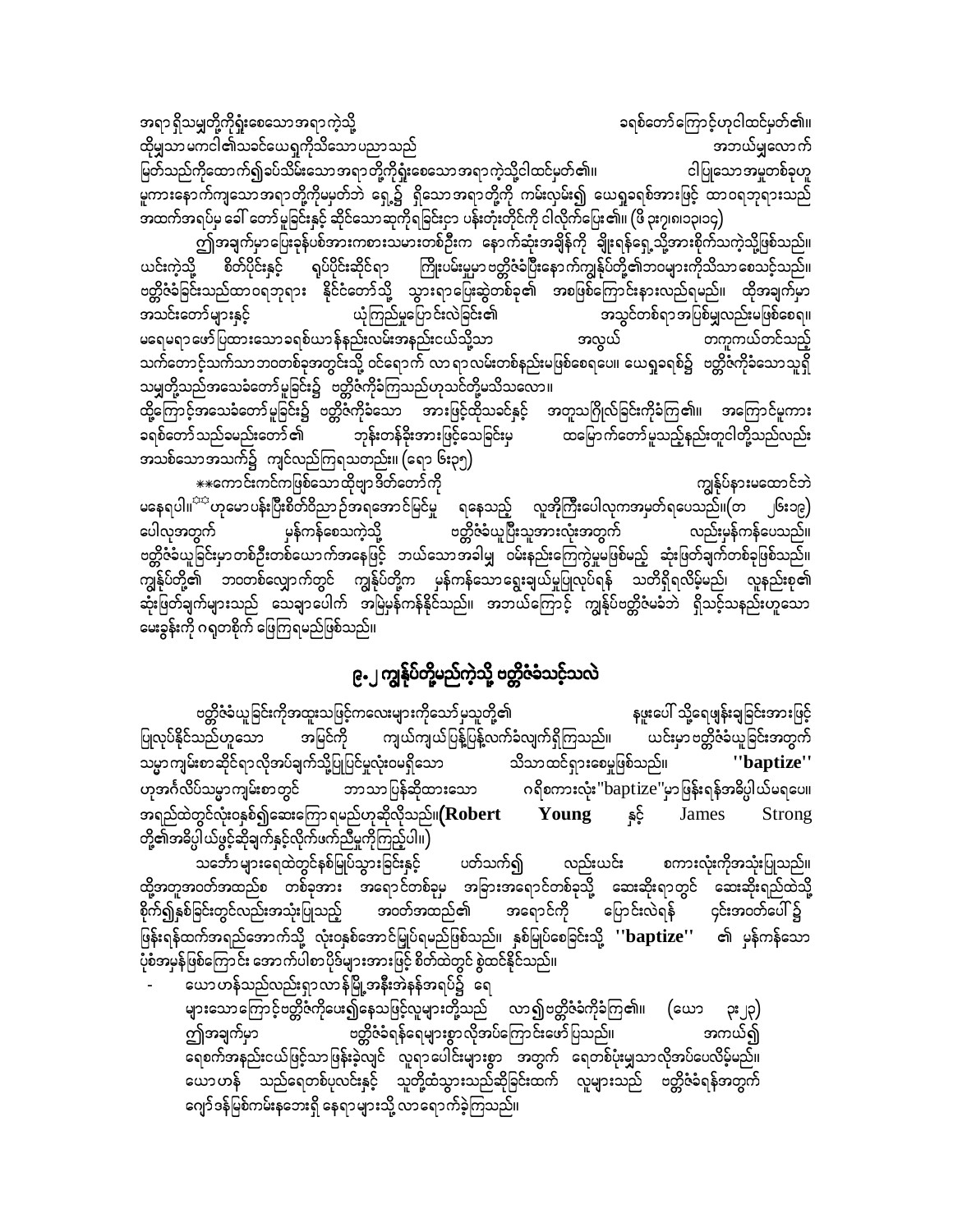ယေရှုသည်လည်းဂျော်ဒန်မြစ်ထဲတွင် ယေဟန်အားဖြင့် ဗတ္ထိဇံခံခဲ့သည်။ ယေရှုသည် ဗတ္တိဇံကိုခံတော်မူပြီးလျှင်ရေပေါ် မှ ပေါ် ထစဉ်တွင်ကောင်းကင်ဖွင့်လှစ်သည်(မ ၃း၁၃ -၁၆) သူ၏ဗတ္တိဇံခံယူခြင်းမှာရေထဲတွင်နစ်မြှုပ်ခြင်းအားဖြင့်ဟု ရှင်းလင်းစွာဆိုထားသည်။ ဗတ္တိဇံခံပြီးနောက် ရေပေါ် မှ ပေါ် ထသည်ဟုဆိုသည်။ ယေရှုသည်ဗတ္တိဇံခံသည်ဟူသော အချက်မှာ ဉပမာအဖြစ်ပြနိုင်ရန်အလို့ငှာ အကြောင်းပြချက် တစ်ခုကို ဆွဲထုတ်ပြခြင်းဖြစ်သည်။ သို့မှသာမည်သူမျှ ဗတ္တိဇံခံယူခြင်းဥပမာကိုကူးမချဘဲယေရှ၏ ရေတွင်နှစ်ခြင်းဖြင့် နောက်သို့လိုက်ရန်မဖြစ်နိုင်ကြောင်းခိုင်ခိုင်မာမာအဆို ပြုခြင်းဖြစ်သည်။ အလားတူပင်အီသီယိုးပီးယား အရာရှိနှင့်ဖိလစ်သည် နှစ်ဦးစလုံးရေထဲသို့ ဆင်းလျင်သူကသူ့အား ဗတ္တိဇံပြု လိုက်သည်။ သူတို့ရေထဲမှ ပေါ်ထလာသောအခါ(တ ၈း၃၈၊၃၉) အရာရှိကအိုအေစစ်ကိုမြင်ခဲ့သောအခါ ဗတ္တိဇံပြုရန်အတွက် တောင်းဆိုခဲ့သည်ကိုသတိရပါ။ ကြည့်ပါဒီနေရာတွင်ရေဖြစ်သည်။ ကျွန်ုပ်ကို ဗတ္တိဇံမခံ မွေး<br>စေခြင်းငှာအဘယ့်ကြောင့် တားဆီးပါသနည်း(တ ၈း၃၆) လူသည်အနည်းဆုံးသူနှင့် အတူရေမပါဘဲ သည်။(ဉပမာ သဲကန္တာ ရခရီးကို မသွားကြောင်းသေချာ ပုလင်းတစ်ပုလင်း) အကယ်ဗတ္တိဇံခံခြင်းသည်ဖြန်းခြင်းအားဖြင့်သာဖြစ်လျှင် အိုအေစစ်မလိုအပ် နိုင်တော့ပေ။ ဗတ္တိဇံခံခြင်းသည်သဂြိုလ်မှုတစ်ခုဖြစ်သည်။ (ကော ၂း၁၂)ယင်းမှာလုံးဝဖုံးလွှမ်းခံရမှုတစ်ခုကိုညွှန်းသည်။ ဗတ္ထိဇံသည်အပြစ်များကို ကာတာကာ ဆေးကြော ပစ်ခြင်းကိုခေါ် ဆိုသည်။(တ ၂၂း၁၆) အလားတူဆေးကြောသူများကို(ဗျာ ၁း၅၊ တိ ၃း၅၊ ၂ပေ ၂း၂၂၊ ဟေဗြဲ ၁၀း၂၂ စသည့်)တို့တွင်တွေ့ ရသည်။ ဤဆေးကြော ခြင်း ဘာသာစကားမှာဖြန်းခြင်းထက် စိုက်နှစ်ခြင်းအားဖြင့်ဗတ္တိဇံပြုခြင်းကိုပို၍ထင်ရှားစေသည်။ ဓမ္မသတ်ဟောင်းတွင်လက်ခံနိုင်သော နည်းလမ်းဖြင့်ထာဝရဘုရာ ၏ ဆေးကြောမှုပုံစံအချို့ကိုညွှန်ပြချက်များစွာ ရှိ ပေသည်။ သူတို့သည်ထာ ဝရဘုရားအနီးသို့ဝတ်ပြုရန်မလာမီ "laver"

၈း၆၊ထွ ဟုခေါ် သောဆေးကြောမှုကိုပြီးပြည့်စုံစွာပြုလုပ် ကြရသည်။(ဝတ် င်တီး၁ါသက္ခြင္မေျ ကိုယ်စားဖြစ်သော မသန့်ရှင်းမှုကို သန့်စင်စေရန်အလို့ငှာအစ္စရေးလူမျိုး တို့ဆေးကြောကြရသည်။ (တရား ၂၃း၁၁)

နူနာရောဂါသည် တစ်ဦးဖြစ်ပြီး၊ **Naaman** ဟုခေါ် သောလူတစ်ယောက်သည် သူ၏ရောဂါကုသရန်အစ္စရေးမှထာဝရဘုရား ကိုရှာဖွေခဲ့သည်။ ယင်းကဲ့သို့သူသည် အပြစ်ကပ်နေသောလူအဖြစ် အပြစ်ကြောင့်ရှင်လျက်နှင့် သူ၏ရောဂါကိုဂျော်ဒန်မြစ်ထဲသို့ သေနေရသူတစ်ဦးဖြစ်ခဲ့သည်။ နှစ်စိမ်ခြင်းဖြင့်ပျောက်အောင်ကုသခဲ့သည်။ အစပိုင်းတွင် ဤလွယ်ကူသော လုပ်ဆောင်ချက်ကို လက်ခံရန်ခဲယဉ်းကြောင်းတွေ့ ရှိခဲ့သည်။ သူကထာဝရဘုရားသည် ပုံပြင်ဆန်ဆန်လုပ်ရပ်တစ်ခုလုပ်စေခြင်းအဖြစ်သာ တွေးထင်ခဲ့ သည်။ သို့မဟုတ်ကြီးမားသောလူသိများသည် မြစ်တစ်ခုအတွင်း (ဉပမာ $\bf A\bm b$ anel နှစ်ခိုင်းလိမ့်မည်ဟုထင်ခဲ့သည်။ ကျွန်ုပ်တို့အနေဖြင့်ဤမျှလွယ်ကူသော လုပ်ဆောင်ချက်ကကျွန်ုပ်တို့၏ အလားတူပင် ကယ်တင်မှုကိုအဆုံးစွန်ဆောင်ရွက်နိုင်မည်ဟုမယုံကြည်နိုင်အောင်ရှိခဲ့သည်။ ဤမျှလွယ်ကူသောအစ္စရေး၏စစ်မှန်သော မျှော်လင့်ချက်နှင့် ဆောင်ရွက်ရန်ထက်ကြီးမားလူသိများသော အတူ **အသင်းတော် (**Cp Abanea မြစ်)နှင့် ဆက်စပ်၍ကျွန်ုပ်တို့၏ကိုယ်ပိုင်လုပ်ငန်းများနှင့်အများနှင့်စုစည်းမှုကိုတွေ့ ရန်ပို၍ဆွဲဆောင် နိုင်သည်။ ဂျော်ဒန်မြစ်၌ ကိုယ်ကိုနှစ်ပြီးနောက်နေမန်၏ အသားသည်သူငယ်၏ အသားကဲ့သို့ပြောင်း၍သန့်ရှင်းခြင်းသို့ရောက်၏။ (၄ရာ ၅း၉-၁၄) ဗတ္တိဇံခံယူခြင်းမှာ ဧဝံဂေလိတရားတော် ၏<br>- - -အခြေခံသတင်းကို

ပထမဦးစွာ နားလည်ပြီးနောက်ပြီးပြည့်စုံသောရေတွင်စိုက်နစ် ခြင်းကို ရည်ညွှန်းခြင်းအားသံသယအနည်းငယ်မျှမရှိတော့ပေ။ သမ္မာ ကျမ်းစာ အခြေခံအဓိပ္ပါယ်ဖွင့်ချက်မှာ ယင်းဗတ္တိဇံခံယူခြင်း၏ ဗတ္တိဇံခံယူခြင်းကို ရုပ်ပိုင်းအရအမှန်တကယ်ဆောင်ရွက်သောလူ၏ အခြေအနေကို ညွှန်းချက် တစ်စုံတစ်ရာပြုလုပ်ခြင်း မဟုတ်ပေ။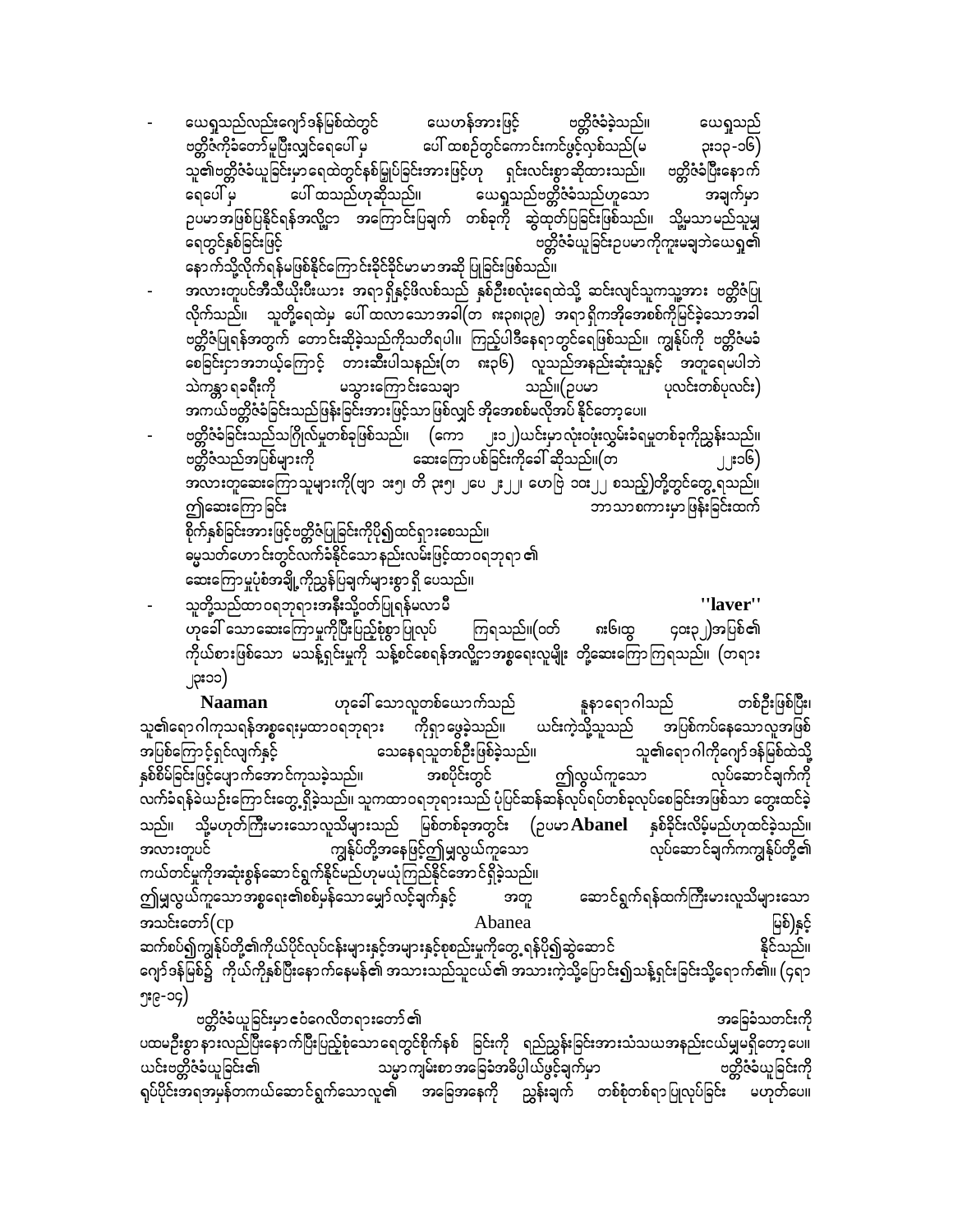ဧဝံဂေလိတရားတော်ကို ယုံကြည်ပြီးနောက် ရေထဲတွင်နစ်ခြင်းဖြစ်ရာ တစ်ဦးချင်းအနေဖြင့် ဗတ္ထိဇံခံယူခြင်းမှာ စာတွေ့အရဗတ္တိဇံခံရန် ဖြစ်နိုင်ပေသည်။ မည်သို့ပင်ဖြစ်စေ ဗတ္တိဇံခံယူခြင်းမှာ နစ်လိုက်သည့်အ ချိန်တွင်တစ်ဦးတစ်ယောက်က ကိုင်တွယ်ထားသော မှန်ကန်သော ဩဝါဒ၏ အကျိုးအကြောင်းအားဖြင့် ဗတ္တိဇံခံယူခြင်းသာဖြစ်၍ အမှန်တကယ်အားဖြင့် သူ့အားနစ်ခြင်းမပြုလုပ်မီလူတစ်ယောက်တွင် ရှိသောအသိပညာဗဟုသုတ၏ဒီဂရီကဆန်းစစ်ခြင်းအားလုံးကိုပထမ

ဆောင်ရွက်သောမှန်ကန်သောဩဝါဒ၏ နောက်ထပ်ယုံကြည်သူ အားဖြင့်ဗတ္တိဇံခံရန်တိကျစွာအကြံပြုထားပေသည်။ ထို့ကြောင့်အမှန်တကယ်နှစ်ခြင်းမပြုလုပ်မီ ဗတ္တိဇံခံယူပြီးအတွက် ပုဂ္ဂိုလ်တစ်ဦးတစ်ယောက်နှင့်ခရစ်ယာန်ဘာသာဝင် တိတိလင်းလင်း ဆွေးနွေးမှုပြုလုပ်ခြင်းမှာ များနှင့် သမားရိုးကျလုပ်ရိုးတစ်ခုပင်ဖြစ်သည်။ ဤစာအုပ်လေ့လာမှုတစ်ခုစီ၏အဆုံးတွင် မေးခွန်းများကို ဆွေးနွေးမှု တစ်ခုအတွက်အခြေခံအဖြစ်တွေ့ရမည်ဖြစ်ပါသည်။ ခရစ်ယာန် ယုံကြည်သူများကမိုင်ပေါင်းများစွာခရီး သွားပြီး လူတစ်ဦးတစ်ယောက်အား ဗတ္တိဇံခံရန်ကူညီခဲ့သည်။ ယင်းကဲ့သို့ဆောင်ရွက်ချက်မှာ ထာဝရအသက်၏ မှန်ကန်သော မျှော်လင့်ချက်ဖြစ်စေသောလူတစ်ဦးခြင်း၏ အံ့ဘွယ်ရာဖြစ်ရာ ကျွန်ုပ်တို့အနေဖြင့် အပြန်အလှန်များ၏ကိန်းဂဏာန်းများနှင့်ပဏာမ အားဖြင့်သက်ဆိုင်မှုမရှိပေ။ အရေအတွက်ထက် အရည်အချင်းမှာ ကျွန်ုပ်တို့၏ နည်းလမ်း၏ သော့ချက်ပင်ဖြစ်ပါသည်။

# ၉.၃ ဗတ္တိဇံခံခြင်း၏အဓိပ္ပါယ်

နှစ်ခြင်းအားဖြင့်ဗတ္တိဇံခံယူခြင်းအတွက်အဓိက အချက်တစ်ခုမှာ ခရစ်တော်သေခြင်းနှင့်ကျွန်ုပ်တို့၏သေခြင်းကိုကျွန်ုပ်တို့ ယ္ခုဘဝ၏ပြစ်မှုနှင့်ဉာဏ်ရည်မရှိမှုကိုညွှန်ပြလျက်ရှိရာ ရေအောက်မှ ထွက်ပေါ် လာခြင်းသည်ခရစ်တော်ပြန်လည်ရှင်သန်ထမြောက် ခြင်းနှင့်ဆက်စပ်လျက်ရှိသည်။ ယင်းမှာသူပြန်လာချိန်တွင် ထာဝရ အသက်ပြန်လည်ရှင်သန်ထမြောက်၍ မျှော်လင့်ချက်နှင့်ကျွန်ုပ်တို့၏ ဆက်စပ်မှုသာမကယ္ဍုအခါ တွင်ဘဝအသစ်တွင် နေထိုင်ကာသူ၏ သေခြင်းနှင့်ပြန်လည်ရှင်သန်ထမြောက်မှုအားဖြင့်ခရစ်တော် ၏

အောင်မြင်မှုကြောင့်ပြစ်မှုအပေါ် တွင်စိတ်ဝိညာဉ်အရအောင်မြင်မှုပင်ဖြစ်သည်။

\*\*ယေရှုခရစ်၌ ဗတ္တိဇံကိုခံသောသူရှိသမျှတို့သည်အသေခံ တော်မူခြင်း၌ ဗတ္တိဇံကိုခံကြသည်ဟုသင်တို့မသိသလော။ ထို့ကြောင့်အသေခံတော်မူခြင်း၌ ဗတ္တိဇံကိုခံသော အားဖြင့် အတူသဂြိုလ်ခြင်းကိုခံကြ၏ အကြောင်းမူကား ထိုသခင်နှင့် ခရစ်တော်သည်ခမည်းတော် ၏ ဘုန်းတန်ခိုးအာဖြင့် သေခြင်းမှ ထမြောက်တော်မူသည် နည်းတူငါတို့သည်လည်း အသတ်သော အသက်ရှင်ကျင်လည်ကြရသည်။ တစ်နည်းကား အသေခံ တော်မူခြင်း၏ ပုံသဏ္ဍာန်ကိုဆောင်၍ထိုသခင် နှင့်အတူ ငါ့တို့သည်စိုက်ပျိုးလျက်ရှိသည်မှန်လျှင် ထမြောက် တော်မူခြင်း၏ ပုံသဏ္ဍာန်ကိုဆောင်၍ စိုက်ပျိုးလျက်ရှိကြလိမ့် မည်။<sup>သည</sup> (ရော ၆း၃-၅)

ခရစ်တော်သေခြင်းနှင့်ပြန်လည်ရှင်သန်ထမြောက်ခြင်းမှ တဆင့် ကယ်တင်ခြင်းဖြစ်နိုင်သည့်အတွက်အကယ်၍ကျွန်ုပ်တို့သည် ကယ်တင်ခြင်းခံရလိုပါက ကျွန်ုပ်တို့ကိုယ်တိုင် ထိုအရာများနှင့် ဆက်နွယ်မှုရှိရန်အရေးကြီးပေသည်။ ဗတ္တိဇံခံခြင်းမှပေးသော ခရစ်တော်နှင့် သေခြင်းပြန်လည်ရှင်သန်ထမြောက်ခြင်းသင်္ကေတမှာ ဤအတိုင်း ပြုလုပ်ရန်တစ်ခုတည်းသောနည်းလမ်းဖြစ်သည်။ ဖြန်းခြင်းမှာ ဤသင်္ကေတကို ဖြည့်ဆည်းပေးခြင်းမဟုတ်ပေ။ ဗတ္ထိဇံခံသည့်အခါ ငါတို့၏လူကောင်း(ဘဝ၏နည်းလမ်း)သည်ခရစ်တော်နှင့် လက်ဝါးကပ်တိုင်မှာ အသေသတ်ခြင်းကိုခံရသည်။(ရော ၆း၆) ထာဝရဘုရားက ဒုစရိုက်အပြစ်၌ သေလျက်ရှိသောငါတို့ကို ခရစ်တော်နှင့် အတူ အသက်ရှင် စေတော်မူပြီး ကျေးဇူးတော်ကြောင့်သာ ကယ်တင်ခြင်းသို့ ရောက်ရ၏။(ဧ ၂း၅)မည်သို့ပင်ဖြစ်စေ ဗတ္တိဇံခံယူပြီးသည့်နောက်တွင် ကျွန်ုပ်တို့၏ လူသားသဘာဝရှိနေကြဆဲပင်ဖြစ်သည်။ ာ**ူ၏ဦး**ခေါင်းကို ဆက်၍လှုပ်ရှားမှုပြုလိမ့်မည်ဖြစ်သည်။ ကျွန်ုပ်တို့၏ ကိုယ်သည် ထို့ကြောင့်ဆူဖြိုးသောဘဝမှာ အသတ်ခံရခြင်းမှာဆက်၍ဖြစ်နေသော လက်ဝါးကပ်တိုင်တွင် ဖြစ်စဉ်တစ်ခုဖြစ်ပြီးဗတ္တိဇံခံယူပြီးချိန်တွင်သာထိုဖြစ်စဉ်အစပြုသည်။ ထို့ကြောင့်ယေရှကင့ါကိုလည်းကပ်လိုသူဖြစ်လျှင ်ကိုယ့်ကိုယ်ကို ငြင်းပယ်ရမည်။ ကိုယ့်လက်ဝါးကပ်တိုင်ကိုနေ့တိုင်းတမ်း၍ငါ့နောက်သို့လိုက်ရမည်။ ထိုဖြစ်ရပ်သည်

မွေးဖွားခြင်းဆီသို့ ဦးတည်စေမည်။(လု ၉း၂၃၊၁၄း၂၇) ခရစ်တော်နှင့် အတူစစ်မှန်သော လက်ဝါးကပ်တိုင်တွင်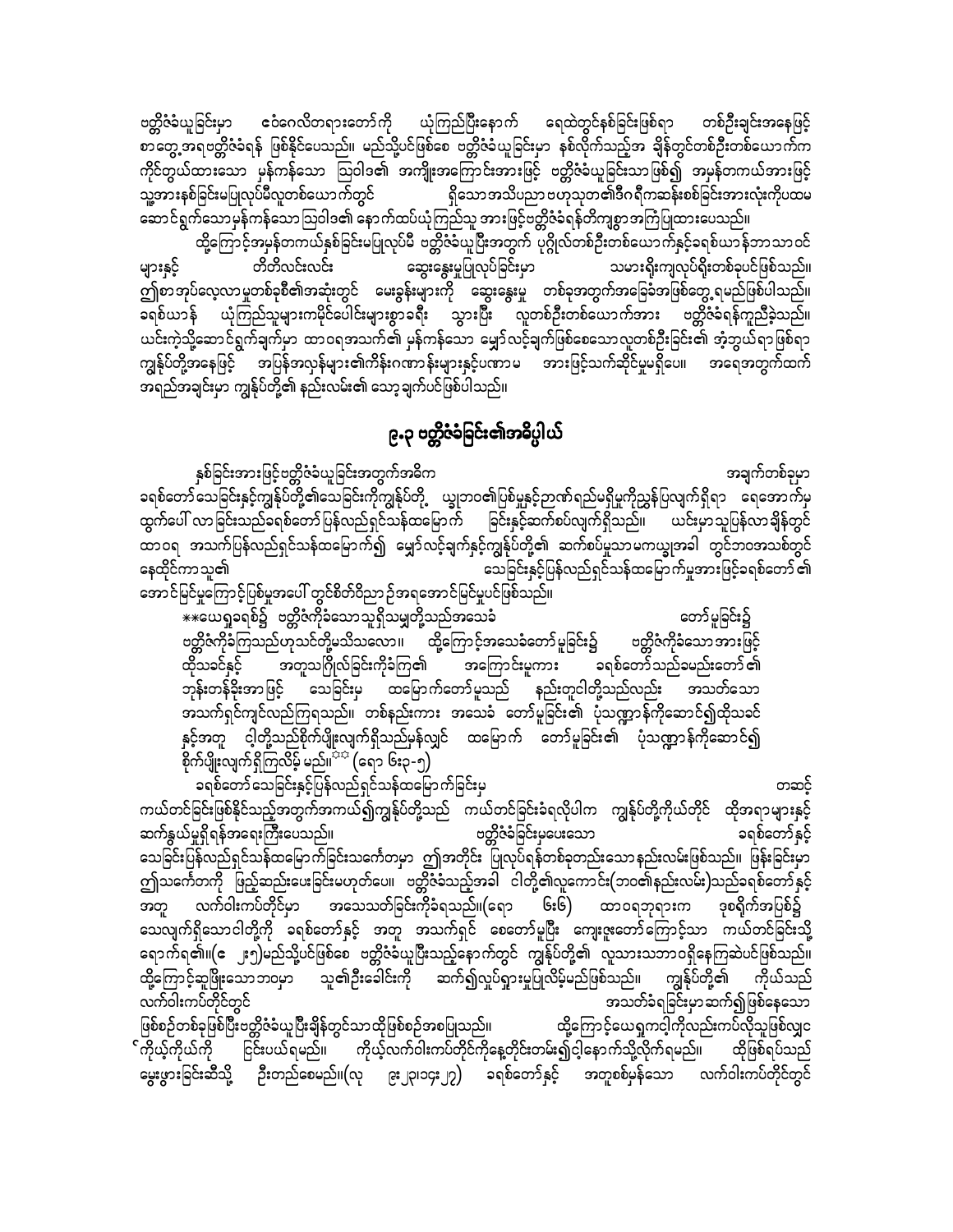သေခြင်းဘဝတစ်ခုမှာ မလွယ်ကူသော်လည်း ခရစ်တော်ပြန်လည်ရှင်သန်ခြင်းနှင့် အတူစုစည်းမှုမှ မဖော်ပြနိုင်သော စိတ်သက်သာပျော်ရွှင်မှုဖြစ်နိုင်သည်။

ခရစ်တော် သည်လက်ဝါးကပ်တိုင်မှာ သွန်းသော အသွေးတော်အားဖြင့် ရန်ကိုငြိမ်းစေသည်။(ကော ၁း၂၀) အဘယ်သူမျှ ကြံ၍မမှီနိုင်သောထာဝရဘုရား၏ ငြိမ်သက်ခြင်းသည် ယေရှုခရစ်အားဖြင့် ထိုသို့ပြုခြင်းဖြင့် သင်တို့၏စိတ်နှလုံးတို့ကိုစောင်မလိမ့်မည်။ ၄း၇)ဤအချက်နှင့် ပတ်သက်၍ (ဖိ ယေရှကတိပေးခဲ့သည်မှာ $\ast\ast$ ငြိမ်သက်ခြင်းကိုသင်တို့၌ ငါထားခဲ့၏။ ငါ၏ငြိမ်သက်ခြင်းကိုသင်တို့ အားငါပေး၏။ လောကီသားတို့ပေးသကဲ့သို့ ငါပေးသည်မဟုတ်<sup>ာာ</sup>(ယော ၁၄း၂၇)ဤငြိမ်သက်ခြင်းနှင့် မှန်ကန်သော စိတ်ပျော်ရွှင်မှုမှာ သေစေသည့်ခရစ်တော်နှင့်အတူ ကျွန်ုပ်တို့ လက်ဝါးကပ်တိုင်တွင် ကိုယ်တိုင်ပွင့်လင်းစွာ စုစည်းမှု၏ဒုက္ခဝေဒနာ နှင့်အခက်အခဲများကို ဖြေအောင်လုပ်ခြင်းထက်ပိုလေသည်။ ထာဝရဘုရာ ၏ ကျေးဇူးတော်အားဖြင့် ကိုယ်တိုင်သက်သာခြင်းရှိသကဲ့သို့ဆင်းရဲခြင်းအမျိုးမျိုးကို ခံရသော သူတို့အားသက်သာ စေနိုင်မည် ထာဝရဘုရားသည်ငါတို့အားသက်သာစေတော်မူသည်။ အကြောင်းဆင်းရဲခြင်းအမျိုးမျိုး၌ နည်းတူခရစ်တော် ၏ ခရစ်တော်ကြောင့်ငါတို့ခံရသောဆင်းရဲခြင်းသည် အလွန်များပြားသည့် ကျေးဇူးအာဖြင့်ငါတို့ခံရသောသက်သာ ခြင်းသည် အလွန်များပြား၏။ (၂ကော ၁း၅)

ကျွန်ုပ်တို့၏ သဘာဝကိုယ်တိုင်ဖြစ်မှုသည် အမှန်တကယ်သေခြင်းကို သိနားလည်ခြင်းမှ လာသောလွတ်လပ်မှုများလည်း များလှပေသည်။ ထို့ကြောင့်ပင် ယေရှုသည်ကျွန်ုပ်တို့ လုပ်ငန်းတိုင်းမှတဆင့်ကျွန်ုပ်တို့နှင့်အတူ တက်ကြွစွာ နေထိုင်လျက်ရှိကြသည်။ တမန်တော်ကြီးပေါလုသည်သူ၏ ဘဝတစ်လျှောက်လုံးနှစ်ပေါင်းများစွာတိုင်အောင် အတွေ့အကြုံများစွာကို ပြောကြားနိုင်ခဲ့သည်။ ငါသည် ခရစ်တော်နှင့် အတူလက်ဝါးကပ်တိုင်မှာ အသေခံပြီ၊ သို့သော်လည်းအသက်ရှင်သေး၏။ ထိုသို့ဆိုသော်ငါသည်ကိုယ်တိုင် မရှင်ခရစ်တော်သည်ငါ၌ ရှင်တော်မူ၏။ ကိုယ်ခန္ဓာ၌ အသက်သည် သားတော်ကိုယုံကြည်ခြင်း ထာ၀ရဘုရား၏ အားဖြင့်တည်၏။ သားတော်သည်ငါ့ကိုချစ်၍ငါ့အဘို့ကိုယ့်ကိုယ်ကိုစွန့်တော်မူ၏။ (ဂလာ ၂း၂၀)

ဗတ္တိဇံသည်ယေရှုခရစ်ထမြောက်တော်မူသောအားဖြင့် ငါတို့ကိုကယ်တင်တတ်၏။ ဗတ္တိဇံဟုဆိုသော်ကိုယ်ကာယ၏ ဆေးကြောခြင်းကိုမဆိုလို၊ အညစ်အကြေး ကိုယ်ကိုသိသောစိတ်ကြည်လင်၍ ထာ၀ရဘုရား၏ ၃း၂၁)အဘယ်ကြောင့်ဆိုသော် ရှေ့၌ ဝန်ခံခြင်းကိုဆိုလိုသည်။(၁ပေ ခရစ်တော် ၏ ထာဝရအသက်သို့ ပြန်လည်ရှင်သန်ထမြောက်ခြင်းနှင့် အတူကျွန်ုပ်တို့၏ စုစည်းမှုက သူ၏ပြန်လာချိန်တွင်အလားတူလမ်းကြောင်းကို ကျွန်ုပ်တို့ ာက သား<br>အားပေးသောကြောင့်ဖြစ်သည်။ ထိုအရာမှာ ဤပြန်လည် ရှင်သန်ထမြောက် လာခြင်းကိုမျှဝေခံစားခြင်းမှဖြစ်ပြီးနောက်ဆုံးတွင် ကျွန်ုပ်တို့ ခြင်းခံရမည်ဖြစ်သည်။ ယေရှကယင်းကိုရှင်းလင်းသော ဝေါဟာရဖြင့် ကယ်တင် ဖော်ပြခဲ့သည်။ တော်အားဖြင့် ကျေးဇူးတော်ကို ခံရသည်မှန်လျှင်မိဿဟာ ယဖွဲ့ တော်မှုပြီးမှအသက် ကယ်တင်တော်မူခြင်းသို့ရောက်မည်ဟုသာမျှော်လင့် စရာ ရှိ၏။ (ရော ၅း၁၀)

ကျွန်ုပ်တို့ကိုယ်တိုင်ဗတ္တိဇံခံယူခြင်းဤခရစ်တော် ၏ သေခြင်းနှင့် ဒုက္ခခံစားရခြင်းနှင့်ကျွန်ုပ်တို့၏နောက်ထပ်ဘဝ လမ်းကြောင်းများတွင် စုစည်းခြင်းအားဖြင့်သူ၏ ထူးမြတ်သော ပြန်လည်ရှင်သန်ထမြောက်ခြင်းကို ကျွန်ုပ်တို့ကကျိန်းသေမျှဝေနိုင် လိမ့်မည်ဟု ထပ်ကာတလဲလဲ အလေးအနက်ထား ပြောဆိုနိုင်ပေသည်။

- ခရစ်တော်နှင့်အတူသေလျှင်အတူရှင်လိမ်မည်သည်းခံလျှင် ထိုသခင်နှင့်အတူစိုးစံလိမ့်မည်။ ထိုသခင်ကိုငါတို့သည် ငြင်းပယ်လျှင်ငါတို့ကိုငြင်းပယ်တော် မူလိမ့်မည်။ (၂တိ ၁၁၊၁၂)
- သခင်ယေရှုသည် အသက်ရှင်တော်မှုကြောင်းကို ငါတို့ ကိုယ်ခန္ဓာ၌ ထင်ရှားစေခြင်းငှာယေရှု၏ သေတော်မှု ခြင်းကို အစဉ်မပြတ် ငါတို့၏ ကိုယ်ခန္ဓာ၌ ဆောင်ကြရ၏။ အဘယ်သို့နည်းဟူမူကား ယေရှုသည် ငါတို့သည်အသက်ရှင်စဉ်တွင် ယေရှုကြောင့်သေခြင်းလက်သို့ အစဉ်အပ်နှံခြင်းကိုခံကြရ၏။ သခင်ယေရှုကို ထမြောက်စေတော်မူသော သူသည် ယေရှုအားဖြင့် ငါတို့ကိုလည်း ထမြောက်စေ၍ သင်တို့နှင့် အတူအထံတော်၌ သွင်းတော်မူမည်ဟုငါတို့သိကြ၏။ (၂ကော ၄း၁၀၊၁၁၊၁၄)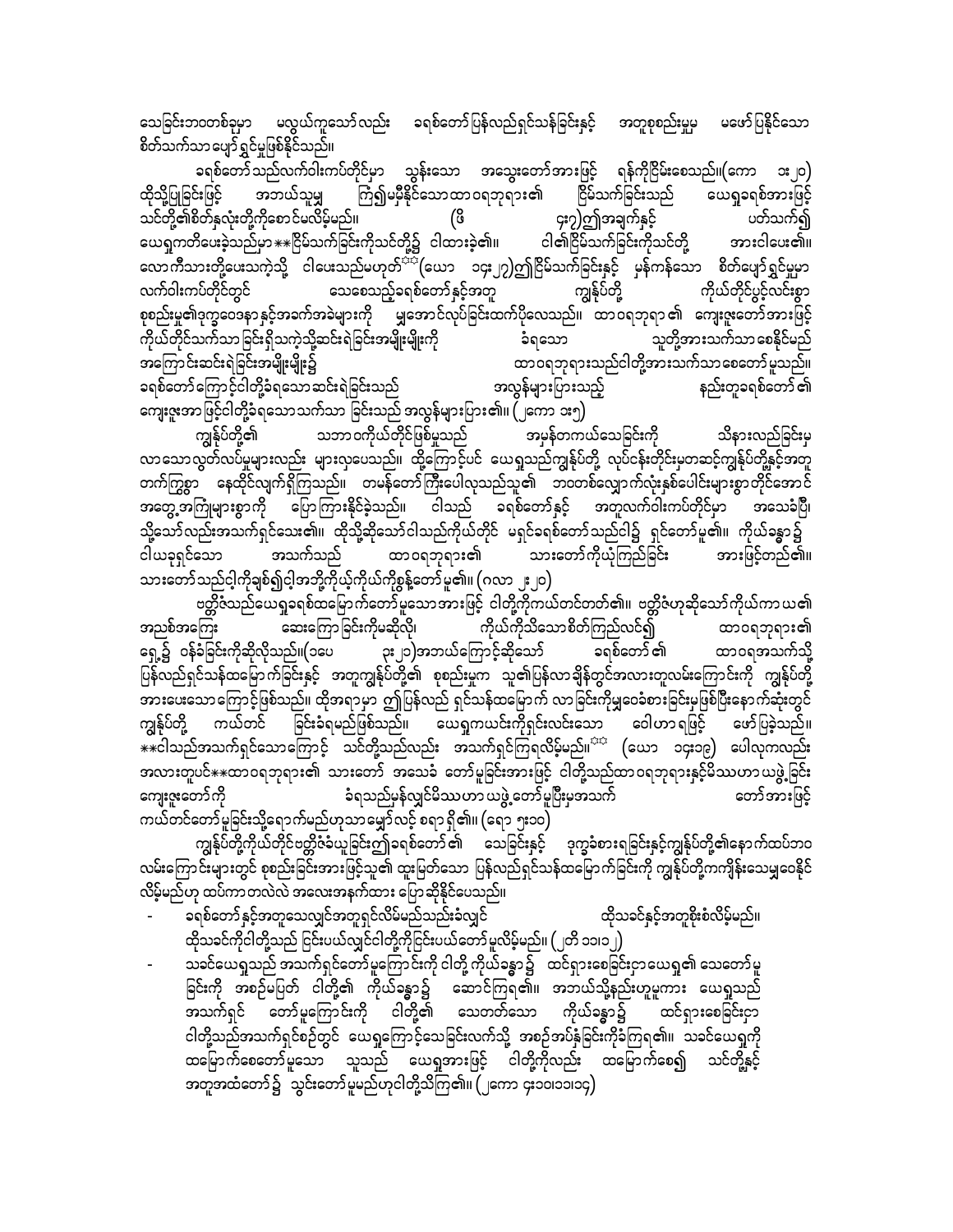ထိုသခင်ကြောင့်ခပ်သိမ်းသောအရာတို့ကိုအရှုံးခံရပြီ၊ သေခြင်းမှထမြောက်သောအခွင့်ကိုငါရနိုင်ကောင်းလျှင် ကိုယ်တော်သည်အသေခံတော်မူသည့်နည်းတူ ငါသည်လည်းအသေခံ၍ ထိုသခင်ကိုလည်းကောင်း ထမြောက်တော် မူခြင်းကို ခရစ်တော် ခရစ်တော် အားဖြင့် ထာဝရအသက်ရရှိသည်။ (ဖိ ၃း၁၀၊၁၁ cp ၈လာ ၆း၁၄)

## ၉.၄ ဗတ္တိဇံခံခြင်းနှင့်ကယ်တင်ခြင်း

ခရစ်တော် ၏သေခြင်းနှင့်ကျွန်ုပ်တို့၏ဗတ္တိဇံနှင့်ဆက်စပ်စုည်းမှုမှာ ကျွန်ုပ်တို့အနေဖြင့်ခွင့်လွှတ်ခြင်းဖြစ်နိုင်သော ဗတ္တိဇံခံခြင်းမှာ သာရရှိနိုင်သည်ဟုဆိုလိုသည်။ \*\*ဗတ္တိဇံအားဖြင့်ထိုသခင်(ခရစ်တော်)နှင့် အတူသဂြိုလ်ခြင်းကိုခံကြ၏။ ခရစ်တော်ကိုသေခြင်းမှ ထမြောက်စေတော်မူသော ထာဝရဘုရား၏ ပြုပြင်အားထုတ်တော်မူခြင်းကို ယုံကြည်သောအားဖြင့် ဗတ္တိဇံကိုခံ၍ထိုသခင်နှင့်အတူ ထမြောက်ခြင်းသို့ရောက်ကြ၏။ ဒုစရိုက်အပြစ်၌ ---သေလျင်ရှိသော သင်တို့ကိုခရစ်တော်နှင့်အတူအသက်ရှင်စေ၍သင်တို့အပြစ်ရှိ သမျှကိုလွှတ်တော်မူ၏။(ကော ၂း၁၂။၁၃)သခင်ယေရှ၏ နာမတော်အားဖြင့် ကျွန်ုပ်တို့သည် ဆေးကြောသန့်ရှင်း၍ဖြောင့်မတ်ရာသို့ ရောက်ကြ၏။(၁ကော ၆း၁၁) *i.e* .<br>ယေရှု၏အမည်နာမအားဖြင့် စတ္တိဇံခံခြင်းမှာ ကျွန်ုပ်တို့၏ အပြစ်များကို ဗတ္တိဇံခံခြင်းဖြင့်ဆေးကြော ပစ်ခြင်းကိုဆိုလိုသည်။ ၁၉း၁၃)တွင်ရှင်းလင်းပြောပြထားသည်၊၊ $\ast\ast$ သန့်ရှင်းရန်ရေမရှိသောသူတို့သေကြရမည်<sup>အာ</sup> ဤအချက်ကို(တော ဗတ္ထိဇံဖြင့်မည်သို့မည်ပုံအပြစ်များကိုဆေးကြောပစ်နိုင်သည်ကိုဖော်ပြခဲ့ပြီးဖြစ်သည်။( လေ့လာမှု၁၀.၂တွင်  $cp$ ၂၂း၁၆)ယုံကြည် သူများကသူတို့၏အပြစ်များကိုခရစ်တော် ၏ အသွေးဖြင့်ဆေးကြောတော် မူခြင်းဖော်ပြချက်မှာ သူတို့ကယင်းသို့ဗတ္တိဇံခံခြင်းဖြင့် ဟုဆိုလိုသည်။(ဗျာ ဒး၅၊၇း၁၄၊တိ၃း၅) ကဗတ္တိဇံပြု၍ကျွန်ုပ်တို့၏ရေနှင့် ဝိညာဉ်တော်မွေးဖွားခြင်းကိုရည်ညွှန်းသောပြန်လည် မွေးဖွားခြင်း၏ ဆေးကြောခြင်းအဖြစ်ပြောဆိုသည်။ (ယော ၃း၅)

\*\*ကယ်တင်ခြင်းခံရရန်ကျွန်ုပ်တို့မည်သို့ပြုရပါမည်နည်းဟူသော

မေးခွန်းနှင့်ပတ်သက်၍ပေတရု၏တုန့်ပြန်မှုမှာယေရှု ခရစ်တော်၏နာမ၌ ဗတ္တိဇံကိုခံကြလော့၊ ထိုသို့ပြုလျှင်သန့်ရှင်းသော ဗတ္တိဇံခ်ခြင်းမှာအပြစ်ကျူးလွန်မှုကို ခွင့်လွှတ်ရန်အတွက်ဖြစ်သည်။ ဗတ္တိဇံ မခံဘဲအပြစ်အတွက်ခွင့်လွှတ်မှုမရှိနိုင် ဗတ္တိဇံမခံသော သူသည်အပြစ်တရား၏ အဘိုးအခဖြစ်သော သေခြင်းကို လက်ခံရမည်။ (ရော ၆း၂၃)ယေရှ၏ နာမတော်ဖြင့်မှတပါး မရှိပေ။ (တ ၄း၁၂)ဗတ္တိဇံခံယူခြင်းဖြင့်သာကျွန်ုပ်တို့အနေဖြင့်ထိုနာမတော်ကို မျှဝေရယူနိုင်သည်။ ကယ်တင်ခြင်း ဤအချက်ကခရစ်ယာန်ဘာသာဝင်မဟုတ်သူများအတွက် ကယ်တင်ခြင်းသို့ဦးတည်သောလမ်းမရှိနိုင်ဟု ဆိုလိုသည်။ သမ္မာကျမ်းစာ ယုံကြည်သူမဟုတ်ကသူတို့ပြုသော အရာ ကိုလက်မခံနိုင်ပေ။ ကက်သလစ်ဘာ သာ ဝင်များ စစ်မှန်သော နှင့်ကျယ်ပြန့်သော ဘာသာရေးဆိုင်ရာလှုပ်ရှားမှု ဆောင်ရွက်နေသူ များလည်း ဤအတိုင်းပင်ဖြစ်၍ ထာဝရသမ္မာကျမ်းစာသို့ -<br>သူတို့၏ ရပ်တည်မှုမှာဝမ်းနည်းဘွယ်ရာ ရောင်ပြန်ဟပ်မှုတစ်ခုဖြစ်ပေသည်။

ခရစ်တော် ၏ထာ ဝရအသက်သို့ပြန်လည်ရှင်သန်ထမြောက်ခြင်းမှာ အပြစ်ကိုသူ၏ပုဂ္ဂိုလ်ရေးအောင်မြင်မှု၏လက္ခဏာ တစ်ခုဖြစ်ခဲ့သည်။ ဗတ္တိဇံခံခြင်းအားဖြင့်ကျွန်ုပ်တို့ကိုယ်တိုင် ဤအရာနှင့် စုစည်းမှုရှိပြီးခရစ်တော်နှင့် အတူပြန်လည်ရှင်သန်ထမြောက် လာသူများအဖြစ်ပြောဆိုခံရကြကာ မကောင်းမှုအပြစ်များသည် ု — ……<br>ခရစ်တော်အပေါ် တွင် ့တာ ရှည်စွမ်းဆောင်ခြင်းငှာ မပြုနိုင်သကဲ့သို့ မကောင်းမှု အကုသိုလ်အပြစ်သည် ကျွန်ုပ်တို့အပေါ် တွင်<br>တာရှည်အစွမ်းပြနိုင်မှုမရှိတော့ပေ။ ဗတ္တိဇံခံယူခြင်းဖြင့်ကျွန်ုပ်တို့သည်အပြစ် တရား၏လက်မှလွတ်ကြပြီး ဗတ အပေါ် တွင်လွှမ်းမိုးထားခြင်မပြုနိုင်တော့။(ရော မည်သို့ပင်ဖြစ်စေ၊ အပြစ်သည် သင်တို့ ၆း၁၈၊၁၄) ဗတ္တိဇံခံပြီးနောက်တွင်ကျွန်ုပ်တို့တွင်အပြစ်ရှိနေဆဲဖြစ်သည်။ ား၈၊၉)အကယ်၍ကျွန်ုပ်တို့သည်ခရစ်တော်မှ (၁ယော .<br>ကျွန်ုပ်တို့အားကျွန်ပြန်ပြုရန်အသင့်အနေအထားတွင်ရှိဆဲဖြစ်လိမ့်မည်။ ဒေးသွားလျှင်အပြစ်က ဗတ္တိဇံကကျွန်ုပ်တို့တွင်သူ၏ပြန်လာမှု အပေါ် မျှဝေ၍မျှော်လင့်သော ခရစ်တော် ၏ ပြန်လည်ရှင်သန်ထမြော က်လာခြင်းနှင့်ကျွန်ုပ်တို့မည်သို့စုစည်းမှုရှိနေသည်ကိုညွှန်ပြ သော်လည်းခရစ်တော် ၏သေခြင်းနှင့် ဒုက္ခဝေဒနာ ခံစားရခြင်းကို လက်ရှိအားဖြင့် မျှဝေခံစားနေကြရဆဲဖြစ်သည်။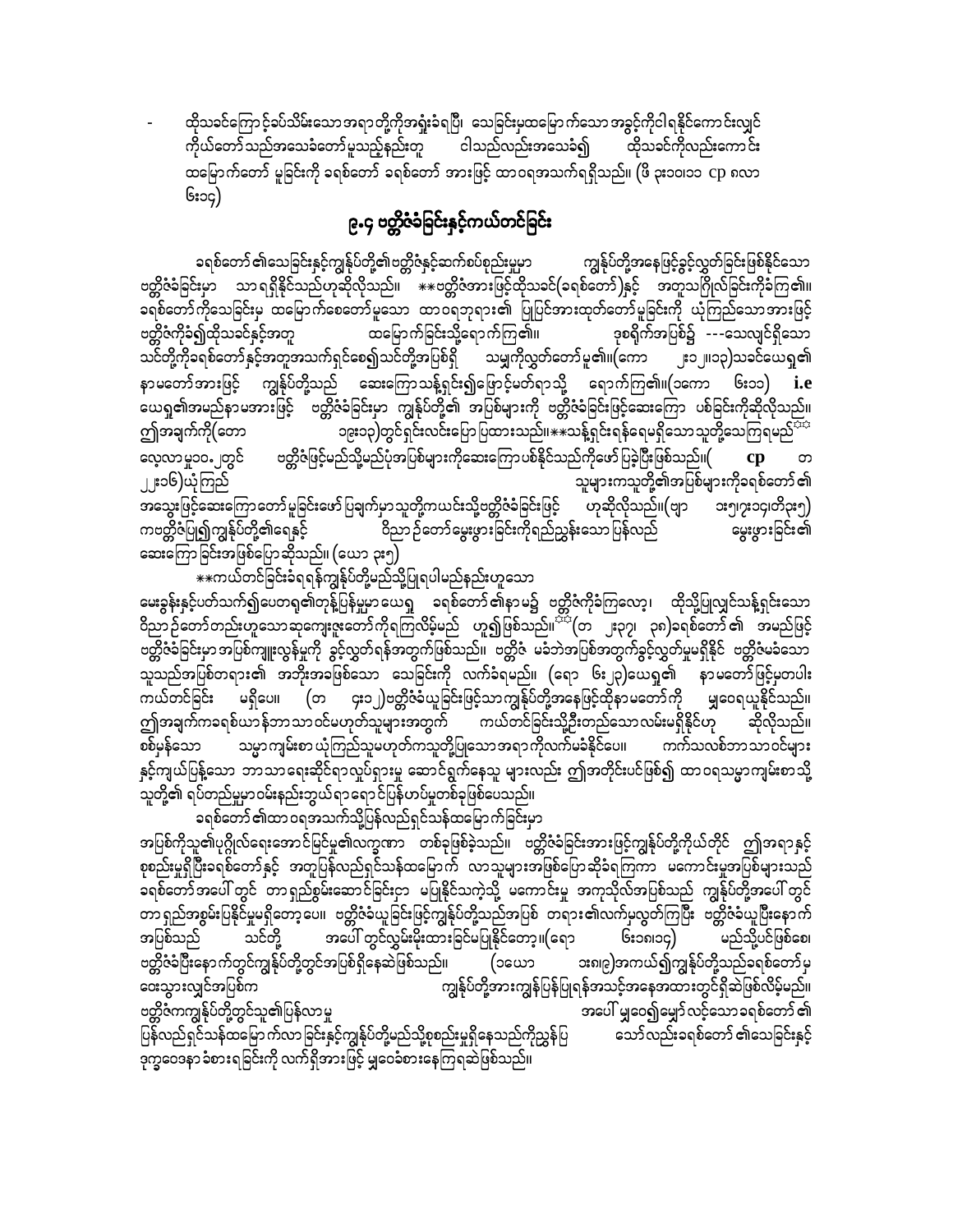မျှော်မှန်းချက်အရသာကျွန်ုပ်တို့သည်ဒုက္ခမှ ကင်းလွတ်နေကြခြင်း ဖြစ်သည်။ $\ast\ast$ ခရစ်၏ဒုတိယအဖြစ်လာရောက်မှုတွင် ယုံကြည်၍ ဗတ္တိဇံကို ခံသောသူသည် ကယ်တင်တော်မူခြင်းသို့ရောက်လတ္တံ(မာ ၁၆း၁၆) အဆုံးစွန်ကယ်တင်ခြင်းသည် ဗတ္တိဇံခံပြီးနောက်တိုက်ရိုက် မဖြစ်ပေါ် ပေ။ သို့ရာတွင်တရားစီရင်မှုထိုင်ခုံတွင်သာအဆုံးစွန်ကယ်တင်ခြင်းဖြစ်သည်။(၁ကော ၃း၁၅)အကယ်၍ကျွန်ုပ်တို့အနေဖြင့် ဗတ္တိဇံခံချိန်တွင်ကယ်တင်ခြင်းကို ရရှိလျှင်သို့မဟုတ်သေဆုံးခဲ့သော်အမှန်အားဖြင့်ဆုံးဖြတ်မှု၏ ဩဝါဒအတွက် မလိုအပ်ပေ။<sup>သာ</sup> အဆုံးတိုင်အောင်တည်ကြည်သူသည် ကယ်တင်ခြင်းသို့ ရောက်လိမ့်မည်။(မ ၁၀း၂၂) ဗတ္တိဇံခံပြီးသည့်နောက်တွင်သော်မှ ပေါလုနှင့် ခရစ်ယာန်အားလုံးသည် ကယ်တင်ခြင်းသို့ ဆက်၍သွားရမည် ၃း၁၀-ဖြစ်သည်။(ဖိ မျှော်လင့်ချက်ကိုပြောခဲ့သည်။(တိ ၁၃၊၁ကော၉း၂၇)သူကထာ ဝရအသက်၏ ား၂ု၁း၇)(၁သက် <u>ား</u>ရေ၁ ၈း၂၄)ကျွန်ုပ်တို့သည်ကယ်တင်ခြင်း၏ မွေဆက်ခံသူများဖြစ်သည်။ (ဟေဗြဲ ား၁၄)တရားစီရင်ရာပလ္လင်တွင် ဖြောင့်မတ်သောသူတို့သည် ထာဝရအသက်ရှိရာသို့သွားကြရမည်။(မ ၂၅း၄၆) ကျွန်ုပ်တို့ ကယ်တင်သော ကျေးဇူးတော်သည်ကျွန်ုပ်တို့ယုံကြည်သော

နေ့ရက်ထက်ဦးသည်ထက်ဦး၍လာသည်ဟုကျွန်ုပ်တို့ပျော်ရွှင်စွာသိနိုင်ရန် တစ်ရက်ချင်းကျွန်ုပ်တို့၏နေထိုင်မှုနှင့်ခံနိုင်ရန်ရှိမှုကခရစ်တော် ၏ ဒုတိယလာရောက်မည့်နေ့ရက်သို့ တစ်ရက်ပို၍ဦးလာကြောင်းကျွန်ုပ်တို့၏ ကယ်တင်ခြင်းကို ယျှမပိုင်ဆိုင်သေးပေ။ ကယ်တင်ခြင်းသည် အခြေအနေပေါ် မူတည်၍ အကယ်၍ကျွန်ုပ်တို့ စစ်မှန်သော ယုံကြည်မှုကိုမြန်မြန်ပြုလျင်(ဟေဗြဲ ဖြစ်သည်။ အနေဖြင့် ၃း၁၂-၁၄)ဧဝံဂေလိကျမ်းစာပါဝင်သော အခြေခံသြဝါဒများကိုမှတ်မိလျှင် (၁တိ၄း၁၆၊၁ကော ၁၅း၁၊၂) အကယ်၍ကျွန်ုပ်တို့၏ မျှော်မှန်းချက်ဖြစ်သော ထိုအရာများကို ကျွန်ုပ်တို့ လုပ်ဆောင်လျှင်(၂ပေ ၁း၁၀) ကျွန်ုပ်တို့ကယ်တင်ခြင်းခံရလိမ့်မည်ဖြစ်သည်။

ကိုတစ်ခါတစ်ရံတွင်ကျွန်ုပ်တို့ကဧဝံဂေလိတရားတော်ကို 'Saved' ဆက်တိုက်ရှိသေလေးစားလိုက်နာမူအားဖြင့်ကျွန်ုပ်တို့ အတွင်းဖြစ်ပေါ် နေသော ကယ်တင်ခြင်း၏ ဆက်တိုက်ဖြစ်နေသော ဖြစ်စဉ်ကိုဖော်ပြရန် ဆက်လက် လုပ်ဆောင်မှုပြကာလကိုအသုံး ပြုသည်။ ထို့ကြောင့် ယုံကြည်သူမျာအား သူတို့၏ ဧဝံဂေလိတရားသို့တုန့်ပြန်မှုအားဖြင့် ကယ်တင်ခြင်းခံရသည် ဟုပြောသည်။ (၁ကော ၁း၁၈)ဤဆက်တိုက်ဖြစ်မှု၏ ၂း၁၅**)**နှင့်တွေ့ ရသည်။ အခြား ဥပမာများကို (တ ု့၄၇နှင့် Saved ဟူသောစကားလုံးကို ၂ကော လက်ဝါးကပ်တိုင်တွင်ခရစ်တော်ကဖြစ်အောင်လုပ်လိုက်သော ဗတ္ထိဇံခံ ခြင်းအားဖြင့် ကျွန်ုပ်တို့ကိုယ်တိုင်စုစည်းနိုင်သောကြီးမားသော ကယ်တင်မှုနှင့် ပတ်သက်၍အတိတ်ကာလဖြင့်အသုံးပြုနိုင်သည်။(၂တိ ၁း၉၊တိ ၃း၅)

ယင်းကိုဘုရားရှင်၏ဝိညာဉ်ဆိုင်ရာအစ္စရေးနှင့်ဆက်နွယ်မှုအတွက်

အားလုံးရှင်းလင်းပြနိုင်သည်။( အခြေခံပုံစံဖြစ်သောသဘာဝအစ္စရေးနှင့်ထာဝရဘုရား ၏ဆက်နွယ်မှုအားဖြင့် i.e ယုံကြည်သူများ၊ ဗတ္တိဇံမခံမီကျွန်ုပ်တို့နှင့် ပေါင်းစုနေကြသောကိုယ်ခန္ဓာနှင့် မှားယွင်းသောဘာသာ၏ ကမ္ဘာကြီးကို ကိုယ်စားပြုသောအီဂျစ်ကိုအစ္စရေးကချန်ရစ်ထားခဲ့သည်။ သူတို့သည် ပင်လယ်နီကိုဖြတ်ကျော် ပြီးဆိုင်းဆိုင်းတော ရိုင်းကိုဖြတ်၍ ကတိပြုထားသောမြေသို့ခရီးသွားခဲ့သည်။ ထိုနေရာတွင်သူတို့က ထာဝရဘုရား၏နိုင်ငံတော် အဖြစ်အပြည့်အစုံတည်ဆောက်ခဲ့ကြသည်။ သူတို့၏ပင်လယ်နီသို့ဖြတ်ကျော်မှုမှာကျွန်ုပ်တို့ဗတ္တိဇံခံယူခြင်း၏စံနမူနာဖြစ်သည်။ ၁၀း၁၊၂)ကျွန်ုပ်တို့၏လက်ရှိဘဝ၏ကြမ်းတမ်းသော ခရီးနှင့်ထာ ဝရ (၁ကော ဘုရား၏နိုင်ငံတော် ၏ကနန်းမှာ ကြမ်းတမ်းသော ခရီး သူတို့အနက် အတွင်း

ထာဝရဘုရားသည် လူများအားအီဂျစ်နိုင်ငံကုန်းမြေပြင်ပ မည်၍မည်မျှဖျက်ဆီးခြင်းခံရကြောင်းကိုဖော်ပြသည်။ ၄င်းတို့ကိုဖျက်ဆီးပစ်လိုက်သည်။ သို့ကယ်တင်ပြီးနောက်မယုံကြည်သူများ၊ ဤသို့ဖြင့်ဗတ္တိဇံခံသောသူများသည် အပြစ်မှကယ်တင် အကယ်၍အစ္စရေးများထဲမှတစ်ဦးသည် မေးလိုက်သောအခါသူတို့၏တုန့်ပြန်မှုမှာ $\ast\ast$ ဟုတ်ကဲ့ $^{\natural\circ\natural}$ ဟူ၍ဖြစ်ပါသည်။ သင်ကယ်တင်ခြင်းခံရပြီသားဟု သို့ရာတွင်ယင်းမှာသူတို့သည်အဆုံးစွန်ကယ်တင်ခြင်းခံရ သည်ဟုမဆိုလိုပါ။

အလားတူပင်အစ္စရေးတို့ကအီဂျစ်တို့အားသူတို့၏ နှလုံးသားသို့ပြန်လှည့်ကာ ကိုယ်ခန္ဓာကိုယ်အားနှစ်သစ်ခြင်း၏တစ်စုကို ပြောင်းပြန်ဖြစ်နှင့်မှားယွင်းသောဩဝါဒ ကြောင့်ဗတ္တိဇံခံခြင်းအားဖြင့် ဒုက္ခဆင်းရဲမှ ကယ်တင်ခံရသောသူများအားသူတို့ရပ်တည်သော ကောင်းချီးခံရခြင်းမှဝေးသွားမည်ဖြစ်သည်။ နေရာတွင်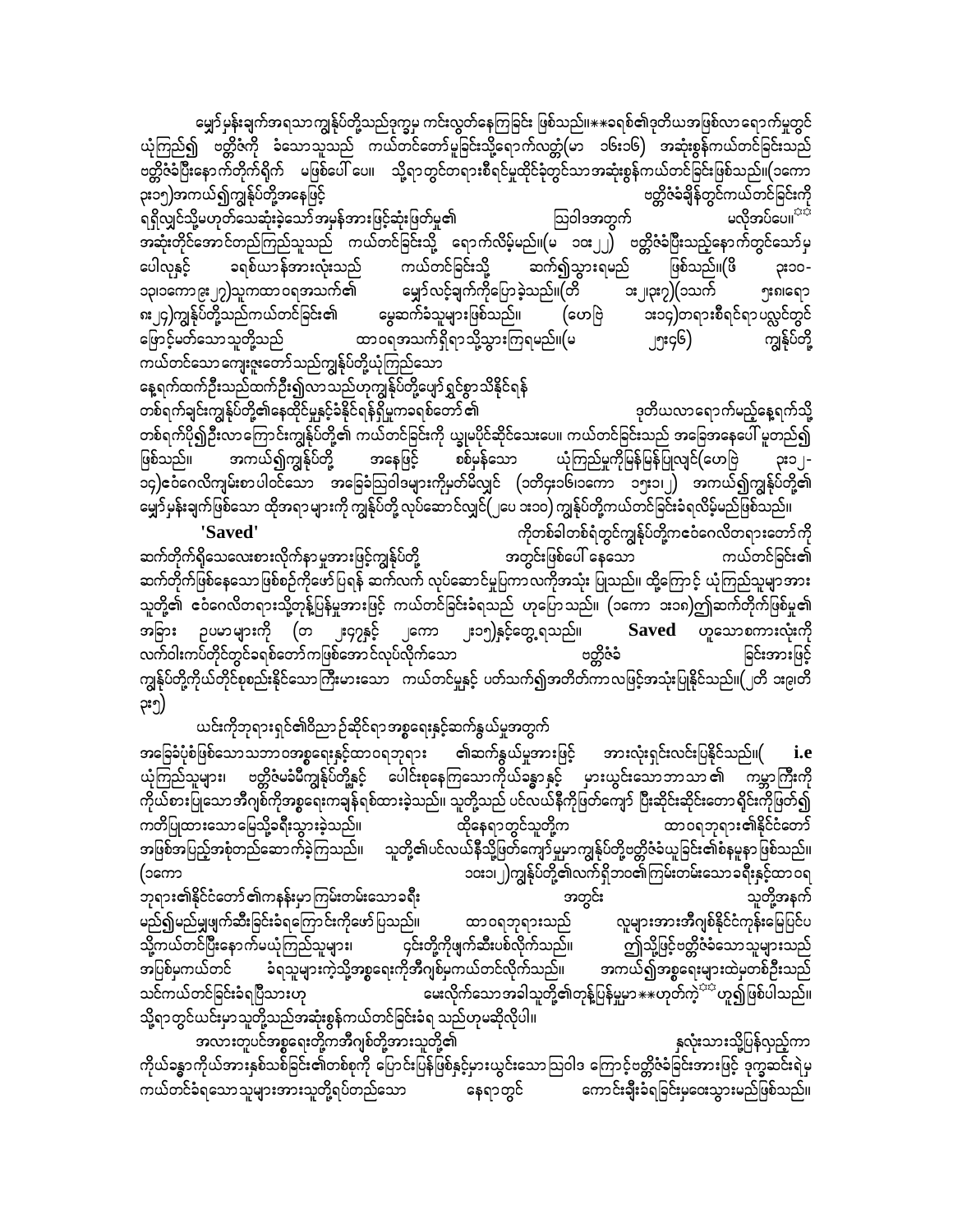သဘာဝတောရိုင်းထဲမှ အစ္စရေးနိုင်ငံနှင့်အလားတူကျွန်ုပ်တို့၏လုပ်ဆောင်ချက် ဖြစ်နိုင်မှုများကို (၁ကော၁၀း၁-၁၂၊ဟေဗြဲ ၄း၁၊၂နှင့်ရော ၁၁း၁၇-၂၁) တွင် မီးမောင်းထိုးပြ ထားသည်။ ဗတ္ထိဇံခံအားခြင်းဖြင့်အပြစ်မှ တစ်ကြိမ် လွတ်မြောက်သော နောက်ပိုင်းတွင် ခရစ်တော်ပြန်လာချိန်၌ အပြစ်ပေးခံရသည်ဟု ဆိုလိုသောနေရာတစ်ခုသို့ သူများသည် ကျရောက်မည်ဟူသော နမူနာများစွာတို့ ကျမ်းစာထဲတွင် ရှိကြသည်။(ဥပမာ ဟေဗြဲ ၃း၁၂-၁၄း၆း၄-၆း၁၀း၂၀-၂၉)စိတ်ထက်သန် သောခရစ်ယာန်တရားဟောဆရာများ \*\*တစ်ကြိမ် ကယ်တင်ခြင်းခံရသူသည်အမြဲကယ်တင်ခြင်းခံရသည်ဟူသောဩဝါဒကို complete flesh-pleasing sophistry ကဲ့သို့စာပိုဒ်အားဖြင့် ဖော်ပြထားသည်။

အရာအားလုံးကဲ့သို့ဗတ္တိဇံခံခြင်းအားဖြင့်ကျွန်ုပ်တို့အနေဖြင့် မည်သည့် အတိုင်းအတာအထိကယ်တင်ခြင်းခံရသည်ကို သေချာ ရန်အတွက်ရှာဖွေရာတွင် မှန်ကန်မျှတသောစိတ်ရှိရန်လိုအပ်သည်။ လုပ်ဆောင်ချက်အနေဖြင့် ဗတ္တိဇံမခံခြင်းမရှိမှုထက် ဖြစ်နိုင်မှုဖြစ်သော ကယ်တင်ခြင်း အခွင့်အလမ်းကိုကျွန်ုပ်တို့အားခွင့်ပြုချက်အဖြစ်မမြင်သင့်ပေ။ ပို၍ကောင်းသော .<br>ဗတ္တိဇံခံခြင်းအားဖြင့် ခရစ်ယာန်ဘာသာဝင်ဖြစ်လာခြင်းအားဖြင့် ကျွန်ုပ်တို့သည်မျှော်မှန်းချက်အတွင်းကယ်တင်ခြင်းကိုခံရသည်။ ဗတ္တိဇံ ခံသောအခါမှ ကျွန်ုပ်တို့ထွက်လာသောအခါ ကျွန်ုပ်တို့အနေဖြင့် ခရစ်တော် အတွင်း ဆက်လက်တည်ရှိခဲ့လျှင် ထာဝရဘုရား၏ နိုင်ငံတော်၏ သေချာသော မျှော်မှန်းချက်ထားရှိနိုင်မည်ဖြစ်သည်။

ကျွန်ုပ်တို့ဗတ္တိဇံခံပြီးနောက်အချိန်တစ်ချိန်ချိန်တွင် ခရစ်တော်ပြန်လာချိန်၌ ကျွန်ုပ်တို့အားခရစ်တော် ၏နိုင်ငံတော်တွင် သေချာပေါက် လက်ခံနိုင်လိမ့်မည်ဟု နှိမ်ချသော ယုံကြည်မှာထားရှိသင့်ပေသည်။ နောက်တစ်နေ့တွင် အဝေးသို့ ကျွန်ုပ်တို့လွင့်ကျသွား နိုင်သောကြောင့် ကံသေကံမသေချာပေါက်ကား မဖြစ်နိုင်ပေ။ ဤဘဝအတွင်း ကျွန်ုပ်တို့၏ ပုဂ္ဂိုလ်ရေးဝိညာဉ်ပိုင်းဆိုင်ရာ အနာဂါတ်ကို ကျွန်ုပ်တို့မသိပေ။

ဗတ္တိဇံခံခြင်းဖြင့်ထာဝရဘုရားနှင့် အတူရှိနေသော ကောင်းသော စိတ်ကိုထိမ်းသိမ်းလျက်ကျွန်ုပ်တို့ဆောင်ရွက်နိုင်သမျှအရာ အားလုံးကို ဆောင်ရွက်ရမည်ဖြစ်သည်။ ဗတ္တိဇံသည်ကိုယ့်ကိုယ်ကို ၃း၂၁ဂရိ)ဗတ္တိဇံခံပြီး ထာဝရဘုရားရှေ့၌ ဝန်ခံခြင်းဖြစ်သည်။ သိသောစိတ်ကြည်လင်၍ (ວ໑ບ သူသည်ထိုကြည်လင်သောစိတ်ကို ဘုရားရှင်ထံတွင်ကတိသစ္စာဝန်ခံမှုပြုသည်။

ခရစ်တော်ထံမှရနိုင်သောကြီးမားသည့်ကယ်တင်မှုသို့ကျွန်ုပ်တို့၏ လမ်းပွင့်ရန် အဓိကအရေးကြီးသောအချက်မှာ ဗတ္တိဇံခံယူခြင်း ဖြစ်ရာ လုပ်ဆောင်ချက်တစ်ခုသို့မဟုတ် ဗတ္တိဇံခံယူခြင်းတစ်ခုတည်းဖြင့် ကျွန်ုပ်တို့ကယ်တင်ခြင်းခံရမည်ဟူသော အထင်ကြီးမှုကို မပေးရန် ကျွန်ုပ်တို့သတိထားရမည်။ ခရစ်တော် ၏ လက်ဝါးကပ်တိုင်တွင် အသတ်ခံရခြင်း၏ ဆက်တိုက်ဖြစ်သောနောက်လိုက်ဘဝရှိရန် လိုအပ်ကြောင်း ရှေ့ပိုင်းတွင် ကျွန်ုပ်တို့ပြသခဲ့ပြီးဖြစ်သည်။ \*\*ရေနှင့်ဝိညာဉ်တော်မမွေးသော သူမည်သည်ကားထာဝရဘုရား၏ နိုင်ငံတော်သို့မဝင်ရ။(ယော ၃း၅)ဤအချက်ကို(၁ပေ ား၂၃)နှင့်နိူင်းယှဉ်မှုအရဗတ္တိဇံခံပြီးနောက်ဖြစ်ပေါ် သော ဝိညာဉ်တော်မွေးဖွားမှု ့သည်။<br>မှာဝိညာဉ််∕နှတ်ကပတ်တော်အားဖြင့်ကျွန်ုပ်တို့၏ တဖြည်းဖြည်းပြန်လည်မွေးဖွားမှုကိုညွှန်းရမည်ဖြစ်သည်။<sup>်း</sup> ယုံကြည်သော -<br>အားဖြင့် ကျေးဇူးတော်ကြောင့်ကယ်တင်ခြင်းသို့ရောက်ရ၏။ ကိုယ့်အလို အလျှောက်ရောက်သည်မဟုတ်။(ဧ ၂း၈)

ယုံကြည်မှုကြောင့်ကယ်တင်ခြင်းသို့ရောက်ရ၏။(ရောၥး၅)

မျှော်လင့်ချက်ကြောင့်ကယ်တင်ခြင်းသို့ရောက်ရ၏။(ရော ၿး ၂၄) ယုံကြည်မှု တစ်ခုတည်းအားဖြင့်ကယ်တင်ခြင်းဖြစ်ရမည်ဟုတစ်ခါတစ်ရံကြားရပြီး၊ ဗတ္တိဇံခံခြင်းအလုပ်မှာအားထားမှုမပြုနိုင်ပေ ၂း၁၇-၂၄)ကယင်းကဲ့သို့အကြောင်းပြချက်မှာ မည်သို့ပင်ဖြစ်စေ။(ယ၁ လုပ်ငန်းများအကြား ယုံကြည်မှုနှင့် မှားယွင်းသောခွဲခြားမှုဖြစ်စေသည်။ စစ်မှန်သောယုံကြည်မှု(ဥပမာ) ဧဝံဂေလိကျမ်းစာအတွင်း ကိုဗတ္တိဇံခံယူခြင်းရလဒ်ဖြစ်သော ယုံကြည်မှုဖြစ်ရပ်ဖော်ညွှန်းထားသည်။ အလုပ်အားဖြင့် စစ်မှန်သော \*\*လူသည် ယုံကြည်ခြင်းအားဖြင့်သာ ဖြောင့်မတ်ရာသို့ရောက်သည်မဟုတ်အကျင့်အားဖြင့် ရောက်သည်ကိုသင်တို့သိမြင်ကြရမည်။<sup>သင</sup>်(ယာ ုး၂၄) ဗတ္ထိဇံ ခံခြင်းဖြစ်ရပ်များစွာတို့တွင်ယုံကြည်သူကကယ်တင်ခြင်းခံရရန်သူ ဘာလုပ်ရမည်နည်းဟုမေးရာ တုန့်ပြန်မှုမှာ အစဉ်အမြဲဗတ္တိဇံခ်ယူရမည်ဟူသော အချက်ဖြစ်သည်။(တ ၂း၃၇၊၉း၆၊၁၀း၆၊၁၆း၃၀) ဗတ္တိဇံခံယူခြင်းအလုပ်ကိုလုပ် ဆောင်ခြင်းမှာ ကျွန်ုပ်တို့အနေဖြင့် ကယ်တင်ခြင်း ဧဝံဂေလိကိုယုံကြည်မှု၏ လိုအပ်သောအညွှန်းဖြစ်သည်။ ထာဝရဘုရားနှင့်ယေရှုအားဖြင့်အဆုံးစွန်ပြုလုပ်ခြင်းဖြစ်သည်။ ကျွန်တို့၏ကယ်တင်မှုအလုပ်မှာ သို့ရာတွင် လူတို့သည်နောင်တရခြင်းနှင့် ထိုက်တန်သောအကျင့်ကို ကျင့်ရန် လိုအပ် ပေသည်။(တ ၂၆း၂၀ cp မာ ၁၆း၁၅၊၁၆)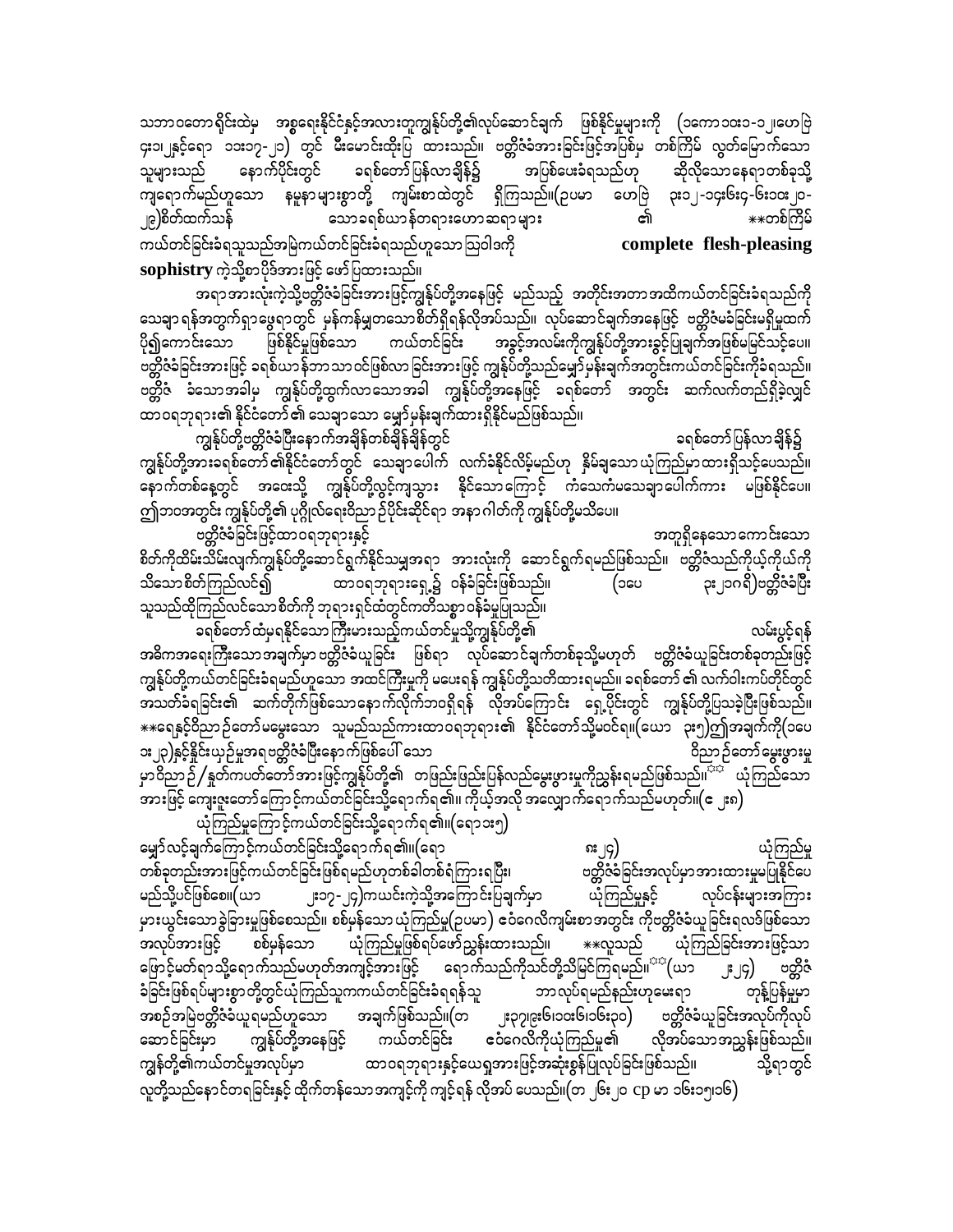အပြစ်များကိုဆေးကြော ပစ်ခြင်းမှာ ခရစ်တော် သို့ကျွန်ုပ်တို့၏ ဗတ္ထိဇံ ခံမှုကြောင့် ကျွန်ုပ်တို့အပေါ် ထာဝရဘုရား၏ခွင့်လွှတ်မှု ကိုရဘ်ညွှန်းကြောင်း ရှေ့တွင ်ပြောခဲ့ပြီးဖြစ်သည်။ အချို့စာပိုဒ်များတွင် ကျွန်ုပ်တို့၏ ယုံကြည်မှုနှင့် နောင်တရမှုအားဖြင့်ကျွန်ုပ်တို့၏ အပြစ်များကိုဆေးကြောမှုအတွက် ပြောဆိုခဲ့ပြီး ဖြစ်သည်။(တ ၂၂း၁၆၊ဗျာ ား၁၆)အကြားတို့တွင်ထာဝရဘုရားကို poci ဟေရှာ ကျွန်ုပ်တို့၏အပြစ်များဆေးကြော ပစ်သူများအဖြစ်မြင်ကြသည်။(ယေဇ ၁၆း၉၊ဆာ ၅၁း၂၊၇၊၁ကော ၆း၁၁)ယင်းကအကယ်၍ ကျွန်ုပ်တို့သည် ဗတ္တိဇံခံယူသောအပိုင်းကိုပြုလုပ်ပါက ထာဝရဘုရားကကျွန်ုပ်တို့၏ အပြစ်များကိုဆေးကြောပစ်လိမ့်မည်ဟုဆိုသည်။ သို့ဖြစ်ရာ ဗတ္တိဇံ အလုပ်သို့မဟုတ် လုပ်ဆောင်ချက်မှာ ထာဝရဘုရား၏ —<br>ဂုဏ်ကျေးဇူးကိုထိမ်းသိမ်းမှု၏အရေးကြီးသော ခြေလှမ်းဖြစ်ကြောင်း ငံဝေလိ ထာ၀ရဘုရား၏ နူတ်ကပတ်တော်တွင်ဖော်ပြထားသည်။

## ဘ၁သာပြောင်းလဲမှု- ထပ်၍ဗတ္တိဇံခံခြင်း

ကလေးငယ်တစ်ဦးအဖြစ်ရေဖြန်းခြင်းအားဖြင့်ဖြစ်စေ၊ အခြားအသင်းတော်တွင်ရေအပြည့်နှစ်ခြင်းအားဖြင့်ဖြစ်စေ သူတို့တွေး ထင်ထားသည့်အတိုင်းဗတ္တိဇံခံခြင်းပြုလုပ်ပြီးနောက် အချို့လူများက တစ်ခုခုဖြင့် ဗတ္တိဇံခံရန်ကိစ္စကို အလွန်လျို့ဝှက်ထားလိုကြသည်။ မည်သို့ပင်ဖြစ်စေ ဗတ္တိဇံ မခံမိနောင်တရမှုနှင့် စစ်မှန်သောဧငံဂေလိကျမ်းစာအပေါ်တွင် လျှောက်ပတ်သော ယုံကြည်မှုရှိရမည်ဖြစ်သည်။(တ သင့်တင့် ၁၆း၁၅၊၁၆) ဗတ္တိဇံခံခြင်းသည် ုး၃၈၊မာ ရေတွင်နှစ်ခြင်းမပြုလုပ်မီထိုအရာများကို စနစ်တကျထားခြင်း အားဖြင့်ဗတ္တိဇံခံ ယူခြင်းသာဖြစ်ပေသည်။(မ ၂၈း၁၉၊၂၀) ကရှင်းလင်း ပြောပြ ပြီးဖြစ်သော ခရစ်တော်၏ ဆုံးမသြဝါဒပေးမှုဖြင့်ပထမဦးဆုံးကြားမှုဖြင့် ဗတ္တိဇံခံ ခြင်းနှင့်ဆက်နွယ်နေသည်။ ား<br>ကလေးငယ်တစ်ဦးအနေဖြင့် ဧဝံဂေလိတရားကို နောင်တရနိုင်စွမ်း၊ နားလည်နိုင်စွမ်းမရှိပေ။ မည်သည့် ဖြစ်ရပ်မျိုးတွင် ဖြစ်စေ ရေဖြန်းခြင်းသည်ဗတ္တိဇံခံခြင်းမဟုတ်ပေ။ ရေကူးကန် အတွင်းသို့ ဒိုင်ဗင် ထိုးလိုက်သောရေကူးသမား တစ်ဦးသည် ရေတွင်နစ်သွားနိုင်သည်။ သို့ရာတွင် ယင်းမှာဗတ္တိဇံခံယူမှုမဟုတ်ပေ။ အဘယ့်ကြောင့်ဆိုသော် လူပုဂ္ဂိုလ်သည် စစ်မှန်သော ဧဝီဂေလိတရားကိုစိတ်ပါစွာတုန့်ပြန်စိတ်မရှိသော ကြောင့်ဖြစ်သည်။ အလားတူပင်မှားယွင်းသောဩဝါဒကိုယုံကြည်၍ နစ်ခြင်း ခံရသော သူများသည် ရေတွင်နှစ်ယောက်လည်းဗတ္တိဇံခံခြင်းမဟုတ်ပေ။

.<br>ယုံကြည်မှုတစ်ခုတည်းသာ ရှိသည်။ **i.e** စစ်မှန်သော ဧဝံဂေလိ တရား ပါဝင်သော ဩဝါဒတစ်စုံသာ ရှိသည်။ တစ်ခုတည်းသော ဗတ္တိဇံခံမှု သာရှိသည်။ တစ်ခုတည်းသောယုံကြည်မှုအပေါ် တွင် ယုံကြည်ခြင်းဖြင့် ပေါ်ထွက် လာသော ဗတ္တိဇံခံယူမှုဖြစ်သည်။ သင်တို့ကိုခေါ် တော်မူခြင်းနှင့် စပ်ဆိုင်သော မျှော်လင့်ခြင်း တစ်ပါးထဲသို့ခေါ် သွင်းတော်မူသည်နှင့် ငါတို့၏အဘဖြစ်သော ထာဝရဘုရား တစ်ဆူတည်းရှိ တော်မူ၏။(ဧ ၄း၄-၆)

ကျွန်ုပ်တို့အနေဖြင့်ကျွန်ုပ်တို့၏ ဆုလာဘ်သည် ကောင်းကင်ဘုံတွင် ရှိသည်ဖြစ်စေ၊ သို့တည်းမဟုတ်ကမ္ဘာပေါ် တွင်ရှိသည် ဖြစ်စေ၊ ယုံကြည်မှုမှာ အရေးကိစ္စမဟုတ်ပါဟုပြောခဲ့သော သူများအားဖြင့် ယုံကြည်သကဲ့သို့ မျှော်လင့်ခြင်းနှစ်ခုမရှိနိုင်ပေ။ ဘုရားတစ်ဆူ တည်းသာရှိသည်။ ထို့ကြောင့် ယေရှု သည်ဘုရားမဟုတ်ပေ။ အခြေခံ ကျသော ဩဝါဒများကို နားလည်ရန်ပျက်ကွက်ပါက ကျွန်ုပ်တို့၏ပထမဆုံး ဗတ္တိဇံခံမှုသည်ထင်ရှားပီပြင်မှုမရှိပေ။ ယော ဟန်သည်ဗတ္တိဇံကိုပေးလျက်အပြစ်လွှတ်ခြင်းအဘို့အလို့

ငှာနောင်တနှင့်စပ်ဆိုင်သော ဗတ္တိဇံတရားကိုဟောလျက် ပေါ် ထွန်း၏။(မာ oscico ၁း၇၇) မည်သို့ပင်ဖြစ်စေယင်းအချက်မှာမလုံလောက်ပေ။(တ ၁၉း၁-၅) ကယောဟန်ကဗတ္တိဇံခံပြီးသော လူများသည်သူတို့၏ သြဝါဒတစ်ခုခုကို မပြည့်စုံသော ဆုပ်ကိုင်မှုကြောင့်တစ်ဖန်ပြန်၍ ဗတ္တိဇံခံရကြောင်း မှတ်တမ်း တင်ထားသည်။ ံစားမှုပြုနိုင်သည်။ ယင်းမှာမှန်ကန်နိုင်သော်လည်းယုံကြည်မှုတစ်ခု၏ အစိတ်အပိုင်းအားလုံးကိုလက်ဆုပ်လက်ကိုင်ပြုပြီးနောက် ပေါ် ပေါက် လာနိုင်သော စစ်မှန်သည့်ဗတ္တိဇံခံမှုတစ်ခုကို လက်ခံရန်လိုအပ်ချက်ကို လစ်လျှုရှမထားပေ။။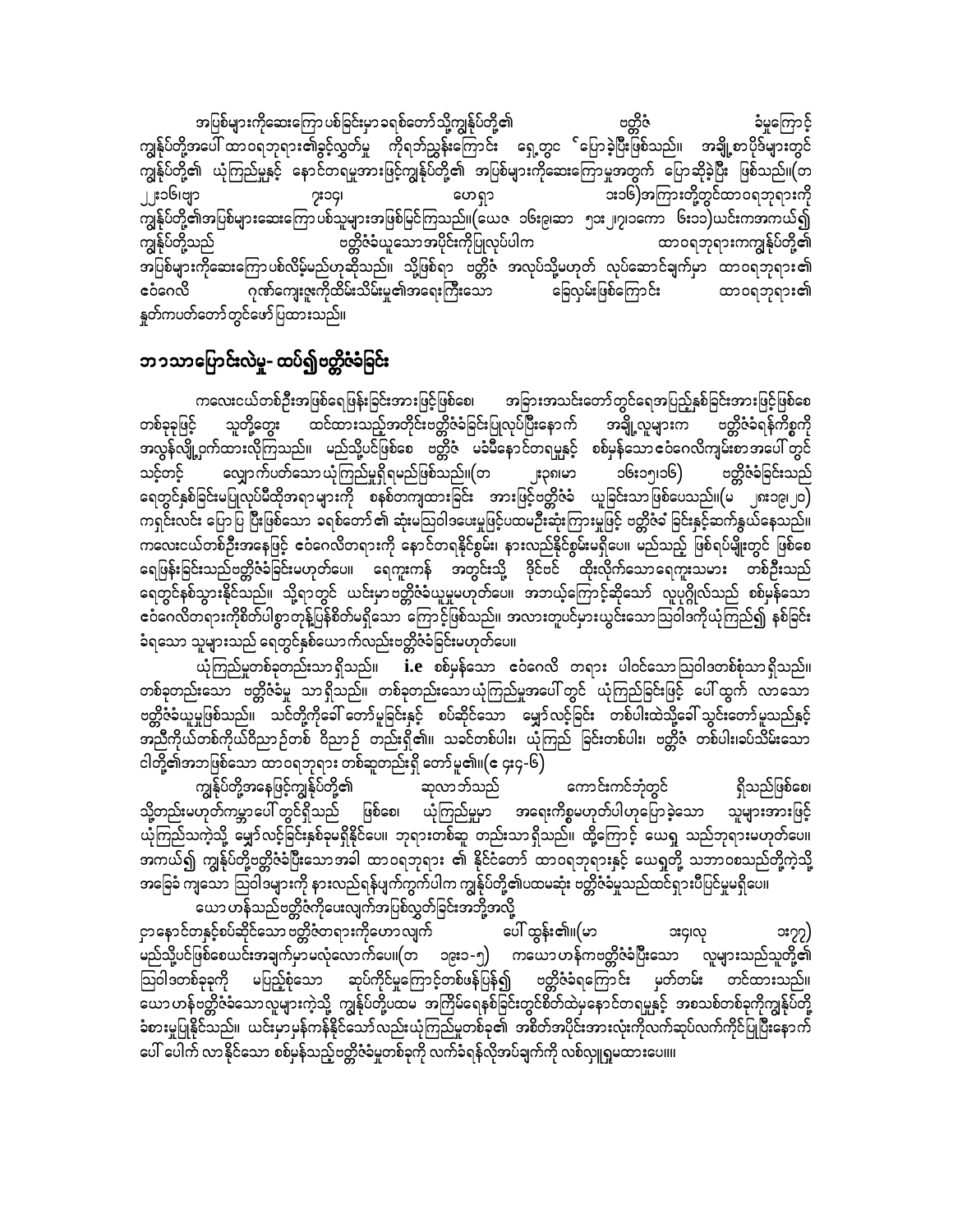# လေ့လာမှု ၉ မေးခွန်းများ

ဗတ္တိဇံမခံဘဲ ကျွန်ုပ်တို့ ကယ်တင်လွတ်မြောက်နိုင်ပါသလား? IIC လွှတ်မြောက်နိုင်ပါသည်။ (က) မလွှတ်မြောက်နိုင်ပါ။  $(\circ)$ ဗတ္တိဇံခံခြင်းမှာ ဘာကိုဆိုလိုပါသလဲ?  $\mathbb{I}$ (က) ကတိကဝတ်ပြုခြင်း။  $(\circ)$ ရေဖြန်းခြင်း ယုံကြည်မှု  $(\circ)$ ရေတွင်နှစ်ခြင်း (ဃ) မည်သည့်အချန်တွင်ကျွန်ပ်တို့ဗတ္တိဇံ ခံသင်ပါသလဲ? **IIÇ** (က) စစ်မှန်သော ဧငံဂေလိကို သင်ယူပြီး နောင်တရသည့်အချိန်တွင် (၁) ငယ်ရွယ်သူတစ်ဦးအနေဖြင့် သမ္မာကျမ်းစာကိုစိတ်ဝင်စားမှုရှိပြီးနောက် (ဂ) အသင်းတော်တစ်ခုသို့ဆက်သွယ်ရန်ဆန္ဒရှိသည့်အခါ (ယ) .<br>ကျွန်ုပ်တို့သည် မည်သည်ကိုဗတ္တိဇံခံခြင်းဖြစ်ပါသလဲ? ÇII (က) ာ<br>ဘုရားသခင်၏ နှုတ်ကပတ်တော်အား  $(\circ)$ ခရစ်တော်အား (ဂ) သန့်ရှင်းသော ဝိညာဉ်တော်အား (ဃ) ့<br>အောက်ပါတို့တွင် မည်သည်တို့သည် ဗတ္တိဇံ ခံပြီးသည့်နောက်တွင်<br>ဖြစ်ပေါ် လာပါသလဲ? ၅။ ကျွန်ုပ်တို့သည်အာ ဗြဟံအမျိုးအနွယ်၏အစိတ်အပိုင်းဖြစ်သည် (က) ကျွန်ုပ်တို့သည်မည်သည့်အခွံတွင်မှ ဒုက္ခရောက်ကြတော့မည်မဟုတ် (၁) ျော်<br>ကျွန်ုပ်တို့သည်အချိန်အားလုံးအတွက်အတိအကျကယ်တင်ခြင်း (ဂ) ကျွန်ုပ်တို့၏ အပြစ်များကိုမေ့ပျောက်လိုက်ကြပြီ (ဃ) သင်သည်ဗတ္တိဇံ ခံယူလိုပါသလား<sup>၇</sup> Gıı ခံယူလိုပါသည် (က) မခံယူလိုပါ  $(s)$ 

# ခံကြရသည်

# လေ့လာမှု ၁၀ ခရစ်တော်ထံတွင်ဘဝကိုအပ်နှံခြင်း

## ၁၀ လက်တွေ့ ခရစ်ယာန်ဘဝ

#### ၁၀-၁ သမ္မာကျမ်းစာလေ့လာမှု

ဗတ္တိဇံခံယူပြီးနောက် ဘုရားရှင်ကယ်လွှတ်တော်မူသောကြောင့် ယေရှုခရစ်၌ တည်၍ဇာတိပကတိအတိုင်းမကျင့်၊ သင်တို့သည်ငါ၌ တည်၍ ဝါ့စကားသည်သင်တို့၌ တည်လျှင် သင်တို့ သည်တောင်းချင်သမျှကိုတောင်း၍ရကြလိမ့်မည်။ အသီးကိုသီးသောအားဖြင့် သင်တို့သည်များစွာသော ငါ့ခမည်းတော် သည်ဘုန်းထင်ရှားတော်မူ၍သင်တို့ သည်လည်းငါ၏တပည့်မှန်ကြလိမ့်မည်။ (ယော ၁၅း၇၈) ဘုရားသခင်၏ ဝိညာဉ်တော်သည်သူ၏ နှုတ်ကပတ်တော်အတွင်းတွင်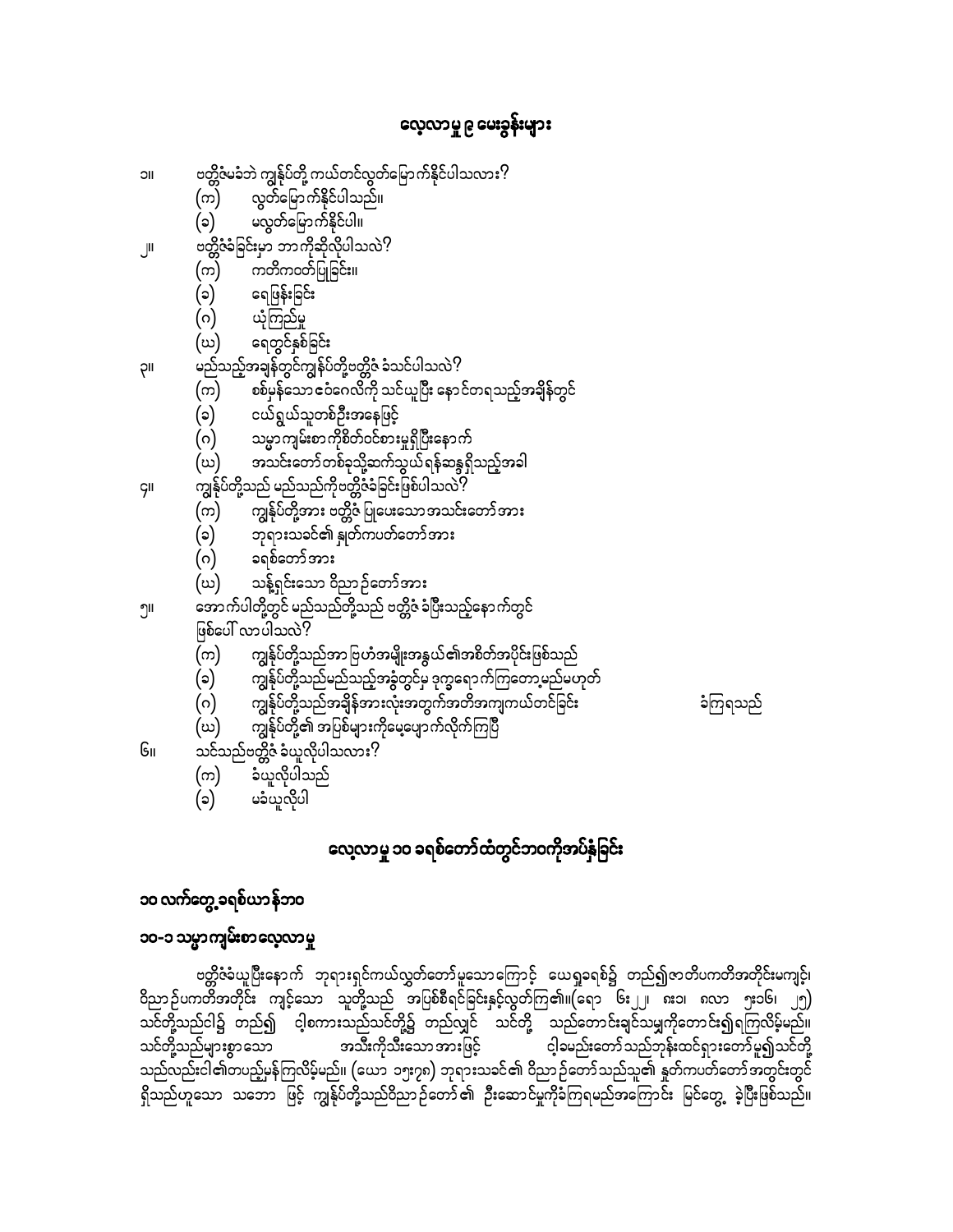ကျွန်ုပ်တို့၏ သမ္မာကျမ်းစာကိုမှန်မှန်ဖတ်ရှ လေ့လာခြင်းဖြင့် ထိုနှုတ်ကပတ်တော်နှင့် ဘဝတစ်လျှောက်လုံး အနီးကပ်ဆုံးရှိစေရမည်ဖြစ်သည်။

လူတစ်ဦး ဗတ္တိဇံခံယူရန်လိုအပ်ချက်ကိုသိရှိနားလည်သော တစ်ယောက် ထိုအတိုင်း<sup>'</sup> လုပ်ဆောင်နိုင်ကြမည်ဖြစ်သည်။ အနေဖြင့်နှုတ်ကပတ်တော်ကိုအတွင်းကျကျလေ့လာခြင်းဖြင့် နှုတ်ကပတ်တော် အနေဖြင့်ကျွန်ုပ်တို့၏ လှုပ်ရှားမှုများကိုလွှမ်းမိုးကာ ကျွန်ုပ်တို့ဘဝ၏ လမ်းညွှန်မှုများကို ဆက်လက် ဖြစ်စေသည်။ .<br>လုပ်ငန်းစဉ်တွင်ဗတ္တိဇံခံယူခြင်းသည် ဘုရားသခင်၏ နှတ်က ပတ်တော်ကို လိုက်နာကျင့်ကြံခြင်းမှာ ဘဝတစ်သက်တာ၏ ပထမအဆင့် ဖြစ်သည်။ သမ္မာကျမ်းစာနှင့် ကောင်းချီး သတင်းသင်ပြမှုနှင့်ပတ်သက်၍ ရင်းနှီး ကျွမ်းဝင်မှုမှာ အလွန်ပင် ကျွန်ုပ်တို့အား <sup>—</sup> -<br>-<br>တာ ရှည်ပြကာ သက်ရောက်မှု ယင်းမှနှတ်ကပတ်တော် သည် အန္တရာ ယ်များလှသည်။ .<br>ဖန်ဆင်းမည့်အခြေအနေလို့လည်း ဦးဆောင်သွားနိုင်သည်။ နှုတ်ကပတ်တော်များကိုဖတ်ရှုနိုင်သော်လည်း ကျွန်ုပ်တို့အတွက် လက်တွေ့အကျိုးသက်ရောက်မှု မရှိနိုင်သည်လည်း ဖြစ်နိုင် သည်။ (နောက်ဆက်တွဲ ၂ ကိုကြည့်ပါ) ထို့ကြောင့်ပင် ကျမ်းစာ တစ်ခုချင်းကို ဖတ်ရှုမီ ဆုတောင်းအပိုဒ်ကိုရွတ်ဆိုရမည်။

\*\*တရားတော်၌ အံ့ဘွယ်သောအရာတို့ကိုမြင်နိုင်ပါမည့်အကြောင်း ကျွန်ုပ်၏မျက်စိတို့ကိုဖွင့်တော်မူပါ။<sup>ာာ</sup> (ဆာ ၁၁၉း၁၈)

ဘုရားသခင်၏နူတ်ကပတ်တော်သည်ကျွန်ုပ်တို့၏ နေ့စဉ် အစားအစာ ဖြစ်သင့်သည်။ အမှန်အားဖြင့်ထိုအပေါ် တွင် ကျွန်ုပ်တို့၏ လွတ်လပ်မှုနှင့် သဘာဝဆန္ဒရှိမှုမှာ အစားအသောက်များကို စားလိုစိတ်ထက်ပို၍ကြီးမားရမည်။ ထားတော်မူသောပညတ်တို့ကို ငါမဖယ်၊ နှတ်တော်တွင်စကားတို့ကို ငါ့ရင်ခွင်၌ သို့ထားပါ၏။(ဟောဘ ၂၃း၁၃)၊ ကောင်းကင်ဗိုလ်ခြေ အရှင်ဘုရားသခင် ထာဝရဘုရား၊ ကျွန်ုပ်တွေ့သော နှတ်ကပတ်တော် စကားကို ခံယူပါပြီ၊ နှတ်က ပတ်တော်သည် ကျွန်ုပ်ဝမ်းမြောက် ရွှင်လန်းစရာအကြောင်းဖြစ်ပါ၏၊ နာမတော် ဖြင့် ကျွန်ုပ်ကိုခေါ် ဝေါ် ပါ၏။(ယော ၁၅း၁၆) ကျွန်ုပ်တို့၏ နေ့စဉ်ဘဝပုံစံကို တည်ဆောက်၍ သမ္မာကျမ်းစာကိုပုံမှန်ဖတ်ရှုလေ့လာရန်အတွက်နေ့စဉ် အချိန်ယူခြင်းသည် မှန်ကန် သောစိတ်ဓါတ်ဖြစ်ပေါ် မှုကို စတင်ဆောင်ရွက်ခြင်းဖြစ်သည်။ ယင်းကဲ့သို ယုံကြည်မှု တည်ဆောက်ဖြင့် -<br>အလေ့အကျင့်များသည် ဆုံးဖြတ်ချက်များ ချမှတ်ရာတွင် တန်ဖိုးမြင့် လာပေလိမ့်မည်။

သမ္မာကျမ်းစာ ၏အပိုင်းများကိုသာဖတ်ရှုရန် သဘာဝစွမ်းအားကို ရှောင်ရှားရန်မှာ ကျွန်ုပ်တို့အားသဘာဝကျကျတောင်းဆို ချက်ရှိ၏။ ခရစ်တော်၏ နှတ်ကပတ်တော်ကိုလေးစားလိုက်နာပြသူများက ''Bible **Companion''** ဟုခေါ်သော အစီအစဉ်တစ်ခုကို ထပ်တွင်ထားသည်။ (ယင်းကို ဤစာအုပ် ထုတ်ပေးသူများထံမှ ရရှိနိုင်ပါ၏) ယင်းကားတစ်နေ့ချင်း ဖတ်ရမည့်သင်ခန်းစာ အရေအတွက်ကိုဖော်ပြထားပါသည်။ တစ်နှစ်လျှင် ား<br>ဓမ္မသတ်အသစ်အား နှစ်ကြိမ်နှင့် ဓမ္မသတ်ဟောင်းအား တစ်ကြိမ်ဖတ်ရှုရန်စီစဉ် ထားပါသည်။ ကျွန်ုပ်တို့ ကသင်ခန်းစာများကို နေ့စဉ်ဖတ်ရှသည်နှင့်အမျှ အခြားသော ယုံကြည်သူ ထောင်ပေါင်းများစွာတို့ ဖတ်ရှနေသော အလားတူ သင်ခန်းစာထဲမှ သတ္တိများကိုရယူနိုင်ကြမည်ဖြစ်သည်။ ကျွန်ုပ်တို့ တွေ့ဆုံသည့်အခါတိုင်း ကျွန်ုပ်တို့တွင် ချက်ခြင်းထိတွေ့မှုဖြစ်ပေါ် စေပါမည်။ မကြာ မီက ကျွန်ုပ်တို့ ဖတ်ရှုခဲ့သော အပိုင်းများကကျွန်ုပ်တို့၏စကားပြော ဆိုမှု၏ အခြေခံဖြစ်စေ ပါလိမ့်မည်။

## ၁၀.၂ ဆုတောင်းသူ

အခြားဆောင်ရွက်ရမည့်လက်တွေ့ လုပ်ဆောင်ချက်မှာ ဆုတောင်းသူ ဖြစ်သည်။ ဘုရားသခင်နှင့်လူအကြားဆက်စပ်ပေး သူတစ်ဦးဖြစ်သော လူသား ယေရှုခရစ်တော်ရှိနေကြောင်းကျွန်ုပ်တို့အား သတိပေးထားပြီးဖြစ်ရာ သူကိုယ် တိုင်ကပင်လူသားများ အားလုံးအတွက်ကြားခံလူအဖြစ် သတ်မှတ်ထားသည်။ ပေါလကခရစ်တော်၏ လုပ်ငန်းများကို လက်တွေ့ကျကျနားလည် သဘော ပေါက်စေရန် တွန်းအားပေးလျက်ရှိသည်။ ငါသည်သက်သေခံသော သူအရာ၌ လည်းကောင်း၊ တမန်တော်အရာ၌ လည်းကောင်း ယုံကြည်ခြင်းတရားနှင့် သမ္မာ ငါဆိုသောမုသားစကားကိုမဆို၊ မှန်သောစကားကိုဆို၏၊ သို့ဖြစ်၍အရပ်ရပ်၌ ယောကျာ်းတို့သည် အမျက်ထွက်ခြင်း၊ ငြင်းခုံခြင်းမရှိဘဲ သန့်ရှင်းသောလက်ကိုချီ၍ဆုတောင်းခြင်းငှာ ငါအလိုရှိ၏။(၁တိ ၂၅-၈) ငါတို့ယစ်ပရောဟိဒ်မင်းသည်ငါတို့ ငါတို့ခံရသည့်နည်းတူ ဆင်းရဲဒုက္ခများကြောင့် မကြင်နာနိုင်သောသူမဟုတ်၊ ခံရသော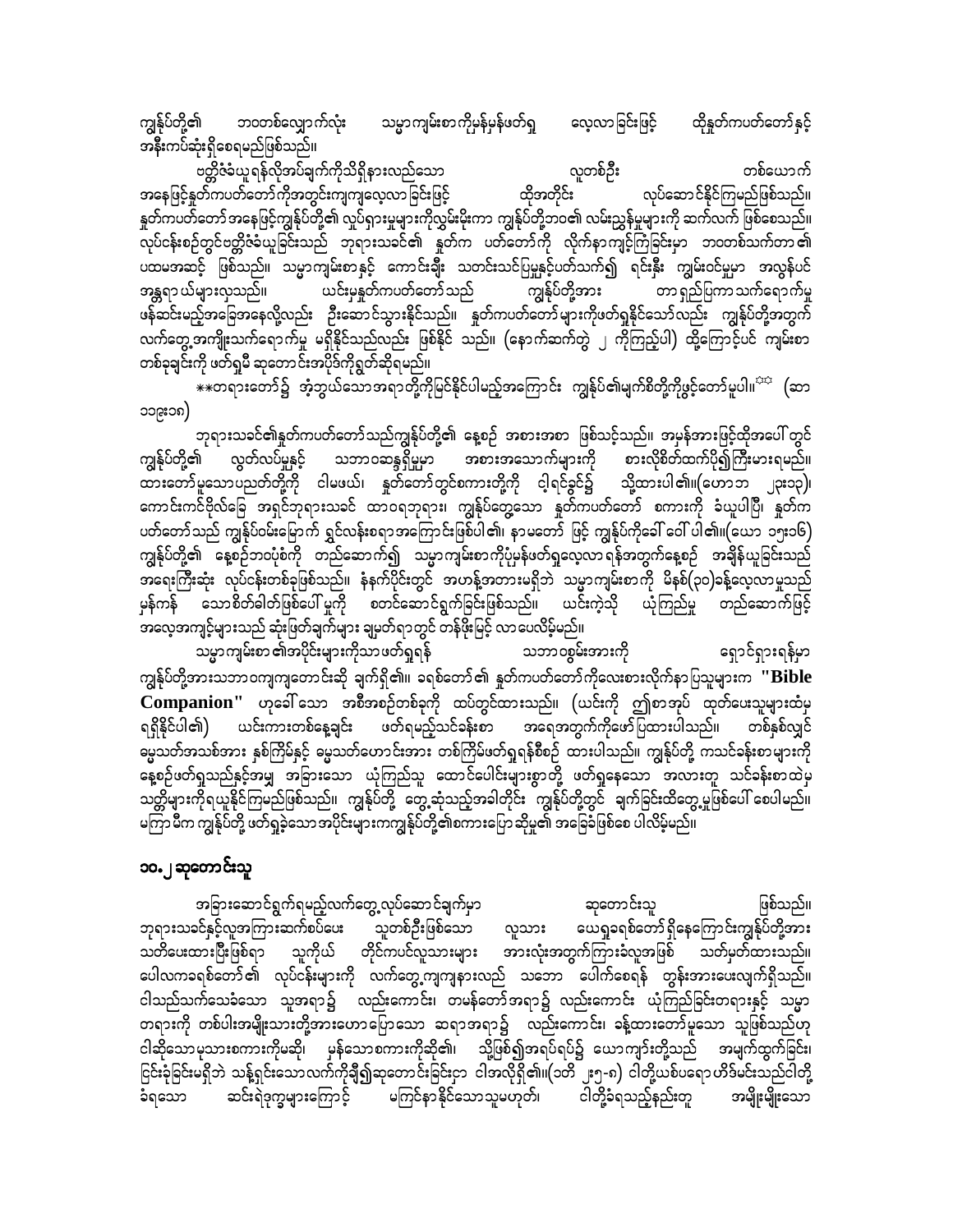စုံစမ်းနှောက်ယှက်ခြင်းတို့ကို ခံဘူးသောသူဖြစ်တော်မူ၏ သို့ရာတွင်ဒုစရိုက်အပြစ်နှင့် ကင်းလွတ်တော်မူ၏၊ ထို့ကြောင့်ငါတို့သည် သနားခြင်း၊ ဂရုဏာကို လည်းကောင်း၊ တော်လျော်သောမစခြင်း ကျေးဇူးတော် ကိုလည်းကောင်း ခံရမည့်အကြောင်းရဲရင့်သောစိတ်နှင့်ကျေးဇူးပလ္လင်တော်သို့ တိုးဝင်ချဉ်းကပ်ကြကုန်အံ့။ (ဟေဗြဲ ၄း၁၅-၁၆) ခရစ်တော်သည်ကျွန်ုပ်တို့၏ကိုယ်ရေးဆိုင်ရာ ယစ်ပရော ဟိဒ်သို့ ကျွန်ုပ်တို့၏ ဆုတောင်းသူများကိုဘုရားသခင်သို့စွမ်းအား ဖြည့်ပေးမှုကို ကျွန်ုပ်တို့အနေဖြင့်အမှန်တကယ်နှစ်သက်မှုဖြင့်၊ ယုံကြည်မှုတွင် ပုံမှန်ဆုတောင်း သင့်သည်။ မည်သို့ပင်ဖြစ်စေ ဆုတောင်းသူသည် ဘုရားသခင်သို့ ကန်တော့ သောလိုချင်သော pm&if;wpfcktaejzifhomrjzpfoifhay/ tpmrpm;rD tpm; အစာ ၏ကျေးဇူးတော် ကိုချီးမွမ်းခြင်း၊ခရီးသွားလာ ရာတွင်အန္တရာ ယ်ကင်းရှင်းစေရန် ကာတာ အောတောင်းခြင်းတို့မှာ ကျွန်ုပ်တို့ဆုတောင်းသူများ၏ အရေးပါသော ပုံစံတစ်ခုဖြစ်လိမ့်မည်။

ဘုရားသခင်၏ရှေ့မှောက်တွင်ကျွန်ုပ်တို့၏အခက်အခဲပြဿနာများကို ချပြရာတွင်ဆုတောင်းသူကိုယ်တိုင်အနေဖြင့် ငြိမ်းချမ်းမှုတစ်ခုပေးသင့်သည်။ အဘယ်အမှုကိုမျှစိုးရိမ်ခြင်းမရှိဘဲအရာ ရာ၌ ကျေးဇူးတော်ကိုချီးမွမ်းခြင်းနှင့် တကွဆုတောင်း y<br>မဌနာပြုသောအားဖြင့် သင်တို့တောင်းပန်လိုသော အရာများ တို့ကို ဘုရားသခင်အားကြားလျှောက်ကြလော့၊ ထိုသို့ပြုလျှင် အဘယ်သူမျှ ကြ၍ မမီနိုင်သောဘုရားသခင်၏ငြိမ်သက်ခြင်းသည်ယေရှုခရစ်အားဖြင့် သင်တို့၏ စိတ်နှလုံးကိုစောင်မလိမ့်မည်။  $($ မိ ၄း၆၊၇)

igwdkYonfbk&m;ociftxHawmfü&J&ifhjcif;taMumif;[lrlum;? igwdkYonf အလိုတော်နှင့်အညီတစ်စုံတစ်ခုသောဆုကို တောင်းလျှင် ဘုရား သခင်သည် နားထောင်တော်မူ၏။(၁လျန် ၅း၁၄)ကျွန်ုပ်တို့အနေဖြင့် ဘုရားသခင်၏ ဝိညာဉ်တော်၊ စိတ်ကိုကျွန်ုပ်တို့ ထံသူတို့တွင်ဖေါ် ပေးသော ဘုရားသခင်၏<br>နှတ်ကပတ်တော်ကို လေ့လာခြင်းဖြင့်ဘုရားသခင်၏ ဆန္ဒကို ကျွန်ုပ်တို့သိနိုင်သည်။ ထို့ကြောင့်ကျွန်ုပ်တို့၏ နှတ်ကပတ်တော်ကို လေ့လာခြင်းဖြင့်ဘုရားသခင်၏ ဆန္ဒကို ကျွန်ုပ်တို့သိနိုင်သည်။ ထို့ကြောင့်ကျွန်ုပ်တို့၏ --<br>သမ္မာကျမ်းစာလေ့လာမှုက ကျွန်ုပ်တို့အားမည်ကဲ့သို့ဆုတောင်းရမည်၊ မည်သူကိုဆုတောင်းရမည်နှစ်မျိုးစလုံး ကိုသင်ပေးခြင်းဖြင့် ကျွန်ုပ်တို့၏ ဆုတောင်းပေးသူများအားစွမ်းအားပို၍ ကောင်းစေသည်။ ထို့ကြောင့်အကယ်၍သင်တို့သည်ငါ၌ တည်၍ ငါ့စကားသည် သင်တို့၌ တည်လျှင်သင်တို့သည်တောင်းချင်သမျှကိုတောင်း၍ရကြလိမ့်မည်။ (ယော ၁၅း၇)

သမ္မာကျမ်းစာနှင့်ပိုမှန်ဆုတောင်းသည့်ဥပမာများစွာ ရှိသည်။(ဆာလ ၁၁၉း၁၆၄) (ဒီ ၆း၁၀)နံနက်နှင့် ညနေပိုင်းတွင်တစ်နေ့တာအတွင်း အနည်းငယ် သော ချီးမွမ်းမှုမှာ အနိမ့်ဆုံးမျှသာဖြစ်ကြောင်းဖြစ်သင့်သည်။

## ၁၀.၃ တရားဓမ္မဟောပြောခြင်း

စစ်မှန်သောထာဝရဘုရားသခင်ကိုသိရှိခြင်းမှဖြစ်ပေါ် လာသော ကြီးမား သည့် လှုံဆော်မှုများအနက်တစ်ခုမှာ စိတ်ပိုင်းဆိုင်ရာအရ တစ်ကိုယ် ကောင်းဆန် လာမှုဖြစ်သည်။ ကျွန်ုပ်တို့အနေဖြင့်ကျွန်ုပ်တို့၏ ကိုယ်ပိုင်ပုဂ္ဂိုလ်ရေး အရသမ္မာ ကျမ်းစာ လေ့လာမှုနှင့်စိတ်ပိုင်း ဆိုင်ရာ မြင့်မားမှုတို့ကို အတူတကွ ယုံကြည် သူများနှင့် ကျွန်ုပ်တို့ပတ်ဝန်းကျင်မှကမ္ဘာကြီးနှင့်<br>အတူမျှဝေခံစား ရန်မေ့ လျော့မှုဖြစ်နိုင်ပေသည်။ ယင်းသို့ဖြစ်ရခြင်းမှာက အတူမျှဝေခံစား ရန်မေ့ လျော့မှုဖြစ်နိုင်ပေသည်။ ယင်းသို့ဖြစ်ရခြင်းမှာကျွန်ုပ်တို့အနေဖြင့် ဘုရားရှင်နှင့် udk,fydkifrItay:pdwfauseyfrIrsm;rSm&&Sdjcif;aMumifhjzpfayonf/ bk&m;&Sif\ ်ကြောက်တော်နှင့်စစ်မှန်သောဓမ္မစကားသည် ကျွန်ုပ်ရှေ့မှာ မီးခွက်ဖြစ်၍ ကျွန်ုပ်၏လမ်းခရီးတွင်လင်းစေပါ၏။ (ဆာ 119;105? vk 4;18) ,if;uJhodkY rD;cGuf&Sdolonf qDrD;xGef;íawmif;? Zvm;atmufü zHk;xm;avh r&Sd? အိမ်သူအိမ်သားအပေါင်းတို့သည် အလင်းကိုရစေခြင်းမှာ ဆီမီးခုံ ပေါ် တွင် တင်ထားလေ့ရှိ၏။ (မ ၅း၁၅)သင်တို့သည်ဤလောက၏ အလင်း ဖြစ်ကြ၏၊ ခရစ်တော်ထံတွင် ဗတ္တိဇံခံယူခြင်းဖြင့်လောက၏ အလင်းဖြစ်လာသည်။(မ ၅း၁၄၊ ယော ၈း၁၂) တောင်ထိပ်၌ တည်သောမြို့ကို မဖုံးကွယ်နိုင်ဟု ခရစ်တော် ကဆက် လက်၍မြွက်ကြားခဲ့သည်။ (မ ၅း၁၄)

အကယ်၍ကျွန်ုပ်တို့အနေဖြင့်ကျွန်ုပ်တို့နားလည်ထားသော<br>အတိုင်းဘဝရပ်တည်မှုပြုပါကကျွန်ုပ်တို့ ၏ဘဝတစ်ခုလုံးသည် ကျွန်ုပ် တို့နှင့် အတူနေသူများအတွက် တရားမွေအတိုင်းဘဝရပ်တည်မှုပြုပါကကျွန်ုပ်တို့ ၏ဘဝတစ်ခုလုံးသည် ကျွန်ုပ် တို့နှင့် အတူနေသူများအတွက် ,<br>ယုံကြည်မှုဖြစ်စေလိမ့်မည်။ ကျွန်ုပ်တို့က နိုင်ငံ တော်၏မျှော်လင့်ချက်ကို ခွဲခြားတတ်ခြင်းနှင့်လောက၏ လမ်းကြောင်းများမှ ခွဲခြား၍ဟန်ဆောင်မှုမပြုနိုင်ပေ။

လိမ္မာပါးနပ်စွာဖြင့်ကျွန်ုပ်တို့ကကျွန်ုပ်တို့နှင့်ကျွမ်းဝင်ထိတွေ့သူအား လုံးတို့နှင့်အမှန်တရား၏သုတကိုမျှပေးရန် နည်းလမ်းမှာ သင့်သည်။ ပတ်ဝန်း ကျင်မှ လူများနှင့်စကားပြောကြရမည့်အကြား ဘုရားကျောင်းများမှ အဖွဲ့ဝင်များ နှင့် bk&m;&Sif\oifMum;rIrsm;udk aqG;aEG;Mu&rnf? ,if;enf; vrf;rsm;rSm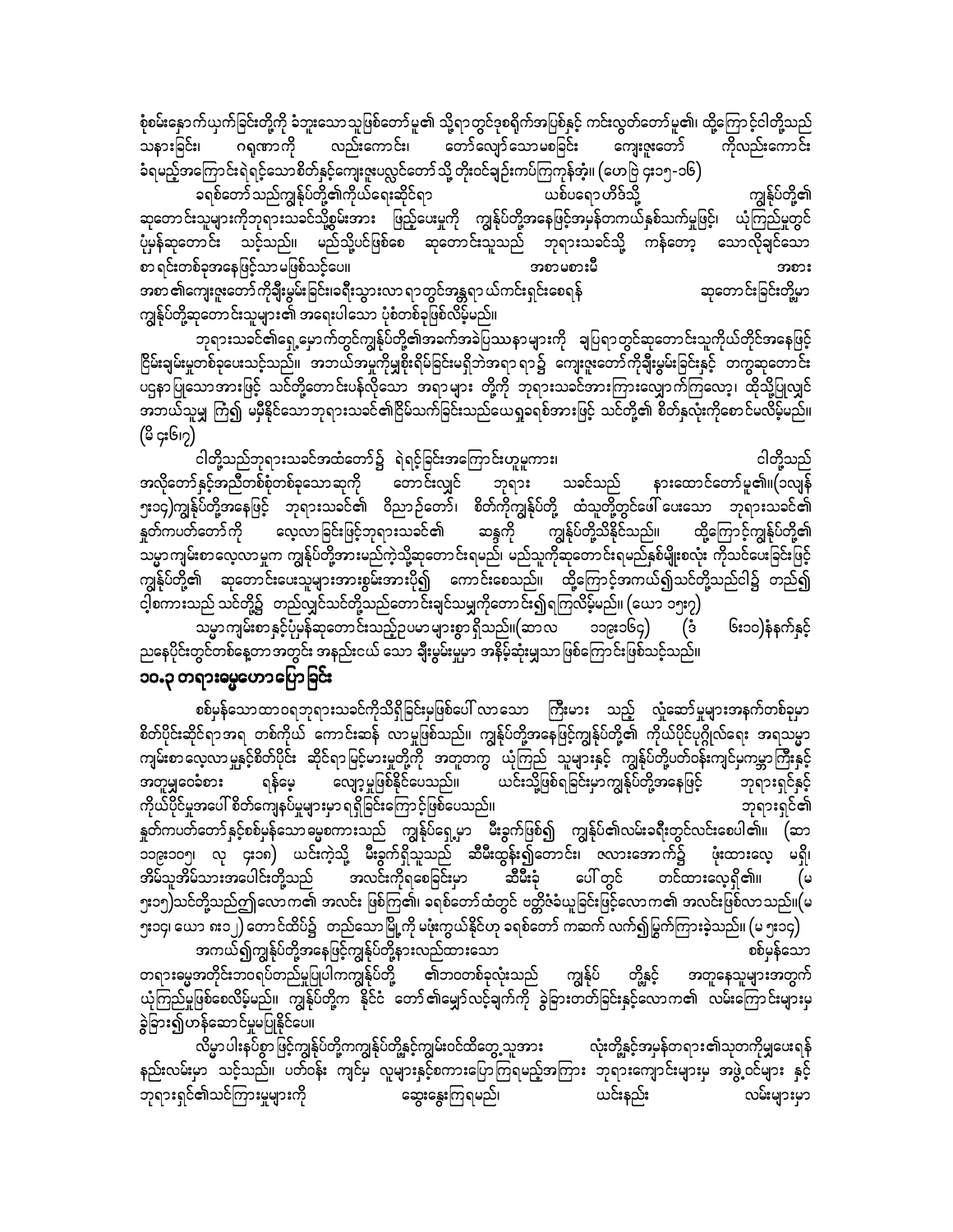ကျွန်ုပ်တို့၏အလင်းရောင်ထွန်းတောက်နိုင်သည့်နည်းလမ်းများဖြစ်သည်။ ကျွန်ုပ်တို့ အနေဖြင့်အခြားယုံကြည်သူများသို့သက်သေပြုခြင်းမှမရှောင်လွဲနိုင်၊ တစ်ဦးချင်းတွင်တာဝန်ကိုယ်စီရှိကြသည်။ ခရစ်ယာန် ဘာသာကို စိတ်ဝင်စားသူ များနှင့် ယေဘုယျအားဖြင့်စုစည်းမှုနည်းပါးကြသည်။ အခြားအုပ်စုများနှင့် နှိုင်းစာလျှင်စတင် ဟောကြားမှုအတိုင်းအတာအားနည်းနေပေသည်။ကျွန်ုပ်တို့တစ်ဦးချင်းအနေဖြင့်ကျွန်ုပ်တို့တတ်နိုင်သမျှကိုအိမ်တို့၏ကိုယ်ပိုင် စရိတ်ဖြင့်ကျယ်ကျယ်ပြန့်ပြန့်ဆောင်ရွက်ကြရမည်။

ဟောကြားမှု၏အအောင်မြင်ဆုံး နည်းလမ်းများအနက်တစ်ခုမှာ ကျွန်ုပ်တို့၏ ယုံကြည်မှုများကို ကျွန်ုပ်တို့၏ မိသားစုများ ကျွန်ုပ်တို့နှင့် အနီးကပ် ထိတွေ့မှုရှိသူများအားရှင်းလင်းပြောပြခြင်းဖြစ်သည်။ ယုံကြည်မှုမရှိသူများအား ရှင်းလင်းစွာဟောပြော ရမည်။ ယင်းအချက်ကိုတစ်ကြိမ်ဆောင်ရွက်ပြီးသော်လည်း ဖိအားပေးဆောင်ရွက်ခြင်းမျိုးမပြုသင့်ပေ၊ .<br>ဖိအားပေးမှုပြောင်းလဲမှုများသည် ဘုရားသခင်၏ဆန္ဒတော်နှင့်မကိုက်ညီပေ။ ကျွန်ုပ်တို့၏ တာဝန်မှာ အမှန်တရား ကိုတုန့်ပြန်မှုမရှိပဲ မျက်မြင်သိရှိနိုင်ရန်ဖြစ်သည်။ ယင်းကဲ့သို့လက်တွေ့မျက်မြင် ပြုလုပ်ရန်မှာကျွန်ုပ်တို့၏ ကြီးမားသော တာဝန်တစ်ရပ်ဖြစ်သည်။ (ဇေယ ၃း၁၇-၂၁)အကယ်၍ ခရစ်တော်သည်ကျွန်ုပ်တို့၏ဘဝအတွင်းရောက်လာပါက $\ast$ းလူနှစ်ယောက်သည်လယ်တောထဲတွင်ရှိလတ္တံ၊ တစ်ယောက်ကိုသိမ်းယူ၍ တစ်ယောက်မူကားနေရစ်ရလတ္တံ<sup>ာ</sup> (လု၁၇း၃၆) -.<br>ကျွန်ုပ်တို့၏မိသားစုအားမပြောခဲ့လျှင်နှင့် ကျွန်ုပ်တို့၏ဘုရားသခင်၏ အကယ်၍ ကျွန်ုပ်တို့အနေဖြင့် ဒုတိယ အကြိမ်လာလိမ့်မှုကိုအပေါင်းအသင်းရောင်းရင်းများနှင့်အတူတကွလုပ်ဆောင်မှုမရှိလျှင် ထိုအချက်မှာအမှန်တကယ်ပင်ထူးဆန်းမှုဖြစ်လိမ့်မည်။

### ၁၀-၄ ဘုရားကျောင်းအတွင်းမှဘဝ

ဤလေ့လာမှုတွင်ကျွန်ုပ်တို့အနေဖြင့်ကျွန်ုပ်တို့၏ ဝိညာဉ်ပိုင်း ပုဂ္ဂိုလ်ရေး ဆိုင်ရာ လုပ်ငန်းတာ ဝန်ဝတ္တရားများနှင့်ပတ်သက်၍များစွာ ပြောဆိုခဲ့ကြပြီး ဖြစ်သည်။ မည်သို့ပင်ဖြစ်စေ ကျွန်ုပ်တို့တွင်ကျွန်ုပ်တို့၏ မျှဝေ ခံစားသောအခြားသူများနှင့် တွေ့ဆုံရန်တာဝန်ရှိသည်။ မျော်လင့်ချက်ကို တစ်ဖန်ဤ အချက်မှာ ကျွန်ုပ်တို့အနေဖြင့်ဆောင်ရွက်လိုသော အချက်ဖြစ်သင့်ပေသည်။ ဗတ္ထိဇံခံ ယူပြီး နောက် ကျွန်ုပ်တို့အနေဖြင့်ဘုရားသခင်၏ ခရီးတစ်ခုကို ဝင်ရောက်လိုက်ခြင်းဖြစ်ကြောင်းပြဆိုခဲ့ပြီးဖြစ်သည်။ နိုင်ငံတော်ဆီသို့ကြမ်းတမ်းသော ကျွန်ုပ်တို့ အနေဖြင့်ခရီးသွားဖော်များနှင့်ဆက်သွယ်သင့်သည့်အချက်မှာ သဘာဝတရားသာ ဖြစ်သည်။ ခရစ်တော်မလာမီနောက်ဆုံး ရလာဒ်များတွင် ကျွန်ုပ်တို့နေထိုင် နေကြသည်။ ယင်းမှာအဆင့်တူသူများနှင့် လိုက်နာလိုအပ်ပြီး ထိုအချိန် များတွင် ဖြစ်ပေါ် နေသည်။ ခက်ခဲသောအခြေအနေများစွာကို ကျော်လွှား နိုင်ရန်ဖြစ်သည်။ လူအချို့တို့၏ ထုံးစံရှိသည့်အတိုင်း -<br>အချင်းချင်း စည်းဝေးခြင်း အမှုကို မရှောင် မလွှဲကြနှင့်၊ အချင်းချင်းတို့ကိုတိုက်တွန်းနိုးဆော်ကြလော့၊ ကာလအချိန် ရောက်လုနီးသည်ကိုထောက်သဖြင့်ကြိုးစားကြလော့၊ (ဟေဗြဲ ၁၀း၂၅၊ **cp** မာလ ၃း၁၆) ယုံကြည်သူများအနေဖြင့်စာဖြင့်ဖြစ်စေ၊ သမ္မာကျမ်းစာလေ့လာမှုကို တစ်ဦးနှင့်တစ်ဦးမျှဝေရန်အတွက် ဆုံတွေ့ရန်ခရီးသွားခြင်းဖြင့်ဖြစ်စေ၊ ဆုံတွေ့ပွဲများနှင့် တရားမွေဟောပွဲများသို့ဖြစ်စေသွားရောက်ခြင်းဖြင့်ထိတွေ့မှုများ ဆောင်ရွက် သင့်သည်။

ကျွန်ုပ်တို့တွင်ဘုရားသခင်၏နိုင်ငံတော် ၏ ကြီးမားသော မျော်လင့်ချက် အတွင်း လောကကြီး၏ပြင်ပသို့တစ်ဦးချင်းခေါ် ယူ ခံကြရမည်။ Saint ဟူသော စကားမှာခေါ် ယူလိုက်သော လူတစ်ယောက်ကို ဆိုလိုသဖြင့် အတိတ်ကာလမှ အနည်းငယ်သောယုံကြည် သူများအတွက် အမှန် ယုံကြည်သူအားလုံးကို ညွှန်းဆိုနိုင်သည်။ အင်္ဂလိပ်သမ္မာကျမ်းစာတွင် ဘုရား ကျောင်းဟု အဓိပ္ပါယ် ပြန်ဆိုထားသော ဂရိစကားလုံးမှာ <mark>ecclesira ဖြ</mark>စ်သည်။ ယင်းမှာတွေ့ဆုံသူများ ရုပ်ပိုင်းဆိုင်ရာ တည်ဆောက်မှုထက်ယုံကြည်သူအုပ်စုများကို ရည်ညွှန်းသည်။ ဤအခေါ် အဝေါ် အသုံးပြုရာတွင် နားလည်မှုလွဲခြင်း ရှောင်ရှားရန် အတွက် ရစ်ယာန်ဘာသာဝင်များအနေဖြင့် သူတို့၏ဘုရားကျောင်း charcha ကို ecclesira ဟုညွှန်းဆိုကြသည်။

မြို့တစ်မြို့တစ်ဒေသတစ်ညတွင်းယုံကြည်သူများစွာ ရှိသည့်နေရာတွင် ပုံမှန် တွေ့ဆုံရန်နေရာတစ်နေရာသတ်မှတ်ရန် ရှာနိုင်သည်။ ယင်းမှာ ယုံကြည်သူတစ်ယောက်၏အနာဂတ်သို့မဟုတ် ငှားရမ်းထားသော ခန်းမ အတွင်းဖြစ်နိုင်သည်။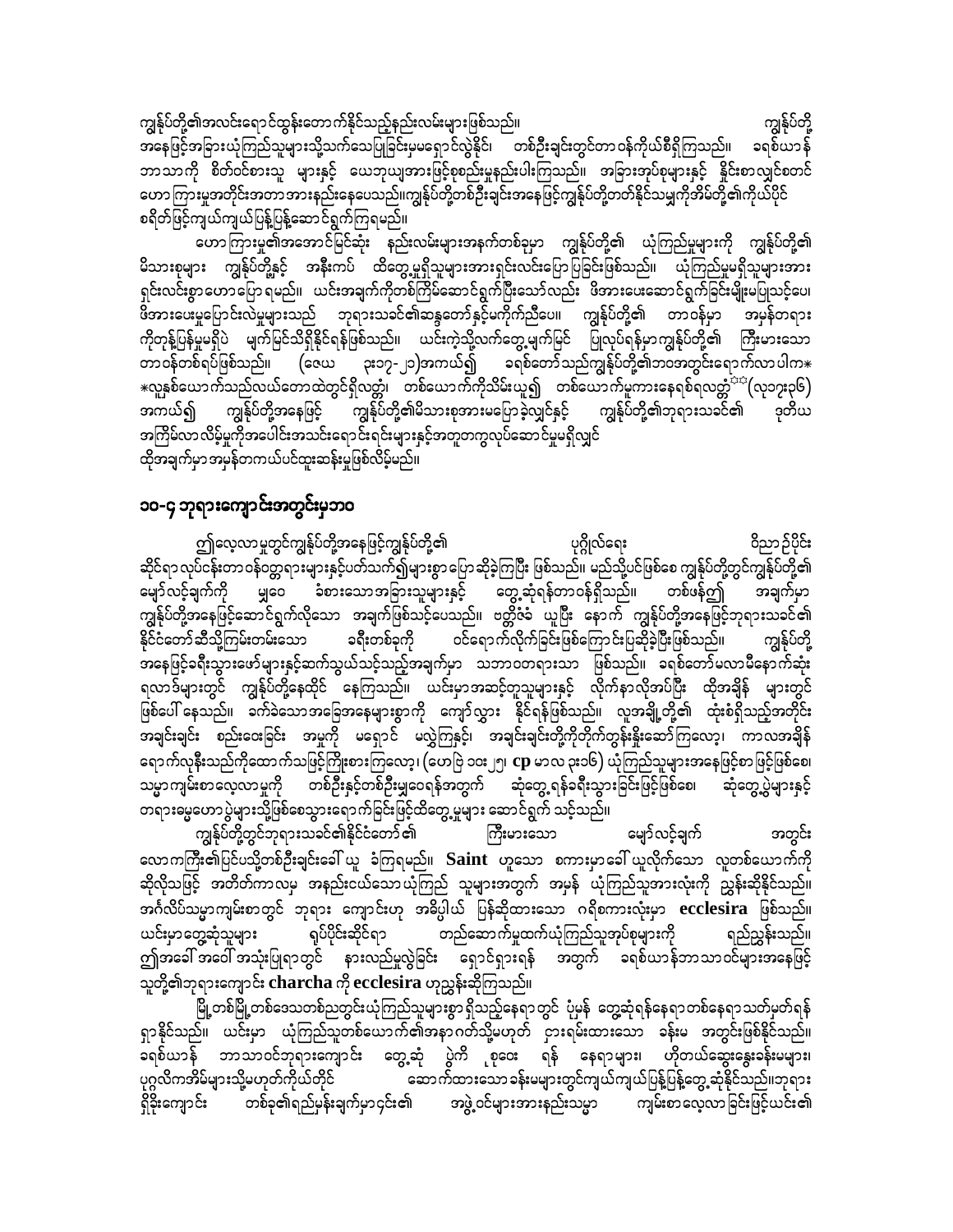အဖွဲ့ ဝင်များအားစုစည်းရန်နှင့် ဟောပြောခြင်း ဖြင့် သူတို့၏အလင်း ရောင်များထောက်ပံ့စေရန်ဖြစ်ပါသည်။ ခရစ်ယာန် ဘာသာဝင်များအတွက်အစီအစဉ်တစ်ခုမှာအောက်ပါအတိုင်းဖြစ်နိုင်ပါသည်။

တနင်္ဂနွေ - နံနက် ၁၁း၀၀နာ ရီ - Breaking of Bread Service ၆း၀၀ နာ ရီ - အများပြည်သူသို့ဟော ပြော ခြင်းလုပ်ငန်း

ဗုဒ္ဓဟူးနေ့ - ညနေ ၈း၀၀ နာ ရီ - သမ္မာကျမ်းစာလေ့လာမှု

ဘုရားရှိခိုးကျောင်းသည်ထာဝရဘုရားသခင်မိသားစု၏ အစိတ်အပိုင်း ဖြစ်သည်။ အနီးကပ်ပေါင်းစုဖွဲ့ စည်းထားသော အဖွဲ့ဝင် တစ်ဦးချင်းအနေဖြင့်သိသာမှုရှိပြီး၊ .<br>အခြားလူများကိုရိုကျိုးမှုရှိရန်လိုအပ်သည်။ အစုအစည်းတွင် .<br>ဆိုင်ရာအထွဋ်အထိပ်ဖြစ်မှုရှိသော်လည်း သူ၏သိသာသောဝိညာဉ်တော် သူသည်အားလုံး၏ အစေအပါးအဖြစ်ဆောင်ရွက်ခဲ့သည်။ ငါသည်သခင် ဖြစ် လျှက် အရှင်ဘုရားလည်းဖြစ်လျက်နှင့်သင်တို့၏ ခြေကိုဆေးလျှင် အချင်းချင်းတို့၏ခြေကိုဆေးကြရသည်။ သင်တိ ငါသည်သင်တို့၌ ပြုသကဲ့သို့ သည် သင်တို့ သည်ပြုစေခြင်းငှာပုံသက်သေကိုပြခဲ့ပြီး ၁၃း၁၄၊၁၅၊ မ ၂၀း၂၅-၂၈) အလင်းတော်တွင်ပြုလုပ်ခဲ့သော (ယော သင်ကြားမှုမှာဘုရားသခင်၏ နှုတ်ကပတ် တော်ပေါ် တွင်အခြေခံသင့်သည်။ ဘုရားရှိခိုးကျောင်းအတွင်း အများကို စကားပြော သူများသည်ဘုရားသခင်၏ကိုယ်စားပြောသူများဖြစ်၏၊ ထာ၀ရ ဘုရားသည် ယောကျာ်းဖြစ်၍ညီအစ်ကိုများကဘုရားသခင်၏ နူတ်ကပတ်တော်မှ ညွှန်းကြားချက်များကိုအများသို့ညွှန်ကြားမှုပြုလုပ်သင့်သည်။ (၁ကော ၁၄း၃၄) သင်တို့သည်ဟောပြောရသော အခွင့်မရှိကြ၊ ပညတ်တရားစီရင်သည့်အတိုင်း သူတို့သည်ယောကျာ်းတို့၏အုပ်စိုးခြင်းကိုခံကြရသည်၊ (၁တိ ူး၁၁-၁၅)သည် ဧဒင်ဉယျာဉ်တွင်ခဲ့သောအဖြစ်အပျက်များအထိနောက်ကြောင်းပြန် မှုအတွင်းဖြစ်စဉ်ကိုနောက်ကြောင်းပြန်လိုက်သည်။ ်အေ၀သည်အာ ဒမ်အားမကောင်းမှုကိုကျူးလွန်ရန်သင်ကြားပေးခဲ့သည်။ အဘယ့်ကြောင့် ဆိုသော မိန်းမကယောကျာ်းအားမသင်ကြားသင့်ပေ၊ ဘုရားသခင်က အာဒမ်အား အေဝထက်စောစွာဖြစ်စေမှုမှာမိန်းမ၏ ခေါင်းမှာယောကျာ်းဖြစ်သည်ဟူသော အချက်၏သင်္ကေတဖြစ်သည်။ (၁ကော် ၁၁း၃)သို့ဖြစ်ရာ ယောကျာ်းကသာ မိန်းမကိုဦးဆောင်ရမည်။ မိန်းမကယောကျာ်းကိုဦးဆောင်မှုမပြုရပေ။

ထိုအချက်များကြောင့်မိန်းမသည်အုပ်စိုးခြင်းကိုအစဉ်ဝန်ခံ၍ တိတ်ဆိတ်စွာသင်စေ၊ မိန်းမသည်ဆုံးမသြဝါဒပေးခြင်း၊ အစိုးတရပြုစေခြင်းအခွင့်ကိုငါမပေး၊ သူသည်တိတ်ဆိတ်စွာ နေအပ်၏။ ယောကျာ်းကို ကော် ုဖန်ဆင်းတော်မူ၏။ အကြောင်းမူကားအာဒံကိုရှေးဦးစွာဖန်ဆင်းတော် မှုပြီးနောက်မှ ထိုမှတစ်ပါးအာဒံသည်လှည့်ဖျားခြင်းကိုမခံ၊ မိန်းမသည် လှည့်ဖျားခြင်းကိုခံ၍လွန်ကျူး၏။ သို့သော်လည်း ဣန္ဒြေစောင့်ခြင်းနှင့် တကွယုံကြည်ခြင်း၊ ရှက်ခြင်း၊ သန့်ရှင်းခြင်း၌ တည်လျင် သားဖွားခြင်းအမှု၌ ကယ်တင်ခြင်းသို့ ရောက်လိမ့်မည်။ (၁တိ ၂း၁၁-ကျွန်ုပ်တို့အား မိန်းမကိုနိုင်ထက်စီးနင်းမလုပ်ရ၊ သို့ရာတွင်ခရစ်တော်က ယောကျာ်းသည် ວໆ) ချစ်တော် မူသကဲ့သို့သူမကိုလည်းချစ်ရမည်။ (ဧ၅း၂၅)

.<br>\*\*ယောကျာ်းတို့ဆုတောင်းခြင်းအမှု၌ အဆီးအတားမရှိစေခြင်းမှာ အသက်ရှင်ခြင်း ကျေးဇူးတော်ကိုဆက်ဆံ၍အမွေခံရသော သူချင်းကဲ့သို့ သတိပညာနှင့်လျော်စွာခင်ပွန်းနှင့်အတူနေ၍ အားနည်းသောသူက ိုပြုသင့်သည့် အတိုင်း သူကိုစောင့်မပြုစုကြလော့။<sup>ာာ</sup> (၁ ပေ ၃း၇)

စိတ်ပိုင်းဆိုင်ရာ ဝေါဟာ ရအရခရစ်တော်သို့ဗတ္တိဇံခံယူသော မိန်းမတို့သည် ယောကျာ်းနှင့် တန်းတူအခွင့်အရေးရကြသည်။ (၈လာ၃း၂၇၊ ၂၈- **cp** ၊ ၁ကော ၁၁း၁၁) မည်သို့ပင်ဖြစ်စေယင်းမှာယောကျာ်းသည်မိန်းမ၏ ခေါင်းဖြစ် သည်ဟူသော ရှင်းလင်းသည့် အချက်ကိုလက်တွေ့အားဖြင့် ထိခိုက်မှုမရှိပေ။ (၁ကော ၁၁း၃) ယင်းမှာမိသားစုနှင့်အသင်းတော်အတွင်း နှစ်မျိုးစလုံး၏စိတ်ပိုင်း ဆိုင်ရာ ကိစ္စများဖြစ်သည်။

မိန်းမယုံကြည်သူများက ဤနည်းလမ်းကိုမှတ်မိစေရန်ပြသရန်အလို့ငှာ အလိုဖြစ်သူသည် ဘုရားသခင်၏နှုတ်ကပတ်တော် ကိုသင်ယူသည့် အခါတိုင်း ခေါင်းခြုံကိုဆောင်းထားသင့်သည်။ အားလုံးတွင်ဦးထုပ်သို့မဟုတ် ဤအချက်မှာလက်တွေ့အားဖြင့် အသင်းတော်စည်းဝေးပွဲများ ခေါင်းဆောင်း တစ်ခုကိုဆောင်းသင့်သည်ဟုဆိုလိုသည်။ ယောကျာ်းနှင့် မိန်းမသည် သူတို့၏ ဆံပင်ပေါ် တွင်ဆောင်းထားသော နည်းလမ်းအားဖြင့်ခွဲခြားမှုကိုသိနိုင်သည်။(၁ကော ၁၁း၁၄၊၁၅)သူမ၏ဦးခေါင်းပေါ် တွင်အဆောင်းမပါဘဲ သောမိန်းမတိုင်းသည်သူမ၏ဦးခေါင်းကိုမလေးစားရာကျသည်ဟုဆိုသည်။ ဆုတောင်း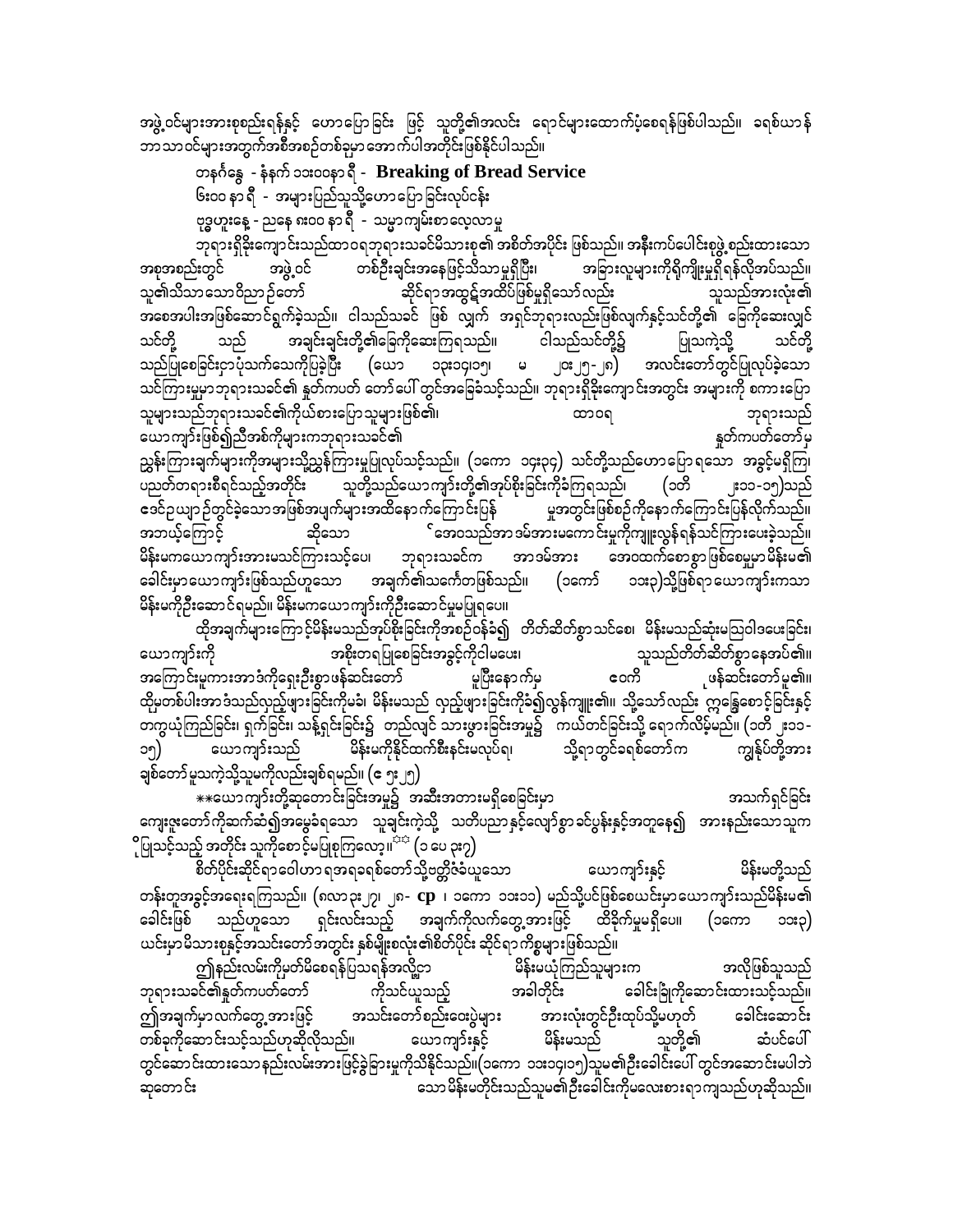သို့ဖြစ်ရာသူမတို့အနေဖြင့်ခေါင်းရိပ်ထားသကဲ့သို့ တစ်ညီတည်း ခေါင်းထား ရခြင်းဖြစ်သည်။ မိန်းမမည်သည်ကား မိမိခေါင်းကိုမဖုံးဘဲဆုတောင်းသော် လည်းကောင်း၊ ပရောဖက် ပြုလျှင်သော်လည်းကောင်း၊ မိမိခေါင်းအသရေကို<br>နှတ်ချည်ထိုသို့ပြုလျှင်ဆံပင်ရိပ်သည်နှင့်တူ၏၊ မိန်းမသည်မိမိခေါင်းကိုမဖုံးလျှင် ဆံပင်ကိုဖြတ်စေ၊ ဆံပင်ဖြတ်ခြင်း၊ မိန်းမသည်မိမိခေါင်းကိုမဖိုးလျှင် ဆီပင်ကိုဖြတ်စေ၊ ဆံပင်ဖြတ်ခြင်း၊ ဆံပင်ရိပ်ခြင်းအရာသည် ရှက်စရာရှိ လျှင်ခေါင်းကိုဖုန်းစေ၊ ယင်းမှာသူအဘယ်သူကယောကျာ်း၏ စွမ်းစားတော်တွင် ရှိသည့်သင်္ကေတဖြစ်သည်။ (၁ကော ၁၁း၅-၆)

#### ၁၀.၅ မုန့်ဖွဲမင်္ဂလာ

ဆုတောင်းသူနှင့်သမ္မာကျမ်းစာ ဖတ်ခြင်းနှင့်အတူသူ၏<br>စရန်မုန့်ကိုဖဲ့၍စပျစ်ရည်သောက်ခြင်းဖြင့် နေစ်တော်သို့ပုံမှန် ထေးစားမှုပြုရန်မှာ အရေးကြီးသည်။ အမှတ်ရစေရန်မုန့်ကိုဖွဲ၍စပျစ်ရည်သောက်ခြင်းဖြင့် $\begin{bmatrix} \vdots \end{bmatrix}$  ခရစ်တော်သို့ပုံမှန် ယင်းကိုငါ့ကိုအောက်မေ့အမှတ်ရစေရန် ပြုလုပ်ရမည်ဟု ခရစ်တော်ယေရှုက မိန့်တော်မူသည်။ (လု ၂၂း၁၉)သင်တို့သည် ထိုမုန့်ကိုစား၍ ထိုခွက်ကိုသောက်သောအခါဘုရားသခင်အသေခံ တော်မူခြင်းကို ကြွလာတော်မမူမီတိုင်အောင်ပြကြ၏။ (၁ကော် ၁၁း၂၆၊ လု ၂၂း၁၆-၁၈)

မုန့်သည်လက်ဝါးကပ်တိုင်ပေါ် တွင်ပေးသော ရစ်တော် ၏ န္ဓာ ကိုယ်ကို ကိုယ်စားပြုပြီး၊ စပျစ်ဝိုင်သည်သွေးကိုကိုယ်စားပြု ကြက်လာသည်။ သည်။(၁ကော ကြက်လာသည်) သေး၂၃-၂၇) နှေးဦးယုံကြည်သူများကဤလုပ်ရပ်ကိုမကြာခဏလုပ်လေ့ရှိသည်။ က 2; 2008)<br>(အ ၂း၄၂၊၄၆)၊ တစ်ပတ်လျှင် တစ်ကြိမ်လုပ်လေ့ရှိသည်။(တ ၂၁း၇) အကယ်၍ ကျွန်ုပ်တို့သည် c&pfawmfudktrSefcspfvQifuREkfyfwdkYtaejzifhol\ trdefYawmfudk vdkufemMu&vdrfhrnf/(a,m 15;11-14)tu,fí ကျွန်ုပ်တို့ တွင်သူနှင့် မှန်ကန်သောပုဂ္ဂိုလ်ရေးဆက်စပ်မှုရှိလျှင်သူမေးသည့် အခါတိုင်း ာက်<br>သူ၏အနစ်နာခံစွန့်လွှတ်မှုကိုအမှတ်ရလိုကြလိမ့်မည်၊ ထိုမှသူအောင်မြင်မှု ရရှိခဲ့သော၊ ကြီးမားသောကယ်တင်ခြင်း၏<br>အမှတ်ရမှုကို ကျွန်ုပ်တို့ကိုယ့်ကို ကျွန်ုပ်တို့အားပေးလိမ့်မည်။ လက်ဝါးကပ်တိုင်ပေါ် တွင်သူ၏ ခံစားရမှုကို အမှတ်ရမှုကို ကျွန်ုပ်တို့ကိုယ့်ကို ကျွန်ုပ်တို့အားပေးလိမ့်မည်။ လက်ဝါးကပ်တိုင်ပေါ်ကြွင်သူ၏ ခံစားရမှုကို<br>ဆိပ်ငြိမ်စွာရောင်ပြန်ဟပ်သော အချိန်ကကျွန်ုပ်တို့၏ ထာဝရဘုရားသခင်နှင့် နိုင်းယှဉ်လိုက်သောအခါ အချိန်ကကျွန်ုပ်တို့၏ ထာဝရဘုရားသခင်နှင့် နိုင်းယှဉ်လိုက်သောအခါ မထင်မရှားမှေးမှိန်၍သွားလေသည်။

မုန့်ဖဲ့ခြင်းမှာအခြေခံအားဖြင့်အမှတ်ရစေရန်<br>ထာင်ရွက်သည့်အတွက်ထူးခြားသော ဖြစ်ပေါ် မှုမရှိပေ။ ထိုအချက်မှာ မောခရု၏ ယင်းကိုဆောင်ရွက်သည့်အတွက်ထူးခြားသော ဖြစ်ပေါ် မှုမရှိပေ။ ထိုအချက်မှာ မောရှေ၏ Oya'atmufwGifvspfvSL½IyGJawmfESifhnDrQonf/(vk 22;15? 1aum 5;7?8),if;rSm ်<br>ဘုရားသခင်ကပင်လယ်နီတွင်မောရှေ့မတဆင့် လုပ်ဆောင်ချက် ဖြစ်သောအီဂျစ်မှကြီးမားသော ပေးပို့မှုကို အမှတ်ရ စေခြင်းကို ဆိုလိုသည်။ မုန့်ဖဲ့ခြင်းမှာလက်ဝါးကပ်တိုင်ပေါ် တွင်ပြုလုပ်သော ဗတ္တိဇံခံခြင်း အားဖြင့် ဆက်စပ်မှုပြုလာသော ခရစ်တော်မှတဆင့်ကျွန်ုပ်တို့၏ ဒုက္ခကို ကယ်တင်ခြင်းကိုအမှတ်ရစေသည်။ ထိုလုပ်ဆောင်ချက်မှာကျွန်ုပ်တို့အနေဖြင့် သဘာဝအရလုပ်ဆောင်လိုသောလုပ်ဆောင်ချက် ဖြစ်သင့်သည်။

ရုပ်ဝတ္တုအရမုန့်နှင့်စပျစ်ဝိုင်ကိုသုံးဆောင်ခြင်းမှာ ကျွန်ုပ်တို့က ခရစ်တော် ၏ ချစ်ခြင်းကိုပြသရာရောက်ပြီး၊ ကျွန်ုပ်တို့၏ ကယ်တင်ခြင်းနှင့် ပတ်သက်သော အရာအားလုံးသည်တစ်ကြိမ်ထပ်မံ၍အမှန်ဖြစ်ပေါ် လာစေသည်။ မုန့်ကို whichcy]င်တစ်ကြိမ်ဖဲ့ခြင်းမှာသန့်ရှင်းသော ဝိညာဉ်တော်၏ အခြေအနေကို ဖော်ညွှန်းသည့်သင်္ကေတတစ်ခုဖြစ်သည်။ အကယ်၍ တစ်ဦးတစ်ယောက် အနေ ဖြင့် အမှန်တရားကိုနောက်လိုက်ယုံကြည်သူများနှင့် အတူမ ဆောင်ရွက်နိုင်ပါက တစ်ဦးတည်းဆောင်ရွက်စေသင့်သည်။ အကယ်၍ အဆုံးစွန် အခြေအနေတွင် ထိုလုပ်ရပ်များကိုဆောင်ရွက်၍ ပျက်ကွက်ခဲ့လျင်သော်၌ ကျွန်ုပ်တို့ တတ်နိုင်သမျှအကောင်းဆုံးနည်းလမ်းဖြင့် ခရစ်တော်ကိုအမှတ်ရစေခြင်းမှ<br>ကျွန်ုပ်တို့အားမတားဆီးသင့်ပေ။ ယေရှကစပျစ်သီးကိုအသုံးပြုခဲ့ရာ (လု ၂ း၁၈) ကျွန်ုပ်တို့ကလည်း <sup>ီ</sup> ယေရှုကစပျစ်သီးကိုအသုံးပြုခဲ့ရာ (လု ၂၂း၁၈) စပျစ်ဝိုင်အနီကိုအသုံးပြုသင့်သည်။

ခရစ်တော် ၏ဒုက္ခခံစားမှုနှင့်အနစ်နာခံမှုကိုအမှတ်ရစေခြင်းမှာ ယောကျာ်း တစ်ဦးသို့မဟုတ်မိန်းမတစ်ဦးရှိရမည့် အမြင့်မားဆုံးဂုဏ်ပြုမှုဖြစ်သည်။ သူတို့ ကိုယ်စားပြုမှုကိုမလျော်ကန်သော အာရုံစူးစိုက်မှုကို ပြုလုပ်ခြင်းမှာ တိုက်ရိုက<br>စော်ကားမှုဖြစ်သည်။ သင်တို့သည်ထိုမုန့်ကိုစား၍ ထိုခွက်ကိုသောက်သော ကိသော fapmfum;rIjzpfonf/ oifwdkYonfxdkrkefYudkpm;í xdkcGufudkaomufaom tcg ဘုရားသခင်အသေခံတော်မူခြင်းကိုကြွလာတော်မမူမီ တိုင်အောင်ပြကြ၏။ ထို့ကြောင့် ဘုရားသခင်၏ မုန့်နှင့်ခွက်ကို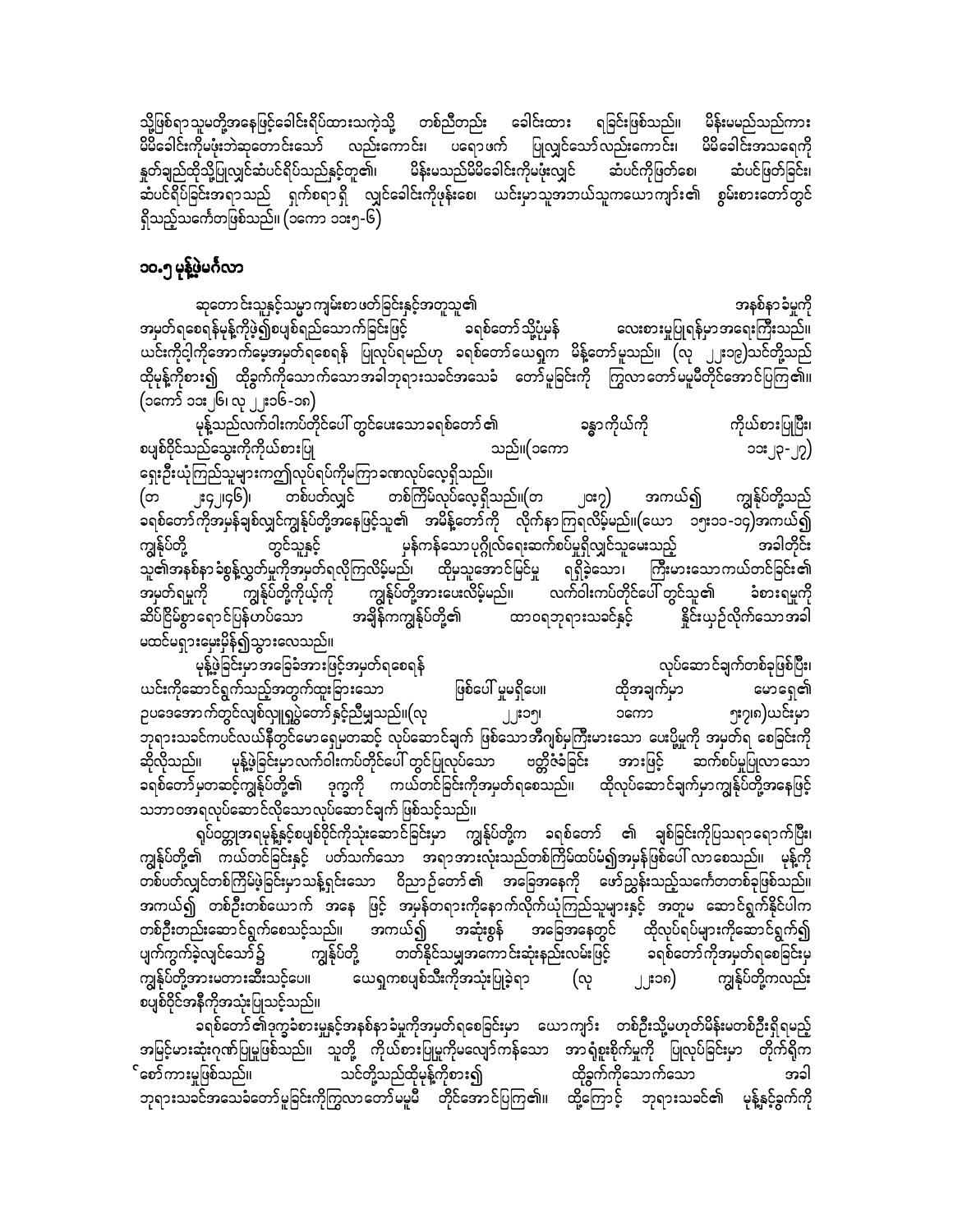မထိုက်မတန်ဘဲ စားသောက်သောသူ မည်သည်ကား ဘုရားသခင်၏ကိုယ်တော်နှင့် အသွေးတော်ကိုဖြစ်ပွားရာ ရောက် ၏။ (၁ကော် ၂၆၊၂၇)မုန့်ဖွဲ့စားပွဲမှာ တစ်ဦး တစ်ယောက်၏ စိတ်ကူးစီးကြောင်း တွင်အနှောင့်အယှက် အဟန့်အတား မရှိသောနေရာနှင့်အချိန်တွင်ပြုလုပ်သင့် သည်။ ဤဆောင်ရွက်ချက်ကိုနီနက်စောစောသို့မဟုတ်ညဦးနက်ပိုင်းတွင်အိပ်ခန်း သို့မဟုတ်အကြား သင့်တော်သော နေရာတစ်ခုခုတွင်ပြုလုပ်နိုင်သည်၊ သို့ဖြစ်၍ လူတိုင်း ကိုယ့်ကိုယ်ကို စစ်ကြောပြီးမှမုန့်ကို စားစေ၊ ထိုနည်းတူခွက်ကိုလည်း သောက်စေ၊ ဟုကျွန်ုပ်တို့ ထပ်၍ အကြံပြုထားသည်။ (၁ကော် ၁၁း၂၈) ကျွန်ုပ်တို့အနေဖြင့် အနစ်နာခံမှုကိုကျွန်ုပ်တို့က တံဆိပ်တော် အဖြစ် မယူမီခရစ်တော် ၏ ကားစင်တွင် ခရစ်တော် ၏ အသတ်ခံရမှု၏ဓမ္မသတ်ကျမ်းစာမှတ်တမ်း များမှတဆင့်ဖတ်ရှုလေ့လာခြင်းဖြင့် ကျွန်ုပ်တို့၏ စိတ်ကိုစူးစိုက်ထားသင့်သည်။ ယင်းသို့ဆောင်ရွက်မှုကို အဆင်ချောမွေ့အောင် ဆောင်ရွက်ခြင်းဖြင့် ခရစ်တော်ဆီသို့ကျွန်ုပ်တို့၏ ကိုယ်ပိုင် အသိကို ဟောပြောနိုင်လိမ့်မည်ဖြစ်သည်။

မုန့်ဖဲ့စားခြင်းအတွက်သင့်တင့်လျောက်ပတ်သော အစီအစဉ်ကိုအောက်ပါ အတိုင်းဆောင်ရွက်နိုင်သည်။ **၁။ ဆုတောင်းသူ-** တွေ့ဆုံမှုအပေါ် တွင်ဘုရားရှင်၏ ကောင်းချီးပေးမှုကို တောင်းခြင်း၊ ကျွန်ုပ်တို့၏မျက်လုံးများကိုဘုရားရှင်၏ နူတ်ကပတ်တော် သို့ဖွင့်ထားပြီးအကြားယုံကြည်သူများ -<br>၏လိုအပ်ချက်များကိုအမှတ်ရခြင်း၊ ဘုရားရှင်အား သူ၏ မေတ္တာတော်အတွက်<mark>ချီး</mark>မွမ်းခြင်း၊ အထူးသဖြင့် ခရစ်တော်တွင်ပြထားသကဲ့သို့အကြားသီးခြား လုပ်ရပ် များ နှင့်စပ်လျဉ်း၍ဆုတောင်းခြင်း ၂။  $\, {\bf Bible} \, {\bf Comparison} \,$ တွင်ဖော်ပြထားသကဲ့သို့ထိုနေ့အတွက်သမ္မာ ကျမ်းစာတွင်ဖတ်ခြင်းပြုလုပ်ပါ ၃။ သမ္မာကျမ်းစာမှသင်ယူရသမျှအပေါ် တွင်အာရုံစူးစိုက်မှု သို့မဟုတ် တိုက်တွန်း<br>ကျွန်ုပ်တို့၏လုပ်ဆောင်ချက်ဆီသို့ဦးဆောင်ကာ မှုတစ်ခုကိုရွတ်ဖတ်ပါ။ သမ္မာကျမ်းစာ လေ့လာမှုကြောင့်

အမှတ် တရ ဖြစ်လာ စေလိမ့်မည် ခရစ်တော်သို့ ၄။ (၁ ကော ၁၁း၂၃ -၂၉) ကိုရွတ်ဖတ်ပါ ၅။ ငြိမ်သက်စွာဖြင့်မိမိကိုယ်မိမိစစ်ဆေးချိန် ၆။ မုန့်အတွက်ဆုတောင်းသူ

၇။ မုန့်ကိုဖဲ့ပြီးအနည်းငယ်စားပါ

၈။ စပျစ်ဝိုင်အတွက်ဆုတောင်းသူ

၉။ စပျစ်ဝိုင်တစ်စုပ်စုပ်ပါ

၁၀။ ဆုတောင်းမှုအဆုံးသတ်ခြင်း

လုပ်ဆောင်ချက်တစ်ခုလုံးသည်(၁)နာ ရီကျော်မျှသာကြာသင့်သည်။

# ၁၀.၆ ထိမ်းမြားလက်ထပ်မှု

ဤအပိုင်းကိုကျွန်ုပ်တို့ကဗတ္တိဇံခံသည့်အချိန်တွင်လူလွတ်ဖြစ်သူ၏ အနေအထားကိုစဉ်းစားခြင်းဖြင့်စတင်ပါလိမ့်မည်။ တစ်ဦးတည်းဖြစ်နေသူများ အားအနည်းဆုံး သူတို့ကိုယ်တိုင်ဘုရားရှင်၏ လုပ်ငန်းများတွင် ရာနှန်းပြည့် ဆောင်ရွက်နိုင်ရန်အတွက် တန်းတန်းဆက်၍ နေရန်အတွက်စဉ်းစားရန်အား ပေးထားသော စာပိုဒ်များကိုယေရှု၊ ပေါလနှင့်အခြားသူများကိုစံနမူနာပြုရန် ညွှန်းဆိုထားသည်။ (၁ကော ၇း၇-၉၊ ၃၂-၃၈၊  $\bf CP~2$  တိ ၂း၄၊ မ ၁၉း၁၁၊ ၁၂၊ ၂၉၊ ဒေ သို့ရာတွင်သင်သည်မယားနေလျှင် အပြစ်မရှိ၊ လင်မနေဘူးသော မိန်းမသည်လည်း လင်နေလျှင်မပြစ်မရှိ၊ (ئائتا သို့သော်လည်းထိုသို့ပြုသောသူတို့သည် လောကညဉ်းဆဲခြင်း၊ ဒုက္ခကိုခံကြရမည်။ (၁ကော် ၇း၂၈) တမန်တော်များစွာ တို့သည် လက်ထပ်ထိမ်းမြားမှုပြုကြသည်၊ (၁ကော ၉း၅) ဘုရားသခင် ရည်ရွယ်ထားသည့်အတိုင်းလက်ထက်ထိမ်းမြားမှုကများစွာသော ရုပ်ပိုင်းနှင့် စိတ်ပိုင်းဆိုင်ရာအကျိုးဖြစ်ထွန်းမှုများရရှိစေသည်။ ခပ်သိမ်းသောသူတို့၌ မင်္ဂလာဆောင်ခြင်းအမှုနှင့် သစ္စာသံဝါသပြုခြင်းအမှုသည်အသရေရှိစေလော့၊ မတရားသောမေထုန်ကိုပြုသော သူနှင့်သူ့မယားကိုပြစ်မှားသောသူကို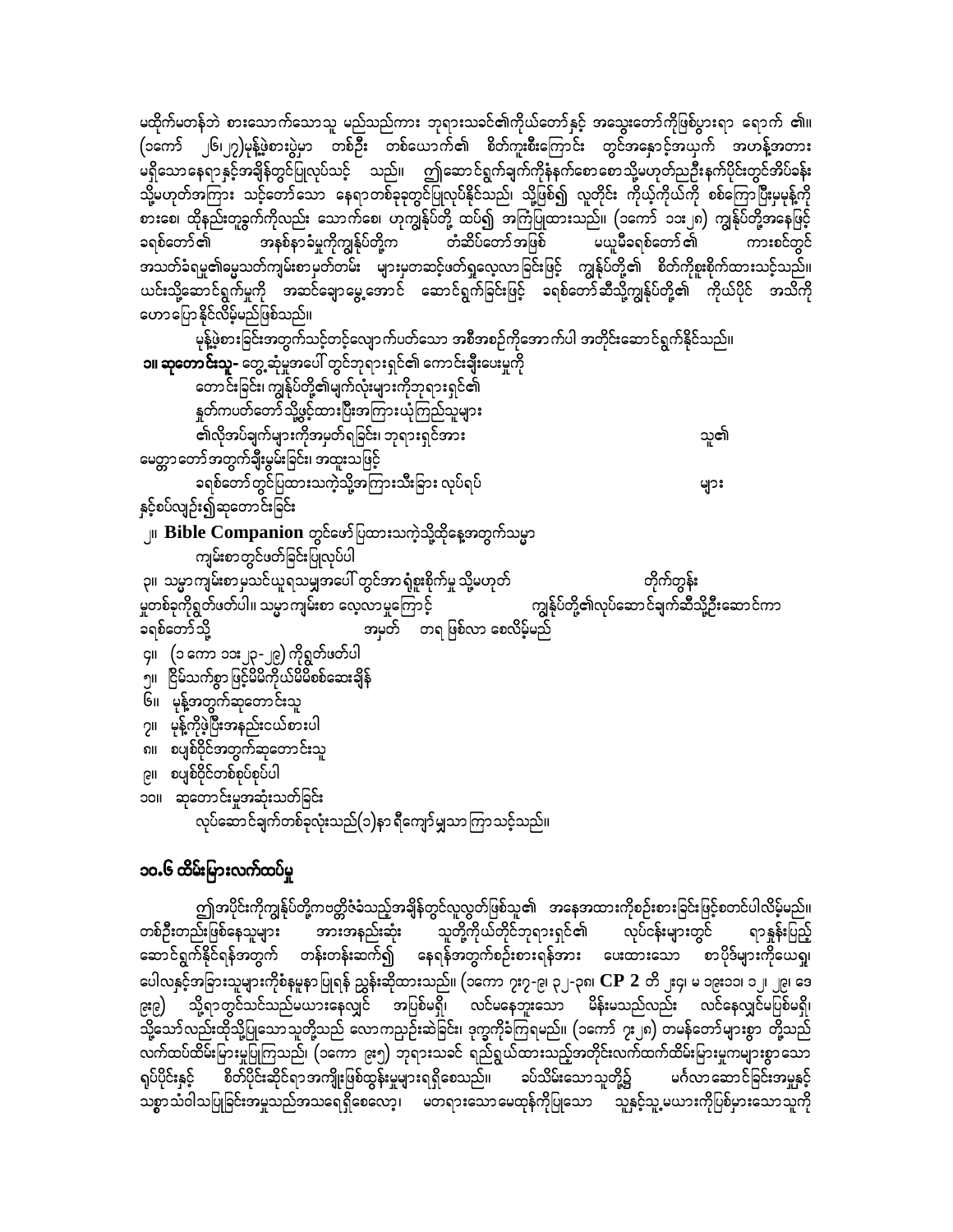၁၃း၄) သခင်စစ်ကြောစီရင်တော်မူလိမ့်မည်။ အကယ်၍လူသည် ဘုရား (ဟေဗြဲ ဝိညာဉ် ဆိုင်သောအရာကိုအဆင့်မြင့်မြင့်စီမံခန့်ခွဲမှုမပြုလုပ်နိုင်လျှင် တစ်ဦးတည်း အနေဖြင့် ကံကောင်းသည်။ ထို့ကြောင့်ဘုရားသခင်က လက်ထပ်ထိမ်းမြားခြင်း ကိုခွင့်ပြုထားသည်။ (က ၂း၁၈-၂) သို့ဖြစ်ရာမယားကို ရသောသူသည် ကောင်းသောအရာကိုရ၍ ထာဝရဘုရား၏ ကျေးဇူးတော်ကိုခံရ၏၊ ---သမ္မာသတိရှိသော မယားမူကားထာဝရဘုရားပေးသနားတော်မူရာဖြစ်၏။ (သု ၁၈း၂၂၊ ၁၉း၁၄)

.<br>ထိုစာပိုဒ်များကလက်ထက်ထိမ်းမြားမှုပြင်ပမှ စိတ်အလိုလိုက်မှုကြောင့် -မေထုန်မီဝဲလိုမှု-အိမ်ထောင်ရေးဖောက်ပြန်မှုကို ဖော်ညွှန်းကြသည်။ တစ်ဦးသို့မဟုတ် မယားဒိုးမှု အိမ်ထောင်ရေးဖောက်ပြန်မှု(လက်ထပ်မထားသောလူများအကြားမေထုန်မီဝဲမှု၊ နှစ်ဦးစလုံးကလက်ထပ်ထားပြီး သူအတွင်းတွင် မေထုန်မီဝဲမှု) နှင့်စိတ်ပိုင်းဆိုင်ရာဖောက်ပြန်မှုများကိုမွေသတ်ကျမ်း၏စာလုံး -<br>တိုင်းတွင်မကြာ ခဏဖော်ညွှန်းထားသည်။ အောက်ပါတို့သည်၄င်းတို့အနက် အချို့တို့ဖြစ်ပါသည်။(တ ၁၅း၂၀) (ရော ၁း၂၉) (၁ကော် ၆း၉-၁၈၊ ၁၀း၈) (၂ ကော ၁၂း၂၁) (၈လာ ၅း၁၉) (ေ၅း၃) (ကော ၃း၅)၊ (၁သက် ၄း၃) (သူကြီး ၇း၁) (၁ပေ ၄း၃) (ဗျာ ၂း၂၁)

သည်လိင်တူခြင်းဆက်ဆံမှု၏ဒုက္ခဆင်းရဲဖြစ်မှုကိုဖော် ထုတ် ထားသည်။  $\infty$ ယောကျာ်းနှင့်မိန်းမတို့သည်လက်ထပ် ထိမ်းမြားသင့်သည်။ တစ်ဦးနှင့် တစ်ဦးခွဲခွာကြသည်ဟူသော အချက်မှာဘုရားရှင်၏ အလိုတော် အတိုင်း ဖြစ်သည်။ ဘုရားသခင်သည် အခြားလူ၏ အာဒံကို ကူညီရန် အမျိုး သမီးတစ်ဦးကိုဖန်ဆင်းခဲ့သည်။ လိင်တူယောကျာ်းအချင်းချင်း သံဝါသ ဆက်ဆံ မှုကို သမ္မာကျမ်းစာတွင်ထပ်ကာ တစ်လဲလဲအပြစ်တင် ချုံ့ချထားသည်။ ယင်းမှာ ပျက်စီးမှု ဒုက္ခများအနက်တစ်ခုဖြစ်သည်။ (ကအခဏ်းကြီး Sodom ၁၈-၁၉) တမန်တော်ပေါလက ယင်းကဲ့သို့ဆောင်ရွက်မှုကြောင့် ဘုရားသခင်၏ အမျက် ထွက်မှုခံရကာ သူ၏နိုင်ငံတော်မှနှင်ထုတ်ခြင်းခံရသည်ဟု ရှင်းလင်းစွာ ပြောဆို ထားသည်။(ရော ၁း၁၈-၃၂၊ ၁ကော ၆း၉၊၁၀)

ယင်းဖြစ်ရပ်များတွင်တစ်ကြိမ်ပါဝင်ပတ်သက်သူများက ကျွန်ုပ်တို့အား ဘုရားသခင်၏ကူညီမှုအလွန်မှလူများဖြစ်သည်ဟု ကျွန်ုပ်တို့အပေါ် တွင် မပြုမူသင့်ပေ၊ ဘုရားသခင်တွင်ခွင့်လွှတ်မှုရှိသည်။ ချစ်ခြင်းမေတ္တာတရားကိုပေးသင့်သည်။(ဆာ သူ၏ခွင့်လွှတ်မှုရကြ အားဖြင့် သူများ  $\infty$   $Corinth$ တွင်ရှိသောအသင်းတော်တွင်မကောင်းမှုကျူးလွန်ပြီးမှနောင်တရသူများရှိနေသည်။

မကောင်းမှုကိုကျူးလွန်သူတို့ကိုယေရှု၏နားတော်အားဖြင့်လည်းကောင်း၊ ဘုရားသခင်၏ဝိညာဉ်တော်အားဖြင့်လည်းကောင်း၊ ဆေးကြောသန့်ရှင်း၍ ဖြောင့်မတ်ရာသို့ရောက်ကြပြီ။ (၁-ကော ၆း၉-၁၁)

## ၁၀-၇ အသင်းအဖွဲ့

ဂရိစကားလုံးများဖြစ်သော fellowship နှင့်Communion ကို အခြေခံအားဖြင့်တူညီသောအရာရှိသော ပေါင်းစည်းမှုဟုပြန်ဆိုထားသည်။ အခြေအနေတူညီသော အခြေအနေဖြင့် ဘုရားသခင်၏နည်းလမ်းများအတိုင်း - --<br>အားဖြင့်ခရစ်တော်ထံတွင် လက်တွေ့ကျင့်ကြံခြင်း သိအောင်လုပ်ခြင်း၊ တူညီစွာ လုပ်ဆော င်နေကြသော အခြားသူများအားလုံးနှင့်လည်းကောင်း၊ ထာဝရဘုရားနှင့်လည်းကောင်း၊ တူညီသောအခြေအနေတွင် ပေါင်းစည်းမှု ရှိကြသည်။ ဖြင့်ပေါင်းစည်းမှု အခြားသူများနှင့်တူညီသော အခြေအနေ ပြုလုပ်ရမည်။ လုပ်ငန်းတာဝန်ဝတ္တရားများကို ချန်လုပ်ထားရန်လွယ်ကူသည်။ ကျေးဇူးပြုခြင်း၊ ဉစ္စာမျှဝေခြင်း အမှုတို့ကိုမမေ့မလျော့ကြနှင့်(ဟေဗြဲ ၁၃း၁၆)၊ ဖိ ၁း၅က ကျွန်ုပ်တို့၏သမ္မာကျမ်းစာအပေါ် တွင်တူညီသောအမြင်ဖြင့် လိုက်နာကျင့်ကြံမှုကို ဟောပြောထားသည်။ ကျွန်ုပ်တို့၏ တူညီသော စဉ်အရ ကျင့်ကြံအားထုတ်သူ၏အခြေခံမှာစစ်မှန်သော သမ္မာကျမ်းစာ တရားတော်များပါဝင်သည့် လုပ်ငန်း သင်ကြားမှုပင်ဖြစ်သည်။ ထို့ကြောင့်ပင် မှန်ကန်သော ယုံကြည်သူများဖြင့်ပျော်ရွှင်ခံစား ကြရသောအသင်းအဖွဲ့များ အားဖြင့်တစ်ဦးနှင့်တစ်ဦးခရီး သီးခြား ဝေးဒေသများသို့ခရီးထွက်ကာ ဖြစ်နေသော ယုံကြည်သူများ ထံသို့သွားရောက်လည်ပတ်ကာ ဖြစ်နိုင်လျှင် စရိတ်နှင့် တယ်လီဖုန်းကိုကောင်းစွာအသုံးပြုသင့်၏၊ ပေါလကဝိညာဉ်တော်နှင့် မိဿဟာ ယဖွဲ့ ခြင်းကိုပြောဆိုသည်။ (ဖိ-ဘုရားသခင်၏ ဝိညာဉ်တော် / ၂း၁)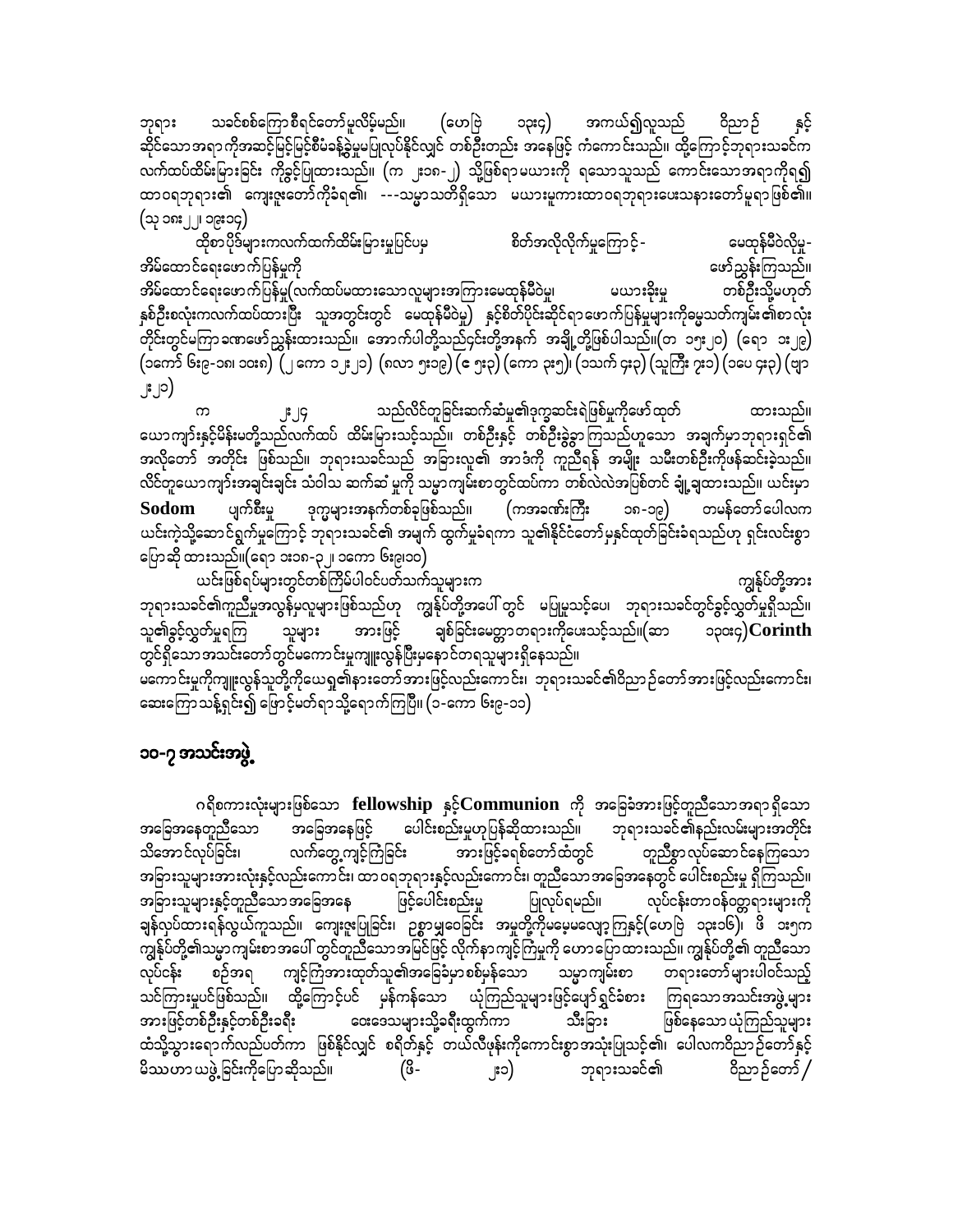စိတ်အတိုင်းတူညီသောလိုက်နာသောဆောင်ရွက်မှု ပေါ်တွင် အခြေခံသော မိဿဟာယဖွဲ့ခြင်းမှာ ဘုရားသခင်၏ ဝိညာ ဉ်တော် / နူတ်ကပတ်တော် တွင် ဖော်ထုတ်ထားသည့်အတိုင်း ဖြစ်သည်။

ကျွန်ုပ်တို့၏မိဿဟာ ယဖွဲ့ ခြင်း၏အကြီးမားဆုံးသော ဖော်ပြချက်များ အနက် တစ်ခုမှာ မုန့်ဖွဲခြင်းကိုအတူတကွဆော<sup>င်</sup>ရွက် ကြခြင်းပင်ဖြစ်သည်။ ရေးဦး ယုံကြည်သူများကတမန်တော်တို့၏ဆုံးမသြဝါဒကိုခံယူခြင်း၊ အပေါင်း အသင်းဖွဲ့ခြင်း၊ မုန့်ကိုဖွဲခြင်း၊ ပဌနာပြုခြင်းတို့ကို အမြဲဆောင်ရွက် နေကြ သည်။ ထိုသူတို့သည်ဗိမာန်တော်၌ နေ့တိုင်းအစဉ် တညီ တညွတ်တည်း နေ၍ ကိုယ့်အိမ် ၌ မုန့်ကိုဖွဲ့လျက်ကြည်ဖြူရွင်လန်းဝမ်းမြောက်သော စိတ်နှင့် အစာအာဟာရကို သုံးဆောင်ကြ၏။ (တ ဧ၄၂၊၄၆)ငါတို့သည် ကျေးဇူးတော်ကို ချီးမွမ်းရာ မင်္ဂလာခွက်ဖလားမှုကား၊ ခရစ်တော်၏ အသွေးကို ဆက်ဆံခြင်း ဖြစ်သည် မဟုတ်လော၊ ငါတို့ဖွဲ့သော မုန့်မူကားခရစ်တော်၏ ကိုယ်ကို ဆက်ဆံခြင်း ဖြစ်သည်မဟုတ်လော၊ မုန့်တစ်လုံးတည်းရှိသည်ဖြစ်၍ ထိုမုန့်ကိုဆက်ဆံလျက် ခံယူကြသောကြောင့်အများဖြစ်သော ငါတို့သည် တစ်လုံးတစ်ကိုယ် တည်းဖြစ်ကြ၏။ (၁ကော ၁၀း၁၆၊၁၇)ထို့ကြောင့်ပင် ကျွန်ုပ်တို့တွင် ခရစ်တော်၏ လုပ်ငန်းမှအကျိုးကျေးဇူးဖြစ်ထွန်းကြသော လူများအားလုံးနှင့် ခရစ်တော်၏ အနစ်နာခံမှုအမှတ်တံဆိပ်ကိုမျှဝေခံစား ကြရသည်။ ထိုလူများသည်တစ်လုံးတည်းသောမုန့်ကို စားသုံးသူများ ဖြစ်ကြ တရားကိုသိရှိပြီးနောက်ခရစ်တော်ထံတွင် စနစ်တကျဗတ္တိဇံခံယူပြီး သည်။ အမှန် အနစ် နာခံမှု အမှတ်တံဆိပ်ကို လှောင်ပြောင်မှုဖြစ်သည်။

ခရစ်တော်နှင့်အခြားယုံကြည်သူများနှင့်ကျွန်ုပ်တို့၏ ထာ၀ရဘုရားသခင်၊ မှုကို မိဿဟယဖွဲ့မှုမှာတစ်ဦးတည်းပေါ် ယုံကြည်မှု ပြုသောအမှန်တရား သင်ကြား ကျွန်ုပ်တို့၏ ကျွန်ုပ်တို့ ၏ဘုံကြိုးပမ်းအားထုတ်မှုပေါ် တွင်မူတည်ပေသည်။ ဘဝလမ်းကြောင်းမှာ ၄င်းတို့အထဲတွင်ဖော်ပြထားသော နည်းလမ်းများနှင့် ကိုက်ညီရမည်ဖြစ်သည်။ ထာဝရဘုရားသခင်သည်အလင်းရောင်ဖြစ်၍သူ့ထံတွင် အမှောင်ထုလုံးဝမရှိပေ။ ငါတို့သည်ဘုရားသခင်နှင့်မိဿဟာ ယဖွဲ့ပြီဟုဆိုလျှင် မှောင်မိုက်၌ ကျင်လည်လျှင်သစ္စာတရားကိုမကျင့်၊ မုသားကိုသုံးသောသူ ဖြစ်ကြ ၏။ ဘုရားသခင်သည်အလင်း၌ ရှိတော်မူသကဲ့သို့ ငါတို့သည်အလင်း၌ ကျင် လည်လျှင်အချင်းချင်း မိဿဟာ ယဖွဲ့ခြင်းရှိကြသည်ဖြစ်၍ဘုရားသခင်၏ သားတော်ယေရှုခရစ်၏အသွေးတော်သည်ငါတို့အပြစ်ရှိသမျှကိုဆေးကြော တော်မူ၏။(၁ကော ၁း၅-၇)

ထိုအချက်မှယုံကြည်သူတစ်ယောက်အနေဖြင့်ရှင်းလင်းသော သမ္မာ ကျမ်းစာသင်ပြခြင်းမှပွင့်လင်းစွာဆန့်ကျင်သော သင်ယူမှုသို့မဟုတ်ဘဝနေထိုင်မှု လမ်းကြောင်းကိုလျှင်သုံးလျှင်မိဿဟာ ယဖွဲ့ မူရပ်ဆိုင်းသွားကြောင်း သက်သေပြလျက်ရှိသည်။ ရှာ၍ တွေ့သောကောင်းသောသိုးထိန်း၏ စနစ်အတိုင်းကြိုးပမ်းမှုတိုင်း၌ အောင်မြင်မှု ရအောင်ပြုလုပ်ကြသည်။(လု ၁၅း၁-၇) မိဿဟာ ယဖွဲ့ စည်းမှုနှင့်ပတ်သက်၍အထင်ရှားဆုံးစာပိုဒ်တစ်ခုကို (၂ကော ၆း၁၄-၁၈)တွင်တွေ့ ရသည်။

ထမ်းဘိုးကို မထမ်းကြနှင့်၊ မယုံကြည်သောသူတို့နှင့်ဆက်၍ဆန့်ကျင်ဘက်ဖြစ်သော တရားသောအမူသည်မတရားသော အမှုကိုမည်သို့ လက်ခံနိုင် မည်နည်း၊ အလင်းသည်မှောင်မိုက်နှင် အဘယ်သို့ဆက်ဆံနိုင် ခရစ်တော်သည်ဗေလျှာလနှင့် အဘယ်သို့သင့်တင့်နိုင်မည်နည်း၊ ယုံကြည်သော မည်နည်း၊ သူသည်မယုံကြည်သောသူနှင့်အတူအဘယ်အကျိုးအပြစ်ကိုခံရမည်နည်း။ -<br>ဘုရားသခင်၏ဗိမာန်တော်သည်ရပ်တုတို့နှင့်အဘယ်သို့စပ်ဆိုင်ရမည်နည်း၊

ဘုရားသခင်မိန့်တော် မူသည်ကားသူတို့တွင်ငါကျိန်းဝပ်မည်။ သူတို့တွင် လှည့်လည်၍ သူတို့၏ဘုရားသခင်ဖြစ်မည်၊ -<br>လူဖြစ်လိမ့်မည်ဟုမိန့်တော် မူသည်နှင့် သူတို့သည်လည်းငါ၏ အညီသင်တို့သည်အသက်ရှင်တော်မူသော ထို့ကြောင့်ထာဝရဘုရားမိန့်တော်မူ ဘုရားသခင်၏ဗိမာန်တော်ဖြစ်ကြ၏။ ပြန်သည်ကား သင်တို့သည်ထိုသူတို့အထဲမှထွက်၍အသီးအခြားနေကြလော့၊ မစင်ကြယ်သောအရာကိုလက်နှင့်မျှ မတို့ကြနှင့်၊ ထိုသို့ပြုလျှင် သင်တို့ကို ငါသည်လက်ခံမည်။ သင်တို့၏အဘဖြစ်မည်၊ သင်တို့သည်လည်း ငါ၏ သား သမီး ဖြစ်ကြလိမ့်မည်ဟုအနန္တတန်ခိုးနှင့် ပြည့်စုံသော ထာဝရဘုရားမိန့်တော်မူ၏။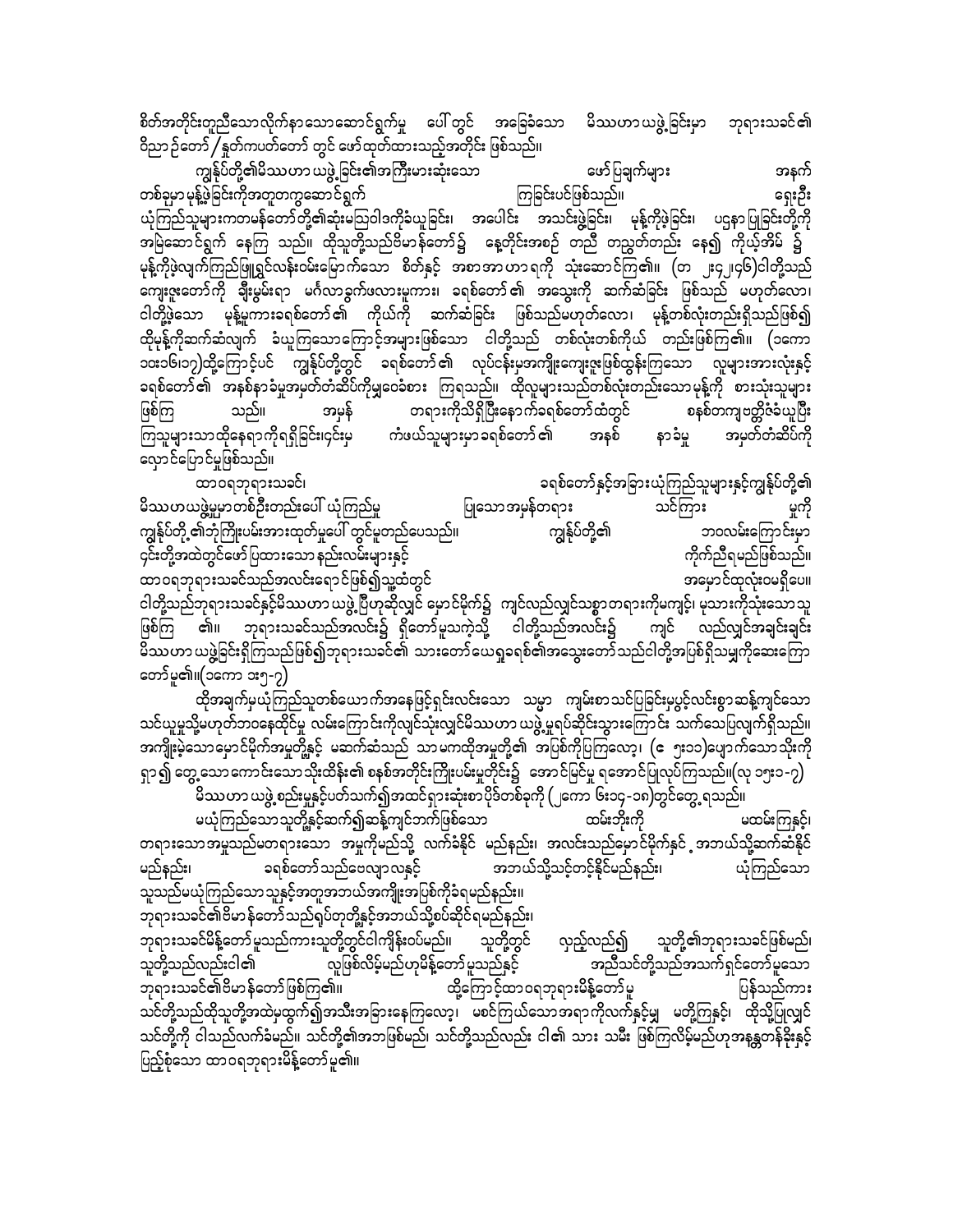ဘုရားသခင်၏နူတ်ကပတ်တော်သည်မည်သို့မည်ပုံ အလင်းရောင် ဖြစ်ကြောင်း ကျွန်ုပ်တို့ကပြခဲ့ပြီးဖြစ်သည်။ ထိုစာပိုဒ်များက အဘယ်ကြောင့် ကျွန်ုပ်တို့အနေဖြင့်မှားယွင်းသော သင်ကြားမှုများကိုသင်သော အသင်းတော်များ နှင့်မိဿဟာ ယမဖွဲ့ သင့်သည်ကိုရှင်းပြထားသည်။ အမှန်တရားကို မသိသူများနှင့် အဘယ်ကြောင့် ာ<br>လက်မထပ်သင့်ကြောင်းကိုရှင်းပြထားသည်။ ကမ္ဘာ လောကကြီး ၏ နည်းလမ်းများကိုအဘယ်ကြောင့် ရှေင်ရှားသင့်သည်ကို ကျွန်ုပ်တို့အနေဖြင့်ကမ္ဘာ လောကကြီးနှင့်ခွဲခွာထားမှုကြောင့် ရှင်းပြထားသည်။ ဘုရားသခင်၏ ကိုယ်ပိုင်သားနှင့်သမီးများဖြစ်လာမှု၊ ကျွန်ုပ်တို့၏မောင်တော်နှင့် ညီမတော် များ၏ တူညီသောဆက်နွယ်မှုဖြစ်သော အခြားသူများ၏ ကျယ်ကျယ်ပြန့်ပြန့် မိသားစုတစ်စု၏ အစိတ်အပိုင်းဖြစ်လာမှုတို့အတွက် ဂုဏ်ယူစရာဖြစ်ပေသည်။ ကားအလုံးစုံတို့ကိုအလုံးစုံတို့နှင့်ပြည့်စုံတော်မူသောသူ၏ ပြည့်စုံခြင်းတည်းဟူသော ထိုအသင်းတော် ္<br>တမန်တော် ၏ကိုယ်ဖြစ်သည်။(ေ ား၂၃) သင်တို့ကို ခေါ် တော်မူခြင်းနှင့်စပ်ဆိုင်သောမျှော်လင့်ခြင်းတစ်ပါးထဲသို့ ခေါ် သွင်း တော်မူ သည်နှင့် အညီကိုယ်တစ်ကိုယ်၊ ဝိညာဉ် တစ်ဝိညာဉ်တည်းရှိ၏။ သခင် တစ်ပါး ယုံကြည် ခြင်းတစ်ပါး ဗတ္တိဇံတစ်ပါး၊ <u>့</u><br>စပ်သိမ်းသောငါတို့၏ အဘဖြစ်သော ဘုရားသခင်တစ်ဆူ တည်းရှိတော်မူ၏။ထိုဘုရားသခင်သည် ခပ်သိမ်းသောငါတို့ ၏ အပေါ် မှာ ရှိတော်မူ၏၊ ခပ်သိမ်းသောငါတို့ကို နံ့ပြားတော်မူ၏၊ ခပ်သိမ်းသော ငါတို့၏အထဲ၌ လည်းရှိတော်မူ၏။(ဧ ၄း၄-၆) ကိုယ်တစ်ကိုယ်တည်း ၏ အစိတ် အပိုင်းဖြစ်ရန်မှာမဖြစ်နိုင်ပေ။ မှန်ကန်သော ယုံကြည်မှုမရှိသော အခြား မိဿဟာယ ဘာသာရေးအဖွဲ့ အစည်းနှင့် မိဿဟာ ယဖွဲ့၍မရသည်ကိုသိမြင်လျှက်၊အကယ်၍ကျွန်ုပ်တို့က အမှောင်မိဿဟာ ယကိုရွေးချယ်ပါကကျွန်ုပ်တို့သည်အမှောင်ထဲတွင်ပင်နေကြရမည်။

တစ်ဖက်နေရာမဖြစ်နိုင်ကြောင်း ယျွအခါပြဆိုလိမ့်မည်ဖြစ်သည်။ ကျွန်ုပ်တို့သည်ခရစ်တော်ထံတွင် ဗတ္တိဇံခ်ခြင်း အား ဖြင့်သူ၏ အတွင်းပိုင်းသို့မဟုတ်သူ၏ အပြင်ပိုင်းသို့ တစ်ခုခုရောက်ရှိ နေမည်ဖြစ်သည်။ မှန်ကန်သောသင်ကြားမှုကို လက်ဆုပ် လက်ကိုင်ပြုခြင်း၊ လက်တွေ့ကျကျလိုက်နာ ကျင့်သုံးခြင်းဖြင့် အလင်းရောင်ထဲတွင်ကျွန်ုပ်တို့ ရောက်နေကြသည် သို့မဟုတ်အမှောင်ထဲတွင် ရောက်နေကြမည်ဖြစ်သည် အလင်း၊ အမှောင်နှစ်မျိုးစလုံးတွင် ခြေတစ်ချောင်းမချနိုင်ပေ။

.<br>ထိုအရာများနှင့်ပတ်သက်၍ကျွန်ုပ်တို့၏ဗဟုသုတများက ဘုရားရှင်ထံသို့ အတိုင်းအတာတစ်ခုအထိတာ ၀တန်ယူမှုကို ပေးစွမ်းလျက်ရှိသည်။ ကမ္ဘာကြီး၏ ပျမ်းမျှလူများကဲ့သို့ကျွန်ုပ်တို့အနေဖြင့်လမ်းများပေါ် တွင်ယ္ခုအခါလမ်းမလျှောက်ကြ သို့မဟုတ် ကျွန်ုပ်တို့၏နေ့စဉ်ဘဝများနှင့်ပတ်သက်၍များလာမှုမပြုလုပ်ကြ၊ ဘုရားသခင်ကျွန်ုပ်တို့၏ တုန့်ပြန်မှုကိုအပြင်းအထန်မျှော်လင့် ္သြား သည္။ ၂၀၀၀ - ၁၉၀၀ - ၁၉၀၀၀ - ၁၉၀၀၀ - ၁၉၀၀၀၀ - ၁၉၀၀၀ - ၁၉၀၀၀၀ - ၁၉၀၀၀၀ - ၁၉၀၀၀၀ - ၁၉၀၀၀၀ - ၁၉၀၀၀၀ - ၁၉၀၀၀၀၀ တို့ အားလုံး အနေဖြင့်မှန်ကန်သောဆုံးဖြတ်ချက် များချစေနိုင်ပါမည်လား၊ သို့ရာတွင် ဘုရားသခင်ခရစ်တော် နှင့် ကျွန်ုပ်တို့ကိုယ်တိုင်အနေဖြင့် အတွက် .<br>ကျွန်ုပ်တို့စွမ်းဆောင်နိုင်သမျှဆောင်ရွက်ကြလိမ့်မည်ဖြစ်သည်။ သင့်အား ကူညီရန် ဘုရားသခင်အနေဖြင့်ပင်သူ၏တစ်ဦးတည်းသောသားတော်အားကျွန်ုပ်တို့ အတွက် သေစေရန်ဖြစ်စေမည့်ဖြစ်ရပ်တွင် မောရှေ ကယ်တင်မှုမှာ အဆုံးစွန်အနေဖြင့်သင်၏ သင့်ကိုလေးစားသောကြီးမားသည့် မျော်လင့်ချက်ကို လက်ဆုပ် ကိုယ်တိုင်လွတ်လပ်သောဆန္ဒဖြင့် ဆုံးဖြတ်နိုင်မှု ပေါ် တွင်မူတည်သည်။ လက်ကိုင်ပြုနိုင်ရန်အတွက် သို့ဖြစ်ရာကျေးဇူးပြု၍ဗတ္တိဇံခံရန်ဆုံးဖြတ်ပြီး ဤနည်း အတိုင်းလိုက်နာပါ။ လမ်း အကယ်၍ သင့်အနေဖြင့်ဤစာအုပ်၏ရှေ့တွင်ပါသော လိပ်စာသို့စာရေးသားလျှင် ကျွန်ုပ်တို့အနေဖြင့် သင့်အတွက် ဝမ်းပန်းတသာ စီစဉ် ပေးနိုင်လိမ့်မည်ဖြစ်ပါသည်။

## လေ့လာမှု ၁၀ မေးခွန်းများ

- သန့်ရှင်းမှုသည် ဘာကိုဆိုလိုပါသလဲ? **IIC** 
	- မယုံကြည်သူများနှင့်မဆက်သွယ်မှု (က)
	- ဒုက္ခအပေါင်းမှခွဲခြားခံရပြီး ဘုရားသခင်၏ အလိုကျဖြစ်စေမှု (ခ)
	- (ဂ) အသင်းတော်သို့သွားခြင်း
	- အခြားသူများသို့ ကောင်းမှုပြုလုပ်ခြင်း (ဃ)

အောက်ဖေါ်ပြပါမည်သည့်အချက်များသည်မှန့်ဖဲစားခြင်းနှင့်ပတ်သက်

၍ မှန်ကန်ပါသလဲ?

 $\mathbb{I}$